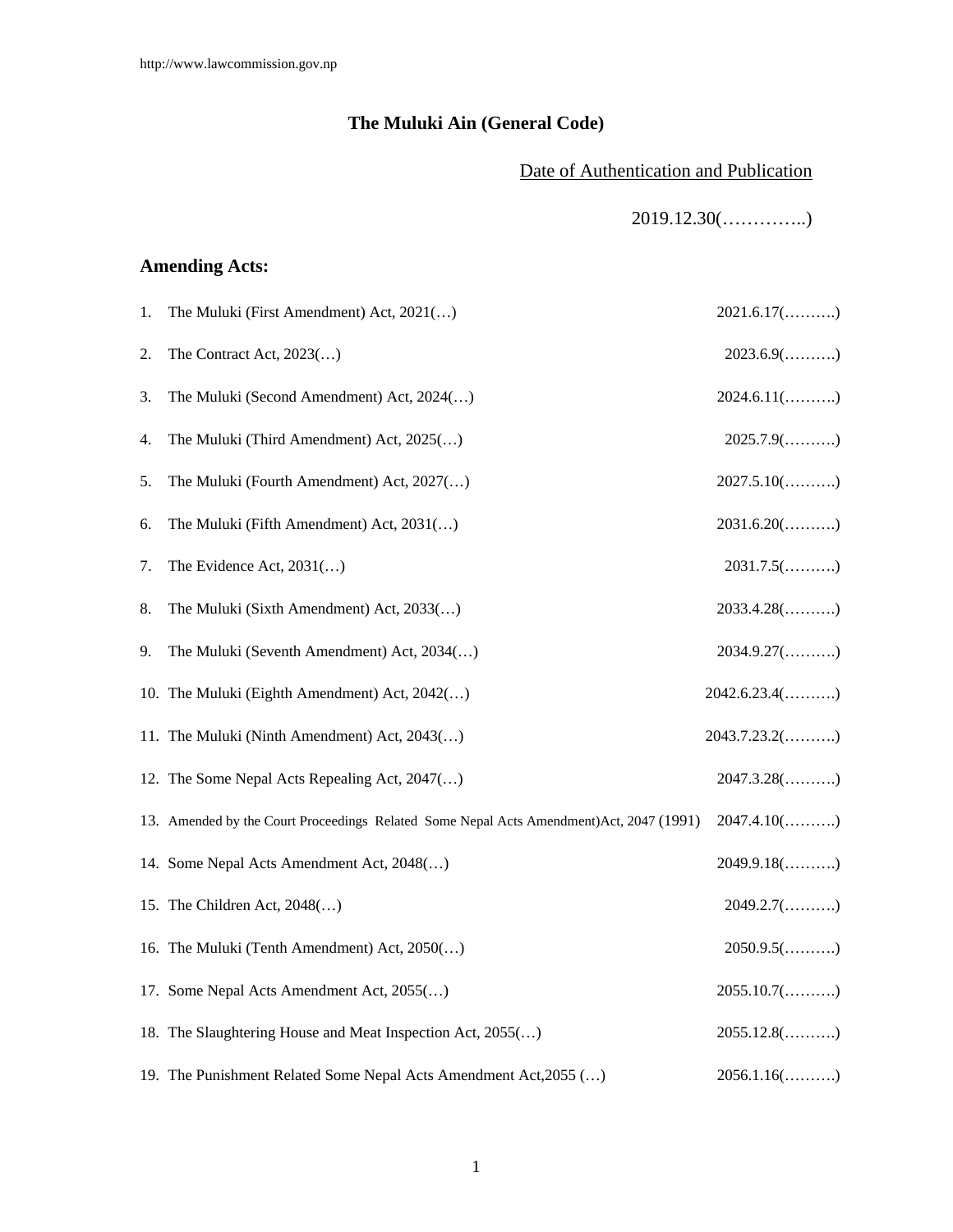| 20. The Contract Act, $2056$                                              | $2057.3.14$ ()      |
|---------------------------------------------------------------------------|---------------------|
| 21. The Court Proceedings Related Some Nepal Acts Amendment) Act, 2058 () | $2059.5.27(\ldots)$ |
| 22. The Muluki (Eleventh Amendment) Act, 2058()                           | $2059.6.10$ ()      |
| 23. Some Nepal Acts Amendment Act, 2063()                                 | $2063.6.28(\ldots)$ |
| 24. Some Nepal Acts to Maintain Gender Equality Amendment Act, 2063()     | $2063.7.17(\ldots)$ |
| 25. The <i>Muluki</i> (Twelfth Amendment) Act, 2641()                     | $2064.8.14$ ()      |
| 26. Republic Strengthening and Some Nepal Laws Amendment Act, 2066        | $2066.10.7(\ldots)$ |

# Act Number 67 of the year 2019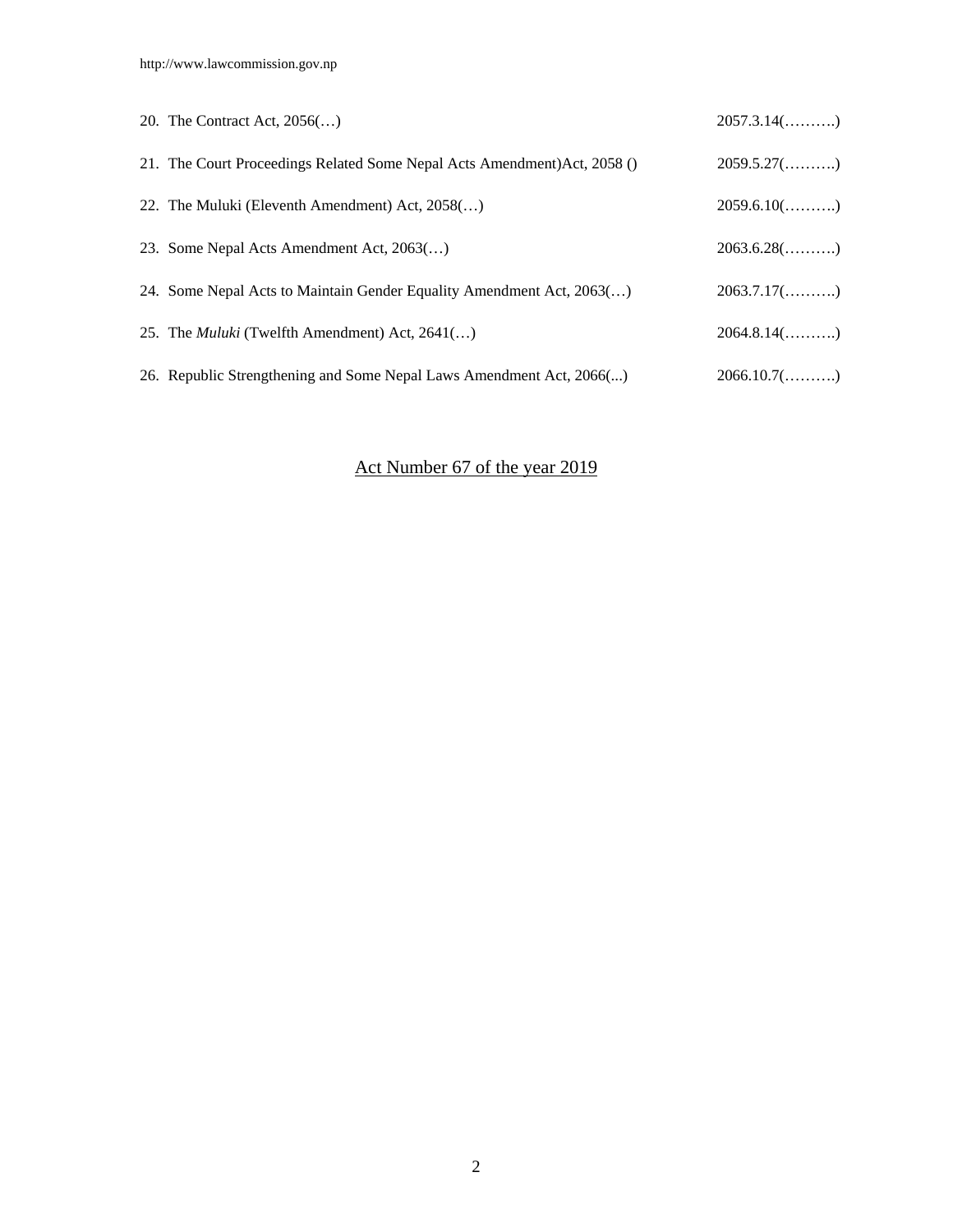#### **Preamble**

Whereas, it is not possible to deal with all transactions only through religious literatures (*Shastra*) over the course of time, and alterations and amendments have been made, to the tune of the country, time and circumstance, from time to time, to the *Muluki Ain* (General Code), which was prepared by an order issued by our great ancestor the then His Majesty to then Prime Minister and came into force on the Seventh day of the month of Poush of the year 1910; and whereas, it is expedient also to make other amendments to the *Muluki Ain*, in view of the existing political, economic and social systems, while consolidating these alterations and amendments;

Now, therefore, we, His Majesty King Mahendra Bir Bikram Shah Dev, have made and issued this Act, pursuant to Article 93 of the Constitution of Nepal, with great object to, *inter alia*, maintain peace and order in Nepal and to maintain harmonious relations between the people of various classes, castes, tribes and regions.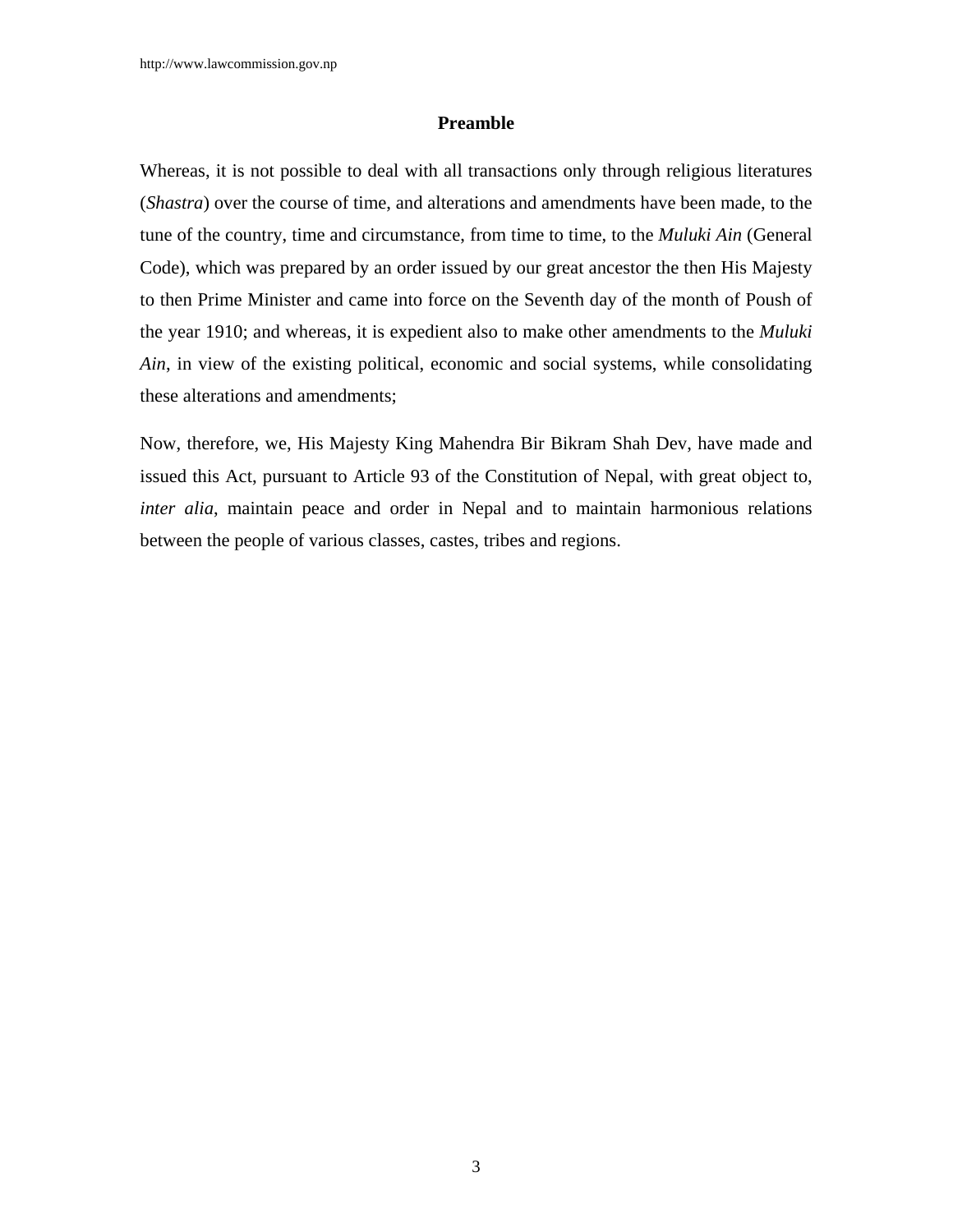### **Part-1**

### **On Preliminary Matters**

- Number 1. This Act shall be cited as the "*Muluki Ain* (General Code)".
- Number 2. This *Muluki Ain* (County Code) shall come into force on the first day of the month of Bhadra of the year 2020(…………)
- Number 3. Unless the subject or the context otherwise requires, in this *Muluki Ain* (General Code):
	- (a) "Nepal" means the State of Nepal,
	- (b) "Law" means the Nepal law in force for the time being,
	- (c) "Office" means and includes a court,
	- (d) "Chief of office" means and includes a judge, and
	- (e) "Suit" means and includes a complaint, and this term also includes a police report (charge sheet) on a criminal case.
- Number 4. The matters set forth in separate laws made in specific subjects shall be governed by such laws and those matters not set forth in such laws shall be governed by this *Muluki Ain* (General Code).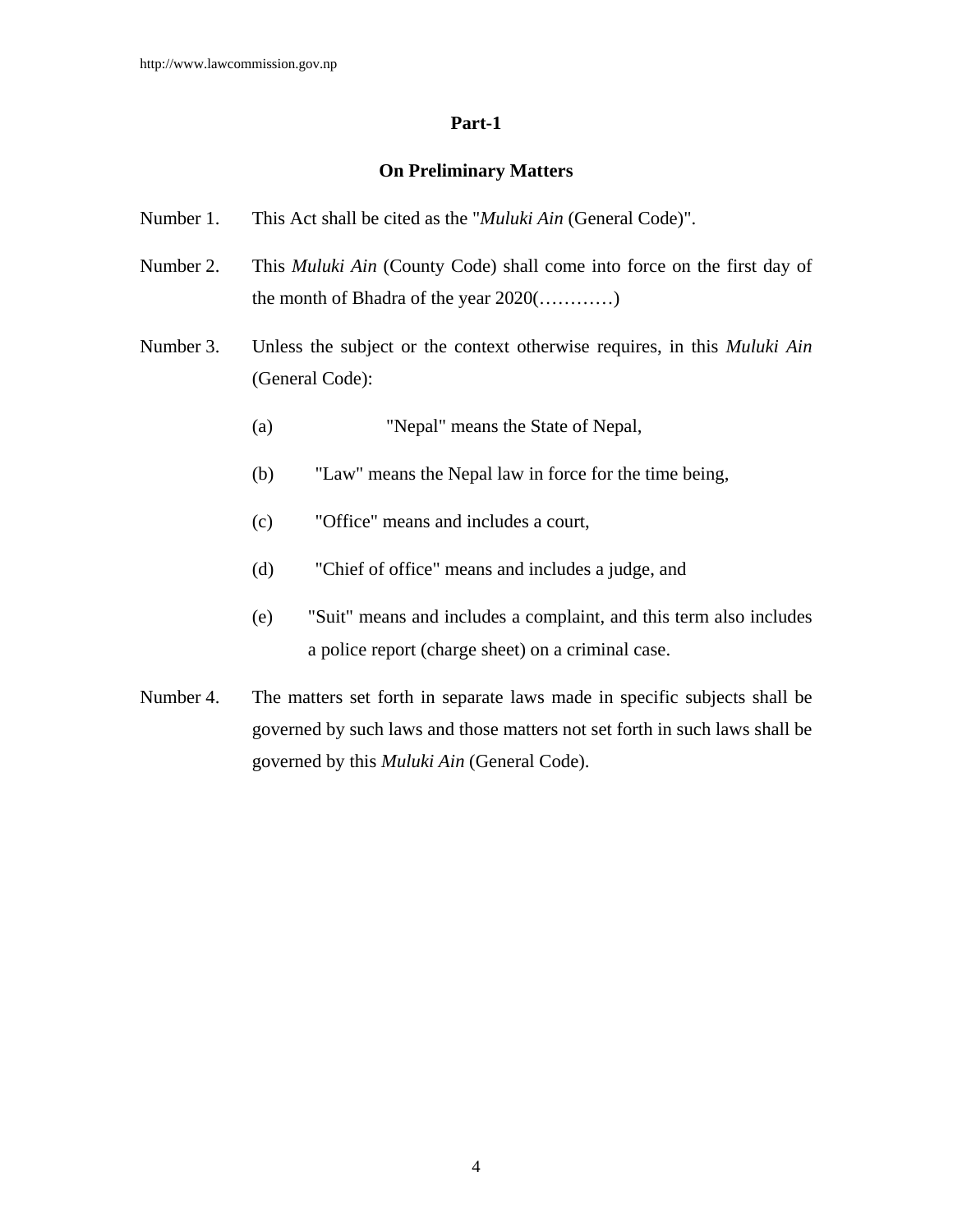#### **Part-2**

#### **Chapter-1**

#### **On Court Proceedings**

- Number  $1<sup>1</sup>$  The competent authority, if any, specified by any law to try any case shall try and adjudicate that case, and if no such specific authority is specified but only the office has been so specified, the chief of that office shall try and adjudicate that case, in accordance with law.
- Number 2. The person who sits in the Bench or hands down judgment has to do accordingly, pursuant to the law requiring the seal of office and signature of the chief of office to be affixed and appended to the document in the specified place. If the law is not clear, the seal of office and signature of the chief of office must be affixed and appended to the top of the document.
- Number 3. No person shall carry out any acts other than such official acts as required to be carried out by that person in the office nor shall make, or cause to be made, a joke or fun, during office hours (from the time the office opens to the time it closes).
- Number 4. In holding discussions in relation to a case and such other acts as required to be carried out by the office, a person is allowed to tell such matters as that person deems reasonable from his or her wisdom, in consideration of honesty and duty. Such matters have to be expressed turn by turn. A person shall not overtake or interrupt the discussions unless the earlier speaker completes his or her statement; or a person who is carrying out any act or dealing with a case shall not set aside such act or case, and settle other matters. If a person does so, the chief of office may, at his or her discretion, punish that person with a fine not exceeding Twenty Rupees.

<sup>&</sup>lt;sup>1</sup> Amended by the Seventh Amendment.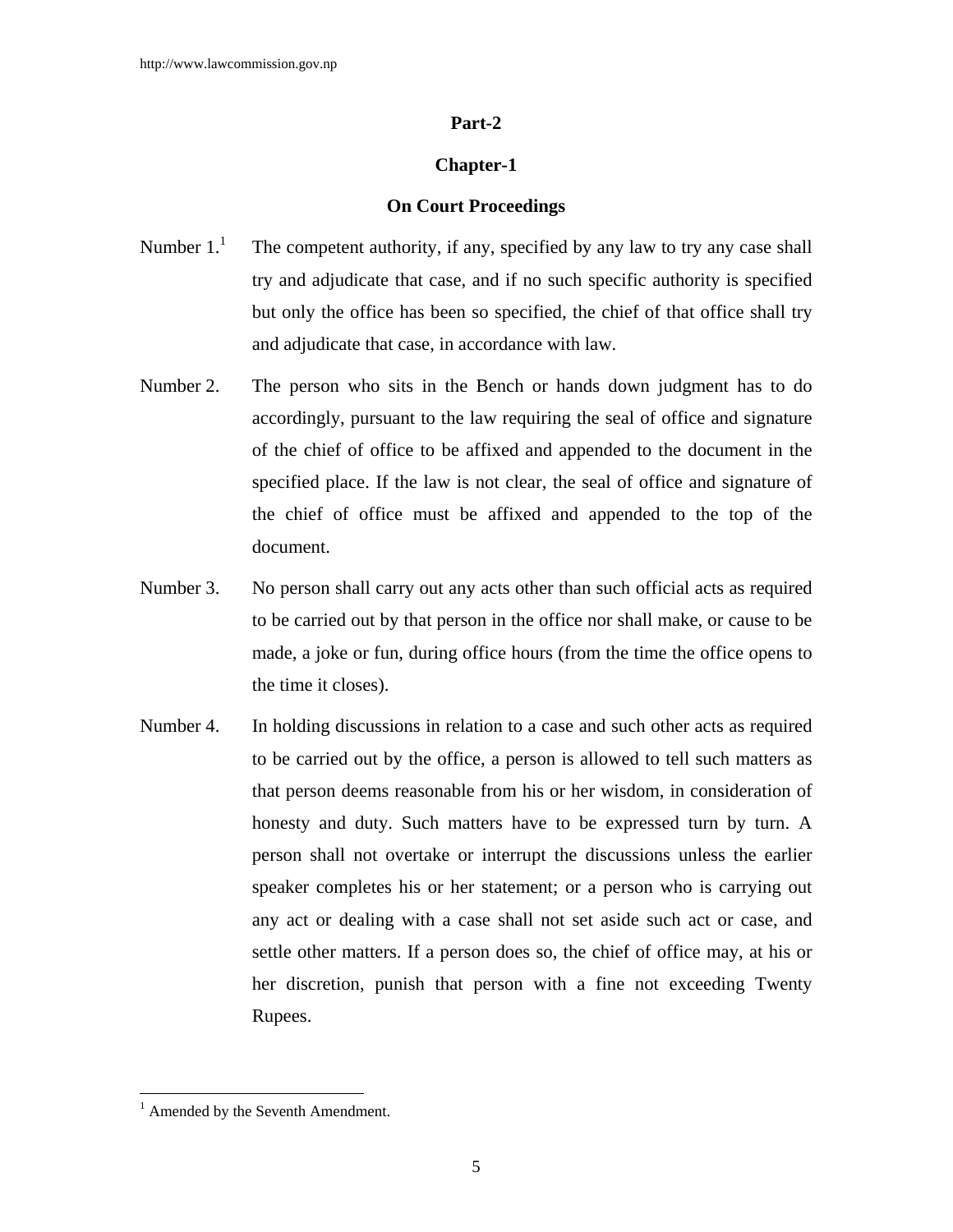- Number 5. No person shall carry any arm in the office, except such arm as may be required for the business of the office or submitted for evidence. If, despite prohibition, a person carries any arm forcefully, the chief of office may, at his or her discretion, punish that person with a fine not exceeding Twenty Rupees. If that person carries the arm forcefully despite the imposition of fine, the arm shall be confiscated.
- Number 6. The office shall try and adjudicate cases in open bench. If any person does any unreasonable act in the office, such person may be sent out of the bench. If that person repeats the same act, the chief of office may, at his or her discretion, punish that person with a fine not exceeding Fifty Rupees.
- Number  $7<sup>2</sup>$ ………………
- Number  $8<sup>3</sup>$ ………………
- Number 9. The following cases are criminal cases, and the other cases are civil cases:

……………………………………………..4

Cases relating to state affairs……………………..1

 Cases carrying punishment under the Chapter on Homicide……………….1

 Cases carrying punishment under the Chapter on Medical Treatment…………………………………….1

Cases carrying punishment under the Chapter on Theft…………1

 Cases carrying punishment under the Chapter on Cheating…………………………………………………1 Cases relating to the killing of cow……………………1 Cases of arson……………………………………….1

Cases of libel and slander……………………………1

 $2^2$  Deleted by the Law Practitioner's Act, 2025.

<sup>&</sup>lt;sup>3</sup> Deleted by the Seventh Amendment.

<sup>&</sup>lt;sup>4</sup> Deleted by the Republic Strengthening and Some Nepal Laws Amendment Act, 2066.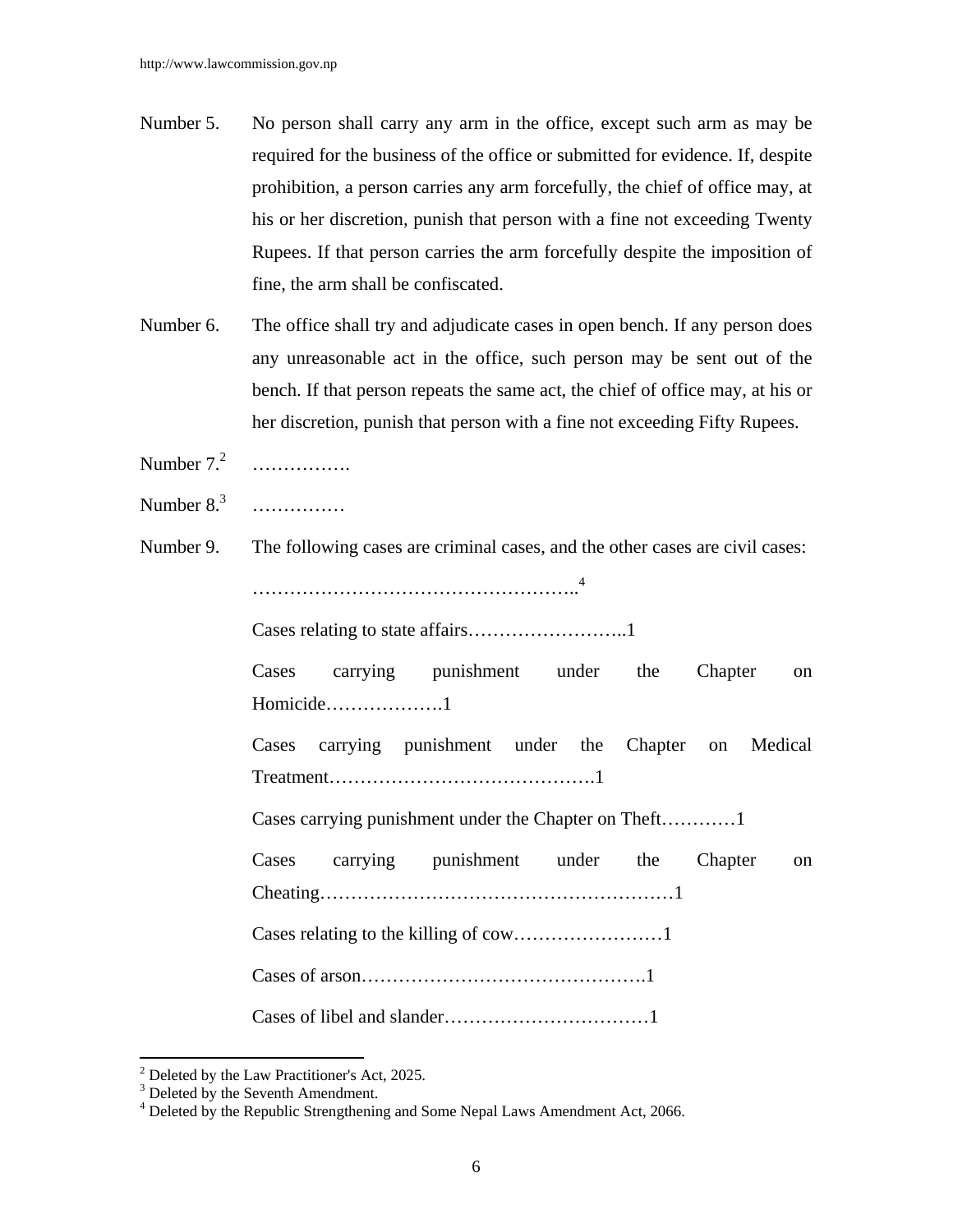| Embezzlement of government property1                                                                                                 |
|--------------------------------------------------------------------------------------------------------------------------------------|
| Cases carrying punishment under Number 9 of the Chapter on Non-                                                                      |
| Cases relating to fake statement as holding title or dismissal of employees<br>or gathering of people by way of such fake statement1 |
|                                                                                                                                      |
|                                                                                                                                      |
|                                                                                                                                      |
|                                                                                                                                      |
| Cases relating to hurt/battery1                                                                                                      |
|                                                                                                                                      |
| Cases carrying punishment under the Chapter on Trafficking in<br>Person1                                                             |
|                                                                                                                                      |
| Cases relating to loss, concealment of or tempering with government                                                                  |
|                                                                                                                                      |
| Cases relating to tonsure by sages1                                                                                                  |
|                                                                                                                                      |
|                                                                                                                                      |
|                                                                                                                                      |
|                                                                                                                                      |
| carrying punishment by the<br>Unlawful<br>Cases<br>Chapter<br>on<br>Detention1                                                       |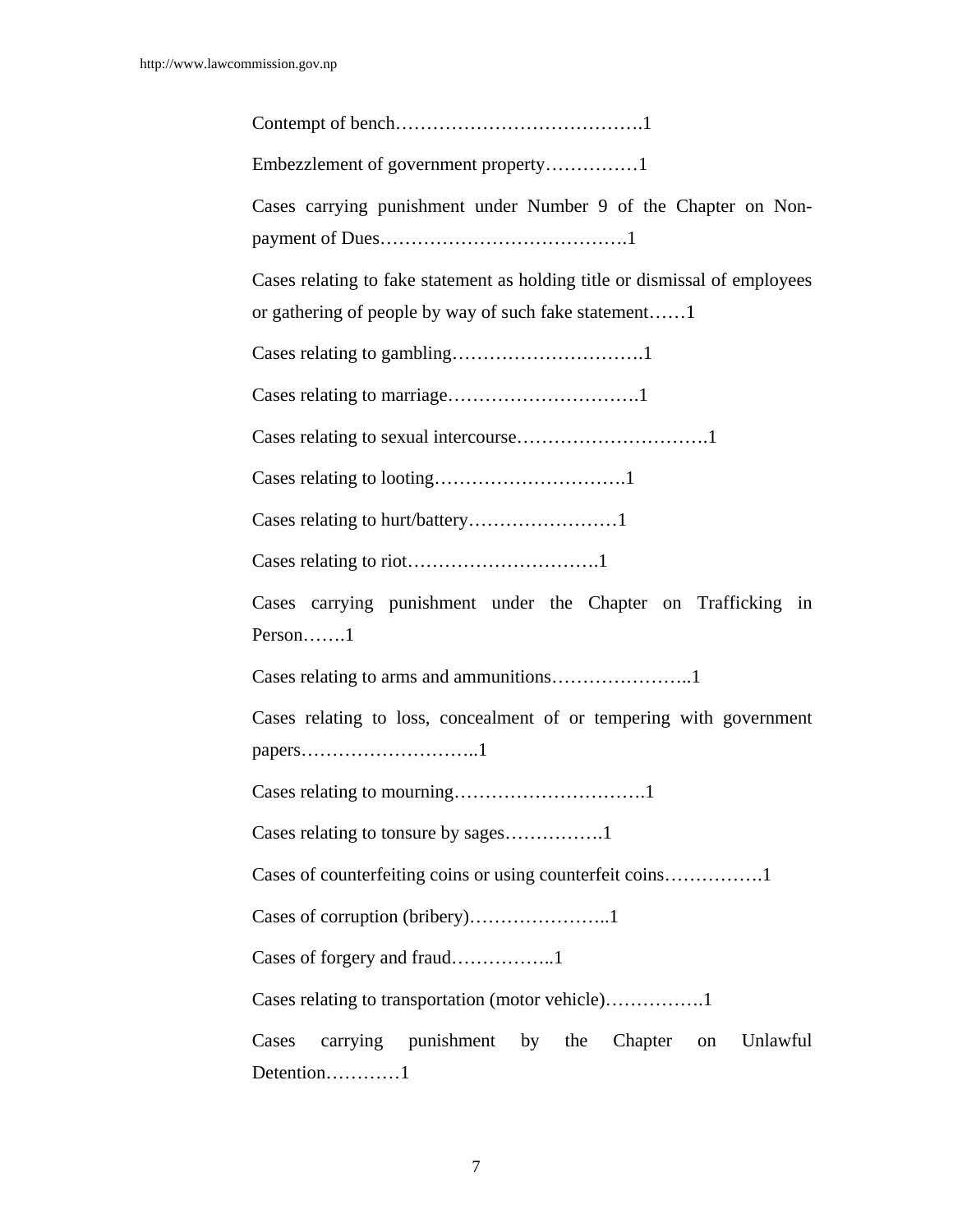Cases punishable by Law Relating to Forests…………1

 Cases punishable by Law Relating to Protection of Livestock, Birds or Aquatic Animals…………1

 In addition to the above-mentioned cases, other cases except disputes relating to title to property or position or office……………..1

- Number  $10<sup>5</sup>$  In relation to the cases which are state cases as per the laws in force, such cases shall be tried by maintaining the Government of Nepal as the plaintiff. In relation to the other cases, the Government of Nepal, or any public generally, with the leave of the office, may, being the plaintiff, institute a case involving the interest or concern of the Government of Nepal or public interest or concern, in view of the subject-matter or nature of such cases. An application for such leave has to be accompanied by the plaint. If an application for leave is so made, along with the plaint, decision on the application shall be made on the same day. If leave is not granted, an application may be made to the appeal hearing office.
- Number  $11<sup>6</sup>$  The cases that mature earlier for disposal shall be disposed earlier, upon trying them in the following order of priority:

Cases of detention or imprisonment of detainees or prisoners…………1

 Cases of minors, who are below 16 years of age and do not have parents and guardians….………….2

 Cases of the senior citizens above 75 years of age or of persons with physical disabilities, who are on personal bail for presence on the appointed due dates………………………….3

Cases involving claims for the performance of name giving rites or settlement of relationship, in which women are plaintiff or appellant………….4

Cases in which widow women are plaintiffs or appellants......... $4A$ <sup>7</sup>

 $\overline{a}$ 

<sup>&</sup>lt;sup>5</sup> Amended by the Ninth Amendment.

<sup>6</sup> Amended by the sixth Amendment.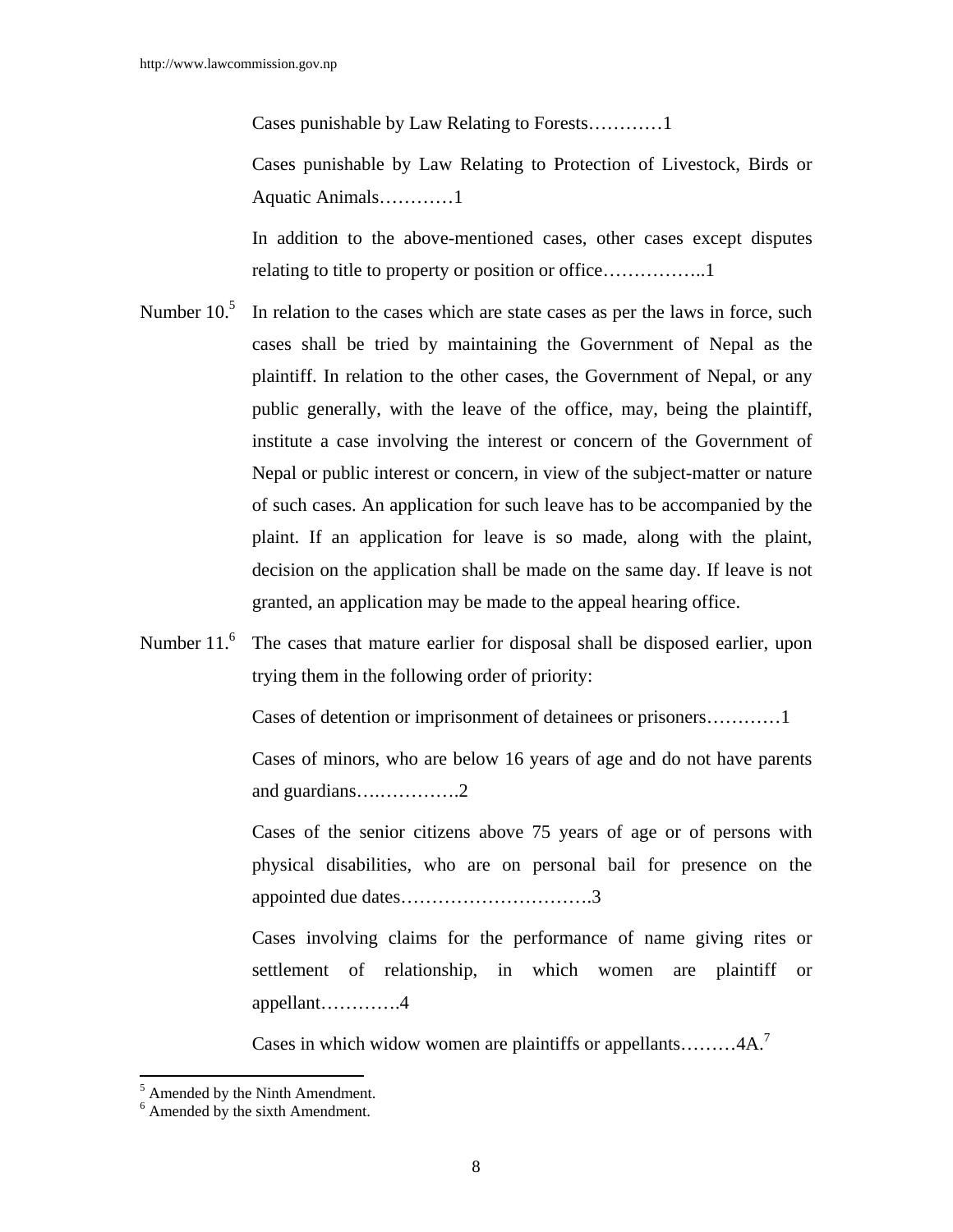In the order of old cases, in relation to the above-mentioned cases and then the other cases……………………5

Number  $12<sup>8</sup>$  If a litigant (party to a case) who is not allowed to appoint an attorney pursuant to section 1 or 2 of Number 65 of this Chapter is also involved in a case filed in another office or the disposal of the case being filed in one office cannot be made until another case filed in any other office is disposed of, and the litigant makes an application, setting out the name of case, office and date at which it has been filed, to the office in which the case is filed, praying for the postponement of case in accordance with law, the office shall inquire into the application and do as follows, upon giving a proof thereof to the litigant:

> Upon the making of such application, the office shall write to the office in which the case has been filed, setting out the name of case filed in the office, and in the event that the case filed in the office has to be disposed and the case filed in that other office has to be postponed, shall write to that other office for the postponement of the case filed in that other office until the case filed in the office is disposed, indicating the days within which the case will be so disposed; and in the event that the case filed in the office has to be postponed and the case filed in that other office has to be disposed, shall write to that other office for the disposal of the case filed in that other office, and giving information of disposal to the office, indicating that the case filed in the office has been postponed; and a receipt thereof has to be obtained. After the postponement of case as mentioned, the office making postponement of case shall execute a memorandum to the effect that proceedings shall commence after the disposal of the case filed in the other office and assign both parties to the case the due date for presence. If, after the postponement of case, the person applying for postponement appoints an attorney in the case to be disposed earlier, the office shall give information, immediately with the

<sup>&</sup>lt;sup>7</sup> Inserted by the Act Amending Some Nepal Acts to Maintain Gender Equality, 2063.

<sup>&</sup>lt;sup>8</sup> The opening provision amended by the First Amendment.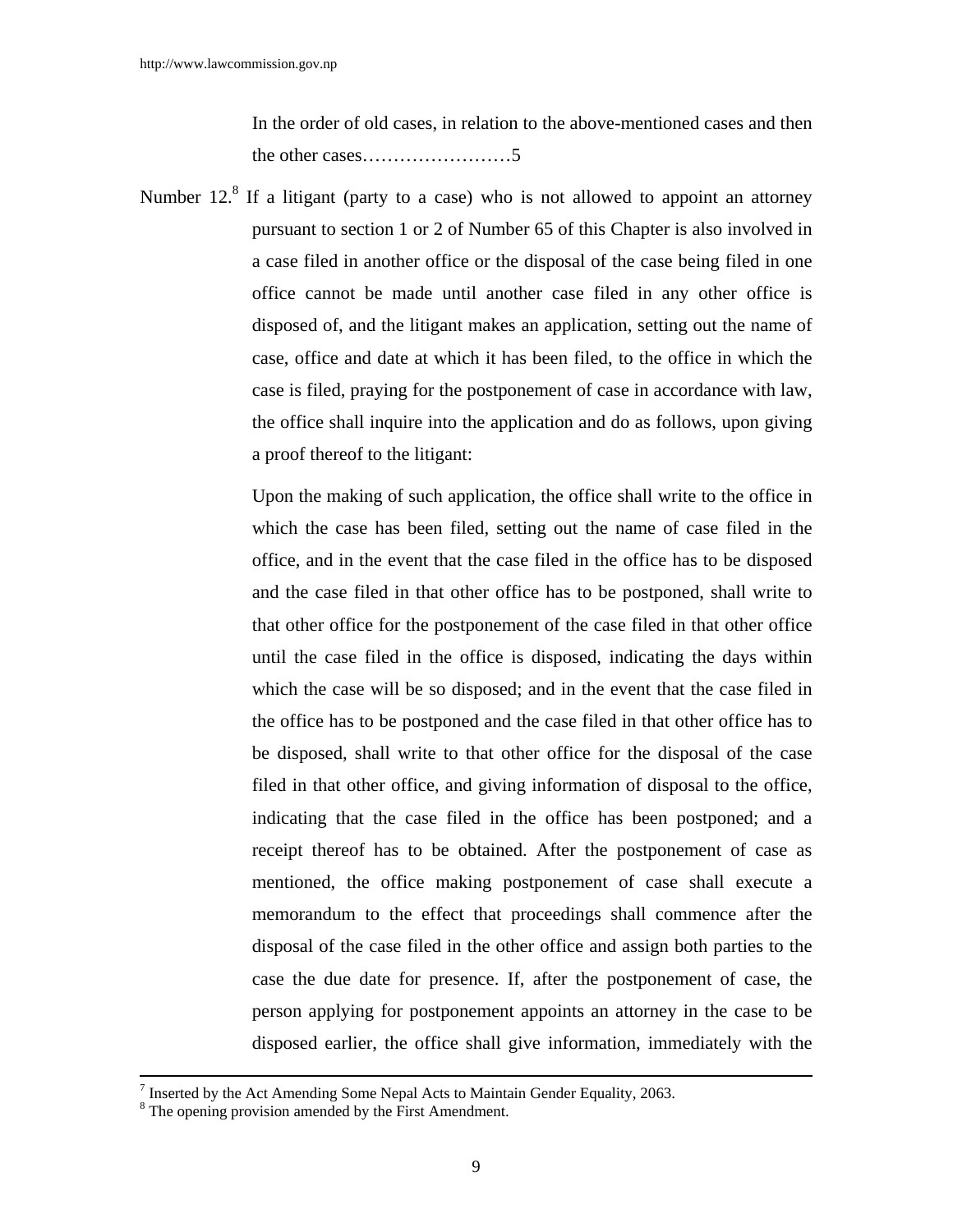registration of the attorney, to the other office that the litigant has appointed the attorney in the case being tried by the office and that the other office may proceed the trial of the case filed in that other office………………………………..1

 The office disposing case earlier shall, upon the disposal of case, give information thereof, indicating the date of disposal, to the office postponing case, and appoint the due date to the litigants to make presence with the office postponing case within Fifteen days excluding the time required for journey, and forward the evidence of appointment of due date to the office in which the case has been filed, with a request for the acknowledgement of receipt thereof. If the litigant is absent or in detention at the time of disposal of case, it is not required to appoint the due date for the presence of litigant. In the case of absence, it must be written, after the expiration of the time for making a dismissal or ex parte judgment from the date of expiration of the due date, that the litigant has been absent on the due date appointed by the office, and in the case of detention, that the litigant has been held in detention from certain date for certain reason……………..2

 One who expires the due date in the case to be disposed earlier must make presence in the office where case is postponed within Fifteen days from the date of expiration of the extendable time, and one who is in detention must make presence in such office within Fifteen days from the date of his or her release and one who appoints an attorney, within Fifteen days from the date of appointment of attorney, excluding, in all cases, the time required for journey. If the litigant who has expired such time-limit and due date makes presence in the office where case is postponed within the time as mentioned, the office shall carry out the necessary proceedings and dispose the case..…….3

 Upon receipt of information that the litigant has been held in detention or imprisonment, the case postponing office need not wait until the litigant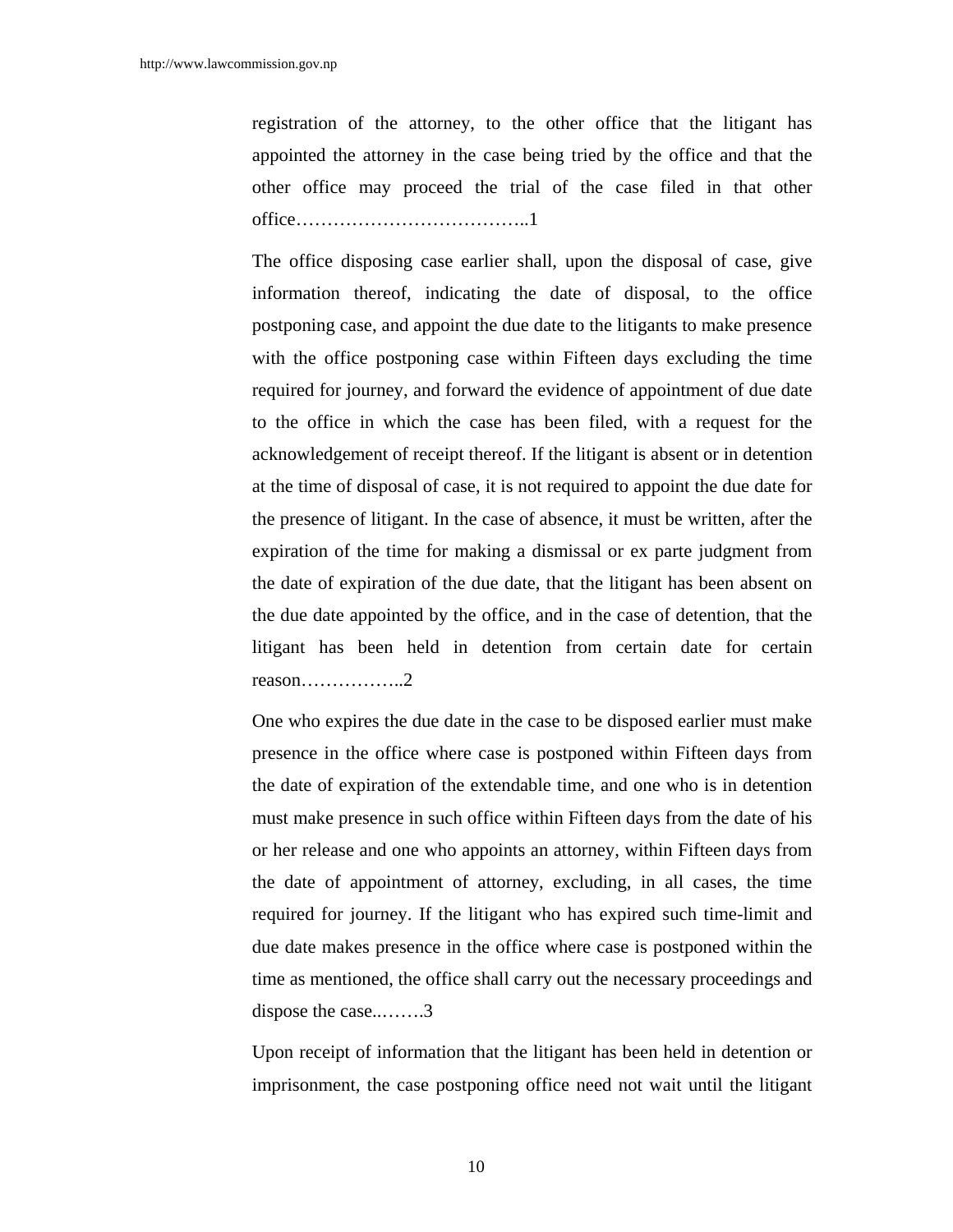makes presence in order to take action. The office must keep on inquiring into whether the litigant has been released or not, and summon the presence of such litigant if so required under the law in cases where the litigant has not been released or there is no circumstance for his or her release, and dispose the case by carrying out proceedings whatever may be required under the law, and deal with the matter in accordance with law…………………………4

 With the exception of cases in which a litigant makes presence after expiration of the time and due date, proceedings must not be carried out upon expiring the due date irrespective of the involvement of the litigant without disposing the case required to be disposed earlier. The case has to be postponed until the case required to be disposed earlier is disposed. If the other office has not disposed the case within the time as written for disposal, the office has to send a remainder to the office required to dispose the case earlier and cause such other office to make disposal, and then try and dispose the case filed in the office………………………5

- Number 13. An office has to carry out the acts and actions required by it under the law within the stipulated time frame. It shall not make delay. If any unlawfulness is noticed upon hearing an appeal or reference or inspecting the office, action shall be taken or caused to be taken in accordance with law.
- Number  $14<sup>9</sup>$  Cases must be adjudged within the time frame as mentioned hereunder: Judgment on a case of first instance has to be made within One year after the date of filing of the note of defense or that of expiration of the time limit for the filing of the note of defense……………1

Judgment on a case of appeal has to be made within Six months after the date of receipt of the case file of first instance………2

<sup>&</sup>lt;sup>9</sup> Amended by the Tenth Amendment.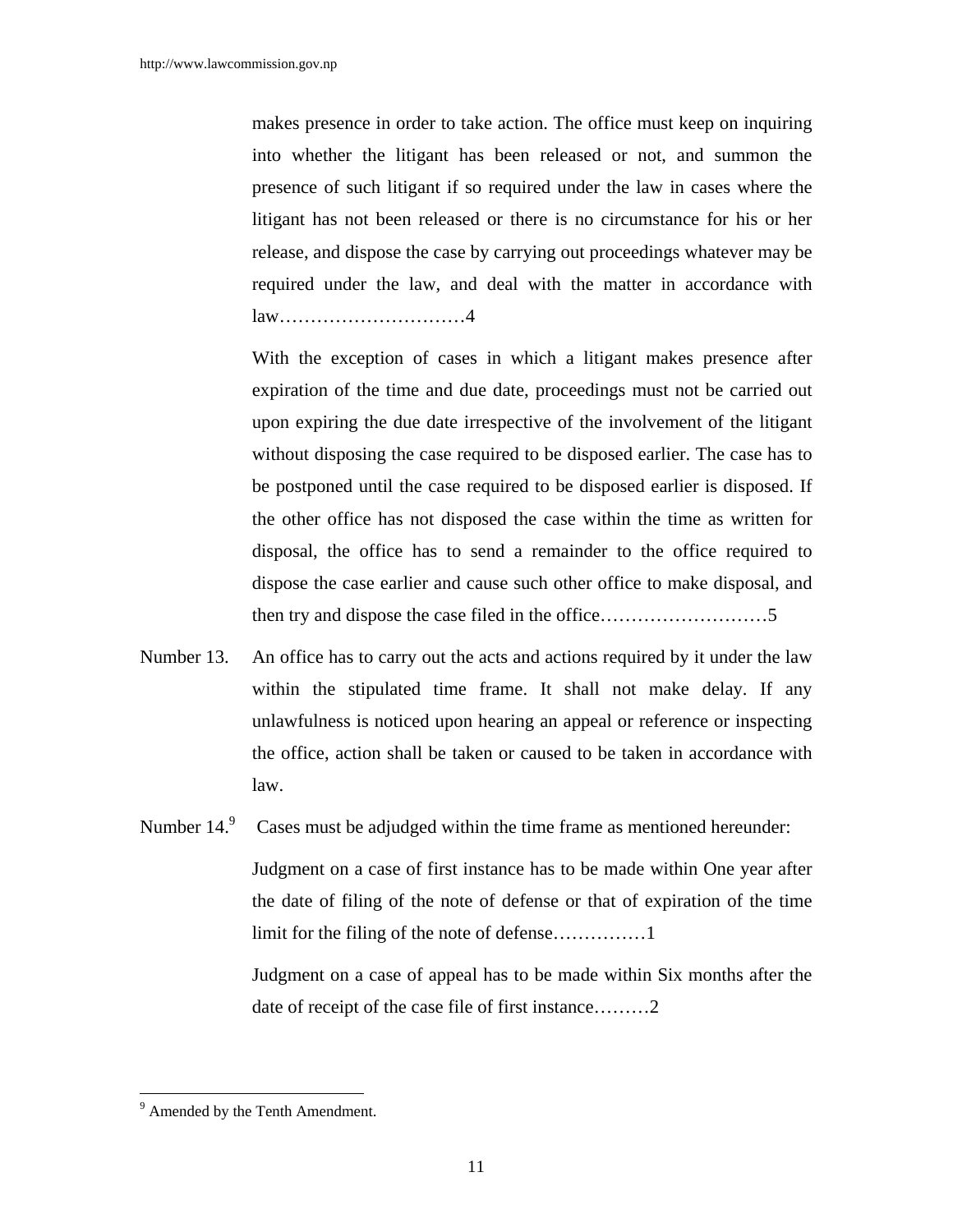After the procurement/examination of the evidence as required to be procured or examined, no delay of more than Thirty five days shall be made to make judgment despite that the time for making judgment as mentioned above still remains…………………..3

- Number 15. If there arises a reasonable cause/reason causing difficulty with making judgment and proceedings within the appointed time and due date, the office must make a reporting, setting out the details of such difficulty, to the office hearing appeals from it, within the time limit. If the office, upon making examination of the matter, finds that the difficulty is reasonable and the time is to be extended up to One month, the office itself shall give such time limit for one time, and if it is to be extended in excess thereof, the office shall specify the time to be extended and make submission to the higher level. Upon such submission/reporting, the higher level shall, if it finds that the difficulty is reasonable and the time limit in excess thereof has to be extended, extend such additional time limit as may be reasonable, and cause proceedings and judgment to be made within such time limit.
- Number 16. Proceedings shall not be deemed to have been made in cases where a remainder should have been made by sending a process/notice (*Purji*) to another area within the country, search should have been made within its territorial jurisdiction or process should have been sent abroad in accordance with law.
- Number 17. If the appeal hearing office comes to know, from an application by a litigant or otherwise, that the time limit of action and proceedings on a case filed in its subordinate office has expired or such action and proceedings involve any unlawfulness, the appeal hearing office shall also procure the case-file of the case, as required, and examine it within Fifteen days; and if, upon such examination, it appears that the time limit has been caused to be expired or any unlawful proceeding has been made, the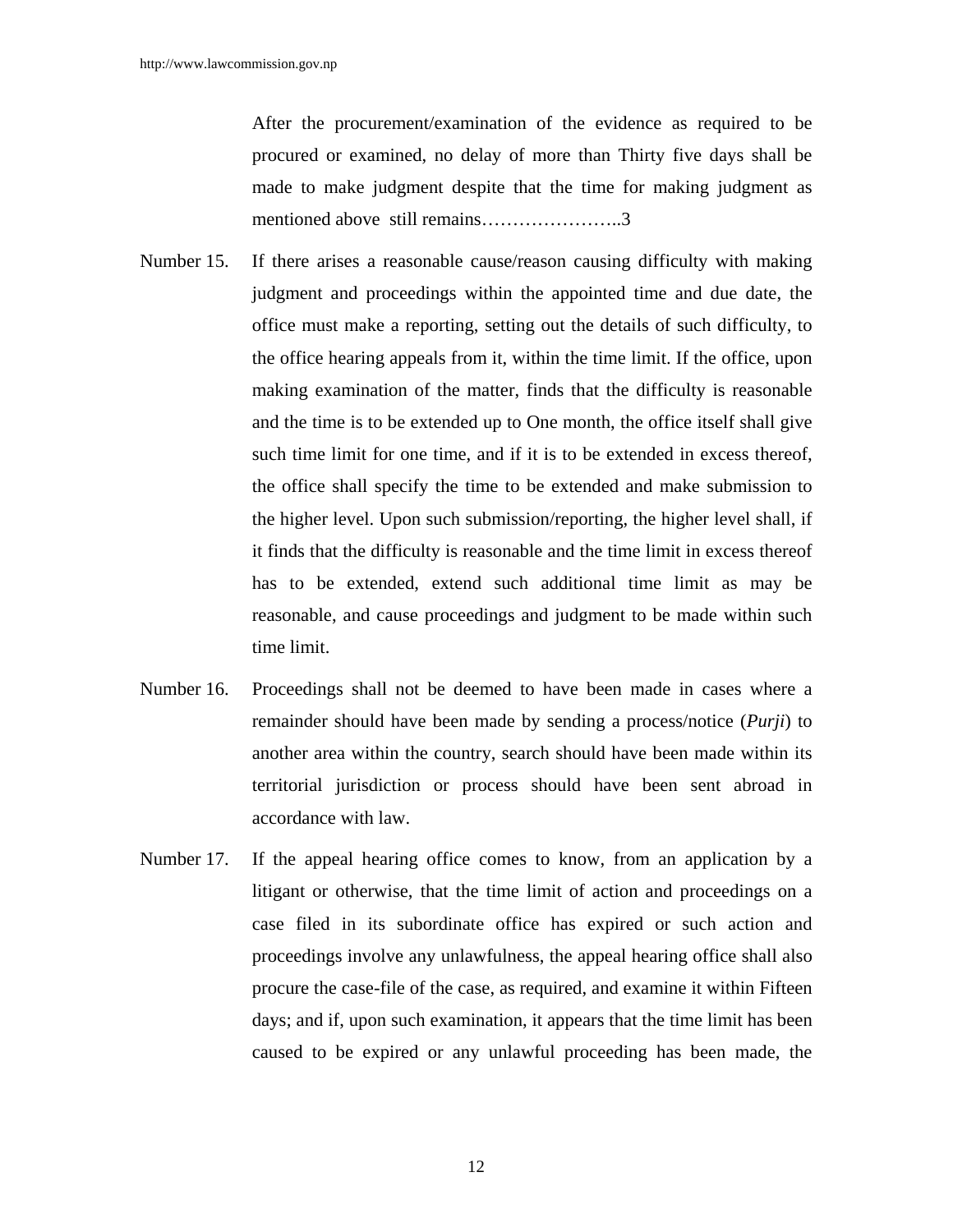appeal hearing office shall do, and cause to be done, in accordance with law.

- Number 18. Any such plaint, statement of defense, memorandum of appeal and application as are in order and to be filed with it shall be registered immediately after they are submitted to the office. The time limit does not expire by the reason only that it, upon being submitted to the office, has not been entered into the records duly.
- Number 19. The chief of office shall immediately draw up a synopsis/summary of the documents filed in or received by his or her office and sign a document, indicating whatever action is required to be taken in accordance with law and also setting down the date of entry into the records.
- Number 20. In relation to a case filed in, and also a case transferred by another office to, the office, it shall prepare a case-file, mentioning the names of the defendant and the plaintiff, the name of case on the file cover, assign the number to it serially, and that such-and-such case between such-and-such plaintiff and such-and-such defendant filed on such-and-such date shall also be mentioned in the book. After the judgment has been made, the case-file shall be maintained according to the date and serial number, also setting down therein the date on which the judgment has been made.
- Number 21. After a case has been filed, an inventory form in the format as set forth in this Number shall be maintained, making entry of the number of each document, along with the date of its submission, to be entered into the form, signed and attached with the case file. After the disposal of case, the documents as set forth in the second column and those as set forth in the third column, other than the postponement related documents, pending case-file and the documents referred to in the first column, must be cancelled and sold by auction in accordance with law, after Five years of the expiration of the time limit for the litigant to make appeal upon judgment made on the case, and after one year, respectively. The original documents submitted by the litigants must be returned whenever they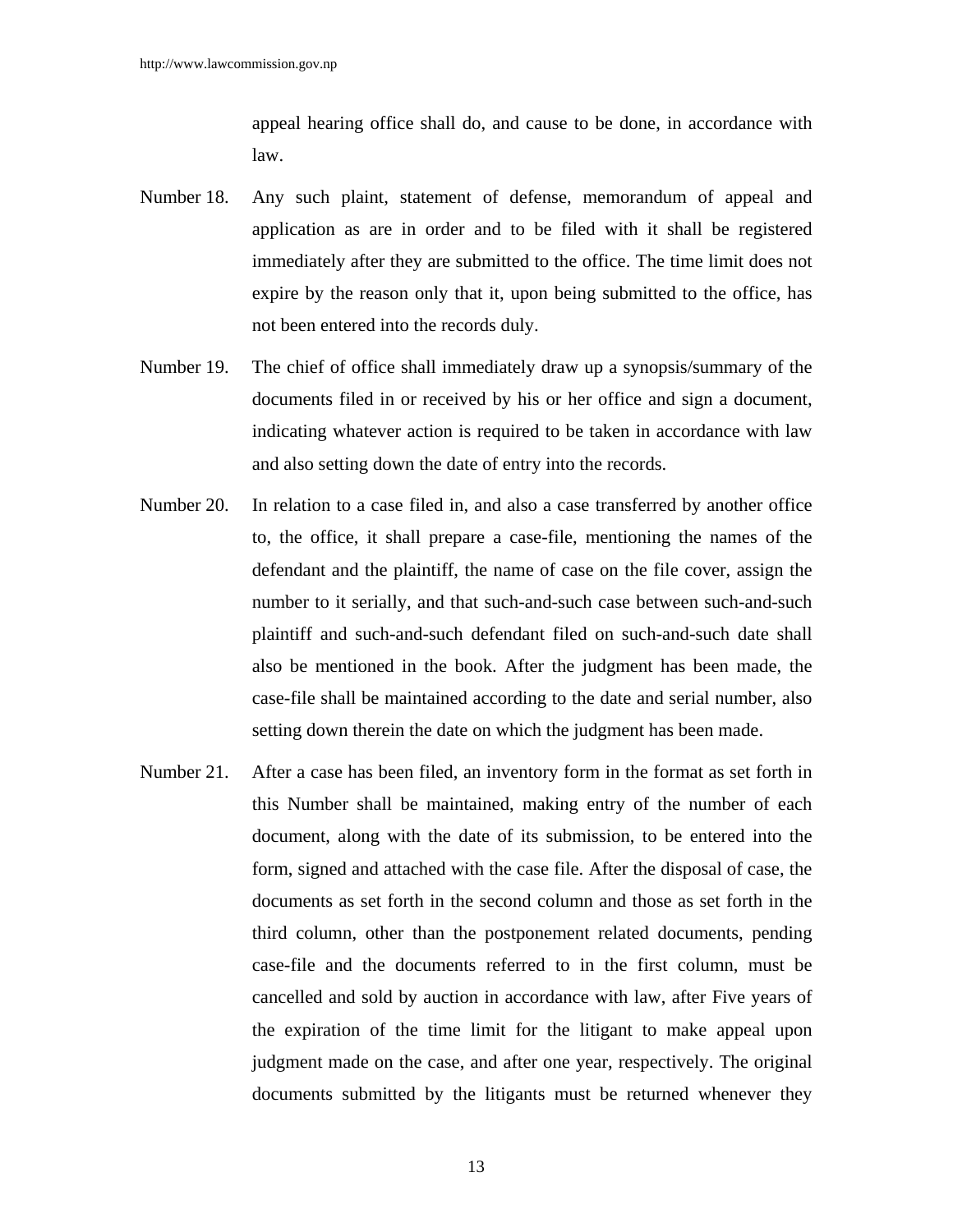come to collect them, and a receipt thereof must be obtained and a remark to that effect must also be made in the inventory form. The inventory of the injury examination document of a case which has not been filed within limitation and the application order must be updated once a year and canceled and auctioned as mentioned above.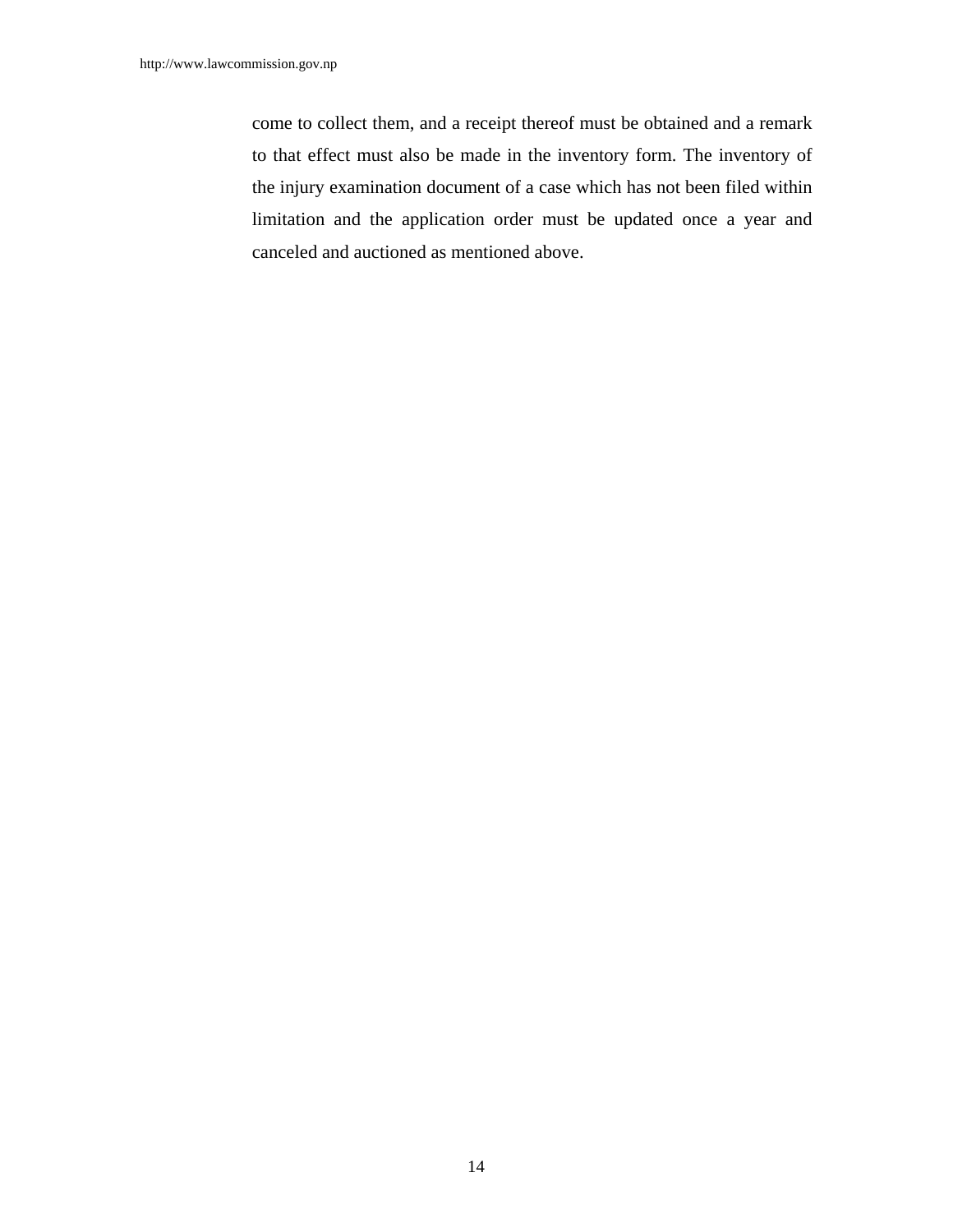### **Format of Inventory Form**

### **Case Number such-and-such of the Year such-and-such**

# **The inventory of the case file of the such-and-such case between such-and-such persons, filed with, or transferred to, such-and-such court on such-and-such date…………**

|                | Never to be disposed                                                                                                                              | years | To be disposed after five                                                                              | To be disposed after one year |                                                                 |  |
|----------------|---------------------------------------------------------------------------------------------------------------------------------------------------|-------|--------------------------------------------------------------------------------------------------------|-------------------------------|-----------------------------------------------------------------|--|
| No.            | Documents                                                                                                                                         | No.   | Documents                                                                                              | No.                           | Documents                                                       |  |
| $\mathbf{1}$   | Plaint of such-and-such<br>date of such-and-such<br>person or complaint,<br>order,<br>deposition/statements                                       | 6     | Letter rogatory of such-<br>and-such date of such-<br>and-such person                                  | 2                             | Slip on the due date of<br>such-and-such litigants<br>.         |  |
| 3              | Process,<br>summons<br><sub>or</sub><br>(Italayanama)<br>process<br>such-and-<br>served<br>on<br>such date in the name of<br>the concerned person | 7     | Deposition of the such-<br>and-such witness of the<br>such-and-such<br>person<br>of such-and-such date | 5                             | <b>Summons</b><br>served<br>on<br>such-and-such<br>witness<br>. |  |
| $\overline{4}$ | Statement of defense or<br>deposition of such-and-<br>such person on such-<br>and-such date                                                       | 8     | Recognizance deed of<br>the persons including<br>such-and-such<br>person<br>on such-and-such date      |                               |                                                                 |  |
| 9              | Original document of<br>such and such type<br>submitted by such-and-                                                                              | -11   | Order of such-and-such<br>$date \ldots \ldots \ldots$                                                  |                               |                                                                 |  |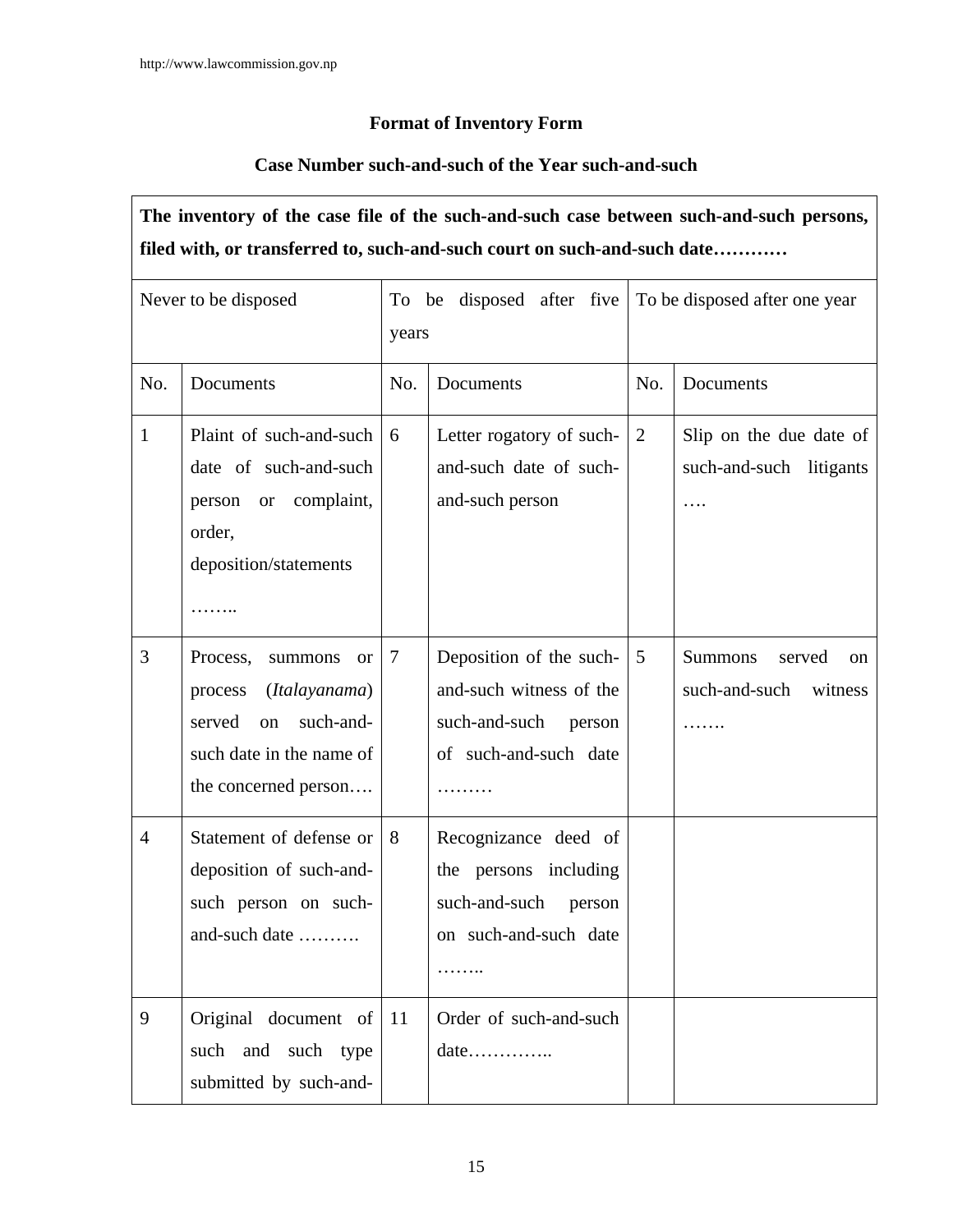|                 | such person on such-<br>and-such date                                                           |                                                   |                |                                                                                                  |
|-----------------|-------------------------------------------------------------------------------------------------|---------------------------------------------------|----------------|--------------------------------------------------------------------------------------------------|
| 10              | Map deed bearing<br>signature of such-and-<br>such persons including<br>such-and-such<br>person |                                                   |                |                                                                                                  |
| 12              | Deed of compromise<br>between such-and-such<br>persons on such-and-<br>such date                |                                                   |                |                                                                                                  |
| 13              | Judgment of final order<br>by such-and-such office<br>on such-and-such date                     |                                                   |                |                                                                                                  |
|                 | Signature<br>Addition by such-and-<br>such appeal                                               | Signature<br>Addition by such-and-<br>such appeal |                | Signature<br>Addition by such-and-<br>such appeal                                                |
| 1               | Memorandum<br>of<br>Appeal of<br>such-and-<br>such date of such-and-<br>such person             |                                                   | 2              | Property/money bail<br>(Dhan Jamani) deed of<br>such-and-such person<br>on such-and-such<br>date |
| $\overline{4}$  | Map of land                                                                                     |                                                   |                |                                                                                                  |
| $5\overline{)}$ | Dismissal<br>other<br><b>or</b><br>judgment of such-and-                                        |                                                   | $\overline{3}$ | Receipt<br>of<br>the<br>memorandum of fixed                                                      |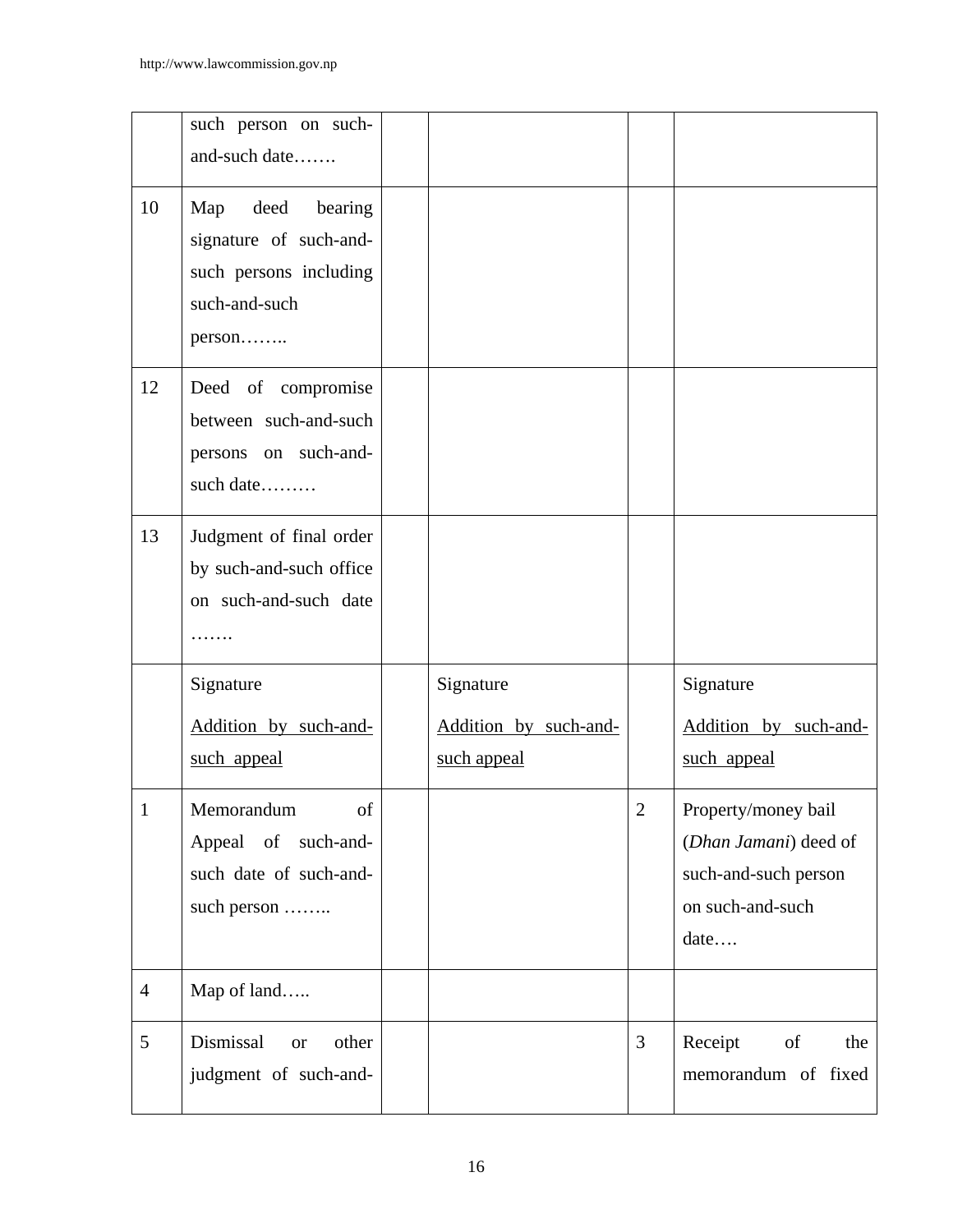| such date                             |                                       | date for appearance                   |
|---------------------------------------|---------------------------------------|---------------------------------------|
| Signature of such-and-<br>such person | Signature of such-and-<br>such person | Signature of such-and-<br>such person |
|                                       |                                       |                                       |

Number 22. Notwithstanding anything contained in Number 21 of this Chapter in relation to the cancellation and auction sale of case-files and documents on the record, in the case of case-files of the other types of cases, except the following types of cases, a book shall be established after the expiration of Twelve years in the case of case-files of suits in which recovery of amount in controversy is to be made and of five years in the case of case-files in which recovery of amount in question is not to be made, from the date when an appeal cannot be preferred upon expiration of the time for appeal, after judgment on such cases, and the book shall state the full names and addresses of all plaintiffs and defendants, subject matters of suits, names of suits, dates of disposal and name of disposing office, and shall be signed by the chief of office and the immediate subordinate to the chief of office, and all the documents on the record other than the documents required to be returned to litigants, out of the documents set forth in the first column of the inventory form, shall be canceled and sold by auction in accordance with law, and the book shall be moved for the hand-over and take-over:

| 10 |
|----|
|    |
|    |
|    |
|    |
|    |

 $10$  Deleted by the Strengthening Republic and Some Nepal Acts Amendment Act, 2066.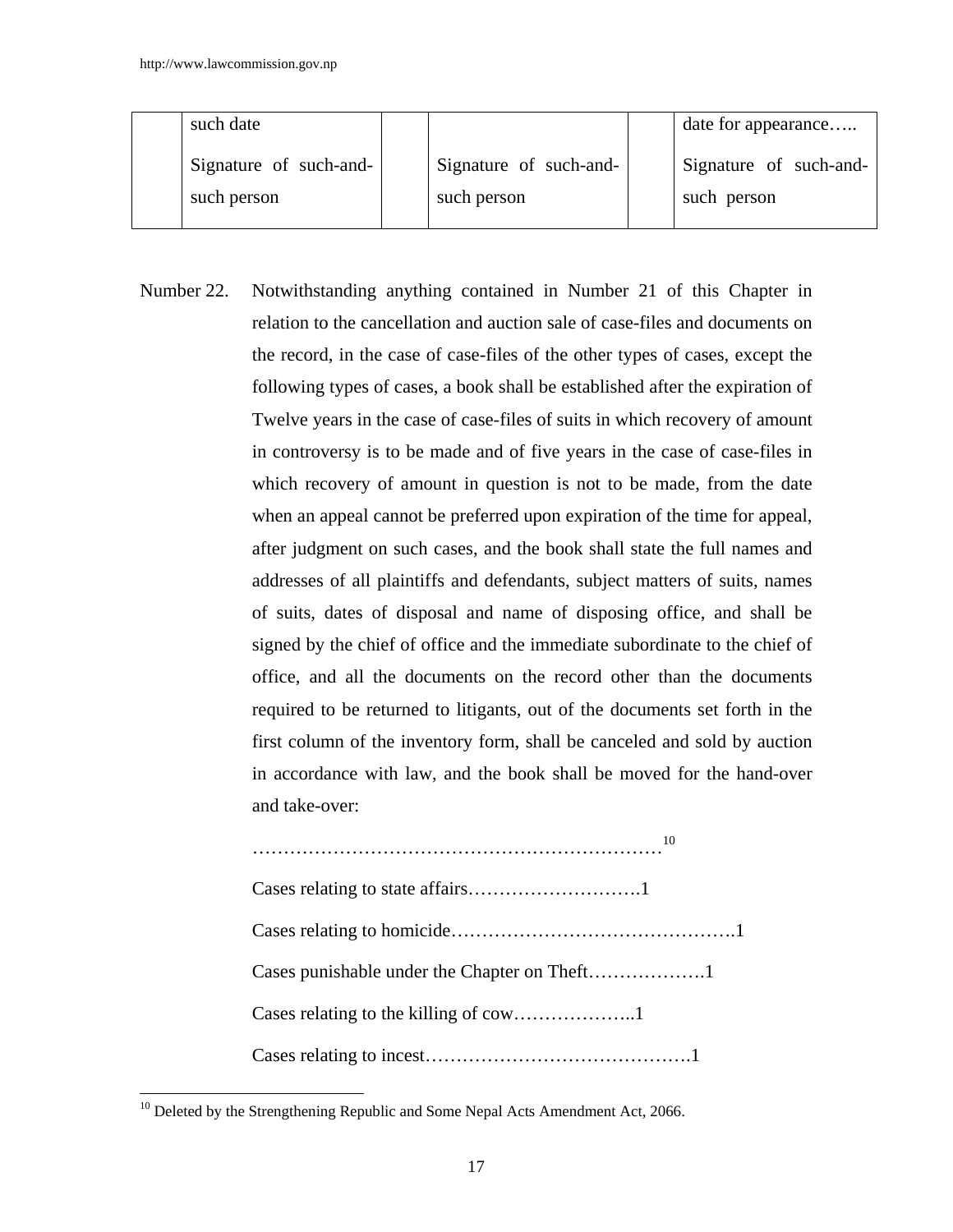$\overline{a}$ 

Cases relating to gambling………………………….1 Cases relating to forgery, fraud and coercion…………………1 Cases relating to marriage………………………….1 Cases relating to sale, purchase or production of goods prohibited………………………….1 Cases with claims for holding name giving ceremony or establishing any other relationship………………………1 Cases relating to government arrears………………….1 Cases relating to land or crops…………………………1 Cases relating to inheritance………………………….1

Cases relating to partition or concealment of property liable to partition…….1

| Cases relating to trusts (Guthi) or concealment of trusts     |
|---------------------------------------------------------------|
|                                                               |
|                                                               |
| Cases relating to transaction involving mortgage of immovable |
|                                                               |

Cases relating to *Jimidari* or *Talukdari*………………………….1

Number 23.<sup>11</sup> No one shall loose, destroy or steal any document or case-file maintained in the office. A person who looses or destroys any running case-file on

<sup>&</sup>lt;sup>11</sup> Amended by Court Management and Administration of Justice Related Some Nepal Acts Amendment Act, 2058.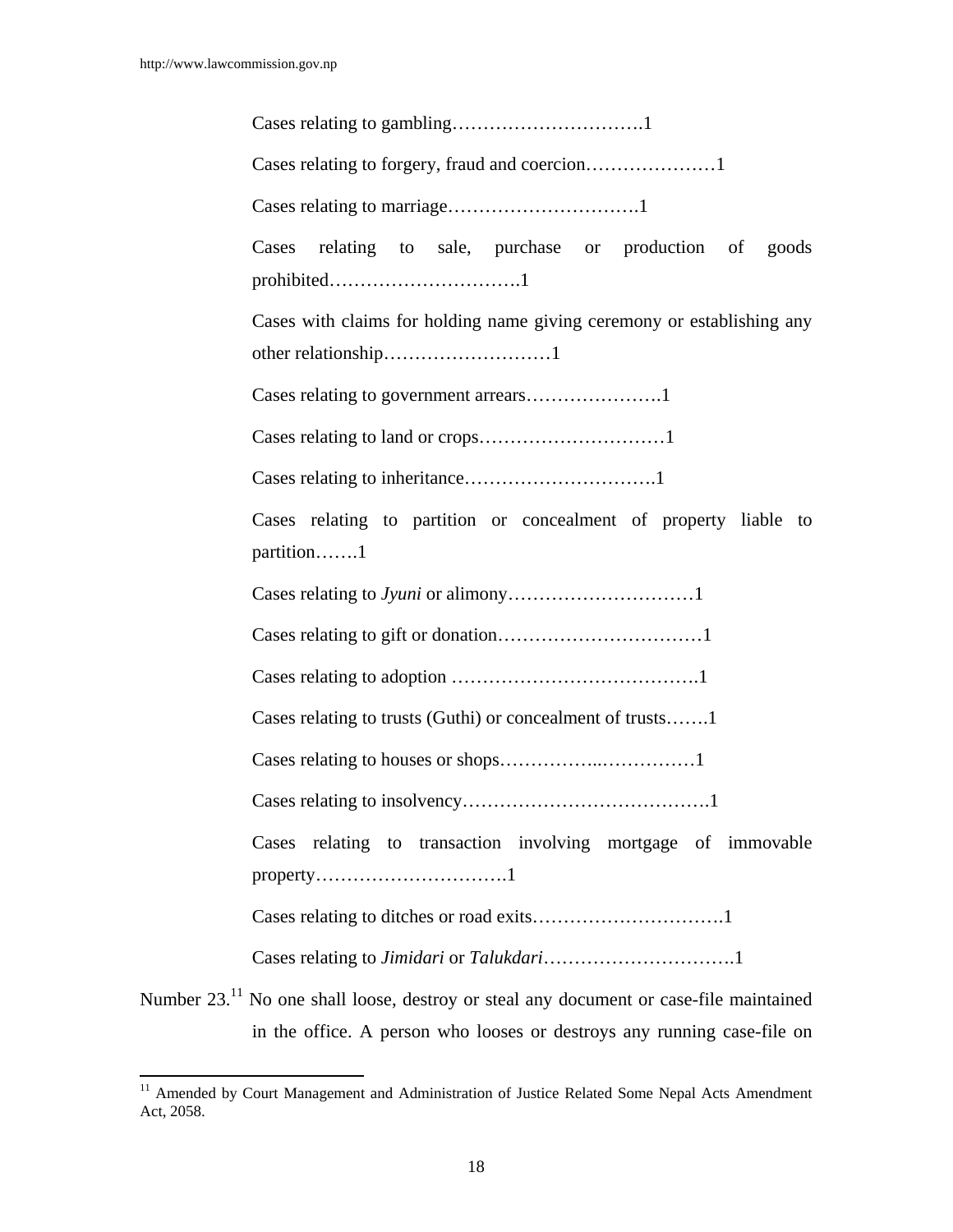proceeding or any duplicate copy meeting requirements of law or document or case-file that does not prejudice the evidence, out of the evidential documents, and looses any non-current document or original of judgment or case-file shall be punished with a fine of Ten Thousand Rupees in the case of loss of a case-file, that of Five Thousand Rupees in the case of loss of an evidential document and that of One Thousand Rupees in the case of loss of any other minor document. A person who looses the original of a running document, which meets the requirements of law and can be taken in evidence and of which duplicate copy is not available, or a case-file shall be punished with a fine of Twenty Thousand Rupees in the case of loss of case-file, that of Ten Thousand Rupees in the case of loss of an evidential document and that of Two Thousand Rupees in the case of loss of any other minor document. If the loss is committed with ulterior motive, and the Government of Nepal or an individual has suffered a damage from such loss, such damage shall be recovered or realized from such person and any other person aiding in such loss, and such persons shall be fined with a sum equal to the amount in question and be imprisoned in consideration for that fine, and be imprisoned for a term of One year in cases where no such damage has been caused or is likely to be caused, irrespective of the kind of the lost or destroyed document or case-file, whether running or not. In cases where a document or case-file is stolen, the person shall also be liable to a fine of two thousand rupees, in addition to the punishment as mentioned above.

Number 24. In obtaining a document from or causing a document to be executed by a minor, who has not attained the age of sixteen years, or a person, who, despite the attainment of majority, has become insane or gone mad because of any kind of disease, in any matter whatsoever, no document shall be obtained or caused to be executed without in witness of his or her guardian or heir. Provided that in causing a person who commits or causes the commission of murder, theft or sexual intercourse to execute a document, the office may cause such person to execute the document in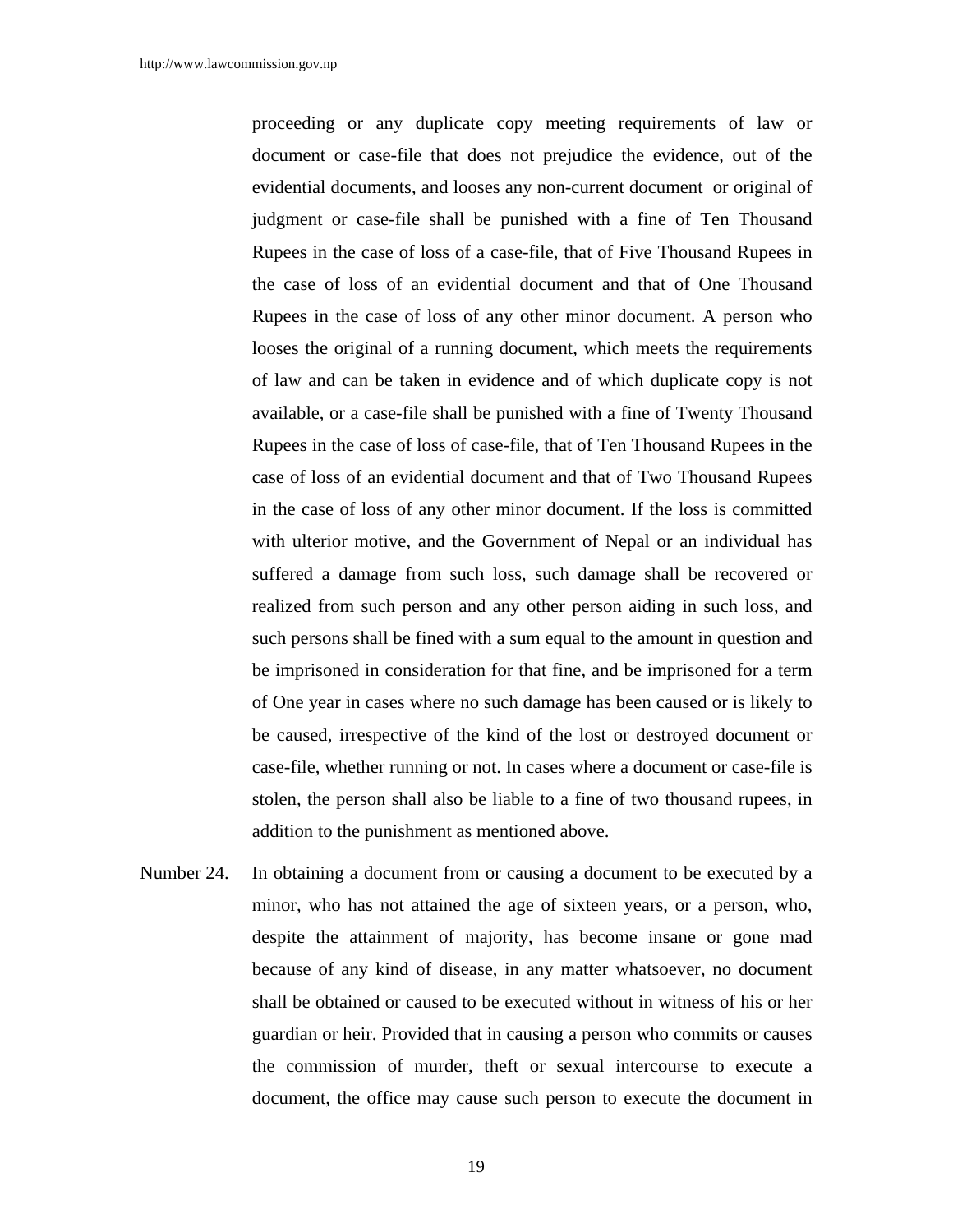witness of his or her guardian or heir if available and to execute it alone if his or her guardian or heir is not available, despite that he or she has not attained the age of sixteen years. In cases where a document is executed in witness of guardian or heir, the margin of the document shall state that it is true that this type of my person has set down in my presence as dictated and signed it and be signed also by the guardian or heir. No person shall be coerced or intimidated into executing a document. If it is so executed, it shall be void. A document which is executed and signed by a person with his or her free will and consent and in cognizance, except as mentioned above, shall be valid.

- Number 25. In causing a document to be executed by a blind or dumb person, the document shall be executed as dictated by the blind person and as gestured by the dumb person, upon well understanding the gestures, in witness of such person's guardian or heir, if any, and of a person as chosen by the blind or dumb person himself or herself if such guardian or heir is not available, and the document shall also be signed by the guardian, heir or witnessing person stating that the document has been executed as mentioned.
- Number 26. Any document to be registered with or executed by the office shall set out the age of the person executing it. Where the age is mentioned and the executing person is present before the office, the head of the document shall state that his or her age is accurate if the same is accurate, and that his or her age would be such-and-such if the same is not accurate, and be signed by the chief of office. If the executing person does not appear in person but submits the document through his or her attorney, the attorney shall be caused to sign it, stating that the age set down therein is accurate. The chief of office concerned may, at his or her discretion, fine a person who lies the age and sets down untrue age with a sum not exceeding Twenty Rupees.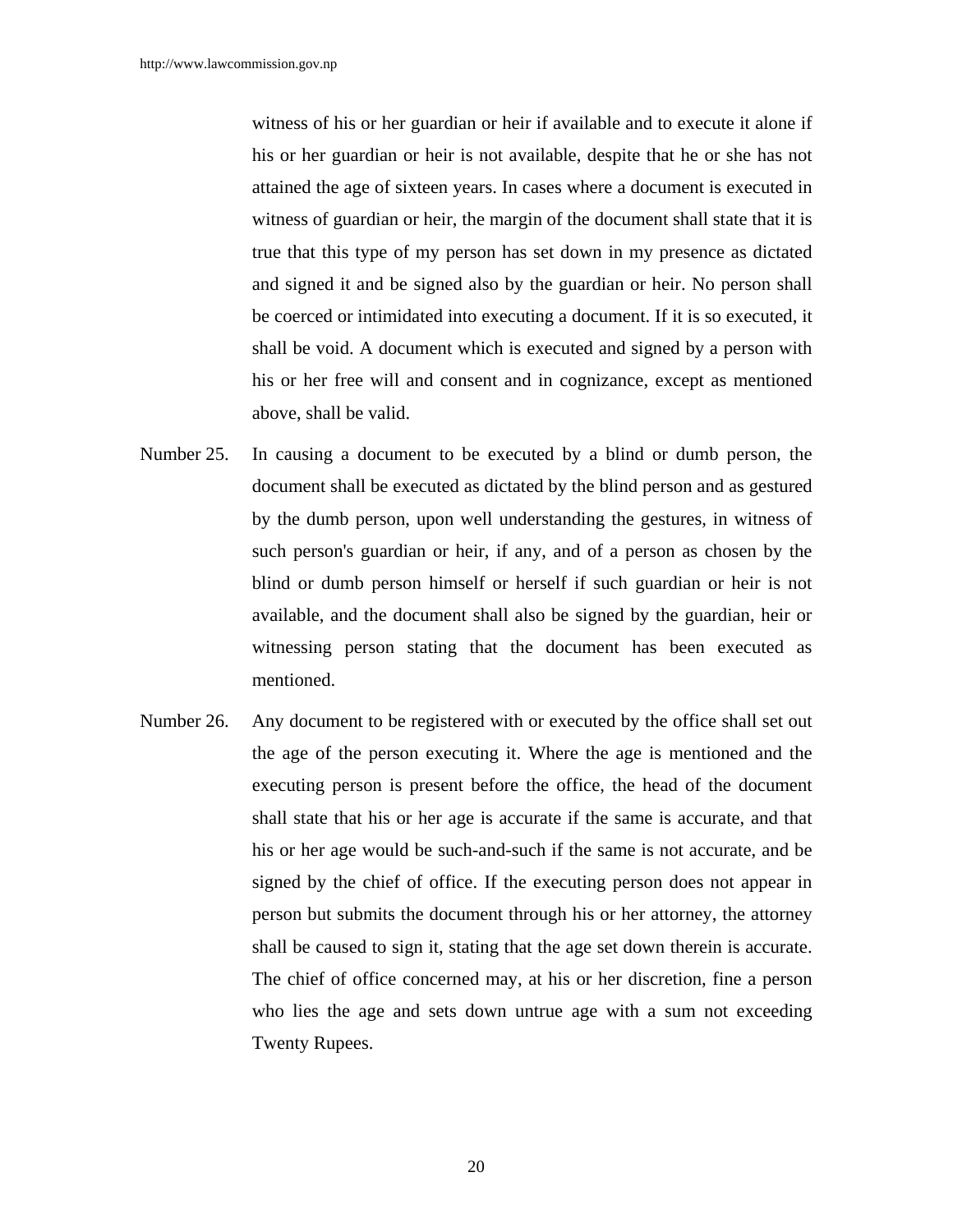- Number  $27<sup>12</sup>$  If a document tendered for registration in the office contains any overwriting, addition or deletion in legible letters, in getting it to be signed, the office itself shall write on the margin of the document stating that such-and-such letters are added or overwritten in such-and-such lines, and the document shall be signed by the signed by the chief of office and also be caused to be signed by the person producing it for registration, and such document shall then be registered. If the document cannot be registered, the reason why it cannot be registered shall be clearly mentioned on its reverse side and the chief of office shall sign and date it and return it to the person producing it for registration, upon taking acknowledgement of receipt by such person.
- Number 28. Once any document conforming to the requirements is produced to or registered with, the office, it shall not returned and another document shall not be produced and received in lieu thereof, and figures and words mentioned therein shall not be altered by way of addition, deletion, strikethrough or overwriting.
- Number 29. The following cases shall be tried only by the offices in the territories as mentioned below:

The civil cases shall be tried as follows………………………..1

 Cases of concealment of land, concealment of land revenue, ditches, borders, roads, exits, easement, and cases which would, as it appears from the nature of plaint, require the examination or survey of land, house or place or cases which have been filed on the understanding, as appearing from the writing of the plaint, that the examination or survey of land, house or place would not be required but it appears from the nature of the statement of defense that judgment can be made only upon making such examination or survey shall be tried by the office in the territory in which such house or land is situate.…………………………………..1

 $12$  Amended by the First Amendment.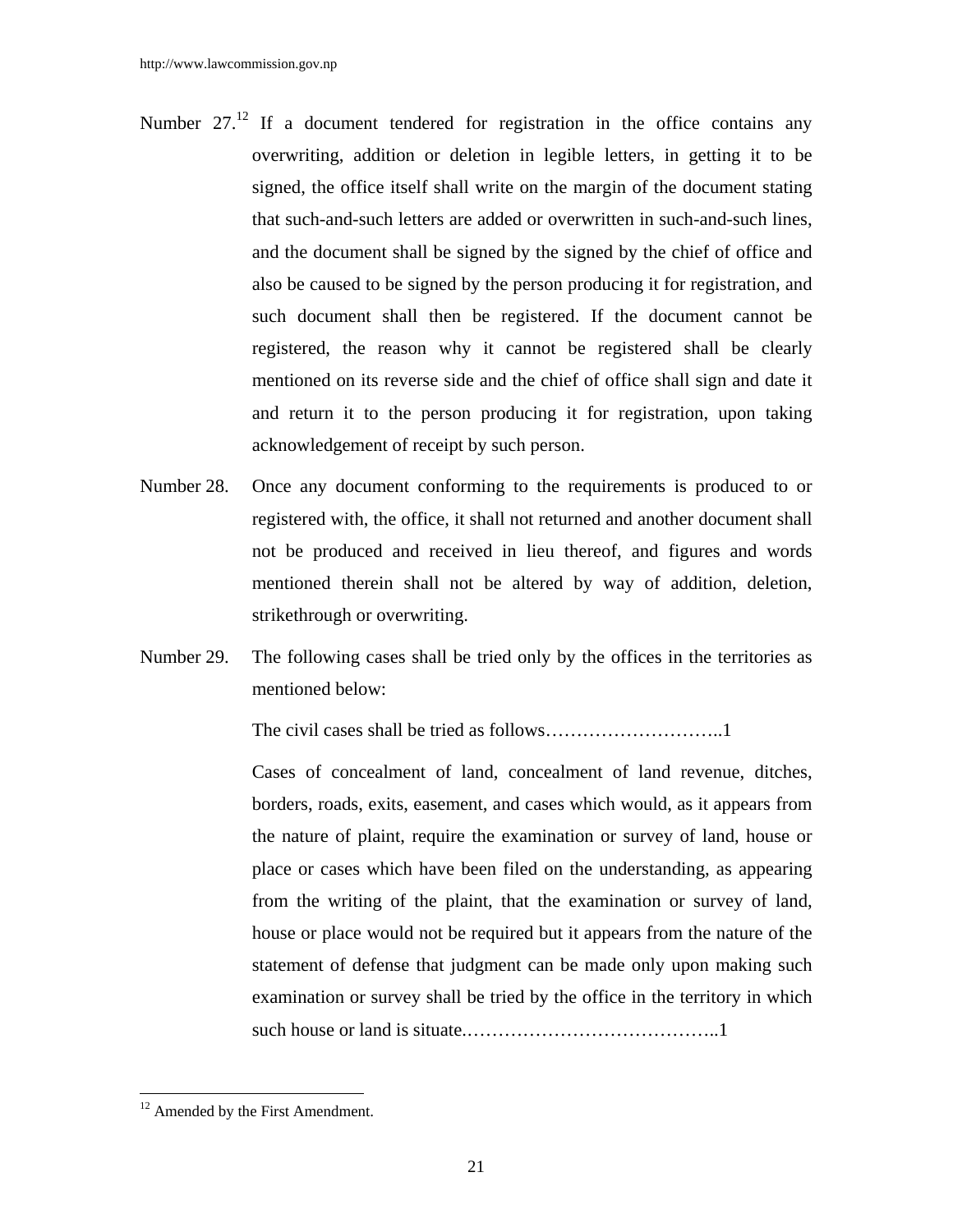All the cases other than those set forth in paragraph 1 of this section shall be tried by the office in which plaint is filed, out of the office in the territory where the act is done or the office in the territory where the defendant is staying/residing………………………….2

If both plaintiff and defendant do any transaction in other place within Nepal, other than those as set forth in section 3 below, cases relating to such transaction shall be tied by the office in which plaint is filed, out of the office in the territory where the transaction has been done or the office in the territory where the plaintiff is staying/residing………………..3

Where a suit can be filed, pursuant to the Chapter on General Transactions, on the matter of transaction done abroad, it shall be tried by the office in which plaint is filed, out of the office in the territory where the defendant is staying/residing or where the plaintiff is staying/residing………4

Where both litigants are residing elsewhere than the proper territory, on the matters set forth in paragraphs 2, 3 and 4 of this section, even the office in the territory where they are residing may receive and try the suit. If the defendant, prior to the filing of the statement of defense, or both parties, after the filing of the statement of defense, makes or make an application for the transfer of the suit to the office in the proper territory and if both litigants have left that place, the suit shall be transferred to the office in the proper territory ……………………5

The criminal cases shall be tried as follows………………..2

The cases relating to state affairs shall be tried by such office as specified by the Government of Nepal…………….. $1^{13}$ 

 The following cases shall be tried by the office in the territory where the crime is committed ………………………….2

Cases carrying punishment under the Chapter on Homicide……………1

<sup>&</sup>lt;sup>13</sup> Amended by the Strengthening Republic and Some Nepal Laws Amendment Act, 2066.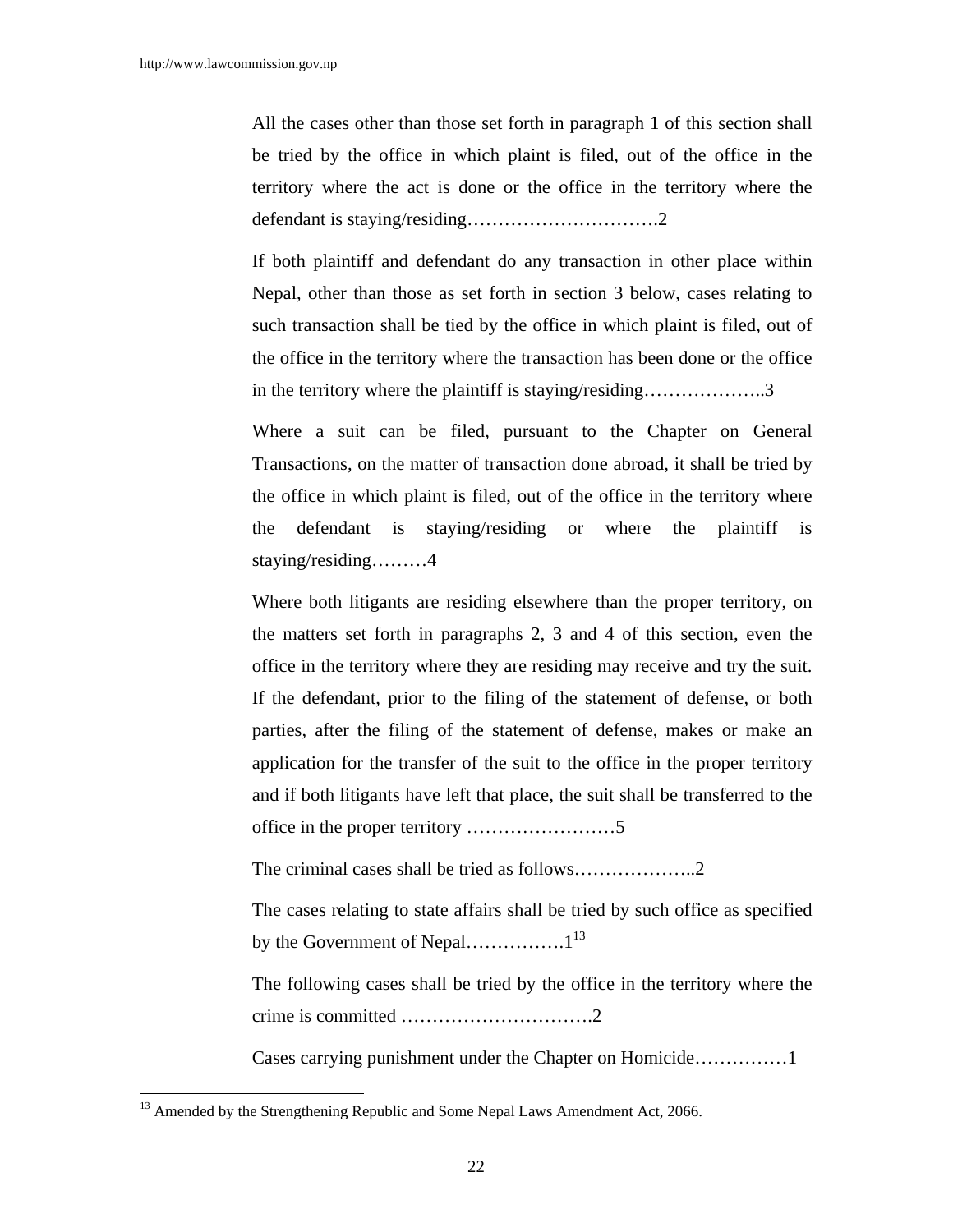Rape cases ……………………………………….1

Cases carrying punishment under the Chapter on Theft ………..1

Cases of arson ………………………….1

Cases relating to killing of cow ………………………..1

 Cases relating to loss or embezzlement of governmental or other public property …………………………………………1

Cases relating to arms and ammunitions…………….1

Cases of counterfeiting coins or using counterfeit coins…………….1

 Cases relating to forgery of governmental seal or signature or paper bearing such seal or signature or paper bearing the seal or signature of any government employee in government business……….….1

 Cases carrying punishment under number 1 of the Chapter on Decency………………………………..1

Cases relating to gambling …………………1

 The criminal cases, other than those set forth in paragraph 2 of this section, shall be tried by the office in which a plaint is filed, out of the office in the territory where the crime is committed or the office in the territory where the defendant is staying…………………………..3

 The phrase "territory where the defendant is staying", used in various sections above, shall mean the place where the defendant is residing or engaged in government employment………………………….3

In filing a plaint in the office in the territory where the defendant is residing, as mentioned in various sections above, if there are many defendants staying in different jurisdictions, the plaint shall be filed in the office in the territory where more defendants are staying. Where the number of defendants staying in such different territories is equal, the plaint may be filed in the office in any territory ………………4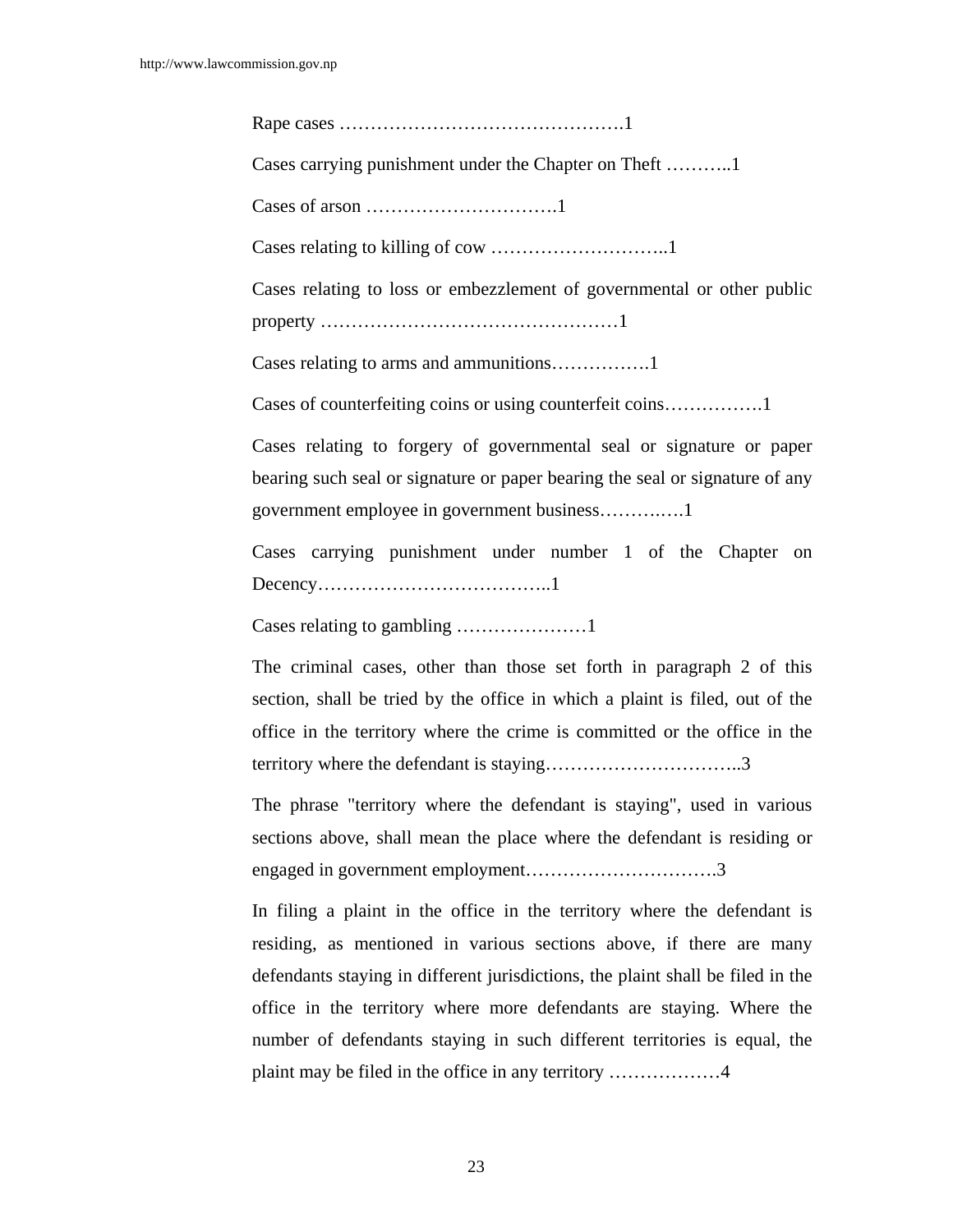Where a government employee has to file a suit or statement of defense, the employee may file it in such kind of case trying office, if any, available near the territory where he or she is in service or deputation, and if such an office is not available, in the office hearing appeals from such office, if any available, and if even such an office is not available, in other nearby office. If a suit or statement of defense is so produced for filing, the office shall fix the date for his or her presence in it and dispatch and forward the suit or statement of defense to the proper office in the territory. The office trying the case has to try it by showing any documents in original to the litigant who has to make presence on the fixed date in the territory where he or she is in service, it may summon his or her presence and take his or her deposition. Where he or she is so summoned, he or she has to make presence in person, or through an attorney in accordance with law, in the office trying the case. Where any employee who is required to make presence on the fixed date in the office in the territory where he or she in service discontinues such presence, the concerned office shall give information thereof to the case trying office. Where the employee is deputed to another territory from the territory of the office in which he or she has to make presence on the fixed date, that office shall give a notice to him or her to make presence on the fixed date in the office within the territory of his or her deputation and give information thereof to the office trying the case…………………………5

Where a case is being tried by an office in the territory where both plaintiff and defendant are in service and both parties make an application that the case be tried by the office in the territory where they have abode, the office shall forward the case to the office in such territory out of the territories as set fort in sections 1 and 2 above as both parties agree, except where the case has matured for disposal following the examination of evidence…………………….6

Where a plaint is produced for filing in an office in an improper territory except in proper territory, the office shall immediately make endorsement,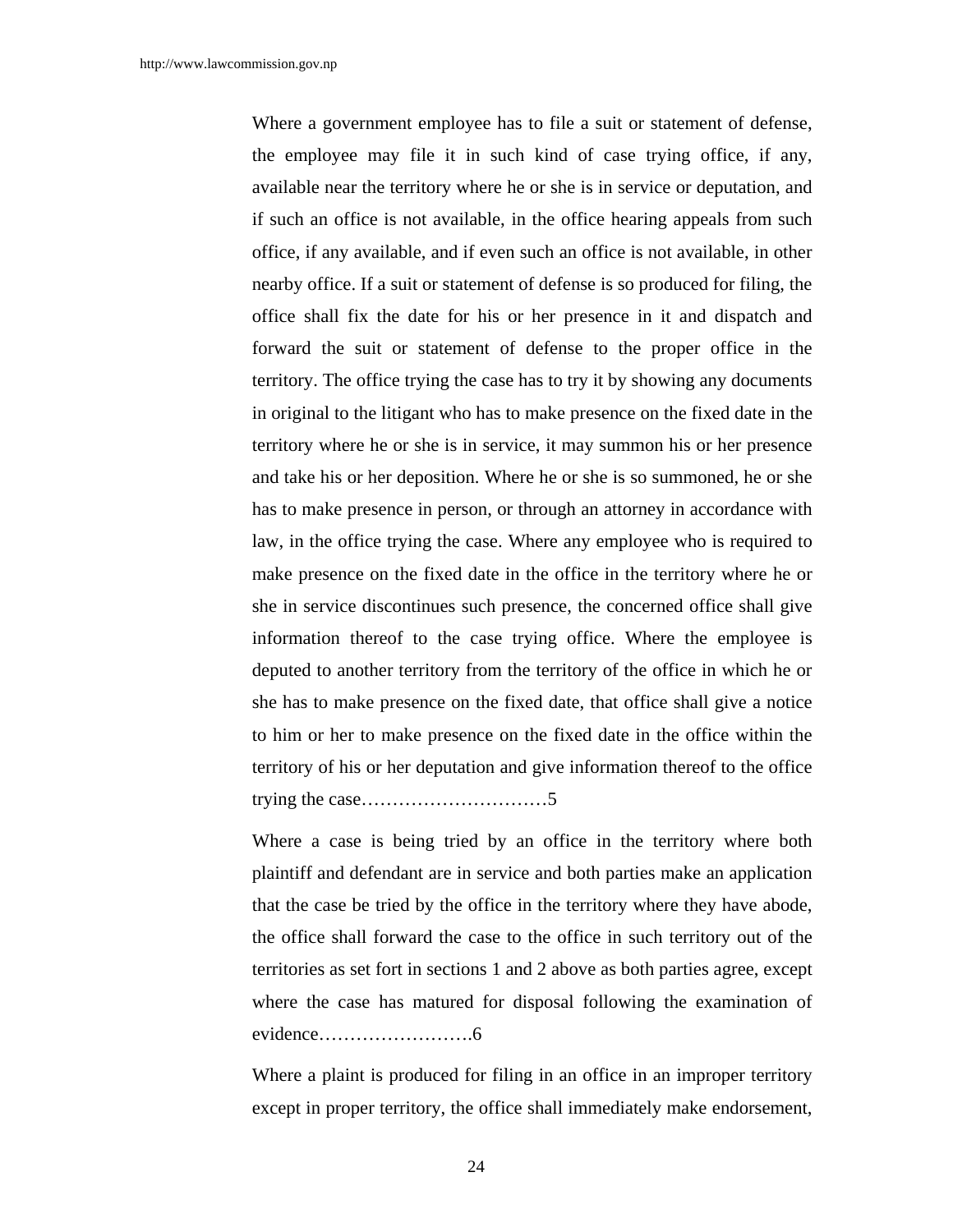with affixation of the office seal, on the reserve side of the plaint setting down that he or she may go the such-and-such office in the proper territory, and return the plaint. Where it is produced within the time-limit specified by law, the office in proper territory shall receive the plaint even if the plaint so endorsed is so produced and try the case. Even where dispatching a case to another office after the filing of plaint, as mentioned in various sections above, the date shall be fixed for presence by the litigant and a memorandum of the court that the case be tried in accordance with law by the office which is competent to try the case shall also be forwarded. The office shall also receive the case so dispatched and shall not return it despite that it is not competent to try it. In the event of difficulty, the office shall make a report through its appeal hearing office and do accordingly as sanctioned. The office making such sanction shall also make such a sanction as may be reasonable in accordance with law………………….7

 In making a suit against a government employee or against other persons along with such employee on any act or matter relating to the office, notwithstanding anything contained in the various sections above, such case has to be filed in the appellate court in the territory where the plaintiff is staying or where such act or matter was done or performed, and it is not necessary to require such employee to keep on making presence on the fixed date $14$ …………………………………………8

 A person who files a suit lying that an improper territory is the proper one or who makes a false complaint on the lying of territory shall be fined five thousand rupees. Where a suit is filed lying the territory, and it is so filed that the days required for the arrival by post of documents in the proper office dispatched by the office where the suit has been so filed making such a lie are remaining, for the time for journey, the case-file and litigants shall be dispatched to the office in the proper territory as mentioned in

<sup>&</sup>lt;sup>14</sup> Amended by the First Amendment.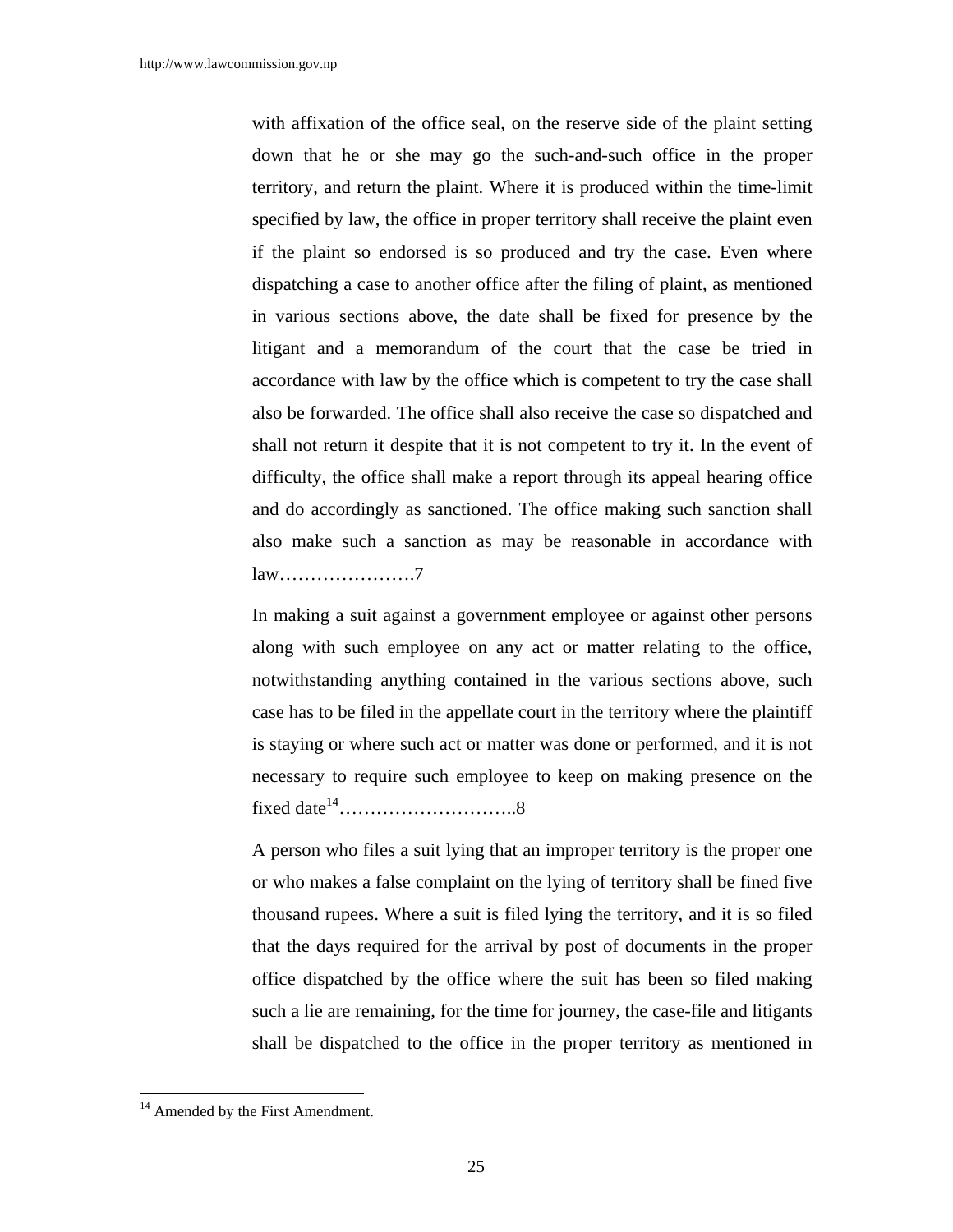various sections above immediately where such a lie is established, and such proper office shall try the case  $15$ ……9

Number 30. In trying cases, each authority competent to try cases shall observe the following provisions:

> One shall not try any case of a person who is by relation entitled to inheritance from one's lineage *(Had)* and of one's maternal uncle, maternal aunt, mother's sister, father's brother, mother-in-law, father-in-law, father's sister, brother-in-law, formal friend (*Meet*), sister, daughter and son-inlaw, nephew, niece, daughter-in-law on the nephew side, mother's father or mother, male or female teacher whom one has received spell from, his or her disciple, a person whom one is engaged with monetary transaction, servant and a family member living jointly with the said persons and a person who is one's litigant…………………………1

> If such a case is filed that the authority is not competent to try it as mentioned in section 1 above, the other authority of the same level if any available in the same office shall try it, and failing such other authority, the case shall be forwarded to the other nearest office with the same powers, accompanied by a memorandum stating, *inter alia*, that the office is not competent to try the case for such-and-such reason and that other office should therefore try it in accordance with law, and the litigants shall also be informed to appear in that other office, and the date for presence shall be fixed, and the case-file shall also be forwarded to that other office; and that other office shall also receive the case and try it in accordance with law despite that the case does not fall within its jurisdiction…………………………………2

Number 31. Where a suit on bribery is to be made against any employee of an office, the suit shall be filed in the office hearing appeals from it. That office shall proceed and try the suit in accordance with law. Despite that a suit on bribery is filed, a case filed in the office prior to that suit is not

<sup>&</sup>lt;sup>15</sup> Deleted by the Ninth Amendment.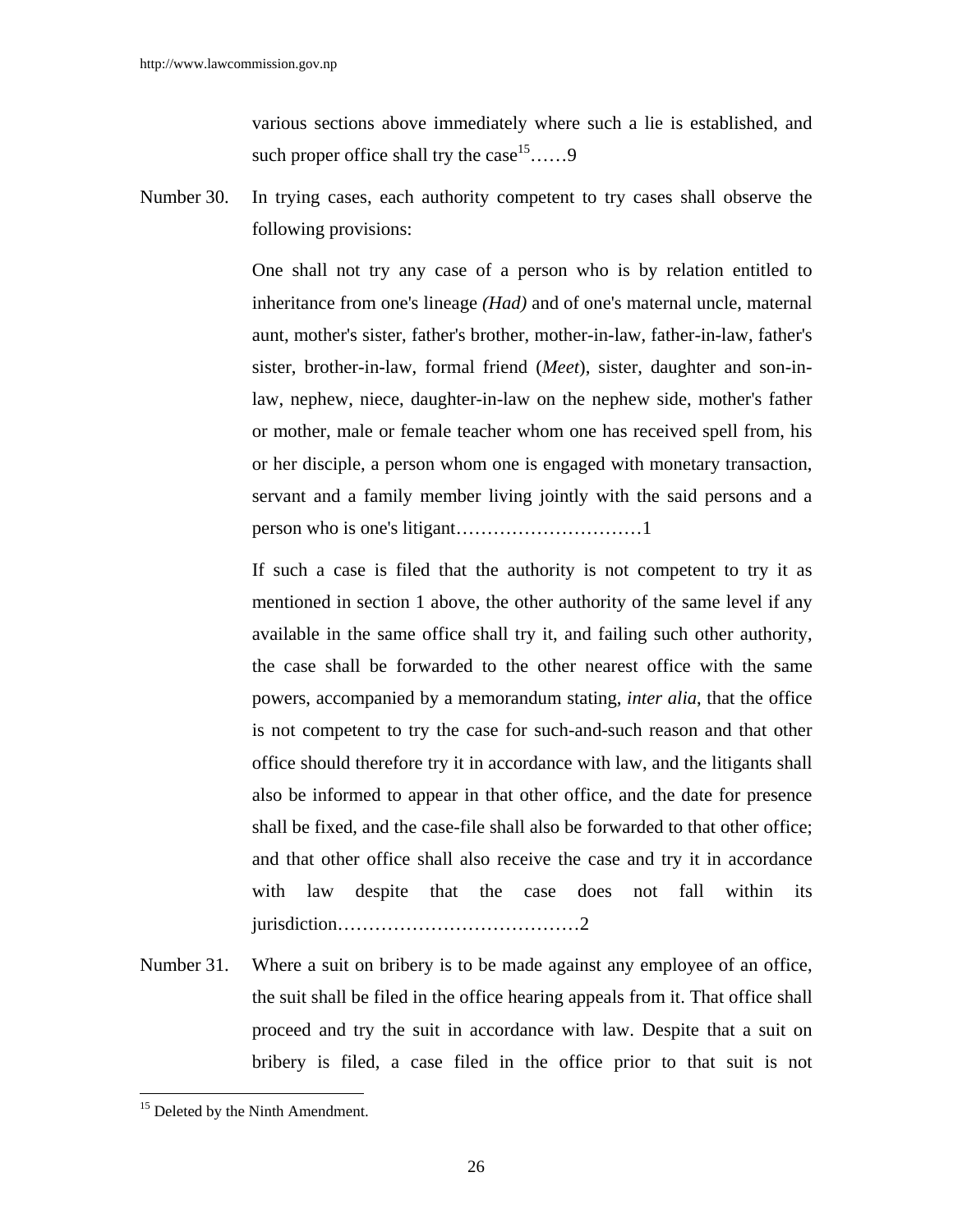transferable without being adjudged. After the case on which bribery is alleged to have been taken has been adjudged, the office hearing appeal shall write the office to send the judgment and case-file, as well, despite that no appeal is made, procure the case-file and examine judgment and deal with the matter, in accordance with law, upon receipt of the case file.

- Number 32. In filing a suit on bribery against a person, other than a witness and examined person, no such a suit shall be entertained if it is not filed within six months after the date of judgment of a case by an office in which the suit is filed on the allegation of bribery on that case, and after the date of cause of action in relation to the other matters.
- Number 33.<sup>16</sup> In filing a suit alleging that a witness or other examined person has made a statement on a case by taking bribes, the suit has to be filed not later than fifteen days after making such a statement. The filing of such a suit shall not preclude the office from trying and disposing the principal case on which the witness or other person has made such a statement. Punishment for making a false statement shall be imposed by virtue of that principal case.
	- Number 34.17 Where it is required to issue a summons, process (*Italayanama*), notice of time-limit or letter rogatory on any case to any person staying or residing abroad or to enquire such a person into any matter the following provisions shall apply:

If it is expedient to issue a summons, process, notice of time-limit or rogatory to a person residing outside Nepal, it shall be issued and served in accordance with the provisions contained in the rules framed by the Government of Nepal in this respect. A failure to serve the summons so issued and to inquire the relevant person into the matter shall not preclude the office from trying and adjudging the case in accordance with law…………………………………1

 $\overline{a}$ 

<sup>&</sup>lt;sup>16</sup> Amended by the Seventh Amendment.

 $17$  Amended by the Seventh Amendment.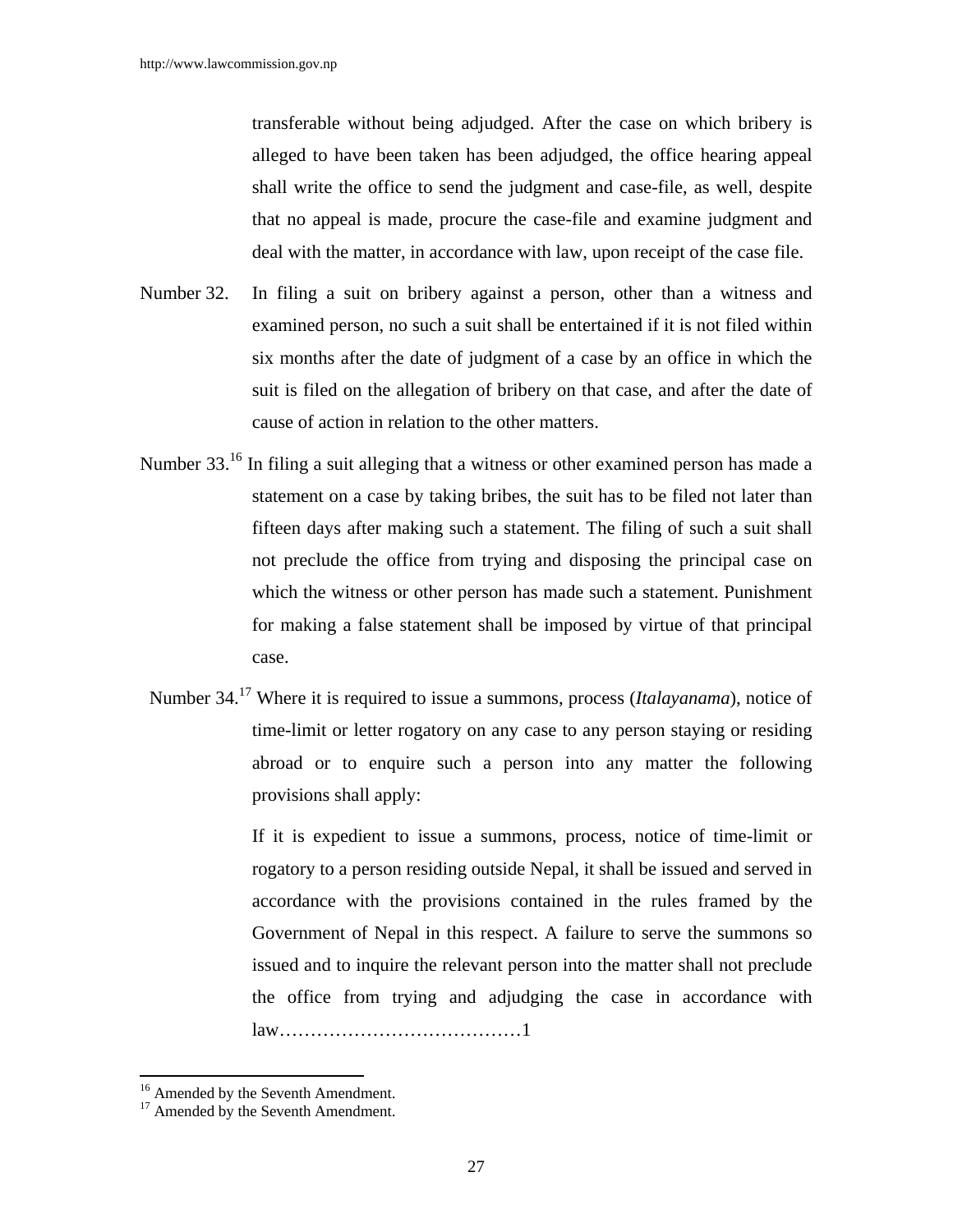In serving a summons, process, notice of time-limit or letter rogatory issued by a court outside Nepal, it shall be served only on the basis of reciprocity in accordance with the provisions contained in the rules framed by the Government of Nepal in this respect …………………2

- Number 35. No office shall try any cases other than the cases which it is competent to try in accordance with law. If so tried and disposed, the same shall be void.
- Number 36. On any matter in respect of which limitation is not specified by law, a suit on such a matter may lie any time.
- Number 37. There is no limitation for making a suit on a case relating to state affairs or theft of government property.18
- Number 38. A suit on coercion or intimidation into executing a deed shall not be entertained if it is not filed within Thirty Five days after the date on which one is released.
- Number 39. On any matter in respect of which limitation is specified by law, a suit on such a matter shall be entertained if it is filed within that limitation. If a suit is tendered for filing in the court after the expiry of the limitations, it shall not be entertained; and the office shall set down on its overleaf that he or she may tender it within Fifteen days from that day if there was any reason for his or her failure to file it within the limitation, as mentioned in law, accompanied the evidence for such reason, affix thereunto the seal and return it to the receiver, on taking acknowledgement by the receiver that he or she has taken it back for such-and-such reason. The suit shall not be entertained if it is not filed within such Fifteen days. If the suit is tendered for filing within such Fifteen days, setting down the reason for failure to file it within the limitation, and, a memorandum shall be executed to the effect that it may be filed if the reason is found, upon an inquiry into the matter, to be one as referred to in law; and the suit shall be

 $18$  Deleted by the Strengthening Republic and Some Nepal Acts Amendment Act, 2066.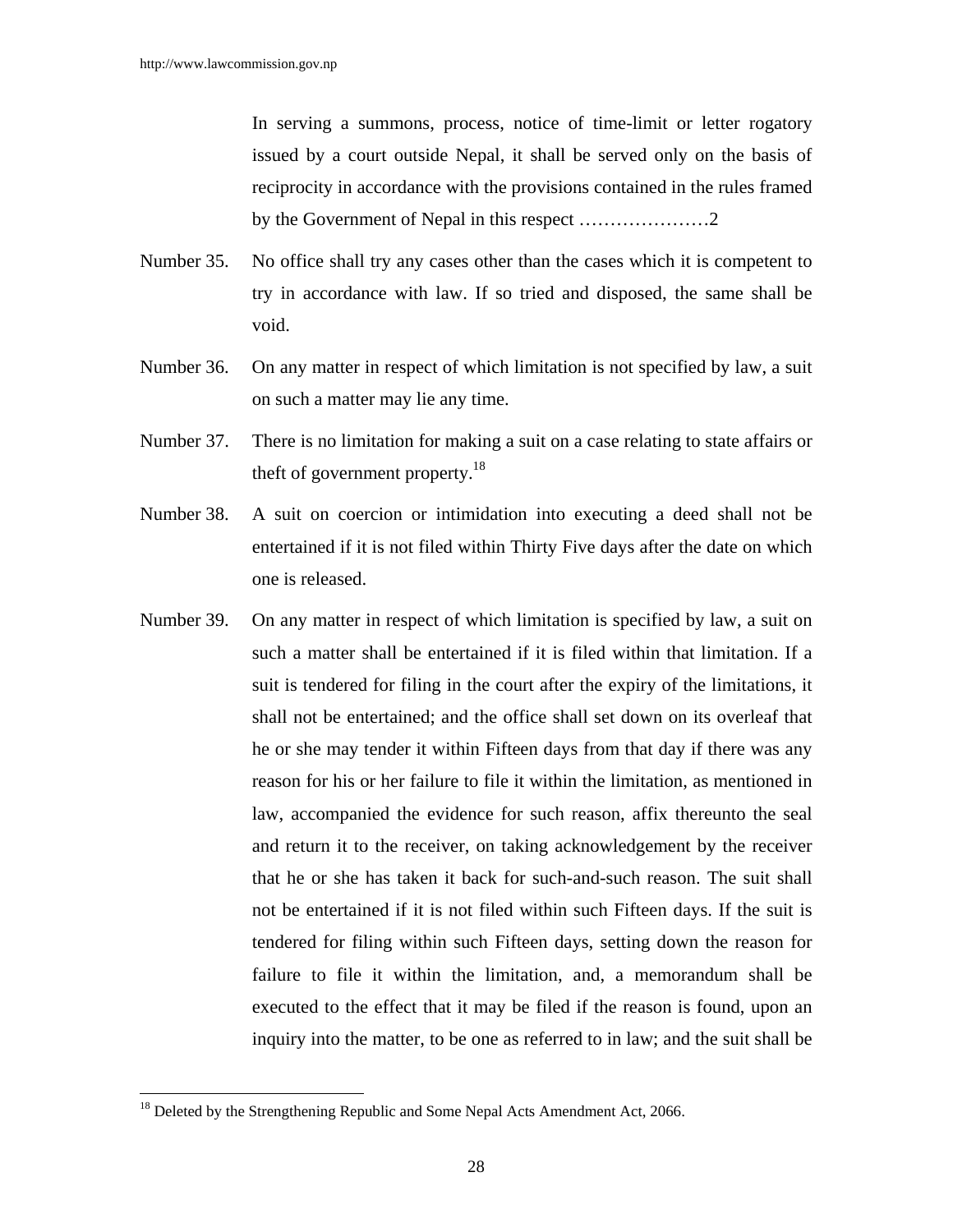filed and tried if the evidence of reason is established. If the reason is not in accordance with law, it shall be set down on the reverse side of the suit that the suit cannot be entertained, and the suit shall be returned by taking acknowledgment of receipt thereof.

- Number 40. If a person who has to file a suit within limitation has not completed the age of Sixteen years and the suit is filed until the limitation from the date on which the person has completed the age of sixteen years, the suit shall be entertained. If that minor dies before he or she completes the age of sixteen years, and the heir to the deceased files the suit, the suit shall be entertained.
- Number 41. If a person who has to file a suit within limitation is insane or goes mad at the time of commencement of limitation and the suit is filed until the limitation from the date on which the person has become sane, the suit shall be entertained. If that person has become insane or gone mad only after the commencement of limitation, the days during which he or she has so become insane or gone mad shall be excluded from the period of limitation, and if a suit is filed within the said days from the expiration of the limitation as referred to in law after he or she has become sane, the suit shall be entertained.
- Number 42. If a person who has to file a suit within limitation is unconscious or dies upon being insane or mad at the time of commencement of limitation and the heir to the deceased files a suit until the limitation for the date on which the person so died, the suit shall be entertained. If that person dies upon being unconscious or mad only after the commencement of limitation, the days during which he or she has so become insane or gone mad shall be excluded from the period of limitation, and if a suit is filed within the said days from the expiration of the limitation as referred to in law after he or she has so died, the suit shall be entertained.
- Number 43. If a person who has to file a suit within limitation expires the limitation because of being deputed elsewhere on government business or being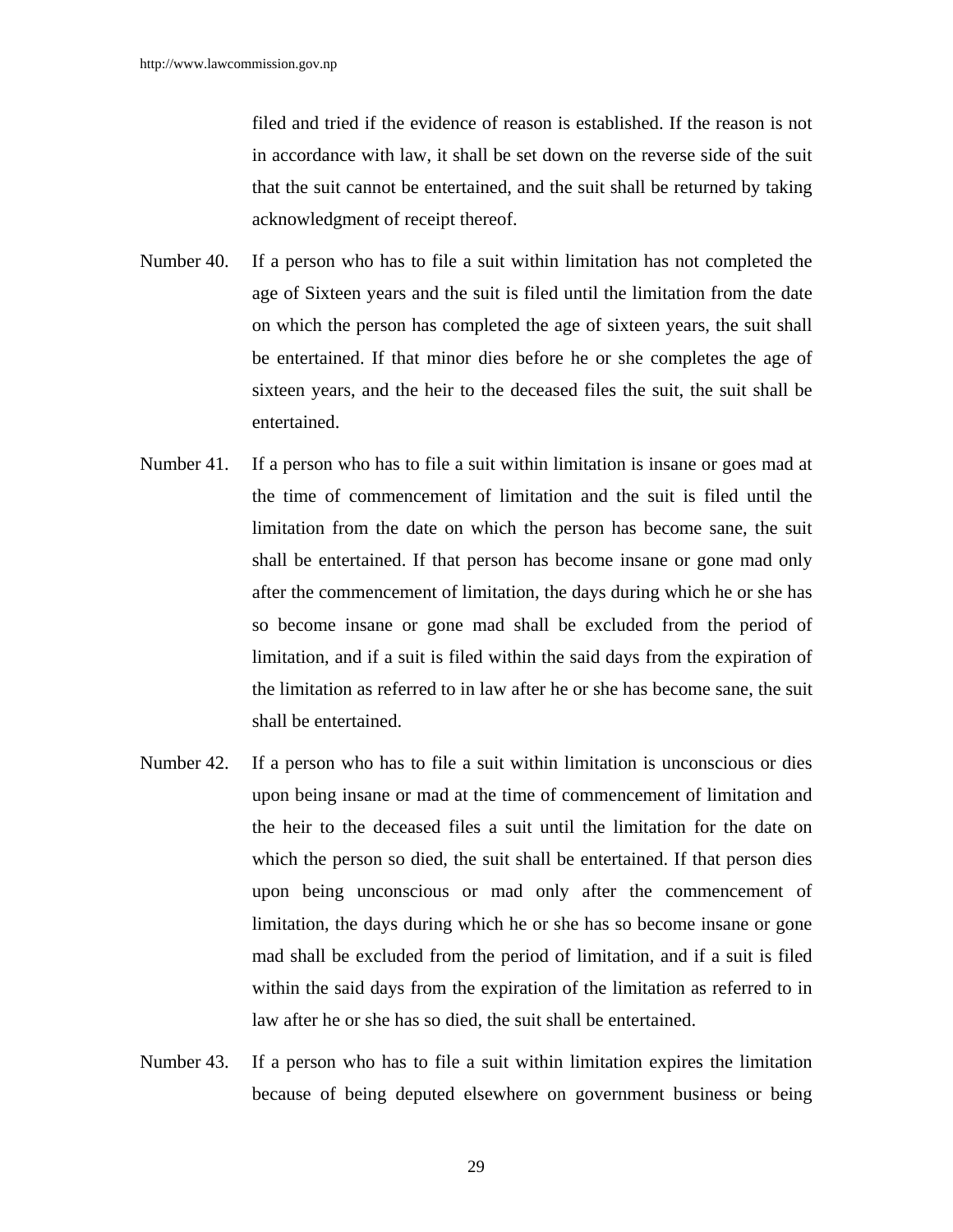seriously ill or being detained in any place for any reason, and the person files a suit within thirty five days after being back from deputation or getting recovery from illness or release from detention, the suit shall be entitled.

- Number 44. If a person who has to file a suit within limitation expires the limitation as a result of a trick or conspiracy designed to prevent him or her from filing the suit within the limitation and the person files the suit within thirty Five days after he or she is released, the suit shall be entertained.
- Number 45. If the day on which the limitation expires or the time-limit or fixed date for presence expires or any document has to be submitted falls on an office holiday, the limitation, time-limit or fixed date for presence of the person who makes presence or submits the document on the first day on which the office opens after such holiday<sup>19</sup> shall not expire.
- Number 46. In reckoning days for the purpose of limitation, time-limit or otherwise, days shall be reckoned where the number of days is specified and the calendar month (first day of month) shall be reckoned where the number of months or years is specified irrespective of the days a month has.
- Number 47. Litigants other than those whose have to be in detention for trial or who cannot be released on the personal bail to make presence on the fixed date in accordance with law have to be tried upon releasing them on the personal bail to make presence on the fixed date, immediately when they make presence.
- Number 48. In fixing the time for the parties to make presence, there shall be established a memorandum of fixed date for presence, in the format as referred to in number 49 of this Chapter, the top of which bearing the seal of office, and specifying that the parties shall make presence in the office or at such-and-such place at such-and-such time for such-and-such business (purpose), and the employee fixing the date shall sign each of

 $\overline{a}$ 

<sup>&</sup>lt;sup>19</sup> Amended by the Ninth Amendment.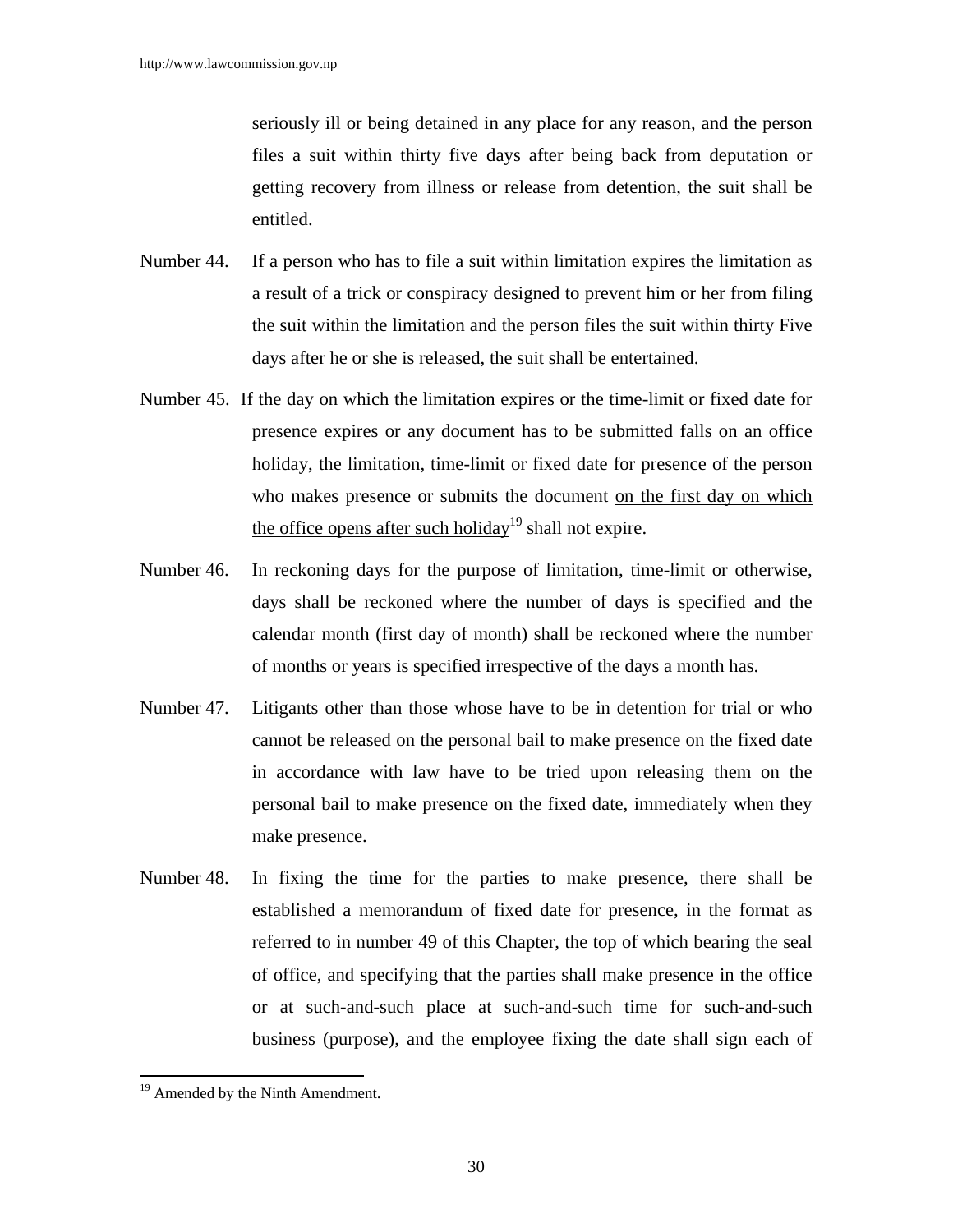such fixing and give it to the recipient of such fixed date, upon getting evidence of acknowledgment thereof, which shall be placed on the record.

Number 49. Format of the memorandum of fixed date for presence:

#### **Memorandum of fixed date for presence**

#### **issued by such-and-such office**

Plaintiff: Such-and-such Defendant: Such-and-such

#### **Case: Such-and-such**

Fixed date for presence issued in the name of such-and-such

You are hereby required to make presence at........o'clock on such-andsuch day for such-and-such business or purpose.

- Number 50. No date for making presence shall be so fixed as to fall on the specified day of holiday of the office.
- Number 51. Upon the filing of a plaint, the date shall be so fixed, to the extent possible, for the plaintiff to make presence that it falls on the day on which the statement of defense would be filed, taking also into account the period of  $\text{Thirty days}$ ,  $^{20}$  as the time-limit to which the defendant is entitled, and the time required for journey. If the date so fixed for presence and the date on which the statement of defense is filed do not reconcile, after the filing of the statement of defense, the same date which has been fixed for the plaintiff to make presence shall also be fixed for the defendant to make presence, and then the same date shall be reconciled and fixed for both parties to make their presence.
- Number 52. Except in cases where a party to a case has appointed an attorney, where such a party is also a party to a case filed in another office that is within Eight miles from the office where the case has been filed and that party states that matter, then, in fixing the date for that party to make presence,

 $\overline{\phantom{a}}$ <sup>20</sup> Amended by the Third Amendment.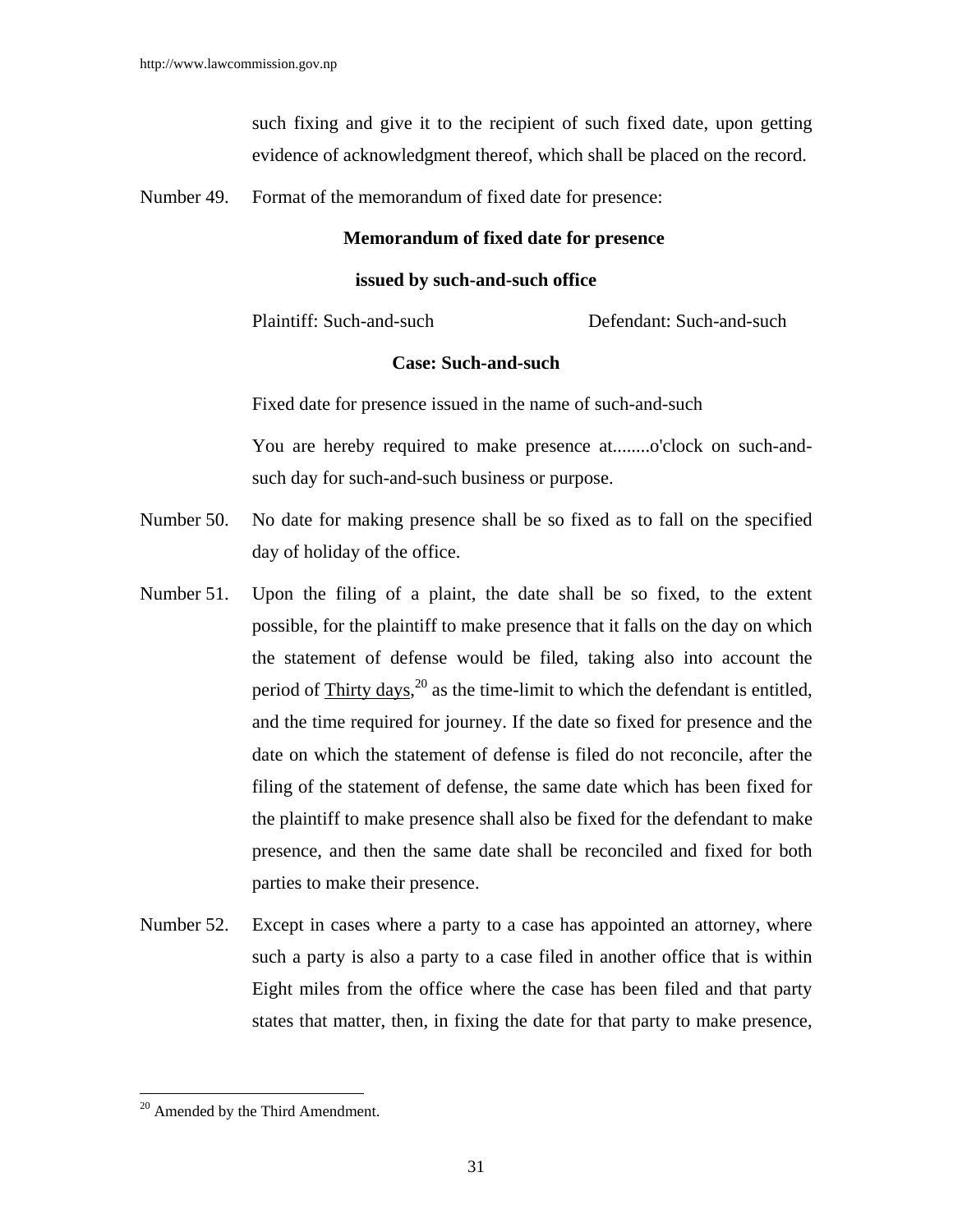such date shall not be so fixed that it falls on the same day as fixed by that other office to that effect.

Number 53. In fixing the date for making presence, there shall be established a book in the format as referred to in this Number, and the date shall be fixed and given to litigants by setting down in the receipt of date fixed for making presence and the memorandum of date fixed for making presence to be given to litigants, the proceeding or business to be carried out on that date; and the proceeding or business for with the date has been so fixed shall be mentioned in the column of the book on date fixed for making presence, accompanied by the number of case and other necessary details, and the proceeding or business as specified shall be carried out on the date so fixed for the same after the litigants make presence. If, for any reasonable cause, the proceeding or business cannot be carried out or completed on the date fixed for the same, that matter shall be mentioned in the book on date fixed for making presence, and the day on which such action or business will be carried out shall be fixed as the date for litigants to make presence, a remark to the effect that the date fixed for making presence has been reassigned shall be mentioned in the book on date fixed for making presence, and the book shall be signed by the chief of office if he or she is present and by the subordinate employee of highest level if the chief of office is not present.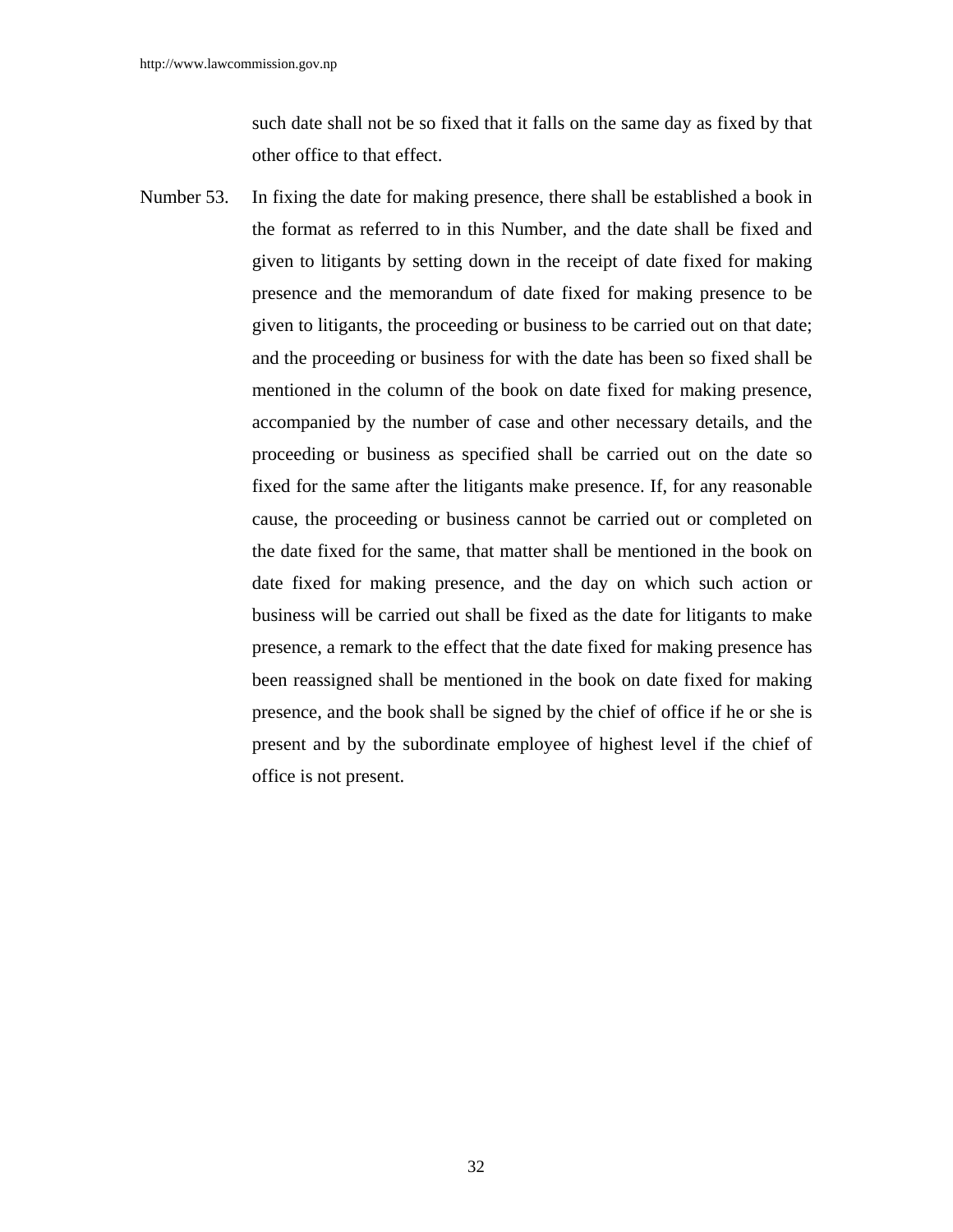# **Book on date fixed for making presence**

### **in a case to be tired originally**

| Year,                |                                     | For issue                  | Filing of | Perusal                                                                                            | Examination of evidence |         |              | For        | For      | Remarks |
|----------------------|-------------------------------------|----------------------------|-----------|----------------------------------------------------------------------------------------------------|-------------------------|---------|--------------|------------|----------|---------|
| $\mathop{\rm month}$ |                                     | $_{\mathrm{of}}$           | statement | and                                                                                                |                         |         |              | discussion | judgment |         |
|                      | admission<br>of defense<br>summons, |                            |           |                                                                                                    |                         |         |              |            |          |         |
|                      |                                     | process to                 |           | $% \left( \left( \mathcal{A},\mathcal{A}\right) \right) =\left( \mathcal{A},\mathcal{A}\right)$ of |                         |         |              |            |          |         |
|                      |                                     | $\operatorname{defendant}$ |           | evidence                                                                                           |                         |         |              |            |          |         |
|                      |                                     |                            |           |                                                                                                    |                         |         |              |            |          |         |
|                      |                                     |                            |           |                                                                                                    | Document                | Witness | Survey, map  |            |          |         |
|                      |                                     |                            |           |                                                                                                    |                         |         | and people   |            |          |         |
|                      |                                     |                            |           |                                                                                                    |                         |         | inquired as  |            |          |         |
|                      |                                     |                            |           |                                                                                                    |                         |         | recognizance |            |          |         |
|                      |                                     |                            |           |                                                                                                    |                         |         |              |            |          |         |
| Date                 | Day                                 |                            |           |                                                                                                    |                         |         |              |            |          |         |
|                      |                                     |                            |           |                                                                                                    |                         |         |              |            |          |         |
|                      |                                     |                            |           |                                                                                                    |                         |         |              |            |          |         |
|                      |                                     |                            |           |                                                                                                    |                         |         |              |            |          |         |
|                      |                                     |                            |           |                                                                                                    |                         |         |              |            |          |         |
|                      |                                     |                            |           |                                                                                                    |                         |         |              |            |          |         |
|                      |                                     |                            |           |                                                                                                    |                         |         |              |            |          |         |
|                      |                                     |                            |           |                                                                                                    |                         |         |              |            |          |         |
|                      |                                     |                            |           |                                                                                                    |                         |         |              |            |          |         |
|                      |                                     |                            |           |                                                                                                    |                         |         |              |            |          |         |
|                      |                                     |                            |           |                                                                                                    |                         |         |              |            |          |         |
|                      |                                     |                            |           |                                                                                                    |                         |         |              |            |          |         |
|                      |                                     |                            |           |                                                                                                    |                         |         |              |            |          |         |
|                      |                                     |                            |           |                                                                                                    |                         |         |              |            |          |         |
|                      |                                     |                            |           |                                                                                                    |                         |         |              |            |          |         |
|                      |                                     |                            |           |                                                                                                    |                         |         |              |            |          |         |
|                      |                                     |                            |           |                                                                                                    |                         |         |              |            |          |         |
|                      |                                     |                            |           |                                                                                                    |                         |         |              |            |          |         |
|                      |                                     |                            |           |                                                                                                    |                         |         |              |            |          |         |
|                      |                                     |                            |           |                                                                                                    |                         |         |              |            |          |         |
|                      |                                     |                            |           |                                                                                                    |                         |         |              |            |          |         |
|                      |                                     |                            |           |                                                                                                    |                         |         |              |            |          |         |
|                      |                                     |                            |           |                                                                                                    |                         |         |              |            |          |         |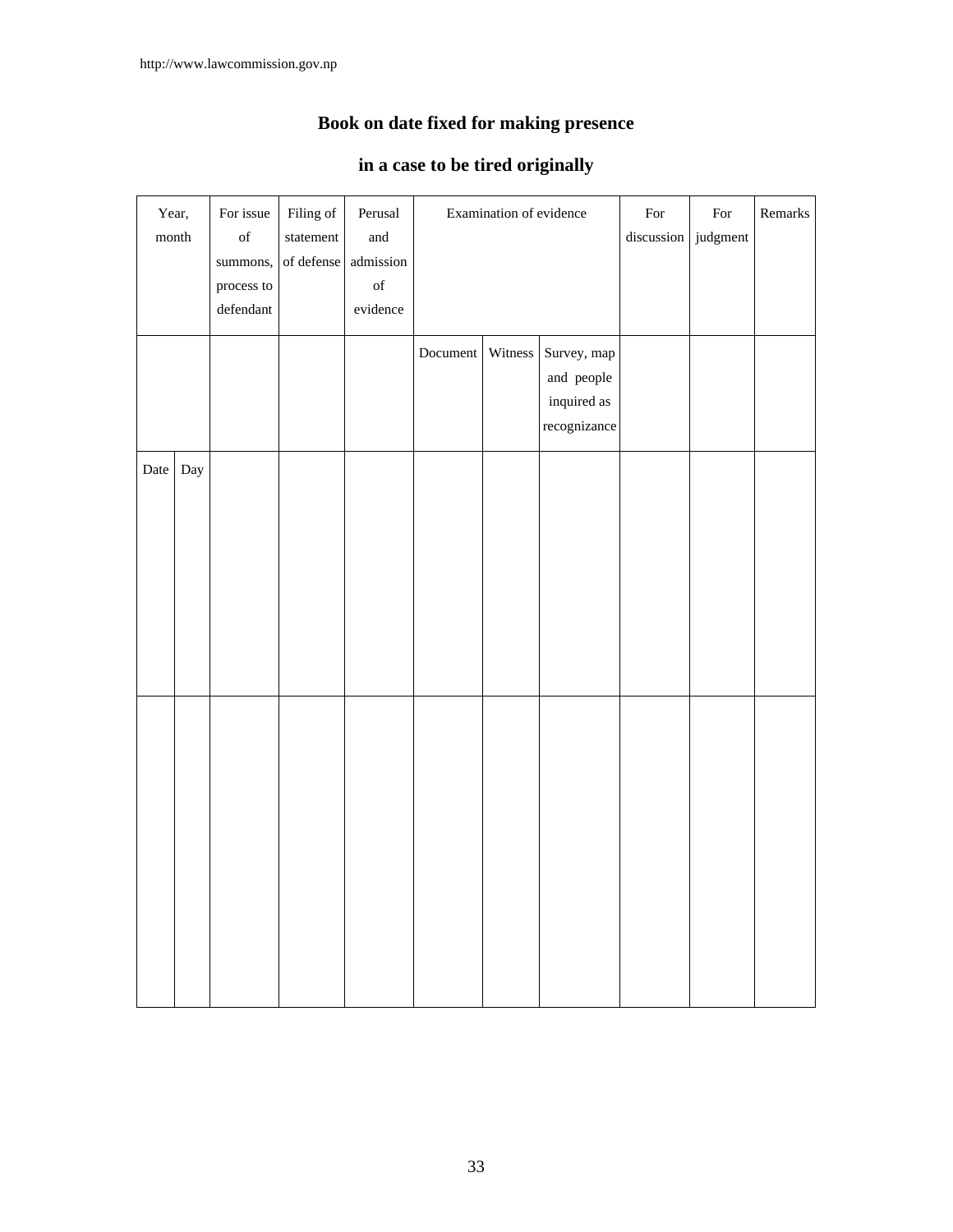# **Book on date fixed for making presence**

| Year, month |     | $\operatorname*{For}% \nolimits_{\mathbb{Z}}\left( \mathbb{Z}^{\Sigma\left( 1\right) }\right)$ |          | Examination of evidence |              | $\operatorname*{For}% \nolimits_{\mathbb{Z}}\left( \mathbb{Z}^{\Sigma\left( 1\right) }\right) ^{\otimes n}$ | $\operatorname*{For}% \nolimits_{\mathbb{Z}}\left( \mathbb{Z}^{\Sigma\left( 1\right) }\right) ^{\otimes n}$ | $\operatorname*{For}% \nolimits_{\mathbb{Z}}\left( \mathbb{Z}^{\Sigma\left( 1\right) }\right) ^{\otimes n}$ | Remarks |
|-------------|-----|------------------------------------------------------------------------------------------------|----------|-------------------------|--------------|-------------------------------------------------------------------------------------------------------------|-------------------------------------------------------------------------------------------------------------|-------------------------------------------------------------------------------------------------------------|---------|
|             |     | procure-                                                                                       |          |                         |              | $\;$ summoning                                                                                              | discussion                                                                                                  | judgment                                                                                                    |         |
|             |     | ment of                                                                                        |          |                         |              | presence of                                                                                                 |                                                                                                             |                                                                                                             |         |
|             |     | case-file                                                                                      |          |                         |              | litigants                                                                                                   |                                                                                                             |                                                                                                             |         |
|             |     |                                                                                                |          |                         |              |                                                                                                             |                                                                                                             |                                                                                                             |         |
|             |     |                                                                                                | Document | Witness                 | Survey, map  |                                                                                                             |                                                                                                             |                                                                                                             |         |
|             |     |                                                                                                |          |                         | and people   |                                                                                                             |                                                                                                             |                                                                                                             |         |
|             |     |                                                                                                |          |                         | inquired as  |                                                                                                             |                                                                                                             |                                                                                                             |         |
|             |     |                                                                                                |          |                         | recognizance |                                                                                                             |                                                                                                             |                                                                                                             |         |
|             |     |                                                                                                |          |                         |              |                                                                                                             |                                                                                                             |                                                                                                             |         |
| Date        | Day |                                                                                                |          |                         |              |                                                                                                             |                                                                                                             |                                                                                                             |         |
|             |     |                                                                                                |          |                         |              |                                                                                                             |                                                                                                             |                                                                                                             |         |
|             |     |                                                                                                |          |                         |              |                                                                                                             |                                                                                                             |                                                                                                             |         |
|             |     |                                                                                                |          |                         |              |                                                                                                             |                                                                                                             |                                                                                                             |         |
|             |     |                                                                                                |          |                         |              |                                                                                                             |                                                                                                             |                                                                                                             |         |
|             |     |                                                                                                |          |                         |              |                                                                                                             |                                                                                                             |                                                                                                             |         |
|             |     |                                                                                                |          |                         |              |                                                                                                             |                                                                                                             |                                                                                                             |         |
|             |     |                                                                                                |          |                         |              |                                                                                                             |                                                                                                             |                                                                                                             |         |
|             |     |                                                                                                |          |                         |              |                                                                                                             |                                                                                                             |                                                                                                             |         |
|             |     |                                                                                                |          |                         |              |                                                                                                             |                                                                                                             |                                                                                                             |         |
|             |     |                                                                                                |          |                         |              |                                                                                                             |                                                                                                             |                                                                                                             |         |
|             |     |                                                                                                |          |                         |              |                                                                                                             |                                                                                                             |                                                                                                             |         |
|             |     |                                                                                                |          |                         |              |                                                                                                             |                                                                                                             |                                                                                                             |         |
|             |     |                                                                                                |          |                         |              |                                                                                                             |                                                                                                             |                                                                                                             |         |
|             |     |                                                                                                |          |                         |              |                                                                                                             |                                                                                                             |                                                                                                             |         |
|             |     |                                                                                                |          |                         |              |                                                                                                             |                                                                                                             |                                                                                                             |         |
|             |     |                                                                                                |          |                         |              |                                                                                                             |                                                                                                             |                                                                                                             |         |
|             |     |                                                                                                |          |                         |              |                                                                                                             |                                                                                                             |                                                                                                             |         |
|             |     |                                                                                                |          |                         |              |                                                                                                             |                                                                                                             |                                                                                                             |         |
|             |     |                                                                                                |          |                         |              |                                                                                                             |                                                                                                             |                                                                                                             |         |
|             |     |                                                                                                |          |                         |              |                                                                                                             |                                                                                                             |                                                                                                             |         |
|             |     |                                                                                                |          |                         |              |                                                                                                             |                                                                                                             |                                                                                                             |         |
|             |     |                                                                                                |          |                         |              |                                                                                                             |                                                                                                             |                                                                                                             |         |
|             |     |                                                                                                |          |                         |              |                                                                                                             |                                                                                                             |                                                                                                             |         |
|             |     |                                                                                                |          |                         |              |                                                                                                             |                                                                                                             |                                                                                                             |         |
|             |     |                                                                                                |          |                         |              |                                                                                                             |                                                                                                             |                                                                                                             |         |
|             |     |                                                                                                |          |                         |              |                                                                                                             |                                                                                                             |                                                                                                             |         |
|             |     |                                                                                                |          |                         |              |                                                                                                             |                                                                                                             |                                                                                                             |         |
|             |     |                                                                                                |          |                         |              |                                                                                                             |                                                                                                             |                                                                                                             |         |

### **in an appeal case or case of reference judgment**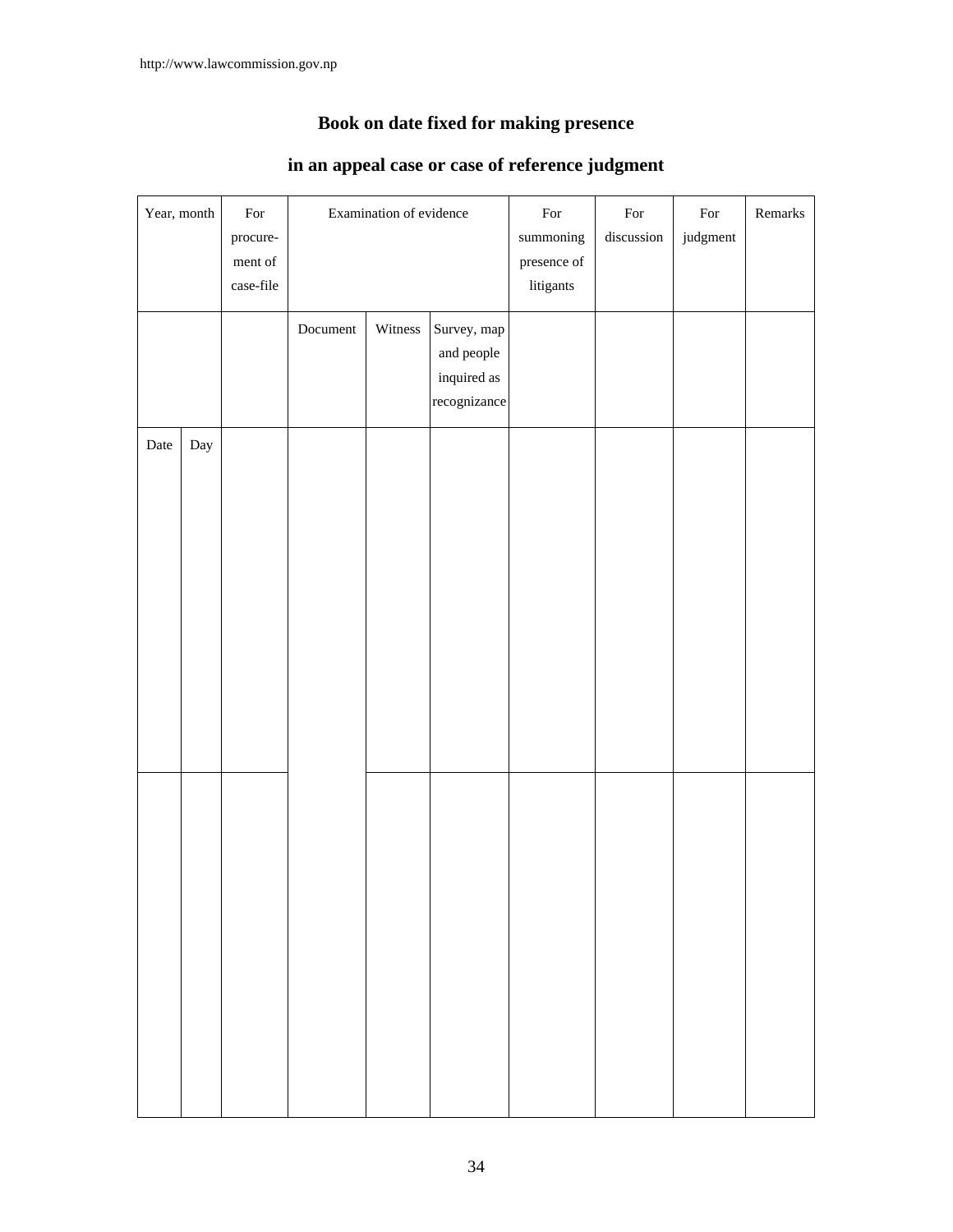Number  $54.<sup>21</sup>$  If a person who has to be present in connection with a case is held by an office in detention or in imprisonment sends an application to the office where the case if filed stating that he or she has been held by that office in detention or in imprisonment in connection with such-and-such case with such-and-such person, the latter office shall inquire into all matters including why he or she has been held in detention or in imprisonment and by when he or she will be released; and if that person makes an application to the office detaining or imprisoning him or her, that office shall forward the application to the office where the case is filed, stating that he or she has been detained or imprisoned by that office for such-and-such reason, will be released on such-and-such date, and setting out the date of his or her release, and if it is not possible to mention the date of his or her release, setting out that matter. If such an application is received and he or she is to be released within One month, the office in which the case is filed shall try the case by fixing the date for making presence in accordance with law if the person so detained or imprisoned makes presence within Five days, excluding the time required for journey, from the date of release. The office shall not stay without proceeding if such person is held in detention or imprisoned for a term exceeding one month or the date of his or her release cannot be projected or is detained or imprisoned in a circumstance that he or she cannot be released. The office shall try and dispose the case upon summoning his or her presence in accordance with

 $\overline{\phantom{a}}$  $21$  Amended by the Third Amendment.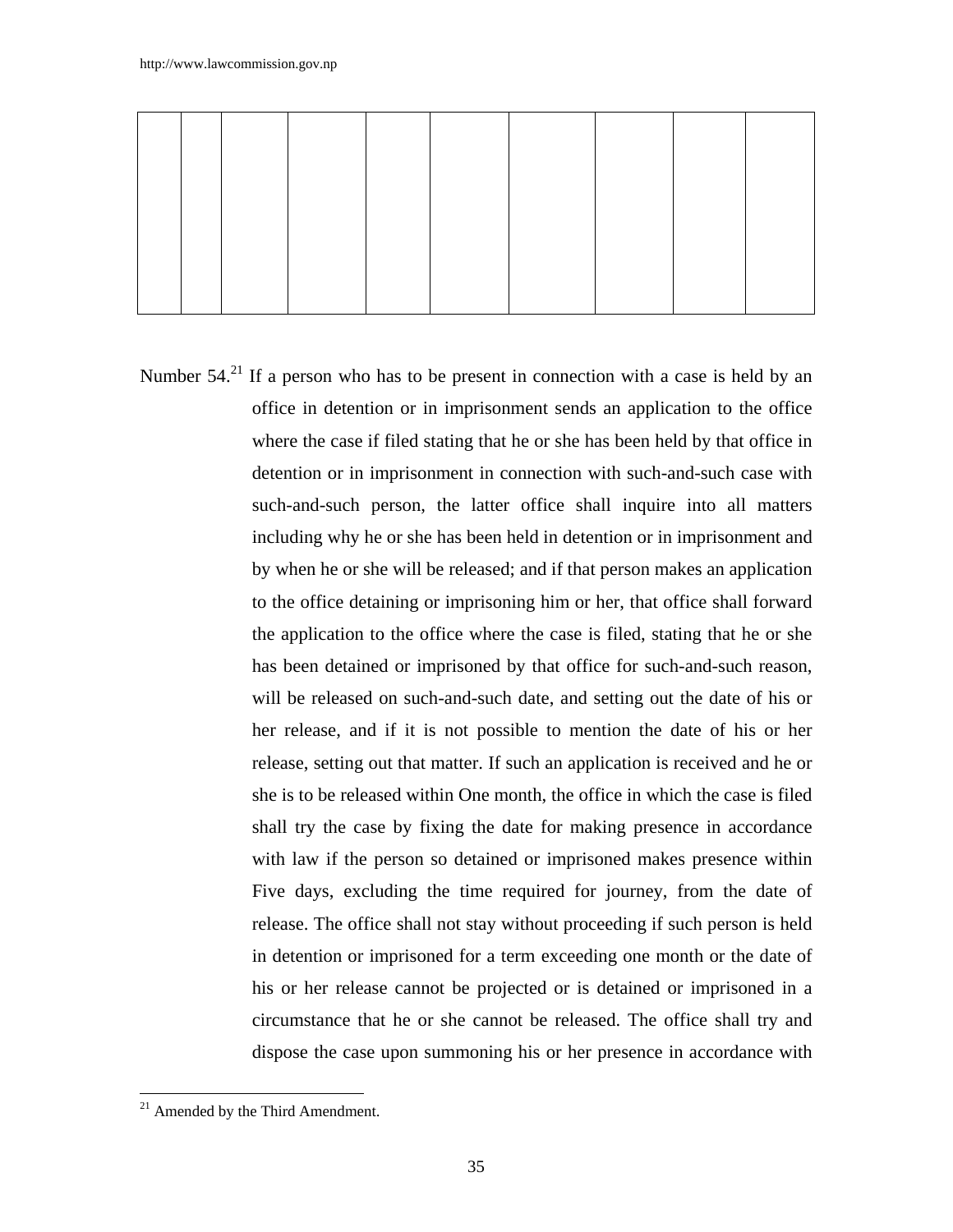law if his or her presence is expedient or inquiring him or her into any matter as required. If such person is released during proceeding and makes presence within five days, excluding the time required for journey, after the date of release, the office shall try the case, upon requiring him or her to make presence on the fixed dates.

- Number 55.<sup>22</sup> Even though the litigant in a case expires the time-limit or date fixed for making presence, the office shall not make judgment until the time-limit that can be extended pursuant to Number 59 of this Chapter.
- Number 56. ………………<sup>23</sup>
- Number 57. If a government employee who has to make presence on the date fixed for making presence in a case filed has to go on home leave, the employee has to obtain a notice issued by the authority empowered to notify the sanction of the home leave addressed to the office where the case is filed, mentioning that the home leave is sanctioned for him or her for such-andsuch number of days and produce it to that office. Immediately upon the production of the notice of home leave, the office where the case is filed shall fix the date for making presence by adding Seven days to the days of home leave sanctioned to him or her. Where a suit is instituted against an employee who has already gone on home leave, and the employee makes presence in the office where the case is filed and makes an application stating that he or she has gone on home leave, within Seven days from the day on which he or she has to attend after the expiration of home leave, despite that the time-limit or date fixed for making presence, being fallen within the period of home leave, has expired, the office shall inquire into the matter and extend the time-limit and date fixed for making presence where the time-limit is found to have expired within the days of home leave.

 $\overline{a}$ 

 $22$  Amended by the Third Amendment.

 $^{23}$  Repealed by the Third Amendment.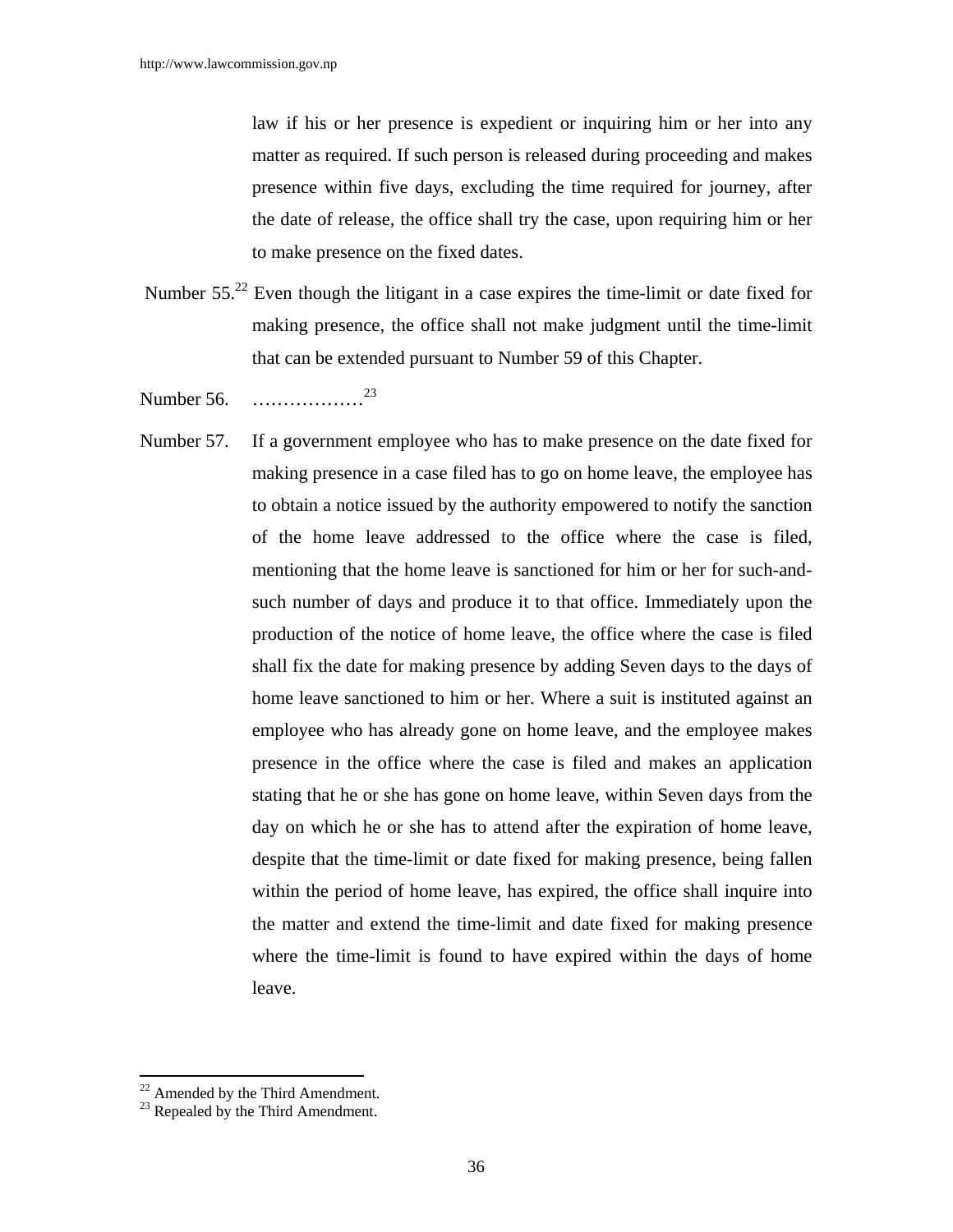Number 58. Where a government employee who is required to make presence on the time-limit or date fixed for making presence is deputed on a government business, the following provisions shall apply:

> The employee has to make an application to the office by the order or decree of which he or she is to be so deputed for sending a notice of his or her deputation to the office where the case is filed. If an application is so made, the office shall immediately write and forward to the office where the case is filed a notice specifying the period of deputation if made for a specific period, and the period of days or months as estimated, at the discretion of the chief of office, in view of the nature of business deputed for if the period of deputation is not specified. Upon receipt of the notice, the office where the case if filed shall fix the date for making presence by adding Seven days to the days required in deputation and the days required for journey to and from in accordance with law despite that it does not fall on the day fixed for making presence. Even in fixing the date for making presence by the other litigants of the case who are present in the office on the date fixed for making presence, the date shall be so fixed as to fall on the date fixed for the employee on deputation to make presence……………….1

> Where an employee has to proceed immediately when order is issued or an employee who is staying in a place that is far from the deputing office has to proceed from that place or an employee on deputation has to go on another deputation while on such deputation, such employee may make an application to the office where the case is filed stating that he or she has not been able to make presence on the time-limit or date fixed for making presence for such-and-such reason or to the office making his or her deputation for sending a notice of deputation to the office where the case is filed. If such an application is received, these offices shall give a notice or fix the date for making presence, as the case may be, in accordance with section 1 above. The memorandum of the date fixed for making presence by the litigant on deputation has to be dispatched so that the litigant can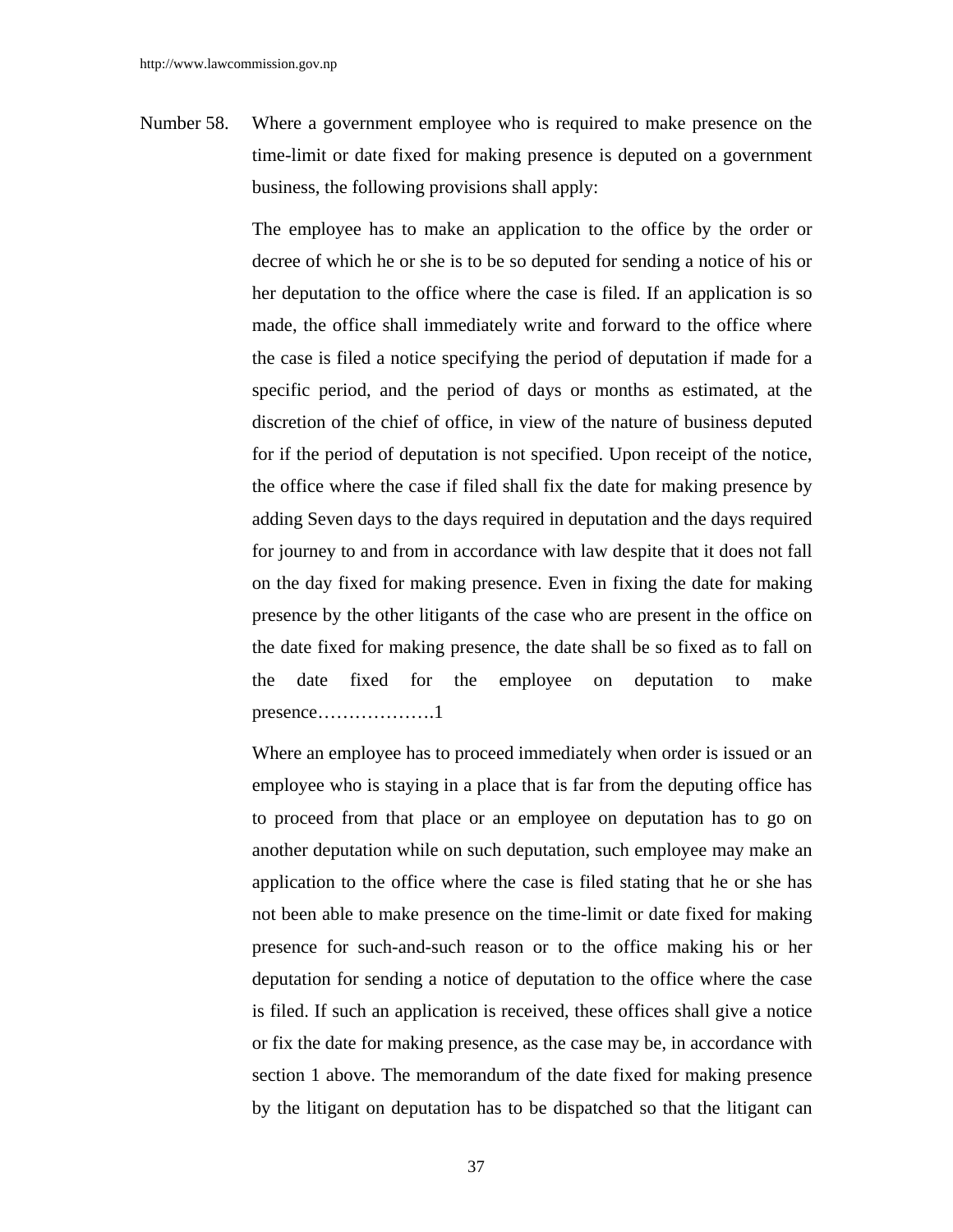receive it while on deputation and evidence of acknowledgement thereof has to be put on the record……………………...2

- Number  $59<sup>24</sup>$  If the time-limit or date fixed for making presence on any case is expired owing to a circumstance beyond control of the litigant, the expired timelimit or date fixed for making presence not exceeding a period of thirty days may be extended. ………….25 Provided that the matters contained in Numbers 62 and 175 of this Chapter shall be governed by the provisions set forth therein.
- Number  $60<sup>26</sup>$  In determining the instance where a litigant expires the date fixed for making presence after the institution of suit, the instance shall not be determined by calculating the instance of the extension of time-limit; and the instance shall be determined by calculating the instance only after the date of expiration of the date fixed for making presence and receipt thereof by such litigant.
- Number 61. Where it is necessary to require the litigant, who was previously required to make presence on the fixed dates, to again keep on making presence on the fixed date to try and adjudge a case which has been remanded to the same court for judgment on the grounds that the case was adjudged without deciding all the issues that should have been decided at the same time while adjudging the case or that it was adjudged to be dismissed but it should not have been dismissed or a case which has been postponed (or sadjourned) otherwise than as set forth in Number 12 of this Chapter, the instance of expiration of the time-limit or date fixed for presence ............<sup>27</sup> already availed by the litigant earlier when he or she was under such requirement to make presence.

<sup>&</sup>lt;sup>24</sup> Amended by the Ninth Amendment.

 $^{25}$  Deleted by the Tenth Amendment.

<sup>&</sup>lt;sup>26</sup> Amended by the Ninth Amendment.

 $27$  Deleted by the Third Amendment.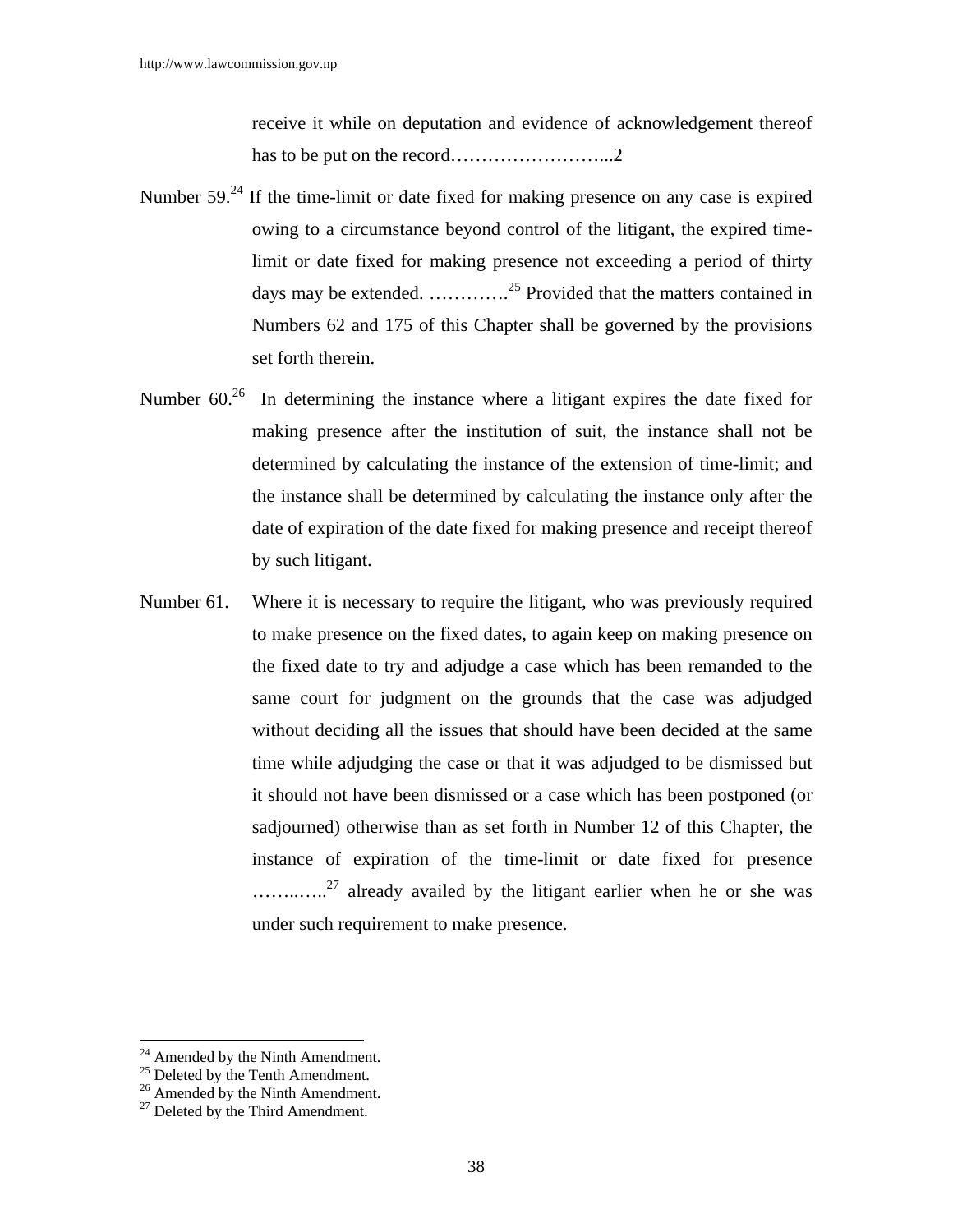Number 62<sup>28</sup> In the case of expiration of time-limit or date fixed for making presence on any of the following circumstances, the following provisions shall apply:

> Where any person relating to a person who is required to make presence on the time-limit or date fixed for making presence dies and the person has to perform the obsequies and makes presence in the office within Fifteen days, excluding the time required for journey, after the date of completion of the obsequies and makes an application, the time-limit or date fixed for making presence shall be extended…..………..1

> Where a women who is required to make presence on the time-limit or date fixed for making presence gives birth to a child and consequently expires the time-limit or date fixed for making presence and makes presence in the office within Thirty Five days, excluding the time required for journey, after the date of such child-birth and makes an application, the time-limit or date fixed for making presence shall be extended…………………..2

 Where a person who is required to make presence on the time-limit or date fixed for making presence on a case for recovery or payment of a value or amount or foreclosure or recovery of property in accordance with law dies or becomes insane or disappears and consequently the time-limit or date fixed for making presence gets expired and the heir to that person (his or her rightful person or coparcener) makes presence in the office within Thirty Five days, excluding the time required for journey, after the date of such death, insanity or disappearance and makes an application for the extension of the time-limit or date fixed for making presence and survival or continuation of case, the timelimit or date fixed for making presence shall be extended. Provided that where the time-limit or date fixed for making presence falls on a day after Thirty Five days of the date of such death or insanity or

<sup>&</sup>lt;sup>28</sup> Amended by the Third Amendment.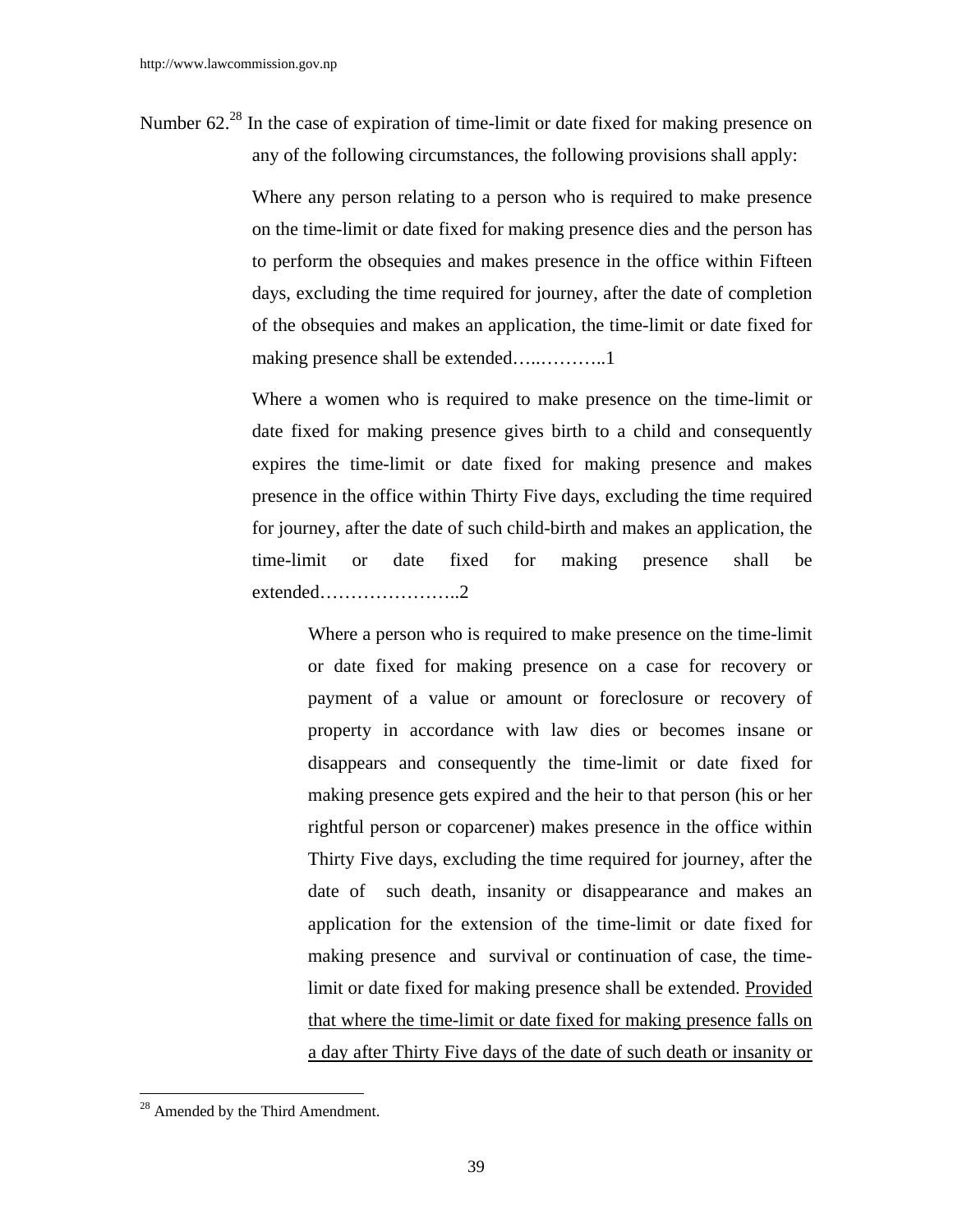disappearance and the heir to that person (his or her rightful person or coparcener) makes presence in the office on that time-limit or date and makes application for the survival or continuation of case, a leave shall be granted for such survival or continuation of case 29.………………….3

 Where a person who is required to make presence on the time-limit or date fixed for making presence expires the time-limit or date fixed for making presence because of being deputed on a government business and makes presence in the office within thirty five days, excluding the time required for journey, after the date of expiration of time-limit or date fixed for making presence or the office deputing that person on the government business makes a submission to that effect, then the time-limit or date fixed for making presence shall be extended, executing a memorandum by the office itself to that effect…………………..4

Where a person who is required to make presence on the time-limit or date fixed for making presence is not able to make presence on such date and gets such time-limit or date expired as a result of the closure of the route due to flood, landslide or snow or declaration of a curfew or non-operation of means of transport for any other reason or occurrence of a natural calamity such as earthquake and makes presence in the office within ten days, excluding the time required for journey, after the date of clearance of route or operation of means of transport or of the occurrence of the natural calamity and makes an application, accompanied by an evidence issued by the concerned Village Development Committee or Municipality or government office setting out the happening or occurrence of such event, the time-limit or date fixed for making presence shall be extended<sup>30</sup> ……………..5

<sup>&</sup>lt;sup>29</sup> Inserted by the Tenth Amendment.

<sup>&</sup>lt;sup>30</sup> Amended by the Court Management and Administration of Justice Related Some Nepal Acts Amendment Act, 2058.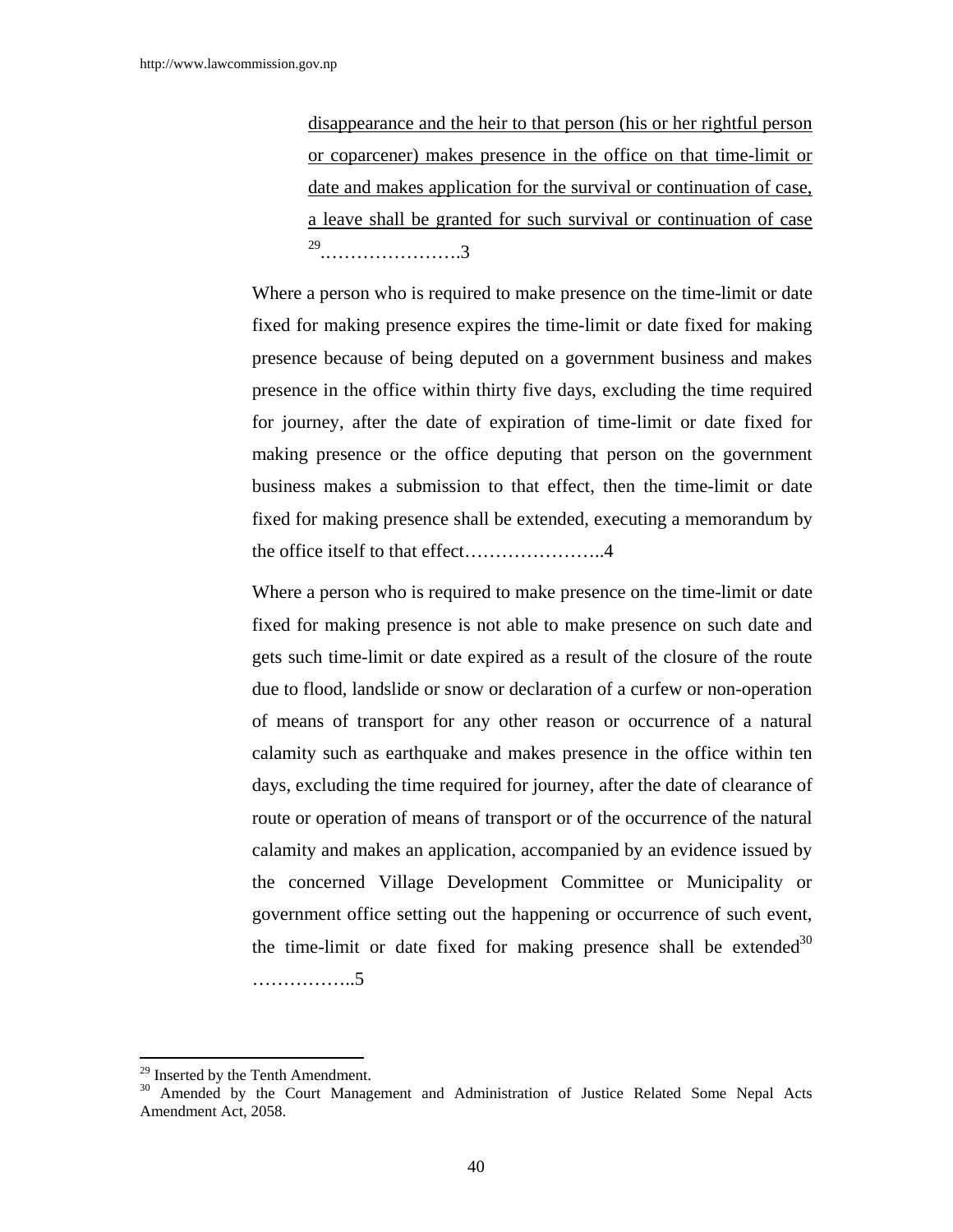Number 63. ……………………………<sup>31</sup>

- Number 64.<sup>32</sup> A person who is to have the date fixed for his or her presence shall keep on being present in the specified place on the date fixed for making presence from the specified time until the act of fixing the date for presence is completed. If a litigant who is required to make presence at the specified time on the date fixed for making presence fails to make presence, the office need not wait for the litigant. A litigant who fails to make presence on the date fixed for making presence is not entitled to make a complaint that the act set forth in the memorandum of date fixed for making presence has not been carried out on the date fixed for making presence; and if a litigant makes presence in the office after the time when it closes, the date fixed for him or her to make presence cannot be extended.
- Number 65. The following provisions shall apply while appointing an attorney in a case:

 A person who is required to be held in custody for trial in accordance with law or who is to be held in custody as a consequence of his or her failure to furnish such bail or security as demanded to be furnished by him or her is not eligible to appoint an attorney. In other cases, where a person who is allowed to furnish a bail or security in accordance with law furnishes such bail or security, the person may appoint an attorney if the office deems it reasonable to allow him or her to appoint an attorney and so allows …………………………….1

In the case of a person other than a person in the circumstance as set forth section 1 above, such person may, in normal cases, appoint an attorney except as otherwise ordered by the office upon holding, for the sufficient reason, that appointment of an attorney should not be allowed. In relation to a civil case, the office shall not order precluding the appointment of attorney………………………..2

 $\overline{a}$ 

 $31$  Repealed by the Third Amendment.

 $32$  Amended by the Tenth Amendment.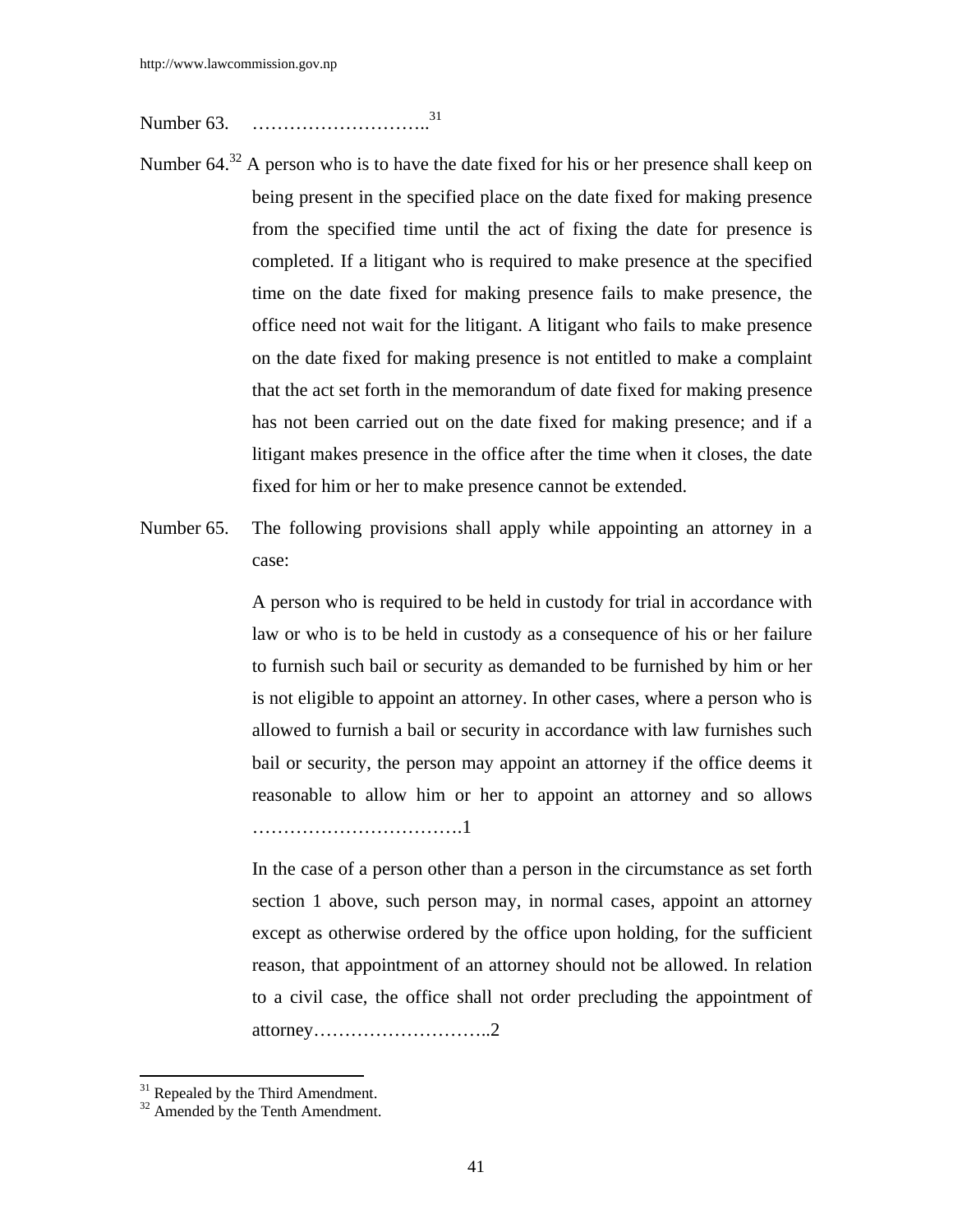$33$ In appointing an attorney in accordance with law, the donor shall execute a power of attorney stating that he or she has appointed such-and-such person, who is competent to be an attorney in accordance with law, as his or her attorney for trial, on his or her behalf, in such-and-such case with such-and-such person. He or she agrees whether the attorney wins or loses the case. At the time of judgment on the case, he or she shall make presence in person and pay whatever may be payable by him or her. Any punishment, penalty, fine, Ten percent fee imposed on him or her by the court, court fee due to be paid by order and government amount is not due and payable by him or her. He or she covenants that if such punishment, fine, fee or amount is held to be due and payable him or her, the power of attorney should be voided and the case should be tried in accordance with law. The person to be appointed as attorney shall execute a deed expressing his or her consent to the effect that any punishment, penalty, fine, Ten percent fee imposed on him or her by the court, court fee due to be paid by order and government amount is not due and payable by him or her. The office shall receive the deed and try the case upon inquiring the attorney into matters as required and getting any such deed to be executed by the attorney as the office deems necessary in that case. If it seems subsequently that any punishment, penalty, fine, Ten percent fee imposed on him or her by the court, court fee due to be paid by order and government amount is due and payable, and the same seems to be due and payable by the donor of power of attorney, the office shall summon the presence of the donor through that attorney within the time-limit of Seven days and recover such due and payable punishment, penalty, fine, government amount, court fees, as well, from him or her, and also impose a fine of up to One Hundred Rupees; and if the donor of power of attorney fails to make presence, the office shall void the power of attorney and try the case in accordance with law. If such punishment, penalty etc. seems to be due and payable by the attorney, the court shall impose a fine of One

<sup>&</sup>lt;sup>33</sup> Amended by the Seventh Amendment.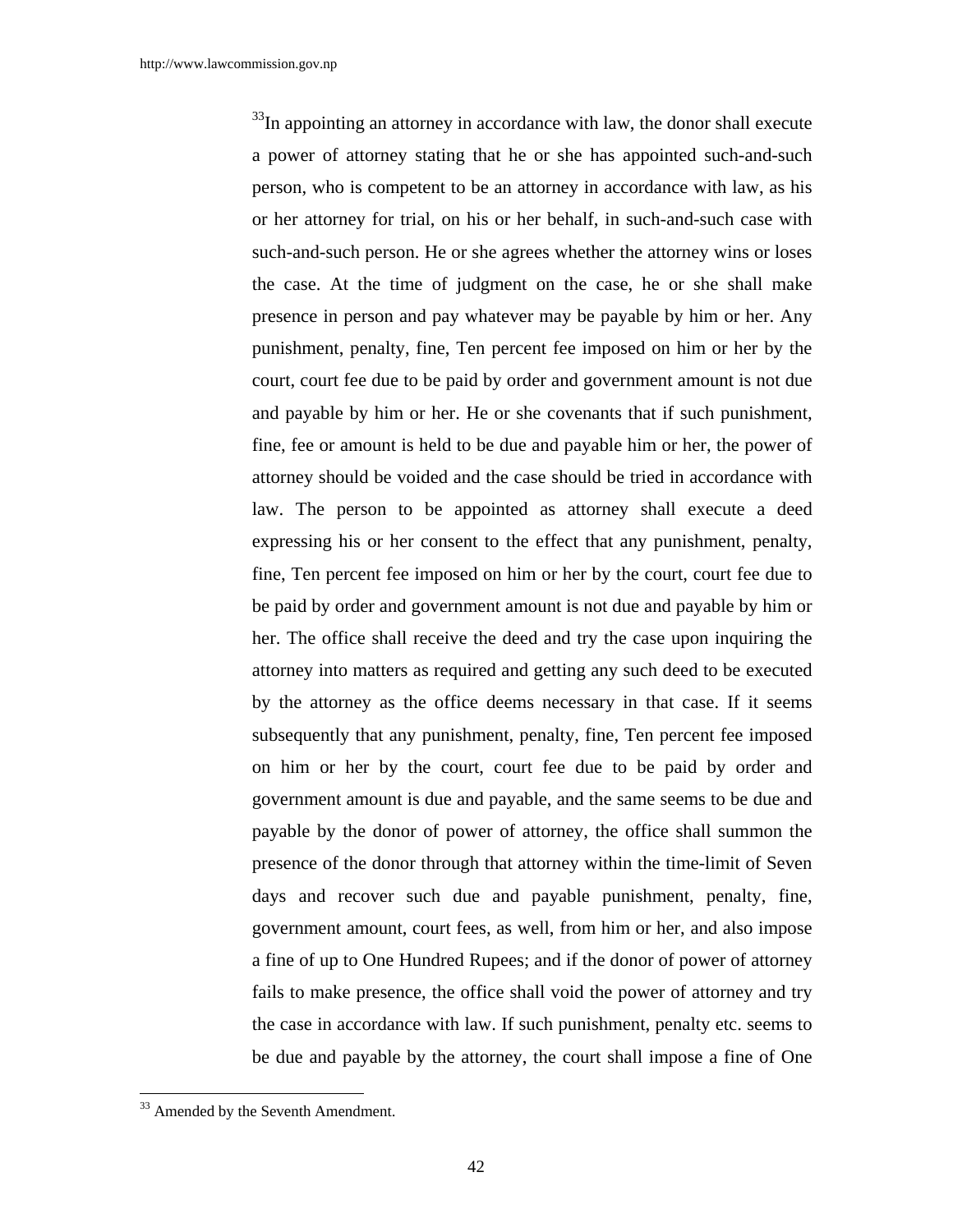Hundred Rupees on him or her. The power of attorney shall not be void by virtue of such fine…………..3

 If compromise on a case in which an attorney is appointed is to be made, the litigants themselves shall make presence in presence and execute the compromise. A litigant who is not able to make presence in person has to execute a deed of consent, indicating the place where it is executed, in accordance with the requirements specified by law, covenanting that the litigant consents to entering into compromise in such-and-such manner on such-and-such case with such-and-such person, in which his or her claim is such-and-such, that compromise be executed through his or her suchand-such attorney and that he or she thereby consents to such executing of compromise, and the deed has to be signed by him or her and witnessed and signed by at least Two witnesses and signed by the conveyance of the deed on its margin, and the litigant has to send that deed of consent and fee for compromise, as well, through the attorney to the office. If the deed of consent is so executed and sent to the office as mentioned, and the other litigants also consent to the entering into of compromise in accordance with the deed of consent, the office shall execute the deed of compromise in accordance with the requirements specified by law, collecting such fee for compromise as chargeable by law. If the deed of compromise is made, or caused to be made, through the attorney without the deed of consent executed by the attorney appointing litigant as mentioned above shall be void ………………4

 In appointing an attorney, in accordance with law, in a civil case on which amount in controversy is specified, except where a son is appointed by his parents or husband is appointed by his wife or a family member living in the common family, who have not partitioned the property in common or separated the kitchen, is appointed by another member as an attorney, the plaintiff or the defendant who so appoints attorney may appoint the attorney only when such plaintiff or defendant furnishes a cash deposit/security at the rate of Five percent of the amount in controversy as

43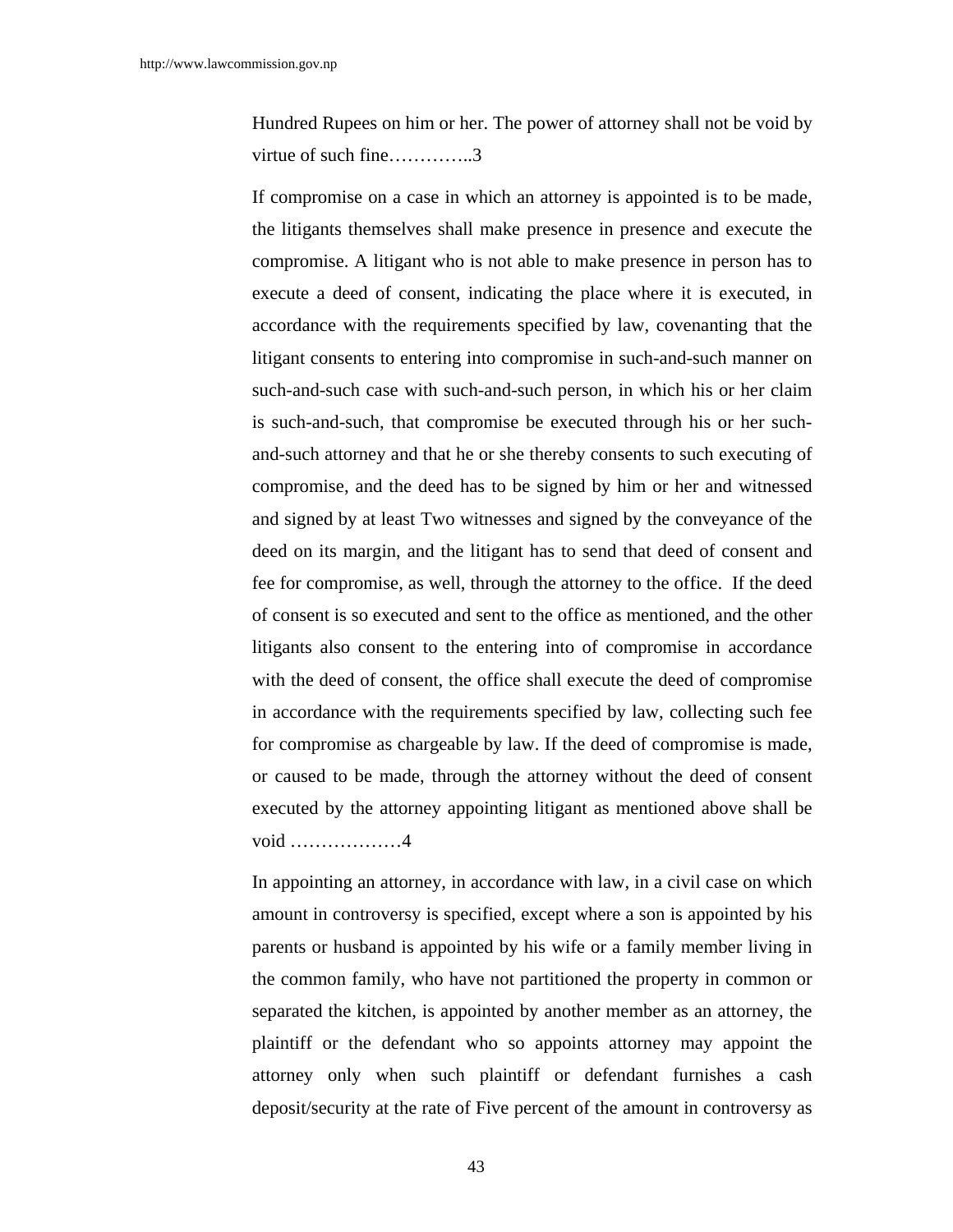claimed by the plaintiff. In the event of failure to furnish such deposit/security, the plaintiff or the defendant, as the case may be, has to make presence in person on the trial of case. It is not required to furnish such deposit/security while appointing the above-mentioned person as an attorney, appointing an attorney in a case on which amount in controversy is not specified and in a criminal case on which an attorney can be appointed, and appointing an attorney for the purpose of filing an appeal even in a case on which amount in controversy is specified. Such penalty and other money as may be held to be imposable or payable in accordance with law by judgment of the case, whether dismissal, repeal or otherwise, shall be recovered from that deposit/security, and if there remains any sum on the deposit/security upon such recovery, it shall be returned. If the deposit/security is not sufficient to cover such penalty or money, the remainder shall be recovered from the litigant in accordance with law………5

 Any such amount, fine, imprisonment and other money as may be imposable on and payable by the litigant upon judgment, whether dismissal or repeal or otherwise, on a case in which an attorney is appointed, shall be recovered from the litigant himself or herself in accordance with law. The attorney shall not be made liable thereto……………………6

Number 66. In appointing an attorney by a foreign national who has not immovable property in the territory of Nepal in a case which has bee filed in any office in Nepal and in which attorney may be appointed in accordance with law, appointment of attorney by such foreign national shall be entertained only if such foreign national or person furnishes a bail of an amount equivalent to the punishment which can be imposed on him or her in accordance with law if his or her claim is sustained or claim or accusation made against him or her is sustained or furnishes a guarantee by a person who has an immovable property in the territory of Nepal in consideration for such bail.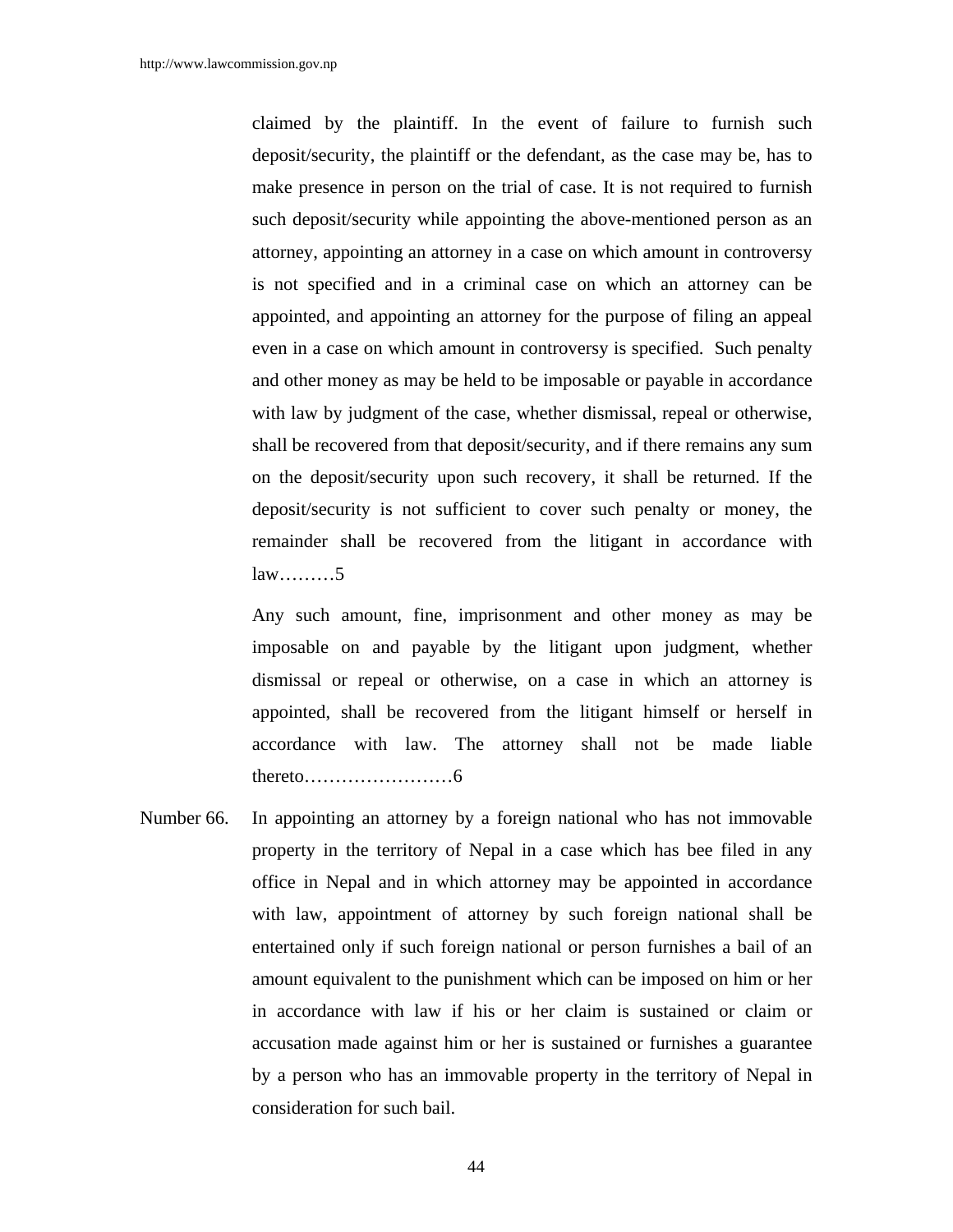- Number 67. If a power of attorney submitted to the office does not meet the requirements set forth in law, it shall be returned, indicating on the reverse side of the power of attorney, that such-and-such requirement has not been met and it shall be entertained if such-and-such requirement is met and produced within the time-limit of Three days; and the seal of office shall be affixed unto the reverse side, and acknowledgement of receipt of return shall be recorded. If a power of attorney meets the requirement, the office shall not make unnecessary requirement and return it.
- Number 68. In appointing, and being appointed as, an attorney in a case in which attorney can be appointed pursuant to law, the following person, who has attained the age of Sixteen years, may be appointed as an attorney:

Any one out of the relatives living in the common/joint family……..1

 $34$ In the case of the other persons, any person other than a person who has been punished for the offense of bribery and forgery and any other criminal offense involving moral turpitude ………………………..2

Number 69. A person who can be appointed as attorney pursuant to law may be appointed as an attorney, in accordance with the following, in a case, in which attorney can be appointed, and which is running in, or to be filed in, an office within the distance of Eight miles. A person who has already been appointed as an attorney in a case filed in an office that is not within the distance of Eight miles shall not be appointed as an attorney in a case filed in another office nor shall such person accept such appointment. If a person who is an attorney is held in detention or imprisonment in connection with any case, that person shall not serve as attorney in another's case while in detention or imprisonment:

> Irrespective of the number of cases which have been filed by or against a person in an office, the person may appoint one person as his or her

<sup>&</sup>lt;sup>34</sup> Amended by the Seventh Amendment.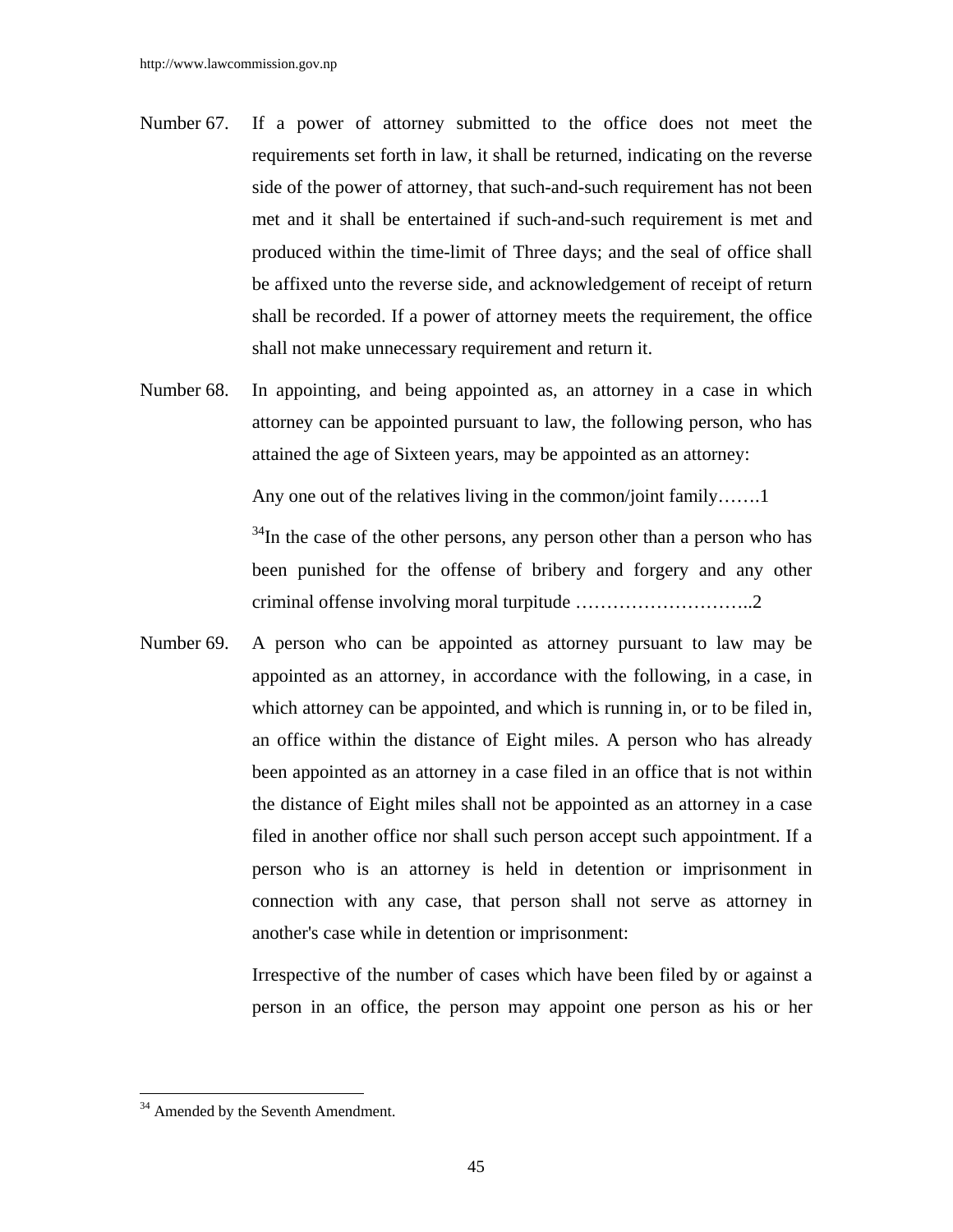attorney in relation to all cases, and that person being appointed as attorney may accept such appointment………………..1

 In relation to the same case filed by various persons in an office, all persons may appoint the same person or several persons may appoint several persons as their respective attorney in such case, and such person or persons may accept such appointment………...2

 The plaintiffs of the same case filed in an office may appoint any of them and the defendants may appoint any of them as their attorney, and such a plaintiff or defendant may accept such appointment……………3

 A person who is still serving as an attorney in one case in the same office may be appointed by the litigant of another case <sup>35</sup> which has already been filed or to be filed in that office, prior to the making of judgment or during the validity of the appointment of attorney, and that person being appointed as attorney may accept such appointment………………..4

 A person who is serving as an attorney in a case filed in one office may, during the validity of the power of attorney, be appointed as an attorney by the litigant who has so appointed that person as his or her attorney or the litigant's joint family member in another case already filed or to be filed in another office that is within the distance of eight miles...............................................………….5

- Number 70. Where a litigant has appointed a person as his or her attorney by executing a power of attorney, the litigant himself or herself may revoke the power of attorney and appoint another attorney or the heir to the litigant may, after the death of the litigant, accept such attorney or appoint another attorney in stead of such attorney.
- Number 71. While revoking the power of attorney and appoint another attorney in his or her stead, a litigant shall execute a power of attorney in accordance with law, stating the matters, *inter alia*, that the litigant has appointed such-and-

<sup>&</sup>lt;sup>35</sup> Amended by the Seventh Amendment.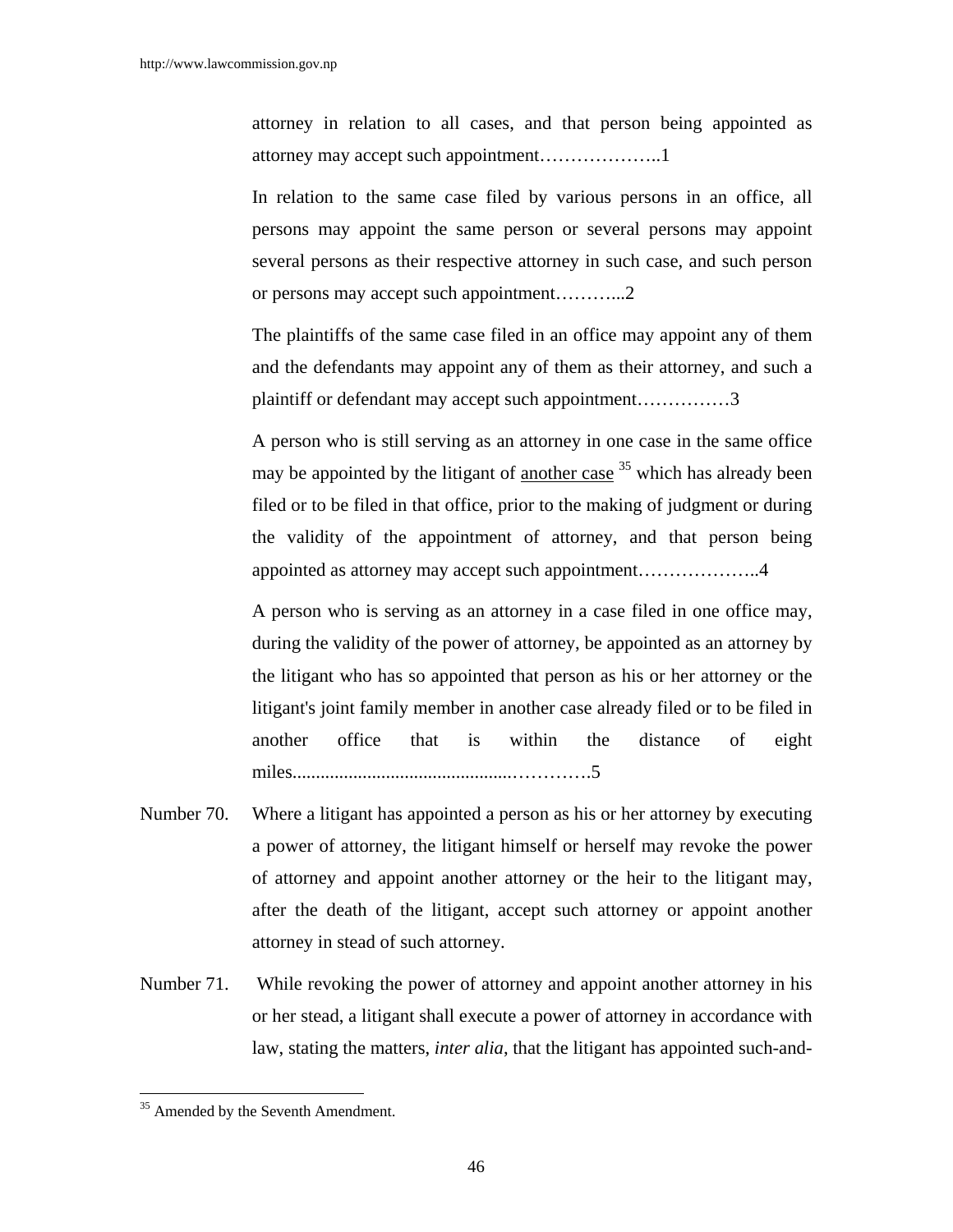such person, a resident of such-and-such place, as his or her attorney in such-and-such person with such-and-such person and has to change the attorney for such-and-such reason and has appointed such-and-such person as his or her attorney in stead of the said former attorney and deliver it to the attorney for its production in the office. If an attorney is so appointed and the attorney produces the power of attorney, the office shall put it on the record, enter into the record the substitution of the attorney for the predecessor attorney appointed in accordance with law, entertain the subsequent power of attorney and proceed and try the case.

- Number 71 $A<sup>36</sup>$  If any person so wishes in a case, in which attorney can be appointed, the person may appoint any one, who may be appointed as an attorney in accordance with law, as an authorized attorney by executing a power of authorized attorney, empowering the attorney to file or defend a case and do any other legal action pertaining thereto on behalf of that person. The authorized attorney may do any act set forth in the power of attorney only in relation to the case, if any such case is specified in the power of attorney, and in relation to any such case as already filed or may be filed subsequently or any act required act in any case whatsoever if the case has not been so specified and authority has been given generally and shall also have the power to appoint an attorney in any case in relation to which he or she has been given authority. Any summons, process, subpoena or notice to be issued in the name of any person appointing an authorized attorney in a case in which the authorized attorney has been appointed may be served on the authorized attorney.
- Number 71B<sup>37</sup> In appointing an authorized attorney by executing a general power of attorney without specifying any case, it has to be executed in presence of, and certified by, any district judge if the power of attorney is executed within the Nepal and Nepalese ambassador or consular if it is executed in a foreign country; and if any person appears for such certification, the

 $\overline{a}$ 

<sup>&</sup>lt;sup>36</sup> Inserted by the Third Amendment.

<sup>&</sup>lt;sup>37</sup> Deleted by the Strengthening Republic and Some Nepal Acts Amendment Act, 2066.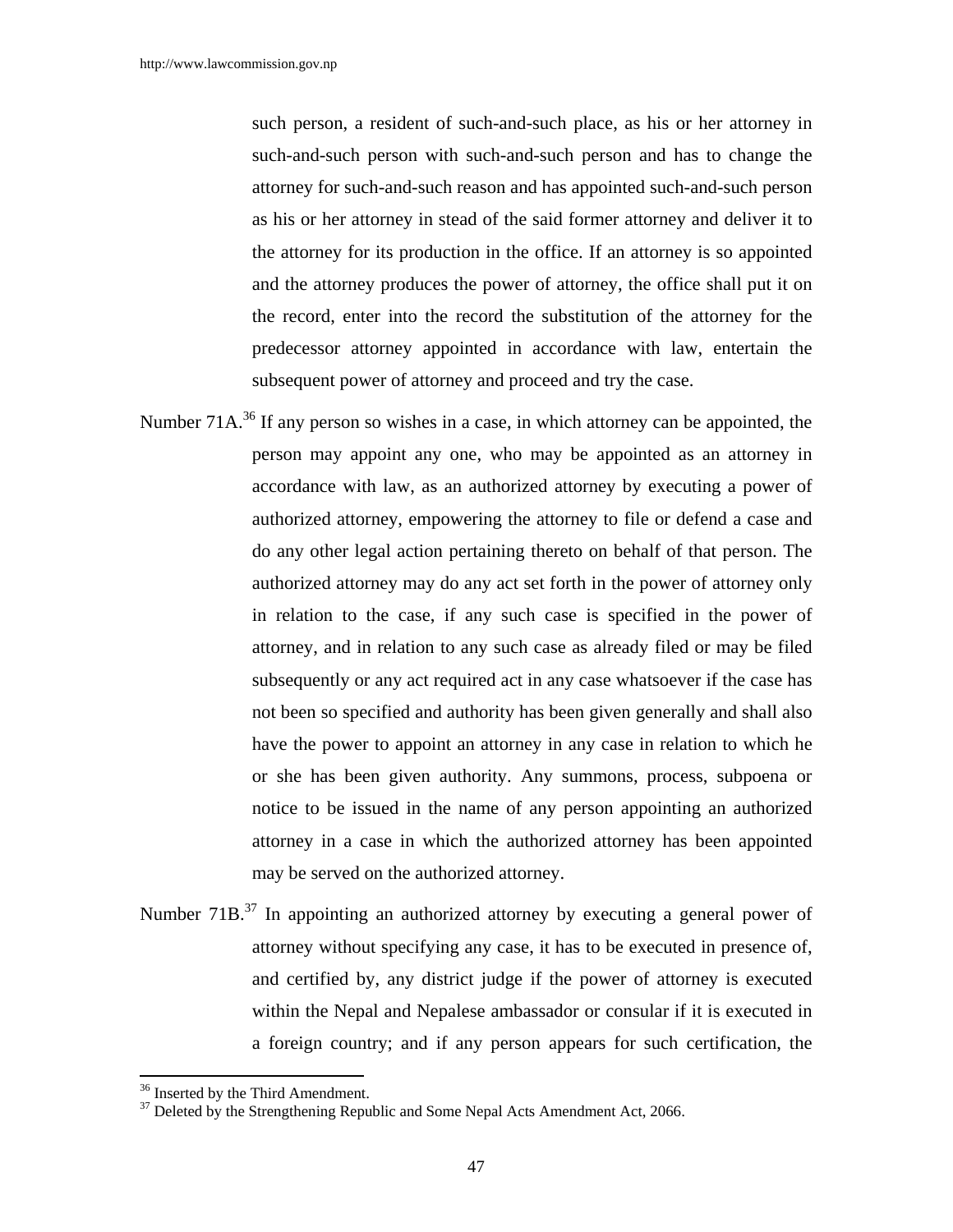district judge or Nepalese ambassador or consular shall certify the same. Any power of attorney which has not been so certified shall not have any legal validity.

Number 71C.<sup>38</sup> The power of authority executed pursuant to Number 71B. above shall be void in any of the following circumstances:

> If the power of attorney specifies the time-limit and states that it shall remain valid only until that time-limit, and the time-limit expires ……………………………………1

> If the power of attorney states that it shall cease o remain valid after the occurrence of any specific event or circumstance, and the event or circumstance occurs …….……2

> If any person intends to void the power of attorney in any circumstance other than that mentioned above, and a notice thereof in writing is given to the concerned authorized attorney and a notice specifying all details is published in any Two leading news papers of Nepal………………………3

Number 72. In receiving plaints, separate plaints shall be received in relation to civil and criminal cases. In other cases, even if the same person makes claims of many disputes against the same person by way of one plaint or many persons make claims of the same dispute against many persons, all matters or claims shall be settled and adjudged by way of the same plaint. If the same plaint contains matters more than those mentioned above, the plaint shall not be returned. Such matters as cannot be adjudged by way of that plaint shall be mentioned in the head of the plaint, stating that the matters more that that as mentioned cannot be adjudged by way of this plaint but can be adjudged by the office or other office only if another plaint is filed, and the head of the plaint shall be signed by the chief of office, and the receipt of the plaint shall also state the matters that cannot be adjudged by

 $\overline{\phantom{a}}$ <sup>38</sup> Inserted by the Third Amendment.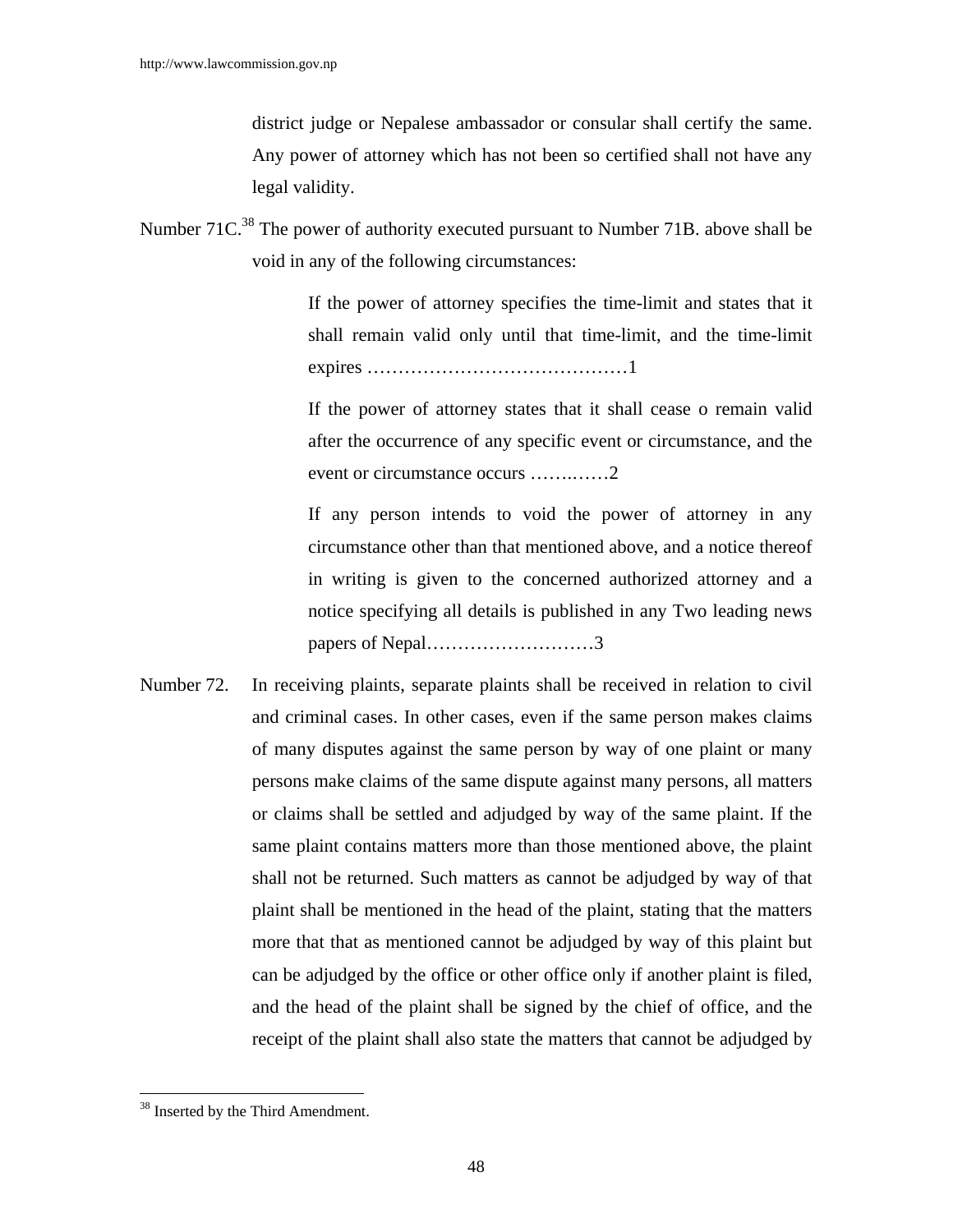way of that plaint, for the purpose of informing the plaint maker of the same.

- Number 73 In making a plaint in a case in which the same suit can be made at the same time against the same person, a person shall not make a plaint praying for the punishment or recovery of only such-and-such matter/ amount by the instant suit with intention to make another suit subsequently on the other matters only after considering the results of the suit so filed earlier, and such person shall not also make any plaint subsequently on such type of case omitted from that plaint.
- Number 74. While making and receiving suits specifying value, price or amount on cases in relation to which suits have to be filed by specifying the value/price or amount, punishable by law from the perspective of the value, price, amount or land-revenue where the claims of suits are sustained or proved false, such suits have to be filed and received specifying, or causing to be specified, the following minimum value, price or amount by plaintiffs, both the government and the individual. In respect of those cases including those of partition where the price or amount has to be set out subsequently in accordance with law by obtaining an inventory, the minimum of price or amount has to be set out as follows at the time when inventory is made in accordance with law and the case has to be tried in accordance with law:

 Where a land is claimed according to the figure of land-revenue specified for the land, and where a barren or uncultivated land or any other type of land is claimed and land-revenue is not specified for such land, the same land revenue as applicable to the adjoining land shall be set and by One Hundred Rupees for every Six rupees of the land revenue………………….1

 In cases where the Government of Nepal has to realize and recover the governmental land concealed or embezzlement or loss of land revenue of such land or take payment of cash in consideration for crops, land revenue,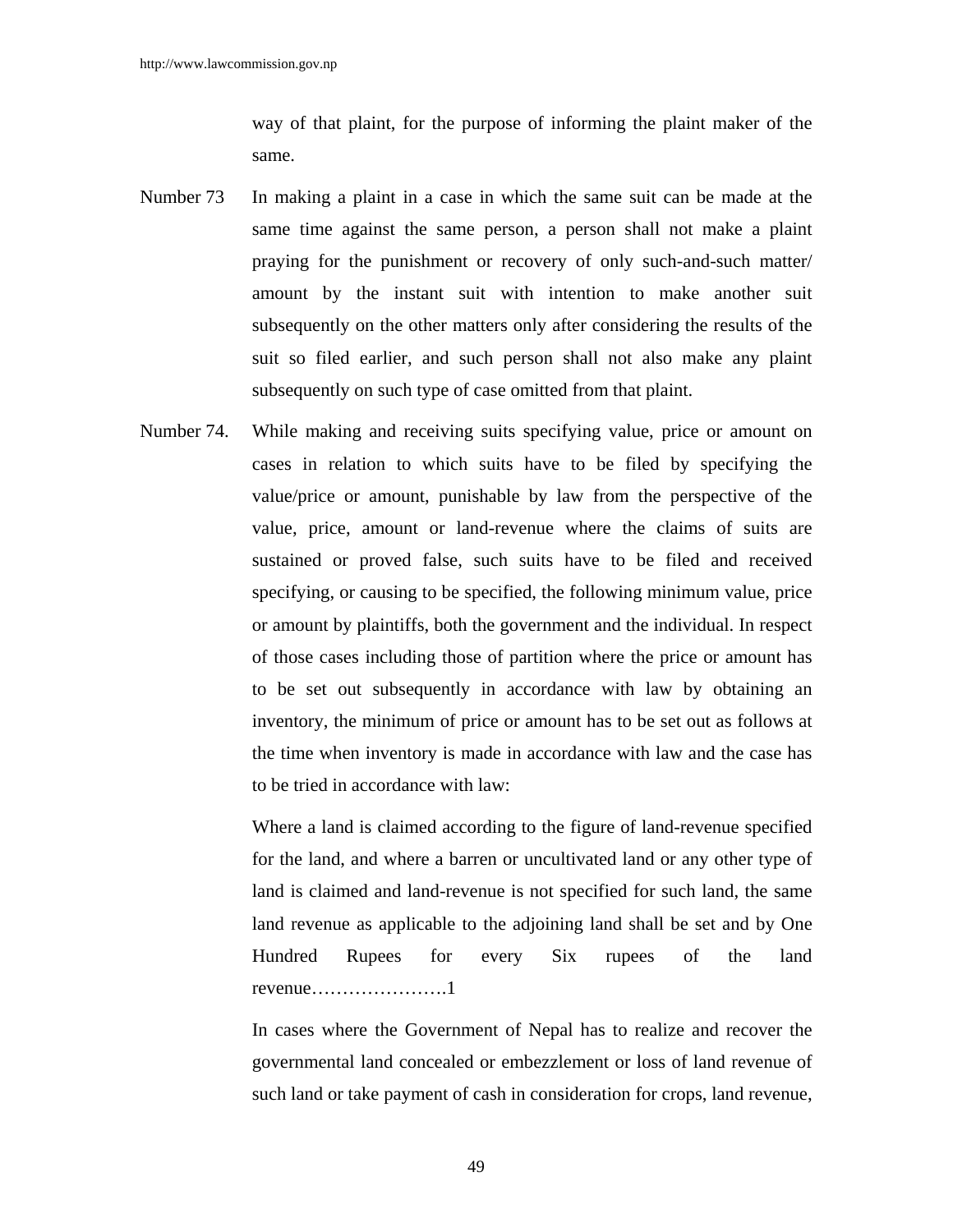goods in-kind, including arrears, and where the crops, revenue, goods etc. have to be paid to the office also collecting the government amount, trust etc. within the territory concerned and the rate has been fixed by that office for collection of cash in consideration for goods in-kind, according to the rate specified by the office to which payment has to be made, and according to the rate prevailing in the town, village market in cases where such rate is not specified by the office…………………………..2

 In the case of a house/building, shop and adjoining land, appurtenant thereto, at the rate prevailing in the place where such ruin is situated …………3

 In the case of all goods in-kind to be collected by the Government of Nepal from any individual, by any individual from the Government of Nepal and by any individual from any other individual, according to the rate prevailing at the town and village market ............................4

 In the case of the value and amount of loss in wages, according to the rate prevailing in the place where such loss in wages has been caused……………………5

 Where a deed has been executed specifying the rate of transaction or payment, according to the rate as specified in the deed…………………6

- Number 75. A fee of Fifty Rupees<sup>39</sup> shall be charged while filing a plaint or a statement of defense.
- Number 76. In receiving a plaint, the plaint conforming to the format set forth in this Number shall be received.

#### **Plaint**

<sup>&</sup>lt;sup>39</sup> Amended by the Tenth Amendment.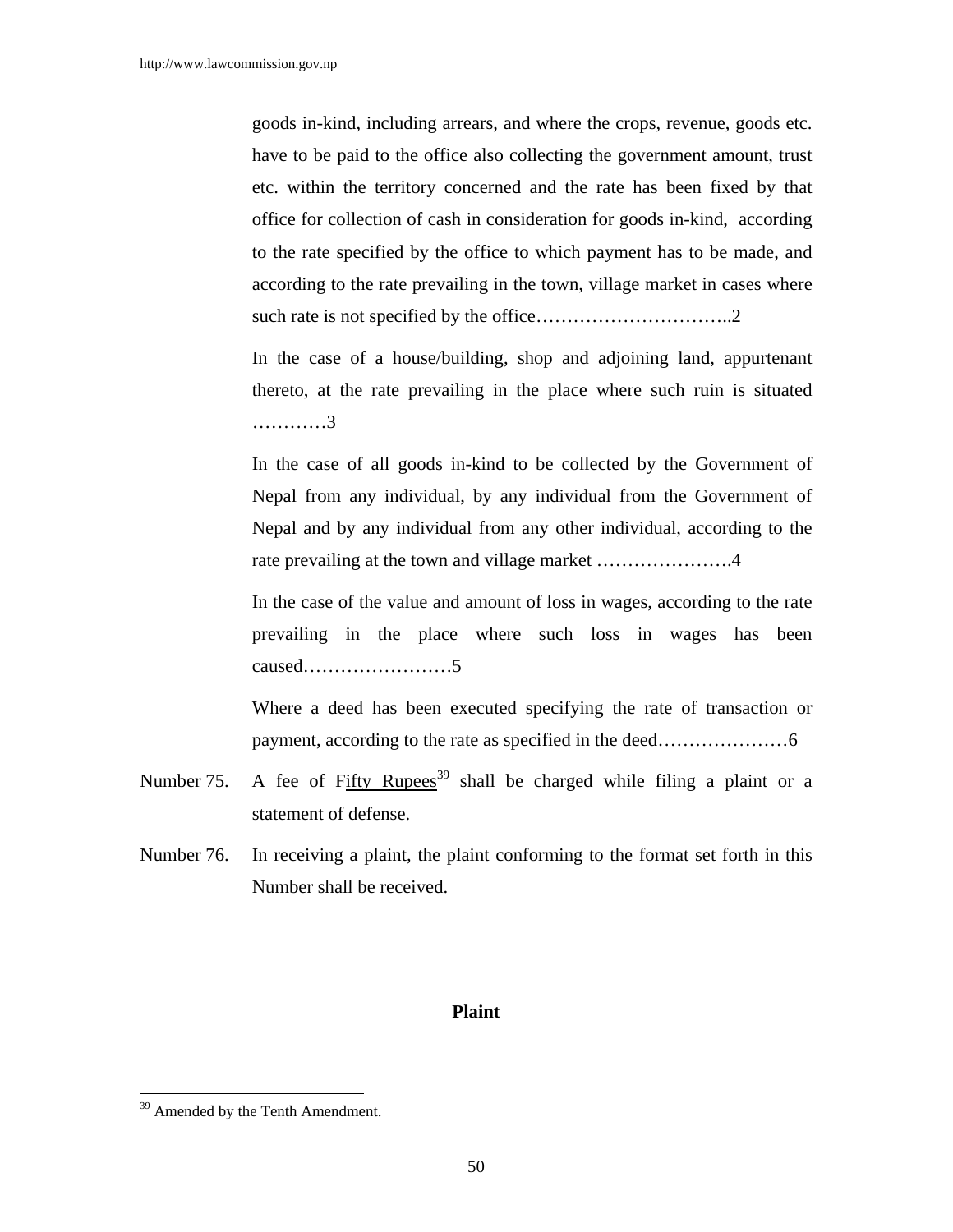Whereas, such-and-such person, age of approximately …..years, a resident of …….place, …………village of such-and-such district, has done suchand-such/so-and-so act;

Now, therefore, the plaintiff hereby prays for justice by imposing punishment on the defendant or recovery of such-and-such goods for suchand-such reasons, in accordance with law, by examining my witnesses and evidence as follows in this matter (the matters and facts have to be set down in separate paragraphs).

Evidence of this matter:

Witness:

### **Eye witness:**

Such-and-such person, age of approximately…..years, a resident of …….place, …………village of such-and-such district or whose name is not known………………..

## **Hearsay evidence:**

Such-and-such person, age of approximately…..years, a resident of …….place, …………village of such-and-such district or whose name is not known………………..

Document:

 $\overline{\phantom{a}}$ 

The documents with such-and-such details of such-and-such date are in such-and-such place.

I, such-and-such person, age of such-and-such years, son, daughter, husband or wife of such-and-such person,<sup>40</sup> born in .......place, …………village of such-and-such district, and a resident of…….place, …………village of such-and-such district, have filed it in such-and-such office. (The plaint maker has to be caused to sign and seal it).

Done on …………day,………of the year 20……

<sup>&</sup>lt;sup>40</sup> Amended by the Strengthening Republic and Some Nepal Acts Amendment Act, 2066.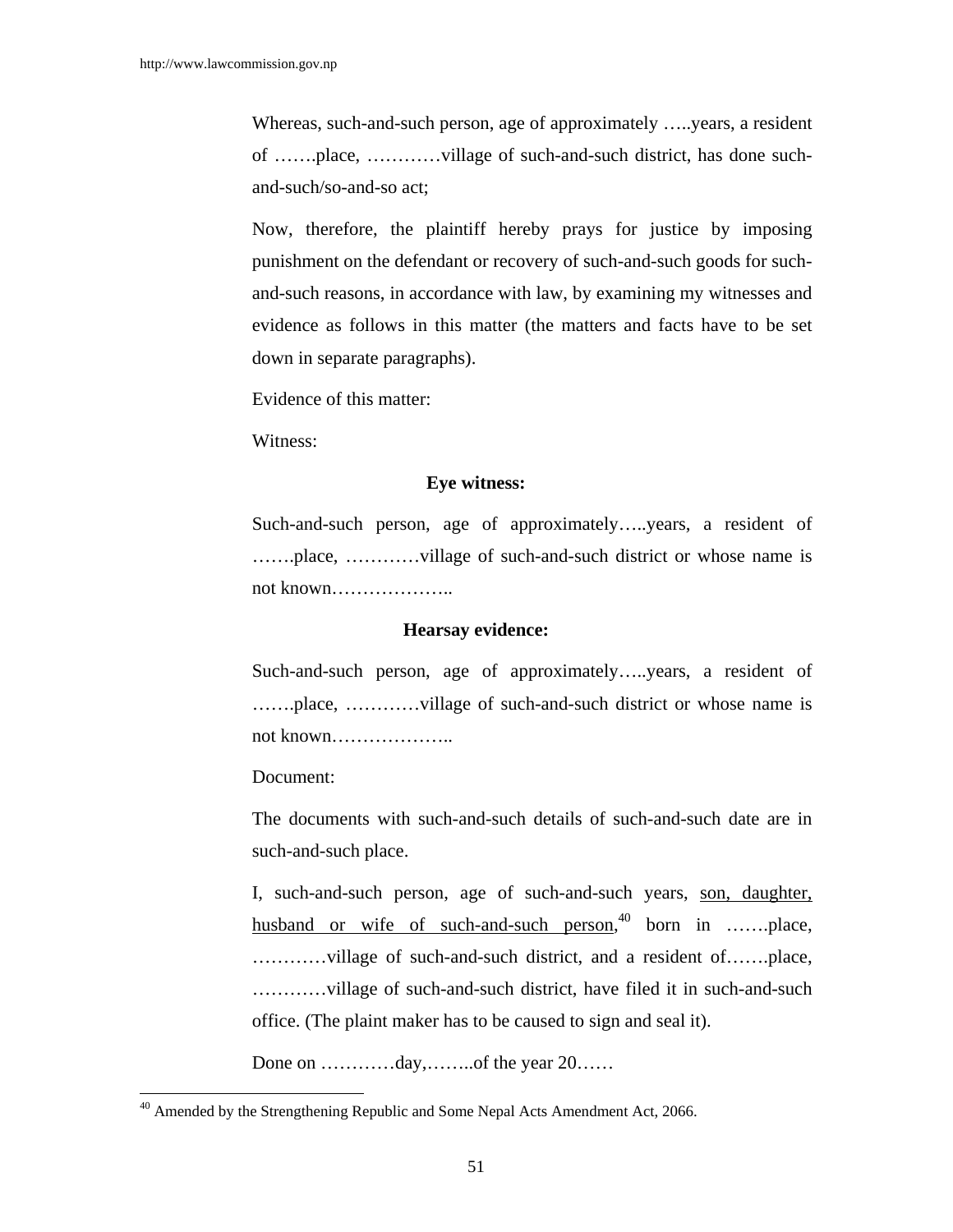Number 77.<sup>41</sup> The plaintiff shall produce such documentary evidence in original as, from the nature of the document, it should be with him or her or he or she can obtain it, and a copy of it with the plaint and the defendant shall produce such evidence along with the statement of defense or at the time of making deposition. Any proof or evidence that has not been so mentioned or produced shall not be examined or taken in evidence subsequently. Provided that the following matters shall be governed by the following provisions.

> If it deems necessary to examine or inquire any documentary evidence or witness or other person in public inquiry other than that set forth in the plaint or statement of defense in a case in which the Government of Nepal is plaintiff and a case of riot and battery/hurt, the office may examine such evidence or person ……..1

> In the case of a document that cannot be carried in to the court, in producing the document as mentioned above, it will suffice to produce only a copy of the document ……………………2

> The matters set forth in Number 78 of this Chapter shall be governed by that Number ……………………3

> If a litigant to a case filed, pursuant to Number 83 of this Chapter, showing any reasonable cause, makes an application praying for the fixation of another date for presence for the production of any documentary evidence, the office may fix another date for presence, for a period not exceeding Thirty Five days, for the production of that documentary evidence…………………….4

> If a litigant makes an application for a leave to produce any new and important documentary evidence which was not known to him or her or he or she was not able to obtain despite best possible effort at the time of filing the plaint or the statement of defense, the office may, if the

 $41$  Amended by the Third Amendment.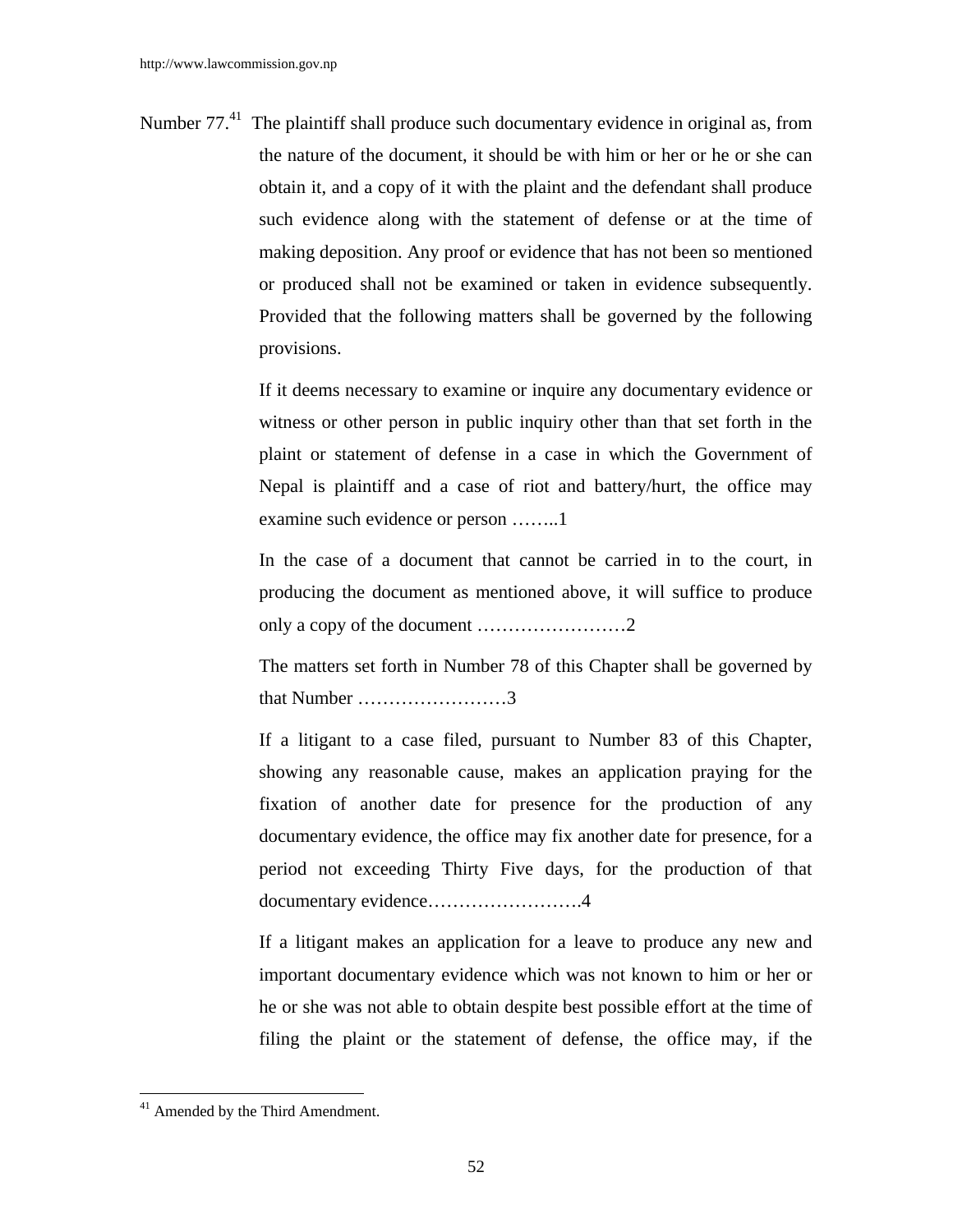contents of application seem reasonable, examine that evidence by executing a memorandum thereof…………………..5

Number 78.<sup>42</sup> On the date fixed for the examination of proof and evidence, the evidentiary document submitted by the plaintiff shall be shown in original to the defendant and that of evidentiary document submitted by the defendant shall be shown in original to the plaintiff, and the contents to be read out to each and statements made by the plaintiff and the defendant as to whether such document is genuine, forged or fraudulent shall be recorded. If, at the point of time, it is not possible to determine whether the document in question is genuine, forged or fraudulent and the chief of office, at his or her discretion, deems it reasonable to give a timelimit, he or she may give a time-limit not exceeding Three days. Where a document bearing the signature of one other than the litigant is submitted and a request is made for a time-limit in view of being unable to determine whether the document is genuine, forged or fraudulent at that point of time, a time-limit not exceeding Thirty Five days shall be given to make statement, accompanied by evidence, as to the genuineness, forgery or fraudulence of the document. In giving a time-limit, the receiver of the time-limit shall be caused to execute a deed that he or she has seen and heard the document. Any statement made by him or her as to the genuineness, forgery or fraudulence of the document within the time-limit shall be recorded. Statements by the litigants who are present on the day on which he or she makes a statement that the document is forged or fraudulent shall be recorded on that day and that by those who are not able, for any reasonable ground, to make presence shall be recorded on the day on which they make presence. Where the attorney or legal practitioner is making presence and it appears necessary to summon the presence of the litigant himself or herself, the office may summon the presence of the litigant and record the statement of the litigant. A list of the proof or evidence produced within that time-limit shall be prepared

<sup>&</sup>lt;sup>42</sup> Amended by the Third Amendment.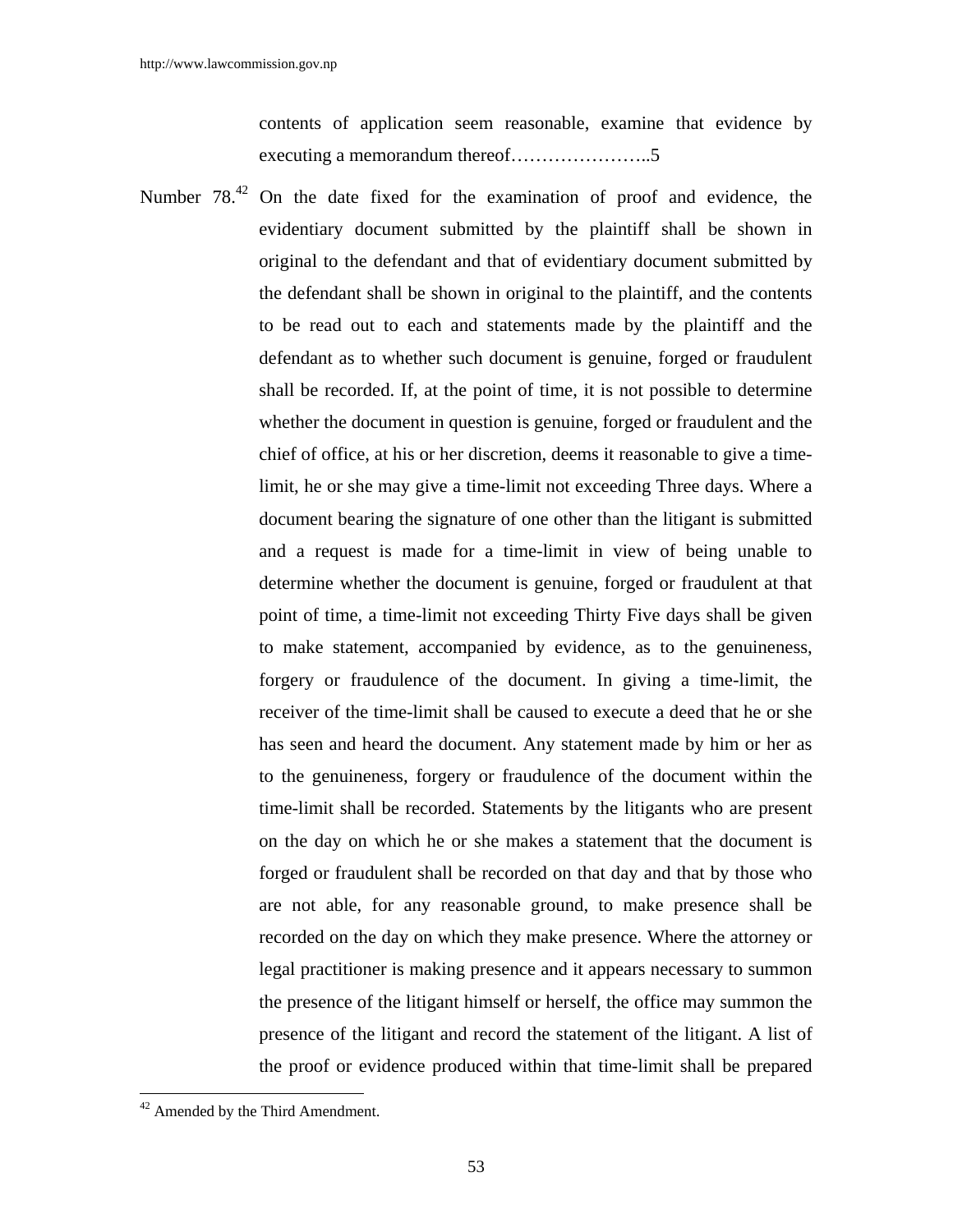on the day of production. Any evidence not produced within that timelimit shall not be taken in evidence.

- Number 79. Upon the production of any document set down as evidence in a plaint or statement of defense, a copy of the document shall be made, to be signed by the litigant who has produced it with affidavit that the copy corresponds to the original, and the employee of at least non-gazetted third or second class serving in the office shall verify the copy with the original and sign to the effect that it corresponds to the original, and the copy shall be entered on the record, and signed and sealed by the chief of office. It is not required to take the documents in original at that time. The original documents shall be returned, after making endorsement on them, with entering serial numbers thereon, and the seal of office shall be affixed on the endorsement. If it is necessary to see the original lateron, it shall be obtained from the litigant and then returned to him or her. If a suit or complaint is filed claiming that a document is forged, the original document which is so claimed to be a forged one shall be taken and retained in the case-file safely, and a receipt thereof shall be given to the litigant immediately. In taking such an original document, there shall be endorsed on the reverse of the original document, other than the authentication seal or a document executed by any office or court, that its producer has produced it, and the endorsement shall be signed by the producer, and at the time of making statement that the document is forged, the statement maker shall be caused to make impressions of both thumbs and make signature, if he or she is able to write, onto the reverse of such document, and then the document shall be retained in the casefile.
- Number 80.<sup>43</sup> A case to be treated by law as a civil case from the statement of the defendant in a criminal case being filed in the office or a case to be treated by law as a criminal case from the statement of the defendant in a

<sup>&</sup>lt;sup>43</sup> Amended by the Ninth Amendment.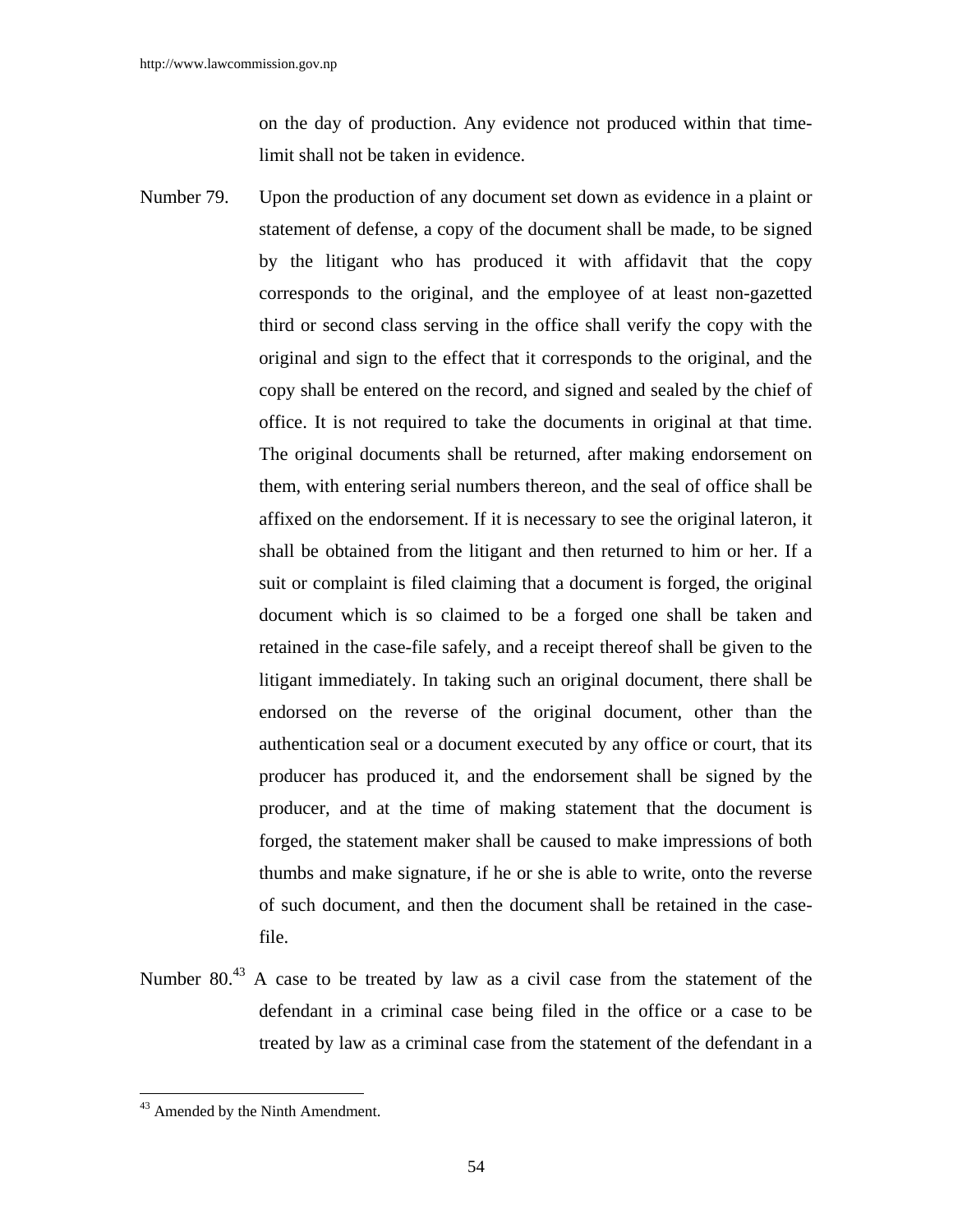civil case being filed in the office shall be tried and disposed by the same office trying the criminal or civil case, by taking statement in summary from that case-file itself, in accordance with law, including the provisions set forth in Number 78 of this Chapter. Provided that the office which is competent to try only those cases specified or conferred by any Act shall try and dispose only those cases in accordance with that Act.

- Number 81. While filing a plaint on a case other than a case in which a warrant is to be issued, the plaint filing person shall submit in a stamped envelope such number of copies of the plaint as the number of defendants if the number does not exceed five other than those living in the joint family, five copies if the number of defendants exceeds Five irrespective of the number of defendants and one copy if the plaint is filed against the joint family members irrespective of the number of such members against whom it is filed, along with the original of the plaint, and the plaintiff shall sign the copy with affidavit that the duplicate copy corresponds to the original, and the office shall also receive the same by verifying the copy with the original.
- Number 82. Any one may file a suit on a case in which the Government of Nepal becomes a party and on a case of bribery filed along with the production of the evidence of document signed himself or herself by the government employee who has asked fro bribery. In all cases other than these cases, a suit with claims on any matter shall be entertained only if it is filed by a person who has *locus standi* on that matter.
- Number 83.44 If it is required to file or make a plaint, statement of defense, appeal, application on any matter on which a minor below Sixteen years of age or a person who, despite being a major, is not sane because of the state of elderly or any kind of serious disease or is mad or blind on both eyes or dumb or a person who has gone abroad but whose return is uncertain has *locus standi* or to carry out any other act or action in relation to case, any

<sup>&</sup>lt;sup>44</sup> Amended by the Ninth Amendment.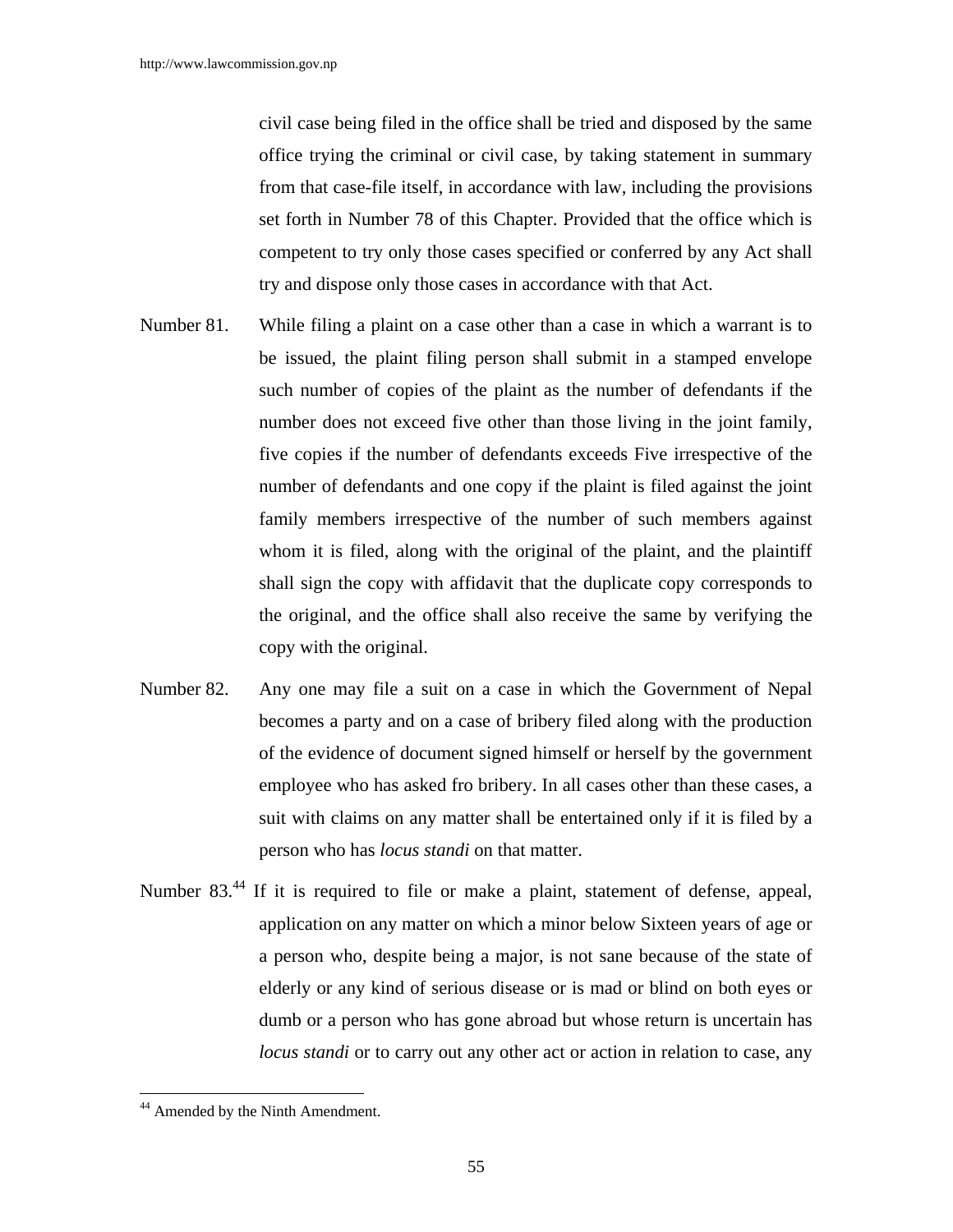heir to such person, who has completed the age of Sixteen years and is living in the joint family may, with the leave of the office, may file, make or carry out the same …………………..1

 If there is no person living in the joint family as mentioned in section 1 above, in the case of the person set forth in the said section, a person who takes care of or protects that person may, with the leave of the office, file or make a suit, statement of defense, appeal or application or carry out any other act or action in relation to case, on behalf of that person ……………….........2

 In the circumstances set forth in Sections 1 and 2 above, evidence shall be examined first whether such a cause has occurred or not, and if such cause is established, the person taking care of, guardian of, or heir to, the person may, on behalf of that person, carry out act or action relating to case, as mentioned in these sections, despite that an attorney or power of attorney has not been appointed or executed………………………….3

 If an application is made for a leave pursuant to Sections 1 and 2 above, notwithstanding anything contained in the laws in force, decision on the application shall be made within One month after the making of the application for leave upon inquiring into matters whatsoever required. Provisions relating to limitation shall not apply in such a case………………………4

- Number 84. If both parties make plaints on battery/hurt, manhandling, abuse or quarrel made by them on each other, the office shall receive, try and dispose such plaints in accordance with law.
- Number 85. After a case is filed in and adjudged by the office, a plaint in the same case against the same litigant shall not be received and tried, if it is not an appeal against the judgment in accordance with law. Even though it is received, it shall be revoked.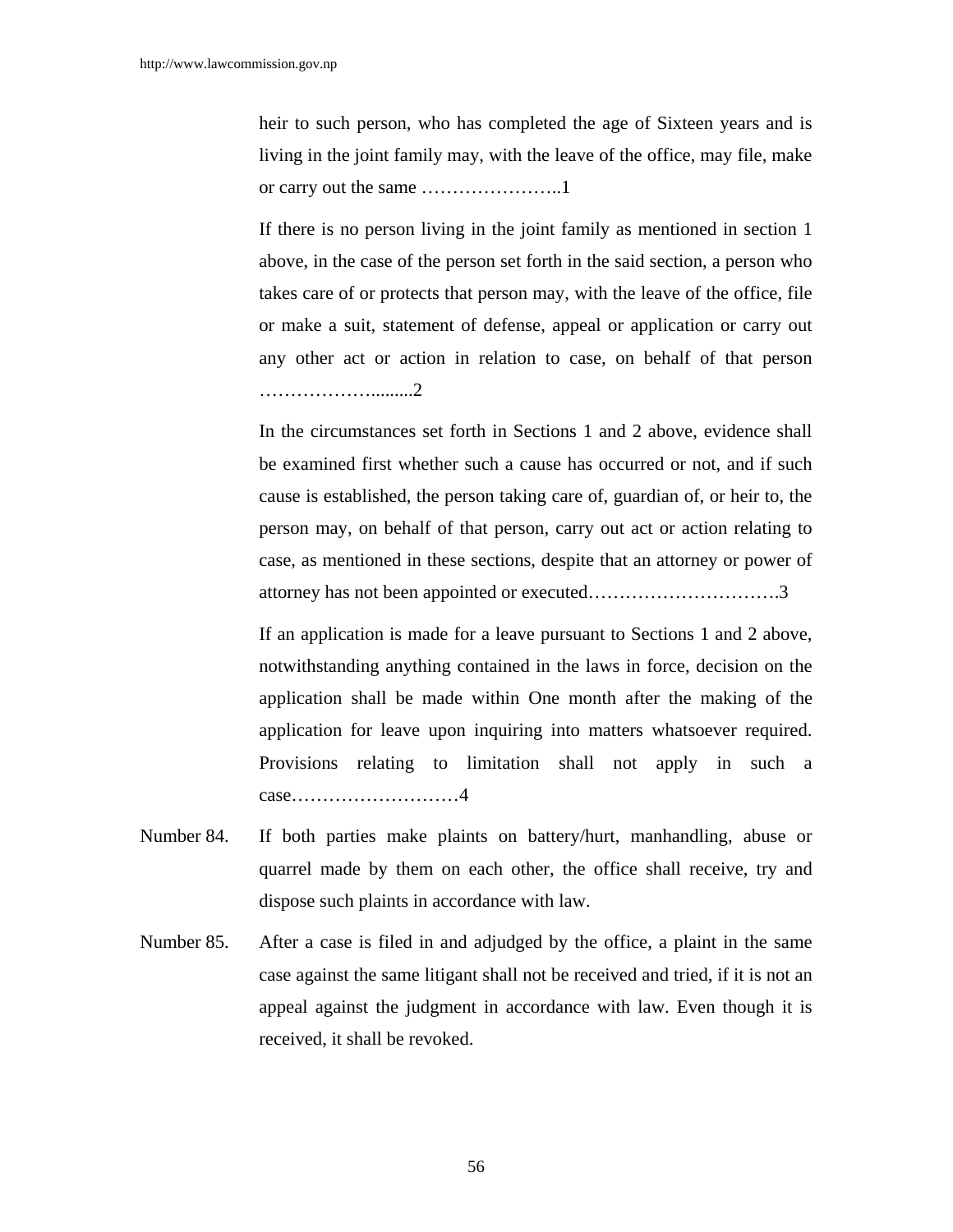- Number 86. If, in a case on which judgment, dismissal judgment, compromise or repeal judgment (*Khareji Phaisala*) is made, such judgment, dismissal judgment, compromise or repeal judgment has also resulted in the termination of the right of another person, and that other person whose right is to be so terminated makes, within Thirty Five days after the date of knowledge thereof, a suit against the litigant in respect of his or her right, claiming that he or she also has the right therein and the litigant's defeat alone or such dismissal or repeal judgment or compromise is not capable of terminating his or her right, the office shall try and adjudge the suit.
- Number 87. If a plaint submitted to the office does not meet the requirements set forth in law, it shall be returned, indicating on the reverse side of the plaint, that such-and-such requirement has not been met and that it shall be entertained if such-and-such requirement is met and produced; and the seal of office shall be affixed unto the reverse side, and acknowledgement of receipt of return shall be recorded. If the plaint meets the requirement, the office shall not make unnecessary requirement and return it.
- Number 88. Once a plaint, statement of defense or deposition is filed or made on a criminal case with the case trying office, any addition set down by the same person that there are also more accused shall not be valid. This restriction shall not apply to the police report(charge sheet).
- Number 89. If one person files a plaint on the same case in one office and the other person files a plaint on the same case in another office or one person files plaints on the same case in both offices, the plaint filed in the office earlier shall be entertained. The subsequent plaint shall be canceled, and the case shall be tried accordingly.
- Number 90. If an application or report made by any person on a case in which the Government of Nepal is plaintiff is received by the case trying office by post, the application or report maker shall immediately be subpoenaed to make presence within seven days excluding the time required for journey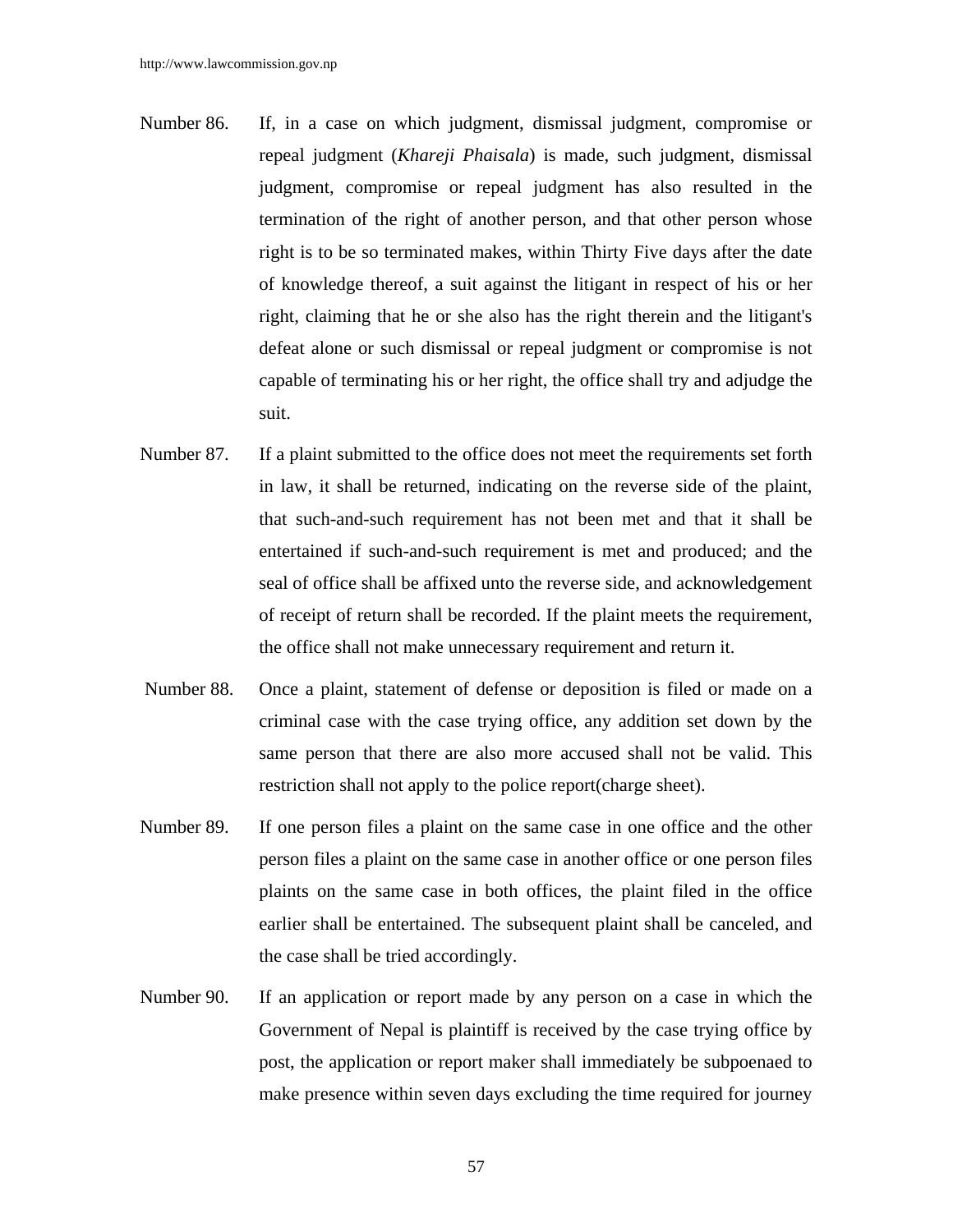$\overline{a}$ 

and inquired into the matter; and if in making such inquiry, that person states that he or she has sent the application or report and can prove it, then the accused shall be summoned and tried only after setting out the evidence, if any, to that effect, recording his or her deposition and fulfilling such requirements as required to be fulfilled in accordance with law. If that person states that he or she has not sent the application or report or if it is anonymous or if that person does not make presence within the specified time-limit for action, such an application or report shall not be capable of triggering the trial of case or arrest and trial of any person.

- Number 91. If an order is received to make a summary inquiry into an application on a matter in which the Government of Nepal is not a party but a summary inquiry has to be made on it in accordance with law, a Seven-day subpoena, accompanied by the contents of the order, shall be sent to the person who has sent the application within Three days of the receipt of the application. If the person makes presence within that time-limit, proceeding shall be taken in accordance with the order. If the person fails to make present within that time-limit or makes presence and states that he or she has not sent that application, proceeding need not be taken in accordance the order.
- Number 92.<sup>45</sup> Where a person, who has filed a suit in an office against another person in a case other than a case in which the Government of Nepal is a plaintiff, executes a deed, prior to judgment on the case, that he or she cannot prove the case and intends to withdraw from it, the office may permit such withdrawal, by punishing him or her with a fine of up to Five Hundred Rupees. If, in the case of an appeal or application, the appellant or applicant executes a deed stating that he or she cannot prove the claims or pleas as set forth in the appeal or application, such appellant or

Amended by the Court Management and Administration of Justice Related Some Nepal Acts Amendment Act, 2058.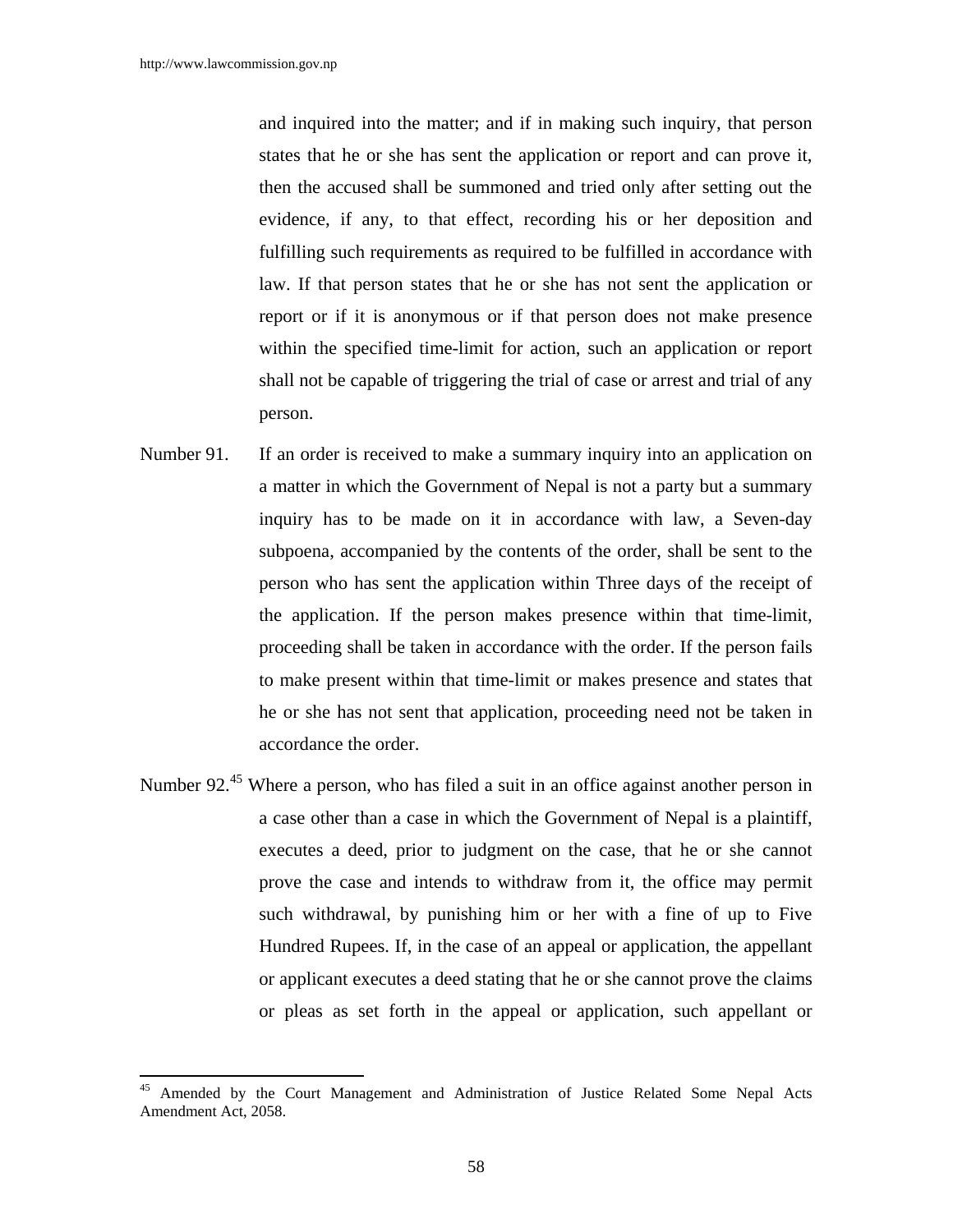applicant may, with the leave of the office, withdraw such appeal or application.

- Number 93. In summoning the presence of such a litigant or a person in evidence as required to be subpoenaed by law, by serving a warrant, summons, process, subpoena or notice, except as otherwise provided, and except for a reasonable reason, the warrant, summons, process, subpoena or notice shall be issued and served within Ten days, where the same has to be served by the office itself, and shall be forwarded within Three days, where it has to be served by another office, after the date on which the case is filed where the presence of the defendant has to be summoned first, after the date of the execution of a memorandum to subpoena the other litigants who are not on recognizance but who are to be subpoenaed later and after the date of payment of the fee for calling witnesses where they are to be subpoenaed or after the date on which it is determined to subpoena them.
- Number 94.<sup>46</sup> In order to arrest the accused on the case of………….<sup>47</sup> state affairs punishable by …………48 imprisonment, homicide, attempt to murder, robbery, killing of cow, counterfeit of Nepalese or foreign coin, or printing and use of such counterfeit coin, attempt to such counterfeit, or printing and use, case carrying punishment under the Chapter on Rape, case on trafficking in person or related thereto, case on narcotic drugs, case on embezzlement by a civil servant of cash or goods in-kind or setting fire to a house containing governmental property, the case trying office shall send a warrant in duplicate, in the format as referred to in Number 98 of this Chapter, also setting out the complexities of the accused, in as much detail as possible, and the Seventy-day process as referred to in Number 99 of this Chapter for its service in the event that the accused cannot be arrested despite persistent search within seven

<sup>&</sup>lt;sup>46</sup> Amended by the Ninth Amendment.

<sup>&</sup>lt;sup>47</sup> Deleted by the Strengthening Republic and Some Nepal Acts Amendment Act, 2066.

<sup>&</sup>lt;sup>48</sup> Deleted by the Act Amending Some Nepal Acts Relating to Punishment, 2055.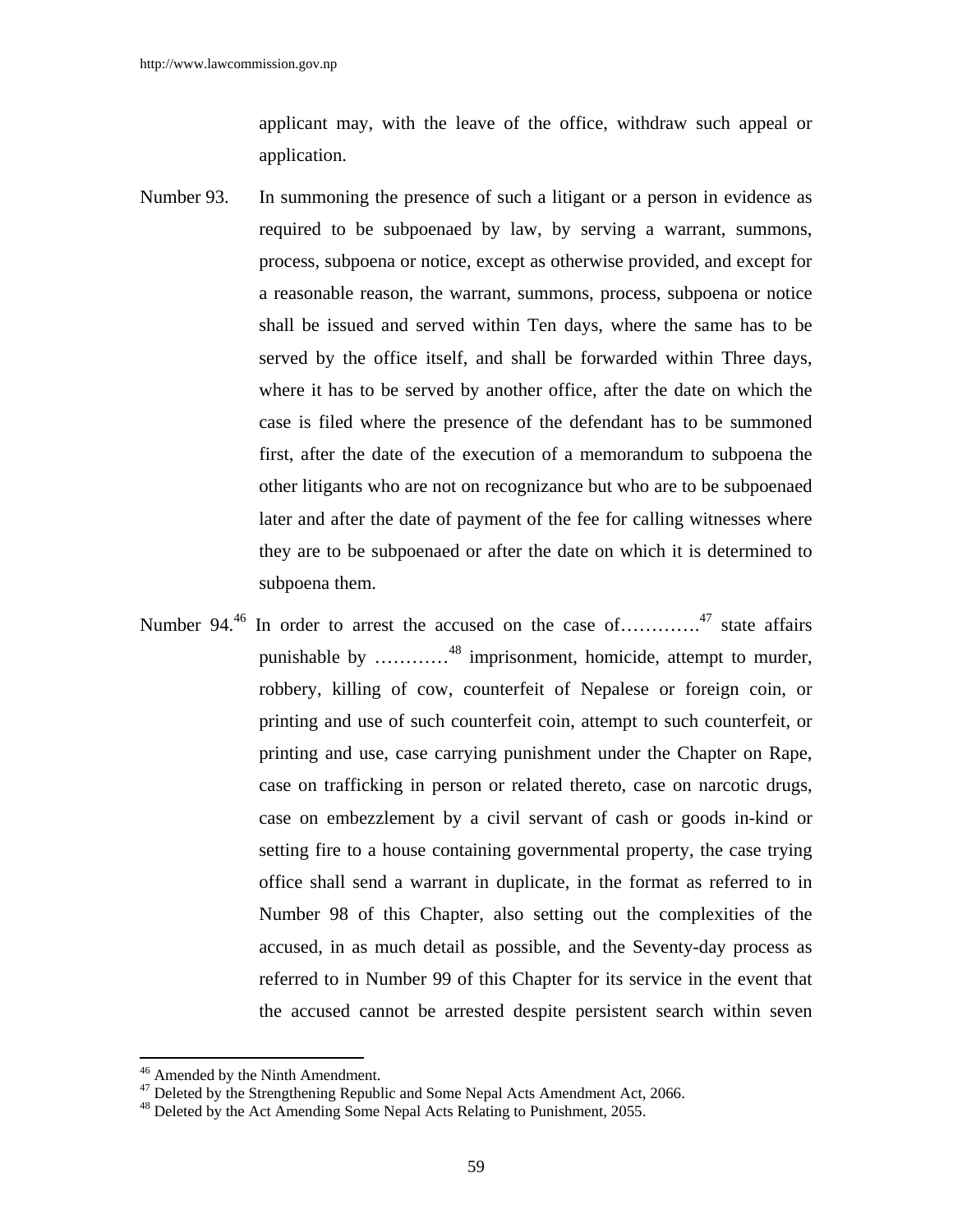days, to the police office or the police employee in the territory where the accused is residing, and upon the expiration of the time-limit of seven days, that the said process has been issued shall be published in the notice-board of the office and also in any local newspaper, as far as possible. Upon receipt of a warrant, the police office or employee shall, unless and until the warrant is revoked or served, persistently search and arrest the accused and produce him or her before the warrant issuing office within Twenty Four hours, excluding the time required for journey. If it is found that the accused has gone to and resided in another territory, such police office or employee shall send such warrant to the police office or employee of the territory where the accused has so resided and give information thereof to the warrant issuing office. If the warrant is so received, the police office or employee shall serve, or cause to be served, the warrant as if it were ordered in its or his or her name. In other cases, a summons in a criminal case and a process/subpoena in a civil case shall be issued by giving the time-limit of Thirty days, excluding the time required for journey; and the summons and process shall be in the format as referred to in Number 104 of this Chapter.

- Number  $95<sup>49</sup>$  In reckoning the time limit required for journey, in the place where the regular service of transport is in operation, the days actually required from making travel by rail and bus and one day for every Eight miles in the place where such rail or bus service is not in operation shall be reckoned. One day shall be reckoned for less than Eight miles. Provided that no time-limit shall be given for a journey of less than a total of Eight miles.
- Number 96. Where the partition share has been attached in accordance with law for the reason that the person concerned has not made presence even within the time-limit as referred to in the process, and that person makes presence within Six years of the attachment of the partition share, any

<sup>&</sup>lt;sup>49</sup> Amended by the Seventh Amendment.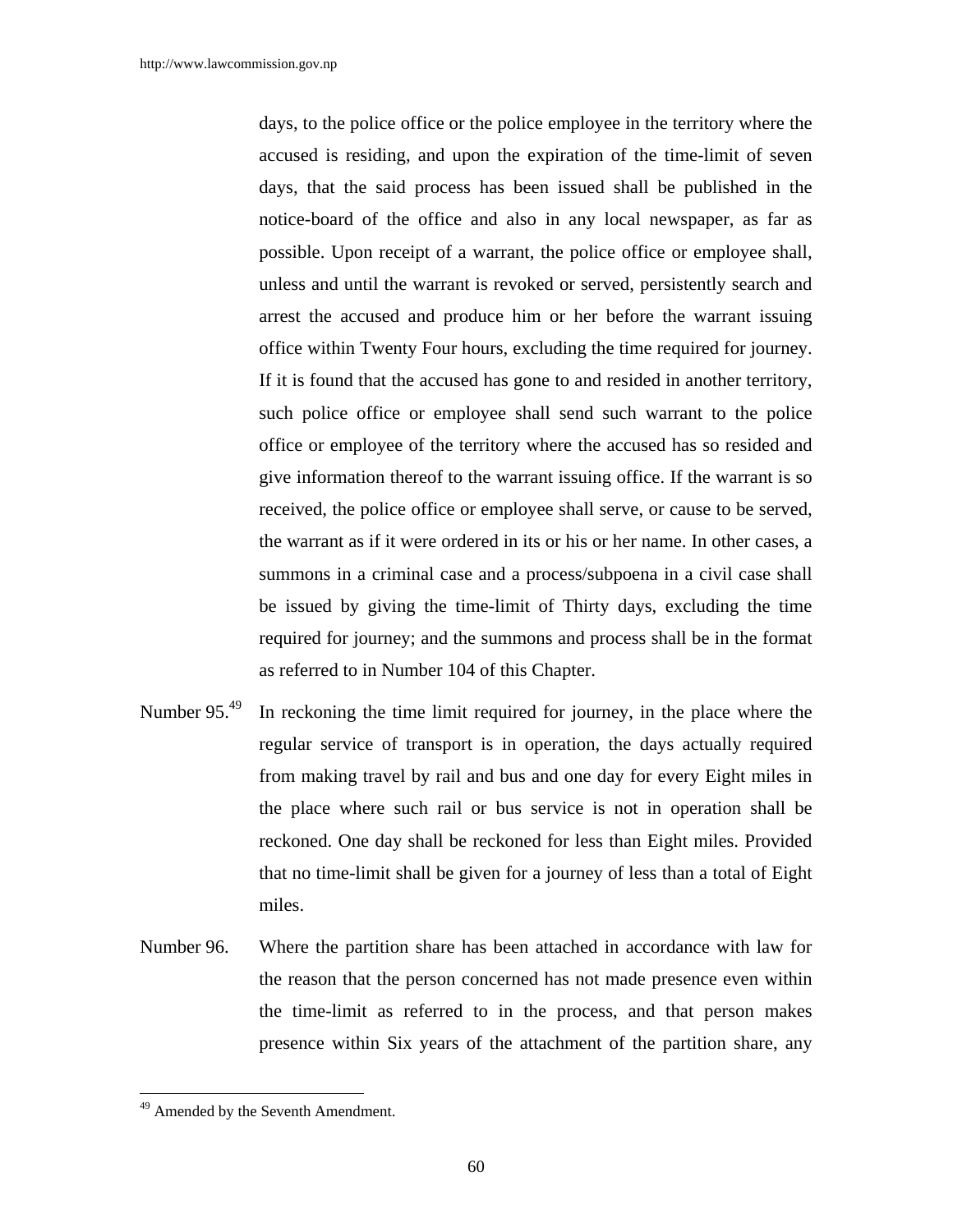such penalty as may be imposed on him or her by the judgment of the case shall be recovered and the remaining, if any, and the partition share in whole, if no penalty is so imposed, shall be released. While making such a release, where a movable property has been sold by auction, the proceeds of the auction sale as credited into the revenue and the partition share in whole where auction has not been made shall be returned.

Number 97. ………………..50

Number 98.<sup>51</sup>

### **Format of warrant**

# A warrant issued by such-and-such office in the name of such-and-such police office or police employee

Whereas, such-and-such person, a resident of such-and-such office, with such-and-such peculiarities/identification marks, has to be arrested on such-and-such offense;

Now, therefore, you are hereby ordered to persistently search the accused until this warrant is revoked, arrest and dispatch the accused to this office in such a manner that the accused cannot escape on the way. If the accused is not arrested until seven days excluding the time required for journey, time-limit process forwarded herewith be served on the Eighth day and persistent search be made to arrest the accused even thereafter. Done on …….day of ……..the year 20….

Number 99.<sup>52</sup> Format of time-limit process (summons notice).

The time-limit process (summons notice) issued by such-and-such office in the name of such-and-such person, a resident of such-and-such place

Whereas, such-and-such person, a resident of such-and-such person, has flied a suit that you have committed such-and-such offense or you have

<sup>&</sup>lt;sup>50</sup> Repealed by the Third Amendment.

<sup>&</sup>lt;sup>51</sup> Amended by the Seventh Amendment.

 $52$  Amended by the Seventh Amendment.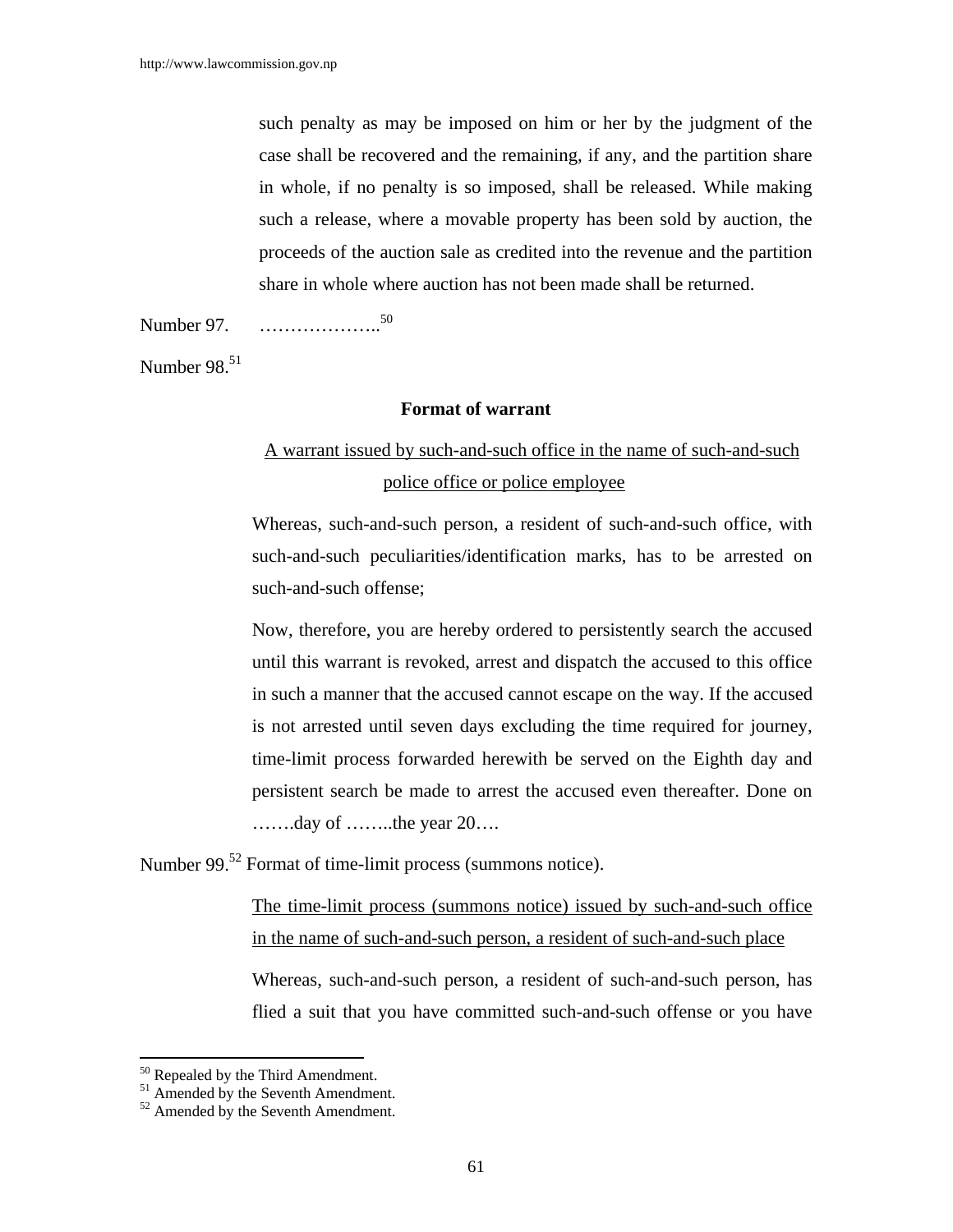been accused of such-and-such offense, and a warrant for arrest has been issued for arresting you but you have not been arrested;

Now, therefore, this time-limit process has also been posted. If you voluntarily appear or are arrested and produced before this office within 70 days excluding the time required for journey, you shall be heard and tried in accordance with laws. If you remains absconding thereby expiring the time limit, your partition share shall be attached, and the partition share shall also be attached and the case shall be tried in accordance with law if you are not arrested or do not voluntary appear even until Six years; and you shall not be entitled to make a complaint subsequently.

Number 100. …………………<sup>53</sup>

Number 101. In issuing a summons or subpoena, a total of Two copies consisting of one stamped copy as referred to in the format and one non-stamped copy thereof shall be set down for each person, and shall be signed or sealed by the chief of office, bear the seal of office and dispatched for service. In issuing a summons or subpoena in the name of a defendant of a case in which plaint is filed, other than a case in which a warrant can be issued and summary procedure followed, the copies of the plaint filed/produced by the plaintiff shall be signed or sealed by the chief of office and stamped with the seal of office, and only one copy for all members living in the joint family and a copy each for a maximum of five other defendants, other than such members, and in the case of more than five defendants, a copy each for such main defendants, out of them, as the chief of office may, at his or her discretion, consider that all the defendants in that case can inspect and receive the copies if the same are sent to these main defendants, shall be sent along with the summons or subpoena, and the same shall be served accordingly.

<sup>&</sup>lt;sup>53</sup> Repealed by the Seventh Amendment.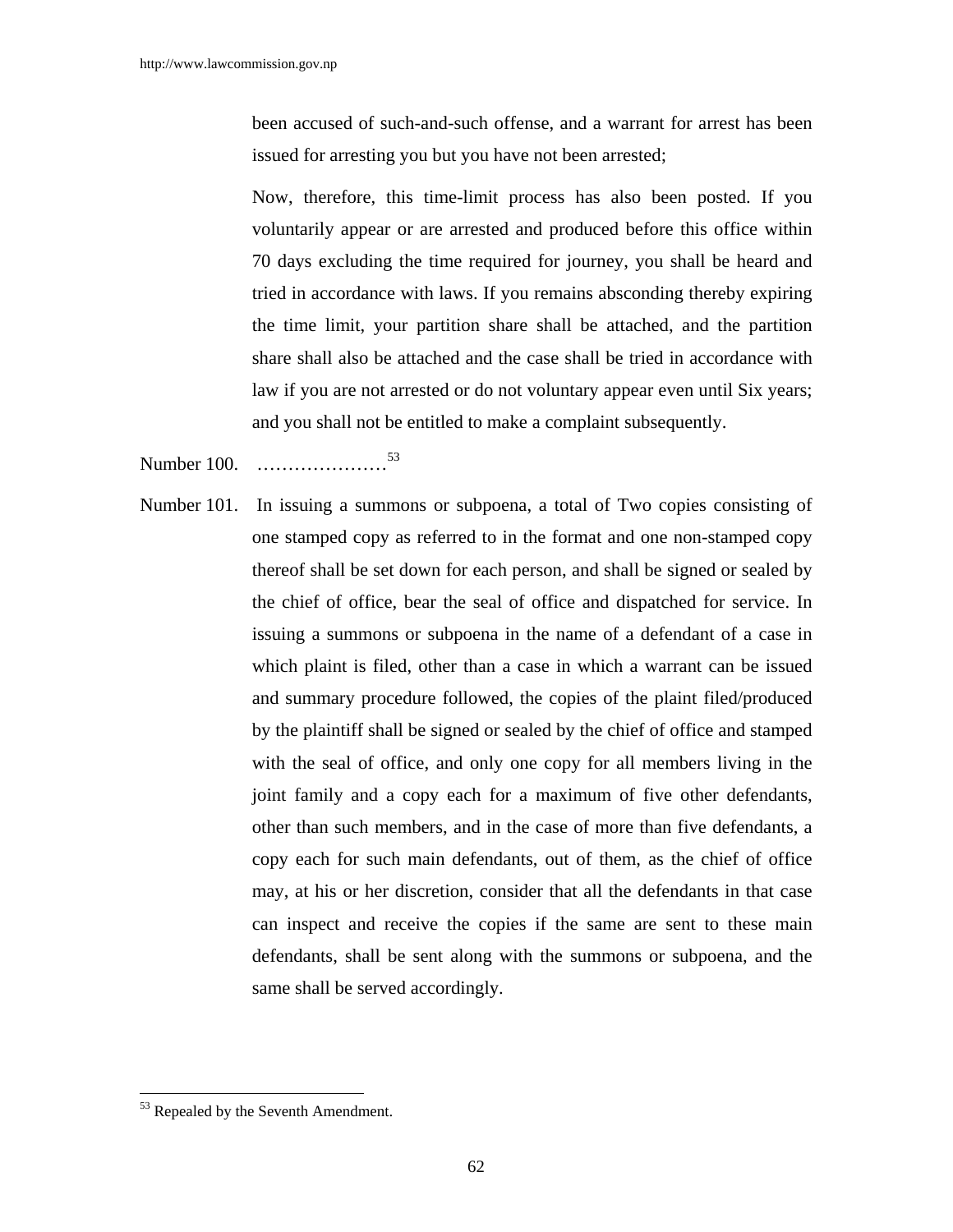Number 102. <sup>54</sup> Format of the summons or subpoena in the name of a defendant of a case, other than a case in which warrant can be issued and direct procedure followed.

> The summons or subpoena issued by such-and-such office in the name of such-and-such defendant, a resident of such-and-such place

> Whereas, such-and-such person, a resident of such-and-such place, has filed a plaint against you in this office in such-and-such case, on such-andsuch date;

> Now, therefore, the copy of the plaint is hereby herewith forwarded. You are hereby subpoenaed/summoned to appear in this office in person or by an attorney or legal practitioner in accordance with law, at………hours within Thirty days, excluding the time required for journey, and you or your attorney or legal practitioner shall be accompanied by your documentary evidence. Then, the case shall be tried in accordance with law. If you fail to produce along with the statement of defense the original and copies of your documentary evidence, it shall be in accordance with law. Take notice that in default of your presence in person or by an attorney or legal practitioner, along with the statement of defense, within the said time-limit, the case shall be heard and adjudged in accordance with law. Your complaint shall not be entertained subsequently.

Done on ……………day of ……………the year………...

- Number 103. Where a copy of the plaint is not accompanied by the summons or subpoena but is sent only in the name of other defendants, the summons or subpoena shall be issued stating therein the name of the person in whose name the copy has been sent and setting out that the copy has been so sent to such-and-such person.
- Number 104.<sup>55</sup> Format of the summons or subpoena in the name of a defendant of a case in which direct procedure is followed.

 $\overline{\phantom{a}}$ <sup>54</sup> Amended by the Third Amendment.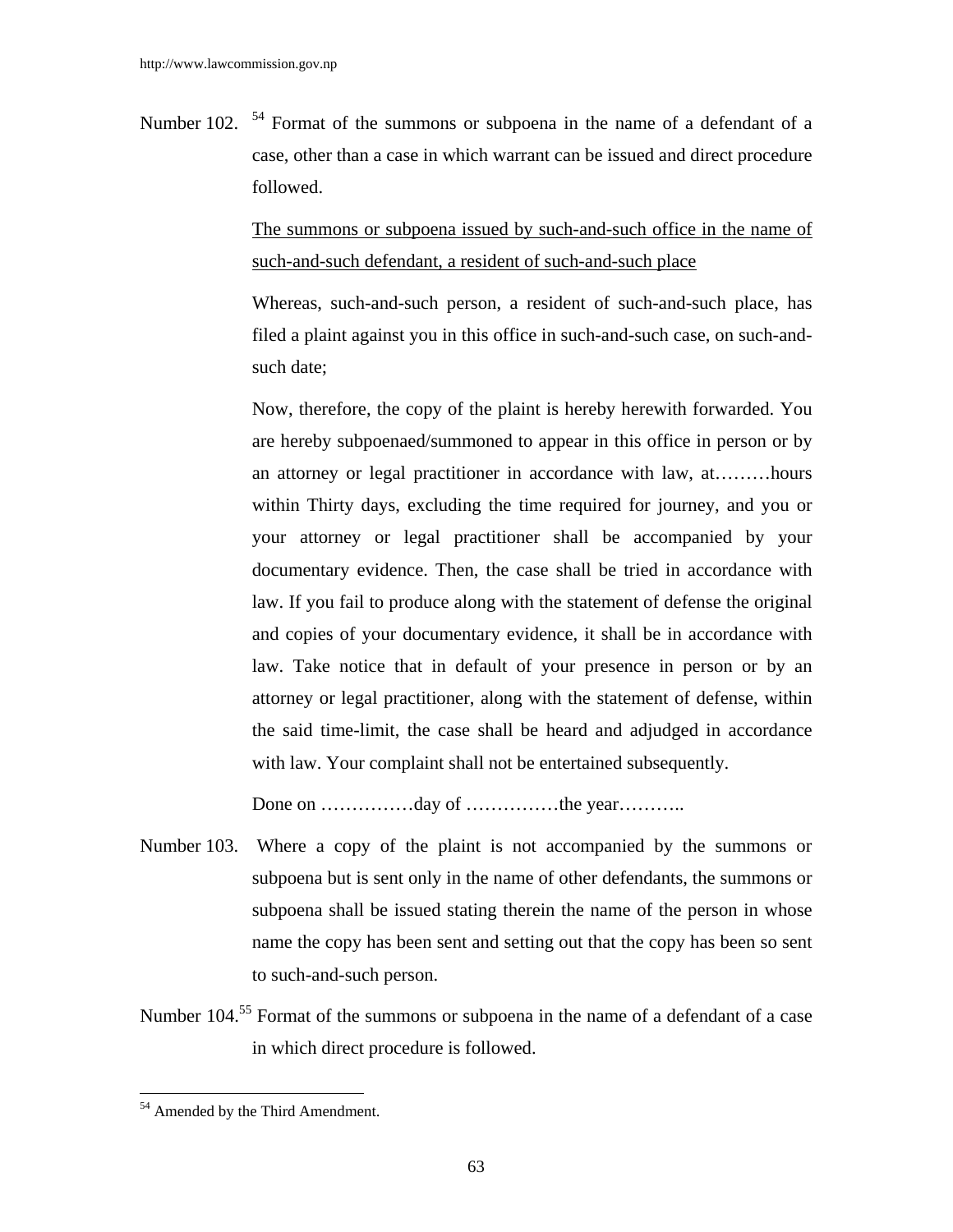# The summons or subpoena issued by such-and-such office in the name of such-and-such defendant, a resident of such-and-such place

 Whereas, such-and-such person, a resident of such-and-such place, has filed a complaint or made deposition against you in this office in suchand-such case, on such-and-such date or a police report accusing you of such-and-such offense has been made in this office on such-and-such date; Now, therefore, take notice that the case shall be tried; and you are hereby subpoenaed/summoned to appear in this office in person or by an attorney or legal practitioner in accordance with law, at………hours within thirty days, excluding the time required for journey. Then, the case shall be tried in accordance with law. Take further notice that in default of your presence in person or by an attorney or legal practitioner, the case shall be heard and adjudged in accordance with law. Your complaint shall not be entertained subsequently.

Done on ……………day of ……………the year………

- Number 105. In issuing the summons or subpoena in a case in which an attorney or power of attorney cannot by law be appointed or executed, the summons or subpoena shall not state that attorney may be appointed or sent.
- Number 106. Format of the subpoena in the name of a witness.

 The subpoena issued by such-and-such office in the name of such-andsuch witness of plaintiff or defendant or person publicly inquired Whereas, it is required to inquire you on such-and-such case between such-and-such plaintiff and such-and-such defendant;

Now, therefore, you are hereby subpoenaed/summoned to appear in this office, at………hours on such-and-such date. Take notice that in default of your presence, you shall be liable to punishment in accordance with law.

Done on ……………day of ……………the year………...

<sup>55</sup> Amended by the Third Amendment.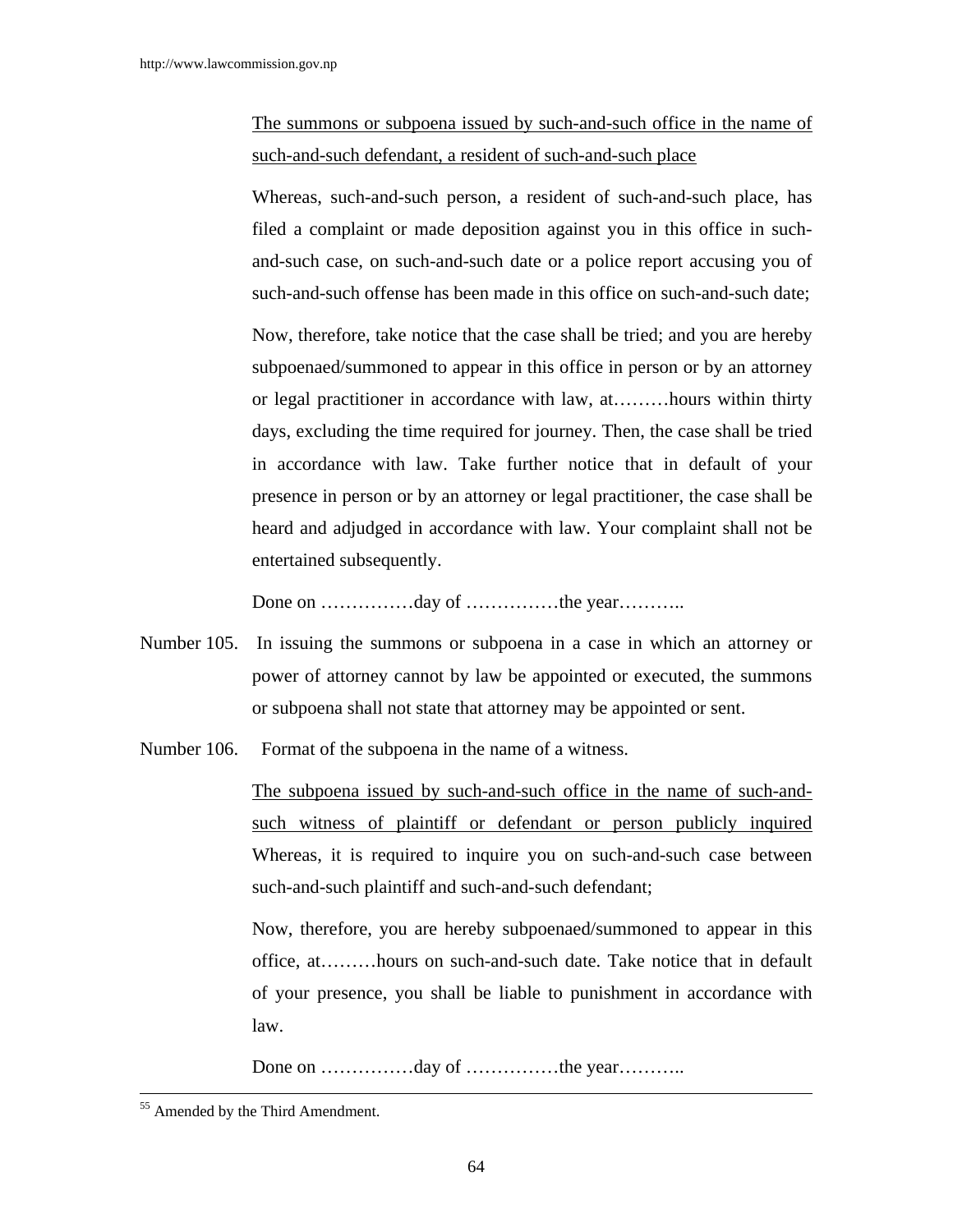- Number 107. A plaint, statement of defense, memorandum of appeal etc. to be filed in an office shall state the name of <u>father or mother or husband or wife</u>.<sup>56</sup> A summons, subpoena, process etc. to be issued by the office shall, as far as possible, also state the name of <u>father or mother or husband or wife</u><sup>57</sup> of the person whom it is to be issued to.
- Number 108.<sup>58</sup> In issuing a summons or subpoena, it shall be issued by collecting from the plaintiff the fee at the rate of ten rupees for each defendant.

Number 109. …………………59

Number 110. In sending a summons, subpoena, process, time-limit or notice for service and in serving the same, it shall be sent for service and served by fulfilling following requirements/procedures:

> Three copies of the summons, subpoena, process, time-limit or notice to be served shall be handed over to the government employee designated to serve the summons, subpoena, process, time-limit or notice, and a receipt thereof shall be recorded. The employee may deliver the same to the concerned person at any place where he or she meets that person if the employee knows him or her. If the concerned person is not found or not identified, the employee shall visit his or her address, inquire about his or her house or rented house where he or she lives, identify the person and deliver the unstamped summons, subpoena, process, time-limit or notice to the concerned person himself or herself if he or she is found and to any major person living in the joint family<sup>60</sup> of that person if he or she is not found, in presence of a member or secretary of the concerned Village Development Committee or Municipality and other two local gentlepersons,<sup>61</sup> and affix the same unto the house door of the concerned

<sup>&</sup>lt;sup>56</sup> Amended by the Strengthening Republic and Some Nepal Acts Amendment Act, 2066.

<sup>&</sup>lt;sup>57</sup> Amended by the Strengthening Republic and Some Nepal Acts Amendment Act, 2066.

<sup>58</sup> Amended by the Tenth Amendment.

<sup>&</sup>lt;sup>59</sup> Repealed by the Third Amendment.

 $60$  Amended by the Act Amending Some Nepal Acts to Maintain Gender Equality, 2063.

<sup>&</sup>lt;sup>61</sup> Amended by the Act Amending Some Nepal Acts Relating to Court Management and Administration of Justice, 2058.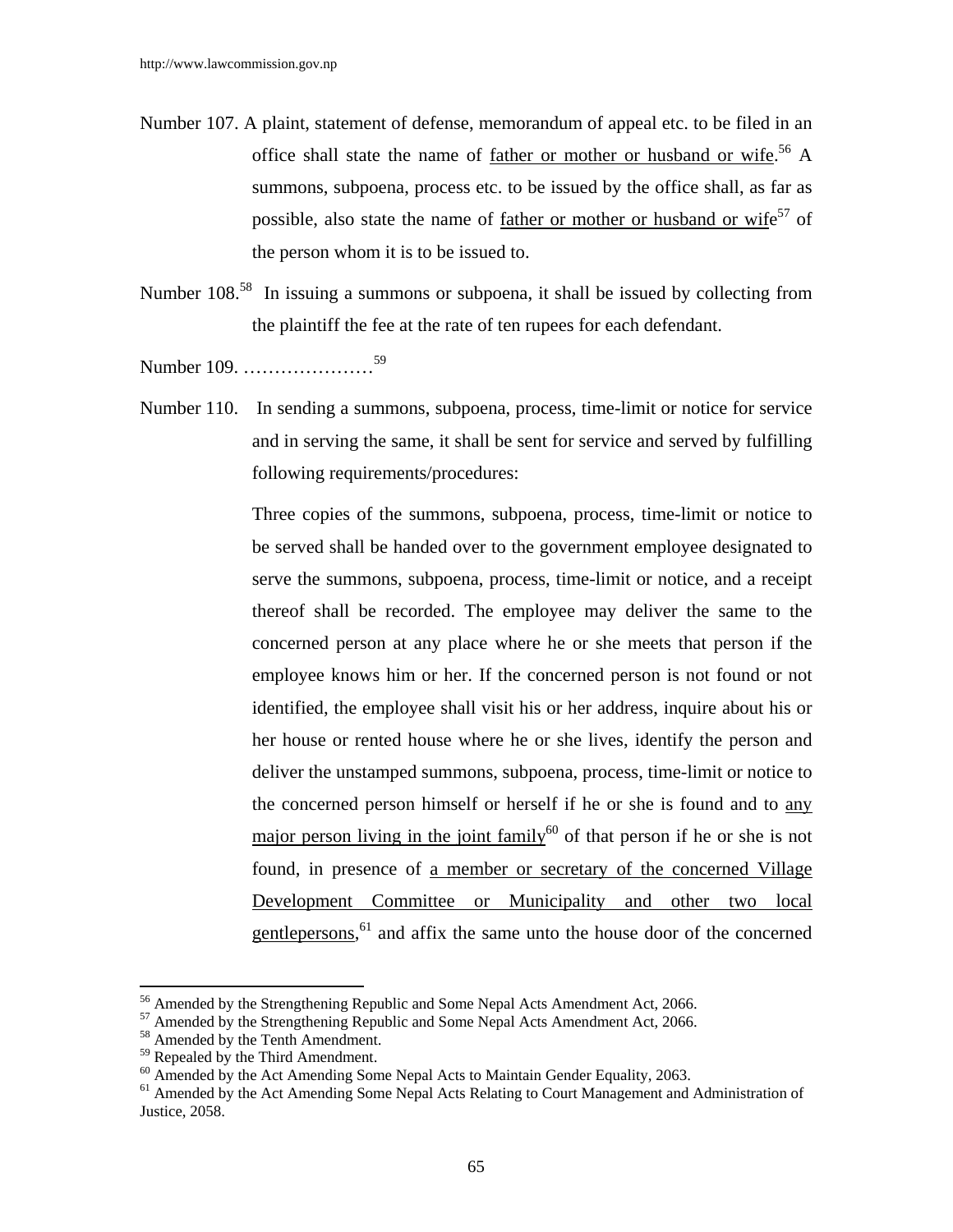$\overline{a}$ 

person conspicuously if even such major person is not found or refuses to receive it despite that such person is found, and the date of service shall be mentioned in such unstamped summons, subpoena, process, time-limit or notice, and there shall be endorsed on the stamped summons, subpoena, process, time-limit or notice, the matters indicating the person whom it has been delivered, where it has been affixed unto and the date of such delivery and affixation, and such endorsement shall have to be clearly signed and sealed by the above-mentioned persons present at the time of the delivery or affixation and also by the employee serving the same, and that employee shall submit it to the office. Where it is served by affixing it onto the house door, the date of such service shall be mentioned in the third copy and that copy shall be handed over to the concerned Village Development Committee or Municipality<sup>62</sup> and a separate receipt thereof shall be obtained or that matter shall be mentioned in the reverse side of the served copy, which shall have to be signed and sealed. Upon receipt of such summons etc., the concerned Village Development Committee or Municipality $^{63}$  shall immediately post it on its notice board. The summons etc. duly affixed unto the house door of the concerned person shall not be considered as unduly served by the only reason that it has neither been so delivered to the Village Development Committee or Municipality<sup>64</sup> nor been so posted. The time-limit shall start to begin from the date of affixation onto house door. If the server of summons etc. does not hand over such summons etc. as required to be handed over to the Village Development Committee or Municipality,<sup>65</sup> he or she shall be liable to a fine not exceeding One Hundred Rupees for each instance ……………………….1

<sup>&</sup>lt;sup>62</sup> Amended by the Court Management and Administration of Justice Related Some Nepal Acts Amendment Act, 2058.

<sup>&</sup>lt;sup>63</sup> Amended by the Court Management and Administration of Justice Related Some Nepal Acts Amendment Act, 2058.

<sup>&</sup>lt;sup>64</sup> Amended by the Court Management and Administration of Justice Related Some Nepal Acts Amendment Act, 2058.

<sup>&</sup>lt;sup>65</sup> Amended by the Court Management and Administration of Justice Related Some Nepal Acts Amendment Act, 2058.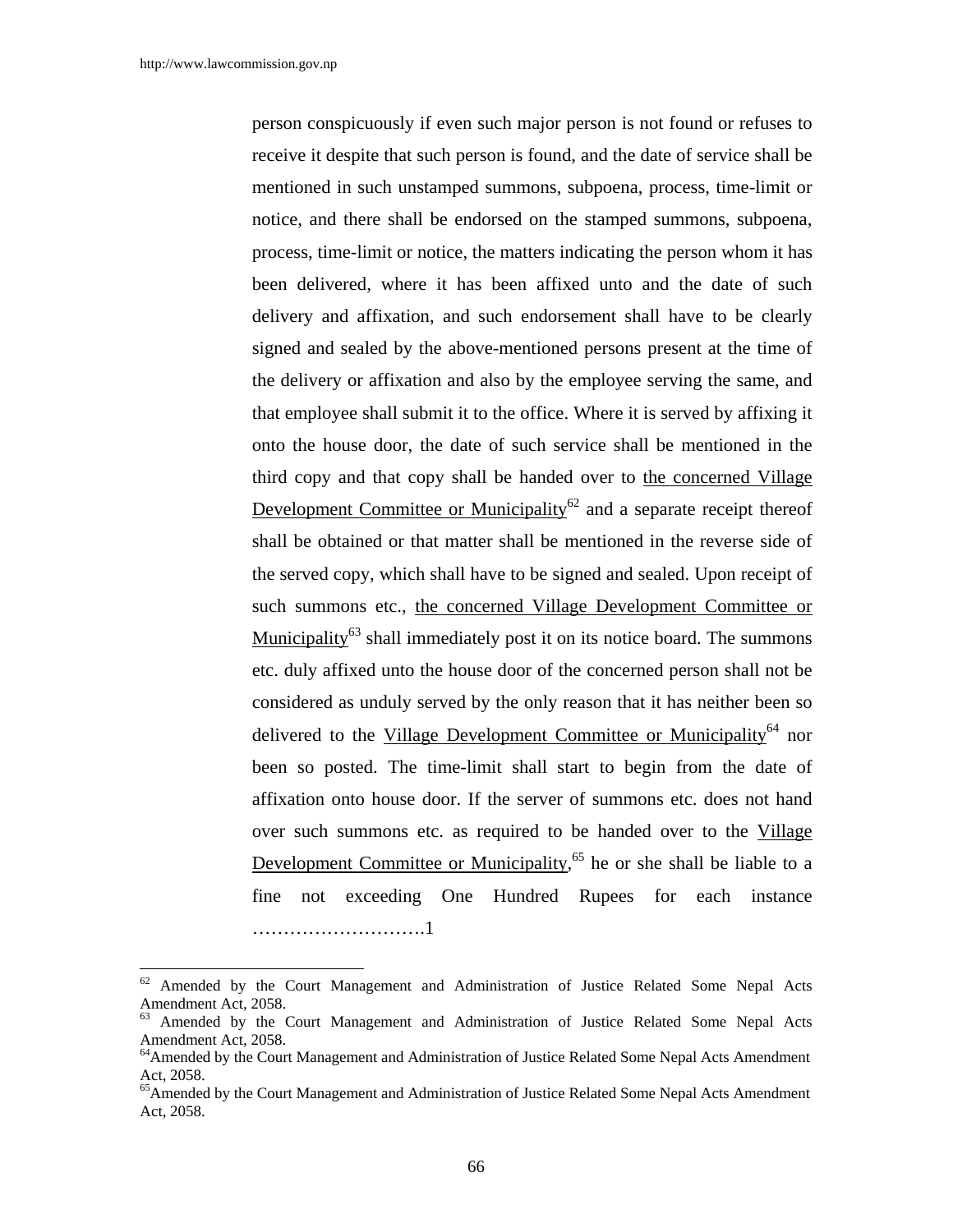The member of the Village Development Committee or Municipality, *Jimidar, Talukdar, Chaukudar*, gentleperson etc. as mentioned in section 1 above, in the place where a summons, subpoena, process, time-limit or notice has to be served shall also witness and assist the service thereof by fulfilling the requirements as set forth in the same Section………………….2

If a summons, subpoena, process, time-limit or notice has to be served on any company, corporation or other body corporate in relation to any case in accordance with this Number, it has to be served on the managing director or director or other employee who serves as the principal of that company, corporation or body at the time of service……………………………………3

 $^{66}$ Notwithstanding anything contained in sections 1, 2 and 3 above, while serving a summons, subpoena, process, time-limit or notice on the name of a government office or body corporate or an employee serving in such office or body,  $67$  it may be served by registered post. Where it is so sent by post, the summons, subpoena, process, time-limit or notice shall, unless proved to the contrary, be deemed to have been duly served after the delivery receipt thereof is submitted to the office………………………………….3A

<sup>68</sup>Notwithstanding anything contained elsewhere in this Number, if, in the course of serving a summons, subpoena, process, time-limit or notice, while delivering it to any employee serving in a government office or body corporate or any member or office-bearer of such body, such employee or member or office-bearer refuses to receive or is not found in the office, it may also be delivered to the office. If the summons, subpoena etc. is so served by indicating the matter that such service was made due to

 $\overline{a}$ 

 $^{66}$  Inserted by the Ninth Amendment.<br> $^{67}$  Amended by the Court Manag

<sup>67</sup> Amended by the Court Management and Administration of Justice Related Some Nepal Acts Amendment Act, 2058.

<sup>&</sup>lt;sup>68</sup> Amended by the Court Management and Administration of Justice Related Some Nepal Acts Amendment Act, 2058.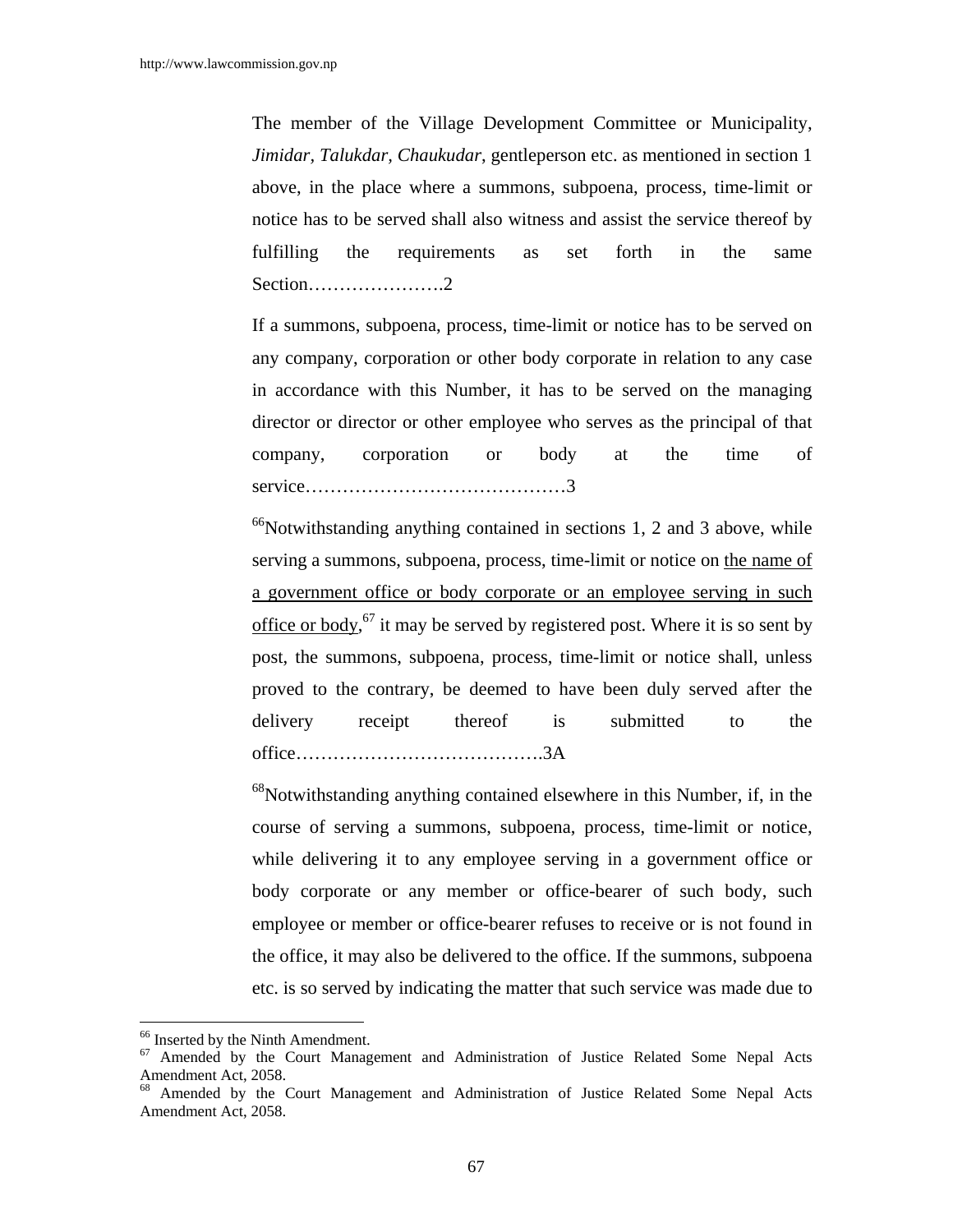$\overline{\phantom{a}}$ 

that while making such delivery the concerned employee or member refused to receive it or was not found, it shall be considered to have been duly served.

 Provided that in the case of an employee, member or office-bearer who is not present in the office, the day on which he or she is present in the office shall be deemed as the day of service of summons………..3B.

 $^{69}$ If the summons, subpoena, process, time-limit or notice is tendered for service pursuant to section 3B., the concerned office shall also receive it and give information thereof to the concerned employee promptly………………………..3C

 $^{70}$ In serving a process in the name of a foreign person, if shall be served on any kind of office or agent of such person within the Kingdom of Nepal if such office or agent is available. If such office or agent is not available, the process shall be served by telex, tele-fax or other recordable means of telecommunications or registered post to the address where he or she resides permanently or stays and to the address supplied by him or her for correspondence at the time of doing transaction, if any, in Nepal. The office shall recover the expenditure incurred in such service as if such expenditure were court fee……………………………………..3D.

 $171$ After the production of the summons, subpoena, process, time-limit or notice as served pursuant to sections 1, 2, 3, 3A., 3B., 3C., and 3D. above, the office shall examine whether it has been duly served in accordance with law or not; and if the requirements set forth in law seem to have been met, the process server shall be caused to sign a separate paper stating that he or she shall be liable to punishment according to law if it is proved that he or she has served it on a different house door or person or has

<sup>69</sup> Amended by the Court Management and Administration of Justice Related Some Nepal Acts Amendment Act, 2058.

 $70$  Amended by the Court Management and Administration of Justice Related Some Nepal Acts Amendment Act, 2058.

<sup>&</sup>lt;sup>71</sup> Amended by the Court Management and Administration of Justice Related Some Nepal Acts Amendment Act, 2058.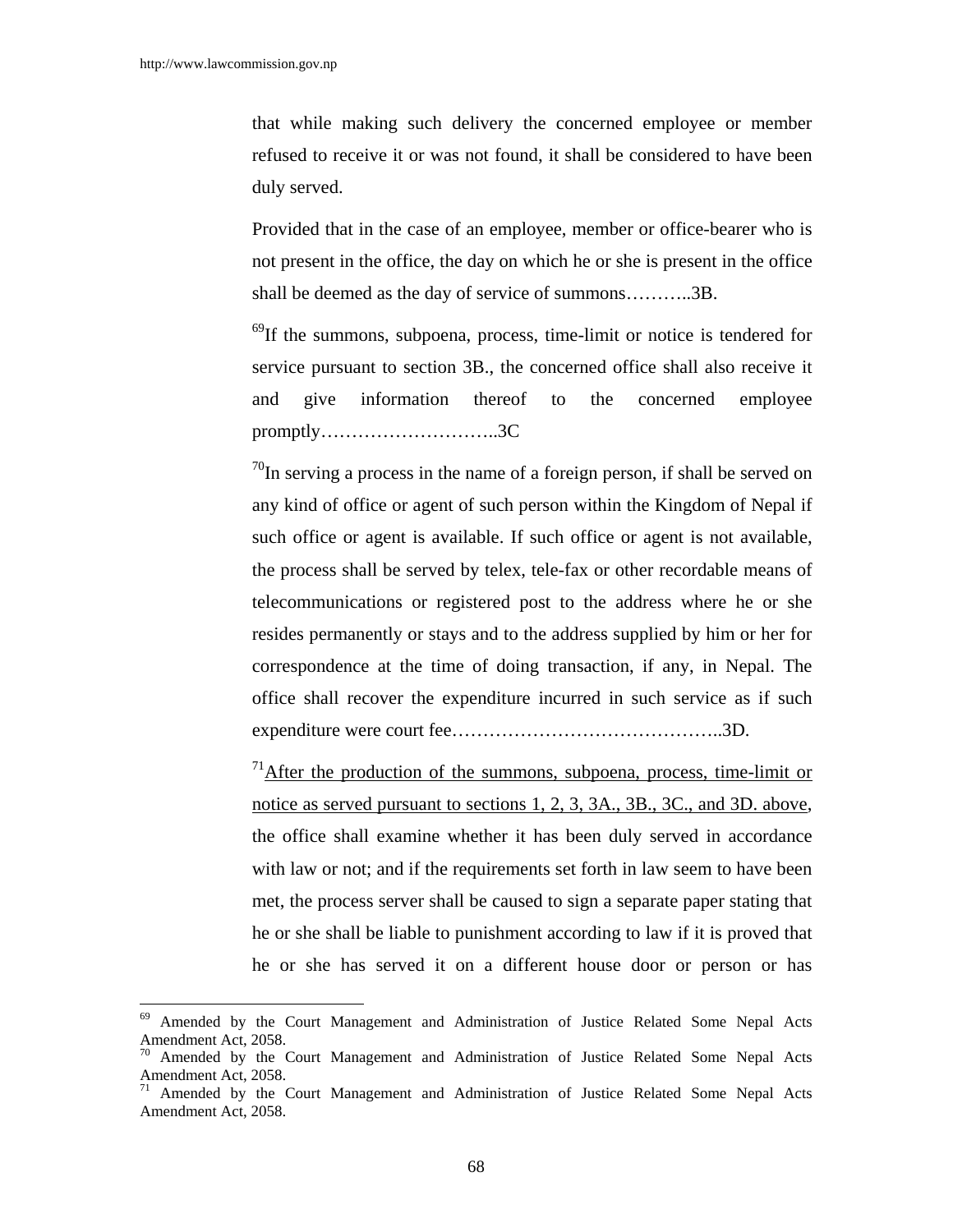mentioned that the process has been served but it has not been served really or that he or she has received signature of a fake witness, and the paper shall also mention the date of its production to the office, and be signed by the process server and the summons, subpoena, process, timelimit or notice so produced shall be recorded in the case file………………4

 If, upon examination the office after receiving the same as mentioned above, it appears that it has not been served in fulfillment of the requirements of law or if, in inquiring into the matter upon a complaint filed, it is held that the process server has done unduly, the process shall be caused to be served again by fulfilling the requirements of law……………...5

 $^{72}$ A summons, subpoena, process, time-limit or notice to be served on any litigant in accordance with law may also be served, as mentioned above, on his or her attorney or legal practitioner authorized for that purpose. If the summons etc. is served accordingly, it shall be deemed to have been served on the litigant himself or herself ………….6

Number  $111<sup>73</sup>$  In serving a summons, subpoena, process, time-limit or notice sent by the office for service or making arrest, search or seizure in accordance with a warrant or executing a design and public recognizance, the member of the concerned Village Development Committee or Municipality, <sup>74</sup> *Talukdar* and local gentleperson, as well, shall render all such assistance as required to serve the process, by searching, showing and identifying the house of the concerned person, and witness and sign the service where so is required. One who fails to do so shall be liable to a fine not exceeding One Hundred Rupees. If any one gets any false statement to be recorded or gets a process to be served falsely or executes a false deed of recognizance or

<sup>72</sup> Inserted by the Third Amendment.

 $73$  Amended by the Seventh Amendment.

<sup>&</sup>lt;sup>74</sup> Amended by the Court Management and Administration of Justice Related Some Nepal Acts Amendment Act, 2058.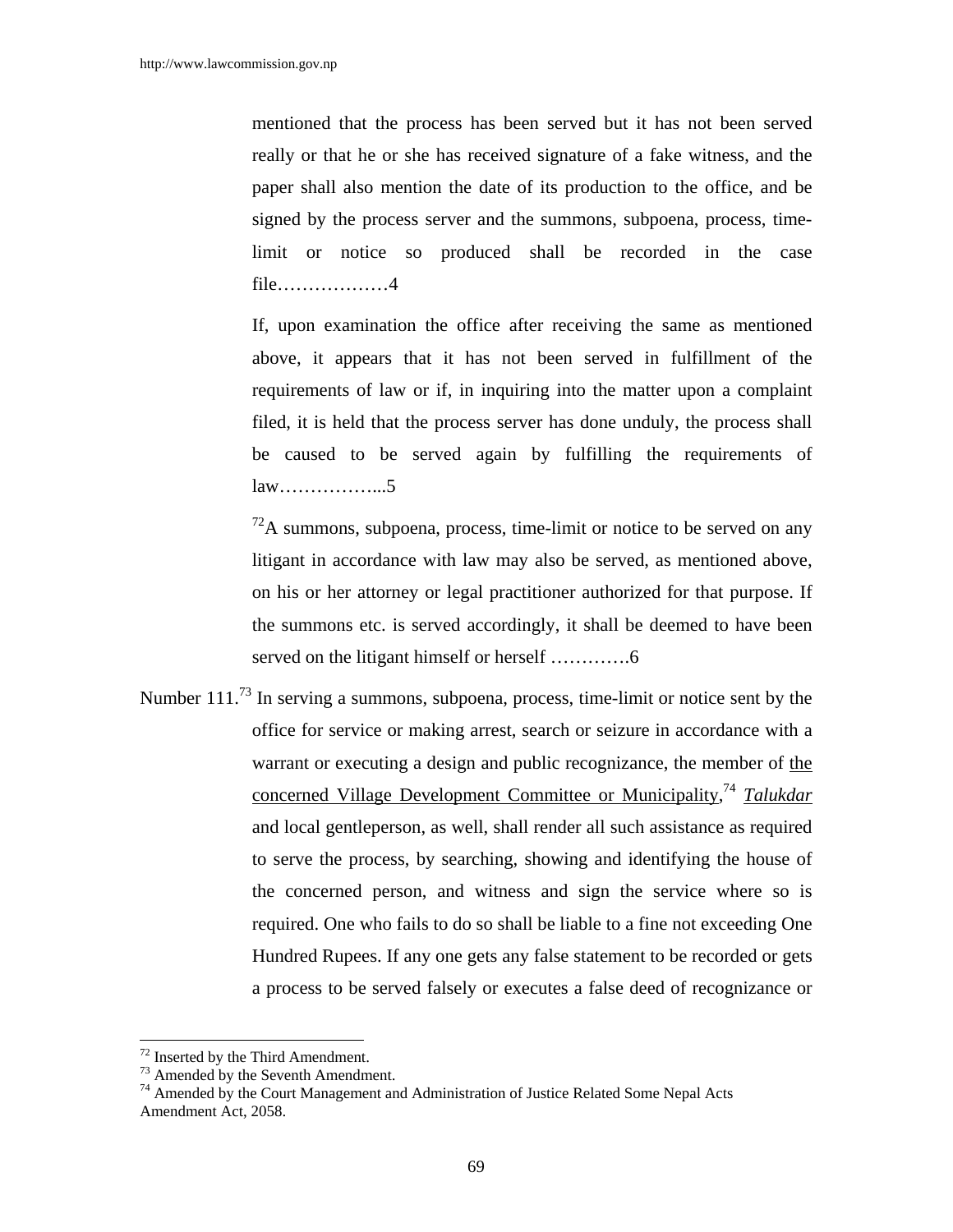makes obstruction in the discharge of any such act or tears, wipes out any summons, subpoena, process, time-limit or notice as affixed or assists the person to be arrested as per the warrant in escaping or going away or hides such person or does not render assistance in his or her arrest or if the process server does not serve it with mala fide intention, such person shall be liable to punishment with a fine not exceeding one thousand rupees or imprisonment for a term not exceeding fifteen days or with both punishments.

- Number 112. In issuing a summons, subpoena, process, time-limit or notice to a person whose house or address is not known, it shall be posted at his or her village, town or street, if any, mentioned, and at a conspicuous place near the office if even his or her village, town or street is not found out.
- Number 113. Where the office has to serve a summons, subpoena, process, time-limit or notice in any place outside its jurisdiction, the office shall send the same, accompanied by its process, to the proper office in that jurisdiction. The office in that jurisdiction shall duly serve it in accordance with Number 110 of this Chapter.
- Number 113A.<sup>75</sup> Notwithstanding anything contained in Number 113 of this Chapter, if an application is made for the service of process by the office where the case has been filed, stating that even though the place in question falls under the jurisdiction of another office, it is convenient for the office where the case has been filed, that office shall, if it deems reasonable, order to serve such a process as if it were to be served within its jurisdiction.

Number 114. …………….<sup>76</sup>

Number 115.<sup>77</sup> A witness who does not appear on the date fixed for examination of evidence shall be eliminated. Provided that in relation to a witness who

<sup>75</sup> Amended by the Court Management and Administration of Justice Related Some Nepal Acts Amendment Act, 2058.

<sup>&</sup>lt;sup>76</sup> Repealed by the Third Amendment.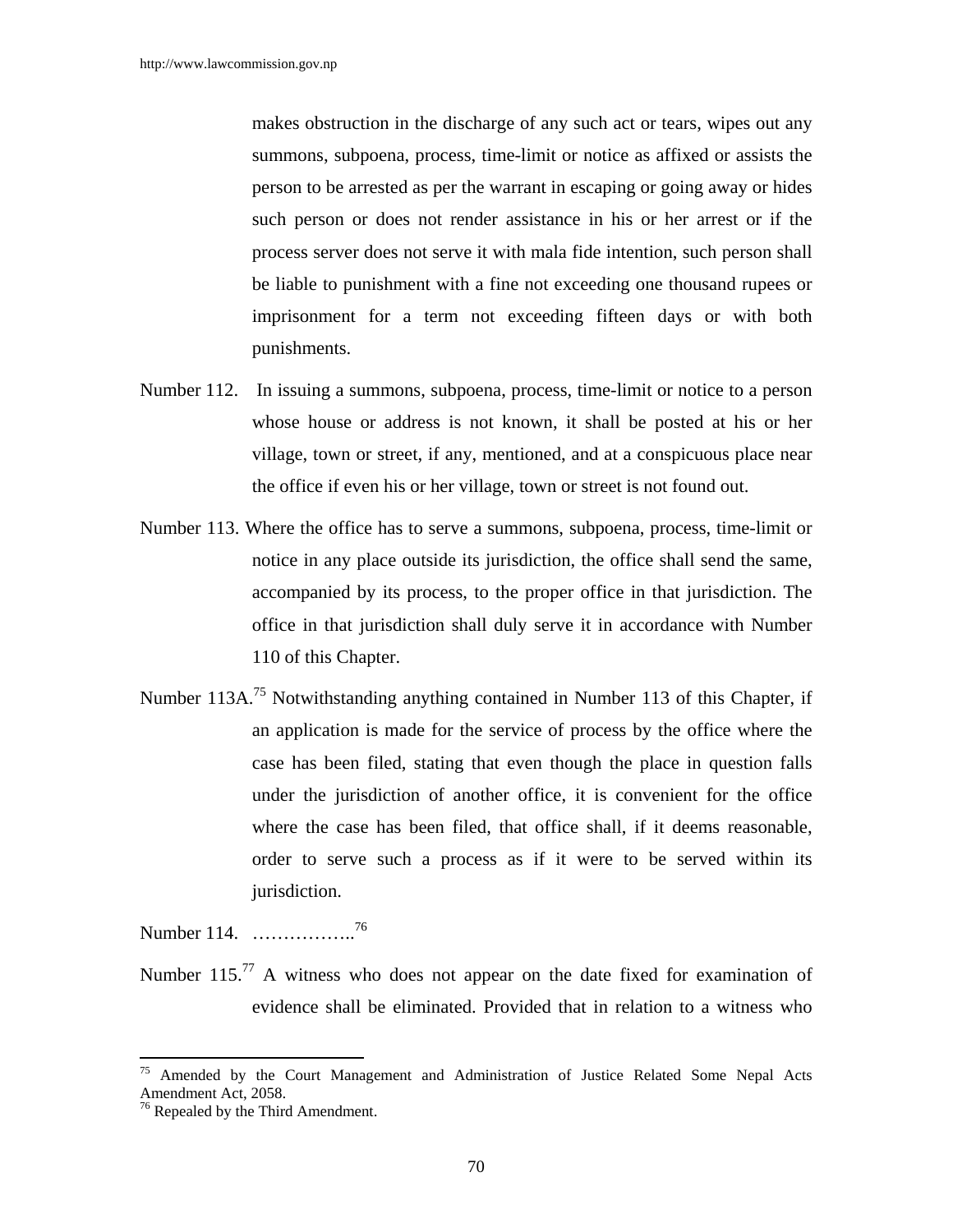has to be inquired or examined in a case in which the Government of Nepal is plaintiff or in a criminal case, that witness may be examined by issuing a subpoena. The witness who fails to make presence even upon the issuance of a subpoena as mentioned, except for a reasonable reason, shall be fined with as sum of fifty rupees and ordered to be arrested, and his or her deposition shall be recorded when he or she is arrested and produced. If he or she is not found upon making search for arrest, a subpoena shall also be issued again, giving a time-limit of Seven days excluding the time required for journey. If he or she does not make presence even on the date fixed for presence as per the subpoena, he or she shall be ordered to be arrested, and his or her deposition shall be recorded when he or she is arrested and produced, and he or she may be liable to punishment for a term ranging from Fifteen days to Forty Five days. If he or she cannot be arrested despite such effort, the case shall be adjudged based on the examined evidence, subject to imposition of the punishment on such person.

- Number 116. While arresting a person to be arrested by issuing a warrant and the accused of a case relating to arms and ammunitions, and entering into a house, such person or accused may be arrested, entering into the house at any time by blocking the passage so that the person to be arrested cannot go away or escape, and giving information thereof. In arresting any person other than that mentioned may be arrested by going up to the court yard of house. If such a person cannot be arrested upon going up to that place, arrest can be made entering into the house after sunrise and before sunset, by giving information to that effect.
- Number 117. While arresting a woman, the office having any woman police person shall send such woman police person and the office which does not have such woman police person shall send two police persons to call her to make presence. A man shall not arrest her by catching her. If she refuses to

<sup>77</sup> Amended by the Third Amendment.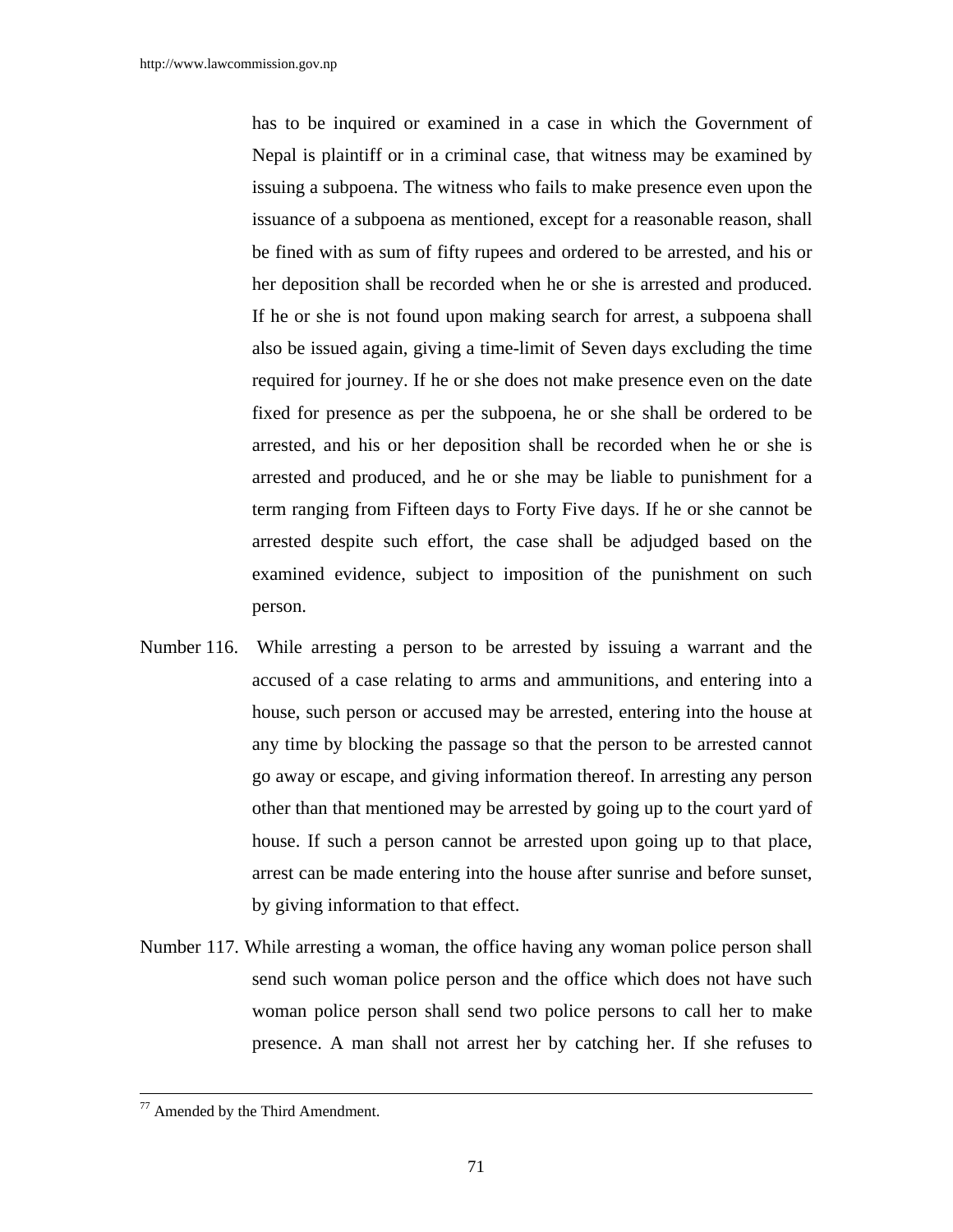make presence and makes a standstill, then she may be carried by catching her wrist.

Number  $118<sup>78</sup>$  The following cases shall be tried in accordance with the following provisions in relation to the persons involved in such cases:

……………….……………179

 If, based on the evidence available for the time being, any person accused of the following offence appears to have been guilty of the offence or there are reasonable grounds based on such evidence to believe that such person has been guilty of the offence, the office shall, unless proved to the contrary, try the case by holding the accused in detention……………………….2

80……An offence punishable with imprisonment for life……….1

 An offence instituted on being the Government of Nepal as plaintiff and punishable with imprisonment for a term of Three years or more…………………………………………………..1

 An offence of attempt to, abetment of, or criminal conspiracy to commit, or being accomplice to, the offence mentioned above…….1

 If, based on the evidence available for the time being, there are reasonable grounds to believe that any accused charged with an offence punishable with imprisonment for a term of Six months or more has no permanent abode in Nepal has been guilty of the offence, the office shall try the case by holding the accused in detention ……………………………3

Notwithstanding anything contained in sections 2 and 3 above, if the office holds that it is not justifiable to hold in detention any accused because of the accused being a minor or infirm due to physical or mental disease, the office may release the accused on bail or security (surety). If, in consideration of the circumstances of the commission of the offence,

<sup>&</sup>lt;sup>78</sup> Amended by the Ninth Amendment.

<sup>&</sup>lt;sup>79</sup> Deleted by the Strengthening Republic and Some Nepal Acts Amendment Act, 2066.

<sup>&</sup>lt;sup>80</sup> Deleted by the Punishment Related Some Nepal Acts Amendment Act, 2055.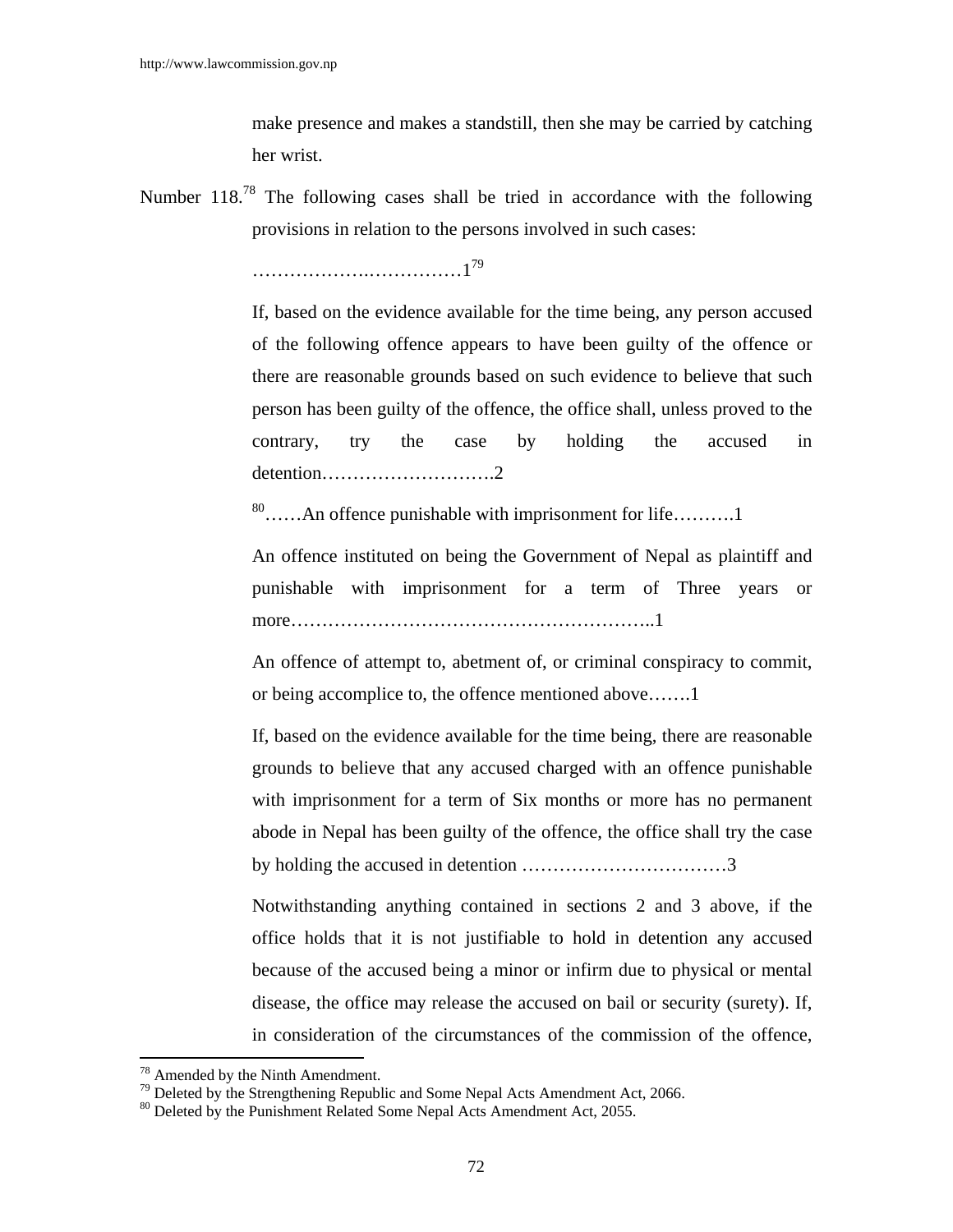the age of the accused, physical or mental condition, and previous behavior of the accused, the office does not think it justifiable to hold the accused in detention, the office may release the accused on bail or security (surety), with the exception of an accused charged with  $\ldots$ ...............<sup>81</sup> an offense punishable with imprisonment for life or an offence of attempt to, abetment of, or criminal conspiracy to commit, or being accomplice to, that offence……………………….4

Except as otherwise provided in section 2 or 3 above, the office shall try the case by taking a bail or security from the accused if there are reasonable grounds, based on the evidence available subsequently, to believe that the accused has been guilty of the offence………………………………………….5

If there are reasonable grounds, based on the evidence available subsequently, to believe that an accused, who has not been held in detention nor a bail or security has been taken from him or her, has been guilty of the offense, the office may, irrespective of the stage of case, hold the accused in detention or, as the case may be, take a bail or security from him or her, in accordance with sections 2, 3 or 5 above. The court shall not be deemed to be barred from holding the accused in detention or taking a bail or security from him or her as mentioned above by the reason only that the accused was not held in detention or a bail or security was not taken from him or her originally…………………………6

If there are reasonable grounds, based on the evidence available subsequently, to believe that the accused, who has been held in detention in accordance with sections 2, 3, 8 or 9, is not guilty of the offence, the office may release him or her from detention, irrespective of the stage of proceedings of the case……………………..7

The office shall try the case by holding in detention the accused who furnish such bail or security as demanded by the office pursuant to this

<sup>&</sup>lt;sup>81</sup> Deleted by the Punishment Related Some Nepal Acts Amendment Act, 2055.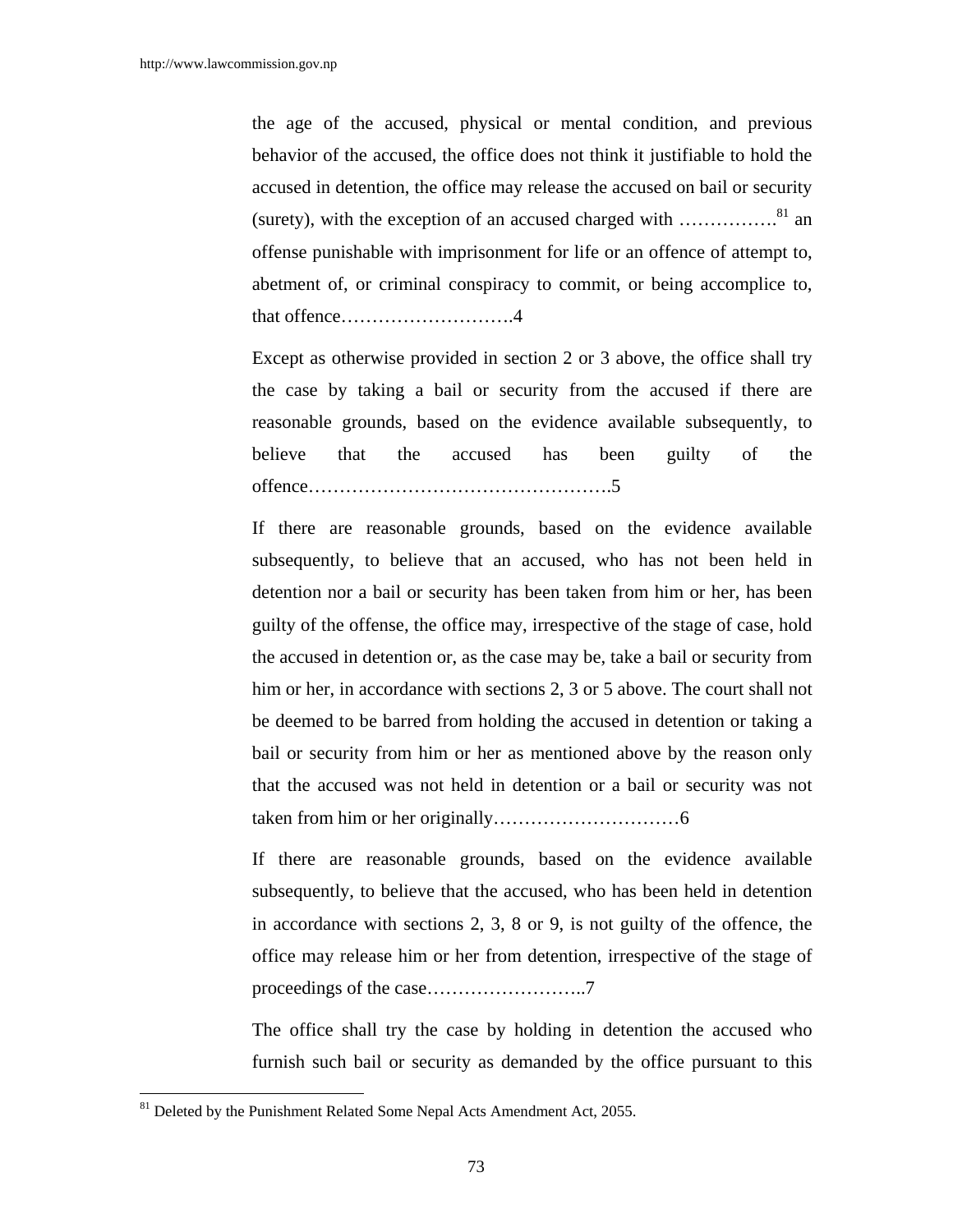Number………………………………………..8

Where it appears subsequently that the bail or security taken from any accused is insufficient, the office may demand additional bail or security from the accused, and if the accused fails to furnish the additional bail or security so demanded, the office may hold the accused in detention………………………..9

 The amount of a bail or security to be taken pursuant to various sections above shall be fixed, having regard to the following matters:

The nature of offence………………………1

 The economic and family condition of the accused or the offender…………………….1

 The age of the accused or the offender, and whether he or she was previously convicted of any offence and sentenced for the same or not………………….1

The amount of compensation to be borne by him or her……1

If any party to the case makes a petition to the appealing hearing office showing the reasons that the amount of a bail or security demanded from any person under various sections above is lesser or excessive, the appeal hearing office may increase or decrease the amount of such bail or security……………………………….11

- Number 119.<sup>82</sup> Notwithstanding anything contained in the foregoing in this Chapter, no accused shall, in any circumstance, be held in detention for a period exceeding the maximum term of the punishment of imprisonment than can be imposed on that accused if the charge made against the accused is proved.
- Number 120. Such punishment of fine or imprisonment as may be held imposable by judgment on a person held in detention for trial shall be realized or recovered from the person upon deducting the figure of fine already paid

<sup>&</sup>lt;sup>82</sup> Amended by the Ninth Amendment.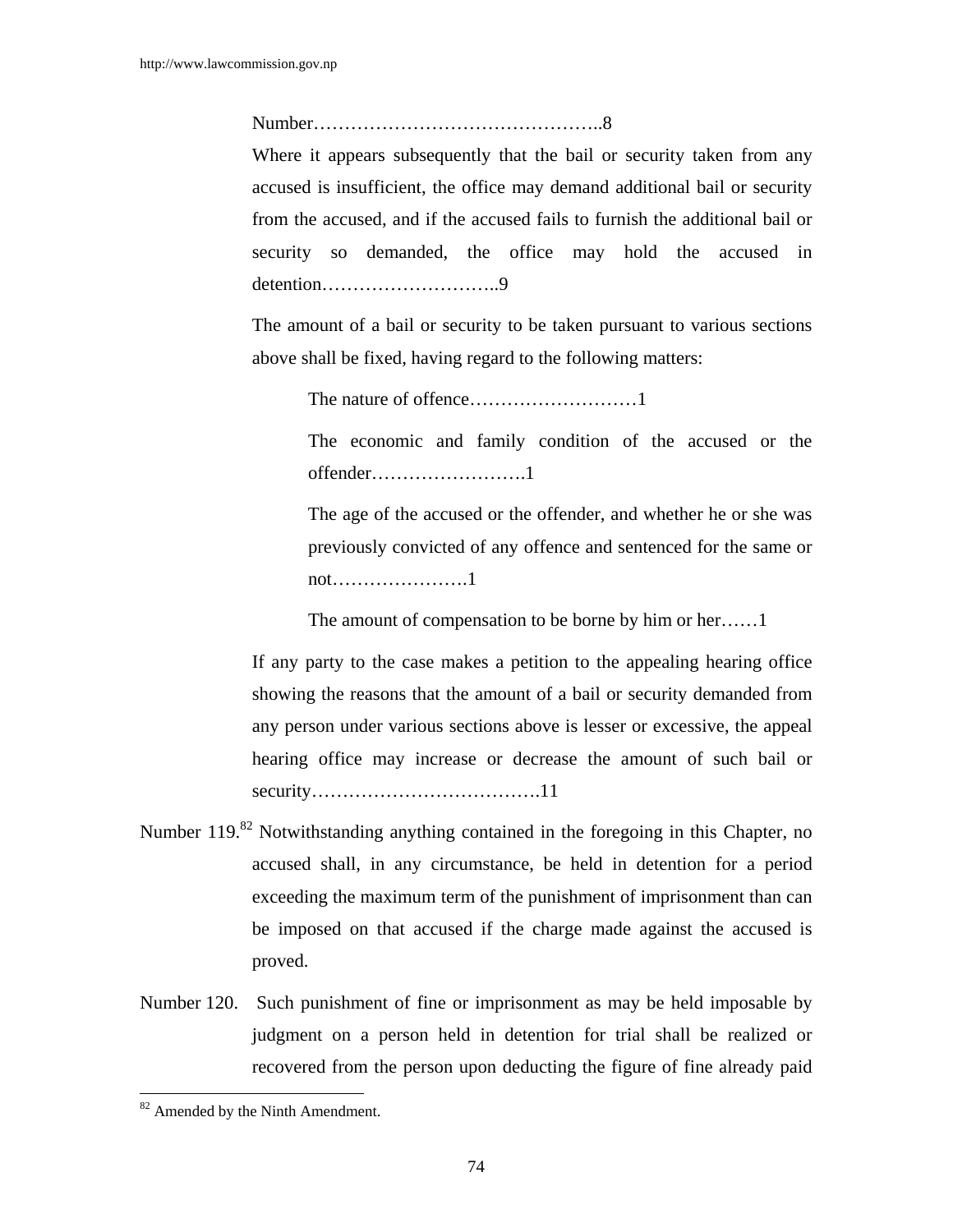by him or her or the term of detention in which he or she has been so held from the amount of such fine or term of imprisonment.

- Number 121.  $83$  Where any person has to be held in detention for any reason whatsoever in relation to a case, the person shall not be held in detention unless and until a warrant for detention, accompanied by the reasons for holding in detention and the section or number of the law under which the person is to be held in detention, is given to the person pursuant to be held in detention. The appeal hearing office may, despite that no application is made by the concerned party, inquire into whether the detention is illegal or undue or not and issue any appropriate order in accordance with law if the detention seems to be illegal or undue.
- Number 122. If, in a case where some person is held in detention and some person is on bail, security or recognizance or absconding, it takes time to mature the case in accordance with law in the case of a person who is not held in detention, and while taking action simultaneously, it does not seem that, in the case of the person held in detention, the case can be disposed within the stipulated time as set forth in law from the date on which the person is held in detention, the court may dispose the case only in relation to the person held in detention, by examining any matter whatever required to be examined. The person shall not be held in detention for no reason, without disposing the case in relation to one in whose respect it can be so disposed.
- Number 123.<sup>84</sup> If the case is not disposed within One year from the date of the day fixed, for the first time, for examining evidence in relation to any accused held in detention for action/proceeding in accordance with this Chapter, the case shall be tried by releasing such accused on bail or security if such accused has been held in detention pursuant to section 2 of Number 118 of this Chapter and releasing him or her without taking any bail or security if he or she has been held in detention pursuant to section 8 or 9 of the said

<sup>&</sup>lt;sup>83</sup> Amended by the Ninth Amendment.

 $84$  Amended by the Ninth Amendment.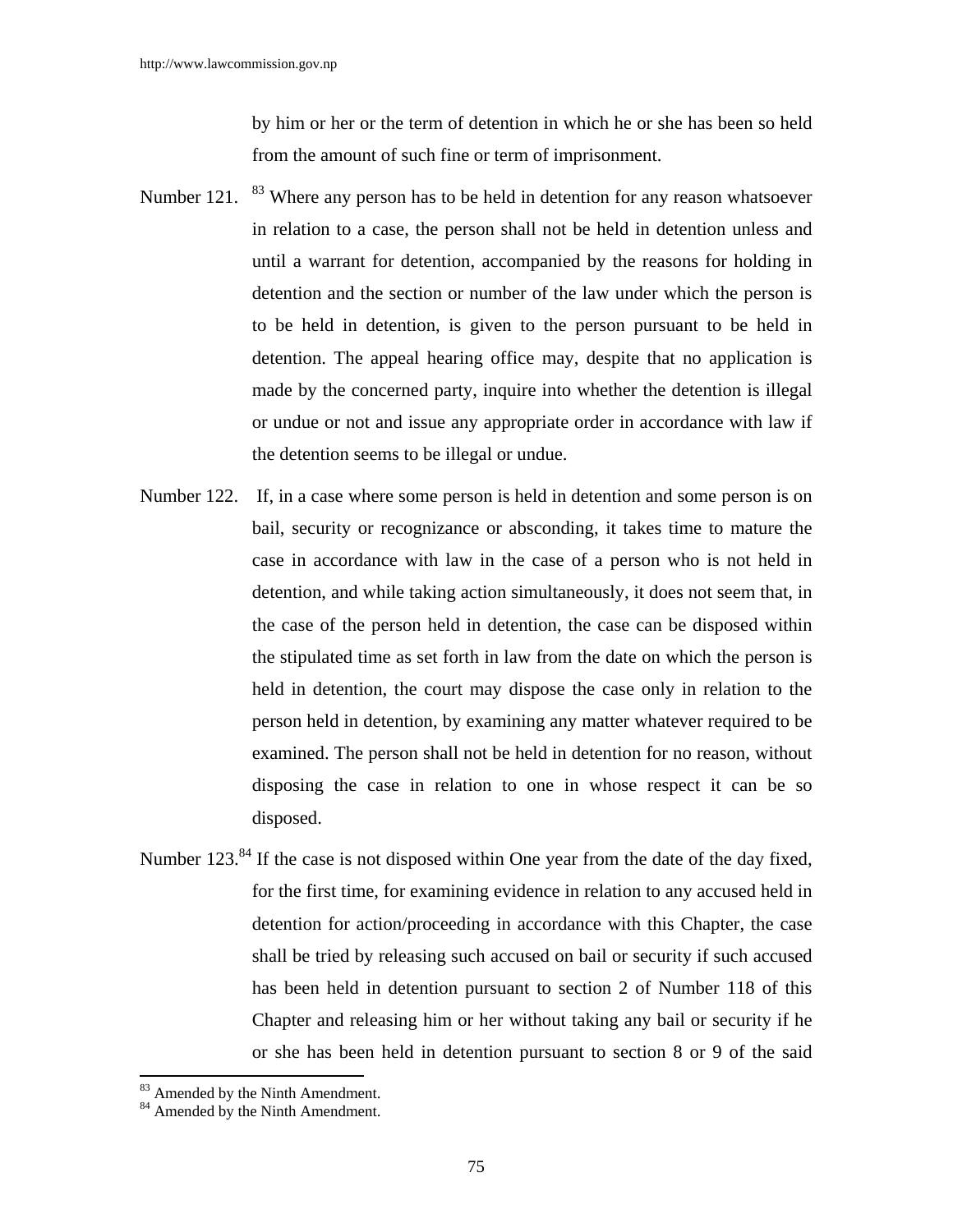Number. Provided that the provision of this Number shall not apply to any accused charged with any offense punishable by imprisonment for a term of Five years or more or ………..85 by imprisonment for life, and the office may, if it so considers reasonable, try the case by holding the recidivist in detention.

- Number 124.<sup>86</sup> In the event that a person who is required to appear at such place and time as specified by the office fails to so appear, the bail furnished by the person in relation thereto shall be forfeited, and where a security/guarantee has been furnished by him or her, the amount of security/guarantee shall be recovered in accordance with the bond executed pursuant to Number 124A. of this Chapter. Provided that if such person shows a reasonable reason for his or her failing to appear, the office may not make such forfeiture or recovery.
- Number  $124A$ <sup>87</sup> While taking a bail from any person pursuant to Number 118 of this Chapter, the office shall cause a bond to be executed by such person, containing a condition that the amount of bail shall be forfeited if such person fails to make presence at the time and place specified by the office…………………………..1

 While taking security pursuant to Number 118 of this Chapter, the office shall fix the amount of security and take security of property equal to such amount. Where a person required to furnish a security furnishes the security of his or her property, the office shall cause a bond to be executed by such person containing a condition that the amount of security shall be recovered from that property so furnished as security or from any other property belonging to him or her if he or she fails to make present at such time and place as specified by the office. If another person furnishes his or her property as a security for such person, the court shall cause a separate bond to be executed by that other person, containing a condition that if

<sup>&</sup>lt;sup>85</sup> Deleted by the Punishment Related Some Nepal Acts Amendment Act, 2055.

<sup>&</sup>lt;sup>86</sup> Amended by the Ninth Amendment.

<sup>&</sup>lt;sup>87</sup> Inserted by the Ninth Amendment.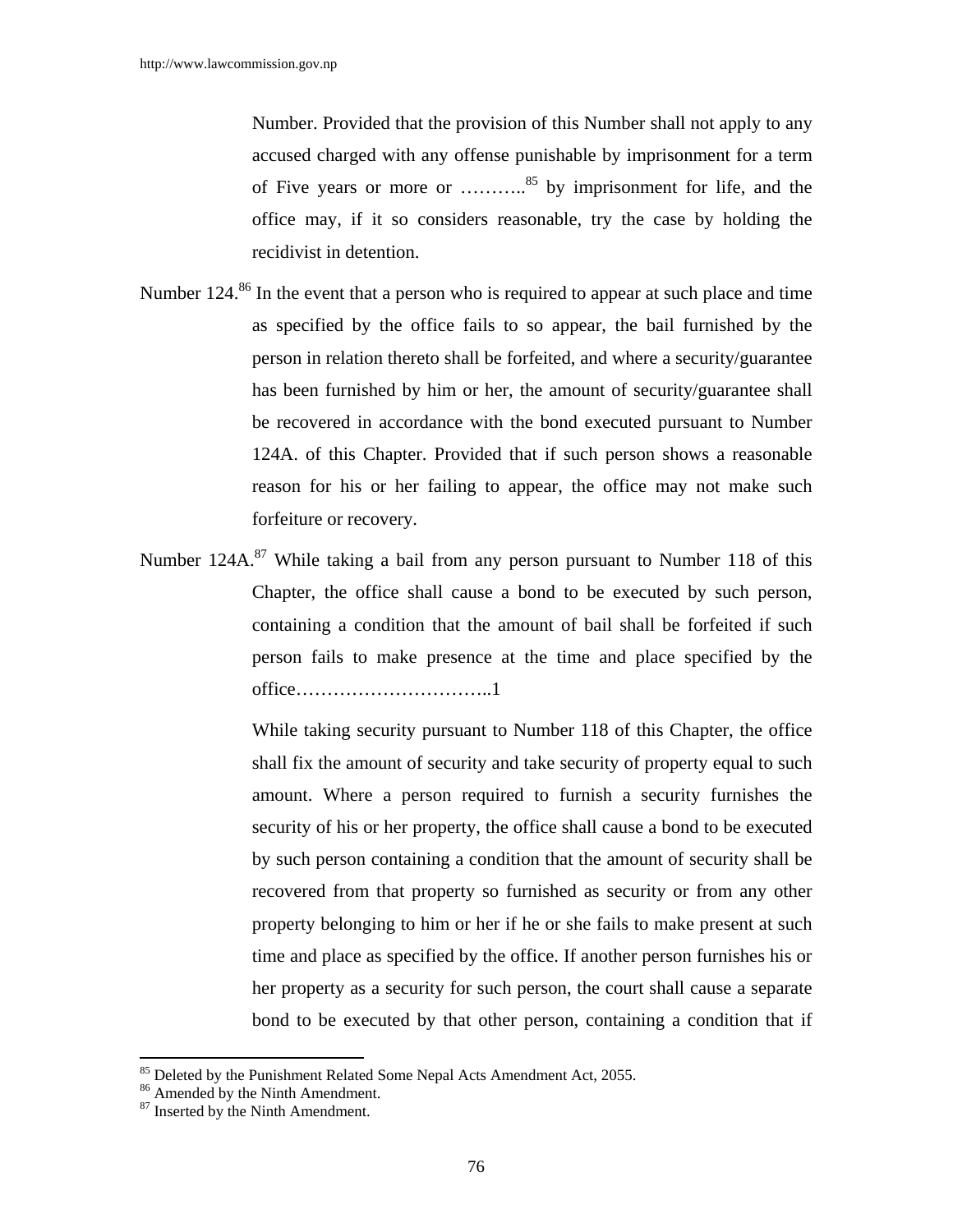that person fails to make presence of the person at such place and time as specified by the office, the amount of that security shall be recovered from the property so furnished as security or from any other property belonging to that other person (guarantor)…………………………..2

 If a person who is required to furnish a bail or security is a minor, the bond required to be made by that person pursuant to section 1 or 2 above shall be executed by his or her guardian on behalf of him or her…………………………3

- Number 124B.<sup>88</sup> Except as provided otherwise in this Act (Code) or other laws in force, where any bail or security has been taken from any person in the course of investigation, the bail or security so furnished shall be returned or released upon the conclusion of investigation. The office shall return or release the bail or security taken by it in the course of proceeding of a case upon the adjudication of the case.
- Number 124C.<sup>89</sup> While holding any accused in custody, releasing any accused held in custody or taking a bail or security from any accused, the office shall execute a memorandum to that effect, accompanied by the reason for the same. The accused who is not satisfied with the memorandum may make an application to the appeal hearing office. Such an application shall be decided no later than thirty days.
- Number 125. In relation to a person released on bail or security, the bail, if any, remaining upon deducting from it any such amount as may be recovered from him or her pursuant to the judgment shall be returned, and the bond of security/guarantee shall be deemed to be *ipso facto* revoked.
- Number 126. Any person who files a suit accusing any person of a criminal offense or gives report or information of any offense to the police for institution of proceeding on such accusation shall not be held in detention nor shall such

<sup>88</sup> Inserted by the Ninth Amendment.

<sup>&</sup>lt;sup>89</sup> Inserted by the Ninth Amendment.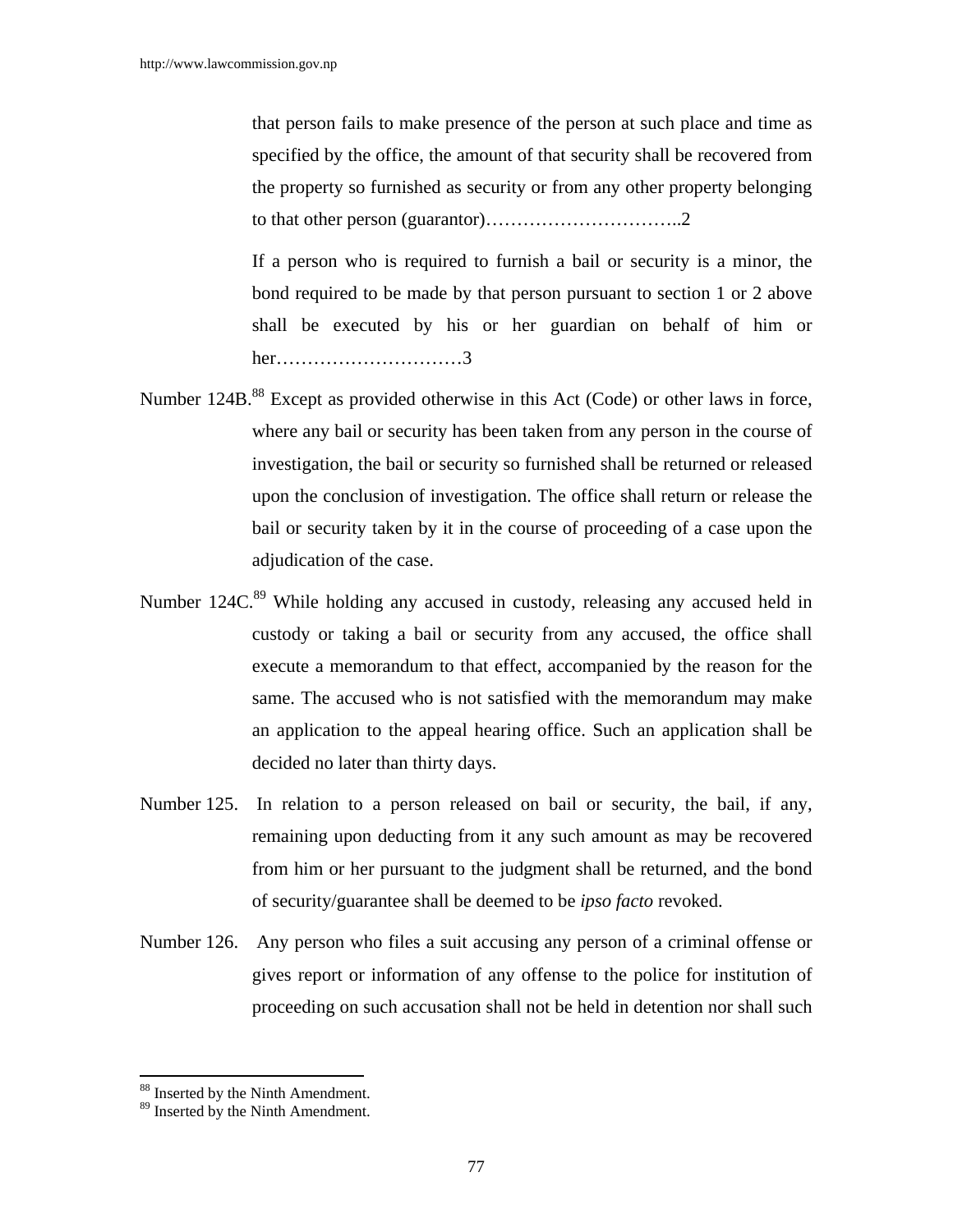person be asked to furnish a bail of security for investigation or trial by the reason only that the person has so filed or given the suit or report.

- Number 127. All documents relating to the accusation made against the defendant, on a criminal case instituted by the Government of Nepal as plaintiff, who has been arrested or has made presence voluntarily, shall be read out and meanings and consequences thereof stated to the defendant, and if the defendant confesses the offense, his or her deposition shall be taken summarily at the same time; and if the defendant denies the offense, the chief of office may, at his or her discretion, take deposition of the defendant summarily, and if the chief considers that it is necessary to provide the defendant with an opportunity to file a statement of defense indicating the reason for accusation against him or her, and accompanied by the proof and evidence, the chief may give the time-limit of a maximum of seven days to the defendant for filing such statement of defense in accordance with law; and the case shall be tried and disposed consequent upon the statement of defense, if any, filed by the defendant within the time-limit and upon statements and replies by the defendant in response to the questions asked by the office itself on the following day of the expiration of the time-limit if the defendant fails to file the statement of defense.
- Number 128. A statement of defense which is in the format as referred to in this Number and contains only the required replies to the matters of claims made by the plaintiff for settlement shall be entertained. A statement of defense which contains unnecessary matters in the case shall not be entertained.

### **Statement of defense**

 The defendant sets out the following matters in the case of plaint, bearing such-and-such number, filed by such-and-such person, age of approximately …..years, a resident of …….place, …………village of such-and-such district, against the defendant or the defendant is not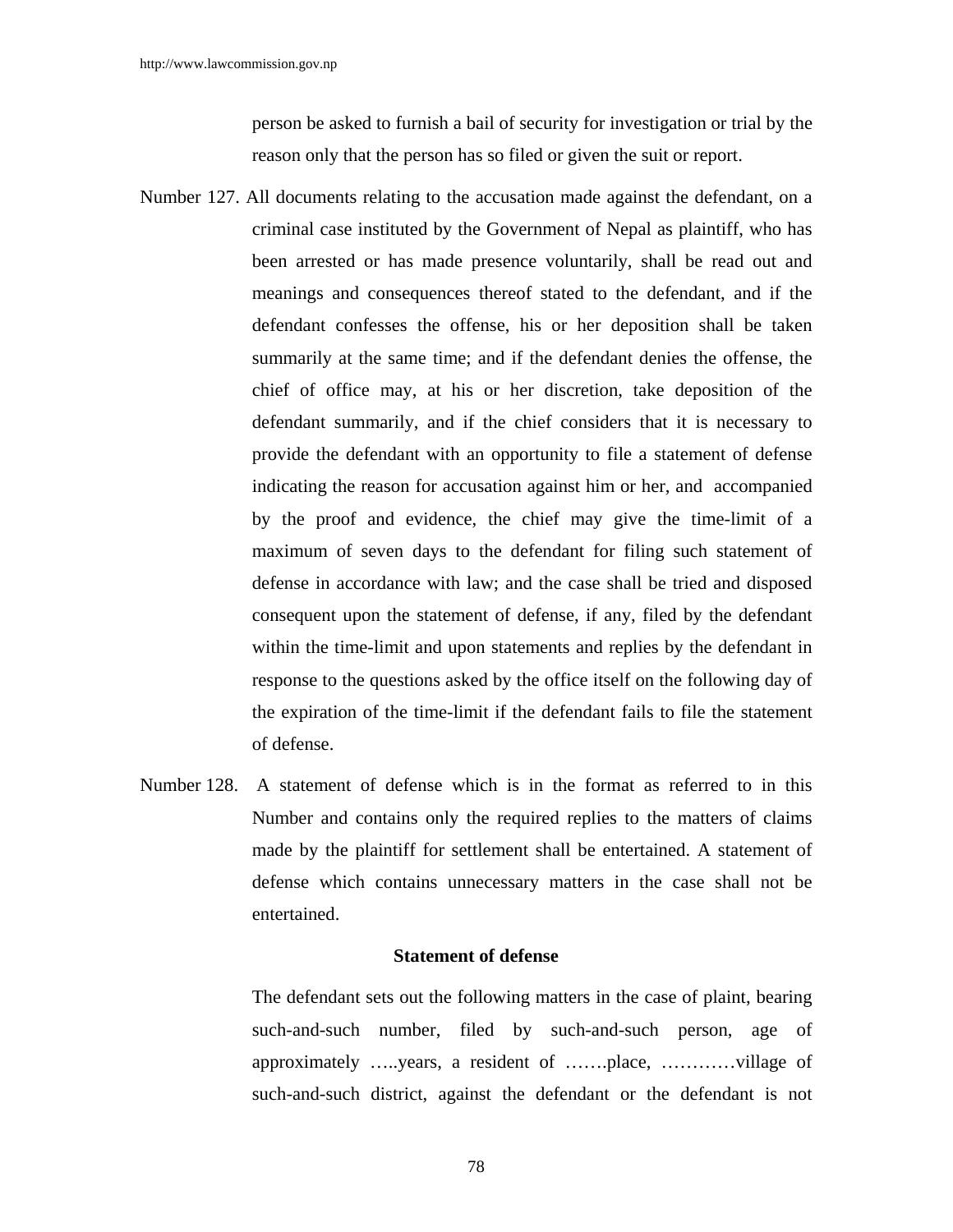required to pay and provide such-and-such for such-and-such reason, has not done such-and-such act. The defendant prays the justice be done in accordance with law. The defendant shall bear and pay according to law if the contents set herein are proved to be false (the matters and facts have to be set down in separate paragraphs).

Evidence of this matter:

Witness:

### **Eye witness:**

 Such-and-such person, age of approximately…..years, a resident of …….place, …………village of such-and-such district or whose name is not known………………..

### **Hearsay evidence:**

Such-and-such person, age of approximately…..years, a resident of …….place, …………village of such-and-such district or whose name is not known………………..

Document:

 $\overline{\phantom{a}}$ 

The documents with such-and-such details of such-and-such date is in such-and-such place.

I, such-and-such person, age of such-and-such years, son, daughter, husband or wife of such-and-such person,<sup>90</sup> born in .......place, …………village of such-and-such district, and a resident of…….place, …………village of such-and-such district, have filed it in such-and-such office. (The statement maker has to be caused to sign and seal it).

Done on …………day,………of the year 20……

Number 129. If a litigant on which a summons, subpoena or process has been served appears to file a statement of defense or make deposition on any day

<sup>&</sup>lt;sup>90</sup> Amended by the Strengthening Republic and Some Nepal Acts Amendment Act, 2063.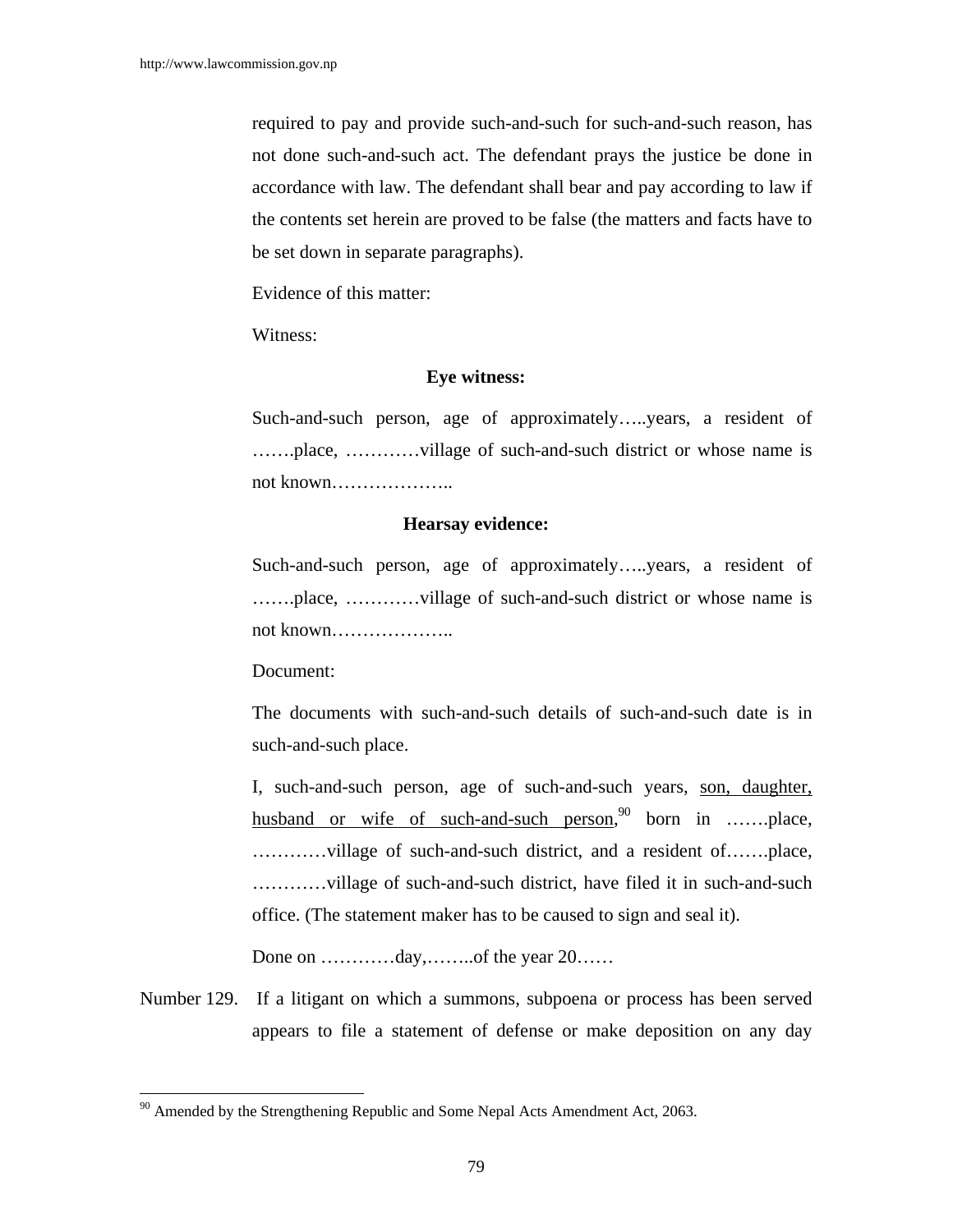within the specified time-limit, such statement of defense or deposition shall be taken or recorded immediately on such day.

Number 130. If a statement of defense is presented within the time-limit and only the address is incorrect or the age is not set out, the same shall be set out in a separate paper; and if letters are repeated or the statement of defense is not in the specified format, the remarks shall be set down in the margin of the statement of defense, and be caused to be signed and sealed by the litigant; and the same shall also be set down in the head of the statement of defense and be signed by the chief of office.

Number 131. ………….<sup>91</sup>

- Number 132. In a case to be tried summarily, other than a case to be tried upon taking a plaint and a statement of defense pursuant to law, the case trying office shall ask the plaintiff and the defendant any matters whatever required and record their replies or statements, along with evidence, and try and dispose the case accordingly.
- Number 133. The chief of office may, at any time, ask a litigant such reasonable matter as required to be asked and cause a deed to be executed by the litigant.
- Number 134. In relation to any accusation against a woman, the office shall not inquire her into any matter in such a funny or jokey manner as may be unreasonable.
- Number 135. ………………….<sup>92</sup>
- Number 136. In executing a deed of recognizance or a deed of crime scene or investigation on time, the deed shall be executed in presence of and by the accused who are found in that place, as far as possible.
- Number 137. Evidence shall not be examined or adduced prior to the filing of a statement of defense or prior to the occurrence of situation where the statement of defense cannot be made in a civil case, other than civil case

<sup>&</sup>lt;sup>91</sup> Repealed by the Third Amendment.

 $92$  Repealed by the Third Amendment.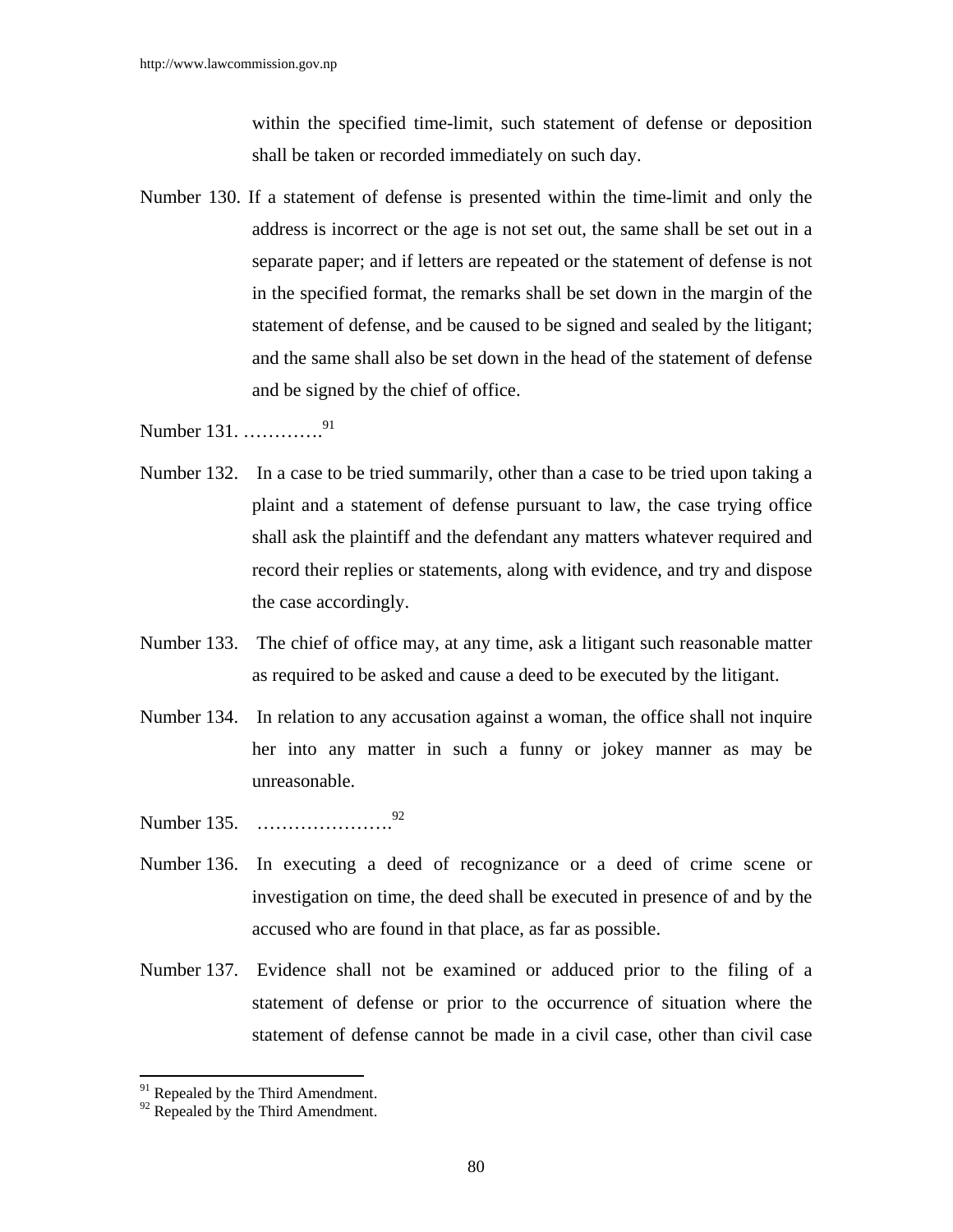in which the Government of Nepal is plaintiff and public inquiry has to be made immediately on the spot, and prior to the taking of the deposition or the statement of defense or prior to the occurrence of situation where the deposition or statement of defense cannot be taken or entertained in a criminal case.

Number 138. ……………<sup>93</sup>

- Number 139. If it appears that the case cannot be disposed without inquiring into the persons referred to in the main statements by the plaintiff and the defendant, the office may so inquire them as good as evidence. If, upon such inquiry, any person seems to be such a principal person as the defendant, the office shall take deposition of that person, setting out the evidence, as if he or she were the defendant, shall keep him or her on bond to make presence on the date fixed for making presence as if he or she were the principal person, and adjudge the case also examining the evidence adduced by him or her and by taking his or her deposition, to the greatest extent, if he or she seems only to be an evidence.
- Number 140. For the examination of evidence of both parties and evidence available in the office, as well, no delay shall, except for a reasonable cause, be made in excess of seven days after the date of filing of the statement of defense, if any filed, and after the date of expiration of the date fixed for examination of evidence ex parte where ex parte has to be made owing to the failure to file a statement of defense within the date fixed for the same.
- Number 141. The office in which the case is filed shall subpoena any eye witness of the commission of offense in a case relating to …………………94 state affairs or homicide and take his or her deposition. The chief of office shall, at his or her discretion, subpoena any such hear-say witness, other than the eye witness, and witness in the other cases, as may required to produce him or her before the office and take deposition, and inquire such witness living

<sup>&</sup>lt;sup>93</sup> Repealed by the Third Amendment.

<sup>&</sup>lt;sup>94</sup> Deleted by the Strengthening Republic and Some Nepal Acts Amendment Act, 2066.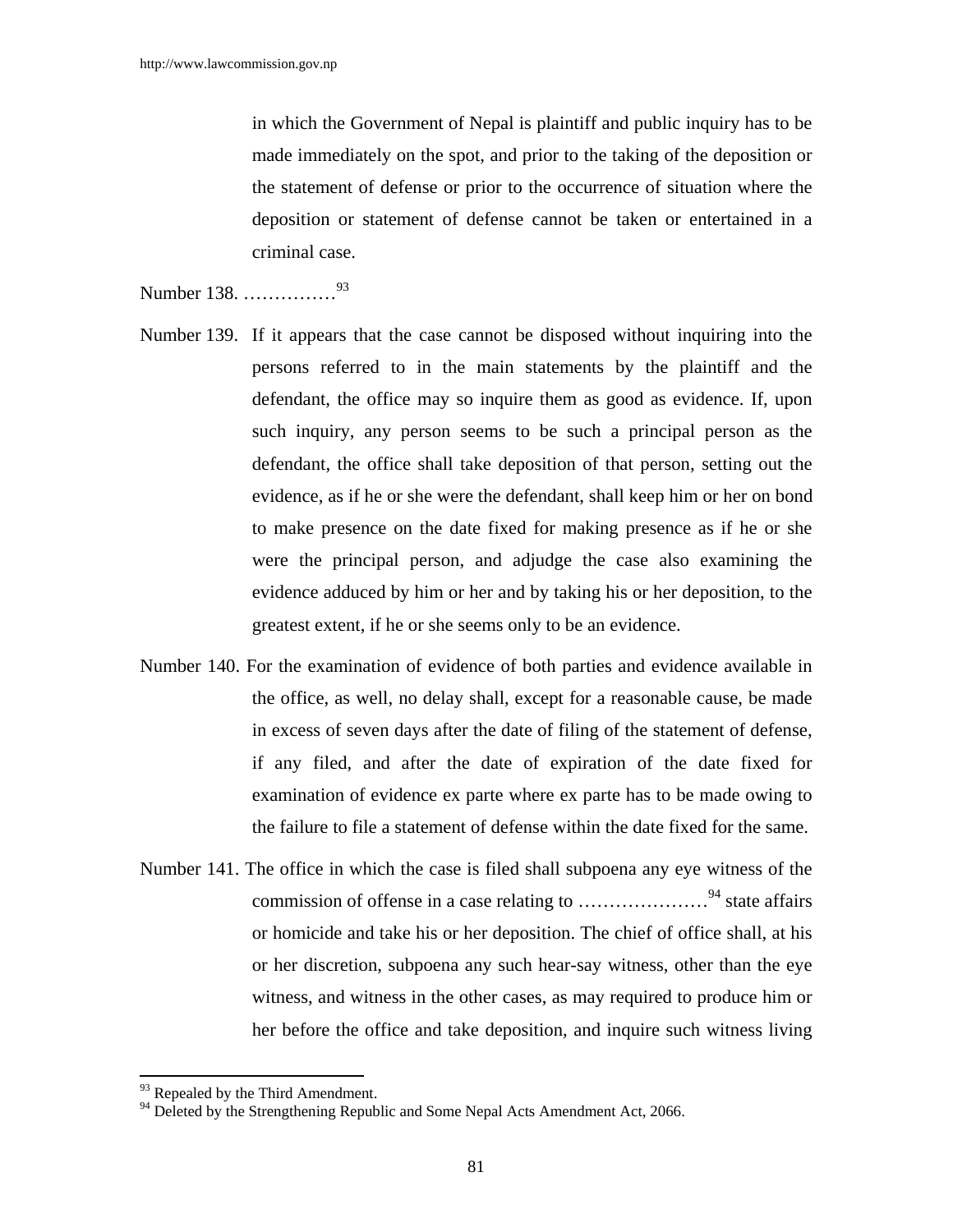very far as may not be required to produce before the office and take deposition, by way of a letter rogatory through the nearby office.

- Number 142. If it is necessary to take down the evidence of a witness who being aged and seriously ill but sound is not able to appear before the court, the chief of office himself or herself may proceed to or send the employee of the highest rank subordinate to him or her to such witness's house, and the evidence of such witness shall be taken down by the chief or by such employee, as the case may, in the form of deposition.
- Number 143.<sup>95</sup> In fixing the date for examining the witnesses or publicly inquired persons set forth in the plaint or the statement of defense, the same date shall be synchronized and fixed also for the litigants. The witnesses or publicly inquired persons shall be examined in the presence of the litigants. Where a litigant is not present, a witness may be examined despite the absence of the litigant.
- Number 144. <sup>96</sup> The parties of a case shall themselves cause the presence of their respective witnesses set forth in the plaint and the statement of defense on the date fixed by the office. If any party is not able to cause such presence, such a witness shall not be examined subsequently except in cases as referred to in Number 115 of this Chapter. Provided that if an accused who is held in detention for trial makes an application for the examination of a witness, whom the accused wishes to produce, by the office itself by summoning him or her, the office may examine such a witness by issuing a summons to such a witness, by collecting the summons fee a the rate of five rupees per witness.
- Number 144A.<sup>97</sup> Notwithstanding anything contained in Number 144 of this Chapter, where a party is not able to cause the presence of his or her witness on the date fixed by the office as a result of the closure of the route due to flood,

<sup>&</sup>lt;sup>95</sup> Amended by the Tenth Amendment.

 $96$  Amended by the Tenth Amendment.

<sup>&</sup>lt;sup>97</sup> Inserted by the Court Management and Administration of Justice Related Some Nepal Acts Amendment Act, 2058.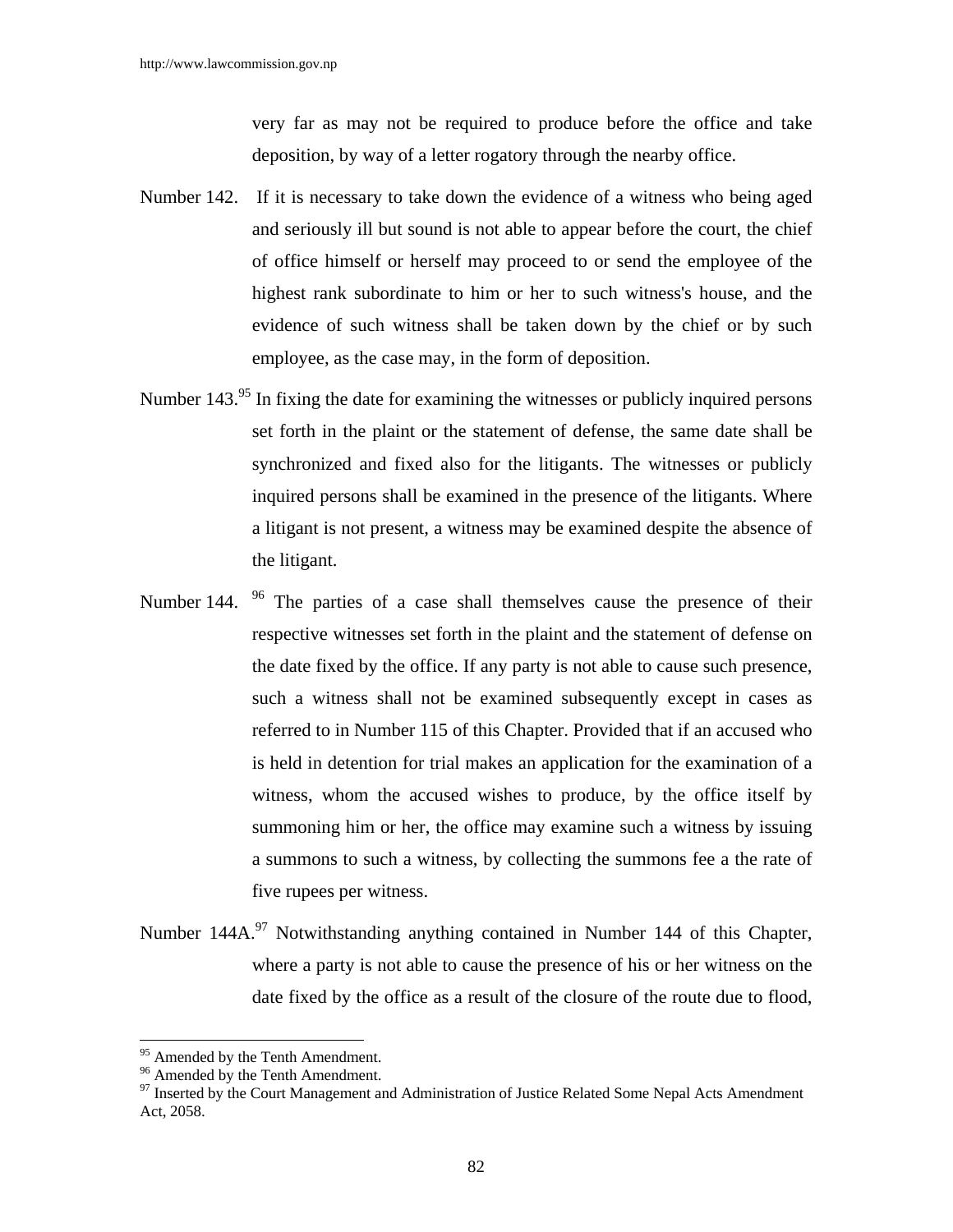landslide or snow or declaration of a curfew or non-operation of means of transport for any other reason or occurrence of a natural calamity such as earthquake and makes presence in the office within ten days, excluding the time required for journey, after the date of clearance of route or operation of means of transport or of the occurrence of the natural calamity and makes an application, accompanied by the reason, and by an evidence issued by the concerned Village Development Committee or Municipality or government office setting out the happening or occurrence of such event, for the fixation of another date for the examination of witness and examine the witness, the office shall fix another date and examine the witness.

Number 145. …………..98

- Number 146. The evidence of witnesses of all cases shall, as far as possible, be taken in deposition on the date fixed for the examination of witnesses of the cases. If it is no possible to take evidence of witness of such cases, the witnesses of a case whose evidence can be taken on that day shall be examined on that day, and the following day shall be fixed for examination of the witnesses of the other cases. Except where it is not possible to take evidence of witnesses in deposition, there shall not be taken evidence of some witnesses of the same case today and of some witnesses tomorrow and of some the day after tomorrow.
- Number 147. In taking down evidence or deposition, one who is setting in the bench shall himself or herself take down the evidence or deposition; and in doing so, there may be obtained necessary assistance of an employee of at least *Mukhiya, Bicharai* level (junior clerks) serving in the office.

Number 148. …………………..<sup>99</sup>

Number 149. …………………..<sup>100</sup>

<sup>&</sup>lt;sup>98</sup> Repealed by the Tenth Amendment.

<sup>&</sup>lt;sup>99</sup> Repealed by the Evidence Act, 2031.

<sup>&</sup>lt;sup>100</sup> Repealed by the Evidence Act, 2031.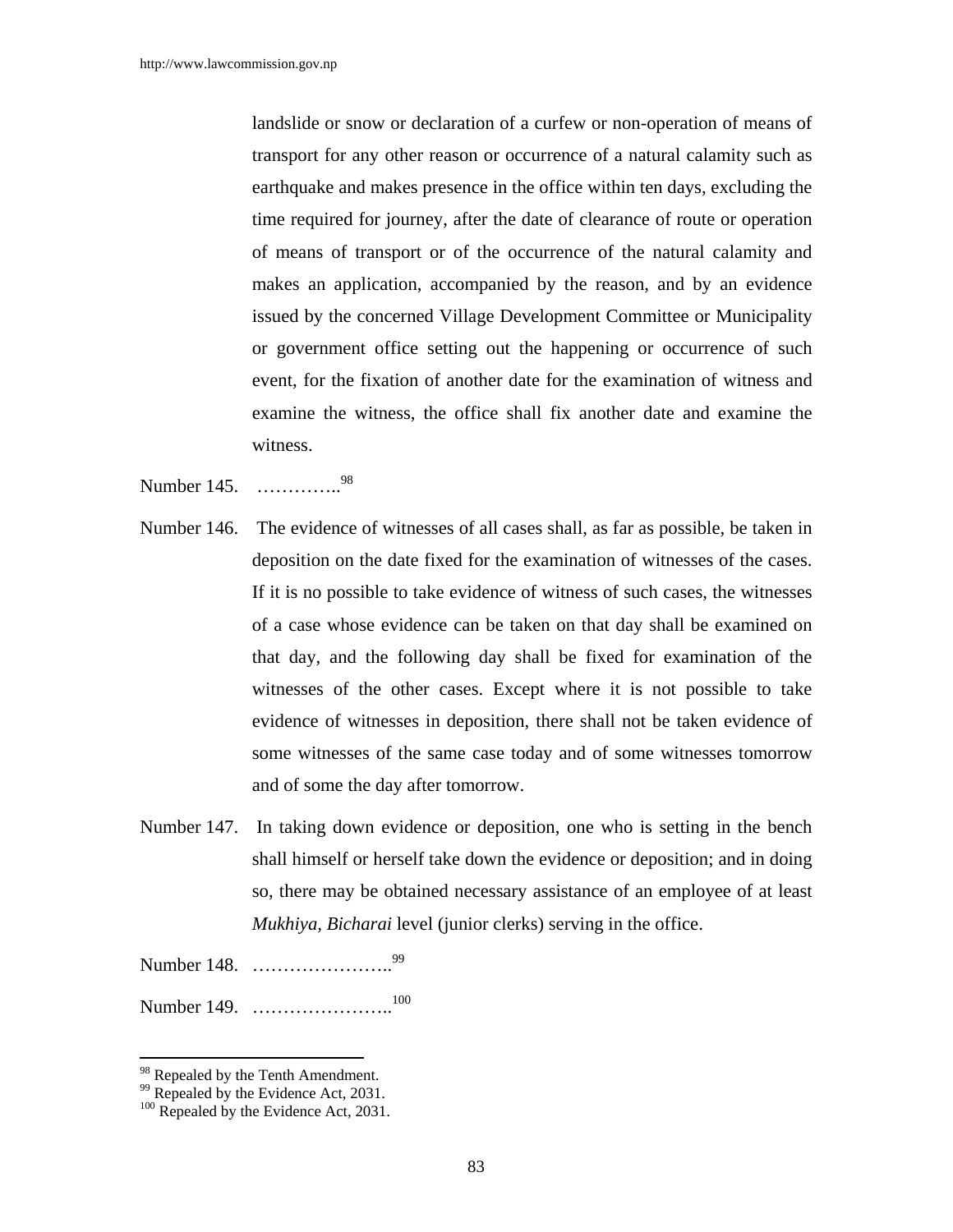- Number 150. In taking deposition of a witness, the witness shall first be told to make statements truly and accurately with honesty and sense of duty and reminded of that such-and-such punishment may be imposed if he or she makes false statements in that case, and the evidence of the witness shall then be recorded in deposition or letter rogatory, as the case may be, in the specified format, by asking such interrogatories as may be required and reasonable, and taking down answers in the cases/issues.
- Number 151. ………………………<sup>101</sup>
- Number 152. Format of deposition of witness.

 Deposition made with honesty and sense of duty by witness of plaintiff or defendant or such-and-such-person in such-and-such position before the bench of such-and-such, chief of such-and-such office, such-and-such place, such-and-such district ……………………………

| Question: What is your father's, mother's                                                                                          |                                                                                |
|------------------------------------------------------------------------------------------------------------------------------------|--------------------------------------------------------------------------------|
| name, and your guardian's name if your<br>father, mother are not alive, $102$ and your<br>name, surname, age, occupation? Where is | Answer: Take<br>down<br>whatever the witness<br>$tells \ldots \ldots \ldots 1$ |
| Question: Are you acquaintance with both<br>litigants? Do you have any transaction,                                                |                                                                                |
| relation, hostility or dispute with                                                                                                | Answer: Take<br>down<br>whatever the witness                                   |
| Question: Have you ever been punished for<br>making a false statement?3                                                            | Answer: Take<br>down<br>whatever the witness<br>tells3                         |

<sup>&</sup>lt;sup>101</sup> Repealed by the Evidence Act, 2031.<br><sup>102</sup> Amended by the Gender equality Maintaining and Some Nepal Acts Amendment Act, 2063.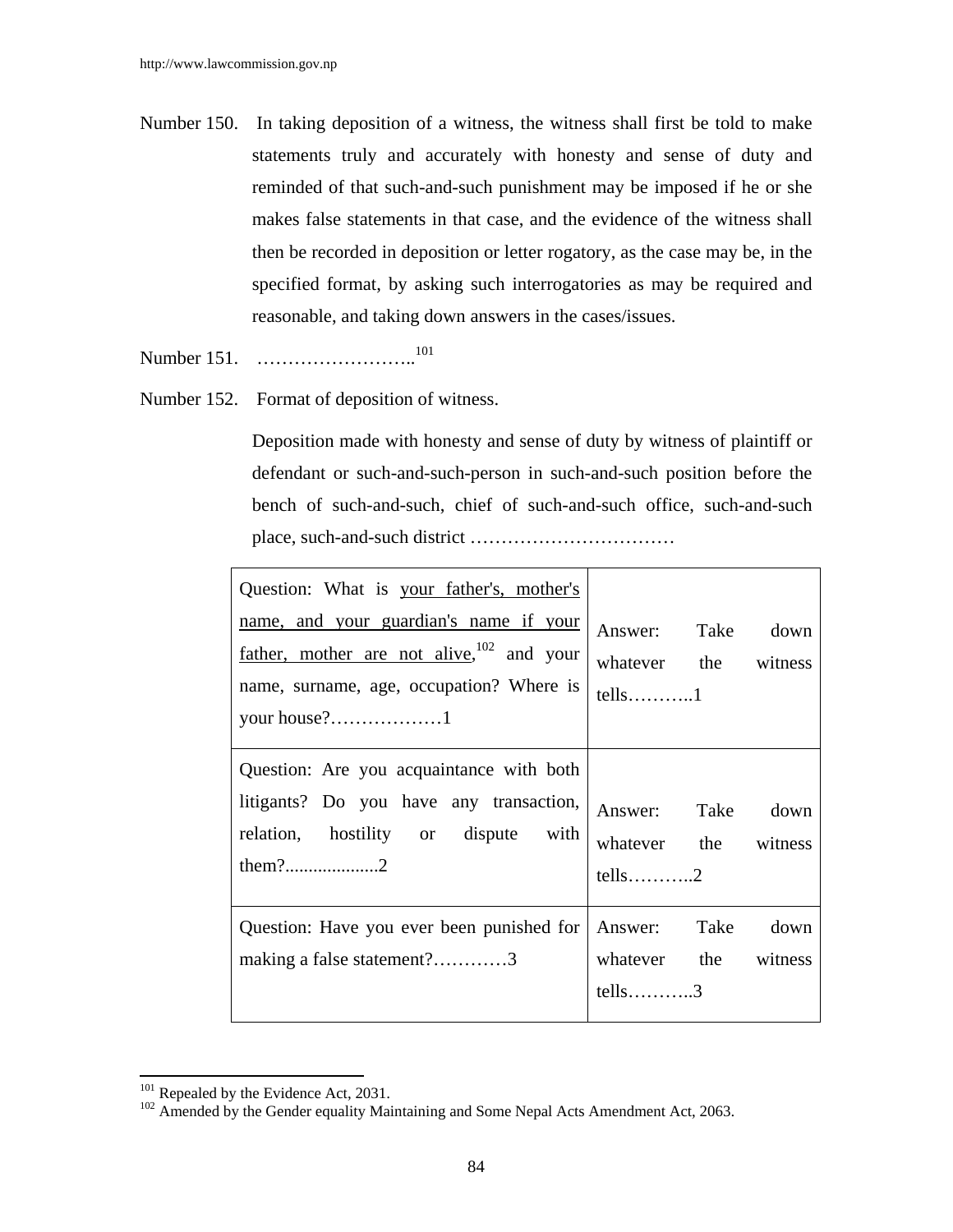| Question: Such-and-such has filed a suit of     |           |      |         |
|-------------------------------------------------|-----------|------|---------|
| this case against such-and-such or such-and-    |           |      |         |
| such has been arrested for such-and-such        |           |      |         |
| matter. Please make deposition setting out      |           |      |         |
| whatever you have seen, witnessed or heard      |           |      |         |
| on the matter (or the chief of office may take  | Answer:   | Take | down    |
| down replies or answers on such other           | whatever  | the  | witness |
| matters as he or she thinks necessary at his or | $tells$ 4 |      |         |
| her discretion)4                                |           |      |         |
|                                                 |           |      |         |

Such questions as may be required shall be put to the witness in such manner and his or her answers to the questions shall be taken down.

Number 153. ……………..103

- Number 154. After taking down the answers to all such questions put to a witness as may be required, the witness shall be asked whether he or she has any thing else to state on that matter and whether your deposition and the matters set forth in the deposition are correct or not, and the answers whatever are made by the witness to the questions shall also be taken down.
- Number 155. After taking down all questions and answers, there shall be so written at the end of the answers the name of the witness that no other letters can be inserted there, and the witness shall be caused to sign there and also each margin and joint thereof. The bottom shall be dated, margin and joint stamped with the seal of office and the top/head and bottom, margin and joint shall also be signed by the chief of office.
- Number 156. In taking down deposition of a witness, there shall be set down at the bottom of the deposition of the witness that it sets down correctly as stated by the witness, and be caused to be signed by the litigant whom the

 $103$  Repealed by the Evidence Act, 2031.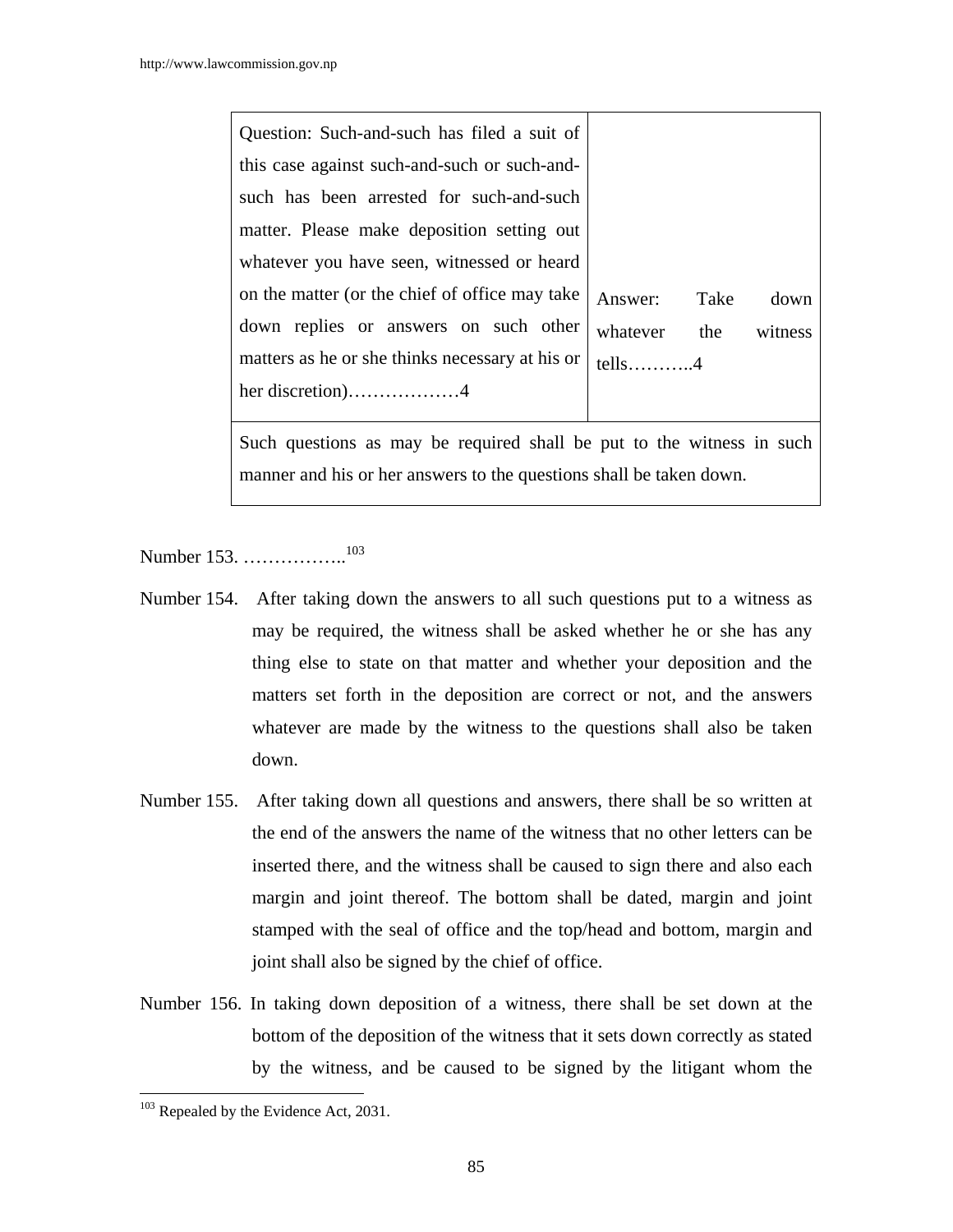witness belongs to if the litigant is in presence while taking down the deposition, and, failing such litigant's presence, by any litigant who is in presence. If both litigants are not present or any litigant refuses to sign, the chief of office shall sign the same, setting down the remarks to that effect.

- Number 157. In taking down statements of a litigant, such statements shall be taken down by putting questions to him or her and recording his or her answers to such questions in the same manner as in the case of deposition. It is not necessary to set down that he or she has made statements with honesty and duty, and to ask whether he or she has any thing else to state.
- Number  $158^{104}$  In taking down statements and deposition, the issues shall be broken down, cases separated, short questions put to, and taken down the questions put, and answers to such questions.
- Number 159. In executing any document including the matters required to be asked by the office to a litigant or witness, if the litigant or witness does not give answers at all or refuses to sign the answers given by him or her, the document shall be signed by the chief of office and by one employee of the highest class subordinate to the chief of office and be put on the records.
- Number 160. Where the office cannot itself take down deposition or letter rogatory of a witness of a litigant who may not be subpoenaed to make presence in the office or who lives very far and such deposition or letter rogatory has to be taken down by serving it through another office, the letter rogatory containing such interrogatories as may be required to be made shall be written in the specified format, with the head being signed by the chief of office and bearing the seal of the office; and it shall be forwarded to the office to and through which it has to be sent and answers taken down, with a request that the letter rogatory be served within so and so days in accordance with the requirements of law and sent back to that office, and such time-limit as may be reasonable shall be given for such service.

<sup>&</sup>lt;sup>104</sup> Amended by the Ninth Amendment.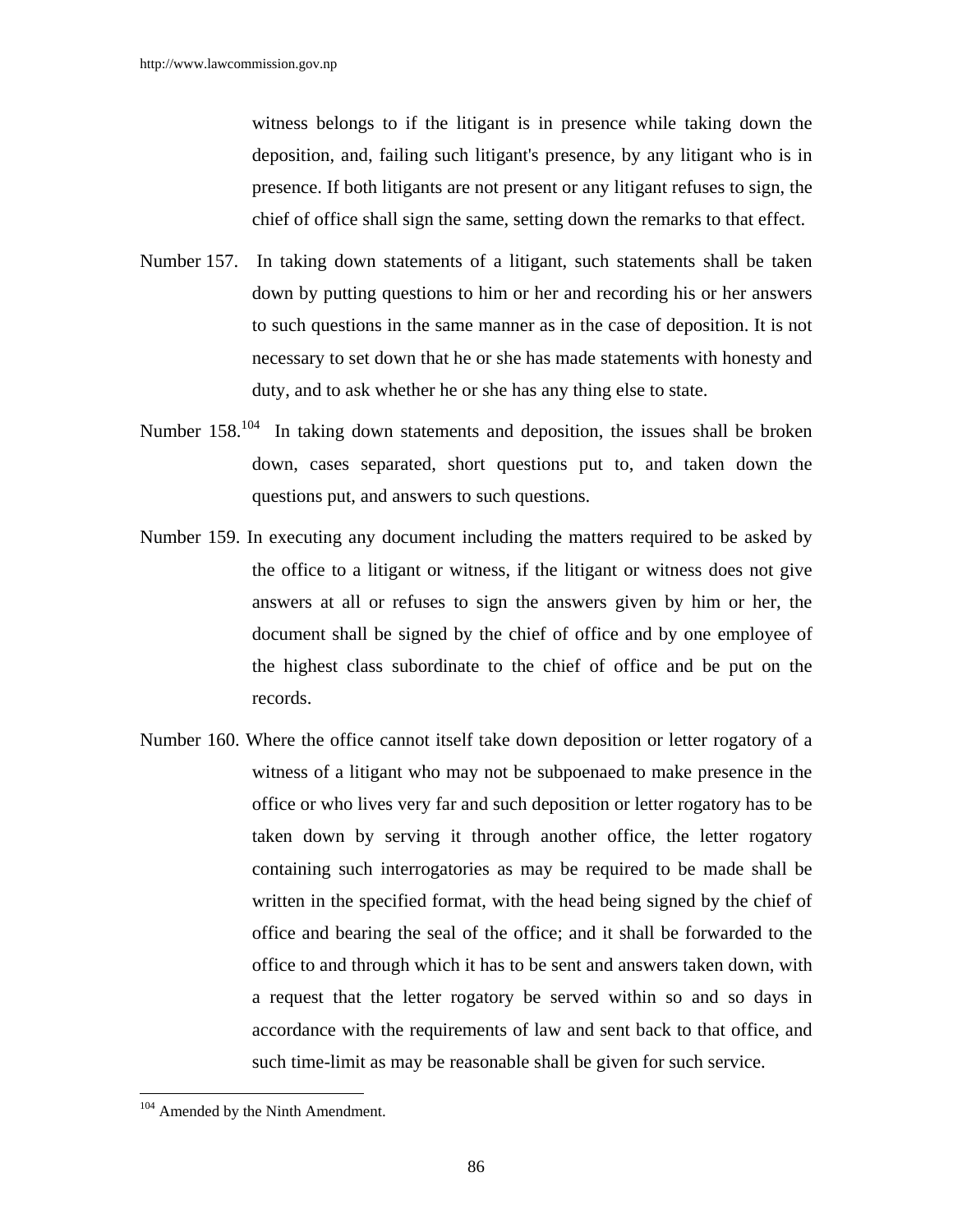## Number 161. Format of letter rogatory.

 Letter rogatory of such-and-such litigant, witness or person in such-andsuch other position, of such-and-such date, issued by such-and-such, chief of such-and-such office……………………………

Plaintiff: Such-and-such…. Defendant: Such-and-such…….

# Case: such-and-such

| Question: What is your father's, mother's<br>name, and your guardian's name if your<br>father, mother are not alive, $105$ and your<br>name, surname, age, occupation? Where is<br>your house?1                                                                                                                                                                                   | Answer: Take down<br>whatever the witness<br>$tells$ 1                                |
|-----------------------------------------------------------------------------------------------------------------------------------------------------------------------------------------------------------------------------------------------------------------------------------------------------------------------------------------------------------------------------------|---------------------------------------------------------------------------------------|
| Question: Are you acquaintance with both<br>litigants? Do you have any transaction,<br>relation, hostility or dispute with                                                                                                                                                                                                                                                        | Answer: Take down<br>whatever the<br>witness<br>$tells \ldots \ldots \ldots \ldots 2$ |
| Question: Have you ever been punished for<br>making a false statement?3                                                                                                                                                                                                                                                                                                           | Answer: Take<br>down<br>whatever the<br>witness<br>$tells$ 3                          |
| Question: Such-and-such has filed a suit of<br>this case against such-and-such or such-and-<br>such has been arrested for such-and-such<br>matter. Please make deposition setting out<br>whatever you have seen, witnessed or heard<br>on the matter (or the chief of office may take<br>down replies or answers on such other<br>matters as he or she thinks necessary at his or | Answer: Take<br>down<br>whatever the<br>witness<br>$tells$ 4                          |

<sup>&</sup>lt;sup>105</sup> Amended by the Gender equality Maintaining and Some Nepal Acts Amendment Act, 2063.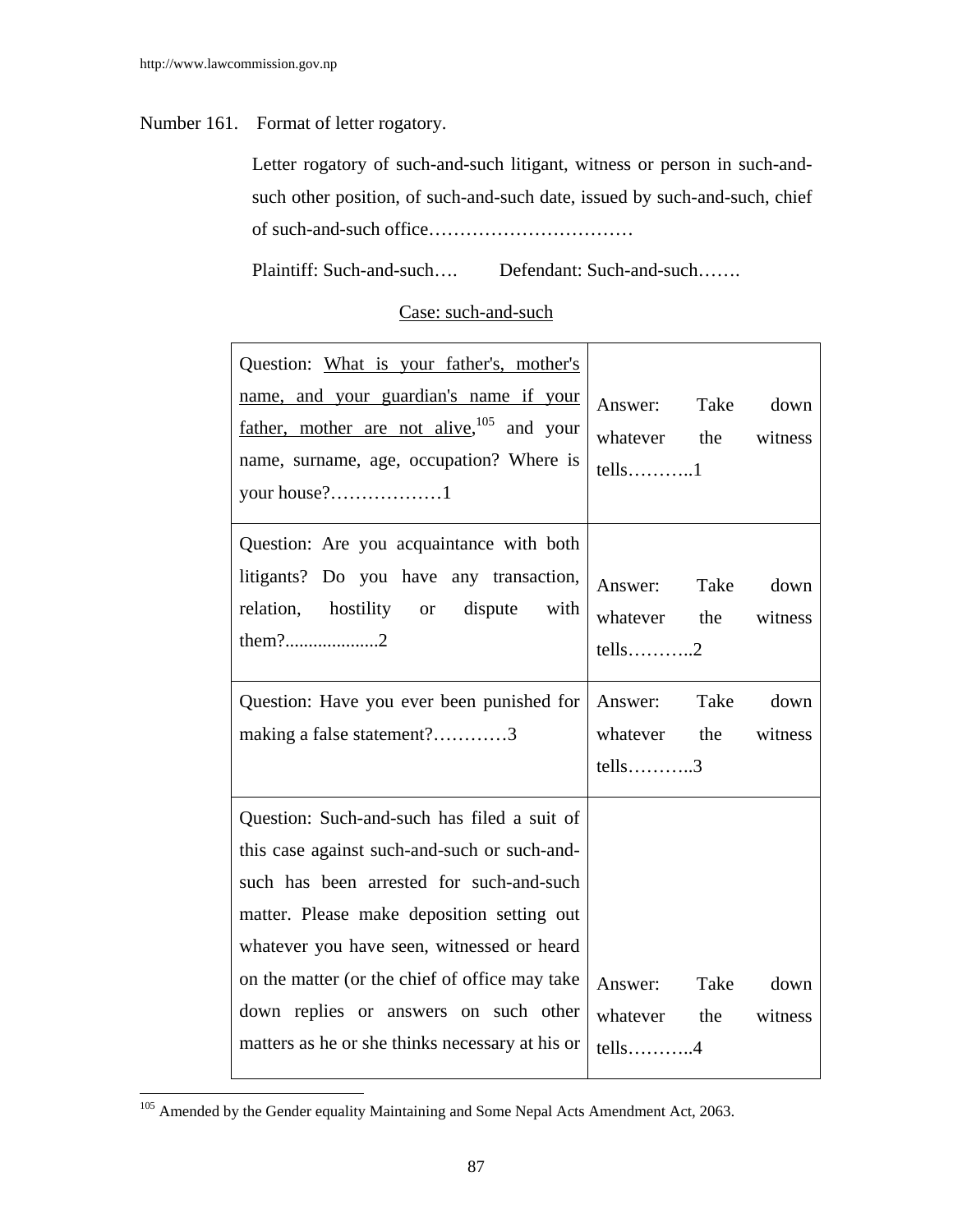her discretion)………………4 (Such questions as may be required shall be put to the witness in such manner. It is not required to make questions such as those set forth in questions 2 and 3 in the case of a letter rogatory in the name of a litigant.)

- Number 162. The office that is required to take down the answers of a letter rogatory shall summon the presence of the person concerned and take down the answers to the questions, and also take down answers to such other questions as may be reasonable and required to be put, and it shall be signed and cause to be signed upon fulfilling the requirements applicable to the deposition and be sent back within the specified time-limit. If the letter rogatory cannot be served since the concerned person who is required to execute the deed within the time-limit has not made presence, the letter rogatory, accompanied by the reasons, shall be sent back.
- Number 163. Where a civil case contains a witness whose name is not known, such case, and any case containing a witness who has gone away or disappeared shall not be taken or received.
- Number 164. ………………106
- Number 165. ………………107
- Number 166. ………………108
- Number 167. ………………109
- Number 168. ………………110
- Number 169. Where a litigant has not mentioned a matter with specification but his or her witness makes statement adducing sufficient evidence in support of the

<sup>&</sup>lt;sup>106</sup> Repealed by the Evidence Act, 2031.<br><sup>107</sup> Repealed by the Evidence Act, 2031.<br><sup>108</sup> Repealed by the Evidence Act, 2031.

<sup>&</sup>lt;sup>109</sup> Repealed by the Evidence Act, 2031.<br><sup>110</sup> Repealed by the Evidence Act, 2031.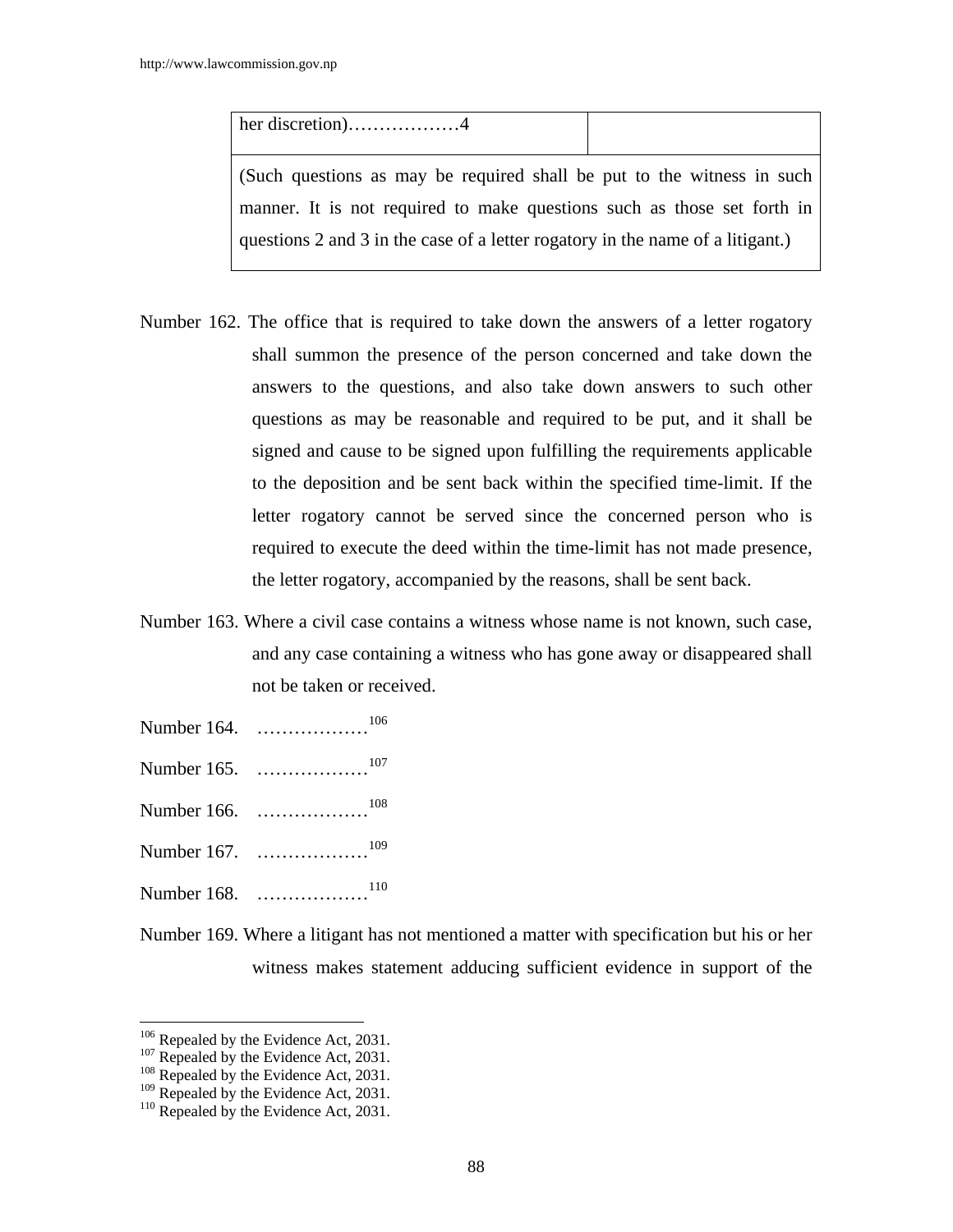matter, and it is proved that the statement made and set down by the witness is false, the witness shall be liable to punishment of imprisonment for a term ranging from Six months to Two years if the statement made and set down by the witness results in………<sup>111</sup> punishment to the litigant of imprisonment for life with confiscation of entire property or imprisonment for life, to punishment of imprisonment for a term ranging from Three months to One year if such statement results in punishment to the litigant of imprisonment for a tem of Six years or more or punishment of confiscation of entire property and that of imprisonment for a term ranging from Five days to Five months if such statement results in other imprisonment to the litigant. Where a litigant has mentioned a matter with specification and any of his or her witnesses makes statement adducing sufficient evidence in support of the matter, and it is proved that the statement made and set down by the witness is false, the witness shall be liable to punishment of a fine of up to Two Thousand Rupees or imprisonment for a term not exceeding One month or with both punishments,  $1^{12}$  if the statement made and set down by the witness results in …………..113 punishment to the litigant of imprisonment for life with confiscation of entire property or imprisonment for life, to punishment of a fine of up to One Thousand Five Hundred Rupees or imprisonment for a term not exceeding Twenty days or with both punishments,  $114$  if the statement made and set down by the witness results in punishment to the litigant of imprisonment for a term of Six years or more, and to punishment of a fine of up to One Thousand Rupees or imprisonment for a term not exceeding Fifteen days or with both punishments, <sup>115</sup> if such statement results in other imprisonment to the litigant. Such witness shall

<sup>&</sup>lt;sup>111</sup> Deleted by the Punishment Related Some Nepal Acts Amendment Act, 2055.

<sup>&</sup>lt;sup>112</sup> Amended by the Court Management and Administration of Justice Related Some Nepal Acts Amendment Act, 2058.<br><sup>113</sup> Deleted by the Punishment Related Some Nepal Acts Amendment Act, 2055.

<sup>&</sup>lt;sup>114</sup> Amended by the Court Management and Administration of Justice Related Some Nepal Acts Amendment Act, 2058.

<sup>&</sup>lt;sup>115</sup> Amended by the Court Management and Administration of Justice Related Some Nepal Acts Amendment Act, 2058.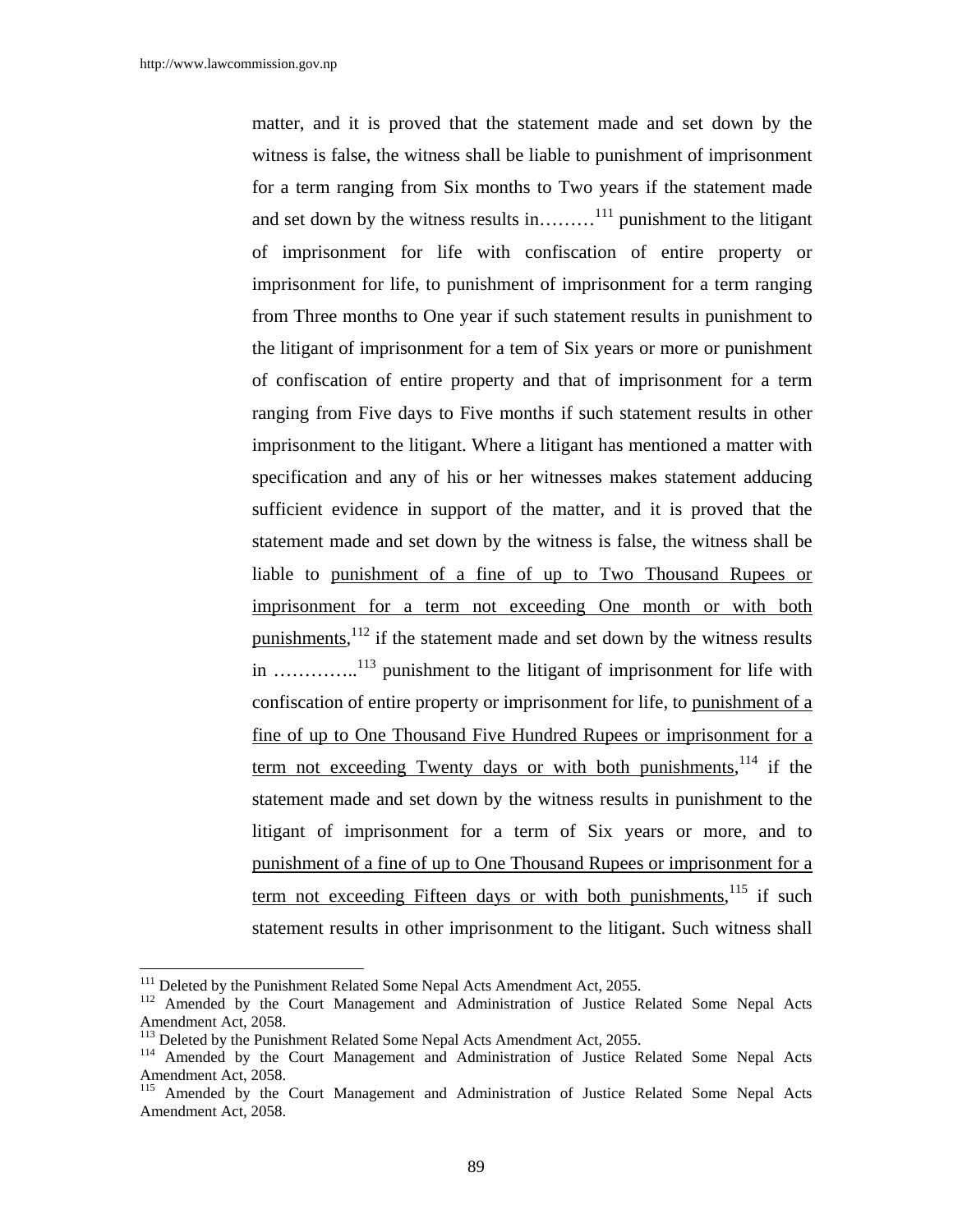be liable to punishment of a fine of up to Seven Hundred Rupees or imprisonment for a term not exceeding Ten days or with both punishments<sup>116</sup> if such statement results in punishment of fine only to the litigant, except as set forth above.

- Number 170. In realizing punishment imposed on a witness who makes a false statement pursuant to Number 169 of this Chapter, the punishment shall be claimed on and recovered from the witness until the time-limit for making appeal by the losing litigant expires and until final judgment on the case is made where an appeal is made. The record thereof shall be maintained along with the details, and punishment imposed by the judgment on the witness shall be claimed on and recovered from the witness in accordance with law only when the litigant expires the time-limit for making appeal and only when the final judgment is handed down where appeal has been made.
- Number 170A.<sup>117</sup> In the case of a document that the litigant cannot produce but that is required for the adjudication of the case and is in the custody of another person, the office may at any time during the proceeding on the case order that person to produce that document; and it shall be the duty of that person, upon receipt of such order, to produce such document before the office being present in person or through any other person within the period specified in that order. The office may punish the person who fails to produce the document as mentioned above or to show any reasonable reason for such failure to produce it with a fine of up to Five Hundred Rupees.
- Number 171. If it appears that the issue should not be adjudged without making a design or survey or measurement of some portion of an immovable property, in making a design or survey or measurement of the thing in dispute, there shall be fixed a date for both litigants to make presence at the place where

<sup>116</sup> 116 Amended by the Court Management and Administration of Justice Related Some Nepal Acts Amendment Act, 2058.

 $117$  Inserted by the Third Amendment.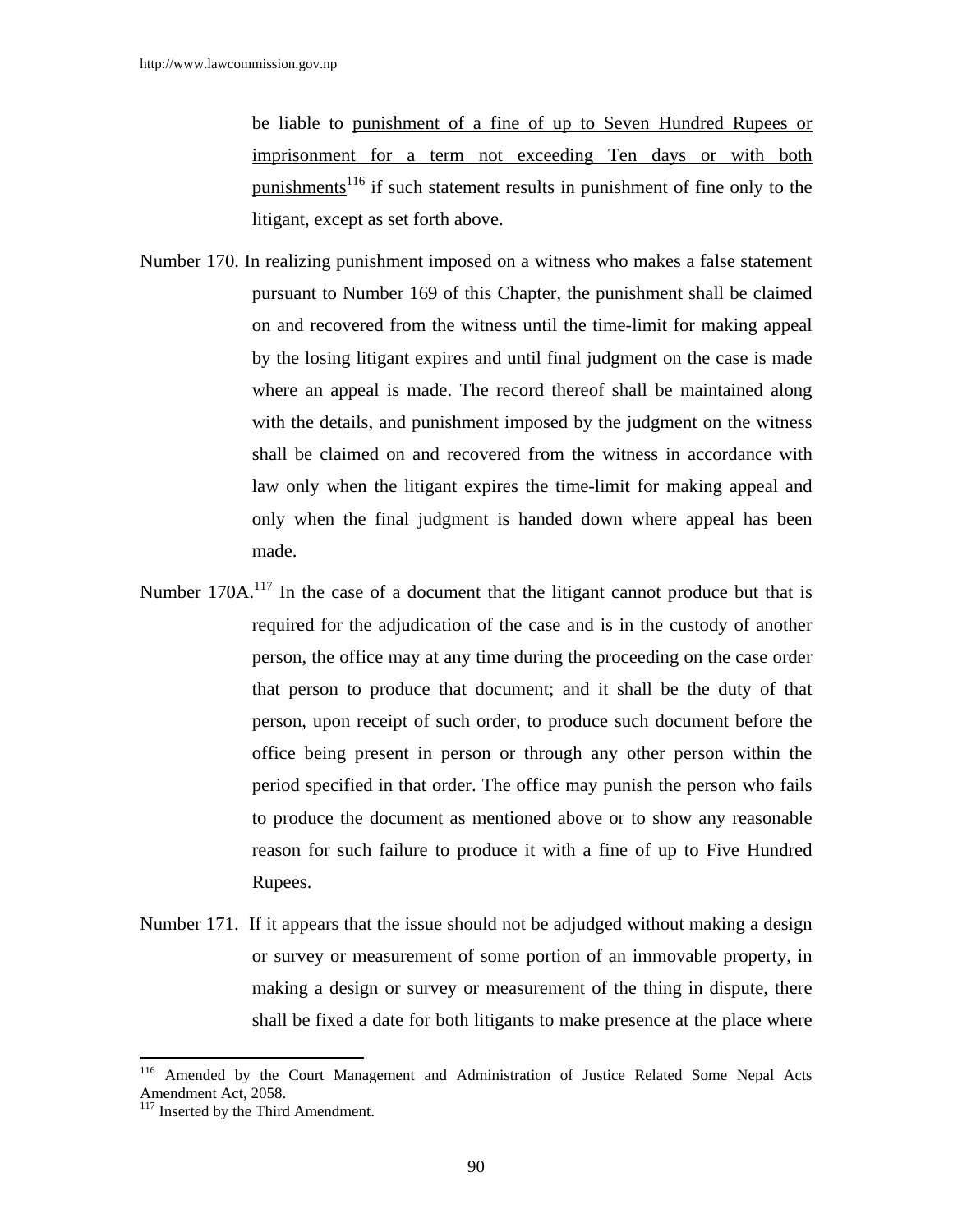the design or survey or measurement has to be made or a notice of such date shall be given to the litigants, and the chief of office or one employee of at least up to *Mukhiya* or *Bichari* level, accompanied by a surveyor where the surveyor is available near the place, shall go to that place and carry out such inspection, measurement and survey of the house and land as may be required, in presence also of both litigants, publicly inquired persons, member or representative of the concerned Village Development Committee or Municipality<sup>118</sup> and *Jimidar*, *Patawari* and *Talukdar*, as far as possible, draw up the design thereof accurately and precisely if it is so required, write down in the design document accurately reflecting the thing the design whereof has to be drawn up, and a remark shall be so set down at the bottom of the design to the effect that such-and-such and soand-so matters set down therein above is accurately that the form of the design can be deciphered from the remark itself , indicating all details of survey and measurement, if any, carried out, and such remark shall be caused to be signed by the litigants and all those publicly inquired in relation thereof and also be the deputed employee, and shall be put on the record. If the litigants do not show up in the place where such design, survey or measurement has to be carried out or refuse to sign despite showing up there or if this is a case in which the litigants have not made presence on the date fixed for making presence, such design, inspection, survey or measurement as may be required shall be carried out as mentioned above in presence of the other persons mentioned above, and a remark that the litigants have been absent shall be mentioned therein, and shall be signed by the main employee deputed and by at least one person out of the members and representatives of the concerned Village Development Committee or Municipality.<sup>119</sup> Any inspection, design, survey or measurement that fails to meet the requirements as mentioned above shall not be valid. Any matter other than the remarks clearly

<sup>&</sup>lt;sup>118</sup> Amended by the Court Proceedings Related Some Nepal Acts (Amendment) Act, 2047.

<sup>&</sup>lt;sup>119</sup> Amended by the Court Proceedings Related Some Nepal Acts (Amendment) Act, 2047.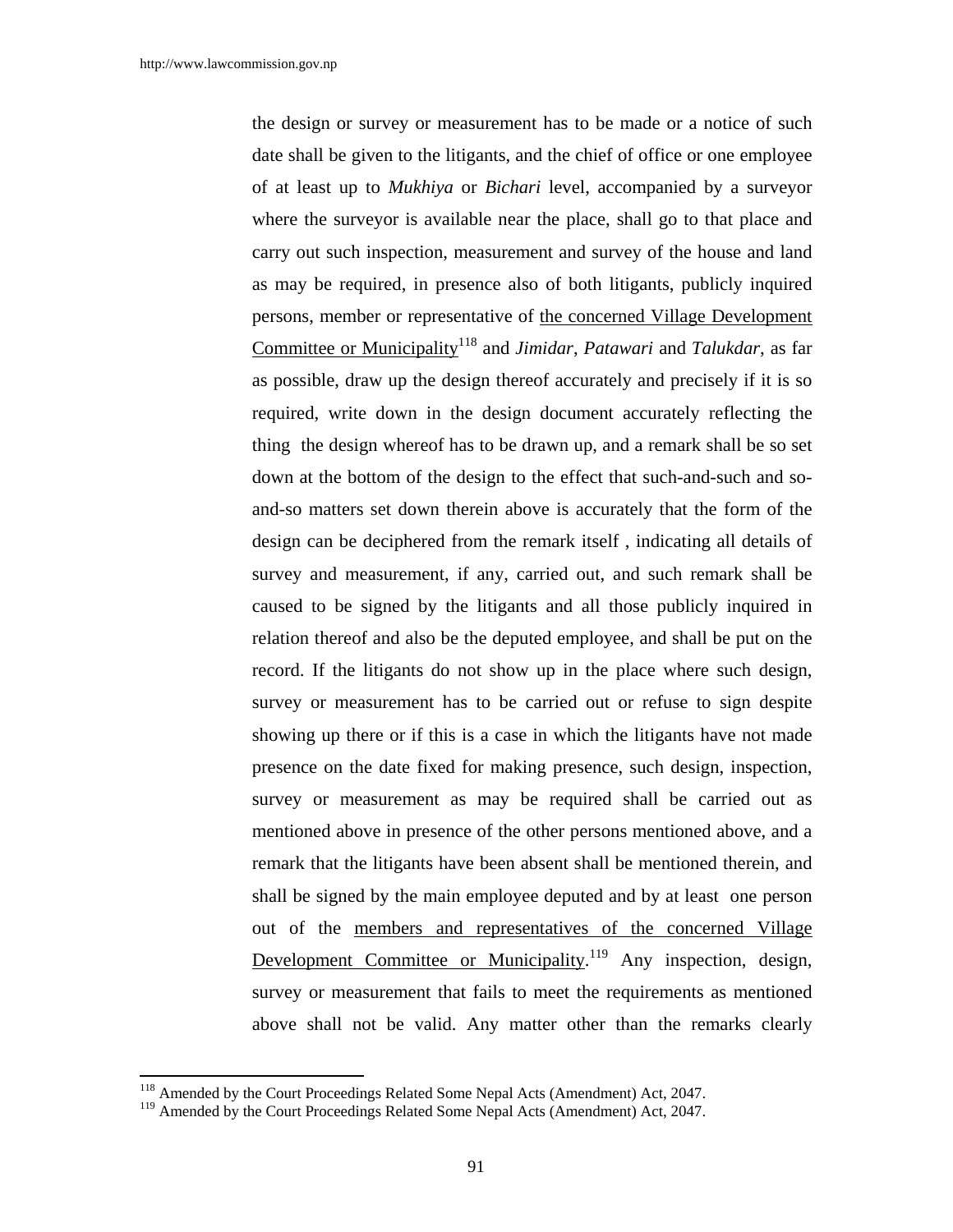$\overline{\phantom{a}}$ 

reflecting the form of design as mentioned above shall not be set down in the design.

- Number 171A.<sup>120</sup> If, in a case involving a movable or immovable property or a claim for money and involving the issue of title, the party makes an application praying for an order requiring to maintain the status quo of the immovable property in dispute and refrain from doing any construction works in the property or destroying the already existing construction or altering the physical structure or form thereof, and to make appropriate arrangement for the use of a movable or immovable property if a dispute has arisen in relation to such use, to refrain from making payment of such deposits or money as the defendant is entitled to from any kinds of deposits or moneys held in any bank, company or other body or causing such payment or to refrain from transferring the title to such movable or immovable property by way of conveyance or otherwise, the court may, taking into consideration of the nature and rationality of the case, issue an order to withhold such portion of the property in which the plaintiff's claim seems to be sustainable or any other appropriate order, pending the filing of the statement of defense or the disposal of the case.
- Number  $171B$ <sup>121</sup> If an application is made praying that any order issued pursuant to Number 171A. of this Chapter should not be maintained, the office may consider such application and revoke the previously issued order if such order is no longer required to be maintained.

 Provided that in the case of crops, withholding shall be made by fulfilling the requirements set forth in Number 10 of the Chapter on Encroachment of Land.

Number 172. If, in conducting investigation into any criminal offence in which the Government of Nepal is plaintiff, the police officer of at least sub-

<sup>&</sup>lt;sup>120</sup> Amended by the Court Management and Administration of Justice Related Some Nepal Acts Amendment Act, 2058.

<sup>&</sup>lt;sup>121</sup> Inserted by the Act Amending Some Nepal Acts Relating to Court Management and Administration of Justice, 2058.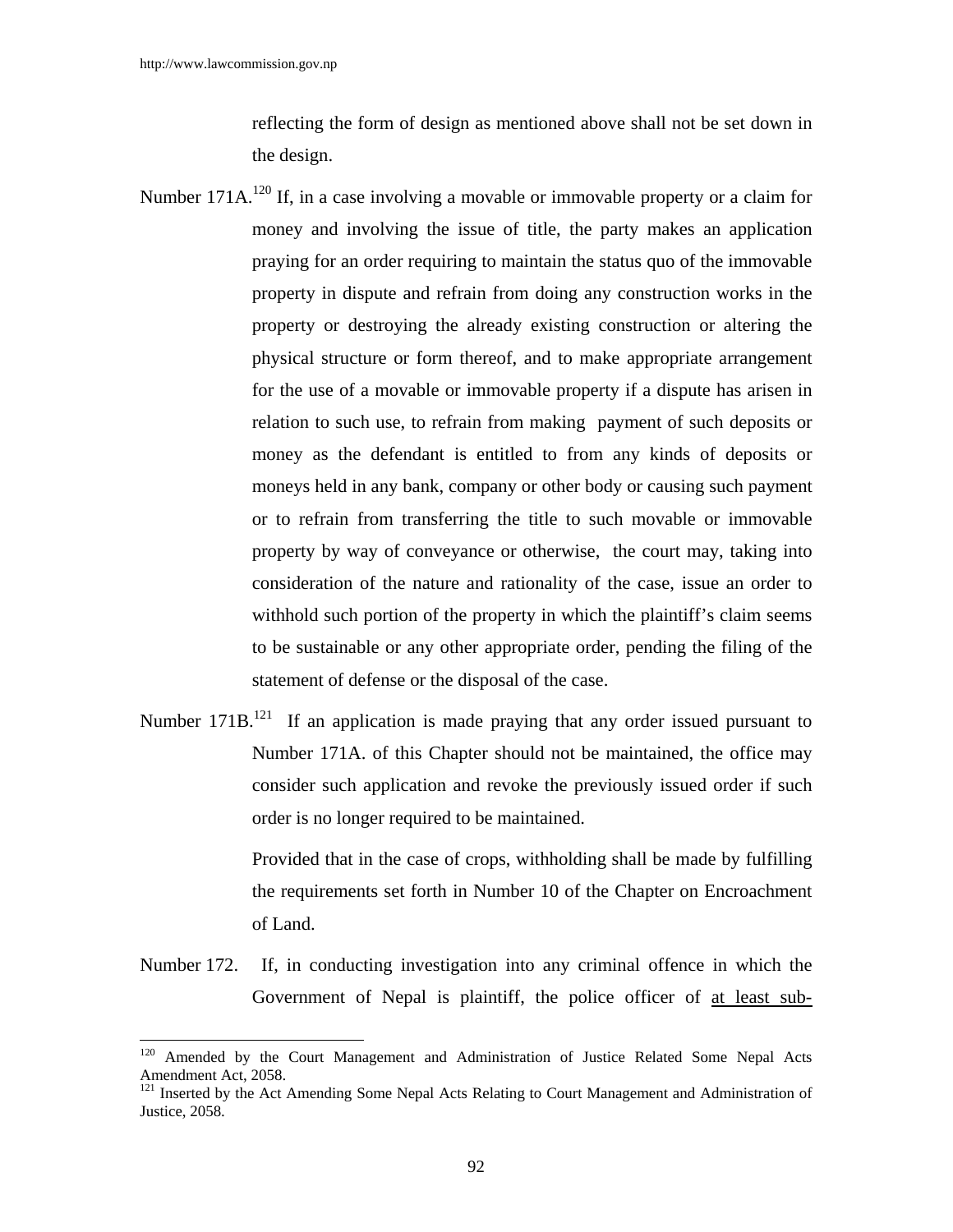inspector of police  $\text{rank}^{122}$  has a reasonable ground to believe that any exhibit or property connected with the offence in relation to which such investigation is being conducted can be found in any house or other place, and there is a likelihood that such exhibit or property cannot be obtained if the search of the house or place is not made immediately, the police officer may search, or cause to be searched, the house or place in accordance with the following, setting down clearly the ground on which he or she has to believe and details of the exhibit or property to be searched; and upon making search accordingly, the officer shall a copy of the inventory indicating the reason for making search and the exhibit, property etc. so searched to the case trying office within Three days after the making of search:

 Where the search of any house or place has to be made, a notice of search, accompanied by the reason for making search, shall be given to the owner of the house or place or the person who has taken charge of looking after such house or place or any other person living in such house or place, and upon receipt of such a notice, such person shall, without let and hindrance, allow the police officer appearing to make search to smoothly enter into the house or place……………1

 Where the owner of the house or place to be search pursuant to section 1 above or the person who has taken charge of looking after such house or place or any other person living in such house or place does not allow the police officer making search to enter into the house or place as mentioned above, the police officer shall give a notice and opportunity to the women staying in that house or place to go out, and may make search by entering into the house or place by breaking or demolishing inner or outer windows, doors or locks of such house or place, as required…………………………..2

<sup>&</sup>lt;sup>122</sup> Amended by the Ninth Amendment.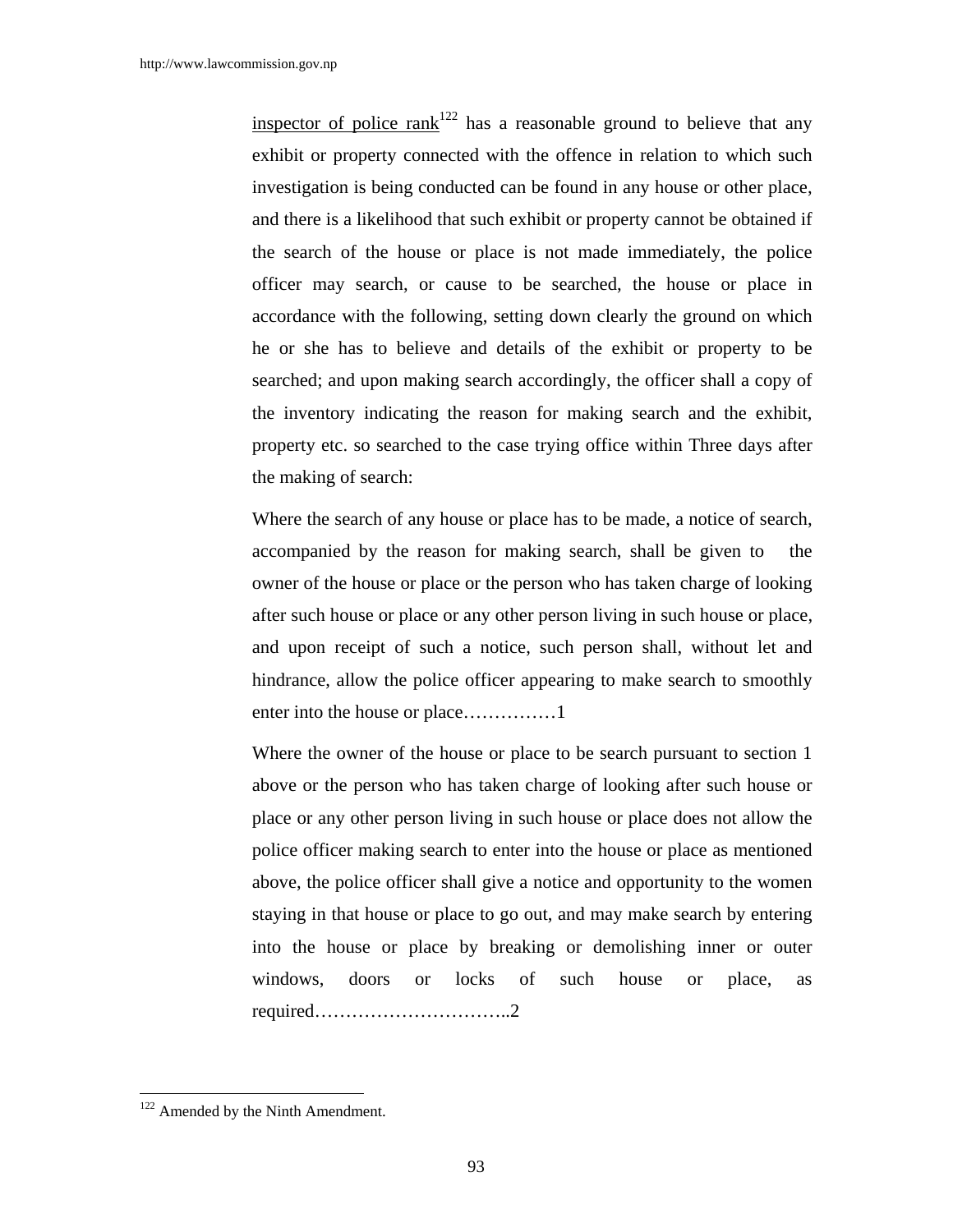In making search of any house or place in accordance with the provisions set forth in this Number, the provisions made on the entry into the house, as contained in Number 116 of this Chapter, shall also be observed……………………………3

In making search of any house or place pursuant to this Number, the search shall be made in witness also of the member or representative of the Village Development Committee or Municipality<sup>123</sup> in that place, at least two gentlepersons, owner of the house and his or her one representative and *Jimidar*, *Talukdar*, and *Patuwari*, as far as they are available; and the body of all persons in witness of search shall be searched, and search shall be executed by entering into the house or place without carrying any thing with them……………..4

If, in making a search pursuant to the foregoing sections, the body of any person has to be searched in relation to the exhibit or property searched, such search may also be made, and if the body of a woman has to be so searched, her body shall be caused to be searched by another woman whom she trusts in such a manner as not to defame or embarrass her…………………………………5

There shall be made an inventory setting out all details of the goods or exhibits found upon making search pursuant to this Number and the place and condition where such goods or exhibits have been found, which shall be signed by the officer making search and the witnesses; and a copy of the inventory, and also a receipt of the exhibits, goods or property, if any, taken by the police officer into his or her custody, shall be given to the owner of house or his or her representative……..6

If any person who is required to witness pursuant to section 4 above refuses to so witness or witnesses but refuses to sign, that person shall be punished with a fine of up to One Hundred Rupees…………….7

<sup>&</sup>lt;sup>123</sup> Amended by the Court Proceedings Related Some Nepal Acts (Amendment) Act, 2047.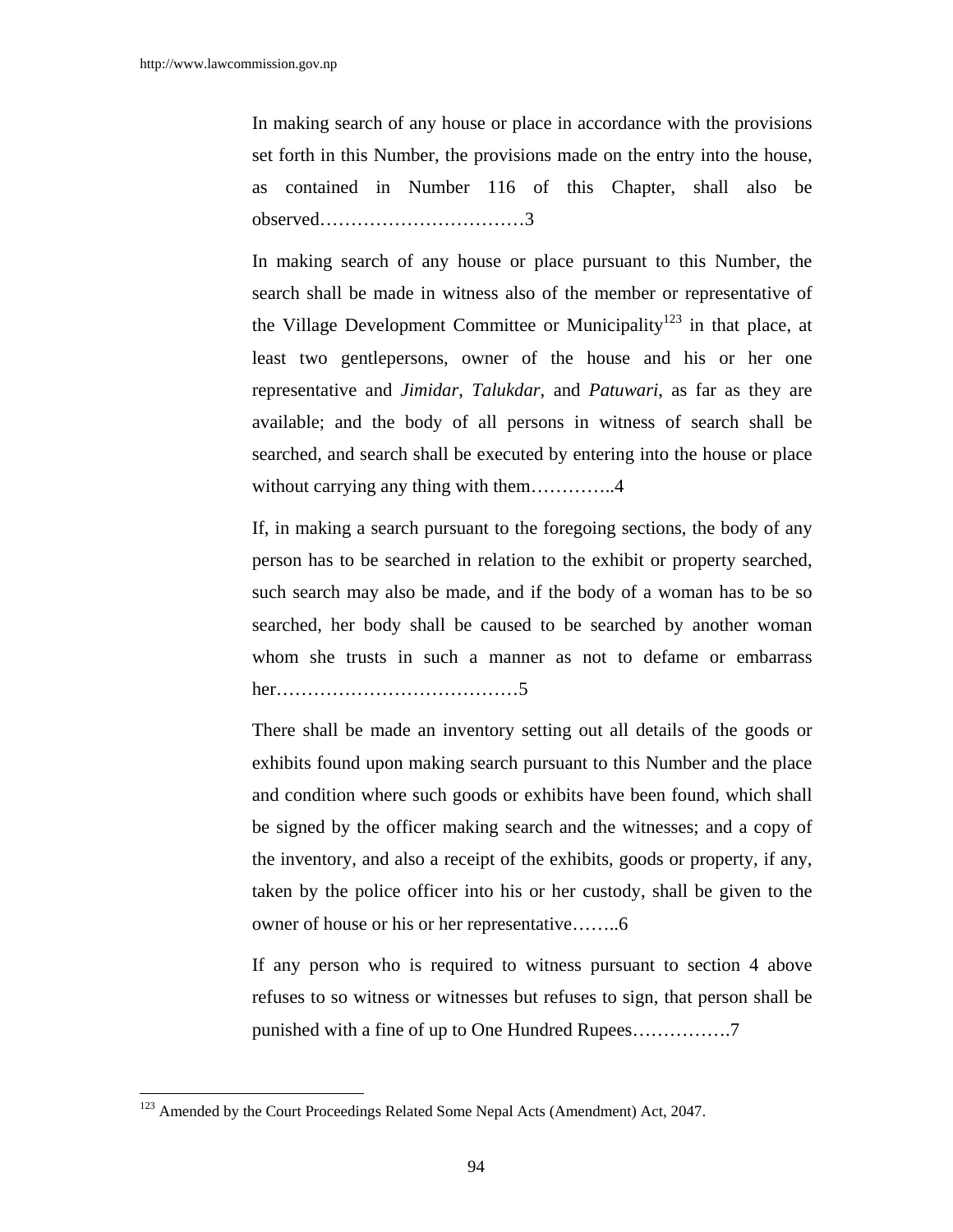Number 173. If it is required to identify a person in a case, the person to be identified shall be held in a place where he or she cannot be seen, and other persons, at least four persons, whose age, color, dress is similar to that of the person to be so identified shall be gathered and made similar to the extent possible, and the person to be so searched shall be mixed with them in a row, and the persons making identification shall be required to identify such person severally; and if the person is identified or not identified upon such procedure, the matter of identification or non-identification, as the case may be, shall be held on the record.

Number 174. ……………………..<sup>124</sup>

Number  $175$ <sup>125</sup>If, prior to the judgment of a case filed by the following person at the following work making a claim by virtue of the following work or against such person in relation to that matter, the worker who has carried on the following work and been fighting the case from the beginning expires the date fixed for making presence because of his or her death or removal from the work, and the successor appointed to carry on such work makes an application for the continuation of the claims of the case in which the suit or complaint was made or the statement of defense was made by the predecessor, within Thirty Five days, excluding the time required for journey, after the date of expiration of the date fixed for making presence, the successor shall be entitled to continue and fight the case of the predecessor on the following matters not involving any loss or damage upon the judgment to the predecessor who has been fighting the case since ago. The case shall be permitted to be continued and dealt with in accordance with law. If the successor does not apply for such continuation, the case shall be disposed in accordance with law:

> The matter of theft, concealment, encroachment of or on any movable, immovable property recorded in the inventory of any *Rajguthi* of

 $124$  Repealed by the Third Amendment.<br> $125$  Amended by the Third Amendment.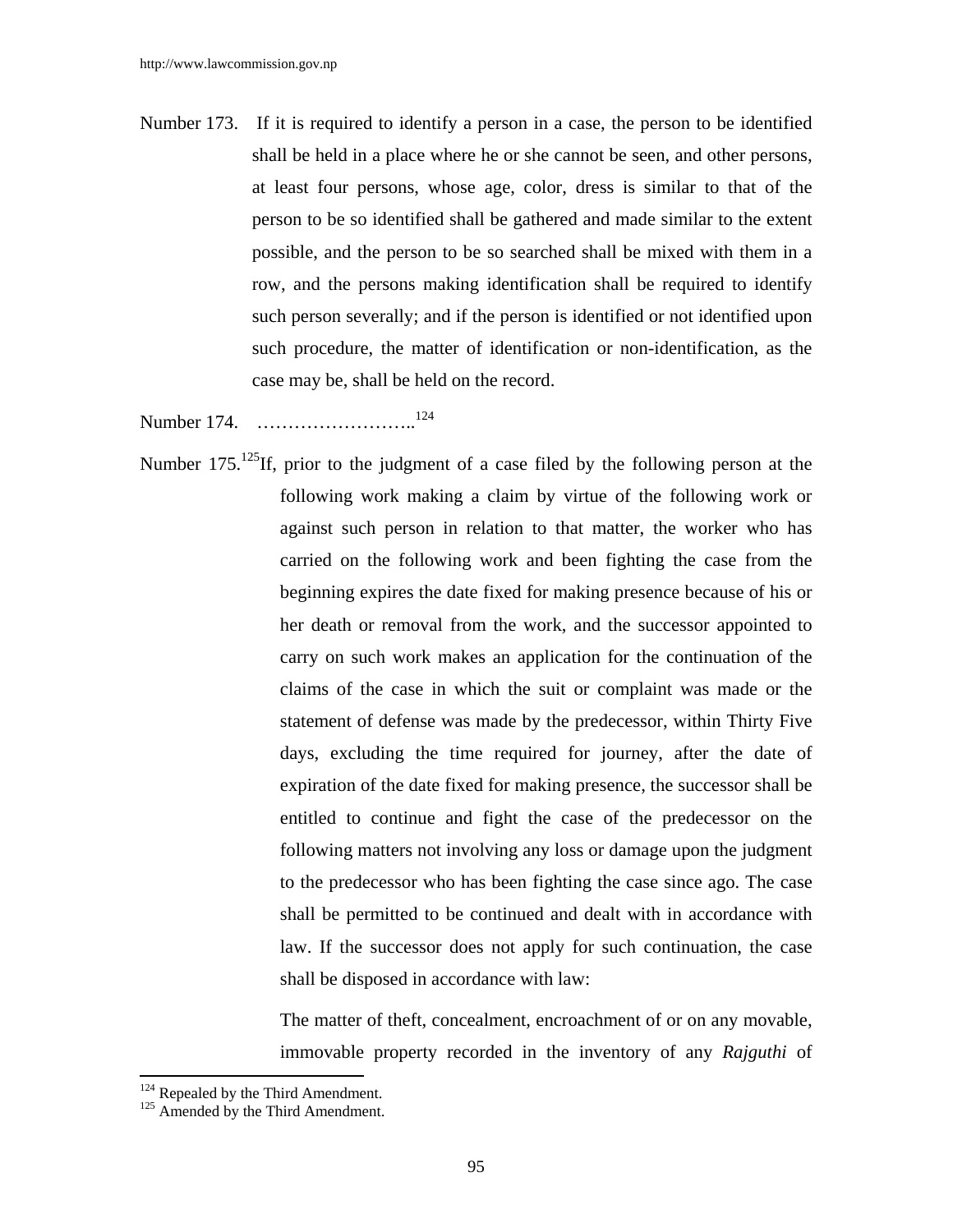taxable land (*Raikar*) or equivalent to *Raiker* by a manager, *Mahanta*, priest, *Talukdar*, *Jimmawal* contractor and *Chhutwala* responsible for the affairs of the *Rajguthi* of *Raikar* or equivalent to *Raiker*, and also by one who uses the house and land ………………………1

The matter of application by the *Naike* of government amount for the maintenance of governmental amount………………………..2

The matter of determination of the title and claim by a bank, company or other body corporate by one who, as its principal person, is responsible for the day-to-day affairs of the bank, company or body corporate …………………………….3

- Number 176. If a person who is accused of any case dies prior to judgment, the deceased shall not be liable to punishment. Even in the case continued by the heir, the person getting continuity of the case shall not be held to be offender by the reason only that he or she has got such continuity.
- Number 177 . ………<sup>126</sup>
- Number 178. ………<sup>127</sup>
- Number 179.<sup>128</sup> If both parties expire the time-limit in a case other than a case in which the Government of Nepal is plaintiff, the case shall be dismissed after the expiration of the time-limit within which the expired time-limit can be extended. For such dismissal, the plaintiff shall be liable to punishment of a fine equal to Five percent of punishment that can be imposed on the plaintiff where the matter claimed or alleged by him or her is not held to be true if examination of evidence has not been made and Ten percent of such punishment if examination of evidence has already been made. Subsequent to the dismissal, another suit made by the same plaintiff against the same defendant on the same matter

<sup>&</sup>lt;sup>126</sup> Repealed by the Evidence Act, 2031.

<sup>&</sup>lt;sup>127</sup> Repealed by the Evidence Act, 2031.<br><sup>128</sup> Amended by the Tenth Amendment.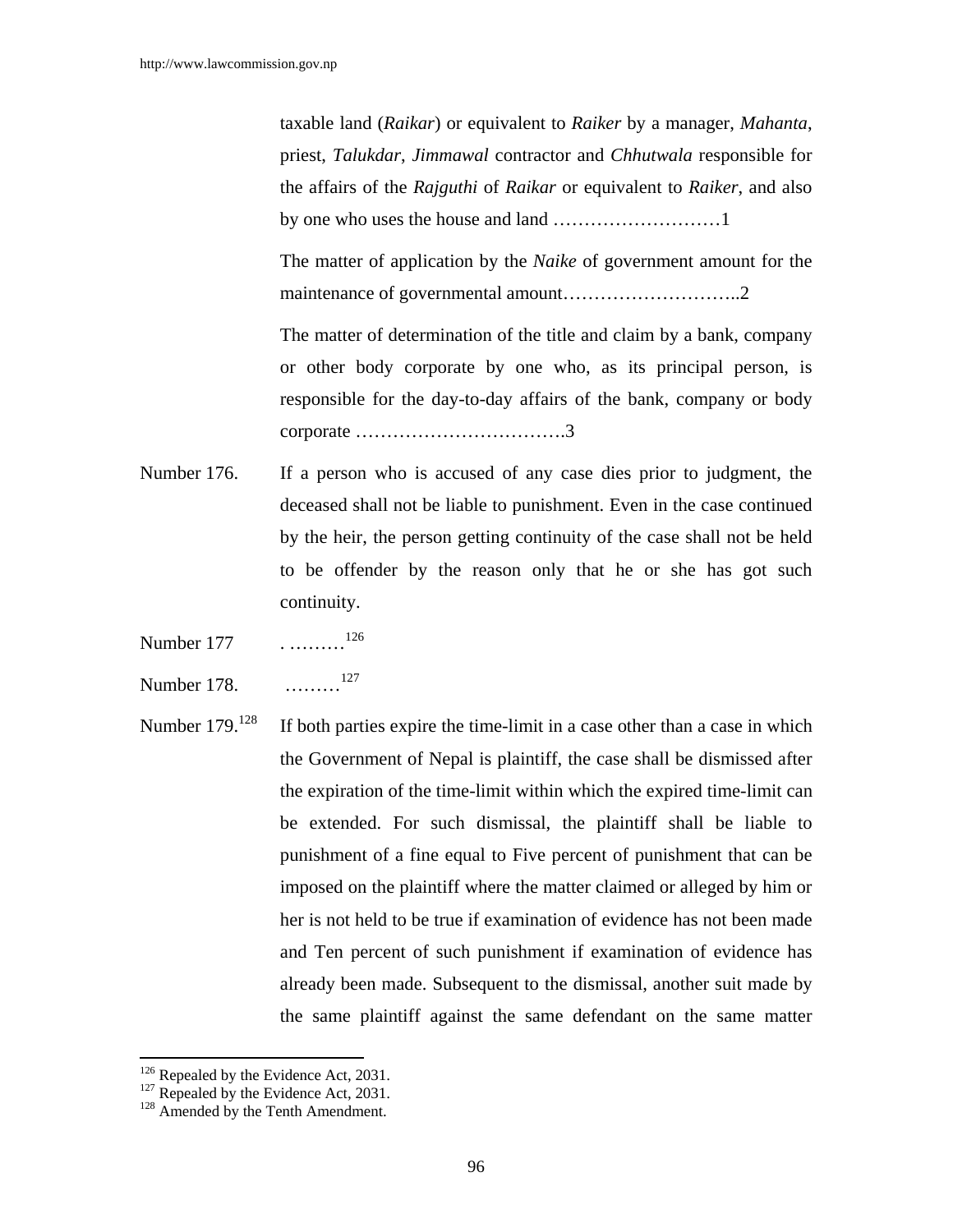cannot be entertained. In the case of dismissal made unduly, an appeal can be made within Thirty Five days only to the extent of the matter of such undue dismissal.

Number 180. Except where a suit or appeal is made in duplication, the suit or appeal submitted for filing, even in spite of its being ineligible of filing but, is not returned at that time in accordance with law but is filed by the office, and subsequently it is held to be dismissible, no punishment shall be imposed for such dismissal (repeal/rejection). The following punishment shall be imposed in a case dismissed/repealed in the other circumstances:

> Where a plaint or memorandum of appeal submitted for filing appears to be capable of being filed and case is proceeded thereupon but the case seems to be incapable of being proceeded only from the documents examined or produced subsequently and then the suit is dismissed/repealed, the plaintiff shall be liable to punishment of a fine equal to Five percent of punishment that can be imposed on the plaintiff where the matter claimed or alleged by him or her is not held to be sustained or proved, and in the case of dismissal/repeal of a memorandum of appeal, the appellant shall be liable to punishment of a fine equal to Five percent of punishment that can be imposed on the appellant where the judgment is held to be sustained………………...1

> Where, prior to judgment on a case already filed, a plaint or memorandum of appeal is filed in duplication in the same case, and the plaint or appeal filed subsequently is liable to be repealed, the plaint or appeal so filed subsequently shall be repealed in accordance with law and one who knowingly files suit or appeal in duplication shall be liable to punishment of a fine of Twenty Rupees……………………2

Number 181. While imprisoning one in consideration for the fine imposed on the dismissal or repeal, one shall not be so imprisoned for a term exceeding Six months.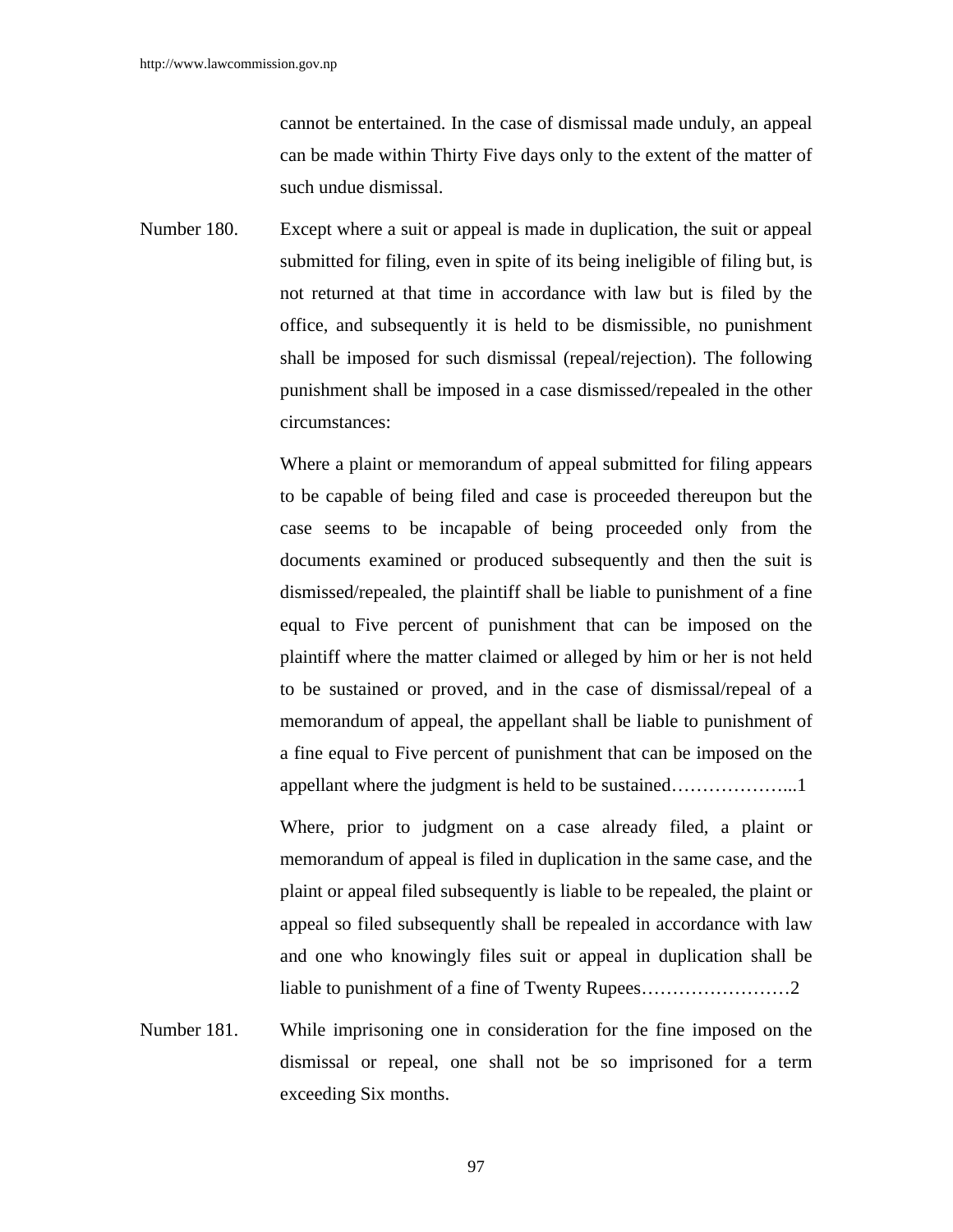- Number 182. No compromise can be made on a criminal case in which the Government of Nepal is plaintiff, on a case of bribery and on a case of bribery where it appears, from any plaintiff, defendant of any other case or any document submitted in evidence, that a government employee has taken or asked for bribery even though the suit of bribery has not been filed. On all cases other than these, if the litigants intend to enter into compromise at any stage prior to judgment, they shall make an application setting down the points of their compromise to the office where the case has been filed; and if an application is so made by both litigants, the chief of the office where the case has been filed shall read out the applications to both parties and make the meanings and consequences thereof known to them clearly, and if, thereupon, both parties agree that whatever is set down in the application with their consent is true and correct, then the chief of the office shall draw up a deed of compromise corresponding to the application and read out the deed to the litigants, and the deed shall be signed by the litigants, by himself or herself and also be stamped with the seal of the office. Where a compromise is so executed, no complaint that the party in question is not satisfied with the deed of compromise shall be entertained except a complaint that the other party has not complied with the deed of compromise.
- Number 183. In executing a deed of compromise on a case capable of being compromise, there shall be charged the fee for compromise as follows: In an original case, there shall be charged the fee for compromise at the rate of One percent of the following figure/amount where no evidence other than that submitted along with the plaint or statement of defense has been examined, of Three percent of the following figure/amount where other evidence has also been examined and of Five percent of such figure/amount where the case is already matured for judgment upon examining all evidence set forth in the plaint and the statement of defense…………………..1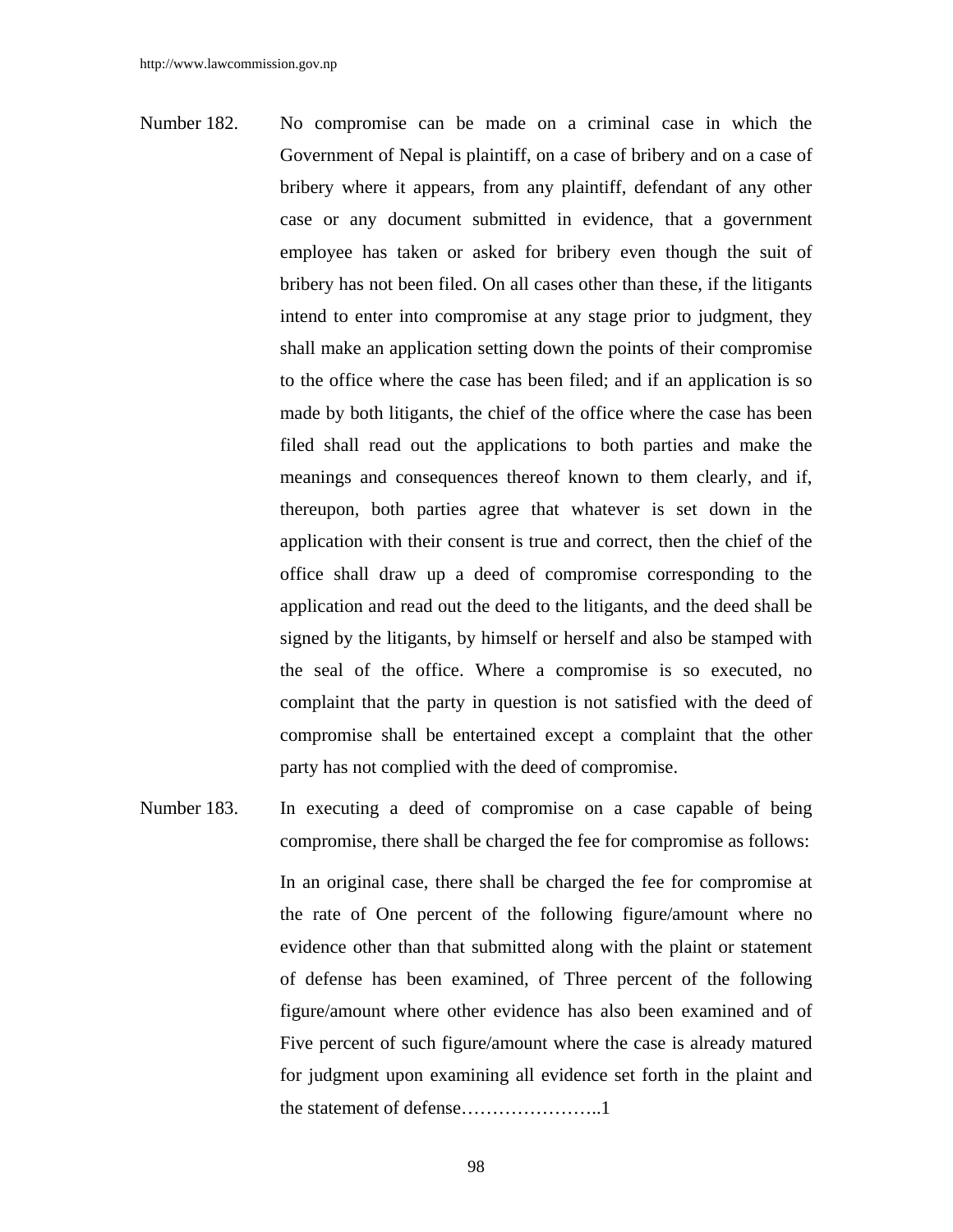$\overline{a}$ 

Where there is evidence of amount in controversy, the figure of amount claimed by the plaintiff…………………………..1

Where there is no evidence of amount in question and imprisonment is to be imposed as per the plaintiff's petition, the figure or money to be set by Forty Five Rupees for each month of the term of imprisonment that can be so imposed…………….2

Where no imprisonment but only fine is to be imposed, the figure of the fine………………………3

In an appeal level case, a sum of Two Hundred Rupees<sup>129</sup> shall be charged as the fee for compromise. If a sum of money to be set by Forty Five Rupees for each month of the term of imprisonment imposed by the judgment of lower level is paid, the same shall be collected and the record of imprisonment shall be crossed off……...............................................2

 In collecting the fee for compromise chargeable pursuant to Sections 1 and 2 above, the fee shall be collected from both parties on pro rata basis……………………………..3

Number 184. Where a deed of compromise is so executed by the office that any party has to do or cause to be done acts such as to make appearance before any office for effecting registration or transmission or transfer or making payment of money required to be paid, the office executing the compromise shall give the intimation of that compromise to the office effecting the acts pursuant to the compromise, not later than Five days of the execution of compromise. If an application is made to have the acts effected accordingly, within the time limit as referred to in Number 44 of the Chapter on Punishment, that office shall also do in accordance with the deed of compromise and law.

<sup>&</sup>lt;sup>129</sup> Amended by the Court Management and Administration of Justice Related Some Nepal Acts Amendment Act, 2058.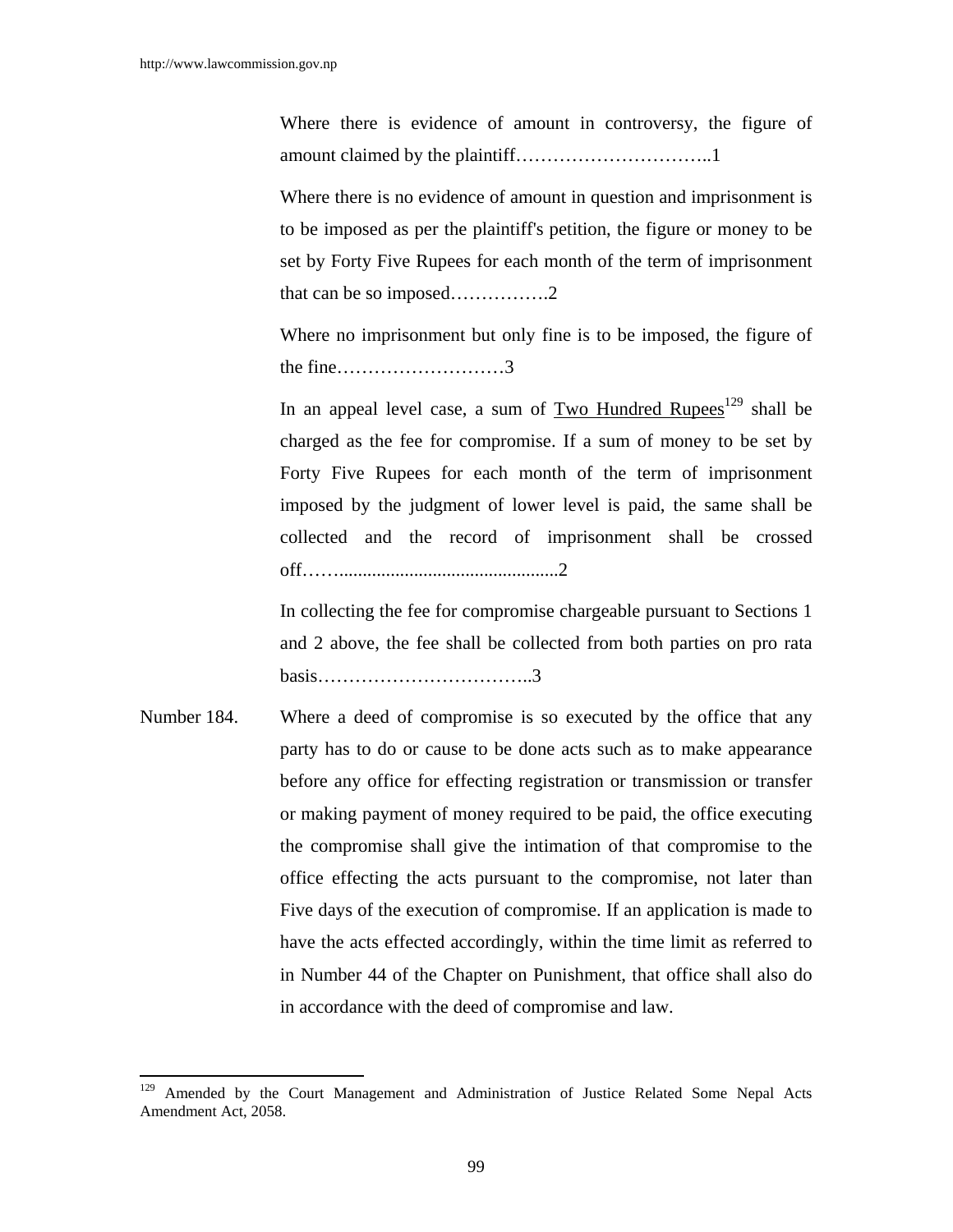- Number  $184A$ <sup>130</sup> On the date fixed for the litigants to make presence after the submission of the statement of defense, the plaint, the statement of defense and all documents produced shall be inspected/examined in presence of both parties and shown to them, and the plaintiff and the defendant shall also be inquired into the necessary matters, and the office shall consider whether both parties agree or disagree thereon, and read out the decision immediately if they so agree. If it appears that both parties disagree partly or wholly, there shall be executed a memorandum clearly setting down the matters on which they so disagree and judgment is to be made and proofs, evidence to be examined in respect thereof, and an order shall be passed for the procurement of the proofs, evidence and the date for the examination of the proofs, evidence shall also be fixed. The office shall carry out proceedings pursuant to Number 78 of this Chapter on the date fixed for the examination of evidence.
- Number 185.131 After having examined such evidence as held to be examined by the office in accordance with Number 184A. of this Chapter, the office shall fix the date for holding discussions on the case, and discussions shall be held with and between those litigants who are present on the date so fixed, the pleading in writing, if any, furnished by any litigants shall also be received and entered on the record, punishment to be imposable on both parties shall be decreed and read out to them, and the verdict so decreed shall be set down in the verdict book on the same day, and signed by the competent person empowered to make decree and also by the litigants who are so present. After the verdict has been decreed, no delay of more than seven days shall be made to write down judgment except for a reasonable cause. In writing a judgment, the office shall set down separately and in separate paragraphs the matters including short description of the case, matter

 $130$  Inserted by the Third Amendment.<br> $131$  Amended by the Ninth Amendment.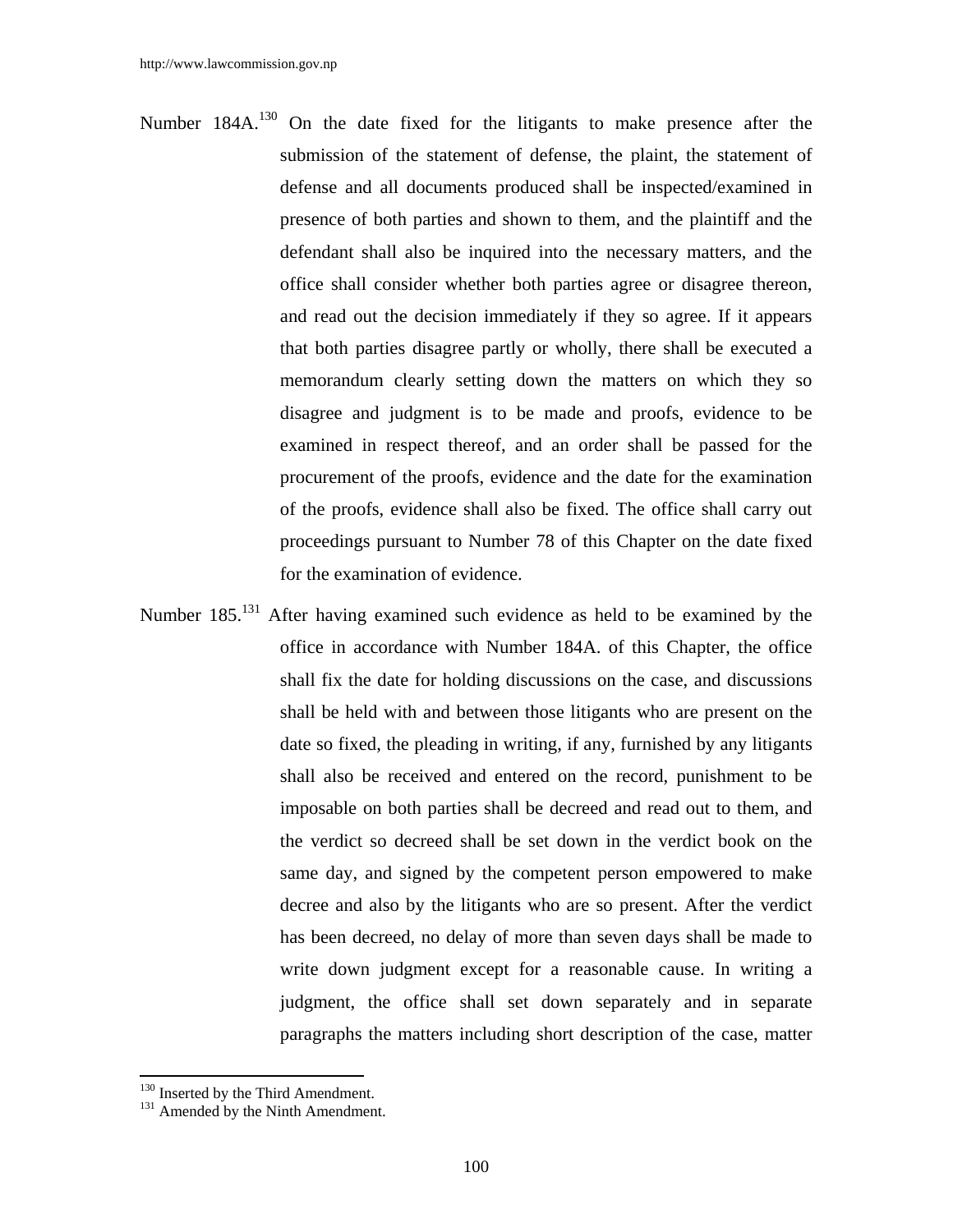on which litigants disagree and thus to be adjudged, main points of the pleading, if any, made by any litigant or legal practitioner on that matter, the verdict of the office on that matter and grounds therefor, and relevant laws. If, after examining the evidences as mentioned above, it is not possible to dispose the case on the same day for the reason that it is necessary to carry out further study or consideration of the case in view of its complexity or that it takes more time to form opinion or make decree by two or more adjudicators upon holding mutual discussions where the case has been heard or tried by a bench comprising of such adjudicators, a memorandum, accompanied by the reason for the same, shall be executed and another date fixed for the disposal of the case. If, for any reason, it is not possible to fix another date for disposing a case indefinitely, proceedings as referred to in Number 15 of this Chapter shall also be carried out; and where the procedures including the examination of evidences have been completed in relation to the case and the party do not want to remain on recognizance, a deed shall be cause to be executed by the party covenanting that the or she will make presence subsequently upon receipt by him or her of a notice or subpoena issued by the office to that effect and also indicating his or her address where the notice or subpoena is to be issued to, and the party shall be exempted from the requirement to make presence on the dates fixed for the same.

Number 185A.<sup>132</sup> Where the litigant of one side, as specified by the office, is present, the office shall try and dispose the case in accordance with the following not later than Fifteen days after the expiration of the expired time-limit or the time-limit for the extension of the expired date fixed for making presence:

> Where the plaintiff is present but the defendant is not present, all the proofs and evidences of the plaintiff shall be examined and the case

<sup>&</sup>lt;sup>132</sup> Inserted by the Third Amendment.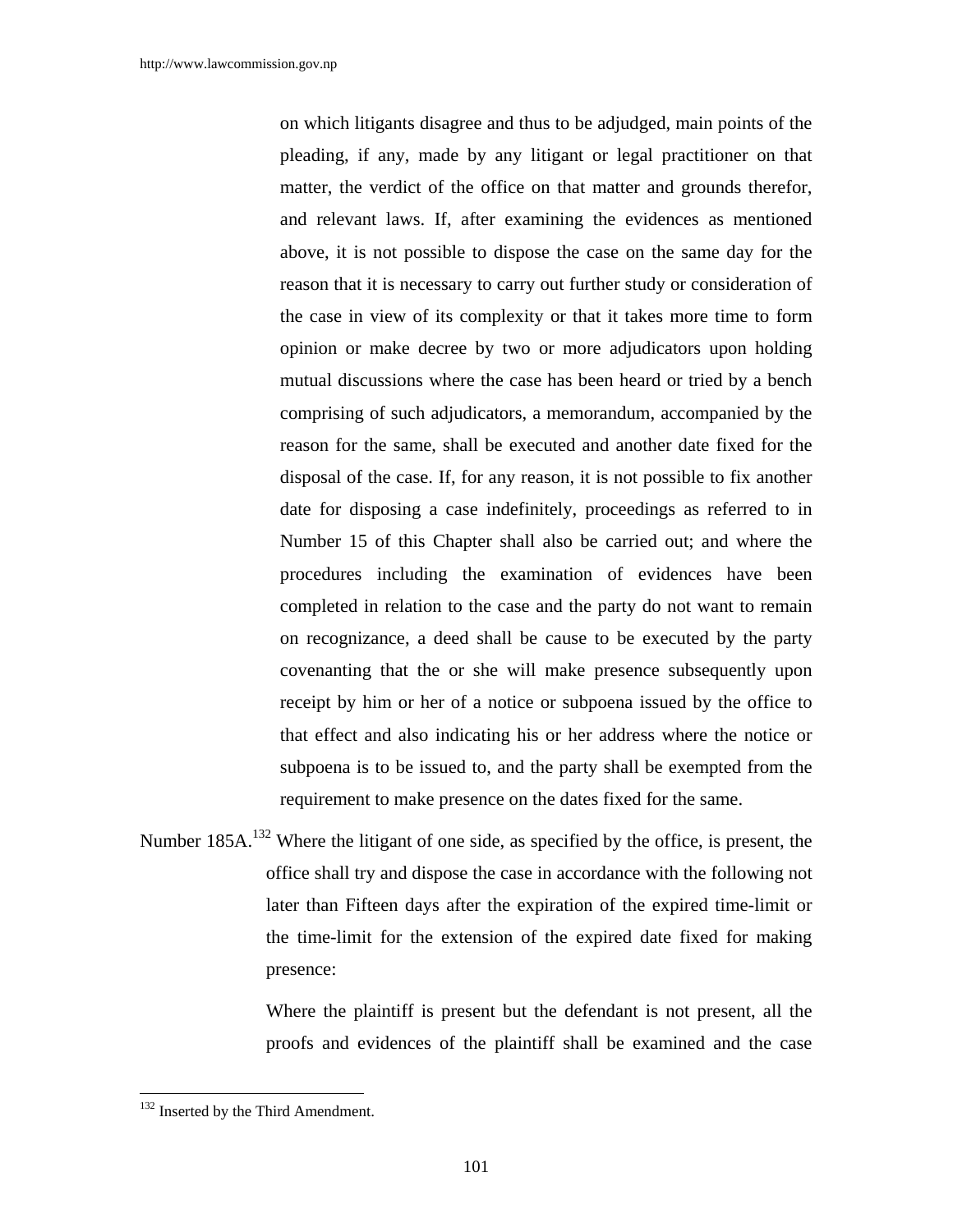adjudged on the basis of the evaluation of all proofs and evidences of the plaintiff and the defendant on the record………………….1

 Where the defendant is present but the plaintiff is not present in a case other than a case in which the Government of Nepal is plaintiff, and it seems or is held, from the statement of defense and other evidences on the record, that the defendant has admitted the plaintiff's claims wholly or partly, the case shall be so adjudged as to pass a decree or verdict to that extent and to dismiss it to the extent of such non-admission……..2

 In a case that is partly or wholly dismissed pursuant to section 2 above, it shall be dealt with in accordance with Number 179 of this Chapter as if it were dismissed wholly. In the case of the punishment for causing dismissal, such punishment shall be imposed only according to the extent of claims as so dismissed………3

- Number 185B.<sup>133</sup> Where in a case containing several plaintiffs or several defendants, all of them are not present but one or more than one of each side is or are present, it is not required to wait for the disposal of case until the others make presence. The case shall be adjudged in accordance with law even in the case of those who are absent as if they were also present.
- Number 186.<sup>134</sup> Judgment in a case involving punishment of imprisonment for life with confiscation of entire property  $\dots\dots\dots\dots\dots\dots\dots\dots$ <sup>135</sup> or that of imprisonment for life or a case required to be referred/submitted for confirmation in accordance with the laws in force shall be referred or submitted by the office for confirmation and such judgment shall be as confirmed by the competent court, and judgment in the other cases shall be made by fulfilling the procedures as required to be fulfilled by the office itself in accordance with law.

<sup>&</sup>lt;sup>133</sup> Inserted by the Third Amendment.

<sup>&</sup>lt;sup>134</sup> Amended by the Ninth Amendment.  $\frac{135}{135}$  Deleted by the Punishment Related Some Nepal Acts Amendment Act, 2055.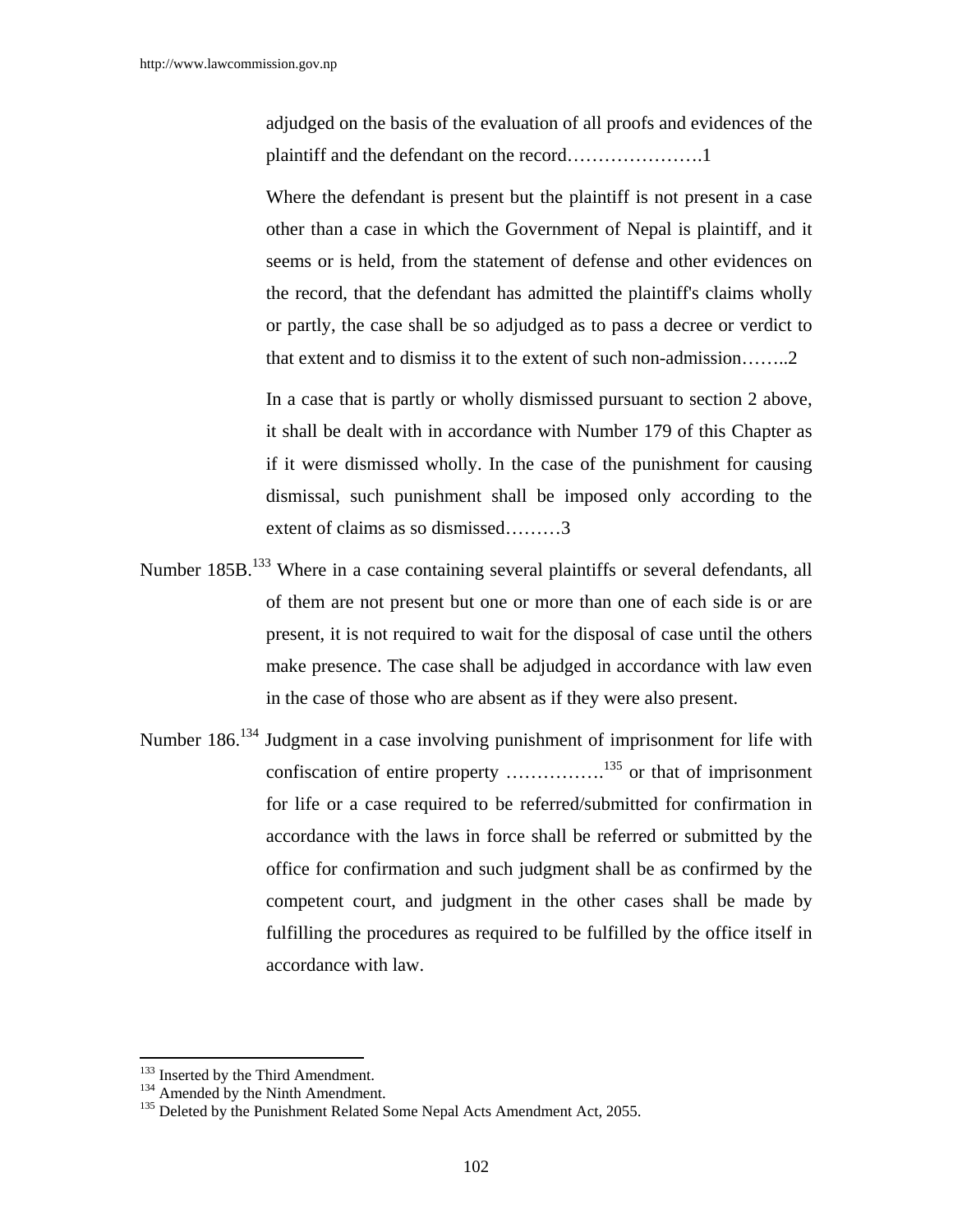Number 187. ………………….<sup>136</sup>

- Number 188. Despite confession by the accused in a case involving punishment of imprisonment for life with confiscation of entire property…….137 or of imprisonment for life pursuant to law, where the adjudging chief of office has a ground to suspect that it might be an accident, or in view of the circumstance of commission of the offense, the punishment as referred to in law will, in his or her view, be so severe if it is imposed on the accused and lesser punishment should be imposed on him or her, then the chief of office shall determine the punishment imposable by law, and explicitly set down in the reference memorandum such opinion as he or she has made, along with the reason for the same, and judgment shall be referred accordingly. Even the authority making final verdict may also determine punishment that is lesser than that specified by law if the authority also holds such opinion.
- Number 189. In making a judgment, the judgment shall be made by setting it down in the format as referred to in this Number.

Format of original judgment

Judgment (or reference judgment) made by such-and-such,

chief of such-and-such office

Diary number…. of the year 20…

Case: such-and-such.

|                     | Plaintiff's name, surname and Defendant's name, surname and |  |  |
|---------------------|-------------------------------------------------------------|--|--|
|                     | address                                                     |  |  |
| Plaintiff's witness | Defendant's witness                                         |  |  |
| Such-and-such       | Such-and-such                                               |  |  |

<sup>&</sup>lt;sup>136</sup> Repealed by the Ninth Amendment.<br><sup>137</sup> Deleted by the Punishment Related Some Nepal Acts Amendment Act, 2055.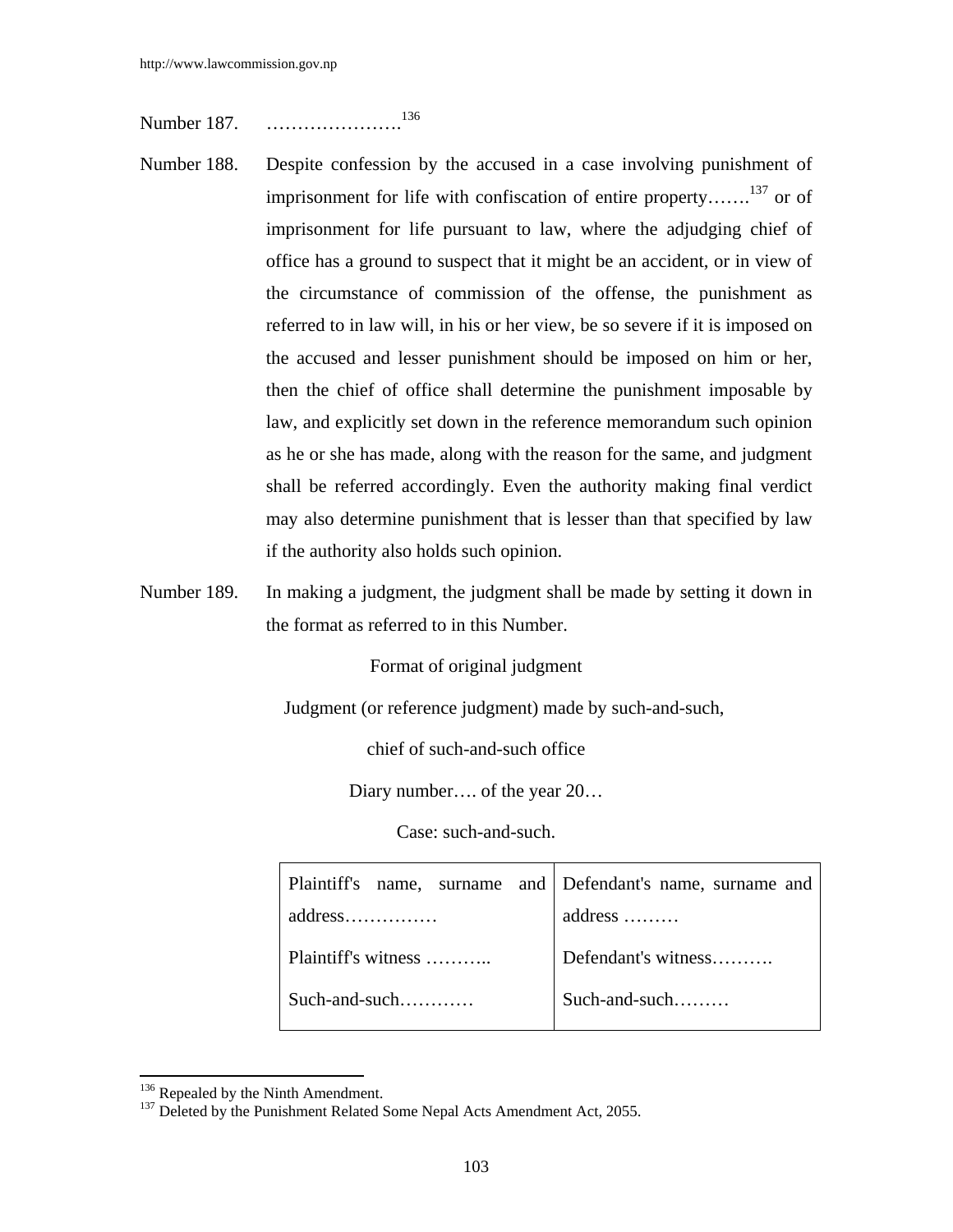| Such-and-such                                                        | $Such$ -and-such |  |  |
|----------------------------------------------------------------------|------------------|--|--|
|                                                                      | Document         |  |  |
| Such-and-such                                                        | Such-and-such    |  |  |
| Such-and-such                                                        | Such-and-such    |  |  |
| Examined by the office                                               |                  |  |  |
| $Witness$                                                            |                  |  |  |
| $Such$ -and-such                                                     |                  |  |  |
| Such-and-such                                                        |                  |  |  |
| Documents                                                            |                  |  |  |
| $Such$ -and-such                                                     |                  |  |  |
| $Such$ -and-such                                                     |                  |  |  |
| (The names of all witnesses and documents shall be mentioned in this |                  |  |  |
| manner).                                                             |                  |  |  |

Whereas, upon examining all documents of this case, it appears that the plaintiff has claimed such-and-such, and the defendant has stated suchand-such or such-and-such has occurred due to such-and-such reason, and whereas, such-and-such evidences are available;

Now, therefore, such-and-such is held as such in view of such-and-such circumstance, proofs and evidence and pursuant to such-and-such law. I have made this judgment by holding such-and-such by virtue of suchand-such law. Done on…..day,……of the month of…… of the year 20…..

## Format of appeal judgment

Appeal judgment (or reference judgment) made by such-and-such,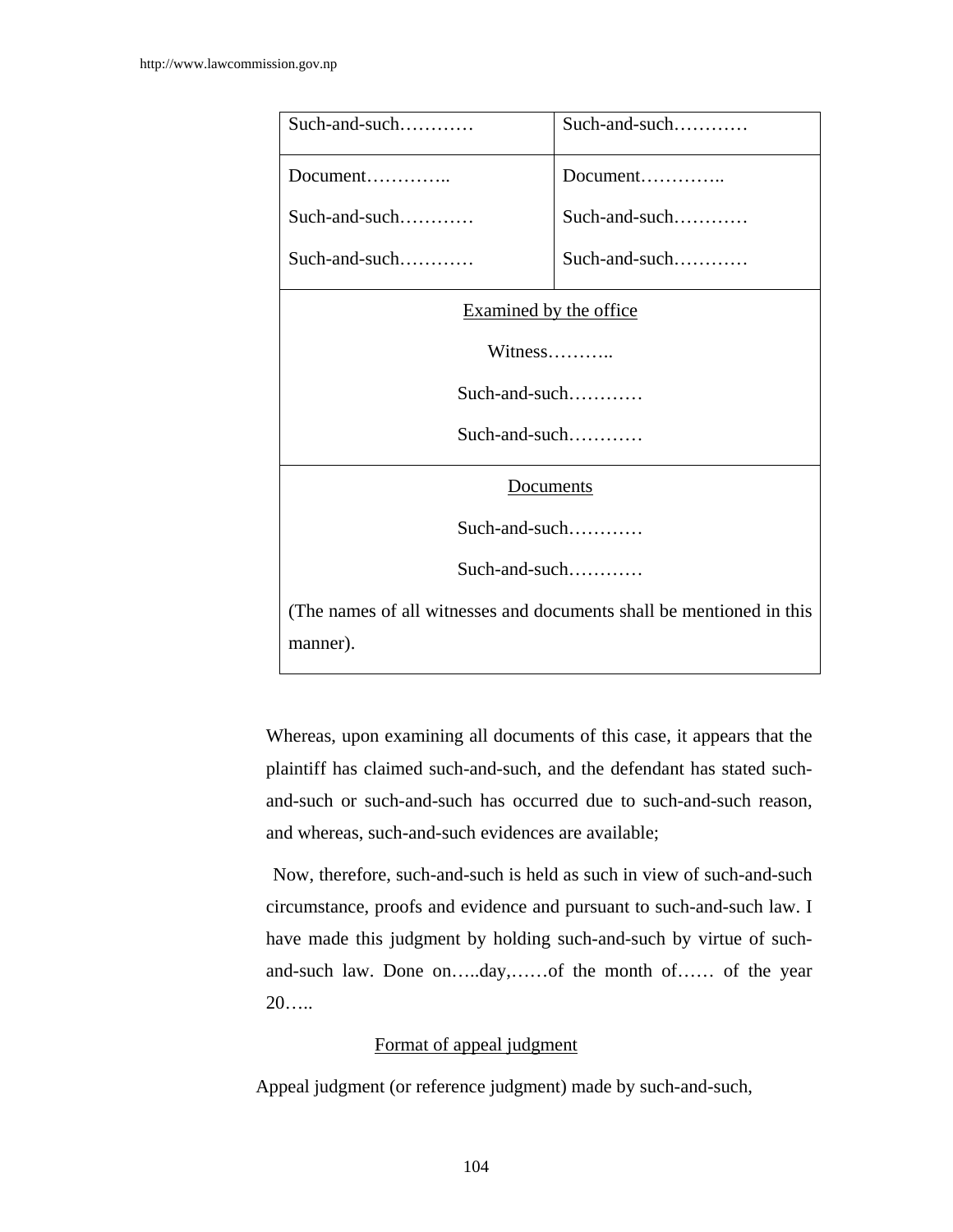chief of such-and-such office

Diary number.... of the year  $20...$ 

| Appellant's                                                 |  | (Plaintiff's) Respondent's (Plaintiff's) |  |  |
|-------------------------------------------------------------|--|------------------------------------------|--|--|
| (Defendant's) name, surname and (Defendant's) name, surname |  |                                          |  |  |
| address                                                     |  | and address                              |  |  |
| Case: such-and-such.                                        |  |                                          |  |  |
|                                                             |  |                                          |  |  |

Whereas, in this case, the plaintiff claims such-and-such and the defendant maintains such-and-such, and an appeal has been made by such-and-such against the judgment made by such-and-such office of first instance upon such-and-such evidences at such-and-such date;

Now, therefore, such-and-such is held in this case in view of such-andsuch evidence and pursuant to such-and-such law. Done on…..day …………of the month of…… of the year 20…..

Number 190.<sup>138</sup> Out of the accused of a case in which warrant can be issued, judgment shall be made as whatever is held upon examining whatever is required in the case of the accused who has filed a statement of defense or made a deposition in the case trying office or in the case of the accused who has once made presence in the office but has gone away despite that such accused has not filed a statement of defense or made a deposition. In the case of the accused who has not made presence in the office, the available witness, evidence shall be examined and public inquiry made, and if such accused fails to make presence or is not arrested even within Six months<sup>139</sup> after the issuance of warrant, then the case shall be so postponed that it shall be proceed and tried in accordance with law as and when such accused makes presence or is arrested; and even though the accused of the case so postponed is not found or fails to make

<sup>&</sup>lt;sup>138</sup> Amended by the Fifth Amendment.

<sup>&</sup>lt;sup>139</sup> Amended by the Ninth Amendment.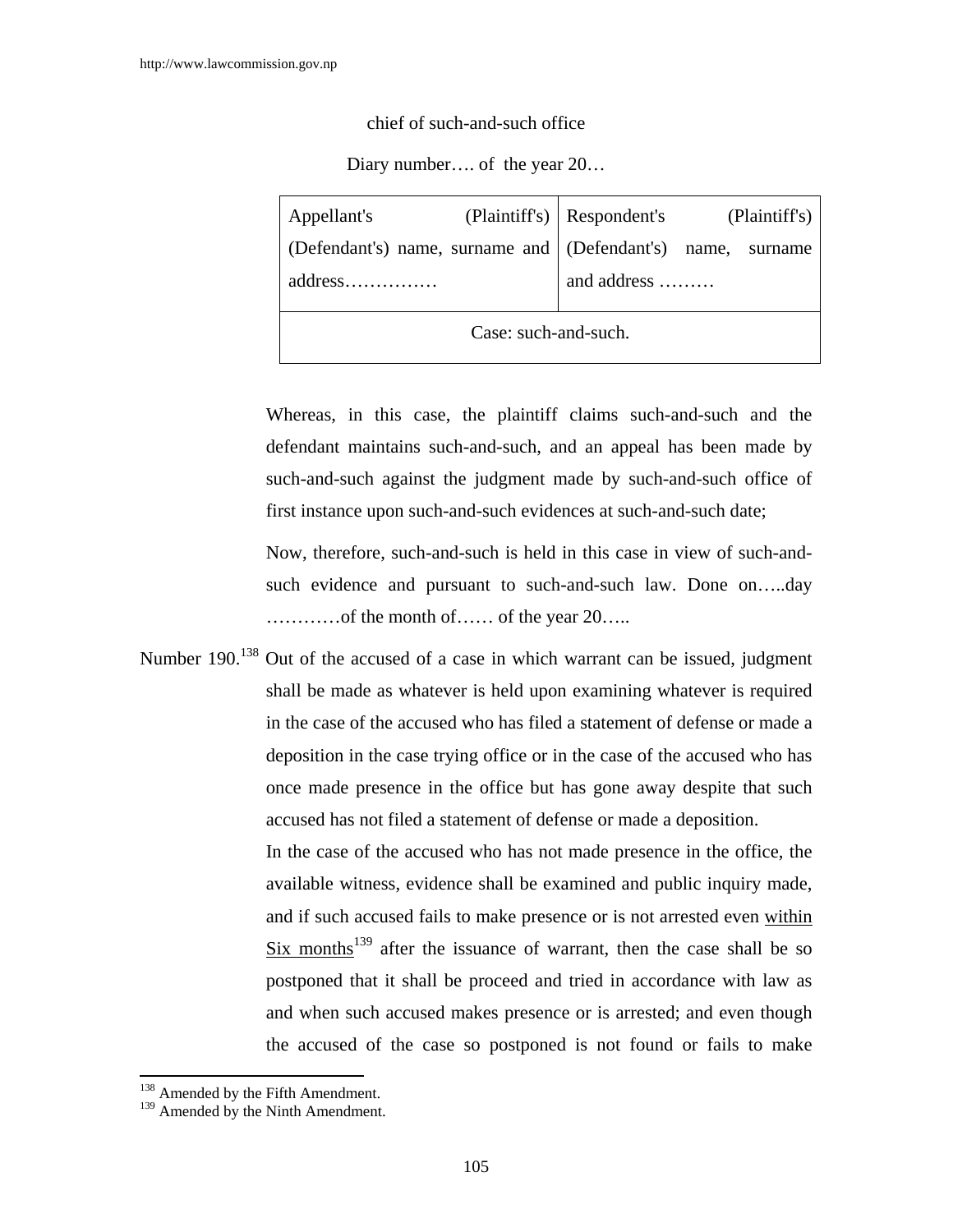$\overline{a}$ 

presence, the case shall be proceeded, tried and adjudged upon the evidence as examined after the completion of Two years of the attachment to the partition share<sup>140</sup> of that accused.

- Number 191. If, in a case postponed, the other persons, except one the absence of whom has resulted in the postponement, make presence, those who are held in detention and on recognizance for trial until the absent defendant is arrested shall not be so continued to be in detention and on recognizance irrespective of whether the arrested defendant confesses or denies the allegation. Even if the absent person is not arrested and produced even until the period of detention equal to such term of imprisonment as may be imposable if the detained accused is held guilty of offense or even if such person is arrested and produced but the case is not matured for judgment, such person shall be released immediately when the punishment imposable on him or her is served; and if the absent person is arrested and the case is not matured for judgment and the present person has to be released on recognizance for trial, such person has to be released on recognizance, and if the absent person is not arrested and produced or fails to make presence, the date for making presence by the person released from detention and by the person already on recognizance shall be fixed and such persons shall be released accordingly, upon a deed being executed by such persons covenanting that they shall make presence as and when they receive a notice from the office to that effect. If, after the absent person is arrested or makes presence voluntarily, it is necessary also to subpoena the persons who were so released from detention or released on recognizance previously, they may be subpoenaed and examined and held on recognizance as and when so required.
- Number 192. In adjudging any case, other than a case in which warrant is issued or a case which is to be postponed under the Chapter on Theft and the

<sup>&</sup>lt;sup>140</sup> Amended by the Court Management and Administration of Justice Related Some Nepal Acts Amendment Act, 2058.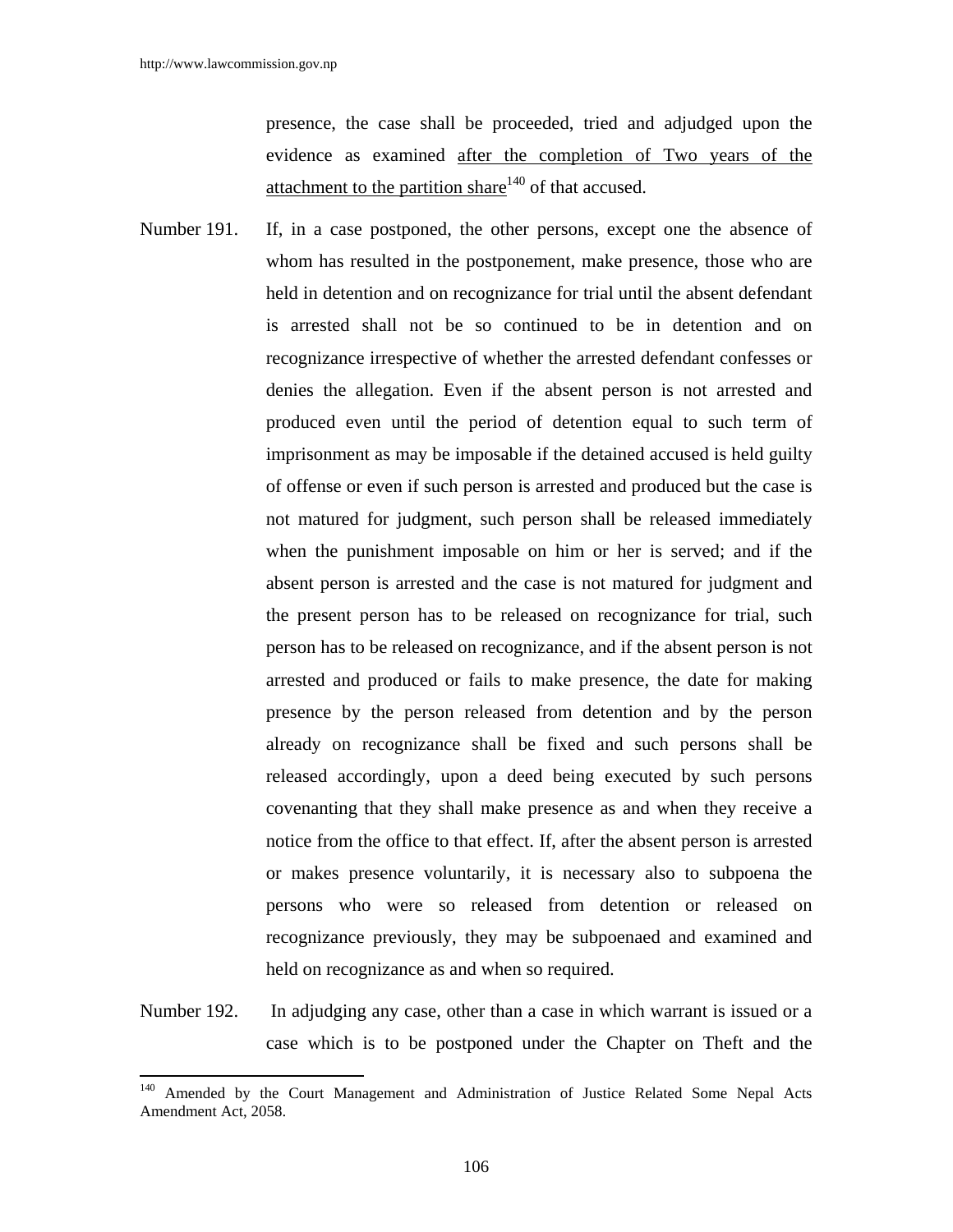accused whereof is not arrested and produced in the office, judgment shall not be made so that some matters, out of the matters required to be settled from the same case-file, are kept pending for subsequent examination and judgment.

- Number 193. After the office passes judgment on a case, it shall read out the judgment to the litigants present, state whether an appeal can be made against the judgment or not and the name of appeal hearing office if appeal can be so made, and cause a deed to be executed by the litigants to the effect that they have heard the same. If a litigant is not present, a process/notice shall be issued to the litigant not later than three days after the judgment has been passed, stating that such and so punishment has been imposed on him because such and so matter has been held in relation to the case and setting out the name of the appeal hearing office if the judgment is appealable. The litigant of an appealable case may make an appeal against the judgment on the matters with which the litigant is not satisfied within Thirty Five days after the date of hearing the judgment where the litigant has been present and heard the judgment and after the date of service of the process/notice where the process/notice has been so served because of the litigant's absence; and no appeal shall lie after the expiration of the said time-limit.
- Number 193A. <sup>141</sup> No appeal or petition equivalent to complaint shall lie against the judgment or final order on a civil case unless and until the evidence of payment of such fees and court fees as may be chargeable by law is produced. Even if such appeal or petition has been filed or registered, it shall be voided. Provided that where an appeal or petition has been filed subject to the collection of such court fees as may be determined subsequently at the time of making judgment on the case pursuant to the Nepal Court Fees Act, 2017, the appeal or petition shall not be so voided by the reason only of non-payment of the court fees.............................

<sup>&</sup>lt;sup>141</sup> Inserted by the Tenth Amendment.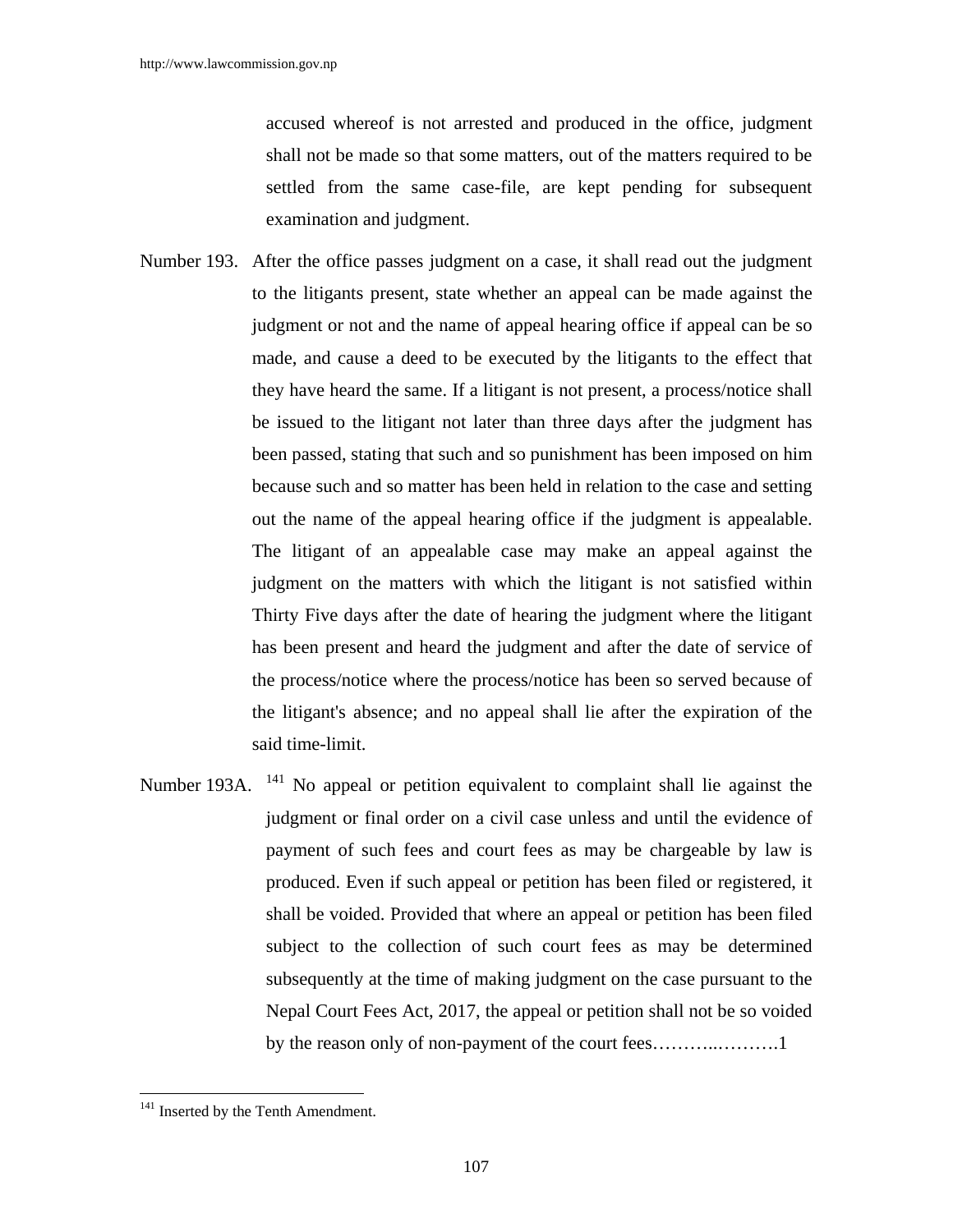Where judgment is so made as to impose punishment on the defendant in a criminal case, no appeal or petition equivalent to complaint shall lie against the judgment unless the following provisions are observed ………………………….2

No appeal or petition equivalent to complaint by a person sentenced to punishment by a judgment shall lie against the judgment unless an evidence issued by the concerned prison that the person is in imprisonment according to the judgment is produced …………… 1

No appeal or petition equivalent to complaint by a person sentenced to fine by a judgment shall lie against the judgment unless an evidence of the payment of the fine or the deposit of wealth bail in consideration for the fine by that person according to the judgment is produced …………… 2

Notwithstanding anything contained in Sections 1 and 2 above, the matters set forth in Number 194 of this Chapter shall be governed by the provisions set forth in that Number……………3

Number 194.<sup>142</sup> In a criminal case where a person is convicted by judgment of an offence and sentenced to imprisonment, the judgment making office may, for the purpose of making appeal, release the person on bail or security until the time-limit for making appeal if the term of such imprisonment does not exceed three years and the case is one in which it is not required to be held in detention for trial or if that person has not been held in detention for trial………………..1

> The appeal hearing office may release a person on bail or security until the time-limit for making appeal expires and, where a memorandum of appeal has been filed, until the settlement of appeal in a case where the person is convicted by judgment of an offence and sentenced to imprisonment, and the term of such imprisonment does not exceed ten

<sup>&</sup>lt;sup>142</sup> Amended by the Fifth Amendment.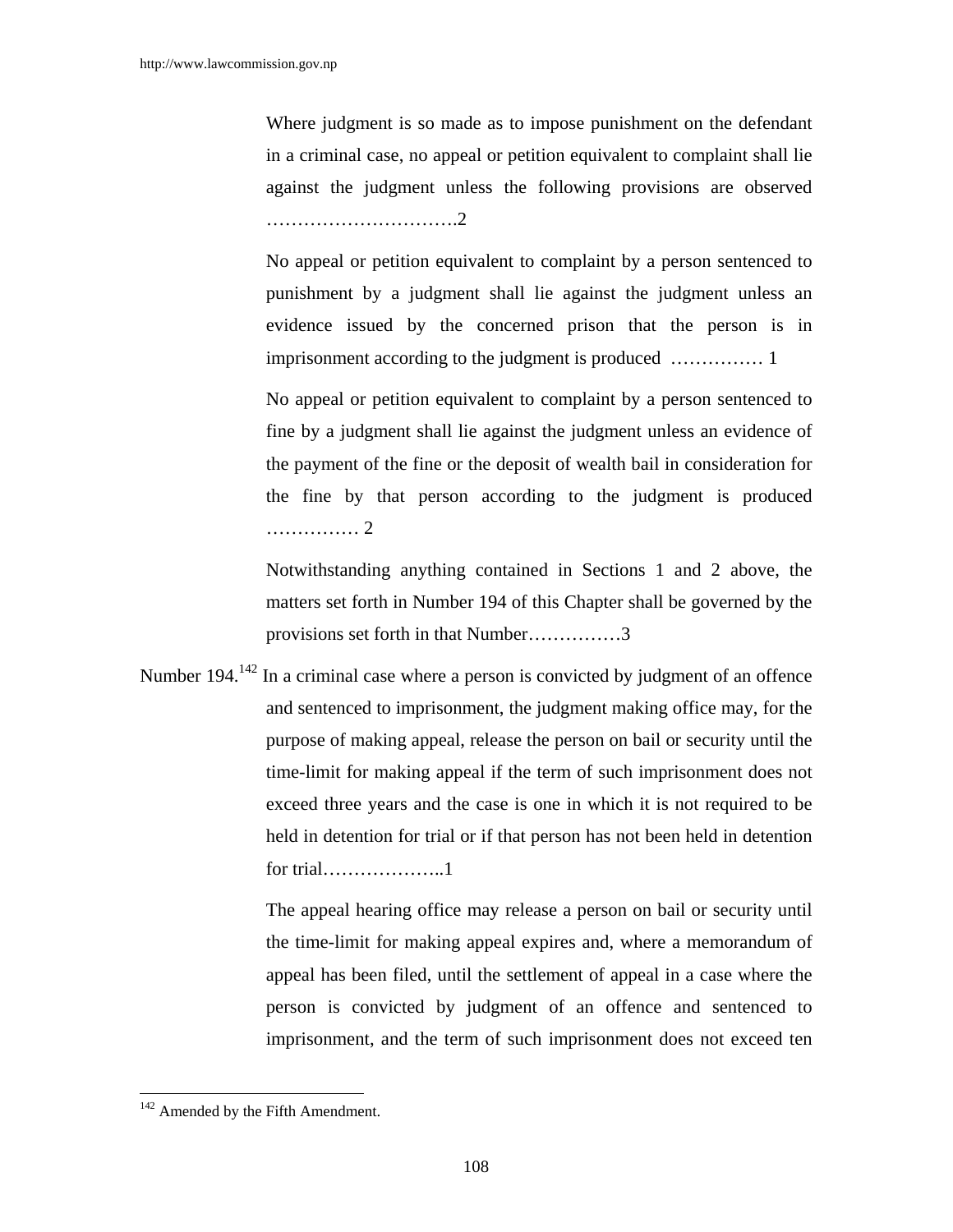years and the case is one in which it is not required to be held in detention for trial or if that person has not been held in detention for trial143………………..2

 In releasing a person on bail or security in accordance with sections 1 and 2 above, where a bail or security has been furnished with the original office for trial, the office shall, at its discretion, obtain such additional bail or security as not to exceed Twenty Five percent of that bail or security. In the other cases, the office shall, in consideration of the matters set forth in section 10 of Number 118 of this Chapter, fix the figure of bail or security and collect the bail or security  $accordingly^{144}$ .............................3

 Provided that, subsequent to the filing of a memorandum of appeal, if the appeal hearing office is of the opinion, from the standpoint of justice, that it has to hear appeal by holding the appellant in detention, nothing shall preclude the office from doing accordingly.

 Notwithstanding anything contained in sections 1 and 2 above, while releasing a person sentenced to punishment on bail or security or refusing to accept a bail or security, a memorandum shall be executed, for reasons therefor to be recorded; and the office may refuse to release the person on bail or security, on any of the following conditions ……………………4

 There is a possibility that the person sentenced to punishment may go away if he or she is released on bail or security…………1

 There is a possibility that the person may temper with the proofs and evidences …………1

 There is a possibility that the person may commit any other offense………1

 $143$  Amended by the Ninth Amendment.<br><sup>144</sup> Amended by the Ninth Amendment.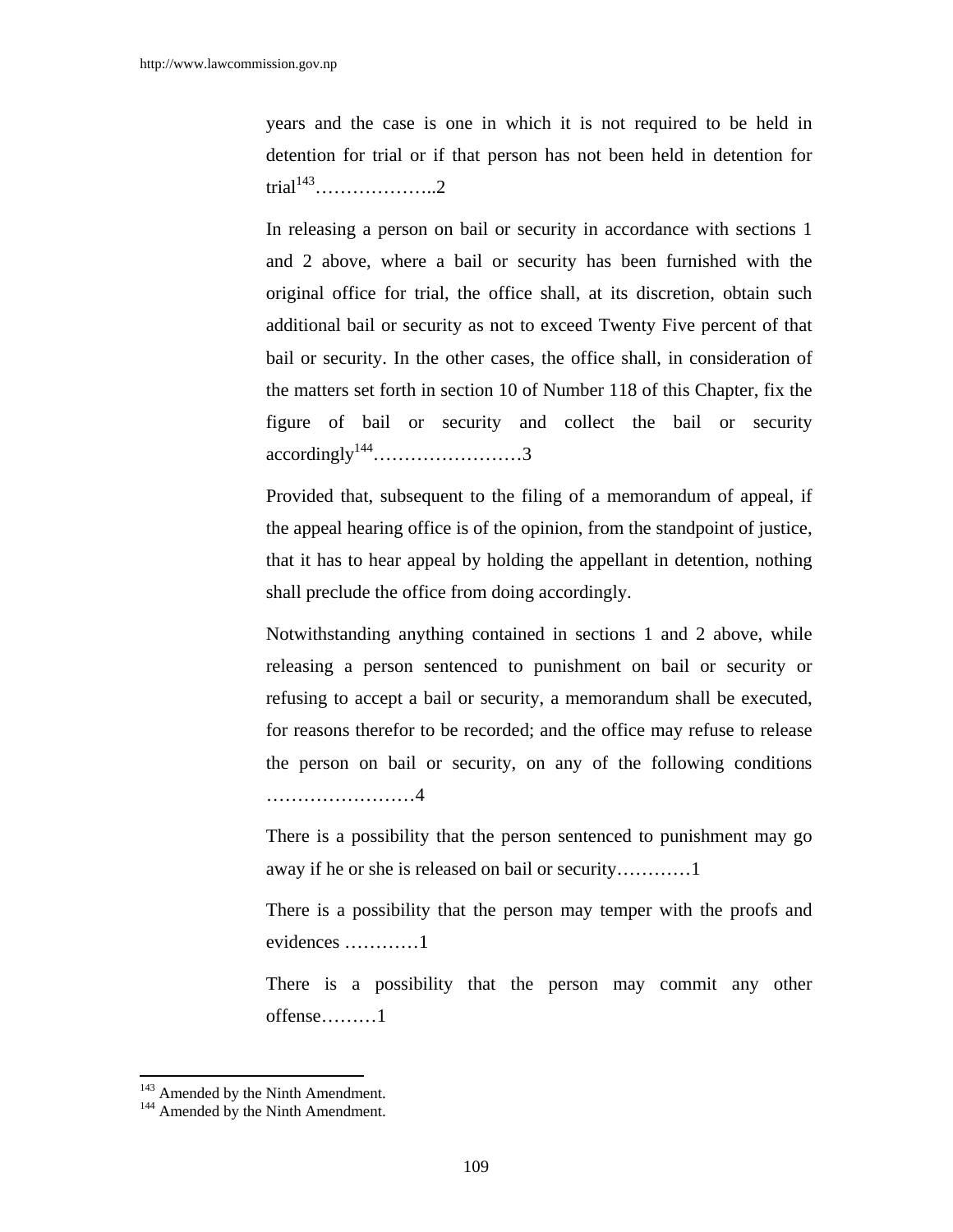In any of the following cases, the judgment making office, in the case of the person who has served the punishment of imprisonment for a term exceeding one year, and the appeal hearing office, in the case of the person who has served the punishment of imprisonment for a term exceeding three years may refuse to release him or her on bail or security…………………………5

Cases under the Prevention of Corruption Act,  $2059$ ,  $145$  cases relating to black marketing, profiteering, hoarding or adulteration,

Cases relating to exports, imports,

 Cases relating to essential services, essential commodities or essential goods,

Cases relating to currency, notes, foreign exchange and metrology,

 Cases relating to ancient monuments, statues, pictures, books of archaeological importance or other arts,

Cases relating to narcotic drugs,

Cases relating to government amount,

 Cases relating to the forgery or theft of any government document, court judgment or order, passport, insurance, cheque or draft,

 Cases relating to the theft, embezzlement or misappropriation of any property, wealth or money of the Government of Nepal or a corporation or bank of which Fifty One percent ownership is owned by the Government of Nepal or the cheating of the Government of Nepal, such corporation or bank.

 In taking a bail or security by the office pursuant to this Number, the office may, in consideration of the need and propriety, require the bail or security also for such amount or money of the Government or public

<sup>&</sup>lt;sup>145</sup> Amended by the Strengthening Republic and Some Nepal Acts Amendment Act, 2066.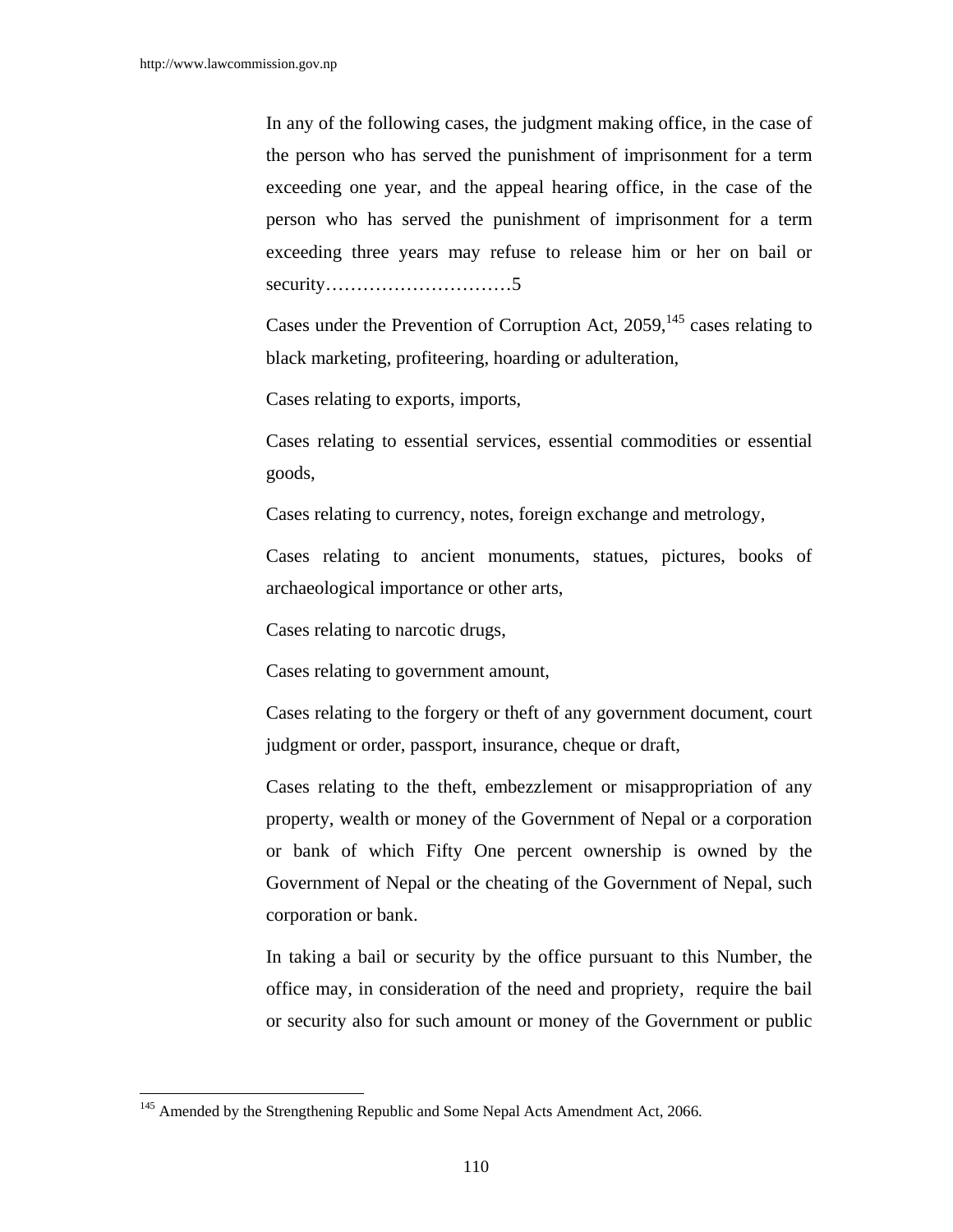corporation as may be payable pursuant to the judgment146……………….6

Number 195. In making an appeal, the appeal my be made to the office hearing appeal from the office that has disposed the case or through the office disposing the case or by a person held in detention through the office where he or she is so detained or by a government employee to such kind of appeal hearing office, if any, available nearby the territory where he or she is in service or on deputation, and to other office hearing cases of appeal level if such office is not available and to any other case trying office whatsoever if even such other office is not available; and the following provisions shall govern the following matters while so making and taking appeals:

> Where a memorandum of appeal is presented in the office where the concerned person is in detention, the office shall examine, on the basis of the matters set down in the memorandum of appeal, only to the extent of whether it has been filed within the time-limit or not and whether it is in the specified format or not, and if the memorandum of appeal appears to meet such requirements, the office shall cause the memorandum of appeal to be signed by the litigant, credit the appeal fees into revenue until the *Lifa* (a blank document signed and handed over to an attorney or other person to prepare a document for the intended purpose) is issued, give a receipt thereof to the litigant and then hand over the appeal, accompanied by its endorsement, to the appeal hearing office within three days after the date of receipt of the appeal by it, and take a receipt of such hand-over…………………….1

> If a memorandum of appeal is presented in the nearby office by a government employee as mentioned above, the office shall receive the memorandum of appeal by fulfilling the requirements of law, issue the receipt of crediting the appeal fees into revenue and the receipt of

<sup>&</sup>lt;sup>146</sup> Inserted by the Tenth Amendment.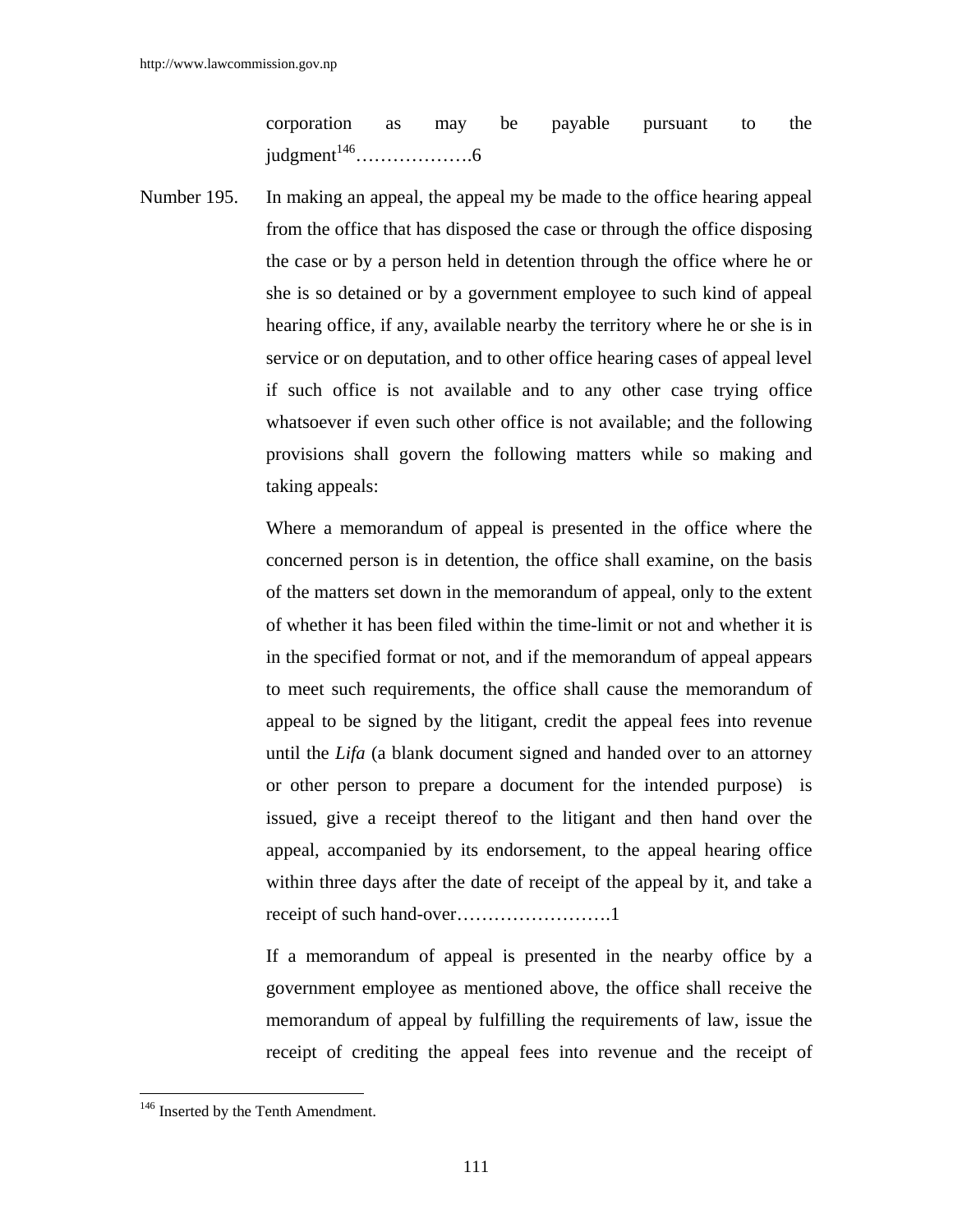acknowledgment of the memorandum of appeal to the appeal maker, and attach the duplicate copy of the receipt of payment of punishment imposed in the case with the memorandum of appeal, and endorse the reverse side of the memorandum with the date of crediting the fees into revenue and then forward the memorandum of appeal, accompanied by its endorsement, to the appeal hearing office within Three days …………………………..2

 Where a memorandum of appeal is presented in the office disposing the case, the office shall receive the memorandum of appeal by fulfill such requirements as may be required to be fulfilled pursuant to law and forward to the appeal hearing office within seven days the memorandum of appeal, accompanied by the duplicate copy of the receipt of recovery of the punishment imposed on the appeal making litigant in the case where such punishment has been so recovered and also by the case-file of the case, and where such punishment also involves a bail or security furnished or imprisonment served pursuant to Number 194 of this Chapter, the appeal dispatch slip shall state that matter, and the date for making presence by the appellant shall be fixed also in view of the time required for making presence by the litigant along with the arrival of the appeal case-file where the appeal making litigant is allowed by law to remain on recognizance, and a receipt thereof shall be taken…………………….3

 Immediately when a memorandum of appeal is filed by the litigant with the appeal hearing office or that is received by such office through another office, such office shall examine it whether the requirements have been met in accordance with law, and where such requirements are met, a decree shall be issued, within three days of the receipt of the memorandum, to the case disposing office to send the case file, and in the case where the memorandum of appeal has been sent through the office making detention, to send information whether punishment has been served by or recovered from the appellant or not or whether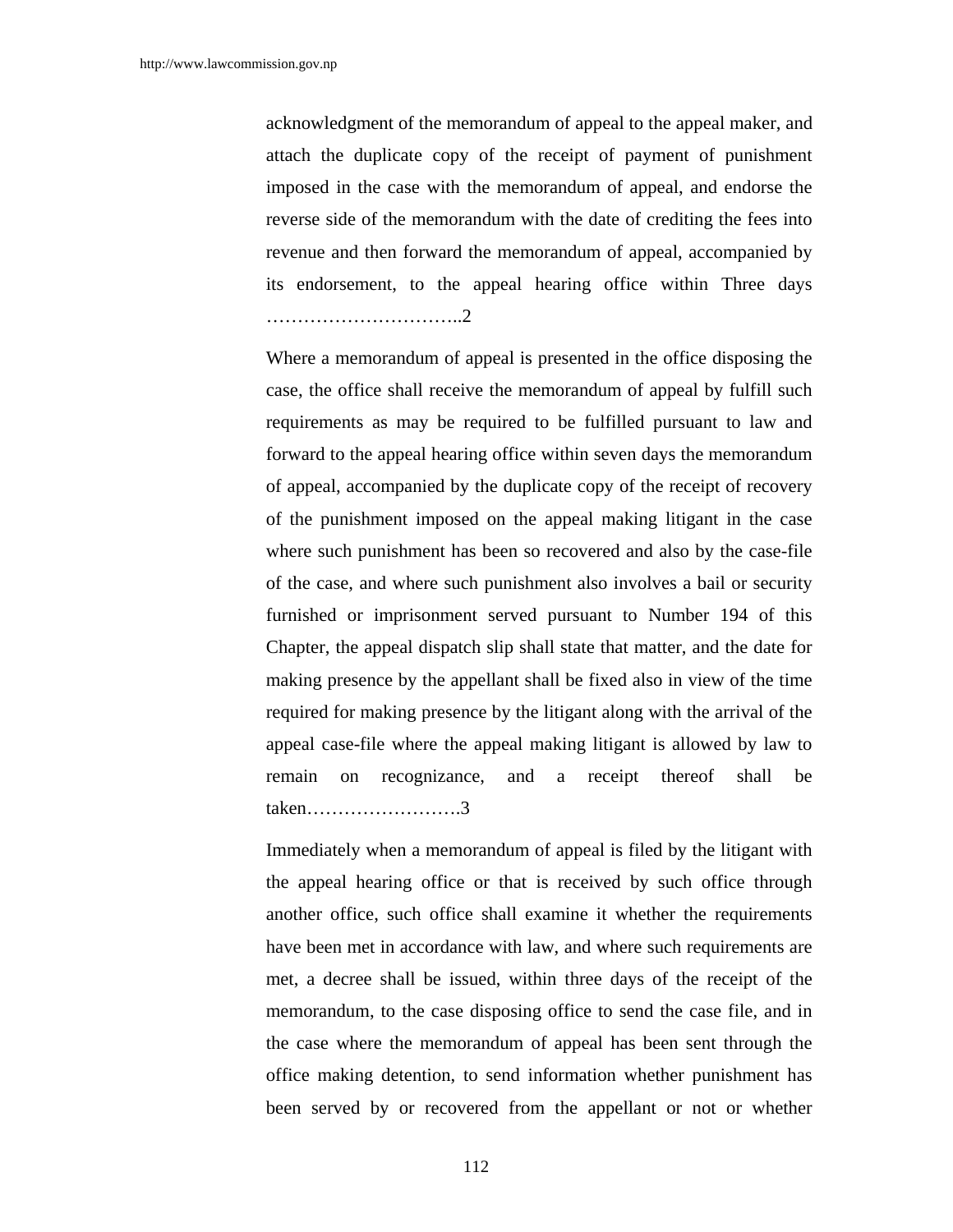sentence of imprisonment has been determined or not and, where punishment has not been so served or recovered, to recover or determine the sentence of imprisonment and do any such as may be required and immediately forward the notice of service; and appeal hearing office shall so procure the case-file and information and proceed with the memorandum in accordance with law, upon receipt of the casefile and information…………….4

 Where the appeal making litigant is in detention, the office forwarding the appeal and case-file is not required to send the litigant beforehand along with the case-file. The appeal hearing office may summon the presence of that litigant if so required. If the presence of such litigant is so summoned, the litigant shall be dispatched in accordance with law…………………5

 Where a person who makes appeal while in detention is released from detention prior to the making of appeal judgment, the person shall make presence in the office where the case has been filed within Fifteen days excluding the time required for journey or such person mat send his or her attorney in accordance with law if the case is one in which an attorney can be appointed………….6

 In receiving a memorandum of appeal in a case, appeal shall lie only when an evidence of recovery of the punishment imposed by the previous office in the case or where the appellant is sentenced to punishment of imprisonment, evidence showing that he or she has served that punishment or has been imprisoned or furnished a bail or guarantee for the same, if any, required pursuant to Number 194 of this Chapter is submitted or only when the bail or security is furnished where such bail or security can be taken pursuant to the said Number or when the imposed punishment is paid along with the memorandum of appeal…………………….7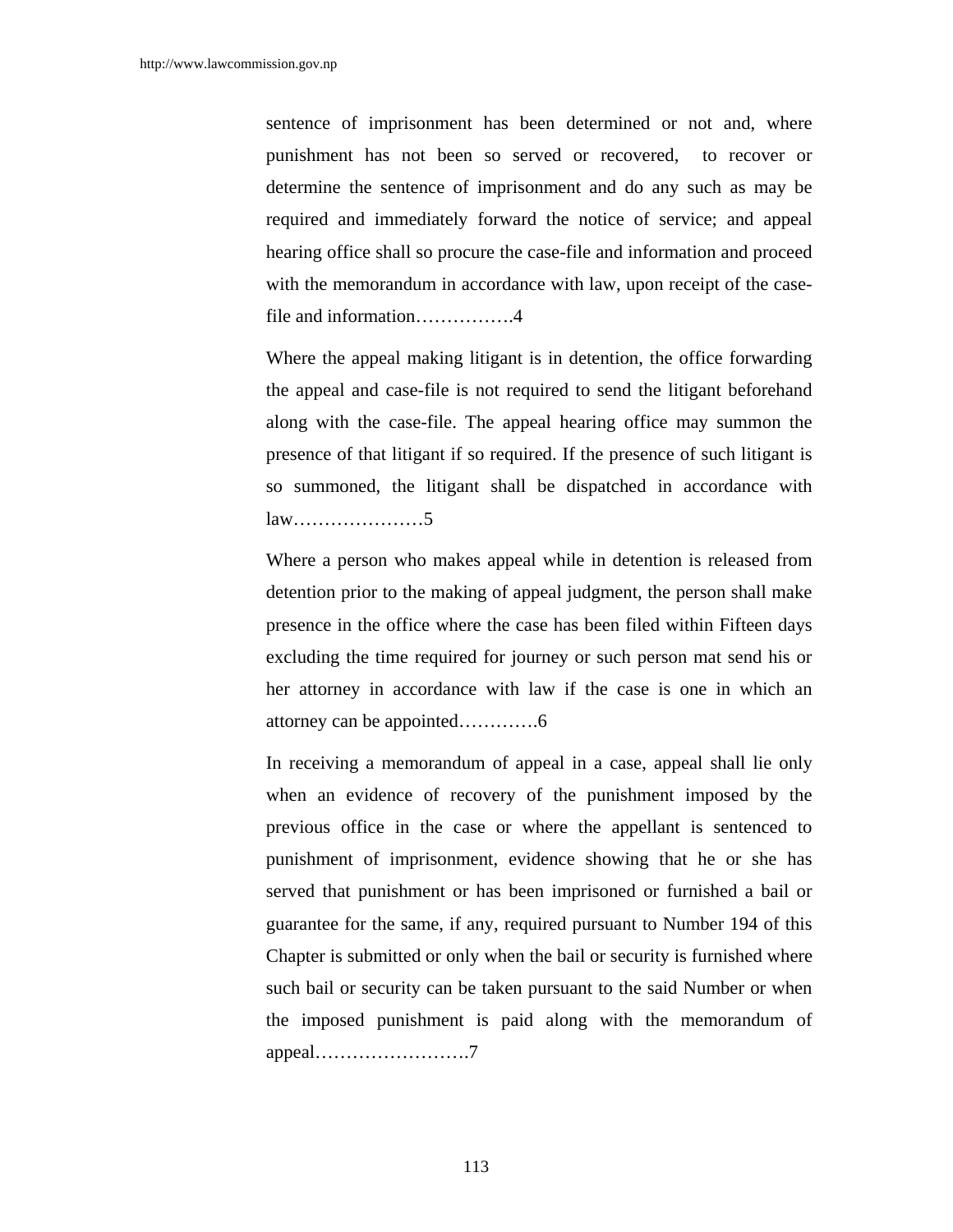Number 196. In receiving a memorandum of appeal,  $147$  it shall be received only where it is accompanied by the fee of one hundred rupees $148$  and is set down in the format as referred to in this Number.

## Memorandum of appeal

filed with such-and-such office

First/second civil/criminal appeal number of the year….20

| Full name, surname and address of each of such<br>and-such person plaintiff/defendant | Appellant  |
|---------------------------------------------------------------------------------------|------------|
| Versus                                                                                |            |
| Full name, surname and address of each of such<br>and-such person plaintiff/defendant | Respondent |

Whereas, such and-such chief of such and-such office has passed judgment in the original/ summary/ reference case, on such and-such date, thereby awarding such and-such punishment to me/us and I/we am/are not satisfied with the judgment;

Now, therefore, I/we have made this appeal, accompanied by the evidence of payment of the amount in controversy or punishment as determined and imposed by the judgment or by the evidence of the bail or security as furnished or while in detention. I/we appellant make the following appeal claims in this case:

1................

2................

Appellant:

Such and-such person, a resident of such and-such place

<sup>&</sup>lt;sup>147</sup> Amended by the Sixth Amendment.

<sup>&</sup>lt;sup>148</sup> Amended by the Tenth Amendment.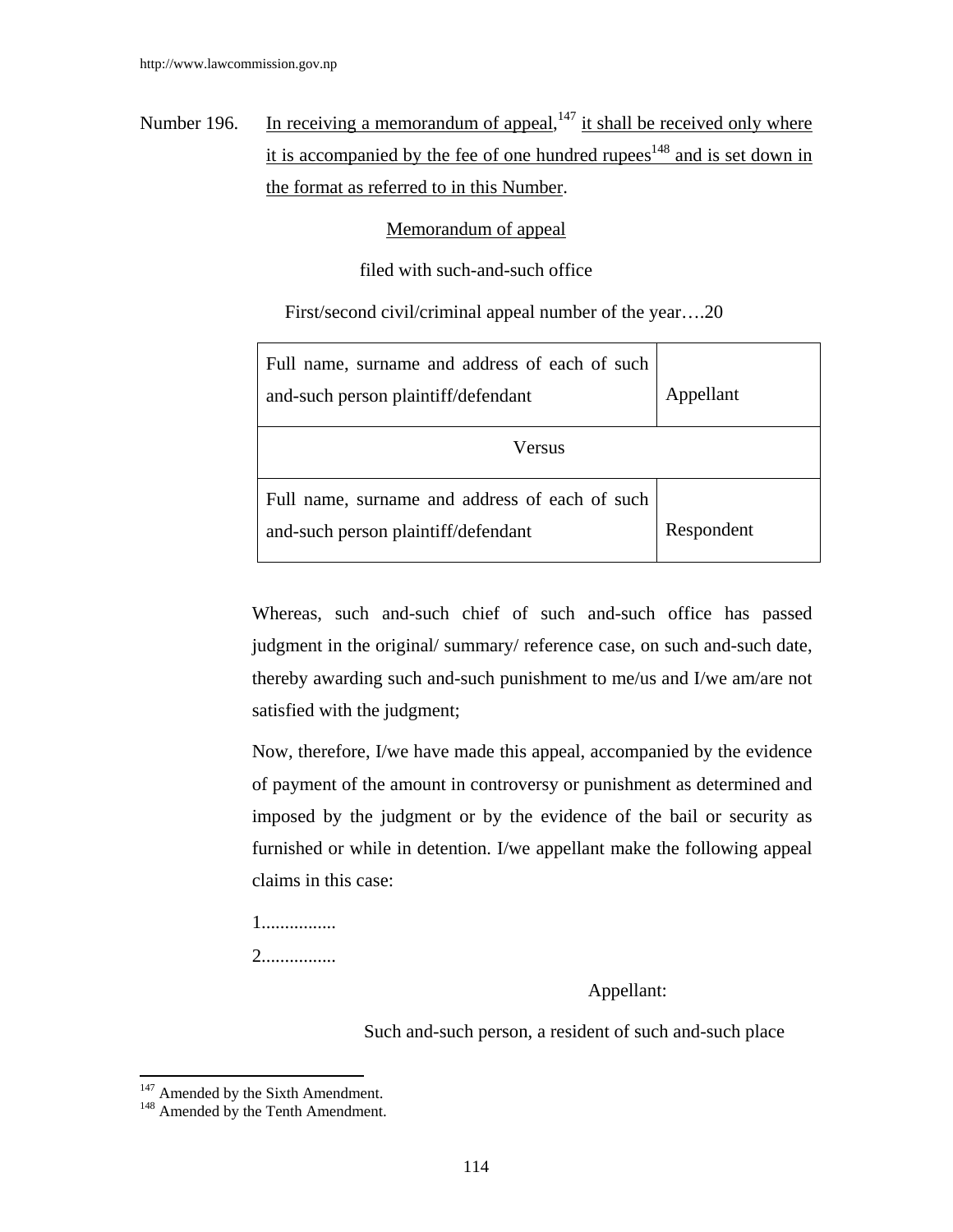(Where there are more than one appellant, full name, surname, address and age of each appellant shall be set down in serial numbers 1, 2, 3, and those who can read and write shall sign the memorandum and those who cannot read and write shall affix their thumb impressions thereunto). Done on ……day of……of the year 20..

Number 197. Where the time-limit of appeal has to be given pursuant to Number 193 of this Chapter but such time-limit has not been so issued by the office, the time-limit for making appeal shall be counted from the date of the payment by the litigant of punishment imposed on him or her or the date of receipt of the duplicate copy of the judgment, whichever is the earlier.

Number 198.<sup>149</sup>

- Number 199.<sup>150</sup> Where the appellant who can make appeal upon payment of the punishment pursuant to Number 194 of this Chapter or furnishing a bail or security makes appeal without making or furnishing such payment or bail or security but undergoing detention, the appellant shall be released from detention if he or she pays the punishment or furnishes the bail or security accordingly, irrespective of the stage of case, and the case shall be tried in accordance with law.
- Number 200. If the appeal hearing office, in the course of proceedings, does not consider it appropriate, from the standpoint of justice, to keep on holding in detention an appellant who has made appeal while undergoing detention upon being unable to furnish a bail or security, the office may try the case by releasing him or her on recognizance without taking bail or security from him or her.
- Number  $201^{151}$  At the appeal level, the appellant and the respondent subpoenaed pursuant to Number 202 of this Chapter need not remain on recognizance. Even though the appellate on recognizance expires the

<sup>&</sup>lt;sup>149</sup> Repealed by the Tenth Amendment.

 $150$  Amended by the Fifth Amendment.  $151$  Amended by the Tenth Amendment.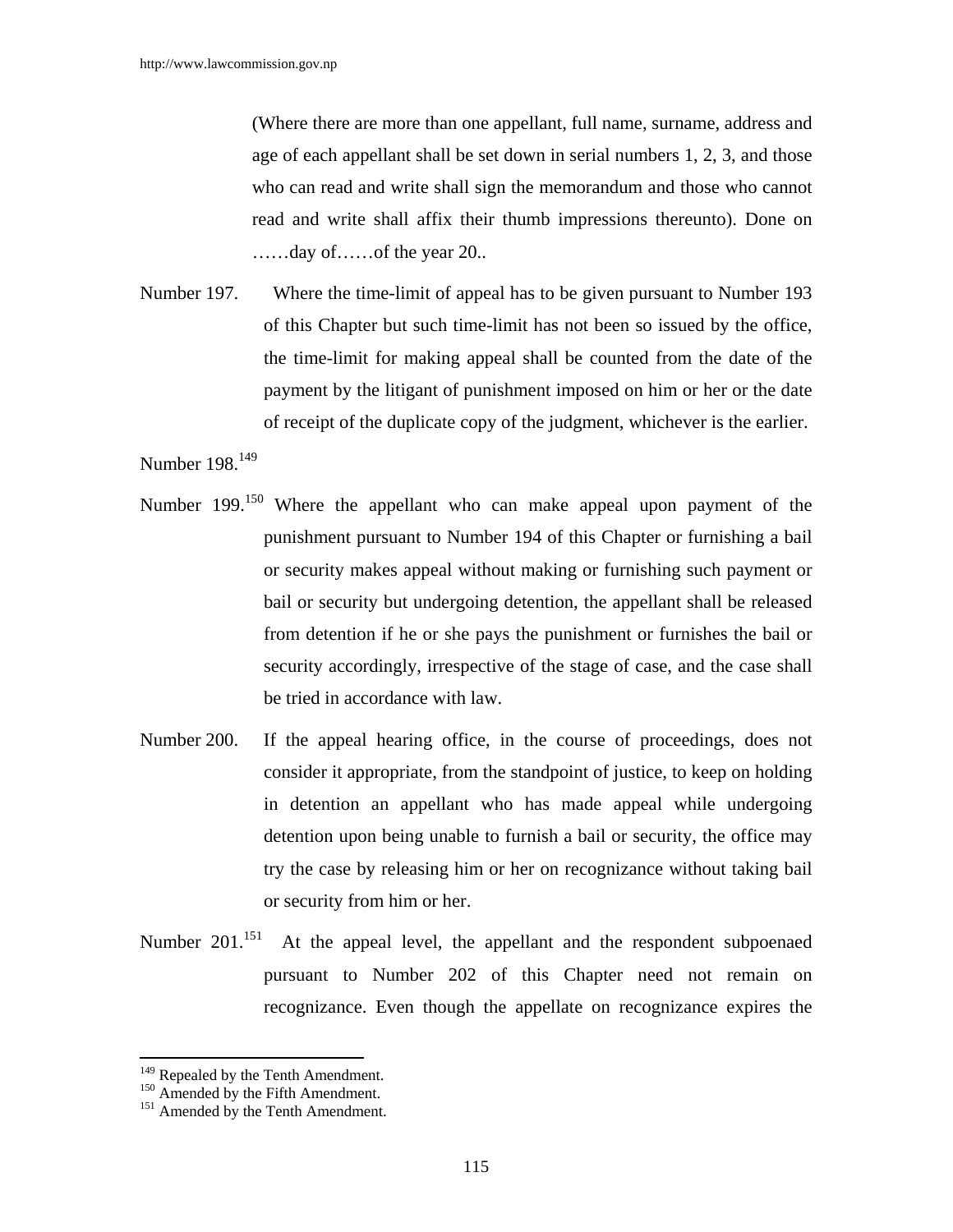date fixed for making presence, the case shall not be dismissed, and the case shall not be adjudged without having regard to the defense pleas by the respondent who has expired the date fixed for making presence, by the reason only that the respondent has so expired such date. The appeal shall be adjudged in accordance with law, by having regard to all matters including the documents and evidences on the record……………………………1

 The court may proceed with the specified proceedings on the date fixed for the same despite that the appellant or the respondent is not present in the court on the date fixed for making presence. Only the reason that the appellant or respondent is not present shall not preclude the court from conducting the specified proceedings on the date fixed for making presence…………………….2

 Even though the appellant or the respondent is not present in the court on the date fixed for making presence, he or she shall be entitled to be present on the date fixed for making presence and then take part in the remaining proceedings of the case, except the proceedings already conducted pursuant to section 2 above……………..3

 If the appellant or the respondent makes an application to have conducted any proceedings that have not been completed on the timelimit or the date fixed for making presence, within fifteen days of that time-limit or date fixed for making presence, showing that he or she has not been able to be present owing to a reason beyond his or her control, and the reason seems to be reasonable or reliable, the court may conduct the proceedings, for reasons to be recorded in a memorandum……………………..4

Number 202. If, while examining the verdict of previous judgment by way of appeal, reference or otherwise, the office competent to sustain or quash the previous judgment does not see any substantial difference from the verdict made by the lower office, the office need not subpoena the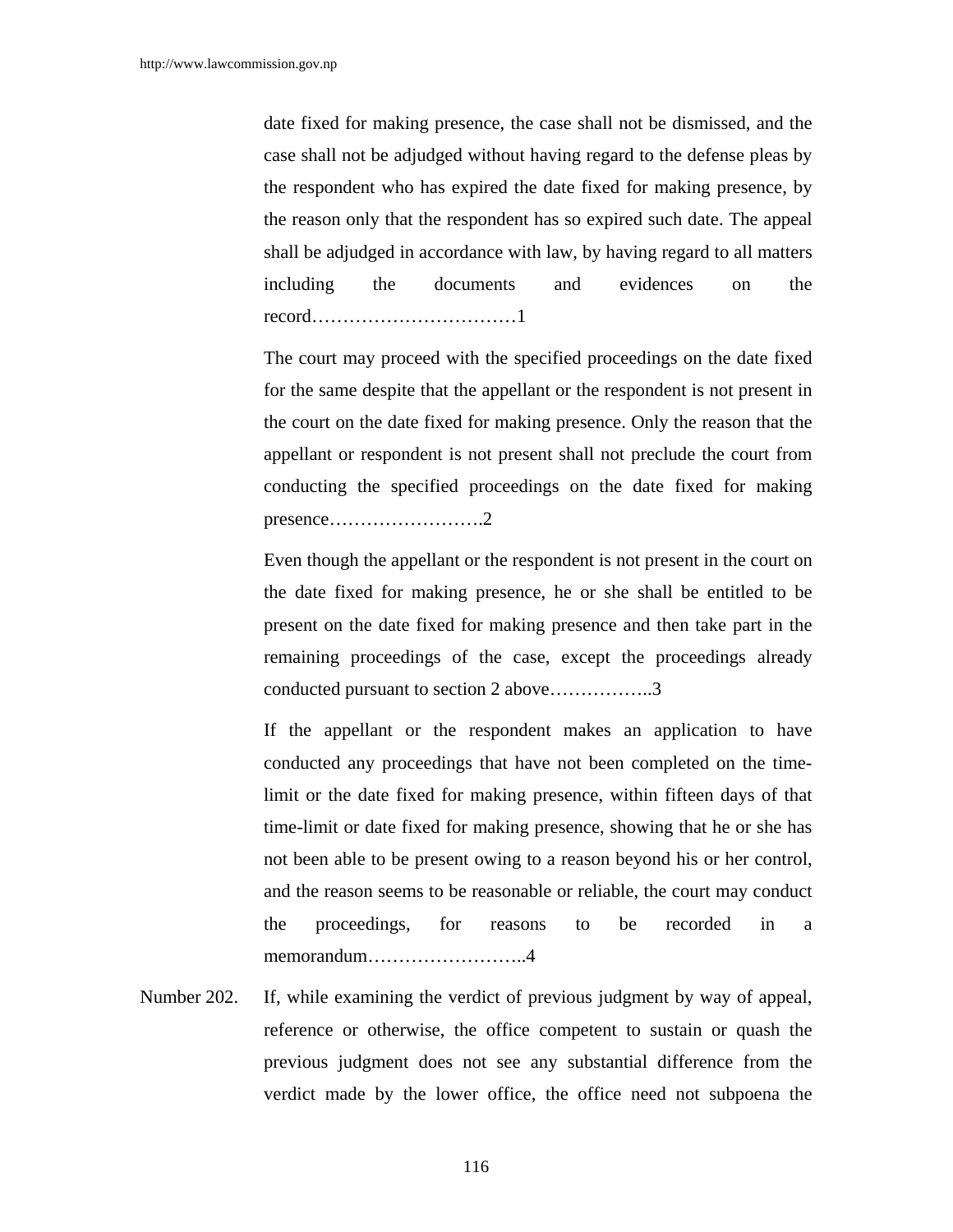presence of the litigant. It shall pass judgment as so held. If, while examining the verdict, it appears that the previous verdict or judgment can be altered, a memorandum to that effect shall be executed, and a process shall be issued, within three days of the execution of the memorandum, to the litigant thereby summoning the litigant to make presence within fifteen days excluding the time required for journey stating that his or her presence is required as discussions have to be held also with him or her on such and-such case with such and-such person, and that failing his or her presence within the said time-limit, there subsequent complaint shall not lie; and if the litigant makes presence or sends an attorney in accordance with law within the time-limit, judgment shall be made within thirty five days, also in his or her presence. Any subsequent complaint made by a litigant who fails to make presence within the said time-limit shall not be entertained. In a case where appeal can be made, the time-limit for appeal shall be given.

- Number 203. ………………152
- Number 204. ………………153
- Number 205. Where, in examining the judgment upon an appeal by any litigant, out of the unsuccessful litigants in the same case, the verdict or punishment is to be reversed, and in passing judgment by reversing the verdict or punishment, the verdict or punishment is to be reversed also in the case of the litigant who does not make appeal, the verdict or punishment shall not be approved for the reason that no appeal has been made. Judgment shall be made by so reversing the verdict or punishment also in the case of the litigant who has not made appeal as if such litigant were the appeal making one.
- Number 206. If a litigant who has been released on bail or security of money in consideration for imprisonment as required to make appeal is held to be

 $152$  Repealed by the Tenth Amendment.<br> $153$  Repealed by the Tenth Amendment.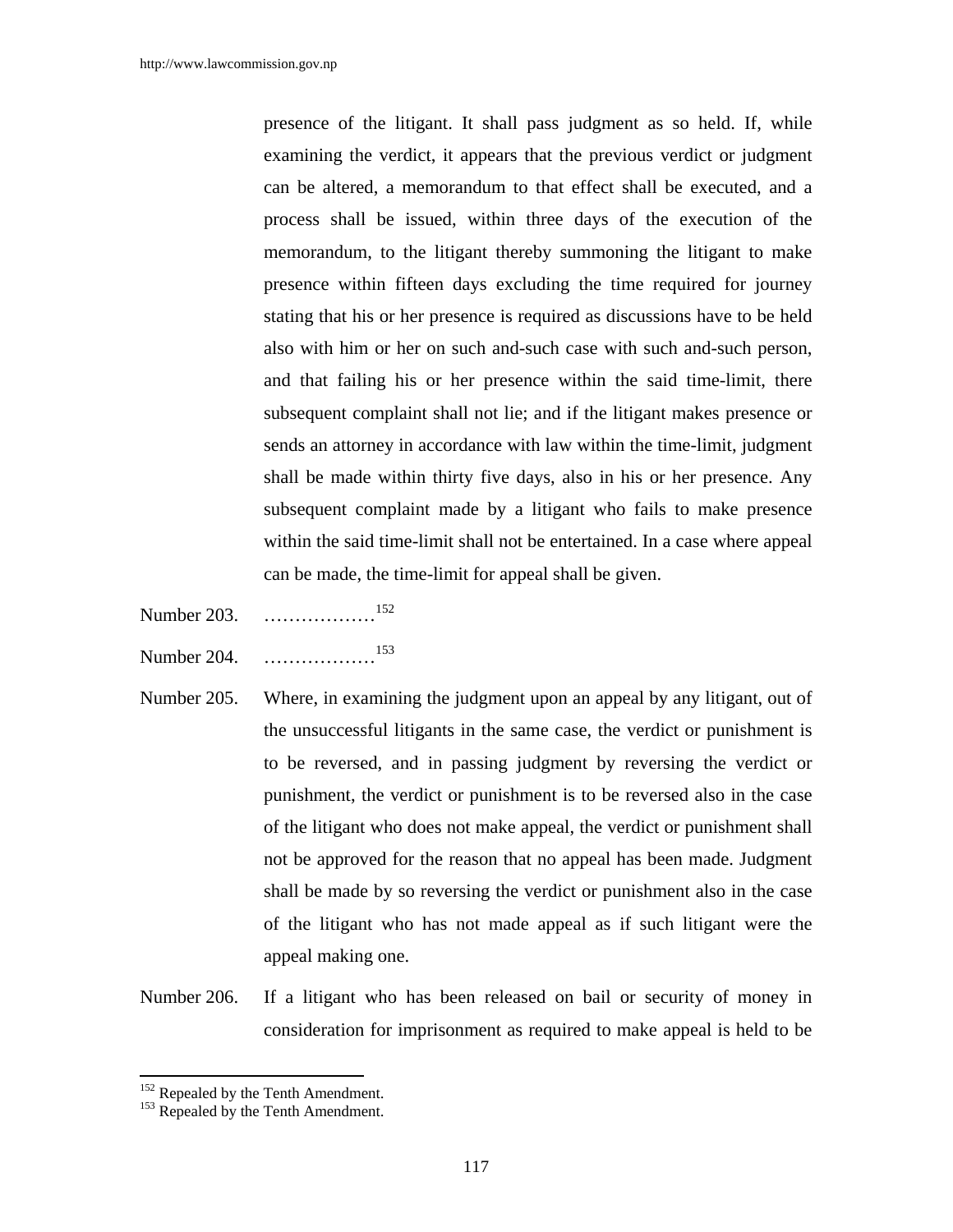successful on appeal, the money furnished as bail shall be returned irrespective of whether the litigant has made presence on the date fixed for making presence or expired such date. If such litigant is held to be unsuccessful and is present at the time of making judgment, the money shall be returned and he or she shall be imprisoned if the punishment of imprisonment is held to be imposed. If such litigant has not been present upon expiring the date fixed for making presence, and such litigant makes presence voluntarily or is found, arrested and produced within five years after the date of appeal judgment, there shall be imposed a fine of a sum that is Two percent of the money furnished as bail, and the remaining money shall be returned, and such litigant shall be sentenced to imprisonment in accordance with the judgment. If such litigant does not make presence voluntarily or is not arrested and produced within the said time-limit, the money furnished as bail shall be forfeited and the matter shall be dealt in accordance with law in the case of the litigant.

- Number 207. The appeal judgment making office shall maintain the records of frequency of reversals of judgments by the office in cases in such format as specified by the Government of Nepal.
- Number 208. A litigant who has expired the time-limit by not submitting a statement of defense within the time-limit of a summons or process issued by the office shall not be allowed to make an appeal against the judgment handed down upon examining evidence ex parte in accordance with law. If the litigant submits a statement of defense within thirty five days after knowing the matter, not later than six months of the date of judgment, accompanied by a complaint that the time-limit has expired since he or she could not know the matter and file the statement of defense by the reason that the summons or process has been served without fulfilling the requirements pursuant to Number 110 of this Chapter, the summons served as recorded previously in the case file shall be examined and if it does not seem to have been served duly, the statement of defense shall be registered by executing a memorandum to that effect, and the case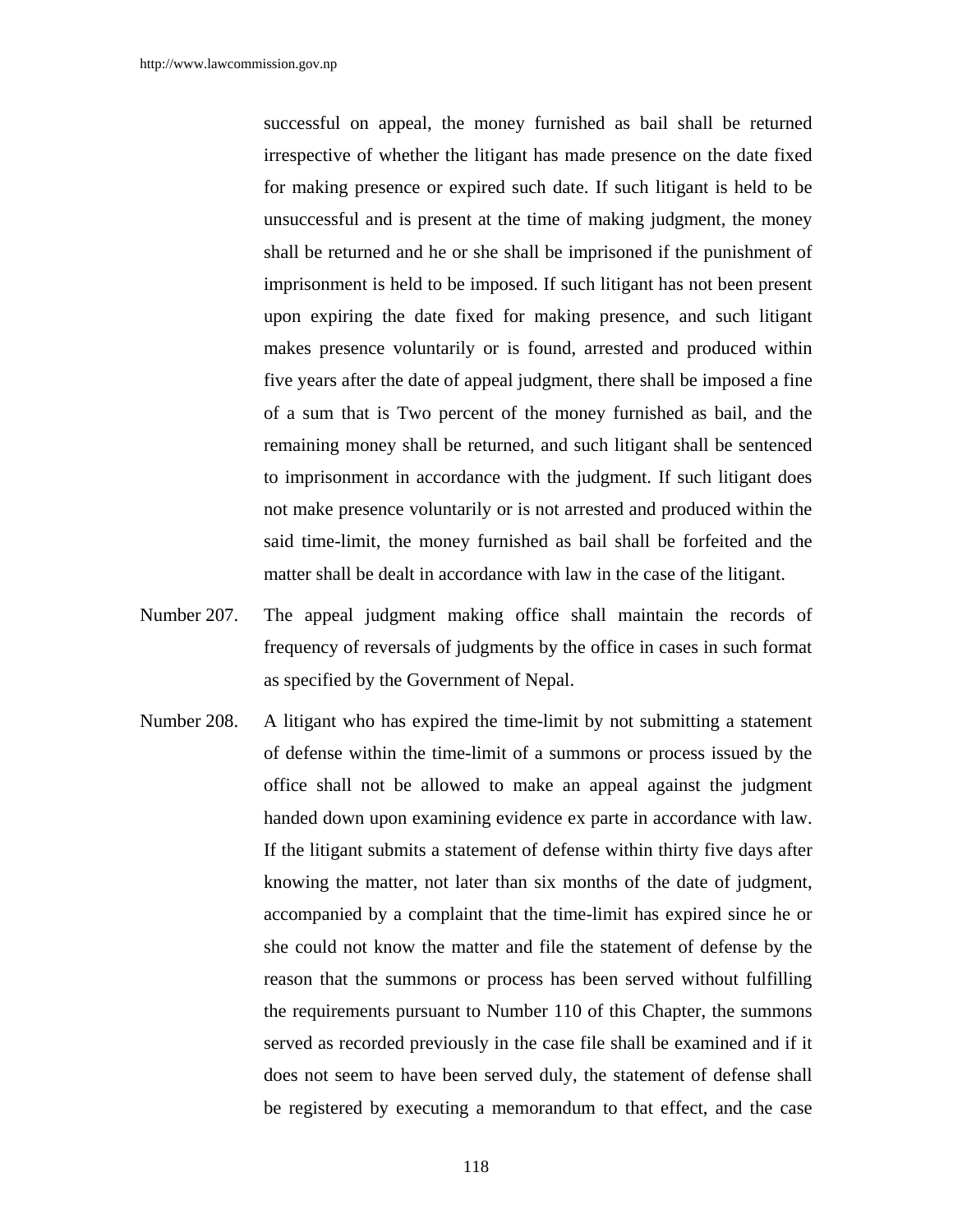shall be adjudged upon examining such evidence as may be required to be examined in accordance with law. If the summons seems to have been served duly, there shall be endorsed on the statement of defense that the complaint cannot be entertained for the same reason and the statement of defense shall be returned.

- Number 209. If it appears that judgment has to be made by determining whether the documents and deeds produced for evidence in any case which the office examining verdict by way of appeal or otherwise is seized of are genuine or forged, and the lower office has adjudged the case without conducting that proceeding, the appeal hearing office shall procure the document in original, enter into the record upon its production in the office, take deposition of the complainant, subpoena the presence of the principal and conveyancer witness, out of the defendants where they reside elsewhere far district, and those whose deposition is to be taken in view of the other documents in original, before the office and take their deposition in accordance with law, and in the case of the other defendants, such evidence as may be required to be taken and examined from them shall be taken and examined by way of a letter rogatory by sending and serving the letter rogatory to, and through, the office in the territory where they are residing, and then judgment shall be made. It is not required to keep any defendant examined by way of a letter regotary on recognizance. If such defendant so wishes, he or she may remain on recognizance in the office where the case has been filed.
- Number 210. Where in a case in which appeal has been made or which has been reopened, judgment is passed approving the previous verdict, the office making the judgment shall, if the litigant who was successful previously is not on recognizance, send a notice that the verdict has been approved to that previously successful litigant, not later than three days after the date of judgment made by that office, in respect of such matters as required to be executed in accordance with the judgment within the timelimit prescribed by law, including the recovery of money(amount in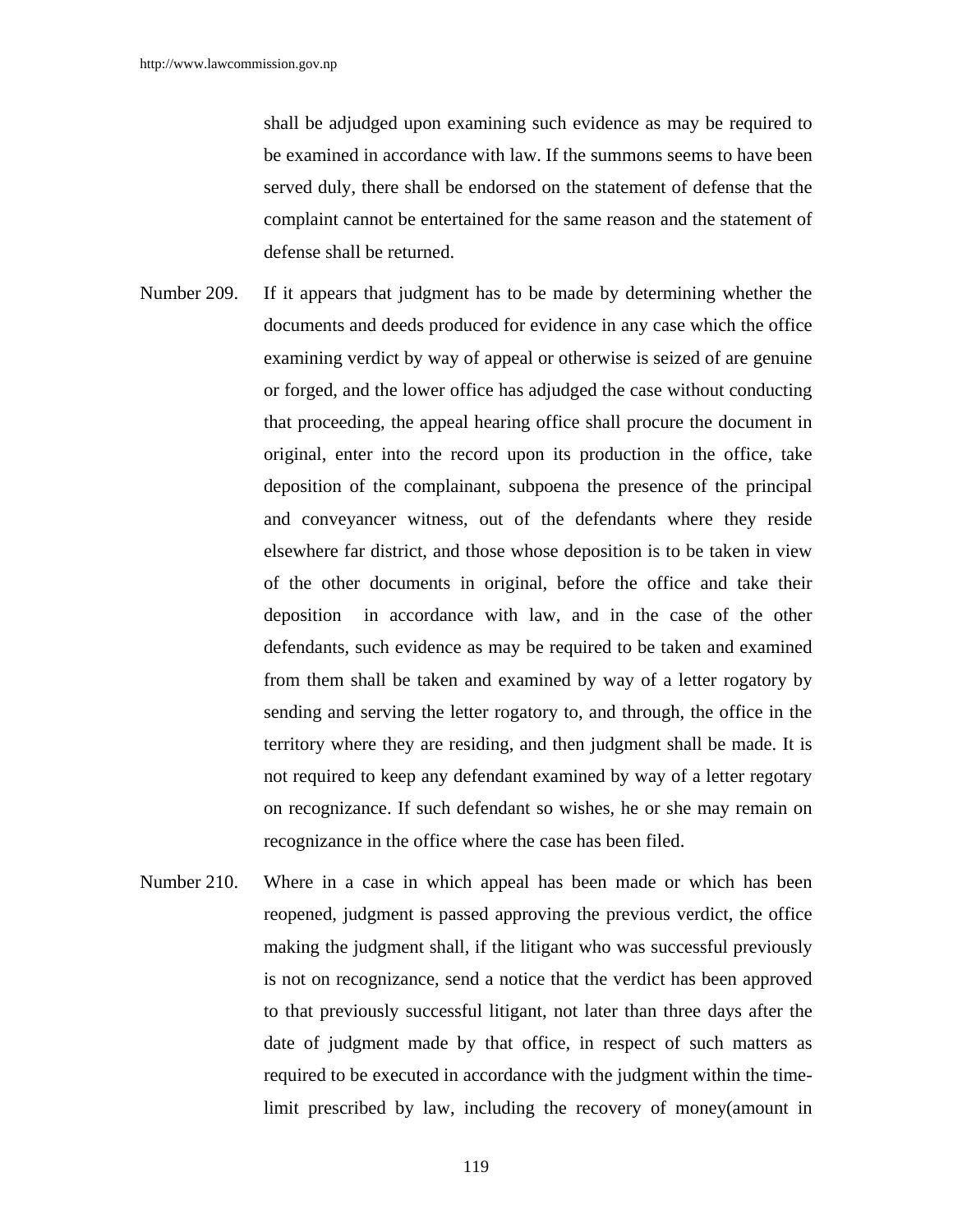controversy), foreclosure, setting aside of partition share, production and registration, and registration pass of a deed and cause the notice served pursuant to Number 110 of this Chapter. The time-limit for making application for the execution of judgment shall run from the date of receipt of that notice.

- Number 211.<sup>154</sup> If any concerned person so applies, duplicate copies of the documents on the record (contained in the case-file) in the case trying office shall be issued. While so getting and issuing a duplicate copy, if the person getting the duplicate copy is to copy the document on his or her own accord, the person shall be allowed to copy the document in presence of the concerned employee, by collecting from him or her the fee by two rupees<sup>155</sup> for each page of full scale size. If application is made for the duplicate copy of a document by the office, the office shall provide such copy, by collecting from him or her the fee by three rupees<sup>156</sup> for each page of full scale size. In getting and issuing a duplicate copy, there shall be set down at the top of the duplicate copy that such-and-such person has taken it and the copy corresponds to its original, which shall then be stamped with the seal of the office and the chief of office, and there shall be issued the duplicate copy of a plaint not later than the following day, and that of another document not later than three days, after the date of the payment of fee.
- Number 212. If a government employee or a person held in detention makes an application, accompanied also by the fee as specified by law, to the office where the employee is in service or where he or she is on recognizance or so detained for getting by post a duplicate copy of the case-file of the case of such employee or person in detention, the office shall receive the application and request to the office where the case-file is maintained with for sending the case-file accordingly; and if a request is so received, the

<sup>&</sup>lt;sup>154</sup> Amended by the Tenth Amendment.

<sup>&</sup>lt;sup>155</sup> Amended by the Tenth Amendment. <sup>156</sup> Amended by the Tenth Amendment.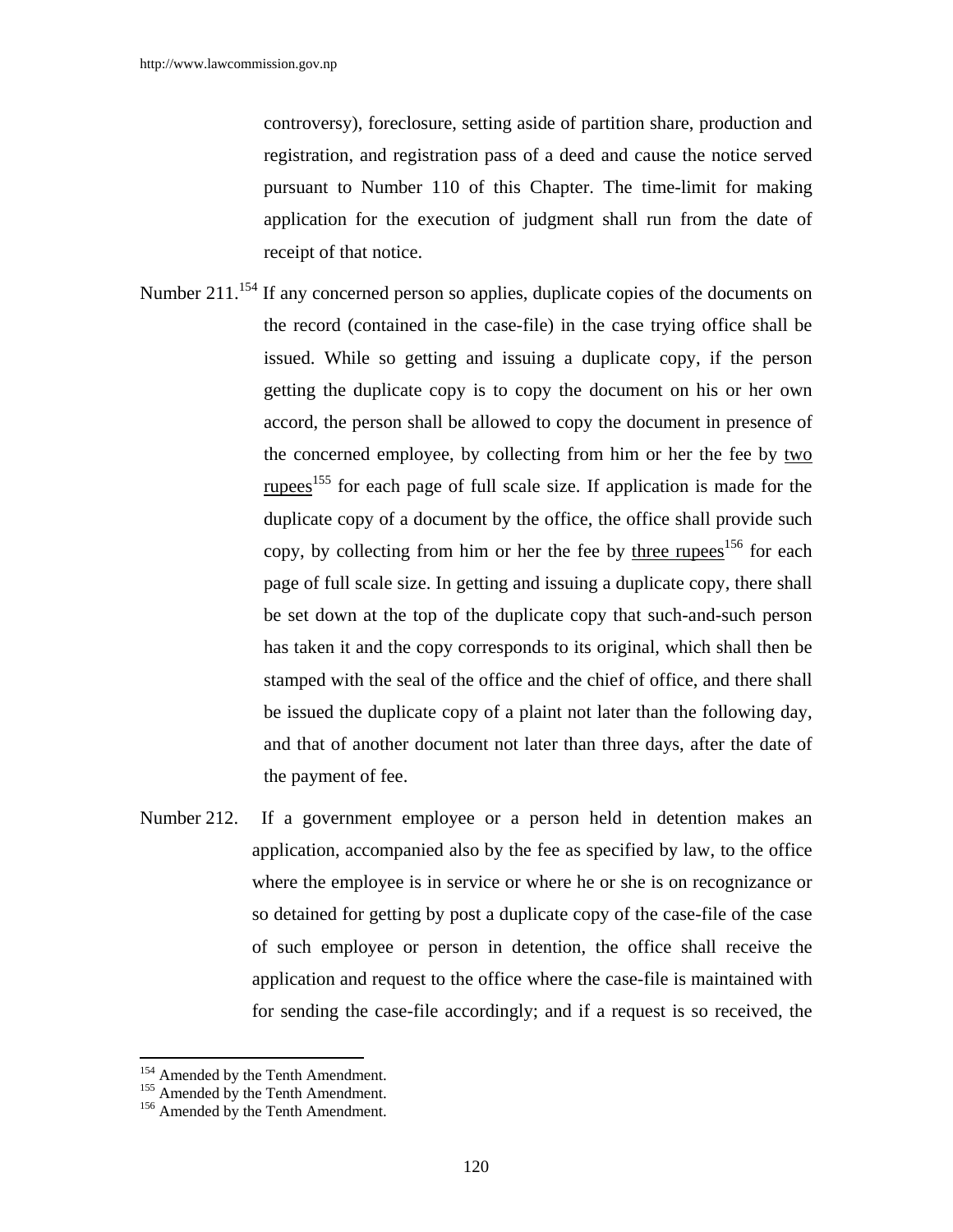$\overline{a}$ 

office where the case-file is maintained with shall also cause the duplicate copy of the case-filed to be made and forward the same to the office where such application has been made.

- Number 213. While submitting or referring a judgment in any case for confirmation, the office shall forward the original case-file of that case along therewith; and such submission shall also state, if the person of the case is held in detention, the date on which the person was held in detention and the place where he or she is detained, and whether the person has gone away or absconded from custody.
- Number 214. In submitting or referring a judgment in a case where judgment has to be referred for confirmation,…………….<sup>157</sup> the person convicted of offense shall be held in accordance with law.
- Number 215. Where a judgment in a case has both been referred for confirmation and appealed against, the record of reference shall be crossed off and the case shall be tried by way of appeal. If, in so trying the appeal or examining the referred judgment where no appeal has been made, it appears that the office making the reference judgment has made such reference/submission without examining such evidence as required to be examined and completing proceedings and that judgment or confirmation cannot be made without examining the evidence or litigants, then judgment or confirmation shall be made within the time-limit by examining such evidence and such present litigants as required to be so examined. If, in examining the reference judgment, if appears that other requirements, except the proceeding to be completed, are not met, then the reference judgment shall be sent back within seven days, by specifying the timelimit for meeting the requirements and forwarding the reference judgment.
- Number 216. Where a judgment has been referred for confirmation in a case, the reference judgment shall be disposed within fifteen days where it is

<sup>&</sup>lt;sup>157</sup> Amended by the Court Management and Administration of Justice Related Some Nepal Acts Amendment Act, 2058.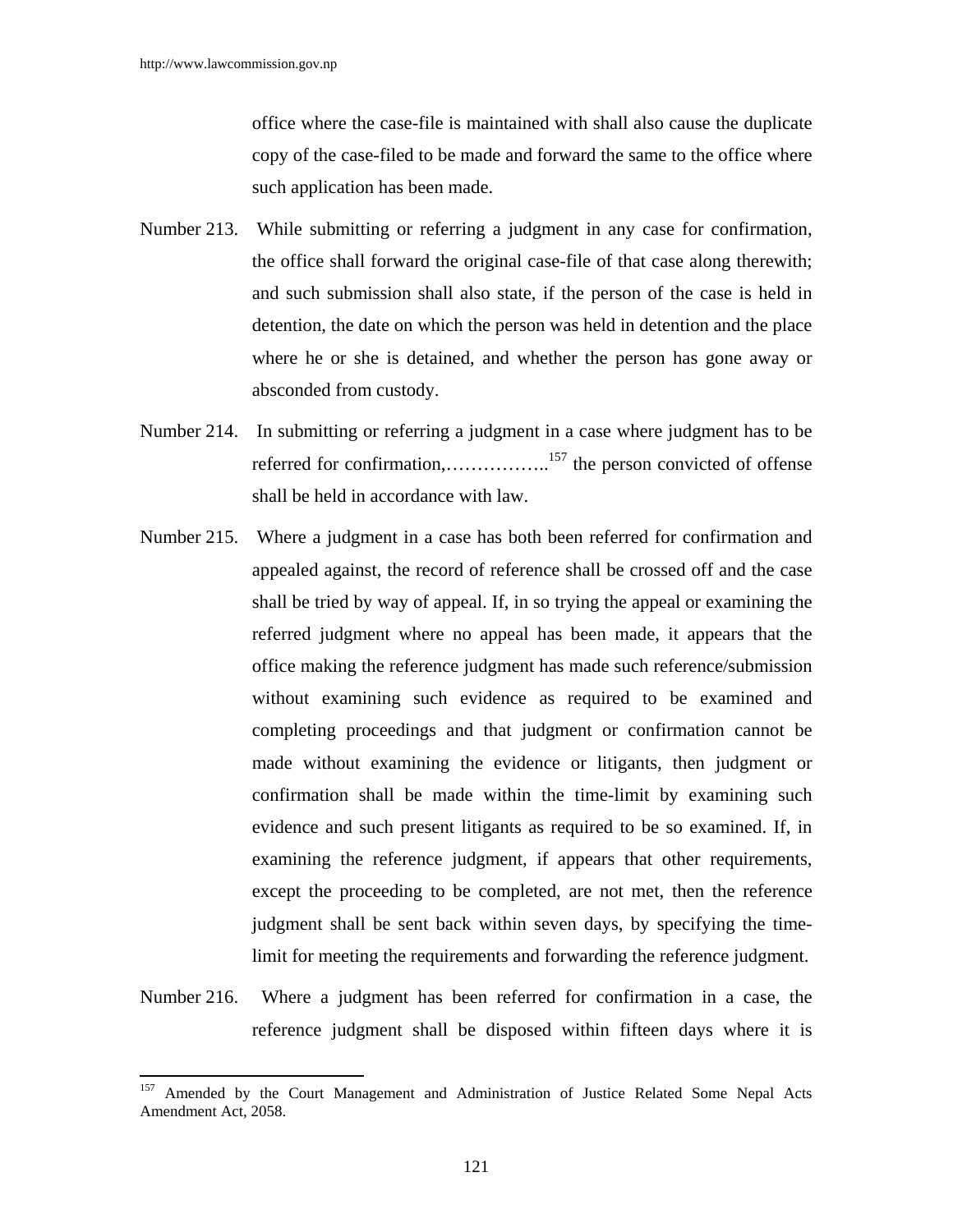sufficient to examine the records with the office itself and any office within its territory for such disposal and within fifteen days after the production before the office, where it is required to examine any office outside its territory, upon examining such matters as required to be examined by making follow-up and specifying the time-limit for such examination and production.

- Number 217. If, in a case requiring the submission of judgment in it for confirmation, the office examining and confirming the judgment has to released one who is in detention or punish such person pursuant to the confirmation of the reference judgment, the office shall send information to the office in the prison or detention center of which the detainee is in detention and to the office referring the judgment within Three days to do accordingly and forward the case file thereof to the office referring the judgment not later than Fifteen days.
- Number 218. If, in inquiring another office or subpoenaing the production or presence of any document or person through another office in a case or taking deposition or statement of a person inquired publicly or a litigant by way of letter rogetory through another office, there shall be made a submission to that office thereby requiring it to perform such-and-such proceeding in such manner within such days, by giving a reasonable time-limit for the same, excluding the time required for journey.
- Number 219. If any office receives a reasonable submission or request to perform any government business to be performed by it, the office shall immediately perform or serve the business as so submitted or requested within the specified time-limit. If the office is not able to serve or perform the business or proceeding, it shall send a reply, accompanied by the reason for such inability, to the office that has so made a submission or request, within the time-limit.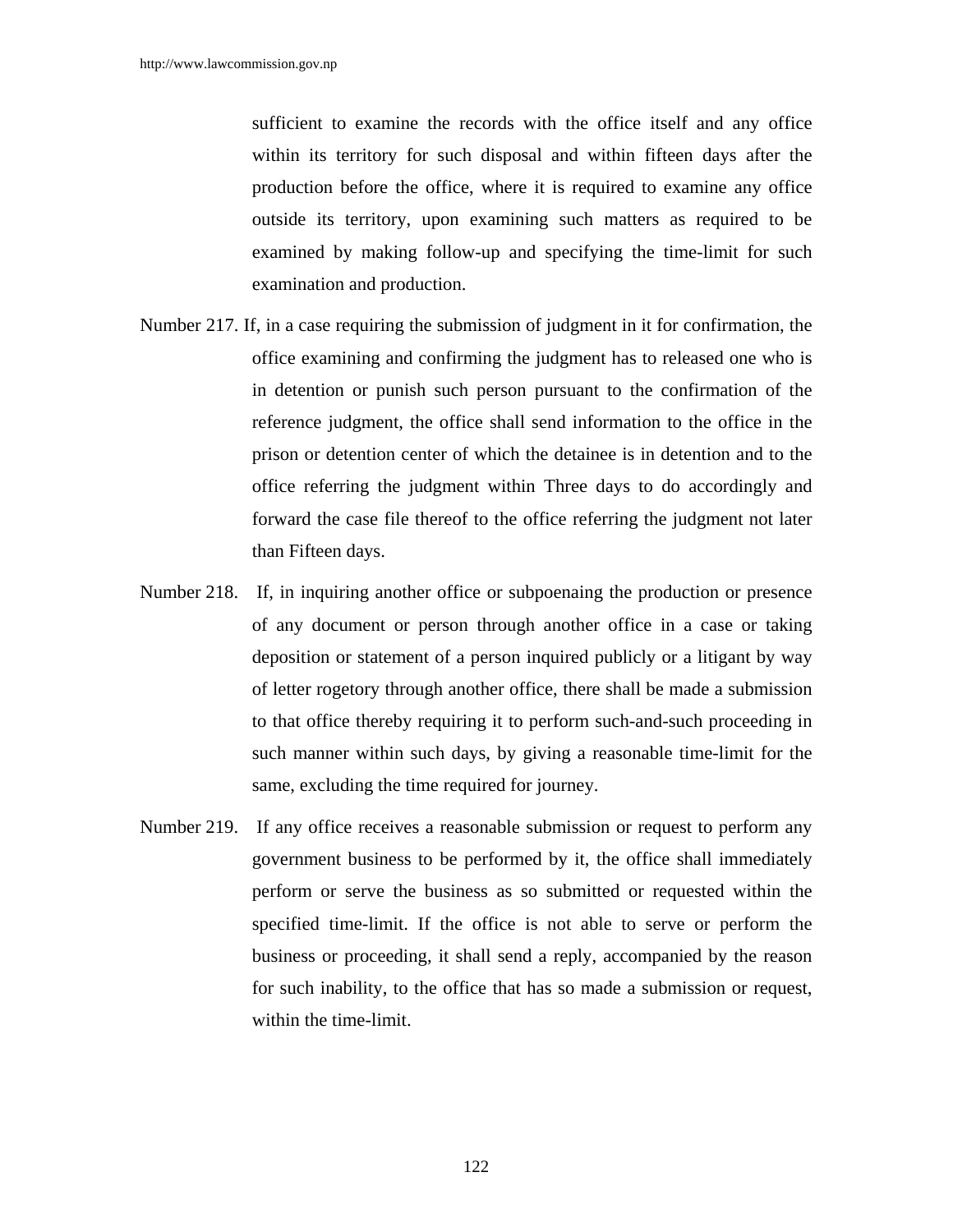- Number 219A.<sup>158</sup> If an office that has been requested by another office to send such casefile and document or asked to clarify any such matter as required for evidence in a case fails to send the case-file and document or reply despite remainder or follow-up, and this inability has resulted in difficulty with trying and disposing the case or in any grievance or detriment to any party, the chief or concerned employee of the office that has not sent such casefile and document or reply may be liable to a fine of up to Fifty rupees for each instance. The office providing his or her salary shall realize such fine from his or her salary and furnish the same to the concerned office. Provided that if, after the order of fine has been so issued, the chief of office or employee concerned makes an application that such a fine should not be imposed on him or her, showing a reasonable reason for failure of send such case-file and document or reply within the specified time and the concerned office find the reason to be satisfactory, that office may revoke the order of such fine or reduce the amount of such fine.
- Number 220. <sup>159</sup> Even though an application of a matter which has to be tried upon the Government of Nepal being a party and of a matter relating to pain or suffering caused by a government employee or a person authorized to carry out a government business and of a matter on submission by a government employee in relation to the business of his or her office does not bear envelope revenue stamp on it, such application shall be tried in accordance with law. In matter other than these, there shall be charged the envelope fee according to the law, if any, prevailing on the proceedings of the office concerned, and that of five rupees<sup>160</sup> failing such law.
- Number 221. If the law provides that an envelope form bearing revenue stamp has to be used, executed or issued and such envelope form is not available, such sum of money as set forth in the law to be so used, executed or issued shall be collected in cash, and the matters shall be set forth in a blank plain

<sup>&</sup>lt;sup>158</sup> Inserted by the Seventh Amendment.

<sup>&</sup>lt;sup>159</sup> Amended by the Seventh Amendment.<br><sup>160</sup> Amended by the Tenth Amendment.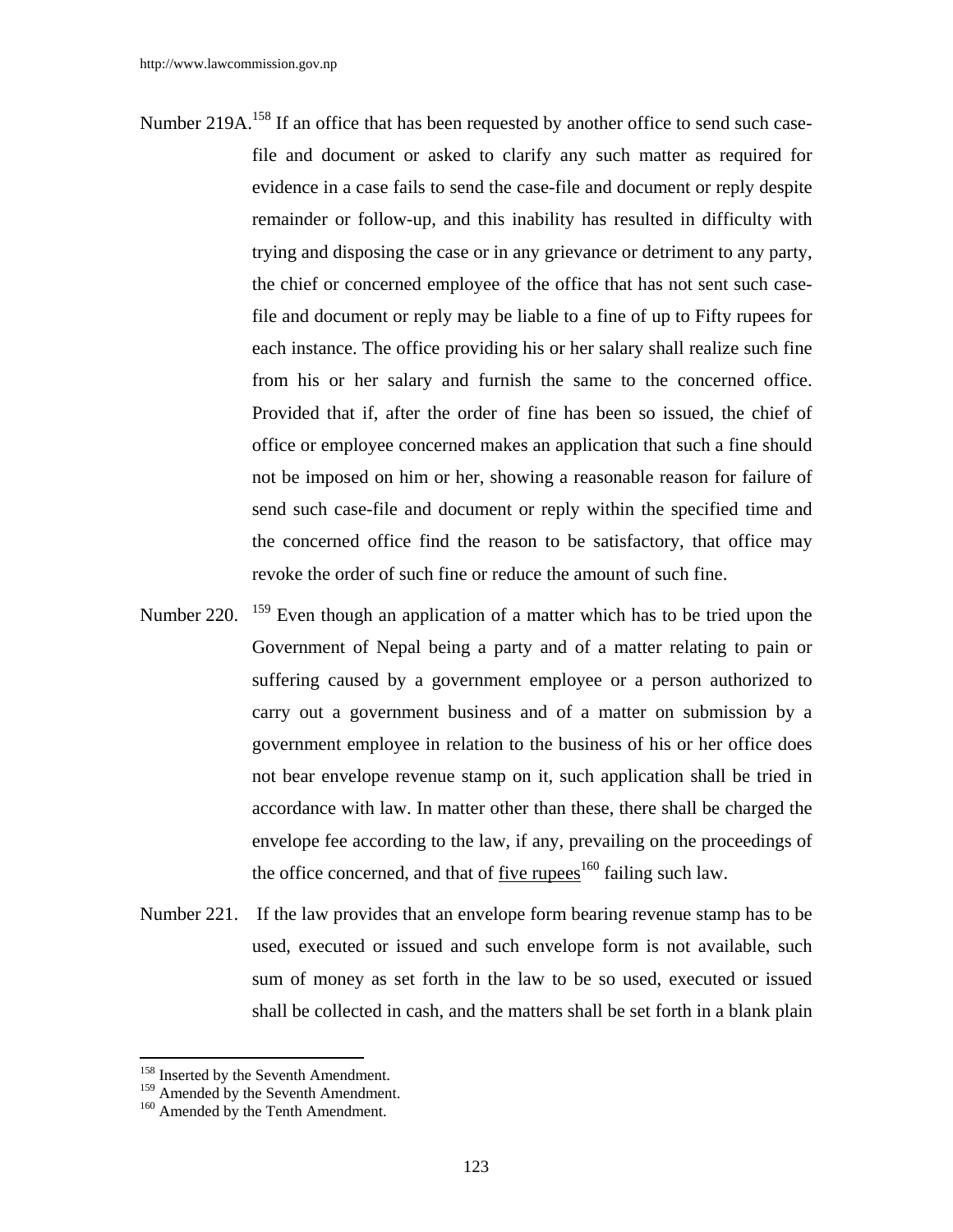sheet of paper and such paper shall be used, executed or issued accordingly.

- Number 222. The office shall issue an order or memorandum on any application filed with it not later than seven days except for a reasonable reason.
- Number 223. If any office has to hand over to another office any case-file which has been procured for evidence in a case and on which judgment has been made and the time-limit of appeal is also already expired and the case file on which judgment has been made by that office itself, that office shall hand over the same to the relevant office within seven days after the date of compromise if it relates to a case compromised and within seven days after the expiration of the time-limit for making appeal petition if it relates to a case adjudged.
- Number 224. A government employee shall not draw up or cause to be drawn up any document including a plaint, statement of defense, memorandum of appeal and petition on such a case of any person, other than the person set forth in Number 30 of this Chapter, as to be filed with, tried by or as an appeal thereof filed with the office in which he or she is serving.
- Number 225.  $^{161}$  If any government employee, in capacity of his or her office or in the course of performing any business of his or her office, performs any business that he or she is not competent to perform or omits to perform any business required to be performed by him or her or causes unnecessary delay in performing such business or performs it with ulterior motive, the competent authority shall immediately take departmental action against and impose departmental punishment such employee. If any office-bearer inspecting any office finds, in the course of making such inspection, that such has been done, the office-bearer shall immediately write to the competent authority for the departmental action.

<sup>&</sup>lt;sup>161</sup> Amended by the Third Amendment.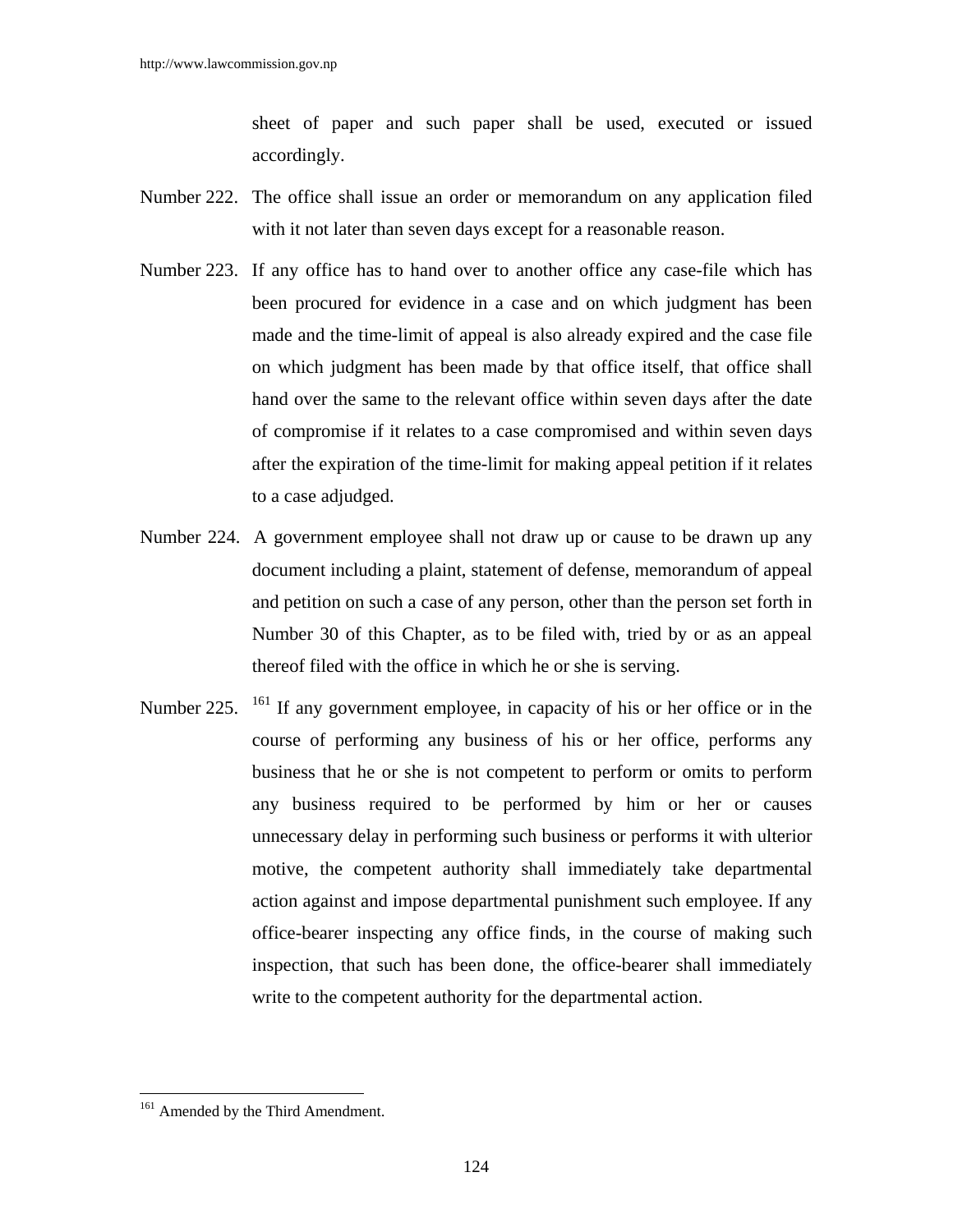Number 226.  $162$  Even though, in the course of conducting, or causing to be conducted, any such act or proceeding as required to be conducted in presence of a member or representative of the Village Development Committee or Municipality pursuant to this Chapter or as to be conducted by getting such a member or representative to sign the deed, a notice in writing is given to the concerned Village Development Committee or Municipality to cause the presence of such member or representative, but such member or representative does not make presence for such act or proceeding despite such a notice or the Village Development Committee or Municipality is dissolved or does not otherwise exist, such act or proceeding may be conducted or caused to be conducted, and such act or proceeding shall not be void by the reason only that such a member or representation has failed to make presence or has not signed the deed if the other requirements have been met.

<sup>&</sup>lt;sup>162</sup> Amended by the Court Proceedings Related Some Nepal Acts (Amendment) Act, 2047.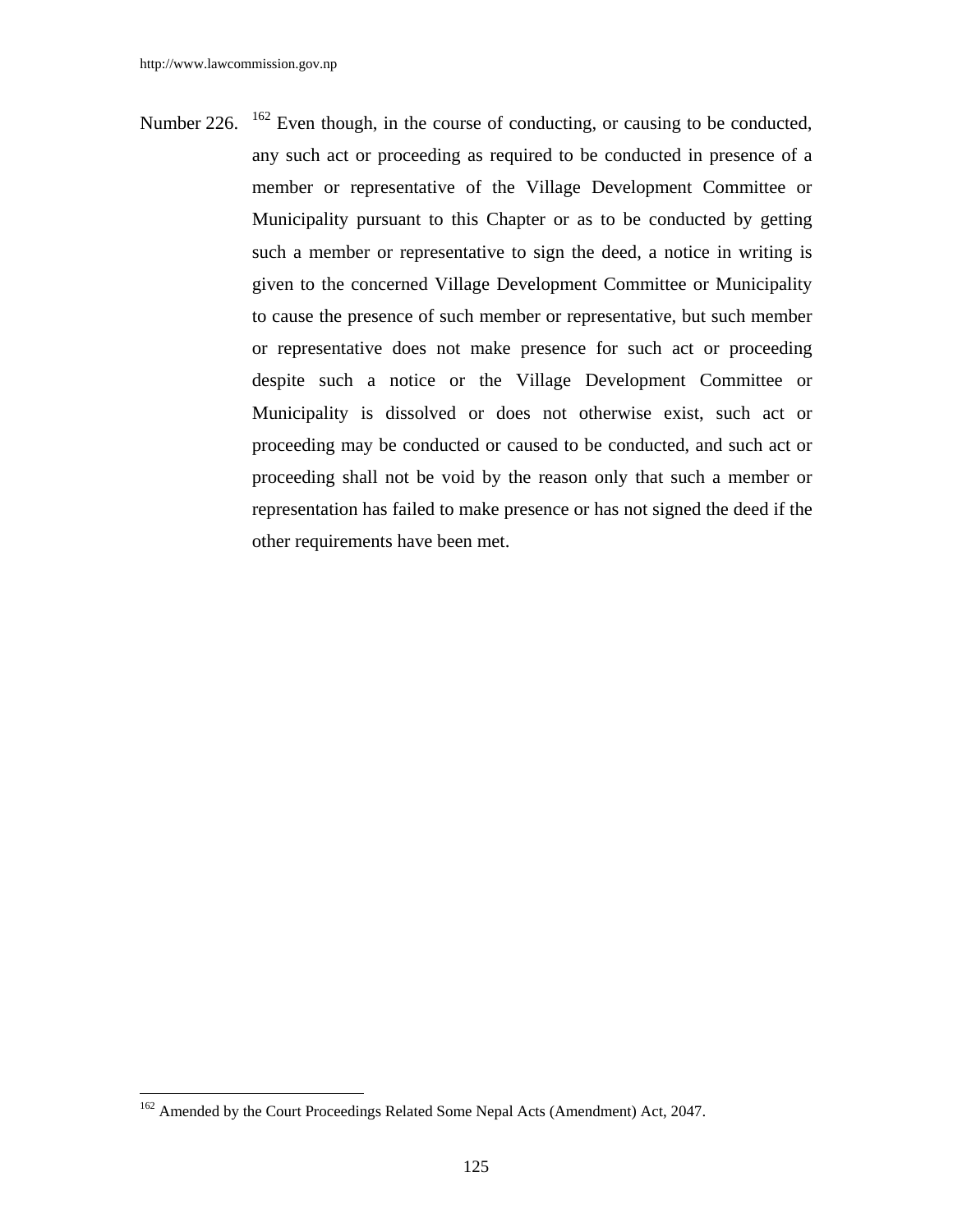## **Chapter 2**

## **On Punishment**

- Number  $1.^{163}$  Where a person who commits any act that is considered by law as an offense is so of unsound mind or insane that he or she cannot know the nature and consequence of the act committed by him or her……….<sup>164</sup> at the time of the commission of that act, such person shall not be guilty of such offense nor shall such person be liable to any kind of punishment. ............<sup>165</sup>Where any person teaches a person who is of unsound mind or insane to commit any offense and such offense is so committed by the person of unsound mind or insanity, the person who so teaches shall be liable to punishment in full as if he or she were the principal offender.
- Number 2. Even where, in relation to any act done by any person, a suit is filed against another person after the death of that former person, and the deceased is held to have been guilty of any office, the deceased shall not be liable to punishment; and it shall be done in accordance with law in relation to the sum of money in question.
- Number 3. Where a person required to pay or serve a fine or *Bishaud* (Twenty percent) dies prior to the recovery of the same, such fine, amount or sentence shall be pardoned after the death of such person. One who inherits his or her property or furnishes guarantee shall not be claimed for the same. If it relates to the matter of recovery or payment of amount in question, one who inherits shall pay the same. One who inherits shall not be claimed for any amount that remains after the recovery made upon taking inventory of entire property.
- Number 4. If, following a judgment awarding the punishment of confiscation of entire property, a person whose entire property is attached dies, such punishment

<sup>&</sup>lt;sup>163</sup> Amended by the First Amendment.

<sup>&</sup>lt;sup>164</sup> Deleted by the Children's Act, 2048.<br><sup>165</sup> Deleted by the Children's Act, 2048.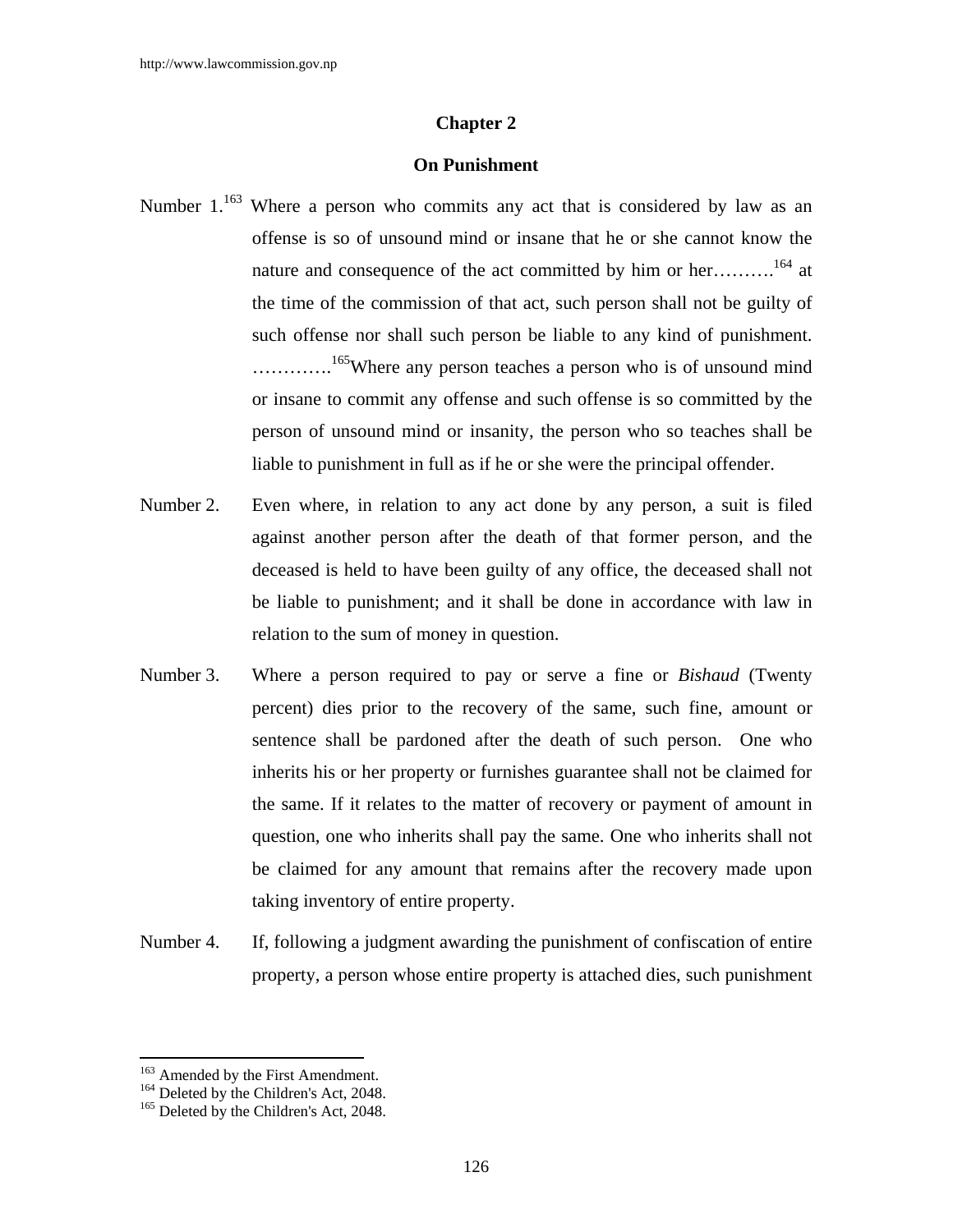of confiscation of entire property cannot be waived unless and until that person is acquitted of the offense. It shall be done in accordance with law.

- Number 5. ……………..<sup>166</sup>
- Number 6. If it is provided that such-and-such portion of sentence has to be imposed, ........................<sup>167</sup> such portion of sentence shall be set and imposed by maintaining that the imprisonment for life is of twenty years and that of confiscation of entire property is of eighteen months.
- Number 7. If the law provides that punishment of imprisonment for life with confiscation of entire property shall be imposed, the offender shall be sentenced to imprisonment for life and then confiscation of his or her entire property shall be made in accordance with law.
- Number 8.<sup>168</sup> Even though the same person has many times  $\ldots \ldots \ldots \ldots \ldots$ <sup>169</sup>committed an offense punishable by imprisonment for life with confiscation of entire property or imprisonment for life or other punishment, after the sentence of imprisonment for life with confiscation of entire property or that of confiscation of entire property, whichever is higher, is imposed for any count/instance, then any count/instance carrying lesser punishment or another count/instance carrying lesser punishment, after the imposition of any punishment out of the punishments, shall not be compounded with any such count/instance. If any person on which punishment of imprisonment for life with confiscation of entire property or punishment of imprisonment for life has been or would be imposed has committed any offense carrying higher punishment during the period when he or she has expired the time-limit and gone away or has been sentenced to imprisonment or has absconded from imprisonment or has released on bail, security or recognizance, then such person has to be sentenced to such higher punishment. If such person repeats the commission of an

<sup>&</sup>lt;sup>166</sup> Repealed by the Seventh Amendment.<br><sup>167</sup> Deleted by the Punishment Related Some Nepal Acts Amendment Act, 2055.<br><sup>168</sup> Amended by the Seventh Amendment.

<sup>&</sup>lt;sup>169</sup> Deleted by the Punishment Related Some Nepal Acts Amendment Act, 2055.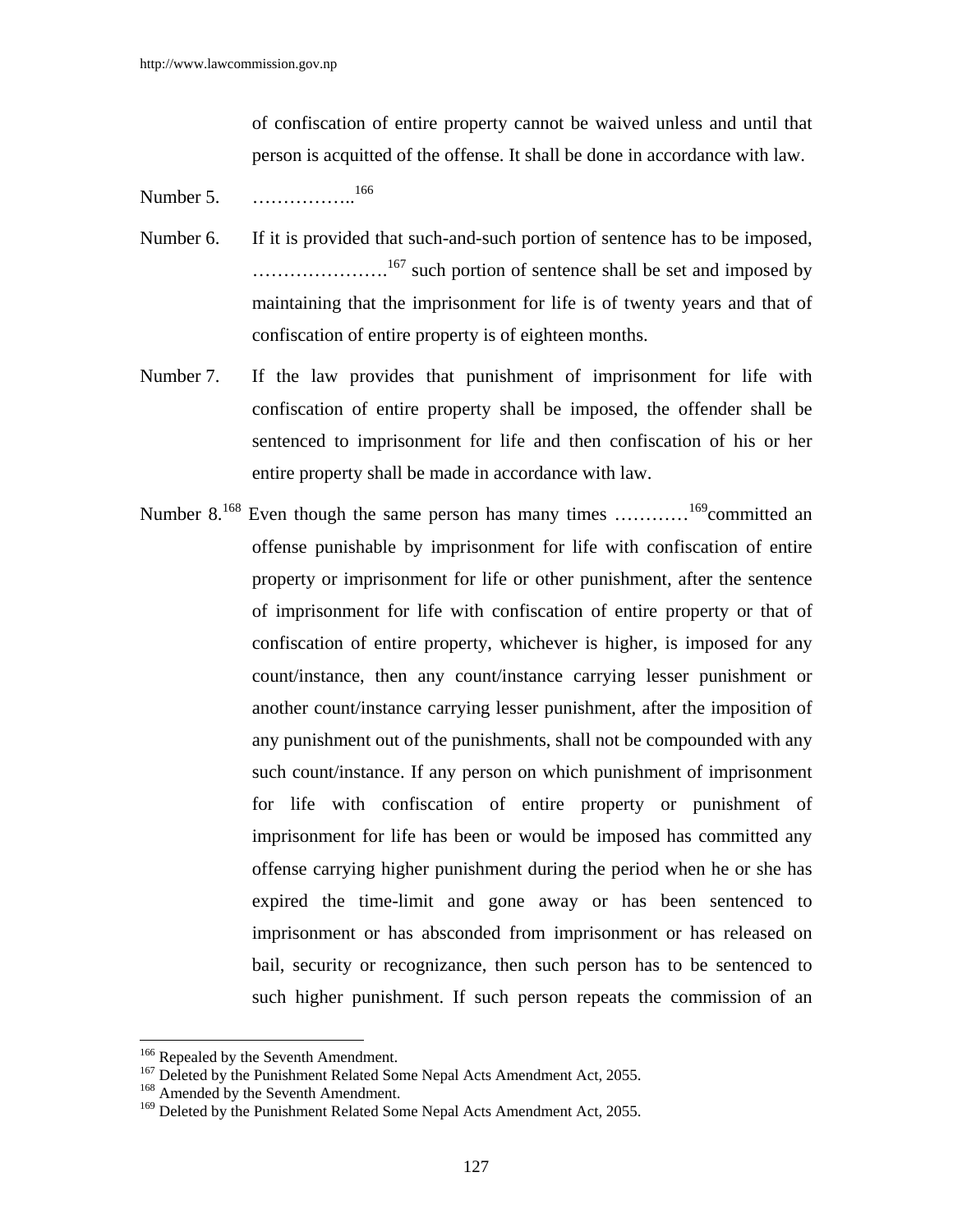offense punishable by imprisonment for life, an additional term of Four years shall be added to the term of imprisonment after his or her service to imprisonment for life is complete, and if such person commits an offense punishable by lesser punishment, additional punishment of imprisonment for a term not exceeding Four years shall be added to the term of his or her punishment, and he or she shall be imprisoned accordingly.

- Number 9. In sentencing to punishment on a civil case, other family member shall not be liable to sentence after the principal person has been sentenced to punishment in accordance with law.
- Number 10. Except where the law provides for the compounding of instance/term or count/offence, if it is required to impose punishment by compounding the instance or count by applying Two or more than Two Acts in a case arising from the same deed/act, in relation to the punishment of imprisonment, only such punishment of imprisonment as is the highest one out of the punishments provided by such Acts shall be imposed. The instance or count of the other Acts shall not be compounded. In the event that the punishment of fine is to be imposed, such punishment shall be imposed by compounding the punishments imposable by all Acts. If the punishment of fine and imprisonment is to be imposed, the higher punishment in terms of both fine and imprisonment on both instances or counts shall be imposed. After the imposition of the punishment of confiscation of entire property, no term or count of fine shall be compounded in relation to any offense committed prior to the service of such punishment.
- Number 11. On an instance or count that is punishable by imprisonment pursuant to law, it is the punishment of imprisonment that shall be imposed.
- Number  $11A$ <sup>170</sup> Where the punishment of imprisonment has been imposed for causing dismissal of a case and money is paid in consideration for such

<sup>&</sup>lt;sup>170</sup> Inserted by the Ninth Amendment.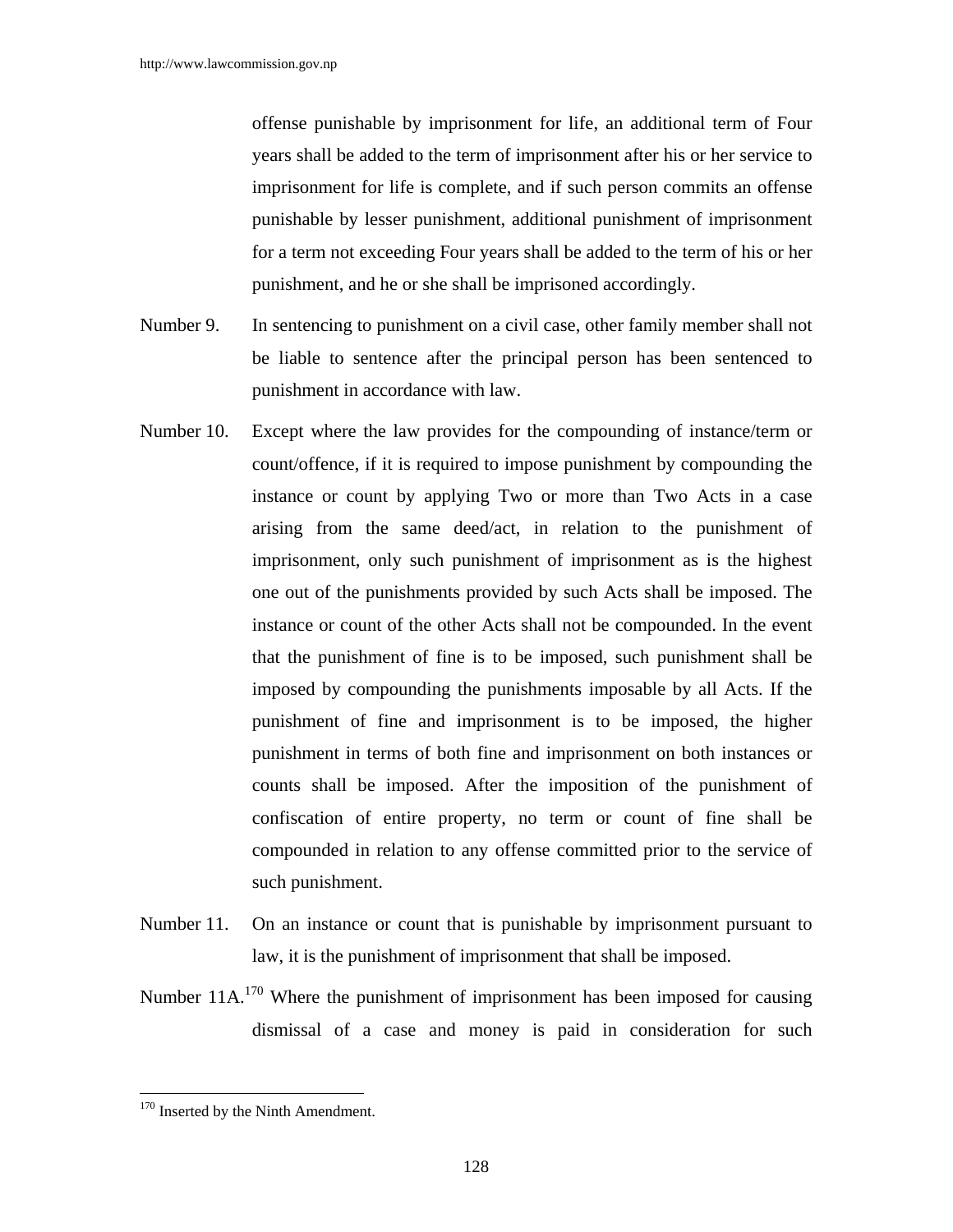imprisonment at the rate of Twenty Five Rupees<sup>171</sup> for a day of such imprisonment, it is not required to serve the punishment of imprisonment. If money is paid, it shall be received and the record of imprisonment crossed off.............................1

Notwithstanding anything contained in Number 11 of this Chapter, a person who commits an offense punishable by imprisonment for a term of less than Three years is held liable to the punishment of imprisonment and the office does not consider it appropriate to hold such person in imprisonment owing to the fact that he or she has committed the offence for the first time, the office may specify the amount to be set by Twenty Five Rupees $^{172}$  for One day and so pass judgment that such person will not be required to serve the sentence of imprisonment if he or she pays the amount so specified. If the money is so paid by the offender, it shall be received and the record of imprisonment shall be crossed off..............................2

In so passing a judgment as to allow the payment of money in consideration for imprisonment pursuant to Section 2 above, the office shall cause the offender to execute a deed promising that he or she will not commit any kind of such offence again and will observe a good conduct; and if the offender commits any offense punishable by imprisonment within Three years after that date, the offender shall be liable to punishment also consisting of the sentence of imprisonment imposed on him or her pursuant to the old judgment, and the office may pass an order to return the money paid in consideration for the imprisonment pursuant to the old judgment............................3

 $171$  Amended by the Tenth Amendment.<br> $172$  Amended by the Tenth amendment.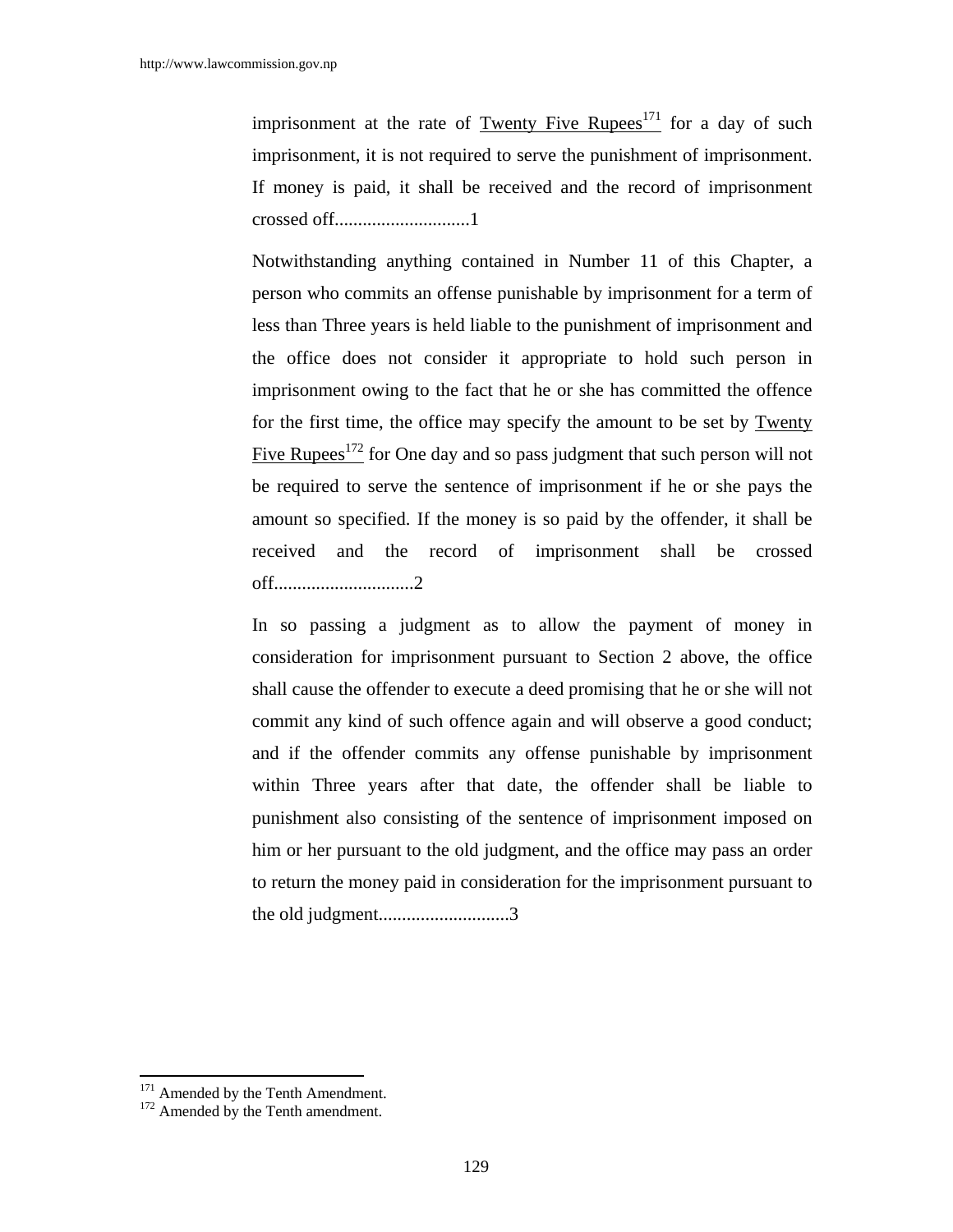$173$ In the case of punishment to be imposed pursuant to Number 10 of the Chapter on Marriage, the provision set forth in section 2 above shall not apply...................................4

- Number 12.<sup>174</sup> If any act or action set forth in the various Chapters of this Code or in the prevailing law is an offense and the concerned Chapter or prevailing law does not provide any specific provision on punishment for such an offense, there shall be imposed a fine of up to Five Thousand Rupees, having regard to the nature and condition of such an offense.
- Number 13. If any government employee who takes custody of and carries any cash, goods in-kind and other things dispatched and sent by any office to any other office picks up any such cash, goods or things on the way either on his or her own motion or by an order issued by any of his or her superior officer, the employee who so picks up on his or her own motion shall be liable to, and where he or she has so picked up by such order, then the officer issuing such order shall be liable to, the punishment of imprisonment for a term ranging from Two years to Six years. Where such employee has so picked up only on a simple instruction, imprisonment for a term that is less than One and half of the punishment imposable on the instructor shall be imposed. Where the money or amount in question has been used up, then the money or amount shall also be recovered from the person who has so used it up.
- Number 14. Any person who is authorized to perform any government or public business or any person who has any legal duty shall not collect and use any money, amount, fee, charge or cess other than such remuneration as may be collected and used in accordance with law, in the course of performing, or causing to be performed, business entrusted to his or her post, or in the course of performing such duty, as the case may be; and if the same is so collected and used, it shall be held to be a bribery.

<sup>&</sup>lt;sup>173</sup> Inserted by the Eleventh Amendment.

<sup>&</sup>lt;sup>174</sup> Amended by the Amended by Court Management and Administration of Justice Related Some Nepal Acts Amendment Act, 2058.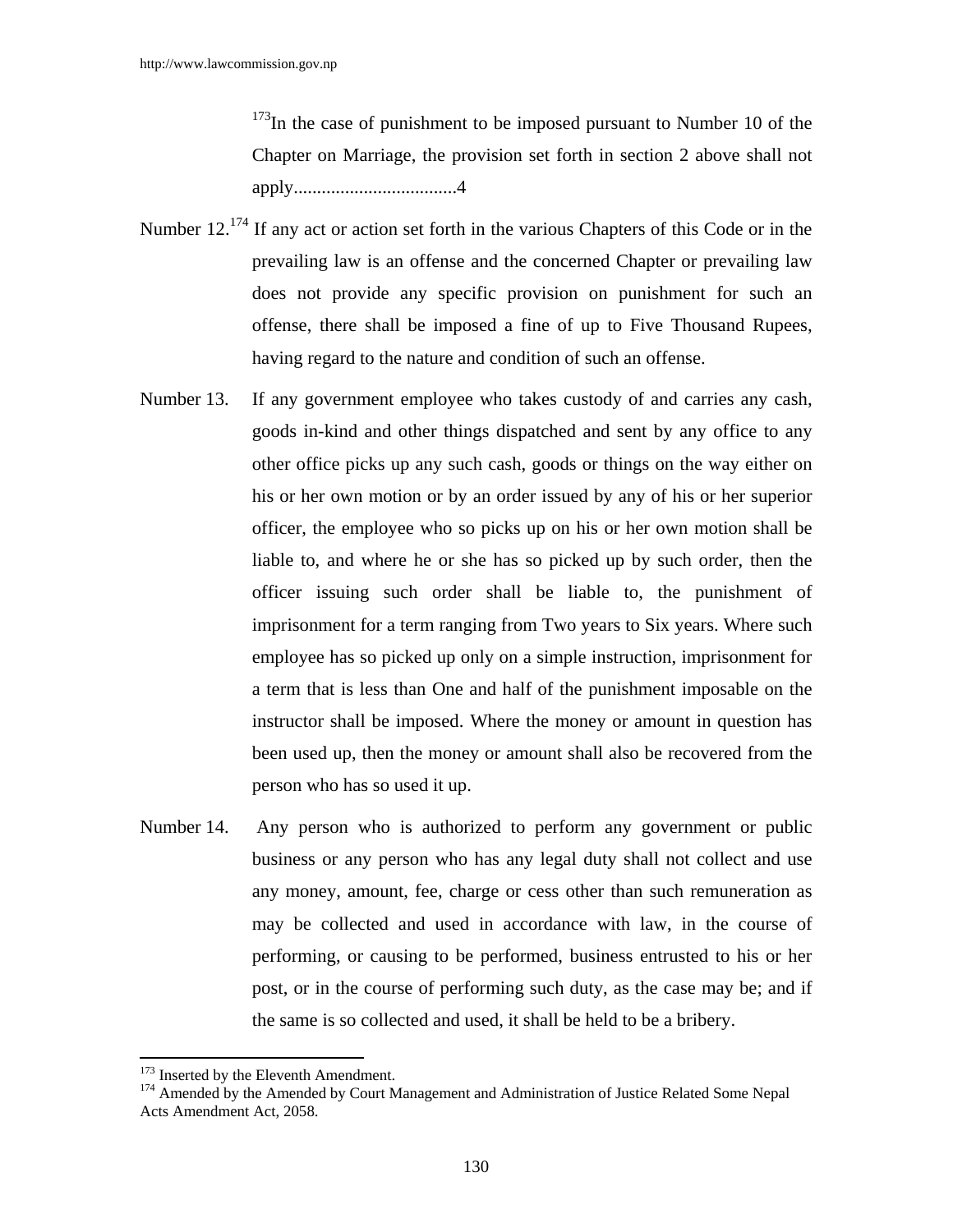- Number 15. In the event of the commission of bribery, the amount in question shall be confiscated/forfeited, and where a person who is authorized to perform a government or public business has taken a bribery, such person shall be liable to punishment of imprisonment for a term ranging from Two years to six years or a fine of up to Five Thousand Rupees, according to the gravity of the offence, and where any person other than such person has taken a bribery, such other person shall be liable to a fine equal to the amount in question. Even where a person has taken bribery during service but is to be sentenced to punishment after relieving of service or where a person has asked for bribery but has not yet taken it, the foregoing provisions shall be applicable. A person who offers a bribery or arranges for the exchange of a bribery, then such person shall, if he or she is a government employee, shall be liable to the punishment as if he or she was himself or herself the principal offender, and if such person is not a government employee, such person shall be liable to half the punishment irrespective of whether the bribery has already been given or taken or not. If the offering and taking of bribery has resulted in a loss to another person, the amount of such loss shall be recoverable from the person who has taken it and if such amount is not recoverable from such person, it shall be recoverable from the person who has taken the bribery.
- Number 16. If a government employee takes a bribery forcibly from a person by way of intimidation and coercion, including showing threat or fear, battering, manhandling or locking up, then the amount of bribery shall be caused to be returned to that person from whom it was taken, and the employee shall be punished with a fine equal to the amount in question and imprisonment for a tern ranging from Three years to Nine years. Where such employee has made intimidation and coercion but has not been able to take the bribery, he or she shall be liable to punishment that is half the punishment as forth above.
- Number 17. In sentencing to imprisonment for any matter set forth in Number 15 of this Chapter and to punishment for any matter set forth in Number 16 of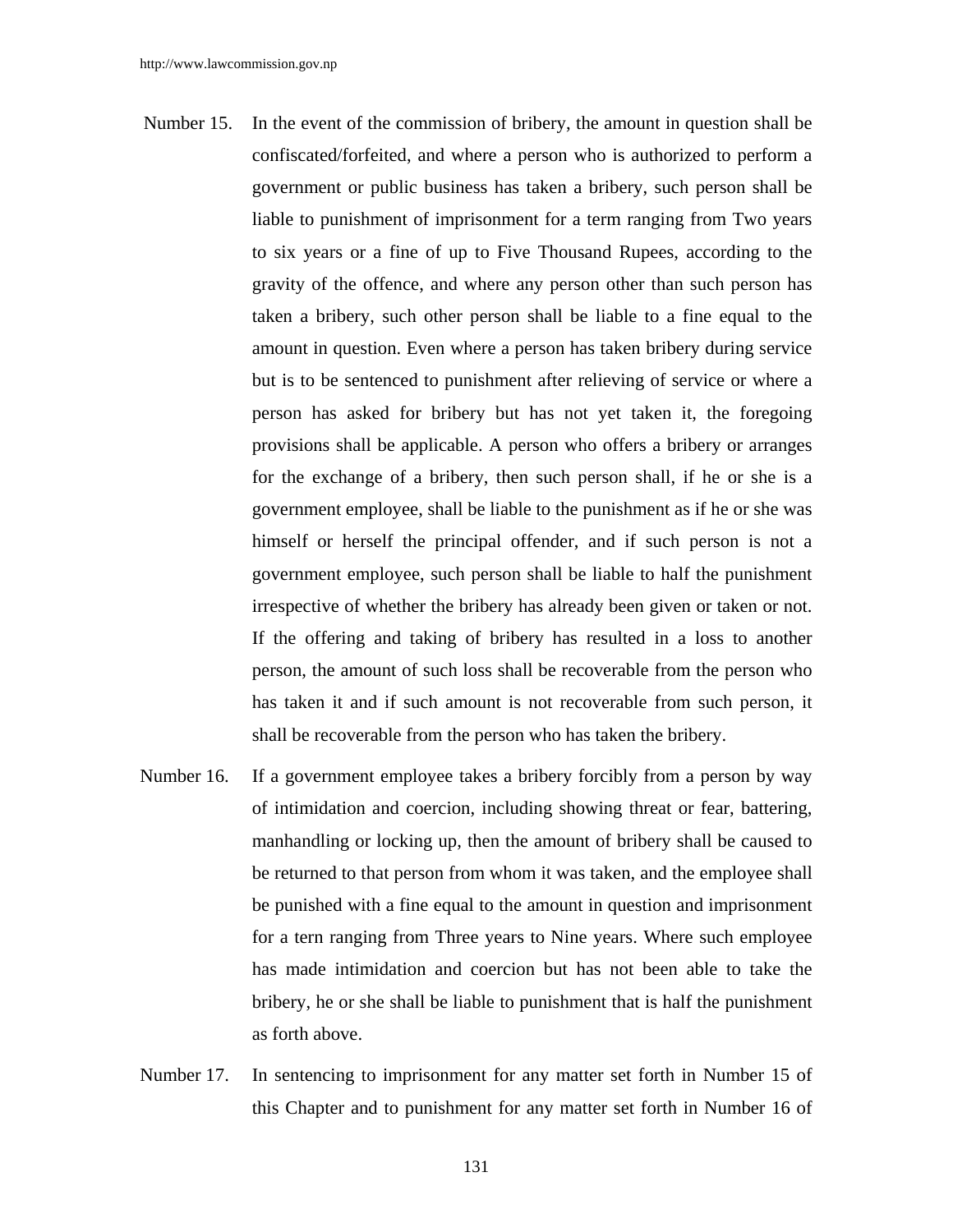this Chapter, no such sentence shall exceed nine years and twelve years, respectively.

- Number 18. If, in any criminal case, a person is held to have instituted the case against another person with ulterior motive by creating a false evidence or in the absence of any reasonable cause or fact, the such person shall, for making such a false accusation or complaint, be liable to punishment that is half the punishment that would be imposed on the offender if his or her accusation was sustained. If such punishment involves imprisonment for a term exceeding five years, such person shall be sentenced to imprisonment for a term of up to five years. If the case trying office has reason to believe that there was no ulterior motive at the time making accusation or such accusation was made on the reasonable fact necessitating requiring such accusation, the office may exempt the person making such accusation from all or any of the punishment set forth above, for reasons for the exemption from punishment or imposition of lesser punishment<sup>175</sup> to be recorded.
- Number 19. If the co-accused making accusation (*Polaha*) has to be punished pursuant to Numbe8 of this Chapter, the case trying office shall impose half the punishment as mentioned therein on the accuser and order for the recovery of half the punishment from the accuser and provision of the same as compensation to the person against whom such a false case has been instituted. If the accuser is liable to the punishment of imprisonment and the cash figure of the punishment of imprisonment has to be determined for the purpose of compensation to be provided pursuant to this Number, such figure shall be determined <u>at the rate of Fifty Rupees for each day<sup>176</sup></u> of the punishment of imprisonment. If the accuser required to provide compensation as mentioned above does not provide the compensation accordingly, the compensation shall be recovered from his or her property,

<sup>&</sup>lt;sup>175</sup> Inserted by the Court Management and Administration of Justice Related Some Nepal Acts Amendment Act, 2058.

<sup>&</sup>lt;sup>176</sup> Amended by the Tenth Amendment.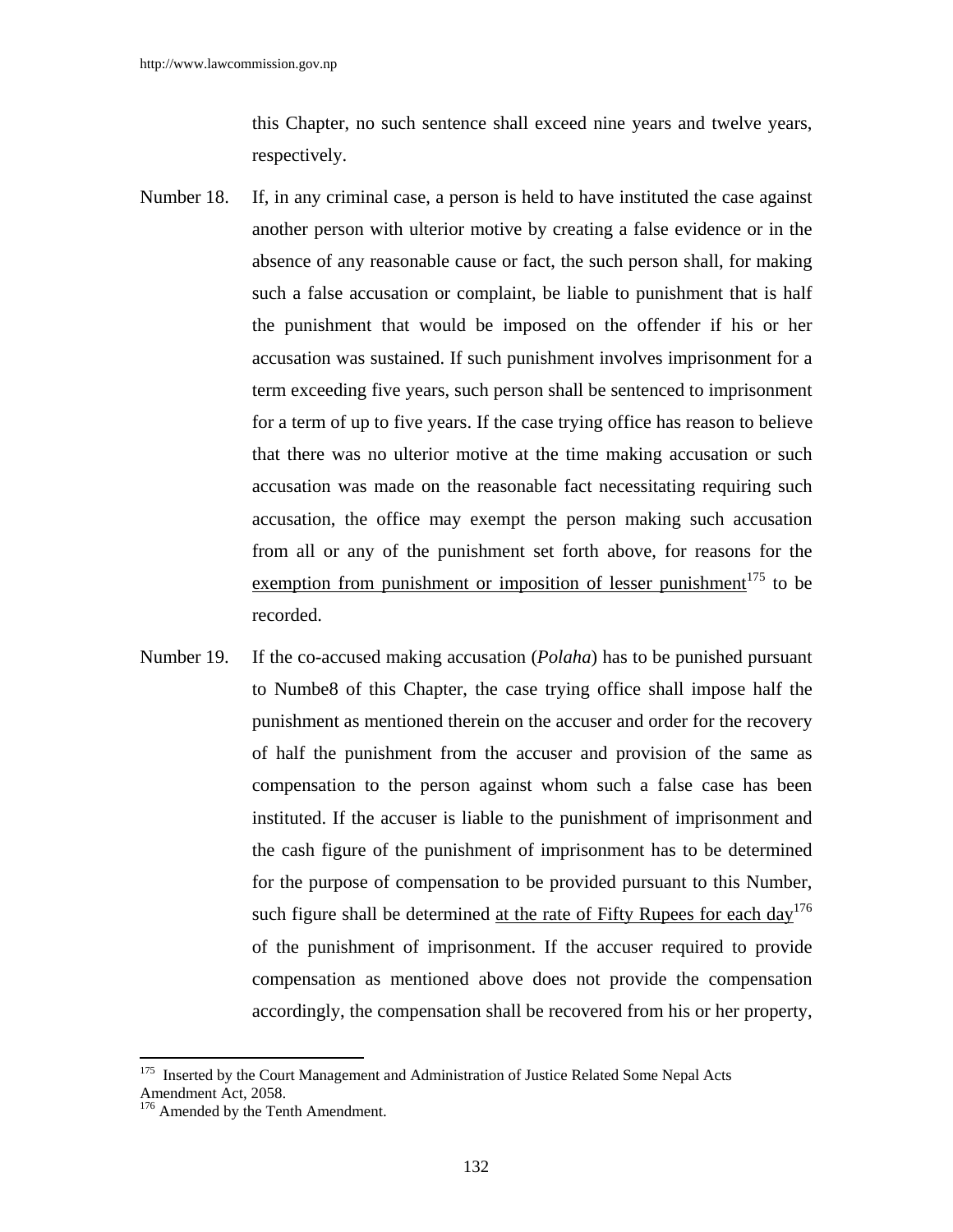and if the compensation is not recoverable from the property, and the person entitled to compensation makes an application that the accuser be sentenced to imprisonment in consideration for the same, the case trying office may, having regard to the figure of compensation not so recovered, sentence the accuser to imprisonment for a term not exceeding Three months.

- Number 20. Even though the person required to provide compensation pursuant to Number 19 of this Chapter dies prior to the making of judgment for compensation or the recovery of the compensation, such compensation shall be recovered through his or her heir from his or her partition share to the extent of recovery from the same and be provided to the person entitled to such compensation, and if the person entitled to compensation dies prior to the making of judgment for compensation or the recovery of the compensation, his or her heir shall be entitled to the compensation to which the deceased is entitled.
- Number 21. The following matters shall be governed by the following provisions, except as otherwise provided for in this Code:

If a person is held to have made a complaint for being entitled to something that the person is not so entitled to, there shall be imposed on the person a fine of Ten percent of the amount as claimed.................1

If a person is held to have acted falsely and to have not provided something that the person is to so provide, there shall be imposed on the person a fine of Ten percent of the amount in question, with the recovery of that amount from that person......................................2

If a person is held to have claimed more than what the person is entitled to get, and if a person is held to have stated lower than what the person is required to give, there shall be imposed on such persons a fine of five percent of the excess amount so claimed and of the less amount so stated, as the case may be................3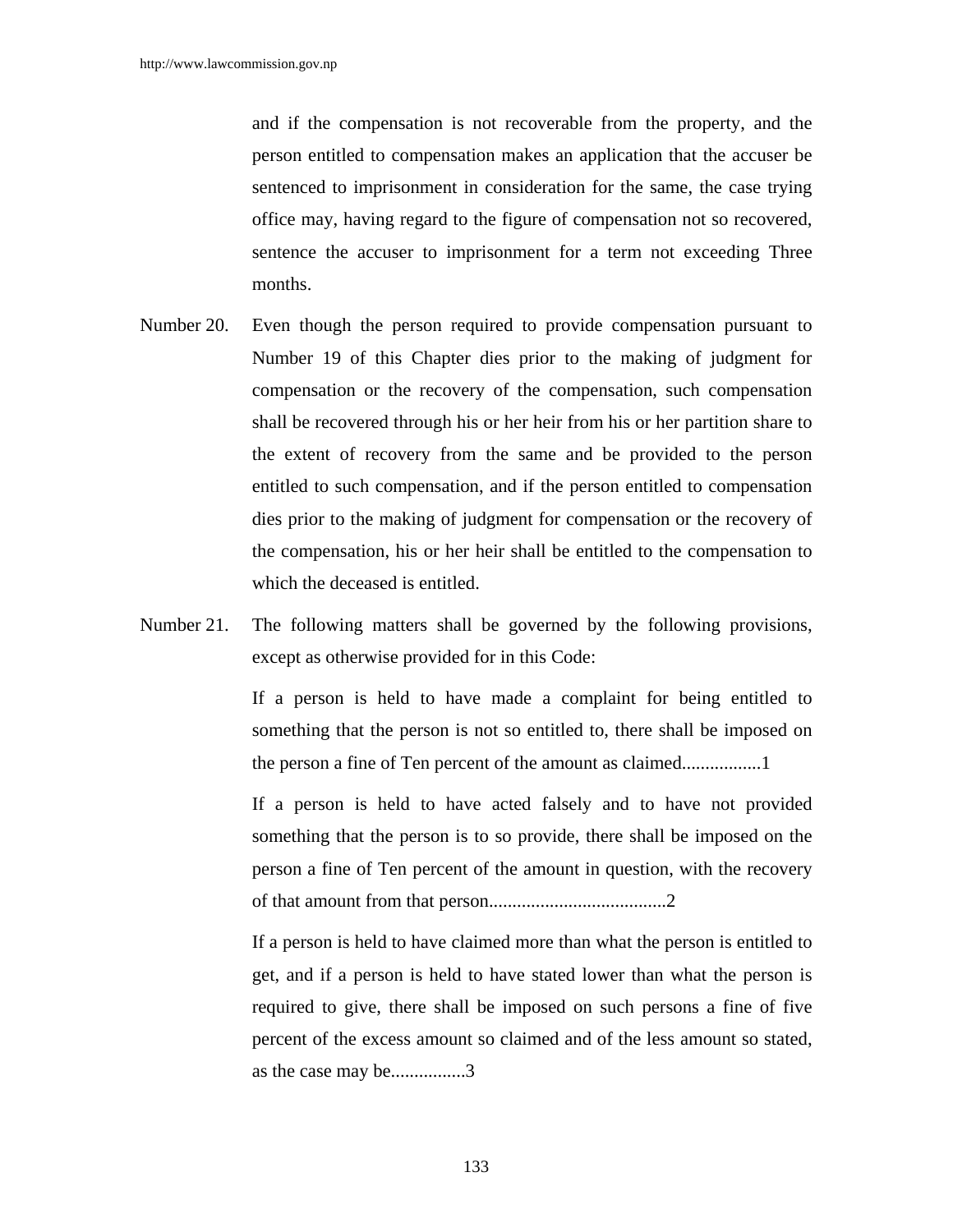The ten percent fee of the amount of compensation shall be collected from the person entitled to the recovery of compensation where the recovery of compensation is to be made177......................................4

- Number 22. Where a case has to be tried by taking a deposit or bail of amount by the office or by making attachment to a property, the case shall be tired by taking such deposit or bail or making such attachment. No interest shall be charged after the date in which the deposit or bail is furnished with the office and the attachment is made or a wealth guarantee is furnished to that effect.
- Number 23.<sup>178</sup> In making a judgment with specification of the sentence, if the offender liable to sentence is present, the judgment making office shall arrest him or her at the same time and recover and realize the sentence awarded by judgment from him or her. In doing so, if the offender is sentenced to a fine and pays the fine or furnishes a wealth bail/guarantee for the same, the same shall be collected or received and the offender shall be released. If the offender is sentenced to imprisonment, the offender shall be released on bail or security if he or she furnishes such bail or security for making appeal, pursuant to Number 194 of the Chapter on Court Proceedings. If the offender fails or refuses to pay or furnish such fine or bail or guarantee, he or she shall be sent to the prison for the realization of the imprisonment realizable in consideration for the fine and the imprisonment sentenced by the judgment. If the offender liable to sentence is not present, the office shall issue an order to the concerned police office to arrest him or her and also institute the proceedings as set forth in Numbers 25 and 26 of this Chapter. Upon receipt of such an order, the concerned police office shall search and arrest the offender sentenced to punishment and produce him or her before the office. The judgment making office itself shall establish the record of the sentence to be executed pursuant to the judgment if it is required to establish such record

 $177$  Amended by the Ninth Amendment.<br> $178$  Amended by the Tenth Amendment.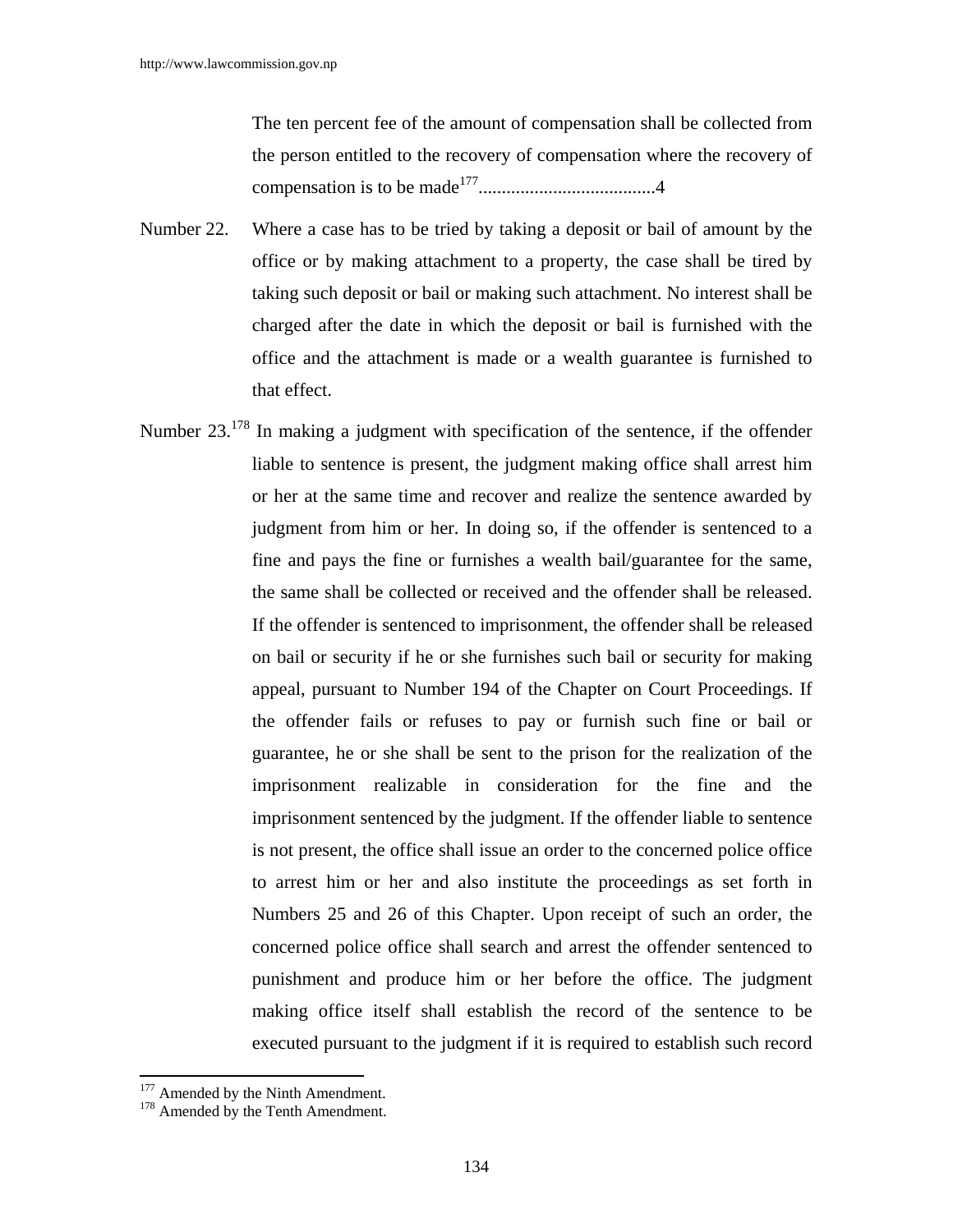and if it has to be written to the original office in another jurisdiction for the establishment of such record, it has to be so written to that other office within seven days after the date of judgment. In establishing or writing for the establishment of the record of sentence, the sentence imposed by the judgment on the offender and the proceedings taken for the realization of such sentence shall also be set out. Where a judgment has been referred for confirmation, the record of punishment shall be established, or cause to be established, accordingly, after confirmation on the judgment referred has been obtained.

Number 23A.<sup>179</sup> If the offender is present, on the money required to be collected, including the governmental amount, Ten per cent fee and Five percent fee, pursuant to the judgment, the judgment making office shall then claim and take act to recover such amount in question, Ten percent fee and Five percent fee or to confiscation of the entire property as imposable and recoverable by the judgment. If the offender sentenced to punishment is not present, there shall be instituted action or proceeding to arrest him or her for the purpose of recovering punishment from him or her in accordance with the provisions set forth in Number 23 of this Chapter and to recover the amount in question, Ten percent fees and Five percent fee pursuant to Number 26 or to make confiscation of entire property pursuant to Number 27……..1

> If, in making forfeiture or confiscation of entire property of the offender in the course of recovering such punishment or government amount, Ten percent fee or Five percent fee as held imposable by the judgment, the office seeks the assistance of the police office, the police office shall render such assistance immediately …………………….2

Number 24.<sup>180</sup> If, the forfeiture or confiscation of entire property is once made in relation to such money including government amount, fine, Ten percent fee or Five percent fee or on an offence punishable by the confiscation of entire

 $179$  Inserted by the Tenth Amendment.<br> $180$  Amended by the Seventh Amendment.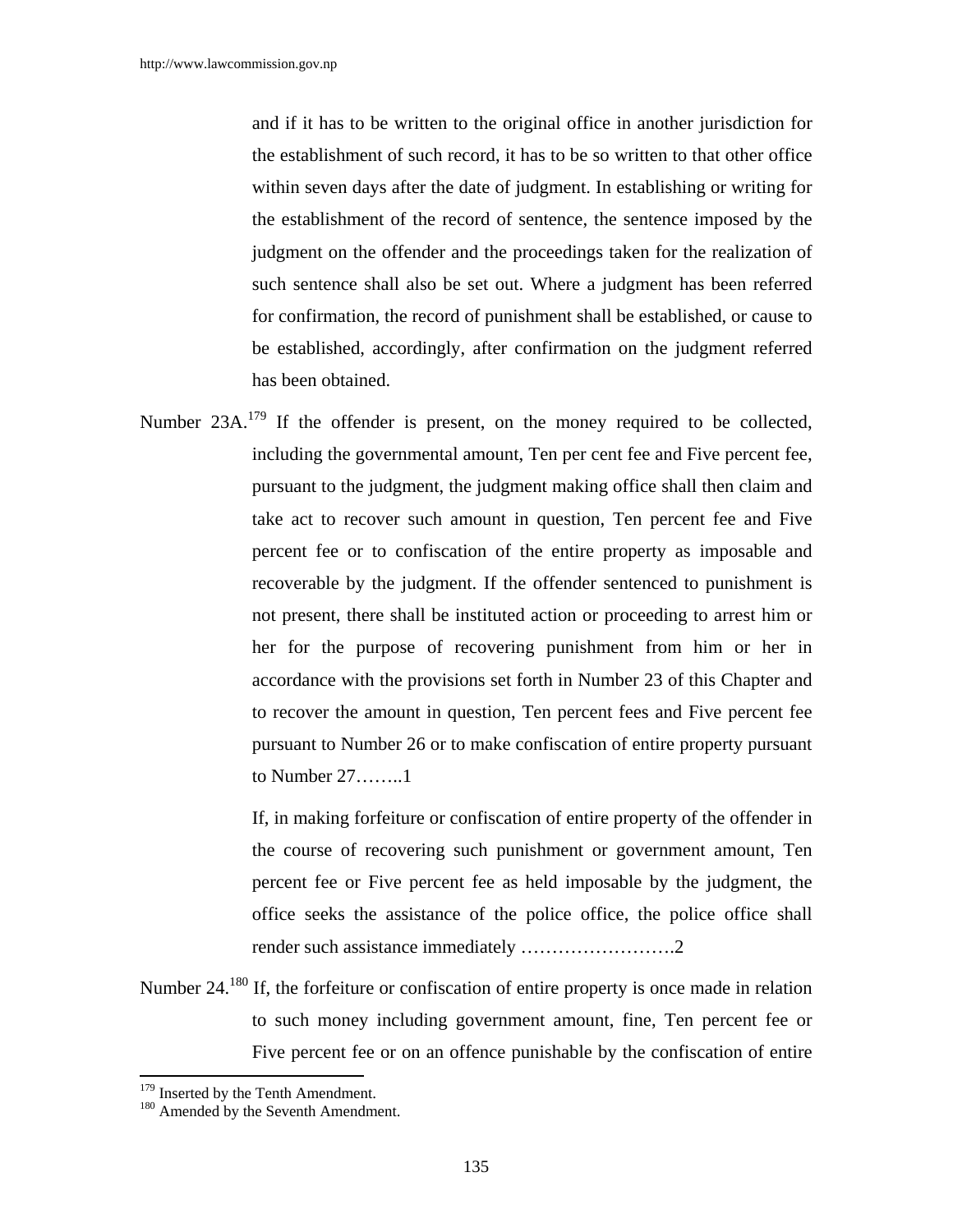property, the following provisions shall be followed on the offense involving that punishment of confiscation of entire property and the remaining of the money of foreclosure. The record of the remaining amount in question and fine not recovered from foreclosure, in respect of the other matters, shall be immediately obliterated, and the record of imprisonment shall be obliterated if the person has disappeared since five years after the foreclosure:

 The offender of a case relating to homicide, a case of any kind of theft or a case of state affairs and of a case relating to embezzlement, misappropriation, theft or loss by the concerned government employee of government money or property in his or her custody or of money or property belonging to a government corporation or a body controlled by the Government or of a case relating to payment of advance money or of a case under Number 2 of the Chapter on Non-repayment of Arrears shall be sentenced as per the record of punishment pursuant to the judgment whenever the offender is found………………..1

 Any non-governmental amount or amount of a body as mentioned in Clause 1 below shall be so recovered from the property inherited by the inheritor as to the extent recoverable from such property……………2

 If the judgment debtor dies and a death indenture is executed in presence of five local gentlepersons including a member of the concerned Village Development Committee or Municipality,<sup>181</sup> the record of imprisonment, fine and Five percent fee shall be obliterated…….3

 If a disappearance indenture is executed by five local gentlepersons including a member of the concerned Village Development Committee or Municipality<sup>182</sup> once a year until Three years where the judgment debtor is not found or his or her whereabouts are not known, and once a year until five years where the judgment debtor or his or her whereabouts are known

<sup>&</sup>lt;sup>181</sup> Amended by the Court Proceedings Related Some Nepal Acts (Amendment) Act, 2047.<br><sup>182</sup> Amended by the Court Proceedings Related Some Nepal Acts (Amendment) Act, 2047.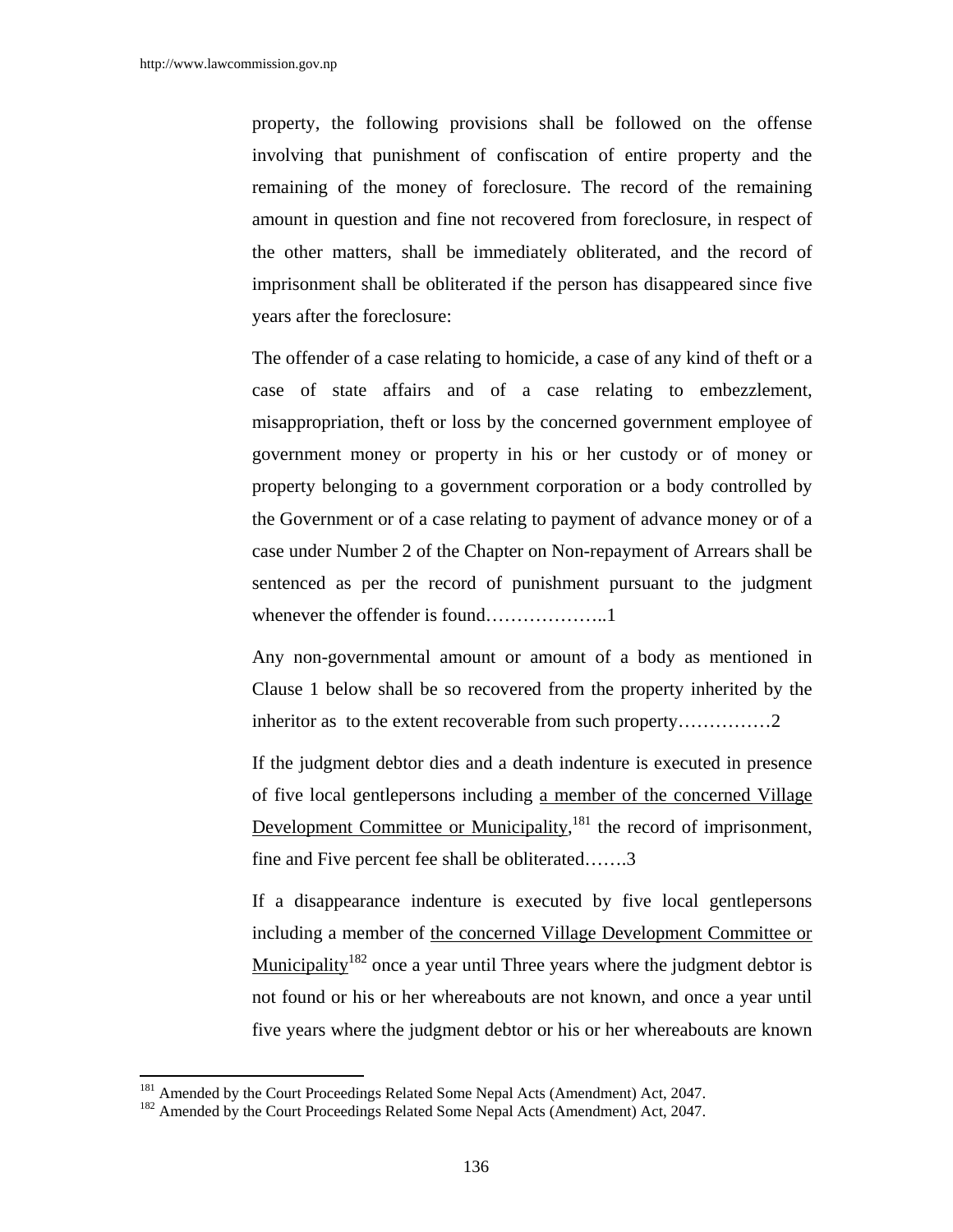but it is not known whether he or she has disappeared or is dead or alive, or not, the record other than the record set forth in the following section 1 shall be obliterated if the forfeiture of the property of the judgment debtor who has property has been executed…………4

- Number 25.<sup>183</sup> In recovering a fine or government amount, it is not required to wait until the amount of an individual is recovered or realized. If a person who is punished to pay a government amount pays the same, such amount shall be received; and if such person does not pay such amount, it shall be recovered by foreclosing his or her property in accordance with law. In so making forfeiture, action shall be taken immediately if the judgment debtor is present then and action shall be taken in accordance with the provisions set forth in Number 23A. of this Chapter if the judgment debtor is not so present. In the case of the judgment debtor of fine for imprisonment, other than for any government amount, the fine shall be collected if paid by the judgment debtor, and he or she shall be sentenced to imprisonment also in consideration for that fine. No forfeiture shall be made after the sentence of punishment is served. If a judgment debtor of imprisonment and fine goes away, such judgment debtor shall be arrested pursuant to Number 23 of this Chapter, the punishment shall be recovered by forfeiting his or her property in consideration for the fine and also for the imprisonment at the rate of One day for Fifty Rupees. If a person who is held to be imprisoned pursuant to judgment is found within the timelimit set forth in Number 24 of this Chapter, the person shall be sentenced to imprisonment pursuant to the judgment, and the money received in consideration for imprisonment shall be returned.
- Number 26. In forfeiting the property in consideration for a fine and imprisonment in accordance with law, punishment shall be recovered only from the partition share of the offender to the extent recoverable. In making forfeiture in consideration for a personal amount, the partition share of the

<sup>&</sup>lt;sup>183</sup> Amended by the Tenth Amendment.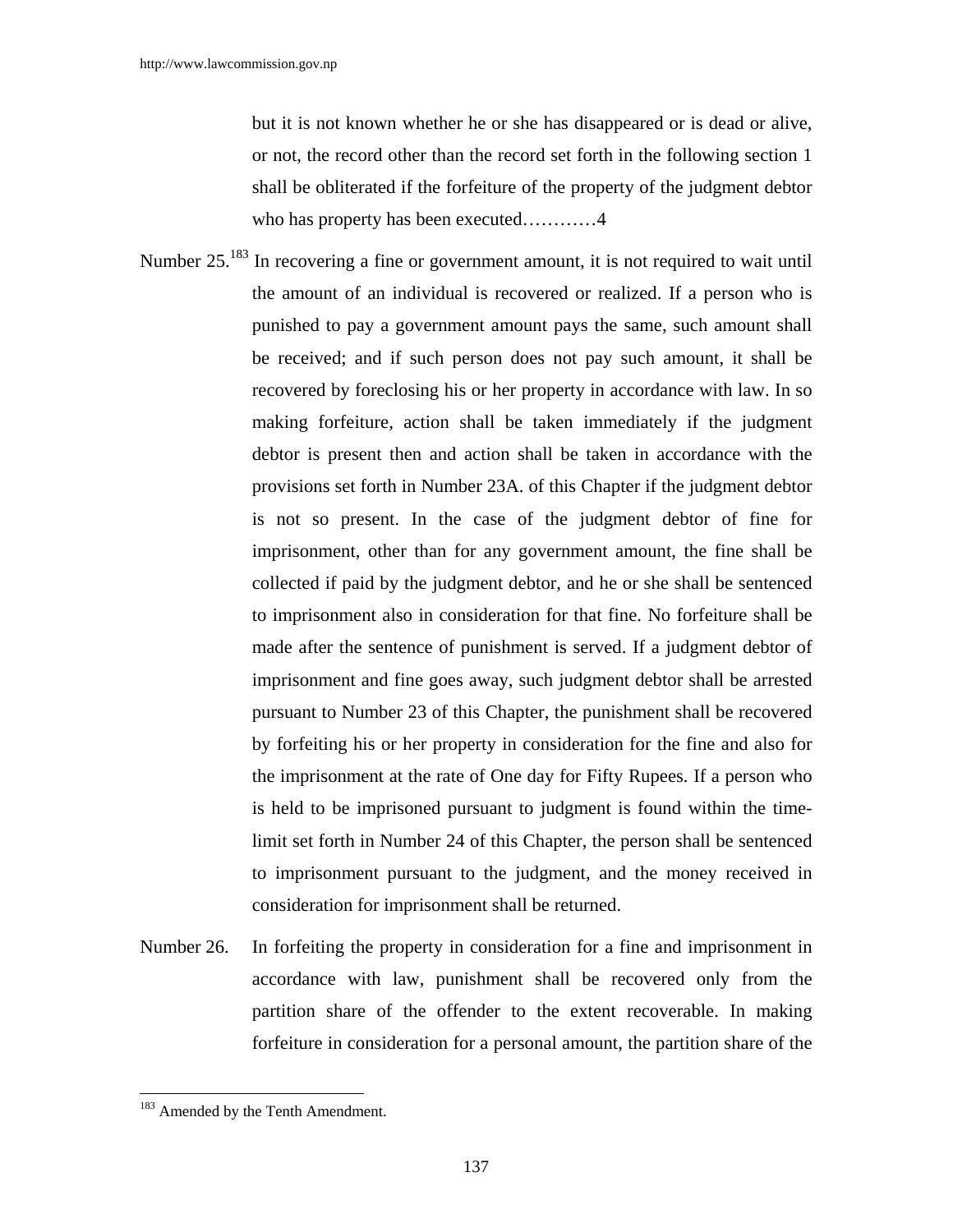family members who are above Twelve years of age, share common kitchen and have taken such amount or that of those who have lived jointly at the time when they took such amount but started living separately thereafter shall also be forfeited, and in forfeiting the property in consideration for a government amount in question, the forfeiture of the partition shares of all the coparceners who have lived jointly at the time when they took such amount shall be made. In making such forfeiture, the gift of the judgment debtor's wife, daughter, daughter-in-law, marriage expenses for unmarried children of the judgment debtor, the amount of unsufruct, sight mortgage or charge on an immovable property executed in favor of a creditor prior to making application for forfeiture in consideration for a personal amount in question, and prior to the date of attachment to the property in consideration for a government amount in question, One yoke of oxen, a set of bare instruments to carry on employment, One set of bare eating and cooking utensils, quilt and mattress, put on clothes and food grains, if any, sufficient for One whose property is subject to forfeiture to maintain him or her for up to Six months shall be set aside and exempted from forfeiture, and the rest shall be forfeited to the extent recoverable. If the property is over and above, the same shall be returned. Even if the recovery cannot be made in full upon the forfeiture, the other family members shall not be claimed. Provided that in forfeiting and auction selling the partition share of the offender who is absconding, nothing needs to be set aside pursuant to this Number. 184

Number 27. In making confiscation of entire property, the partition shares of the other coparceners who have not obtained their partition shares shall be set aside, and the amount of creditors as set forth in a usufruct, sight mortgage or charge executed prior to the report of the offense, such marriage expenses of unmarried children as set forth in law, gifts of wife, daughter and daughter-in-law and such personal amount as due and recoverable on the

<sup>&</sup>lt;sup>184</sup> Inserted by the Seventh Amendment.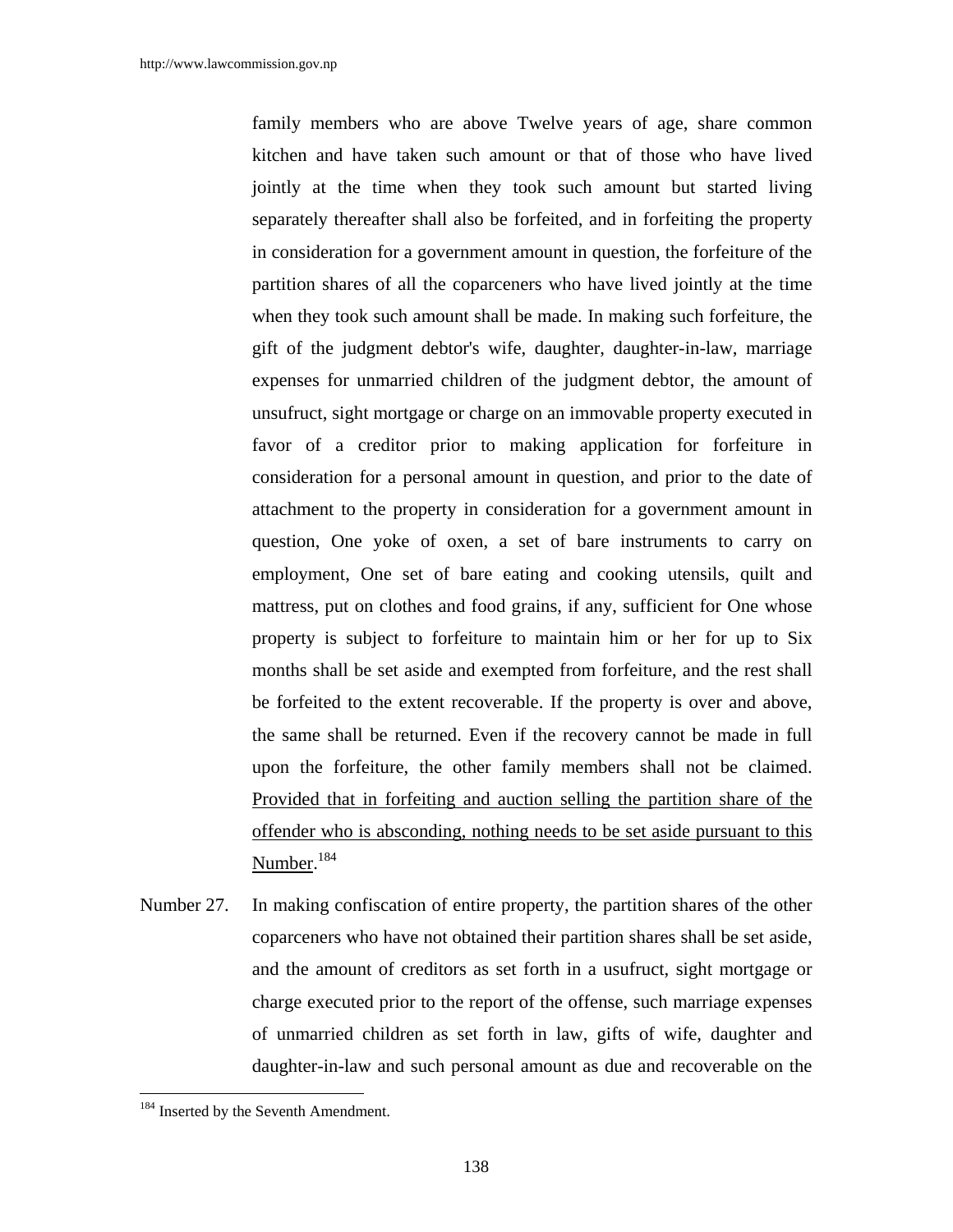judgment in the case in relation to which such confiscation is executable shall also be set aside, and the property of the offender only shall be confiscated.

- Number 28. In making forfeiture and confiscation of the property belonging to a tenant tilling a *Raiker* land, the entitlement of the tenant to the *Raiker* land shall be auctioned. In making such auction, One *Bigaha* of land in the case of *Madhesh*, Five *Ropani* of land in the case of Kathmandu Valley and Hilly region, and such area of land as One *Pathi* of seeds is required for its cultivation in the case of a sloppy land of which *Ropani* is not set out shall be set aside for himself or herself, and the rest land shall be sold by auction in accordance with law, and the land-revenue of the land subject to such auction sale, if any due and payable, shall be recovered from the proceeds of the sale, and if such revenue is not due and payable, the whole of proceeds shall be applied to for the recovery of punishment by forfeiture and confiscation, and information of such change in the status of that land shall be given to the executing office and the *Jimidar*, *Talukdar*. If, in making such an auction sale, nobody makes a bid, the land shall be returned back to him or her. In the case of forfeiture in consideration for failure to pay crops and revenue of the land, the land as set forth above need not be returned back to him or her, and action shall be taken on the matter in accordance with the relevant law. If the land upon setting aside such portion of that land as is returned back to the then tenant is auctioned sold, the land-revenue shall be recovered on pro rata.
- Number 29. In recovering such amount from the defaulter as is due and payable to the Government of Nepal and the defaulter is a government employee, the office shall send a notice, indicating that such-and-such amount is due on judgment from such-and-such person for so-and-so reason, to the office from which he or she draws remuneration, and request the latter office to recover the amount by withholding the same from his or her remuneration. In making recovery by making such withholding, the recovery shall be made in accordance with the deed, if any, executed, and, failing such a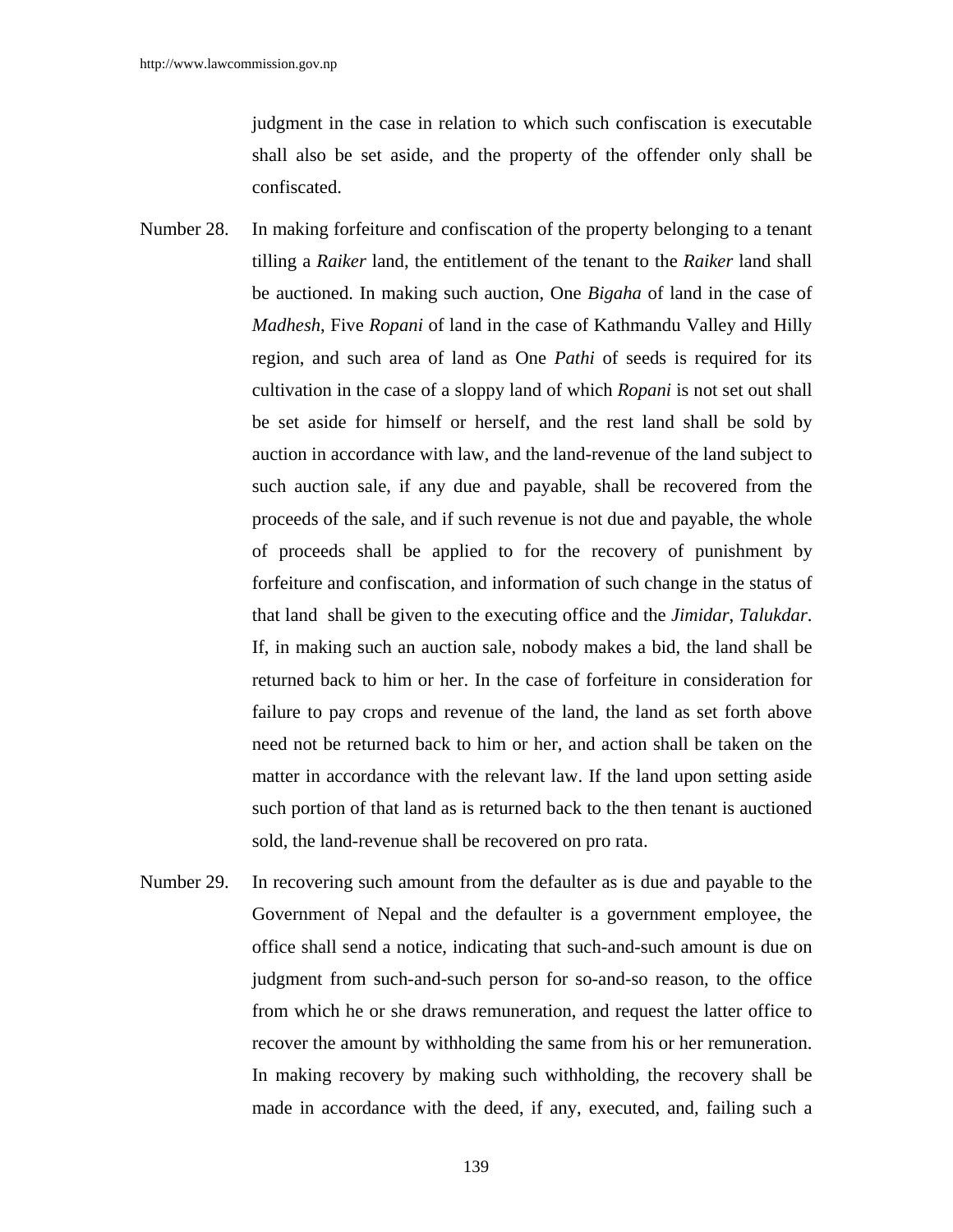deed, by withholding only three fourth of the remuneration of such employee until the due is recovered in full, except in the case of embezzlement of money and of due and payable money paid as advance directly.

Number 30. While also preparing an inventory of or auction selling a property in the course of effecting forfeiture or confiscation, it shall be done, as follows, in witness also of the *Talukdar* and *Jimidar* in that place, if they are available, and the person responsible for the duties of *Talukdar* and *Jimidar*, if they are not available, a member or representative of the concerned Village Development Committee or Municipality<sup>185</sup> and at least Two gentlepersons………186:

……………………………………………………………………………1<sup>187</sup>

 The house and land subject to forfeiture and confiscation shall be dealt with in accordance with law, and in auction selling the other property liable to be so sold, the gold, silver and ornaments shall be auction sold by taking their weight and fixing their rate, and the other property shall be auction sold directly…………………………………………2

 The gold, silver, ornaments and high-valued goods shall be brought to the office and then auction sold, and the other property may be auction sold by a commission deputed to the site…………………..3

 If documents relating to the execution of decree on dues and money recoverable by bonds or books of account are produced, the records thereof shall be maintained in the office making forfeiture and confiscation and recovery shall be made in accordance with law……..4

 Number 31. If, in auction selling a grass-roofed house subject to forfeiture in consideration for a fine, imprisonment, confiscation of entire property or government amount in question in accordance with law, nobody makes a

<sup>&</sup>lt;sup>185</sup> Amended by the Court Proceedings Related Some Nepal Acts (Amendment) Act, 2047.<br><sup>186</sup> Repealed by the First Amendment. <sup>187</sup> Repealed by the First Amendment.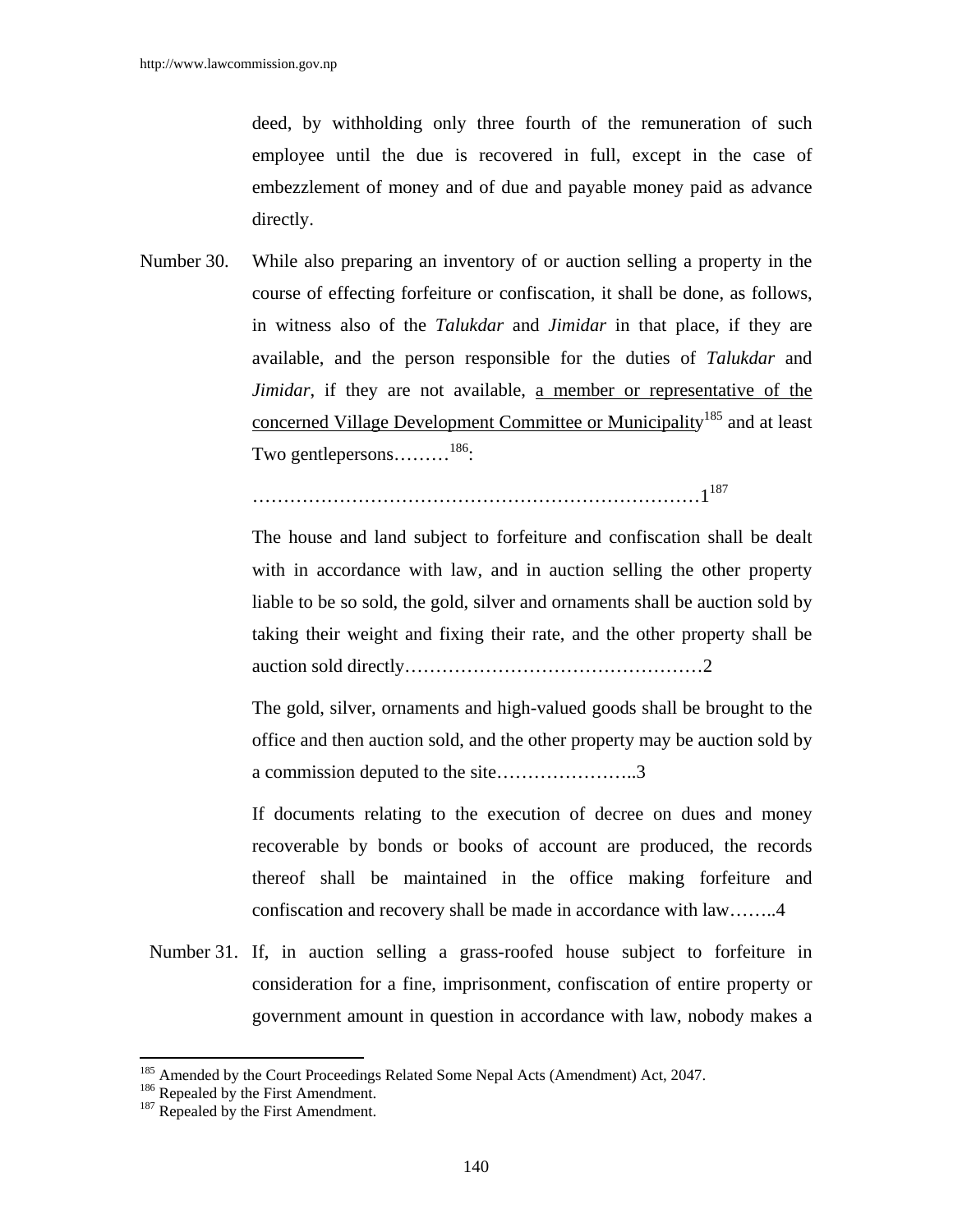bid to buy the house, and in determining the reasonable value of such a house, it is held that the value of that house is up to One Hundred Rupees, the value shall be remitted from the money recoverable as government due and the house shall be returned to the judgment debtor. If the value of such house is above One Hundred Rupees, it cannot be returned to him or her. The record of such house shall be maintained, and it shall be used in a government business or given on rent if possible, and it shall be looked after properly. If it is to be forfeited in consideration for a personal amount in question, the person entitled to the recovery of amount in question shall accept it at a reasonable (*Panchakriti*) value. If such person does not so accept it, the reasonable value of the house shall be remitted from the recoverable amount in question, and the house shall be returned to one whom it belongs to.

Number 32. In making forfeiture or confiscation of the property belonging to a judgment debtor of forfeiture or confiscation of property in consideration for a government due, such forfeiture or confiscation shall be made as follows:

> A process or notice shall, not later than Seven days after the production of document of forfeiture or confiscation of property, be affixed conspicuously to the house of the judgment debtor of forfeiture or confiscation of property and to the door of the office executing the forfeiture or confiscation of property, and such process or notice shall state that if any person knows that any such property as may be liable to forfeiture or confiscation of the property of such-and-such person has been concealed or hidden may make a report thereon to the office executing the forfeiture or confiscation within Three months from that day, and that if such person fails to make such report, he or she shall also be liable to punishment in accordance with law………………..1

> The process or notice to be so affixed shall also contain an inventory of the judgment debtor's house, lowland, sloppy land, livestock and his or her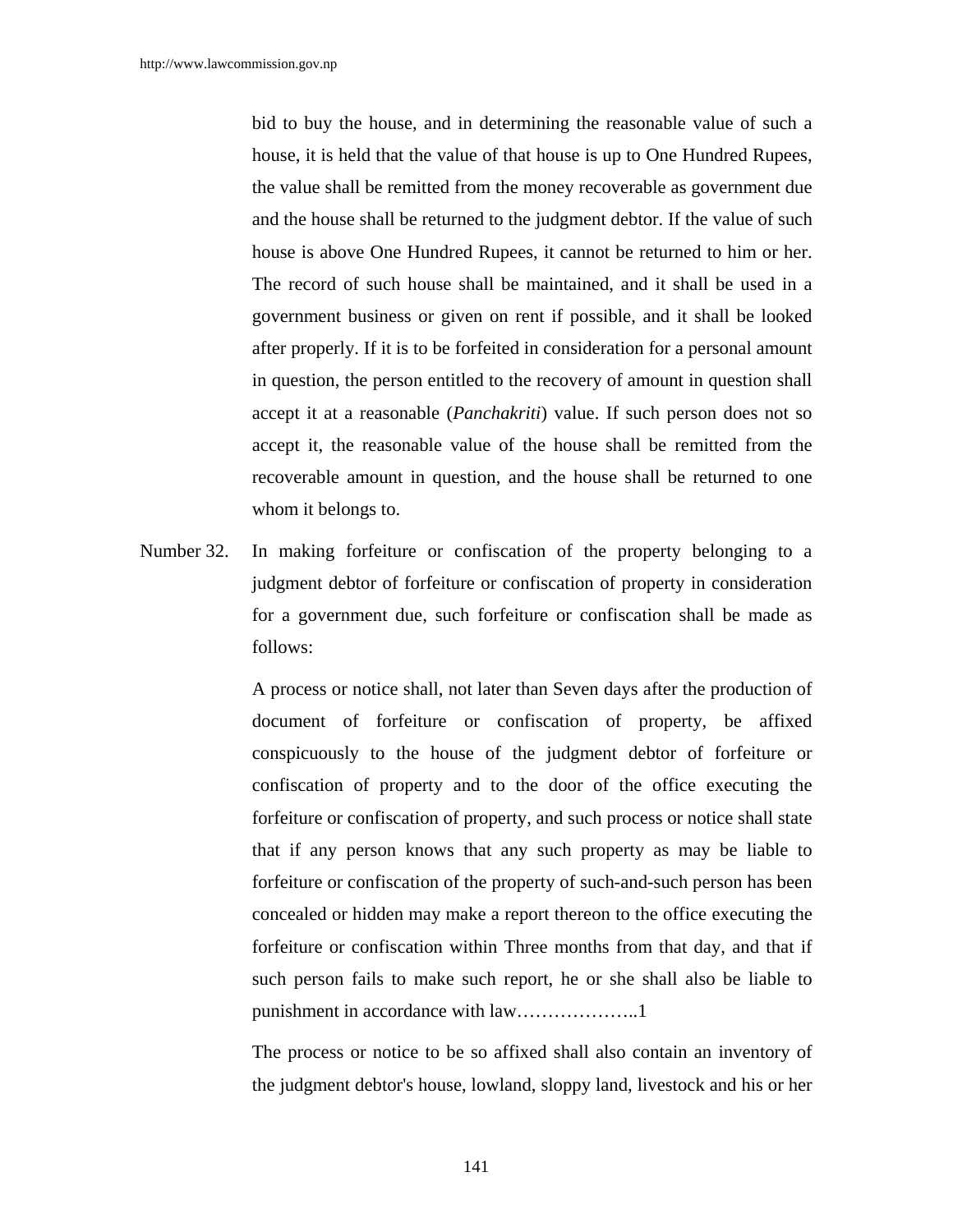debtors and the following details in relation to the records of the other property or goods belonging to him or her, and state that any person may make a report on any movable and immovable properties obtained by any person from the judgment debtor on usufruct or sight mortgage or on bailment or security/deposit, any dues payable by his or her debtors and crops due from a tenant or *Kuriya* tilling the land, and any other monies or properties whatever and whatsoever in relation thereto…………………………..2

If a report is not made within the time-limit but after the expiration of the time-limit, and such report has not been made by the usufruct or sight mortgage creditor, there shall be imposed a fine of up to Ten Rupees where usufruct or sight mortgage on the land, house and low land was obtained by less than Five percent of such value of the land and house as is established in accordance with law and less up to Twenty percent than the value of a movable property if such movable property has been so obtained……………………..3

Even where the property has been so obtained on usufruct or sight mortgage as to make a profit above and over that mentioned and the movable and immovable property is concealed and hidden and a report is not made within the time-limit , there shall also be imposed a fine equal to the amount in question so concealed or hidden. If a report is made within the time-limit, no punishment shall be imposed even though a profit in excess of that set forth in the usufruct or sight mortgage deed………………………….4

Number 33. After a judgment is made holding the confiscation of entire property or recovery of government amount in question, no forfeiture, confiscation, auction sale shall be made until the time-limit for appeal is expired or the appeal judgment is made. After making judgment holding such confiscation or recovery, the property liable to forfeiture or confiscation shall be attached pursuant to Number 30 of this Chapter and the custody of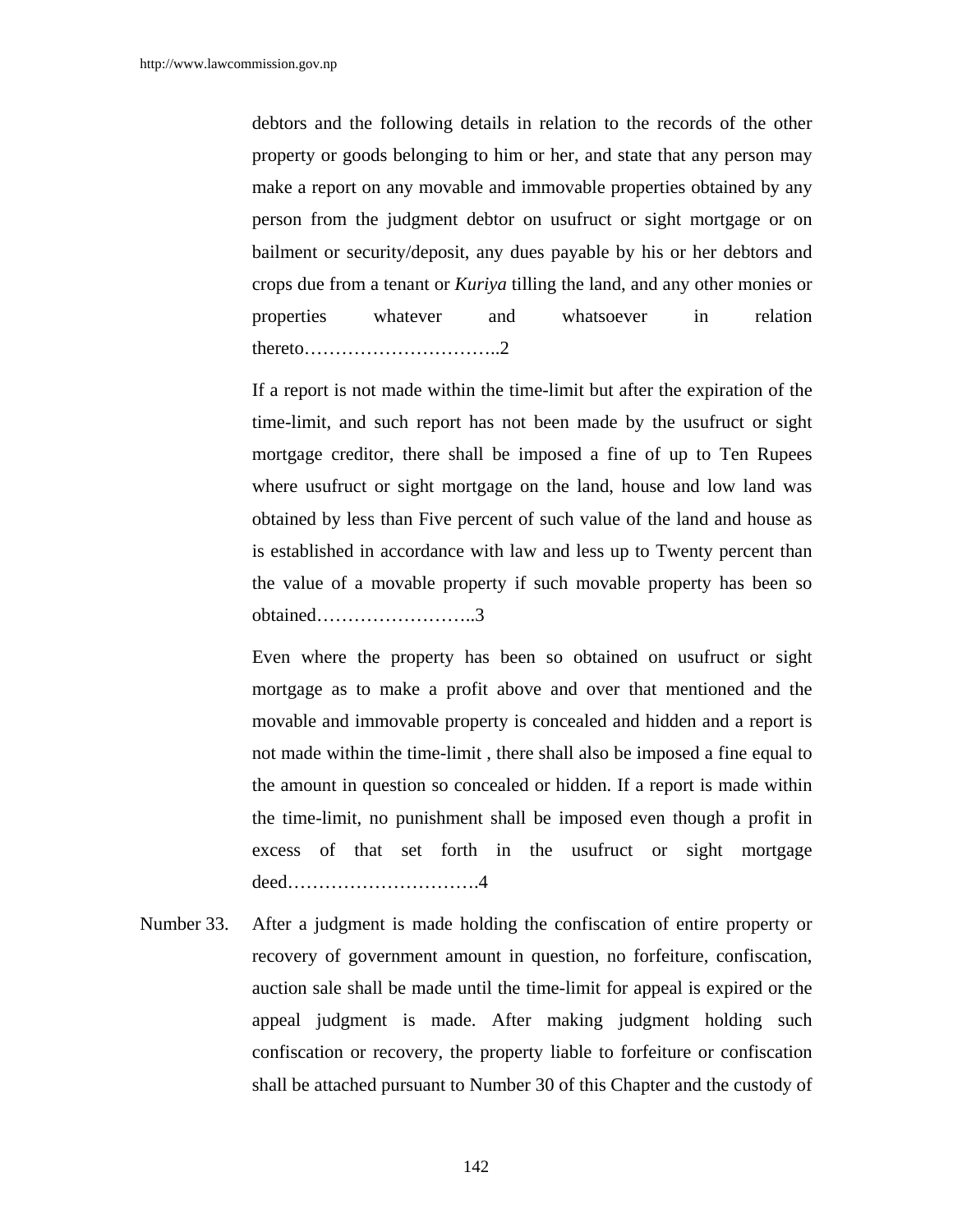such property shall be so handed over to a reliable person that such property cannot be misappropriated. Where the property is so attached and no appeal is made until the time-limit for appeal, then after the expiration of the time-limit for appeal and where an appeal is made, and the appeal hearing office also holds that such recovery or confiscation has to be made as adjudged by the lower level court, the attached property shall be auction sold and proceeds of such shall be credited into the record. Where an appeal is made even thereafter and the judgment is reversed, and where it is required to make refund by virtue of confirmation on the reference judgment, the proceeds of the auction sale shall be refunded in cash. If a government amount in question is held payable, it is not required to attach the property if a security or wealth guarantee by a reliable person in consideration for the amount in question so held to be payable is furnished. If a government employee is held liable to payment of a government amount in question or to confiscation of entire property as mentioned, the foregoing provisions shall be applicable in the case of misappropriation of money or due of advance paid directly or confiscation of entire property. It is not required to attach his or her property in the case of any amount in question other than that. Only the remuneration shall be attached or withhold in accordance with the provisions set forth in Number 29 of this Chapter.

Number 34. If any property subject to forfeiture or confiscation or attachment or withholding is of such goods in-kind as may perish or decay for any reason or cause if it is not auction sold in time,<sup>188</sup> such property shall not be held as it is, and the perishable goods shall be auction sold in accordance with law, and the cash proceeds of sale shall be credited into records, and such cash proceeds shall be as received, given or refunded as may be subsequently held to be received, given or refunded. If it appears that even any other goods subjected to attachment or withholding only may be worn and torn or destroyed due to stain or other reason if they are

<sup>&</sup>lt;sup>188</sup> Amended by the Seventh Amendment.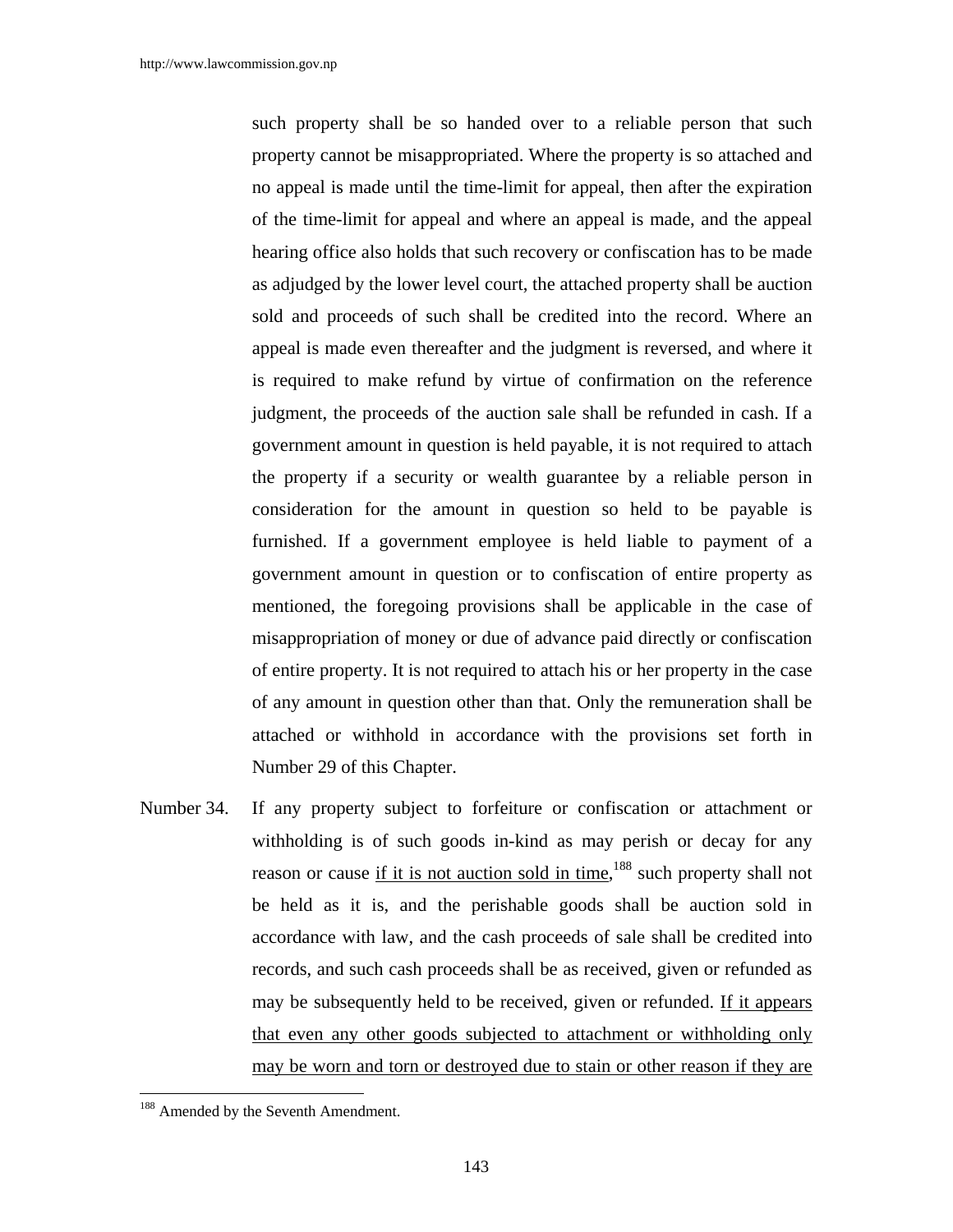held for a long time, the reasonable value of such goods shall be determined, and if the owner of such goods accept to take back them at that value, then the custody of the goods shall be handed over to him or her, upon a deed being executed by him or her. If the owner of goods doe not so accept, the goods may be sold by auction as if they were the perishable goods as mentioned above. <sup>189</sup>

- Number 35. If, in executing forfeiture or confiscation, any old book that is worth being held in a government library is found, a submission shall be made to the Government of Nepal for a reply whether such a book has to be held in a government library or not, and a reply is received to the effect that it is so reasonable, and if such book has to be forfeited or confiscated for the recovery of amount, a bid for auction shall be invited and such value of the book as equal to the bid shall be applied against the forfeiture or confiscation, and if it is not required to so apply the value against the forfeiture or confiscation, the book shall be directly given to the government library, and a receipt thereof shall be obtained.
- Number 36. If, in executing forfeiture or confiscation, any such arms and ammunitions as prohibited by the Government of Nepal are found, such goods shall not be sold by auction. There shall be inquired into whether the person in question has obtained pass, if any, so required, an inventory of the goods so found shall be made, and a notice or submission shall be sent or made to the District Administration Office<sup>190</sup> and it shall be done as sanctioned by that Office.
- Number 37. Where a person who is deputed by the office to carry out acts including setting aside the partition share for the purpose of confiscation, forfeiture, attachment to, or making an inventory of, partition share in property for the recovery of any due amount in question, fine and imprisonment as well, or setting aside the same for the purpose of the recovery of amount in question and foreclosure shows up for the same, the member of the

<sup>&</sup>lt;sup>189</sup> Inserted by Some Nepal Acts Amendment Act, 2048

<sup>&</sup>lt;sup>190</sup> Inserted by Some Nepal Acts Amendment Act, 2048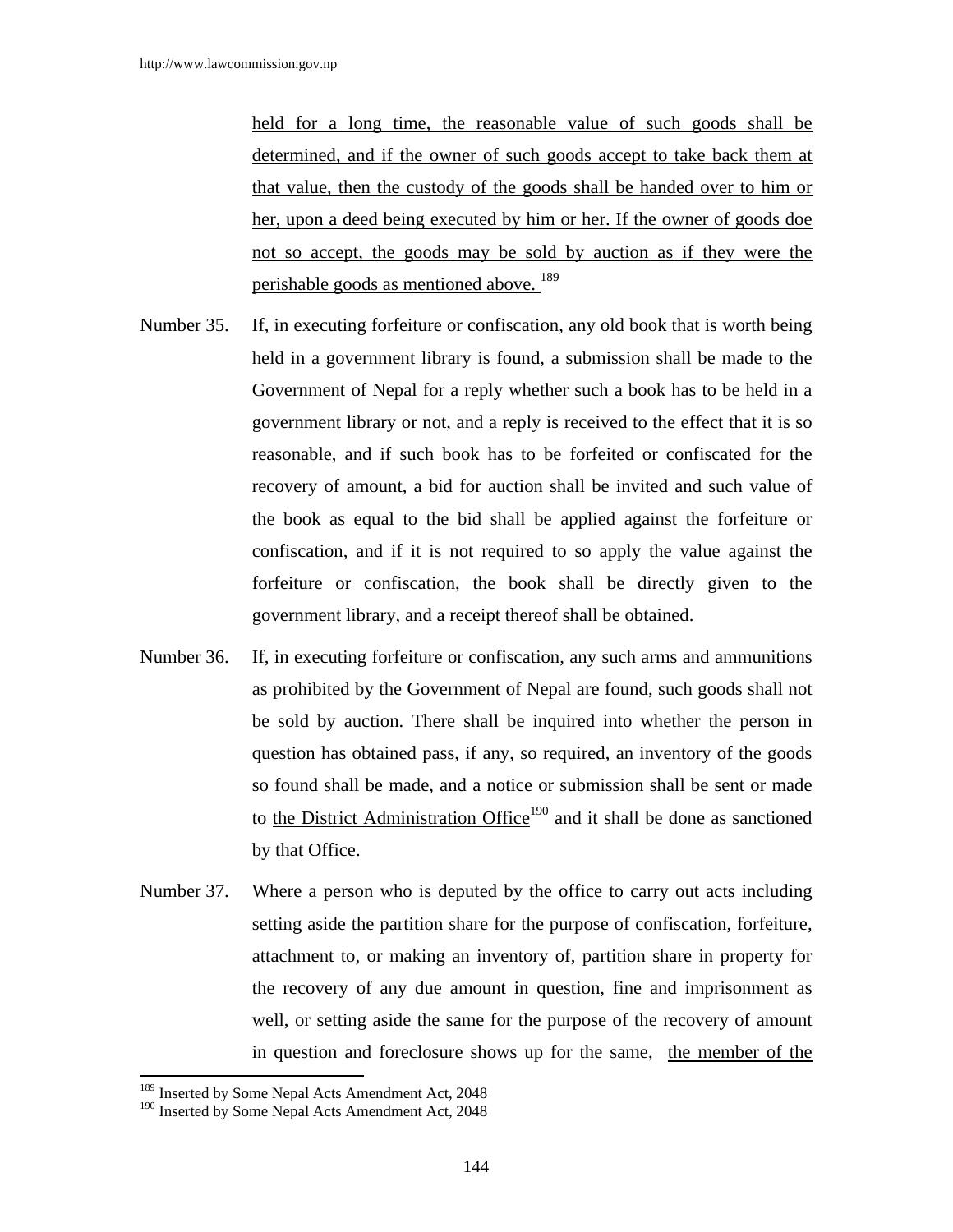concerned Village Development Committee or Municipality, <sup>191</sup> *Talukdar*  and local gentleperson, as well, shall render all such assistance as required to carry out the acts, by searching, showing and identifying the concerned person and his or house, and property liable to forfeiture, and witness and sign such deeds as required to be executed in relation thereof. One who fails to do so shall be liable to a fine not exceeding One Hundred Rupees. If any persons gets any statement to be recorded stating that a living person is dead or one having a house does not have it or one who has not disappeared is disappearing or one who has property has no property or knowingly gets any false statement to be recorded or executes a false deed of recognizance or makes obstruction in the discharge of any such act, such person shall be liable to punishment with a fine not exceeding One Thousand Rupees or imprisonment for a term not exceeding Fifteen days or with both punishments.

Number 38. In determining the term of imprisonment in consideration for a fine or government amount, it shall be so determined as follows as not to exceed the maximum term of imprisonment as set forth in law:

> In determining the term of imprisonment in consideration for failure to pay a fine where both punishments of fine and imprisonment have been imposed, the term of imprisonment shall not be so determined as to exceed the term of more than Four years. Provided that in determining the term of imprisonment for a minor in consideration for failure to pay a fine, the term of imprisonment shall be so determined as not to exceed half the term of imprisonment that can be imposed on a person having attained majority……………………………….1192

> In determining the term of imprisonment in consideration for failure to pay the fine where punishment of fine only has been imposed for the commission of an offence punishable with either fine or imprisonment or with both, the term of imprisonment shall be so determined as not to

 $\overline{a}$ 

<sup>&</sup>lt;sup>191</sup> Amended by the Court Proceedings Related Some Nepal Acts (Amendment) Act, 2047.

<sup>&</sup>lt;sup>192</sup> Amended by the Ninth Amendment.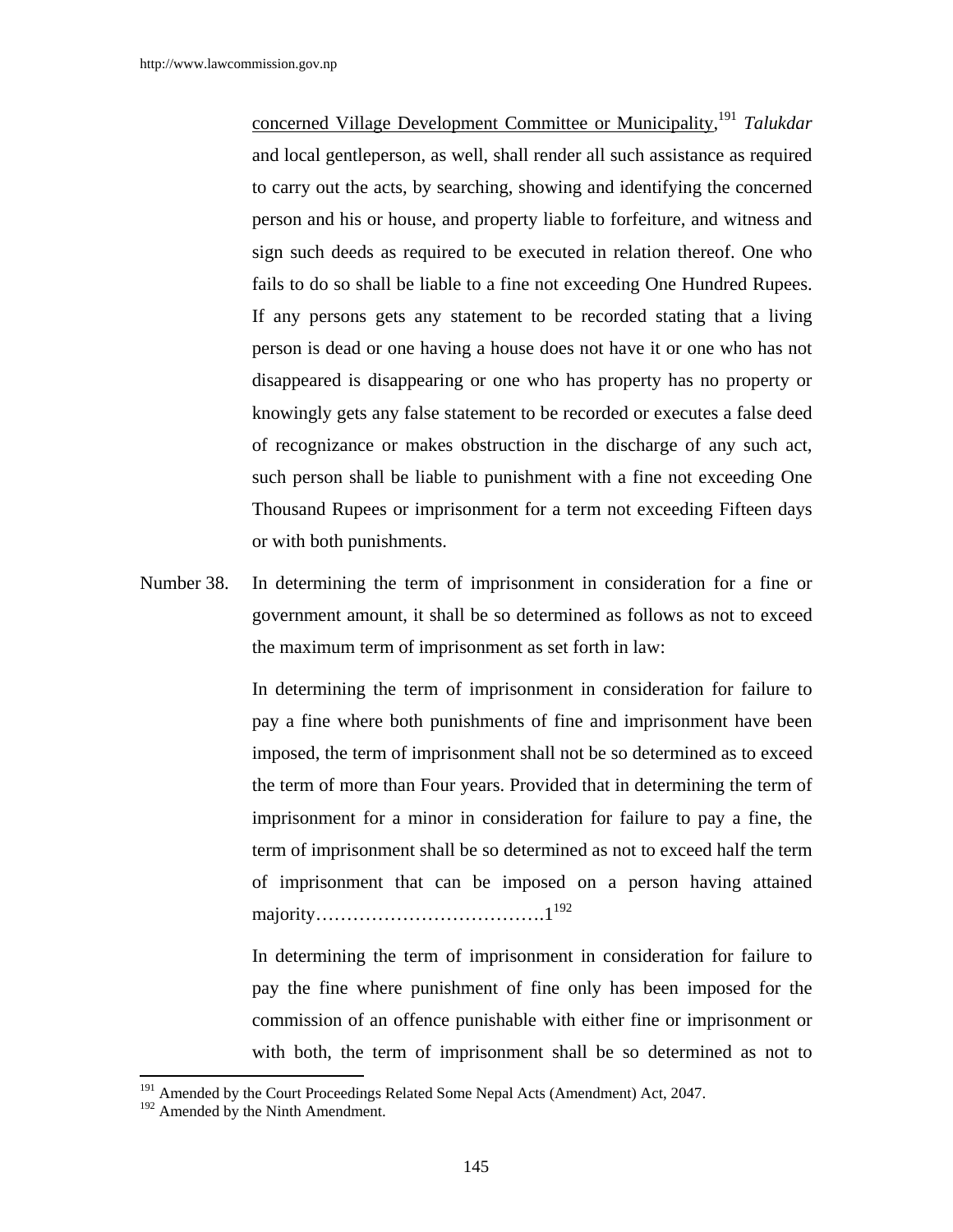exceed half the maximum term of imprisonment than can be imposed on that offence……………………………..2

 In determining the term of imprisonment in consideration for failure to pay the fine where punishment of fine only has been imposed for the commission of an offence punishable with fine only, the term of imprisonment shall be so determined as not to exceed the term of Two years…………………………….3

 In determining the term of imprisonment in consideration for the government amount in question not recovered from the forfeiture of property, the term of imprisonment shall not be so determined as to exceed One year for the amount not exceeding One Thousand Rupees, Two years for the amount not exceeding Five Thousand Rupees, Three years for the amount not exceeding Ten Thousand Rupees, and One year for every sum of One Thousand Rupees for the amount exceeding Ten Thousand Rupees. Even if, in so determining the term of imprisonment, the term of imprisonment is more than Ten years, the term of imprisonment shall be so determined as not to exceed Ten years………………….4

- Number 39. Where the sentence of fine is imposed pursuant to Number 10 of this Chapter and the judgment has to be imprisonment for the failure to pay the fine, the amounts of all fines shall be set down, and the judgment debtor shall be imprisoned for that fine in consideration for the failure to pay which carries the highest term of imprisonment. If the judgment debtor tenders payment, he or she shall not be allowed to pay money in consideration for the determined term of imprisonment only, and the remaining amount upon deducting the amount against the service of imprisonment from the total amount of fine imposed on him or her shall be collected from him or her.
- Number 40. While determining the term of imprisonment, the term of imprisonment shall be determined in accordance with the following provisions: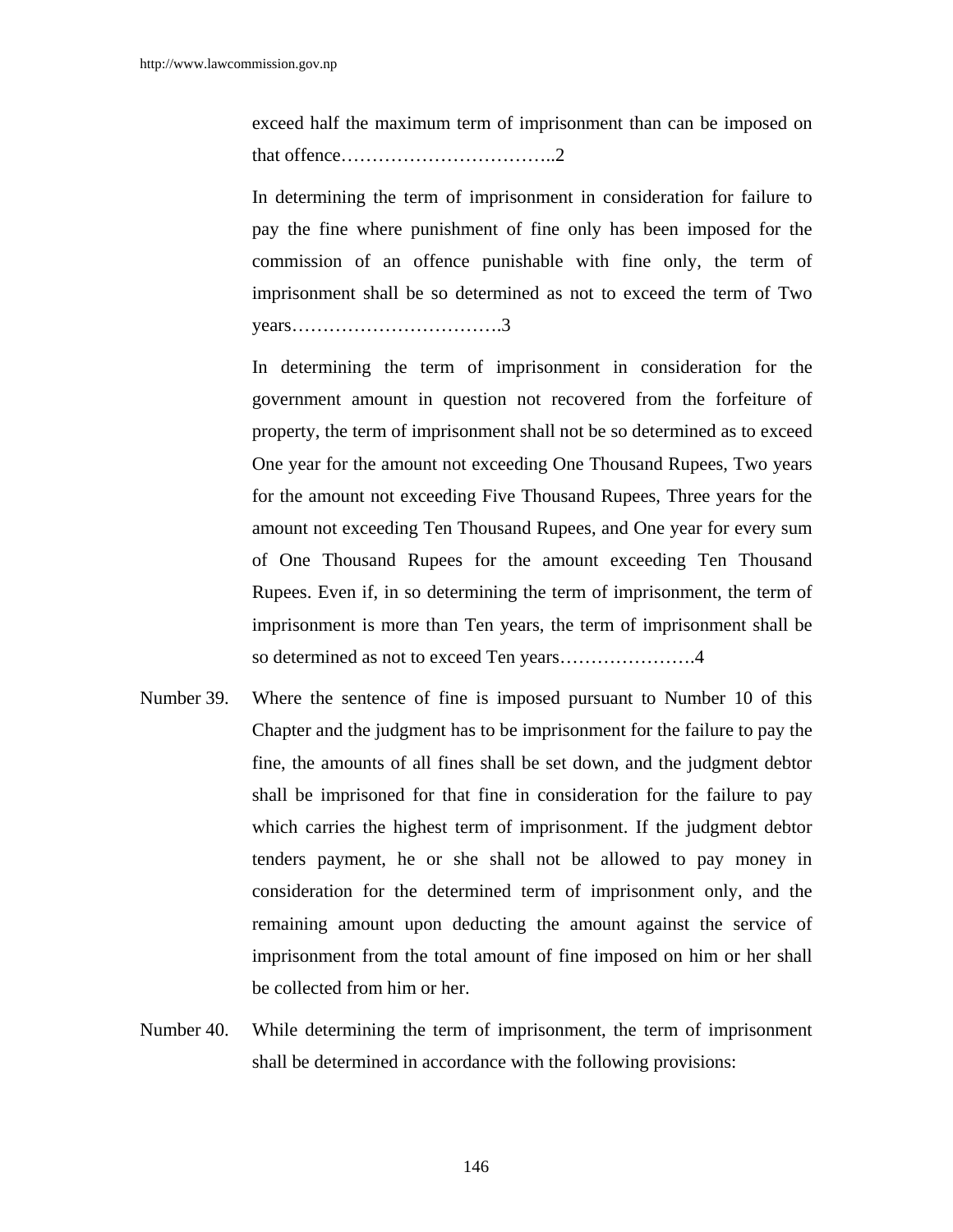In determining the term of imprisonment where the punishment of imprisonment has been imposed, the term of imprisonment shall be so determine as to include the whole of the years, months and days as specified……………………………..1

If, in determining the term of imprisonment for failure to pay money in consideration for a fine, ten percent fee, Five percent fee, fee for compromise and amount in question as well, it is required to determine the term of imprisonment for some years, months and days or years and days or months and days, the term of imprisonment shall be so determined that it consists of the full year or month, and some days that do not make a month shall all be ignored. Provided that if it is required to determine the term of imprisonment only for some days that do not make a month, the term of imprisonment shall be so determined as to consist all the calculated days of imprisonment which the judgment debtor has to serve…………………….2

Even where it is required to sentence the same person to imprisonment, at a time, or on compound with already determined term of imprisonment, in consideration for any money including a fine, ten percent fee, Five percent fee and fee for compromise in more than one case, that person shall be so sentenced to imprisonment as ignoring such some days as they do not make a month and required to be ignored in relation to each and every case in accordance with the provisions set forth in Section 2 above…………….3

After the determination of the term of imprisonment only for such month and year as set by ignoring some days in accordance with the provisions set forth in Sections 2 and 3 above, if the judgment debtor tenders payment of money in consideration for imprisonment where so is allowed, the term of imprisonment already served shall be remitted from the determined term of imprisonment, and money shall be collected in consideration for the remaining term of imprisonment in accordance with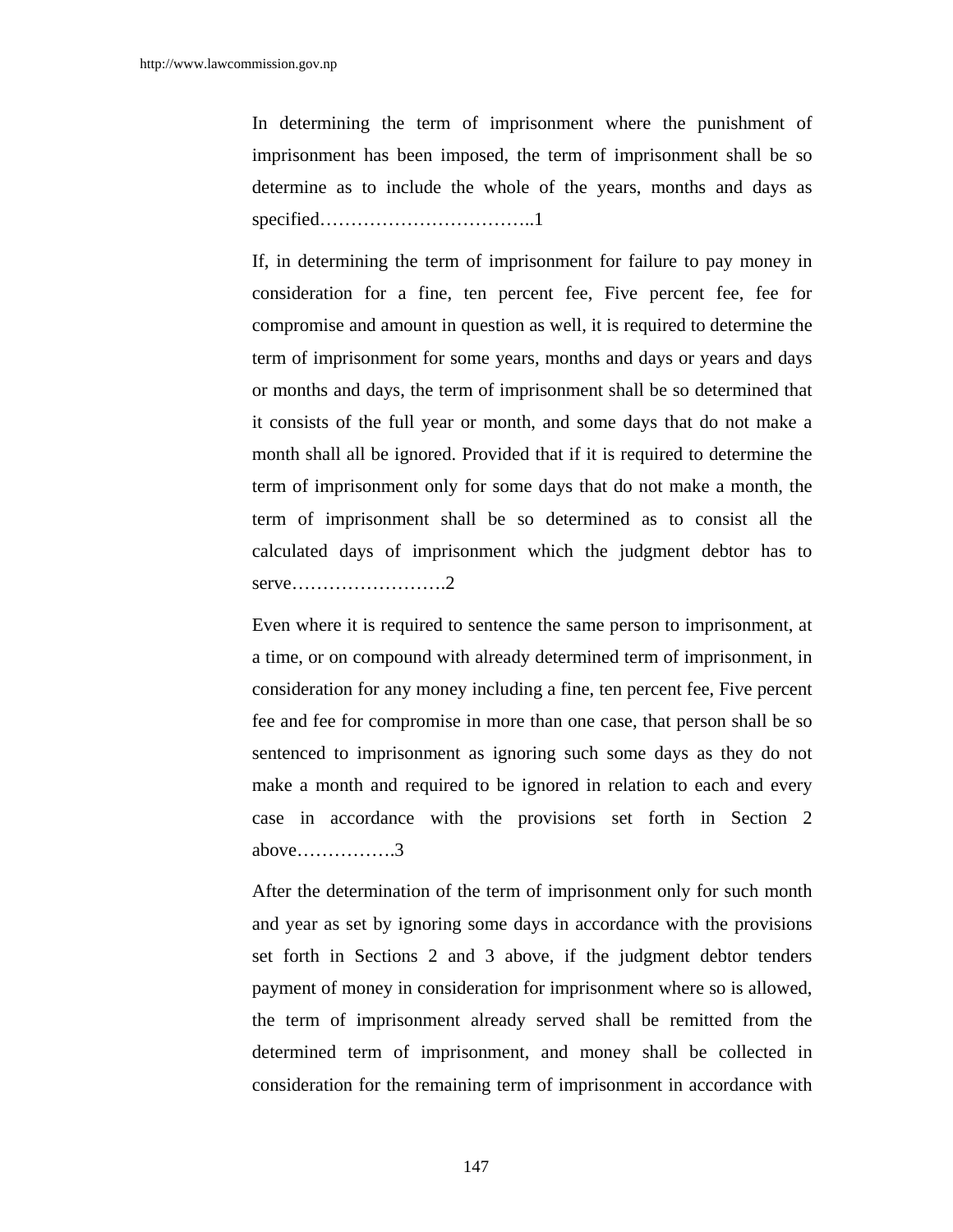law. Money shall not be collected for such some days as have been so ignored……………………………4

Number  $41^{193}$  If the term of imprisonment imposed on the same person is to be determined in relation to several counts in the same case or several cases, the term of imprisonment shall be so determined for the same count or several counts in the same case or several cases as not to exceed the highest term of imprisonment that can be imposed for such count, out of the counts, that carries such highest term of imprisonment. Where, after such determination of the term of imprisonment, it is required to determine the term of imprisonment for another count prior to the completion of the service of imprisonment, and the total term of imprisonment determined earlier is lesser that the term of imprisonment to be determined later for that other count, the term of imprisonment shall be so determined as not to exceed the maximum term of imprisonment determined later for that other count, with the term being counted from the date on which the judgment debtor has been held in detention upon such earlier determination. If the term of imprisonment to be determined later for that other count is lesser than that of imprisonment determined earlier, it is not required to determine the additional term of imprisonment. Its record shall be mentioned in the judgment, prisoner slip and book on determination of term of imprisonment, and even if the term of imprisonment to be determined later is lesser than that of imprisonment determined earlier and the service of imprisonment by the judgment debtor as per the earlier determination is not enough to complete the whole term for the biggest count, the judgment debtor shall be sentenced to imprisonment for the later count only for a term of such remaining days. If the terms of imprisonment for several counts are equal, the term of punishment for any of such counts shall be determined for service. In the case of the other counts, its record shall be mentioned in the judgment, prisoner slip and book on determination of term of imprisonment. If, after the judgment and

<sup>&</sup>lt;sup>193</sup> Amended by the Seventh Amendment.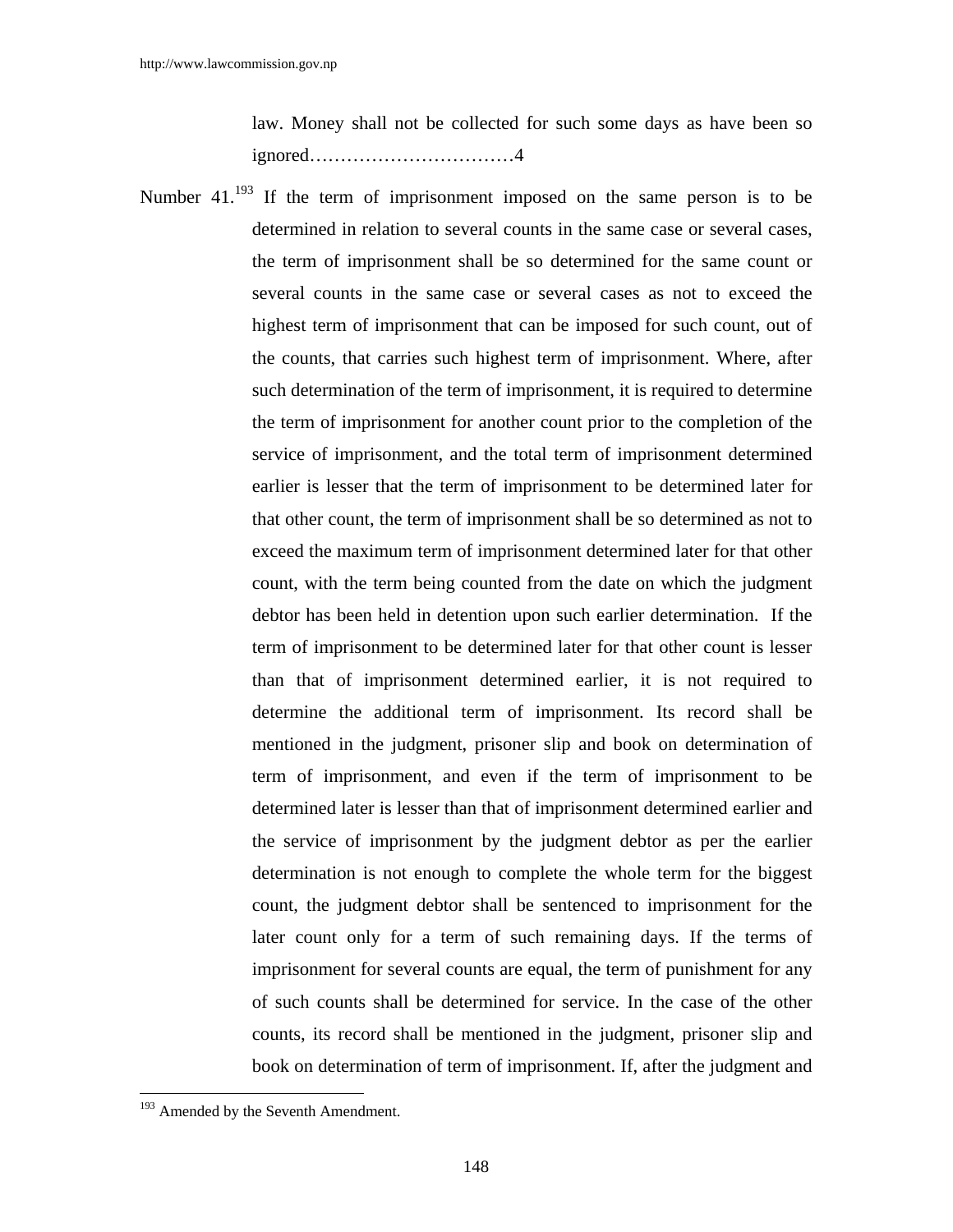prior to serving imprisonment or while in detention or imprisonment or while being released or absconded from detention or imprisonment, another offense is committed, additional term of imprisonment shall be determined for service for that other offence, in accordance with law.

- Number 41A.<sup>194</sup> Notwithstanding anything contained in the other Numbers of this Chapter, if a person sentenced to fine or imprisonment appears in the office at the time of final judgment and agrees to pay the fine or serve the sentence of imprisonment or the judgment debtor such punishment voluntarily appears in the judgment making office or the record maintaining office within sixty days of the date of judgment in order to pay the fine or serve the sentence of punishment, punishment shall be executed by maintaining the record of the sentence that remains upon making twenty percent remission from the punishment of fine and imprisonment imposed on him or her.
- Number 41B.<sup>195</sup> If the alteration of the boundaries of <u>rural areas, municipal areas</u>, districts<sup>196</sup> or zones has resulted in a change in the address of the judgment debtor of a fine, imprisonment, amount in question or any government amount as per the judgment, the office shall update the records, by making correction therein accordingly. Even the Government of Nepal or the body making alteration in boundaries shall publish in the Nepal Gazette a notice of such alteration in the boundaries of the concerned rural areas, municipal areas, districts<sup>197</sup> or zones.
- Number 42. In the case of the recovery of amount in question, no such recovery shall be executed until an application is made by the person entitled to such recovery. If an application for forfeiture, accompanied by a copy of judgment issued duly, is made for the recovery, within the following timelimit, such recovery shall be effected in accordance with the following. No

<sup>&</sup>lt;sup>194</sup> Inserted by the Ninth Amendment.

 $195$  Inserted by the Ninth Amendment.

<sup>&</sup>lt;sup>196</sup> Amended by the Court Proceedings Related Some Nepal Acts (Amendment) Act, 2047.

<sup>&</sup>lt;sup>197</sup> Amended by the Court Proceedings Related Some Nepal Acts (Amendment) Act, 2047.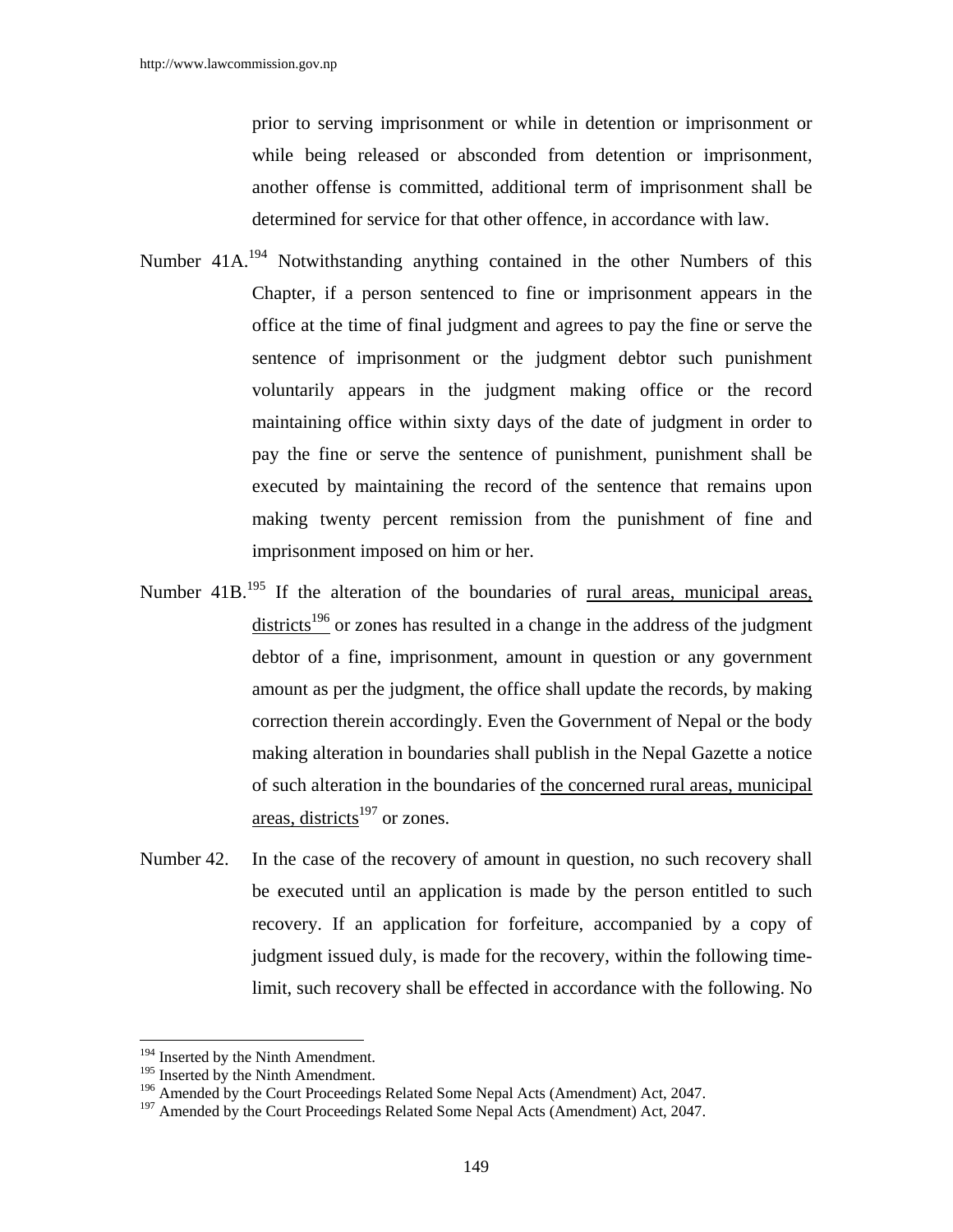application shall be entertained after the expiration of that time-limit, and no recovery of the amount due upon the judgment shall be effected if the date fixed by the office for making presence is expired despite that application has been made within the time-limit.

 Application shall be made within Three years after the date of final judgment awarding the recovery of amount in question.<sup>198</sup> If the judgment holder tenders an application within the mentioned time-limit, the application shall be received, with statements, *inter alia*, he or she shall keep on making presence on the date fixed by the office pending the completion of the recovery of amount in question, show the property to be attached or forfeited, and that it shall be dealt with in accordance with law if he or she expires the date fixed for making presence, and the applicant shall be kept on recognizance; and a process or notice shall be issued to the judgment debtor within Seven days of the date of application, ordering the judgment debtor to tender payment of such amount in question and Five percent amount, if any, as payable by and recoverable from him or her not later than Thirty Five days of the date of receipt or affixation of the process or notice, and stating that in the event of failure of the judgment debtor, forfeiture or attachment shall be made in accordance with law; and if the judgment debtor fails to tender the amount in question, Five percent fee within the said time-limit, the recovery shall be effected by making forfeiture or attachment in accordance with law………………………1

 If the amount in question cannot be recovered in full from the forfeiture made pursuant to Section 1 above, the judgment debtor shall, within seven days after the recovery from the previous forfeiture, make an application, also accompanied by the ration costs equal to that which prisoners, detainees are entitled to, for consumption during imprisonment, to imprison the judgment debtor in consideration for the non-recovered

<sup>&</sup>lt;sup>198</sup> Amended by the Seventh Amendment and the Ninth Amendment.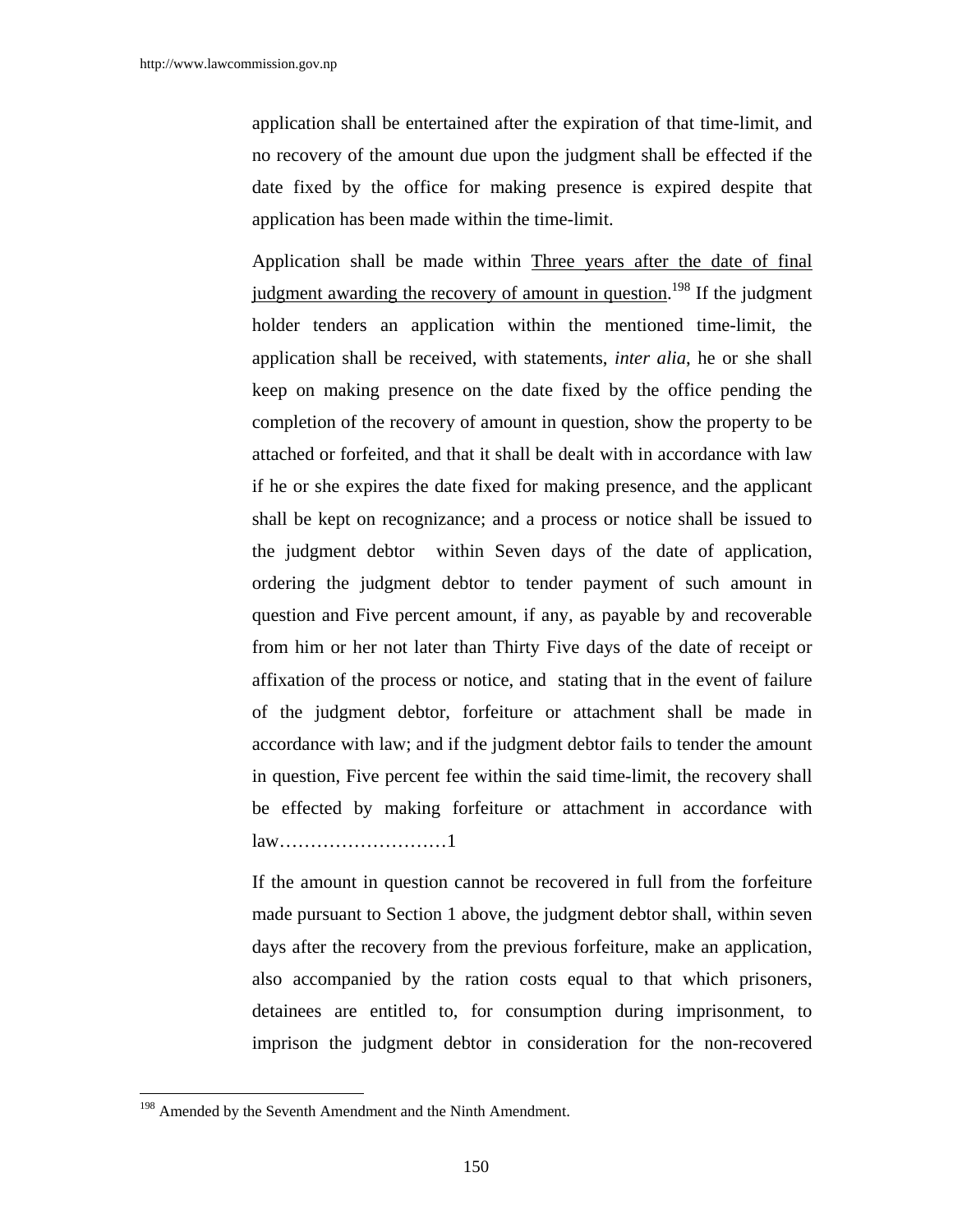amount in question if such imprisonment is allowed pursuant to Number 19 of the Chapter on General Transactions, Number 10 of the Chapter on Insolvency, Number 10 of the Chapter on Defaulter of Dues, Number 10 of the Chapter on Theft and Number 9 of the Chapter on Arson. If such application is made, the chief of office shall execute a memorandum to that effect and sentence the judgment debtor to imprisonment. Only where the judgment debtor is not so sentenced to imprisonment or only where concealment of property subject to forfeiture or attachment previously has been made in the case where the judgment debtor cannot be so sentenced to imprisonment, application shall be made, within Two years after the previous recovery, upon finding out the movable and immovable property concealed. If the judgment debtor makes an application setting out the inventory of the concealed movable and immovable property, within the said time-limit, the recovery of amount in question shall be made to the judgment holder, by auction selling the property so found out, by fulfilling the requirements of law. If the amount of question as recoverable cannot be recovered in full even after the action as mentioned, the judgment holder shall not be entitled to make claim, attachment and forfeiture in duplication against the judgment debtor for the remaining amount. Any deed whatsoever, including a bond and account book in relation thereof shall be obliterated and voided……………………..2

 Where recovery of amount in question is made by the office without undergoing the procedure of forfeiture or such recovery of amount by undergoing such forfeiture is made, the ten percent fee and Five percent fee shall be realized at the same in accordance with law……………………………..3

 Where the judgment debtor is residing in another jurisdiction and recovery has to be made by serving a process through another office, action shall be taken within fifteen days after the days required for journey, in presence of the owner (judgment holder) if he or she makes presence to show property

151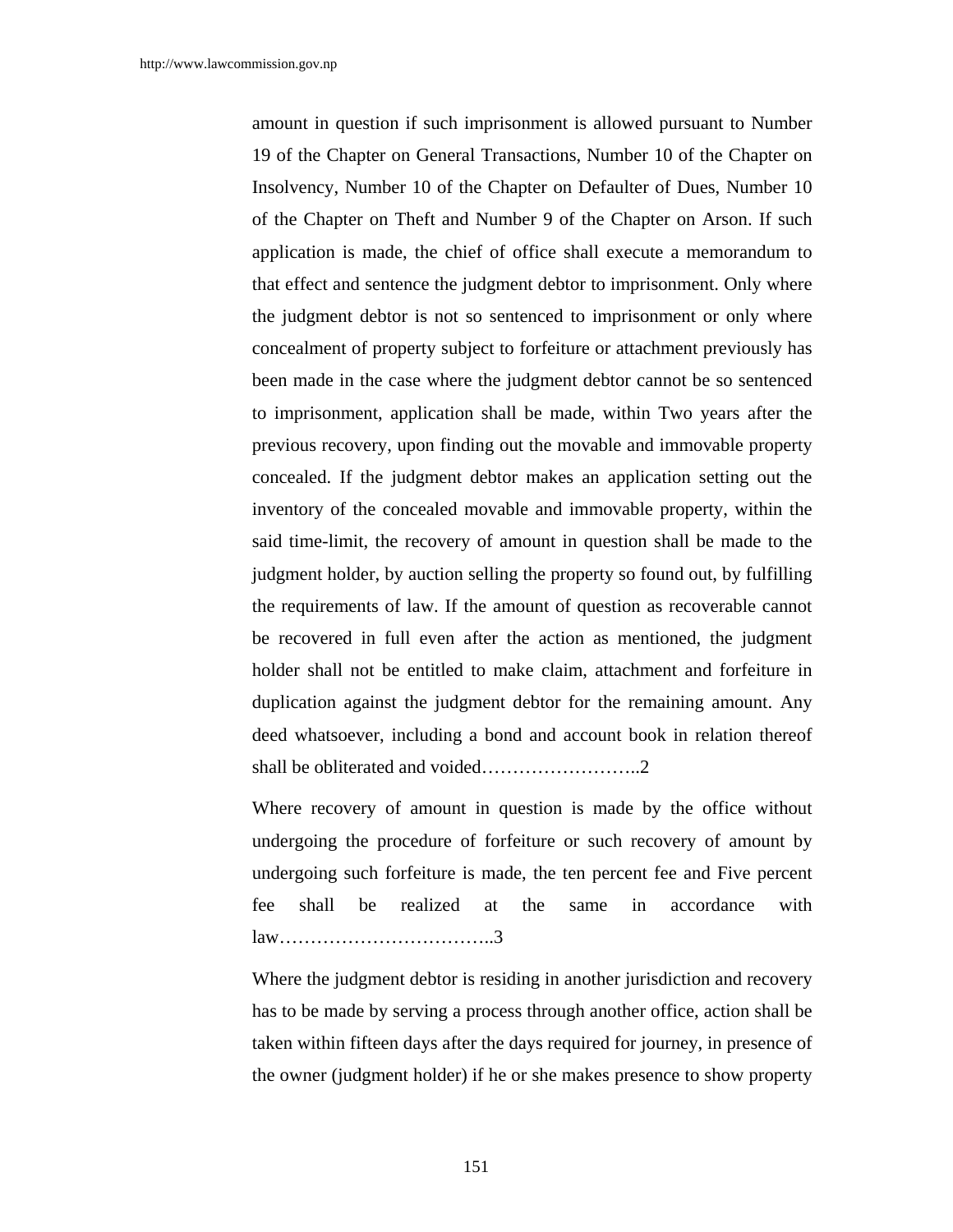to be forfeited or attached, and failing the presence of the owner, by the office itself…………………4

 Where the applicant judgment holder expires the date fixed by the office for making presence, action shall be taken pursuant to Number 48 of this Chapter and the record of amount in question shall also be obliterated…………………………….5

Number 43.<sup>199</sup> If, after the judgment and expiration of the time-limit for making appeal, the judgment holder is prevented by the judgment debtor from foreclosing any property or goods under the judgment, except the amount in question recoverable by way of attachment or forfeiture of property:

> An application for foreclosure has to be made to the office authorized to make foreclosure, not later than Two years after the date of final judgment. However, after the expiration of the said time-limit of Two years, application may be made again within One year after the date of expiration of the first time-limit of Two years only when the fee that is half the fee chargeable by law and the judgment in relation to the property subject to foreclosure. After the time-limit, no application may be made and the office is not also required to execute the judgment for foreclosure………………….1

> If the judgment holder, after the final judgment holding the holder entitled to the property in question, makes an application for effecting foreclosure in the property within Two years after the date of judgment, the office shall effect the foreclosure. It is not required to make a separate suit for foreclosure. In so effecting the foreclosure, the office shall serve a notice on the applicant judgment holder to furnish such court fee as payable by law, fee that is Two and half percent of the amount in question, the fee that is Two and half percent of the amount in question that has been set according to the reasonable value where the amount in question has not been set out not later than Thirty Five days after the date of receipt of the

<sup>&</sup>lt;sup>199</sup> Amended by the Seventh Amendment.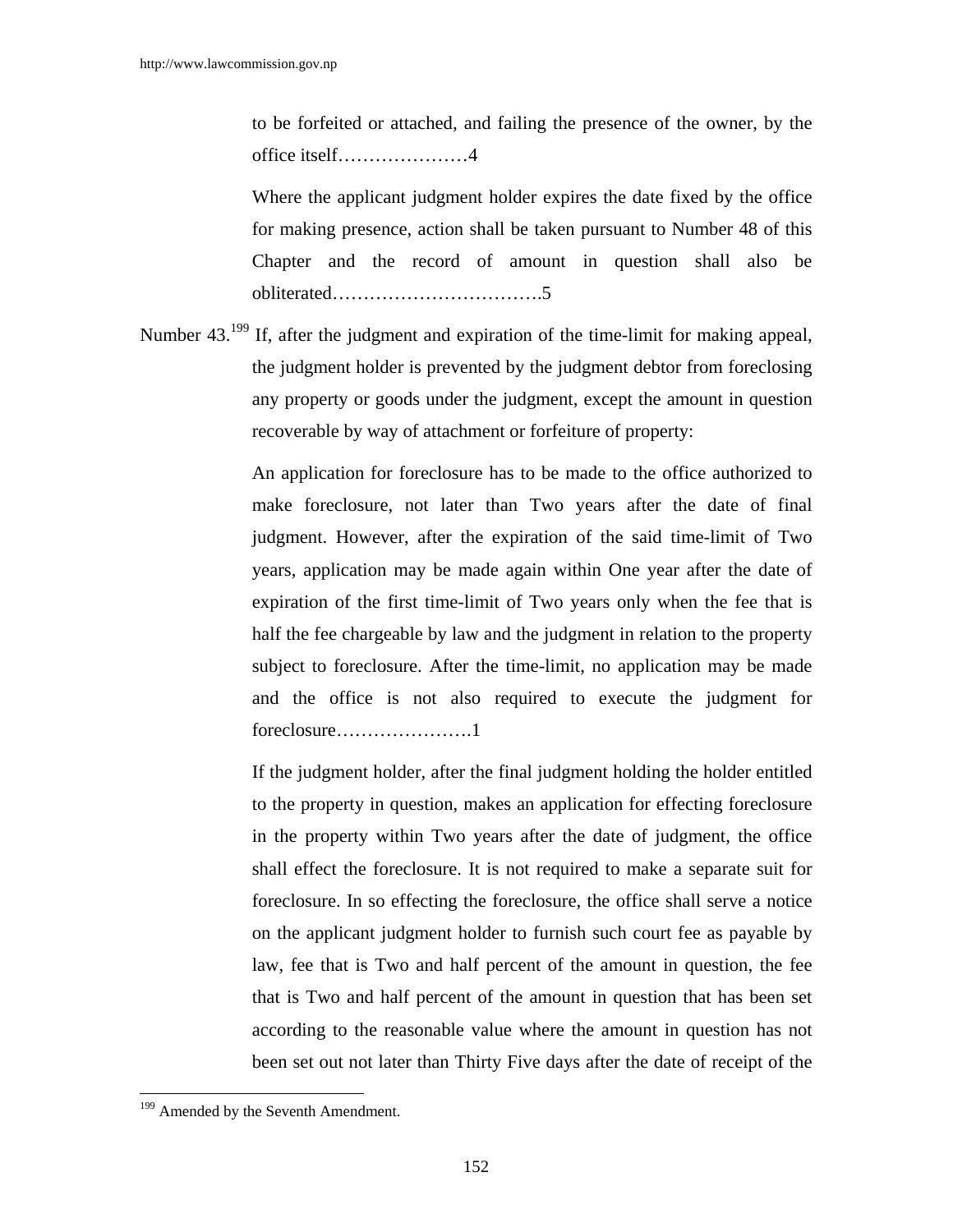notice. If the time-limit of Two years or Thirty Five days has expired, and application is made within One year after the date of expiration of that time-limit, accompanied thereby the fee that is One and half of the said fee, the foreclosure shall be effected. The office is not required to effect foreclosure after the expiry of the said timelimit200……………………………1a.

After an application is made pursuant to sub-section 1 and  $1a^{201}$  the office shall give a receipt thereof and fix the date for making presence by the applicant and issue a process or notice within seven days, and the office itself shall effect the foreclosure of the property if it is situated within its jurisdiction and through another office if it is situated within the jurisdiction of that other office by sending a required to that office in that jurisdiction, no later than Three months………….2

 In effecting foreclosure, it shall be effected in presence of a member or representative of the concerned Village Development Committee or Municipality,<sup>202</sup> the plaintiff, defendant or their representative, if any available, a representative of the Local Body and local gentlepersons, as  $\frac{\text{well}}{203}$  and the foreclosure evidence or proof shall also be given. If the judgment debtor or any other person makes hindrance or obstruction in effecting foreclosure, the foreclosure shall be effected by using necessary force, with the assistance of the Village Development Committee or Municipality,<sup>204</sup> and police as well, if so required, and the one who makes such hindrance or obstruction shall be arrested and produced before the office. The person making such hindrance or obstruction shall be liable to punishment of a fine not exceeding One Thousand Rupees or imprisonment for a term not exceeding Fifteen days…………………………….3

<sup>&</sup>lt;sup>200</sup> Inserted by the Ninth Amendment.

<sup>&</sup>lt;sup>201</sup> Inserted by the Ninth Amendment.<br><sup>202</sup> Amended by the Court Proceedings Related Some Nepal Acts (Amendment) Act, 2047.<br><sup>203</sup> Amended by Court Management and Administration of Justice Related Some Nepal Acts Amendmen Act, 2058.

<sup>&</sup>lt;sup>204</sup> Amended by the Court Proceedings Related Some Nepal Acts (Amendment) Act, 2047.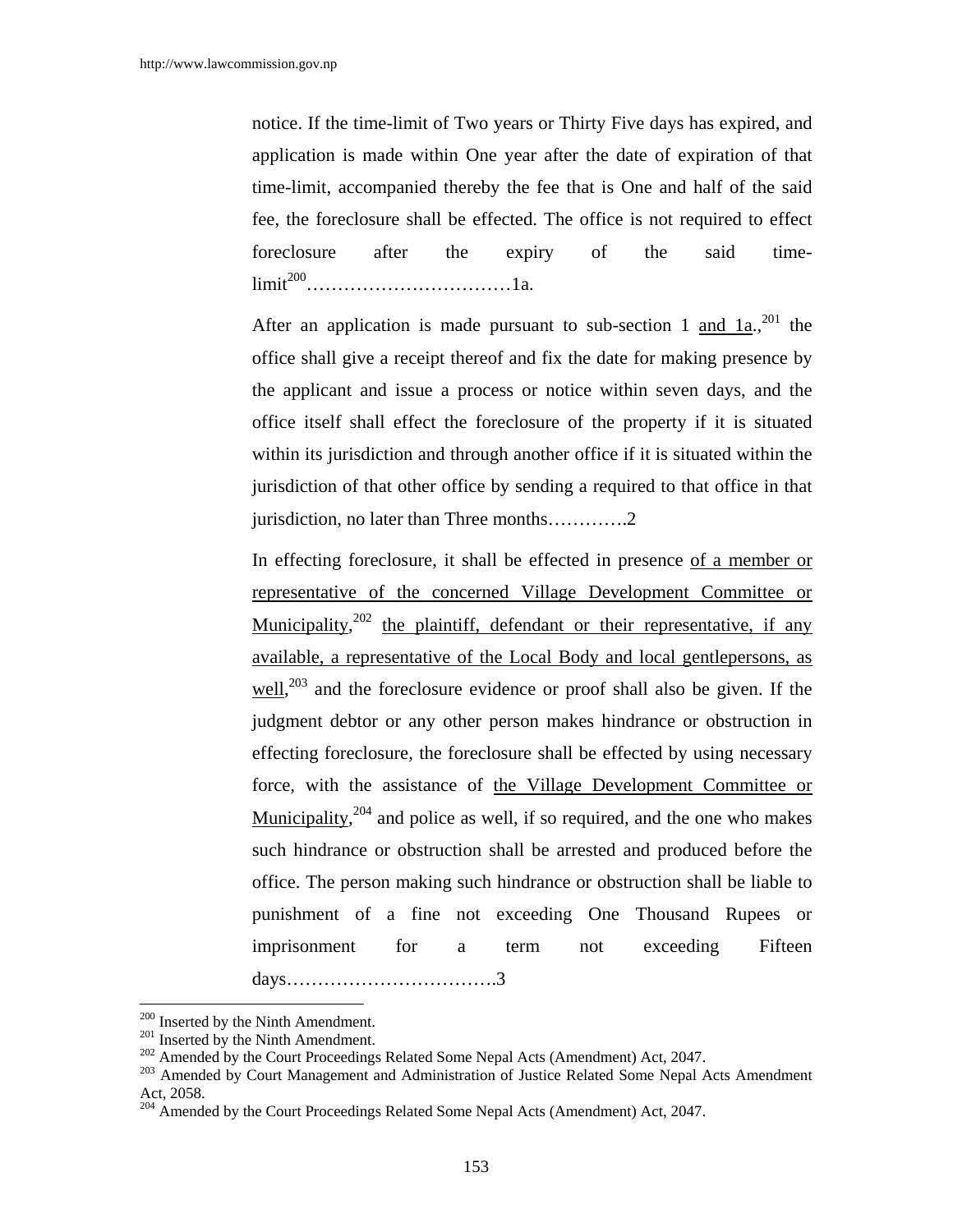If the house or shop containing the property to be foreclosed is locked up and the judgment debtor is present, the foreclosure shall be effected by asking the judgment debtor to open the house or shop. If the judgment debtor is not present, the process or notice shall on the same day be affixed to the door of the house or shop to be foreclosed, and such process or notice shall state that the judgment debtor shall vacate the house and shop within fifteen days, and then on any day thereafter, the employee of the office shall visit the sit, break the lock and effect foreclose by way of forfeiting, taking possession of, and auction selling the property, and forfeiture shall be effected accordingly. If the property is taken into possession and auction sold, the remaining proceeds or sum shall be refunded, by deducting therefrom ten percent amount if the judgment debtor shows up within One year after the date thereof, and upon the expiration of the said time-limit, it is no required to refund, and it shall be credited into revenue…………………..4

Where foreclosure is effected once but the judgment debtor makes hindrance and does not allow the judgment holder to own and posses the property, the judgment debtor shall be punished with a fine of up to One Thousand Rupees or imprisonment for a term not exceeding One month for each instance, and the foreclosure shall again be effected in relation to the property previously foreclosed in accordance with the judgment. The judgment holder is not required to make a suit again for the foreclosure accordingly. The foreclosure shall be effected upon the application itself, and no fee shall be payable for effecting foreclosure in such a case205…………………………..5

 If, in a case containing a partial claim over a house or land, the direction or side of such house or land is not set out, the office may, in respect of

 $205$  Amended by the Ninth Amendment.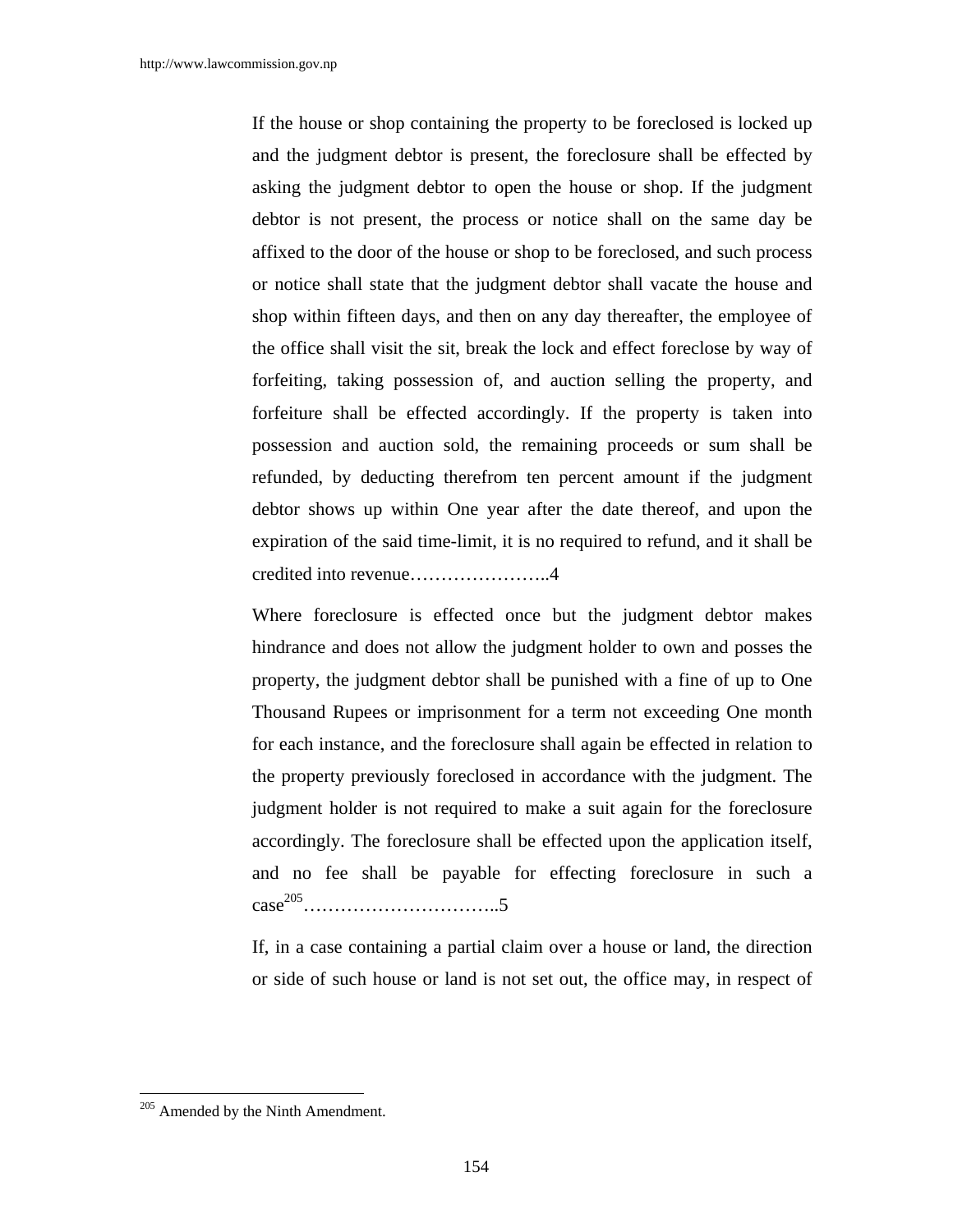$\overline{a}$ 

such a claim, set aside it in presence of the parties, by taking into account of advantageous and disadvantages positions206…………...…………6

Number 44. Where a suit is filed to effect registration, transfer or transmission owing to the failure to make such registration, transfer or transmission within the time-limit, and judgment is made holding the judgment debtor liable to effect such registration, transfer or transmission, the judgment making office shall send a notice to the office making registration or transmission in accordance with the judgment to effect such registration or transmission after the expiry of the time-limit for making appeal, and maintain records as if it were the record of the judgment debtor; and the judgment holder shall make an application to the office executing judgment decree for the execution of the action under the judgment, not later than six months after the date of disposal of appeal by appeal judgment where appeal has been made and after the date on which complaint cannot be entertained upon the expiration of the time-limit for making appeal has expired where appeal has not been made. If an application is made within the time-limit mentioned above, the office making judgment decree shall hold the applicant on recognizance and examine and inquire whether the situation has occurred barring the appeal against the judgment or not, and where the situation has occurred barring the appeal against the judgment, the office making judgment decree shall, no later than fifteen days after the date of application, send a slip to the office making registration pass or transmission to effect registration pass or transmission pursuant to the judgment, since there has occurred the situation barring the appeal against the judgment and also give a slip to the applicant, stating that a slip has already been sent on such-and-such date to such-and-such office for the execution of judgment, so the applicant is thereby required to make presence in that office not later than Thirty Five days of that day and request for the same, and a receipt of acknowledgment by the applicant of

<sup>&</sup>lt;sup>206</sup> Inserted by the Court Management and Administration of Justice Related Some Nepal Acts Amendment Act, 2058.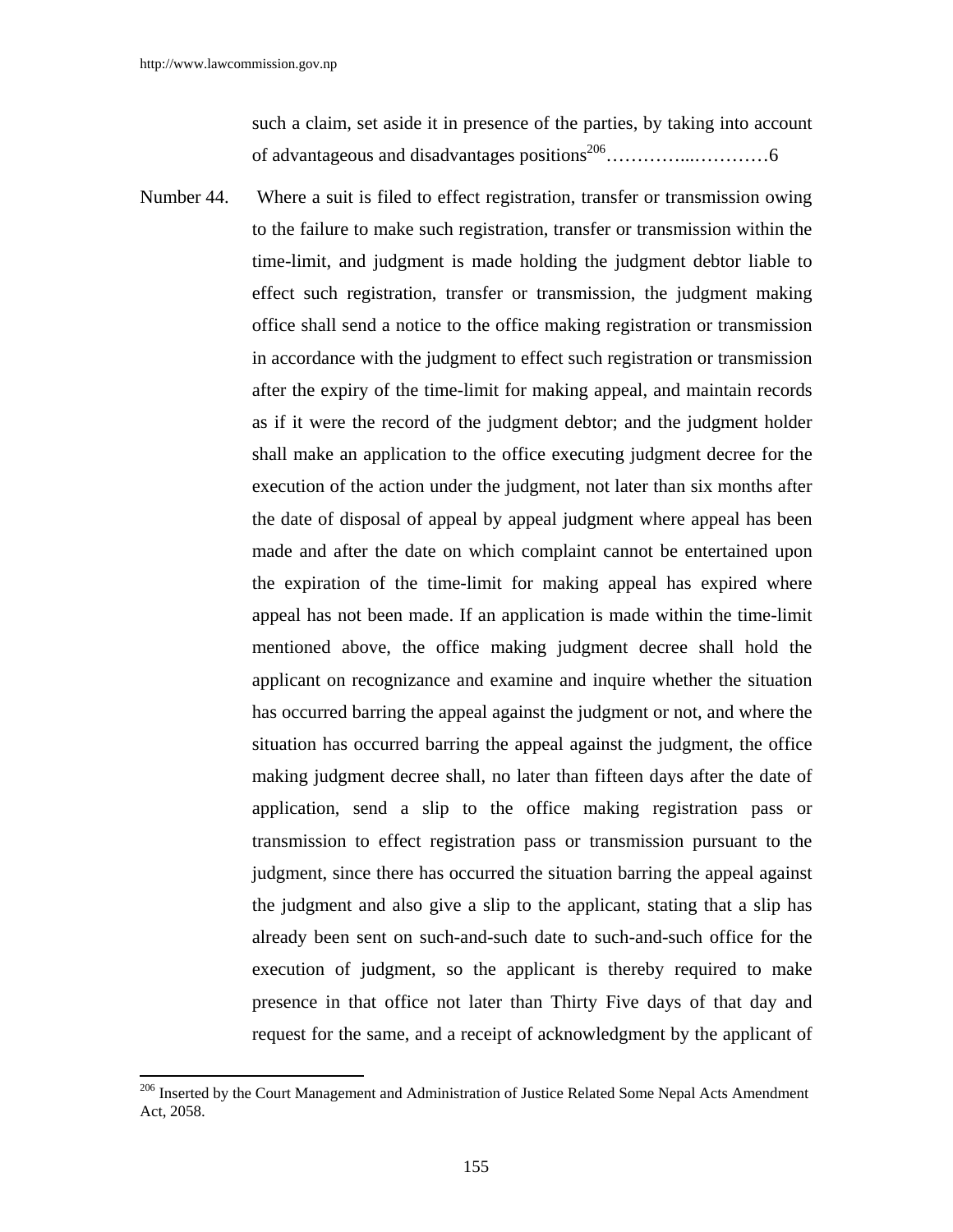the slip shall also be taken and retained in the record. In the event of failure to make an application within the time-limit, a registration order slip shall not be issued. If, in the case of a transfer and transmission, an application is made after the expiration of that time-limit or presence is made pursuant to the slip, the transfer or transmission shall be effected as mentioned, by imposing a fine of One part of the Four parts of the revenue for each year. In so imposing the fine, the amount of fine shall not exceed the amount of the revenue irrespective of the number of years.

Number 45. Where a judgment is passed allowing preemption by making payment of the price deposited to the creditor and the situation has occurred barring the appeal against the judgment, the judgment debtor shall discontinue the ownership and possession of the house and land and make presence in the office where deposit of price is made in order to take payment of the price deposited, not later than Three years after the appeal barring date. The judgment debtor shall not continue possession without paving the way for preemption, stating that he or she has not received the price deposited. The judgment holder entitled to preemption shall be entitled to use it. If the judgment debtor makes presence within the office where deposit of price is made in order to receive the price deposited, the office shall cause the payment of the deposited price in accordance with the following procedures. If the judgment debtor fails to make presence to receive the price within the time-limit, he or she shall not be entitled to the same after the expiration of the time-limit.

> If the creditor makes presence within Three years or the time-limit for making appeal to receive the deposited price and pave the way for preemption, the procedures set forth in Number 5 of the Chapter on General Transactions shall be followed in the case of preemption of an immovable property, and an endorsement shall be made on the deed, if any produced, and where the deed has not been produced for any reason, a receipt signed by him or her shall be taken from him or her, which shall state that since he or she has not been able to produce the deed for such-

> > 156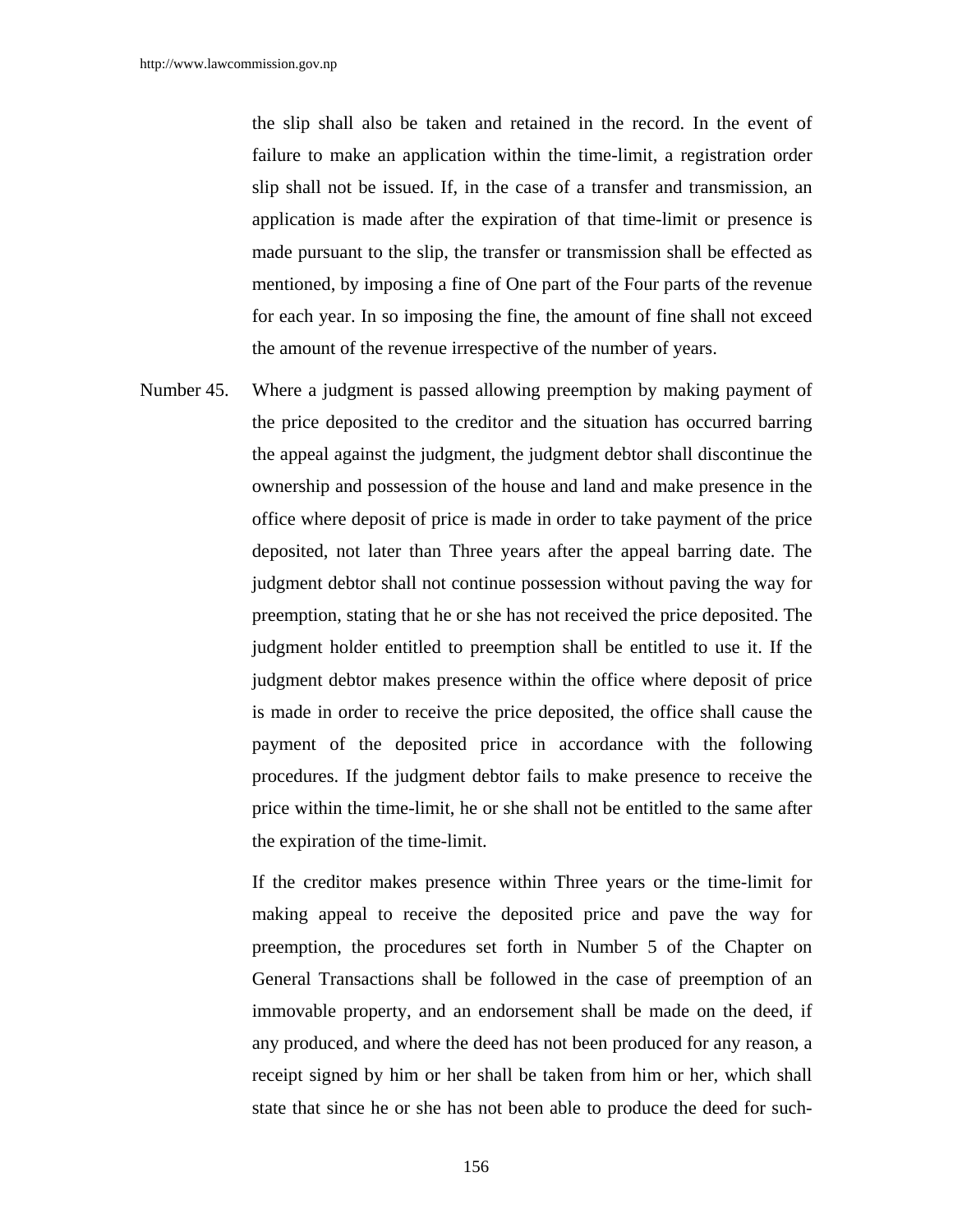and-such reason, he or she has given the receipt by taking payment of the price and that as and when he or she finds the deed, he or she shall surrender it to the judgment holder, and the price that remains after deducting the money payable under the judgment and law from it shall be provided; and if the judgment holder is present in the office, the voided receipt and the documents surrendered along with the deed shall be handed to him or her, and where the judgment holder is not present in the office, the office shall retain the voided receipt and the documents accompanied with the deed and post a notice or process in the name of the judgment holder thereby ordering him or her to make presence to receive the deed endorsed by the creditor upon taking payment of the price and the documents produced along with the deed, and hand over the same whenever he or she is so present to receive them…………………………………..1

 Where a judgment is made allowing the preemption of a movable property and the judgment holder is also present at the time when the judgment debtor (creditor receiving the deposited price) is present to receive the price within the time-limit for the receipt of payment of the deposited price, an endorsement shall be made on the reverse side of the deed or a receipt taken pursuant to Number 5 of the Chapter on General Transactions, and the endorsement or receipt and the property to be preempted shall also be handed over, and the deposited price shall be provided to the creditor upon deducting therefrom the money as payable pursuant to the judgment and law; and if the judgment holder is not present, then the date shall be fixed for the creditor receiving the price to make presence, thereby stating that as a process or notice is being issued to the preemptor debtor to make presence to receive the property subject to preemption within Thirty Five days after the time required for journey, the creditor is thus required to make presence along with the property to be preempted on the date fixed for making presence, and a notice or process in the name of the preemptor debtor shall also be posted, stating that since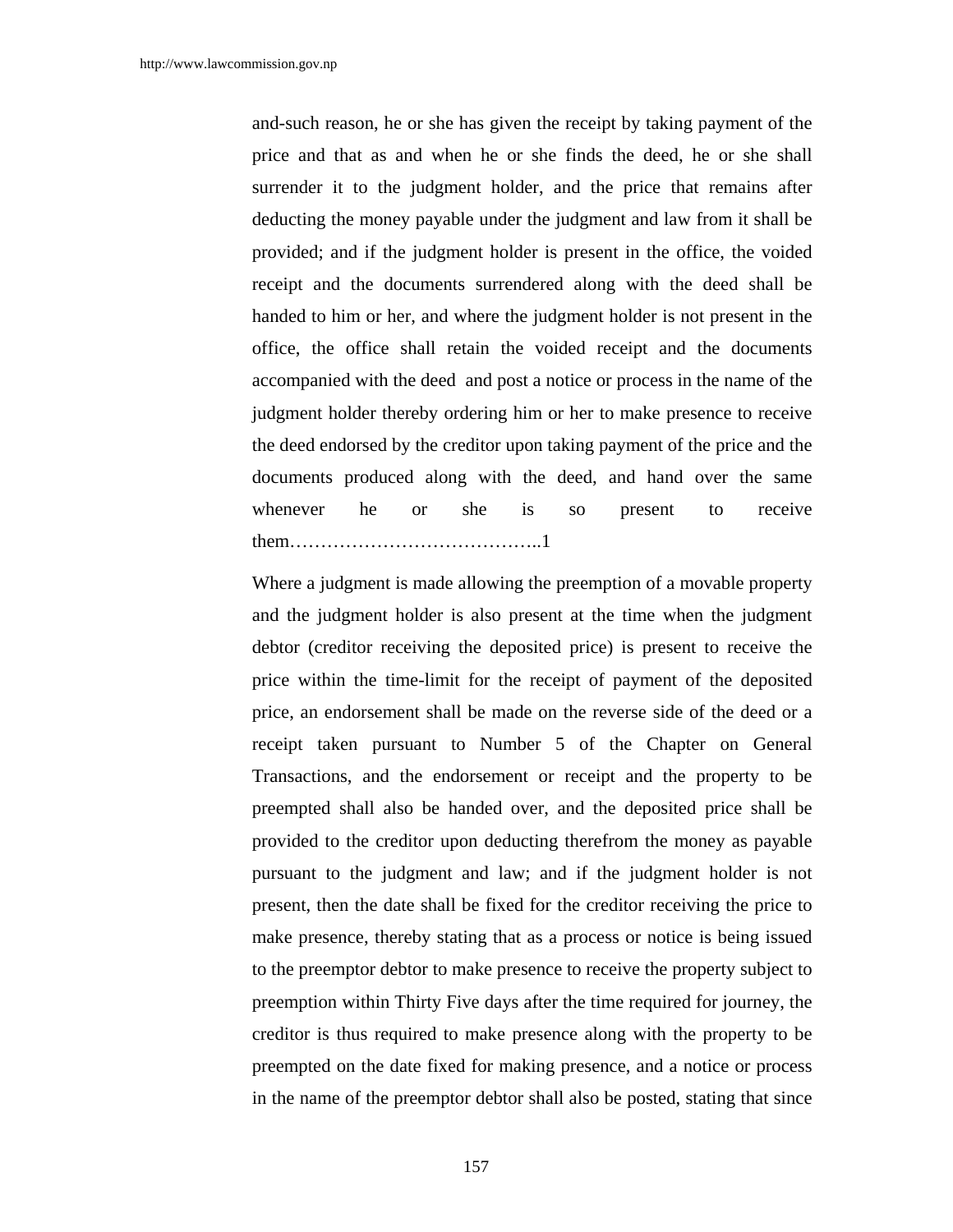the creditor has made presence to receive the deposited price, the preemptor debtor is therefore required to make presence to examine and receive the property to be preempted within Thirty Five days excluding the time required for journey and that he or she shall be liable to a fine in the event of failure to make presence within the time-limit; and if the preemptor debtor is present within the time-limit, the property subject to preemption shall be handed over to him or her by voiding the deed and executing the receipt pursuant to the provisions set forth in Section 1 above, and the price to be provided to the creditor shall be provided to him or her in accordance with the provisions set forth in section 1 above………….2

 In the event of failure to make presence within the time-limit for the receipt of property, a process shall be issued to arrest and produce the preemptor within fifteen days after the date of expiration of the time-limit, there shall be imposed on and collected from him or her the fine pursuant to section 4 below for reluctance to receive the property within the timelimit, and the deposited price shall be handed over to the creditor in accordance with the provisions set forth in Section 1 above……………………………3

 If the judgment holder makes an application for preemption at a time within the time-limit of Three years to receive the price prior to making presence by the creditor to receive the deposited price, he or she shall be held on recognizance pending the completion of preemption proceeding, and there shall be posted a notice or process in the name of the creditor, stating, inter alia, that as the preemptor has made such and such application, the creditor is therefore required to make presence, along with the deed and documents and the movable property, if any, to be preempted in order to receive the deposited price, within Thirty Five days excluding the time required for journey; and if the creditor makes presence, the matter shall be dealt with as mentioned above, and in the event of failure to make presence, a process shall be issued to arrest and produce the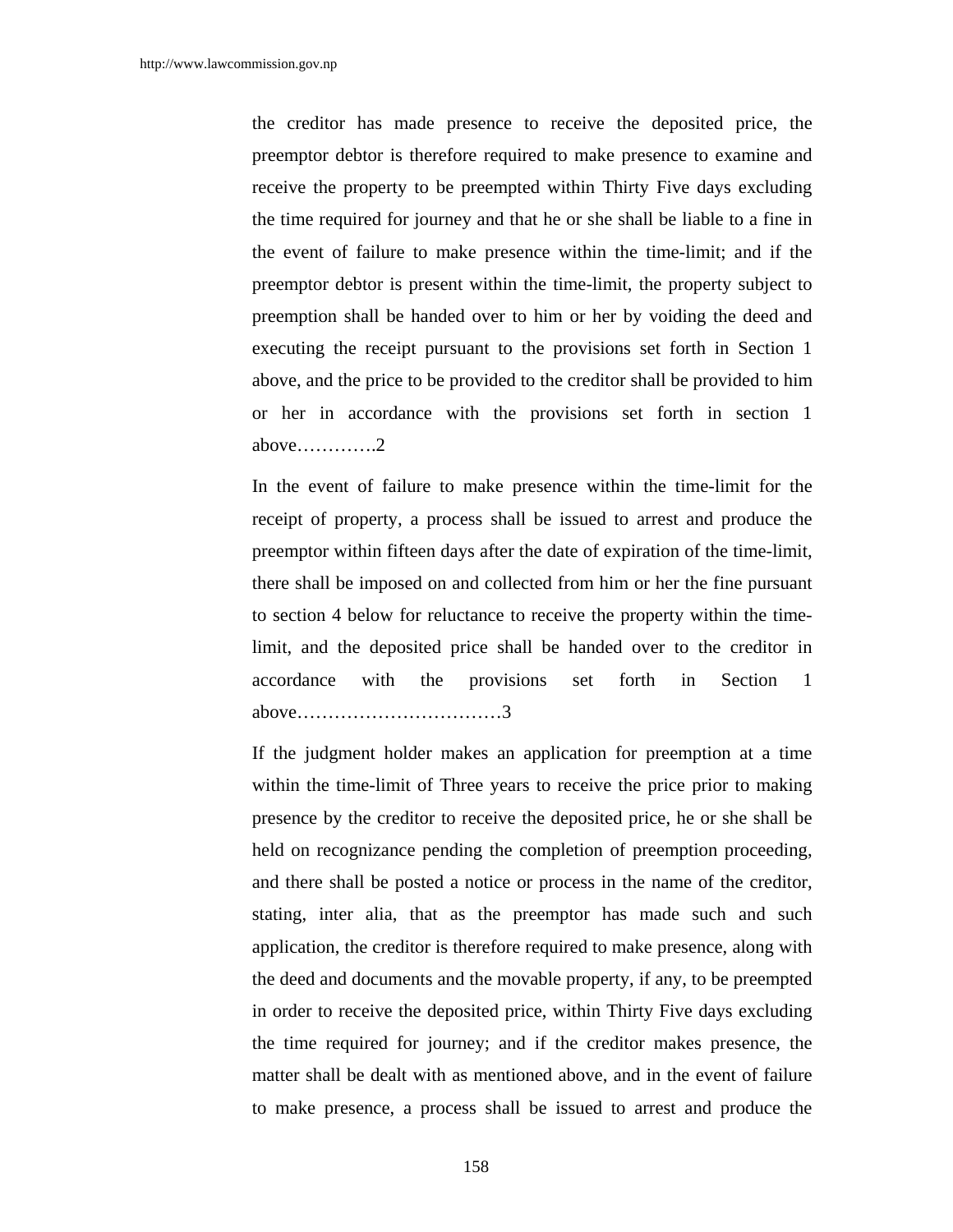creditor within fifteen days after the date of expiration of the time-limit, there shall be imposed on and collected from him or her the fine of a sum by ten percent of the deposited price for reluctance to obey the order of the office to make presence and receive the price within the time-limit, and the deposited price shall be handed over to the creditor in accordance with the provisions set forth in the various sections above, and the property to be preempted and the documents, as well, shall also be handed to the preemptor…………4

 In the case of preemption of a movable property, if even after the issuance of a notice or process to arrest the creditor because of his or her failure to make presence within the time-limit, the credited cannot be arrested or produced within Thirty Five days after the expiration of the time-limit or if the arrested creditor is able neither to produce the movable property to be preempted nor to furnish a reasonable reason for the failure to produce it even upon holding him or her in detention for fifteen days, an inventory of the property belonging to the creditor shall be made and if the property to be preempted is found, the property shall be provided and the deposited price shall be handed over. If the movable property to be preempted is not found, the deposited price shall be applied against the price (amount in question) of the property to be preempted, and in consideration for the shortfall amount, the proceeds of the auction sale of the property forfeited and the deposited price shall also be provided to the preemptor debtor; and if the preemptor debtor makes and application for imprisoning the defaulter creditor in consideration for the remaining or shortfall amount, in accordance with Number 19 of the Chapter on General Transactions, there shall be imposed a fine on the creditor failing to produce the property within the time limit, in accordance with the provisions set forth in section 4 above, and the creditor detained shall be released in accordance with law…………………………5

Number 46. If judgment is made for partition by setting aside partition shares by the office itself, partition shall be effected in accordance with the following,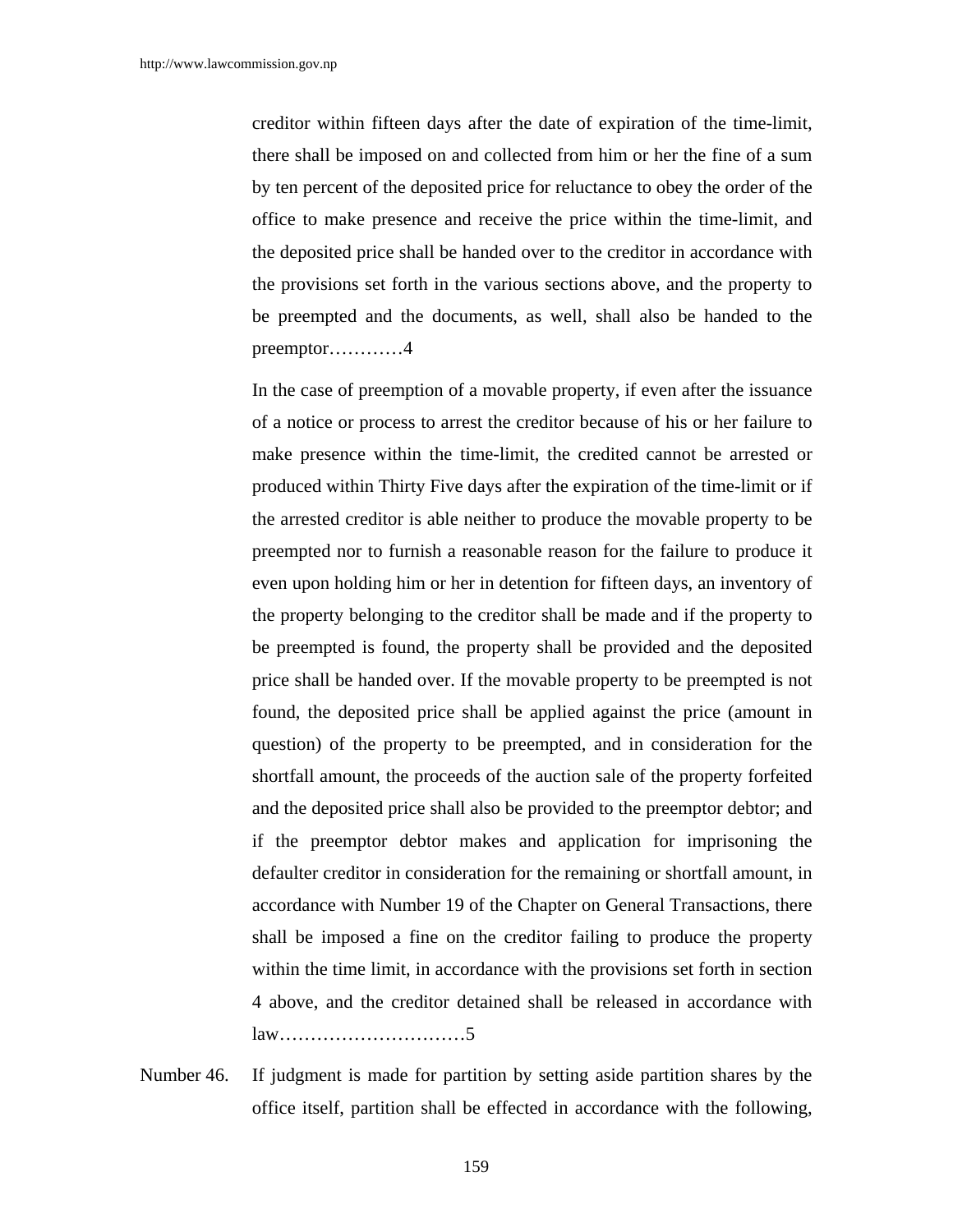while making partition by setting aside partition shares under the judgment:

 No partition shall be effected in the absence of an application by the partition receiver or the partition giver irrespective of the value of property subject to partition. An application has to be made to the office setting aside partition shares not later than Two years after the date of final judgment awarding for partition. After the expiration of the time-limit of Two years, an application may be made again within One year after the date of expiration of the first time-limit of Two years only upon payment of half the Ten percent fee payable under the judgment. If an application is made within the specified time-limit, partition shall be effected in accordance with the judgment. After the expiration of that time-limit, no application shall be taken nor shall partition be effected by the office ………...1

 If at the time of making application, the partition giving or the partition receiving person is residing elsewhere than the place set forth in the plaint or the statement of defense and makes an application, accompanied also by a copy of the judgment awarding the partition share to be given or received pursuant to Number 42 of this Chapter, stating that he or she is residing at such-and-such place at the moment, shall keep on making presence of the dates fixed for such presence until completion of the partition proceeding, then the application shall be registered if it is made within the time-limit and the limitation for appeal has already expired, and there shall be endorsed on the top of the copy of the judgment that the application has been made on such-such-date, with such endorsement being signed by the chief of office and bearing the seal of office, and be returned to the applicant, and partition shall be effected by summoning the presence of both the partition giver and receiver and setting aside partition shares in accordance with the judgment…………………2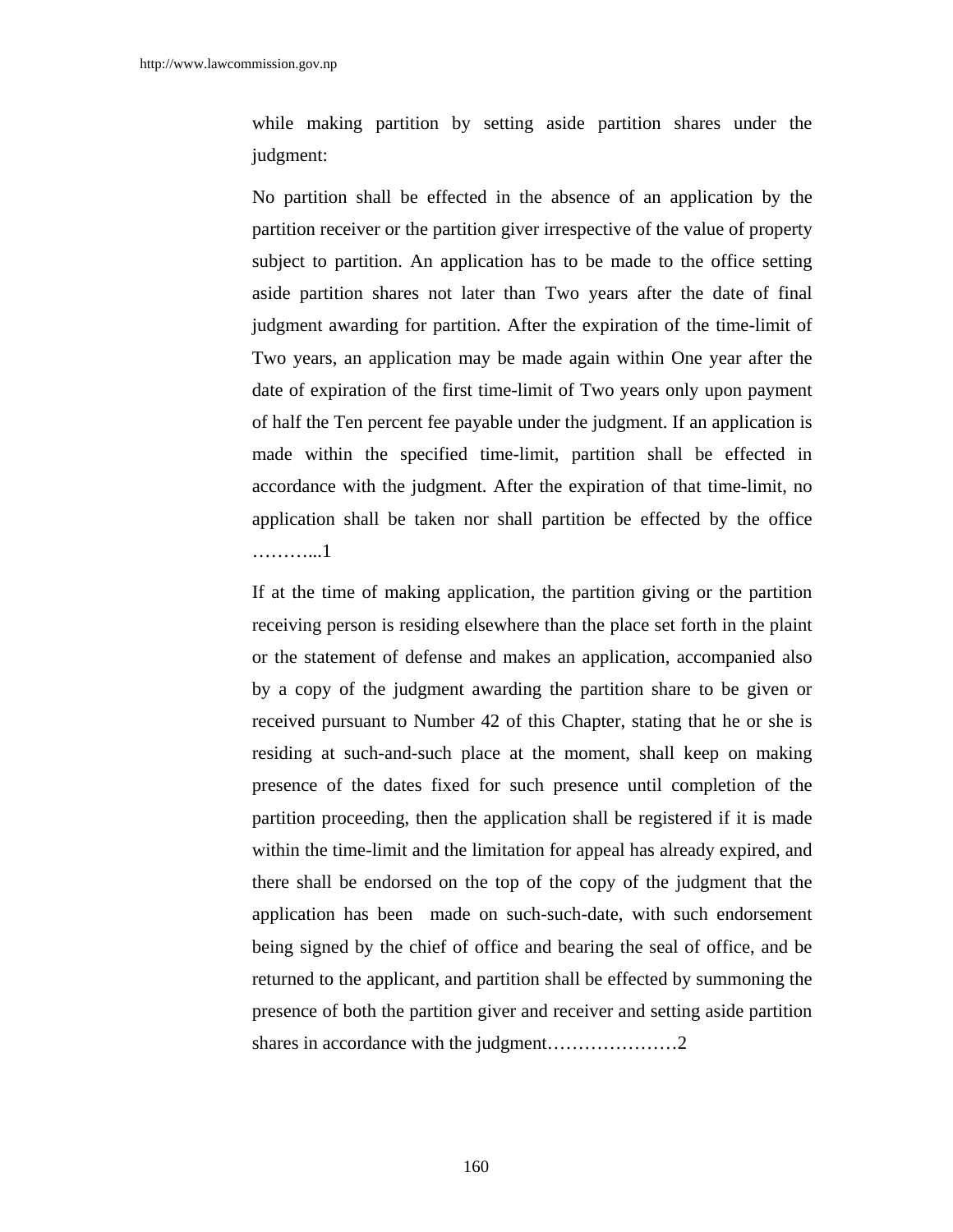Where judgment is made setting aside partition shares for more than One person and some but not all of them have made application within the time-limit, in the case of those who have not expired the time-limit for application, there shall be affixed a process or notice stating that application has been made by such-and-such person, if they make application within Fifteen days if the time-limit for making application is remaining more than fifteen days, excluding the time required for journey, and, within the remaining time-limit, in the case of those whose time-limit remains less than that, then the partition shall be effected by setting aside partition shares at the same that in presence of all including them, and if they fail to make presence, their complaint that partition shares have been set aside in their absence and that injustice has been done to them or disparity has occurred in partition shall not be entertained; and if they make presence and application with the time-limit prior to effecting partition and their application shall be received; if all of those making application within the time-limit do not make presence at the same time, partition shall be effected by setting aside the partition shares also for those who are absent. The partition shares shall be set aside, pursuant to the judgment, only for those who make application within the time-limit. One who fails to make presence within the time-limit shall not be entitled to make a complaint claiming that partition shares have been set aside in his or her absence, that injustice has been done to them or that disparity has occurred in partition………………3

If, prior to an application by the partition receiver, an application is made by the partition giver within the time-limit for the partition receive to make application, stating that he or she shall give all such partition shares as set forth in the inventory and to be given pursuant to the judgment and that he or she should therefore be released from the case, and if the limitation for making appeal has already expired and the partition receiver is not found, then the presence of the partition receiver shall be summoned by posting a process or notice in accordance with sub-section 2 of section

161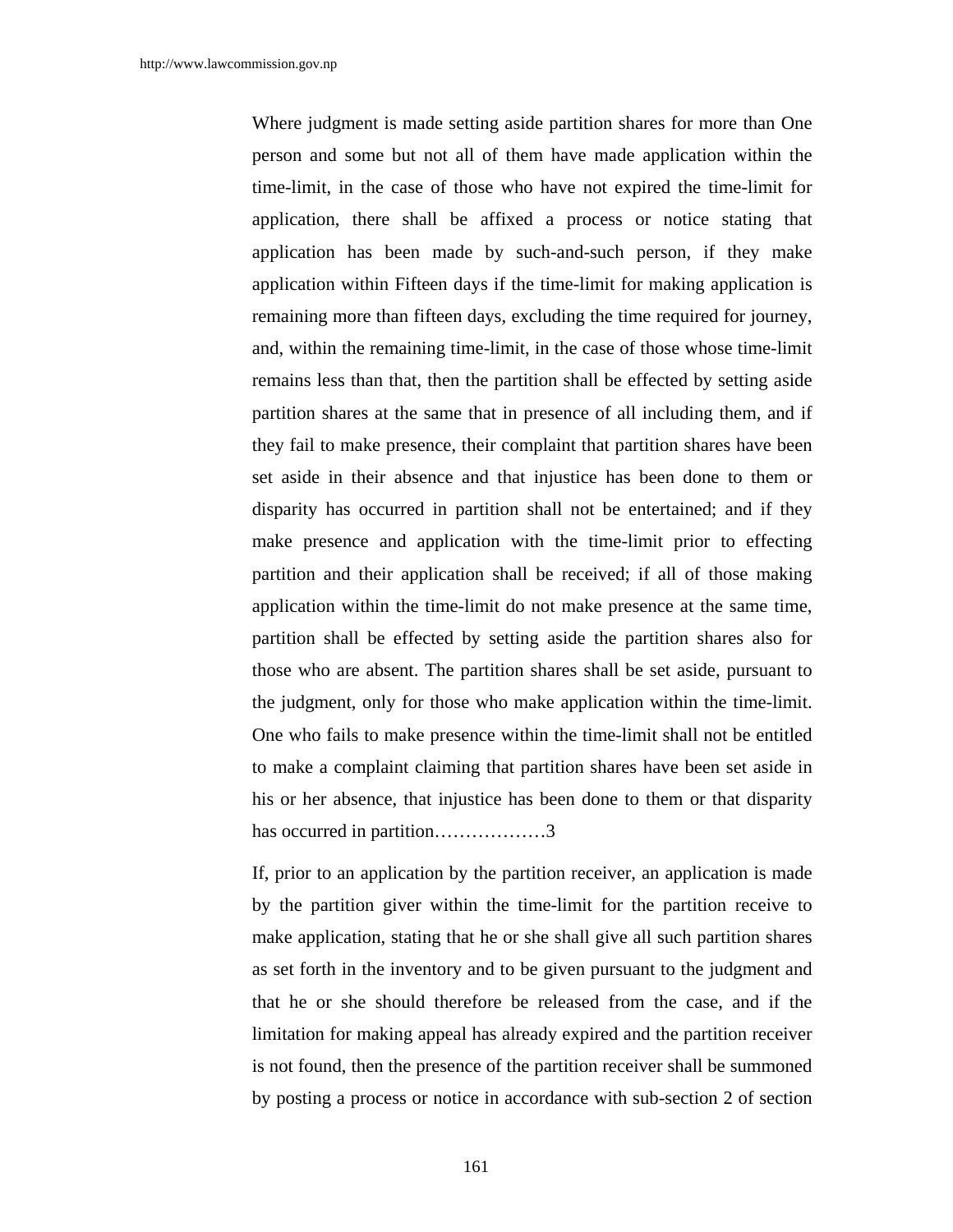8 below and the partition giver shall be released by provision partition shares pursuant to the judgment and law. If the application does not state that he or she shall give all that is required to be given, it shall not be entertained. It shall be returned with an endorsement on it that it shall be in accordance with law at the time of application by the partition receiver………………4

 If an application is made by the partition giver or the partition receiver, and it appears necessary to hold the partition giver, receiver and the person taking custody of the property set forth in the inventory on recognizance as far as possible for setting aside partition shares in the course of execution of the judgment, the action shall be served by setting aside partition shares, upon holding the coparceners who are present and found on recognizance or under requirement to make presence on the fixed date until the partition is completed. Where an application has been made by the partition receiver prior to the completion of the setting aside of such partition shares as required to be set aside, and the date fixed for making presence has been expired either by both the partition receiver and the partition giver or by the partition receiver, and where an application has been made by the partition giver, and the date fixed for making presence has been expired by both the partition receiver and the partition giver before the presence of the partition receiver or after the presence of the partition receiver, and if they fail to extend the time within the time-limit set forth in law, then it is not required to set aside the partition shares of the remaining property to be partitioned after the expiration of the timelimit for the expansion of the time-limit. The action shall be dismissed, for contents to be records, and the record shall be obliterated………………..5

 If an application is made by the partition receiver and by the partition giver, action as required shall be initiated within Three days of the registration of application for the setting aside of partition shares, and if the partition giver or the partition giver is not found, proceedings as referred to in section 8 below shall be taken, and where it is required to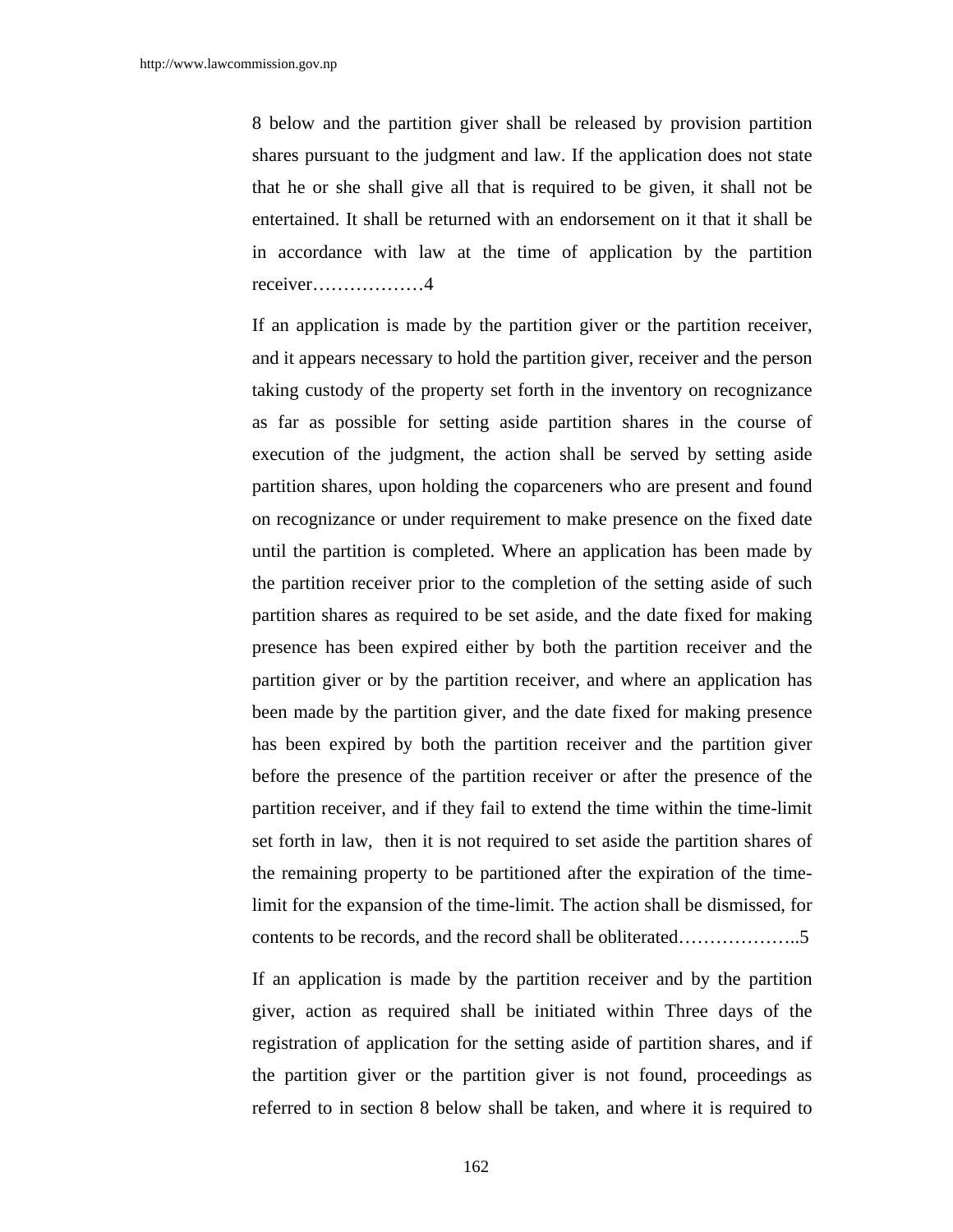summon the presence of those who are absent, action shall be served or completed as soon as possible but not later than Three months, pursuant to Number 42 of this Chapter, after the date of presence or the date of expiration of the date or time-limit for making presence and after the date of application if found, excluding the time-limit allowed for making a leave………………………..6

 If an application is made on the setting aside and receiving and giving of partition shares, the office shall, within Three days of the registration of the application, depute an employee, to be accompanied by the person making application pursuant to section 1 above, and a notice or process, as referred to in Section 8 below, summoning the presence of the custodians of the property to be partitioned if the partition giver or the partition receiver is not found or the informed family member attorney living jointly with the partition giver does not show up to show and set aside partition shares shall be written down, sealed and then given to the employee to serve or post to that effect, and where it has to be sent to the jurisdiction of another office, the date shall be fixed for making presence by he applicant, and a request shall be sent to that office in such jurisdiction to perform the proceeding within such time-limit as may be reasonable, and that other office shall also carry out any such act as may be required to perform the proceeding within the time-limit in accordance with law and sent a notice thereof to the former office……………………………..7

 While dispatching an employee or making a visit by the employee in order to effect partition pursuant to the judgment, the coparcener giving partition share pursuant to the judgment or the coparcener taking custody of the property as set forth in the inventory or if such coparcener is not found, the informed member living with him or her in common family shall show and produce such property as set forth in the inventory and as to be partitioned and set aside the same in accordance with law and the judgment. If the coparcener who is obliged to give partition share and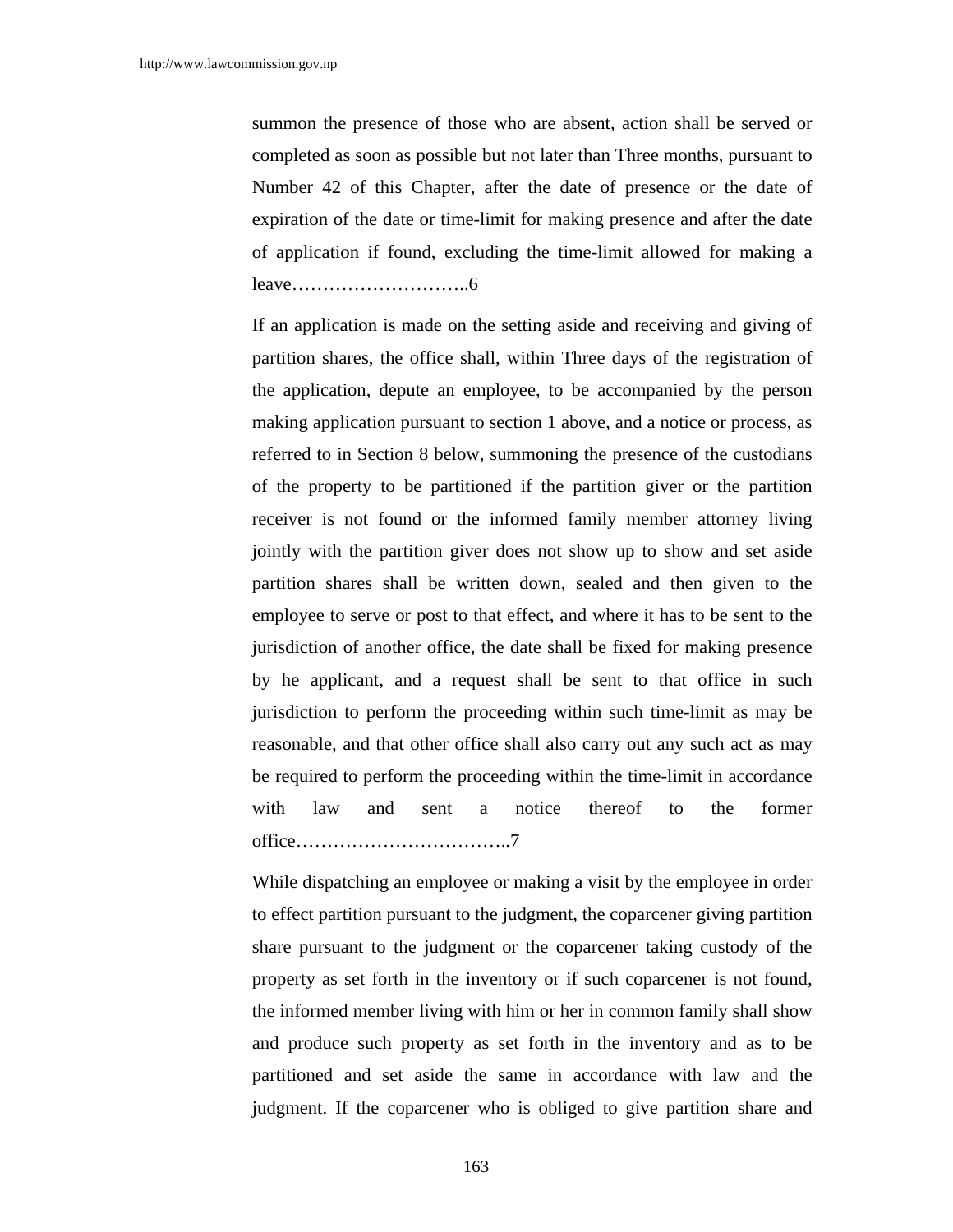takes custody of the property is not found and even the members living with him or her in common facility do not show all properties as set forth in the inventory, the following notice or process shall be affixed for the partition giving and the partition receiving coparceners, and if the coparcener fails to make presence within the time-limit of the notice or process to show and set aside partition shares or does not send any one for that purpose or despite presence, he or she is reluctant to show the properties to be partitioned, then the properties locked in any house or premise shall be opened also in presence of the persons as set forth in Number 30 of this Chapter, and the properties as set forth in the inventory shall be partitioned by the office itself…………………..8

 If it is required to summon the presence of the coparcener bound to set aside partition shares or the coparcener taking custody of the properties set forth in the inventory, there shall be posted or affixed a process or notice in the name of the coparceners in custody of properties to be partitioned, and such process or notice shall state such matters as may be required, including that whereas such-and-such person, a resident of such-and-such person, has made an application on such-and-such date, for the separation and provision of partition share from you in accordance with the judgment, whereas, upon making inquiring into the matter, it appears that the limitation for making appeal has already expired, and whereas, upon sending a commission by this office to set aside partition shares, he or she has not been found nor has any of his or her informed members living with him or her in common family showed up to show and set aside such properties as set forth in the inventory and as to be partitioned, now therefore the process or notice has been affixed to his or her house door, and he or she is thereby required to make presence in person in that office or send an attorney if he or she is not able to make presence in person within fifteen days excluding the time required for journey, in order to show all such properties in his or her custody as set forth in the inventory and as to be partitioned, and set aside and give partition shares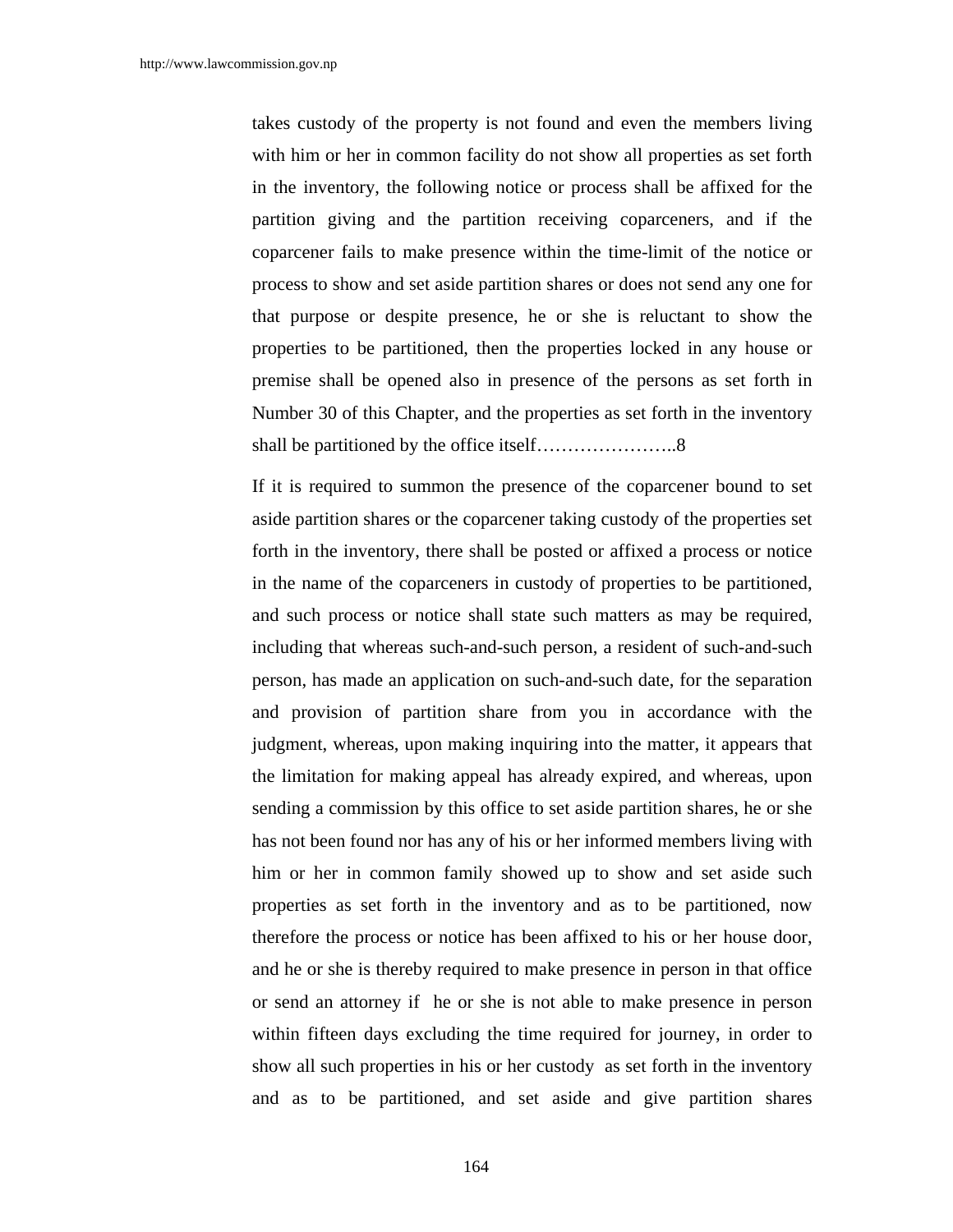accordingly, and that upon his or her failure to make presence in person or to send an attorney, the office itself shall make attachment to the properties in his or her house in accordance with law, set aside such partition shares as may be shown in the inventory and partition deed, that if the attached property is sufficient, the custody of his or her property shall be handed over to his or her heir or reasonable person, and that if the attached property is not sufficient, the shortfall shall be deducted and recovered from his or her partition share, and even upon such deduction and recovery, the shortfall cannot be recovered, then he or she shall be liable to punishment for failing to produce properties in entirety, and the coparcener shall be entitled to get recovery of the shortfall partition share from him or her; in the case of Five percent fee, if chargeable, the fee shall be recovered by auction selling his or her property to the extent recoverable from his or her partition share, and if the fee is not so recoverable from such attachment, it shall be recovered in accordance with law, and subsequently his or her complaint shall not be entertained; and that even if, prior to the completion of partition proceeding, he or she makes presence after the expiration of the time-limit, partition shares shall be set aside also in his or her presence…………………………….1

If, prior to making an application by the partition giving coparcener, an application is made by the partition receiving coparcener, and the partition receiving coparcener is not found and is required to be summoned to make presence, then there shall be posted or affixed a process or notice in the name of that coparcener, and such process or notice shall state such matters as may be required, including that whereas such-and-such person, a resident of such-and-such person, has made an application stating that he or she would provide all such partition share as required to be provided pursuant to the judgment and deed of partition and that he or she should be released from the case, and whereas, he or she has not been found, now, therefore, the process or notice has been affixed or posted, and he or she is thereby required to make presence or send an attorney, along with the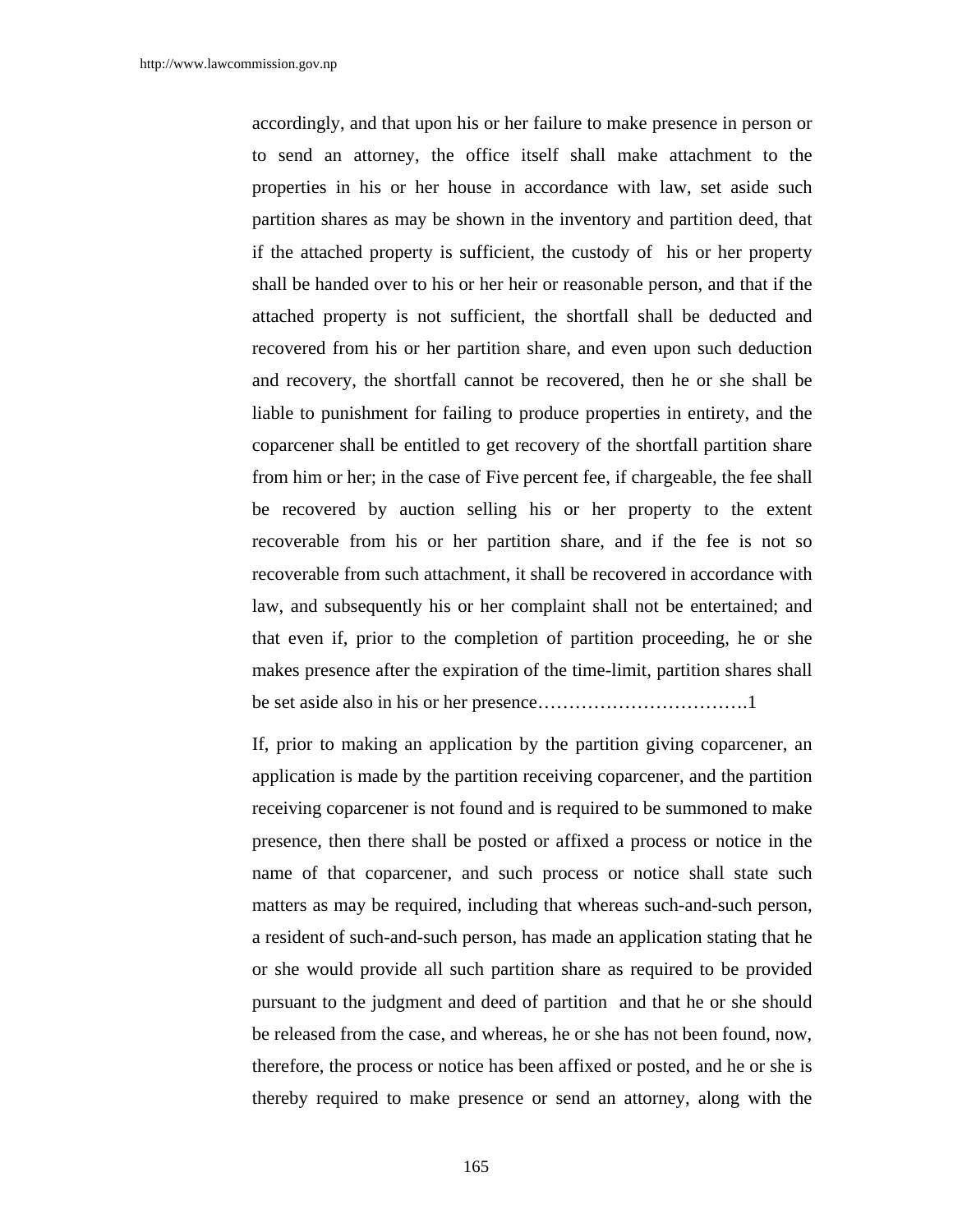deed of consent, within fifteen days if the time-limit for making application is remaining more than fifteen days, excluding the time required for journey, and, within the remaining time-limit, in the case where the time-limit remains less than that, in order to receive his or her partition share, and that upon his or her failure to make presence in person or to send an attorney, the office shall set aside his or her property in accordance with the judgment and deed of partition and hand over the custody of such property to a reasonable person, and subsequently his or her complaint shall not be entertained ……………………………2

 If the coparcener bound to give partition share fails to make presence within the time-limit or the date fixed for making presence and the litigant or any of his or her informed members living with him or her in common family or his or her attorney makes presence after the expiration of the time-limit but prior to the completion of partition proceeding in accordance with the judgment, all proceedings whatever required to be performed shall be performed also in presence of them in accordance with the law and judgment……………………..9

 If the partition giving coparcener is not present in person nor does he or she send an attorney within the time-limit posted for the provision of partition share in accordance with the judgment, action shall be taken, or cause to be taken, for the execution of the judgment within Three days after the expiration of the said time-limit…………………..10

If the properties shown by the litigant bound to give partition share who is found in the course of executing the judgment for partition or is present within the time-limit of the notice or process affixed or posted or despite that such litigant is neither found nor presence, by his or her heir attorney or attached by the office in the event of their failure to make presence are found in entirety as set forth in the partition deed, then partition shares shall be set aside pursuant to the judgment and partition deed, and the Ten percent fee and Five percent fee and other chargeable fee shall be

166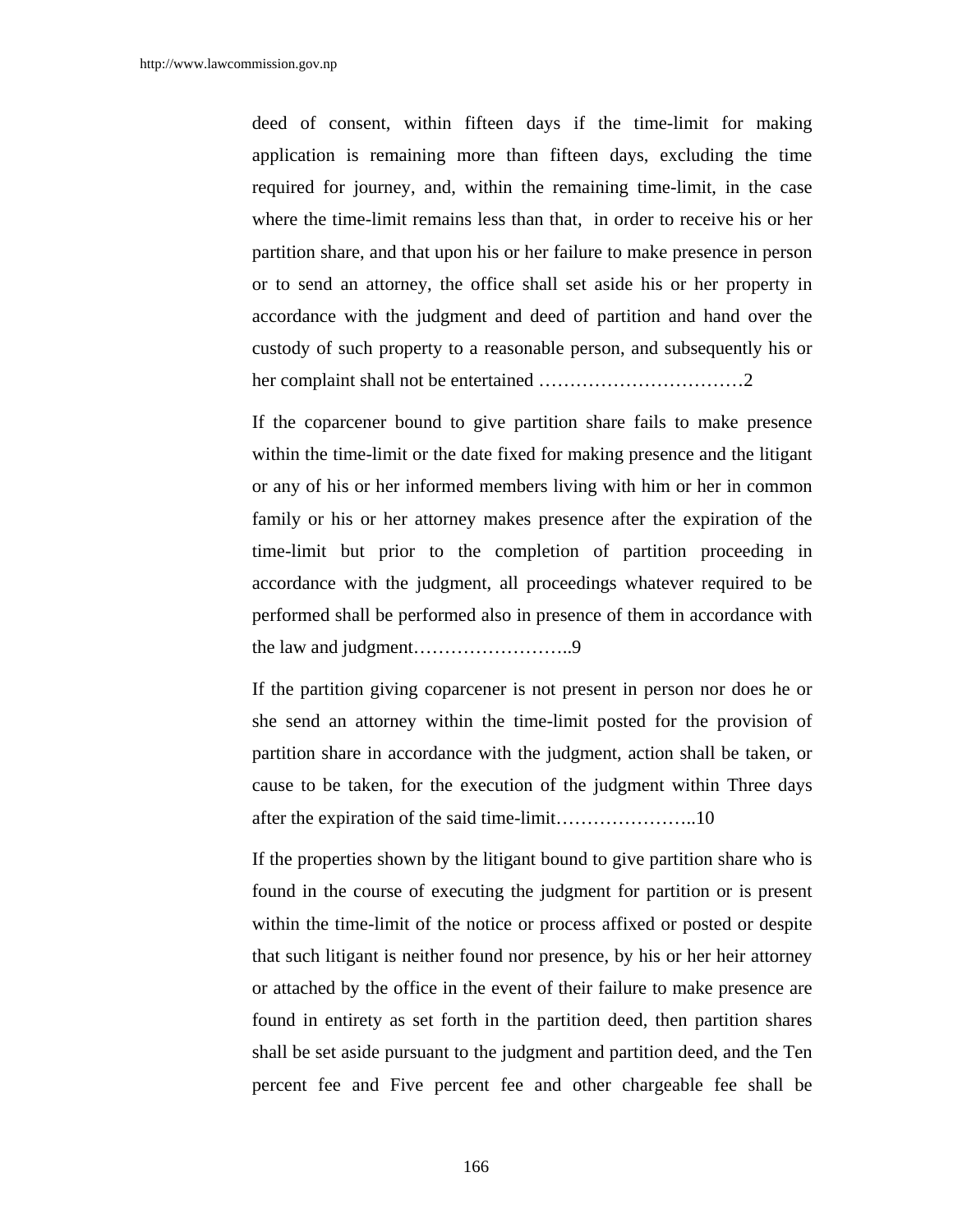collected in relation to the partition shares so set aside, in accordance with the law and judgment………………….11

 Where, in order for setting aside partition shares upon taking property from the partition giving coparcener to execute the judgment, it is required to draw out properties and foreclose the same by opening the closure, and the coparcener bound to do it or informed member living with him or her in common family does not show and set aside, and draw out and vacate the properties to be partitioned despite presence or fails to make presence, and such action has to be taken by the office itself, then the office shall open the closure, attach the properties and do whatever required by the law and judgment in presence of them if they are so present, and, if they are absent, in witness of the persons as set forth in Number 30 of this Chapter……………………..12

 If the coparcener in custody of property to be partitioned, irrespective of while setting aside partition shares upon making presence or while setting aside partition shares upon his or her failure or reluctance to make presence within the time-limit to show and set aside the properties to be partitioned, does not show all property as set forth in the inventory and deed of partition but shows only some property or does not show any property at all or no property is found or if the property shown or found is not the same as mentioned in the inventory and deed of partition but is different or in alteration, and the shortfall property is not produced by the coparcener in custody of property to be partitioned, then the amount of property as required for the partition share of the coparcener receiving partition share shall be set in view of the movable and immovable properties as set forth in the inventory and deed of partition as far as possible and that amount shall be recovered from the partition share of the coparcener in custody of property to be partitioned. If it is not sufficient even upon such recovery and if there appears such other movable and immovable property belonging to the coparcener who does not produce other property than set forth in the inventory, such property shall be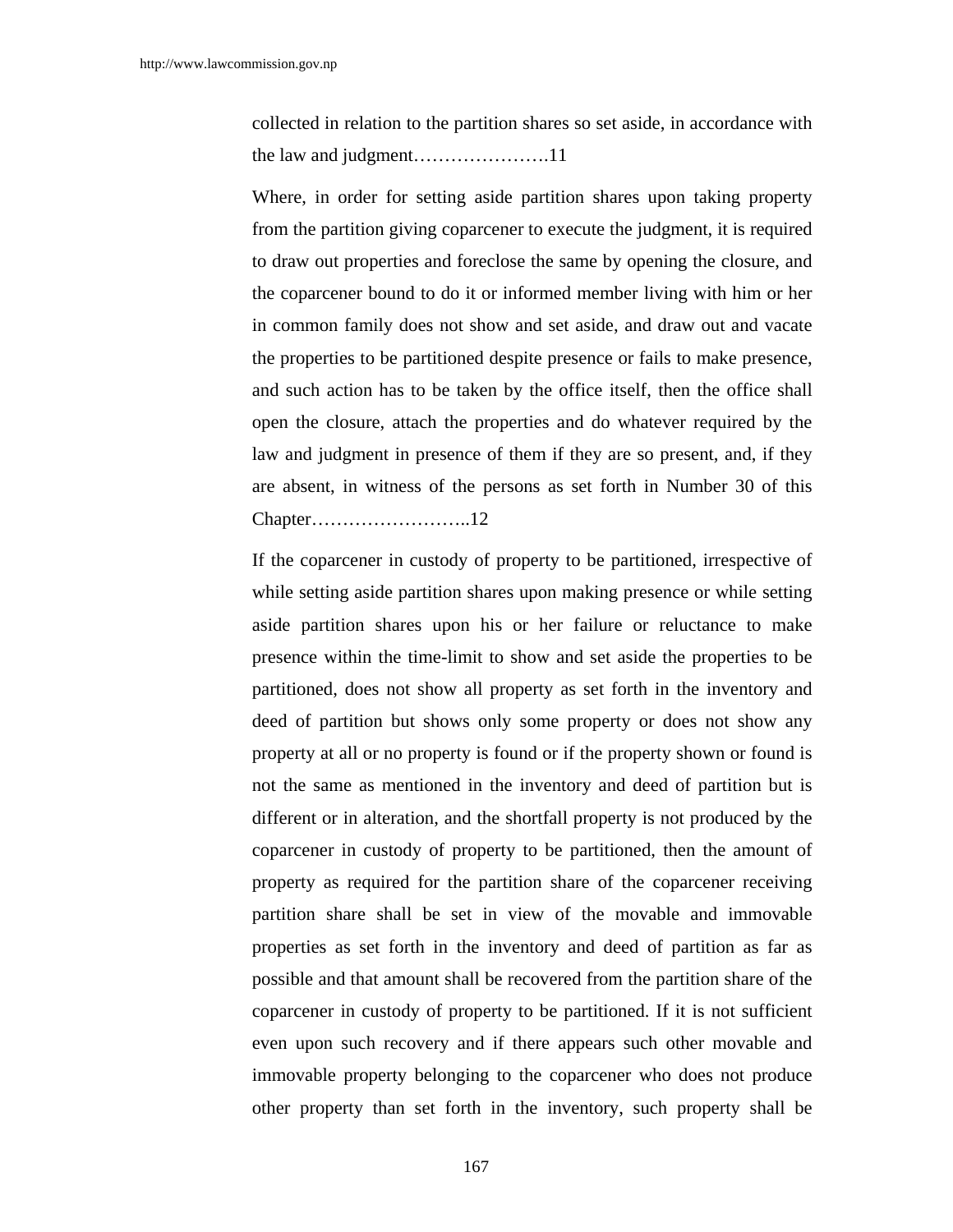applied in substitution for the shortfall amount; and if the shortfall is not so recoverable, the amount of such movable property as required for such recovery and as set forth in the inventory and deed of partition shall be set as per its value therein set forth and the reasonable value of the movable and immovable properties not set forth in the inventory and deed of partition shall be set and recovery shall be made therefrom. Where recovery cannot be made even therefrom, there shall be imposed a fine set forth in Section 16 below for failure to produce all such property in own custody as required to be produced or failure to produce the same in entirety……………………….….13

 If the coparcener entitled to partition share does not show up to receive the partition share of the coparcener in custody of property to be partitioned that has remained in the course of setting aside partition shares by the office itself for the reason that the partition share giving coparcener has not been present or found for setting aside the partition shares and such partition share of the coparcener receiving partition share as set aside upon an application made by the coparcener giving partition share for providing partition shares and then being released from the case, prior to making application by the coparcener receiving partition share, and neither such entitled coparceners nor their informed members living in common family do appear to receive the partition shares so remaining, and such shares consist of perishable goods or properties, then such goods or properties shall be auction sold and in the event of the ten percent fee and Five percent fee being chargeable, such movable and immovable property as is sufficient to cover such fees shall be auction sold in accordance with law, and the ten percent fee and Five percent fee shall be deducted and recovered from the proceeds of sale, there shall be made an inventory of the remaining cash and other remaining movable and immovable property, and the custody of the property and One copy of the inventory shall be so handed over to the heir to the receiver or a reasonable person that they shall be handed over to the receiver as and when he or she shows up to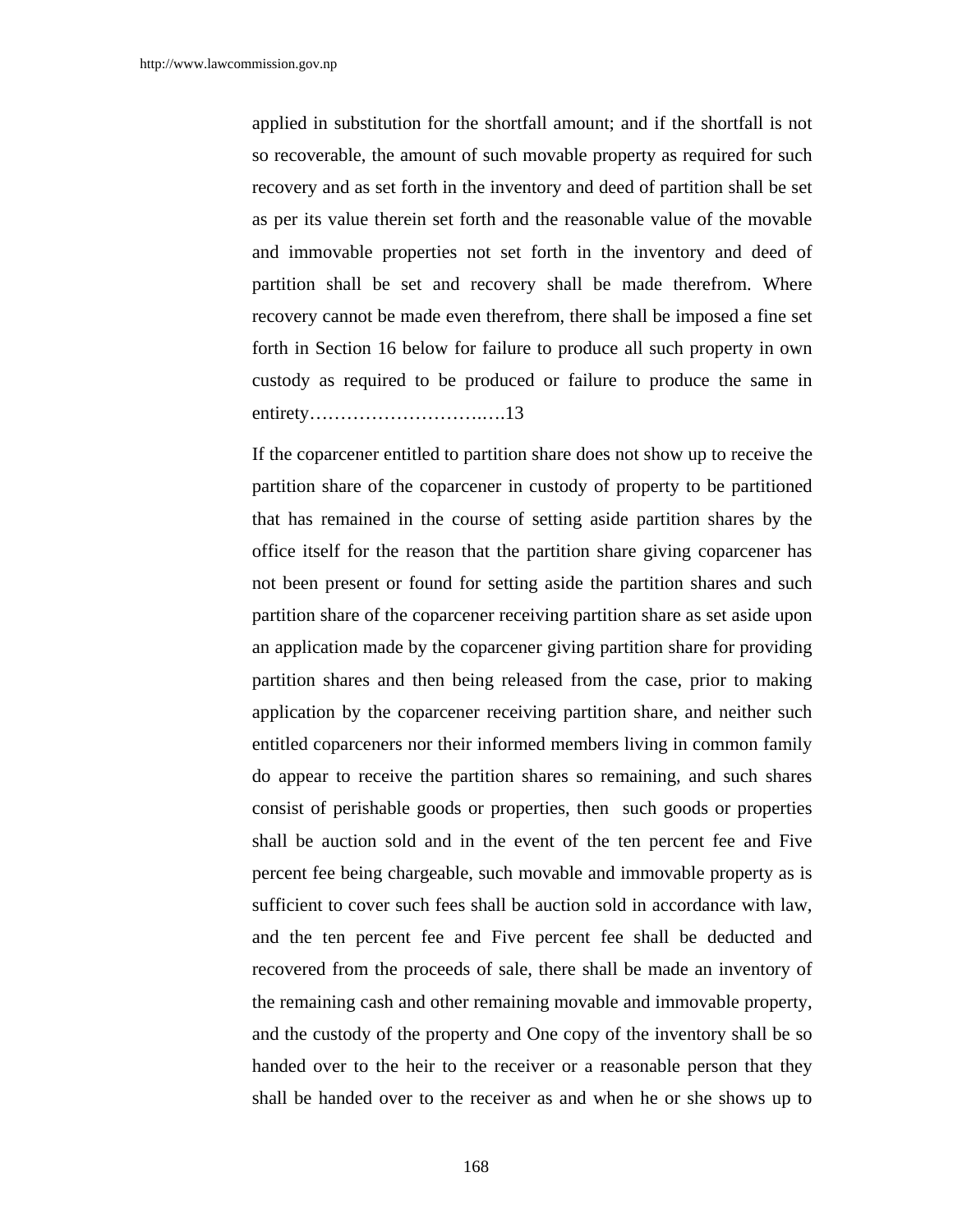receive the same, and there shall be posted a process or notice on the house of the receiver, stating that since he or she has not showed up to receive the property, the custody of the property has been handed over to such-and-such person, and he or she is thereby required to receive the same in accordance with the inventory, and subsequently he or she shall not be entitled to make a complaint…………….14

 The coparceners shall receive the partition shares as set aside by the office in accordance with law. No coparcener shall make reluctance to receive the set aside share stating that he or she is not satisfied with it. If he or she is not so satisfied, he or she shall set down in the receipt the matters which he or she is not satisfied with and that he or she shall make a complaint for justice on such-and-such matters, and then receive the partition share set aside by the office, and he or she shall then make a complaint on such matters and pray for justice, within the time-limit set forth in law. The coparcener failing to receive the partition share shall be fined with five percent of the amount of movable property in question and One percent of the amount of immovable property in question, and the partition shall then be handed over to him or her. If the coparcener refuses to receive the partition share even upon imposition of the fine on him or her, its custody shall be so handed over pursuant to Section 14 above that it will be handed over as and when the coparcener shows up to receive the same…..15

 Except in cases where the coparcener who takes the custody of movable and immovable property to be partitioned furnishes evidence to prove loss and damage, due to a natural calamity, to the movable and immovable property to be given by him or her as per the inventory, if such coparcener does not show all properties and then set aside partition shares and the partition share of a coparcener is not fully covered even from the movable and immovable property not shown, then such responsible coparcener who is present shall be held in custody and asked to produce the property. If such a coparcener fails to produce the same even after holding him or her in custody for up to Fifteen days, he or she shall be held to have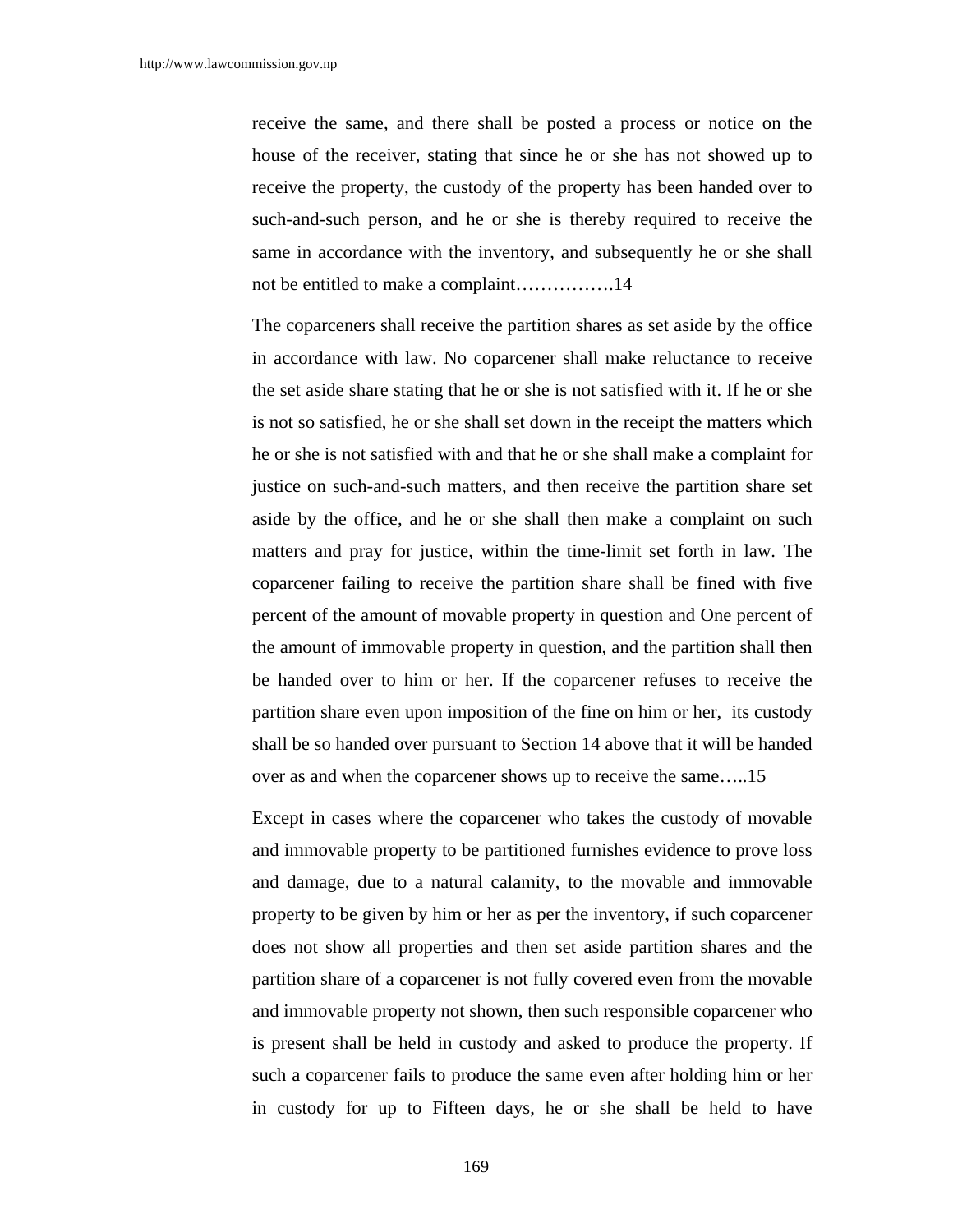$\overline{a}$ 

committed dishonesty. There shall be imposed a fine of ten percent of the shortfall amount in question on the coparcener who is present as well as one who is not present for the failure to produce all properties as set forth in the inventory executed by him or her, and such coparcener shall be sentenced to imprisonment for that fine………………..16

 If the coparcener receiving partition share or the heir to him or her in the event of his or her death searches and finds out such movable and immovable property that is shortfall in his or her partition share in executing partition for the reason the such property has been concealed, and makes a complaint within two years from the date of setting aside of partition shares, and upon inquiring into the matter, it is held that such property has been concealed and the recovery of such shortfall is yet to be made, there shall be imposed a fine of Five percent of the concealed amount in question on the coparcener who has not produced the property as set forth in the inventory for such concealment and a fine of Five percent on the person who has concealed the property despite the knowledge that it has been tendered for concealment, and the property shall be provided to the coparcener who has found out the concealment, by collecting from him or her the Ten percent fee…….17

 If, in a case where final judgment has been made thereby holding the plaintiff to be entitled to partition, the other defendant coparceners also make an application to have their partition shares set aside, then their partition shares shall be set aside from the property as held by the judgment to be partitioned by collecting such court fees as may be chargeable by  $law^{207}$ …………18

Number 47. If a judgment debtor or a judgment holder intends to appoint an attorney to carry out acts for the execution of the judgment or for having the execution of the judgment, he or she may appoint as an attorney any person who is capable of being attorney pursuant to law. No bail or

<sup>&</sup>lt;sup>207</sup> Inserted by the Court Management and Administration of Justice Related Some Nepal Acts Amendment Act, 2058.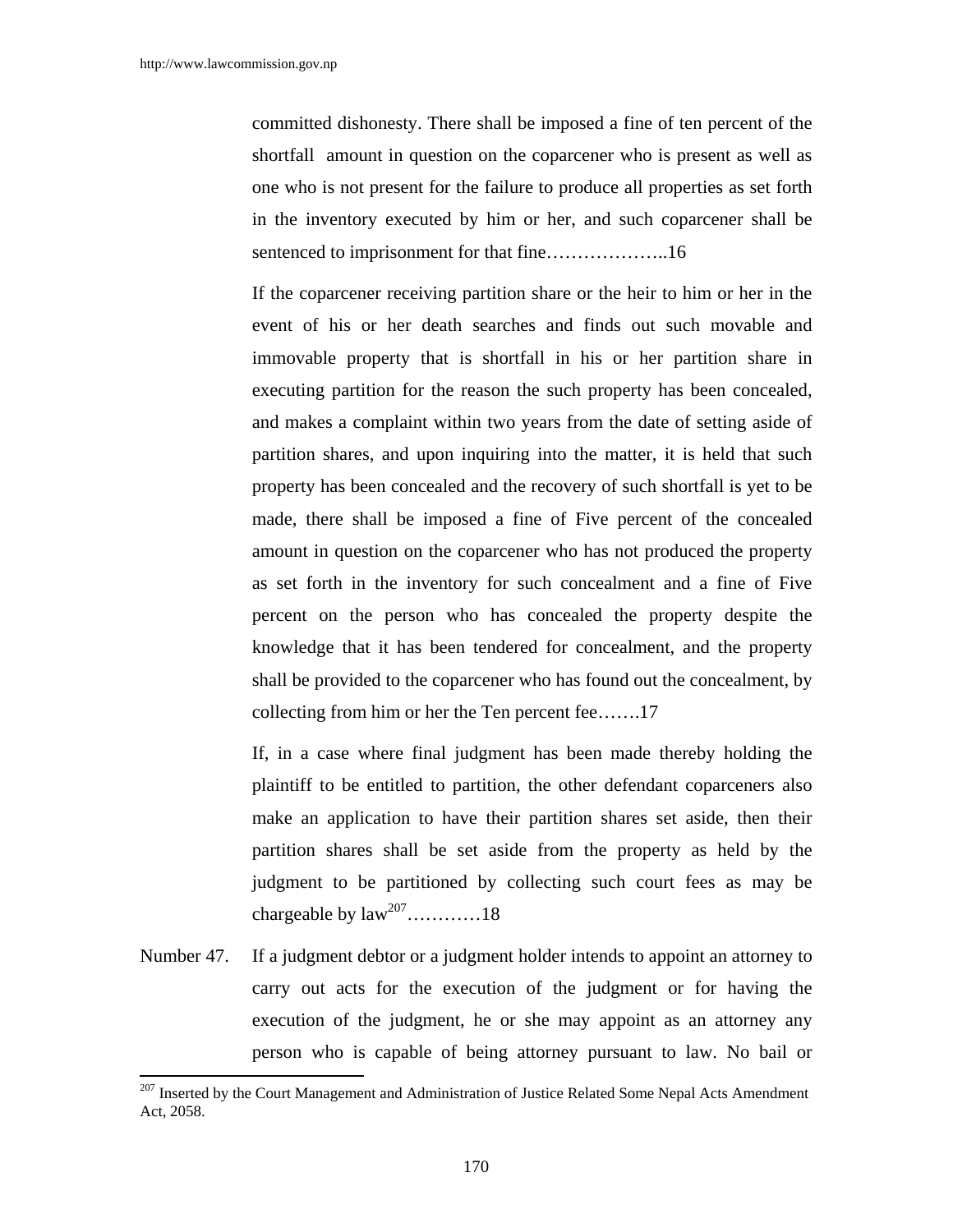security is required to be furnished for appointing such an attorney. If the judgment holder who is entitled to receive payment or have a property set aside does not make in person to receive the same and intends to give a deed of consent to be written and signed by him or her in accordance to anyone to receive the same, he or she may execute such deed, stating that he or she has consented to such-and-such person to receive payment and that payment be sent through such person. Any amount or property liable to be provided shall be handed over to the holder of such deed of consent, by issuing a receipt of the same and taking the deed of consent and collecting the Ten percent fee and Five percent fee from the holder of deed of consent. In the case of foreclosure, the foreclosure may be executed through the attorney even in the absence of the deed of consent. If anything is handed over to the holder of deed of consent as mentioned above, no complaint shall lie on the matter subsequently. In sending an attorney, the person making appointment of attorney shall execute a power of attorney, meeting the requirements as set forth in Section 3 of Number 65 of the Chapter on Court Proceedings,<sup>208</sup> and such power of attorney shall state that he or she has appointed such-and-such person, who is competent to be an attorney in accordance with law, as his or her attorney, on his or her behalf, that he or she agrees to any action taken by the attorney, that at the time of execution of the judgment on the case, he or she shall make presence in person to receive the property or execute a deed of consent and send any one to receive the same or that he or she shall show, make payment and set aside any amount, property or thing as so required through his or her attorney, that he or she himself or herself shall bear and pay the Ten percent fee, Five percent fee and any penalty imposed on him or her in the course of the execution of the judgment, and that he or she shall not make any complaint against anything paid or handed over to the holder of deed of consent, and the person to be appointed as attorney shall, on the same day on which the power of

<sup>&</sup>lt;sup>208</sup> Inserted by the Seventh Amendment.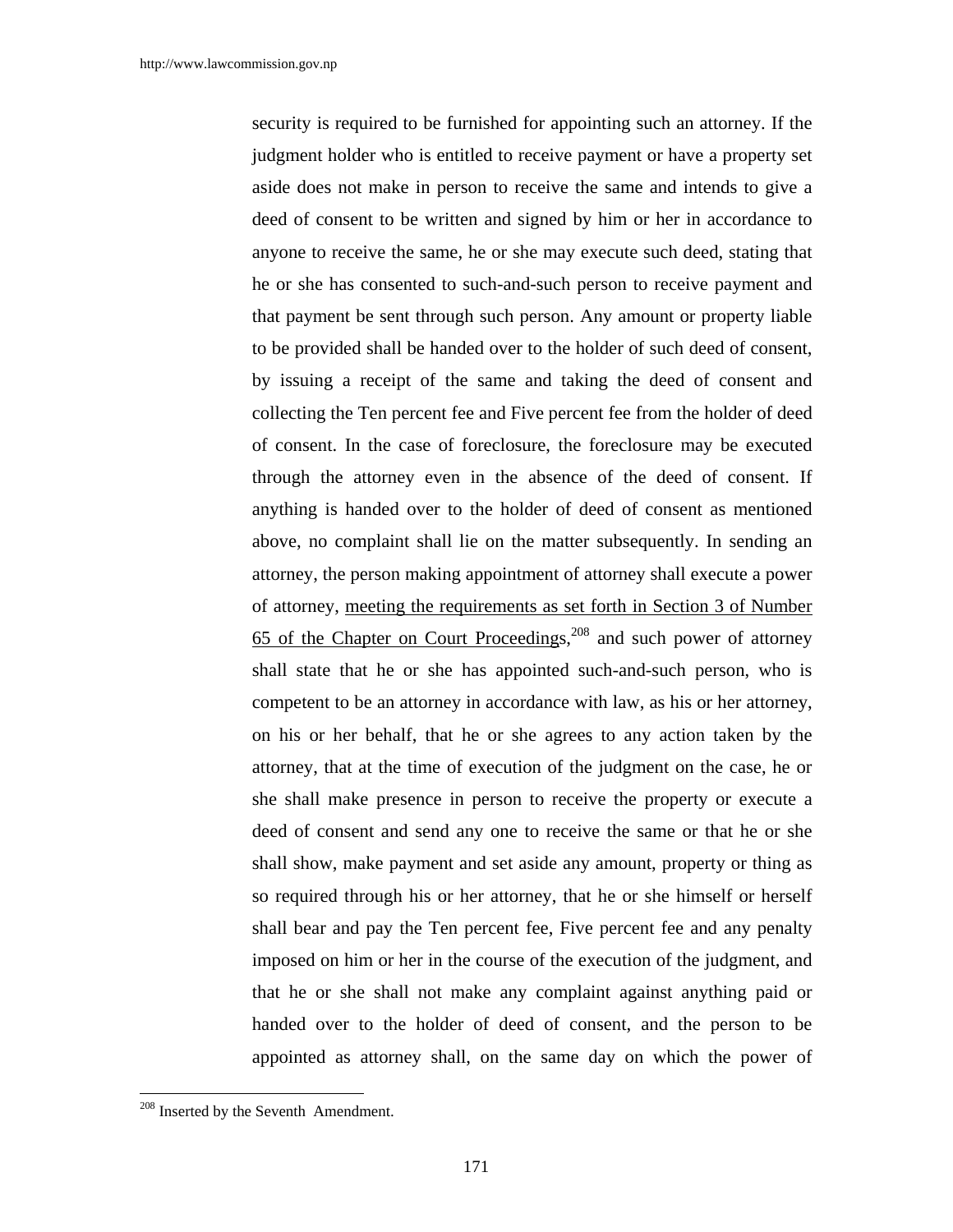attorney is submitted, execute a deed expressing his or her consent to being appointed by such-and-such person as his or her attorney, he or she shall make presence on the dates fixed for making presence and do whatever acts are required, and such deed shall meet the requirements as set forth in section 3 of Number 65 of the Chapter on Court Proceedings,<sup>209</sup> and execution shall be served by doing any acts whatever required under the law and judgment by causing such deeds as required to be executed by the litigant to be executed by the attorney.

- Number 48.<sup>210</sup> Even if a person, who has made an application to have done any such act as may be required to be done by the office pursuant to the judgment and remained on recognizance, expires the date fixed for making presence, proceeding shall not be dismissed. One who applies for the execution of the judgment may make acceptance or get extension pursuant to Numbers 59, 62 or 175 of the Court Proceedings, as the case may be. If, even after the time-limit for such extension or acceptance has expired, the concerned person makes an application meeting the requirements for the institution of proceeding, within six months after the date of expiration of that timelimit, action shall be taken by recovering the fee payable by law and a fine of ten percent thereof. If the person fails to make an application even within the said time-limit, the original application by such person shall be closed.
- Number 49. Where a period of repayment, provision of a document or allocation of debtors has been set or made by the office, the Ten percent fee and Five percent fee shall not be charged. Except in a case as referred to in Number 48 of this Chapter, no claim shall be made on the Ten percent fee and Five percent fee prior to the recovery of amount in question. Only after such recovery of amount is made, the ten percent fee shall be recovered from the person getting such recovery onto the extent of the amount of such recovery, and where a fine has not been imposed, the Five percent fee

 $\overline{a}$ 

 $^{209}$  Inserted by the Seventh Amendment..  $^{210}$  Amended by the Ninth Amendment.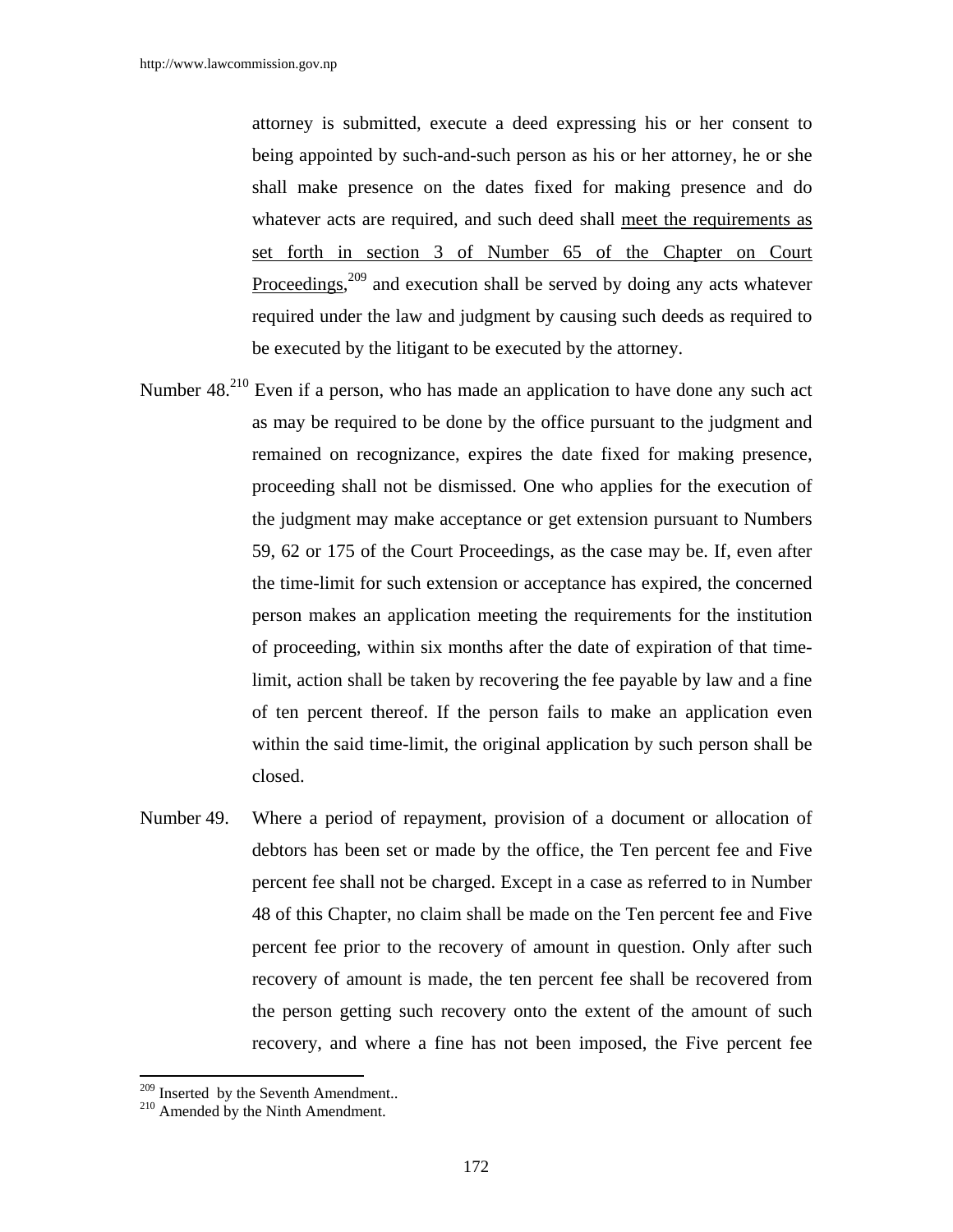shall be recovered from such person on such amount recovered as on which the fine has not been imposed.

- Number 50. If any person makes a report that any one has stolen, concealed, misappropriated and used any movable, immovable property of the Government of Nepal or has caused the commission of such act and establishes the confession of commission of such offence, the informer who so establishes confession shall, except as otherwise provided, be provided with a commission at the rate of Twenty Five percent of the amount recovered other than that is recoverable along with the yearly amount and that of Ten percent in relation to the amount other than set forth, except where a land or *Talukdari* is to be provided. Such commission need not be provided where the informer is entitled to a land or *Taluki* in consideration for the same.
- Number  $51.<sup>211</sup>$  If the person so entitled does not show up to get refund of such penalty, deposit or security, property attached, any property or cash proceeds of the auction sale of such property as he or she is entitled to by the judgment within One year after knowing that the judgment has become final, such person shall not be entitled to get such refund. In the case of a deposit or security, it shall be credited to the government revenue.
- Number 52. If an application is made for the provision and recovery of any such amount in question that is recoverable by the judgment, a claim that such amount has been paid in household shall not lie. The recovery of such amount has to be effected by the office in accordance with law.
- Number  $53.<sup>212</sup>$  In determining the term of imprisonment in consideration for any government amount including a government amount in question and fine, the term of imprisonment shall be determined at the rate of Twenty Five Rupees for One day.

 $\overline{a}$ 

 $^{211}$  Inserted by the Ninth Amendment.<br> $^{212}$  Inserted by the Ninth Amendment.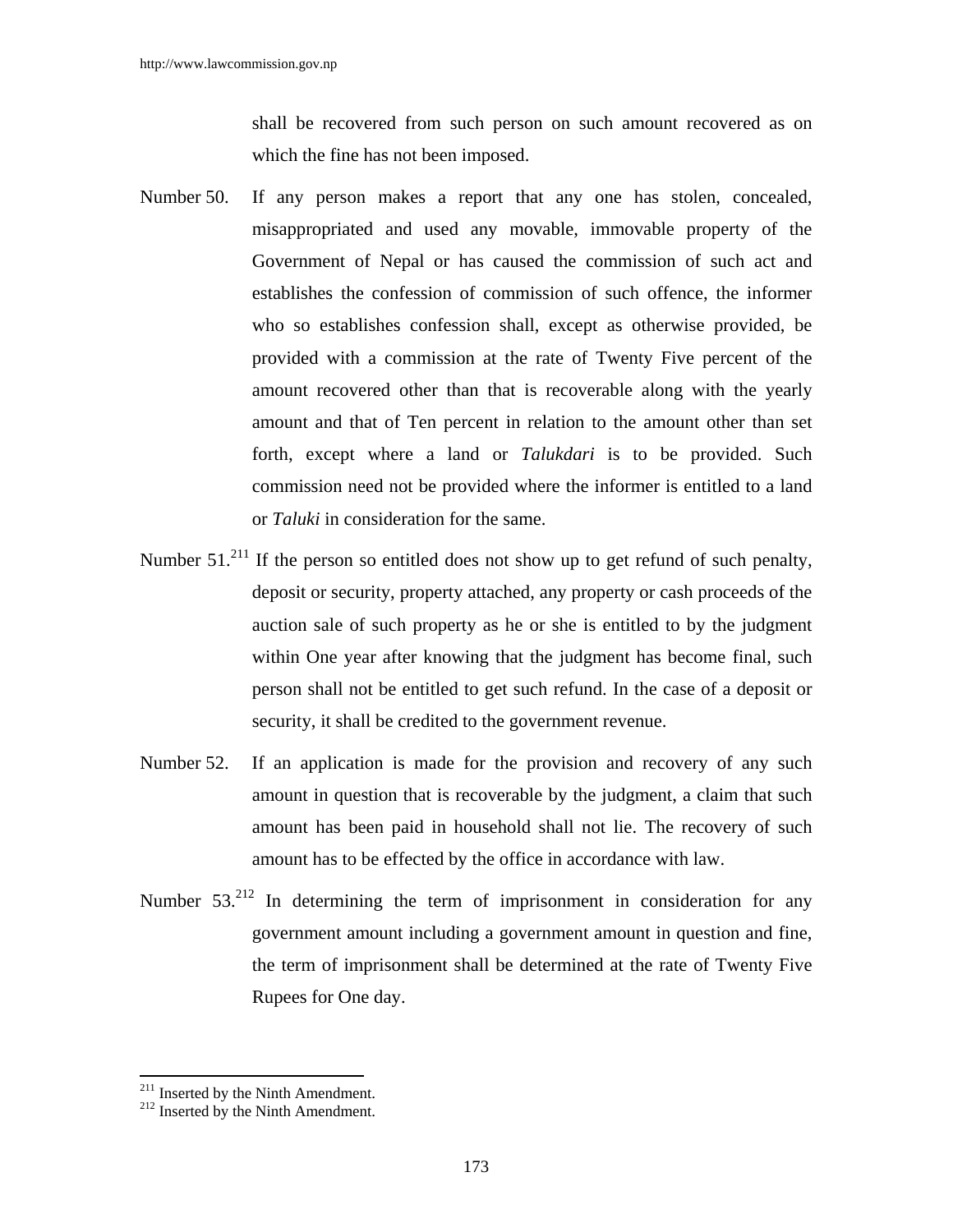- Number 53A.<sup>213</sup> Notwithstanding anything contained in Number 53 of this Chapter, where discretionary powers if given by law to specify more or less punishment in view of the circumstances, and where punishment of fine is imposed by a judgment, the judgment itself shall specify the term of imprisonment to be served in consideration for failure to pay the fine. Provided that in so specifying the term of imprisonment, it shall not be so specified as top exceed the period to be set by converting the money into imprisonment pursuant to Number 53 of this Chapter or the term of imprisonment than can be imposed pursuant to Number 38 of this Chapter.
- Number 53B.<sup>214</sup> Transportation expenses incurred in arresting and producing a person of which term of imprisonment has been determined and recorded for service by him or her and ration allowance as provided by the prevailing law shall also be provided to him or her.
- Number 54. Where it is allowed by law to imprison a person in consideration to the remaining amount in question not recovered and such person is so held in imprisonment, then such person cannot be released from imprisonment in the meantime without repayment of the remaining money in full, prior to the completion of the service of imprisonment, without consent of the creditor. If that person promises to repay the remaining amount in full, then the money in consideration for the term of imprisonment already served shall be remitted in accordance with law, and the due amount shall be caused to be paid and recovered to the creditor $2^{15}$ ...... If, after getting such person to be imprisoned, the creditor promises that he or she shall not then claim repayment of amount from him or her and that such person be therefore released from imprisonment, then the person held in imprisonment shall be released by causing a deed of consent to be executed by the creditor. The creditor shall not then be entitled to claim

<sup>&</sup>lt;sup>213</sup> Inserted by the Ninth Amendment.

<sup>&</sup>lt;sup>214</sup> Inserted by the Ninth Amendment.<br><sup>214</sup> Inserted by the Court Management and Administration of Justice Related Some Nepal Acts Amendment Act, 2058.

 $215$  Deleted by the Ninth Amendment.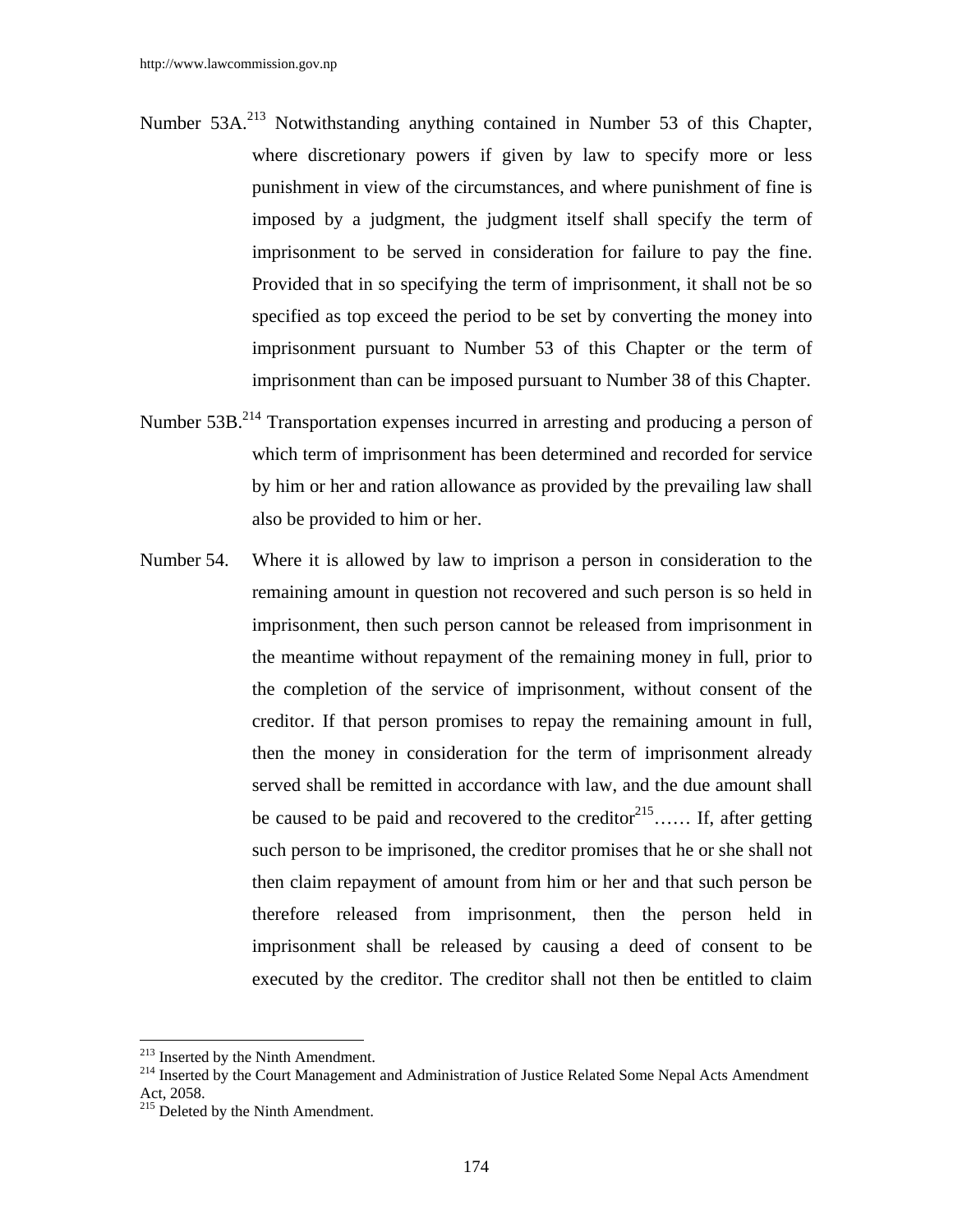and cause such person to be imprisoned. The remaining or due ration expenses cannot be returned.

- Number 55.216 …………..…….
- Number 56.217 ………..………
- Number 57.218 …….…………
- Number 58.219 …….…………
- Number 59.220 ………………
- Number  $60.^{221}$  Even though, in the course of conducting, or causing to be conducted, any such act or proceeding as required to be conducted in presence of a member or representative of the Village Development Committee or Municipality pursuant to this Chapter or as to be conducted by getting such a member or representative to sign the deed, a notice in writing is given to the concerned Village Development Committee or Municipality to cause the presence of such member or representative, but such member or representative does not make presence for such act or proceeding despite such a notice or the Village Development Committee or Municipality is dissolved or does not otherwise exist, such act or proceeding may be conducted or caused to be conducted, and such act or proceeding shall not be void by the reason only that such a member or representation has failed to make presence or has not signed the deed if the other requirements have been met.
- Number 61.<sup>222</sup> Any concerned person who is not satisfied with any act or proceeding done or taken the serving or executor employee in the course of execution of a judgment may make a complaint with the chief of the same office no

<sup>&</sup>lt;sup>216</sup> Repealed by the Punishment Related Some Nepal Acts Amendment Act, 2055.

<sup>&</sup>lt;sup>217</sup> Repealed by the Punishment Related Some Nepal Acts Amendment Act, 2055.<br><sup>218</sup> Repealed by the Punishment Related Some Nepal Acts Amendment Act, 2055.<br><sup>219</sup> Repealed by the Punishment Related Some Nepal Acts Amendmen

<sup>&</sup>lt;sup>220</sup> Repealed by the Punishment Related Some Nepal Acts Amendment Act, 2055.<br><sup>221</sup> Inserted by the Third Amendment and Amended by the Court Proceedings Related Some Nepal Acts (Amendment) Act, 2047.

 $^{222}$  Inserted by the Seventh Amendment.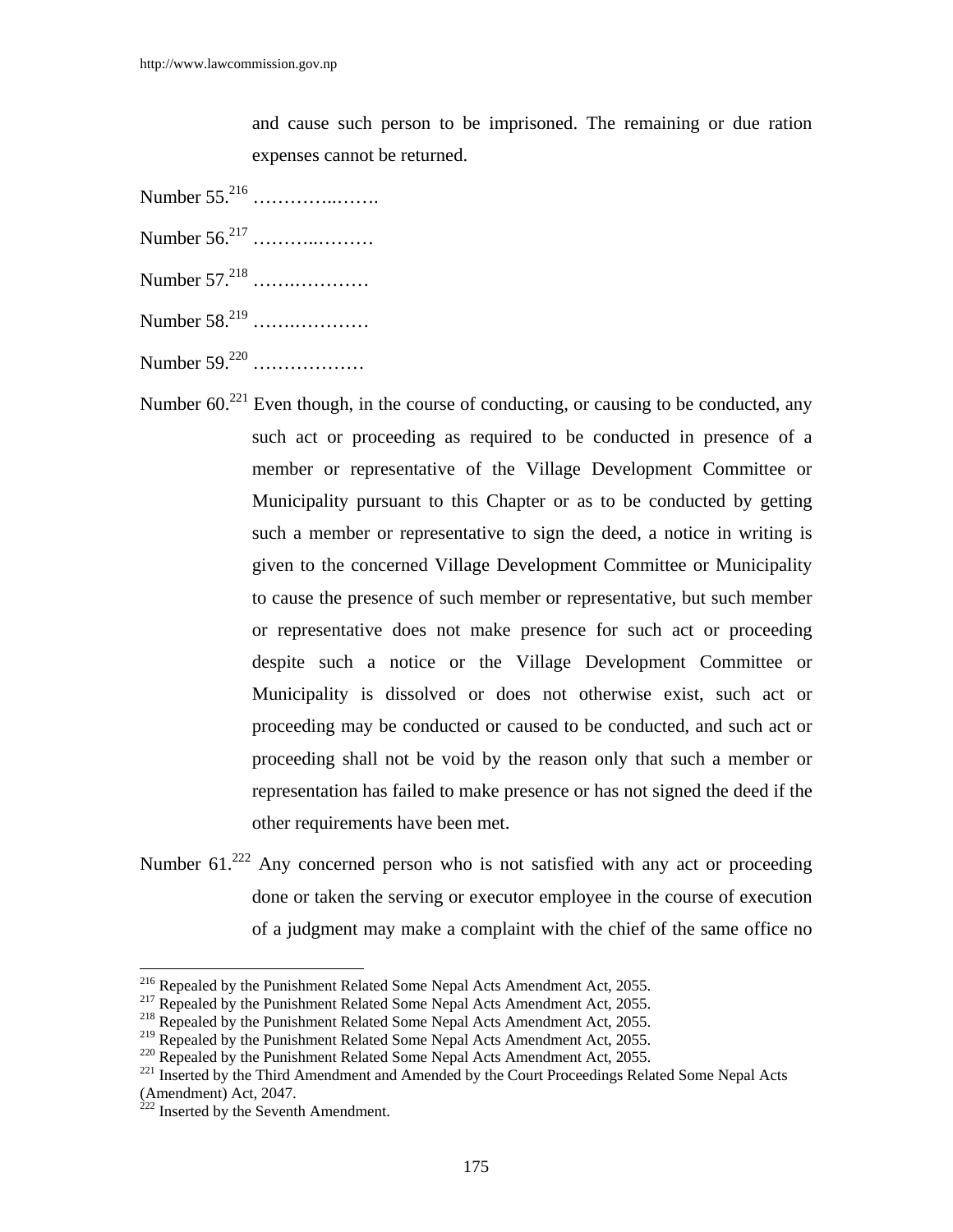later than Fifteen days. If the person is not satisfied with the decision made by the chief, he or she may make an application to the appeal hearing office pursuant to Number 17 of the Chapter on Court Proceedings. If such an application is made, the appeal hearing authority shall try and dispose it not later than Two months after the date of application.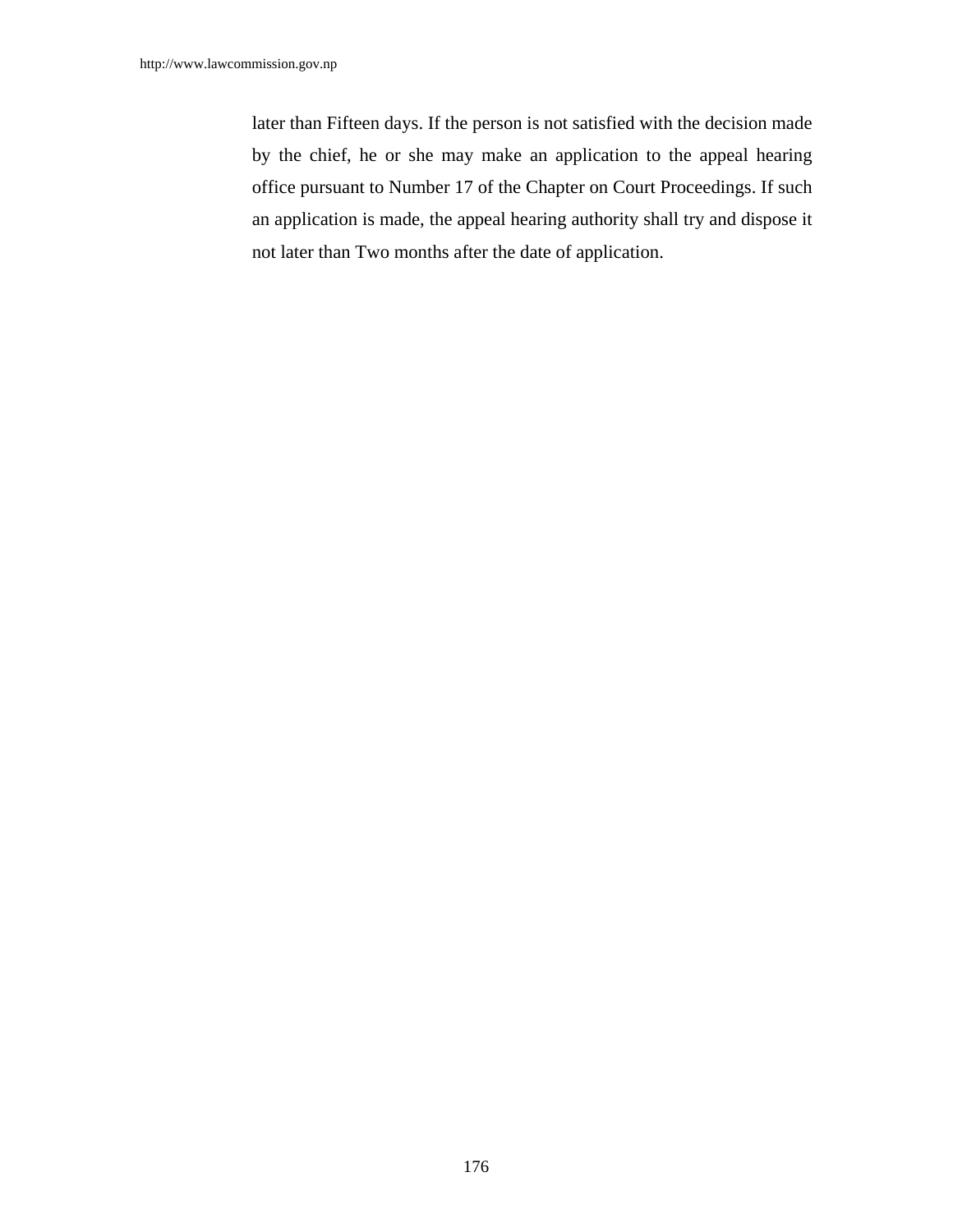## **Part-3**

## **Chapter-1**

## **On Document Scrutiny**

Number 1. The seal or signature of the chief of office concerned shall be affixed to the joint of each closure on the reverse side of each document/deed concluded between people and prepared by offices if the closure of a page is joined with the next page or on the top and bottom of each page if the pages are separately put; and only the seal or signature of the chief of office shall be affixed to an office document where the office does not have a seal. While examining or sanctioning *(Nikasa)* a decision or request for reference *(Sadhaka)* or an order *(Toka),* the examining or sanctioning office shall imprint the office seal and put the seal or signature of the chief of office on top and bottom of each page of the document. The main actor/principal person *(Mukhya Karani)* shall put his or her signature on a document concluded between people and to be submitted to the office and a document prepared at the household; and the office seal or signature of the chief of office shall put on the joint of each closure or each page of the document concluded at the office. In the case of *Shaha* or ledger books where the amount of the same item or content is written in more than one page, the signature of the same person who has signed that item shall be put on the bottom after the last line of the same item in the same page in which the account or content has been written, and the seal or signature of the chief of office and subordinate staff shall be put on each page of the ledger of the office without letting space to write further any number and letter. If a document concluded on the household fails to meet the requirements as mentioned, a suit shall be tried and adjudged from the document, by imposing a fine of up to Twenty Rupees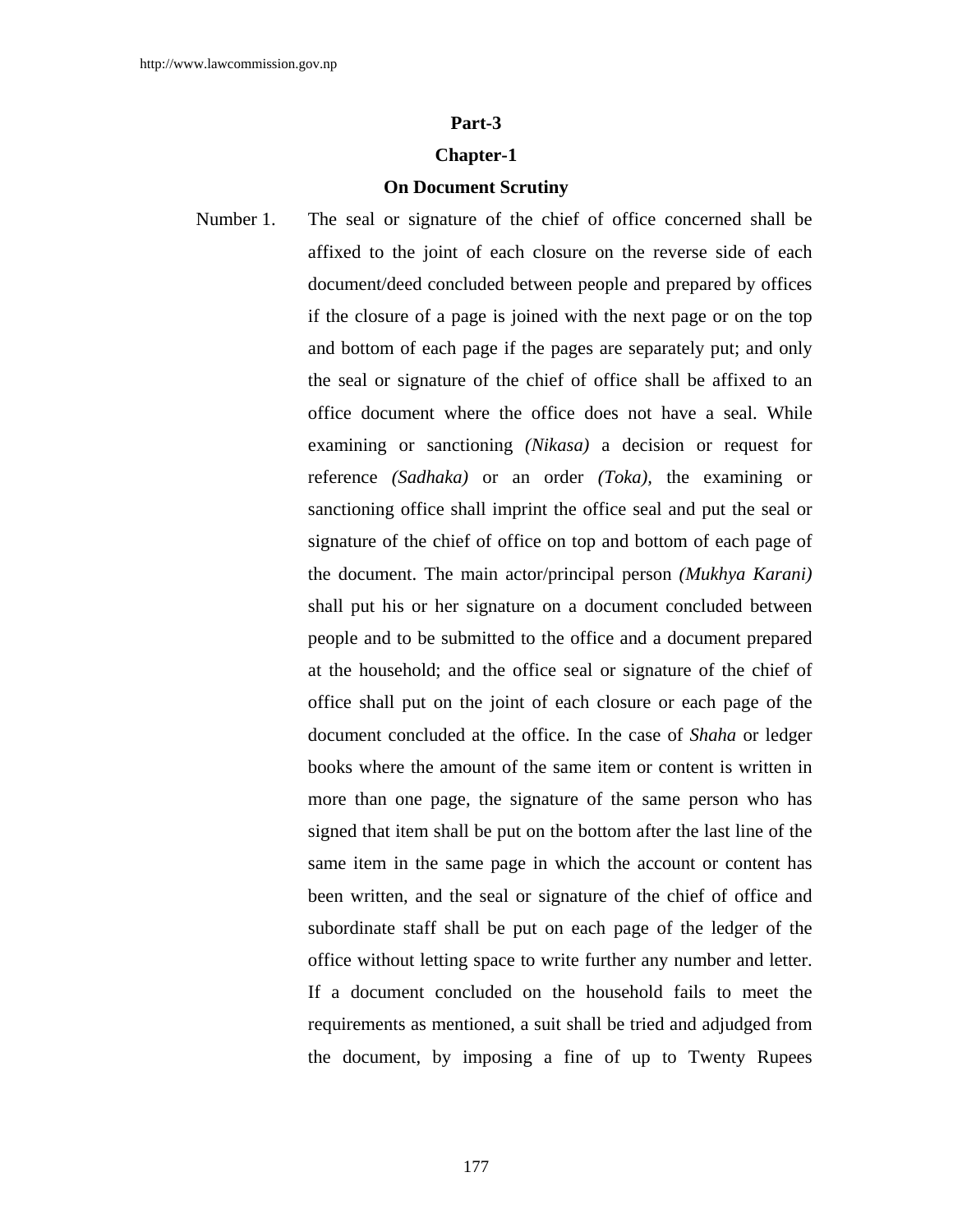individually on the principal persons who have executed or caused to be executed such a document.

- Number 2. While making a request or sanction for the rebate or remission *(Minaha Mojara)* or the exchange of any thing, the rate if so revealed, total amount, if so revealed, and but the rate and total amount, if both are revealed, shall be written in number and in alphabetical letters also. If the total amount is not written in the number and letter, the sanction so made shall not be valid. Consequently, a next sanction shall be obtained.
- Number 3. In all documents to be executed by any office, the name, surname and clear address including block *(Mauja),* village, city and ward shall be mentioned. In a deed of bond (*Tamasuka*), a deed of lease *(Patta),* a deed of acceptance *(Kabuliatnama)* and the bond of security *(Dhanajamanipatra)* to be prepared in office, the name of three generations shall also be mentioned.
	- Number 4. All documents prepared between people and prepared by the offices shall be written, or caused to be written, correctly as far as possible. No number and letter shall be scraped to correct any mistake. Where it is necessary to insert something except in a document which is to be authenticated by the seal of the head of state, the mistake shall be crossed off with a thin line so that the mistake also could be readable, and an indication mark shall be used, and after writing the necessary matters just above the mark, the signature of the principal person/main actor who has signed the document and the signature of the concerned chief of office in the case of a document concluded at the office and the signature of the chief only in the document of office and the signature of such person as required to signed the concerned item in the case of ledger books shall be put, or caused to put, on the right and left hand side of the crossing off and inserted content s as well, without leaving any space to insert any further number or letter. The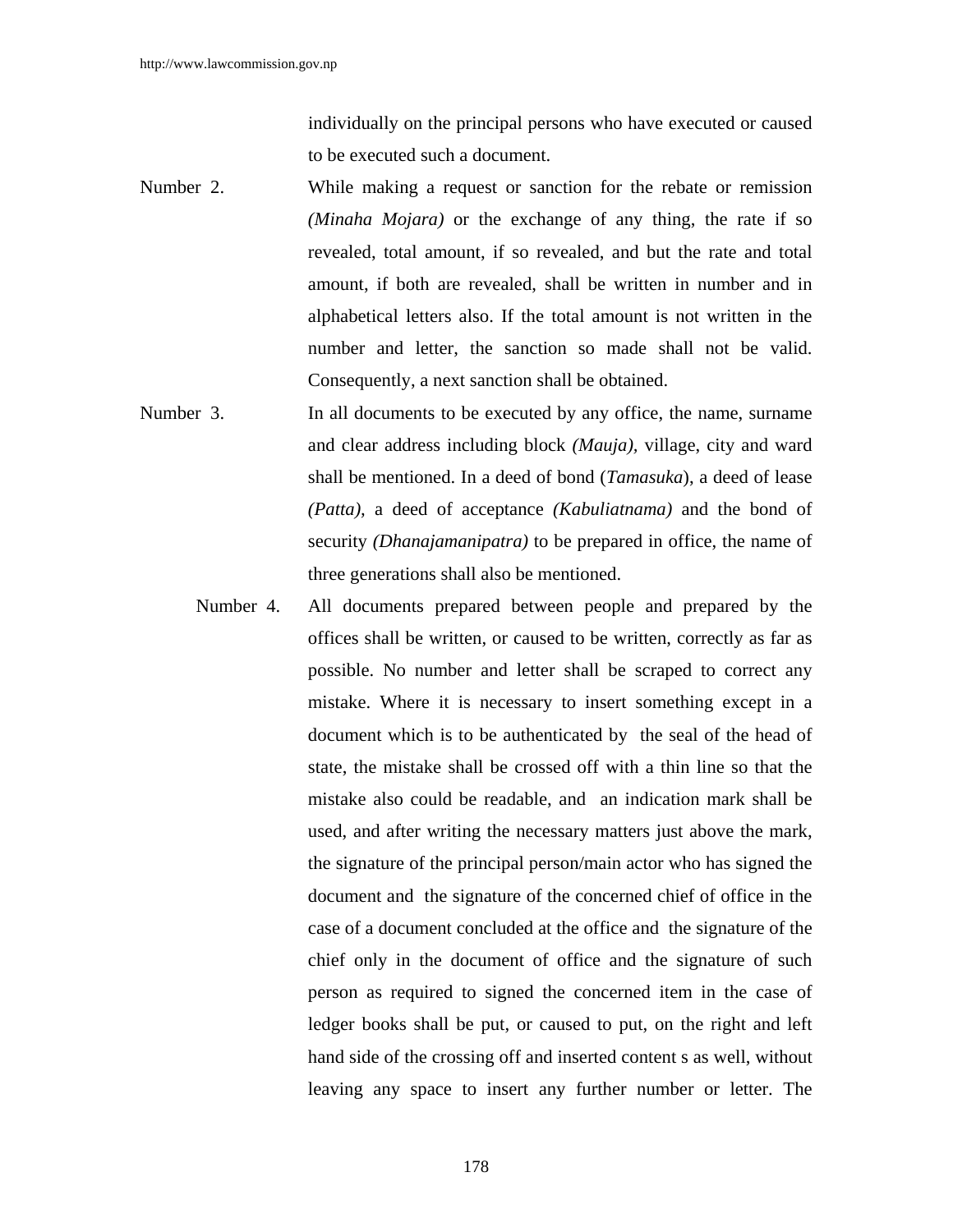closure shall be rewritten if there is no space to insert something in it or if it is likely to create an illusion in the course of insertion, or if it is necessary to cross off, delete or insert in several places. The crossed off, deleted or inserted portion which does not meet the requirements mentioned above and the scraped number or letter shall not be valid. Nothing shall be crossed off, inserted or scraped in the course of writing a document which is to be authenticated by the seal of the head of state.

Number 5. In the course of putting, causing to be put, signature on the document executed on the household, including a document of transaction and on a document executed at the office and to be signed by the actor including witness, the actor or witness of the document who is literate shall put hi or her signature with full name, surname and address including the rank, if any, in a clear and readable manner. In a document requiring the finger impressions, pursuant to Number 8 of this Chapter whether the concerned person is literate or not, the finger impressions of the concerned person shall be marked and caused to be marked as referred to in Numbers 6 and 7 of this Chapter. A person who has a seal of his or her full name may affix his or her seal on the document concluded at the office, instead of putting signature and finger impressions. A person assigned by the Government of Nepal to collect revenue from the public may use only the seal of his or her full name in the revenue receipt. No suit may be entertained except in the following cases as stated below from a document which does not meet the requirement mentioned above.

> In the course of putting signature or finger impressions as mentioned above, a person who has to mention his or her name, surname, address and designation, fails to mention his or her designation, surname or address or any of them shall be liable to a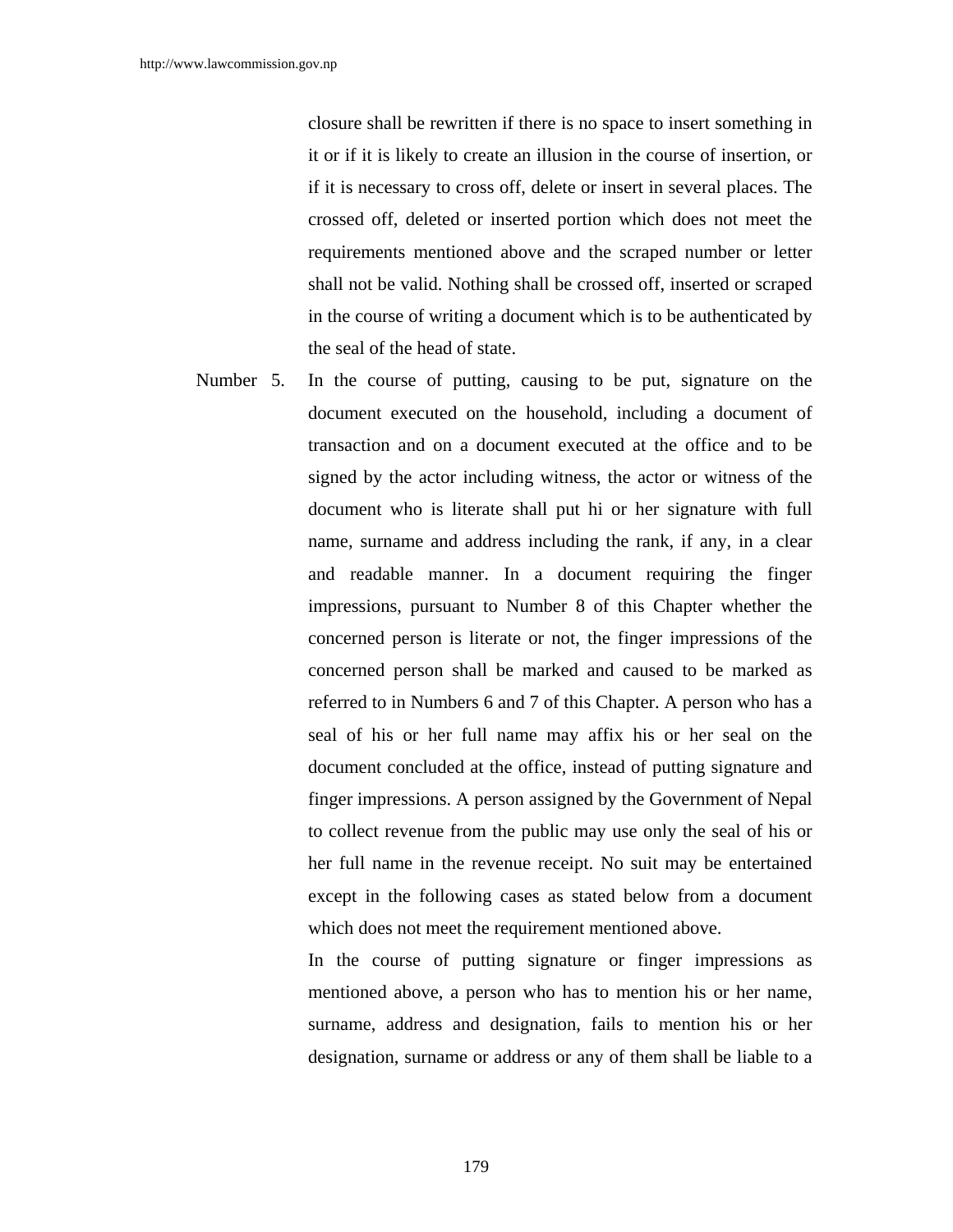fine not exceeding Twenty Rupees, and the suit shall be accepted and decided even from such a document...............1

If a document is written by the principal person/main actor himself or herself and there is no signature or finger impression in it, the suit shall be tried and adjudged from such a document irrespective of the date on which it has been prepared........................2

- Number 6. While putting finger impressions on a document, where concerned person has no thumb in the right hand or wheel like and conch like markings on the skin of the finger-tip do not appear clear, he or she shall use the thumb of the left hand for impression. Where a person has no thumbs in the both hands or the markings do not appear clear, he or she shall use a next finger of the right hand and left hand in which the markings are clear for impression. Where the document is to be thumb printed by both hands and if a person has no thumb in one hand or markings are not clear, he or she shall use the thumb of next hand having clear markings and any other finger having clear markings of that hand which has no thumb for impression. Where a person does not have any finger in one hand or the markings do not appear clear, he or she shall use two fingers from the same hand for the impression by assigning the above reason for the same.
- Number 7. If a person does not have any finger in his or her both hands or wheel-like and conch-like markings do not appear clear, the head of his or her joint family, and in the absence of such person, his or her heir of succession, and in the absence of even such person, his or her guardian who is protecting him or her at present shall put signature on behalf of him or her and shall mention the remark on the top of the document that the document has been prepared as the concerned person has expressed and accepted and there is no finger impression on the document since the concerned person does not have any fingers in both hands or the markings do not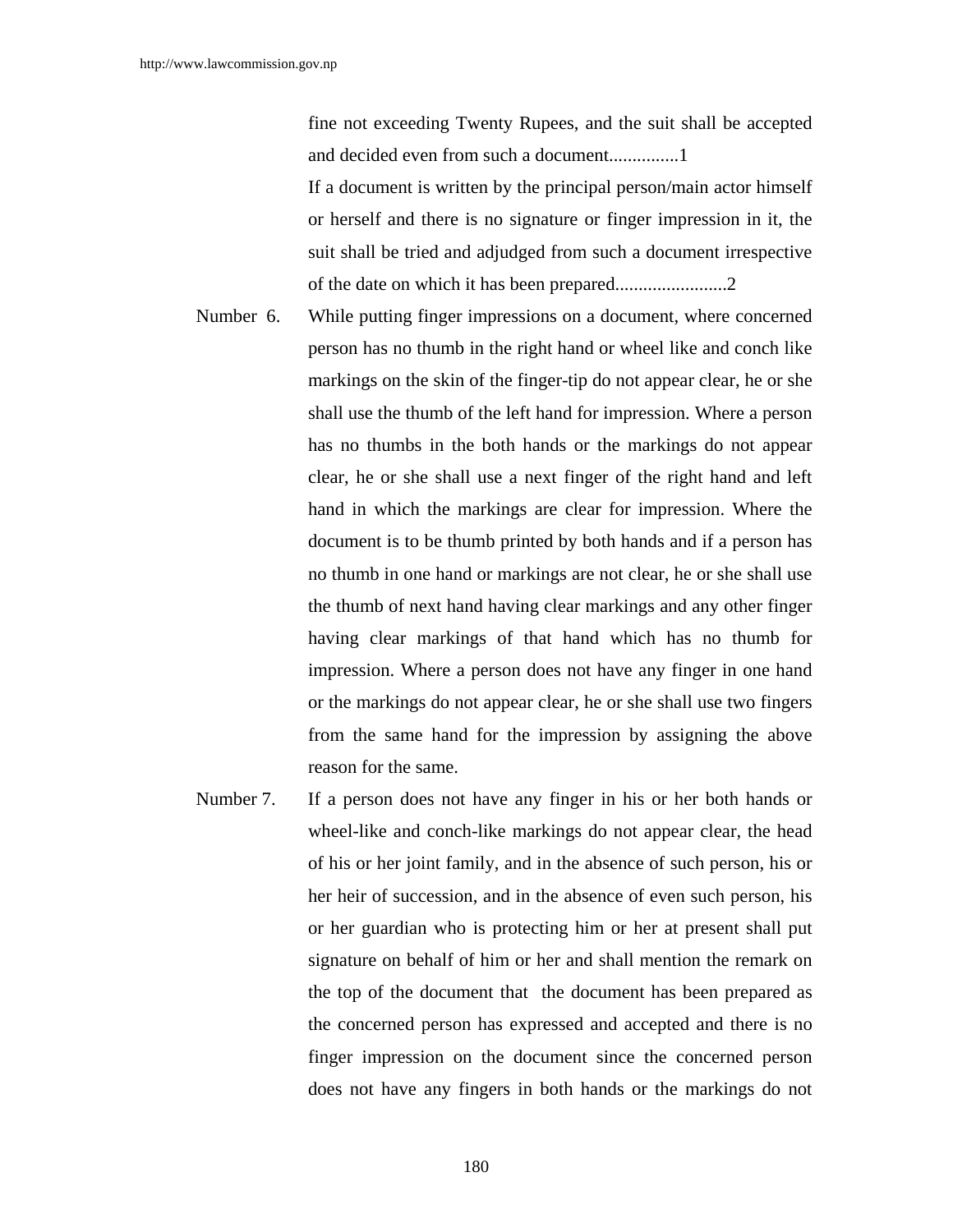appear clear. In the course of preparing a document by an office in the absence of a joint family member or the heir of succession or guardian, the document shall be executed with the signature of a gentle person who is present there, including the concerned chief of office, by assigning the above mentioned remarks. If the document so executed meets the said requirement, despite failing the signature of the actor, such document shall be treated as good as a document that is signed by the actor.

Number 8. While executing, or causing to be executed, the following document, the thumb impressions of both hands of the concerned person including the signature of a literate person shall be put as referred to in Numbers 5 and 6 of this Chapter. Where the literate person only puts signature without finger impressions or the marked finger impression does not appear clear or he or she marks finger impression without putting signature, a suit shall be tried and adjudged from such a document, by imposing a fine on him or her not exceeding Twenty Rupees, considering the person and the document:

> A deed of transfer of ownership such as a deed of donation or gift, deed of partition of property, a deed of mutual exchange of property, document of adoption etc...............1

> A deed of usufruct mortgage *(vogabhandhaka),* a sight mortgage *(Dristibandhaka)* and document of loan transactions..................1

> A receipt of a general transaction other than the deed of general transaction endorsed for borrowing loan..............1

> A document of bailment *(Naso)* or guarantee *(Dharauti)* and receipt made when the bailee returns the same...............1

> A bond of date to pay back the debt *(Bhakapatra),* a bond of surety (*Jamanipatra*) and a bond of acceptance (*kabuliata*)…..1

> A power of attorney (*Akhtiyaranama)* or deed of will (*Ikshapatra)*..................1

> > 181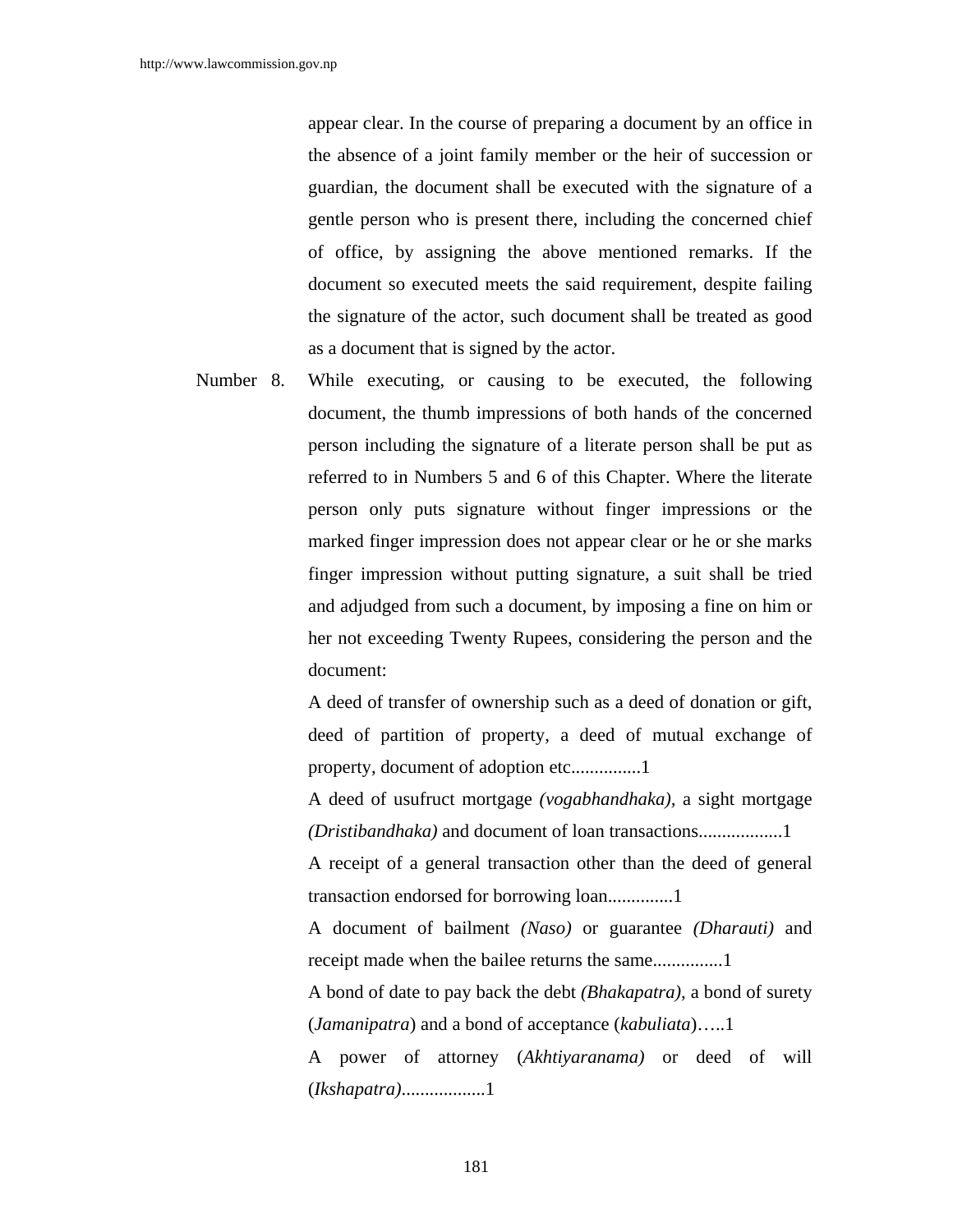- Number 8A.<sup>223</sup>While executing a document, it shall not be mandatory to mention the name of three generations and to mark finger impressions by the attorney on behalf of a corporate body established under the law or by a foreign embassy situated in Nepal.
- Number 9. In the document written pursuant to Number 8 of this Chapter, the signature of the actor shall be put, and caused to be put, at the end of the document where the date is mentioned. The suit may be tried and adjudged from such document imposing a fine not exceeding Twenty Rupees even when the signature is not put accordingly.
- Number 10. While putting signature on a document in the course of government business pursuant to the law, the concerned government official shall put signature clearly in *Devanagari* script (the script of including Nepali language) in one place either on the top or bottom of the document, with full name including the rank so that any literate person could easily read and understand the rank and name of such a person, besides this, even the signature in short form may be permitted to other places of the document.
- Number 11. Any document to be concluded in office or on the household which is to be signed shall be written and signed with indelible ink.
- Number 12. Except as otherwise provided, the following requirements shall be met in relation to the following documents:

In all writing notes *(lekhot, purji),* except letters in relation to inquiry to an office, the main assigned clerk *(karinda)* of the concerned section where the job division has been made in the sections, the chief of section and either an assistant or subordinate staff to the chief *(Taharir)* shall imprint his or her seal on the side of the document, and the seal of the office shall also be affixed thereunto. When the business of the office is running generally, without any divisions in sections, the chief and either assistant or subordinate staff shall imprint his or her authentic seal at the end of

 $\overline{\phantom{a}}$ 

 $223$  Inserted by the Fifth Amendment.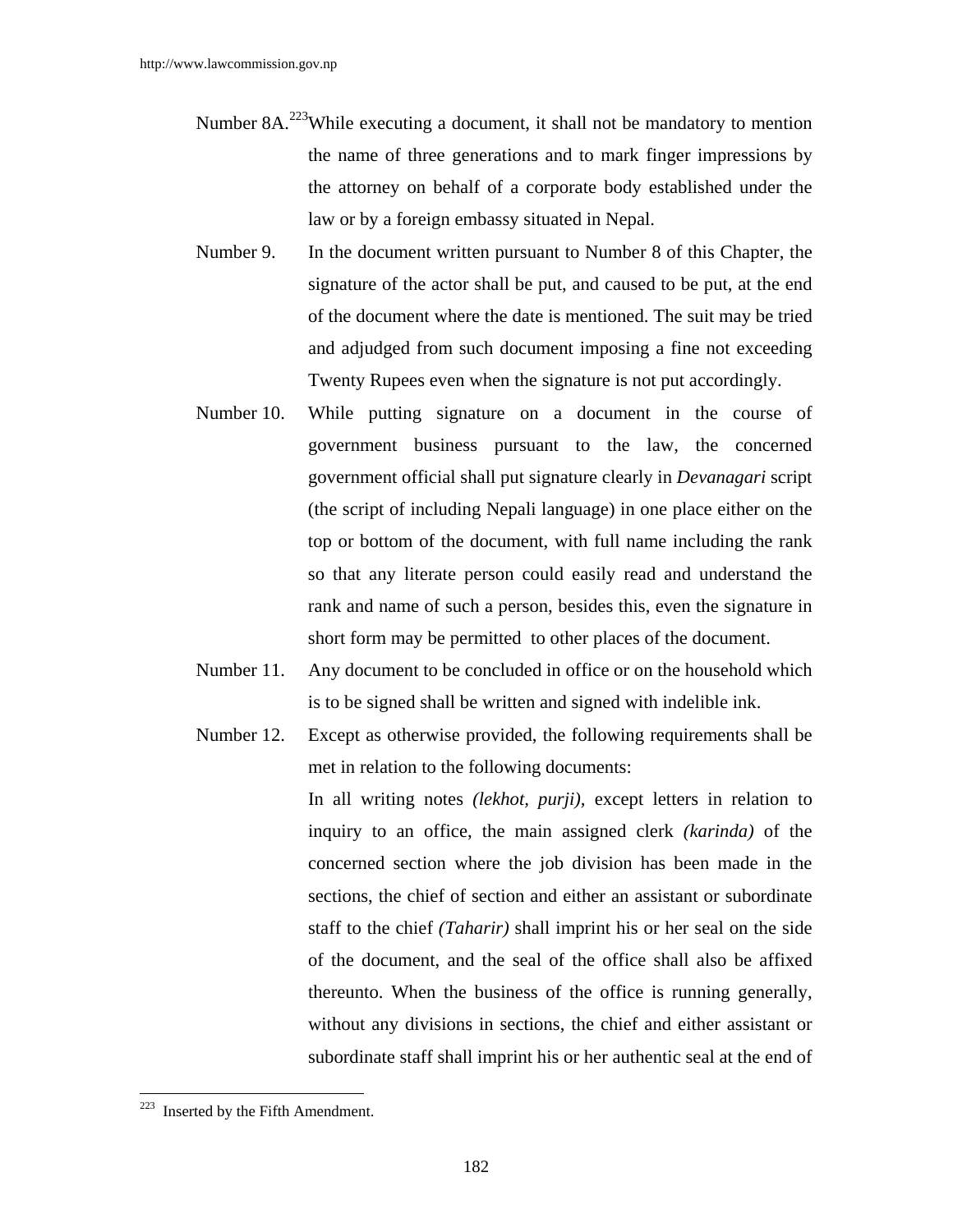the document *(Puchhere Chhapa),* along with the seal of the office...................1

In the case of a letter of inquiry, the chief and either assistant or staff subordinate to the chief shall imprint his or her authentic seal at the end of the document, along with the seal of the office......................2

Where the office has an accountant (T*ahabiladara*) the accountant, the chief of office and either an assistant or subordinate staff to the chief shall imprint his or her authentic seal at the end of the bill and receipt of cash or in-kind, and where the office does not have an accountant, the chief of office chief and either an assistant or subordinate staff shall imprint his or her authentic seal at the end of the document including the seal of the office.............3

The clerk who takes the bill or receipt or document submitted by any office or litigant or the person who keeps account *(Rakami)* shall imprint his or her authentic seal and the assistant or subordinate staff to the chief shall also imprint the seal and signature, along with the seal of the office................4

While providing a copy of the document maintained with the office, the clerk who has verified the copy shall mention in it that the copy so prepared is as good as the original one, and imprint the mark on it and the chief of office and either an assistant or subordinate employee to the chief shall put his or her signature including the seal of the office shall be affixed....................5

While keeping the copies of a document in the office, the concerned person shall mention in the copy that it is as good as the original and the chief of office and either an assistant or subordinate employee or the clerk who prepares such copies shall put his or her signature on the copy................6

The main clerk who is subordinate to the chief of office shall put signature on the document which is to be signed by the assistant or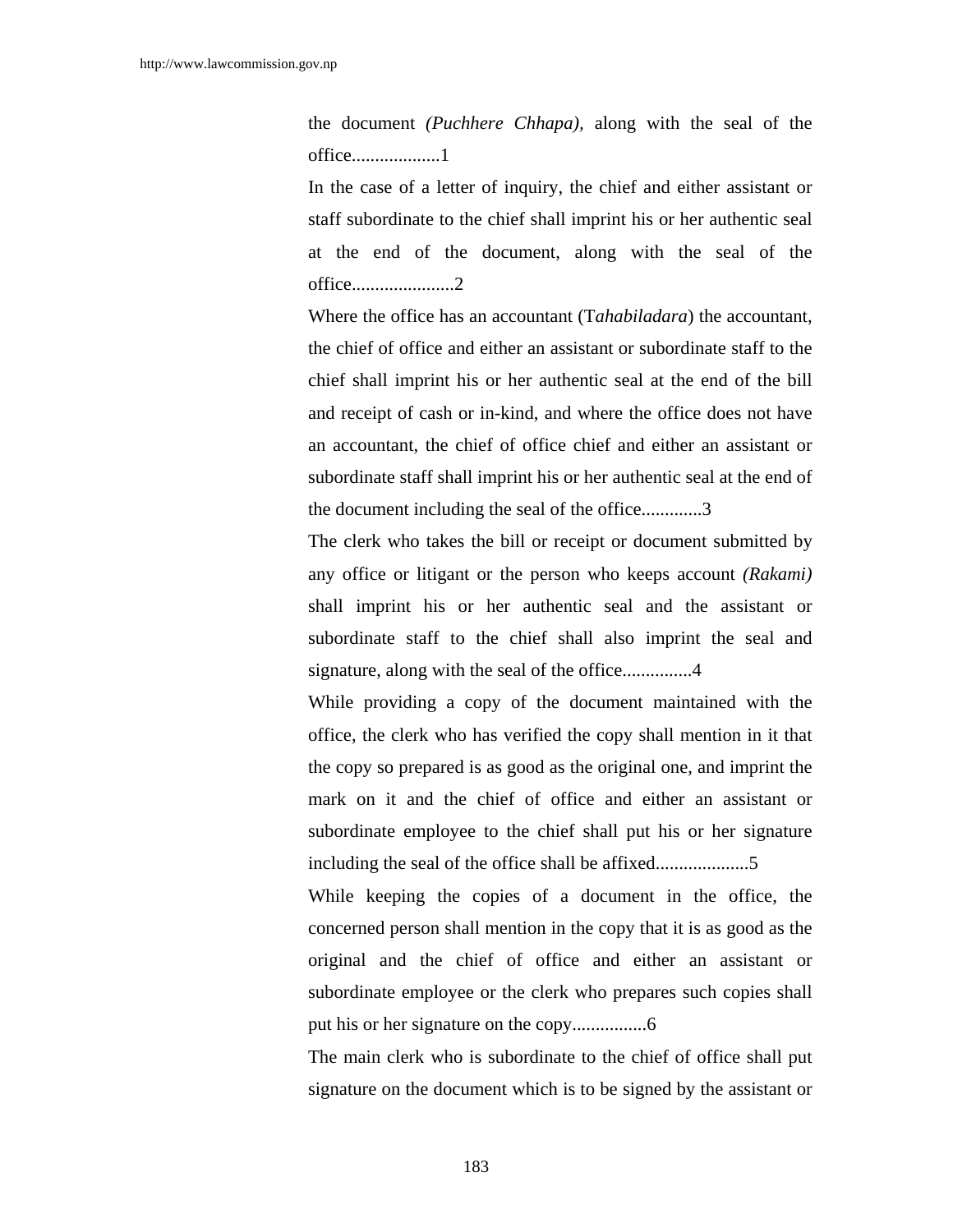subordinate to the chief of office and the office does not have such an assistant or subordinate employee……..7

- Number 13. While issuing an order or notice to a party, if it becomes essential to issue a notice even to the other concerned person, it shall also be issued to the others accordingly. If it results in any governmental loss due to such omission as so stated or if it causes any hindrance (*Harja*) in any work, the person who makes such omission shall be liable.
- Number 14. Except a document required to be witnessed in accordance with the law and a document which is related to immovable property and has to be concluded by the office, the person who prepares such a document related to the office and all the documents to be concluded by or at the office, any letter, notice, bill, receipt, *Hundi,* lease *(Patta),* ledger *(Bahi)* account *(Khata)* and the reciprocal bond of merchant transaction*(Mahajani Karobarako Dohori)* to be prepared on the household, and the endorsement upon partial payment on general transaction may be prepared, or caused to be prepared, even without witness. In the other documents except so provided and in such a document required to be witnessed according to law and in a document which is related to immovable property and is to be prepared by the office, the name of witness shall be mentioned in the document and the signature or finger impressions shall be put, and caused to be put on it. Despite that a document required to be witnesses has been prepared without witness or it has not been signed by the witness whose name is mentioned in the document as a witness, if a suit may is filed from such a document under Number 5 of this Chapter, the suit shall be entertained and decided from such document, by imposing a fine not exceeding Twenty Rupees per head to the main actor who has concluded, or caused to be concluded, the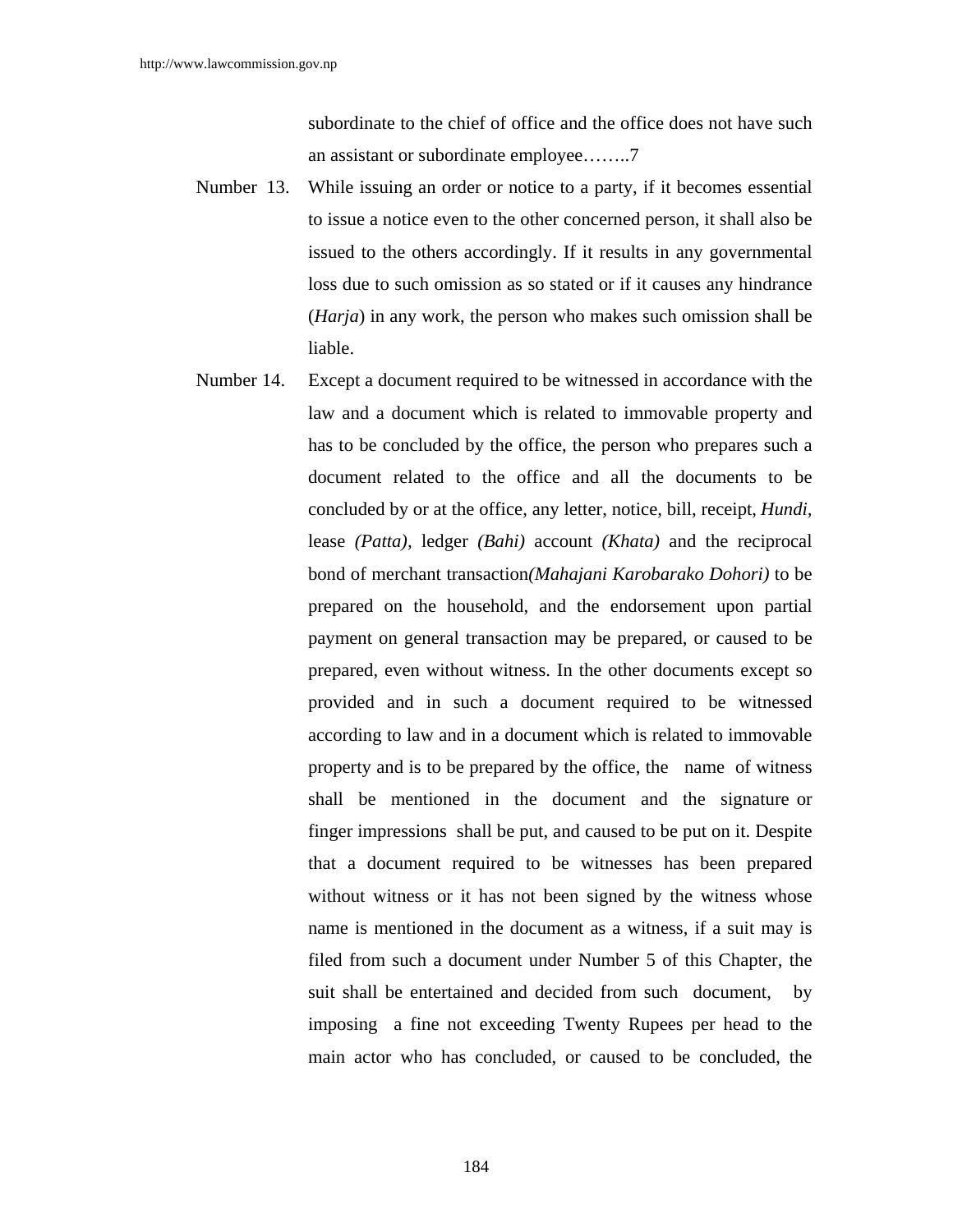document for omission to mention witness or to put signature of witness mentioned in the document.

- Number 15. A predecessor (outgoing authority) shall hand over all governmental documents to the successor (incoming authority) upon preparing an inventory. Anyone including the chief of office or clerk shall not bring or store such documents at home without such hand-over.
- Number 16. While concluding any document on the household after writing the contents and before writing the date, there shall be mentioned the venue where the document is prepared, the name of district, unit of district, block, village or city and ward number. The document shall be taken in evidence, by imposing a fine not exceeding Twenty Rupees on the person who causes to conclude the document without writing as so stated.
- Number 17. If an application is made to get a duplicate of a document in the office, except a document of which duplicate copy can be obtained pursuant to Number 211 of the Chapter on Court Proceedings, the following procedures shall be followed:

Any one may get a duplicate copy of a document which is concerned to him or her.......................1

Where the law in force explicitly provides for the fees and procedures for giving the copy of a document, the copy shall be provided accordingly, and, in the other cases, where a person wants to get the copy of a document, he or she shall submit an application to the concerned office where the document is maintained, upon mentioning the cause of his or her concern to the document, and whether he or she prepares the copy himself or herself or the copy has to be prepared by the office itself. The copy of a document shall be provided within three days from the date of the submission of such an application................ 2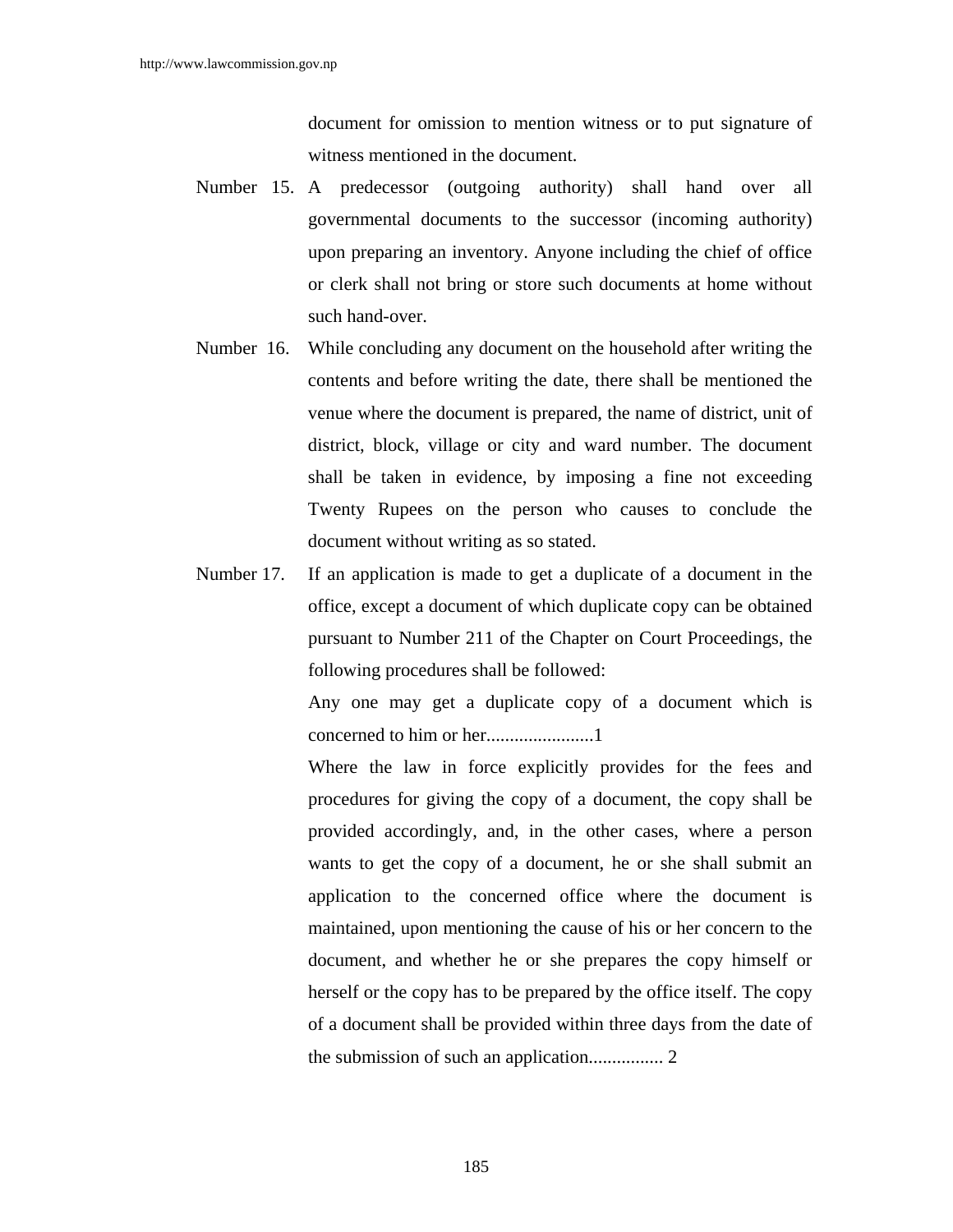While allowing a document to be copied, the original document shall be kept within the office premises and no one shall be permitted for any remark including insertion in or deletion from or crossing off it, and when a copy is prepared it shall be verified with the original and there shall be mentioned the date when the copy is handed over and necessary remarks shall be written in it including whether the copy is prepared by the applicant himself or herself or by the office itself as referred to in the law, and the copy shall be handed over within Seven days, upon collecting the fees as set forth below in Section 4...........................3

While issuing the copy of a document, if the copy is prepared by the applicant him or herself, he or she shall pay the fees at the rate of One Rupee per page of the prepared copy of the document. Where the copy is prepared by the office itself, the fees shall be two-fold. ……….4

There shall be mentioned in the prepared copy of a document that the copy is as good as the original or as good as the duplicate copy held in the office, and the seal of the concerned office, the chief of office and either the assistant or subordinate staff shall be affixed thereunto……………. 5

While issuing a copy pursuant to this Number, except it is so permitted by the concerned departmental head, it shall not be mandatory to give the copy of any unpublished confidential document related to any governmental affairs, held in any government office....................6

The head of department or chief of office shall not be compelled to give a copy of any unpublished confidential document related to government affairs, which is held in the government office or to summit a copy of such document to any office....................7224

 $\overline{\phantom{a}}$ 

<sup>&</sup>lt;sup>224</sup> Inserted by the Seventh Amendment.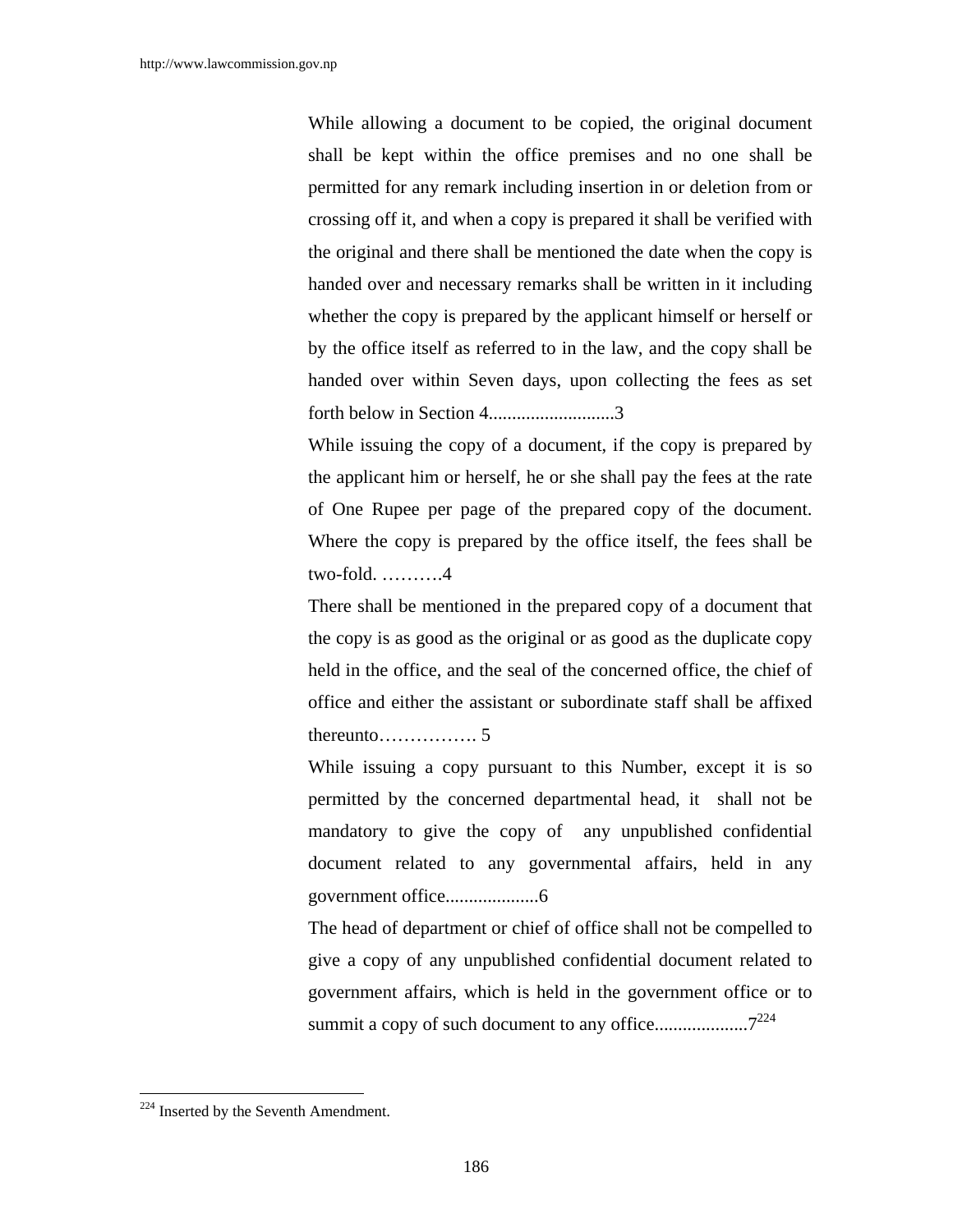#### **On Guarantee**

**Number 1.** While accepting a guarantee, a trustworthy *(Mathvara)* person who is capable of paying dues from his or her assets shall be accepted as a guarantor. In the course of giving or accepting a guarantee, the subject matter and figure shall be clearly mentioned, with a statement that the guarantor has agreed to give guarantee on such-and-such item/matter and in such-and-such figure. If more than one person want to give guarantee for a person for the same item on the condition to make payment proportionally, the deed shall mention the proportionate amount of guarantee; and on the condition to make payment of amount of guarantee in different figures, each guarantor shall mention clearly the amount to be paid individually.

> Where a guarantee is accepted without mentioning the amount to be paid by each guarantor, the dues shall be recovered from the assets of all the guarantors whether the amount may be less or more until the action of recovery completed. The deed of guarantee shall *ipso facto* be void after the recovery of dues or when the liability of guarantee ends. A verbal guarantee shall not be valid.

Number 2. While accepting a guarantee from the office, one who is responsible shall accept guarantee in accordance with law and in such a way that it shall not cause any loss to the Government of Nepal, upon conducting necessary investigation. If the accepted guarantee causes any loss to the Government of Nepal due to the omission of the procedures established by law, with intention or recklessness or the omission of necessary investigation, the loss so caused shall be recovered from the concerned employee who has accepted the guarantee. When the guarantee is accepted by following the procedures established by law but after such acceptance if the guarantor becomes insolvent or the assets accepted for guarantee becomes unacceptable, useless or defective *(Besabuda)* due to natural calamities or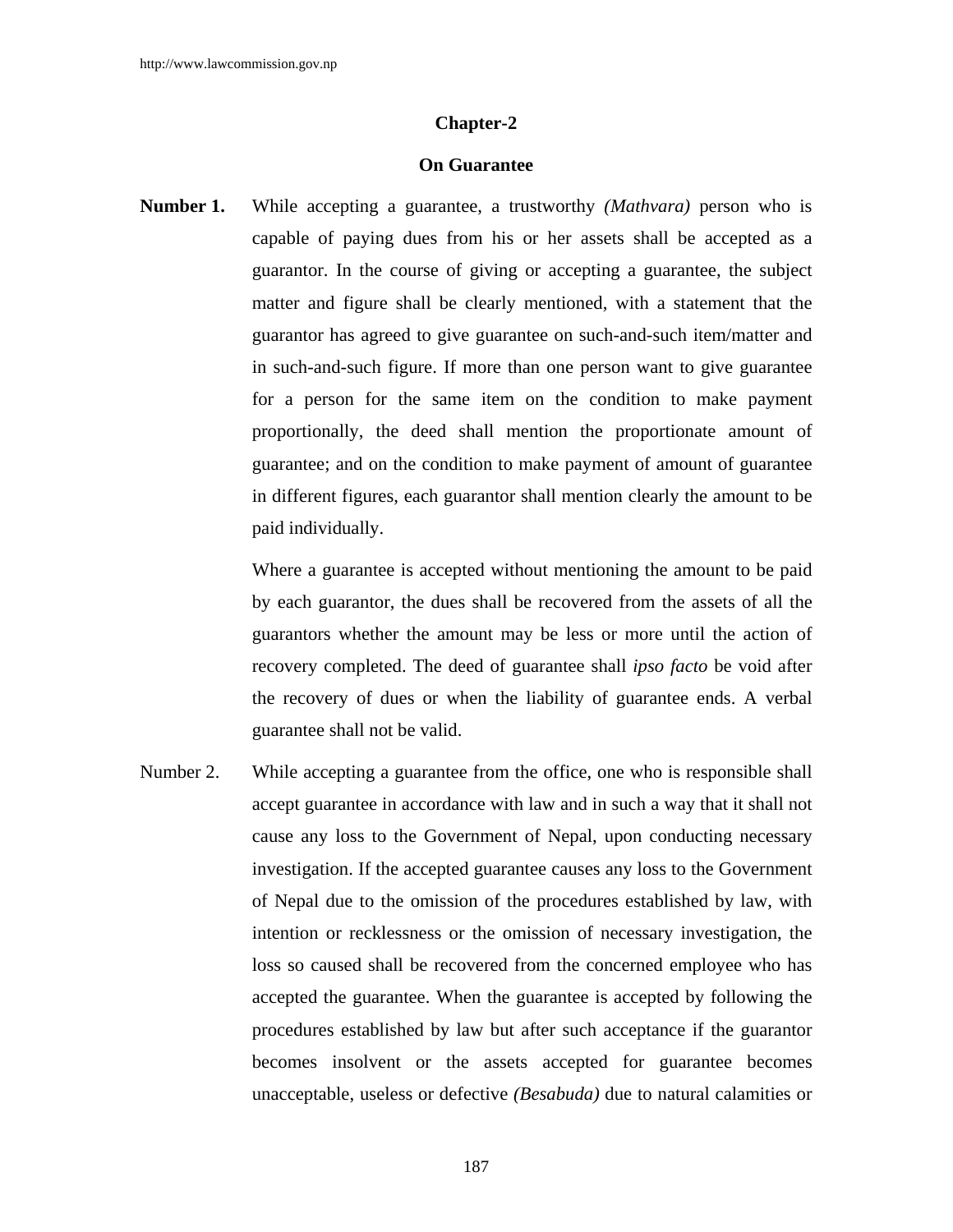other reason, the employee who has accepted guarantee shall not be liable to the amount which is not recovered from the debtor or guarantor.

- Number 3. Where a guarantee is permitted by law, the person concerned shall make an application to the concerned office, along with the guarantor seeking for permission of guarantee; and the office shall determine whether the person so produced as a guarantor is trustworthy or eligible to be a guarantor in accordance with law; and the office shall accept guarantee if the person so produced is eligible to be a guarantor, and if he or she is not so eligible, the office shall write a note on the reverse side of the submitted application mentioning the cause of rejection of guarantee, including the statement that guarantee shall be accepted if another trustworthy person eligible to be a guarantor according to law is produced before the office. The rejected application bearing the signature of the chief of office shall be returned to the person concerned.
- Number 4. While accepting real property for guarantee *(Jetha Jamani)*, if any office has to accept such a guarantee, it shall issue an order to withhold the sale or transfer of ownership of such property to any one by any method and send a notice of such order, mentioning the name of guarantor, the subject matter, the given amount of guarantee and all necessary facts about the property accepted for guarantee, including the address and the quantity of property, to the office which is authorized by law for registration or transmission of such property, and collection of land revenue or tax and to cause auction for non-payment of such revenue or tax. When the concerned office receives a formal notice of such order, it shall withhold the registration and transfer of ownership accordingly until it receives a formal notice of the order of release issued by the concerned office. If such property is to be auctioned as specified by law to recover dues of land revenue or tax, the concerned office shall send a notice of auction to the office that has accepted such property for guarantee before auction takes places. When the concerned office receives such a formal notice, it shall take any other real property for guarantee. As so stated, if any other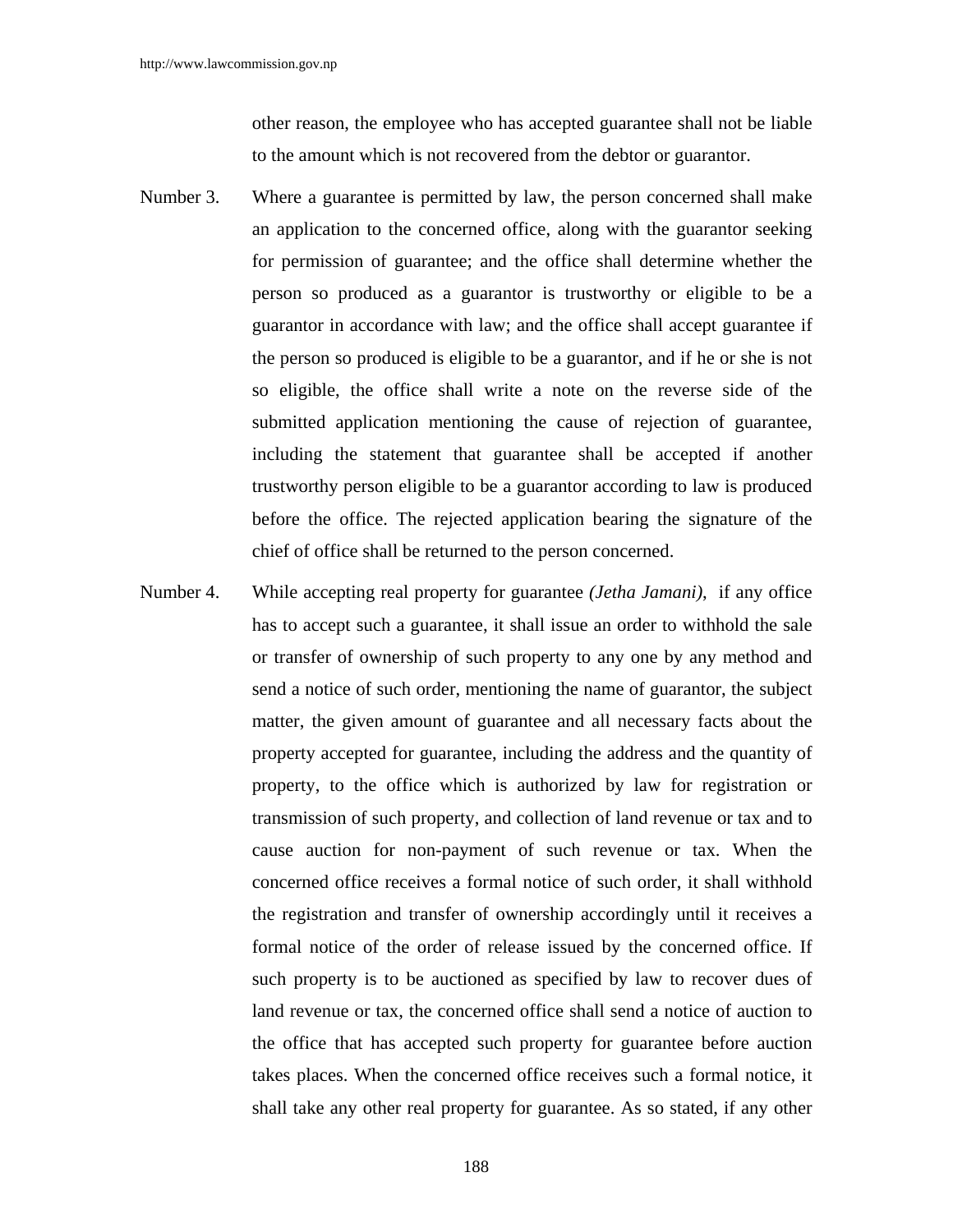property is not given by the person concerned for a guarantee, the concerned office shall sell such property by auction and recover the dues of land revenue or tax; and if there remains any amount after such recovery, it shall be withheld for wealth guarantee. Action shall be taken against the person concerned according to law for the remaining amount of guarantee. Despite the death of guarantor, the dues shall be recovered from his or her real property which is given for guarantee.

- Number 5. If a person who has been released on guarantee/bail by a guarantor for his or her attendance before the office *(Hajir Jamani)* goes away, the penalty, claimed amount, Ten percent (*Dasaud*) or Five percent (*Bisaud*) fee, to which such person is liable, shall be recovered from the guarantor. If the absconded debtor is arrested, the amount recovered from the guarantor shall be returned to him or herself and action shall be taken against the debtor according to law.
- Number 6. Where a wealth guarantee *(Dhan Jamani)* is accepted and the debtor fails to repay the dues, the assets of the guarantor shall be withheld, and at first, the dues shall be recovered from the assets of the debtor, and only if it is not so recovered, the remaining amount shall be recovered from the assets of the guarantor, if the dues are not recovered from the assets of both the debtor and guarantor and if no amount remains with the guarantor at all, action shall be taken against the debtor for the dues pursuant to the law, and the guarantor shall be set free from such liability; and if any amount remains with the guarantor, he or she shall be liable to such remaining amount and he or she shall be treated as if he or she were a debtor pursuant to law, and the debtor shall be set free.
- Number 7. When a wealth guarantee has been accepted, despite the death of the guarantor, the guarantor shall be liable to repay the dues as decided to be recovered from such guarantor. If some property of the debtor is under possession of the guarantor through a deed of usufruct or the guarantor has recovered some amount from such debtor, only to that extent, even after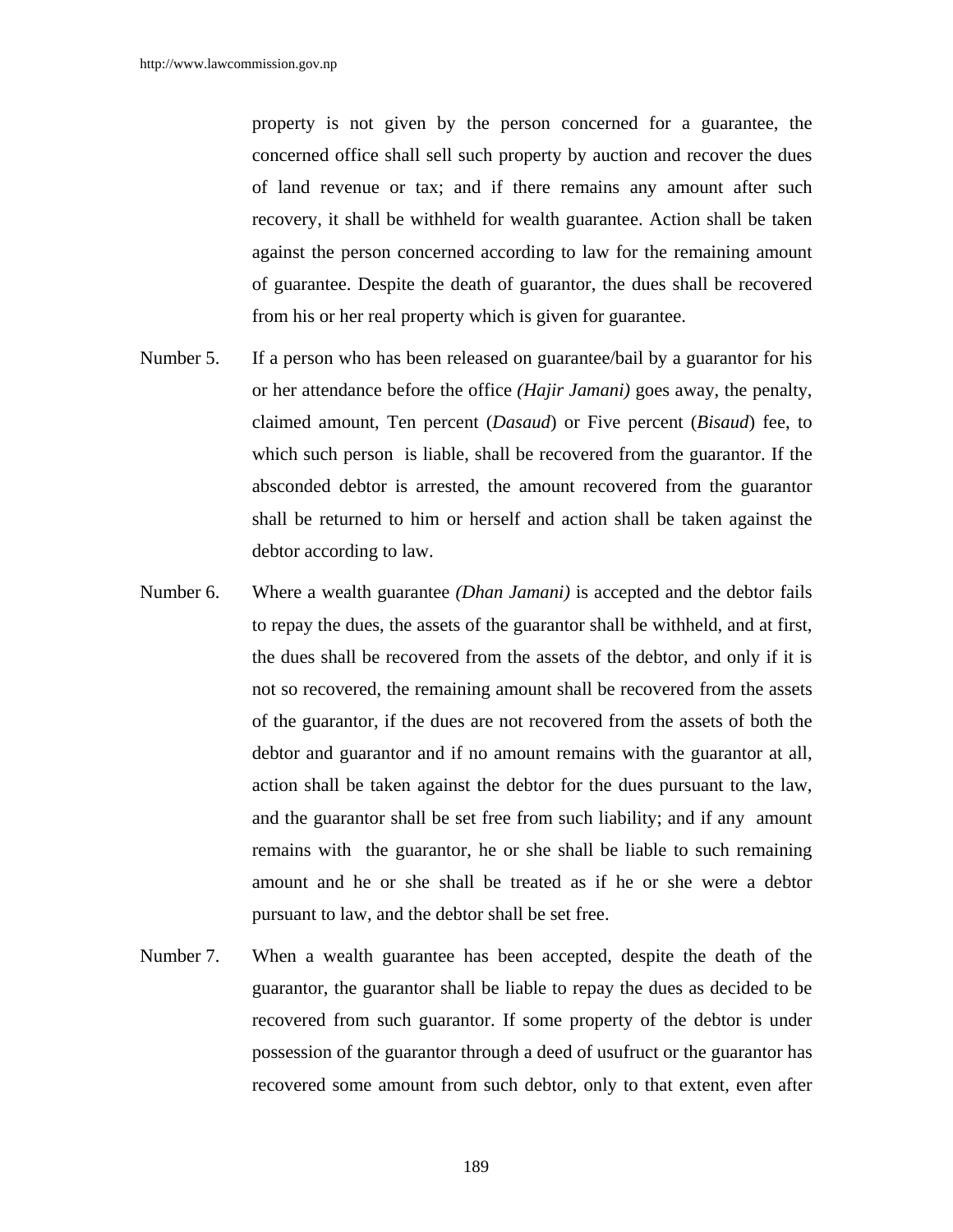the death of guarantor, the dues may be recovered from the successor of the guarantor. Except on this condition, after the death of the guarantor, his or her heir shall not be liable to repay the dues. Such dues shall be recovered from the debtor or his or her heir. A guarantor, who has given guarantee for the attendance of the debtor before the office, shall not be liable after the death of the debtor, and the heir to such guarantor shall not be liable after the death of the guarantor.

- Number 8. Any one who is below the age of Sixteen years shall not be eligible to be a guarantor.
- Number 9. A bond of guarantee which is prepared without presence of both the debtor and the guarantor shall not be valid.
- Number 10. In the course of accepting a real property for a guarantee, it shall be accepted only after the valuation, ascertaining that the dues may be recovered from such property.
- Number 11. If a person, whose entire property is to be confiscated, absconds from the office after releasing on guarantee, his or her entire property shall be confiscated, and his or her guarantor shall be set free from liability. If such a person released on guarantee is arrested at any time, the person shall be liable to punishment. If the dues have been recovered from the guarantor where he or she has stood as guarantee for a defendant subjected to imprisonment and such a defendant absconds and is not found, the amount so recovered shall be returned to the guarantor in a condition when the absconding defendant is found and imprisoned within a period of Three years of the disposal of the case. The amount so recovered shall not be returned to the guarantor where the absconding defendant is found and imprisoned after the expiry of the time-limit.
- Number 12. While imprisoning a guarantor for punishment or government amount in question, he or she shall not be imprisoned for a term exceeding Six years.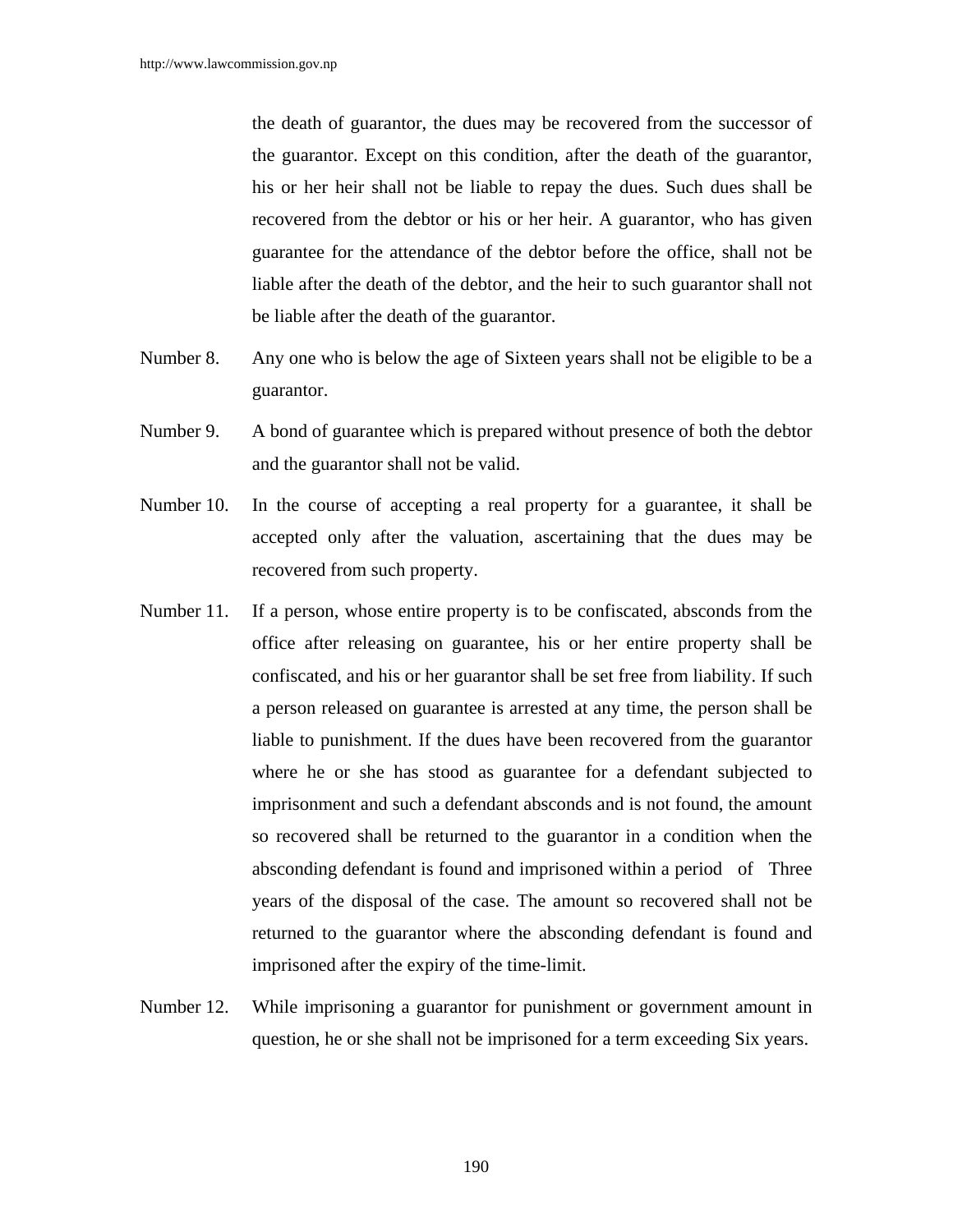# **Chapter-3 On Bona Vacantia (***Kalyan Dhan***)**

Number 1. If any property buried or hoarded underground is found, and it is revealed from the investigation that the property has been buried or hoarded by a person who has been subjected to punishment of the confiscation of the entire property by an order of the office, or by an accused of an offense punishable by the confiscation of the entire property, the entire property shall devolve on the Government of Nepal, and if such property is found to have been buried or hoarded by a person liable to the punishment of fine and imprisonment or to repay governmental amount in question, only to the extent of the property as required to execute such punishment shall devolve on the Government of Nepal.

> If it is proved that the property has been buried or hoarded by a debtor who has been or is going to be insolvent or bankrupt, the creditor shall be entitled to such of amount as mentioned in the judgment. If it is proved that the property has been buried or hoarded by any person other than that mentioned above, the property shall devolve on its owner, if identified, and on the heir to the owner and if the owner has died. If the owner is not identified, the property shall devolve on the owner of the building or land where such property has been found.

- Number 2. If, after a building or land has been sold or otherwise transferred and received in accordance with law, if any property buried or hoarded in the building or land is found, the property shall devolve on the person who has purchased or otherwise acquired right in that building or land.
- Number 3. Where any property bona vacantia is found and devolved on the Government of Nepal or owner pursuant to Numbers 1 and 2 of this Chapter, and the person who has found such property does not get it, the Government of Nepal shall give ten percent of that property to that person and the owner shall give ten percent of the property to the Government of Nepal. If the owner of such property has found it himself or herself,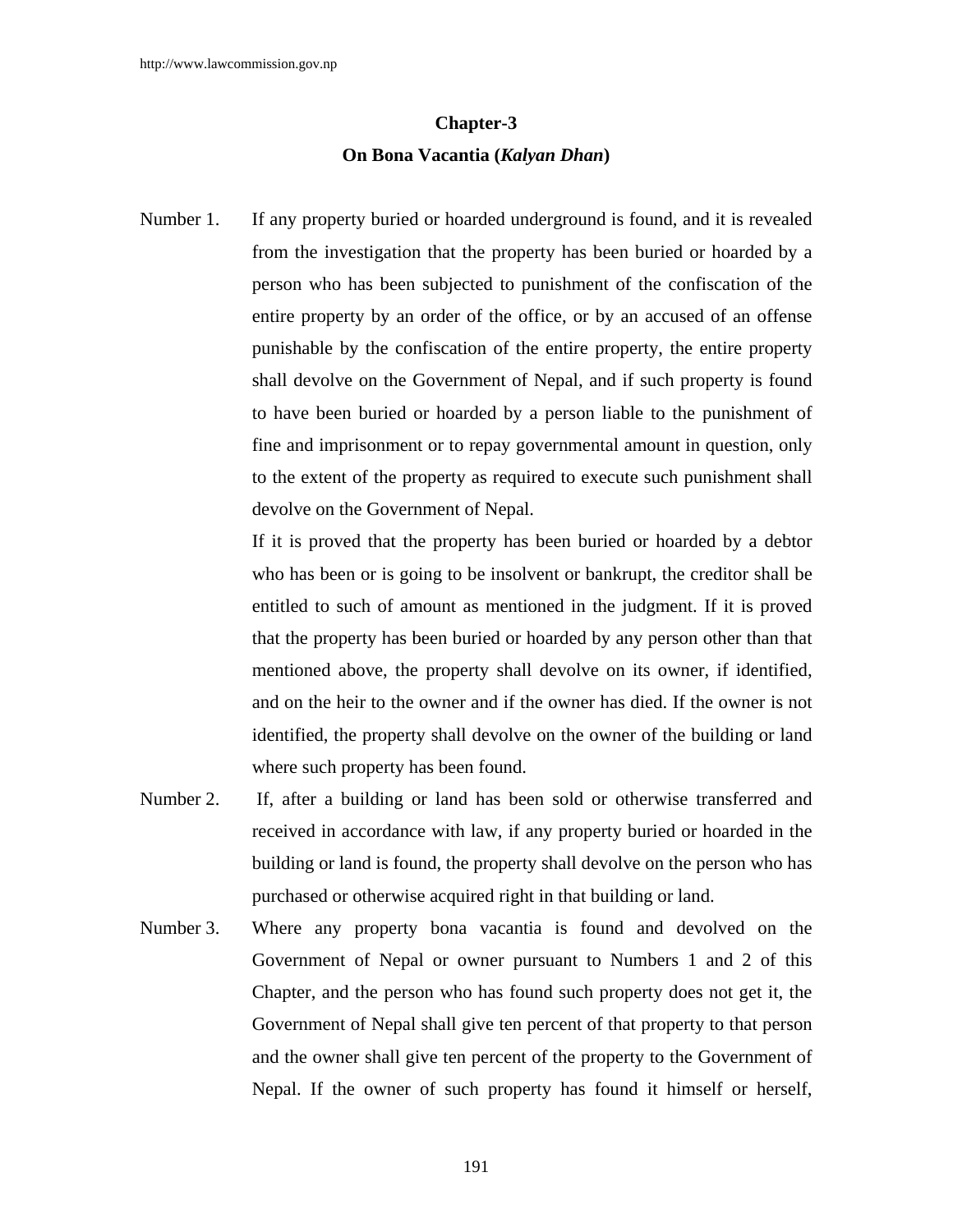Twenty percent of that property shall devolve on the Government of Nepal.

Number 4. Except in the case to which the Government of Nepal is plaintiff, if a suit on the other matters of this Chapter is not filed within Six months, the suit shall not be entertained.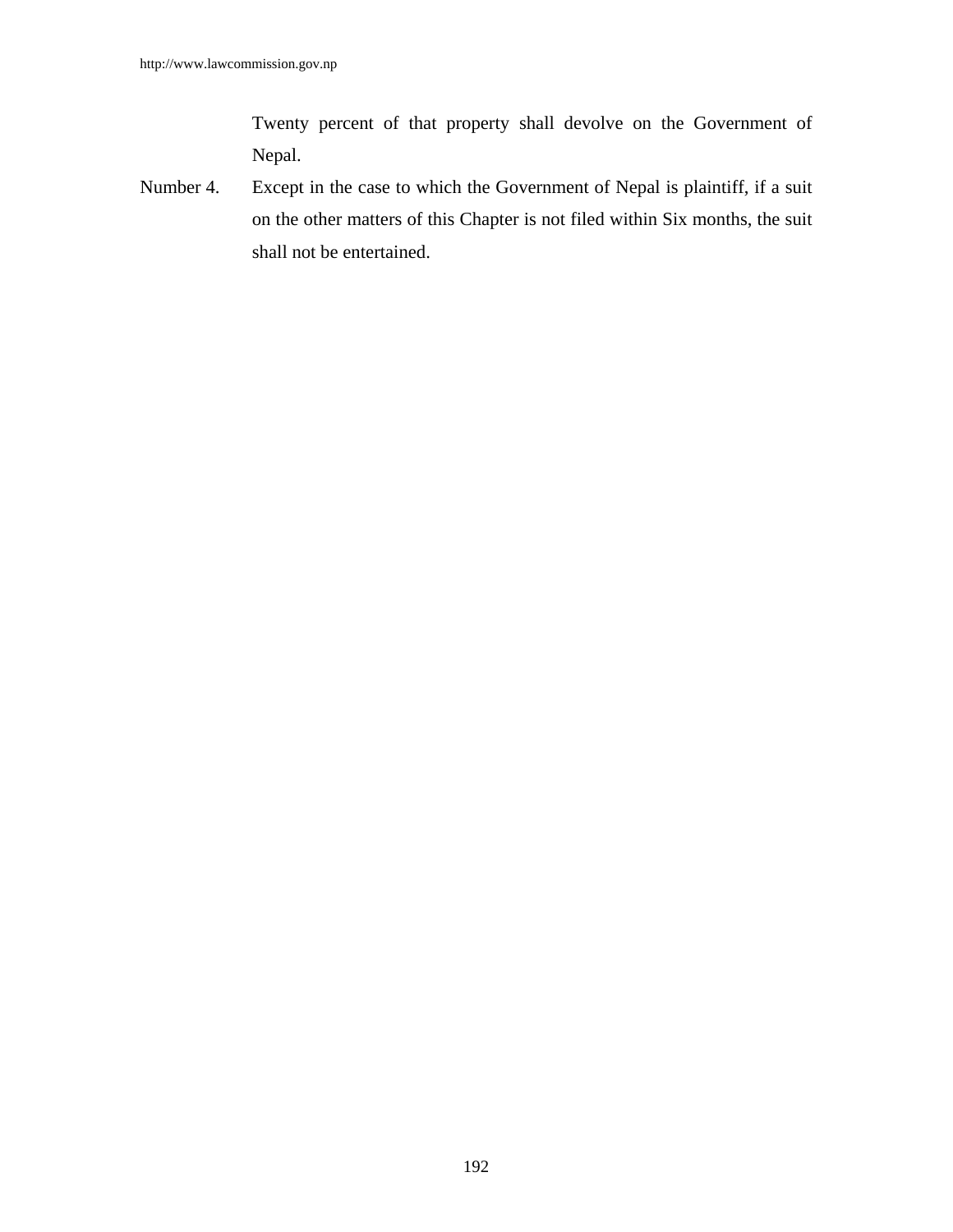# **On Wages**

- Number 1. No one shall engage or employ a person in a work without the consent of such person.
- Number 2. Except in cases where a person doing a work agrees to work, at his or her own will, for no wages, one who engages or employs a person in a work shall give the worker or employee such wages as specified with the consent of both parties, and failing such specified wages, such wages as may be suitable according to the rate that is prevalent at that place, in consideration for that work.
- Number 3. No person shall give up a work that is undertaken and taken up by that person except with the consent of the employer or for a reasonable reason, without completing the work.
- Number 4. Any person who commits any act in contravention of the provisions set forth in this Chapter shall be subject to the following provisions.....................

If one engages or employs a person in a work without the consent of such person, one shall be punished with a fine of up to One Hundred Rupees, with the recovery of the wages for the work from him or her……………….1

If one does not provide wages as referred to in Number 2 of this Chapter for a work in which one has engaged or employed a person, on shall be liable to the punishment as referred to in Number 21 of the Chapter On Punishment, also with recovery the wages from him or her...........................2

If one gives up a work that is undertaken and taken up by him or her except with the consent of the employer or for a reasonable reason, without completing the work, compensation or loss shall be recovered from him or her in accordance with the deed, if any, in relation to the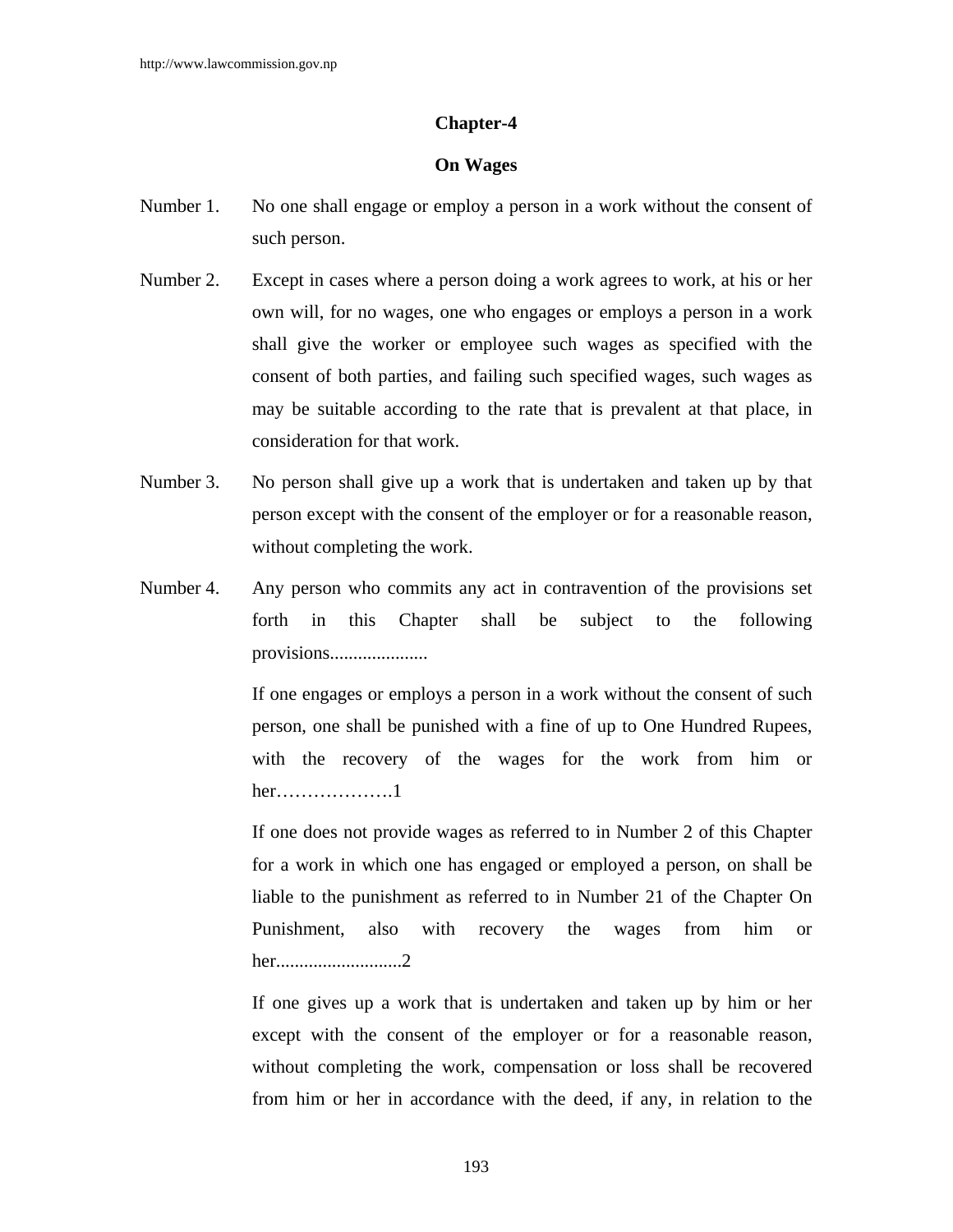giving and taking of compensation, and with the following provisions failing such a deed………………3

If a porter *(Bhariya)* goes away giving up the load *(Bhari)* on the way (without reaching the destination), the porter shall be liable to a fine of up to Fifty Rupees and also to the recovery from him or her of the amount of loss in question, if any, suffered as a result of such going away leaving the load on the way.......................1

If a person takes the responsibility of transporting a load (commodity) and fails to hand over it to the concerned person at the destination, and gives up such transportation prior to completion, such a person shall be liable to a fine of up to Twenty Rupees, and the waged advanced but not yet paid up shall be realized from such a loader................2

Except as provided in Sections 1 and 2 of this Number, in the other mattes, the amount in question shall be recovered and a fine up to Twenty Rupees may be imposed according to the degree of offence...............3

Number 5. If a suit is not filed within Thirty Five days of the cause of action on any matters referred to in this Chapter, the suit shall not be entertained.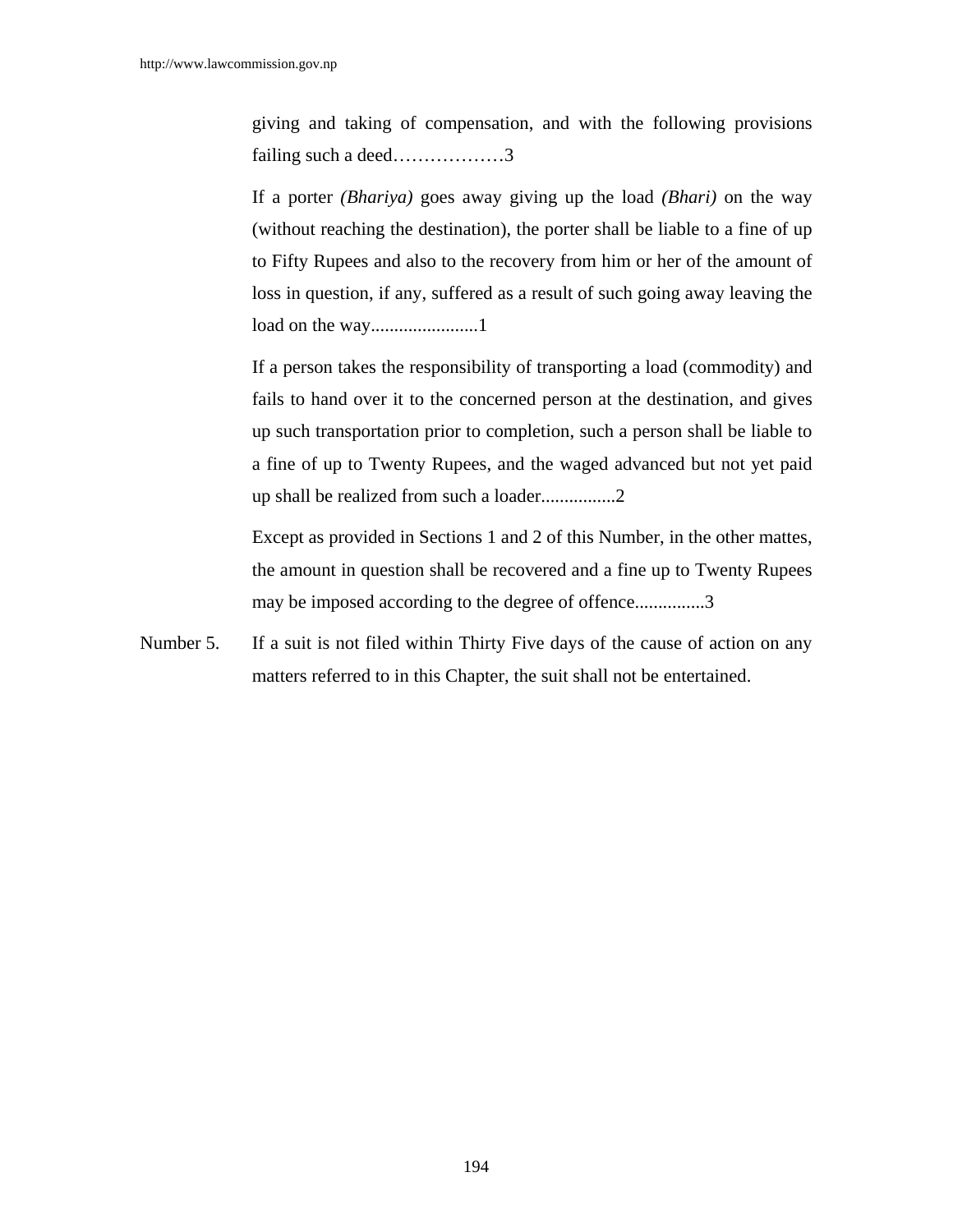#### **On Pauper**

Number 1. 225......................

Number 2. 226.....................

 $227$ Number 3. In the case of a minor, whose father is dead or disappeared *(Bepatta)* or has gone abroad and his or her <sup>228</sup>mother enters into next marriage, the following provisions shall apply..............................

> In the case of a minor who has no property *(Jayajetha)* or who has no any major heir in the joint family, the mother herself shall take the minor with her and subsist the minor............................1

> In the case of a minor below Eight years of age, his or her mother shall take the minor with her and subsist the minor until the minor attains the age of Eight years despite that the minor has property and any major heir in the joint family, and the mother shall be entitled to subsist the minor staying at the minor's house where the minor has no heir in the joint family……………………….2

> Even though a minor, who has attained the age of Eight years but below the age of Sixteen years, has any major heir in the joint family but the heir does not subsist the minor, the mother of the minor shall be entitled to subsist the minor………………….3

> In cases where a minor has no heir in the joint family or has heir but the heir has not attained majority or the major heir does not wish to subsist the minor, the mother of the heir shall, in the course of subsisting the minor, be entitled to the custody of the assets of the minor……………4

<sup>&</sup>lt;sup>225</sup> Deleted by Children's Act, 2048.

<sup>226</sup> Deleted by Children's Act, 2018.<br>
226 Deleted by Children's Act, 2048.<br>
227 Amended by Gender Equality Maintaining Some Nepal Acts Amendment Act, 2063.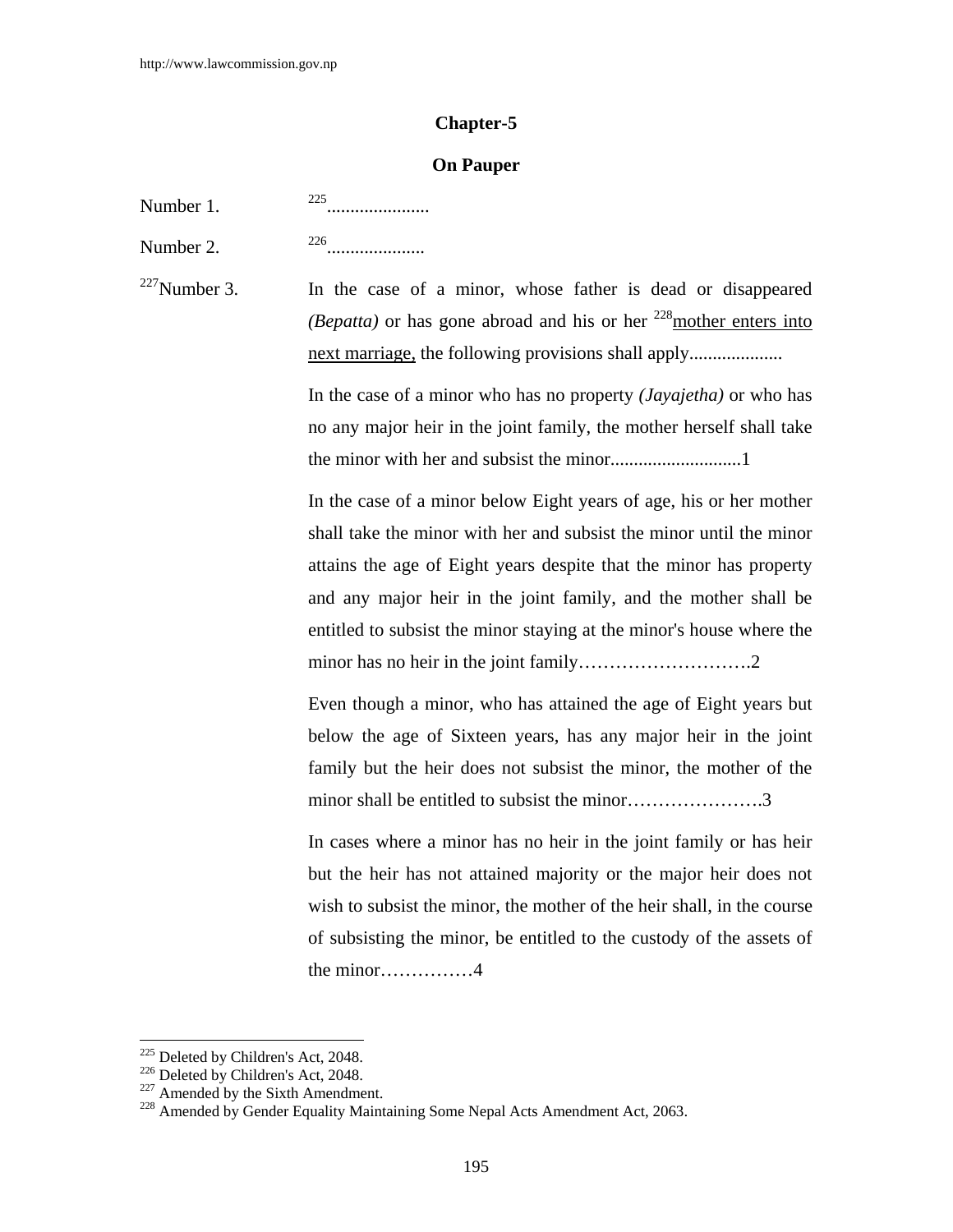- Number 4. In cases where the relative *(Aapasta)* or guardian of a minor does not subsist the minor or where such a relative or guardian is not available or where a minor who has none of them has no property *(Jayajat)* or where the property of a minor is not sufficient for his/her maintenance, the <sup>229</sup>Village Development Committee or the Municipality of that place shall send such a minor to the specific place, if available, for the subsistence of minors, and failing such a place, to the  $^{230}$ Chief District Officer of the District. If any minor is so sent to the 231Chief District Officer, he or she shall arrange, or cause to be arranged, for his/her care and maintenance until such a attains the age of Sixteen years from the income of state trust *(Rajguthi)*, and shall also manage for the regular income source *(Darbandi),* to the extent that is not covered from the property of the minor.
- Number 5. In the case of a person, who does not have any property and relative and who is not capable of being engaged in an employment, the  $^{232}$ Chief District Officer shall, on the recommendation of the concerned  $^{233}$ Village Development Committee or Municipality, arrange for regular ration *(Sadabarta Handi)* and Two pairs of clothes per year and cause to subsist such a person in such a place as specified by the Government of Nepal.
- Number 6. If there is any minor or person as referred to in Number  $^{234}$ ......... 3, 4 or 5 of this Chapter in his or her village, city or ward *(Tole),* the *Jimdar or Talukdar* or a member of the <sup>235</sup>Village Development Committee or Municipality shall give information thereof to the

<sup>&</sup>lt;sup>229</sup> Amended by the Court Proceedings Related Some Nepal Acts Amendment Act, 2047.

<sup>230</sup> Amended by the Court Proceedings Related Some Nepal Acts Amendment Act, 2047.<br>
231 Amended by the Court Proceedings Related Some Nepal Acts Amendment Act, 2047.<br>
232 Amended by the Court Proceedings Related Some Nepal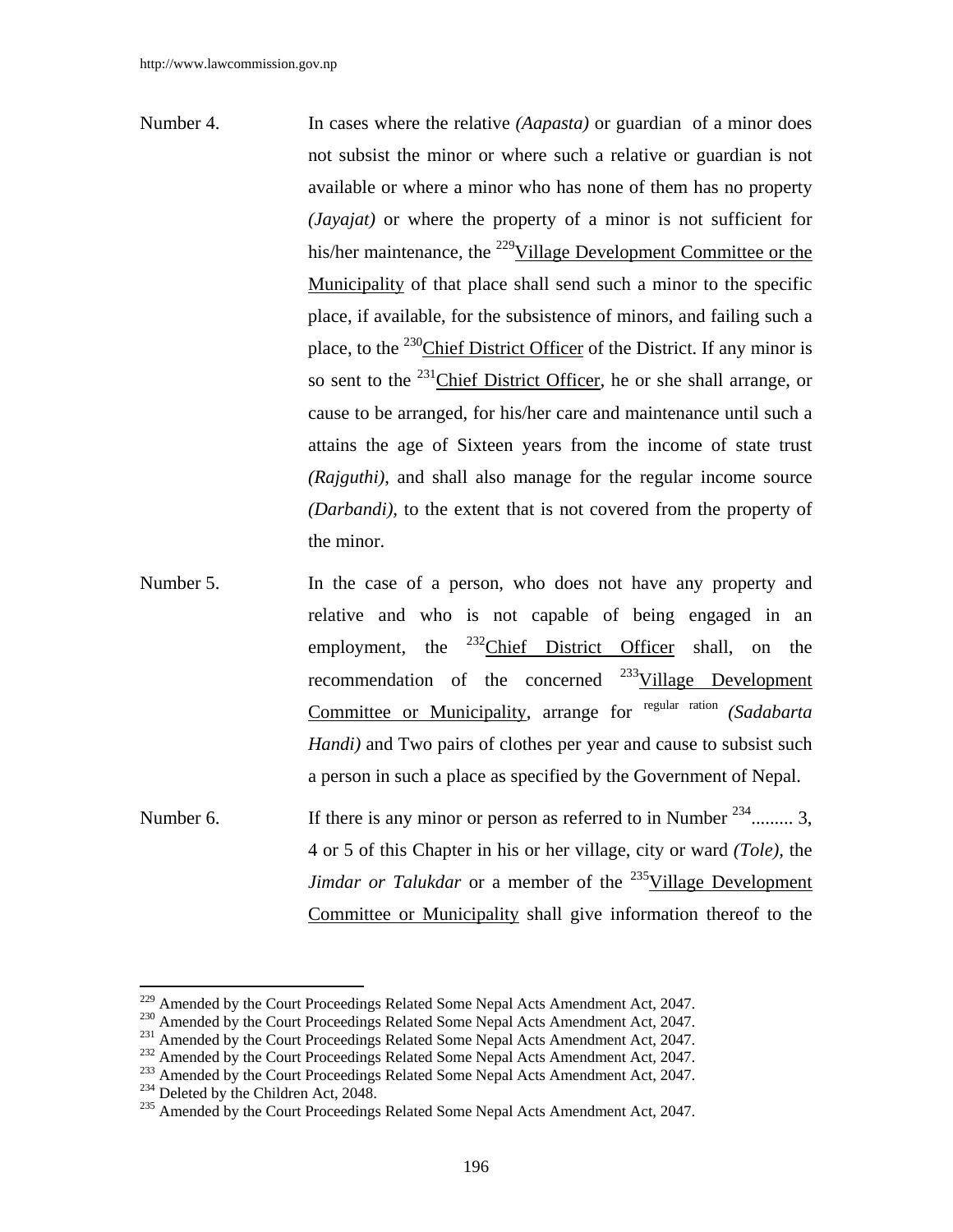concerned 236Village Development Committee or Municipality, and the <sup>237</sup>Village Development Committee or Municipality shall also do as referred to in those Numbers.

Number 7. The Chief District Officer shall send a person suffering from leprosy *(Maharogi)* to such a place as specified by the Government of Nepal.

> $^{238}$ Provided that, a place shall not be so specified that the arrangement of medicines and treatment of the leper cannot be made or done.

- Number 8. The regular ration *(Sadabarta Sidha)* to be distributed on behalf of the Government of Nepal shall be distributed in the following order of priority.......
	- (a) Leper.
	- (b) Blind in both the eyes.
	- (c) Physically weak *(Lulo),* lame or crippled *(Kunjo).*
	- *(d)* Minor orphan incapable of engaging in employment.
	- (e) Weak *(Ashakta)* old person without relative for his or her subsistence.
	- (f) Sick and incapable person.
	- (g) *Asal, Ramata, Dasnam, Phakir* (Saints)*.*
	- (h) Woman without any earnings and farming *(Kamai Khetipati).*
- Number 9. A person who maintains or subsists a minor pursuant to this Chapter shall arrange for his/her appropriate education as far as possible.

<sup>&</sup>lt;sup>236</sup> Amended by the Court Proceedings Related Some Nepal Acts Amendment Act, 2047.

<sup>&</sup>lt;sup>237</sup> Amended by the Court Proceedings Related Some Nepal Acts Amendment Act, 2047.<br><sup>238</sup> Inserted by the Fourth Amendment.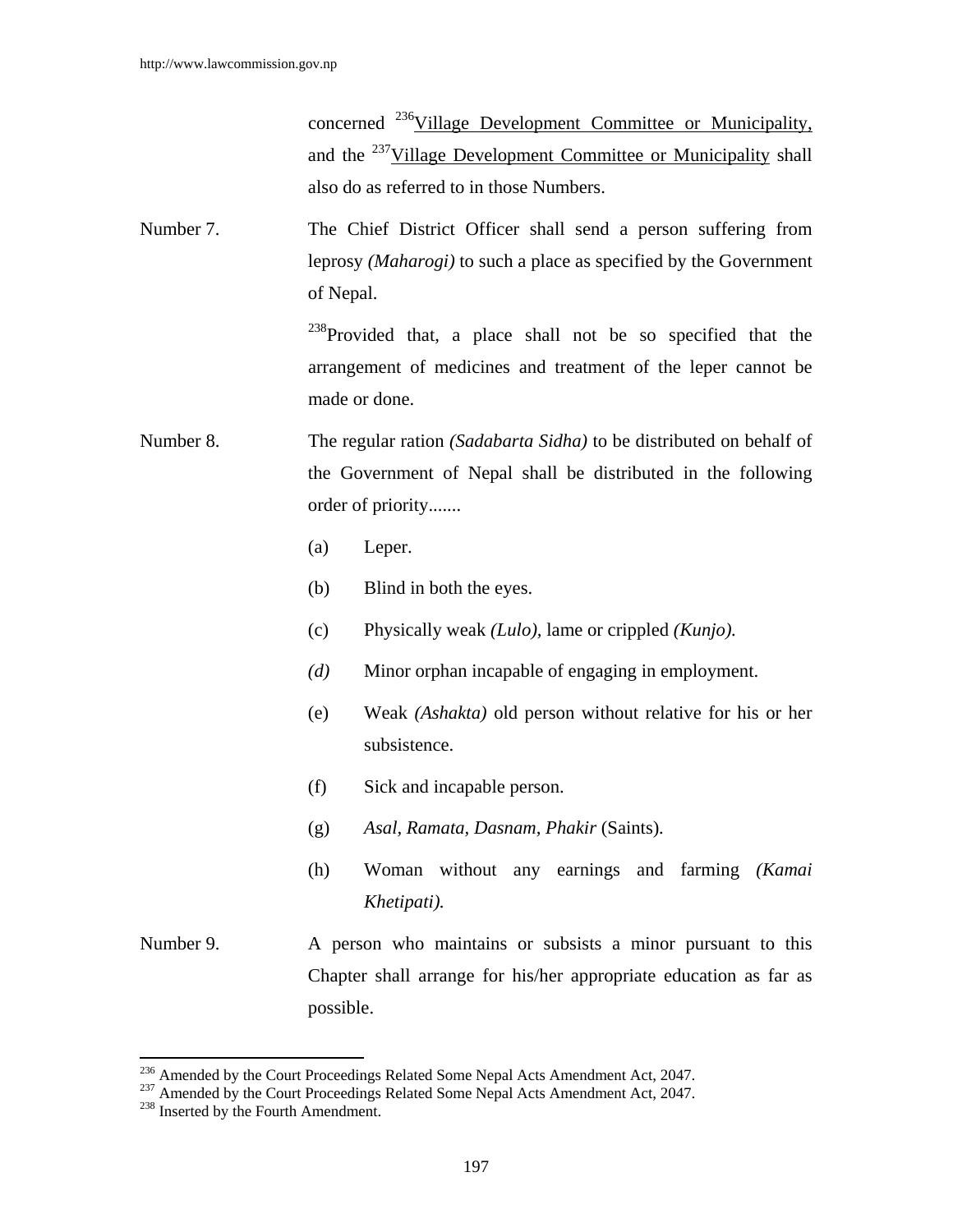Number 10. Where a suit is to be filed on matters of misappropriation of one's property by a reliable person or the custodian or of dissatisfaction therewith for any other reason is not filed within Two years from the date of receipt of the property details *(Phantwari).*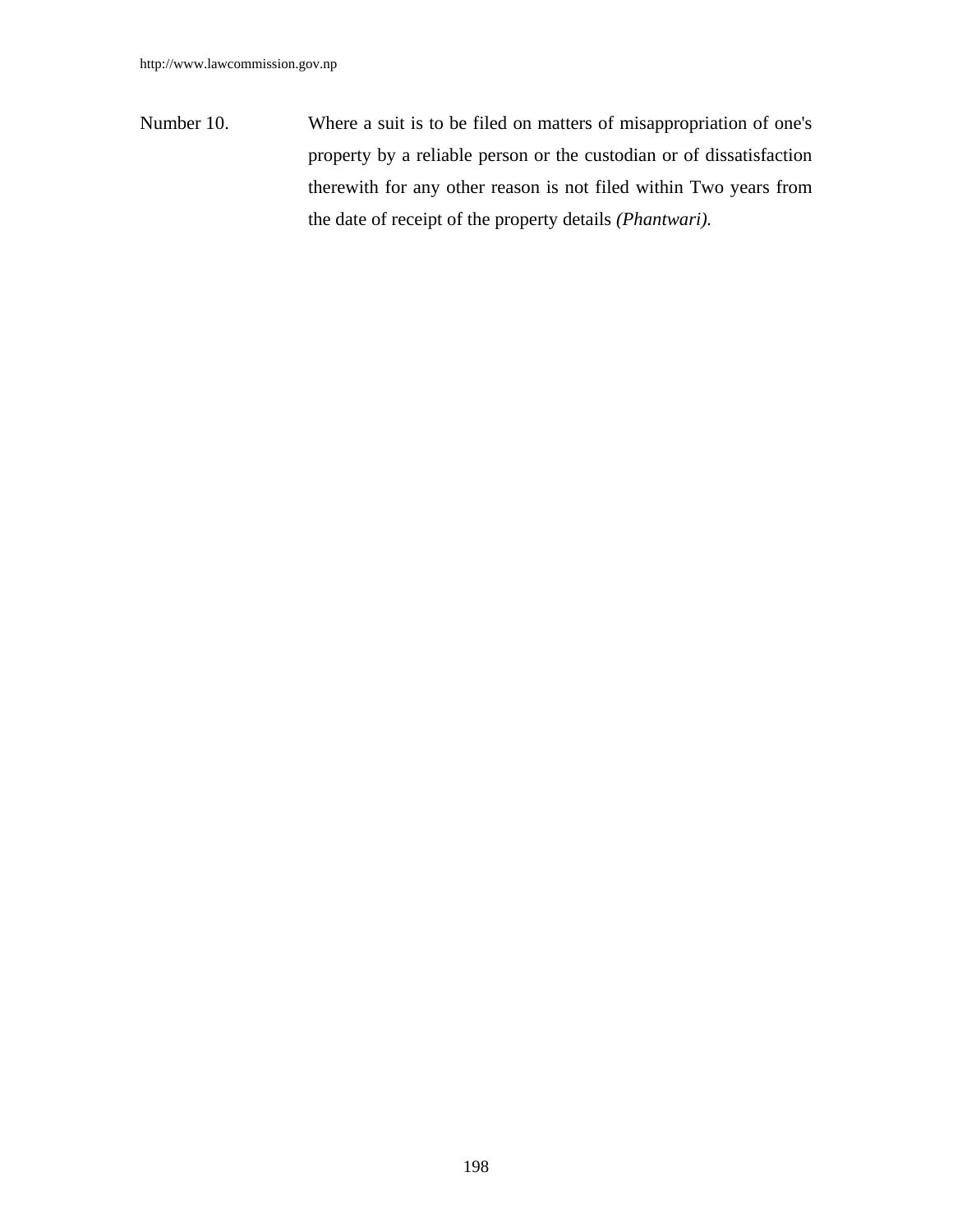#### **On lost and Found Quadruped**

- Number 1. If a person finds a missing domestic quadruped, the person shall return it to its real owner within a period of Seven days from the date when he or she found it, excluding the time required for journey from the place where it was found. If the owner is not identified, the person shall keep such quadruped after giving a formal report to the nearby police station or local body.
- Number 2. If any partner takes away a common quadruped without giving information to the other partners and if any other partner makes a complaint against him or her, any of the partners who pays the amount for the shares of the rest partners, shall get such a quadruped. If any force majeure event takes place in relation to the quadruped which has been so taken away without giving information, he or she shall pay the amount for the shares of the rest partners.
- Number 3. If a person, who finds any missing quadruped, does not do in accordance with Number 1 of this Chapter and uses it for his or her personal purpose, he or she shall pay the amount of wages to its owner for the use of each day according to the rate prevailing at the place where it has been used. In the course of paying for the amount of wages, he or she shall not be liable to pay such amount as is more than the value of that quadruped. When the quadruped dies or flees away, he or she shall also be liable to pay its price/amount in question.
- Number 4. If a person, whose elephant flees away and misses in a forest, gives a report, within Forty Five days from the date of missing, to the nearby government office managing elephant shed (*Hattisar),* the office shall look for it and collect a fee of One Hundred Rupees for each (Phi) elephant from the owner if it captures the missing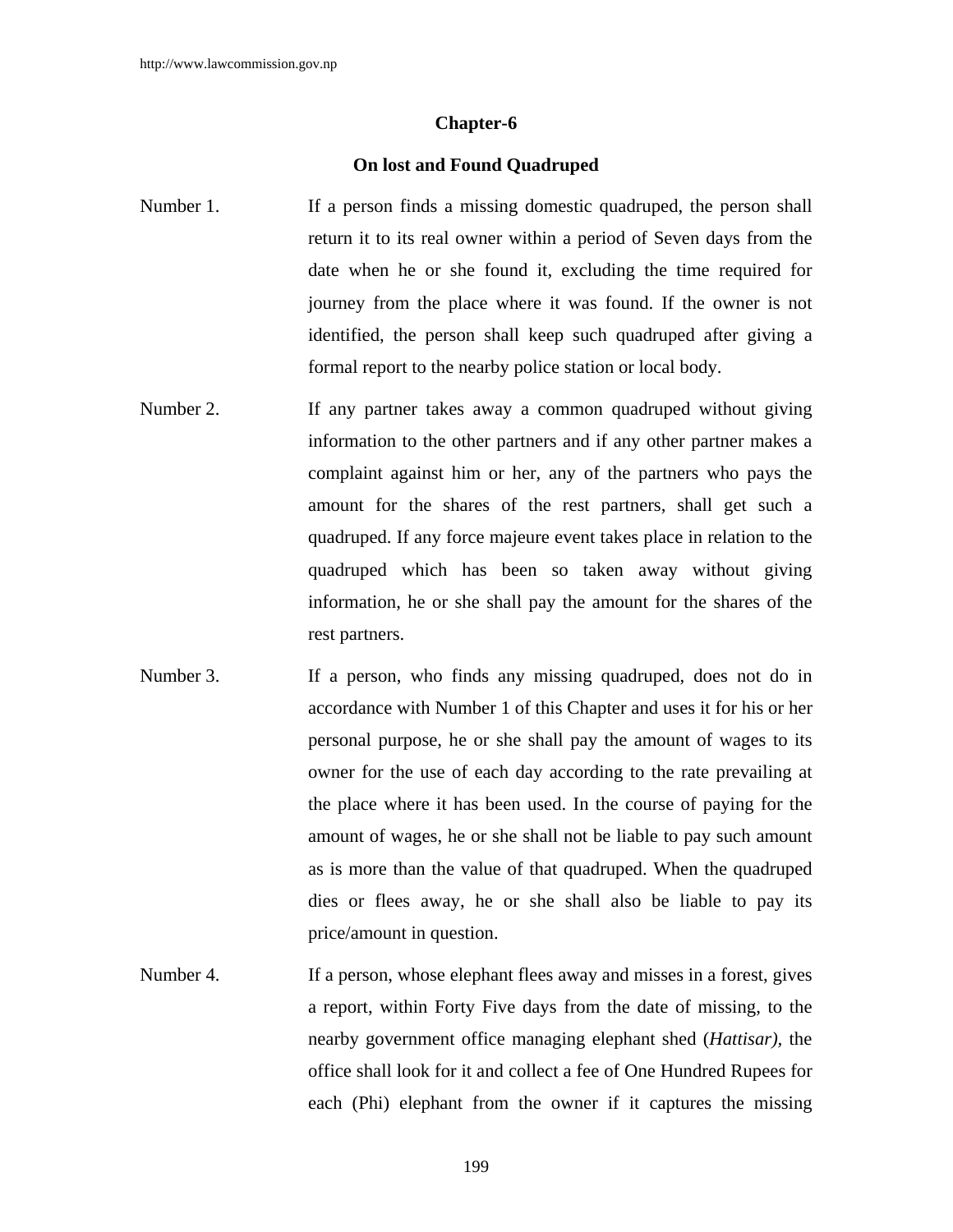elephant. The office shall not be compelled to take any action to search and capture the lost elephant after the expiry of the limitation of Forty Five days.

- Number 5. If a person makes a claim accompanied by the evidence of his or her ownership of the missed quadruped within Six months from the date of missing, the price or value of such quadruped shall be as determined reasonable by local people, and the quadruped shall be returned to the real owner after he or she pays the Ten percent amount of such determined price for reward *(Panauni)*, including the expenditure incurred in feeding the quadruped. If the quadruped is lost or destroyed due to any force majeure event, the finder shall be set free from the liability. The quadruped shall be owned by the finder where no one makes a claim within Six months from the date of missing. If the finder does not do in accordance with Number 1 of this Chapter, the finder shall not be entitled to the quadruped despite the expiry of the Six months' limitation. In such a case, the finder shall return the quadruped to the owner.
- Number 6. If a person takes away any quadruped over which he or she has no ownership, upon claiming that he or she has ownership over it, he or she shall return the quadruped and the profit made out of it to the owner. If any loss or *force majeure* event takes place, he or she shall pay the cost amount of the quadruped.
- Number 7. Except on the matter in respect of which the limitation to file a suit is mentioned in this Chapter, if a suit on the other matter is not filed within a period of Six months from the date of the cause of action, the suit shall not be entertained.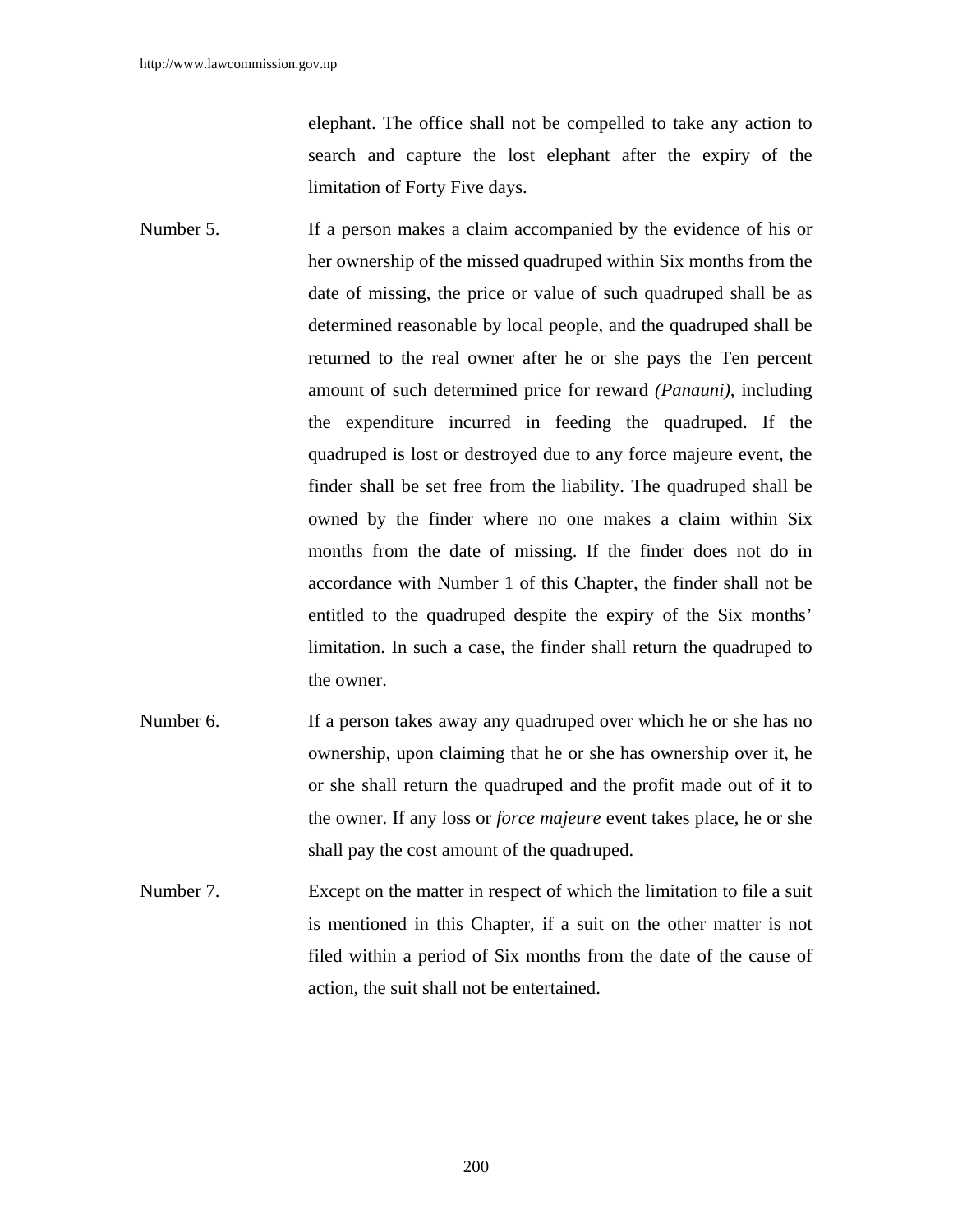## **On Trusts (***Guthi***)**

- Number 1. Where a person requests land from the Government of Nepal for the establishment or construction of a hospital, school or any other public welfare institution or utility within the territory of Nepal, state land may be granted if it does not belong to other persons or if such grant does not prejudice the interests of other persons (or public right of way).
- Number 2. Rest houses (*Dharmashala*) or religious endowments established in accordance with the specified procedures shall not be damaged by any person and shall not be confiscated for any offence whatsoever. In the absence of any heir thereto (any person possessing any claim thereto), such houses or endowments shall be registered as state trusts (*Rajguthi*).
- Number 3. Where any trusts are established in any manner, action shall be taken as follows:

 Where a trust which is endowed after relinquishing the title thereto and which is placed under trustees (*Guthiyars)*, the person who endowed the trust or his or her heirs/successor and relative may mortgage only the surplus which they are entitled to enjoy, not that surplus which is to be kept in reserve after performing the functions set forth in the giftdeed or stone or other inscription of the trust. No violation of religious requirement shall be committed by selling, disposing of, presenting or donating any thing other than that mentioned herein or mortgaging the entire trust property on usufruct or otherwise or discontinuing the functions set forth in the deed of endowment. Where the heir or descendant does not perform the functions set forth in the deed of endowment or sells, disposes of, presents or donates the surplus income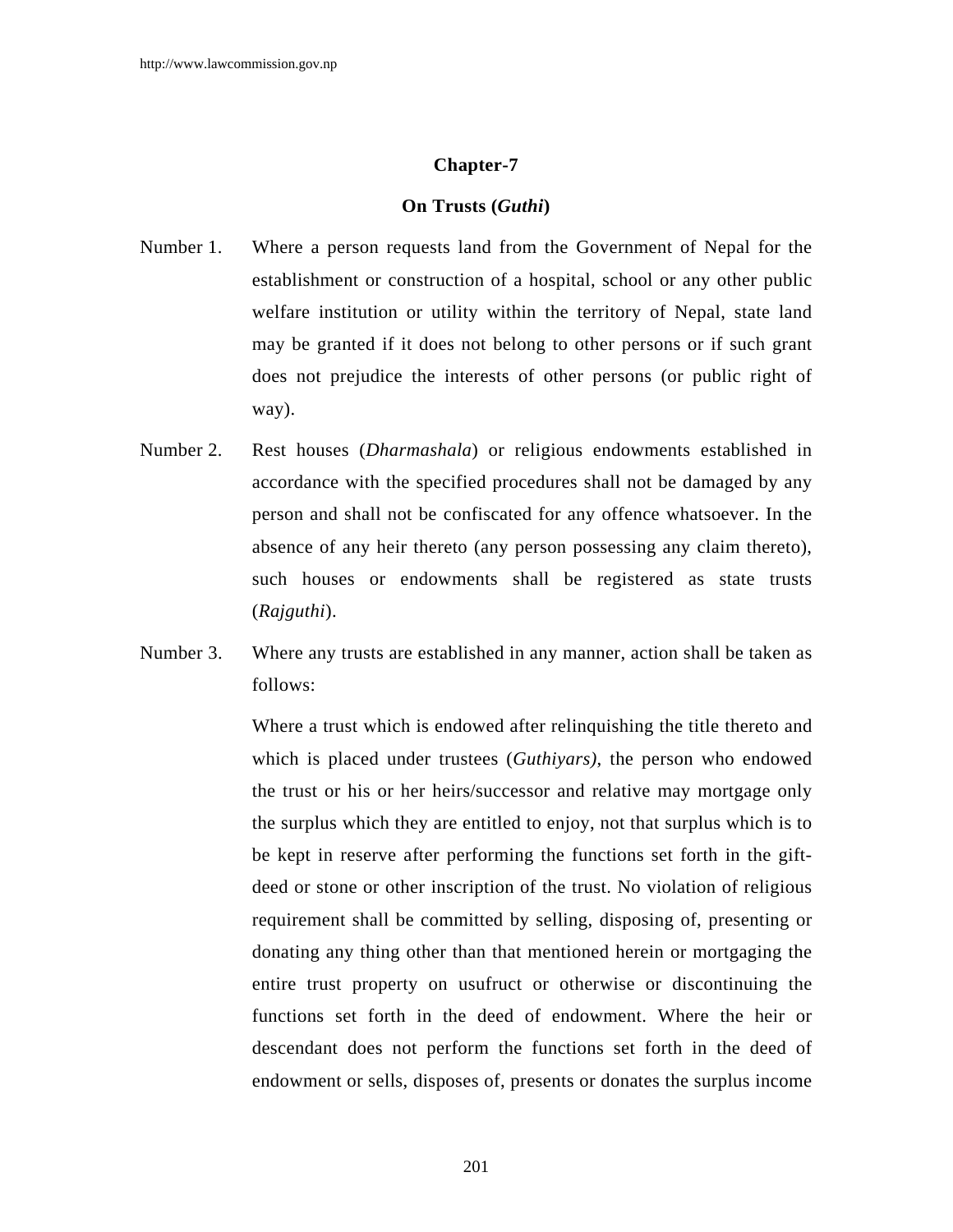which he or she is entitled to enjoy instead of merely mortgaging it on usufruct or otherwise the entire trust property, thus violating the religious requirements, then he or she shall not be entitled to his or her turn in the management of the trust. Such heir or descendant shall not also be entitled to his or her share in the surplus income. His or her turn in the management of the trust shall accrue to the next of his or her heir to the trust. The amount paid by the creditor who takes up such surplus income or entire trust ignorantly shall become an unsecured loan. Where the creditor has done so knowingly, he or she shall not be entitlement to repayment……………………….1

 Where, in endowing a *Gharguthi* without appointing any *Guthiyars*, the income that can be utilized for personal requirements amounts to more than Ten percent by the rate prevailing in the same year, the person who made the endowment or his or her heir may perform the functions set forth in the deed of trust or stone or other prescription of the trust and mortgage the surplus which he or she is entitled personally to utilize. Even such surplus income shall not be sold, disposed of, presented or donated nor shall such other land and building belonging to the trust be mortgaged, sold, disposed of, presented or donated than that mentioned; and the religious requirement shall not be violated by discontinuing the functions set forth in the deed of trust or stone or other prescription of the trust. Any person who is guilty of the violation of religious requirement hall not also be entitled to his or her turn in the management of the trust. His or her turn shall accrue to the next of his or her heir to the trust. Provided that the person who is so guilty shall be entitled to appropriate his or her share, in accordance with law, of the surplus income that may be personally utilized. The provisions set forth in section 1 above shall be applicable to the creditors…………….2

 In the case of trusts endowed pursuant to Sections 1 and 2 above, if the person who makes the endowment or his or her heir mortgages the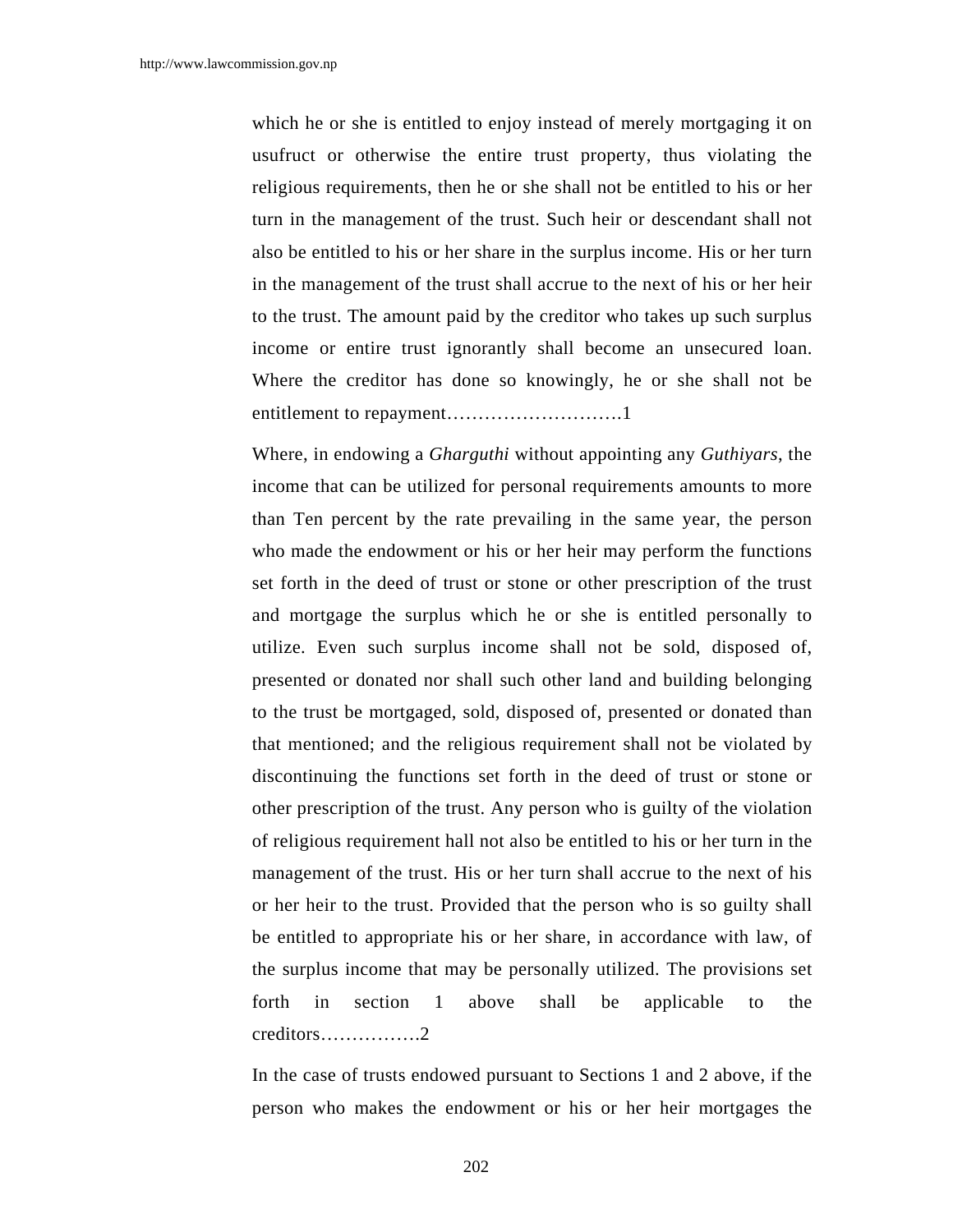surplus income which he or she is entitled to enjoy and the creditor takes up the income and if no income is derived from the trust land because of acts of God, the functions of the trust shall be carried out and necessary repairs shall be undertaken with the reserve, if any, maintained for this purpose, and where no provision has been made for such reserve so that the entire surplus can be entitled for personal purpose, expenses incurred in performing such functions and undertaking necessary repairs according to the gift-deed of trust or stone or other inscription of the trust shall be borne personally if necessary. If no income is derived from the trust land because of acts of God and where no provision has been made to maintain reserves for financing such functions and repairs, the person who mortgages the surplus income shall bear the necessary expenses personally and carry out such functions and repairs and the creditor too on his or her part shall cause him or her to do so. If the debtor does not do so, then in the case of a trust other than a *Murda* trust, the creditor who has taken up the trust on mortgage shall incur the necessary expenses himself or herself and carry out such functions and repairs as he or she may carry out on his or her own, and in the case of other functions and repairs which he or she may not carry out himself or herself, do so through the debtor or any of his or her relatives. If neither the creditor nor the debtor does so, both shall be deemed to have been guilty of violating the religious requirement. The relatives as referred to in sections 1 and 2 above shall carry out such functions and repairs in the presence of the creditor if he or she is willing and in the presence of four other respectable persons, if the creditor is not so willing, and have the creditor or respectable persons, as the case may be, sign the statements of expenditures incurred therein. Expenditure so incurred may be recovered from the mortgaged surplus income. The creditor shall not be entitled to the surplus income unless and until such expenditure is recovered or restored fully. He or she may appropriate the surplus

203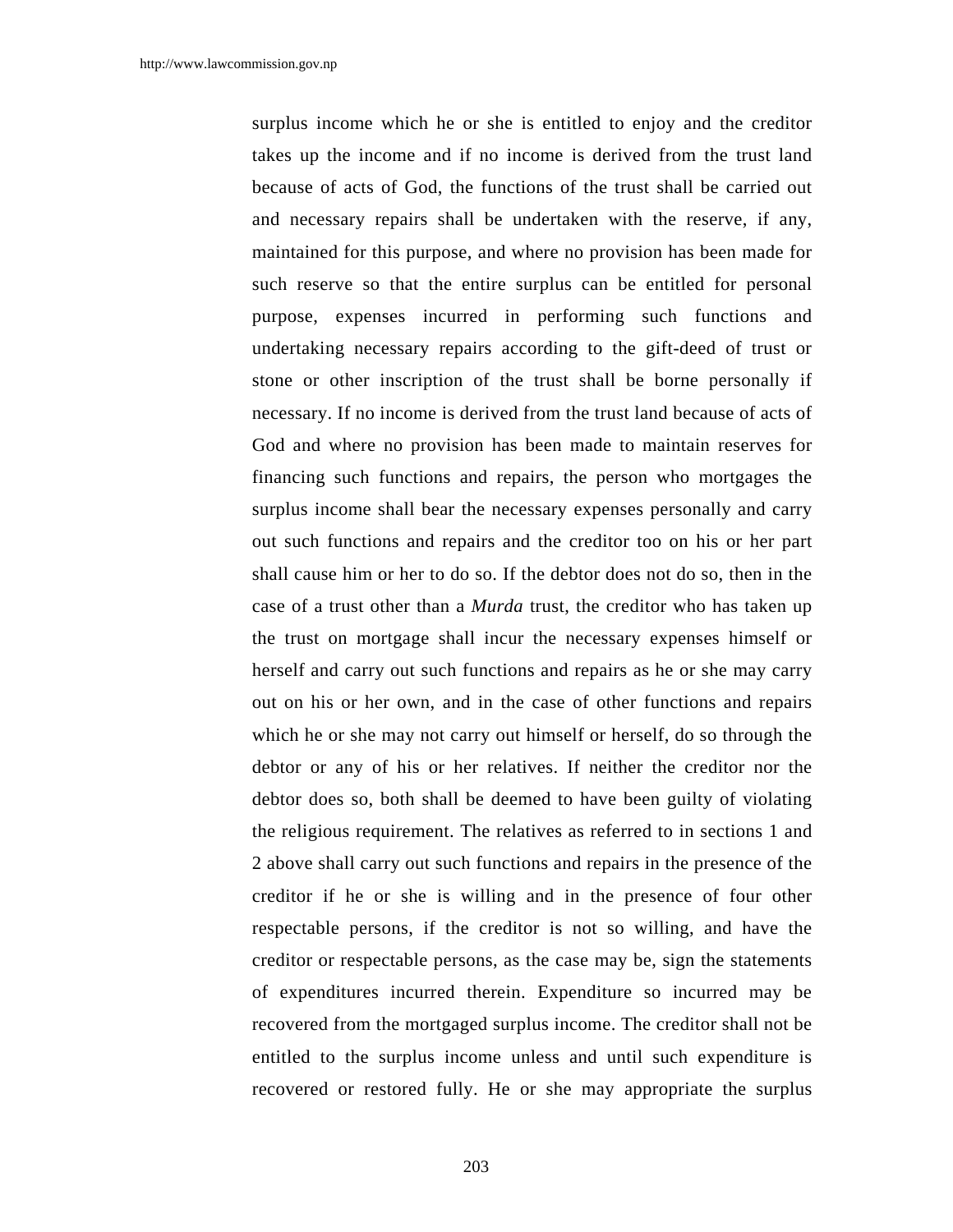income pursuant to the deed of mortgage only if the expenditure is so fully recovered. The mortgage may be redeemed by a relative who is entitled to a turn in the management of the trust…………………3

- Number 4. If the trust endowment is a donation, the beneficiary shall be an heir (*Hakdar*). If such an heir or his or her descendant violates the religious requirement of the trust, the donor or his or her heir may remove such heir or descendant and assign the trust to any such relative of the heir as such donor or heir so wishes. Provided that the donor or his or her heir shall not utilize the trust himself or herself. A *Guthiyar* shall not dispose of the trust in favor of another person by way of gift, donation or sale or otherwise.
- Number 5. If there are Two or more heirs, they shall each manage and utilize the trust in accordance with the terms and conditions of the deed of trust, if any, and, failing such deed, they shall manage and utilize it by Twoyear turns. If any heir is alive, his or her sons and grand-sons shall have no claim to the trust so long as that heir is alive. If there is no deed, no suit shall be entertained in the matter of Two-year terms unless the suit is made within Sixteen years after the accruement of title.
- Number 6. Any reasonable depletion or depreciation in the movable property of a trust, in the course of use of such property for prescribed purpose of the trust shall not involve the *Guthiar* in any offense. Provided that if the *Guthiyar* causes any loss or damage to such property, he or she shall be held as having violated the religious requirement of the trust. Such a *Guthiyar* may be removed.
- Number 7. If a trust has been established in the form of a religious institution on land acquired from the Government of Nepal in accordance with the provisions set forth in Section 1 of this Chapter, and if the person who made the endowment or his or her descendant or heir is unable to make renovation of the trust and then such renovation is made by some other person, then that other person who has made such renovation shall be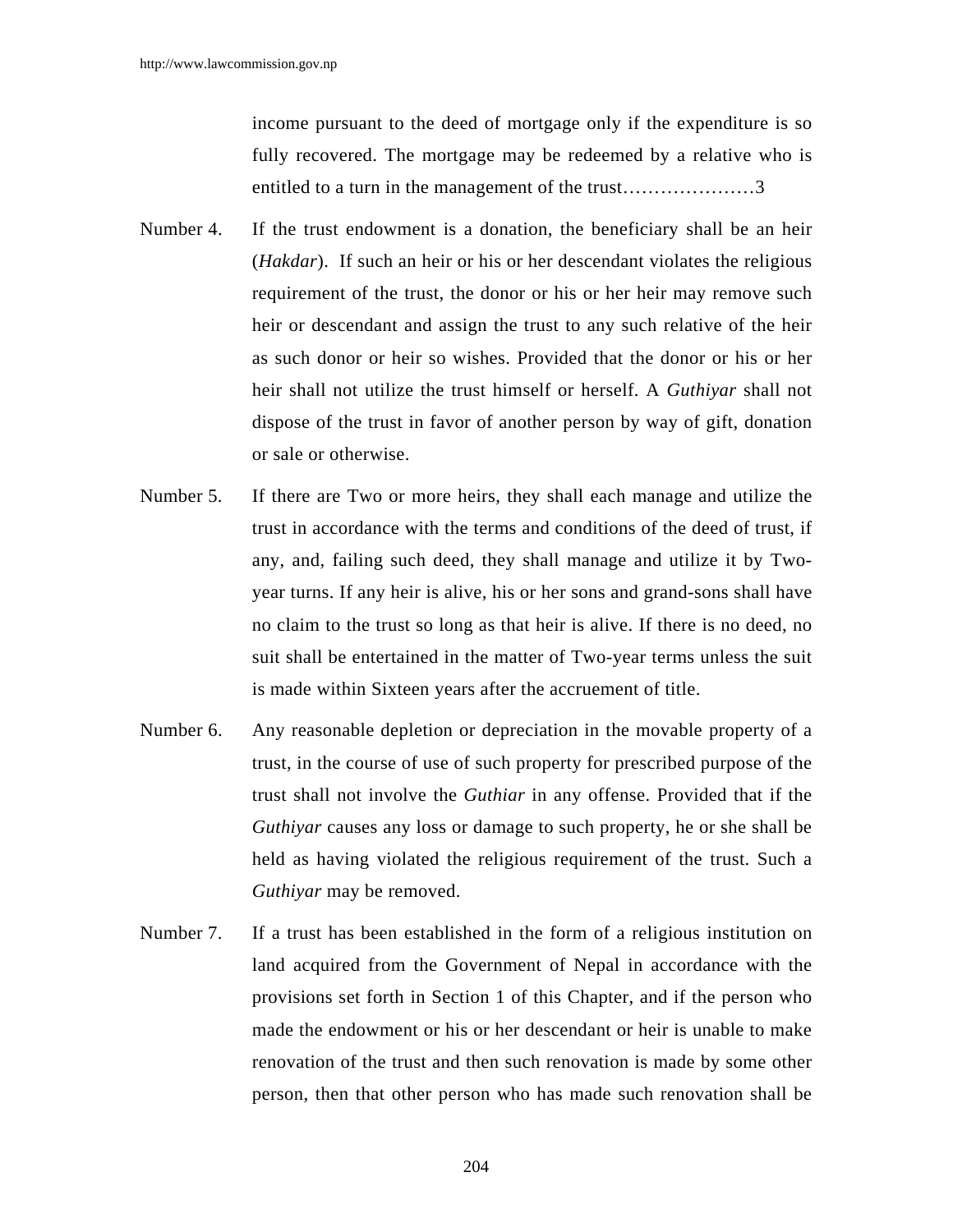entitled to utilize the land acquired from the Government of Nepal by carrying out such functions of the trust as may be prescribed by the Government of Nepal.

- Number 8. If any person has utilized for Sixteen years without any documentary title a trust belonging to another person, he or she may continue to do so as long as he or she is alive. After the death of such person, the trust shall accrue to the person who possesses the title to it.
- Number 9. If the trust endowment is made after debts are contracted or arrears become due and payable to the Government of Nepal, the endowment shall not be valid unless and until such debts or arrears are paid off. Provided that the person who has made such endowment shall not be liable to punishment.
- Number 10. While obtaining a land, building or low land from a *Mahant* who has obtained a state monastery, the *Mahant* who has obtained the state monastery may sell and dispose of such land, building or low land as may be acquired by the *Mahant* prior to obtaining the state monastery and also such land, building or low land as may be acquired by the *Mahant* subsequently through his or her own resources during his or her lifetime in accordance with law and may conduct written transaction in respect of such land, building or low land. After the death of the *Mahant* who thus obtained such land, building or low land, whatever is left of the land, building or low land acquired before he or she obtained the monastery as well as any land, building or low land acquired thereafter shall belong to the monastery no to any heir. No *Mahant* shall subsequently give in any manner nor shall other person take such land, building or low land as have accrued to the monastery, and such transaction shall be invalid. Provided that tenants on such land, building or low land may be changed in accordance with law.
- Number 11. If income from lands registered in the name of members of religious orders or those to which they possess title, which is left over after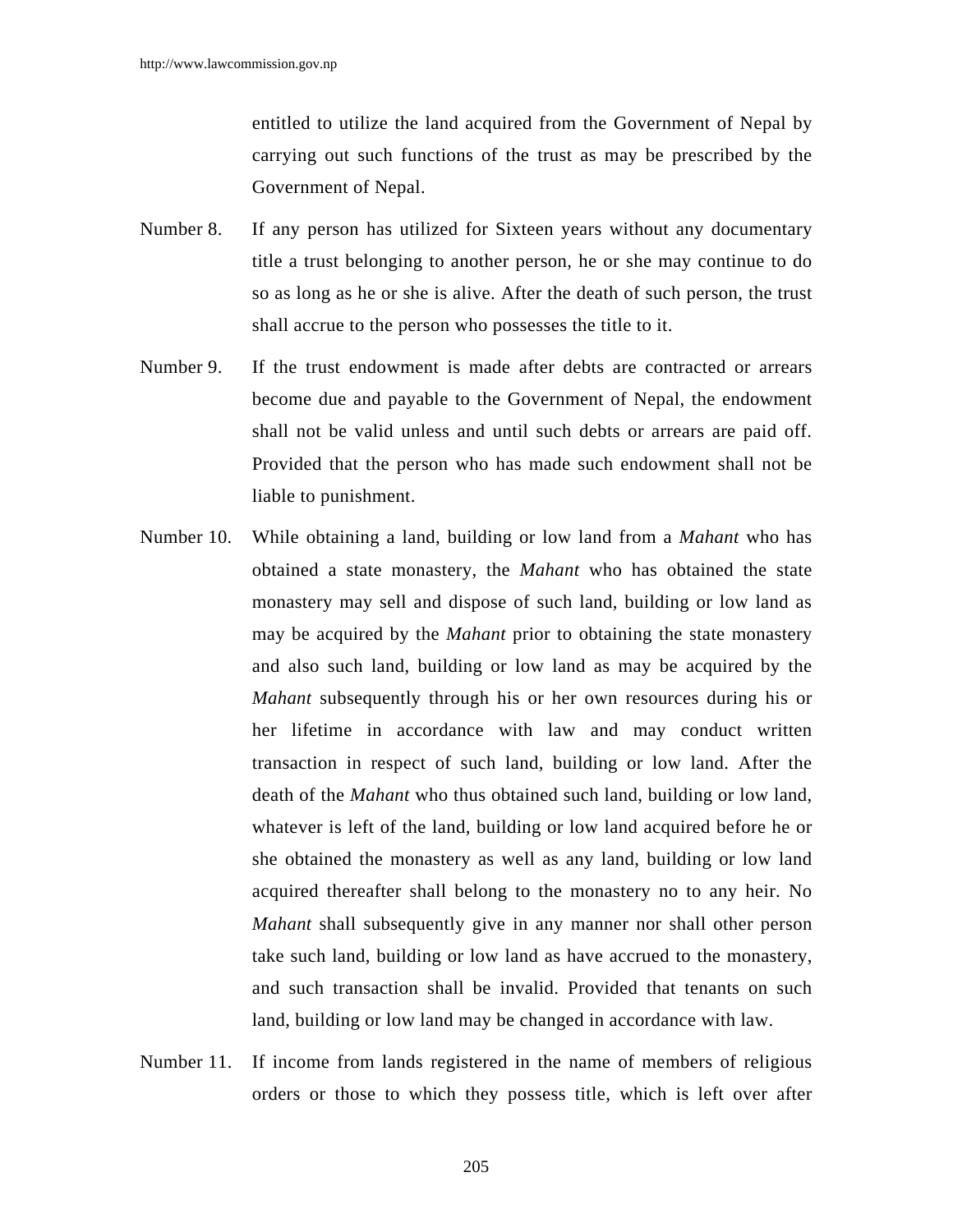paying the taxes due on such lands and which may be personally appropriated by the members of the religious orders owning the lands has been assigned or is being utilized for the performance if religious worship of the God and Goddess and other religious functions or operation of Sadavartas or for similar other purposes but without formal endowment as the trust, the disciples of such members may, after the death of the latter, pay taxes due on the lands, utilize the remaining income for the usual purposes, and personally utilize the surplus, if any. No mortgage or sale or gift or donation involving relinquishment of rights in respect of such lands shall be permitted. In the event of default in payment of taxes due on the lands, eviction may be made in accordance with law.

- Number 12. If the office of the *Mahant* of any monastery falls vacant and there is a royal charter prescribing succession from disciple to disciple, any disciple who can manage the functions of the monastery smoothly and is a citizen of Nepal shall be appointed to this office.
- Number 13. If any person conceals or misappropriates any money payable to a trust, then there shall be recovered the amount in question from, and imposed a fine equal to the amount in question, on that person.
- Number 14. If any person has made any false claim and has also misappropriated rents and he or she has performed the prescribed functions, the surplus shall be recovered from him or her, and such person shall be punished with a fine of any amount equal to Five percent of the rents accruing from such lands in one year.
- Number 15. If the person has only seized the trust, he or she shall be fined with an amount equal to Ten percent of the rents accruing from the lands and other assets so seized by him or her.
- Number 16. No suit on a matter shall be entertained if it is not filed within a period of Two years after the commission or cause of action of that matter, other than the matters where the limitation is prescribed elsewhere in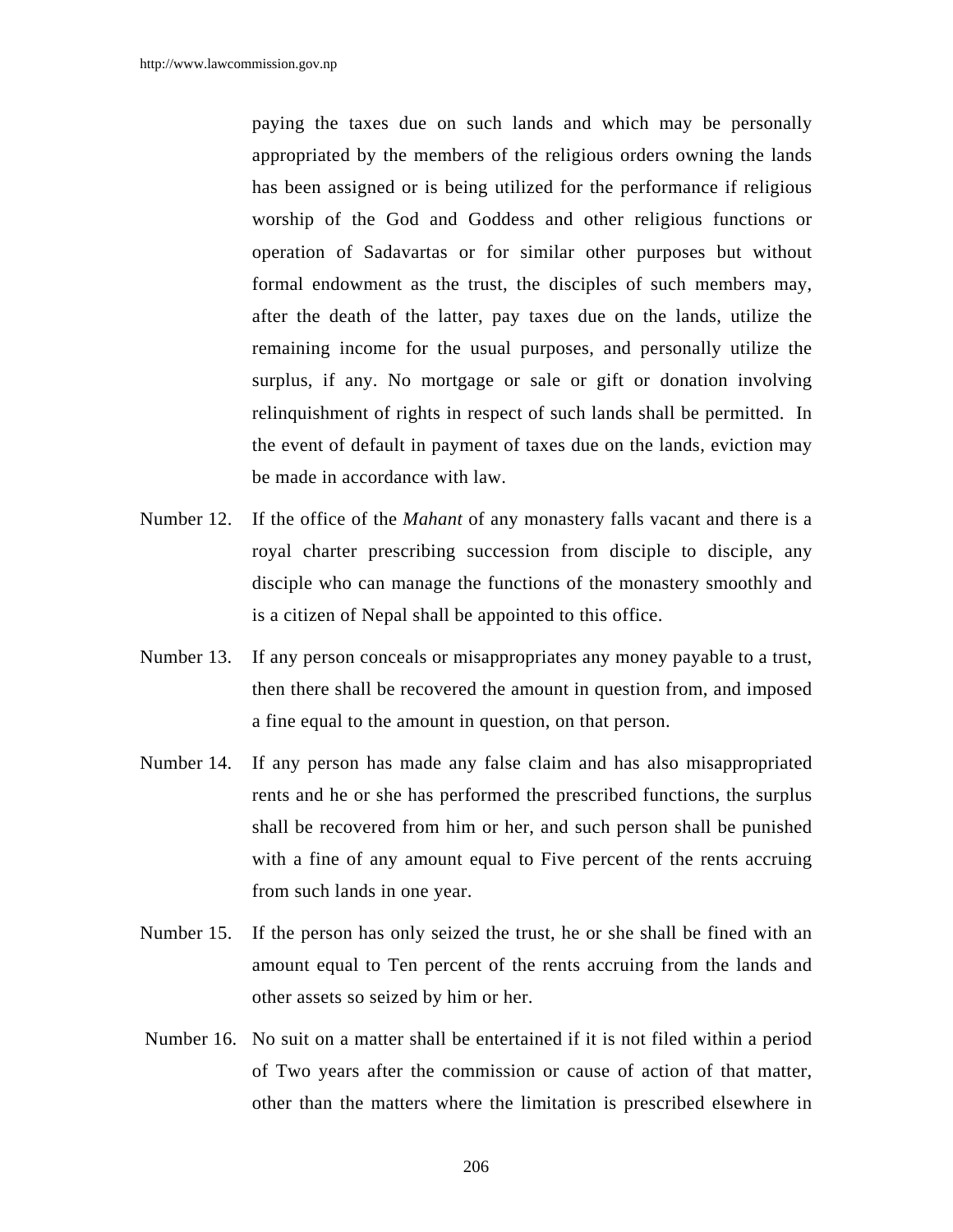this Chapter and the matters involving the violation of the religious requirements or involving the unauthorized endowment of the trust.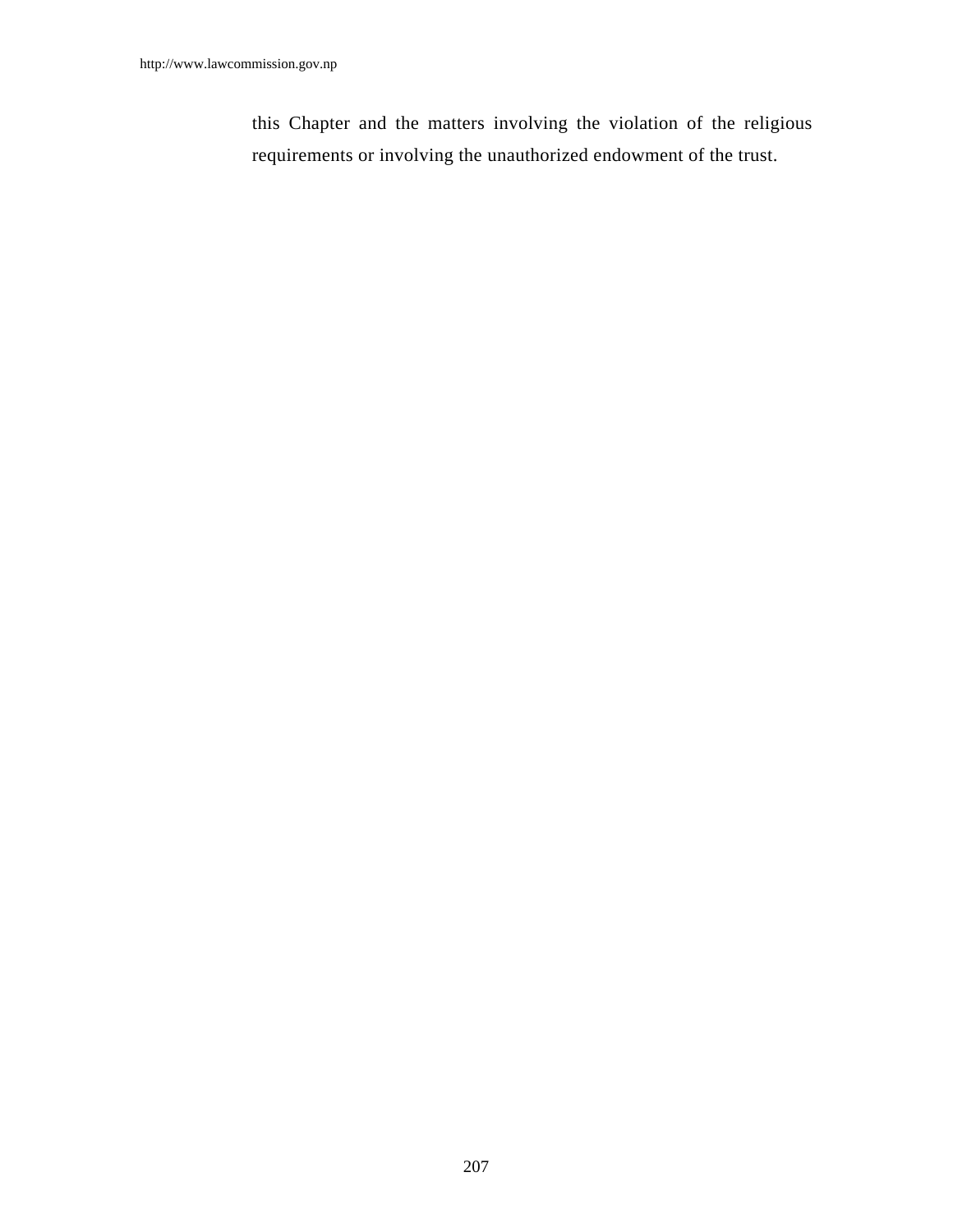# **On Cultivation of Land**

- Number 1. Water shall not be available for others unless and until the requirements of the person who has constructed the ditch (irrigation channel) at his or her own expense or with his or her own physical labor. In places where water has been shared since ago, no one shall be allowed to so withhold the usual share of the water as to make the low land uncultivable. After the low land at the source of the water is irrigated, the next low land shall use the water. In cases where the owner of the low land at the source of the water is confronted with any difficulty, the owner of the next low land shall use the water for cultivation. Subsequently, the owner of the land at the source of the water may use the water for cultivation. A new irrigation channel may be constructed at a point higher than the existing one only if the amount of water available to the low land irrigated by the old irrigation channel is not reduced.
- Number 2. If an irrigation channel tumbles down or the low land is damaged by streams or washouts, the tenants (Mohi) themselves shall repair the channel to the extent possible or make such repair by sending labors on the pro rata basis. In cases where the strength and resource of the tenants (*Mohi*) is not adequate, the *Jimidar* or *Talukdar* shall make a submission, setting out all details, to the concerned office of the Government of Nepal for the sanction of expenses, and make repair of the ditch with the expenses, if any, so sanctioned.
- Number 3. Dams, canals or irrigation channels may be constructed by any one on any land, whether cultivated or uncultivated to bring water for the cultivation of land, and no one shall make any obstruction with it. In the case of any land, other than a barren land not liable to taxation or revenue, the owner of the land shall be compensated with the value of the land covered by the dam, canal or irrigation channel or given other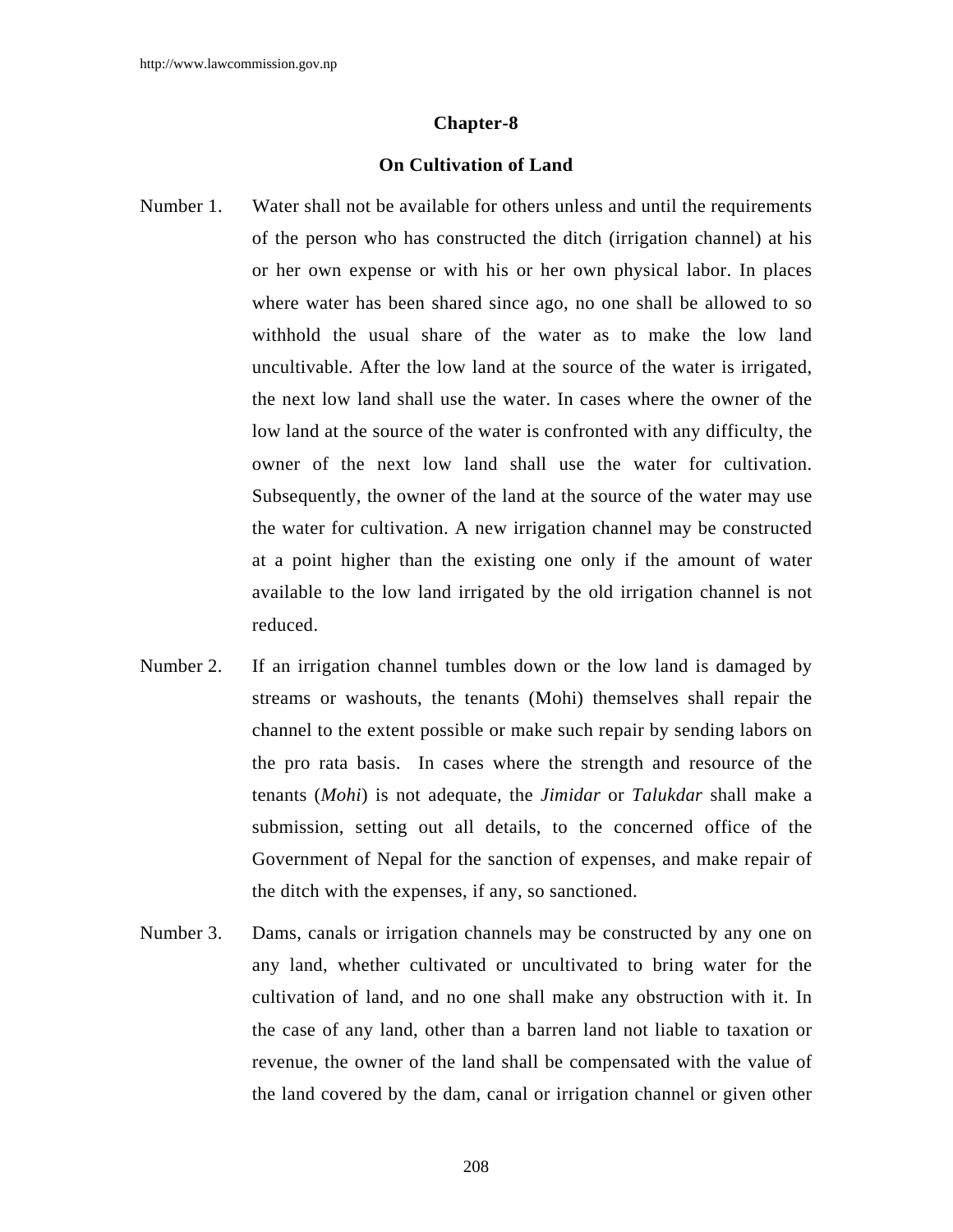land in exchange. When landowners (*Raiti*) incur expenditure on irrigation works to bring a barren land into cultivation if the tax on the newly cultivated barren land is double than that being paid on the cultivated land covered by the dam, canal or irrigation channel, the tax and revenue chargeable on the land covered by the dam, canal or irrigation channel shall be remitted.

- Number 4. In cases where roads and paths used by the people from ancient times, courtyards of houses, land adjoining houses, land used in transit by village chattels, water sources, land adjoining lakes and ponds, meadows and village pastures, inns, graveyards, main roads and highways, and similar other public place and such government land that should be left or rendered waste by order of the Government of Nepal shall fall in the land of a person, that person shall not bring such roads, paths, land, sources, ponds or meadow into cultivation nor shall such person cause the same to be brought into cultivation.
- Number 5. If any person obtains permission for the cultivation of any land mentioned below, such cultivation shall be made in accordance with the undertaking if any made by the person to cultivate the land, enjoying the exemption lesser that that mentioned below, and failing such undertaking, in accordance with the following provisions:

 If land which had once been cultivated but subsequently turned into waste is brought into cultivation, the land tax shall be realized with effect from the year in which the land is brought into cultivation…………………………1

 In the case of cultivation of a virgin forest land (*Kalabanzar*), *Muddati Parti*, land covered by bushes of catechu or berries (*Khayar* forest and *Banjar* forest), totally barren land, and sandy land, the tax shall be exempted for a period of Four years and levied with effect from the Fifth year……………………..2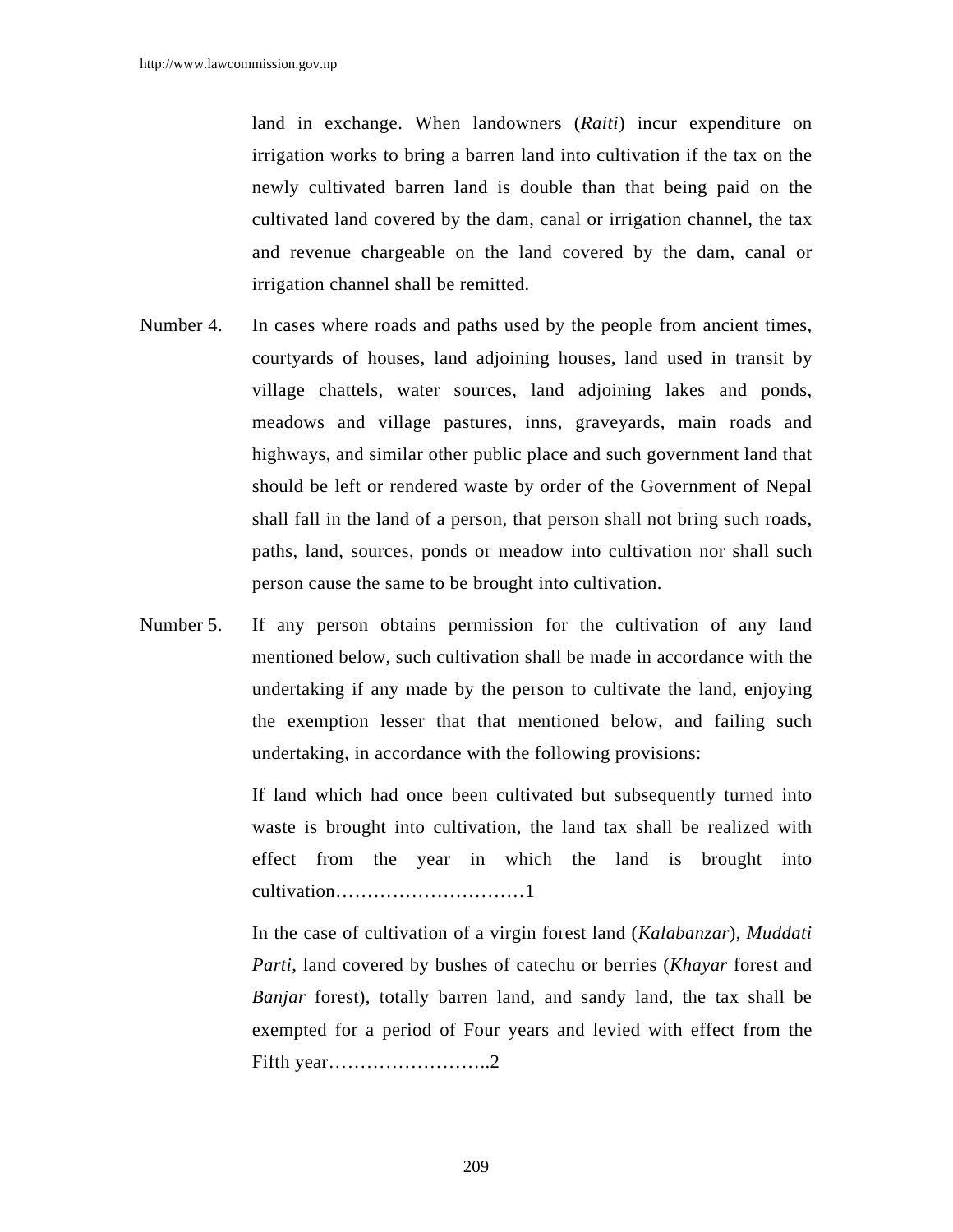If a cultivated sloppy land subject to land tax and revenue is turned into a low/paddy land by constructing an irrigation channel (ditch) up to that land, the land tax and revenue applicable to the sloppy land shall be levied for a period of Four years and the land tax and revenue applicable to the low land shall be levied with effect from the Fifth year and the land tax and revenue applicable to the sloppy land shall be remitted…………………………..3

Number 6. In the case of new cultivation of a land, if an application is made for the registration of the land after the land has already been cultivated, then such application shall not be entertained. If an application is made for the examination of a land and permission to cultivate the same, registration of the land shall be made upon fulfilling the requirements of law except in cases where the land has already been cultivated. If, upon making such examination, it appears that the land has already been cultivated, it shall be done as follows:

> If the land is a land to which no one has title and that can be cultivated by law, the land tax and revenue leviable on the land with effect from the year of cultivation by the cultivator and a fine equal to the amount of the land tax and revenue shall be recovered from the cultivator, and the land shall be sold by auction and the proceeds of sale shall be paid to the Government of Nepal………………………1

> If the land is a land to which no one has title and that can be cultivated by law, a fine equal to the amount of the land tax and revenue leviable on the land with effect from the year of cultivation by the cultivator shall be recovered from the cultivator, and the land shall be turned to a barren land…………2

> In the event of cultivation of a land belonging to other person, it shall be stated to the applicant that it shall be as decided by the case trying office about the title to the land if such decision is submitted…………………3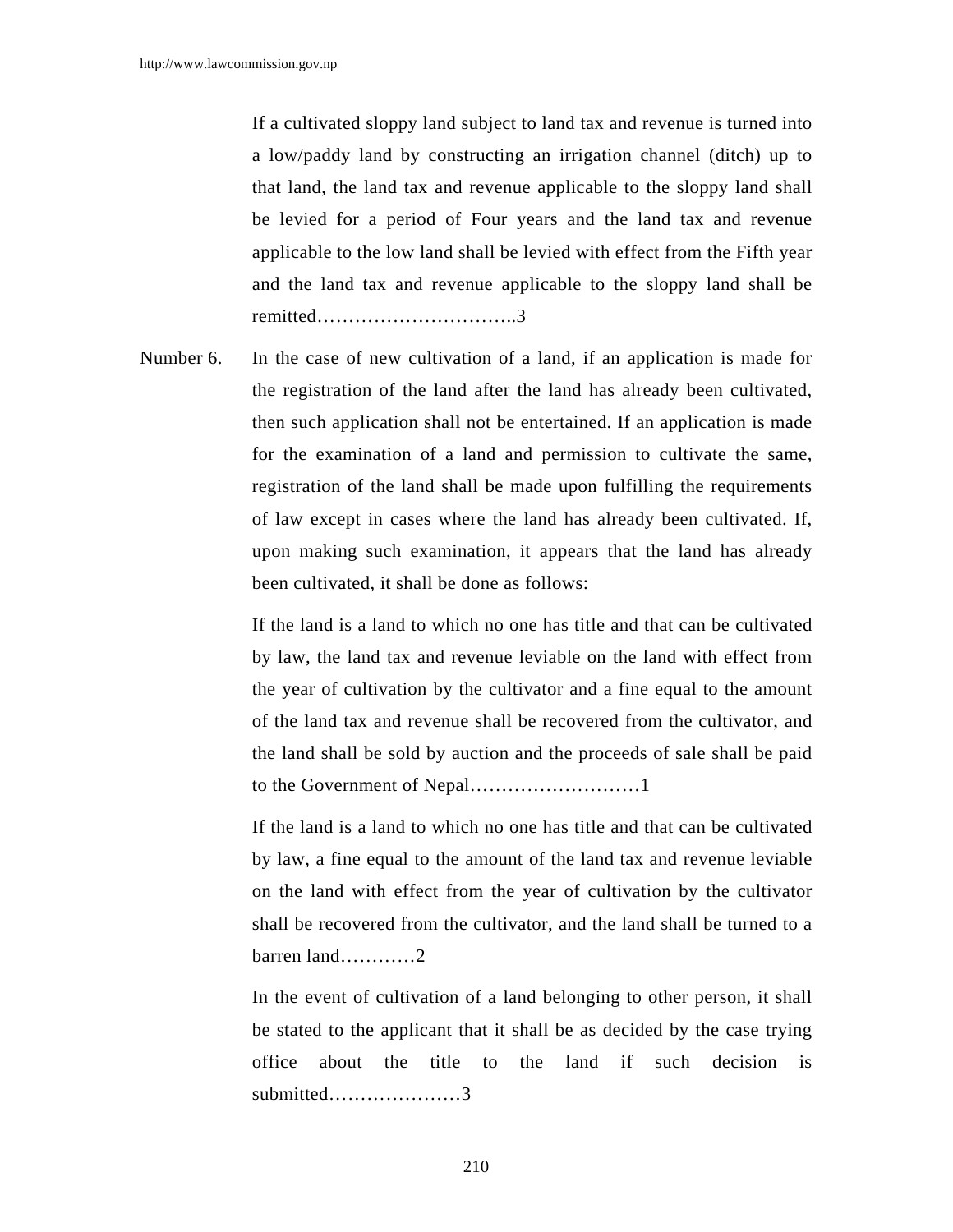- Number 7. If an application is made for permission to newly cultivate a land and the land so applied for cultivation is cultivable by law, then a public inquiry shall be made also in presence of the owners of land adjoining that land or their representatives, the *Jimidar, Talukdar* of that land or their representatives and at least other Four local gentlepersons, and if it is found that the land is cultivable, then the *Numbari* registration of that land shall be made by fulfilling the requirements of law. Any public inquiry made in the absence of the persons mentioned above and registration of new cultivation based on such public inquiry shall not be valid.
- Number 8. In measuring lands, such measurement shall be made as per the calculation that a land with thirty-seven-foot length and thirty-sevenfoot breadth amounts to one *Muri*, four-*Muri* amounts to one *Ropani*, a land with thirteen and half foot length and thirteen and half foot breadth amounts to one *Dhur*, Twenty *Dhur* to one *Kattha* and twenty *Kattha* to one *Bigaha*.
- Number 9. Where it is required to take measurement of a land in the course of a case or for other reason, such measurement shall be taken, setting out the boundaries of the land.
- Number 10. In fixing the rent of a land, the rent shall be so fixed as equivalent to that of the adjoining land, by setting out the type of the land on the execution of a recognizance deed that it is *Abbal*, *Doyam*, *Sim* or *Chahar* land, in presence of the owners of the adjoining lands and the local gentlepersons in the same place.
- Number 11. No person shall hold up any barren land, except the land as set forth in Number 4 of this Chapter and the barren land adjoining to the house and premises where that person is residing, without cultivating the land on his or her own or allowing other to cultivate it, claiming that such land is within *Sohrani* land tax or revenue or is the land over which he or she has the right of way or interest.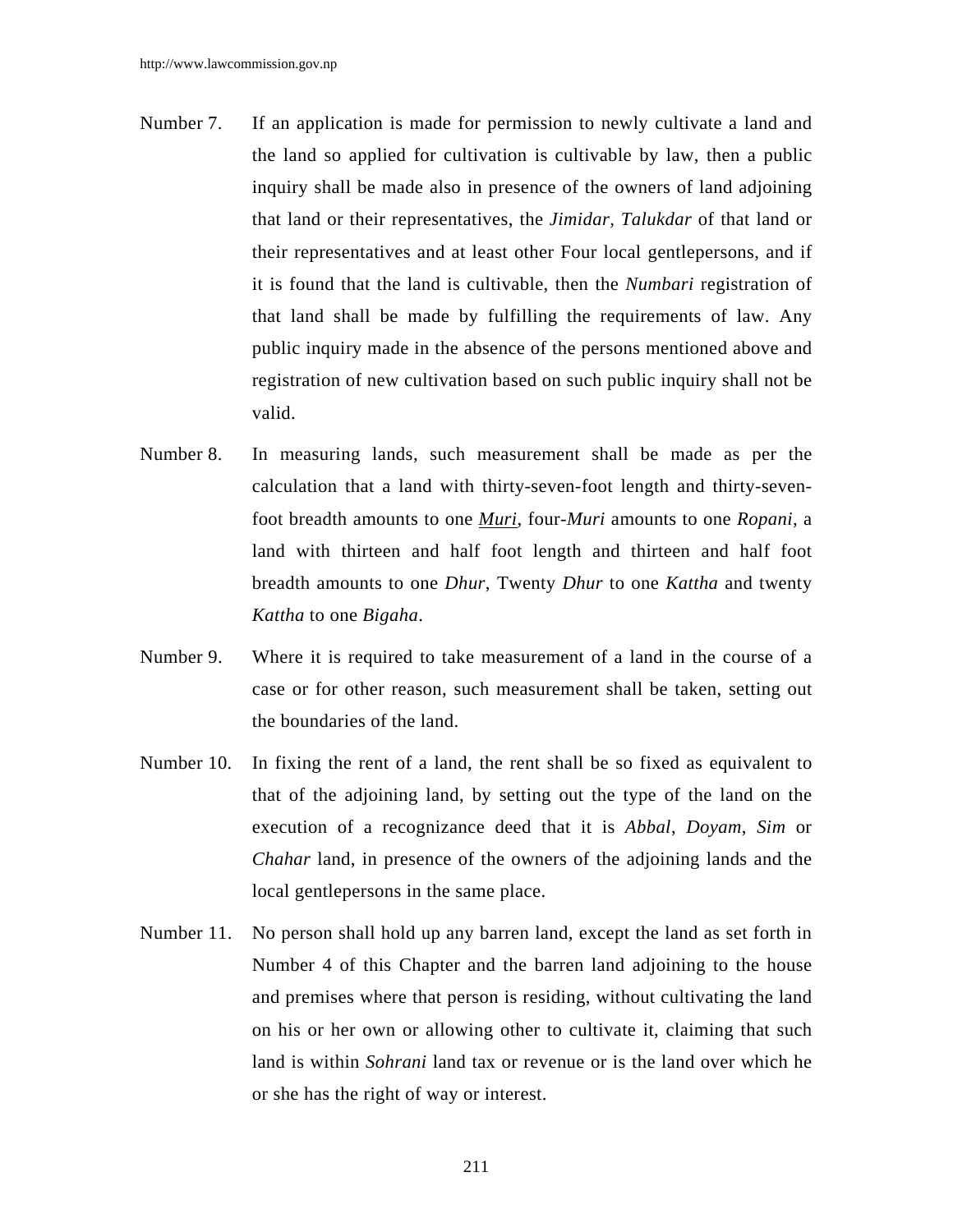- Number 12. If any person knowingly cultivates any land made barren by the Government of Nepal prohibiting its cultivation, the land tax or revenue leviable on the land with effect from the year of cultivation shall be recovered from the cultivator and the land shall again be made barren. In such a case, the person who cultivates the land or causes its cultivation shall be punished with a fine that if Five-fold of the amount of the land-tax or revenue. If such cultivation is made unknowingly, only the land tax or revenue leviable on the land with effect from the year of cultivation shall be recovered from the cultivator and the land shall again be made barren.
- Number 13. While imposing punishment on a case, as referred to in this Chapter, involving only an alteration in the customs or rites but the amount in question is not required to be recovered, the punishment, if any, specified in the other Numbers of this Chapter shall be imposed, and a fine not exceeding Fifty Rupees shall be imposed where such punishment is not so specified.
- Number 14.<sup>239</sup>A suit on any matter other than the cultivation or registration of any land prohibited for cultivation shall not be entertained if it is not made within Six months after the date of knowledge of such cultivation or registration.

 $\overline{\phantom{a}}$ 

<sup>&</sup>lt;sup>239</sup> Inserted by the Seventh Amendment.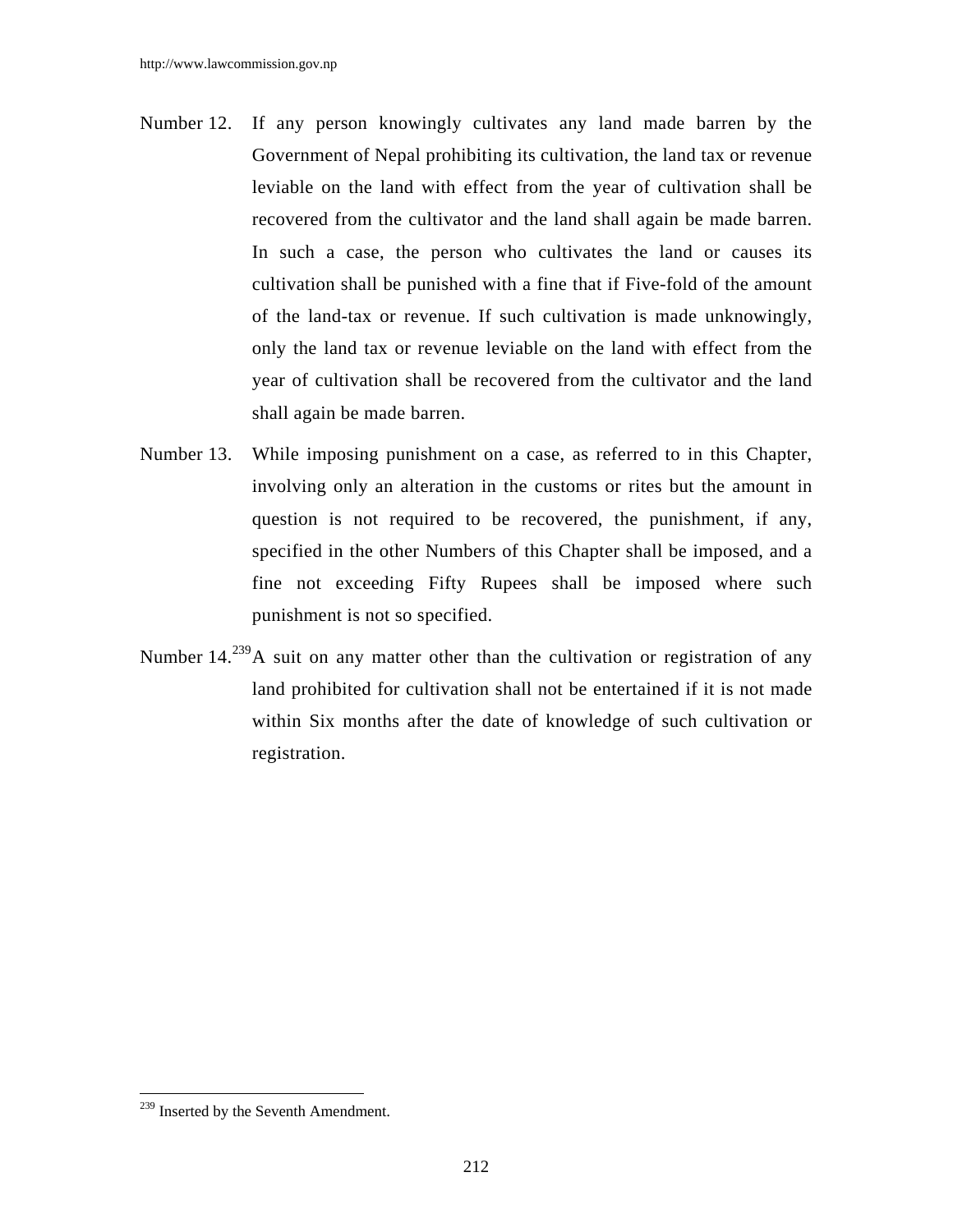# **On Land Evictions (***Jagga Pajani***)**

- Number 1. *Rajguthi* lands and *Kipat* lands without official documents shall be equivalent to *Raikar* (land subject to tax). Lands of all other categories shall be *Raikar*.
- Number 2. Where sales and purchases on household are permitted by law, and a person gets the title to a land upon such sale and purchase and is thus required to make transmission and even where the land is to be devolved on the heir because of the death of the registration holder, the landowner (*Raiti*) shall appear before the *Talukdar* and get the land registered in his or her name by way of transmission. If the landowner shows up for transmission in such way, the *Talukdar* shall effect transmission and give a proof or evidence thereof to the landowner. If the *Talukdar* refuses to effect transmission in such manner, then the Land Revenue Office shall effect, or cause to be effected, transmission and impose a fine of Five rupees on the *Talukdar* for each instance.
- Number 2A.<sup>240</sup> Where transmission has to be effected upon a person being entitled to a land and upon the heir being entitled to a land because of the death of the registration holder but such person or heir, as the case may be, expires the time-limit without getting the transmission and registration to be effected not later than Thirty Five days, and subsequently makes an application for transmission and registration, then transmission and registration shall be effected by collecting the fee of Ten rupees irrespective of the period of time lapsed. Even in the cases where the time-limit for transmission and registration of land has expired prior to the commencement of this Act (Code), transmission and registration shall be so effected by collecting the fee of Ten Rupees.

 $\overline{\phantom{a}}$ 

 $240$  Inserted by the Third Amendment.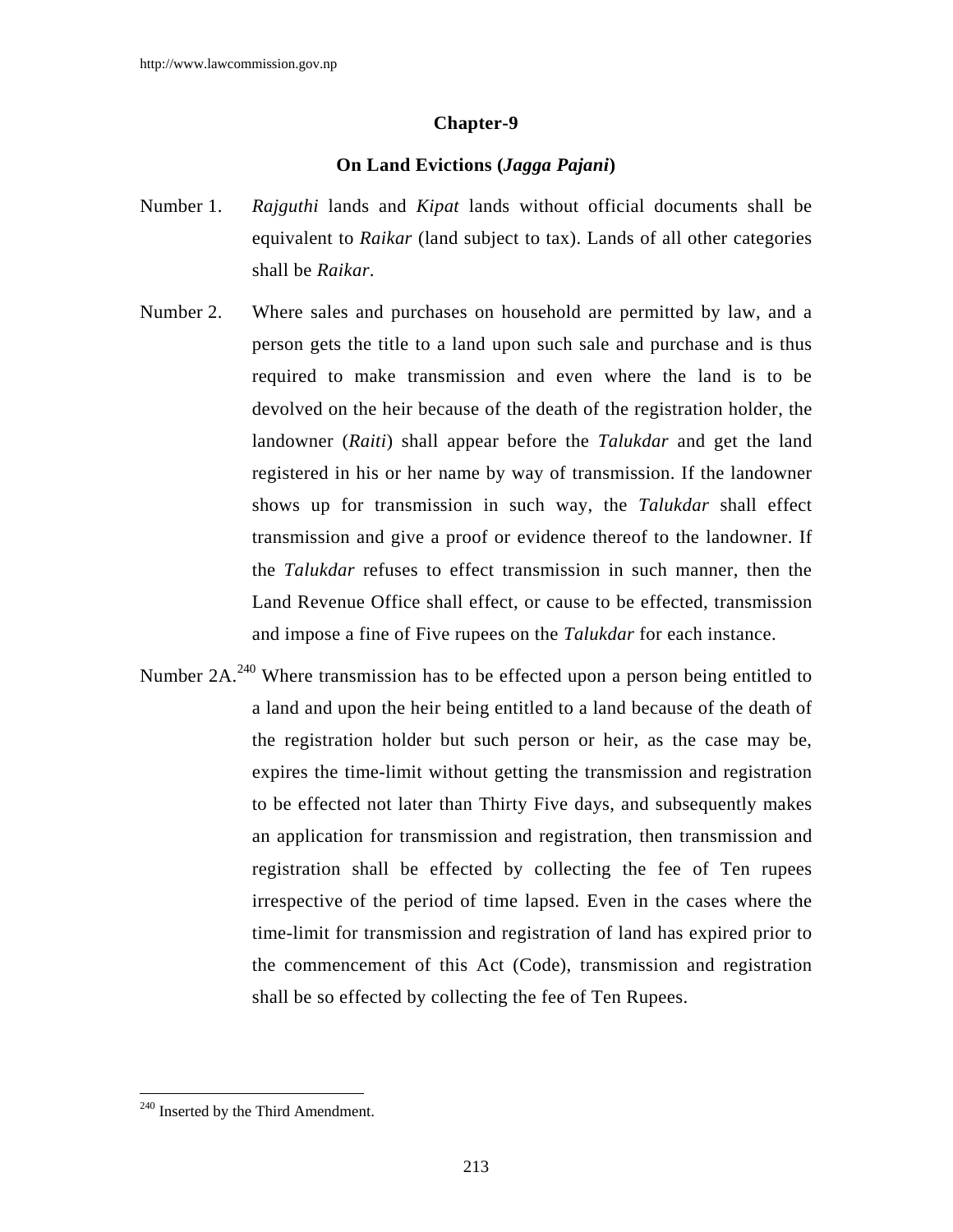- Number 3. If the eviction of a land has to be made or cause to be made for any reason, such eviction may be made or cause to be made between the last day of the month of *Falgun* and the last day of the month of *Jesta* in the case of a land in *Madhesh* and between the last day of the month of *Poush* and the last day of the month of *Chaitra* in the case of a land in the other place. The time other than that mentioned above is not proper time for such eviction.
- Number 4. If any landowner (*Raiti*) applies for eviction from a land registered in his or her name after the time referred to in Number 3 of this Chapter stating that he or she is not able to cultivate that land, and pays the land tax or revenue payable for the year of such eviction, the *Jimidar* or *Talukdar* shall take him or her to the Land Revenue Office, receive the land tax or revenue and get conveyance or transfer of that land in witness of that Office. The person who makes such conveyance or transfer shall not be entitled to evict from some land only and retain some land in that village or area of revenue sub-division (*Mouja*).
- Number 5. In the event of necessity of land eviction, any concretely built residential house, if any, built in that land shall not be removed. The owner concerned shall be entitled to enjoy the same by paying the land tax or revenue leviable on the land and on the land that has been encroached upon while building the house, on the pro rata basis. In the event of failure to pay the land tax or revenue, that house shall be sold by auction, and the required amount shall be recovered from the proceeds of such sake and over-plus amount shall be given to the owner of that house. If such owner is not available, the amount shall be paid to the Government of Nepal.
- Number 6. The *Rakam* leviable on the land shall be voided from now-onwards. Where land tax or revenue has not been levied on such land or has been levied in lesser amount than that leviable to the adjoining land, the land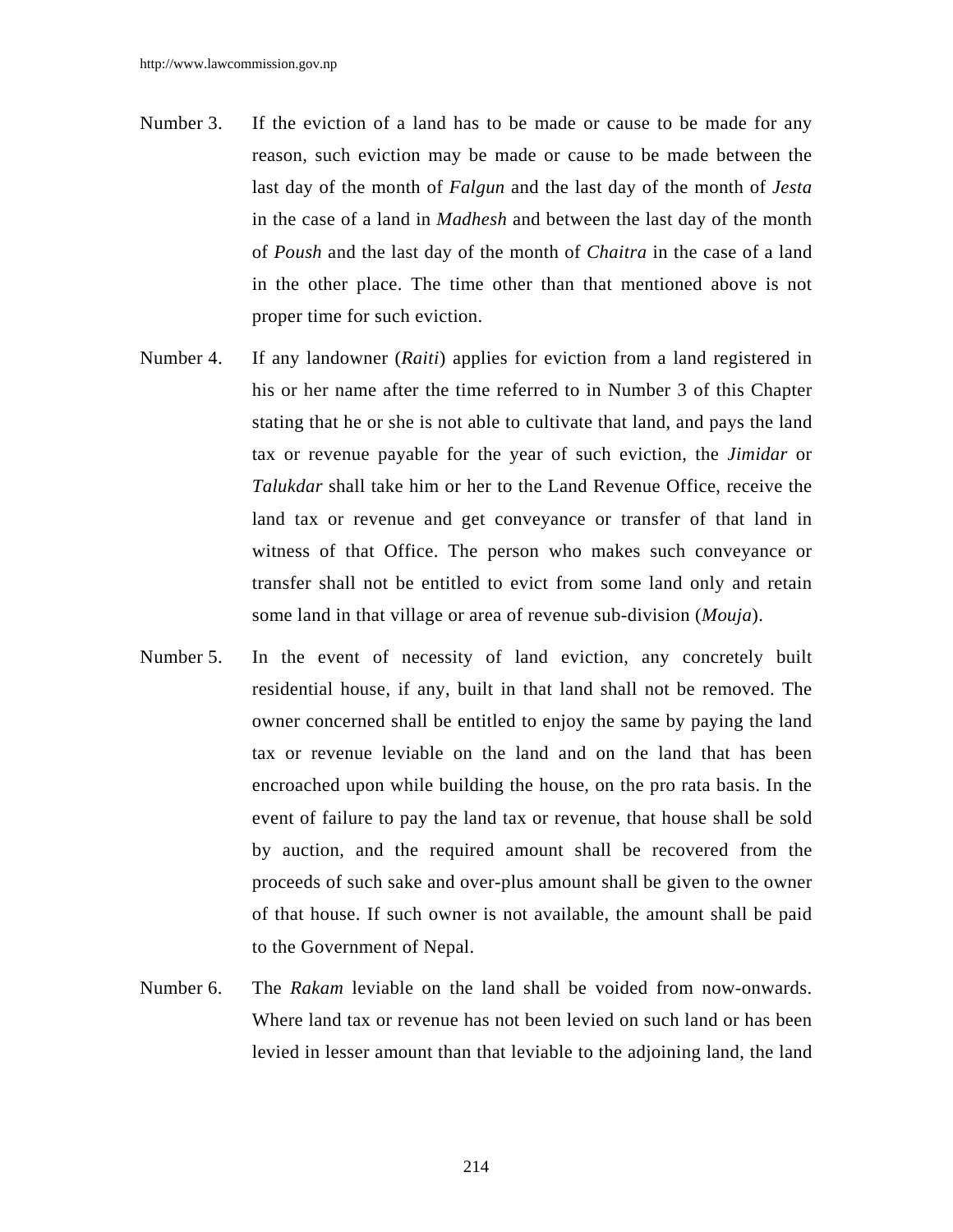tax or revenue shall be fixed as equivalent to that leviable to the adjoining land and recovered accordingly.

- Number 7. If the *Talukdar* on *Kipa*t land dies or absconds, his or her nearest heir shall be appointed in his or her post. If such heir is unwilling or nonexistent, some other capable person shall be so appointed. If the brothers of a *Talukdar* who are living separately so desire, they shall be appointed as separate *Talukdars*. Where they divide the landholders on the land and make payments due on their share. However, even if a *Talukdari* holding on *Kipat* land is thus split up, the *Thari* shall not be divided in the same way. He or she may make payments due on lands under his or her jurisdiction to the owners of the sub-divided *Talukdari* holdings by rotation. If the *Talukdar* has received any money from any person promising to appoint him or her as a new *Thari*, and is unable to repay the amount, it shall be equivalent to an unsecured loan. Fees payable on conferring the title of *Talukdar* shall be collected.
- Number 8. Where a land is taken over by streams or landslide and arrangement has been made for lesser land tax or revenue on such land upon examination of the same or by an order of the Government, no other person shall be entitled to cultivate that land against payment of higher land tax or revenue unless and until that land is restored into its original condition. When, even after the land has been restored into its original condition, the full land tax or revenue has not been paid and the new tenant shows up to accept it, then the land shall be provided to the new tenant subject to the payment of the full land tax or revenue. The old tenant shall be liable to the land tax or revenue payable for Five years, excluding the Two years after the restoration of the land into its original condition, and a fine equal to the amount of such land tax or revenue.
- Number 9. The title of *Jimmawal* or *Talukdar* shall not be taken away without any fault. If any application is made by a person requesting for the title of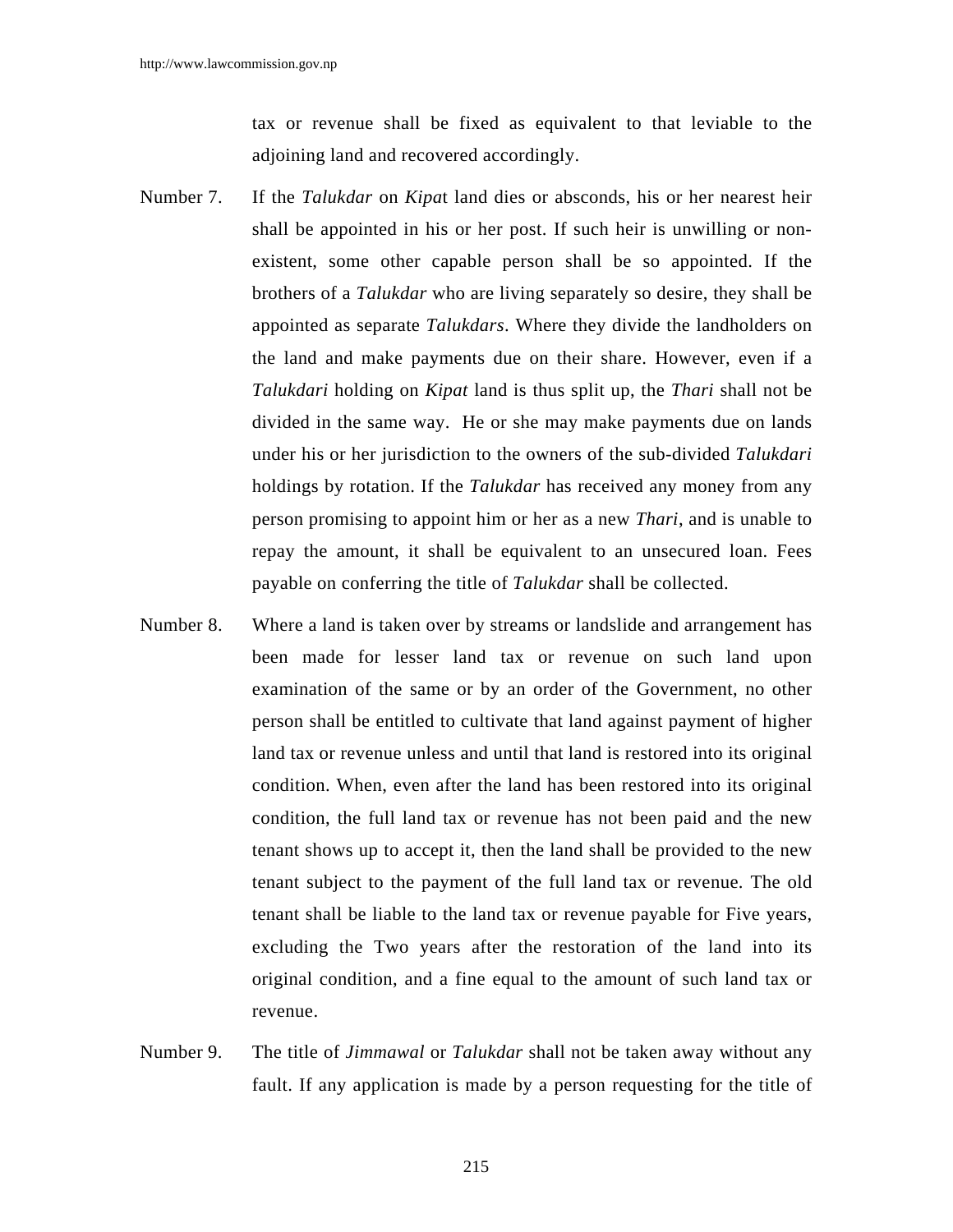*Jimmawal* or *Talukdar* that has been vacant for any reason and new arrangement has to be made, the title of J*immawal* or *Talukdar* shall be so conferred by the office to the person chosen by many tenants that land taxation regime is not affected against the guarantee of such tenants in accordance with law, and necessary formalities including the assumption of duties by that person shall also be exhausted. If the title of registration holder *Talukdar* or *Jimmawal* is vacant because of the death or absconding of the *Talukdar* or *Jimmawal* and the title has to be conferred to his or her heir and if the title is to be conferred to one who accepts the title upon making payment of due land tax, in the event that the title has been taken away due to the failure to pay the land tax in full, it is not required to get the onwers to choose the *Talukdar* or *Jimmawal*. The title shall be conferred so that the land taxation regime is not affected. In so conferring the title, it shall not be conferred to one who has been imprisoned in default of payment of due land tax.

- Number 10. If a person who is the *Talukdar* or *Jimmawal* for many places commits any offense resulting in the deprivation of the title thereof and consequently the title of the *Talukdar* or *Jimmawal* for one place is taken away, then the title of the *Talukdar* or *Jimmawal* for other places as well shall be taken in entirety and arrangement shall be made in accordance with law. Except in the case of a place where it is provided that the offence of concealment of the land tax or revenue results only in the punishment but not in the deprivation of the title of the *Talukdar* or *Jimmawal*, any *Talukdar* or *Jimmawal* who is held by any office to be guilty of the offence shall not be allowed to continue his or her duties unless and until he or she is acquitted of or released from such sentence.
- Number 11. Any *Talukdar*, *Jimmawal* or leader of tenants carrying out duties related with land taxation regime may, if he or she wishes to resign from the office, stating that he or she is no longer able to carry out such duties, so resign from the day of *Tika* of *Dashain* to the day of *Shree*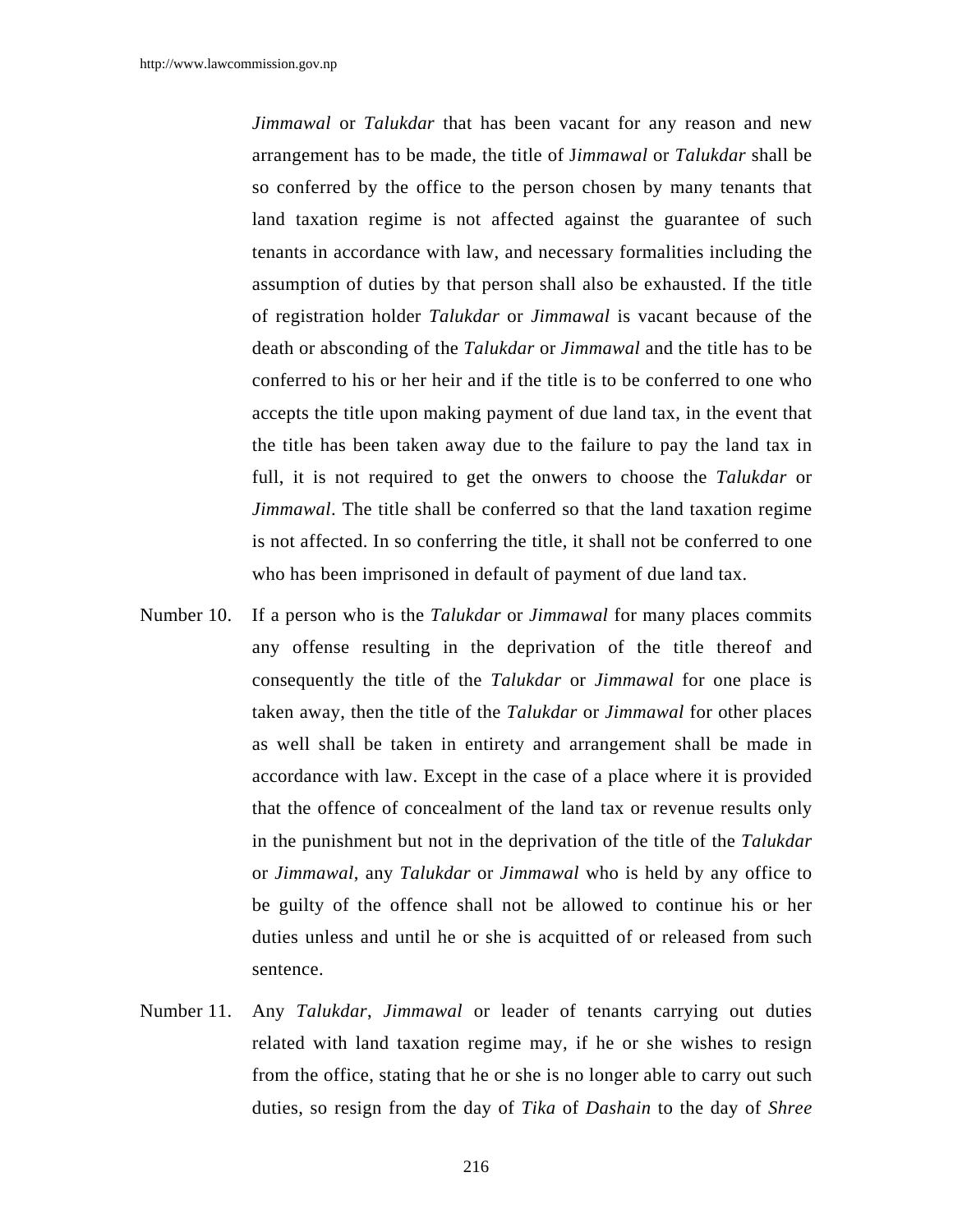*Panchami*. The office shall effect such resignation and make such other arrangements by fulfilling the requirements of law that the duties used to be performed by him or her are performed uninterruptedly. If the same person has taken the title of *Talukdar*, *Jimmawal* or leader of tenants for many places, that person shall not be allowed to resign the title thereof for some places and retain the same for some places. If any amount is outstanding and payable by the person making such resignation to the Government of Nepal, such amount shall be recovered from him or her in accordance with law.

- Number 12. If a house and land or cartilage (*Gharbari*) is registered in the name of one person upon survey or examination, and subsequently brothers and sons of that person live apart and build houses in that cartilage, then *Serma* (a type of land revenue in hills and Kathmandu valley) shall not be collected from each household until another survey or examination is carried out; only one *Serma* shall be collected. Provided that each and every household shall pay the *Saunephagu* (roof tax in the hill districts and Kathmandu valley).
- Number 13. One who makes deprivation of the title in an unauthorized manner and one who confers the title to which a person is authorized to another person shall be liable to a fine of Twenty Rupees in the case of cartilage or *Talukdari*, of a sum equal to the land revenue of One year in the case of low land (*Khet*) and of Two and half rupees in the case of impediment only. If any such impediment results in the non-cultivation of land or disorder in the land taxation regime, then the amount in question shall be recovered where so required, and a fine of Ten percent of the amount in question shall be imposed.
- Number 14. One who claims such land or title of *Talukdar* as to which one is not entitled shall be liable to a fine of ten rupees in the case of a claim for the title of *Talukdar* and of Two and half percent of the value of the land claimed in the case of a claim for the land.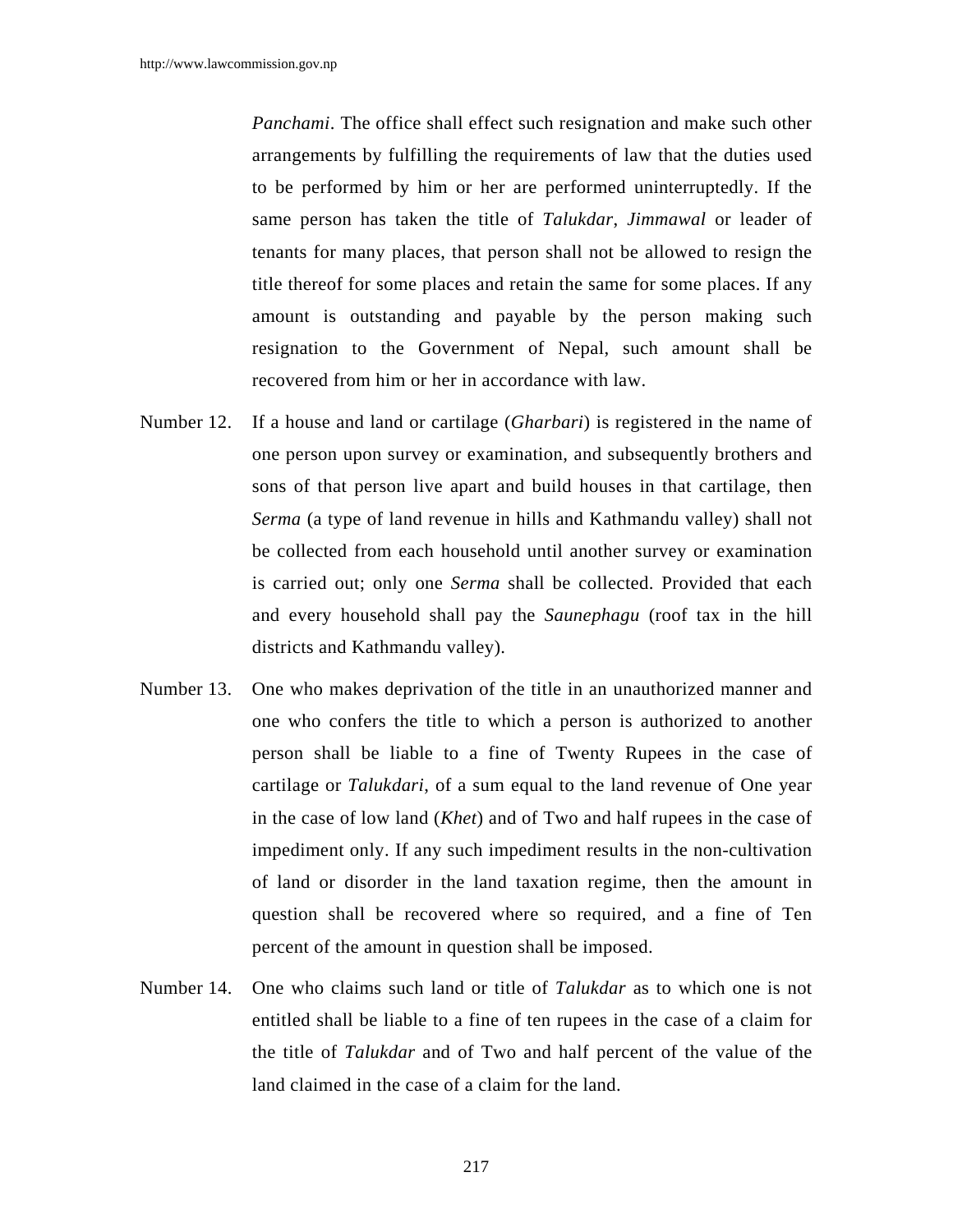- Number 15. One who makes reluctance and refusal to confer the title or land to the proper person who is entitled thereto shall be liable to a fine of Ten Rupees in the case of cartilage and of Five percent of the value and amount in question in the case of land.
- Number 16. Any form of exchange including the sale and disposal of and mortgage of the title of *Talukdar* or *Jimmawal* shall be invalid. The title shall be conferred to one who is chosen by the landowners in the same village.
- Number 17.<sup>241</sup>A suit on the matter of registration by a person of a land belonging to another person except encroachment and enjoyment by the *Talukdar* shall not be entertained if it is not made within Six months after the date of knowledge of such registration, and a suit on the other matters shall not be entertained if it is not made within two years after the date of the cause of action.

 $241$  Amended by the Seventh Amendment.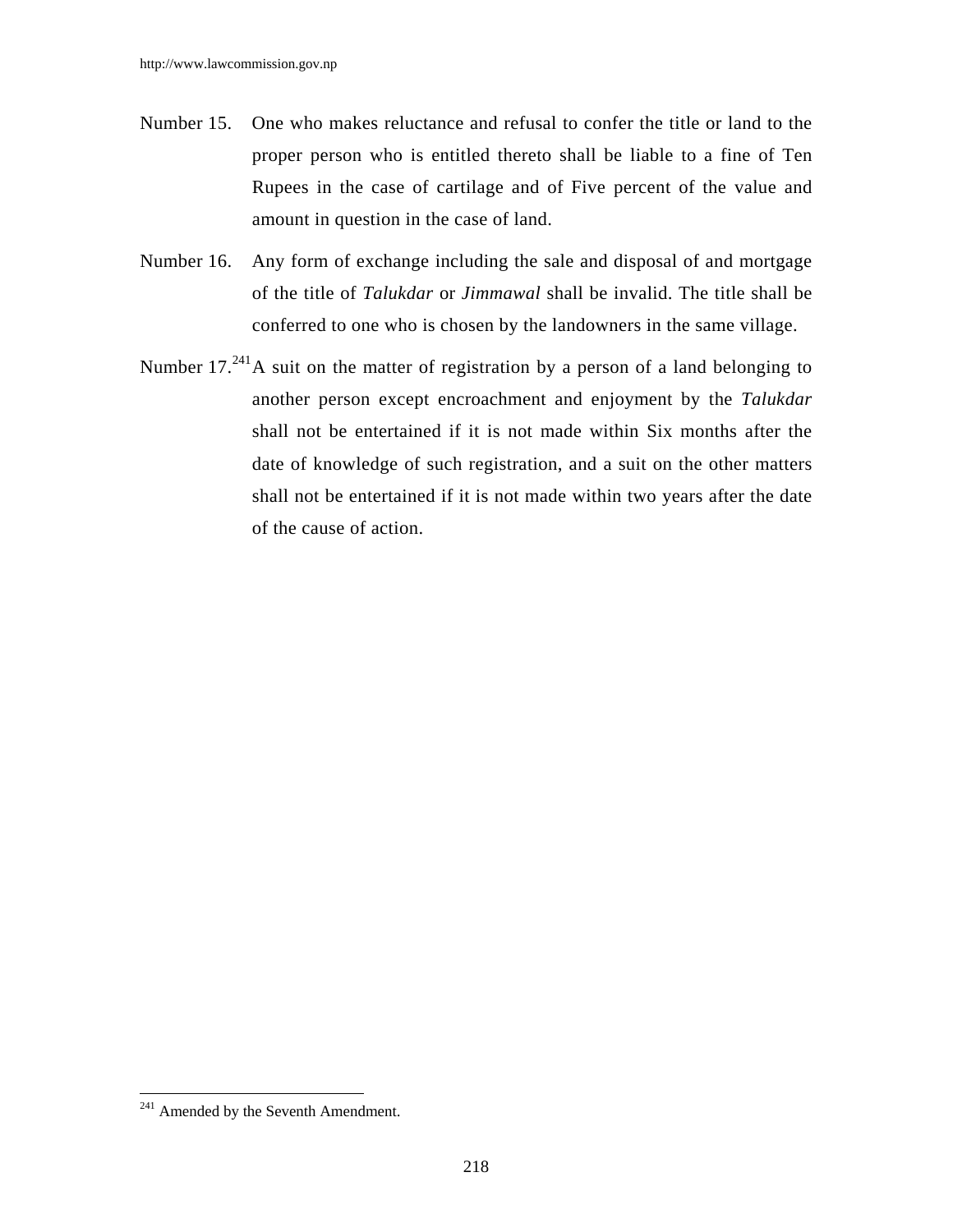#### **Chapter-10**

### **On Encroachment of Land**

- Number 1. No person shall enjoy other's land by way of encroachment, overlapping, pressing or otherwise and conceal, in any manner, and enjoy a government land without paying the land tax or revenue or cause another person to so enjoy.
- Number 2. If the stream enters and divides the same land and again the stream leaves the land, then the sandy land through which the stream has run shall belong to the person who owns it. The owner of the side where the stream has converted the border land into a sandy land shall be entitled to cultivate and enjoy the land by paying the land tax or levy. The owner of one side shall not be entitled to cultivate the sandy land on the other side and vice versa. If the owner of the sandy side does not cultivate, other person may cultivate and enjoy the land by paying the land tax or levy.
- Number  $3^{242}$ . Any of the following acts shall be deemed to be the concealment of land:

 Concealment of a *Raikar* land (land of which tax is collected directly by the state or through state functionaries) or other governmental or public land stating that such land is a State trust or other land or housing plot as enjoyed since ago or pressing or encroachment and use of a *Raikar* land or other government or public land through these lands……………………………1

 Use of any government or public land without its registration, other than a housing plot as exempted and enjoyed since ago……………………..2

 Use of a border land or separate land by virtue of the registration of another land………………………………….3

<sup>&</sup>lt;sup>242</sup> Amended by the Seventh Amendment.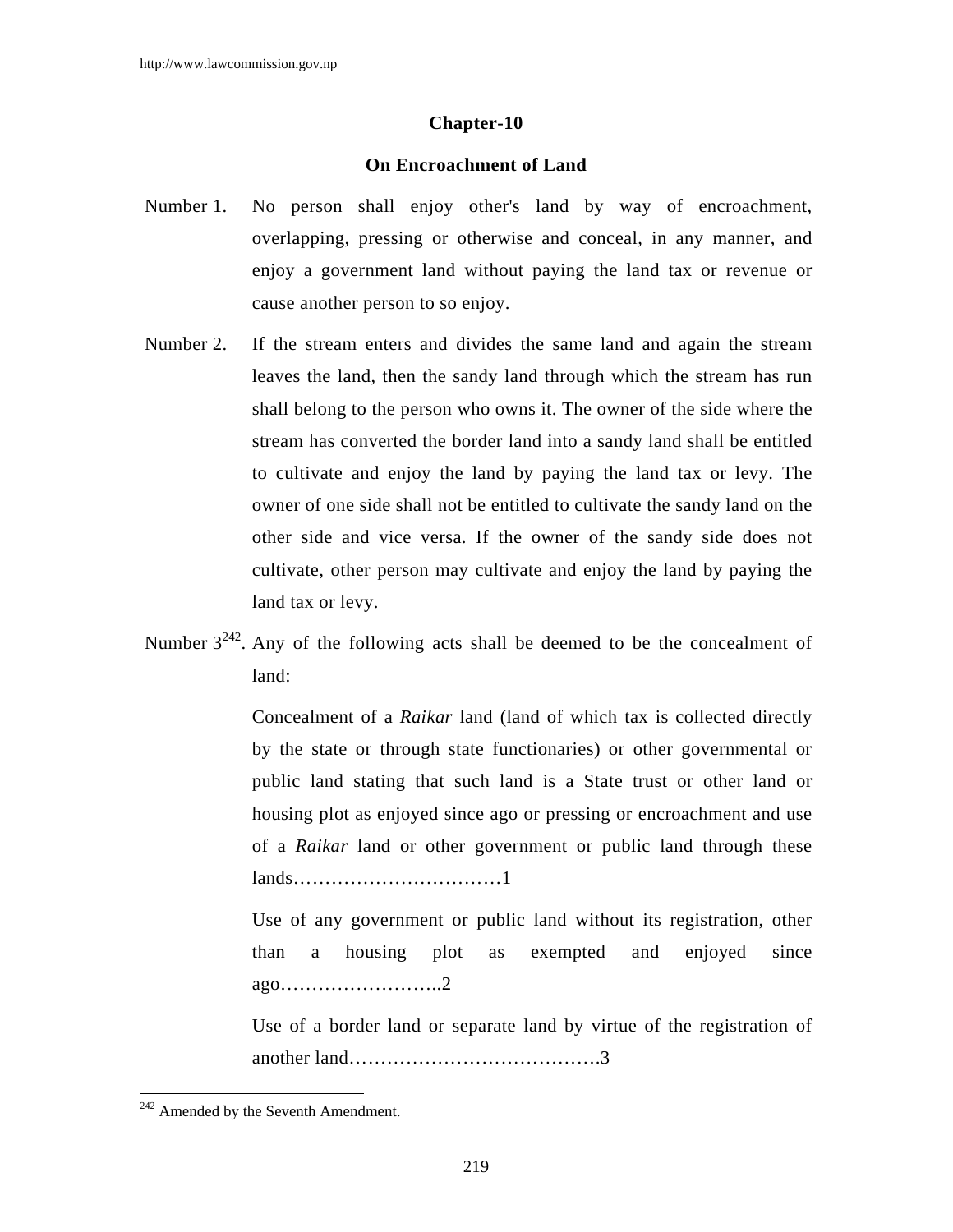Number 3A.<sup>243</sup> Any of the following acts shall be deemed to be the concealment of land tax or levy:

> Use of the previously registered Bhith (non-irrigated land and home sites in the eastern Terai region), Pakho (non-irrigated land in the hill districts) and sloppy grass land or housing plot as exempted and enjoyed since ago as a Khet (paddy field) with the use of an irrigation channel without registering the same as the Khet……..1

> In the event of arrangement of reduced land tax because of damage to a land, use of that land without paying the land tax in full pursuant to Number 8 of the Chapter on Land Evictions event after the restoration of that land into its original condition………..2

> In the event of obliteration of the records of a land because of severe damage by the stream or landslide, use of that land without registration and payment of the land tax even after the restoration of that land into its original condition……………..3

Number 4. In the case of a place where there applies a government deed providing a certain course of action against a person who conceals and uses, or causes the concealment and use of, a government land without paying the land tax or levy for such concealment and use, then it shall be according to that deed. The following provisions shall apply in the case of a place where there is no such deed applicable:

> Where the Talukdar himself or herself has knowingly concealed, pressed and used or caused to be concealed, pressed and used, the government land, the amount of the land tax or levy leviable by law shall be recovered from him or her, a fine equal to that amount shall be imposed on him or her and he or she shall be dismissed from the Talukdari (title of Talukdar). In the event of the use of amount in question by the tenant not by the Talukdar, the amount in question shall

<sup>&</sup>lt;sup>243</sup> Inserted by the Seventh Amendment.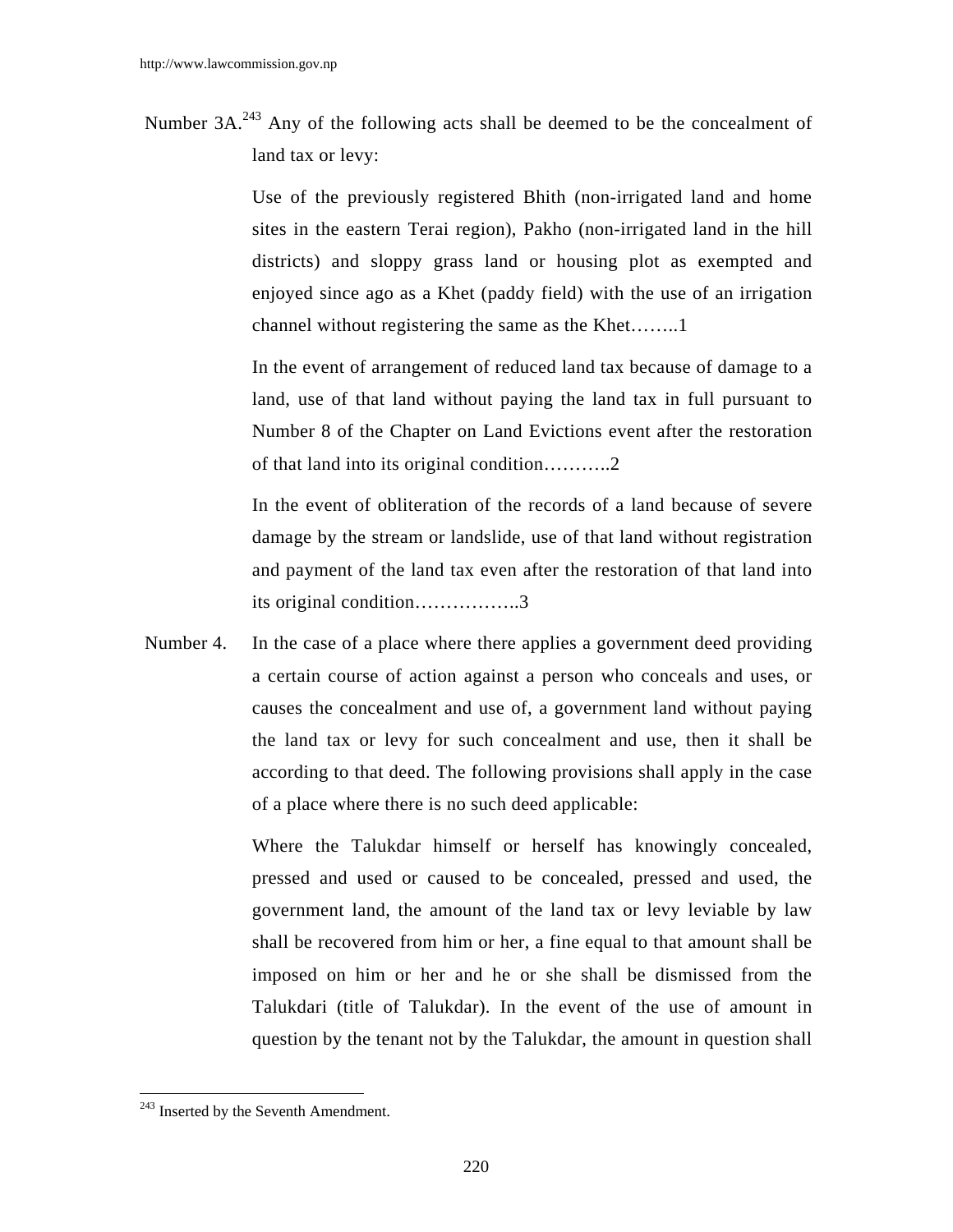be recovered from such tenant. If the amount in question is not recovered from the tenant in full, then the shortfall amount in question shall also be recovered from the Talukdar who has so knowingly caused such concealment and use; and if the Talukdar has not known the concealment and use of the amount, then the tenant who makes such concealment and use shall be liable to the land tax or levy chargeable pursuant to law and a fine equal to the amount of that land tax or levy…………………1

 Despite that the Talukdar is ignorant of the concealment and use of the government land by tenant by making **a shelter or shed (Dhuri),** without making payment of the land tax or levy, the Talukdar shall be liable to a fine of one rupee for each roof for the failure to take care……………………………2

 If a person encroaches, presses and uses a government land, to which one has not title, by using his or her Kipat land, such area of the government land as held to have been encroached, pressed and used by that person by using that Kipat land belonging to that person shall be deducted in a plotting from the Kipat land belonging to that person, on the border or ridge of the government land that has been so pressed, and the Kipat land so deducted and the government land so encroached, pressed and used shall be accumulated and entered into the records of government Raikar land, with fixation of the land tax or levy chargeable in accordance with law, and registered in the name of the person who is entitled to use o tom accordance with the procedures set forth in Number 6 of this Chapter. If, in making deduction of land, such area of land as encroached, pressed and used is not sufficient from the KIpat land, such land tax or levy as may be chargeable by law shall be collected in the case of the shortfall area of land. No fine shall be imposed. No deduction of land shall be made also in cases where the owner is ignorant of encroachment, concealment and use by the tenant and where the government land is encroached, concealed and used with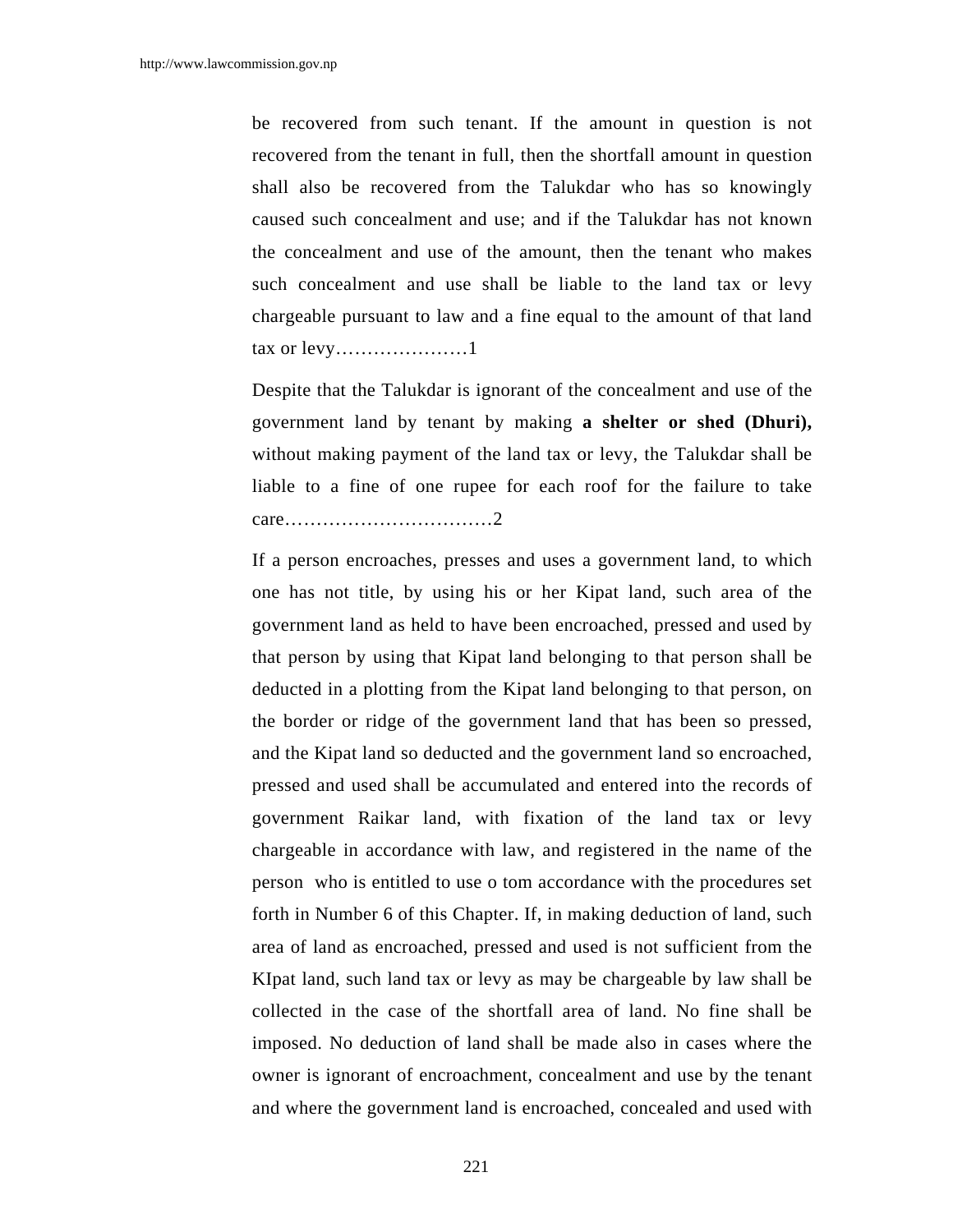a trust (Guthi) land. The border shall be set right or restored by imposing a fine equal to the share of crop accruing to the owner (Dhani Boti) on the tenant in the event of encroachment made by the tenant upon payment of the land tax or levy, and by recovering the land tax or levy of the land from, and imposing a fine equal to the amount of the land tax or levy on, the encroacher in the event of encroachment of the land with the trust (Guthi) land……………………………3

- Number 5. Where a suit is made against a person who encroaches or conceals and uses a government land while the person is alive, and the person is held to have committed such encroachment or concealment, and consequently the amount of the land tax or levy in question applicable to the land so encroached or concealed and used has to be recovered from the person, the land tax or levy chargeable for ten years only shall be recovered despite that the person has encroached or concealed and used the land for more than ten years, and for such years as during which the person has so encroached or concealed and used where the period is less than ten years. In cases where the encroacher or concealment maker dies and his or her son, grand-son or heir accepts the continuance of the case or where the encroacher or concealment maker dies and a suit made against his or her son, grand-son or heir or one who is tilling and using the land is adjudged, there shall be recovered the amount in question for two years only despite that such encroachment or concealment and use has been made since more than two years ago.
- Number 6. Even in cases where the land is liable to be deducted from the Kipat land upon holding that the government land has been encroached, pressed, concealed and used and where the land is liable to be withdrawn along with the dismissal of Talukdari upon proven guilty of encroachment and concealment, and there is a government deed applicable to that place to the effect that the land and Talukdari is not liable to be withdrawn and dismissed despite such encroachment, then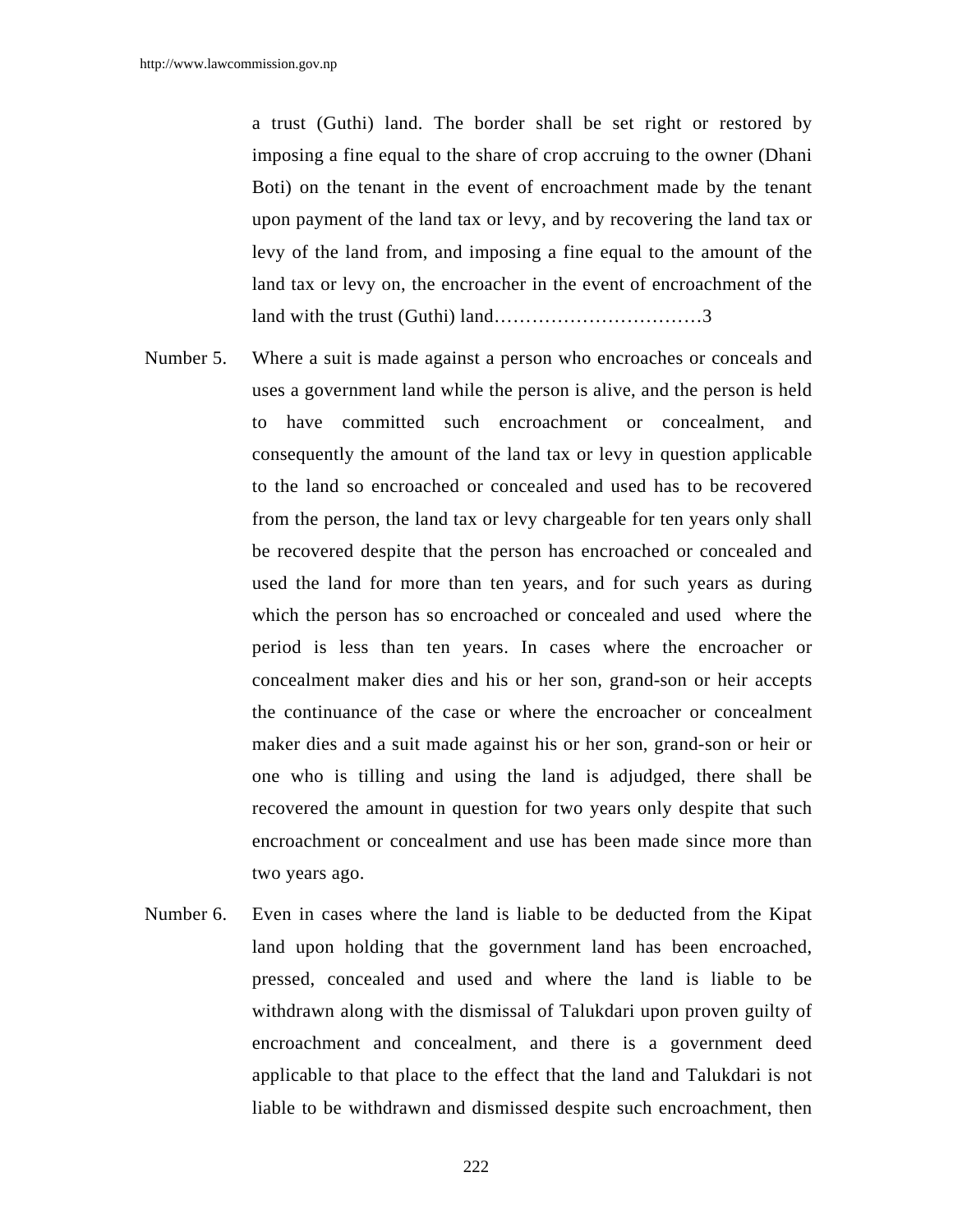the deed shall be applicable. In a place where such a deed is not applicable, registration shall be made by fixing the land tax or levy, in accordance with the following procedures:

 Such area of land cultivated and used by another person out of the land deducted from the Kipat upon the encroachment and use being proved and the land registered out of the land encroached, concealed and used without paying the land tax or levy shall be registered in the name of the cultivator and user, and only the Talukdari shall be granted to the informer. In the other cases, the whole of the land deducted from the Kipat out of the total area of the land cultivated and used by the person who has been encroaching concealing and using on his or her own as well as the half of the government land as encroached shall be registered in the name of that encroacher, and half of the government land so encroached and used and half of the land as registered as a result of the encroachment, concealment and use without paying the land tax or levy shall be registered in the name of the informer and the half shall be registered in the name of that person who has been so using it without paying the land-tax or levy, and where the Talukdar has committed the offence of encroachment, concealment, the title of such Talukdar shall also be registered in the name of the informer....  $^{244}$ …………1

 If, in setting aside the land to the informer and a person using the land in accordance with the provisions set forth in section 1 above, the person using the land has bee using it as cartilage (house and land), such area of land as he or she is entitled to shall be so set aside that it falls in the same plotting and is convenient to him or her and that both lands form the same plotting despite that he or she has not used the land as cartilage……………2

<sup>&</sup>lt;sup>244</sup> Deleted by the Seventh Amendment.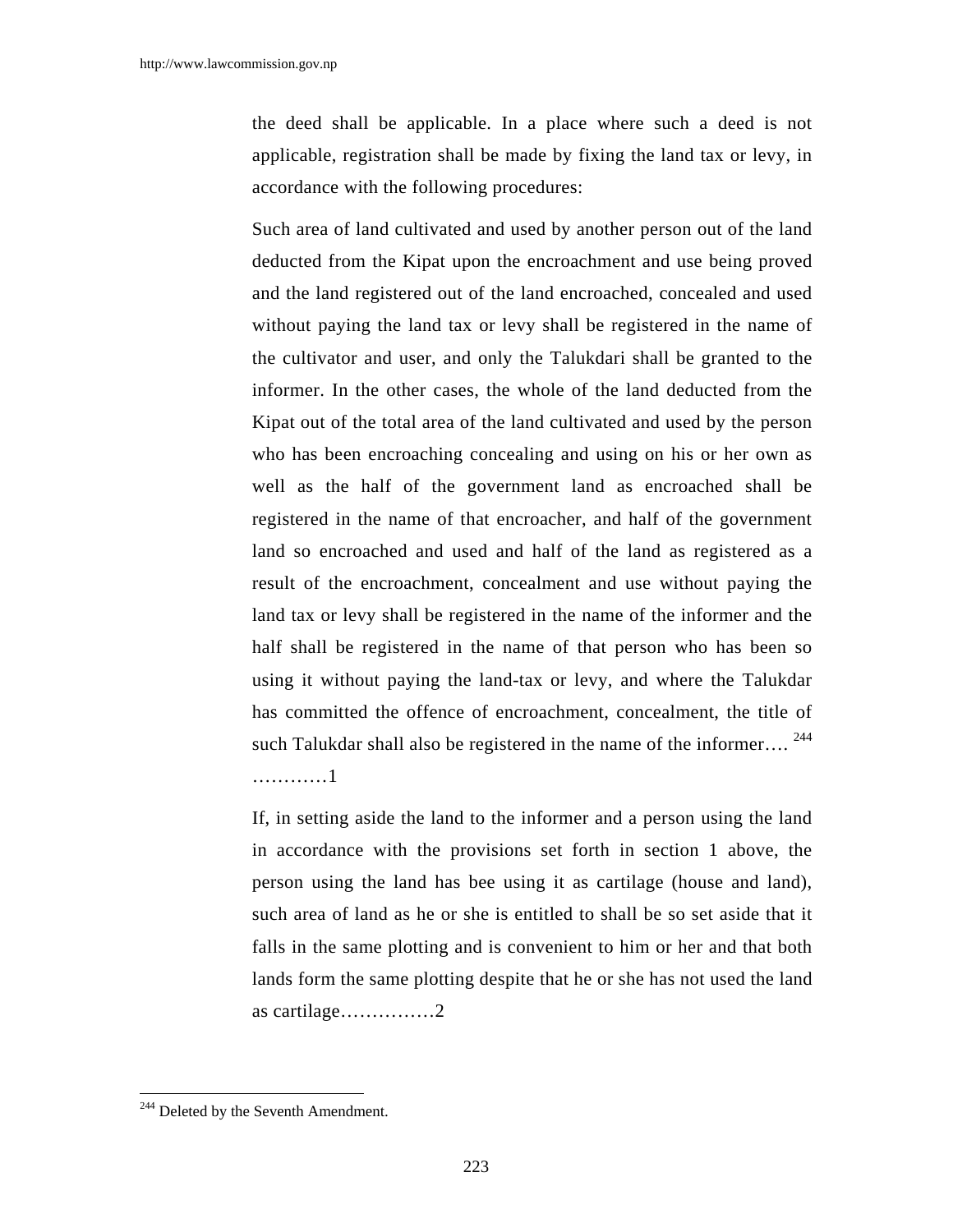Number 7.245 …………………….

- Number 8. In granting the title of Talukdar to an informer who is entitled by law to the title on the ground that he or she has made a complaint or accusation and got the accused to make confession, the tenants shall be allowed to choose him or her if they so desire, and if many tenants choose him or her, the title of Talukdar shall, by getting a bond executed by him or her, be so granted to him or her in accordance with law that the land-tax or levy arrangement remains in order. If, in making such choice, no one does choose him or her or the number of those who choose him or her is less that that of those who do not, the title of Talukdar shall not be granted to him or her. The matter shall be governed by Number 50 of the Chapter on Punishment.
- Number 9. If a land is withheld pursuant to law, the land shall not be transferred to other in any manner despite that the transferor has title to it unless and until the withholding is lifted, and even the receiver shall not take it knowingly. If such a transaction is done, it shall be void.
- Number 10. If a suit is filed claiming that any person has concealed or encroached and used a government land or land tax or levy and a suit or complaint is made on the matter of title to land owned by persons, then the crops of that land in dispute shall not be allowed to be taken by any person nor shall the recovery of such crops be effected pending the disposal of the dispute. Justice shall be imparted by withholding or attaching the crops of each year in accordance with the following procedures pending the settlement of the case. After the disposal of the case, the crops shall be released to the person entitled thereto, and whatever deposited in the office and held to be returned shall be dealt with and returned in accordance with law:

 After a suit or complaint has been made as mentioned above, upon the filing of the statement of defense, if the crops of the land in question do

 $245$  Repealed by the Seventh Amendment.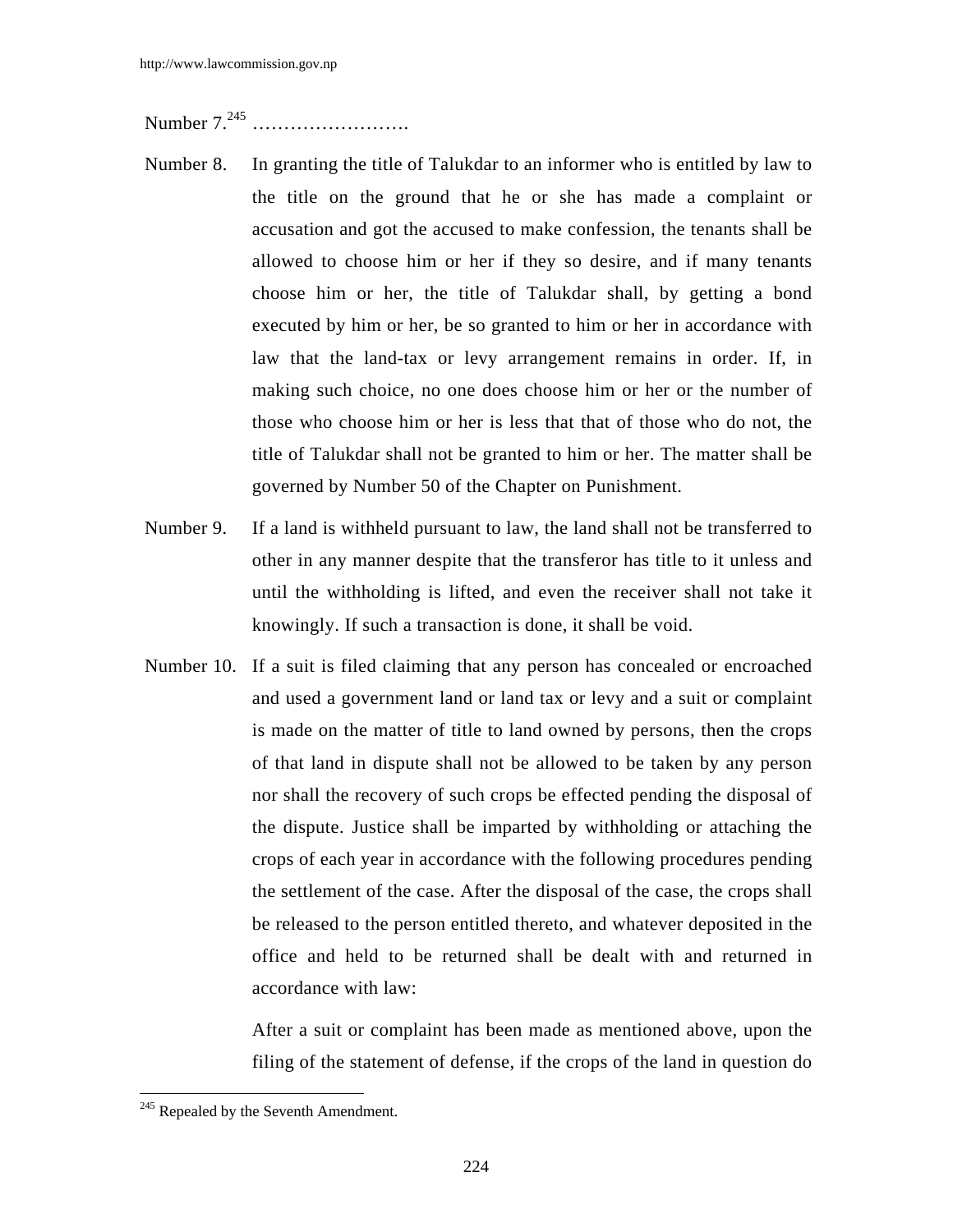not ripe and become ready for cultivation until the time when the statement of defense has to be made, and even prior to the filing of the statement of defense, if the crops of the land in question ripe and become ready for cultivation before the time when the statement of defense has to be made, an attachment notice shall be immediately sent to the Village Development Committee or Municiaplity, Jimidar or Talukdar, whoever is available there, to cut, crush and thresh the crops, take weight and measurement of the crops by Mana, and Pathi, and do whatever acts as required, in presence of both the plaintiff and the defendant, if they are available, and of their joint family members, heirs above 16 years of age, if the plaintiff and the defendant are not available, and of the owners of the adjoining lands and local gentlepersons if even such members, heirs are not available, to hand over the custody of the crops so cut or crushed to the person whom both litigants trust, and to the reasonable person whom they trust failing the person as trusted by both litigants, execute a deed in triplicate duly signed in accordance with law, send one copy to the office, retain one copy with the person making attachment, and give one copy to the person in custody of the crops, and to sell the crops at the rate prevailing at the village or market and convert the same into cash in presence of both litigants if they so wish to witness and of other gentlepersons if the litigants do not so wish, and apply such cash proceeds to the payment of the land tax or levy, if any, payable on that land in that place and to pay the remaining amount to the office, if a notice of clearance is not received until the  $15<sup>th</sup>$  day of the month of Chaitra. The recipient of the notice shall also make attachment and payment to the office as mentioned above and take a receipt thereof………………………………1

 While making an attachment pursuant to the provisions set forth in section 1 above, in cases where a suit has been filed claiming that any person has encroached, concealed and pressed a Raikar land or land-tax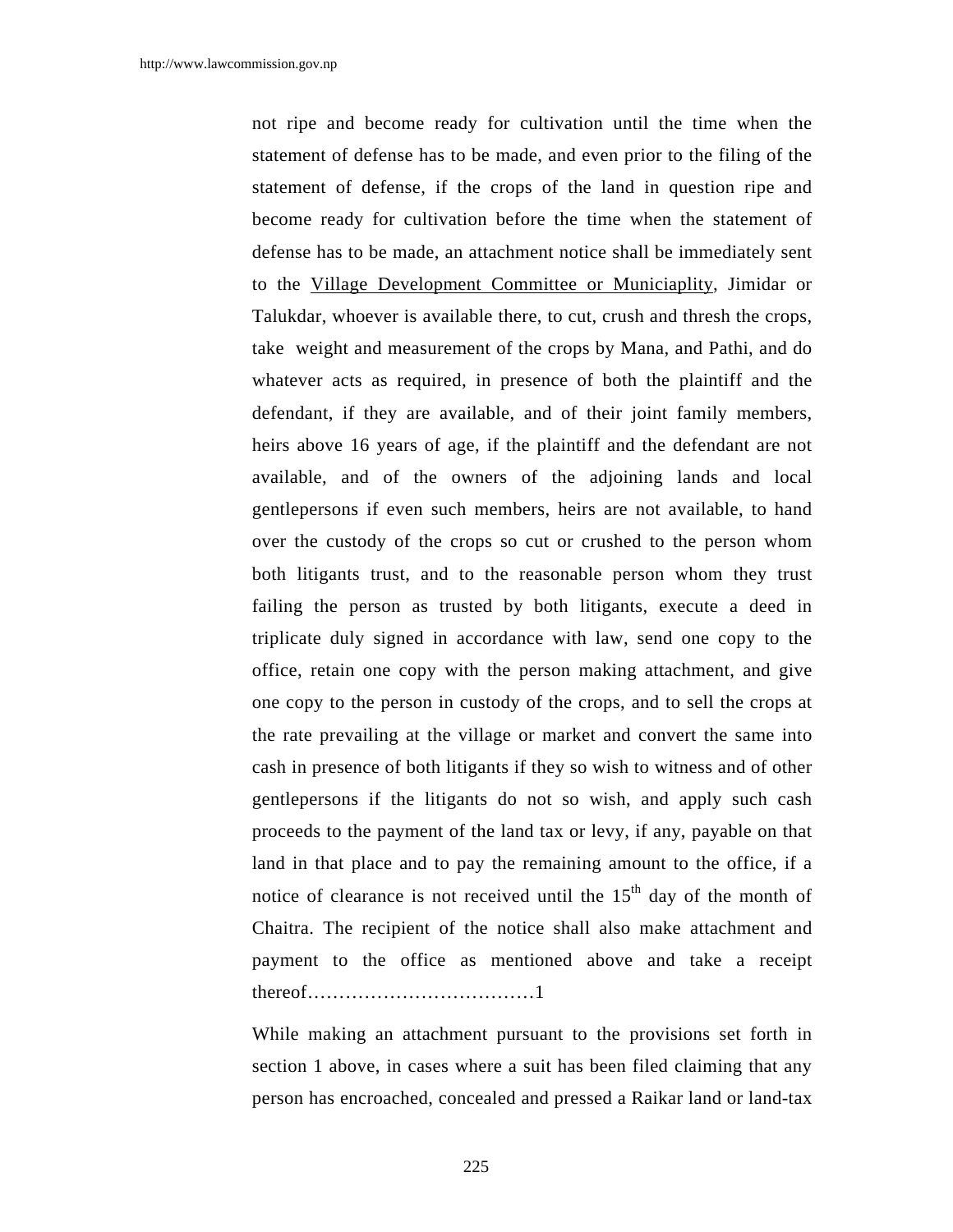or levy, there shall be set aside for the plaintiff or the defendant who has cultivated or tilled the land or a third person or the Talukdar who has so tilled the land, half the crops according to the land tax or levy, if any, fixed, and failing such land tax or levy and if rebate or remission is allowed despite the fixation of the land tax or levy, half the crops that can be yielded and in the case of a slant or sloppy land, such amount of crops as may be purchased as Serma (land-tax or levy on an unmeasured Pakho land) at the rate prevailing at the village or market and the owner's share in the event of dispute between owners of the land and the tenant's share in the event of dispute between the owner and the tenant, and then half the crops shall be attached………………………..2

 In cases where the crops of the land in dispute have been cultivated or planted by a litigant in the year of suit but it is not clear which of the litigants has made such cultivation and both litigants make conflicting claims on the cultivation of crops, all the crops of that year shall be attached, and half the crops shall be given to one who is held upon judgment to have made cultivation and the remaining half crops shall be released or provided to the successful or winning party……………….3

 If a case is filed as mentioned above, the authority responsible for attachment in that place shall make arrangement for the cultivation of the land by any of the plaintiff and the defendant, who so wishes, and by one who has cultivated the land in the year of suit if both of them so wish to cultivate and by a third person if both of them do not so wish to cultivate the land, and keep on such cultivation until the case is adjudged. If the land remains barren as a result of the failure to make such arrangement, the in-charge of the attachment shall pay for crops………………….4

226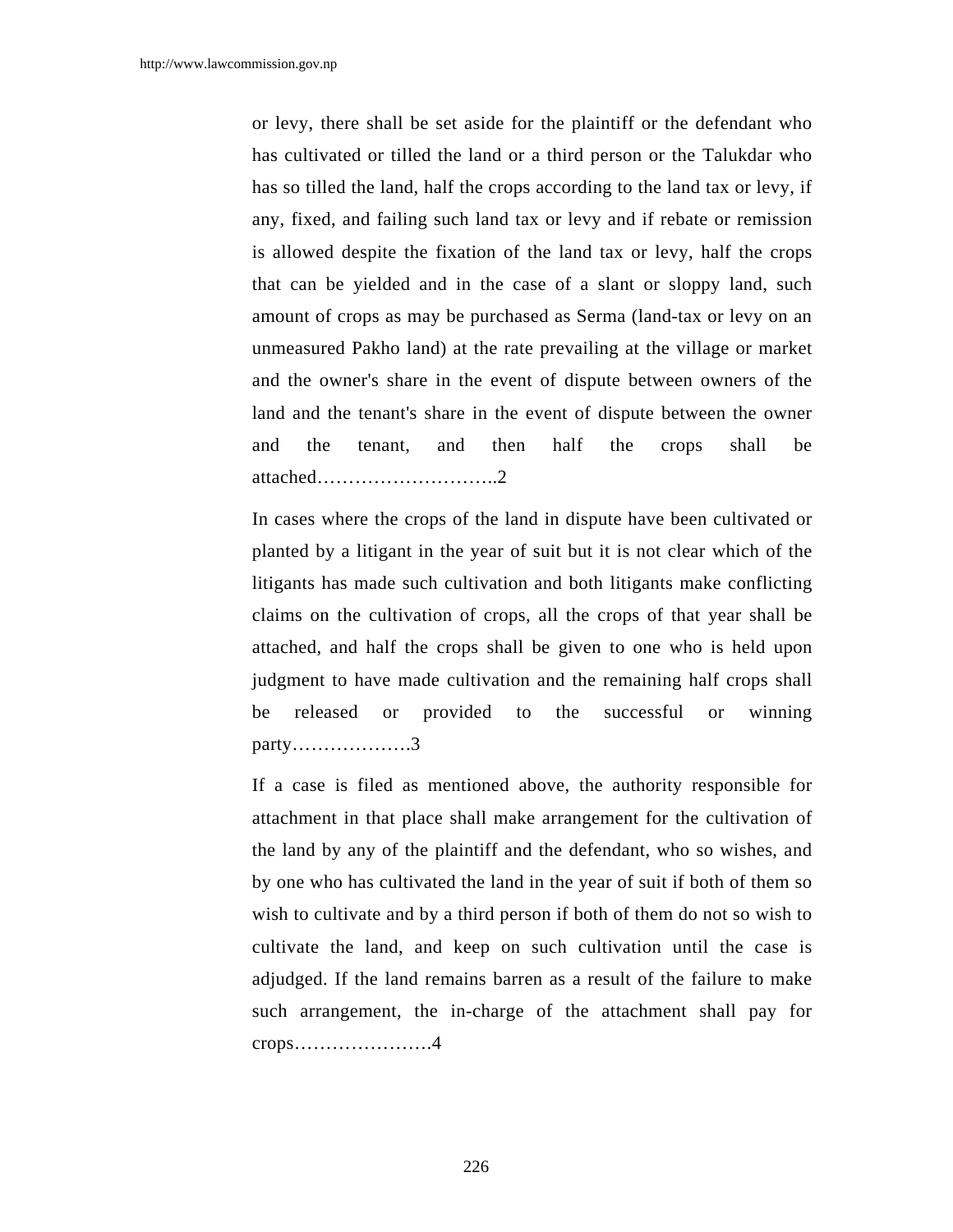After the final settlement and judgment of the case relating to the land that has been attached pursuant to Section 1 above, the office making attaching shall give, or cause to be given, the withheld crops that remain after making recovery of the government dues, if any, from the crops to the person whose title to the land is so established……………………5

Where, in the event that an attachment has to be made, after the attachment notice has been sent by the office where the case has been filed as mentioned above and one who is not so entitled has taken up the crops also as a result of omission of the receiver of the notice to make attachment, and recovery cannot be made in full by the title holder from the person who has taken the crops, in accordance with law, the shortfall shall be paid by one who is responsible for making the attachment……………..6

Where an attachment notice has been issued and the recipient of the notice has also made attachment and handed over the custody but only the person taking such custody has made embezzlement, and such embezzlement has been made by the person who has been trusted by the litigants of both sides, the amount in question shall be recovered, in accordance with law, from that person so trusted, and that person shall also be liable to a fine by Twenty percent of the amount in question. If recovery cannot be made in full from such a person, no recovery can be made by claiming against one who has handed over the custody to such a person. Where the custody has been handed over to a person who has not been chosen by both the parties and that person has made embezzlement, then  $recovery shall$  be made,<sup>246</sup> in accordance with law, from that person making such embezzlement. If recovery cannot be made in full in such a manner and if the person handing over the custody is held to have made such hand-over with mala fide intention,

 $246$  Amended by the First Amendment.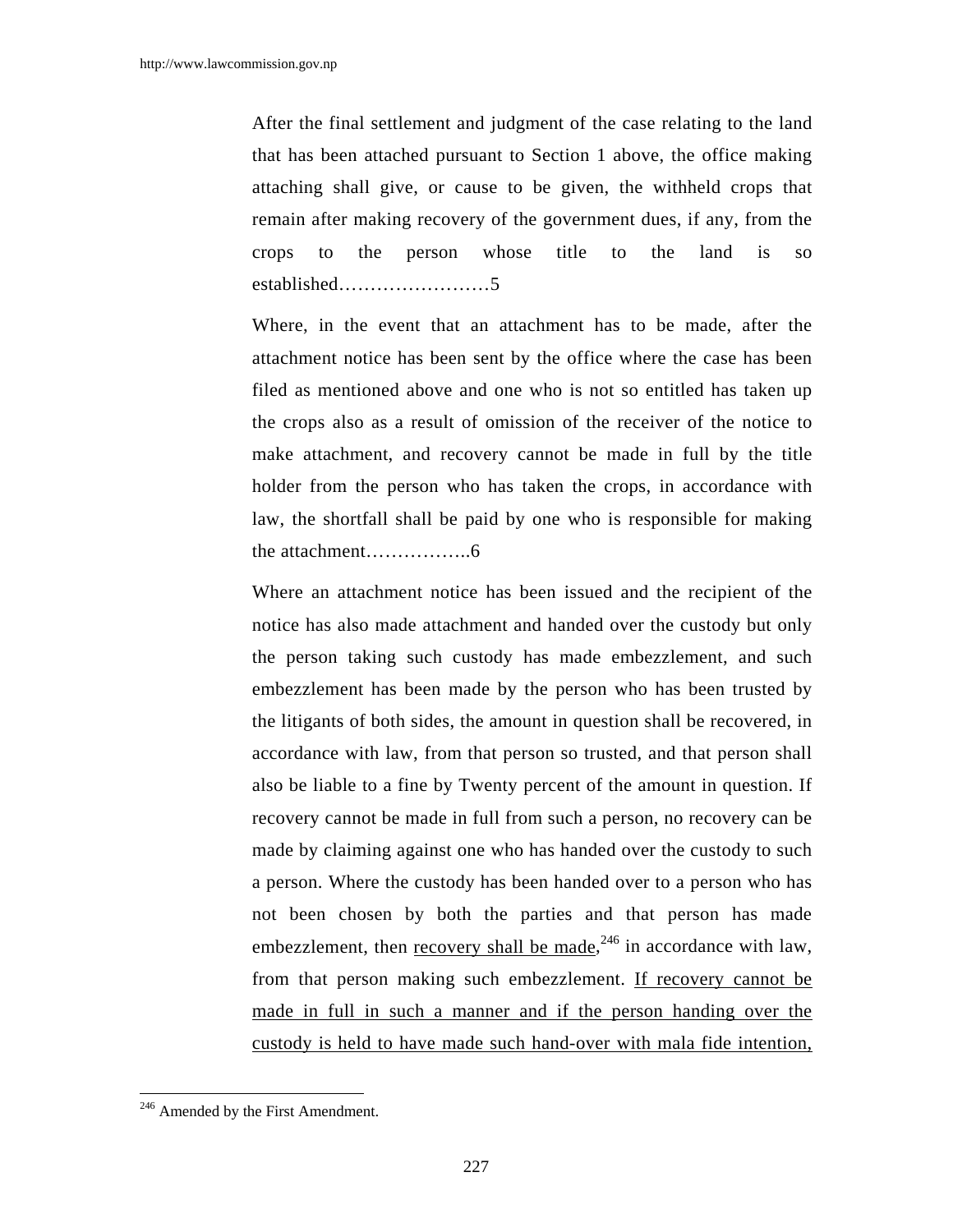the shortfall shall be recovered from the person making such hand-<u>over</u><sup>247</sup> …………………7

 Where an attachment is in custody pursuant to this Number, the person taking responsibility of attachment shall be entitled to a remuneration at the rate of five percent of the yields or incomings produced or paid by him or her. The rest upon deduction of the remuneration from the yields or incomings shall be produced or paid………………………………….8

- Number 11. No ten percent fee shall be charged while releasing the crops attached upon a case filed in relation to the land to, or returning the money made upon converting the crops into cash and held in the office to, the title holder.
- Number 12. No one shall till or dig, and over sow seeds, in a land that has already been tilled or dug by, or in which seeds have already been sown, by other person. No one shall also overlap seeds. No one shall also loot and forcibly snatch the crops planted or cultivated by other person. Such crops may be taken only after having the entitlement decided upon making a suit for the same.
- Number 13. In making a recovery of the crops of a land, the recovery shall be made by collecting the yields of that land by making a recognizance deed and inquiring the local gentlepersons and neighbors into the matter.
- Number 14. A person who claims a land to which he or she is not entitled as his or her own land or who forcibly possesses a land owned by other person shall be liable to a fine by two and half percent of the value and amount in question of the land.
- Number 15.No person shall do any thing that may destroy the crops in a land to which he or she is not entitled.

 $247$  Amended by the First Amendment.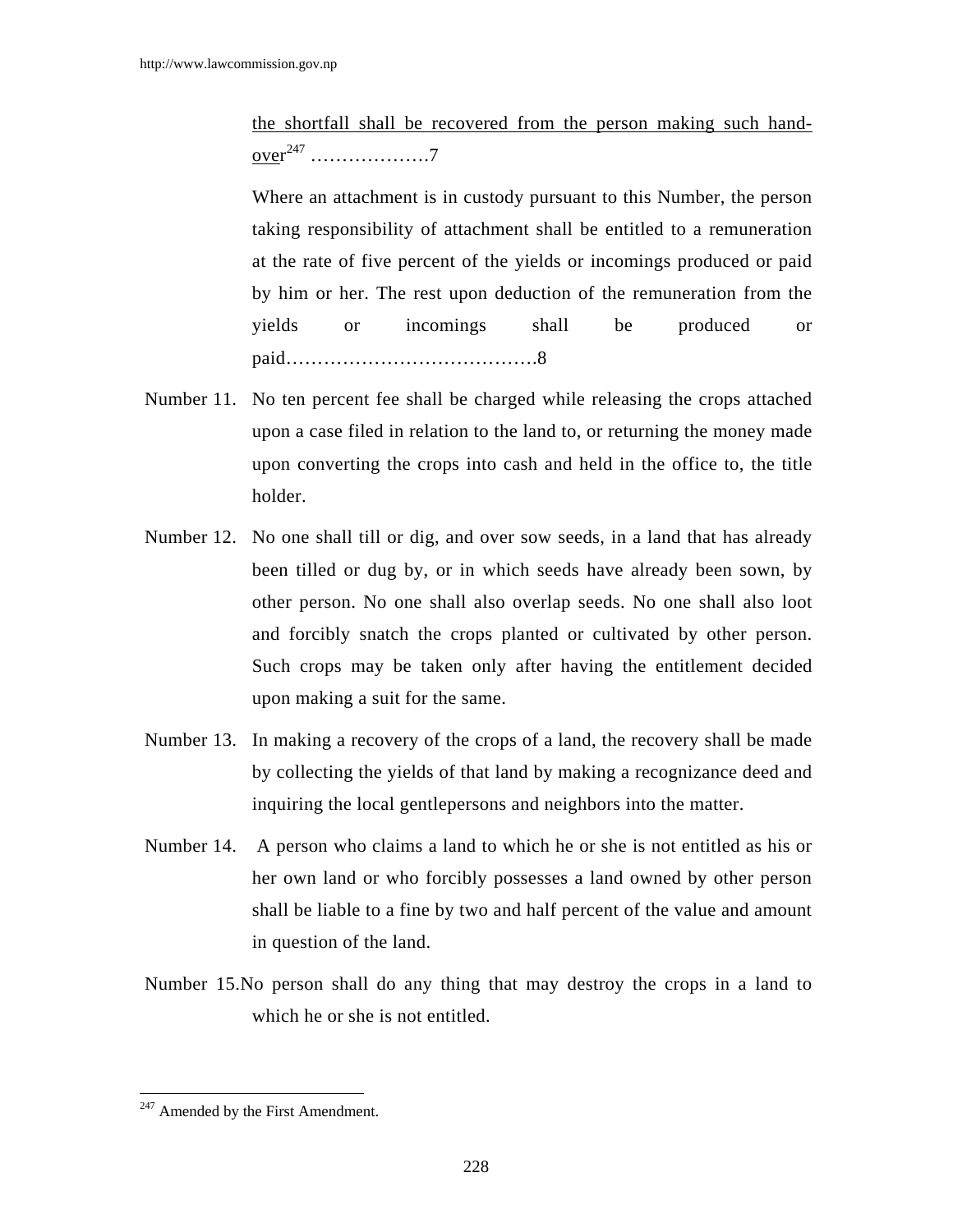- Number 16. If a divine act occurs to the crops, then an application or complaint has to be made for examination with the time-limit prescribed by law, in a place where the land tax or levy of that land has to be paid. If the cultivation of crops is made without having such an examination, the person concerned shall not be entitled to the remission of the rent of crops and land tax or levy on the ground that such a divine act has occurred.
- Number 17. If a person shows up to claim that the rent of crops or land tax or levy cannot be covered by the crops of the land due to a divine act, it is forbidden to tell him or her that he or she has to pay the whole of the existing rent of crops or land tax or levy. Such rent or tax shall be collected by giving remission or on the basis of half portion of crops.
- Number 18.<sup>248</sup> If a suit is not made within six months after the date of knowledge, in relation to the matter of land, other than the matter of the exchange of a land attached and concealment of land or concealment of land tax or levy, within three years after the date of knowledge in relation to the matter of rent of crops and within one year the date of final disposal upon settlement of the title to the land in the case of crops of the land in dispute, the suit shall not be entertained.

<sup>&</sup>lt;sup>248</sup> Amended by the Seventh Amendment.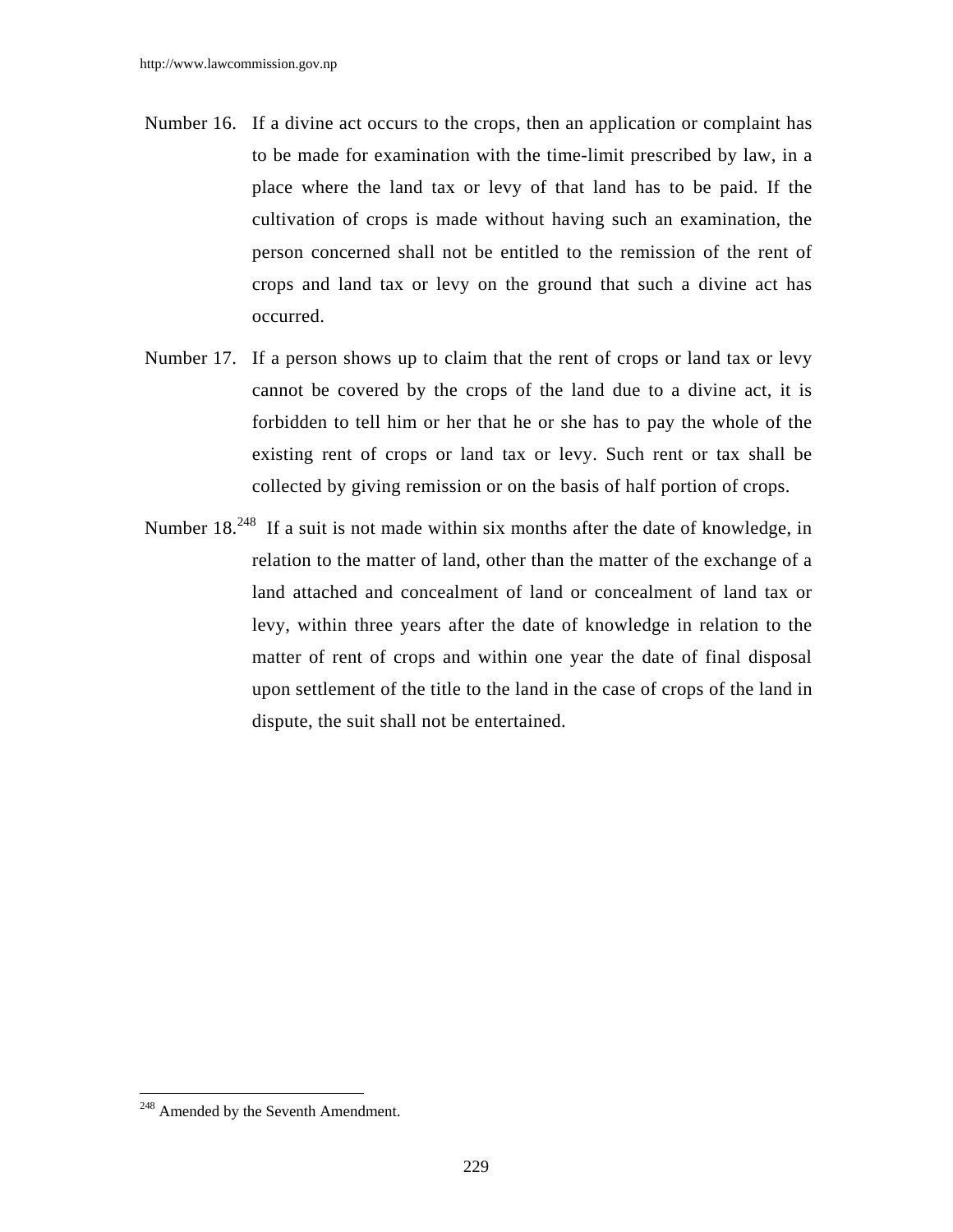## **Chapter-11**

## **On Construction of Buildings**

- Number 1. No one shall construct a building by making encroachment on a land in which one has no right. The owner of the land shall not stop the eaves *(Baleni/Balesi)* drops in his or her land. If the owner of the land wants to construct a building or erects another storey in the building, he or she is entitled to construct it without encroaching the land where eaves drop. No one is entitled to stop it.
- Number 2. No one shall make encroachment on the road or drain in the course of constructing a building. No one shall keep a water channel/pipe *(Dund)* which may cause water to drop on the road.
- Number 3. No one shall create any obstacle to the outlet exit *(Nikas)* in use or given to use since the past. No one shall forcefully take or use any place for an outlet exit which is neither being used nor given since the past.
- Number 4. No one shall construct a building on the land in which he or she no right or on any disputed land. In case a person so constructs a building, the person who builds such building shall give-up that building upon receiving such reasonable costs as determined by the prudent local people *(Panchakriti)* for the same or shall vacate the land within Six months upon demolishing the building. In cases where the owner of the land does not agree to accept the building by paying the costs as determined by the prudent local people or the building constructor does not agree to give the building by receiving the costs as determined by the prudent local people and demolishes it, the building constructor shall pay an amount of Five percent of the costs of the building as determined by the prudent local people to the owner of the land. In cases where the builder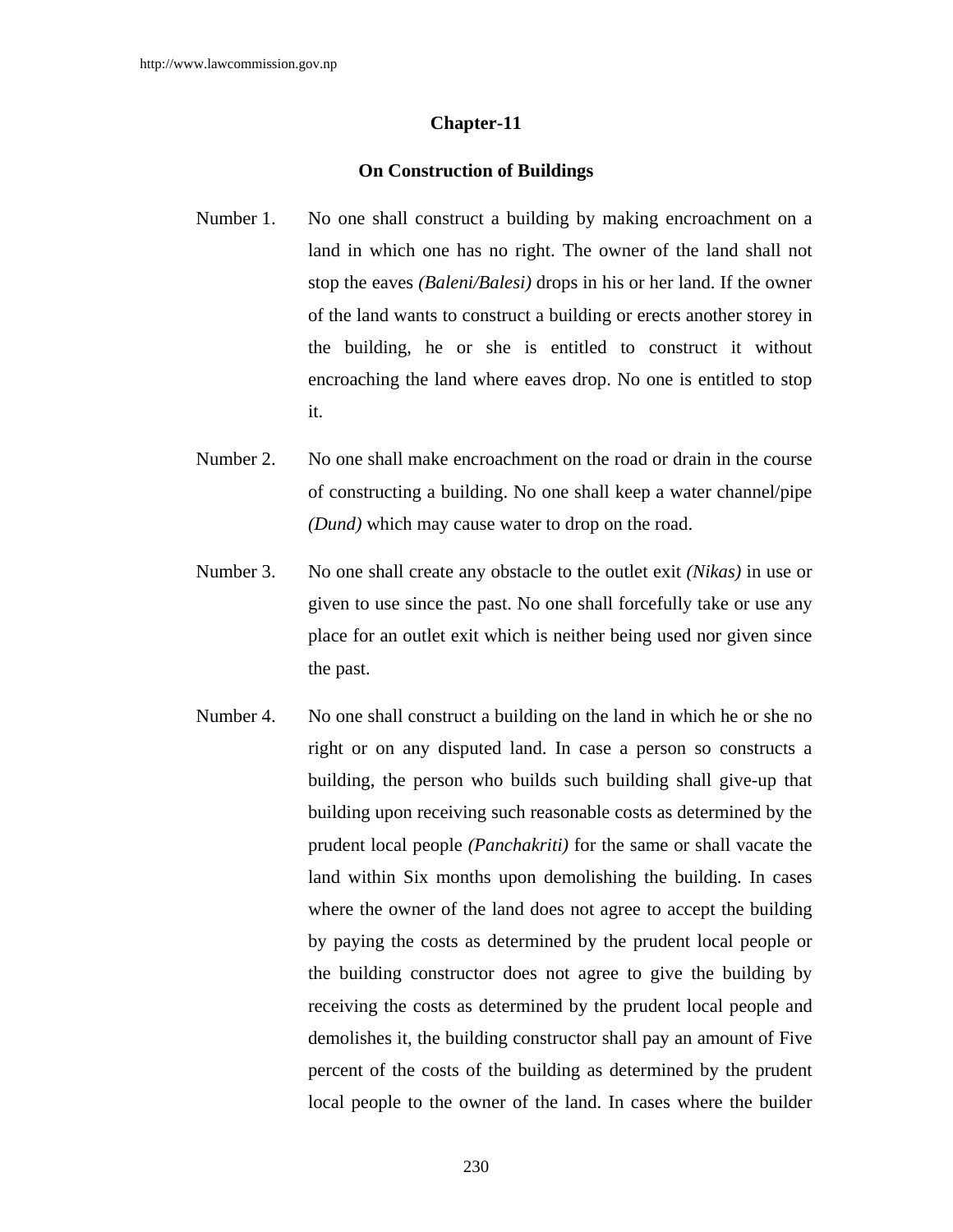does not demolish the building within a period of Six months, the builder shall not be entitled to demolish the building after the expiry of such time period and the building shall belong to the land owner. In an area/place where a building has to be constructed by getting the design of the building approved, no one shall stop constructing building that has started upon laying its foundation after the approval of the design.

- Number 5. In cases where the concerned officer finds that a building is going to be collapsed or has collapsed in such a way that people could not reside in it and it is so found upon an inquiry; a notice *(Purji)* shall be issued in the name of the owner of the building to construct (renovate) the building upon vacating it within Six months, except in Fours months of rainy season, upon informing the owner that such a collapsed building may cause harm to other buildings; and if the concerned person does not construct such a building within such prescribed time, the cost of such a building including land shall be got determined by the prudent people, and a notice thereof shall be issued and auctioned after the expiry of such time, and the proceeds of such auction shall be handed over to the owner of such building and land.
- Number 6. A building of which walls are made of baked brick or stone, with a roof made from anything and a building made of brick, stone or concrete *(Bajra),* made *Munda* even without the roof, shall be considered to be a *Pucca* building/house, and a building made of other things this shall be a *Kachhi* building/house.
- Number 7. Anyone who is residing in a building or shop constructed in a taxable or state-trust *(Raikar or Rajguthi)* or other land, with or without paying any rent, shall be treated as a tenant and such a person shall not be entitled to transfer the ownership by any means,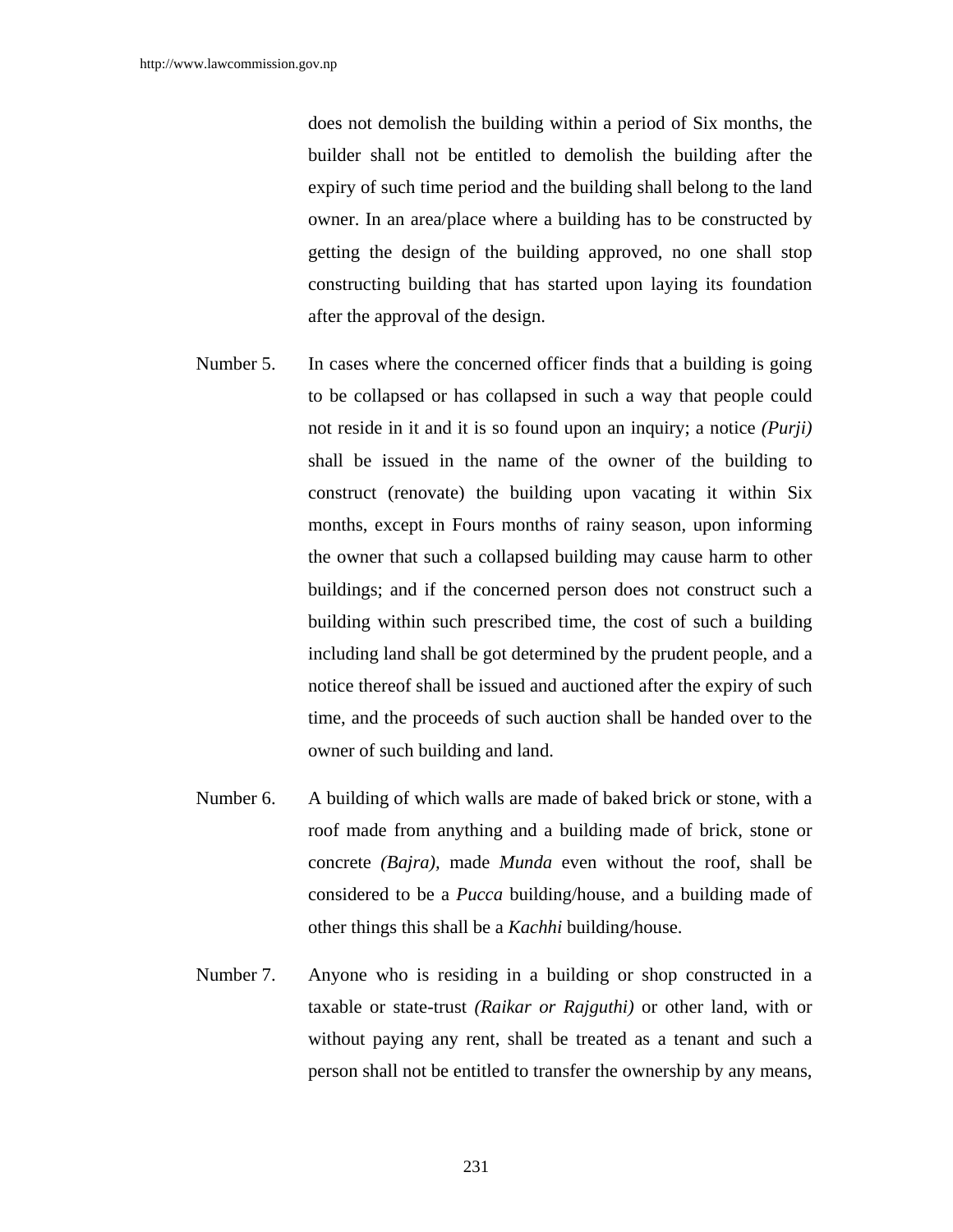and in the course of making confiscation of property of the person in rent, such a rented property shall not be confiscated.

- Number 8. In cases where the owner of a building or shop agrees to permit a person to stay in his or her building or shop whether in consideration for rent or otherwise, upon preparing a deed for the same, the matter shall be dealt with in accordance with such deed. No one shall cause to vacate in the meantime. In cases where there is no condition as to the date to vacate the building, the owner shall not cause to vacate until Five years. In cases where it becomes a family need or if the person staying in rent commits a crime involving moral turpitude against the owner, the owner may vacate the building even though there is a deed between them. The owner shall not be entitled to vacate the building in the pretense of family need or other imaginary cause and rent it to anybody else. In cases where the owner rents the building to any one else within Three years after the vacation of building for his or her family, the person so evicted may file a case within Thirty Five days of such new renting, and such a person shall be entitled to rent such a building.
- Number 9. In cases where one has to evict a person staying in a building or shop rented, the owner shall give a notice of Thirty Five days to vacate his or her building or shop, and one can only vacate his or her building only after such notice. No one is entitled to vacate his or her building without a Notice prior to the agreed date.
- Number 10. Any person, who constructs a building upon encroaching the drainage *(Dhal),* shall be liable to construct such drainage at his or her own cost and shall also be liable to a fine of Ten percent of such cost.
- Number 11. In cases where any person does not file a suit on the construction of a building upon encroaching the land within One year from the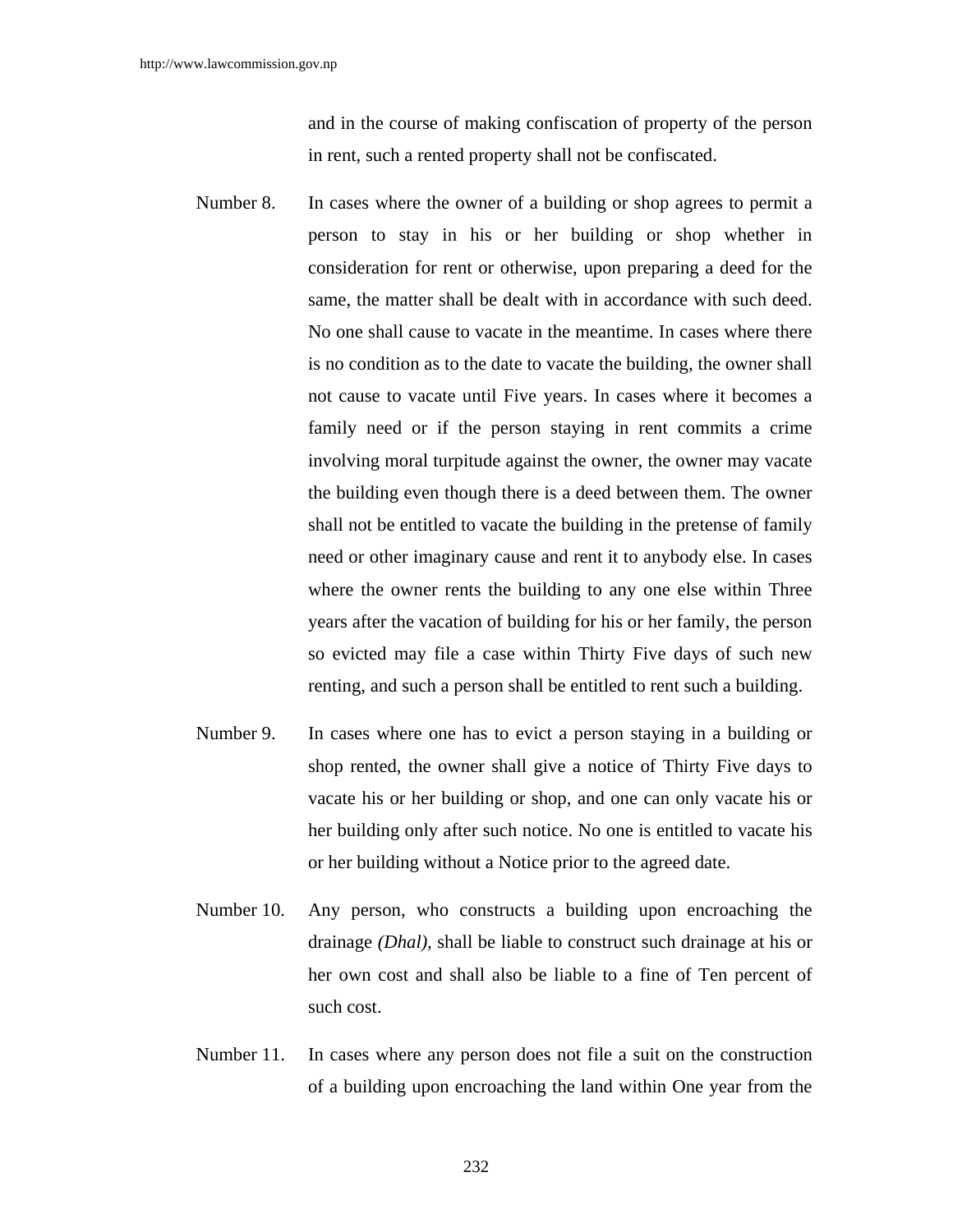date of completion of the construction of building, the suit shall not be entertained.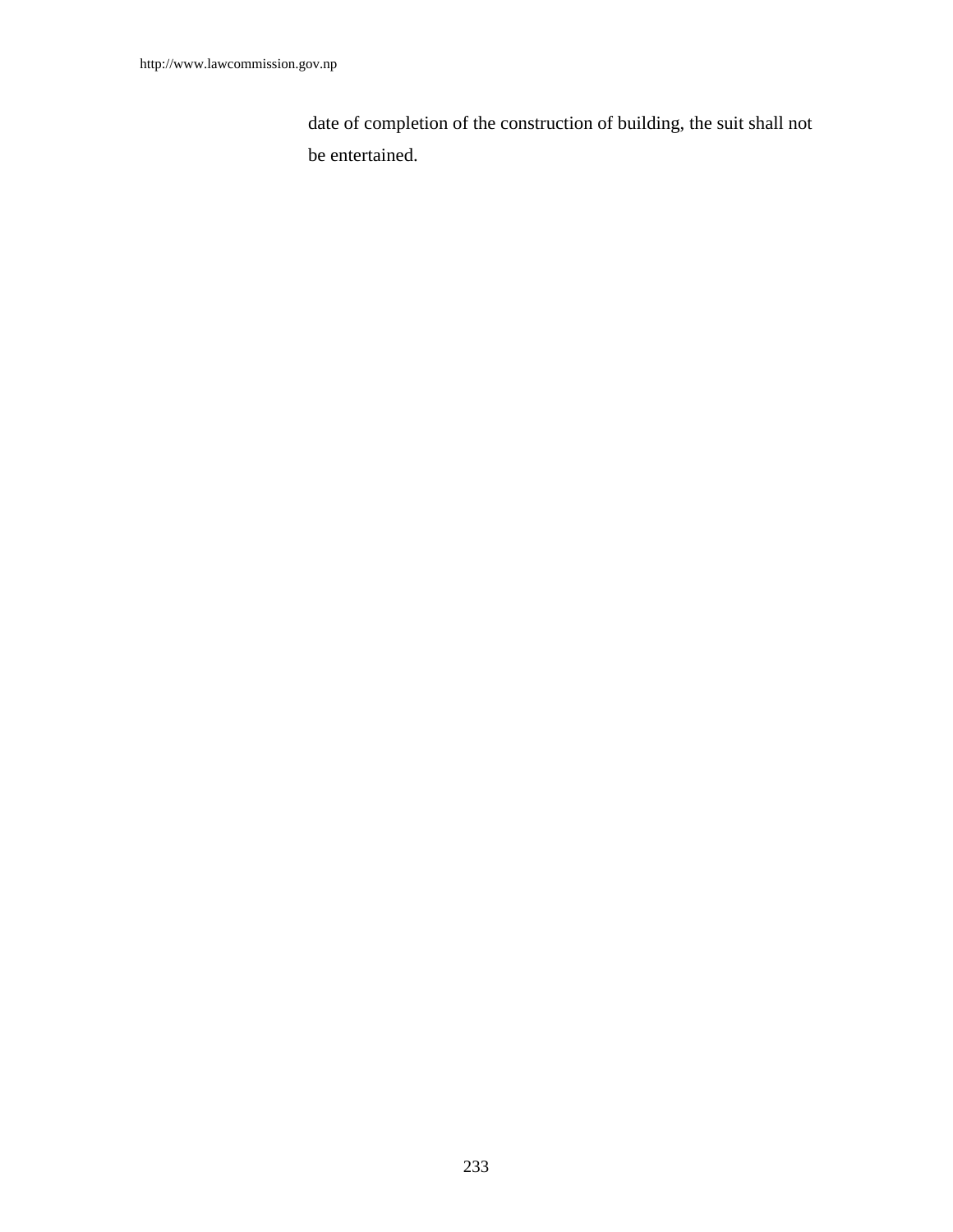# **Chapter 12**

# **On Husband and Wife**

Number 1. No conjugal relation can be dissolved except in the circumstances as referred to in Section 9 of Number 2, and Numbers 4,5,7 and  $8^{249}$  of the Chapter on Marriage and those mentioned below. Even in cases where such relation has to be dissolved on account of such circumstances, there shall be filed a petition setting out the reasons therefore and after a judgment therein by the court, the conjugal relation may then be dissolved only according to that judgment:

> If a wife has left her husband and lived separately for a continuous period of Three years or more without his consent, or she has carried out any such act or intrigue or conspiracy as is designed to put an end to the husband's life, lead to his physical disability or result in any other severe physical or mental  $^{250}$ suffering to him, or…………………<sup>251</sup> the wife suffers from any incurable veneral disease<sup>252</sup> or the wife is held to have sexual intercourse with any other man, the husband may dissolve his relation with such a wife………………………………..1

> If a husband has brought or kept another wife or banished her from the house, or not provided her with food and clothes or left the wife and lived separately without seeking any news of her and without taking care of her for a continuous period of three years or more or carried out any such act or intrigue or conspiracy designed to put an end to her life, lead to her physical disability or result in any other severe physical or mental<sup>253</sup> suffering to her or has become important, or the husband suffers from any

<sup>&</sup>lt;sup>249</sup> Amended by the Eleventh Amendment.

<sup>&</sup>lt;sup>250</sup> Inserted by the Eleventh Amendment.<br><sup>251</sup> Deleted by Some Nepal Acts to Maintain Gender Equality Amendment Act, 2063.<br><sup>252</sup> Inserted by the Eleventh Amendment.<br><sup>253</sup> Inserted by the Eleventh Amendment.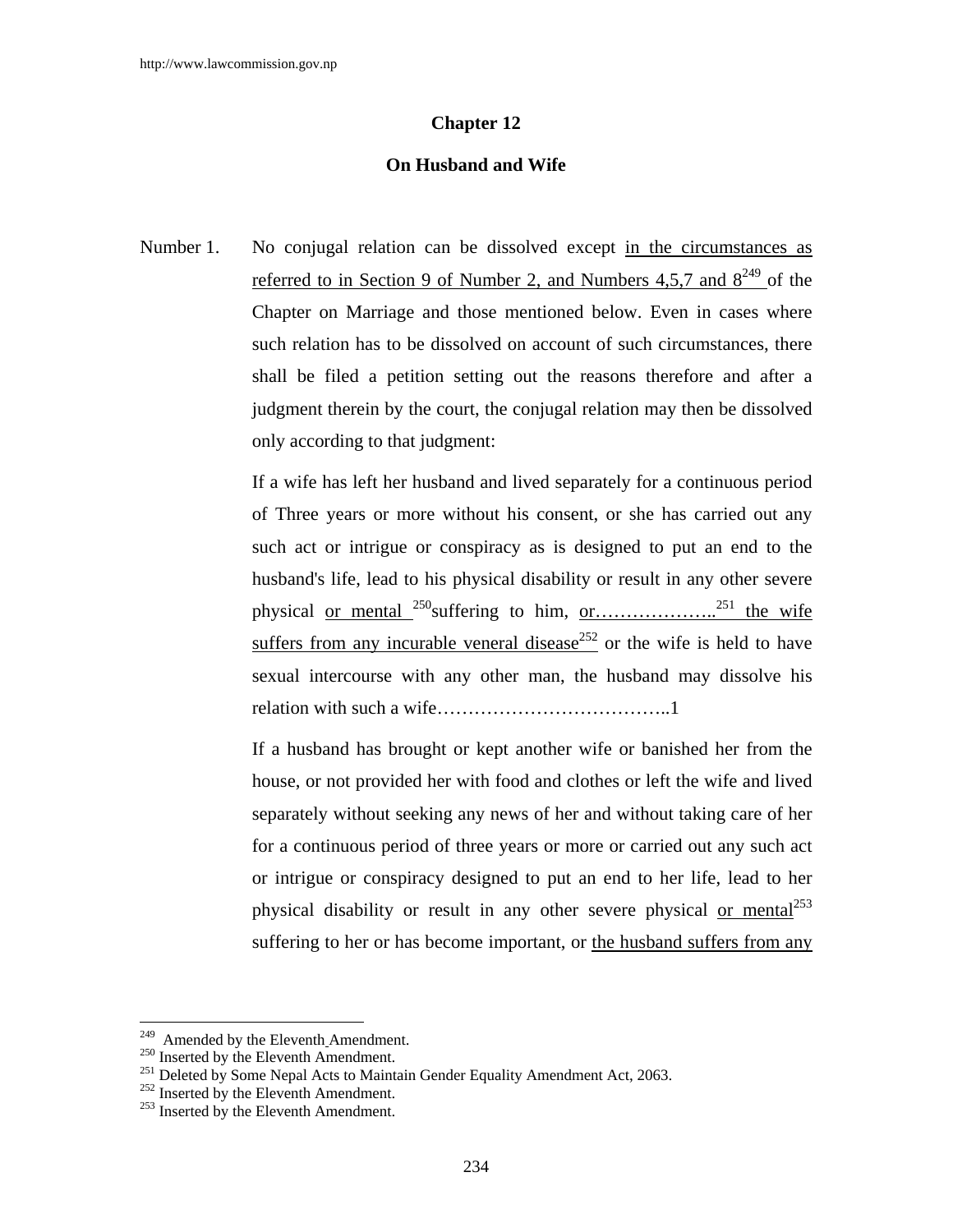incurable veneral disease<sup>254</sup> or the husband is held to have sexual intercourse with any other woman or the husband is held to have raped the wife as mentioned in Section 6 of Number 3 of the Chapter on Rape,<sup>255</sup> the wife may dissolve her relation with such a husband ---------------- 2

In a situation other than those mentioned above, the conjugal relation may be dissolved with the consent of both the parties--3

- Number  $1A^{256}$ A party willing to dissolve the conjugal relation under Section 1 of Number 1 of this Chapter or both the husband and wife in case they desire to dissolve the relation with their mutual consent under Section 3 of Number 1, shall file a petition to the concerned Village Development Committee or the Municipality, as the case may be, and such Village Development Committee or the Municipality<sup>257</sup> shall, to the extent possible, convince both the parties and make them have compromise. If such compromise shall not be reached even upon so convincing and reminding them and if it shall be better to het the relation dissolved than to maintain the marriage, it shall, with in one year of the filing of the Petition, forward the received Petition, accompanied by its opinion too, to the concerned District Court having authority to dissolve the relation.
- Number 2.<sup>258</sup> If the wife concludes marriage with anohter person, the relation of such husband and wife shall *ipso facto* be dissolved.
- Number 3.<sup>259</sup> A child born within Two Hundred and Seventy Two days of the date of dissolution of the conjugal relation pursuant to the Act shall, unless otherwise proved, be the child of the divorced husband. In regard to the subsistence of such a child and a minor below or above the age of Five years, the following provisions shall apply:

<sup>&</sup>lt;sup>254</sup> Inserted by the Eleventh Amendment.

<sup>&</sup>lt;sup>255</sup> Inserted by Some Nepal Acts to Maintain Gender Equality Amendment Act, 2063.<br>
Inserted by the Sixth Amendment.<br>
<sup>257</sup> Amended by Some Nepal Acts Relating to Court Proceedings (Amendment) Act, 1990.<br>
<sup>258</sup> Amended by

Amended by the Sixth Amendment.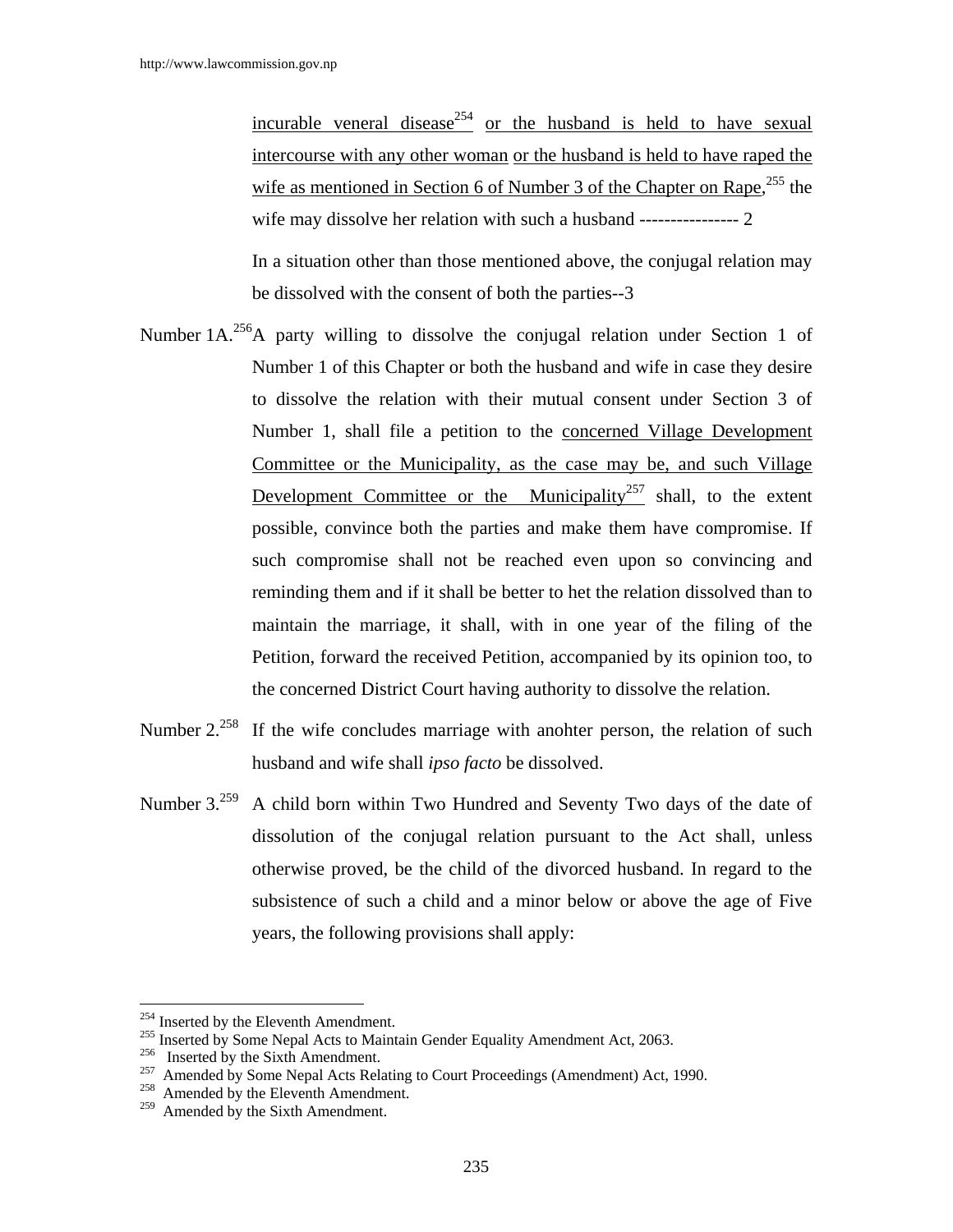In case a mother herself desires to subsist a minor, she shall subsist the minor, and if she does not so desire to subsist, the father shall subsist the minor ------------------------- 1260

-------------------------------------------- 2261

Notwithstanding anything mentioned in Section 1 ……….262 of this Number, in the event of the consent of both the father and the mother, either of the father and the mother may subsist such a minor or they may subsist the minor by turns ----- 3

Whoever of the father or the mother who is subsisting the minor shall provide the father or mother who is not subsisting the minor with a chance to meet him or her occasionally in case it is not prejudicial to the interests of the minor or there is not a likelihood of such prejudices. Even the mother who concludes next marriage<sup>263</sup> shall also be entitled to obtain such a chance -----------4

Where the mother is subsisting the minor , the father shall according to his status and income provide the reasonable expenses for the food, cloths, education as well as medical treatment of the minor, where the father who is subsisting a minor and where the mother who is not subsisting such a minor has mire income than that of the father, even such a woman shall also bear such a sum of expenses for the food, cloths, education and medical treatment of the minor as is determined by an order of the court having regard to the conditions ----- $5^{264}$ 

Number 4. Where the husband alone or accompanied also by the parents in-law has banished the wife from the house without providing her with food and clothes or has frequently battered and harassed her or the husband has brought or kept another wife, such a wife shall be entitled to get her

<sup>&</sup>lt;sup>260</sup> Amended by Some Nepal Acts to Maintain Gender Equality Amendment Act, 2063.

<sup>&</sup>lt;sup>261</sup> Deleted by Some Nepal Acts to Maintain Gender Equality Amendment Act, 2063.<br><sup>262</sup> Deleted by Some Nepal Acts to Maintain Gender Equality Amendment Act, 2063.<br><sup>263</sup> Amended by the Eleventh Amendment.<br><sup>264</sup> Amended by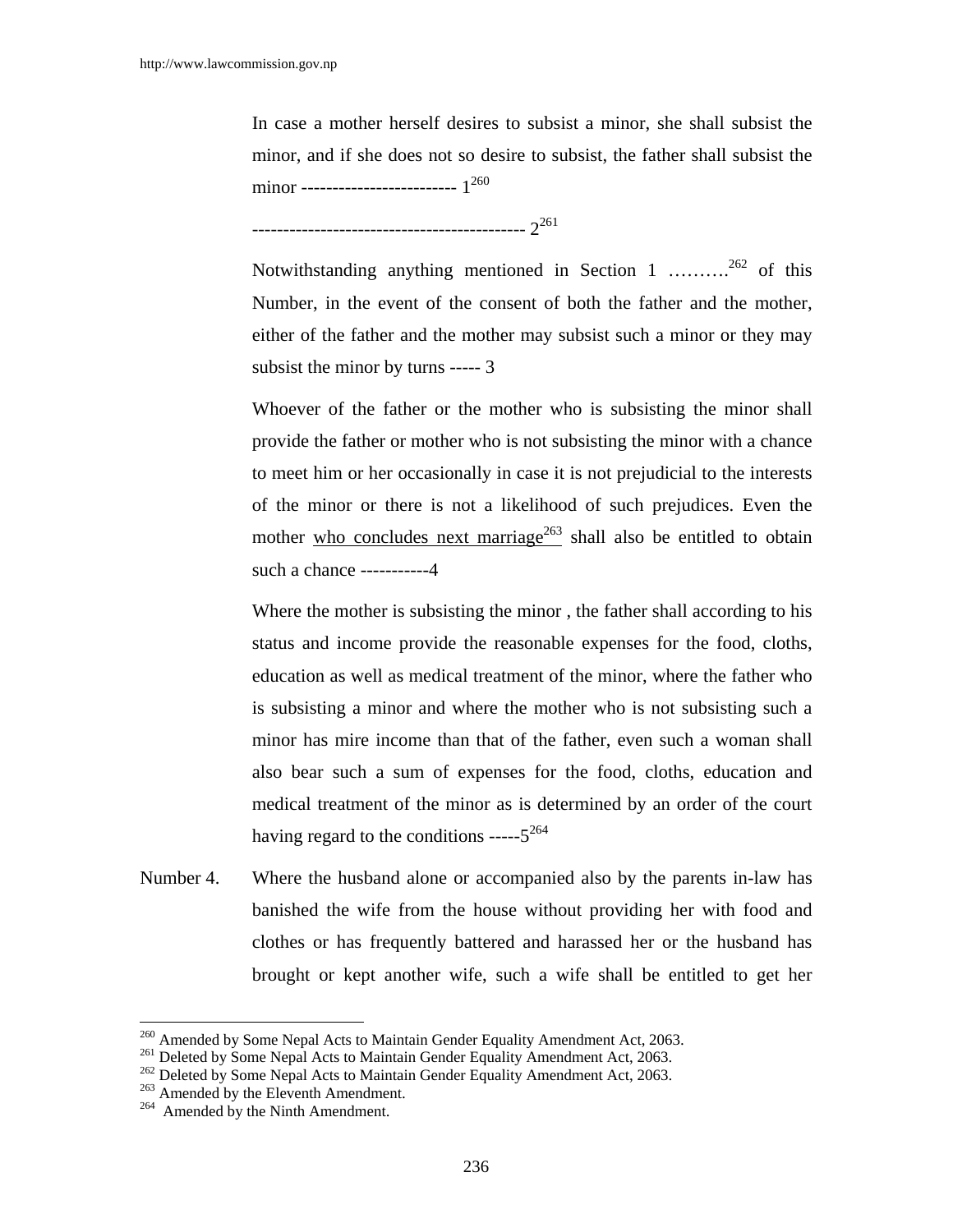partition share from the partition share of her husband. If such a wife dies or concludes next marriage,<sup>265</sup> such of her share as is residue after her use/consumption shall devolve to the her. Where the parents-in-law alone have banished her, she shall be provided with food and cloths according to the status and income.

- Number 4A.<sup>266</sup> Where the relation has been dissolved pursuant to Number 1 of this Chapter, the court shall make decision on divorce only after having partition between them. In cases where even the husband has not taken his partition share, the court shall order the submission of an inventory of property, partition between the co-parceners, estimate the partition share of such a husband and that of the wife making divorce from partition share of such a husband, and cause the husband to pay monthly alimony for the maintenance and subsistence of such a wife pending the execution of partition. The woman shall be entitled to the property taken as the partition share of the divorcee after the execution of partition. If such a woman does not conclude next marriage or does not have any offspring despite the next marriage, then after her death, the offspring, if any, born from her previous husband and if such offspring be not available, the previous husband shall be entitled to such property obtained by her.
- Number 4B.<sup>267</sup> Notwithstanding anything mentioned in Number 4A. of this Chapter, if the wife making divorce does not intent to obtain her partition share but annual or monthly expenses from the husband instead of such partition share, the court shall order the payment by the husband of annual or monthly expenses on the basif of the property and income of the husband. The husband shall continue to make payment of such expenses until such a woman remarries.

<sup>&</sup>lt;sup>265</sup> Amended by the Eleventh Amendment.

<sup>&</sup>lt;sup>266</sup> Amended by the Eleventh Amendment. <sup>267</sup> Inserted by the Eleventh Amendment.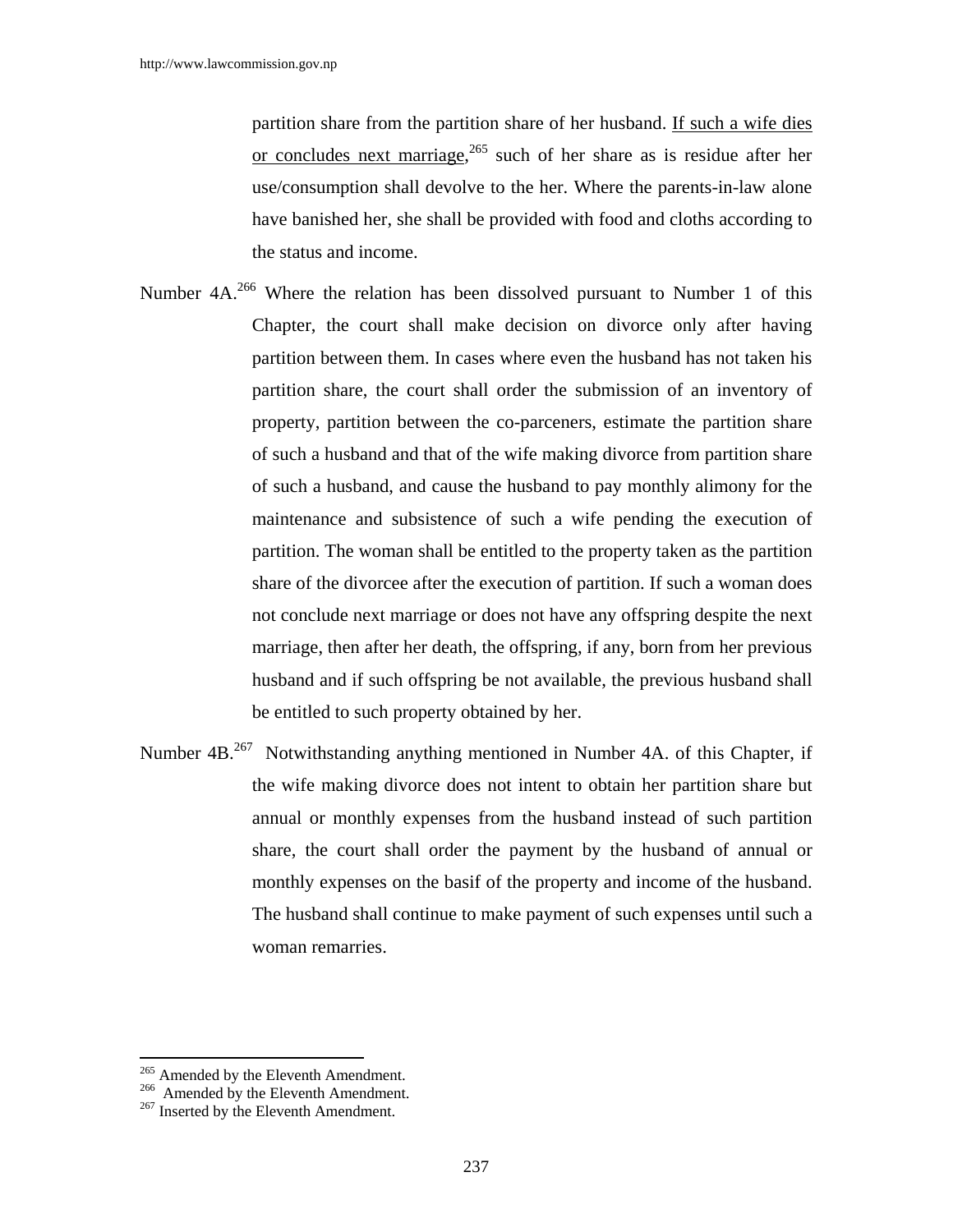- Number 4C.<sup>268</sup> Where divorce is made pursuant to Number of this Chapter, and there is no property to be partitioned pursuant to Number 4A., and the woman who does not so have partition share from her husband intends to have payment of expenses for food and clothes from her husband and where such a husband has income, the court shall order the recovery of expenses for food and clothes by such wife from such husband. The husband has to pat such expenses until such a woman remarries.
- Number 5. While spending the wife's  $Daijo^{269}$  and  $Pewa^{270}$  such spent *Daijo* and *Pewa* property may be compensated from the joint property of all the coparceners living in the joint family without sub-division of the property according to the Chapter on General Transactions, only if consent to that effect in writing has been obtained from all the coparceners who are above the age of sixteen years, if any, where such property has been spent or dealt out without fulfilling the said set out procedure, such property shall not be capable of being borne by the coparceners and compensated from the joint property, in case the other coparceners do not consent.
- Number  $5A^{271}$  One may file a suit for the confirmation of his or her relation with any other person. If the concerned person is a minor, the heir also may be entitled to file a suit, for the confirmation of the relation of such a minor.
- Number 6. If a suit is not filed within One year of the occurrence and commission of the act in relation to the matters other than those set forth in Number 1 of this Chapter, and in relation to the matter of adultery, the suit shall not be entertained.

 $\overline{\phantom{a}}$ <sup>268</sup> Inserted by the Eleventh Amendment.

<sup>&</sup>lt;sup>269</sup> Any movable or immovable property given to a woman by the relatives and friends of maternal-side and any property earned there from.

<sup>&</sup>lt;sup>270</sup> Any movable or immovable property given to a woman by the husband or by other coparceners of husband through a deed to that effect or any property given her by the relatives of friends of the husband side.

 $271$  Inserted by the Ninth Amendment.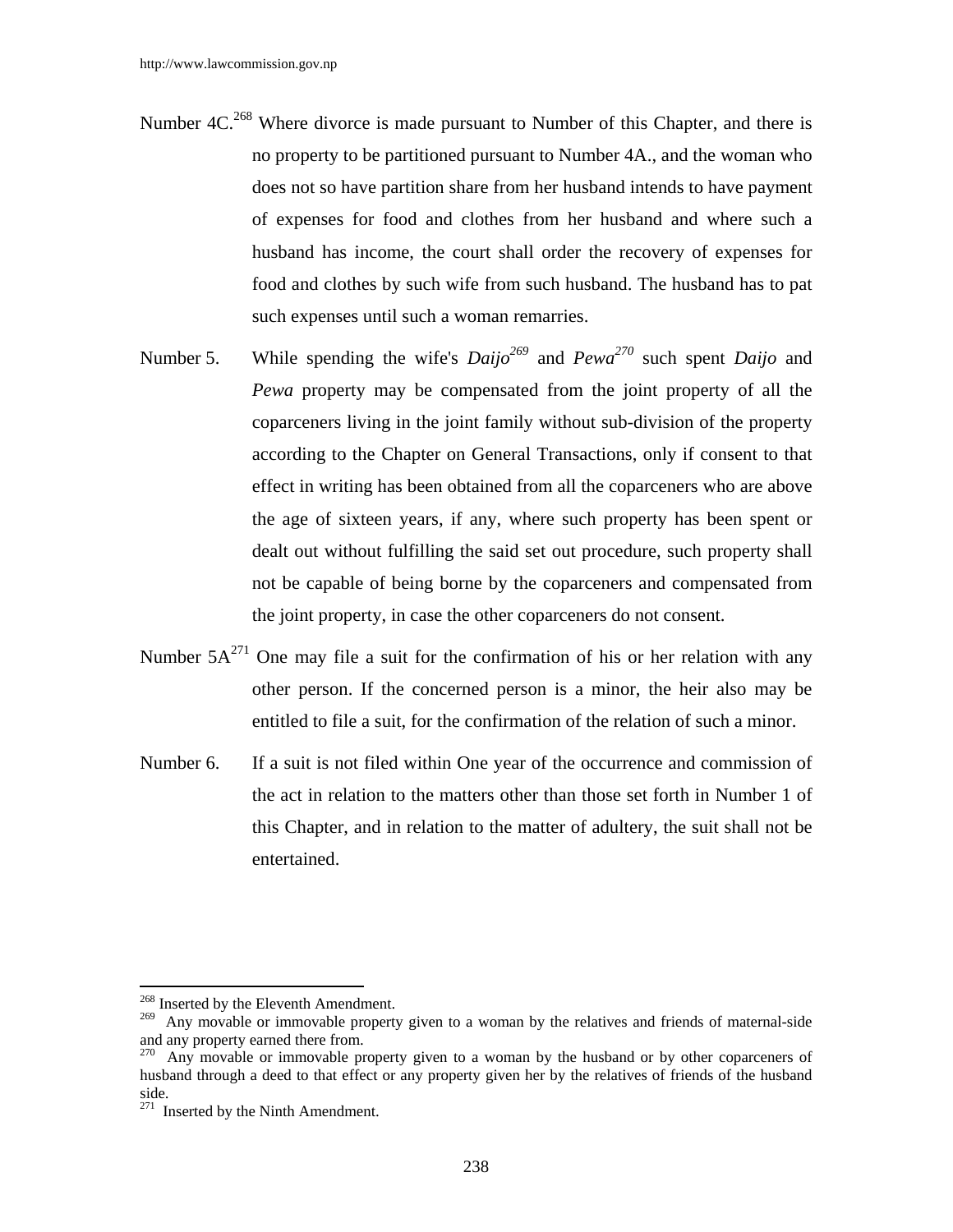## **Chapter-13**

### **On Partition**

- $272$ Number 1. While partitioning a property after the commencement of this Number, it shall be partitioned between the father, mother, wife, son and daughter individually, subject to the provisions of this Chapter.
- <sup>273</sup>Number 1A. Notwithstanding anything contained in Number 1, it shall not be necessary to provide a share in property to the married daughter.
- Number 2. Except as otherwise provided in this Chapter, all the coparceners shall equally receive the property in the course of making partition pursuant to Number 1 of this Chapter.
- $274$ Number 3. The sons and daughters of brothers of a joint family shall receive their share only from the property of their father.
- Number 4. If there are co-wives of a husband, all of them shall be entitled to receive their share from the property of their husband pursuant to the Act.
- $275$ Number 5. If the husband or the father dies before the partition of the property, the share in property to which he is entitled shall go to his wife or children.
- $276$ Number 5A. Children born by from the couple whose marriage has been held to be void pursuant to the Chapter on Marriage shall also receive their share in property from their parents.
- Number 6. <sup>277</sup>.............

<sup>&</sup>lt;sup>272</sup> Amended by the Eleventh Amendment.

<sup>&</sup>lt;sup>273</sup> Inserted by the Eleventh Amendment.<br><sup>274</sup> Amended by the Eleventh Amendment.<br><sup>275</sup> Amended by the Eleventh Amendment.<br><sup>276</sup> Inserted by the Eleventh Amendment.<br><sup>277</sup> Repealed by the Sixth Amendment.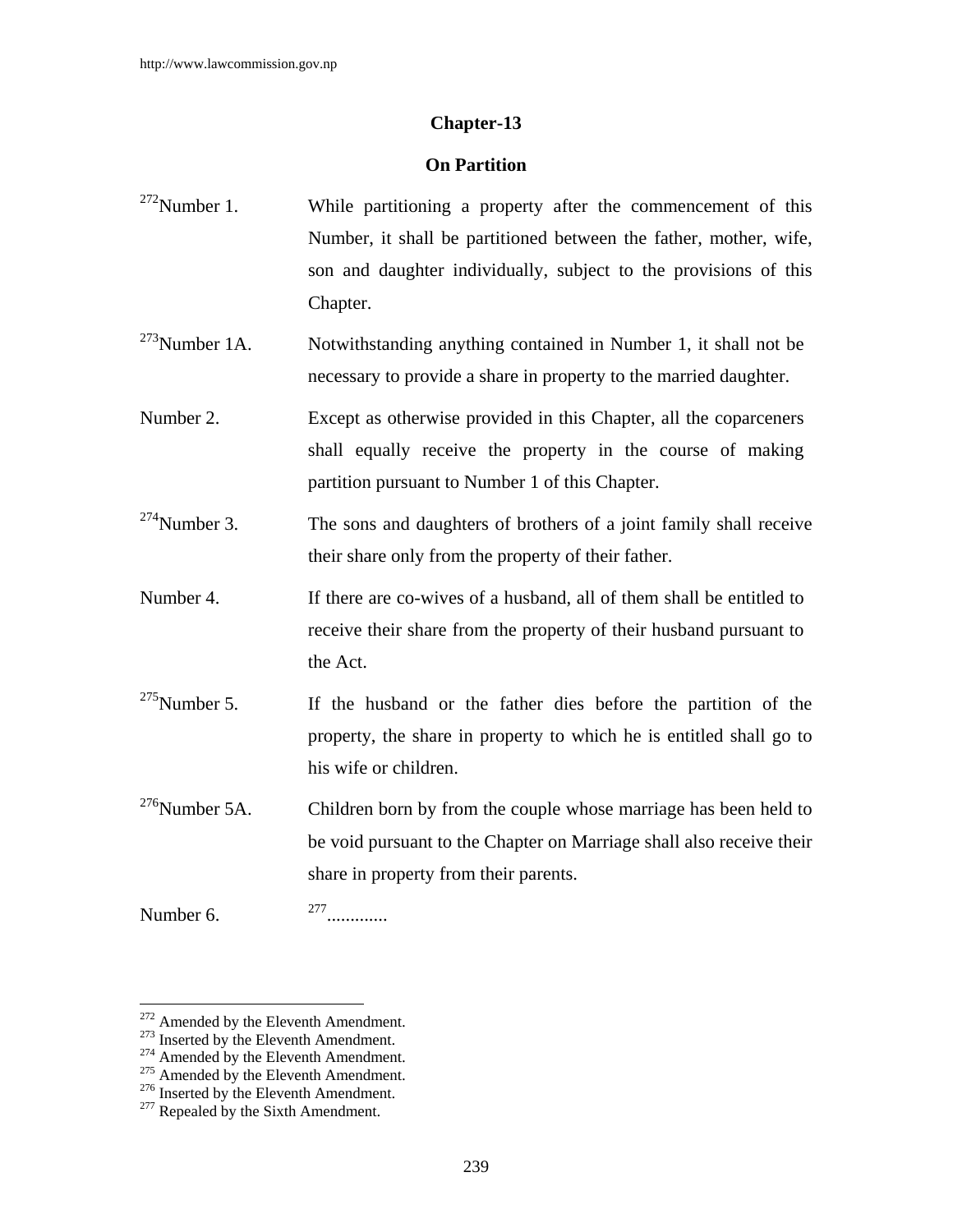- Number 7. The children born of a woman staying without having a particular husband shall receive the share only from the mother's property until the husband is identified.
- Number 8. A wife kept outside without making it public or children<sup>278</sup> born of her shall not be entitled to claim their share in the property after the death of the husband or the father.
- Number 9. One who performs *Vijaya Hom* (religious offering) upon getting one's head shaved shall not be entitled to claim a share in the property.
- $279$ Number 10. The children shall not be entitled to compel their parents to give them their share in property as long as the parents are alive. Likewise, no parents are entitled to separate their children by giving them their share in property unless the children intend to be separated. The wife also cannot get separated upon receiving her share in property without the consent of her husband as long as the husband is alive. The husband or the parents have to provide food and clothing (means of livelihood) according to their social status and financial capacity and shall also provide appropriate education as well as medical treatment as per necessity. If it is not so provided, they shall be given their share in the property. The matters written in Number 4 of the Chapter on Husband and Wife shall be governed by that Number.

Number  $10A$ .  $^{280}$ .

 $\overline{a}$ 

 $^{281}$ Number 10B. In the course of partition of the property between the parents and the children,<sup>282</sup> if the parents want to stay with a particular son or daughter, it should be mentioned in the deed of partition *per se* and

<sup>&</sup>lt;sup>278</sup> Amended by the Eleventh Amendment.

<sup>&</sup>lt;sup>279</sup> Amended by the Eleventh Amendment.<br><sup>280</sup> Repealed by the Eleventh Amendment.<br><sup>281</sup> Inserted by the Sixth Amendment.<br><sup>282</sup> Amended by the Eleventh Amendment.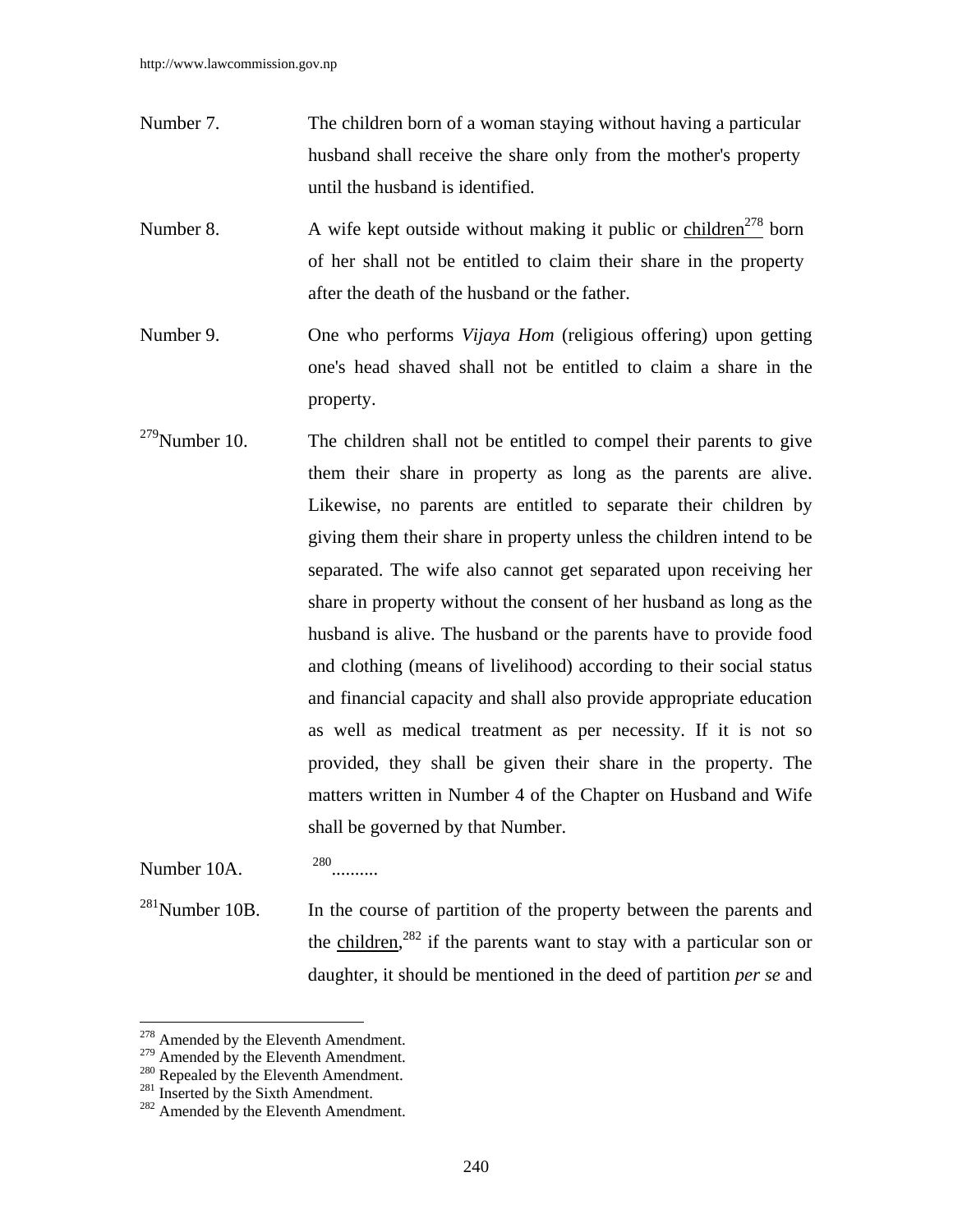such a son or daughter shall keep the parents with them and take care of them. If the income of the aged parents is not sufficient for their food and clothing or if they do not have any son or daughter or son's son living in the joint family to take care of them, even the sons or daughters living separately shall take care of them upon providing them with food and clothing (means of livelihood) according to their social status and economic capacity.

- $283$ Number 10C. If a woman who is entitled to receive a share in property, any amount or expenditure in accordance with the decision (made by the adjudicating office) is not provided with the same and submits an application to the adjudicating office that has made the decision stating the complaints, the office shall impose the punishment of a fine of One Thousand Rupees or an imprisonment of One month or the both on the person who has not so provided to the woman concerned as per the decision if the parties to the case are the same and the office shall also cause to provide the share on property, amount or expenditure to the woman as soon as possible.
- Number 11. If a man living separately upon receiving his share in property has mixed up his property with the property of the wife or any of the sons and has kept them together with him, and afterwards, if he brings another wife and if children are born to them, the share of property and *Jieuni* (larger or smaller share in property) shall be put together and partitioned between those living jointly and those brought or born afterwards pursuant to the Act. If a man after having separated with his share of property brings another wife or if any son or daughter<sup>284</sup> is born, such wife or son or daughter so brought or born afterwards shall be entitled to have share on the share property and *Jieuni* of the husband or the father. Those brought or born after mixing up of the property are not entitled to

 $\overline{a}$ 

 $^{283}$  Amended by the Eleventh Amendment.<br><sup>284</sup> Inserted by the Eleventh Amendment.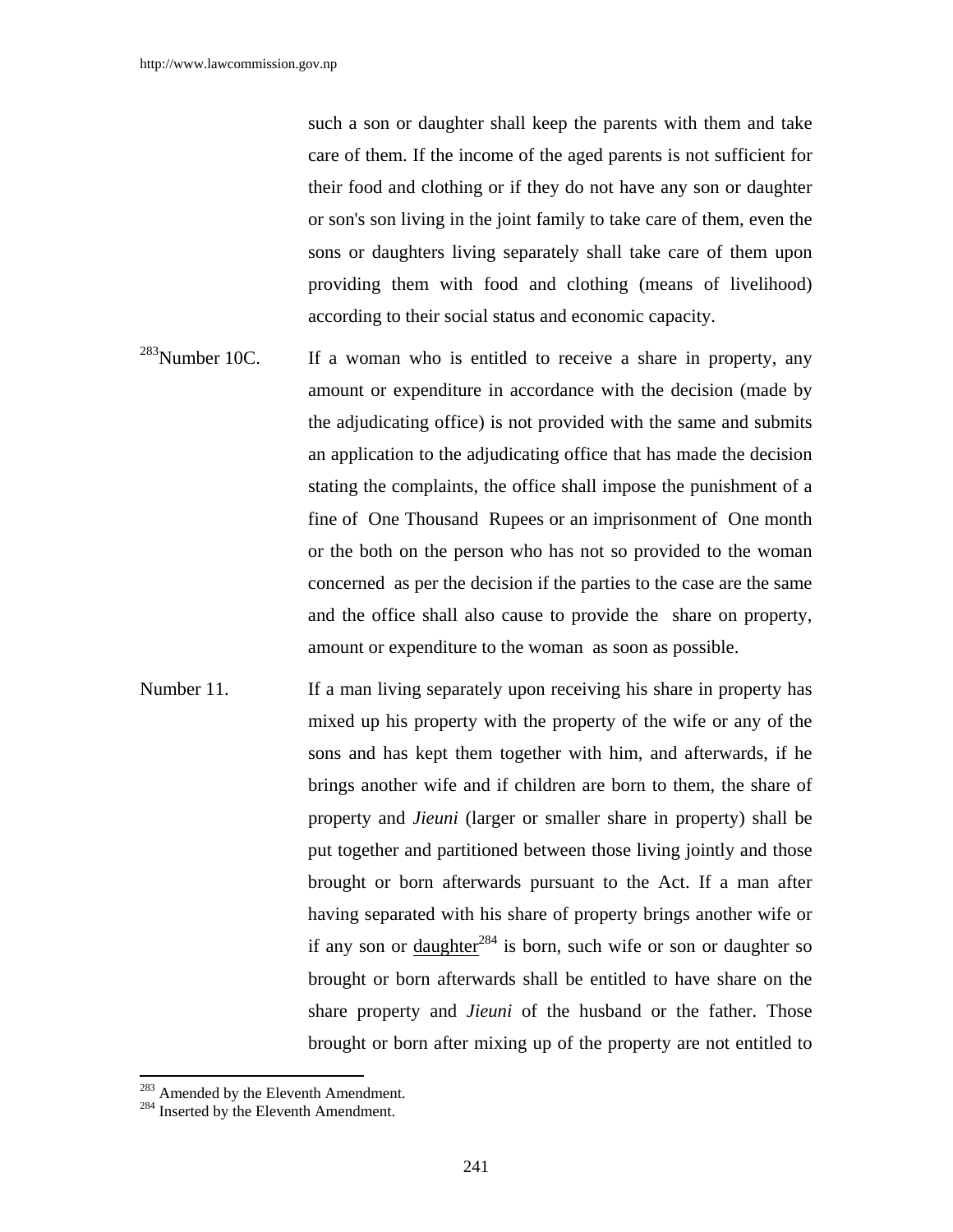claim share in the property of those who have already got separated.

- $285$ Number 12. A widow, if she so desires, can receive her share in property and live separately. If the widow or *vidhur* (a man whose wife is dead) who has no children enters into the next marriage, he or she is entitled to dispose of his or her share of property at his or her discretion. If the widow or the *vidhur* (a man whose wife is dead) who already has children enters into next marriage, they shall take care of, educate and instruct those children from such property until the date they become minor. They cannot partition and sell (dispose of) such property other than for that purpose. When children cross the age of minority, they can dispose of their share at their discretion. In cases where the widow who has entered into next marriage does not have children, the property which such a widow is entitled to shall devolve on the children of her previous husband, and if there is no child from the previous husband, the property shall devolve on the heir of the previous husband after her death.
- Number 13. If a widow who has not received her share in property and who has been treated in accordance with law, goes to stay elsewhere leaving her own house, the heir need not to repay a loan borrowed by such a widow.
- Number 14. In the course of partition of a property after the death of the father and husband, all the remaining properties after performing his last rites including the earnings and loans of the father and the grandfather and husband living jointly or separately shall be partitioned equally between the wives and the sons and daughters<sup>286</sup> in accordance with law. If, after the death of the father, some

 $\overline{a}$ 

 $^{285}$  Amended by the Eleventh Amendment.<br> $^{286}$  Amended by the Eleventh Amendment.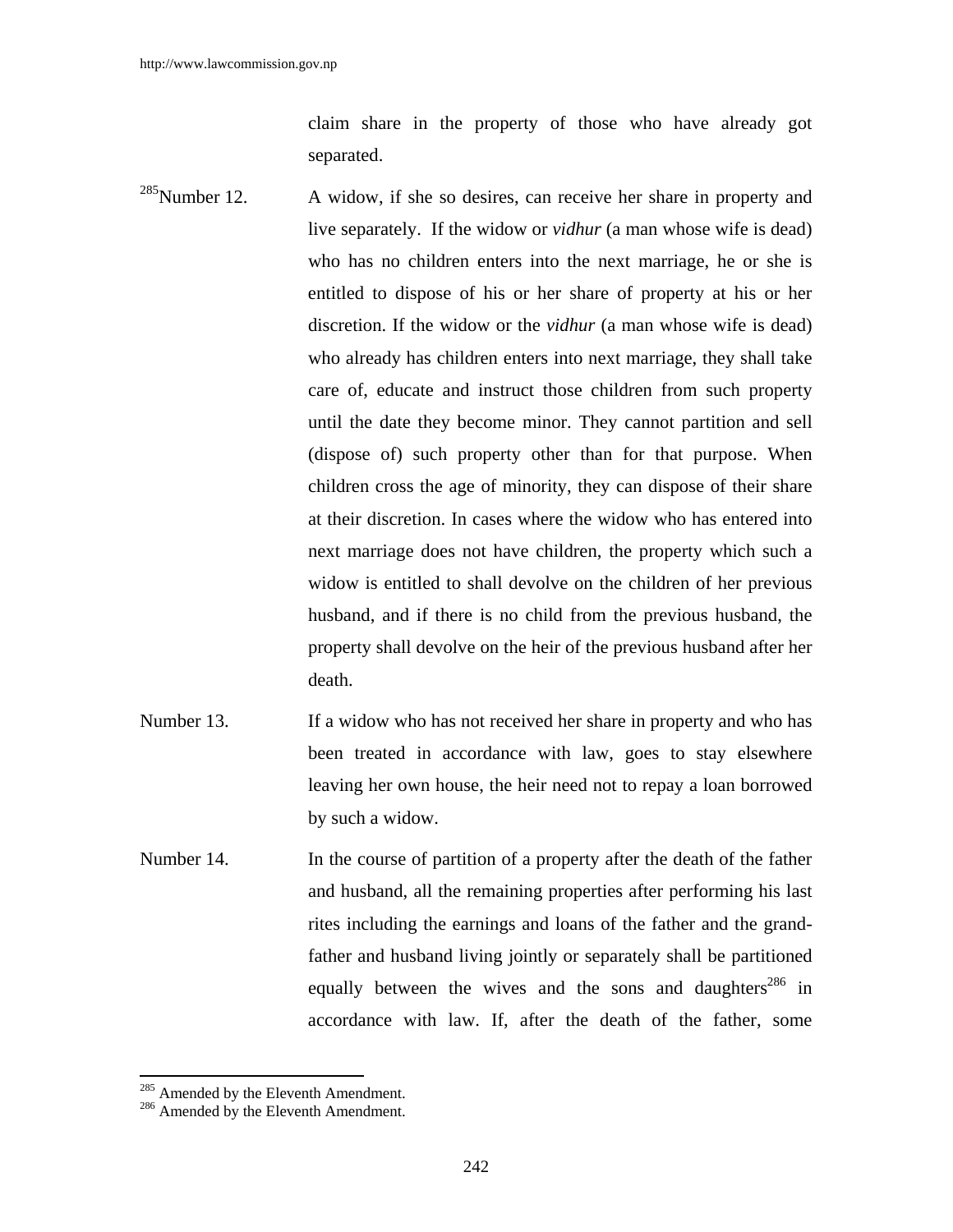children<sup>287</sup> are living with the mother or no children<sup>288</sup> are living together but are living separately without taking share in the property at their own free will and property is to be partitioned after the death of the mother, all that remaining properties after performing her last rites including the earnings and loans of the father and grand-father shall be partitioned equally between all the children<sup>289</sup> in accordance with law. The properties and loans remaining after the separation of kitchen (*Mano)* shall be dealt with in accordance with the Act.

- Number 15. The partition of property in a large or a small quantity of a share is called *Jieuni*. To provide *Jieuni,* up to additional Five percent of the property which he or she is entitled to received as a share shall be considered lawful. If, after giving or receiving *Jieuni,* a complaint is filed within the limitation as mentioned in Number 32 of this Chapter, the property including the *Jieuni* shall be put together and be partitioned in accordance with the Act.
- Number 16. <sup>290</sup>.............
- Number17. While setting aside the wedding expenses for the sons and daughters who are not married, regardless of whether the number of unmarried sons and daughters is large or small, Five percent shall be set aside for wedding expenses if the total value of the property is more than Two Thousand Rupees, Ten percent if the value of the total property amounts to less than Two Thousand Rupees to One Thousand Rupees and Twenty percent if the value of the total property amounts to less than One Thousand Rupees and the resulting amount shall be equally partitioned, at the rate of partition share for the wedding expenses. While making

<sup>&</sup>lt;sup>287</sup> Amended by the Eleventh Amendment.

<sup>288</sup> Amended by the Eleventh Amendment.

<sup>&</sup>lt;sup>289</sup> Amended by the Eleventh Amendment.

<sup>&</sup>lt;sup>290</sup> Deleted by Some Nepal Acts to Maintain Gender Equality Amendment Act, 2063.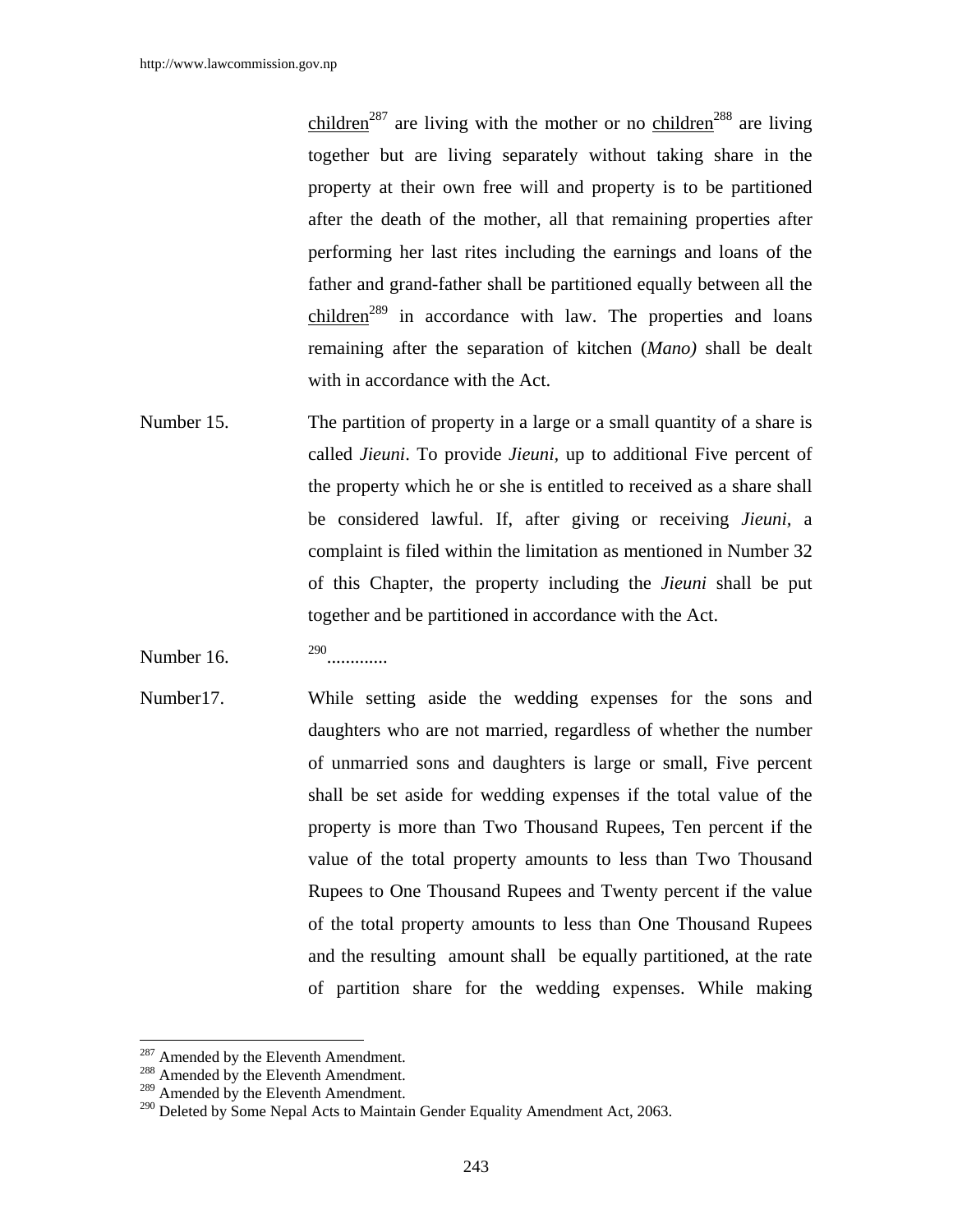partition in this manner, if there is only one person to receive wedding expenses while those entitled to have share in property happen to be many more and if the wedding expenses amount becomes more than the amount to be received by those entitled (coparceners) to receive share in property, then he or she will receive upto Three Fourth of the amount that one of them gets as of the share by partition as wedding expenses and no more than that. While partitioning property among brothers, no wedding expenses need to be set aside for the brothers' sons and daughters.

 $291$ Number 18: If the coparceners are living together in the same joint family without separating their kitchen (*mano)*, all the property earned or increased by any of the coparceners out of the joint property (*sagol)* or from joint farming, industry, trade or business, or the loan borrowed pursuant to Number 8 of the Chapter on General Transactions shall be partitioned between all those coparceners living together. Provided that the property earned personally by a coparcener through his or her own knowledge, skill or efforts or the property received as a donation *(dan*) or gift *(bakas*) personally by any one or the property from inheritance (*aputali*) or the property or income received as referred to in Number 5 of the Chapter on Woman's Share in Property shall be considered as the personal property of the person who has received or earned it and he or she shall be entitled to use such property as he/she likes. He or she shall not be compelled to divide such property with any other coparceners. If the individuals are living separating their kitchen *(mano)* even without partition or has been using the property without having it legally registered, being responsible for their own profit and loss and maintaining their life from their portion, they shall be considered to have separated their kitchen

 $291$  Amended by the Seventh Amendment.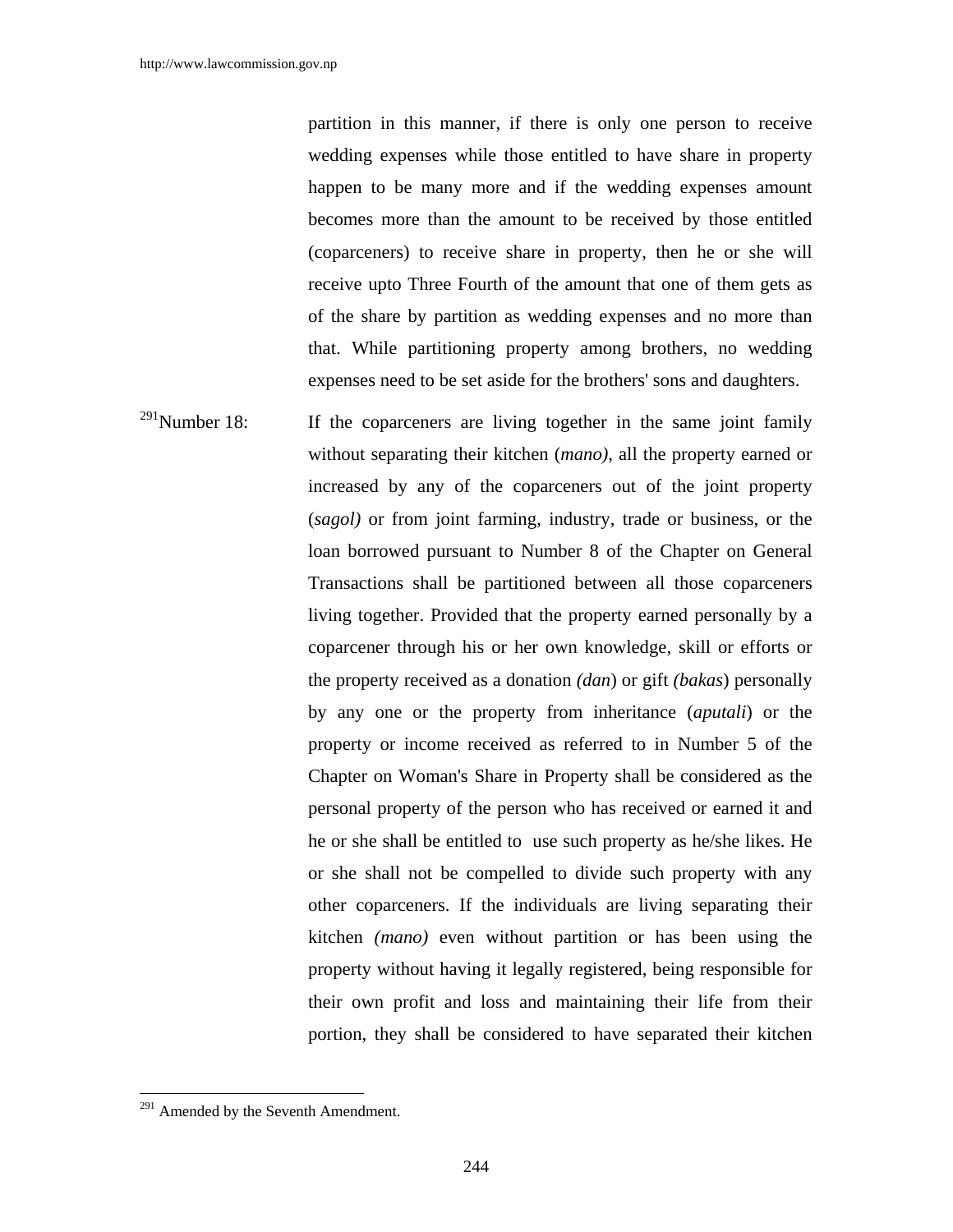*(mano)* in property, though they are living together. In such a situation, their earnings and loans shall be their own.

Number 19. The movable and immovable property of a person who has wife, son and unmarried daughter<sup>292</sup> or a widow daughter-in-law and who have not received their share in property shall be dealt with as follows:

> In the case of the movable and immovable property from the ancestors' time, all of the movable properties and up to half of the immovable properties may be used at one's own discretion to meet the household needs even without the consent of the wife, son, unmarried daughter $2^{93}$  or widow daughter-in-law. In the case of more than half the immovable property, it may be spent only after having the consent of the wife, son, unmarried daughter $^{294}$  and daughter-in-laws even for meeting the household needs. If such a property is used without their consent, it shall not be considered lawful……1

> In the case of the movable and immovable property earned during one's own life time, the person, who has only one wife and sons or unmarried daughter<sup>295</sup> from only one wife or there is a similar situation arising from the death of other sons, the unmarried daughter<sup>296</sup> and wives, may use such property at one's own discretion. The person, who has more than one wife or son or unmarried daughter<sup>297</sup> from more than one wife or son or unmarried daughter<sup>298</sup> from this or that wife, may use such property at his or her own discretion, except giving it to the

<sup>&</sup>lt;sup>292</sup> Amended by Eleventh Amendment.

<sup>&</sup>lt;sup>293</sup> Amended by Eleventh Amendment.

<sup>&</sup>lt;sup>294</sup> Amended by Eleventh Amendment.

<sup>&</sup>lt;sup>295</sup> Amended by Eleventh Amendment.

<sup>&</sup>lt;sup>296</sup> Amended by Eleventh Amendment.

<sup>&</sup>lt;sup>297</sup> Amended by Eleventh Amendment.

<sup>&</sup>lt;sup>298</sup> Amended by Eleventh Amendment.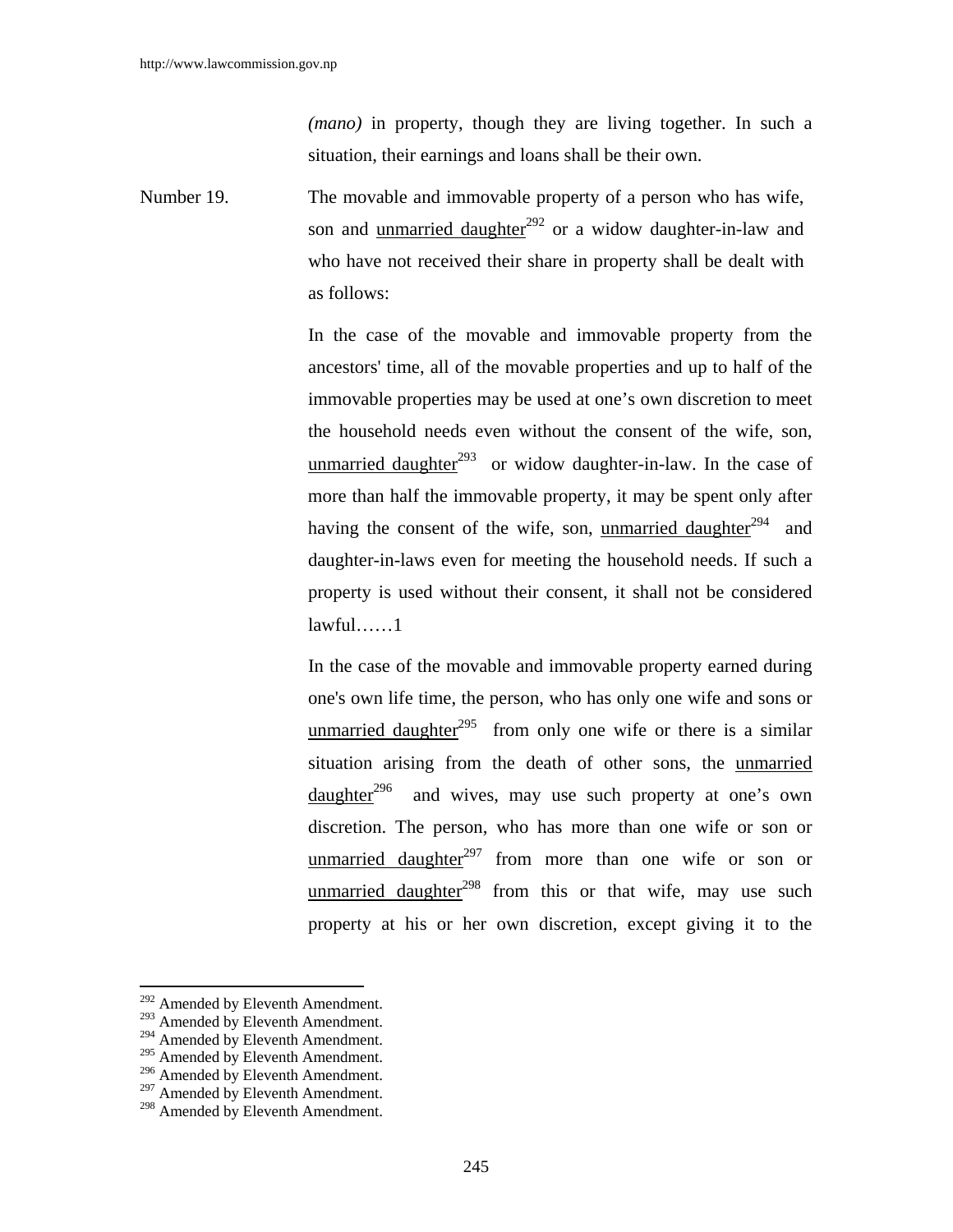favourite wife, son or unmarried daughter<sup>299</sup> as a gift *(Bakas)* or by any other means of transfer. It shall be lawful only if it is partitioned among all wives, sons and <u>unmarried daughters</u><sup>300</sup> in accordance with their lawful share…….2

The act of using the property as mentioned in the foregoing Sections at one's own discretion without the consent of his wife, son, unmarried daughter $301$  and widow daughter-in-law shall be lawful. In the case of the property which one cannot use at one's own discretion, the act of giving the movable and immovable property from the ancestors' time to the favourite wife, son, unmarried daughter $302$  and widow daughter-in-law as one likes shall be lawful only if the wife, son, unmarried daughter $303$  and widow daughter-in-law above the age of Twenty-One years who have not received their share in property agree to it....................................3

In cases where one cannot use the property at one's own discretion as mentioned in the foregoing Sections, an individual may dispose of the property at one's one discretion if the property is equal to his or her share in a case of partition............................………….4

If the property that may be given as mentioned above is given to certain wife, son, unmarried daughter $304$  or daughter-in-law having prepared documents before the partition of property takes place, it need not be partitioned while partitioning the property afterwards. A person who has received it can use it by himself or herself. If the property so given is proved to be unlawful, it shall be put together with the rest of the other property and be partitioned............5

<sup>&</sup>lt;sup>299</sup> Amended by Eleventh Amendment.

<sup>&</sup>lt;sup>300</sup> Amended by Eleventh Amendment.<br><sup>302</sup> Amended by Eleventh Amendment.<br><sup>302</sup> Amended by Eleventh Amendment.<br><sup>304</sup> Amended by Eleventh Amendment.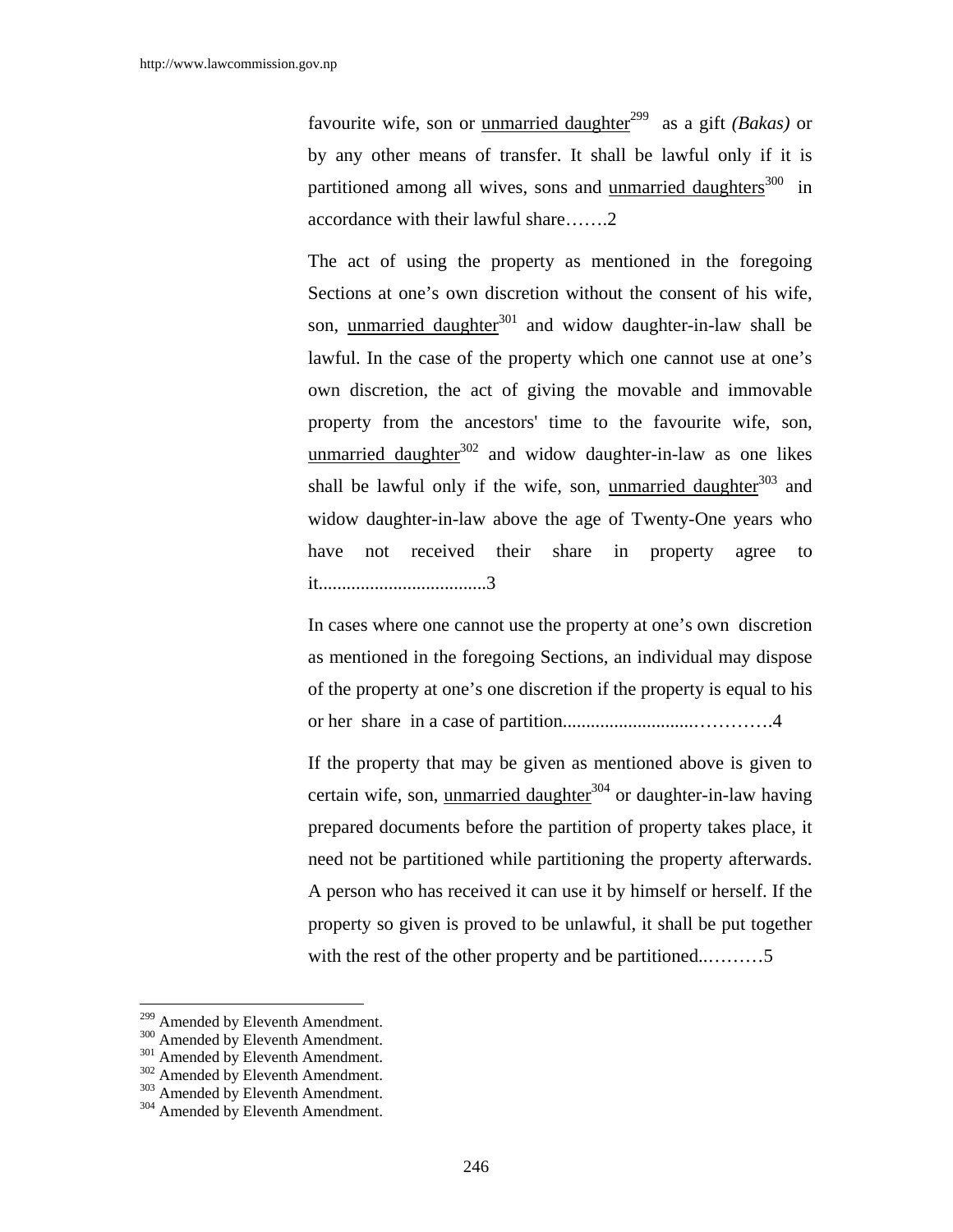Number 19A. <sup>305</sup>............

- Number 20. When a suit is filed for the partition of property and if the case proves to be reasonable, before handing down the verdict, an inventory of the property, movable and immovable including debts, shall be taken from the head of the family responsible for all household transactions, having him or her swear the god that he or she has shown all the properties and has not concealed anything, and then it shall be partitioned. If the person responsible for giving the inventory does not abide by the (court) order, he or she shall be imprisoned in accordance with Number 21 of this Chapter upto Six months until he or she provides the inventory of all the properties. When he or she provides the inventory of the property, he or she shall be released from prison, and then the property shall be partitioned in accordance with law.
- Number 21. If the person responsible for giving the inventory of property is imprisoned for disobeying (the court) order to provide the inventory of the property, he or she shall be ordered to give the inventory in every Two months from the date of imprisonment and as for those who want the share in property, they shall also be issued a notice with the order that they need to present the exact inventory of the property to be partitioned in writing and get them to sign a receipt for the same. If the person so imprisoned provides the inventory within Six months after the date of imprisonment, it shall be accepted and then the property shall be partitioned in accordance with law. If he or she does not provide the inventory within Six months, it shall be obtained the document containing the details from those wanting to have the share in property within the same period of time, and then the one imprisoned for disobeying the order should be given another order stating if he or

 $305$  Deleted by Some Nepal Acts to Maintain Gender Equality Amendment Act, 2063.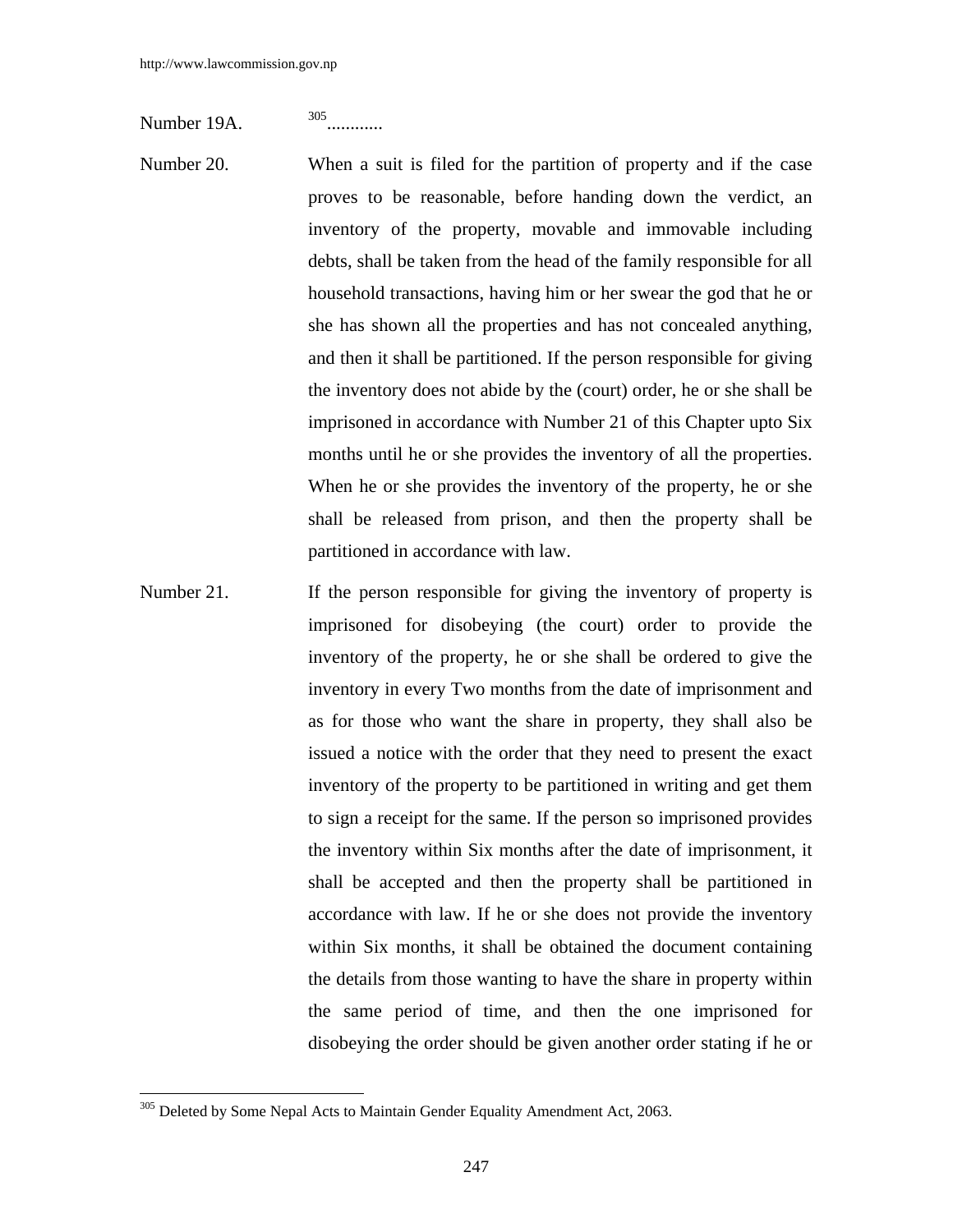she does not report within Thirty-Five days starting from the date he or she receives the order that those wanting to have their share in property have either not shown all the property or listed as nonexistent property or shown it to be more or less with intent to having it for themselves leaving aside the share of one in prison from the only property as listed, then all the property shall devolve on his or her coparceners and his or her complaint shall not be entertained. Having handed over this order he or she should be made to sign a receipt for the same and if he or she reports within that period of time, then the property should be partitioned in accordance with law. If he or she does not report, a *Muchulka* (deed) should be prepared to the effect that the details of property as submitted by those wanting share in property is exact, no more and no less, and that if afterwards it proves to be false, they shall be punished in accordance with law, and then the property as listed in the *muchulka* (deed) shall be partitioned in accordance with law. If any property is found concealed, the person who has not made concealment shall receive it in accordance with law. No complaint of one who has not abided by the order shall be entertained.

Number 22. If, in a case related to the partition of property, the party responsible for providing the inventory of property does not appear before the court before the date is expired, he or she shall be arrested immediately, and the inventory shall be obtained from him or her. If he or she is not found when searched for One month excluding the time required for the journey or after having been arrested he or she does not provide the inventory within the period of time fixed by law, then if one who wants share in property is present, the inventory shall be obtained from him or her and it shall be acted in accordance with Number 21 of this Chapter and if he or she is not present or if the person who wants share in property has not shown any property that he or she wants to have solely, a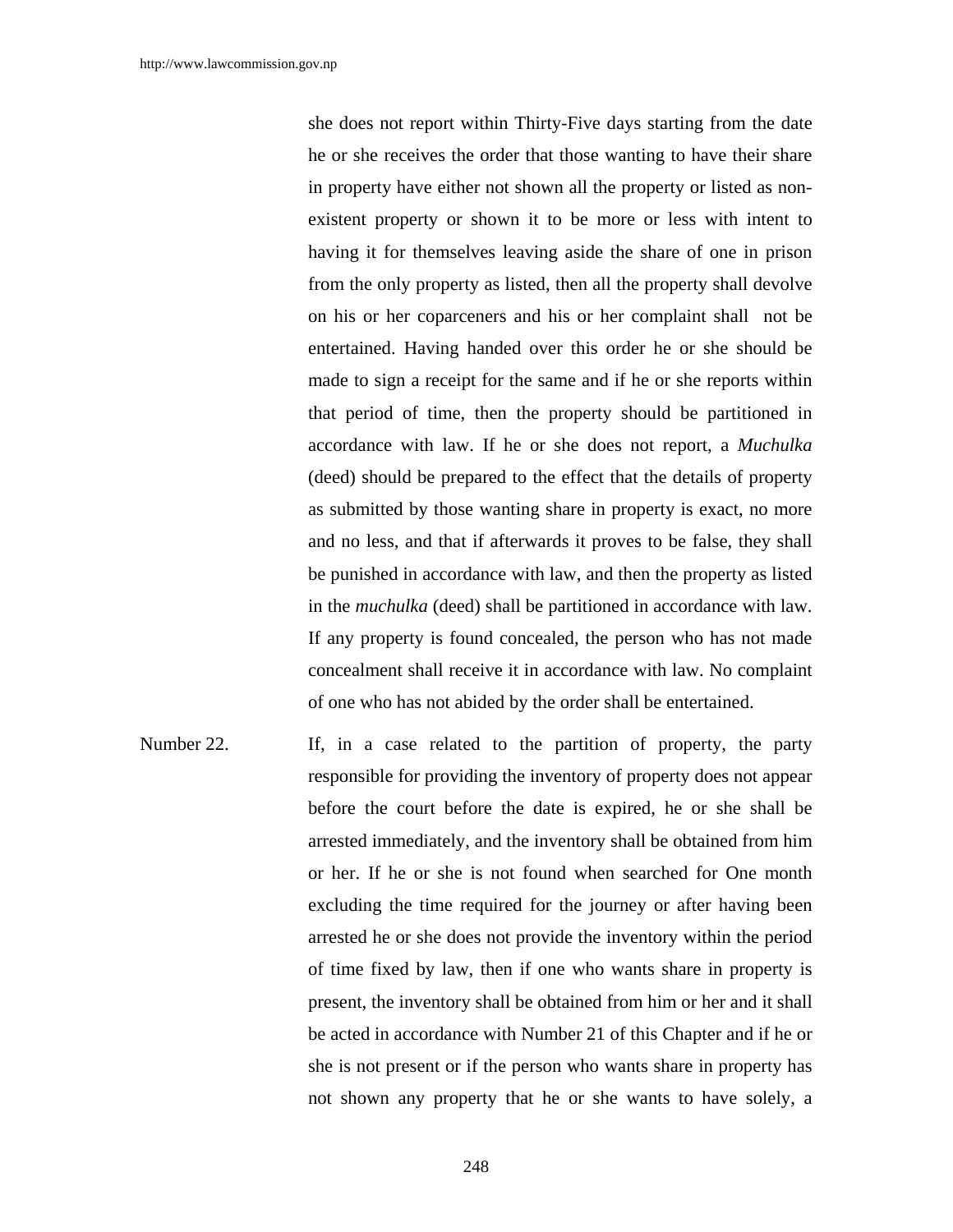summons shall be issued and be posted to the effect that he or she shall report being present within the set time, his or her coparceners shall receive the property solely. After the service of the summons, whether or not he or she appears in person (before the court) to report, the property shall be partitioned in accordance with the same Number 21. If the person responsible for presenting the inventory of property does not present it or if he or she gets arrested or does not appear (before the court) and if the person claiming his or her share says that he or she is also unable to present the inventory for certain reasons, a document to that effect shall be prepared and have it signed, and the verdict shall be made in accordance with law that the rest proceeding shall take place when he or she prepares and submits the inventory. Following such verdict, if he or she comes to submit an application afterwards, it shall be entertained and the remaining action regarding the document shall be taken in accordance with law and the necessary action for execution shall be taken in accordance with law.

Number 23. While describing the details of the land, buildings/houses and other articles to be partitioned, the boundaries, the quantity of land in *Ropani*, *Bigha* or *Muri*, the taxes also if levied and if not, the production, and shutters, stories, the boundaries of houses, whether built from baked or raw bricks and the approximate price, and apart from houses, the number of sellable articles, if there are any, with description of their shape and size, and the probable price in cash currently prevailing at the village or market and the approximate price has to be fixed and exchanged to each other. If anyone lodges a complaint to the effect that the given price has been exaggerated, then the price has to be fixed by having a meeting of the local elites (*Sahu, Mahajan)* and gentlepersons by fixing the cost of articles or estimating the reasonable price.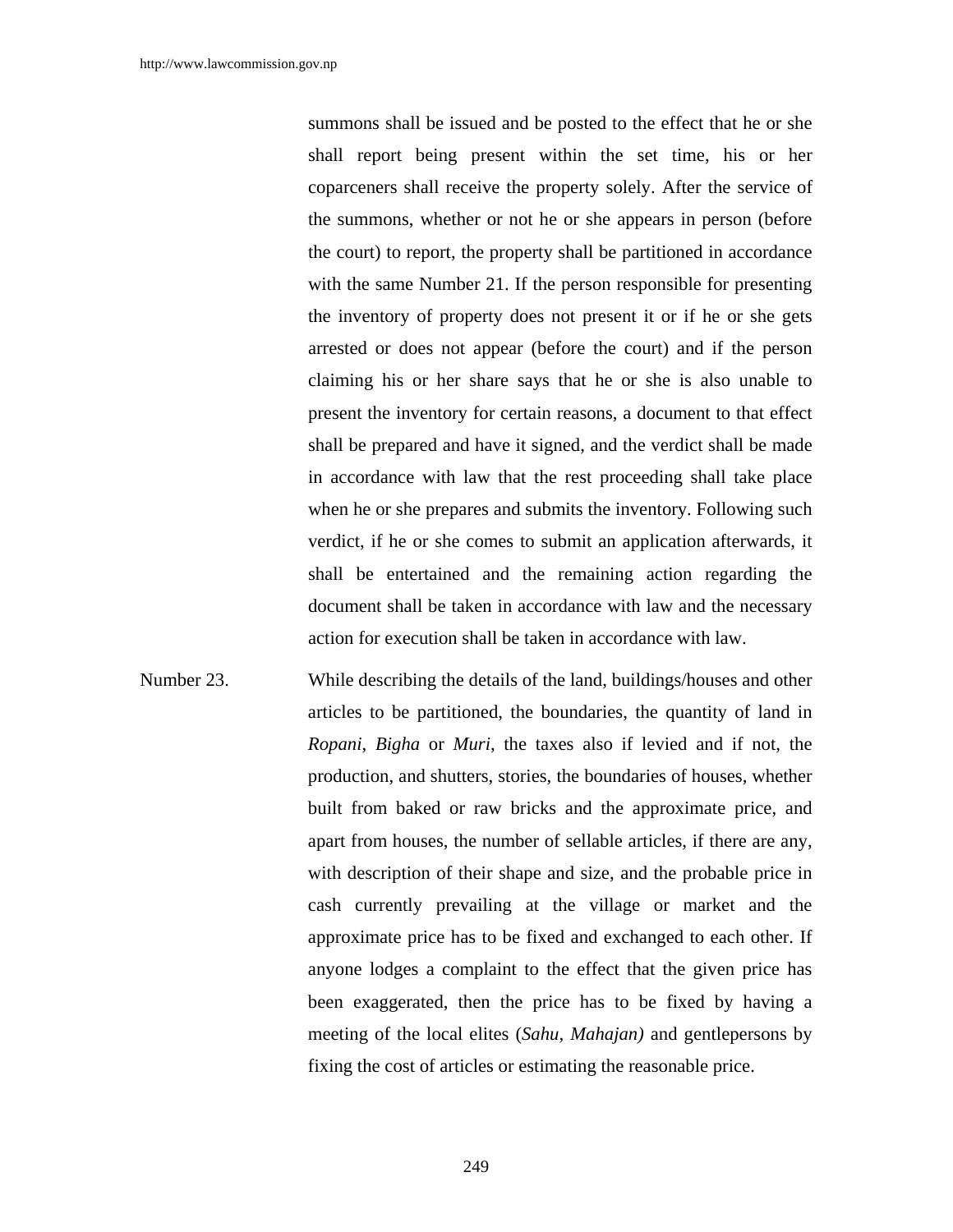- Number 24: If the party of the dispute supposed to give the key of the store has been absent expiring the date or if he or she does not give the key even when he or she is present and if the person entitled to receive share in property presents an application demanding that the store be opened and the details of property be checked and partitioned, then the office should, in the presence of the one who has the key, if he or she is present, or if not even in the presence of only one party of the dispute and in the presence of at least Two gentlepersons along with the member or representative of the concerned Village Development Committee or municipality, 306 open the store, check and prepare the inventory and partition the property.
- Number 25. Once the partition of property is completed and one's respective share is accepted, no complaint requesting for replacement of the goods that are found to be damaged shall be entertained.
- Number 26. If, in a case concerning partition of property, the person required to provide the inventory of property fails to provide it and partition is made on the basis of the inventory provided by others, the person who has not provided the inventory shall be, in addition to the punishment to be imposed by any other Act, punished with a fine that is by Five percent of the cost of the whole property of which he or she has not provided the inventory.
- Number 27. If any property is found to have been concealed after a document is prepared stating that no property has been concealed, then the person who has concealed such a property shall be deprived of share in it. The other coparceners that have not concealed the property shall be entitled to partition it between themselves in accordance with law. No punishment shall be imposed for concealing the property.

<sup>&</sup>lt;sup>306</sup> Amended by Court Proceedings Related Some Nepal Acts Amendment Act, 2047.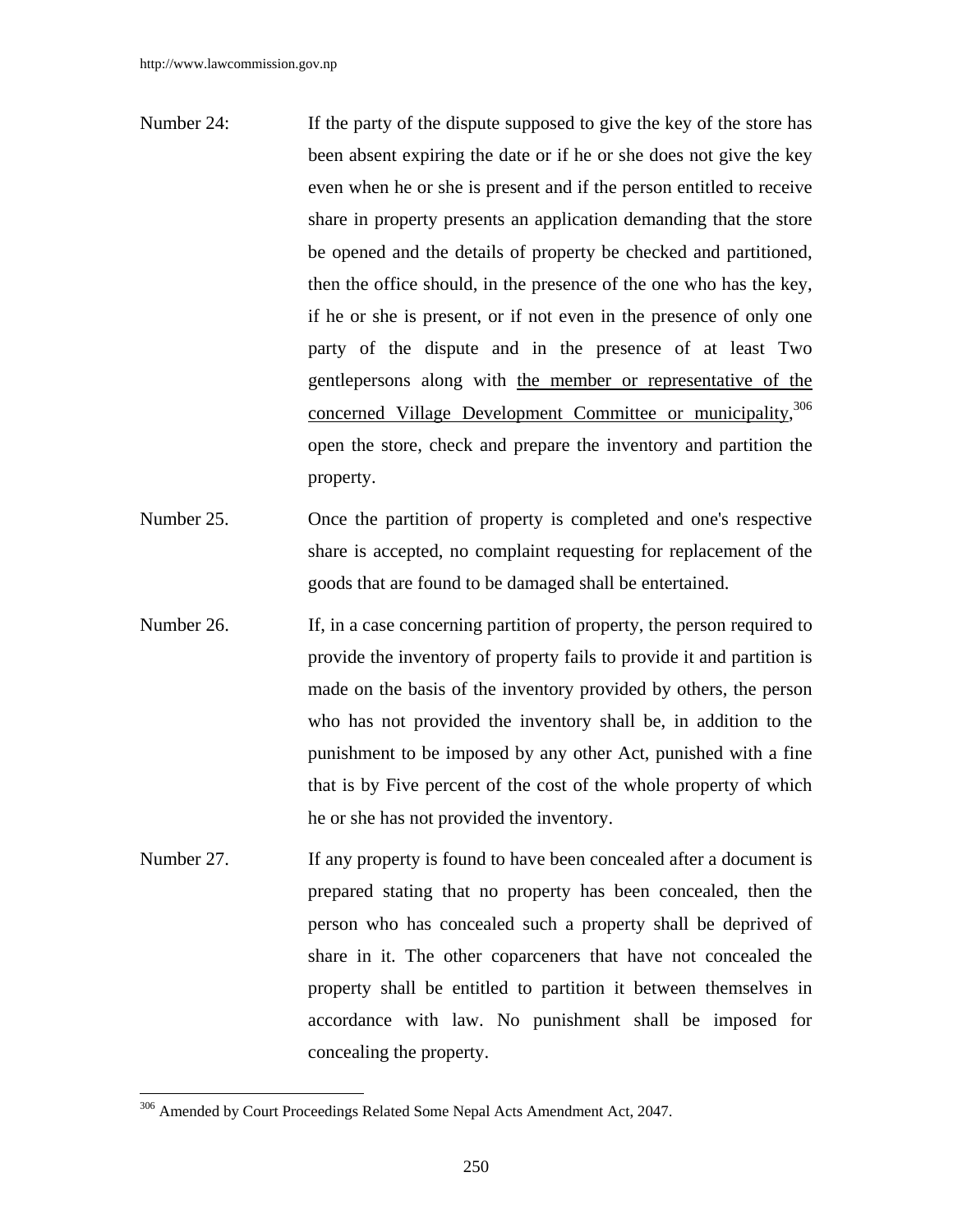- Number 28. While partitioning a property, if the coparceners agree to receive a combination of good and bad property, it shall be partitioned accordingly, if not, it shall be partitioned by way of lottery.
- Number 29. If, within Three years following the date of the partition of property, the movable or immovable property of one's own share proves to be of the other's or if following a complaint filed (at the court) it proves to belong to others, such a coparcener may receive the substituting property from all other coparceners on the *pro rata* basis.
- **<sup>307</sup>**Number 30. Property shall be partitioned in witness of persons, and after having partitioned the property in accordance with law, a deed of partition shall be prepared, signed by those who give and receive the share and by the witnesses, and registered. No partition of property without completing all these terms and conditions shall be valid. Provided that, until the date of the commencement of this Act, partition of property made by a combination of good and bad property with or without preparing a deed of partition, and if following the partition the coparceners have lived separately taking their rightful share and have also used it separately or even sold it as they liked, and if it is proved from practical evidence that the partition has been made, then no complaint made on the ground that the document of partition has not been registered or that there has been unequal share in the partition shall be entertained. Even if it is not registered, it shall be valid. As regards taking less than the rightful share or *Jieuni* at one's own free will or abandoning the share in property, a deed to that effect needs to be registered.
- Number 31. After a complaint is filed demanding that share in property be partitioned, if it is established that the person concerned is entitled to receive share in property, and after the inventory of property to

<sup>&</sup>lt;sup>307</sup> Amended by Seventh Amendment.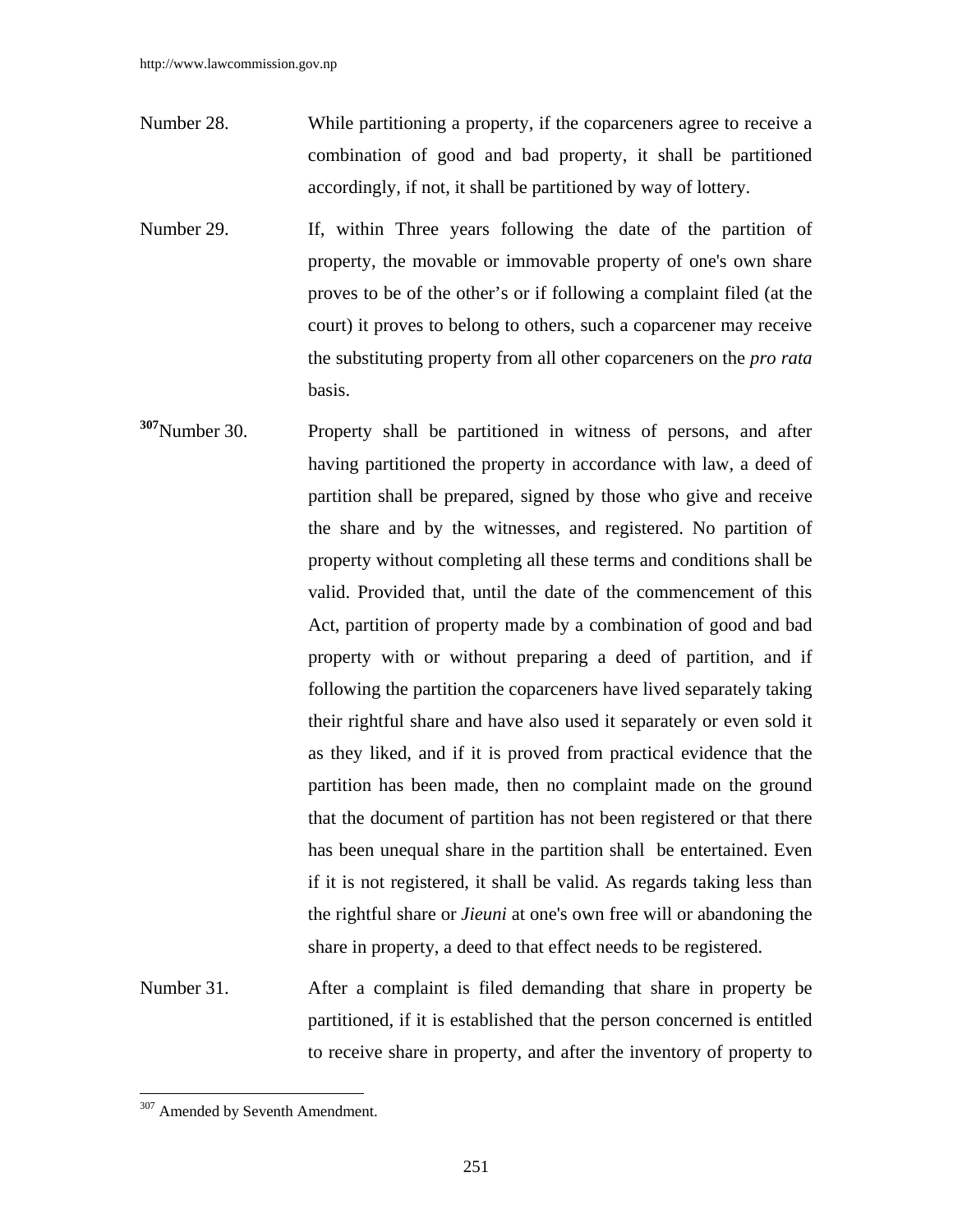be partitioned is submitted, if the plaintiff registers an application demanding that the income from his or her share be attached, then the share which he or she is entitled to receive shall be attached in accordance with Number 10 of the Chapter on Encroachment of Land<sup>308</sup> until the property is partitioned, and after the partition is made, the attachment shall be lifted.

- Number 32. While partitioning property, it shall be partitioned in accordance with law. It shall be neither more nor less. If a person who is dissatisfied with the partition of property and attained the age of Sixteen years may file a case within Three months from the date of deed of partition and upon completing the age of Sixteen years if one is below the age of Sixteen years and if the complaint is not filed within such limitation it shall not be entertained. In a suit related to the partition of property, even if the plaintiff expires the date fixed for making presence, the case shall not be dismissed, rather a verdict shall made based on what it appears to be reasonable. 309
- Number 33. In cases where all the coparceners were in a joint family, the land, houses, paddy field etc. which was a joint property to be partitioned confiscated or attached by the government or the salary, allowance and remuneration not being released, are returned or released by the efforts of any of the coparceners after the partition, the property so returned or released shall be partitioned in accordance with the document stating the portion to be shared to each of them if such a document exists, if it does not exist, the coparceners who have returned it from the government is entitled to use the immovable property solely for Three years starting from the date of having it returned, and from the Fourth year all the coparceners shall be entitled to have their share from it,

 $\overline{a}$ 

<sup>&</sup>lt;sup>308</sup> Amended by First Amendment.

<sup>&</sup>lt;sup>309</sup> Inserted by Seventh Amendment.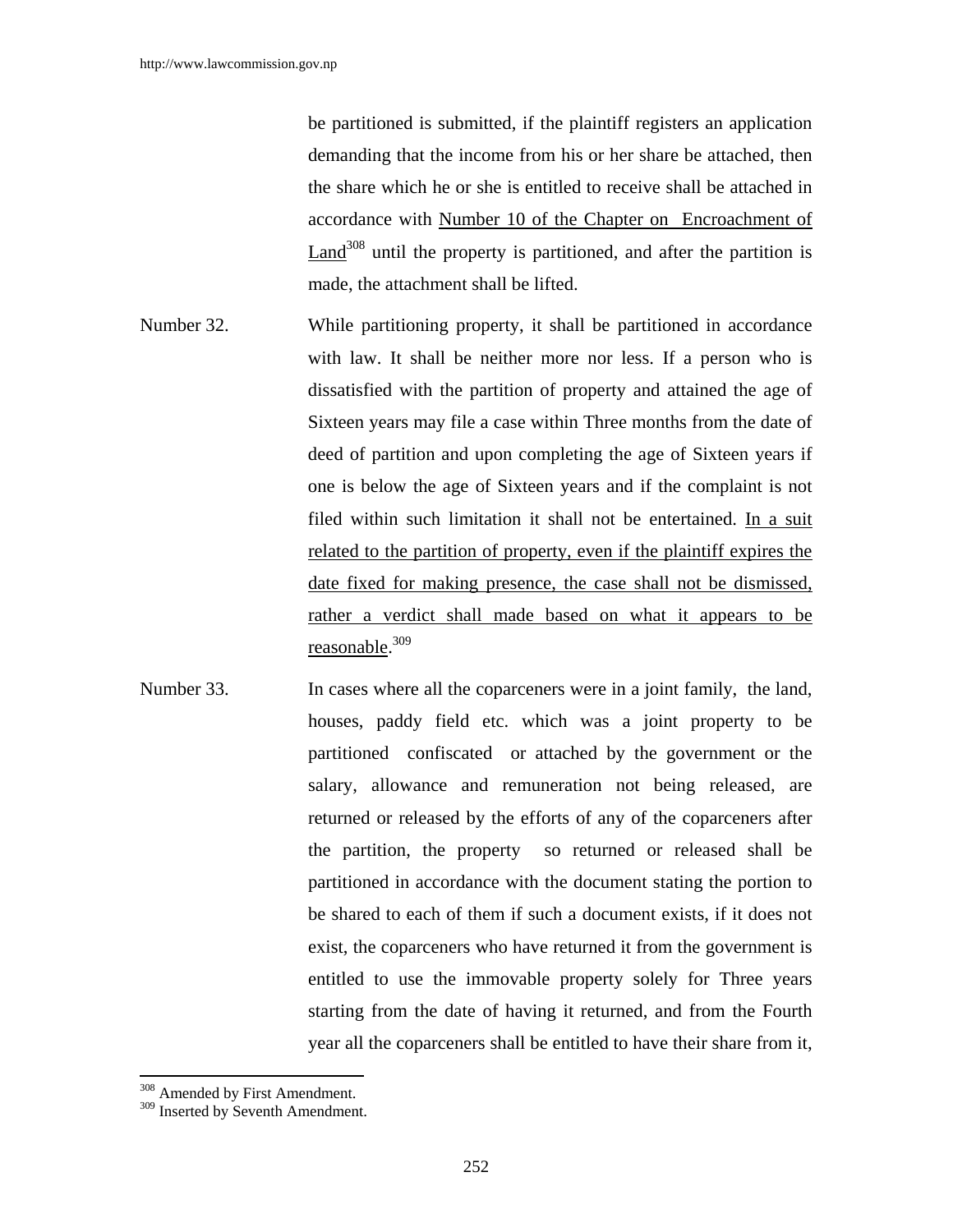and in the case of the movable property, it shall be partitioned between all coparceners but the person who has returned it may have up to Ten per cent more than the others. The same norm shall be applicable if any coparcener returns any property taken away by someone else other than the government.

- Number 34. If a person who is not eligible to obtain partition share files a case demanding that he or she be given the share of property, he or she shall be fined on the basis of the amount in question if it appears from the case file, and if it does not so appear, he or she shall be fined up to Two Hundred Rupees depending on his or her income status *(Aukat)*.
- Number 35. In a case where no partition of property has been made, or in a case where property has been partitioned through the common (*Goshwara*) document and in a case where both the parties have been holding their possession on their own even without any deed, there shall be no limitation to file a case and in a case where there does not exist a deed or there is no possession over the property remaining from the partition made previously or claiming the portion concealed, the case may be filed upto the life of each coparcener (*bhinna bhinna Jiu*). If there exists a common document (*Goshwara*), each individual receiving his or her rightful share shall be entitled to use such property at his or her own discretion.<sup>310</sup>

<sup>&</sup>lt;sup>310</sup> Inserted by Sixth Amendment.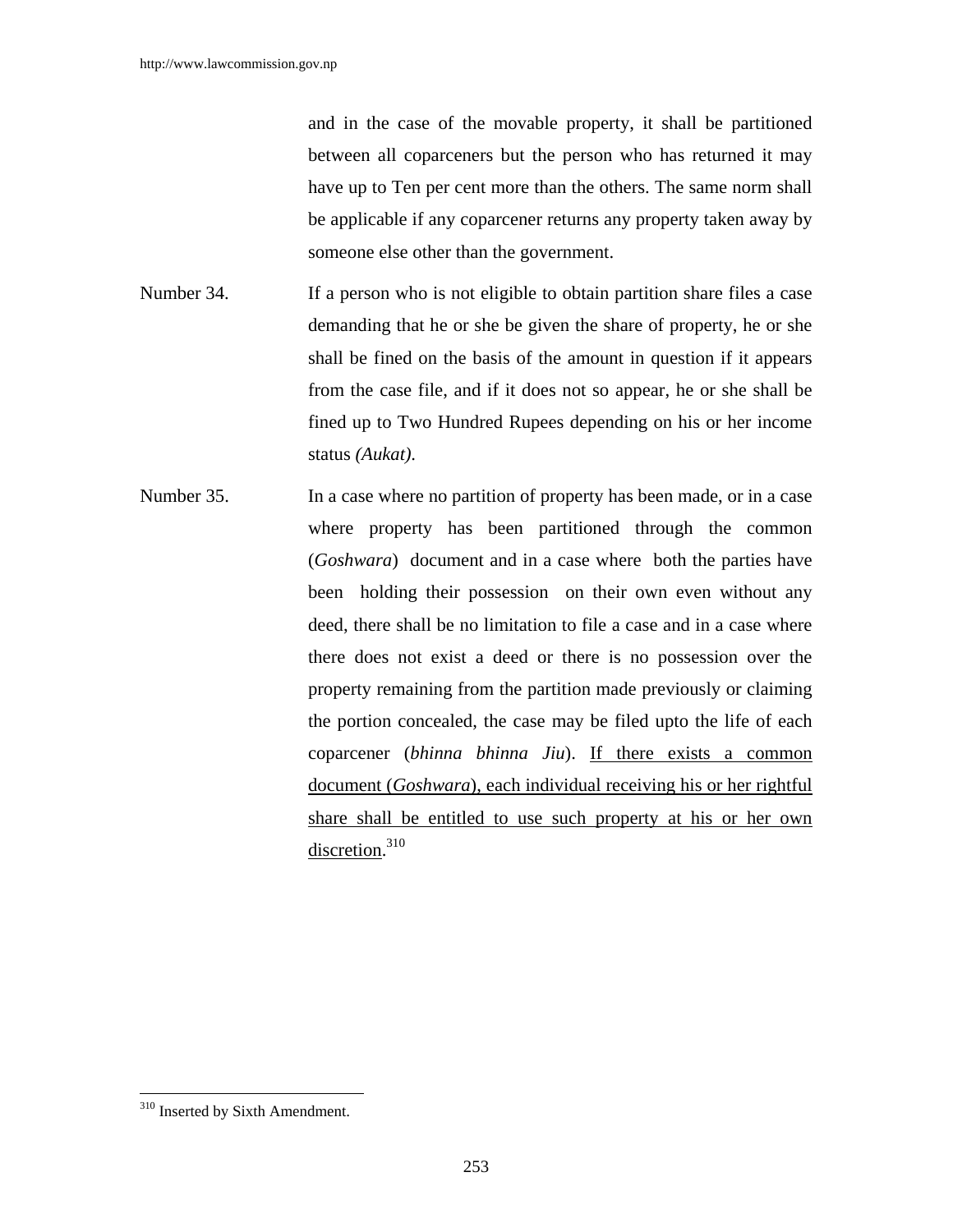# **Chapter 14**

# **Women's Share and Property**

- Number 1. An unmarried woman, a woman having a husband or a widow may use and dispose of the movable or immovable property which they have earned on their discretion.
- Number  $2^{\circ}$  An unmarried woman, a woman having a husband or a widow who are separate from a joint family may use and dispose of all the movable or immovable property of their share on their discretion.
- Number 3. No debt, taken without a surety, by such woman may be paid back to the lender from the immovable property which she may not use on her discretion pursuant to Number 2 of this Chapter.
- Number 4. The movable and immovable property of a woman received from her parents' family, her mother's parents' family and the property that she has increased from it shall be her *Daijo* (dowry). The movable or immovable property given to her with a deed of consent coparceners of all the heirs by her husband or the coparceners on the side of her husband, and the movable and immovable property given to her by other relatives or friends on the side of her husband and property she has increased from it shall be her *Pewa* (exclusive property).
- Number 5.<sup> $\textcircled{}}$ </sup> Woman may use and dispose of their dowry *(Daijo)* or exclusive property *(Pewa)* on their discretion. In a case she dies, this property shall be treated as mentioned in the deed she has made. If such a deed does not exist, her property goes to the son or daughter living with her if there is any; if such a son or daughter does not exist, it goes to the son or daughter living separately if there is any; if such a son or daughter does not exist, it goes to the husband; if the husband does not exist, it goes to a married daughter

Amended by Gender Equality Maintaining Some Nepal Acts Amendment Act, 2063.

Amended by Eleventh Amendment.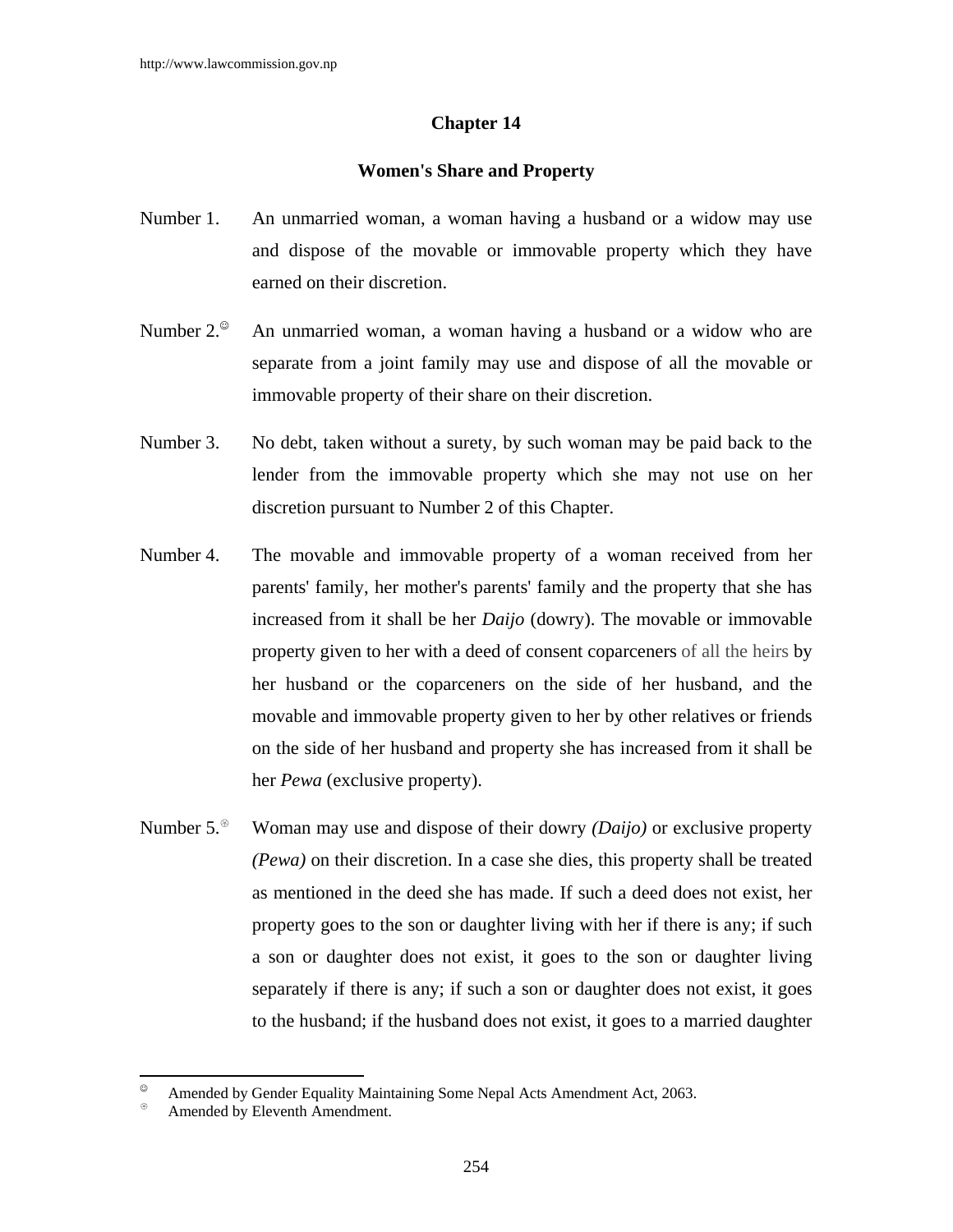if there is any; if a married daughter does not exist, it goes to a son's son or unmarried daughter if there exists any; if none of them exists it goes to the heir *(Hakwala).* 

Number 6.  $*$  ..........

- Number 7. If a woman has previously given some property to someone as a religious donation *(Dan)* or ordinary gift *(Bakas)* or sold the property other than dowry *(Daijo)* or exclusive property *(Pewa)* that she is entitled to, and if she gets marriage<sup> $\circledast$ </sup> with the same person to whom she has given it as a gift or sold it, the transaction shall not be lawful. Anyone having the right may get it back.
- Number 8. Regarding the matters referred to in Number 7 of this Chapter, no lawsuit may be registered unless it is filed within Two years from the date of such next marriage<sup>®</sup> and regarding other matters, within Two years from the date of cause of action.

 $\boldsymbol{\times}$  $\infty$  Omitted by Eleventh Amendment.

 $\overset{\circ}{\bullet}$  Amended by Eleventh Amendment.

Amended by Eleventh Amendment.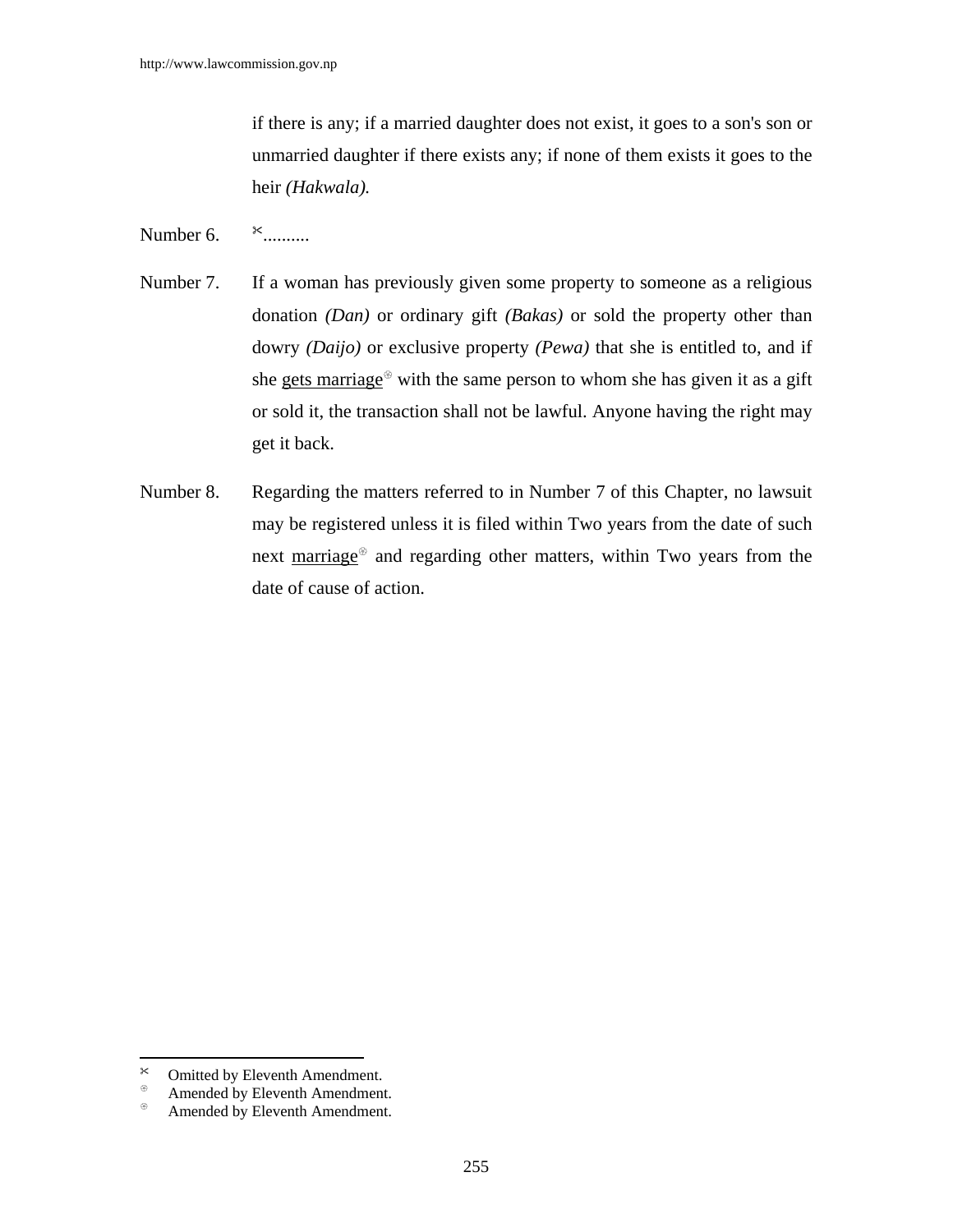# **Chapter - 15**

# **On Adoption**<sup>311</sup>

Number 1.312 ……………..

Number  $2^{313}$  A person except one who has his or her son or daughter may adopt a son or daughter by executing a deed to that effect.

> Provided that, a person who has got a son and a person who has got a daughter shall not be entitled to adopt a son and daughter, respectively.

Number 2A. ………………..314

- Number 2B.<sup>315</sup> One who is once adopted as an adopted son or adopted daughter shall not be readopted as a son or daughter. Such adoption, if any, shall be void.
- Number 3. The adoption of any person, who has been adopted pursuant to the duly signed deed by a person entitled to make such an adoption by virtue of not having any issue at the time of adoption, shall not be rendered invalid as a result of the subsequent birth of a son from the person making the adoption. He shall be entitled to the partition share equivalent to that of a natural son.

Number 4.316 ……………..

 $\overline{\phantom{a}}$ 

Number 4A.317 …………….

Number 5.318 …………………

<sup>&</sup>lt;sup>311</sup> Amended by the Gender Equality Maintaining Some Nepal Acts Amendment Act, 2063.<br><sup>312</sup> Repealed by the Eleventh Amendment.<br><sup>313</sup> Amended by the Gender Equality Maintaining Some Nepal Acts Amendment Act, 2063.<br><sup>314</sup> De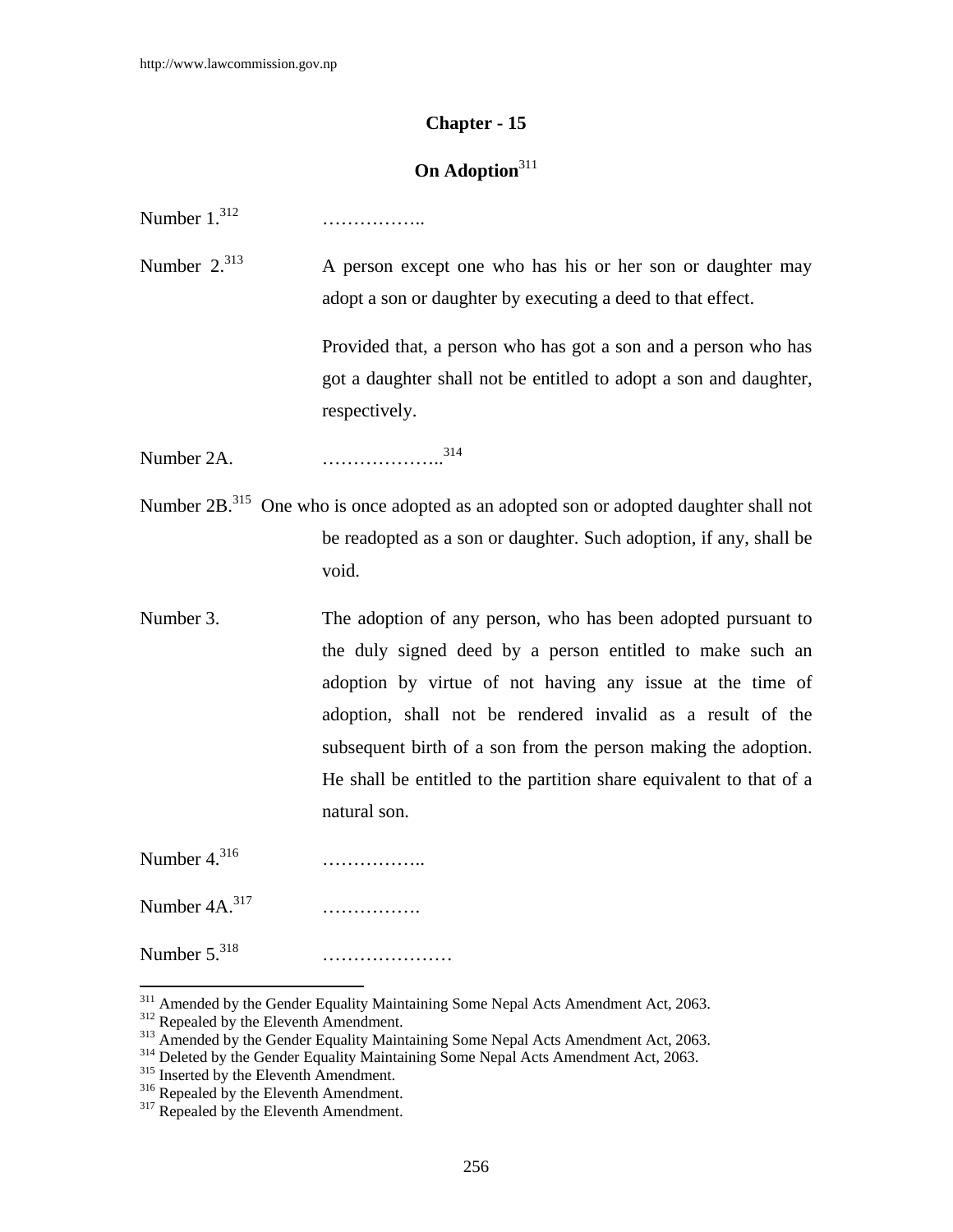Number 6.319 ………………… Number 7.320 ………………….. Number 8.321 …………………… Number 9.322 ……………………. Number 9A.323 ………………………..

 $324$ Number 9B. There shall be a difference of at least thirty years between the age of an adopted son or daughter and the adoptive person.

- $325$ Number 9C. An adopted son or daughter shall be entitled to the same rights as of a natural son or daughter. Such an adopted son or daughter shall not be entitled to make a claim for partition share from his or her natural father.
- $326$  Number 9D. In cases where even a daughter is born from the adoptive parents after a female has been adopted as a daughter, such adoption shall not be invalid by that reason. The adopted daughter shall be as a natural daughter.
- Number 10. If the person who has abandoned a child<sup>327</sup> is traced, and it is proved that the child has been abandoned with the consent of both the father and mother, the partition shares of both of them, along with such a share of the child, $328$  shall be provided to the person subsisting the child. If only one of the parents is found to be involved in such abandonment, then the partition share of the

 $318$  Repealed by the Eleventh Amendment.<br> $319$  Repealed by the Eleventh Amendment.

<sup>&</sup>lt;sup>320</sup> Repealed by the Eleventh Amendment.<br><sup>321</sup> Repealed by the Eleventh Amendment.<br><sup>322</sup> Repealed by the Eleventh Amendment.<br><sup>323</sup> Repealed by the Eleventh Amendment.<br><sup>324</sup> Amended by the Eleventh Amendment.<br><sup>325</sup> Amende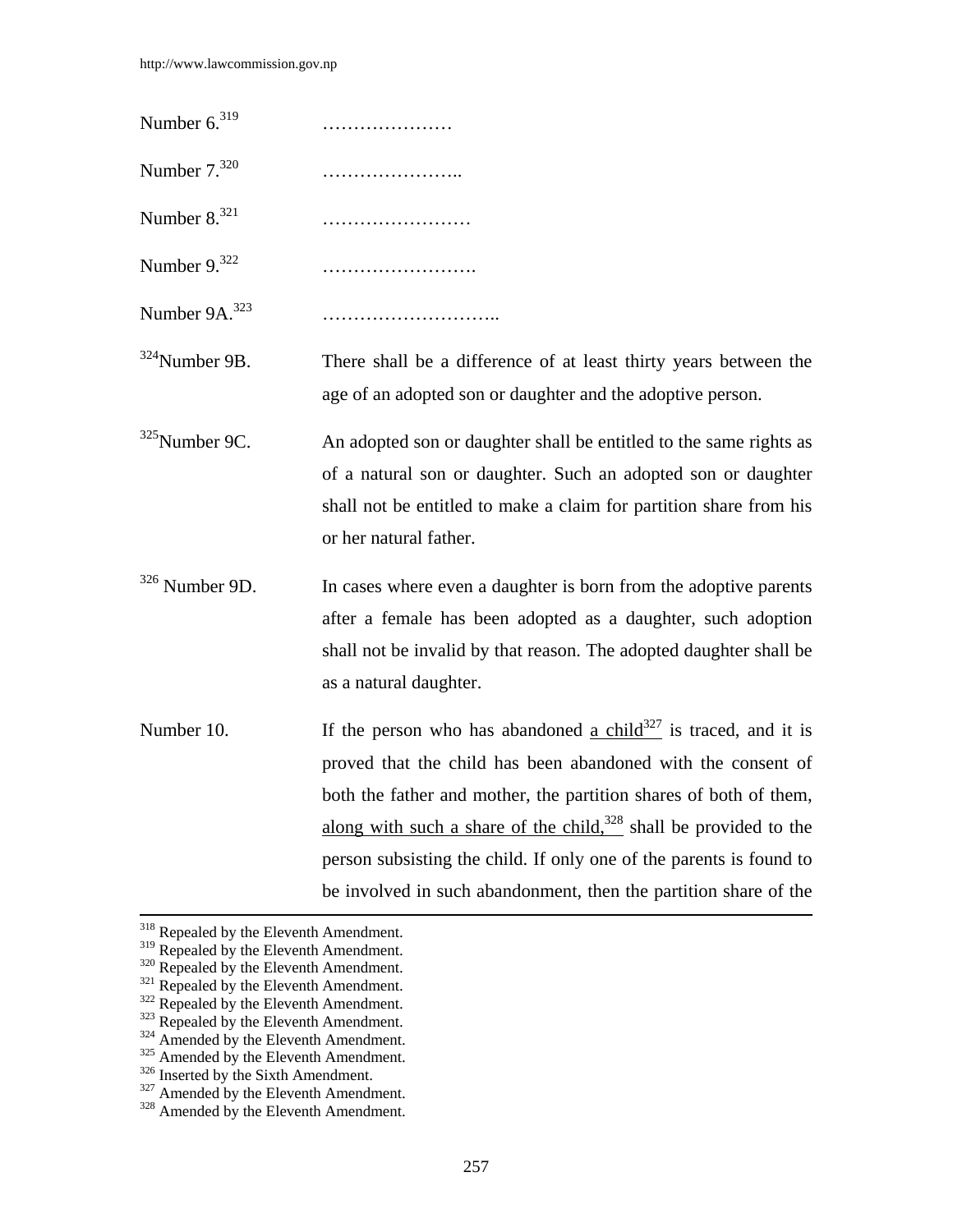said parent and that of the child<sup>329</sup> shall be provided to the person subsisting the child.……………….<sup>330</sup>

- $331$ Number 11. No adoption made on fulfillment of the requirements of the Act shall be revoked except for specific defaults. If an adopted son or daughter does acts such as failing to provide food and clothes to the adoptive person, failing to look after, and misusing the family property, giving physical or mental torture to them, such adoptive parents may revoke the adoption. The adopted son or daughter whose adoption is so revoked shall be entitled to the partition share from his or her natural father. If the adoptive person abandons the adopted son or daughter from the house without providing such a son or daughter with food and clothes or fails to make provision of education and medical treatment, except for any reasons as mentioned in law, such an adopted son or daughter shall, like a natural son or daughter, be entitled to seek partition share from such an adoptive person.
- $332$ Number 12. One who has only one son or daughter shall not allowed to give the son or daughter for adoption nor shall the adopting person adopt him. Any such adoption shall be void.
- <sup>333</sup>Number 12A. If any foreign national wishes to adopt any citizen of Nepal, who may be adopted as a son or daughter in accordance with the law, the Government of Nepal may, after considering the character and economic condition of such a foreign national and on recommendation of the concerned foreign government or embassy, permit adoption of a son or daughter on such terms and

<sup>&</sup>lt;sup>329</sup> Amended by the Eleventh Amendment.<br><sup>331</sup> Amended by the Eleventh Amendment.<br><sup>331</sup> Amended by the Eleventh Amendment.<br><sup>333</sup> Inserted by the Sixth Amendment.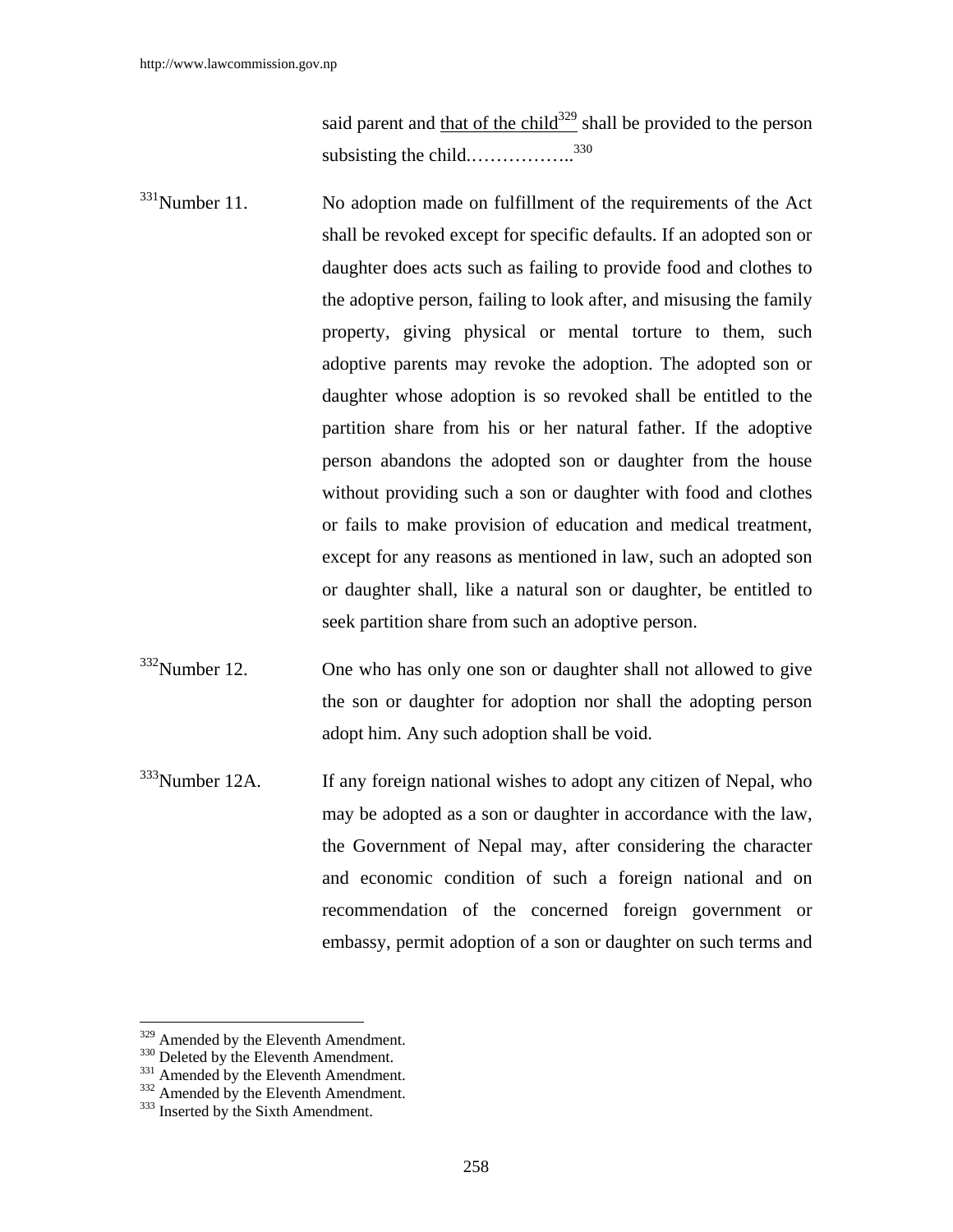conditions as the Government of Nepal may consider appropriate.

- $334$ Number 12B. In giving permission to a foreign national to adopt a citizen of Nepal pursuant to this Chapter, the Government of Nepal shall give permission only if the law of the country of such a foreign national provides that an adopted son or daughter has the same right as a natural son or daughter has.
- Number 13. If a suit on any illegal adoption of an adopted son <u>or an adopted</u> daughter $335$  is not filed within two years from the date of knowledge of such adoption, the suit shall not be entertained.

 $334$  Inserted by the Eleventh Amendment.<br> $335$  Inserted by the Sixth Amendment.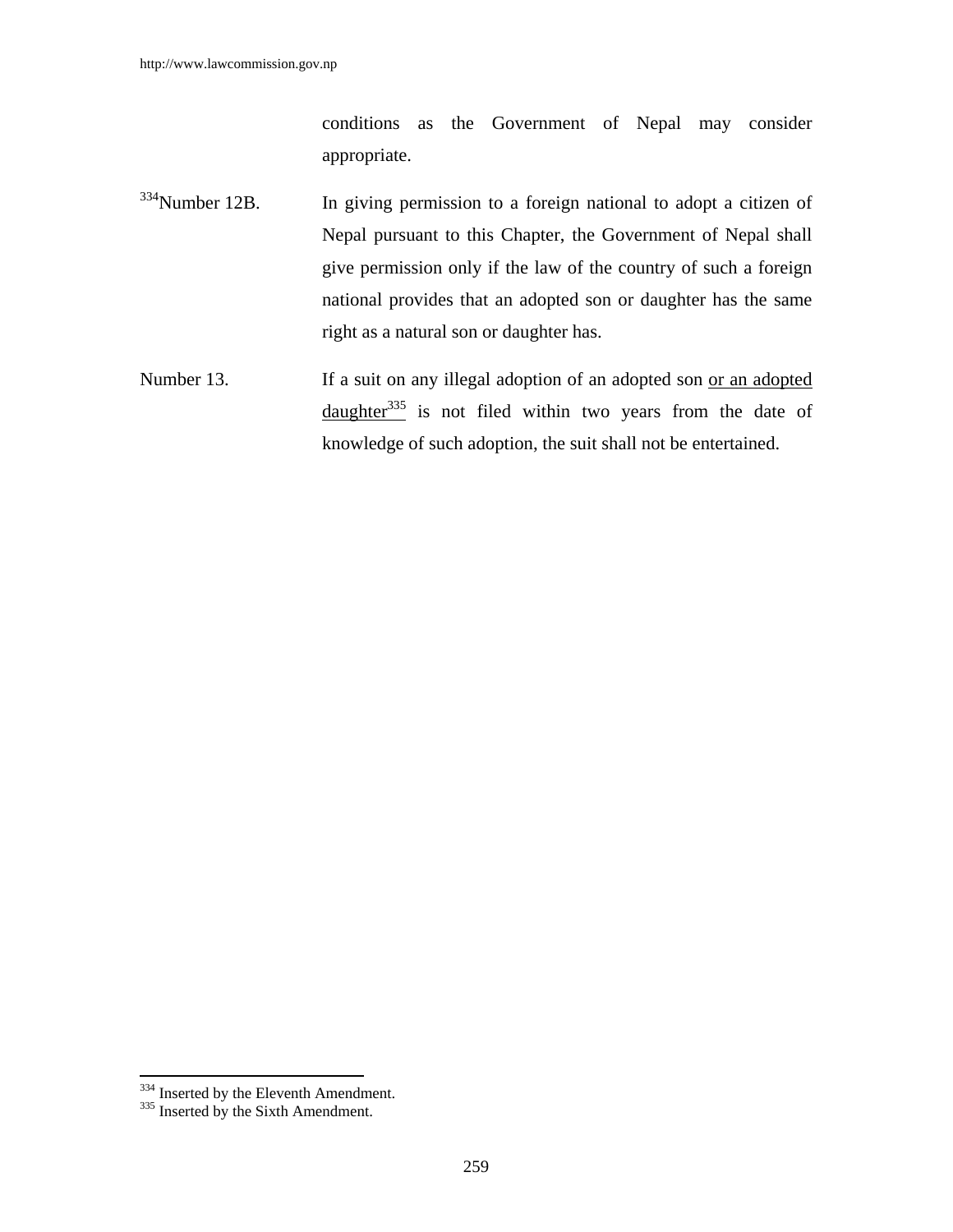# **Chapter-16**

# **On Inheritance**

- Number 1.<sup>336</sup> An heir means the nearest coparcener of the concerned person within seven generations. One that is outside seven generations is an outsider relative.
- Number 2.<sup>337</sup> No other person shall be entitled to inherit the ancestral property so long as there is the husband, wife, son, unmarried daughter, son's son of the deceased or his unmarried daughter, subject to the other Numbers of this Chapter. If the deceased has not got son but widow daughter-in-law, she shall be entitled to inherit the property as if she were the son. If there is none of them, then the married daughter, her son or unmarried daughter if there is no even the unmarried daughter and if there is no such heir, the heir according to law shall inherit the property.
- Number  $3^{338}$  If the separated husband, wife, son, unmarried daughter, son's son or his unmarried daughter did not take care of and subsisted the deceased and the married daughter or son-in-law or son or unmarried daughter of such son-in-law has maintained and subsisted the deceased, the inheritance of the father, mother, mother-in-law, father-in-law or grandfather or grandmother so maintained and subsisted shall devolve on the married daughter, daughter's husband or grand-son or daughter having so subsisted the deceased. The other heirs shall not be entitled to inheritance.

Number 4339 ----------

Number 5<sup>340</sup> --------

<sup>&</sup>lt;sup>336</sup> Amended by Some Nepal Acts to Maintain Gender Equality Amendment Act, 2063.<br><sup>337</sup> Amended by the Eleventh Amendment..<br><sup>338</sup> Amended by the Eleventh Amendment.

 $339$  Deleted by the Eleventh Amendment.<br> $340$  Deleted by the Eleventh Amendment.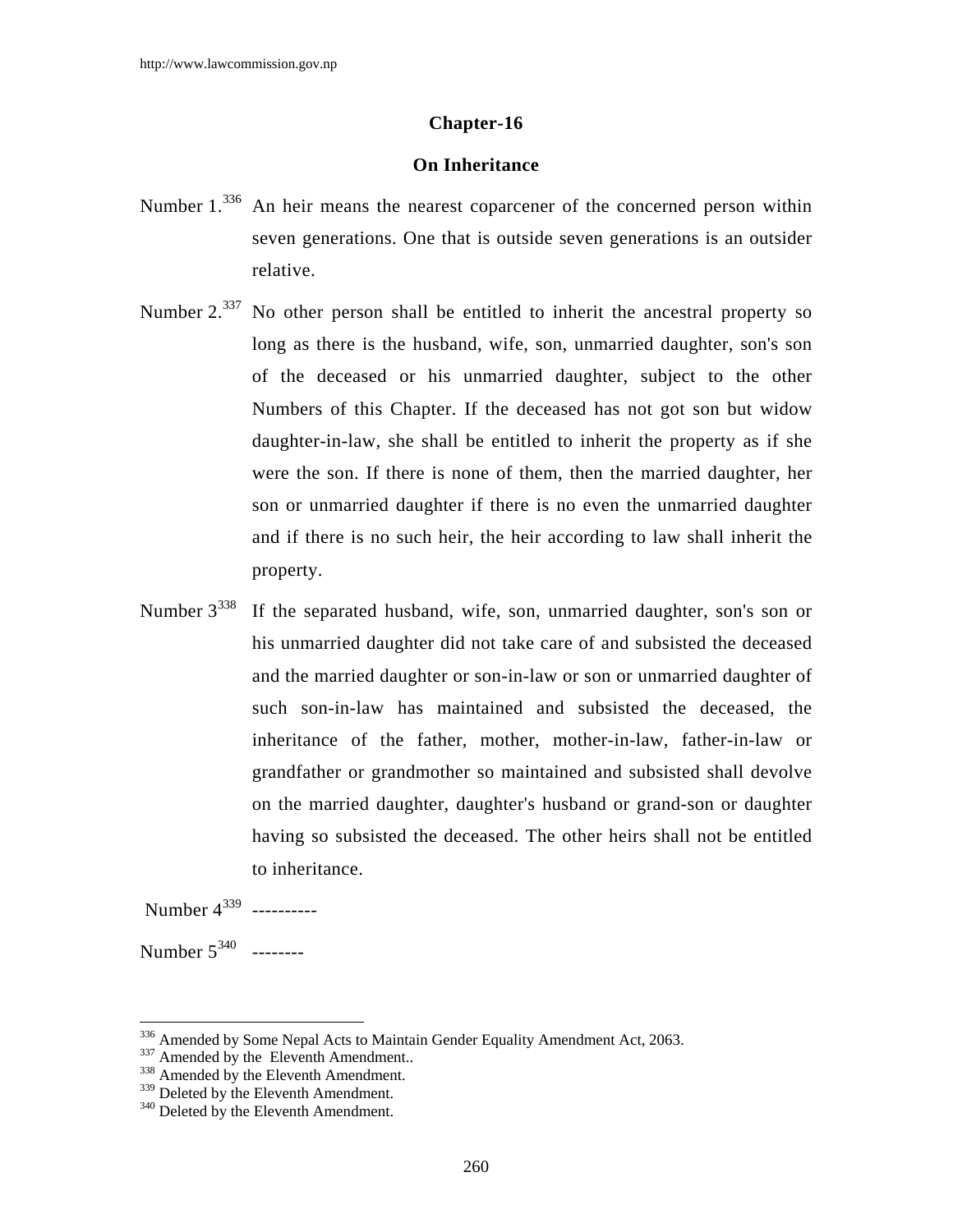- Number  $6^{341}$  In cases where the father and mother, who has offspring from only one wife or more than one wife, receive and give partition shares amongst him and all wives, sons, unmarried daughter $342$  and daughter-in-laws, pursuant to law, and some live with their son, unmarried daughter, 343 daughter-in-law after mixing partition share with such son, unmarried daughter,<sup>344</sup> daughter-in-law, and inheritance takes place by virtue of the death of father and mother, only the jointly living wife, son, unmarried daughter<sup>345</sup> and daughter-in-law shall be entitled to such inheritance. It shall be as per the deed if there is any.
- Number  $7^{346}$  If the separated husband, wife, son, unmarried daughter, son's son or his unmarried daughter has not cared for and subsisted the deceased and the brother or sister born from the same father has maintained and subsisted the deceased, the inheritance of the brother or sister so maintained and subsisted shall devolve on the brother or sister having so subsisted the deceased. The other heirs shall not be entitled to inheritance.

Number  $8^{347}$  ------

 $\overline{a}$ 

Number 9. In cases where there are sons, unmarried daughters<sup>348</sup> born to the same wife, the other sons and unmarried daughters<sup>349</sup> have lived apart after having received and give their respective partition shares pursuant to law, he has lived with one son, unmarried daughter,<sup>350</sup> daughter-in-law but such son, unmarried daughter,<sup>351</sup> daughter-in-law have not maintained and subsisted him and, consequently, he has gone to live

<sup>341</sup> Amended by the Eleventh Amendment.<br><sup>342</sup> Inserted by the Eleventh Amendment.<br><sup>343</sup> Inserted by the Eleventh Amendment.<br><sup>344</sup> Inserted by the Eleventh Amendment.<br><sup>345</sup> Inserted by the Eleventh Amendment.<br><sup>346</sup> Amende

 $349$  Inserted by the Eleventh Amendment.<br> $350$  Inserted by the Eleventh Amendment.<br> $351$  Inserted by the Eleventh Amendment.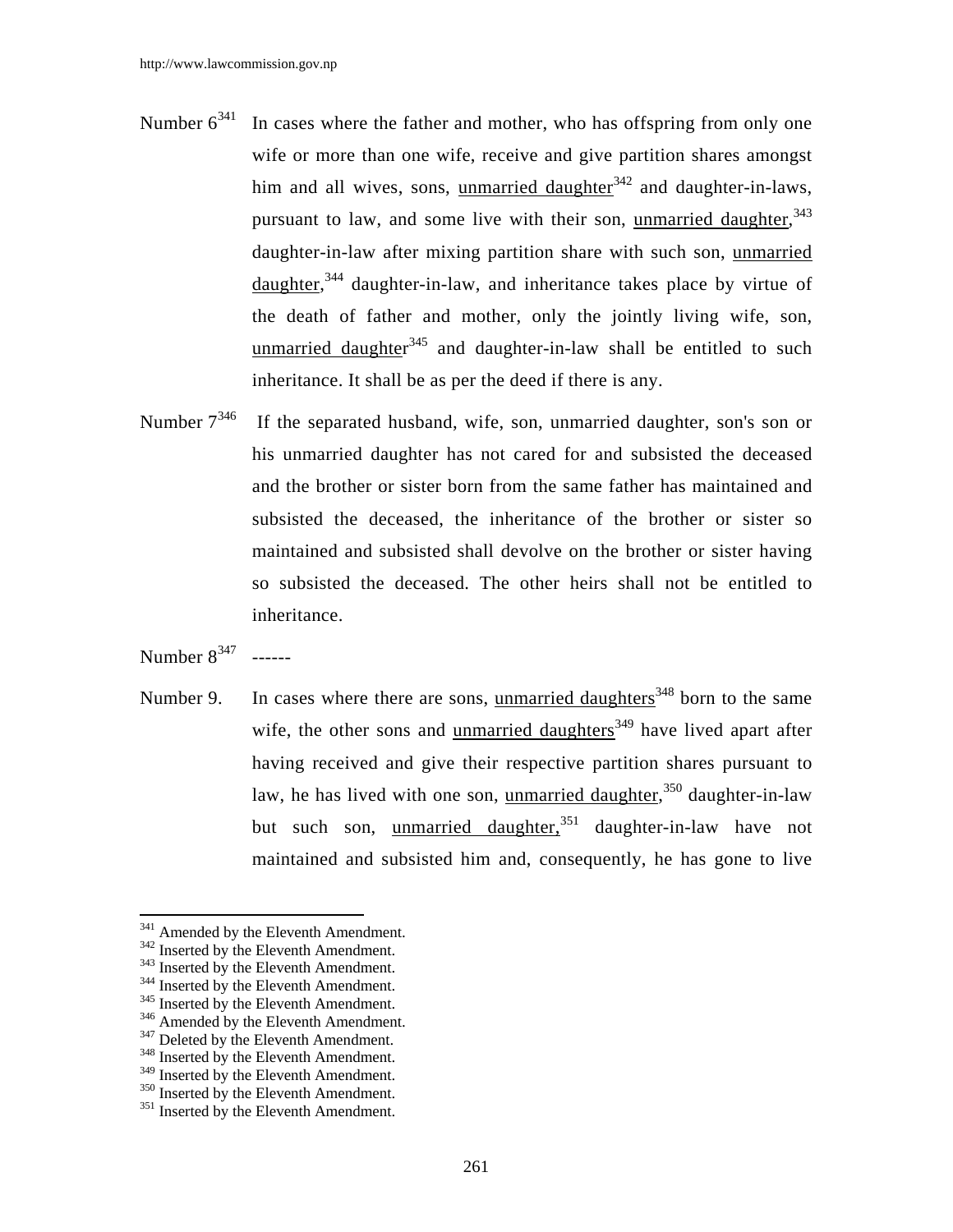with another son, unmarried daughter,<sup>352</sup> daughter-in-law, taking his entire partition share and property with him, and he dies, then the son, unmarried daughter,<sup>353</sup> daughter-in-law with whom he has lived subsequently shall be entitled to inheritance. In cases where he has not so gone taking his partition share and property but has gone to live for some days for some reasons and he dies, the son, unmarried daughter,<sup>354</sup> daughter-in-law with whom he has so gone to live for some days shall not be entitled to such inheritance.

- Number 10. In cases where there is only one son, <u>unmarried daughter</u>,<sup>355</sup> from the same mother, only the father and the mother have lived apart or have lived with any son, unmarried daughter,<sup>356</sup> and the husband dies, then the wife shall be entitled to the partition share, property of the husband. In cases where the wife dies, then the husband shall be entitled to that of the wife. In cases where the wife who has lived apart after taking her partition share, then the son, unmarried daughter,<sup>357</sup> if any, and the husband, if there is no son and unmarried daughter $358$  shall be entitled to inheritance. If there is no such son, daughter, then the step son, unmarried daughter<sup>359</sup> shall be entitled to inheritance.
- Number 11<sup>360</sup> Notwithstanding anything contained in the other Numbers of this Chapter, in cases where one has been subsisted and maintained not by a nearer heir but by any other person at the time of his or her death, that person shall be entitled to the whole of the movable and immovable property<sup>361</sup> belonging to the deceased.

<sup>&</sup>lt;sup>352</sup> Inserted by the Eleventh Amendment.<br><sup>353</sup> Inserted by the Eleventh Amendment.<br><sup>354</sup> Inserted by the Eleventh Amendment.<br><sup>355</sup> Inserted by the Eleventh Amendment.<br><sup>356</sup> Inserted by the Eleventh Amendment.<br><sup>357</sup> Inser

<sup>&</sup>lt;sup>360</sup> Amended by the Eleventh Amendment.<br><sup>361</sup> Amended by Some Nepal Acts to Maintain Gender Equality Amendment Act, 2063.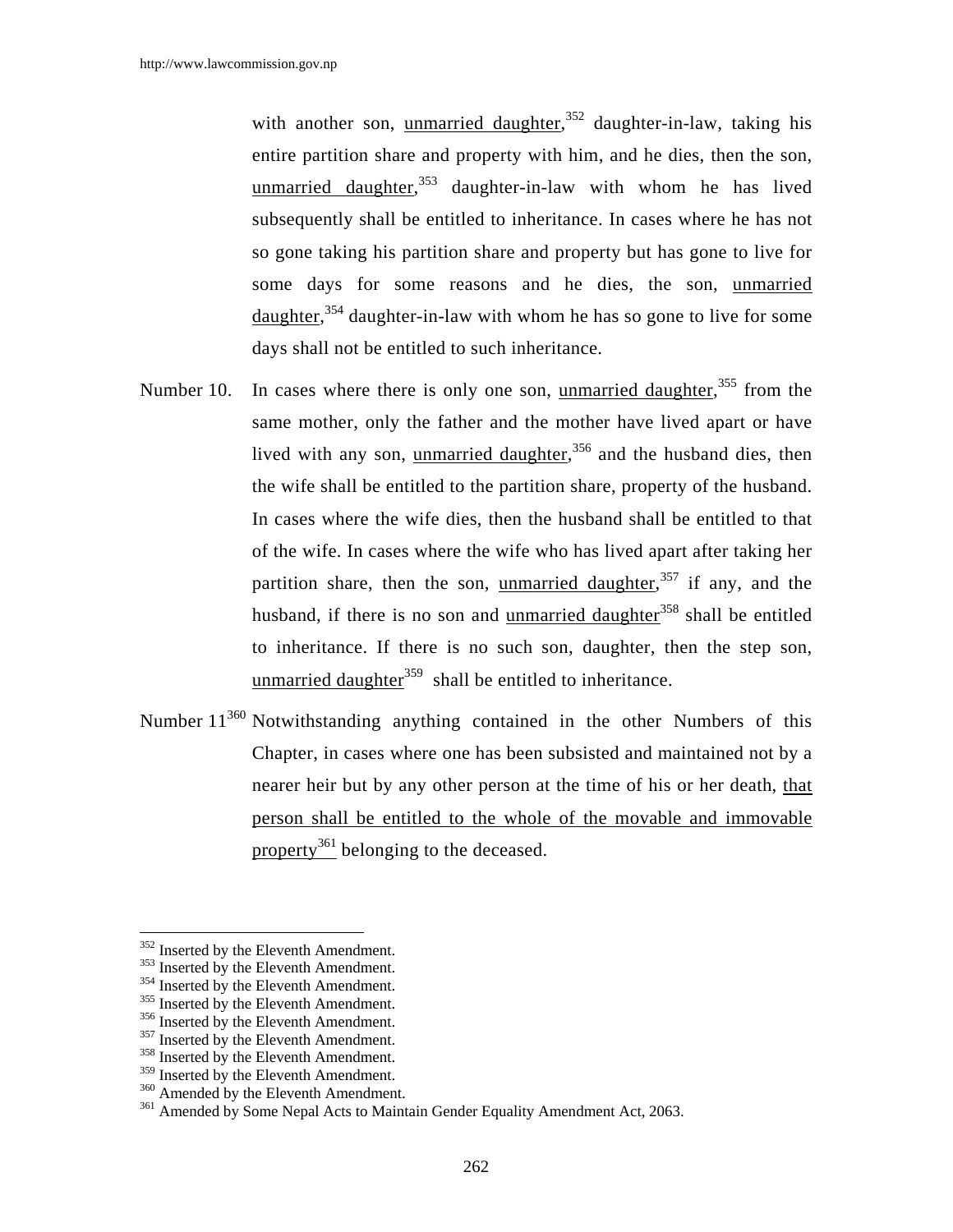- Number 12. In cases where some brothers or unmarried sisters<sup>362</sup> live apart after having taken their partition shares and some brothers or unmarried sisters $363$  live jointly, and any brother or <u>unmarried sister</u><sup>364</sup>, out of the jointly living brothers or unmarried sisters $365$ , dies, then the separated brother or unmarried sister<sup>366</sup> shall not be entitled to inheritance. Only the jointly living brother or unmarried sister $367$ shall be entitled to inheritance despite that he or she was not born from the same mother. In cases where they have maintained and subsisted themselves from their respective partition shares despite that they have lived jointly, the full blood brothers or unmarried sisters $368$  of the deceased brother shall, in such case despite their joint living, be entitled to such inheritance as well as to inheritance of the brother or unmarried sister<sup>369</sup> living apart. The brothers or unmarried sisters<sup>370</sup> who are not born from the same mother shall not be entitled to partition share.
- Number 12A. ……………..<sup>371</sup>
- Number 13<sup>372</sup> --------------
- Number 14<sup>373</sup> --------------
- Number 15. One who is entitled to inheritance shall not be compelled to inherit if one does not wish to so inherit. One shall be compelled to perform funeral rites and rituals of the deceased irrespective of whether one inherits or refuses to inherit.

<sup>362</sup> Inserted by the Eleventh Amendment.

<sup>&</sup>lt;sup>363</sup> Inserted by the Eleventh Amendment.<br><sup>364</sup> Inserted by the Eleventh Amendment.<br><sup>365</sup> Inserted by the Eleventh Amendment.<br><sup>366</sup> Inserted by the Eleventh Amendment.<br><sup>367</sup> Inserted by the Eleventh Amendment.<br><sup>368</sup> Inser

<sup>&</sup>lt;sup>370</sup> Inserted by the Eleventh Amendment.<br><sup>371</sup> Deleted by Some Nepal Acts to Maintain Gender Equality Amendment Act, 2063.<br><sup>372</sup> Deleted by the Eleventh Amendment.<br><sup>373</sup> Deleted by the Eleventh Amendment.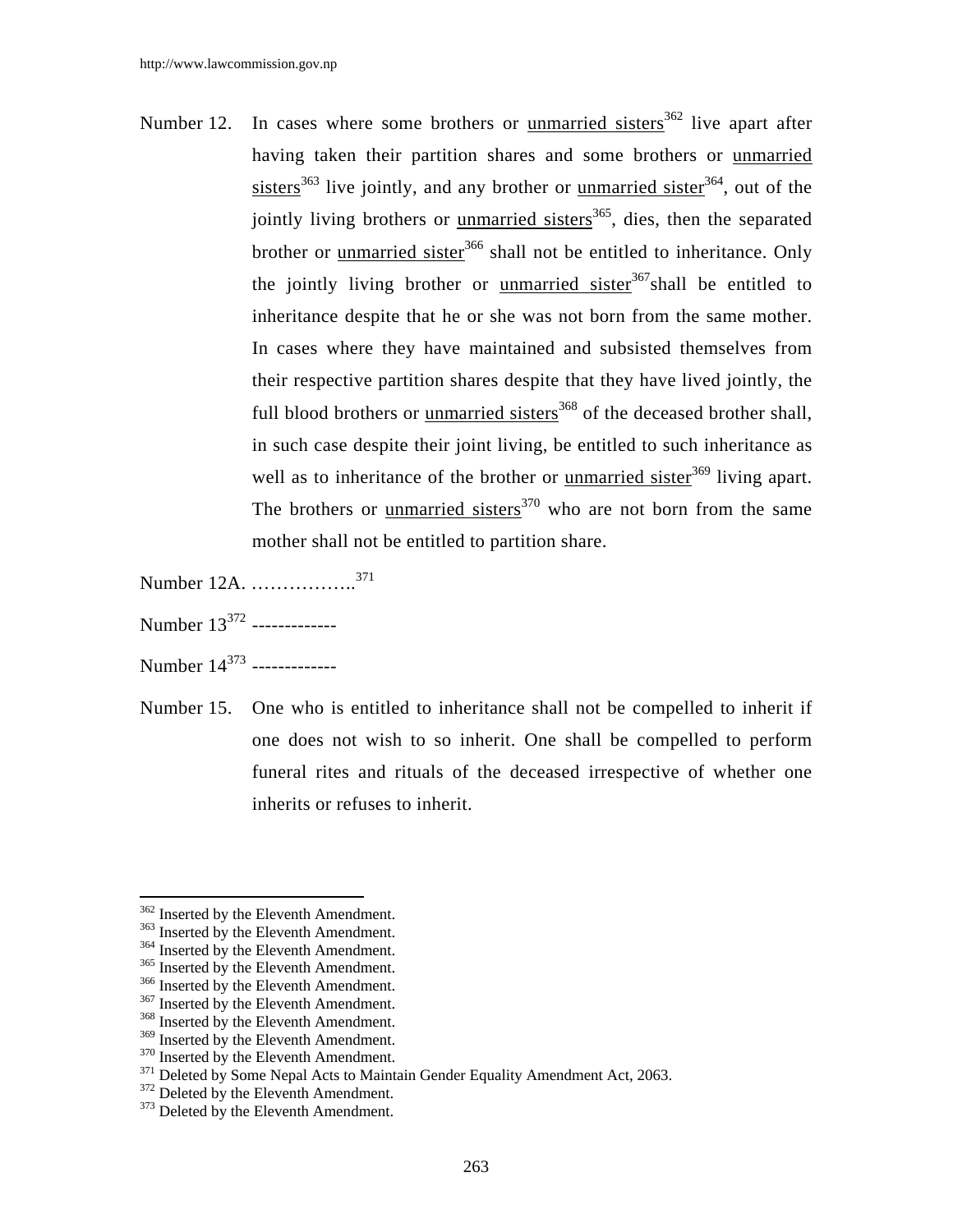- Number 16. In cases where the heir does not inherit, the creditors, if any, shall be entitled to such assets of the deceased that remain after performing the funeral rites and rituals of the deceased on pro rata basis. Where there are no creditors, all the assets, and if there are creditors, the assets remaining surplus after repaying debts shall devolve on the Government of Nepal.
- Number 17. In cases where an inhabitant dies within the territory of Nepal, and no heir to him/her is not available in such place but he or she has property there, then the *Jimidar* or *Talukdar* (a person responsible for collection of land tax or levy) in that place or any person making land tax or levy arrangement, in the absence of such *Jimida* or *Talukdar* shall give a notice thereof to the concerned Village Development Committee or Municipality; and the Village Development Committee or Municipality<sup>374</sup> shall also prepare an inventory of the assets of the deceased in witness of such *Jimidar* or *Talukdar* or person making land tax or levy arrangement, and at least two local gentlepersons and give a report thereof, accompanied by one copy of such inventory and a deed executed in that respect, to the nearby District Office. Where a report is received accordingly, the District Office<sup>375</sup> shall send a Three-month process or notice in accordance with law to the name of the heir to the deceased if the whereabouts of the deceased are known. If the heir appears within the time limit, the property shall be handed to the heir by fulfilling the requirements of law, by charging ten percent thereof. If any heir does not appear within the time limit or no heir is found out, the inheritance shall devolve on the Government of Nepal.
- Number 18. In cases where any *Bheshdhari* dies within Nepal, the assets belonging to that *Bheshdhari* shall be given to the attorney of that *Bhesgdahri* if such attorney is available; and failing such attorney, the *Mahanta* who is entitled to inheritance of *Bhesh* as per the legal provisions shall be

<sup>&</sup>lt;sup>374</sup> Amended by the Court Proceedings Related Some Nepal Acts (Amendment)Act, 2047 (1991).<br><sup>375</sup> Amended by the Court Proceedings Related Some Nepal Acts (Amendment)Act, 2047 (1991).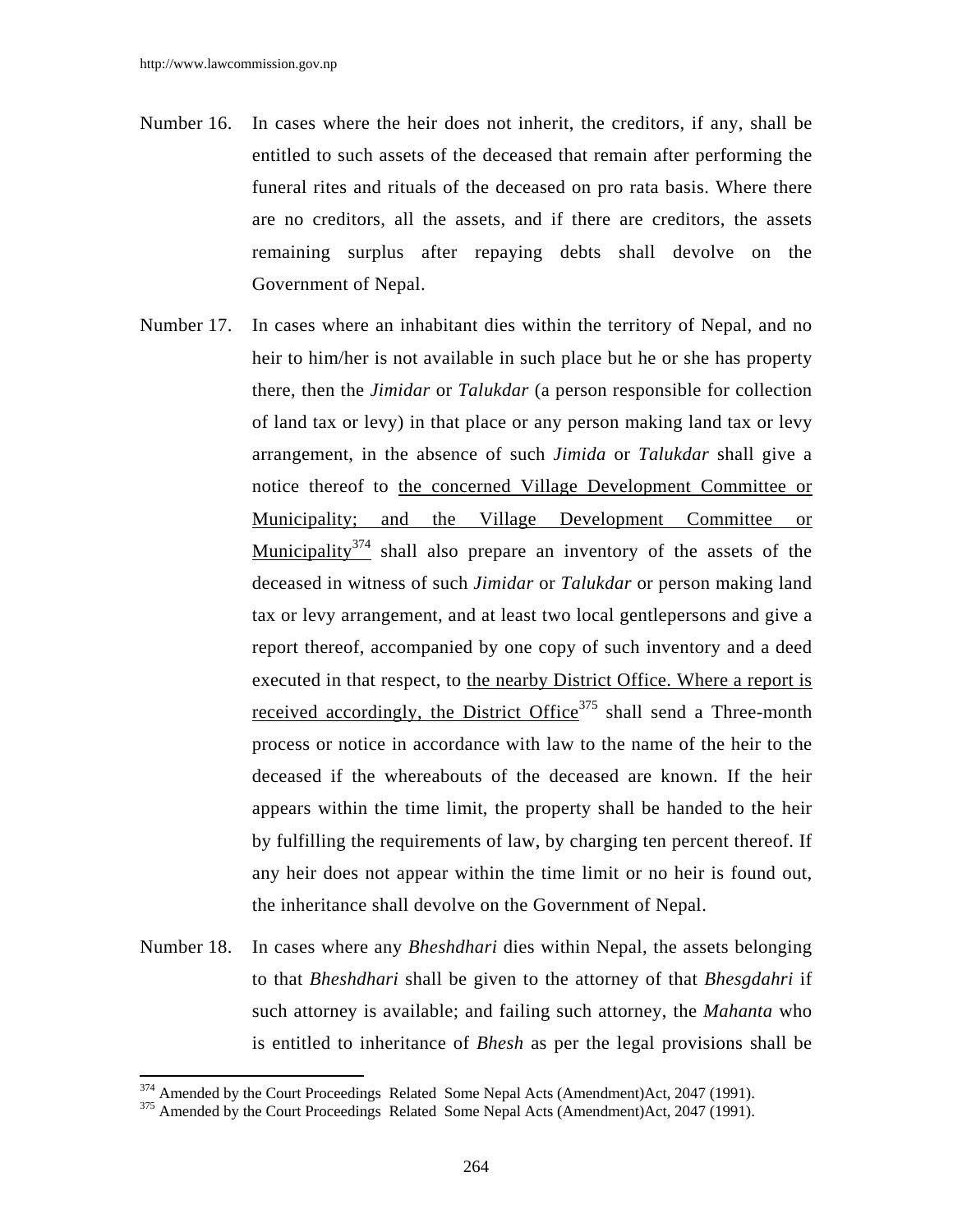entitled to inherit the same after performing the funeral rites and rituals of the *Bheshdhari*. Even though there is no property of the deceased, one that is entitled to inheritance of that *Bhesh* shall perform the funeral rites and rituals of the deceased.

- Number 19376 In cases where any one kills any other person with anger and ulterior motive, the murderer or his or her offspring shall not be entitled to inherit the property of the deceased or his or her offspring.
- Number 20. Except for the matters in respect whereof the limitation is mentioned elsewhere in this Chapter, no suit shall be entertained if it is not filed within Three years after the occurrence of inheritance.

 $\overline{\phantom{a}}$ <sup>376</sup> Amended by the Eleventh Amendment.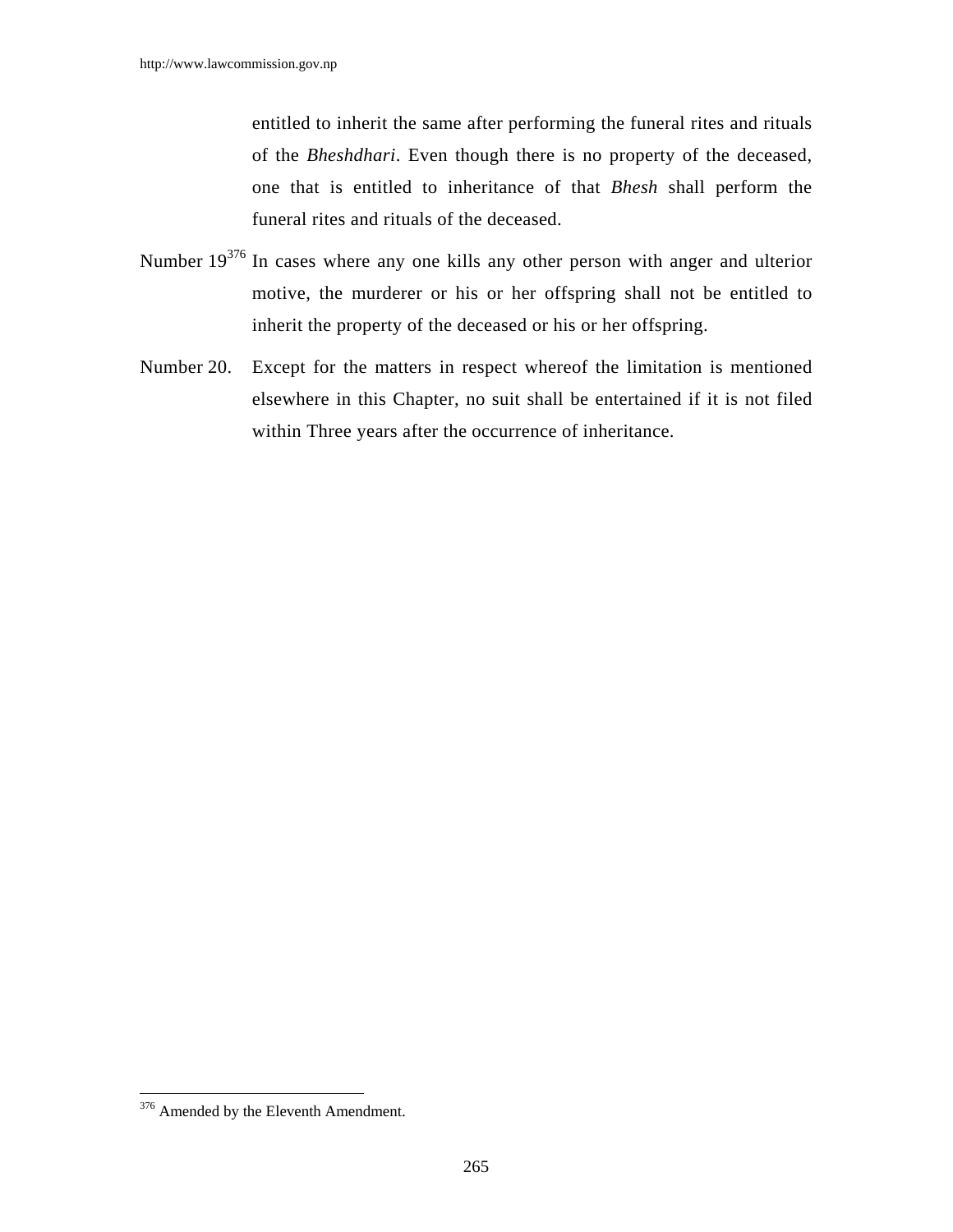#### **Chapter-17**

#### **On General Transactions**

- Number 1. If any transaction is carried out without making a deed in accordance with law, no suit shall be entertained. Except where a deed has been registration passed, if any other deed is subject to a divine act, the person concerned shall set down and sign or seal an application in duplicate and submit it to the nearby police office not later than Seven Days, excluding the time required for journey, after the occurrence of the divine act. If such an application is made, one copy shall be entered into the records of the office and the other copy which shall be signed by the official and bear the seal of the office shall be returned to the applicant. If, not later than Fifteen days after the occurrence of the divine act, the debtor or his or her heir entitled to inheritance if the debtor has died refuses to execute another deed setting out the occurrence of the divine act, the person concerned shall subsist his or her right by making a suit, accompanied by a solid evidence showing the existence of the deed previously and the occurrence of such a divine act, not later than Thirty Five days of the expiration of that time limit. If these requirements are not met, no suit shall be entertained.
- Number 2. In cases where neither the recovery of some interest has been made nor a deed on the date of repayment has been executed within Ten years after the date of a bond (*Tamsuk*), no suit shall be entertained after that time-limit. Where a deed on the date of repayment has been executed or some interest recovered during the period of Ten years, then the timelimit shall extend again for Ten years after that date. The provisions set forth in Number 3 of this Chapter shall apply to a usufruct or sight mortgage.
- Number 3. In the event of the execution of a usufruct or sight mortgage deed, the creditor or any person acting on his or her behalf shall foreclose/use the mortgaged immovable property or make a suit for the foreclosure in the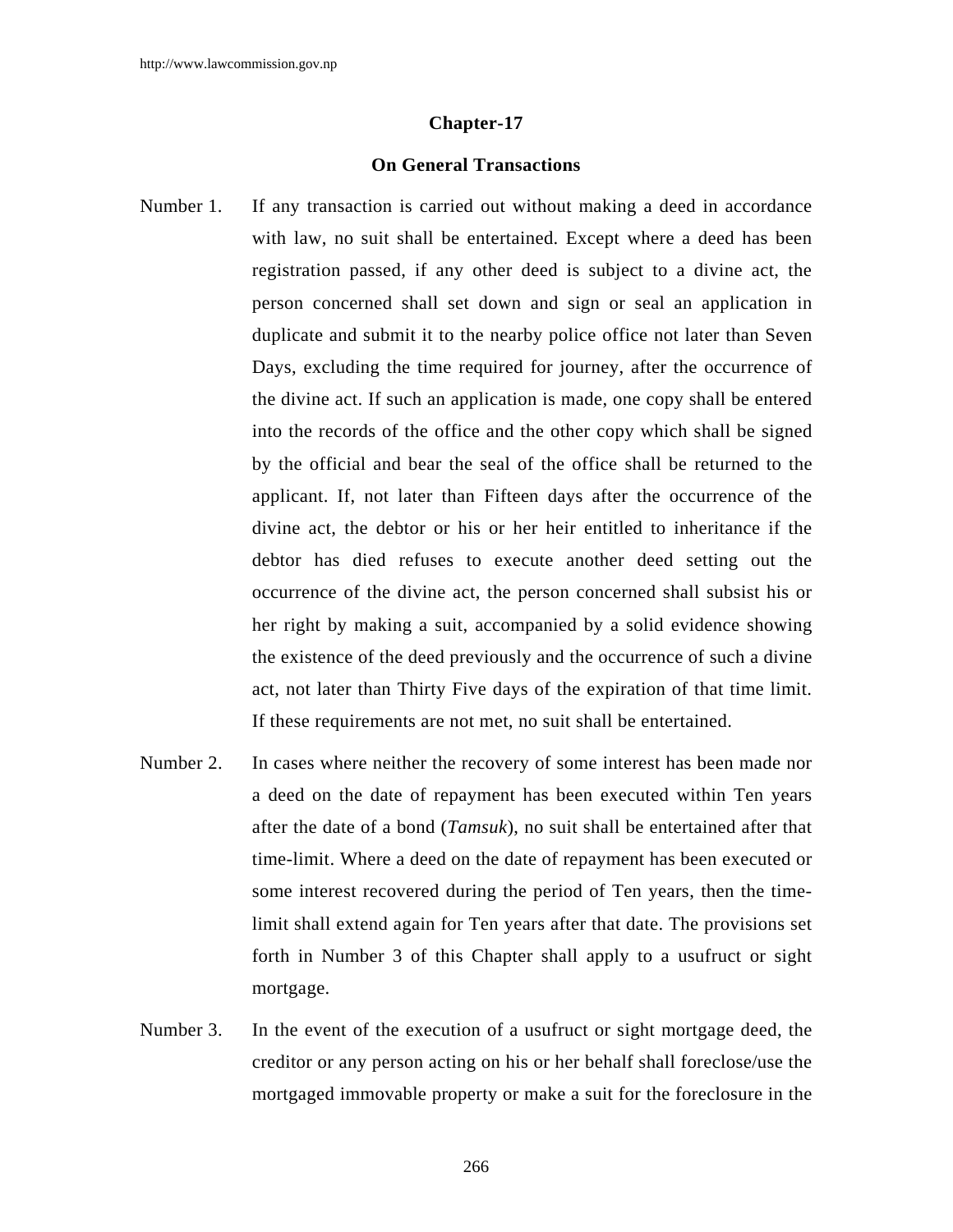event of any hindrance in the foreclosure of the same, within Two years after the date of the execution of the deed in the case of the usufruct and after the date of expiration of the date of repayment in the case of the sight mortgage. If the suit is not made within the said time-limit, the deed of mortgage shall be equivalent to an unsecured money.

- Number 4.377 In making a decree ordering the payment of interest in any case requiring the recovery of interest, judgment shall be so handed down that the recovery of the interest accrued up to the date of judgment and of the interest accrued up to the date of recovery of interest if an application is made subsequently for the recovery of the same.
- Number 5. The creditor and the debtor shall, while receiving and paying principal and interest, as well, fulfill the requirements as mentioned below. Any transaction failing to fulfill these requirements shall not be valid.

 While making repayment of principal in whole, the debtor shall make such payment by having the deed executed by him or her to that effect torn out or canceled or having an endorsement made in the same deed indicating that repayment has been made in full. If the deed is not found for any reason, the debtor shall obtain from the creditor a receipt setting down the same matter…………….1

 While making repayment of only some of the principal or payment of interest, the debtor shall obtained from the creditor a receipt in accordance with the provisions set forth in Section 1 above, and the creditor shall, as far as possible, make an endorsement to that effect on the reverse side of the bond, book of account or receipt or any deed whatsoever executed previously in relation to the principal, and have the debtor sign the endorsement. If the matters of endorsement cannot be covered in the space of the document on which the endorsement is to be made, another paper shall be affixed thereto and the maters set down

<sup>&</sup>lt;sup>377</sup> Amended by the Seventh Amendment.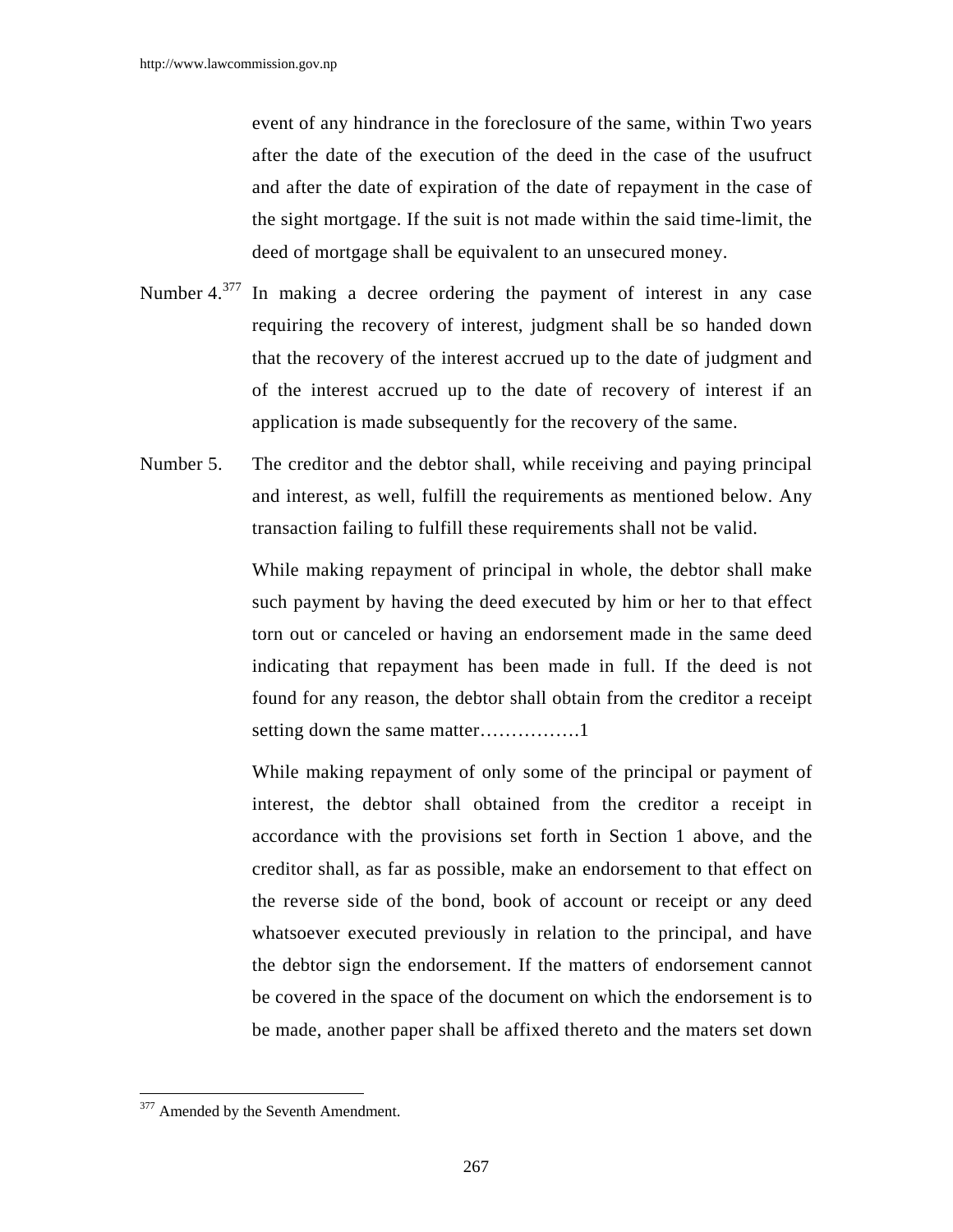therein, and the joints thereof shall also be signed, and caused to be signed, accordingly………………2

- Number 6. Where a debt or loan has been lent and borrowed, an interest on the interest shall not be collected; and even if so collected, it shall be returned. If the deed does not provide for interest, interest may not be collected. If a deed provides for an interest that is less than ten percent of the principal per year, then it shall be as per the deed. If a deed provides for charging and paying an interest but does not specify the rate or figure of interest or provides for payment of interest that is more than ten percent of the principal per year or where making recovery of interest by the creditor from the debtor on the other grounds requiring the recovery of interest pursuant to law, making recovery of interest by the creditor from the debtor on the other grounds requiring the recovery of interest pursuant to law, no such recovery of interest shall be made as to exceed ten percent of the principal per year. Even in cases where a deed does not provide for interest but for payment of profits, the provisions that apply to interest shall be applicable.
- Number 7. While making the recovery of interest, no recovery of such interest may be made as may be in excess of a sum that is equal to the principal where none of the principal has been recovered, and to the outstanding principal where some of the principal has been recovered.
- Number 8. Informed men or women who, having attained majority, carry out transaction as the principal person of family or live in the joint family and carry out household affairs, farming, trade or any other business in various places shall be deemed to be the principal ones in the respective places where they reside. Only such transaction as carried out by such principal ones or such transaction as carried out by other members who have attained majority and live in the joint family and the relevant deed is signed or executed by the principal ones shall be chargeable on the joint or common property.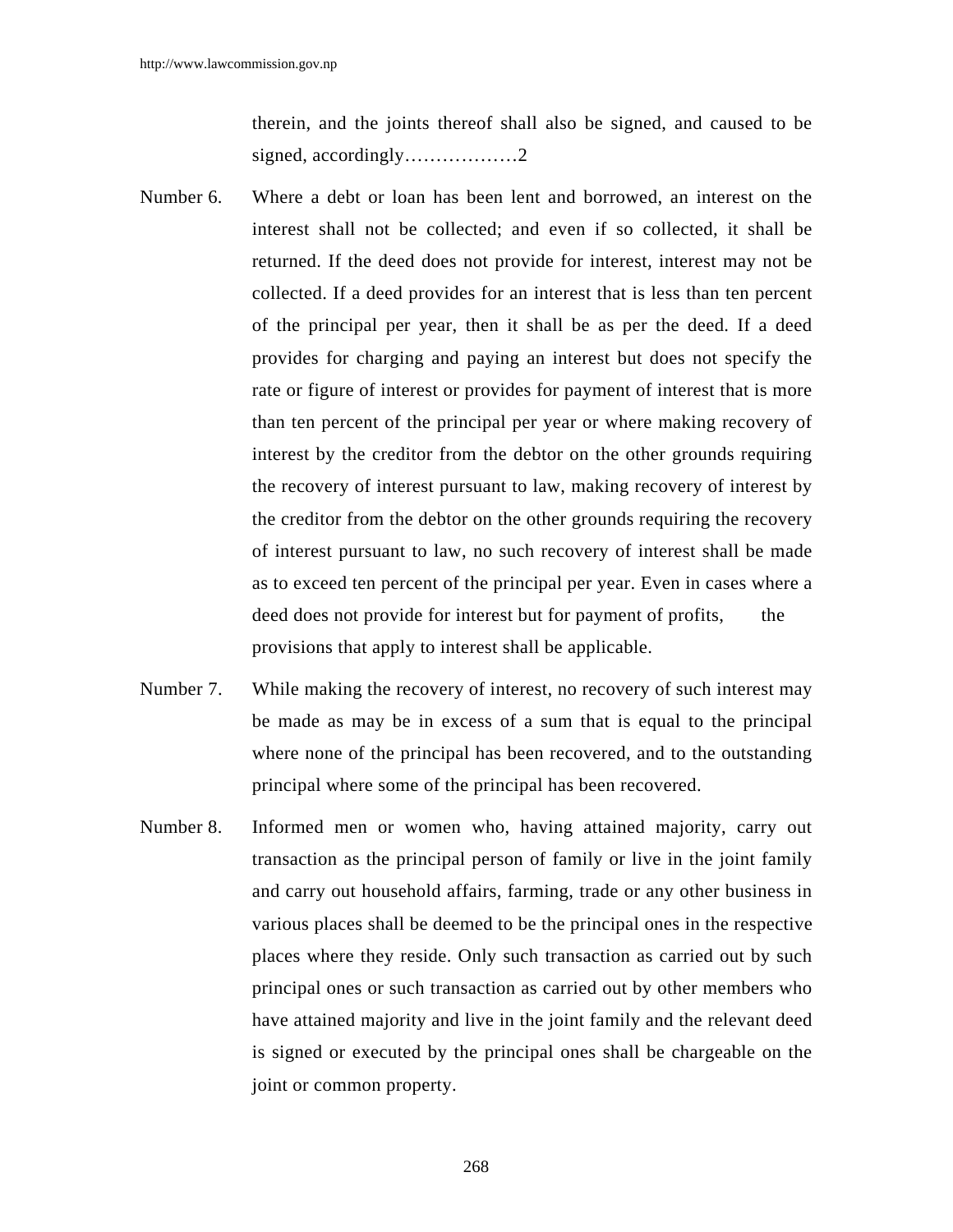- Number 9.<sup>378</sup> Except in cases where one has carried out transaction in the capacity of the principal person in accordance with Number 8 of this Chapter, if one who has attained majority and lives in the joint family has carried out any transaction, the creditor shall not be entitled to attach the money to be received by one unless and until one's right in that money is established. The creditor shall be entitled to make recovery only from the property of one's own earning or that one may dispose of at one's own will. Where one has not any property of one's own earning or that one may not dispose of at one's own will, attachment or claim shall not be made unless and until one's title in the money to be received by one is established. In such a case, only when the creditor makes a suit and gets his or her right established within ten years, the creditor shall be entitled to make recovery in accordance with law after one becomes entitled to such money. In such a case, the time-limit for making an application for recovery as referred to in Number 42 of the Chapter on Punishment shall start after the date on which the creditor's title to the money is established.
- Number 10.<sup>379</sup> While selling or disposing of, or otherwise relinquishing right in, any immovable property in common (joint immovable property) by a coparcener who has not partitioned, such sale or disposal or relinquishment shall be valid only when such transaction has been witnessed by all coparceners in the joint family or been carried out with a deed of consent executed by all such coparceners, except in the case of the property that the coparcener may enjoy at his or her own will and for the disposal of which other's consent is not required. Where any disagreeing coparcener, who has neither witnessed the transaction nor executed a deed of consent, makes a complaint within thirty five days of the date of knowledge not later than one year of the date of registration and it is held that the coparcener has not given consent, the

 $378$  Amended by Some Nepal Acts to Maintain Gender Equality Amendment Act, 2063.

<sup>&</sup>lt;sup>379</sup> Amended by the Seventh Amendment.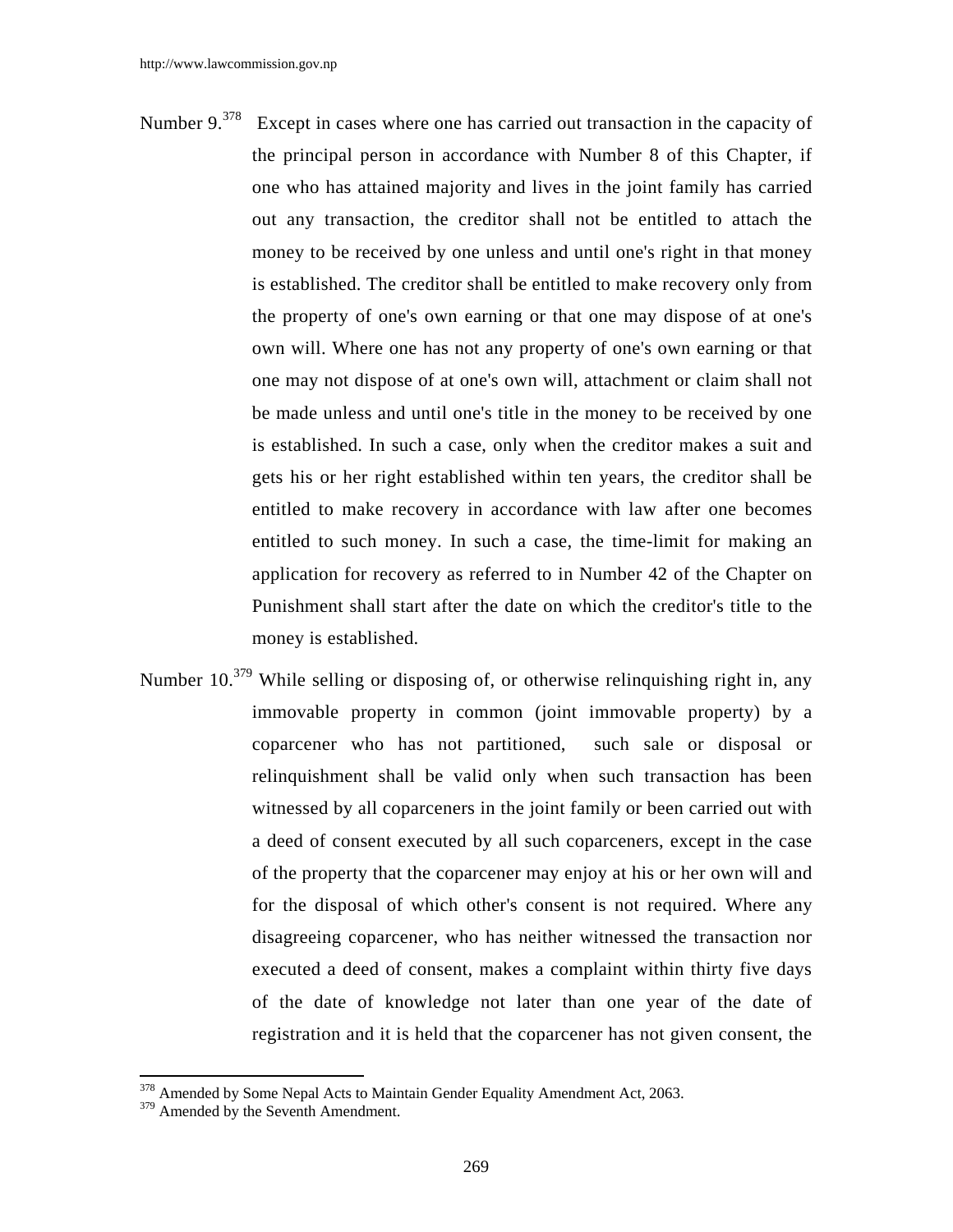coparcener's share in that property shall be returned to him or her. Where such share of property is so returned, the creditor shall be entitled to recover his or her money, if any, incurred in the share of property so returned and an interest as referred to in law and the deed registration fee as well, from the coparcener who has transferred his or her right in the property by way of sale or disposal or otherwise as if such money were an unsecured money. In the case of a property of one's own personal income, one is not required to obtain the consent of those who live with him or her jointly. One may sell, dispose of and otherwise deal with such property.

- Number 11. If any person sells an immovable property in which he or she has right, and any heir to the seller, as referred to in law, who may have easement or inconvenience in view of the sold property, other than one who has witnessed the deed or given consent pursuant to Number 10 of this Chapter wishes to redeem (or preempt) the property, such heir shall be entitled to make redemption (or preemption) within thirty five days after the date of knowledge but not later than six months of the date of registration of the deed of sale and purchase. The sale and purchase shall be indisputable after the expiration of that time-limit. If any member having attained majority and living in the joint family has known the transaction, all heirs including the principal one in the joint family shall be deemed to have known it. Where many heirs who may have easement or inconvenience in view of the sold property wish to redeem the property, the nearest heir of them shall be entitled to make such redemption. Where the near heir has purchased the property, the outsider heir shall not be entitled to redeem it despite that such heir may have easement or inconvenience in view of the sold property.
- Number 12.<sup>380</sup> Where there is no heir who may have inconvenience in view of the sold property or where such heir though available does not redeem, the

<sup>&</sup>lt;sup>380</sup> Amended by the Seventh Amendment.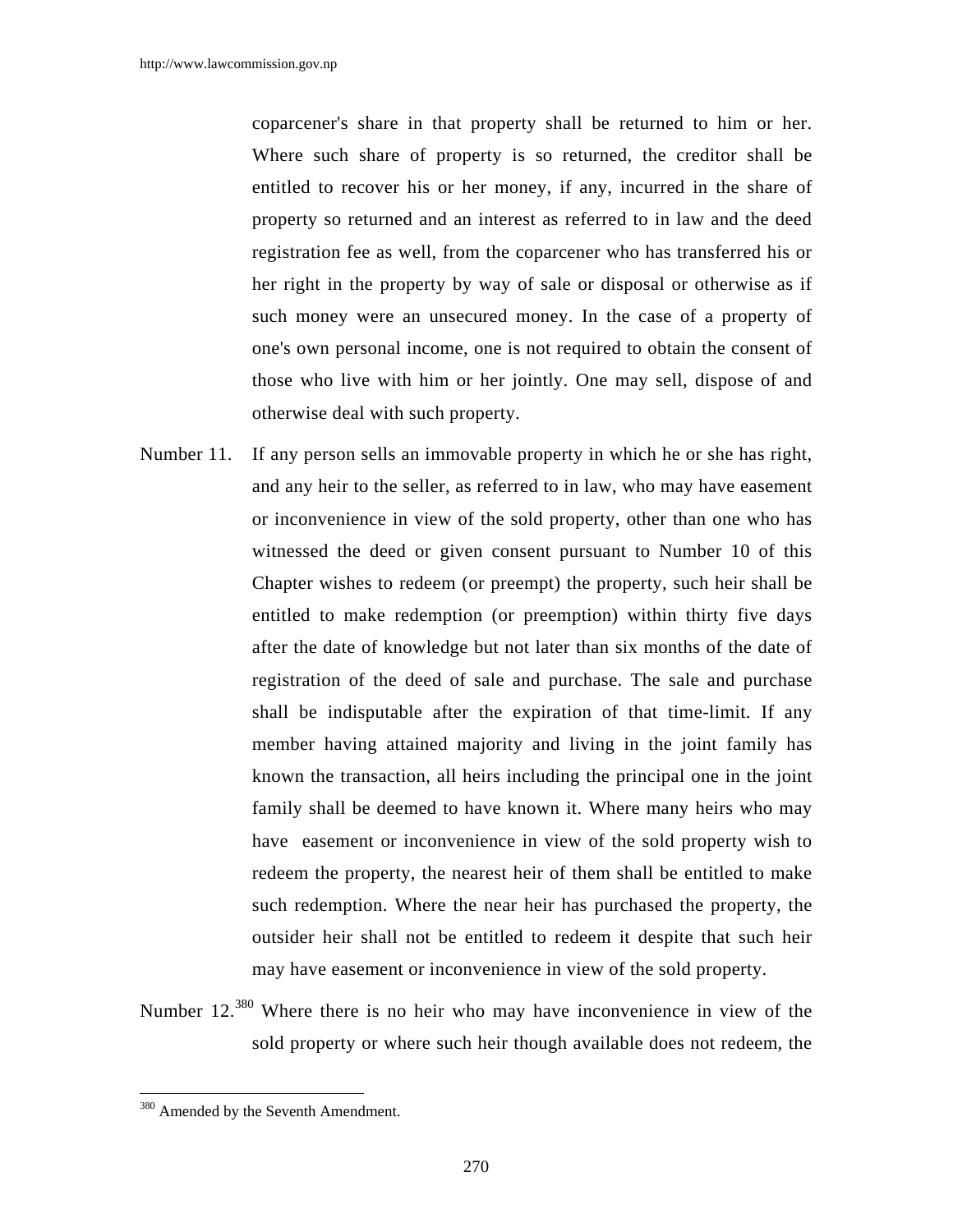following person may, by making a complaint for redemption within the time-limit as referred to in Number 11 of this Chapter, make redemption:

In the case of a land, the tenant of that land……………1

 Provided that in the event of purchase of a land for cartilage, any person other than the heir who may have inconvenience in view of the sold property shall not be allowed to redeem the land with an area not exceeding Two *Ropani* or Three *Kattha*.

In the case of a house (building)…………………………2

 In cases where different persons are owners of different parts of the same house (building) and the owner of any part of the house sells his or her own part, the owner of the other part of the house may, if he or she so wishes, redeem the sold part. If such persons entitled to redemption are two or more, one who is the most aggrieved of them shall be entitled to make redemption……….1

 Where one who is entitled to make redemption pursuant to sub-section 1 above does not make redemption and where the tenant has built a house in the land subject to tenancy right, the land owner shall be entitled to make redemption……………..2

Number 13. Where any immovable property is merely mortgaged, the heir, as referred to in law, who lives apart upon receiving his or her partition share and may have inconvenience in view of the sold property may redeem the property within the time-limit as set forth in Number 11 of this Chapter by making payment of the amount/price paid by other, subject to redemption, if any, by the creditor at a season or time as mentioned in law. ……………381 If there are no creditor and creditor's offspring, and the successor furnishes the evidence of mortgage, he or she may make redemption by paying the amount/price as paid.

<sup>&</sup>lt;sup>381</sup> Deleted by the Seventh Amendment.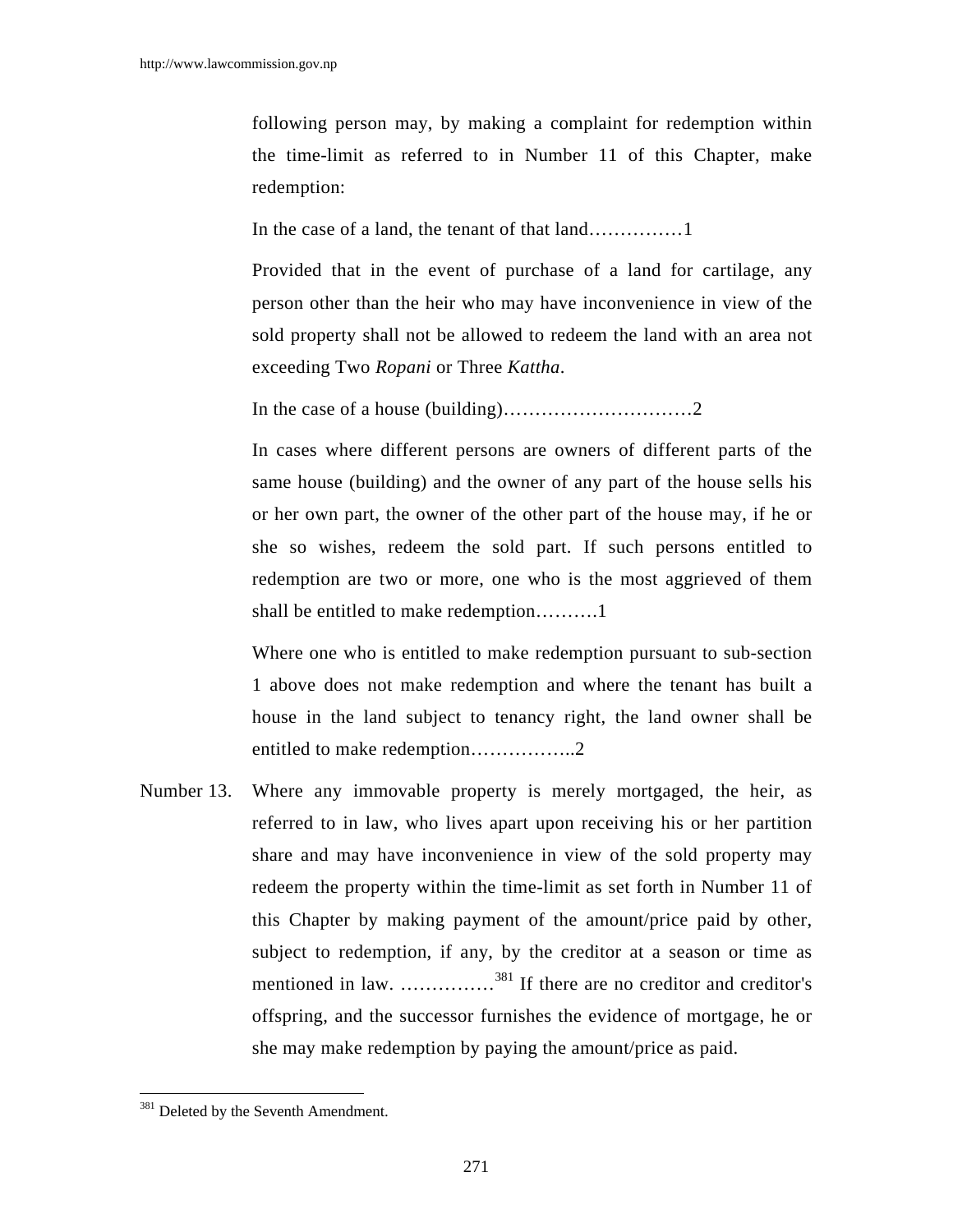- Number 14. In the event that a movable, immovable property has been given in usufruct mortgage, the creditor shall allow redemption by receiving his or her amount/price in accordance with the contract, if any, entered into, providing for the repayment period not exceeding Ten years and debarring the redemption of the usufruct mortgage within the term of that repayment period, and failing such a contract, and at any time when the debtor tenders to redeem the property in usufruct or sight mortgage. If the property in mortgage is a land, the crops of the year shall belong to the creditor after the elapse of the time or season as set forth in the Chapter on Land Evictions if the amount/ price has been made.
- Number 15. In giving and taking a sight mortgage, the term of sight mortgage shall not exceed Five years, and the creditor shall not claim the amount/price or foreclose the security prior to the maturation of the term.
- Number 16. While making a complaint to the office praying for redemption on any matters allowing redemption against payment of amount/price, the amount/price if known and the fee paid in the course of registration shall be deposited. The amount/price and fee required to be paid shall be deposited with the office not later than thirty days after the date of filing of statement of defense if the amount/price is not known for any reasonable reason for not knowing the amount/price, and where there is no agreement over the amount/price, the amount/price as agreed shall be deposited to the office at the time of making complaint and the amount/price not so agreed shall also be so deposited within Thirty Five days of the date of first judgment holding the amount/price to be deposited. In the event of failure to deposit the amount/price within the said time-limit, redemption shall not be allowed, and the transaction shall be indisputable. Also in the matter of redemption of mortgage by the debtor, it is not necessary to effect redemption by the same suit and judgment. If the debtor subsequently wishes to make redemption but the creditor refuses to receive the amount/price, redemption shall be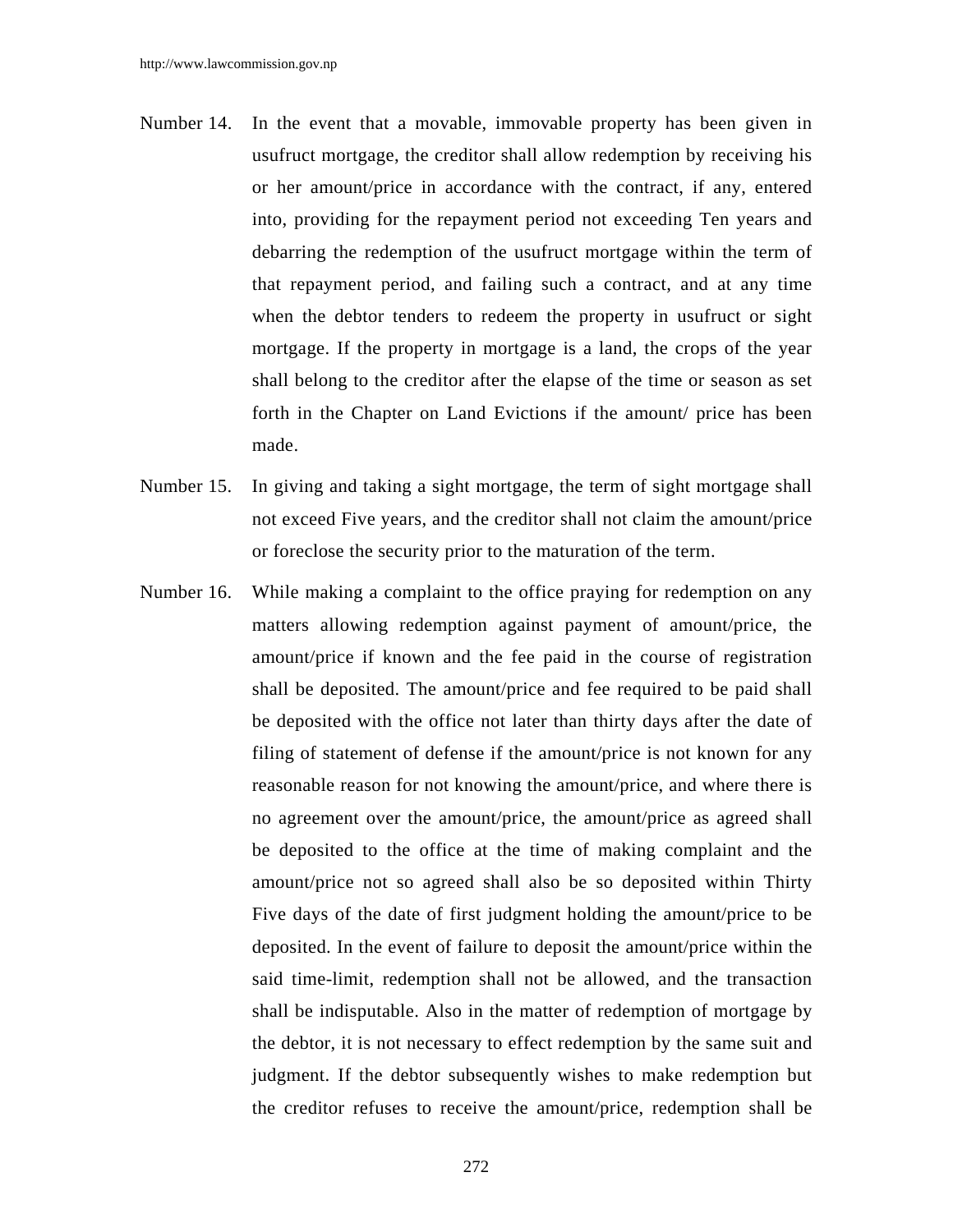effected if the debtor makes a complaint by depositing the amount/price and fee, as well.

- Number 17. If a creditor is held not to have received such amount/price and registration fee<sup>382</sup>as required to have been received by the creditor, then the creditor shall not be entitled to the interest, crops or rent accruing from the date of deposit made with the office and also to the matters set forth in the deed.
- Number 18. A general transaction carried on by a minor who has not attained Sixteen years of age shall not be held valid. Such transaction shall be held valid only when there has been executed a deed also signed or sealed by one who takes custody of such minor. Where even such person has committed dishonesty with intent to harm the money of that minor, the amount in question shall be recovered from that person and a fine of twenty percent of the amount in question shall also be imposed on him or her.
- Number 19. Where the amount in question payable to the creditor cannot be recovered from the forfeiture of the property of the debtor, the following provisions shall apply:

 Where a debt or loan has been lent and borrowed for business purpose and a suit is filed against the borrower of the debt or the jointly living coparceners who have been involved in the borrowing of the debt or consented to and signed the deed, the principal person shall provide an inventory or statements of loss. If, in making the inventory of loss, the inventory of loss is established by making remissions in consideration for the money or property having been stolen, gutted in fire, sunk in water and disappeared and in arrears, the debtor shall not be held to have acted dishonestly nor shall such debtor be liable to imprisonment. Where the debtor states that the money or property has been lost due to any cause other than that mentioned and despite statement that the

<sup>382</sup> Amended by the Seventh Amendment.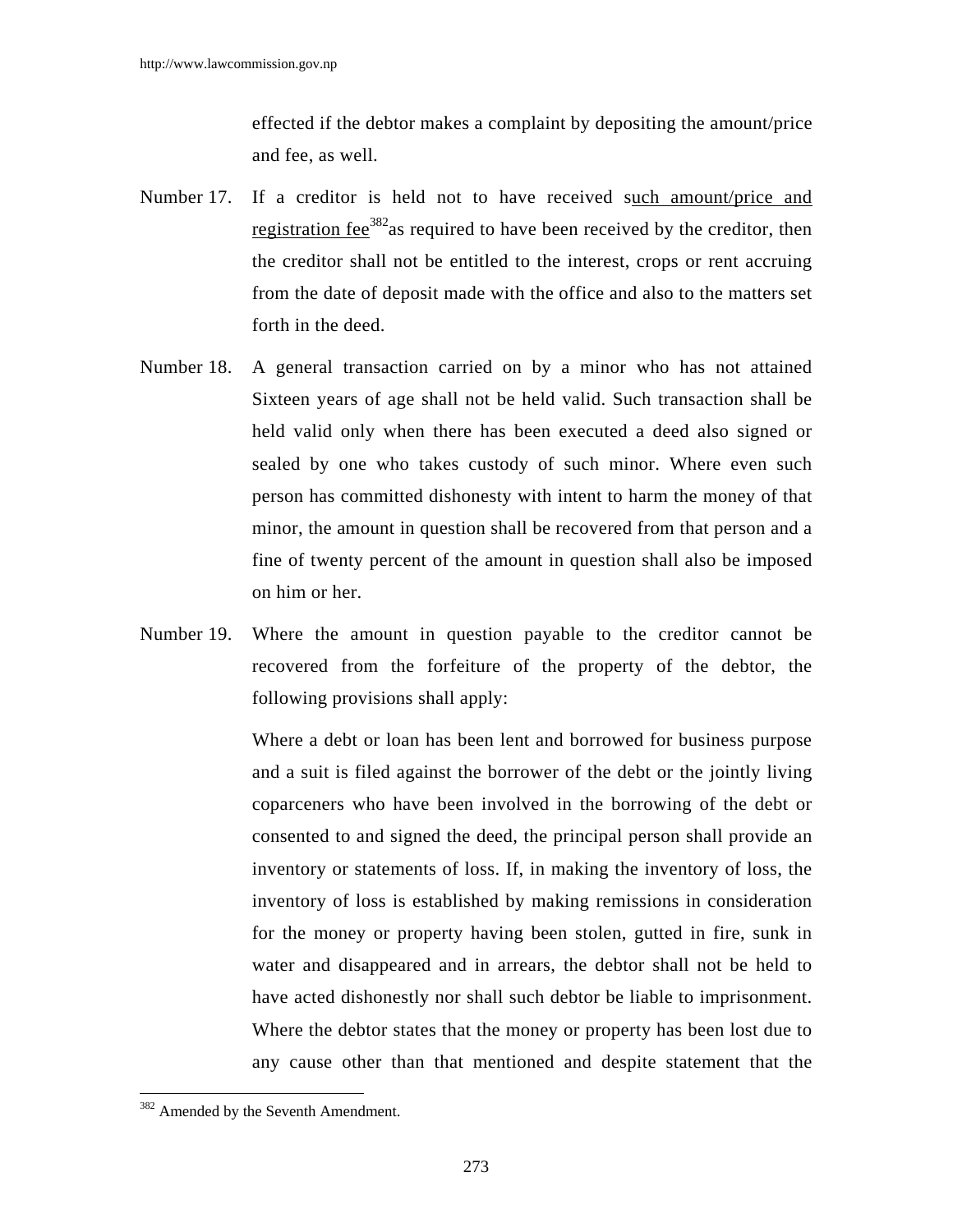money or property has been lost due to the cause mentioned above, the debtor is not able to furnish the proof of loss and the money of creditor cannot be recovered from the forfeiture of the property of the debtor, the debtor shall be held to have done dishonesty in relation to the money of the creditor. If, in such a situation, the creditor makes an application pursuant to Number 42 of the Chapter on Punishment for sentencing the debtor to imprisonment, the debtor shall be sentenced to imprisonment for a tern not exceeding One year at the rate of Twenty Five rupees per day.<sup>383</sup> However, if a suit is filed against other coparceners jointly living with him or her or his or her successors and recovery cannot be made in full from the forfeiture of property, these coparceners or successors shall not be required to provide an inventory of loss and they shall not also be liable to imprisonment……….1

 Where a debt or loan has been lent and borrowed for any purpose other than for the business purpose as mentioned in Section 1 above, and recovery cannot be made in full from the forfeiture of property, it is not required to provide an inventory or statements of loss. Where recovery cannot be made in full from the forfeiture of property, and the creditor makes an application pursuant to Number 42 of the Chapter on Punishment for sentencing the debtor to imprisonment, and the suit has been filed against the borrower of the debt and the jointly living coparceners who have consented to and signed the deed, they shall be sentenced to imprisonment in accordance with the provisions set forth in Section 1 above. Where a suit has been filed against the jointly living coparceners or heirs who have neither consented to the borrowing or nor signed the deed of loan or against the successors, they shall not be liable to imprisonment in consideration for the shortfall not recovered from the forfeiture of property……………………2

<sup>&</sup>lt;sup>383</sup> Amended by the Ninth Amendment.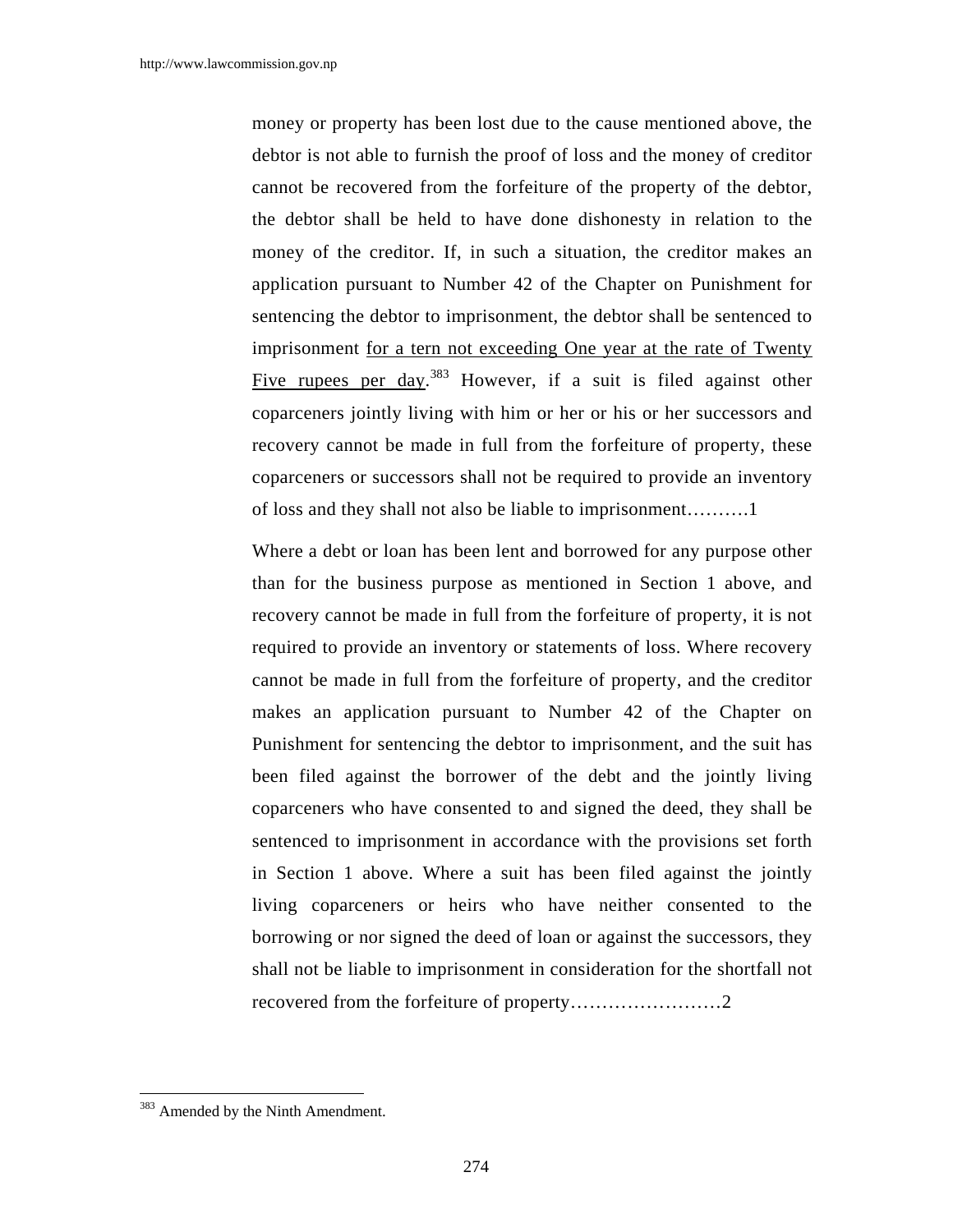After making application and having got the creditor to undergo the sentence of imprisonment in consideration for such shortfall money that could not be recovered in making recovery to the creditor by making forfeiture of the property of the debtor in accordance with the provisions set forth in Sections 1 and 2 above, where such imprisonment is allowed by law and after receiving money upon once making forfeiture of property and even where imprisonment is not allowed, except in cases where a suit can be made by law on the matter of concealment or containment until the time of the execution of the forfeiture, the creditor shall not be entitled to again claim the debtor stating that there is still a shortfall in recovery. Any deed whatsoever including a deed of loan or bond, ledger and book of account shall be canceled and invalidated………….3

- Number 20. ………………….384
- Number 21. Where, in making partition, partition has been made with the consent of the creditor, the creditor and the debtor shall receive and pay (or give) in accordance with the manner in which the partition has been made as per such consent. Where partition has been made without the consent of the creditor, even the debt lent by the same creditor shall be so divided as according to the items of money as applicable. Any division made according to the creditors individually shall not be valid.
- Number 22. No creditor shall claim one who does not inherit the debtor. After one has inherited the debtor, one shall not say that one shall not repay debt to the creditor. One shall also repay debt to the creditor according to such share of partition or inheritance as has been obtained by him or her. However, in the case of inheritance of only the immovable property as referred to in Number 3 of the Chapter on Women's Partition Property, the inheritor shall not be bound to repay debt to the creditor of such person.

<sup>&</sup>lt;sup>384</sup> Repealed by the Seventh Amendment.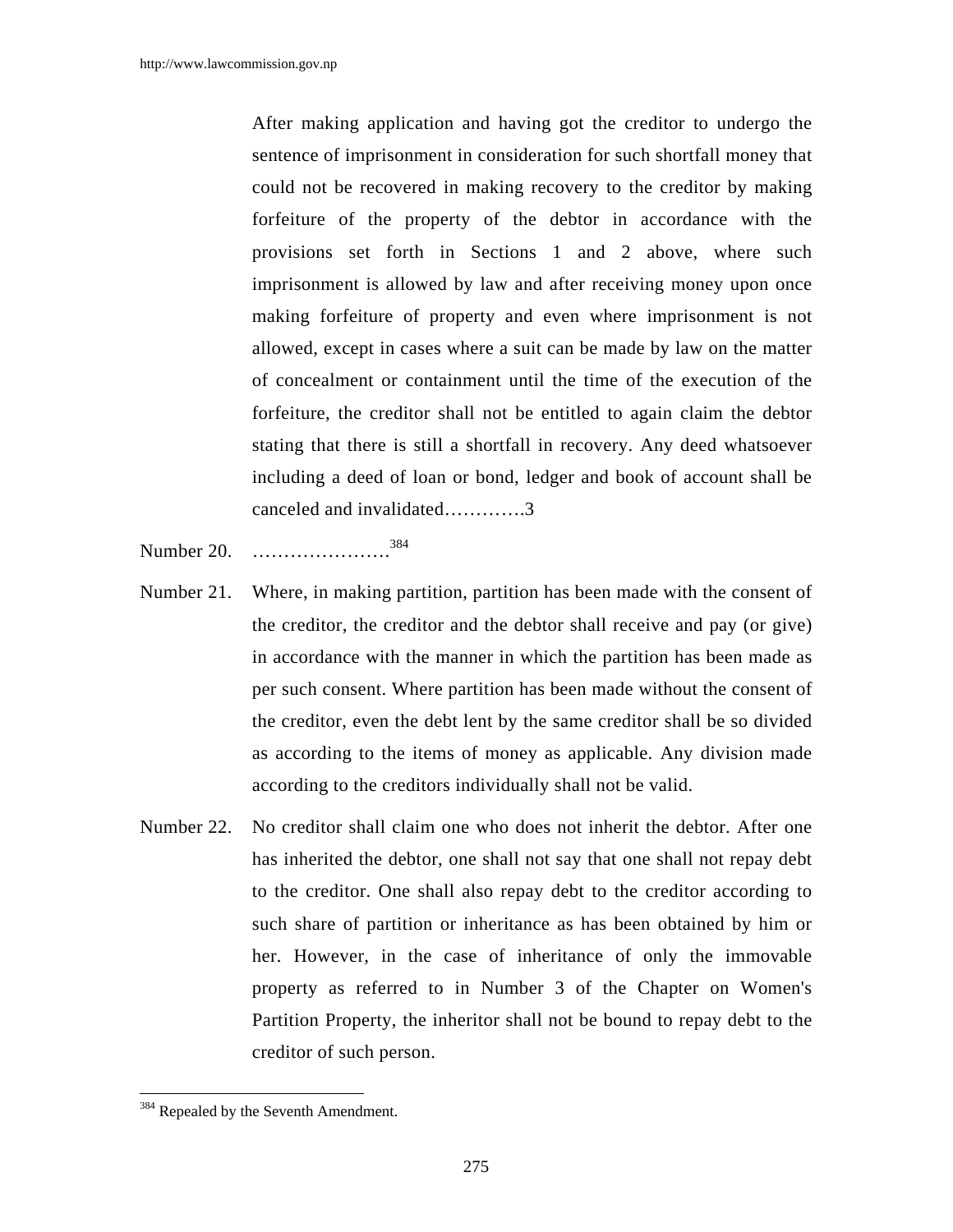- Number 23. One who has once obtained a movable or immovable property by way of conveyance, usufruct or sight mortgage and possessed or used it, one shall not unnecessarily claim the amount or price thereof saying that the property is lesser or of low grade and also against any disorder or loss thereof. If the property in question is held to be immature for possession due to any matter disallowing the possession, it shall be according the deed, if any, executed. Even though there is no such deed, the creditor shall be entitled to claim for, and recover, the principal, and interest in accordance with law.
- Number 24. Where a house (building) taken in mortgage and being used by a creditor while in the possession and use by the creditor is damaged or ruined *(Patal)*, the creditor shall make expense and repair the house in witness of the debtor if available and if the debtor is not available or refuses to so witness, in presence of a member or representative of the concerned Village Development Committee or Municipality<sup>385</sup> and at least two gentlepersons. At the time of redemption of the house, the expenses so incurred in the repair of the house in witness as mentioned above shall also be included in the amount/price and transaction shall be done accordingly. The creditor shall not be entitled to take payment of the expenses incurred in the repair without witness of a member or representative of the concerned Village Development Committee or Municipality<sup>386</sup> and at least two gentlepersons. If the house has also been ruined, the money of the creditor shall lapse if the creditor fails to build and prepare it within the time-limit for building it as corresponding to the design approved upon an application made by him or her within thirty five days, if the design has to be got approved, after the date of demolition and within one year if the design is not required to be approved. The land so ruined shall belong to the debtor. Where a house and land (cartilage) has been taken in usufruct mortgage and the

<sup>&</sup>lt;sup>385</sup> Amended by the Court Proceedings Related Some Nepal Acts Amendment)Act, 2047 (1991).<br><sup>386</sup> Amended by the Court Proceedings Related Some Nepal Acts Amendment)Act, 2047 (1991).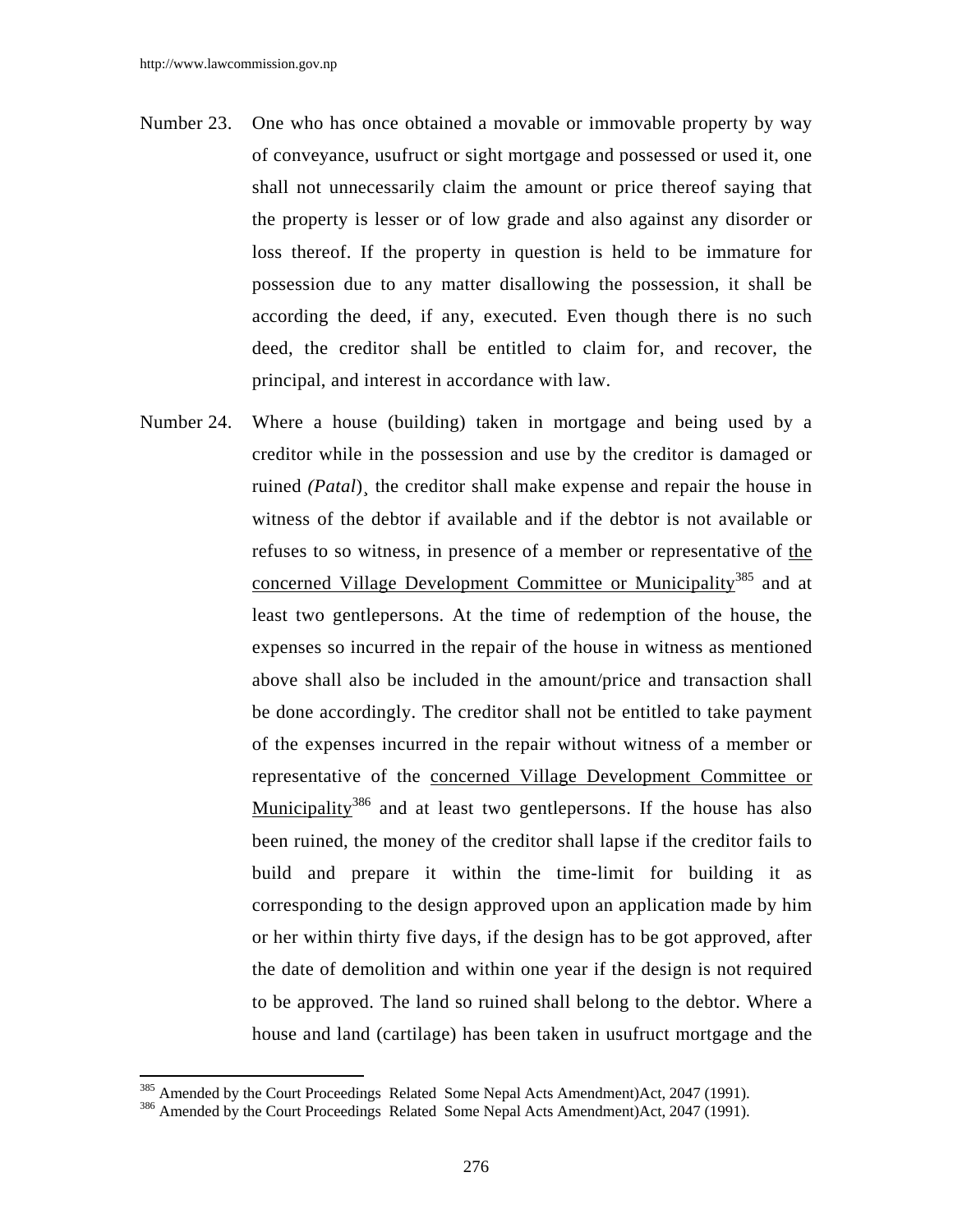house is ruined upon demolition, the creditor shall be entitled to money of the land only, on the basis of pro rata of the house ruined and the land.

- Number 25. No immovable property which has already been given to a person by executing a deed shall be given in any manner, in duplication, again to other person. The amount or money of a creditor who knowingly executes a deed in duplication shall lapse. Where a creditor has executed a deed in duplication without knowledge of duplication and does not consent to obtain or take pursuant to Number 26 of this Chapter, the amount or money of the latter shall be equivalent to unsecured money. Where deeds have been so executed in duplicate, the deed bearing the earlier date shall be valid. It shall be as per law after the expiry of the time-limit.
- Number 26. Where a deed has been executed in duplicate pursuant to Number 25 of this Chapter and the transaction involves the relinquishment of the title, the mortgagee creditor shall not be entitled to pay the money of the transferee creditor. Where the earlier deed provides for any kind of mortgage and the later deed provides for the transfer of title, the transferee shall be entitled to establish the title by making repayment of loan in accordance with the earlier deed; provided that where the earlier creditor has obtained the title, that creditor is not bound to pay the money of the later creditor. If a creditor, whether the mortgage taken by him or her is valid or not, wishes to pay the amount/money of the other creditors who have taken the mortgage and to possess the immovable property in mortgage, also in relation to his or her amount/money, the creditor shall be entitled to possess the property. The other creditors shall not be entitled to take it so long as the creditor whose transaction of mortgage stands valid takes it. Provided that where the later creditors are two or more, and the later deed holder undertakes to pay the amount or money of more creditors than the earlier deed holder undertakes to pay, the later deed holder shall be entitled thereto. If such creditors undertake to make equal payment, one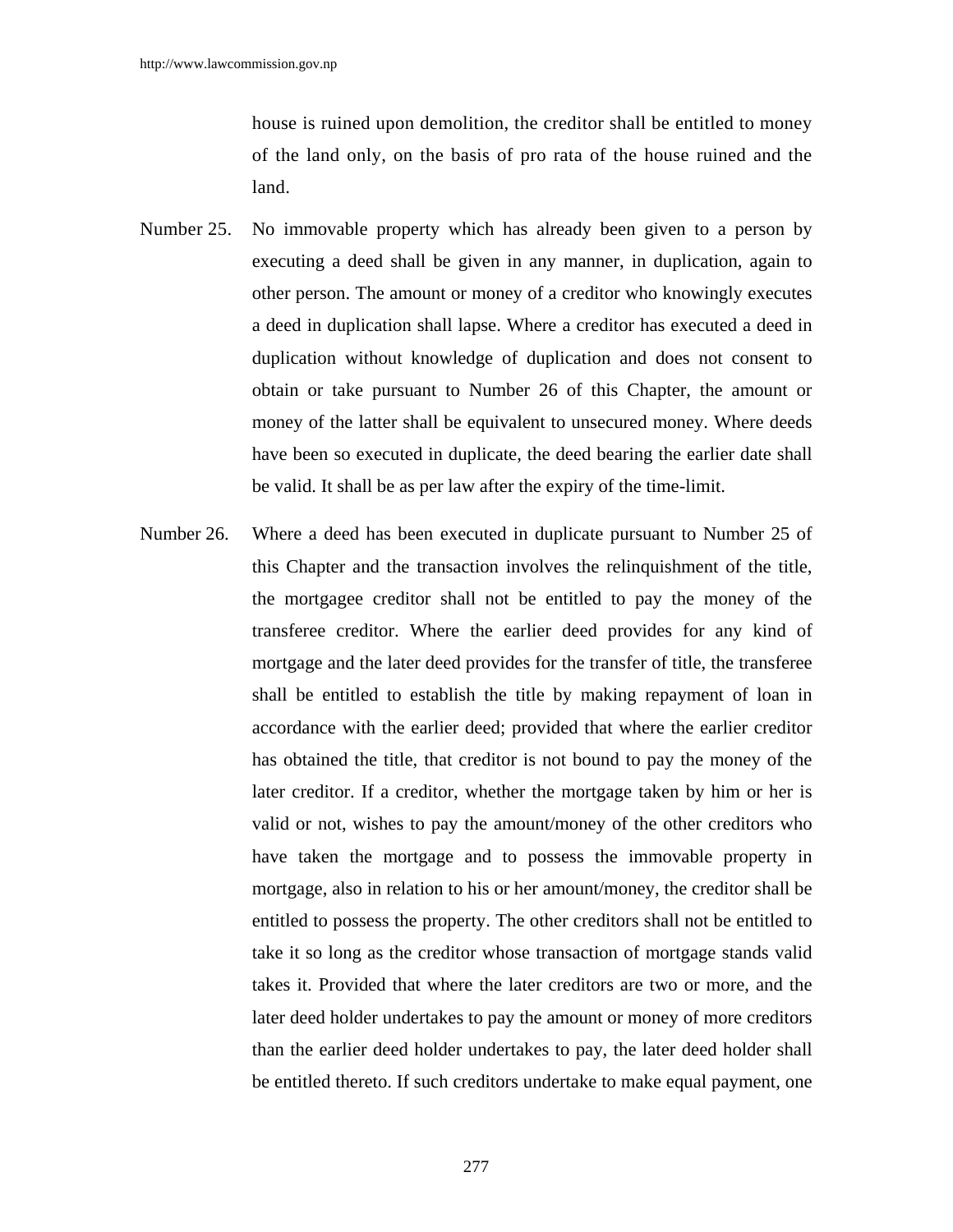whose deed bears the earlier date shall be entitled thereto. One who is allowed to pay money shall make payment within thirty five days after the date of final judgment by the office. One who is not able to pay the amount/price shall not be entitled thereto.

- Number 27.<sup>387</sup> In the event of the execution of deeds in duplication, if the earlier deed holder makes a complaint within two years after the date of the possession by the later deed holder in the case of usufruct mortgage taken by the earlier deed holder and within two years after the date of entitlement to the possessory right in the case of sight mortgage taken by the earlier deed holder, the earlier deed holder shall be entitled thereto. After the expiry of the time-limit, such holder shall not be entitled to claim the immovable property. The amount/price of the creditor shall be equivalent to unsecured money. If the earlier deed holder has obtained the title by transfer, he or she shall be entitled thereto irrespective of any manner in which the later deed holder has obtained.
- Number 28. One who executes deeds in duplication shall be punished with a fine equal to the amount in question, if any, set forth in the later deed, and, failing such amount in the later deed, equal to the amount in question set forth in the earlier deed, and with a fine of up to Five hundred rupees if no amount in question is set forth in these deeds.
- Number 29. One who has taken a movable, immovable property in usufruct or sight mortgage may receive amount by re-mortgaging the property in mortgage by receiving such sum of money as mentioned in the bond or is lesser than that. While tendering to redeem the movable, immovable property in remortgage by the previous usufruct or sight mortgagee upon payment of money, the mortgagee shall so redeem by tendering to various levels in the place where he or she has given the movable, immovable property in mortgage where he or she has re-mortgaged by receiving lesser amount.

<sup>&</sup>lt;sup>387</sup> Amended by the Seventh Amendment.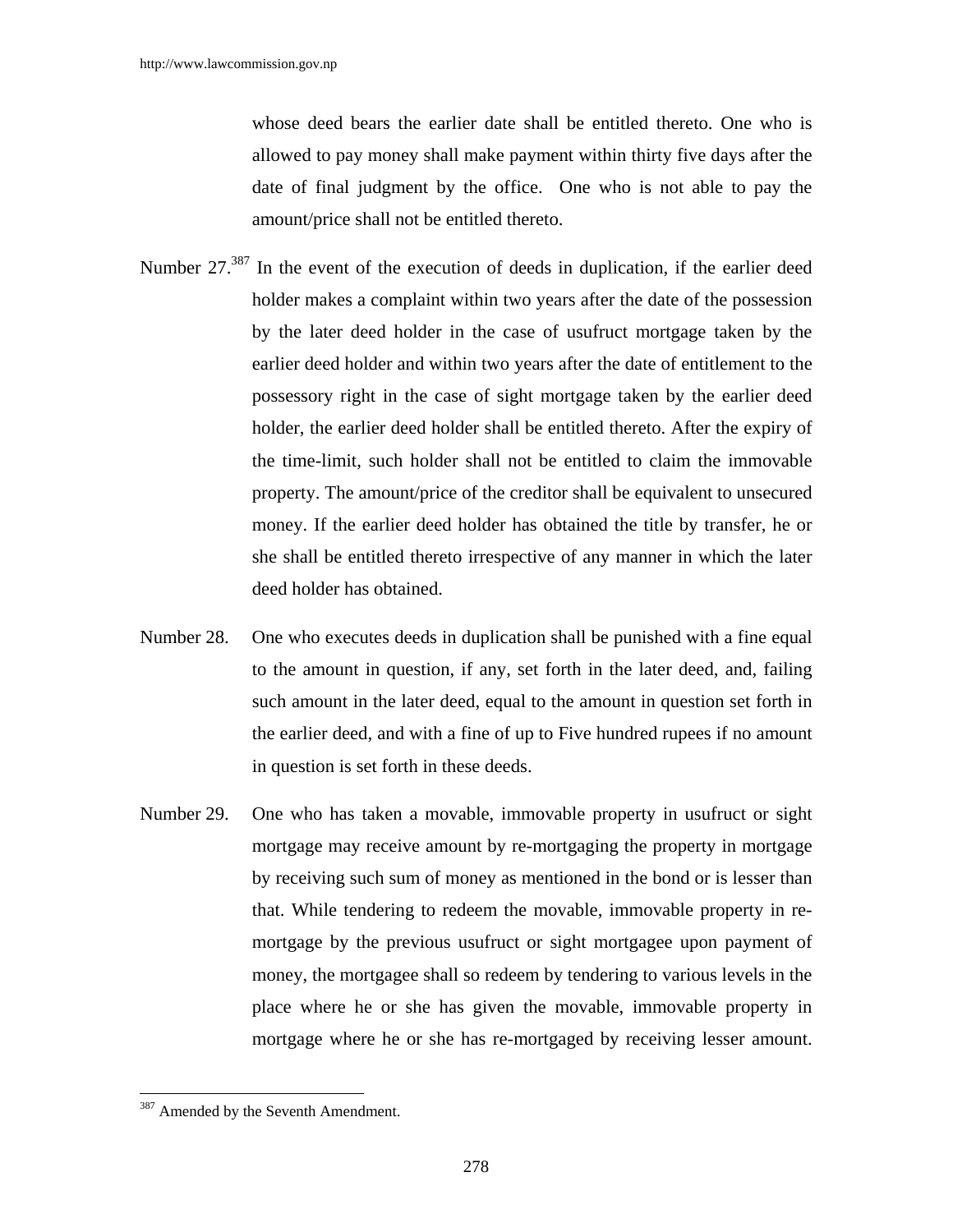Where the movable, property has been remortgaged by receiving money in full, he or she may make redemption from the last creditor. Receipt by the later mortgagee of money that is more than the previous one and a contract executed to that effect shall not be valid.

- Number 30. In lending and borrowing a debt or loan against the security of a movable property, such lending and borrowing shall be made by entering the price or value and weight of the property into the bond. If, at a time when the debtor tenders to redeem the property by making payment of money, the creditor returns exactly the same property, the creditor shall be entitled to the recovery of his or her principal and Ten percent interest as well. If a creditor has used the property pledged in security and is thus not able to return it, such a creditor shall not be entitled to the interest on money. If, while making calculation of money, any surplus money has to be received by the debtor, then such surplus money and the interest accrued from the date of the bond shall be returned to the debtor.
- Number 31. If, in lending and borrowing a debt or loan against the security of a movable, immovable property, the deed states that one shall be entitled to obtain by way of conveyance, sale or otherwise or one shall transfer the property by way of conveyance or such transfer has been effected by virtue of that deed, then such deed shall not be valid. That deed shall be equivalent to a pledge or mortgage against security.
- Number 32. In taking mortgage or security of any type of such movable, immovable property as may be taken or given by law, a document in duplicate written by the conveyancer of the bond with his or her own handwriting, containing such details or matters as set forth in the bond, to be witnessed by such witnesses themselves as mentioned in the bond, and signed by the creditor, shall be given to the debtor.
- Number 33. Where a mortgage is given and taken without fulfilling such requirements, a suit or complaint shall be entertained and verdict given based on that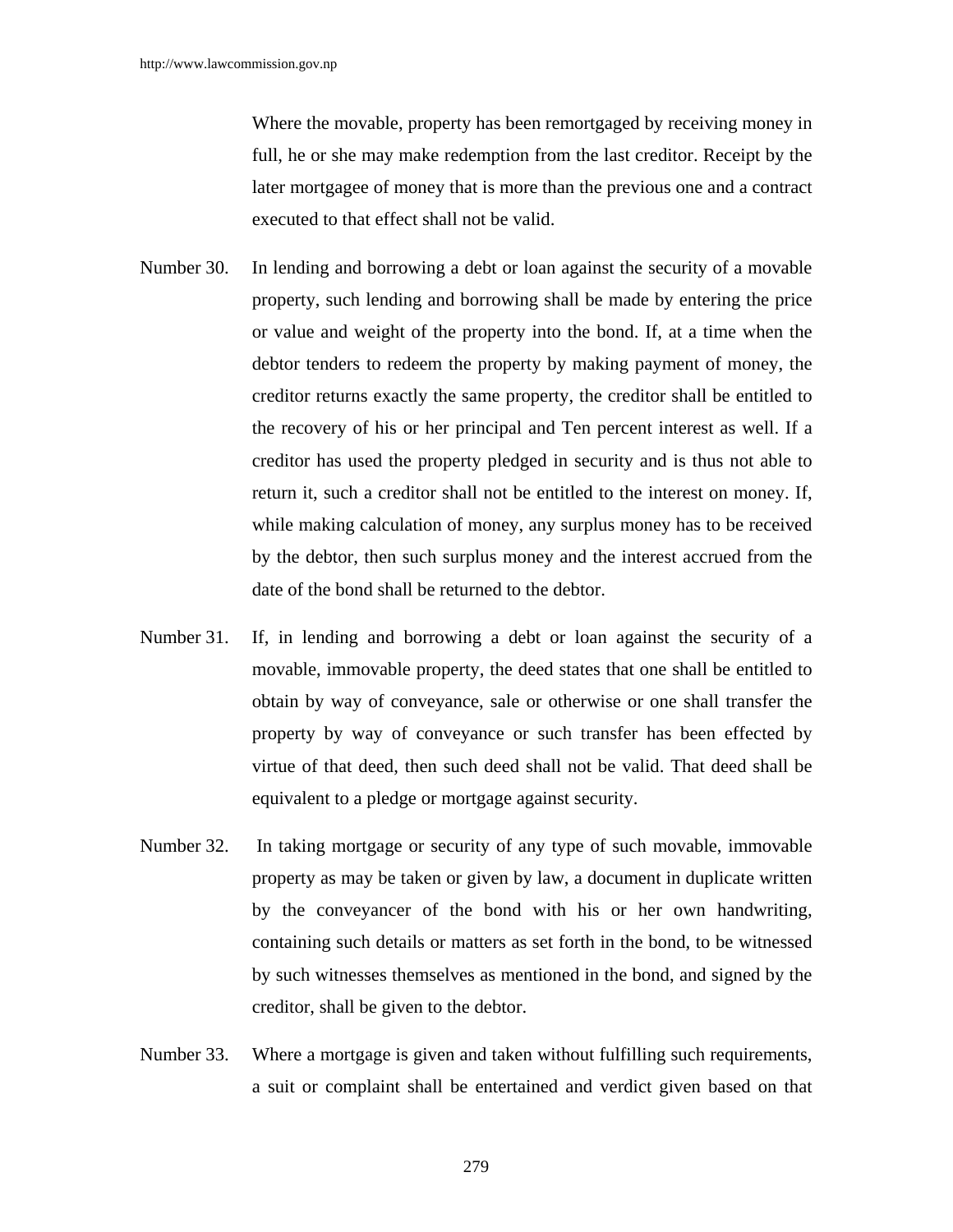document, by punishing the creditor with a fine of five percent of the amount set forth in the bond where the document in duplicate has not been made and of one percent where only the conveyancer or witness has been altered.

- Number 34. Where general transaction has been carried on with a foreign citizen in a foreign country and the creditor has obtained a deed meeting the requirements of Nepal law from the debtor, stating that payment shall be made within the territory of Nepal, and the debtor is a citizen of Nepal, the matter shall be tried by the concerned office of Nepal in accordance with law. In the other cases, no suit of general transaction made with a foreign citizen in a foreign country shall not be entertained by any office of Nepal.
- Number 35. The *Jot Jirayat* land (taxable land attached to a *Jimidari* holding as part of remuneration of the *Jimidar* in the eastern *Terai*) which has already been attached to the existing *Jimidari* and may have subsequently been attached to the *Jimidary* for any reason shall not be capable of being mortgaged or pledged and being transferred by any means so that only the *Jimidari* but not Jot *Jirayat* or only the *Jot Jirayat* but not *Jimidari* is so mortgaged, pledged or transferred, except where the *Jot Jirayat* land attached to the *Jimidar* is given along with the *Jimidari*. If so given or taken, the transaction shall be void. If one has paid money and taken knowingly the land by retaining the same with the *Jimidari*, the recovery of money so paid cannot be made by the office. One who knowingly takes the same shall be liable to a fine of Fifty Rupees. One who takes the same unknowingly shall not be liable to punishment, and the money of the creditor who so takes unknowingly shall be unsecured money. There shall be imposed a fine by Ten percent of the money, if any, given to one who detaches the *Jot Jirayat* held with the *Jimidar* and by Ten Rupees of fee *Bigaha* where it has been given and taken without taking money. The transaction of *Numbari* land (*Raikar* land in *Terai*) earned by oneself made prior to accruing any due on it shall be valid.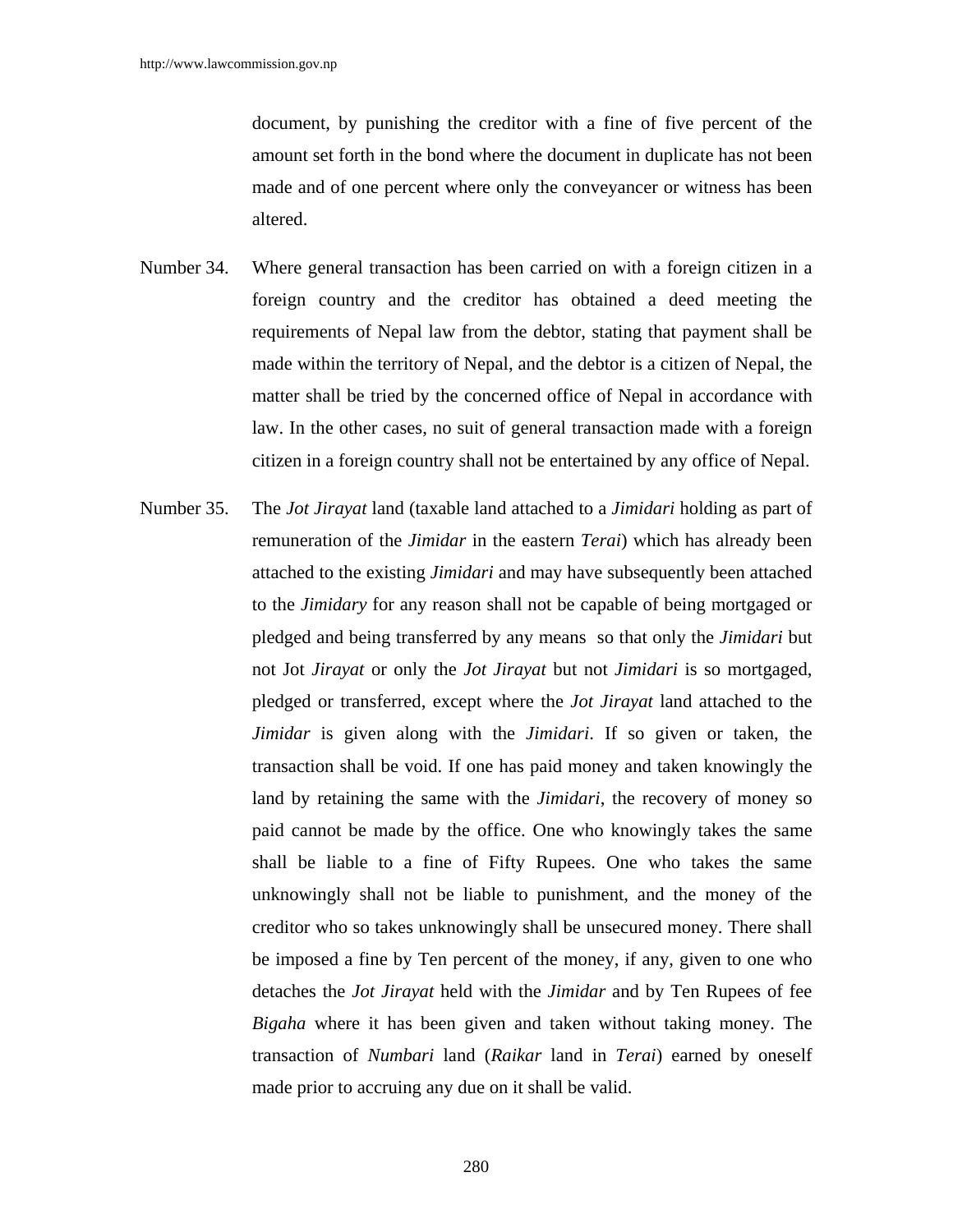- Number 36. In making exchange of any movable, immovable properties, such exchange has to be made with the consent of the principal person of the house. One who is not satisfied with the exchange may return the property subject to exchange within Thirty Five days after that exchange. Where an exchange has been made with another person without consent of the principal person, a suit shall not be entertained if it is not filed within Thirty Five days in the case of a movable property and within Thirty Five days after the date of knowledge no later than Six months in the case of an immovable property.
- Number 37. …………………………<sup>388</sup>
- Number 38. Where a complaint has been made that one has not received what has to be given to one upon its tendering or one has not allowed redemption upon its tendering, there shall be imposed a fine of Two and half percent of the amount refused to be received if the complaint is sustained, of the amount that is held to have been claimed falsely on the false complainant if it is held that such complainant has not tendered for payment or made a false claim and of the amount said or claimed to be more or less if it is held that such complainant has said or claimed more or less. There shall not be charged Ten percent fee on the amount in question as recovered upon a complaint made by the payer as mentioned above.

Number 39. ………………………<sup>389</sup>

Number 40. There shall be no limitation on the matter that such transaction shall not be valid, that suit shall not be heard, that dishonesty has been committed to temper with the money belong to a minor, that interest on interest has been collected, that the rate of interest has been mentioned in excess of Ten percent or excess has been taken or contracted while taking re-mortgage. Except for the matters in respect whereof the

<sup>&</sup>lt;sup>388</sup> Repealed by the Prison Act, 2023.

<sup>&</sup>lt;sup>389</sup> Repealed by the Seventh Amendment.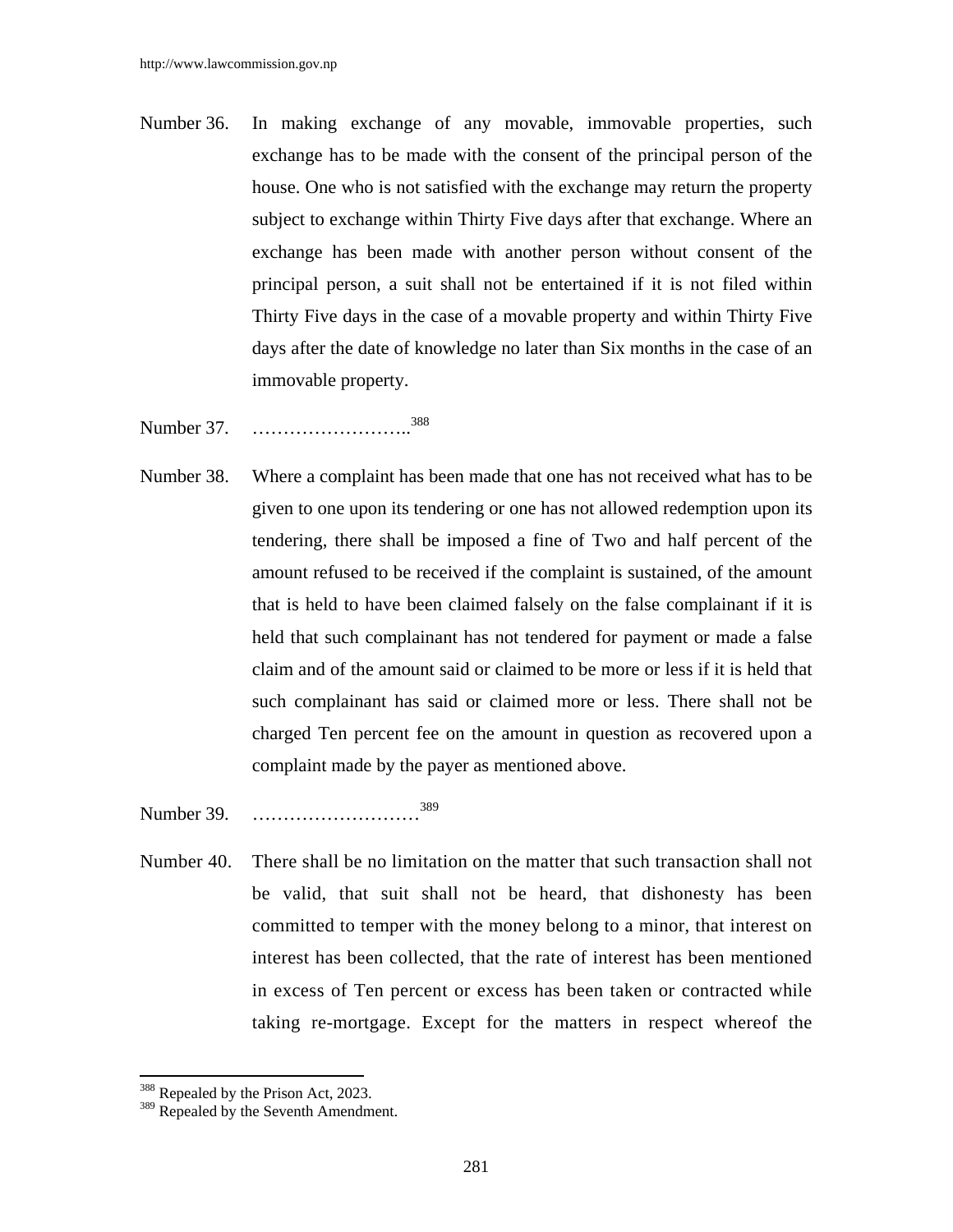limitation is mentioned or not provided for elsewhere in this Chapter, no suit shall be entertained if it is not filed within Two years after the date of happening or commission of the act.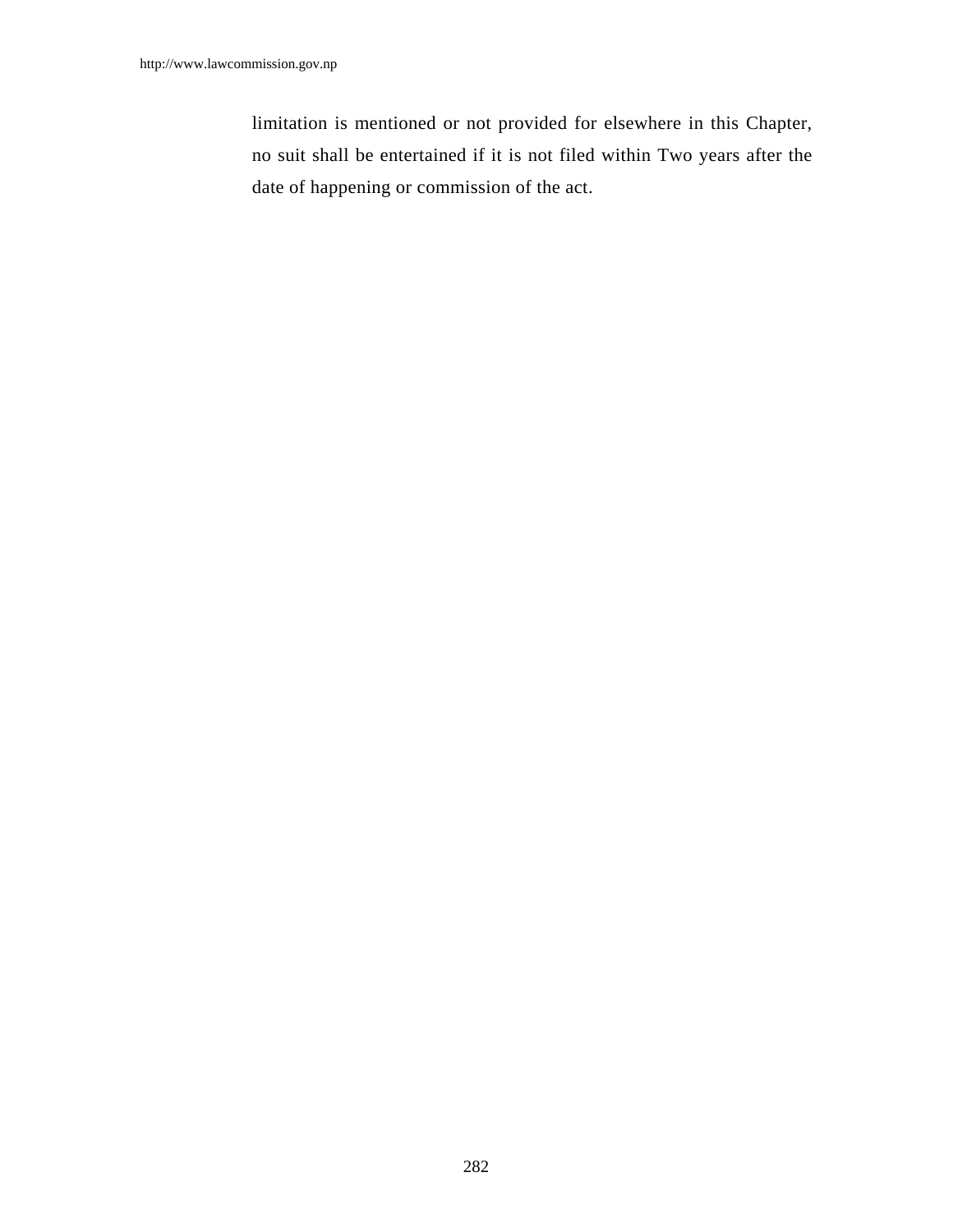# **Chapter-18<sup>390</sup>**

# **On Bailment**

**………………………………………..** 

 $390$  Repealed by the Contract Act, 2056 (2000)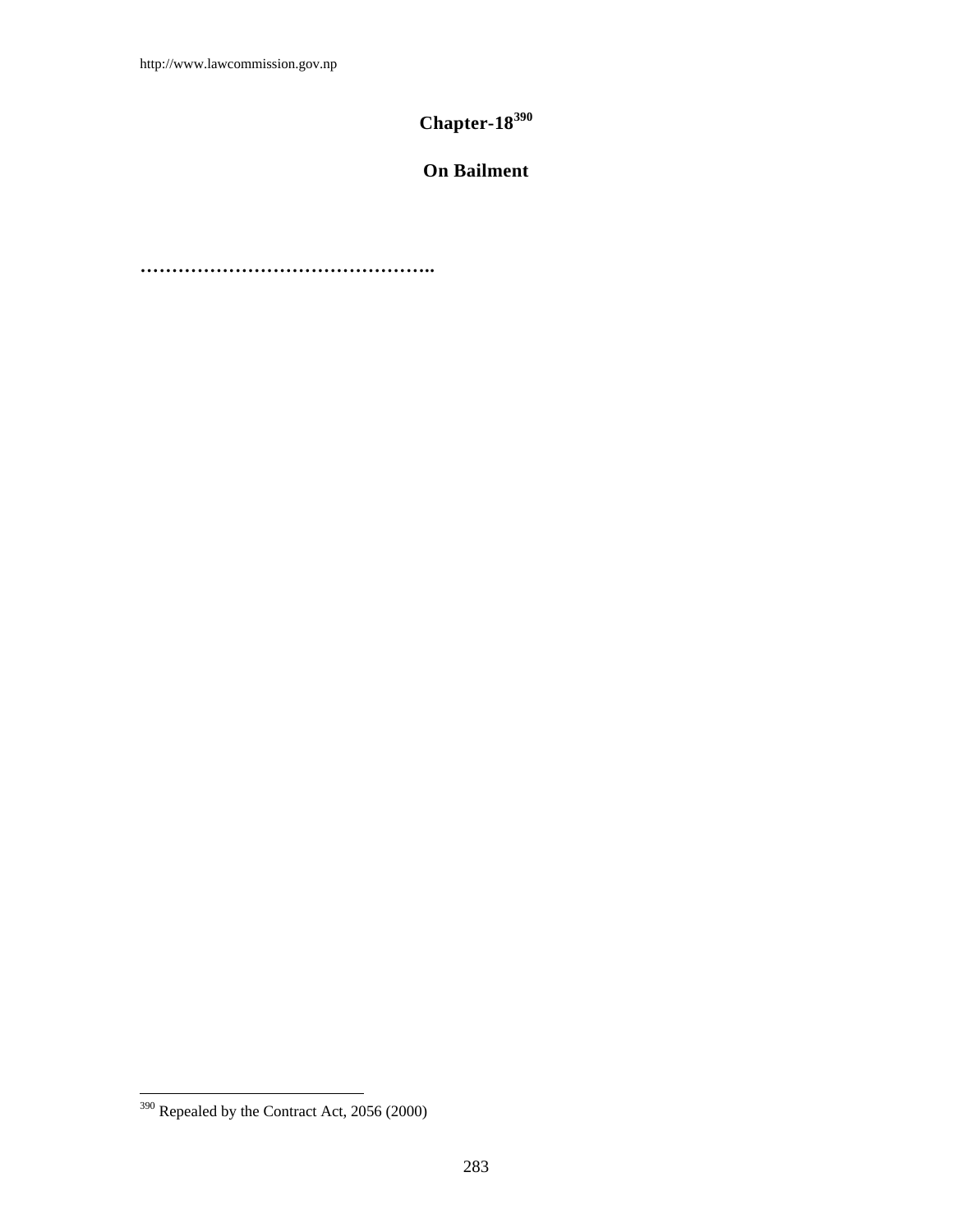#### **Chapter-19**

# **On Donation and Gift**

- Number 1. A person may provide a property in which the person has right to another person, as a donation or gift. In so providing a donation or gift, one may provide such property to his or her heir as a gift and to other person in any manner whatsoever, whether as donation or gift. A person shall not donate or gift any property, other than a property which he or she can deal with at his or her own will, without obtaining a deed of consent executed or witnessed by the coparceners and those who have right in such a property.
- Number 2. Where a person, who has executed a deed of donation or gift with testamentary effect, wishes to void the deed on the ground that the person is not satisfied therewith, that person may void the deed at any time. In order for the deed to be voided, the person shall get the deed voided by making an application to the office which has registered the deed or the deeds registration office situated in his or her area to that effect. If such an application is made, the deeds registration office shall also immediately execute a memo or slip stating that the donation or gift with the testamentary effect has thereby been voided in accordance with the application, complaint, and give the memo or slip, to be signed by the chief of office and the assistant employee (Taharir), to the person applying to have the deed voided, and shall, not later than Seven days after the date of issue of the memo or slip, excluding the time required for journey, send a notice to the receiver of the deed, thereby notifying that the deed has been voided. A fee of Five rupees shall be charged for such an application.
- Number 3. Where any person has relinquished in any manner his or her right in half the house or some parts of the same house and the land covered by that house, thereby transferring the title to another person, and provided the same to that other person as a donation, and the receiver provides what he or she has so received as a donation or the giver provides the rest to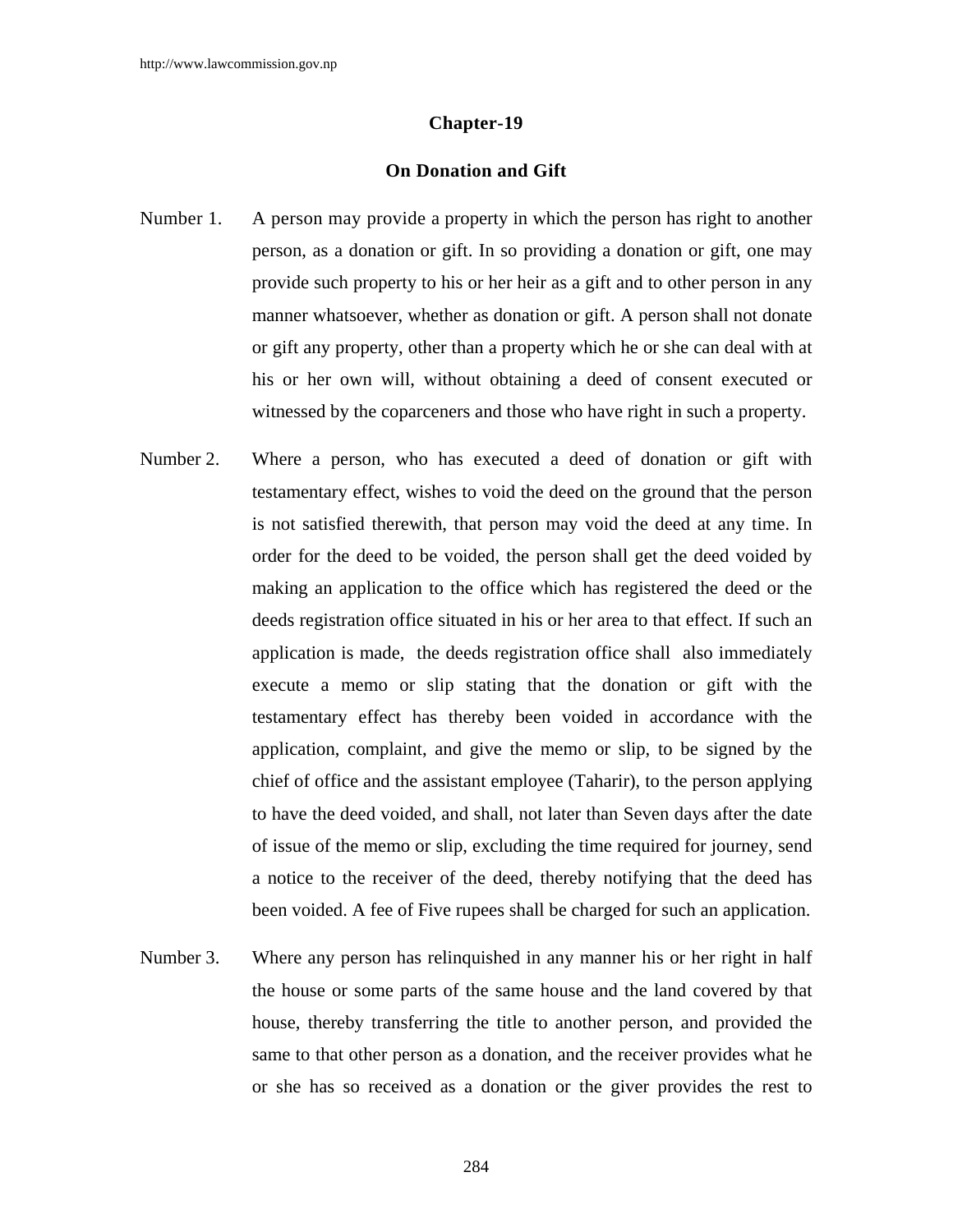another person, the previous giver or maker or the heir to the previous giver or maker residing in the same place, and in the case of donation or gift by the giver of the rest to another person, the receiver or the heir to the receiver residing in the same place shall be entitled to take the same by making payment of the value/price, if set out, and, failing such value/price, such value/price as deemed reasonable by gentlepersons (*Panchakirti Mol*), within Thirty Five days after the date of knowledge not later than Six months after the date of registration of the deed.

- Number 4. A person who donates or gifts the same movable, immovable property to another person that the person has already donated or gifted to some one else shall be liable to a fine of up to Five Hundred Rupees depending the nature of case.
- Number 5. A suit shall not be entertained if the suit is not filed within Two years after the date on which the receiver of a donation or gift has become entitled to the right in the property so donated, in the case of such matters, and after the date on which the receiver of donation or gift has become entitle to the property so donated or gift and owned and possessed the same, in the matter of provision of any such property as a donation or gift as not allowed to be so donated or gifted.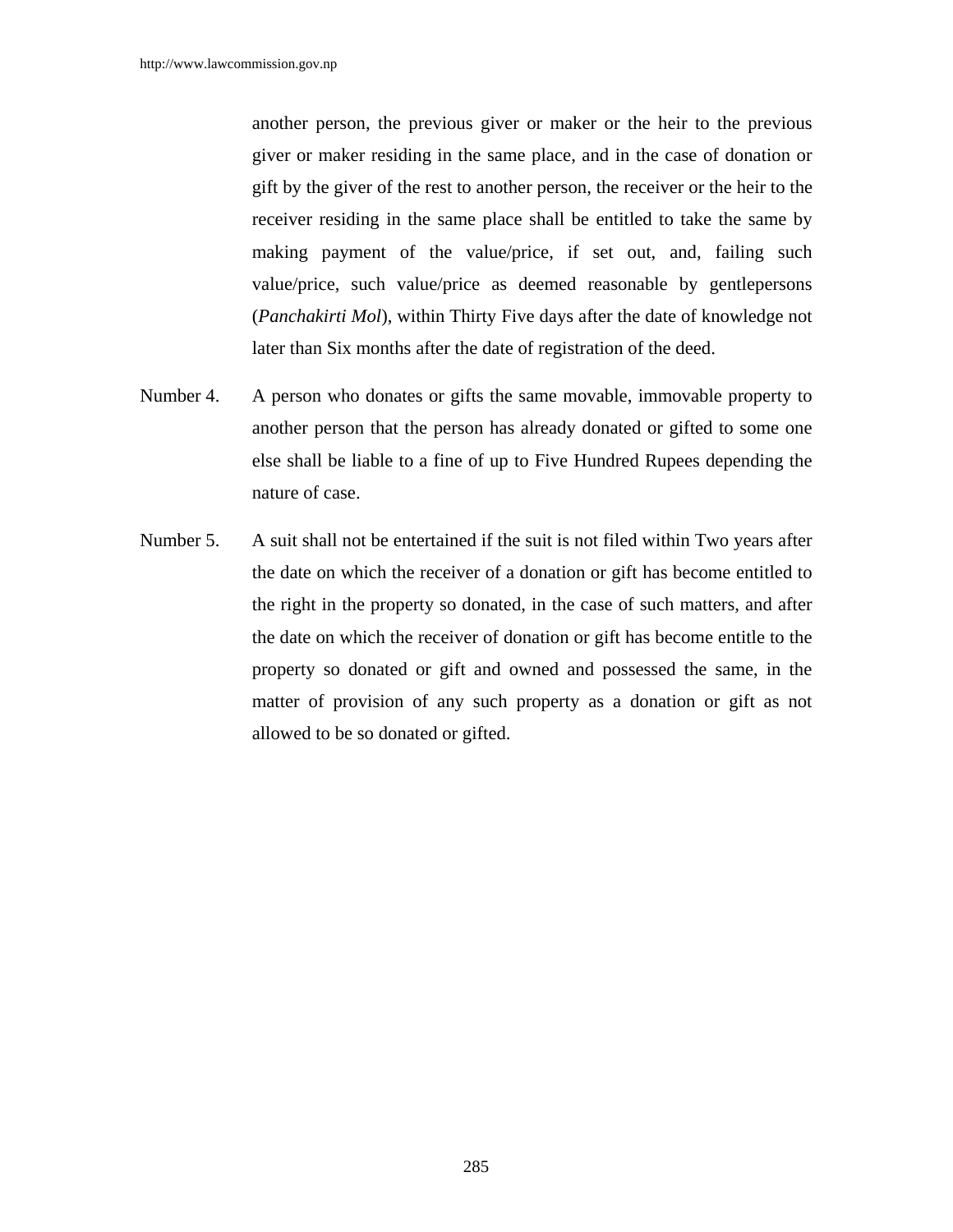## **Chapter 20**

## **On Insolvency/Bankruptcy**

- Number 1. A person is not entitled to be insolvent upon being unable to pay debts borrowed by oneself, without consent of the creditor. The creditor shall either give the date of repayment to that person or recover his or her money by way of insolvency proceedings.
- Number 2. If the coparcener or heir inheriting a person makes an application for insolvency on a debt borrowed by that person but not by such coparcener or heir himself or herself, then insolvency proceeding starts in spite of the consent of the creditor. The date of repayment cannot be given without consent of the debtor.
- Number 3. The debtor, in case of a debt borrowed by the debtor himself or herself for the business purpose, and any informed person who has attained the age of sixteen years and been involved in the business or transactions done from such debt shall give an inventory of loss while asking for the date of repayment or being insolvent. Other person than mentioned above shall not be bound to give an inventory of loss, in relation to the debt borrowed by that person's her, and a person who has borrowed a debt for any purpose other than the business purpose in spite of the debt being borrowed by that person himself or herself shall not be bound to give such an inventory. The failure of any person who is required to give an inventory of loss to give such an inventory of loss of up to two hundred rupees shall not result in any punishment to that person.
- Number 4. If a debtor has to make a suit for being insolvent or getting the date of repayment and the debtor makes the suit against all creditors who are entitled by law to get repayment, meeting all the requirements, and setting down wherein clearly that the debtor has not been able, for such-and-such reason, to repay a total of such-and-such debt borrowed by the creditor himself or herself or by his or her coparcener, heir to such-and-such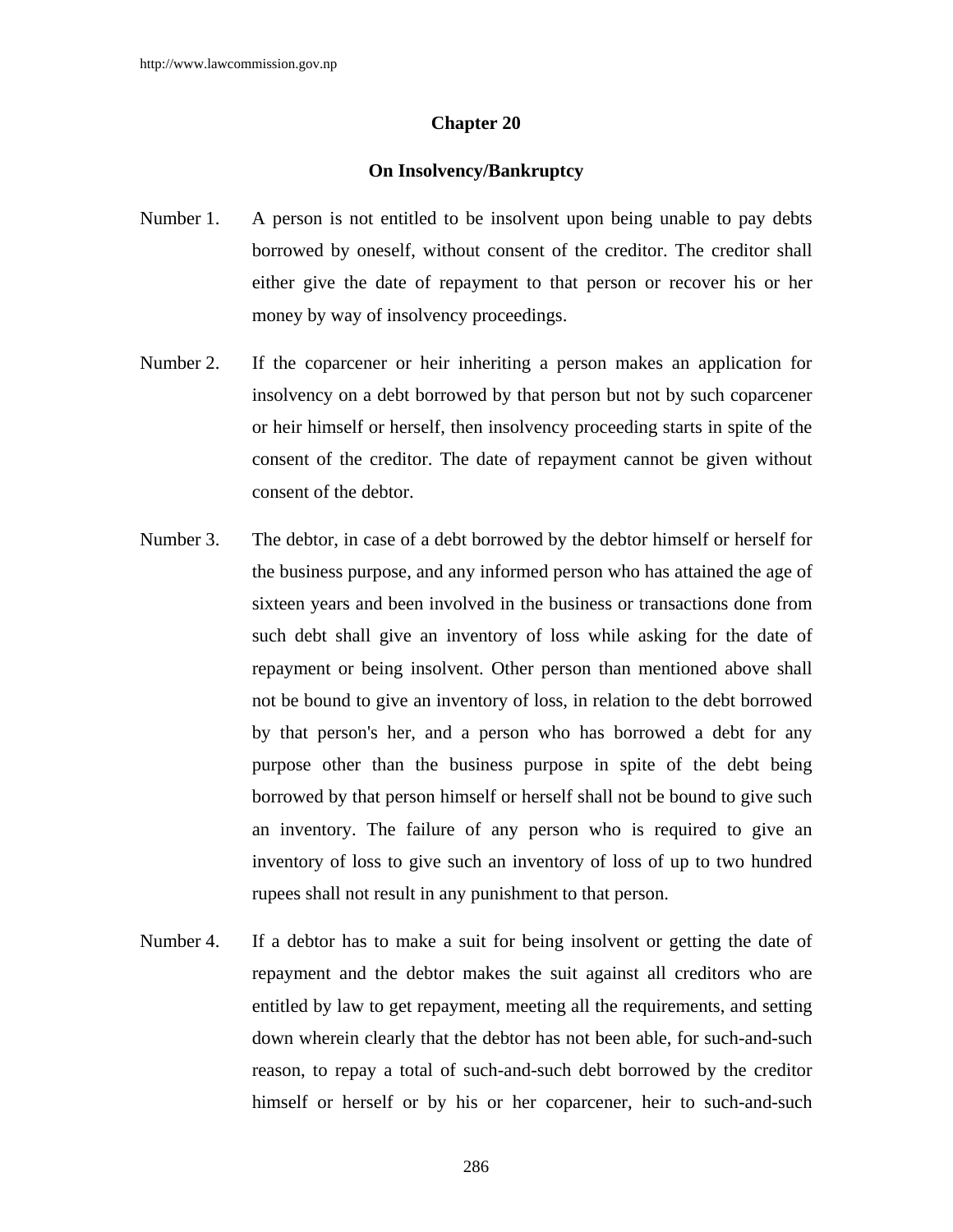creditors, that he or she has only a property in which he or she has right valued at such-and-such amount, and also setting down such an inventory of loss as required to be given in accordance with law, clearly indicating the amount of, and reason for, loss as may not be otherwise upon an inquiry into the matter subsequently, and also accompanied by the evidence thereof, and asking for the date of repayment for certain number of years, and covenanting that he or she shall be liable to bear and pay punishment in accordance with law if it is held that he or she has neither concealed any existing creditor or property nor shown any non-existing creditor or property nor falsely and otherwise set down any loss that has not happened where it is required to give an inventory of loss, the suit shall be taken, and if the defendant creditors make statements of defense setting out clearly whether they agree to the institution of insolvency proceedings or to give the date of repayment, if so allowed by law, and that where the date of repayment can be given and they agree to give such date, stating that they will give such date of repayment as asked for by the debtor or so many years as they wish to give, and that where they wish to institute the insolvency proceeding instead of giving the date of repayment pursuant to law, stating that that the property and creditors shown by the debtor in the inventory of loss are not correct for such-and-such reasons, such-and-such creditors are non-existing and such-and-such properties are being concealed by the debtor in such-and-such manner, and such statements of defense are accompanied also by the evidence of such matters and respond in full to the such matters set forth in the suit as may be alleged to be incorrect; then the case shall be tried in accordance with law, also inquiring the defendants creditors into the matter.

Number 5. If a suit is made for the institution of insolvency, then for the purpose of giving information of the institution of insolvency as prayed for to the other creditors not shown by the debtor allowed to institute insolvency, a notice shall be set down, stating that such-and-such person has made a plaint for being insolvent in favor of such-and-such creditors, if the debtor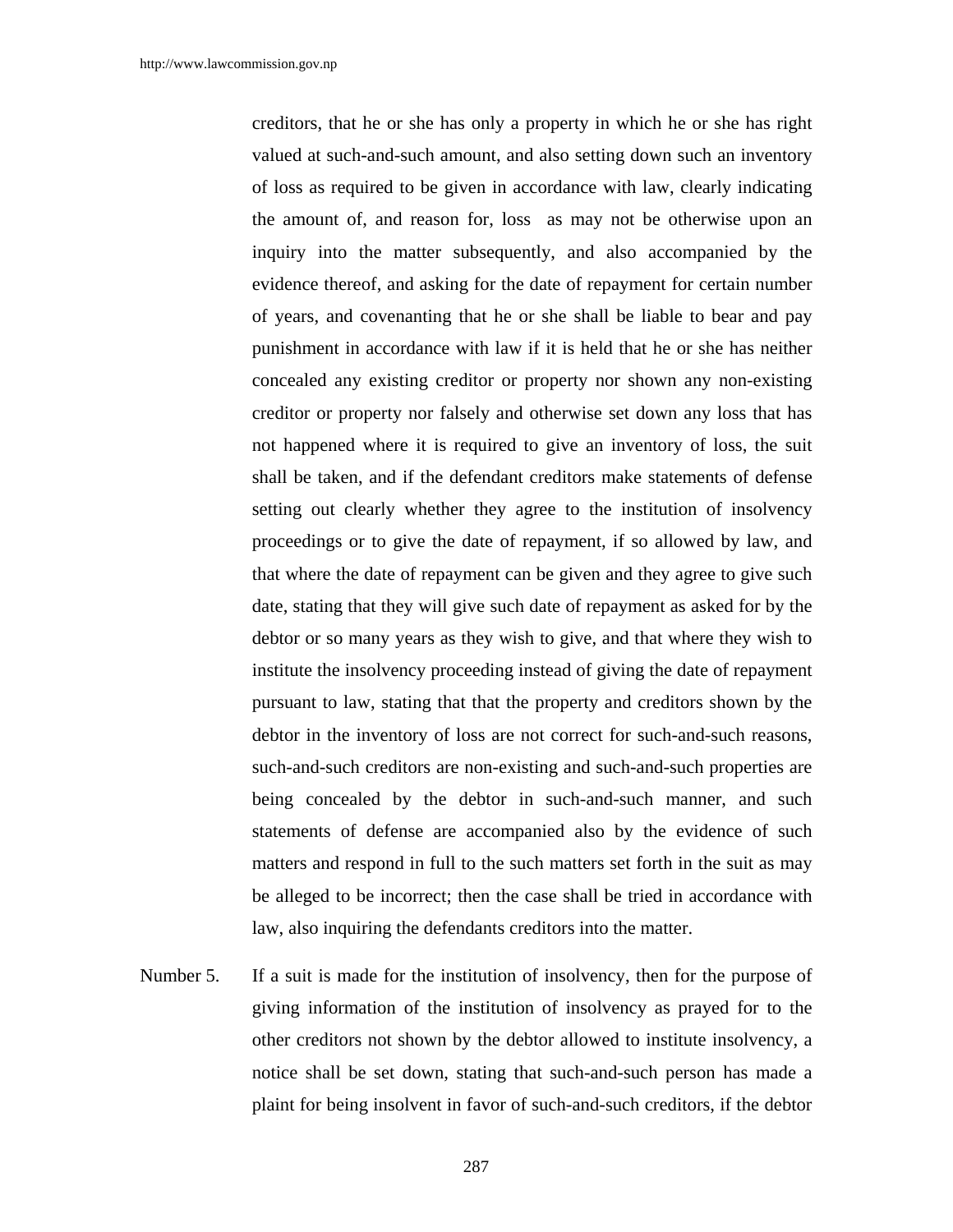has not mentioned any existing creditor, then the creditors not shown by the debtor may obtain a copy of the suit made by the debtor, read the contents and examine the matters therein set forth, obtain such proof and document of the matters as required to be obtained by them, and that the office responsible for the recovery of government bond arrears or dues may send a writing equivalent to a statement of defense, as referred to in law, and the other creditors shall appear in person and file, or send an attorney to file, statements of defense, within Fifteen days, excluding the time required for journey, after the date of affixation of the notice, setting out such matters as shown by the debtor and as required to be set out by the creditors, also indicating whether the creditors will give the date of repayment as prayed for by the debtor, and whether the reason for loss and inventory of properties are correct or genuine or not, and, also responding to the matters set forth in the suit, and showing evidence if so required and all matters as to be mentioned by the creditor and the figure or amount to be recovered, and that insolvency shall be made in accordance with law in favor of those creditors who are inquired into and held to be as such, and that in the event of failure to send a writing or a statement of defense, they shall not be entitled to subsequently make a complaint for the institution of insolvency in favor of the debts lent by them and that they shall not also be entitled to claim the debtor, and the notice shall be stamped with the seal of office and posted on the door of the office on the date of issue of the process/notice in the name of the creditors shown by the debtor, and be sent for service, on the date of issue of the process/notice in the name of the creditors shown by the debtor, in such city, village and market within its district as may be conspicuous to all, a notice shall also be sent to the offices disbursing government money or *Tejarath*, and a proof of the posting and notice so made or sent shall be recorded in the case-file. If a writing as mentioned is sent by a creditor within the time-limit as mentioned and the application is accompanied by written evidence, the creditor shall be treated on equal footing with the other creditors shown by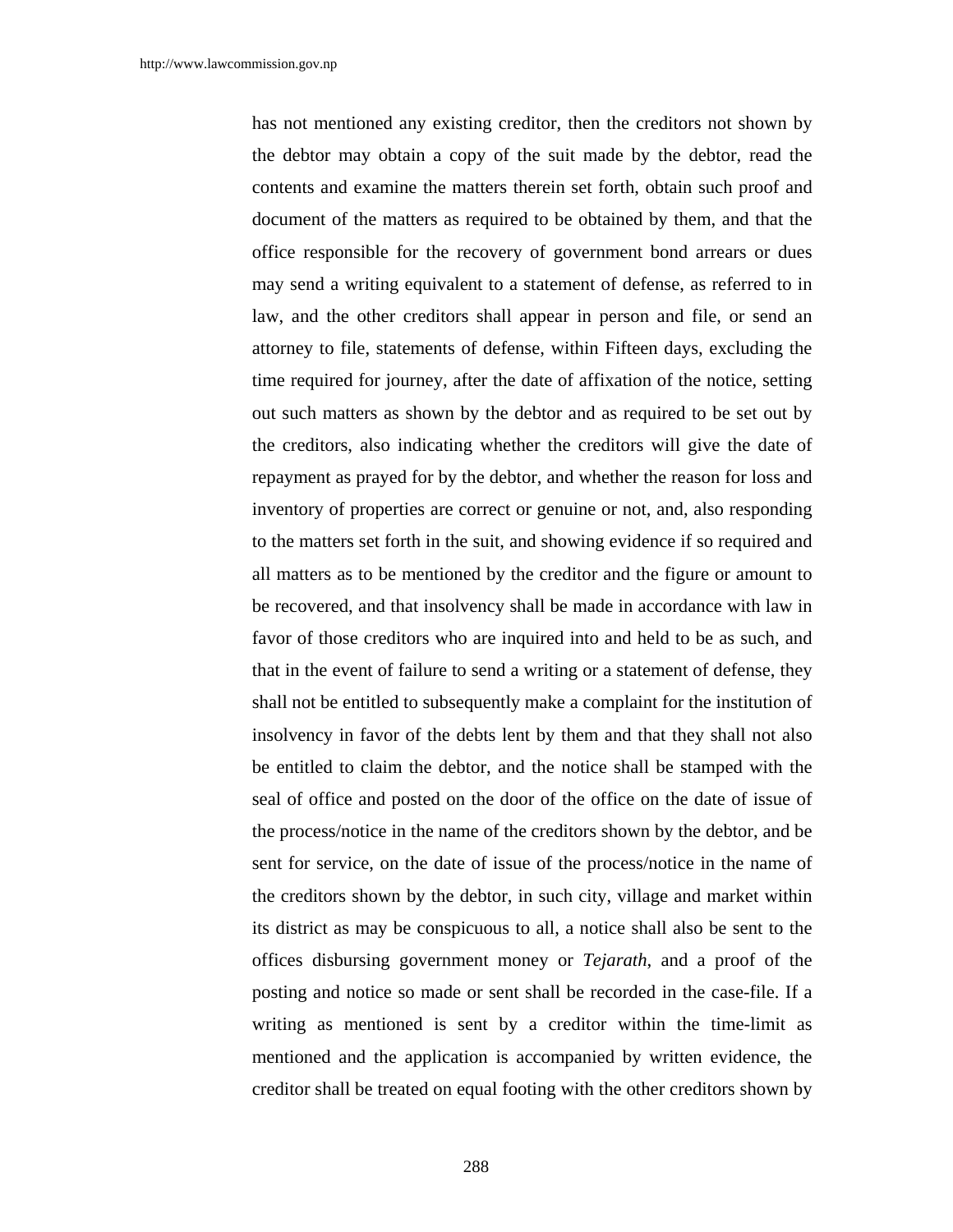the debtor, and the case shall be tried in accordance with law, also having a deed executed by the debtor and examined whatever evidence as required to be examined. In the case of those who fail to send a writing or application within the time-limit, any suit subsequently made by them claiming that insolvency has not been made in favor of them shall not be entertained nor shall recovery be made by the office in their favor.

- Number 6. Where a reply is not sent within the time-limit even where a notice of a suit for insolvency in favor of government dues or arrears has been sent, insolvency cannot be made in favor of such dues or arrears. If the recovery of the government dues or arrears cannot be made from the debtor in accordance with law, subsequent to the insolvency made in favor of the other creditors, the shortfall dues or arrears shall be recovered from the chief of office who failed to make a response despite receiving a notice for it and from the chief of office who failed to send such writing as required to be sent and such failure has resulted in the insolvency in favor of the other creditors only.
- Number 7. If a person applies for the institution of insolvency, insolvency may not be made in favor of a creditor who has already been precluded by law from making a suit. Insolvency shall be made only in favor of the creditors who are entitled by law to make a suit.
- Number 8. A debtor shall not misappropriate, sell and dispose of, pledge, mortgage, gift, donate or otherwise assign or give such properties as shown and set down by the debtor and as shown subsequently by evidence, and the transaction (receiving and giving) of such properties shall not also be valid.
- Number 9. A complaint, on the matter of concealment or covering up of property by a debtor, shall not be entertained if it s not made, upon finding out the same, within ten years after the date on which the inventory of properties has been given or shown.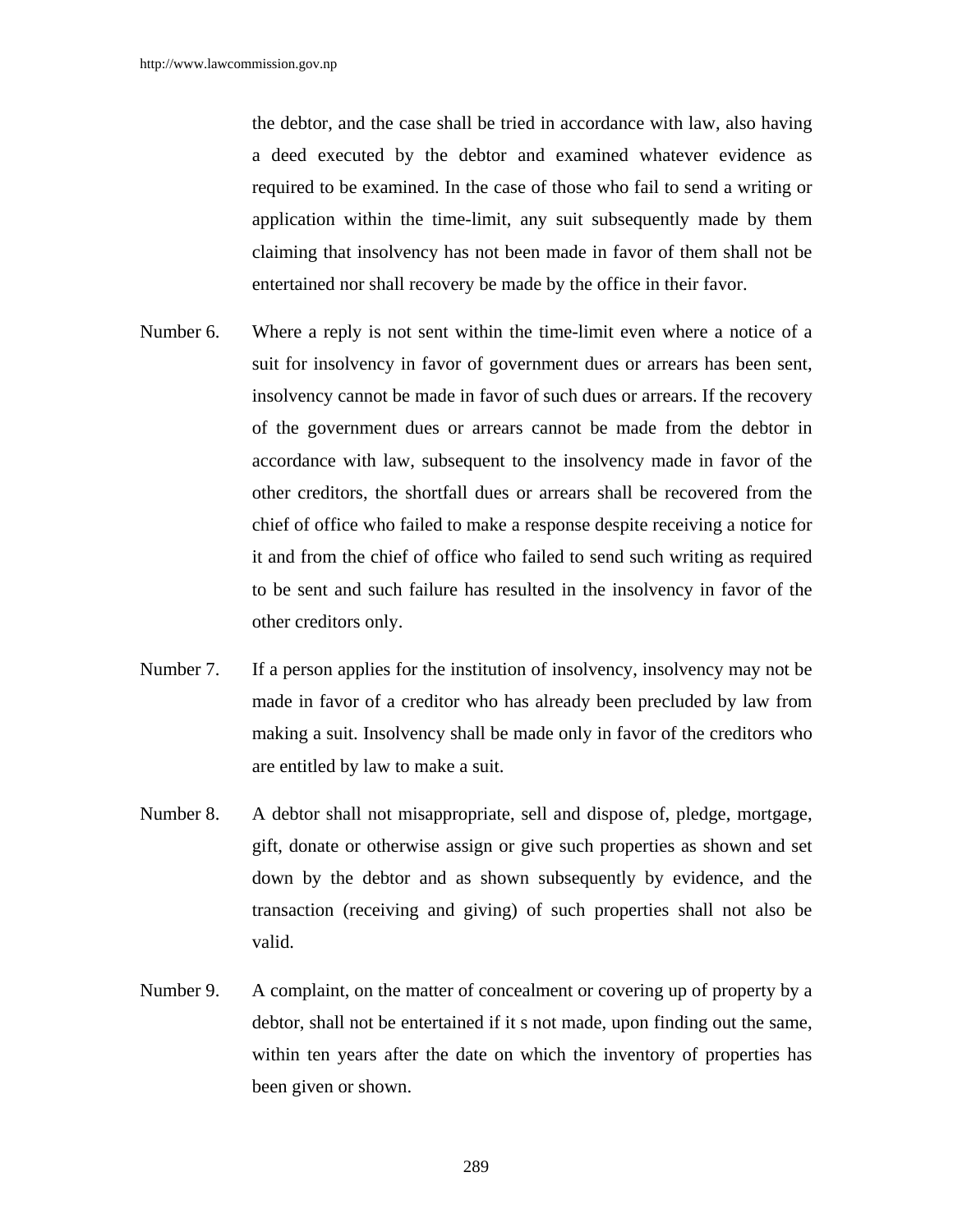- Number 10. Where a debtor is neither able to furnish the evidence of the alleged loss in the case where an inventory of loss has to be given nor does he or she gives such property as shown by him or her or from the evidence, then the debtor shall be held to have committed a dishonesty. For the commission of the dishonesty, the creditor shall be liable to a fine of fifteen percent of such amount in question as on which he or she has committed the dishonesty, insolvency shall be made from the property whatever is available. If the creditor applies for sentencing the debtor for the shortfall amount in question, the debtor shall be sentenced to imprisonment for a term not exceeding six months, at the rate of twenty five rupees per day. In the case of a person who has crossed the age of sixteen years and been involved in the transaction carried on by the debtor, that person shall be liable to half the punishment mentioned above.
- Number 11. If, after a debtor is sentenced to imprisonment pursuant to Number 10 of this Chapter for having committed a dishonesty, the money of the creditor is recovered from any property found out prior to the completion of the service of the sentence of imprisonment, the debtor shall be released from imprisonment immediately when such recovery is made.
- Number 12. A person shall neither take any property subject to forfeiture in order to conceal it nor knowingly take bailment of a property carried to conceal it nor cause it to be concealed. If the property is taken for concealment or is concealed, one who so takes it for concealment or one who conceals it shall be liable to a fine at the rate of five percent of the amount in question.
- Number 13. If any movable or immovable property is pledged or mortgaged by fulfilling the requirements of law prior to the filing of a suit of insolvency, only the remaining after the recovery of the money of creditor who has taken mortgage from that movable or immovable property shall be divided to the other creditors on pro rata.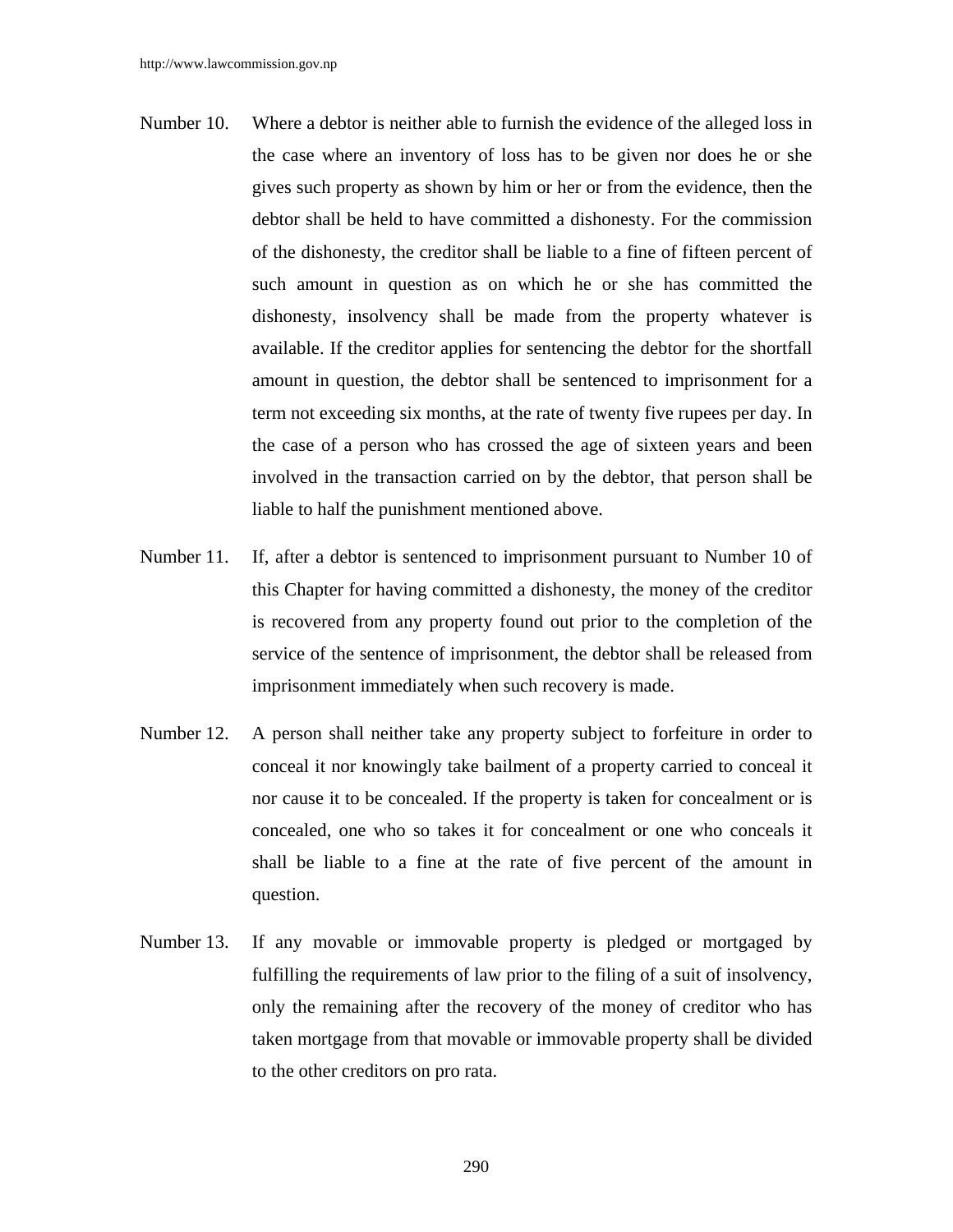- Number 14. In executing insolvency, the money of the creditor who has taken the pledge or mortgage by fulfilling the requirements of law and the property in bailment or deposit taken by from the creditor or other executing insolvency shall not be subject to insolvency. The movable and immovable property owned by the debtor that remains after setting aside such money/property as required to be set aside pursuant to law shall all be subject to insolvency.
- Number 15. In making recovery by way of insolvency, the money/property that is required to be set aside from the property belonging to the person applying for insolvency, pursuant to Number 14 of this Chapter, and the money of the mortgagee creditor shall be recovered from the proceeds of sale by auction of all other movable and immovable properties, pursuant to Number 13 of this Chapter, the remaining money/proceeds shall be divided on pro rata between the other creditors who are entitled by law to recovery, in accordance with law, and the documents held with the creditor shall be obliterated. A creditor shall not be entitled to claim a debtor for any money not recovered from insolvency.
- Number 16. In making recovery from insolvency, such money/property as required to be postponed and set aside for the debtors in making forfeiture of property for the amount in question pursuant to Number 26 of the Chapter on Punishment shall be so postponed and set aside and the remaining shall be divided on pro rata pursuant to law.
- Number 17. If, in setting the date of repayment, both the creditor and the debtor agree to give and take the date of repayment as so asked, the date of repayment shall be set according to the agreement. If both the creditor and the debtor do not agree to the date of repayment, no date of repayment that is more than ten years shall be set for them.
- Number 18. If some creditors opt to give the date of repayment and some opt to proceed insolvency proceedings, and insolvency shall be made in the case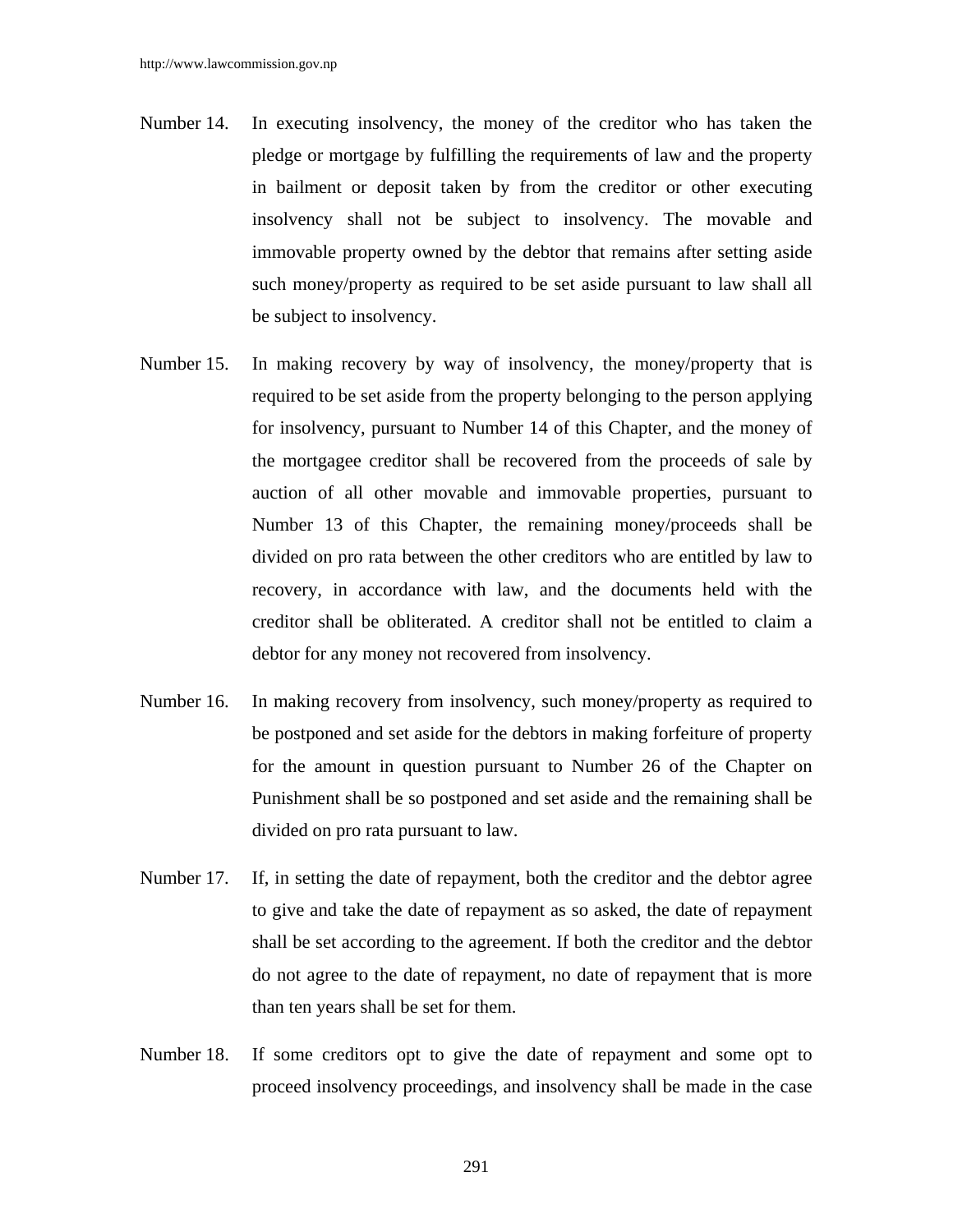of those who undertake to proceed insolvency proceedings, and the parts of those who opt to give the date of repayment shall be handed over to the debtor himself, and it shall be read out to them that they may make recovery in accordance with law within the time-limit as referred to in the Chapter on General Transactions if the debtor makes improvement The debtor shall also be entitled to sell and dispose of such part or share of the creditor who has given the date of repayment as handed over to the debtor.

- Number 19. If any creditor finds out any property/money concealed prior to the completion of insolvency proceeding, such property/money shall be divided between the creditor who has so found out and the other creditors as well, in accordance with law. If any creditor finds out any property/money concealed by the debtor within the time limit only after the completion of insolvency proceedings, the shortfall in the money of that creditor who has so found out shall first be recovered therefrom, and the surplus, if any, shall be divided between the others on pro rata.
- Number 20. One who, in showing creditors, does not show such creditors who are entitled to make recovery pursuant to law or shows non-existent creditors shall be liable to a fine of ten percent if the borrower himself or herself or heir to him or her has knowingly omitted them or shown non-existent ones. One shall not be liable to punishment if such omission is made unknowingly.
- Number 21. The ten percent fee is not chargeable where the money of the usufruct or sight mortgagor has been set aside, and bailment and deposit returned.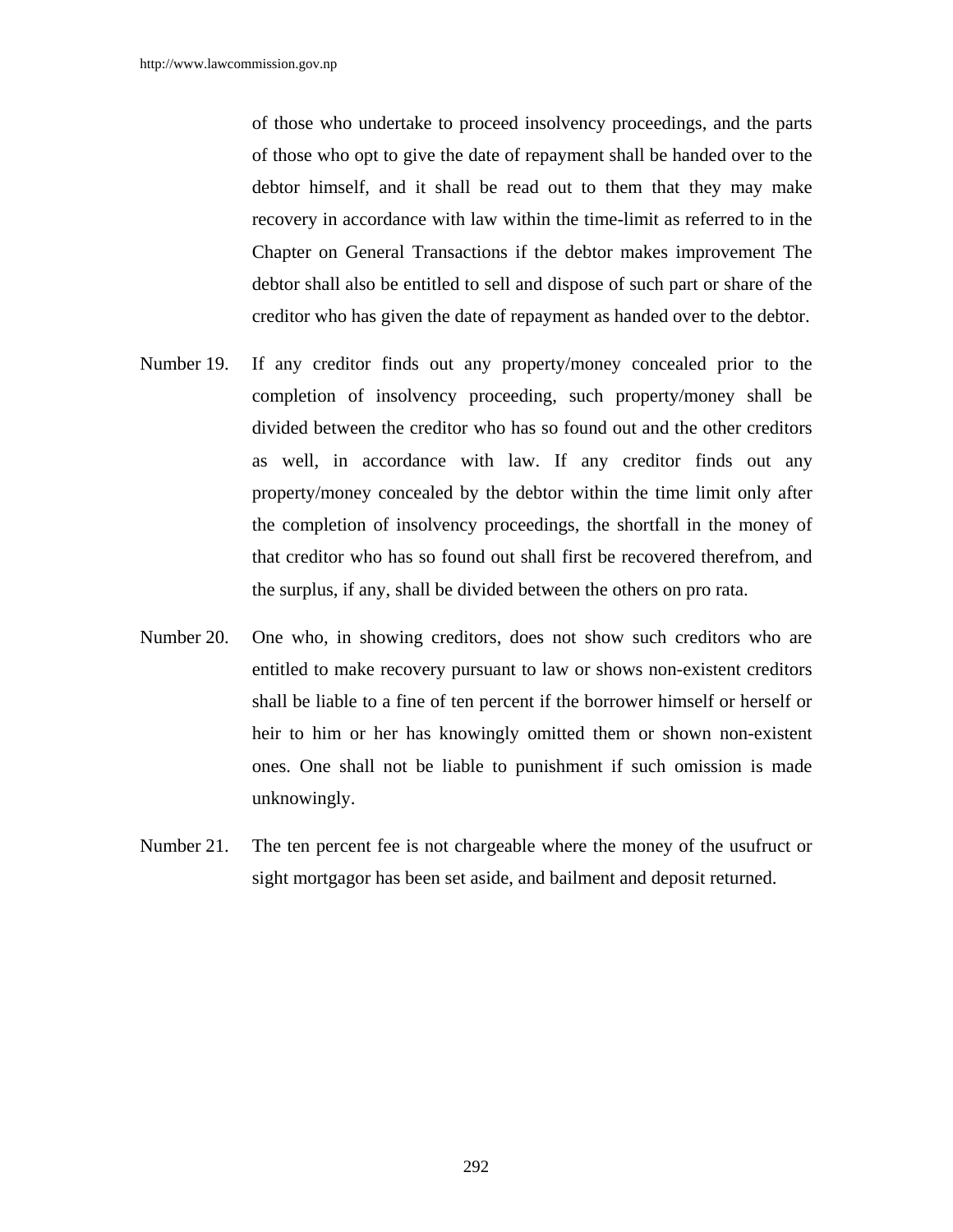# **Chapter-21**

# **On Registration of Deeds**

| $391$ Number 1. | Any deed of adoption, deed of separation of kitchen (Manu<br>Chhutinu) and joining of kitchen, and any of the following deeds<br>relating to all other immovable property shall be registered:<br>A deed of transfer of ownership by way of sale or<br>otherwise1<br>Any type of mortgage deed (Bandhaki Tamasuk)1<br>$392A$ deed of re-mortgage (Lakh) of usufruct or sight mortgage |
|-----------------|---------------------------------------------------------------------------------------------------------------------------------------------------------------------------------------------------------------------------------------------------------------------------------------------------------------------------------------------------------------------------------------|
|                 | $(Dristibandhak)$ 1<br>A deed of will to be executed after the death of the executor of<br>will/deed of testament (Seshpachhi ko Bakaspatra)1                                                                                                                                                                                                                                         |
|                 | A deed on exchange of property (Sattapatta)1                                                                                                                                                                                                                                                                                                                                          |
| Number 2.       | $393$                                                                                                                                                                                                                                                                                                                                                                                 |
| Number 3.       | A deed which is not to be registered mandatorily pursuant to<br>Number 1 of this Chapter may also be registered. If a person<br>appears to register such a deed with the concerned registration<br>office, it shall register such a deed, following the procedures set<br>forth in this Chapter.                                                                                      |
| Number 4.       | While preparing a deed required to be registered pursuant to the<br>Act, the parties to the deed may appear before the registration                                                                                                                                                                                                                                                   |

 $\overline{\phantom{a}}$ 

 $391$  Amended by the Gender Equality Maintaining Some Nepal Acts Amendment Act, 2063.

<sup>392</sup> Amended by Seventh Amendment.

<sup>&</sup>lt;sup>393</sup> Omitted by Seventh Amendment.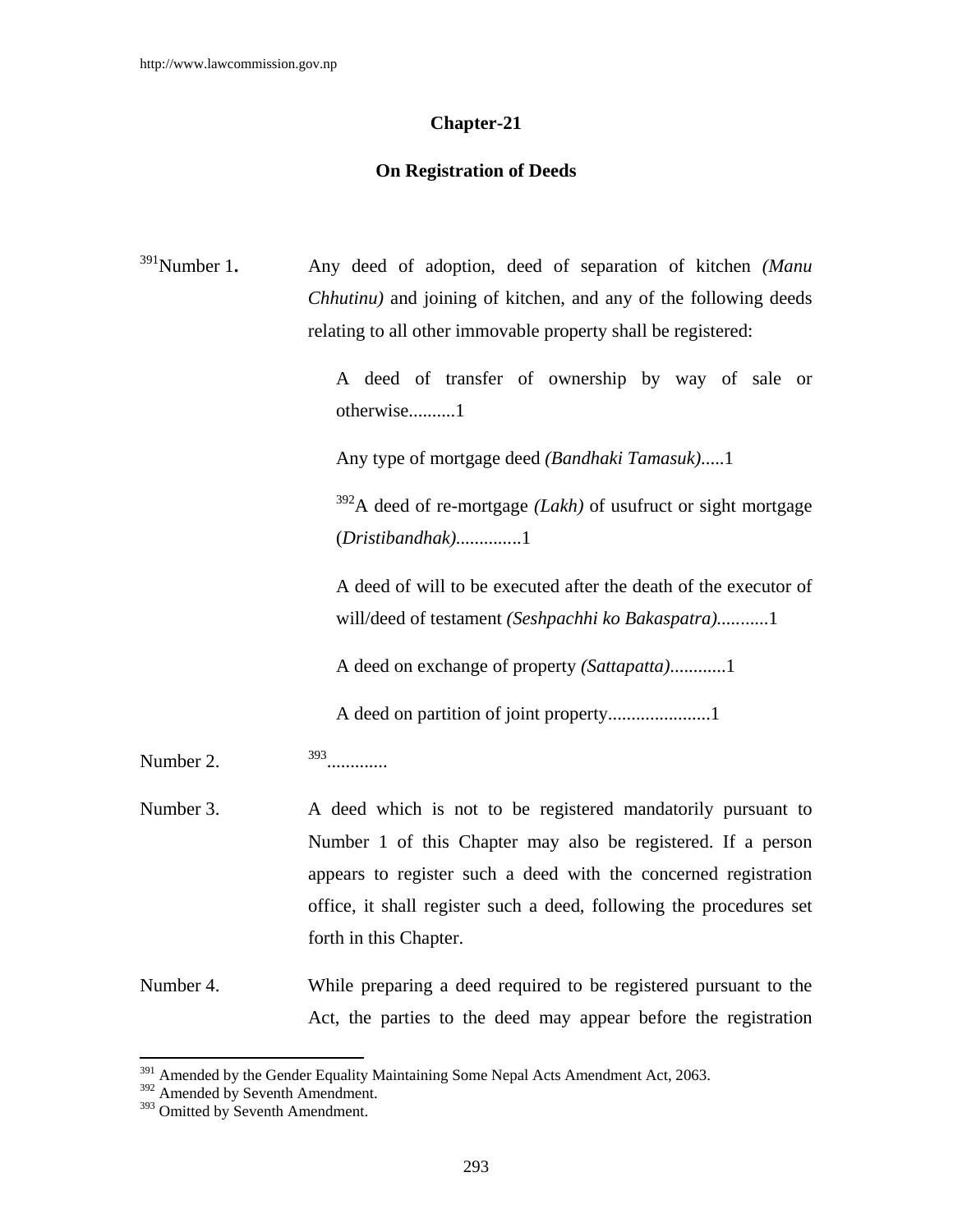office and request the office to prepare the deed or may get the deed registered, producing the deed before the office within Six months from the date of preparation of such a deed upon preparing and putting signature/thumb impressions on it at the household pursuant to the Act or may legally prepare the deed, not putting signature/thumb impressions on it at the household and may appear before the registration office with such a deed and get it registered. Where the parties to a deed appear before the registration office and requests for the preparation of the deed by the office itself, the office shall prepare such deed accordingly; and in cases where signature/thumb impression has been put on a prepared deed at the household or deed has been already written and the putting of signature/thumb impression is yet to be completed, the office shall check the deed and prepare another deed if such deed does not meet legal terms and conditions; and if the deed meets legal formalities, the office shall register the deed, upon getting the deed to bear the signature/thumb impressions of the parties and to be signed also by recognizing witnesses in front of the office.

- Number 5. Both parties to a deed which has been prepared at the household and required to be registered mandatorily shall appear before the office within the date prescribed by the Act and cause the deed to be registered ..........394
- Number 6. In cases where a deed which has to be registered mandatorily has been prepared at the household but the concerned party fails to get registered such a deed as referred to in Number 5 of this Chapter, the party concerned shall not be eligible to file a suit claiming any immovable property on the basis of such unregistered deed. The

<sup>394</sup> Deleted by the Seventh Amendment. This Amendment shall not apply in relation to those deeds which have been prepared at the household or which have been prepared at the household and are pending at any level (of the office/court) after filing a case for registration at the time of the commencement of this Amendment.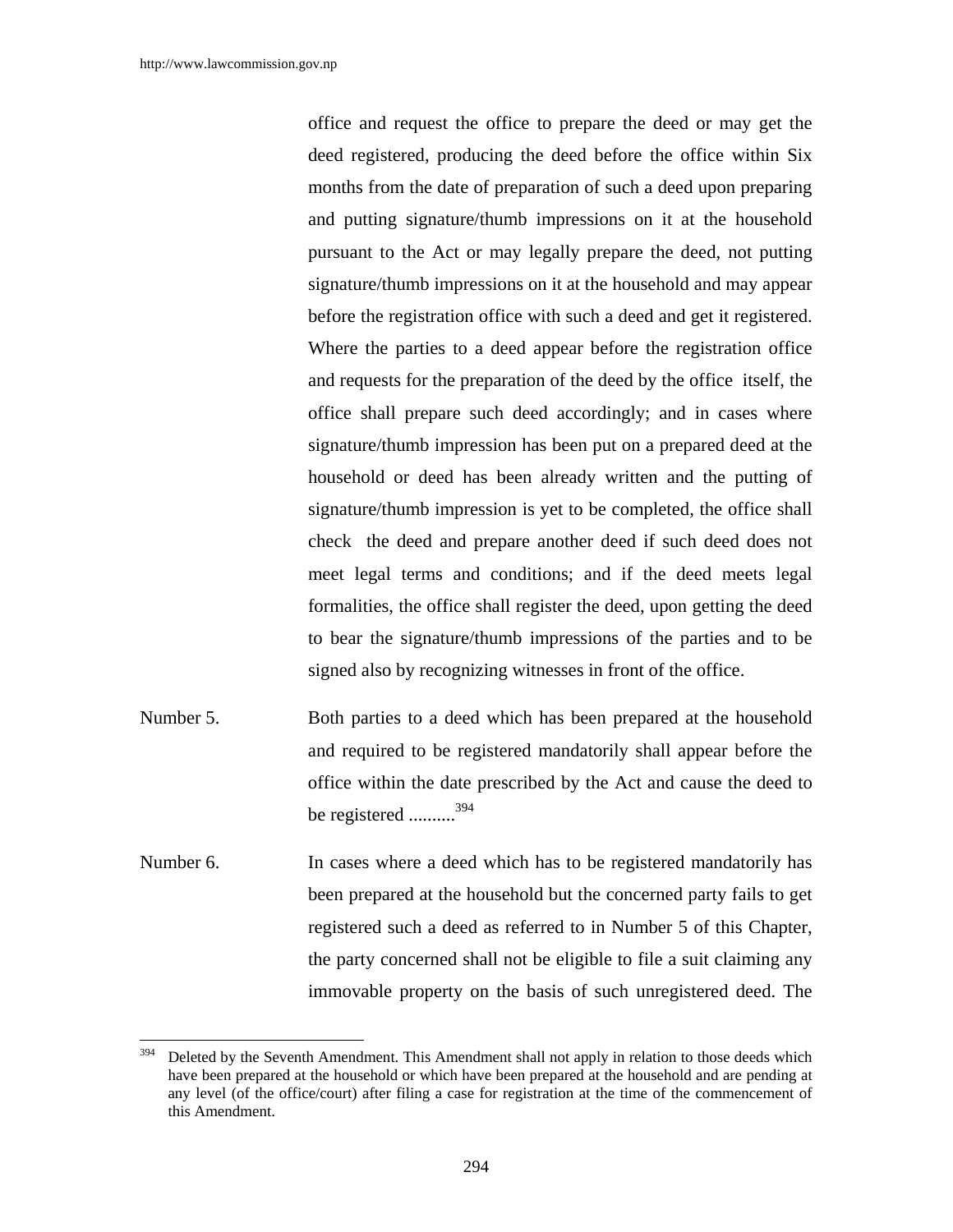concerned party shall be eligible to recover the amount so paid for such transaction, if any, and an interest for not being able to use the property as if the transaction was equivalent to unsecured money.

# Number 7. <sup>395</sup> ..............

- Number 8. In cases where a deed required to be registered mandatorily could not be registered due to the death of the party, the immediate successor and the other party shall get it registered within the remaining period if it remains more than Thirty Five days of such death and within Thirty Five days from such death if it remains less than Thirty Five days. If the heir *(Haquedar)* is brought within the stipulated period to register such deed and such a person agrees *(Sakari)* the deed and consents to register it, the same statement shall be set down on the top of the deed, signature/thumb impression shall be put on such statement and the deed shall be registered in accordance with the Act.
- Number 9. In cases where a party to the deed (who caused for the deed) appears before the office within the period set forth in the Act, with an application to register the deed where the other party entering into the deed at the household died before the registration of the concerned deed and such a party has no heir, the office shall prepare a notice consisting of the content whether the person concerned has entered into such deed prepared at the household or not, if there is any heir to the person so died, the heir may appear before the office and report his or her statement within Fifteen days excluding the time required for journey, and that in case the heir does not appear before the office, the deed shall be registered accordingly; and a copy of such notice shall be posted publicly in

<sup>395</sup> Deleted by the Seventh Amendment.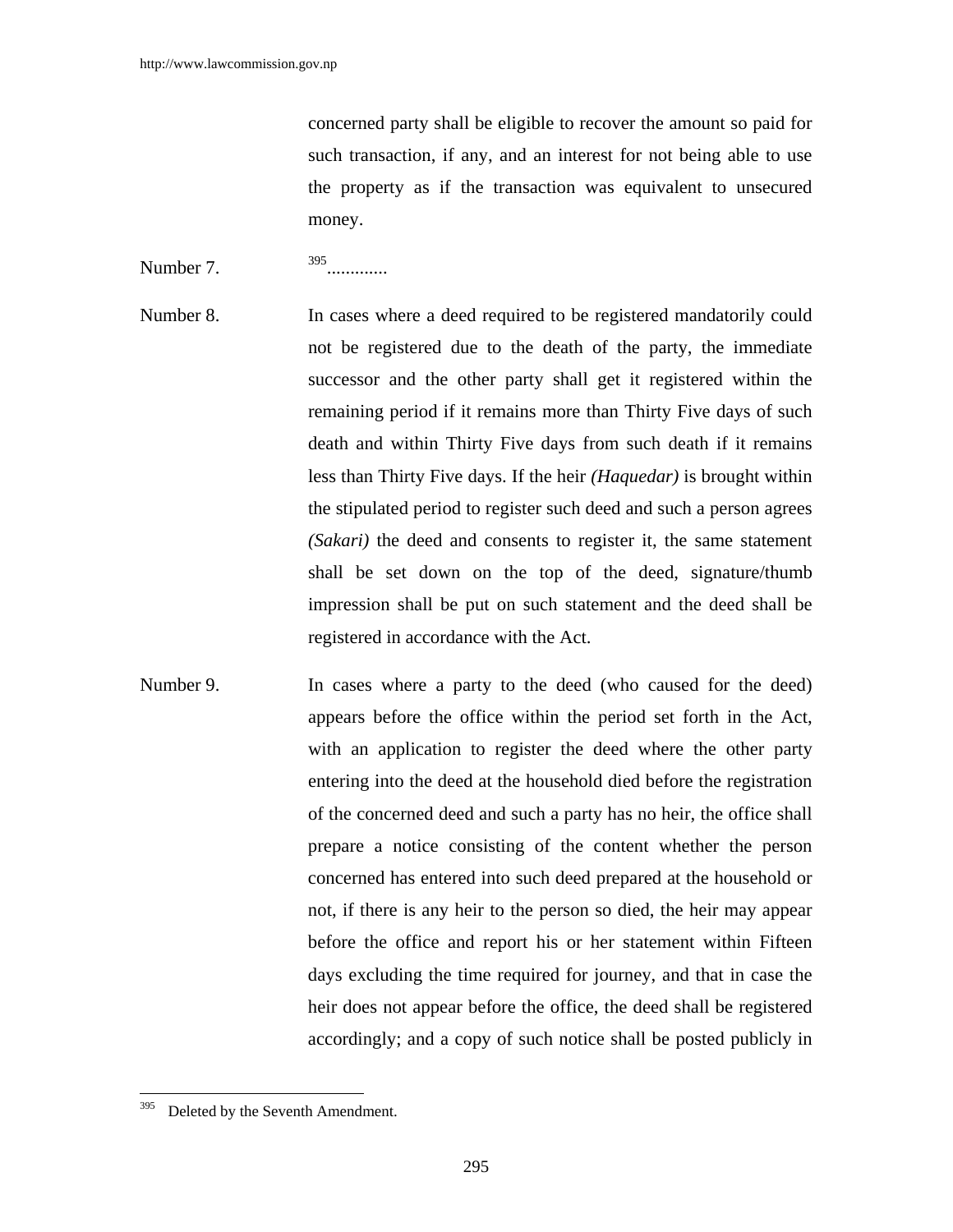the village, town or ward of the person who executed the deed and died before registration; and there shall be posted a copy at his or her house door, a copy at the door of the office registering it and a copy in any other public place conspicuous to all. If the successor of the party to the deed who died or any other person if the inherited property is to devolve on the Government of Nepal appears before the office within the said time-limit, and does not file a complaint that the deed was not executed or the party executing the deed has not died, the concerned office inquire the person whom the complaint has produced before office as a person who knows about the death of the party or other witnesses mentioned in the deed within Seven days of expiry of the timelimit, and if it is found the person (party) has died upon entering into the deed and heir of such person could be found, the office shall mention the content accordingly and make registration of the deed in accordance with the law. If someone files a complaint upon hiding the fact that a person has died though he or she is still alive or deed has been done though it was not so done or knowingly conceals the fact that the heir is still there, and such complaint has caused to register the deed; such a registration shall be voided and such a complainant shall be liable to punishment in accordance with the Act.

Number 10. The following matters shall be contained in a deed required to be registered by both parties. The chief of office (*Hakim*), immediate subordinate (*Taharir*) and section chief (*Phantwala*) shall put signature on the head of the deed upon mentioning whether the deed was prepared at the household or in the office. In cases where the deed was prepared through a commission (*Dor)*, the members of the commission shall put signature accordingly: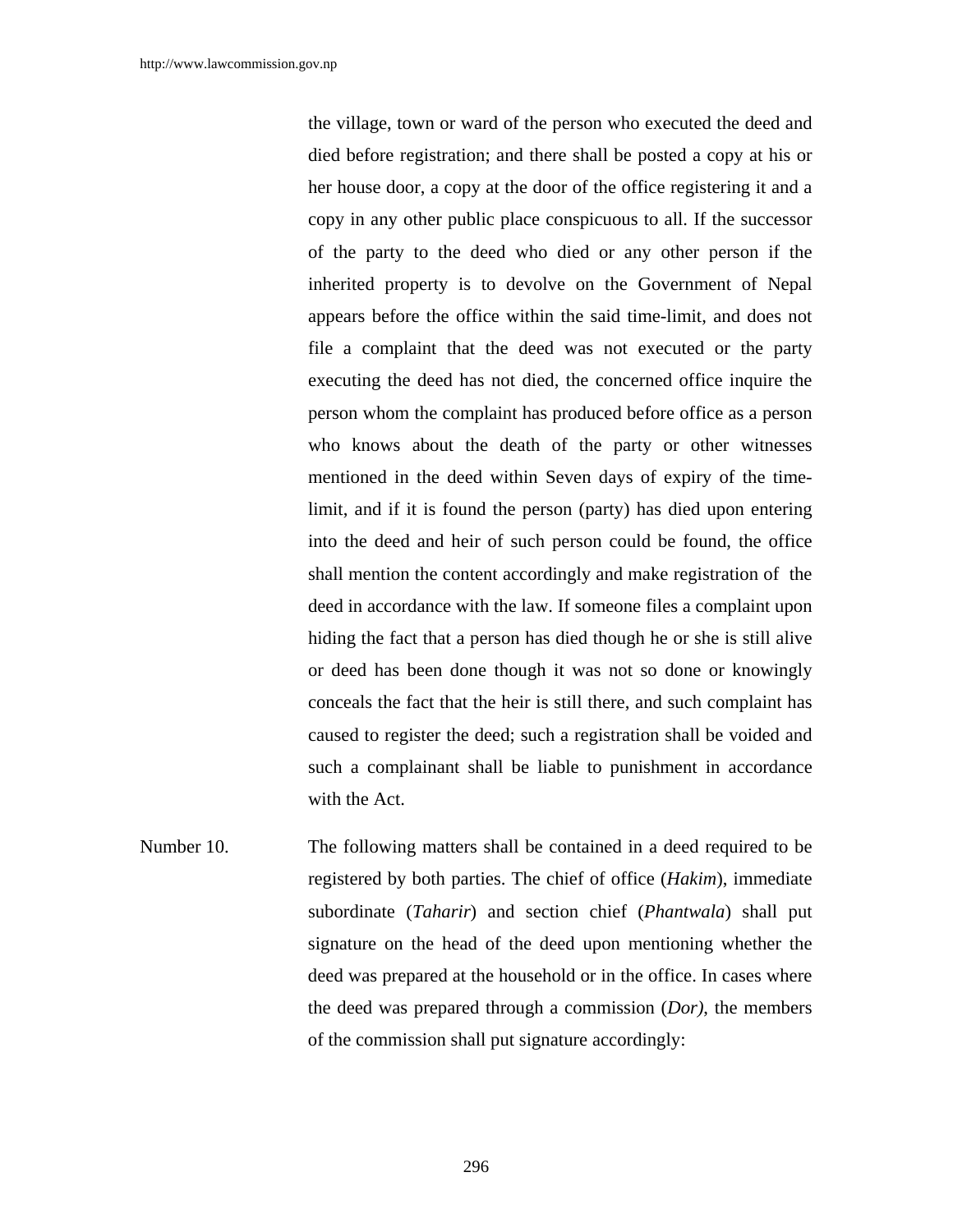In cases where the party transferring the ownership is present in person, he or she shall be caused to mention that this property does not belong to another person, he or she has right in it and has not transferred it by way of mortgage or transfer of ownership or otherwise and is now transferring it by such-and-such means of transfer of property..............1

In cases where the person who has to transfer the ownership has died and his or her heir has to transfer the ownership, he or she shall mention that such-and-such person entered into the deed with such-and-such person on such-and-such date with such-and-such contents, therefore they have got the deed registered accordingly...........2

In cases where a deed involving payment and receipt of money has been concluded, whether the amount was paid at the household or before the office shall also be mentioned in the deed...............3

In cases where the amount was paid based on the transaction made earlier or upon adjustment of amount if an additional amount has to be paid on the top of the previous transaction or *Nehdik* was paid, it shall be mentioned in the deed..............4

All the evidence on behalf of the person transferring the ownership, if any, shall also be mentioned in the deed.....................5

Number 11. In cases where a person makes an application for the registration of a deed $\infty$  which is to be registered before the office, by a commission deputed by the office at his or her house, the chief of office or sub-ordinate employee of the office shall, if the matter falls within the jurisdiction of the concerned office, visit the house

 $\overline{\phantom{a}}$ 

 $\infty$  Amended by Seventh Amendment.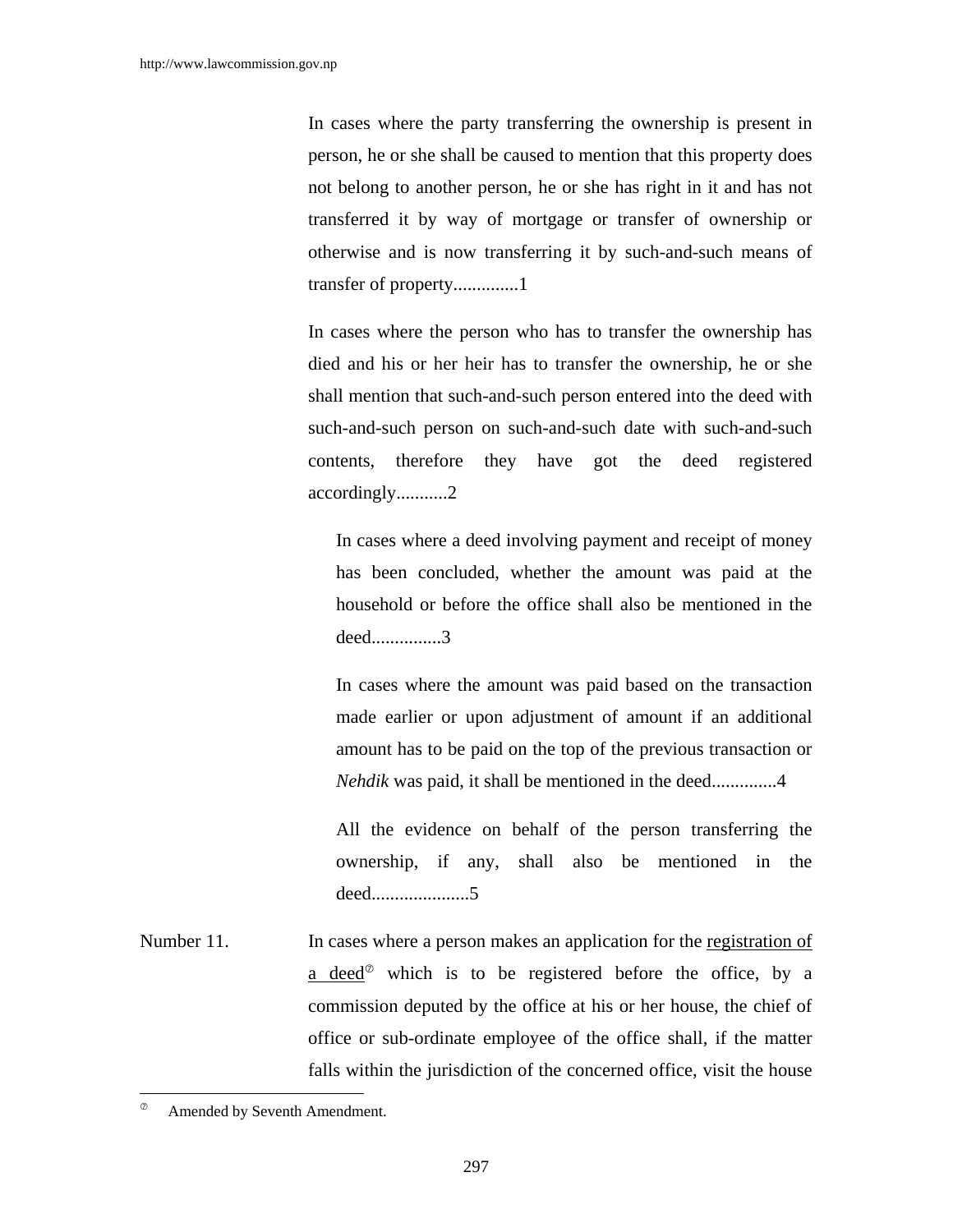of the applicant and make registration<sup> $\circ$ </sup> of the deed in accordance with the Act. In cases where only the transferor of the ownership appears before the office, the office may register the deed if the receiver of the ownership appoints his or her representative and sends his or her seal and agreed deed for the same.

- Number 11A. If, in the course of transferring the ownership of any immovable property, a person who is going to transfer right in the property by a deed which is to be registered may, upon showing a reasonable reason for being unable to appear before the registration making office, appoint a person who is eligible to be an attorney pursuant to the Act, as his or her authorized attorney, pursuant to Number 71B. of the Chapter on Court Proceedings, to transfer the ownership of the specified property on his or her behalf. Such an authorized attorney may obtain registration on behalf the person executing the power of attorney, subject to the terms and conditions of the power of attorney.
- Number 12. The commission deputed to execute a deed at the household pursuant to Number 11 of this Chapter shall not collect deeds to meet the requirements of the Act or revenue without giving a receipt thereof. When the designated commission returns to the office, upon giving a receipt to the person concerned, it shall maintain the official record, return the deeds so collected, and also hand over the counterfoil *(Aadakatti)* upon collecting the previous receipt given earlier while in deputation.
- Number 13. When someone has to make a request to the chief of office or subordinate employee in the registration making office pursuant to Number 11 of this Chapter to prepare a deed at the household, such a person shall prepare ready upon gathering the people necessary

 $\overline{a}$ 

Amended by Seventh Amendment.

Inserted by Seventh Amendment.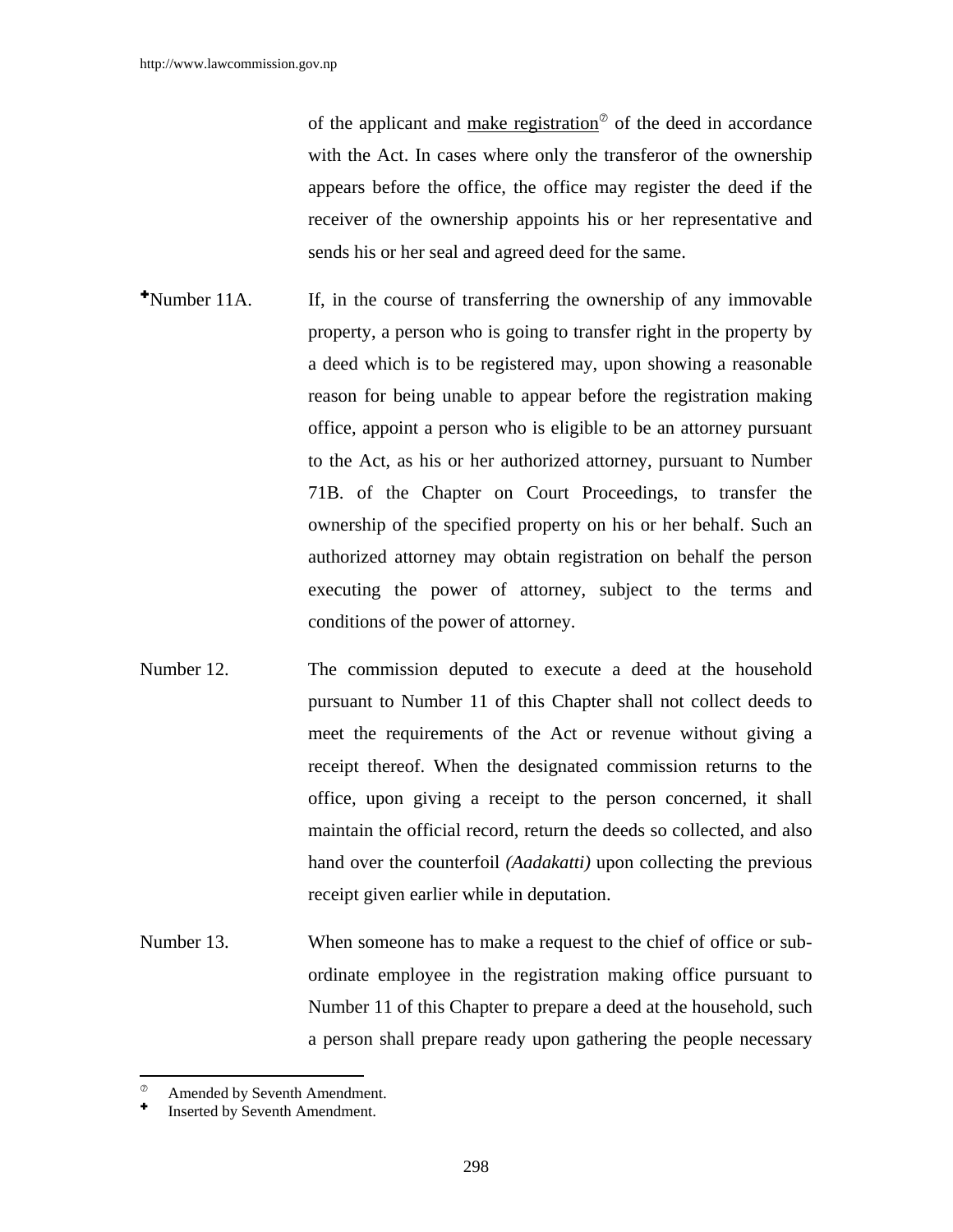and collecting essential deeds so that the deed could be prepared without delay. If the concerned person does not do accordingly and it causes delay, such a person shall be liable to a fine of Five Rupees and such an amount so collected shall be credited to the government account, and regarding registration, the designated team shall do it as soon as possible and get back.

- Number 14. The amounts to be paid and taken in the course of transaction of the deed may be counted and caused to be handed over in the office. If the money has been taken at the household, it shall not be essential to bring money in the office.
- Number 15. In the course of preparing, or causing to prepare, a deed of immovable property, boundaries of such a property shall be mentioned based on the deeds or records, if any, and if such deeds or records are not available, accurate boundaries shall be mentioned for all plots separately from the field.
- Number 16. In cases where the transferor of ownership has shown the boundaries of the land and building and someone files a complaint that such boundaries are incorrect, it shall be decided in accordance with the evidence. A boundary shall not be considered as final only for the reason that it has been mentioned in the deed.
- Number 17. In the course of registration of land, the deed of such land to be registered shall not be registered unless the evidence of ownership and the receipt of payment of land revenue of the land have been submitted. The evidence and receipt so submitted shall be recorded, the registration shall be concluded and the evidence and receipt thereof shall be returned to the transferor. In cases where there is only one evidence or receipt of several plots of land, the office shall cause to prepare a valid copy of the deed and give it to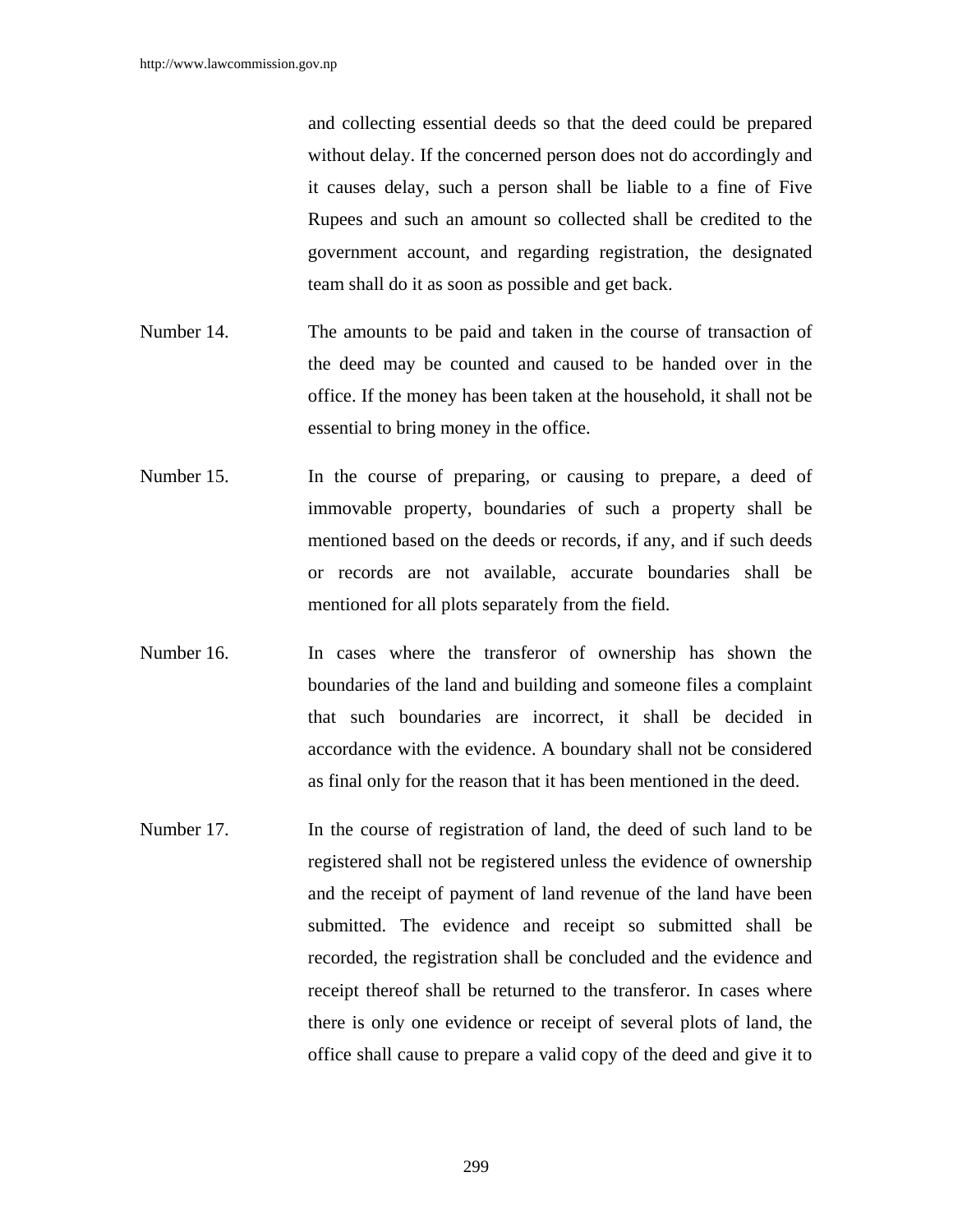the transferee ,and the original copy shall be handed over to the person who has submitted it to the office.

- Number 18. In cases where transferor has submitted any deed of his or her ownership, in the course of preparing a deed of transaction, the deed shall be handed over to the creditor *(Sahu*) if so required, and the same statement shall be mentioned in the deed. In the case of land, it shall be done in accordance with Number 17 of this Chapter.
- Number 19. In cases where the amount of previous transaction *(Tamasuki)* has been accepted or same amount has been put in addition or *Nehdik* has been paid for the purpose of transaction, such matter shall also be mentioned in the deed.
- Number 20. If someone has paid *Nehdik*, he or she shall show the evidence of it in the office. In cases where payment for *Nehdik* is due, the office shall cause to register the deed only after the evidence of the same is produced before the office.
- Number 21. In the course of registration, at least two witnesses, irrespective of their abode, shall make identification of the transferor and transferee and their address accordingly and the witnesses shall put signature or thumb impressions to that effect.
- Number 22. In the course of getting a deed by the office to be signed or thump impressions impressed thereon, the contents and consequences of the deed shall be read out and made understood to both parties, and the signature and thumb impressions shall be put only after completing such requirements.
- Number 23. In cases where an amount is a part of the transaction, statements as to whether the amount was paid before the office or at the household and evidence thereof was produced before the office,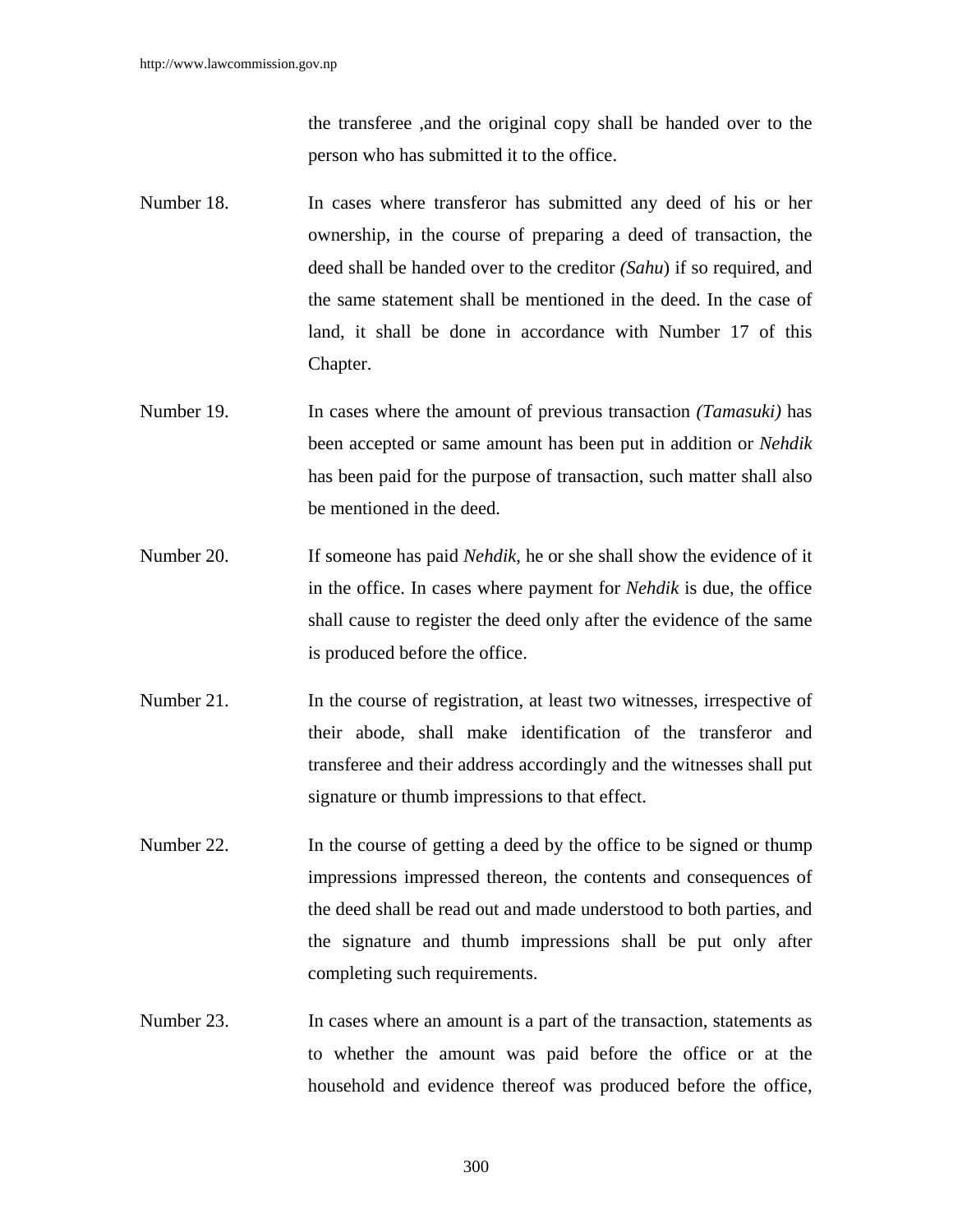and that the proceedings were done before the official shall be mentioned on the head of the deed, and signature of the chief of office, and subordinate employee and section chief, along with the office seal shall be put thereunto; and the deed of registration shall be handed over to one who is entitled thereto; and in cases where a copy of the deed has to be handed over to the transferor, if any, it shall be handed over to the transferor accordingly, and the recipient of such a copy of deed *(Dohori)* shall be caused to put his or her signature or thumb impressions on the statement that he or she has received such a copy of deed on the side of the deed which remains in the office.

- Number 24. If, due to any reason, the chief of office is not present in the office, the immediate subordinate *(Taharir)* shall sign it and cause it to be signed by the section chief, and if the immediate subordinate *(Taharir)* is not also present, the chief of office shall sign it and cause it to be signed by the section chief accordingly. The reason for the absence of the chief of office or immediate subordinate shall be mentioned.
- Number 25. In the course of preparing a deed which is to be registered, it shall be prepared in triplicate if it is to be handed over to both parties and in the case of other deeds, it shall be prepared in duplicate, and the parties to transaction and witnesses shall duly put signature or thumbs impressions thereon. It shall not be necessary to bring the witness of a deed prepared at the household to the registration office. The witness whose duty is to recognize the parties to the transaction *(Sanakhat-Sakshi)* shall appear before the office and be caused to put his or her signature or thumb impressions on each copy in front of the office; and serial number shall be recorded on the deed and the deed shall be registered pursuant to this Chapter. A copy of such registered deed shall be kept in the office and a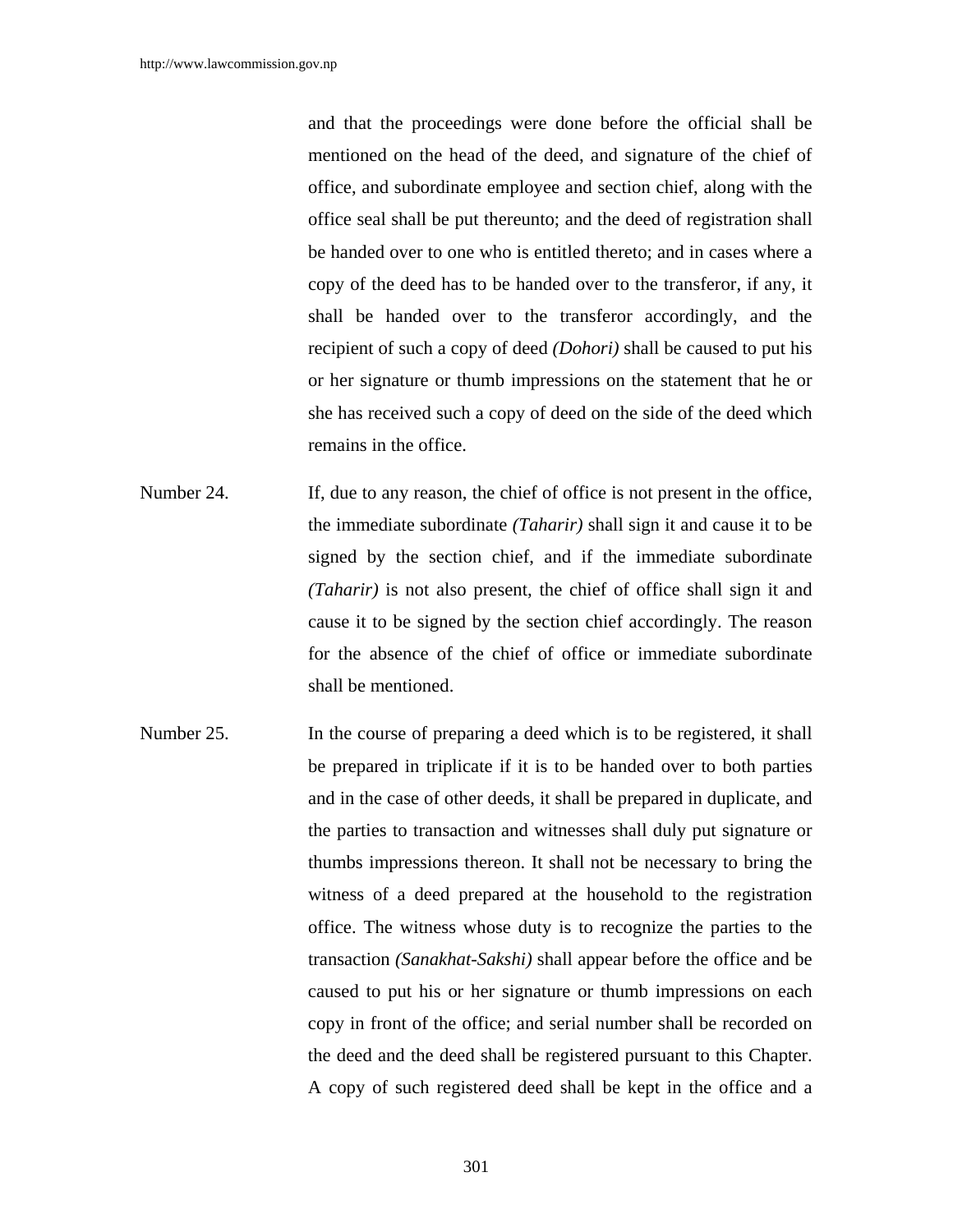copy thereof shall be handed over to the transferee. In cases where a copy has to be supplied to the transferor of the property, it shall be handed over accordingly. If a deed has to be registered based on the judicial decision on a case filed pursuant to Number 9 of this Chapter, $\infty$  contents of the case and decision thereof in brief shall be mentioned on the top of the deed so endorsed by the judicial authority and the deed shall be registered pursuant to Number 23 of this Chapter and signature or thumb impressions shall be put on such deed as mentioned hereinabove, and a copy of such deed shall be prepared duly and the original copy shall be handed over to the concerned party who has appeared for registration, and a copy shall be handed over to the party who has duty to cause registration .............. and both of them shall be caused to put their signature and thumb impressions to the effect that duplicate copies correspond to the original and they have received the copy or the original, as the case may be.

- Number 26. If, in the course of registration or any other time, any person wish to look at or get a copy of a registered deed to find out whether the ownership has been transferred to anybody else or not, the office shall allow such person to do so.
- Number 27. If cash or in-kind required to be paid pursuant to a deed registered has to be paid by different persons at the equal rate due to partition on their joint family, and all the persons who have to make such payment do not appear at a time to pay it, and if some of them appear for such payment of their respective share, such a partial payment shall also be accepted and the same shall be noted on the reverse side of the deed and a receipt thereof shall be prepared describing the details of such payment and receipts shall be

 $\overline{a}$ 

 $\frac{\infty}{\infty}$  Amended by Seventh Amendment.

Deleted by Seventh Amendment.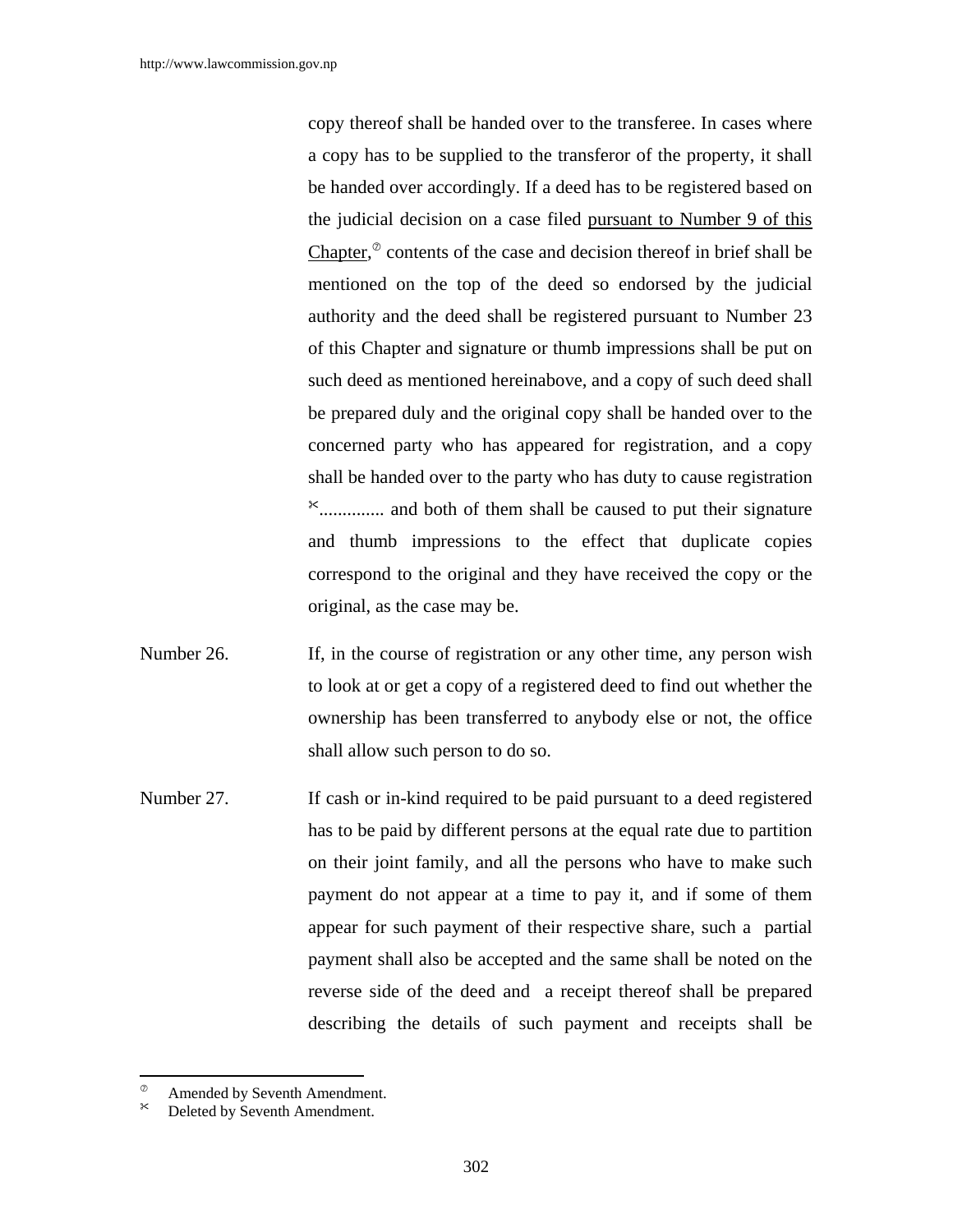exchanged between the payer and the payee and when such a person makes full payment and appears to note down the detail on the copy of the deed which is in the office, pursuant to Number 37 of this Chapter or such a person pays the due before the office, the same shall be endorsed on the reverse side of the copy which was submitted by the party and such a copy shall be returned upon affixing the seal when the whole payment is made by the party. No one shall refuse to receive payment, to endorse the details and to release the deposit *(Dhito)* on the ground that full payment has not been made.

- Number 28. If any person appears before a registration office for the registration of a deed in accordance with law, the registration office in any territorial jurisdiction shall register the deed.
- Number 29. In cases where someone appears before an office to register a deed executed outside its territorial jurisdiction, such an office shall send a copy of the registered deed to the office in whose jurisdiction the house or land is located, and the latter office shall record it in its serial number and enter the deed in the concerned record book.
- Number 30. If transmission or cross-off in the record *(Dakhel Kharej)* of the office has to be made as a consequence of the registration of a deed with the same office, such transmission or cross-off shall be made accordingly. If such transmission or cross-off has to be made in the record maintained in any other office, the office shall issue a notice to the concerned person to appear before the concerned office within Thirty Five days for transmission or cross-off, and a separate notice shall also be given to the concerned office within Seven days to transmit or cross-off the record of such and such building or land and to maintain the record in the name of suchand-such person. The concerned office who has a duty to transmit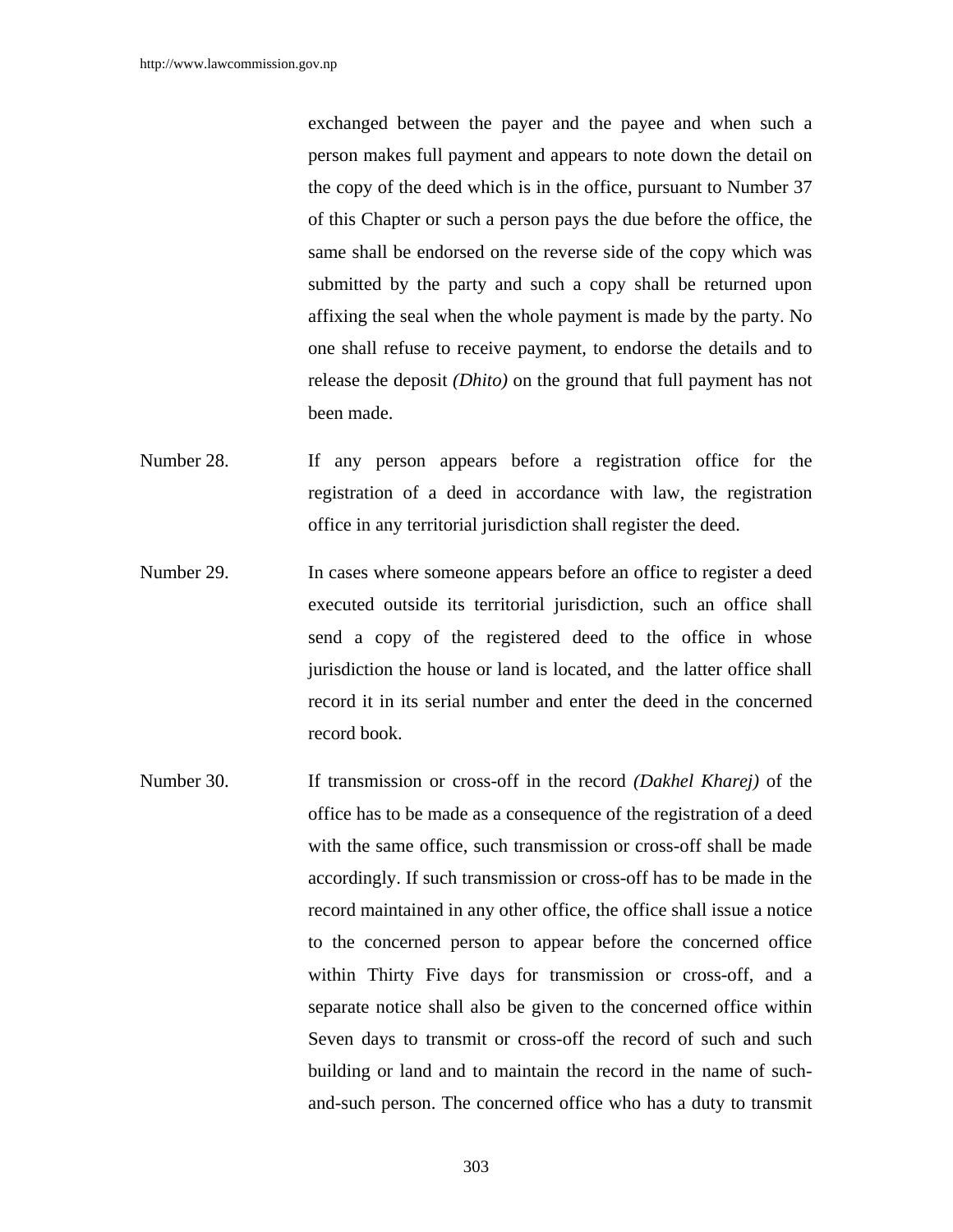or cross-off the record and maintain the new record shall act accordingly in accordance with the law

- Number 31. In the course of preparing any deed required to be registered, the name of  $\delta$  father, mother, grandfather and grandmother shall have to be mentioned in the deed. In the case of a body corporate, mentioning of the name of such body shall be sufficient to meet the requirement.
- Number 32. The person, who has received a will (deed) which can be executed only after the death of the transferor (donor), shall submit an application to the registration office on the property in which right has been created, when the transferor (donor) dies and the right of the receiver becomes mature, within Thirty-Five days of the death of the transferor (donor) to cross-off the record and maintain it in his or her own name. Upon receiving such application, the registration office shall check the deed in the office and conduct an inquiry whether the transferor (donor) has died or not and whether the transferor (donor) has cancelled the earlier deed or not; and if the office finds, upon such inquiry, that the right of the receiver is in existence because of the death of the transferor (donor) or the deed is valid for not being cancelled by the transferor (donor), the office shall cross off the record and maintain it accordingly pursuant to Number 30 of this Chapter.
- Number 32A. Notwithstanding anything contained in Numbers 30 and 32 of this Chapter, if a person appears for transmission or cross-off with an application after the expiry of the time-limit referred to in those Numbers, the act of transmission or cross-off the records *(Dakhel Kharej)* shall be made at any time, upon collecting a fee of Ten Rupees. If such date has expired before the commencement of this

 $\overline{a}$ 

<sup>&</sup>lt;sup>®</sup> Amended by Amending Some Nepal Acts to Maintain Gender Equality Act, 2063.

<sup>&</sup>lt;sup>+</sup> Inserted by Third Amendment.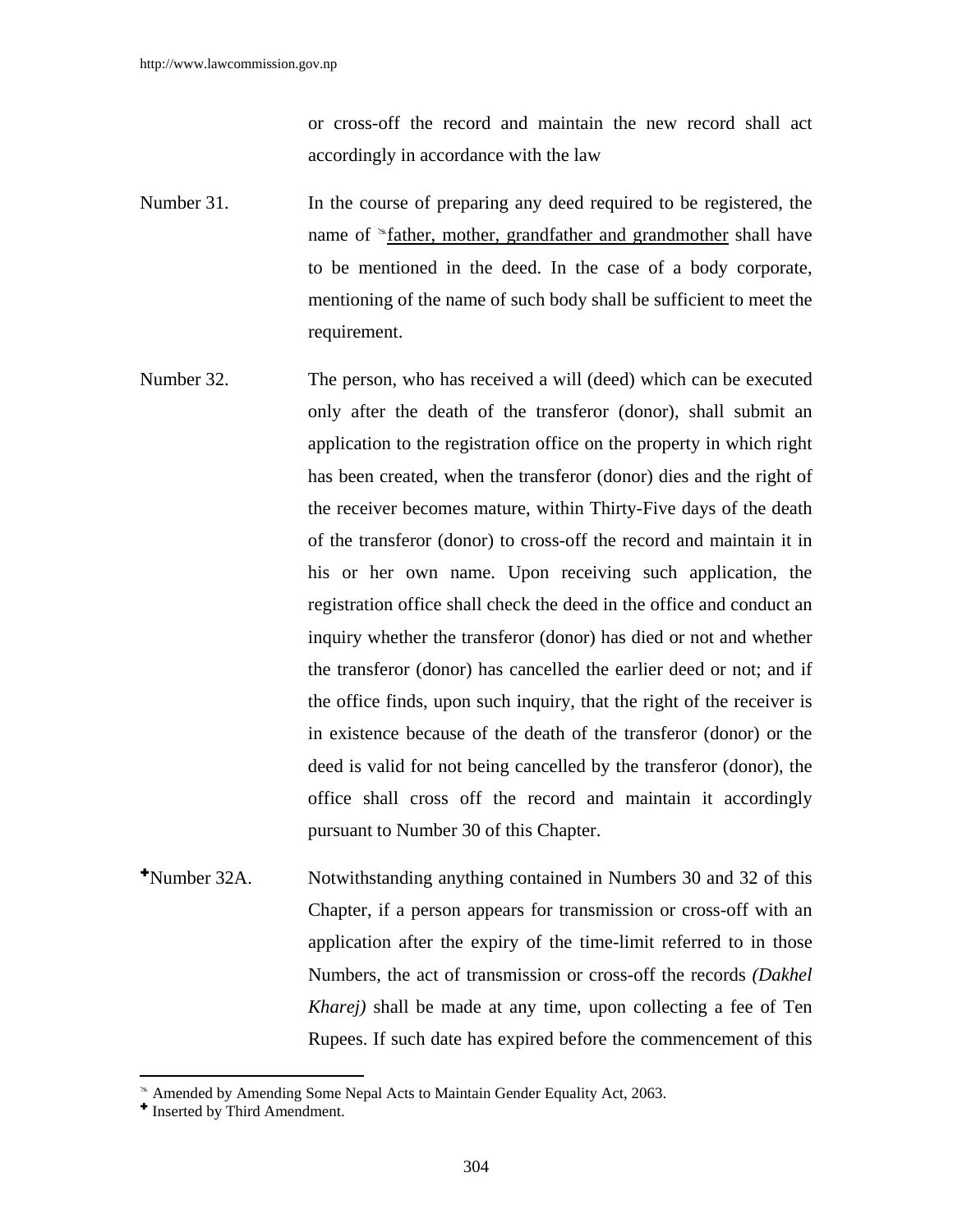Act, the cross-off of the records *(Dakhel Kharej)* shall be made upon collecting the said fees.

- Number 33. The date of registration of a deed required to be registered, which was prepared at the household and registered subsequently, shall be deemed to be the date for limitation to file a suit.
- Number 34. In cases where Two or more *(Dohoro)* deeds are prepared, the deed registered first shall be considered to be valid *(Jetho)* one.
- Number 35. While re-deeming *(Nikhannu)* an immovable property pursuant to the Chapter on General Transactions, it shall be done in accordance with the following:

The person, who is allowed and interested to redeem any immovable property shall appear before the registration office, along with the creditor (who has received the immovable property) and pay the money to the creditor and cause for a receipt for the same and also cause to endorse the registered deed by the creditor, and reasons shall be mentioned where there is no deed. In the case of redemption by virtue of a decree, such a decree shall be produced along with the application. In cases where one is entitled to redeem, such a property shall be crossed-off *(Dakhel Kharej)* and maintained in the name of such applicant even though such a property has already been crossed-offed and maintained in the name of another person, and that matter shall be mentioned in the deed/bond *(Tamsuk)* and record maintained in the office.................1

In cases where a person who is duty bound to permit redemption of any property by a person who is entitled to redemption creates any obstacle or hindrance, the person entitled to redemption may deposit the amount of the property

305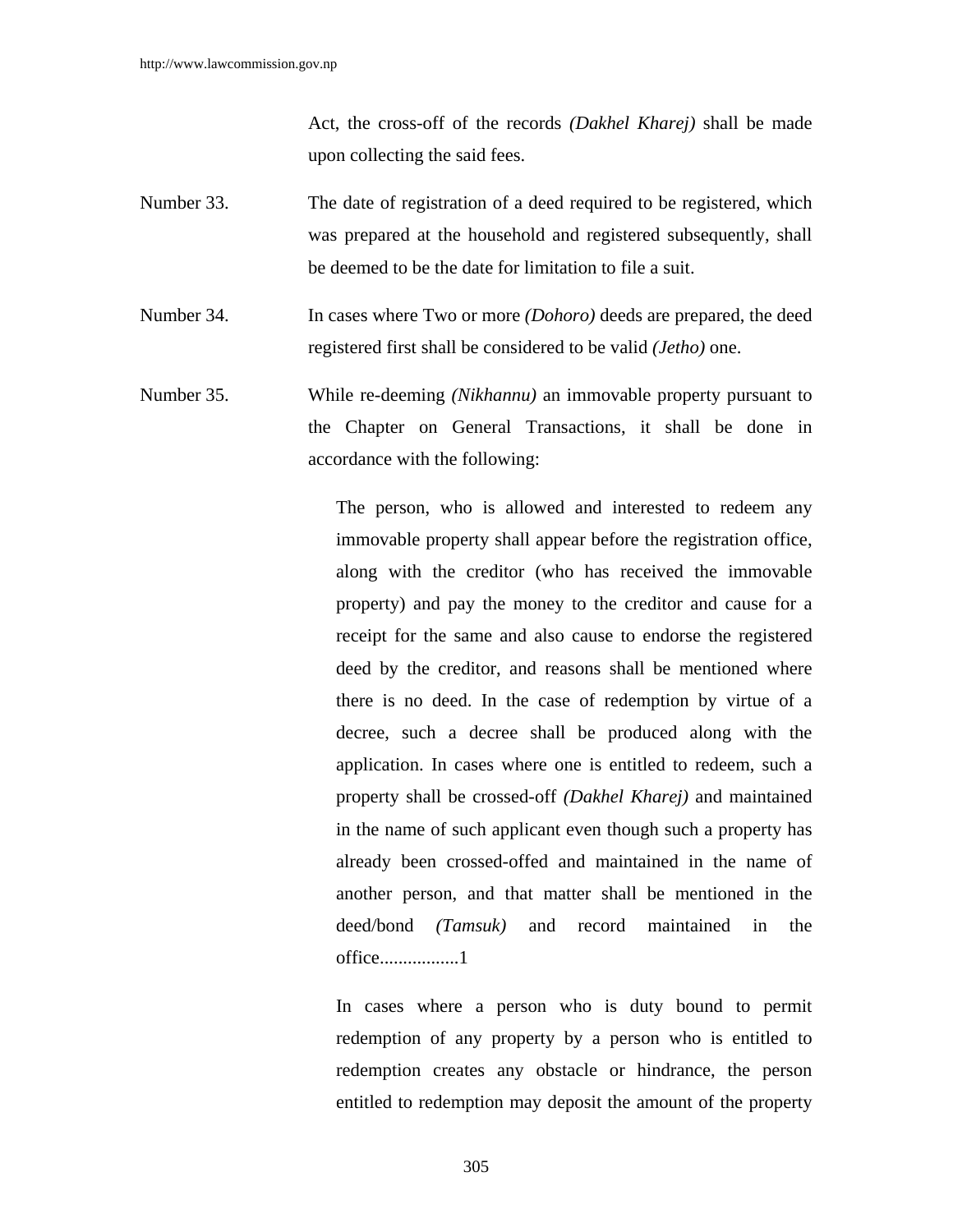with the office where the deed was registered or with the registration office where the deed was registered or with the registration office in that territory (area) where the creditor is residing and file an application for the same; and if an application is so filed, the applicant  $*$ .............. shall be given the time-limit to appear before the office  $*$ ............... and a notice shall be issued in the name of the person who is duty bound to permit redemption to appear before the office within Seven days along with the original deed,…………….396 excluding the time required for journey. If the concerned person appears within the time limit and agrees for redemption, the amount has to be handed over to the creditor (*Sahu)* pursuant to Section 1 above, and a receipt issued by him or her and the registered deed have to be handed over to the person who redeems property *(Aasami).* In cases where a person who is duty bound to permit redemption of property does not appear, a memorandum shall be executed after the expiry of the timelimit and a foreclosure notice *(Chalani Purji)* has to be issued in the name of the person who is entitled to redemption to execute or enjoy the immovable property; and a notice of the same stating that if he or she does not appear within Three years, he or she shall not be entitled to receive the deposited money has to be served on the creditor (*Sahu).* In cases where the person who is duty bound to permit redemption of property appears but denies to redeem the property, the registration office shall, if the claimed property deemed to be redeemable upon examining the registered deed and other records of the office itself, issue the foreclosure notice in the name of the person who is so entitled, upon the expiry of the time-limit for

 $\overline{\phantom{a}}$ 

Deleted by Seventh Amendment.

Deleted by Seventh Amendment.

<sup>&</sup>lt;sup>396</sup> Deleted by the Seventh Amendment.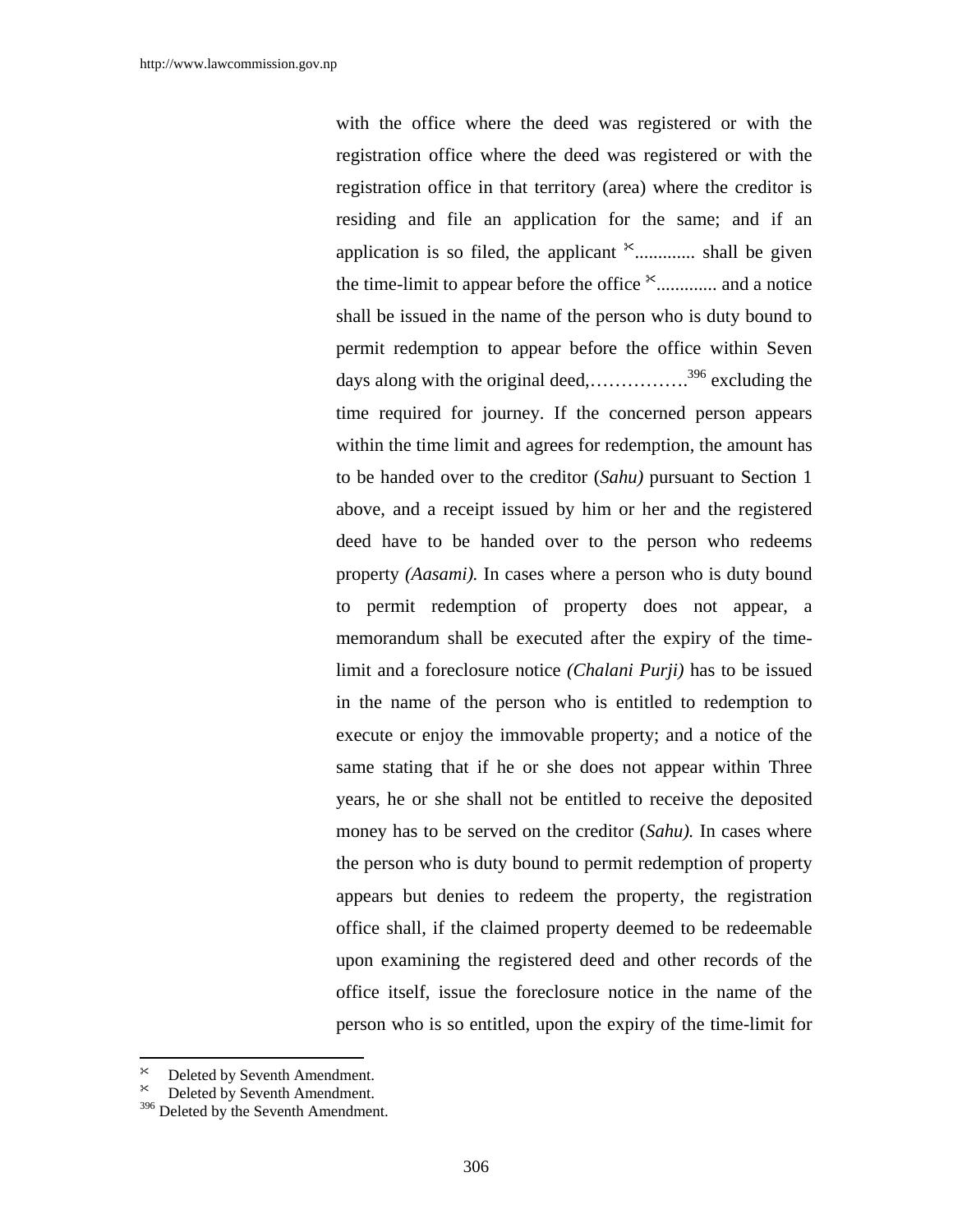appeal. If the person who is duty bound to permit redemption of property appears and shows the reason that he or she has no obligation to redeem the property, and it seems that decision has to be made upon evaluating or examining the evidence, the office shall pass a decree informing them to make a complaint or case within Thirty Five days of such a decree. If a complaint or case is not filed or decision is made against redemption of such property even after the complaint or case is filed, the deposited amount shall be returned to the applicant if he or she appears within the time-limit as prescribed by law. If the creditor (*Sahu)* or the debtor *(Aasami)* does not take back the deposited amount within the time-limit, such amount shall devolve on the Government of Nepal...................2

If an applicant who has deposited amount to redeem any property pursuant to Section 2 above, in the course of time, does not want to redeem the property for any reason or expires the time-limit or fails to file a case or complaint, he or she shall be liable to a fine of Two and half percent of the deposited amount *(Thaili)*, and the remaining amount from such deposit has to be returned accordingly..............3

If a person who is duty bound to permit redemption of property and a person who is entitled to redemption wish to enter into compromise, the registration office shall execute such compromise. An amount of One percent of the deposited amount shall be charged for as the fee for compromise *(Baksauni)*...............4

Number 36. If a case has been filed on the matter of failure to register a deed within the stipulated time, and a decree has been passed in favour of the registration of a deed, a notice *(Purji)* shall be issued by the adjudicating office in the name of the registration office pursuant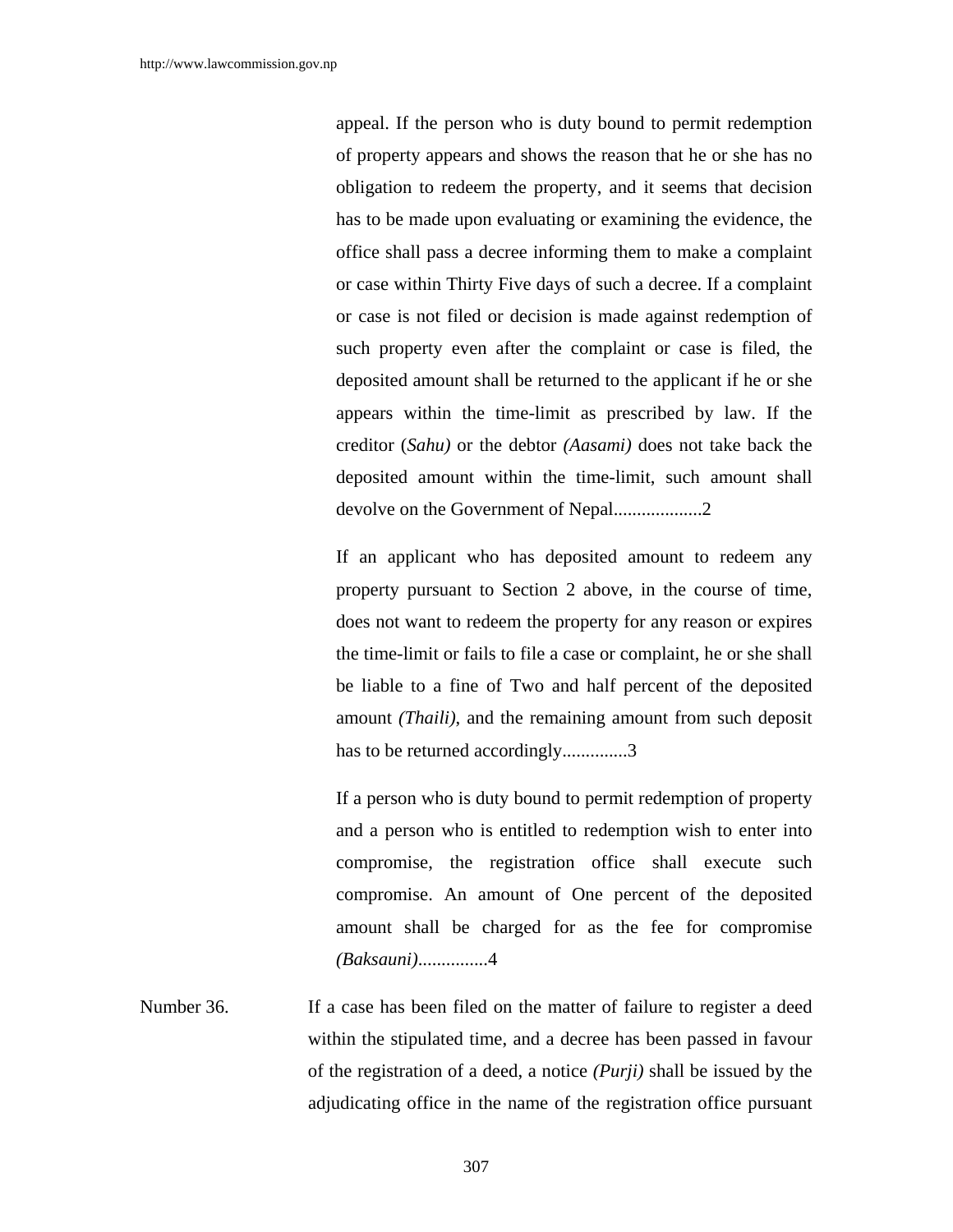to Number 44 of the Chapter on Punishment. One has to appear in person or send an attorney to file an application before the registration office within Thirty Five days of the receiving of such notice *(Purji),* along with such notice, a copy of the decree and the deed to be registered. If a person so appears with such an application, the registration office has to register the deed as per the decree and notice (*Purji*) so issued in accordance with law and mention on the top of the copy of the decree that the deed has been registered on such and such date and affix the seal of office and chief of the office, if the application has been made within the time-limit and return such copy to the person concerned. In cases where an application is not filed within the time limit, the act of registration shall not be made upon the expiry of such time-limit.

Number 37. The amount to be given to the creditor (*Dhani*) of a deed which has been registered may be given at the household (*Gharsar*) and a receipt thereof *(Kaagaj Phatta)* has to be prepared, and such an amount may also be paid before the office. In cases where the amount was paid and received at the household, a statement that he or she has received such-and-such amount on such and such date shall be written on the reverse side of the deed concerned, and it shall be caused to be signed by the recipient (*Dhani*) pursuant to the Act (Code), and take a satisfaction receipt *(Phatta)* for the same, and the person concerned appears in person or through his or her attorney and produces his or her seal with a note *(Lekhot)* within Fifteen days of such receipt to maintain it in the records maintained in the office or if such amount is collected before the office, such details shall be mentioned on the reverse side of the deed and inventory and the receipt, and such a receipt has to be returned upon affixing the seal of the office thereunto.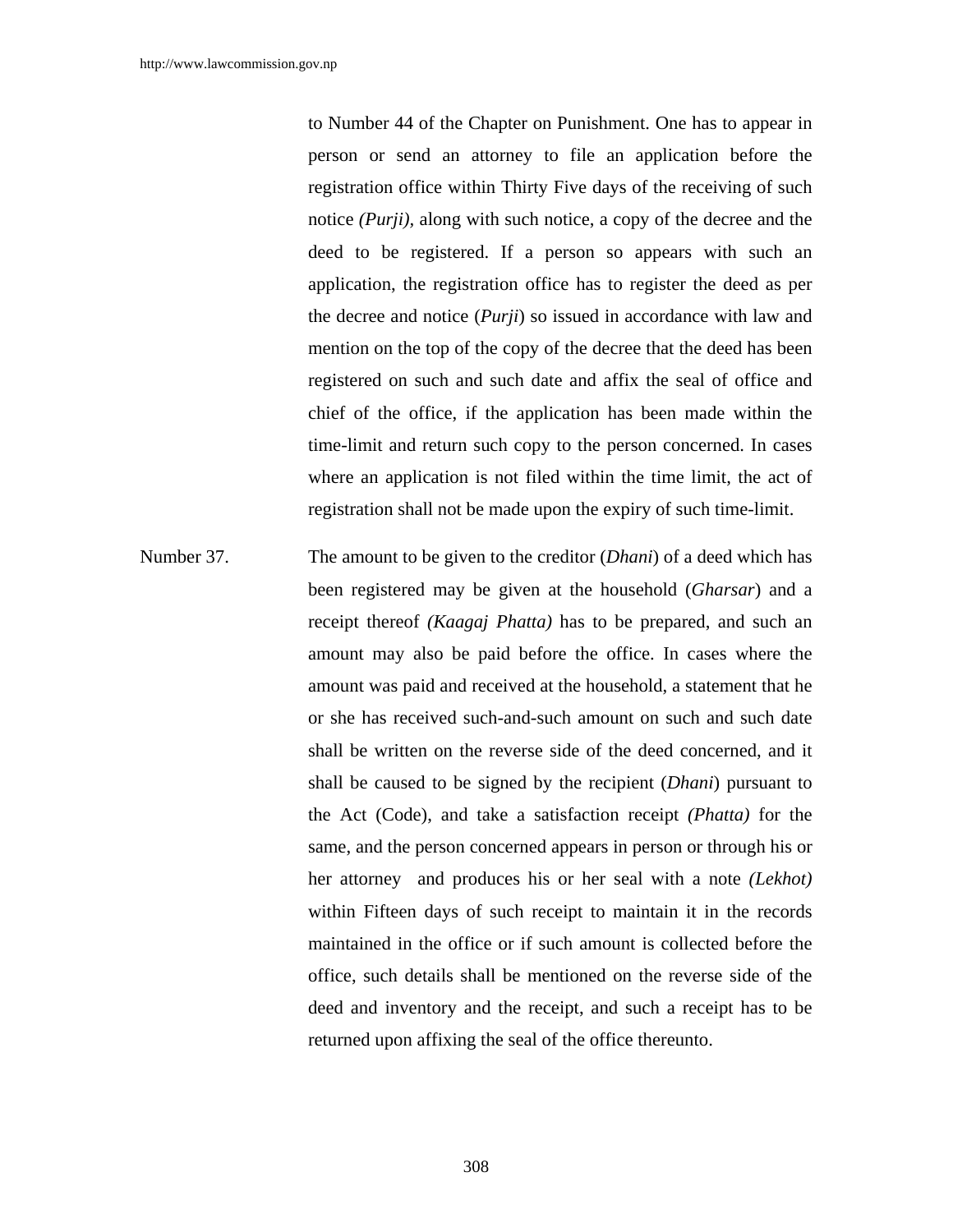- Number 38. Any cash or kind to be paid to the creditor (*Dhani*) of a deed required to be registered may be paid to the attorney who appears before the office, along with a deed of attorney (*Ikshyapatra*) prepared in front of the witness. In cases where any person appears before the office, along with the satisfaction receipt *(Phatta)* which is so endorsed upon paying at the household to the person holding a power of attorney and the deed of attorney (*Ikshyapatra*) to maintain in the copy of inventory in the office or to pay through the person holding the power of attorney within the time limit referred to in Number 37 of this Chapter, and the copy of inventory in the office has to be maintained accordingly, and the concerned deed shall be returned to the concerned party.
- Number 39. In cases where a person wants to take a copy of a deed in the office or to inspect such a deed, it shall be so permitted. For copying a deed, Two Rupees shall be charged for per copy, and One Rupee shall be charged for per copy to see the deed as a fee.
- Number 40. The registration fee as prescribed by law shall be charged from the following person on the following condition:

From the creditor *(Dhani)* in the transaction of deed of sale and purchase *(Rajinama)* and mortgage *(Bandhak)..................*1

From all coparcenars (*Ansiyar*) on pro rata basis in relation to the transaction of partition of joint property *(Bandapatra)*, separation of kitchen *(Manu)* or joining of kitchen...........1

From the receiver, in the case of any other deeds...............1

Number 41. In cases where the creditor/receiver of property *(Sahu)* or his or her heir has enter into a deed and caused to register the deed upon paying or taking additional amount, on the deed which was so registered earlier, they shall not be charged for the amount which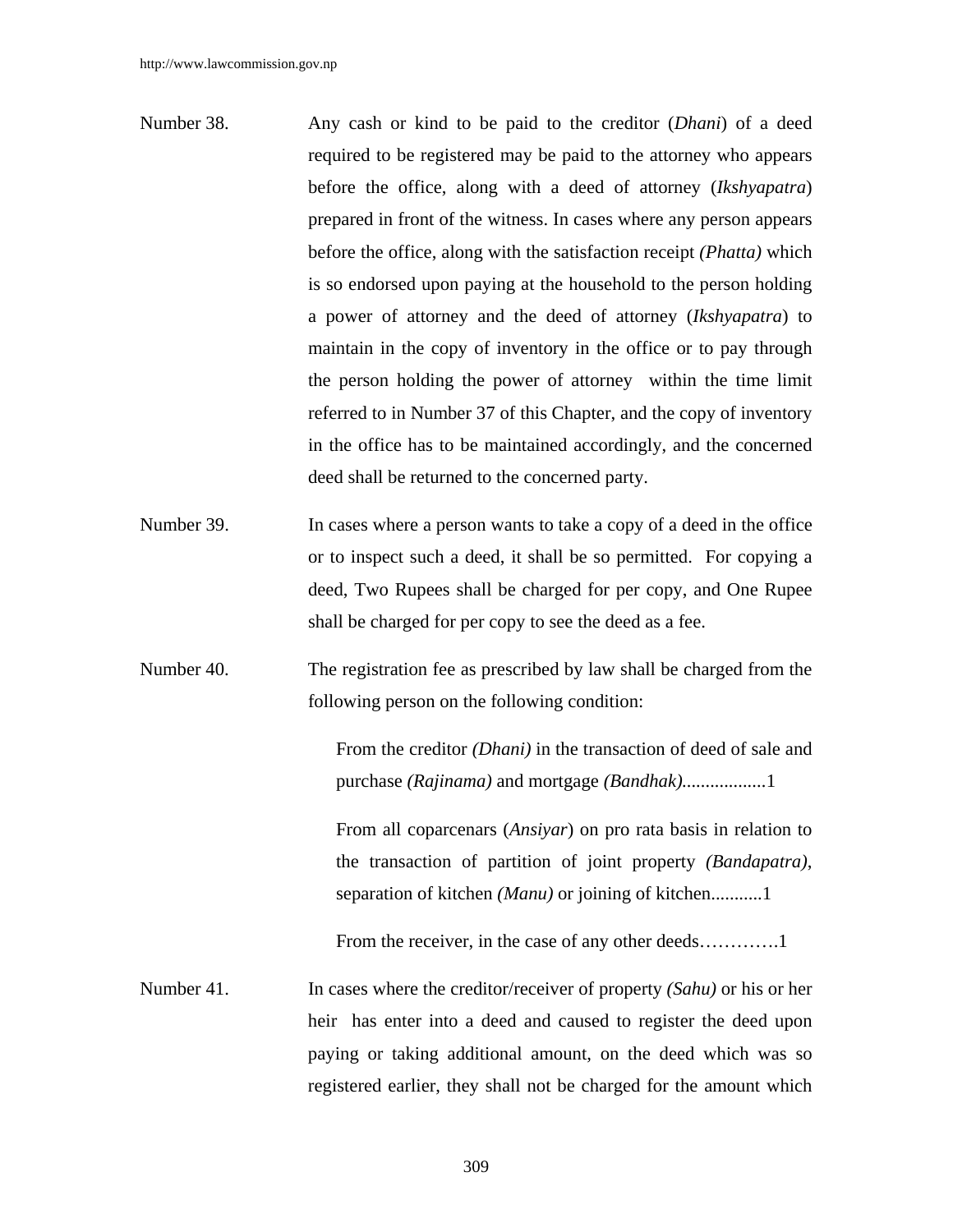has been paid earlier. They shall be charged only for the amount of additional transaction pursuant to law.

- Number 42. In the case of transaction of land or building where cash has been exchanged in the course of transaction, the registration fee shall be charged based on the exchanged amount, even though the cost of such land or building could have been found from any other source or means.
- Number 43. The time-limit for the registration of a deed shall not be extended if it lapses.
- Number 44. If a person appears before the office to perform any act as referred to in Number 37 of this Chapter upon the expiry of the time-limit mentioned in that Number, such a person shall be liable to a fine of Twenty Five Paisa for (each) Hundred Rupees if he or she has appeared within One year of such expiry of the time-limit and a fine of Fifty Paisa for (each) Hundred Rupees if he or she has appeared after One year of such expiry of the time-limit and the act referred to in that Number shall be done accordingly.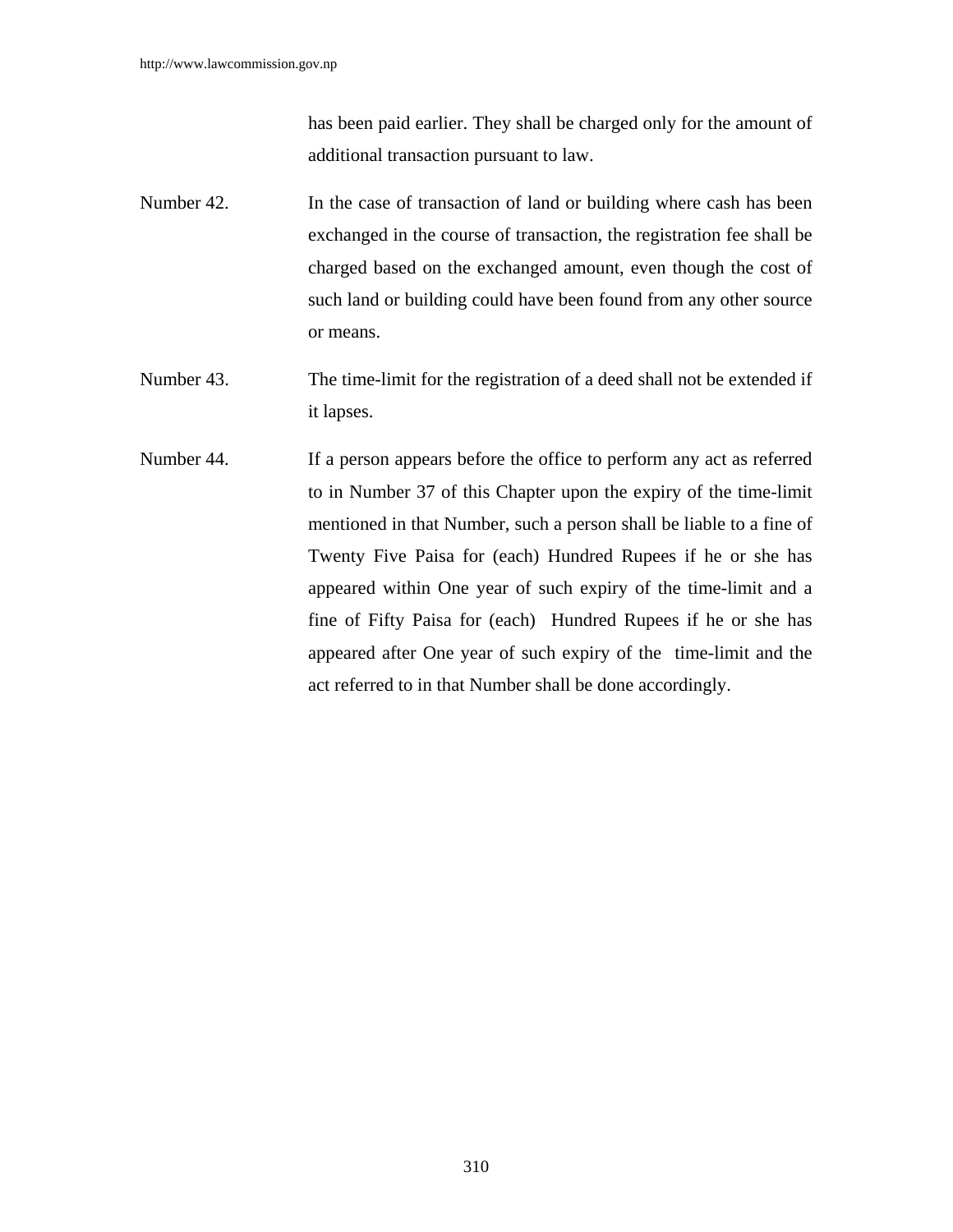# **Chapter-22**

#### **On Default of Payment**

- Number 1. If a person who is held to pay a government due other than penalty is not able to pay the due so held payable and gives a reasonable money bail (*Dhanjamani*), the date of repayment shall be given for one year. In the event of failure to give the bail accordingly, recovery shall be made in accordance with law.
- Number 2.<sup>397</sup> No one shall, or make attempt to, receive, give, or cause to be received or given, any such cash, in-kind of a government body or a body corporate fully or partly owned by the Government of Nepal or of any bank as held in his or her own custody, except in accordance with law or except with an order or sanction duly made.
- Number 3. In examining the treasury (*Tahabil*) containing governmental cash and inkind, such examination shall be made in presence of the person who has the custody of the treasury if such person is available and also in presence of the assistant, treasurer and store keeper who are in presence. If the treasury and stock do not correspond to that as set forth in the records and list thereof, embezzlement (*Masaut*) thereof shall be held. The amount in question that has been embezzled shall be recovered from the embezzler and the embezzler shall be liable to the punishment of a fine equal to the amount in question or imprisonment for a term not exceeding Three years or with both punishments.
- Number 3A.398 If any person embezzles or make attempt to embezzle any cash or in-kind of a body corporate fully or partly owned by the Government of Nepal or of any bank, that person shall be liable to the punishment of a fine equal to the amount in question or imprisonment for a term not exceeding Three years or with both punishments, where it is required to make recovery of

 $\overline{a}$ 

<sup>&</sup>lt;sup>397</sup> Amended by the Ninth Amendment.

<sup>&</sup>lt;sup>398</sup> Inserted by the Ninth Amendment.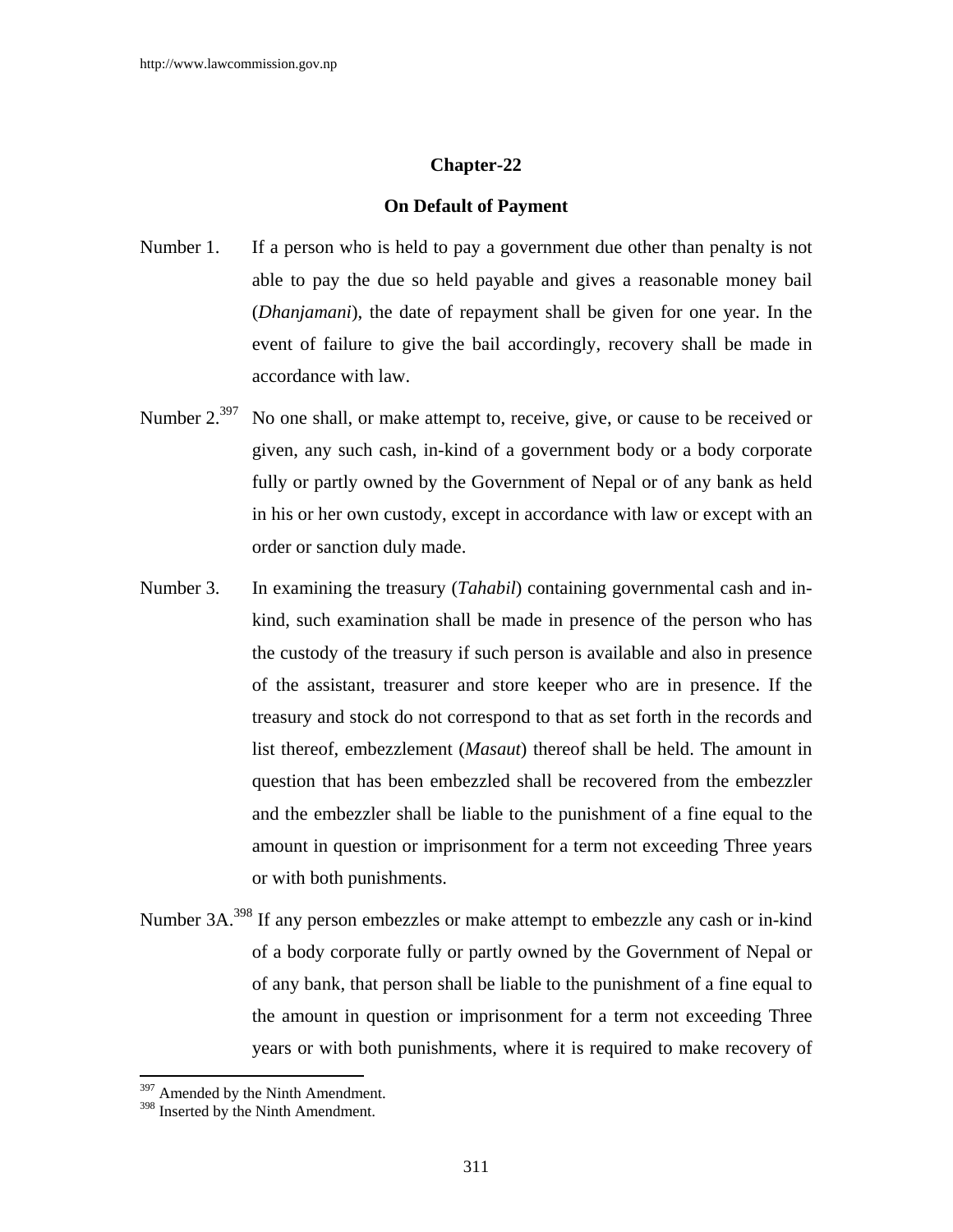the amount in question, and to the punishment of a fine of up to Five Thousand Rupees or imprisonment for a term not exceeding Three years or with both punishments, where it is not required to make recovery of the amount in question.

- Number 3B.399 If any person embezzles any money/amount of a body corporate fully or partly owned by the Government of Nepal or of any bank, the amount in question shall be recovered for the partition share of the embezzler. If the concerned body or bank makes an application for sentencing the embezzler to imprison in consideration for the amount in question that could not be recovered, the embezzler shall be so imprisoned for a term not exceeding Four years irrespective of the figure of the amount in question that a sum of Five Hundred Rupees is deducted per month.
- Number 4. If a treasurer or storekeeper of a government office embezzles the treasury, and the treasurer or storekeeper has been so appointed on the understanding that he or she is trusted by the chief of office, such remaining amount in question as has not been recovered from the embezzler shall be paid by the chief of office.
- Number 5. Interest (*Sud*) shall also be charged at the rate of Ten percent with effect from the day of embezzlement of the treasury.
- Number 6. No interest shall be charged with effect from the date of forfeiture of the property where property has been forfeited in consideration for dues attracting governmental interest and from the date of detention where the debtor is detained prior to the attachment of the property. Where the amount in question is not recovered from the auction sale of property so attached and it is subsequently held that the property has been concealed or covered up, interest shall also be charged on such amount that has been held to have been concealed and recovered with effect from the date of attachment. Where the property is being attached and it has matured for

 $\overline{\phantom{a}}$ 

<sup>&</sup>lt;sup>399</sup> Inserted by the Ninth Amendment.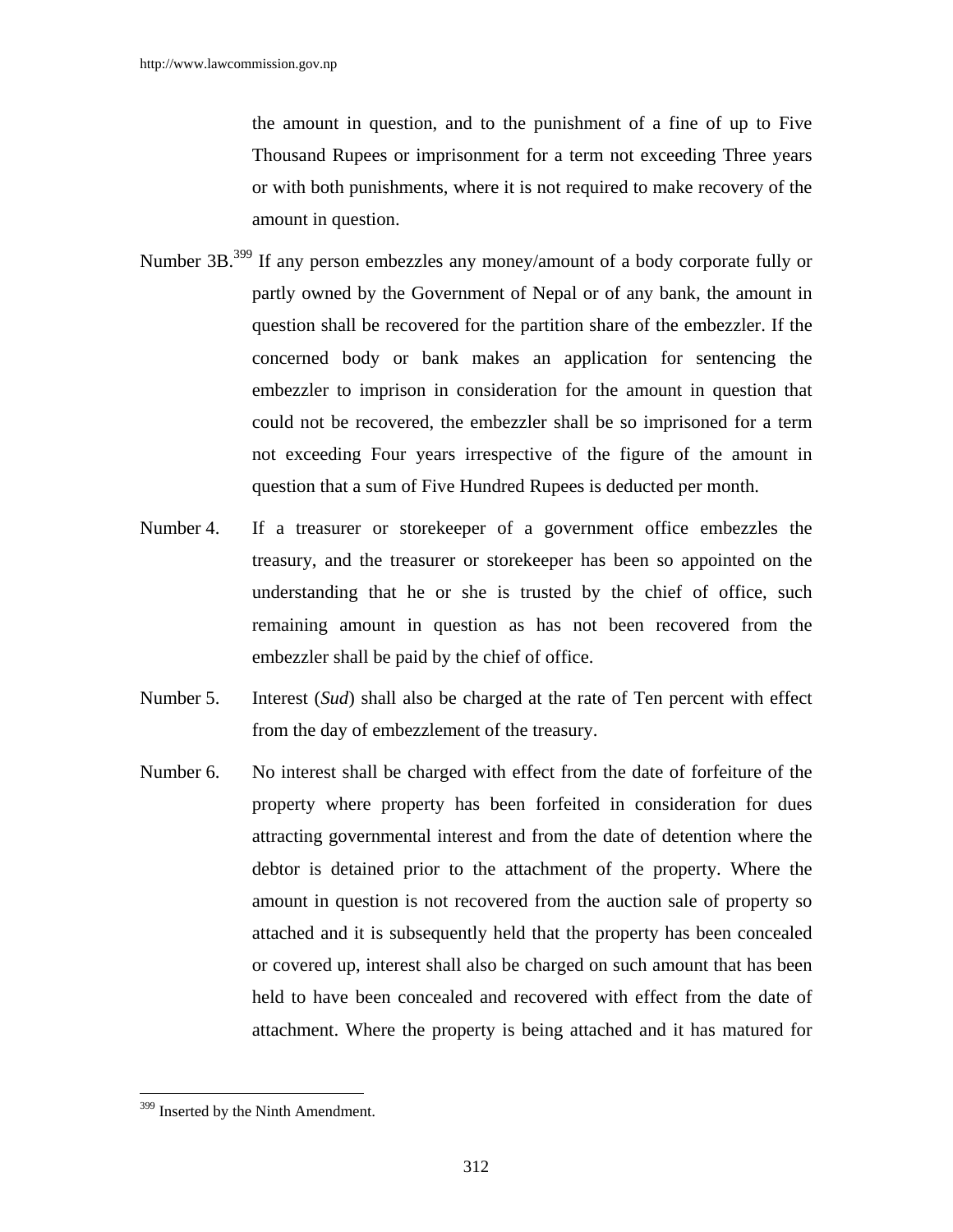recovery by auction selling it, such auction sale shall be made within thirty five days.

- Number 7. If any type of movable or immovable property is tendered to be handed over to any office for payment or hand-over to the Government of Nepal, the office shall, if such property has to be received, receive such property setting out all details and reasons. In the case of difficulty or confusion, decision shall be made or cause to be made by taking action in accordance with law, making credit to the deposit, setting out the same matter.
- Number 8. Where the heir who inherits the transacting defaulter is arrested, such amount in question as held to be recovered shall be recovered by forfeiting the property belonging to the defaulter. Such defaulter shall not be claimed for the remaining not covered from the forfeiture of property. If in making such forfeiture, the defaulter has concealed and covered up any property and it is held upon inquiring into the matter, the heir who has made such concealment shall be liable to a fine equal to the amount in question so concealed and to be detained in consideration for such a fine.
- Number 9. If any worker who does other's work, except as mentioned in Numbers 2, 3A. and 3B of this Chapter,<sup>400</sup> embezzles any cash or in-kind in his or her custody and such embezzlement is proved upon a complaint made by the owner, then the amount in question as required to be recovered shall also be recovered by imposing a fine of Twenty Five percent of the amount in question. If a suit is made by a person who carries out, or causes to be carried out, any work claiming that a person has not repaid any money other than that mentioned or makes or receives attachment or money that cannot be made or received, the relation between the persons concerned shall be that of a creditor and a debtor.
- Number 10.<sup>401</sup> While sentencing to imprisonment by the reason of short recovery as required to be made pursuant to Number 9 of this Chapter, the term of

 $\overline{a}$ 

 $400$  Amended by the Ninth Amendment.<br> $401$  Amended by the Ninth Amendment.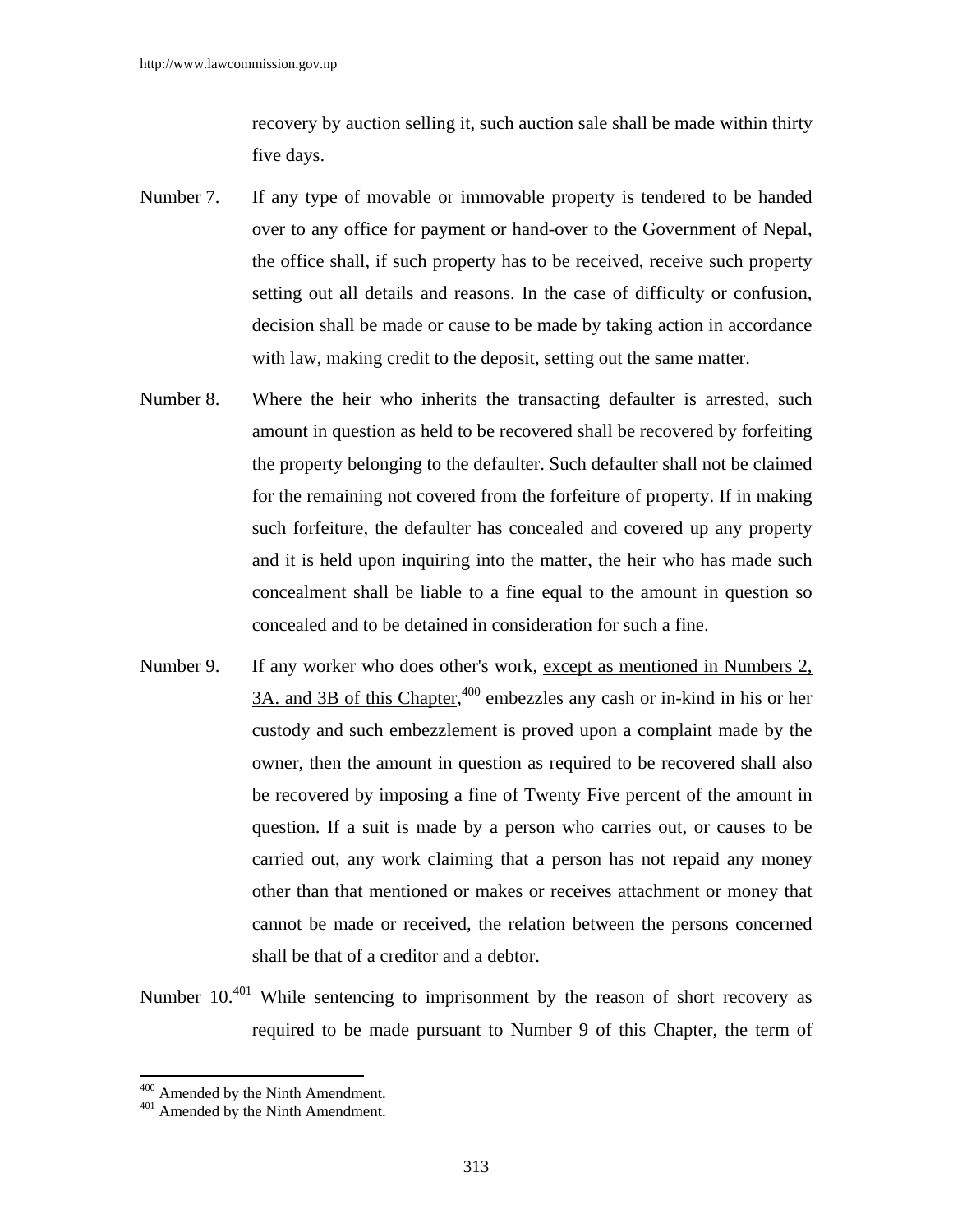such imprisonment shall not exceed one year at the rate of Twenty Five Rupees a day.

- Number 11. A suit on the offense as referred to in Number 9 of this Chapter shall not be entertained if it is not made within two years after the date of the cause of action.
- Number 12. While sentencing a person to imprisonment for the punishment imposed pursuant to law for the embezzlement of a government money or treasury and also for the government amount in question, the person may not be so sentenced to imprisonment for a term exceeding Ten years.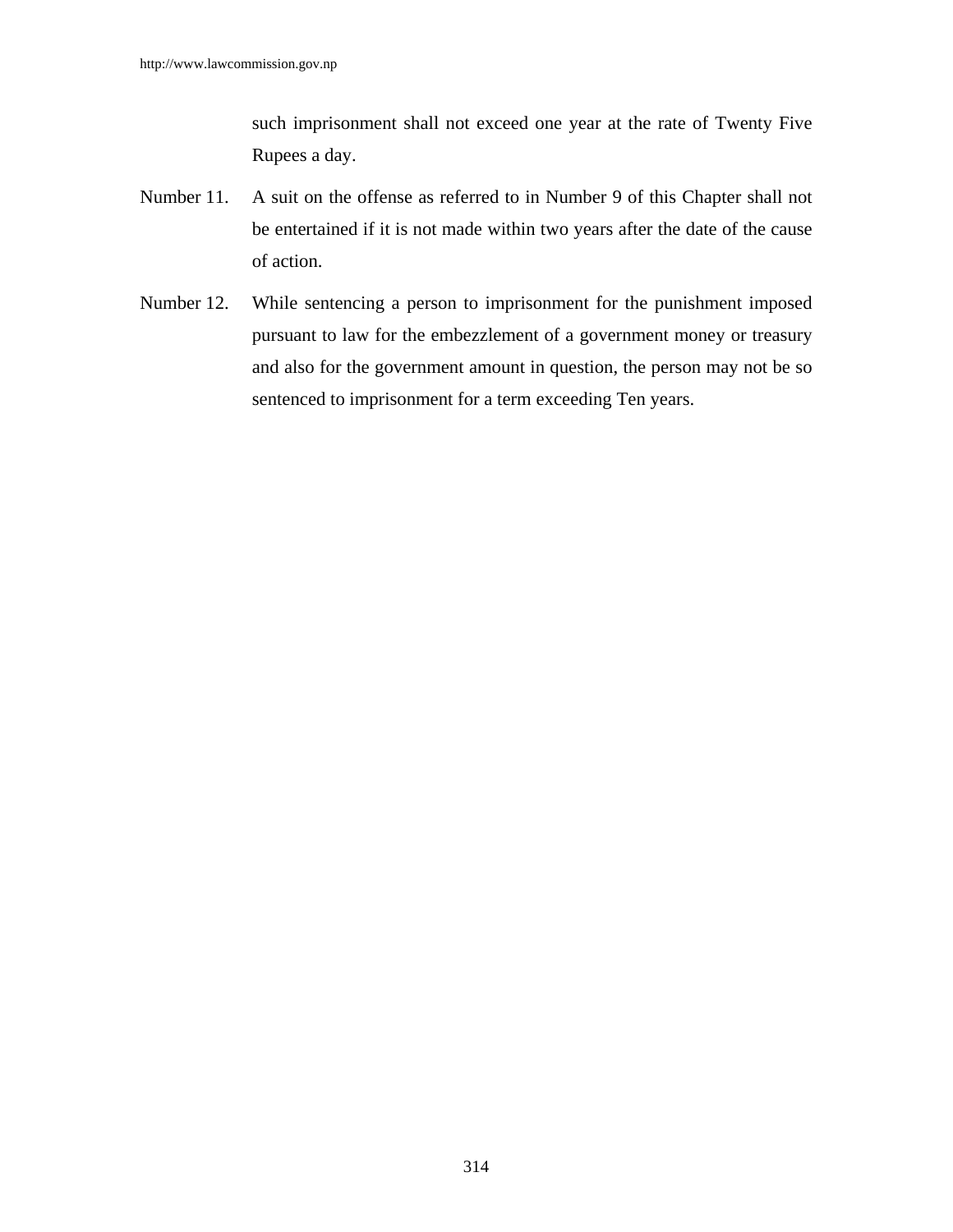#### **Part-4**

#### **Chapter-1**

# **On Forged Document (Forgery)**

- Number 1. If any person puts or prepares signature or finger impression, sign-mark or seal *(Chhap)* or prepares a false document by erasing any content in a genuine document prepared pursuant to the Act by any means *(Tarakib)* and writing in such a way that it gives another meaning, or uses or puts a blank singed paper *(Lifa)* or a seal given for any one purpose to any other purpose or in any other document other than so permitted, or prepares a fraudulent document, and such an act causes any harm to the body, property/wealth or right of any other person, or if not so, causes any benefit (profit) or creates any evidence to the concerned personor any other person, such an act shall be deemed to be the offence of forgery *(Keerte),* irrespective of whether any act has been performed (or benefit taken) or not, by virtue of such a fraudulent document. Any person who commits, or causes the commission of, such forgery or who knowingly becomes a witness to a forged document or an accomplice in the commission of offense shall also be liable to punishment.
- Number 2. If a person, despite that the person has not forged a document completely, tempers with a document by changing, or causing changes in, the figures *(Ghatibadi)*, date or other contents (*Byahora)* set down in a genuine document prepared with the knowledge of the concerned person *(Kaarani),* then that person shall be liable to punishment for forgery, to such an extent that such figures or contents have been so changed.
- $402$ Number 3. If any person prepares, or causes to prepare, a document by inserting any untrue matter or changing a date, figure or any content and putting signature or thumb impression on it for the purpose of depriving any right of any other person or causing the expiry of a limitation (to file a suit) or a

 $\overline{\phantom{a}}$ 

<sup>&</sup>lt;sup>402</sup> Amended by Ninth Amendment.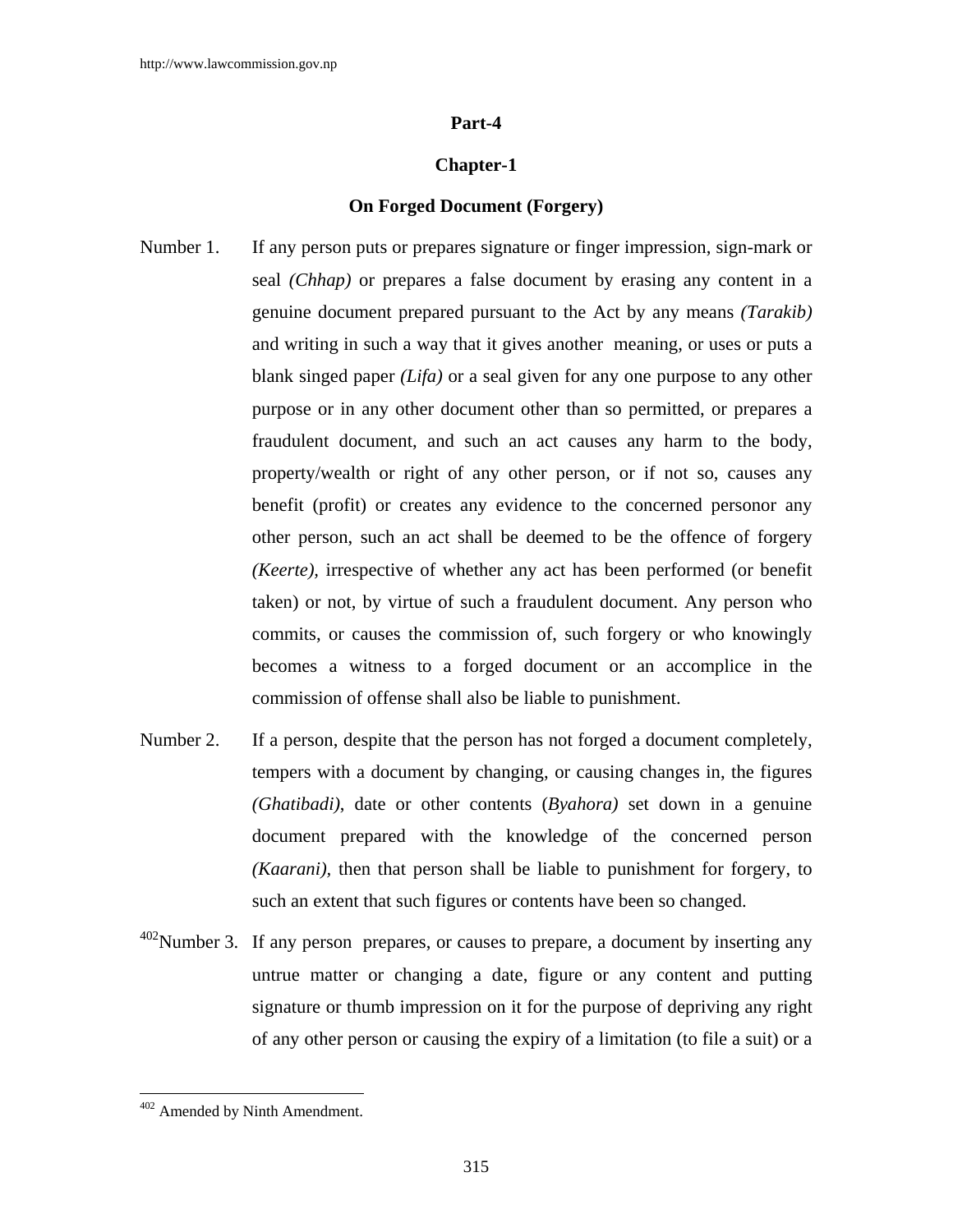date (in a suit) or causing any other damage or loss by any other means, except otherwise mentioned in the foregoing provisions, that person shall be deemed to have committed the offence of fraud *(Jalsaji).* 

- Number 4. If any person so expresses any false matter verbally that one may believe it to be true or genuine and does any act, that person shall be deemed to have committed the offence of verbal forgery.
- Number 5. If any person commits, or causes the commission of, the offence of forgery, with intent or motive to take the life of another person and that the life of that other person has consequently been already taken, that person who commits, or causes the commission of, the forgery shall be liable to the punishment of imprisonment for life with the confiscation of the entire property *(Sarvaso)*, and other accomplice shall be liable to punishment of imprisonment for Ten years. In the case where the life of a person has not been so taken (not killed), the person who commits, or causes the commission of, forgery shall be liable to the punishment of imprisonment for a term of Ten years and other accomplice shall be liable to the punishment of imprisonment for a term of Five years.
- Number 6. If a person commits forgery on any matter involving the punishment of imprisonment for life with the confiscation of entire property or that of imprisonment for life, the person shall be liable to the punishment of imprisonment for a term of Ten years, and if a person commits forgery on any matter involving the confiscation of entire property, the person shall be liable to the punishment of imprisonment for a term of Three years. In case such an act has not yet been completed, he or she shall be liable to half the punishment as mentioned above.
- Number 7. If any person commits forgery regarding any property and has taken any benefit out of it, the amount in question shall be recovered from, and a fine equal to such an amount shall also be imposed on, that person. In case such an act has not yet been completed, he or she shall be liable to a fine of half the amount in question.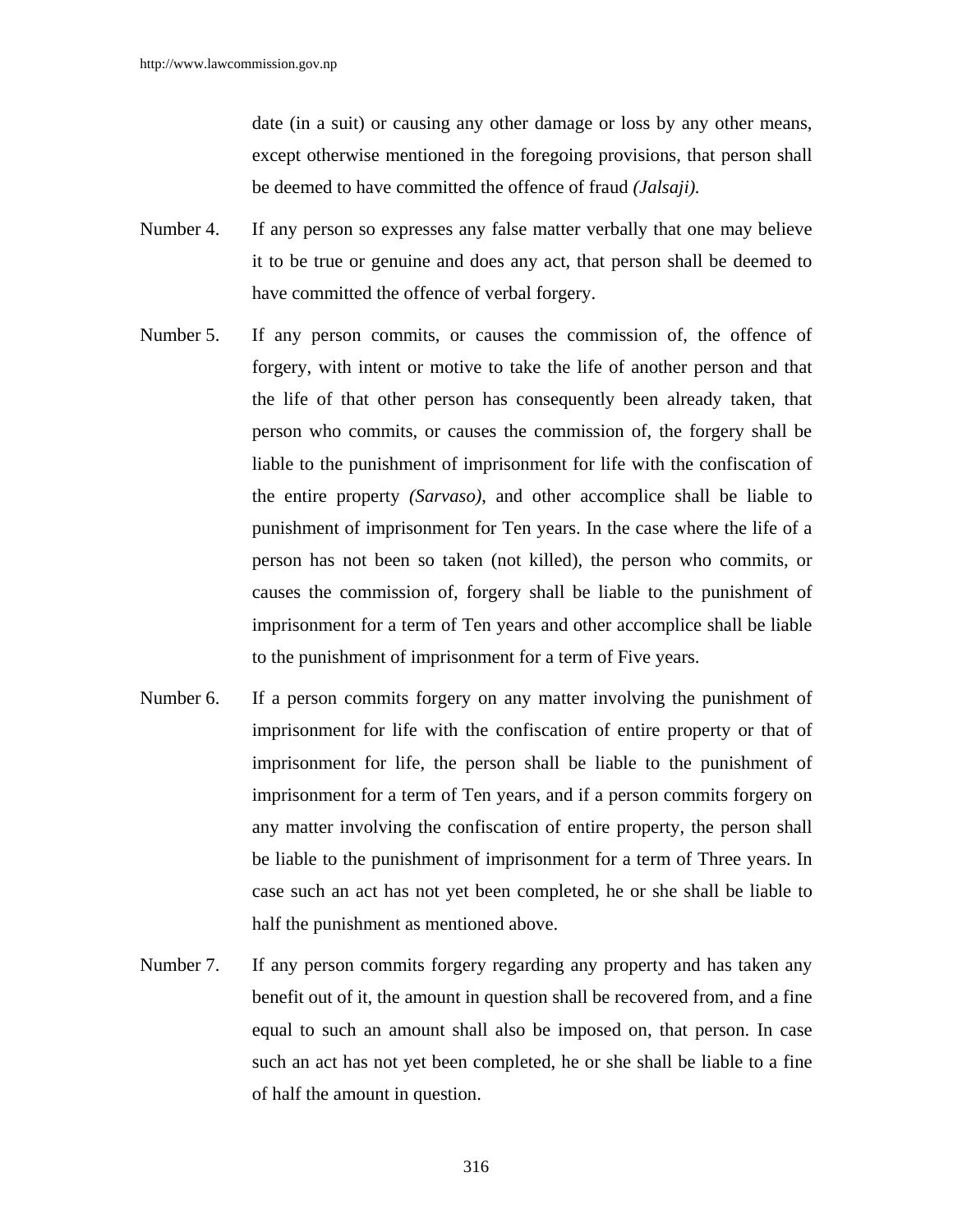- 403Number 8. If any person forges the seal which is used by the head of the state or the document on which such a seal is put, that person shall be liable to the punishment of imprisonment for a term of Ten years and the amount in question, if any, shall also be recovered.
- Number 9. In the case where a document has not been forged completely but figures or some of its contents are manipulated or altered*,* the person involved in such forgery shall be liable to such an extent of that manipulation or alteration as he or she has so done. In the case of manipulating a date, the person involved in such forgery shall be liable to a fine of Twenty Five percent of the amount in question, if any, to the extent the person has manipulated the date, thereby causing a loss or depriving of any right. If there is no amount in question, such a person shall be liable to the punishment of fine of up to Fifty Rupees.
- Number 10. If any person prepares, or causes to prepare, a fraudulent *(Jalsaji)* document, the person shall be liable to a fine of Twenty Five percent of the amount in question, if any. If there is no such amount in question, such a person shall be liable to a fine of up to Two Hundred Rupees.
- Number 11. If a person commits, or causes the commission of, forgery on any other matters except with the motive or intention to take the life of another person, the person shall be liable to punishment that is equal to the punishment imposable on the offender of forgery, and other accomplice shall be liable to the half of such punishment.
- Number 12. If a person forges the seal of a government office or seal or signature of a government employee in the course of the government business, or any document with such seal or signature, the person shall be liable to the punishment of imprisonment for a term of One year, in addition to the punishment as referred to in different Numbers of this Chapter, and if the employee of the same office commits such an offence, he or she shall be liable to additional Two years of imprisonment.

 $\overline{\phantom{a}}$ 

 $403$  Accommodated by translator as per the spirit of Interim Constitution of Nepal, 2063.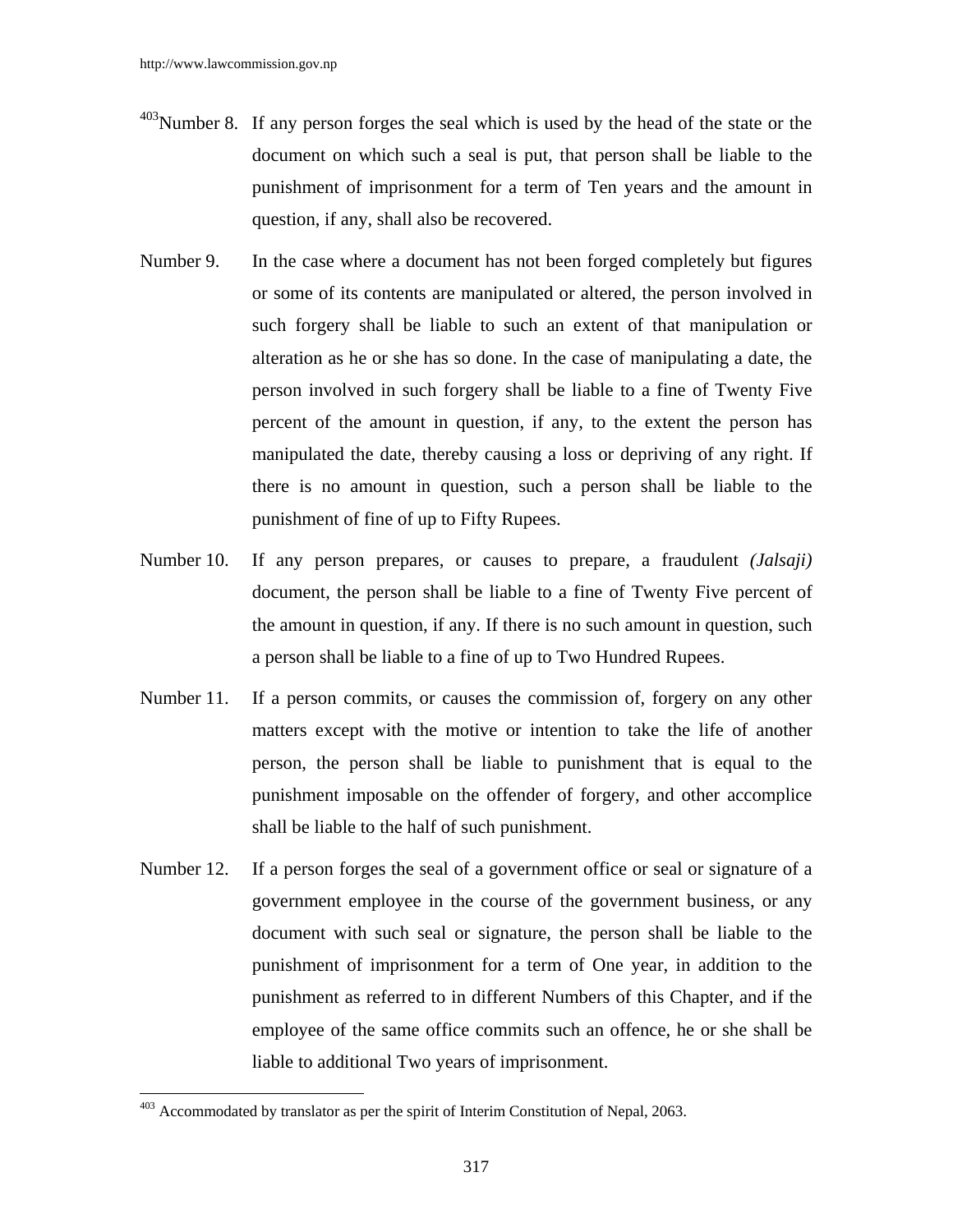- Number 13. If a person puts finger impression or signature of any other person, even with the consent of such other person, the person shall be liable to the punishment of a fine of up to Twenty Rupees, having regard to the nature of the case.
- Number 14. If a person knowingly witnesses a forged document, the person shall be liable to the punishment of imprisonment for a term ranging from Fifteen days to Two years, where the principal offender has to be liable for life imprisonment, with the confiscation of entire property, or a fine of up to One Hundred Rupees where the principal offender has to be liable to a fine, in cases where the act has been completed. In cases where the act has not been completed yet, half the punishment mentioned above shall be imposed on such a witness.
- Number 15. A person who commits a verbal forgery shall be liable to a fine up to half (Fifty percent) the amount in question, if any, and up to One Hundred Rupees if there is not amount in question. If such an act has not been completed yet, the person shall be liable to half the punishment mentioned above.
- Number 16. No person, except one who is authorized to give designation with the approval of the Government of Nepal, shall give any designation *(Darja)* to any other person at his or her own will nor shall such person say or write that he or she holds such-and-such designation. One who has received a designation from the competent authority may say or write even after his or her retirement from the service. If, with this except, any person says or write that he or she has obtained any such designation as has not been given to him or her, and any person who does the following act shall be liable to the following punishment………………….

Any person who does any act with the boast of any false designation shall be liable to imprisonment for a term not exceeding Four years or a fine of up to Five Thousand Rupees or both and the amount in question shall also be realized, if any. If any person commits any other offence, that person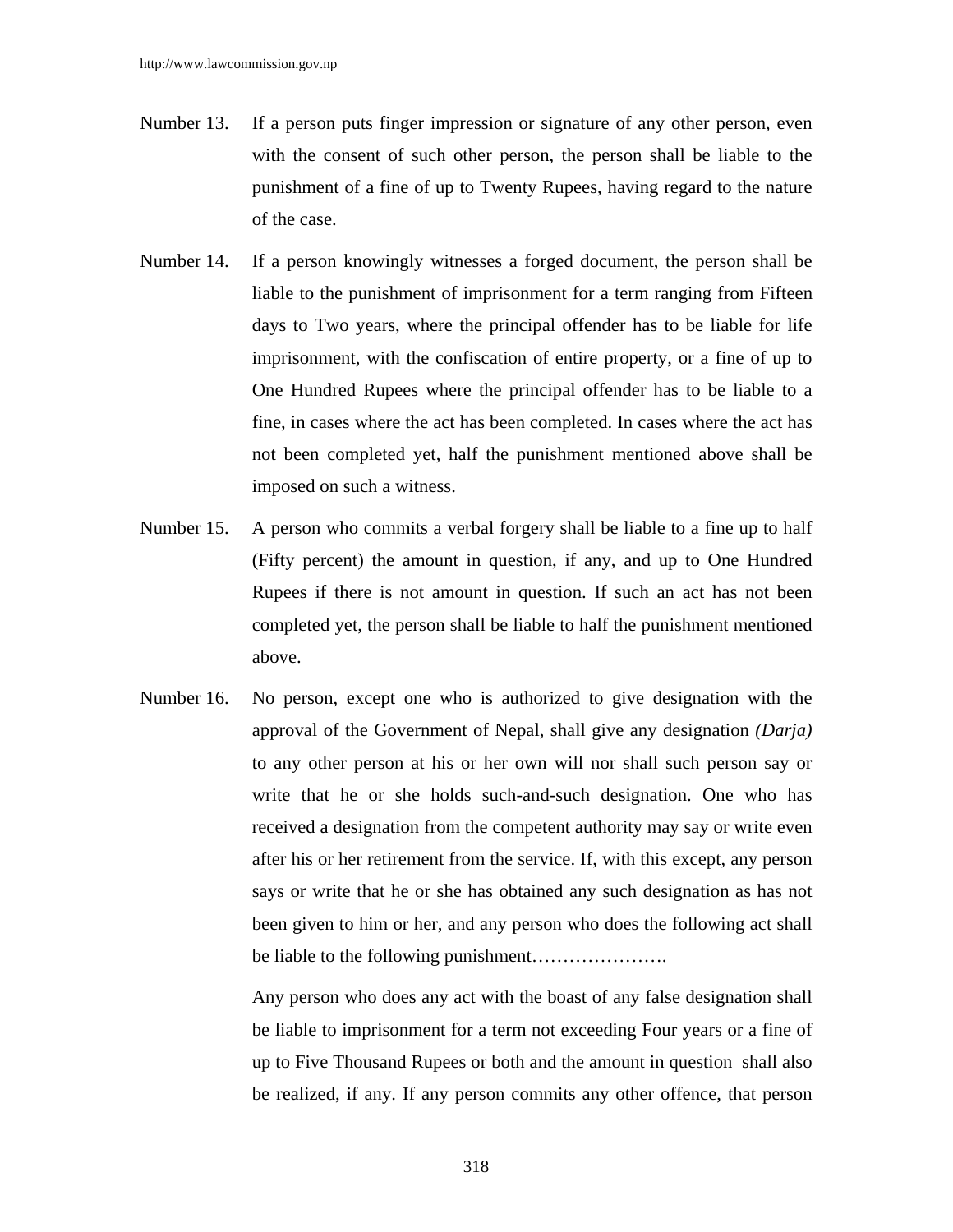shall not be exempted from the punishment pursuant to the Act for the offense committed by him or her...............1

A person who is knowingly involved, except a person involved without knowledge, with such a person shall be deemed to be an accomplice. The accomplice shall be liable to half the punishment as referred to in Section 1 above..........2

- Number 17. Except where the punishment of imprisonment for life, with the confiscation of entire property, is to be imposed, no person shall be imprisoned for a term of more than Twelve years for the other matters as referred to in the different Numbers of this Chapter.
- Number 18. If a suit on any matter other than on the matter of forgery or fraud *(Keerte or Jalsaji)* of a document on which the government seal has been put or of any other document held in a government office or on any matter of verbal forgery or saying or writing any false designation or of dismissal of employees *(Parapajani)* by saying or writing so is not filed within Six months of its knowledge, from the date of cause of action,  $404$  the suit shall not be entertained.

<sup>404</sup> Amended by Court Management and Administration of Justice Related Some Nepal Acts Amendments Act, 2058.

**Note:** Section 2 of sub-section 4 of the Court Management and Administration of Justice Related Some Nepal Acts Amendment Act reads as follows:

<sup>&</sup>quot;Notwithstanding anything contained in Number 18 of the Chapter on Forged Document (Forgery), a lawsuit filed in any court of law pursuant to the prevailing law and subjudice at the time of commencement of this Act shall be deemed to have been filed pursuant to the same Number."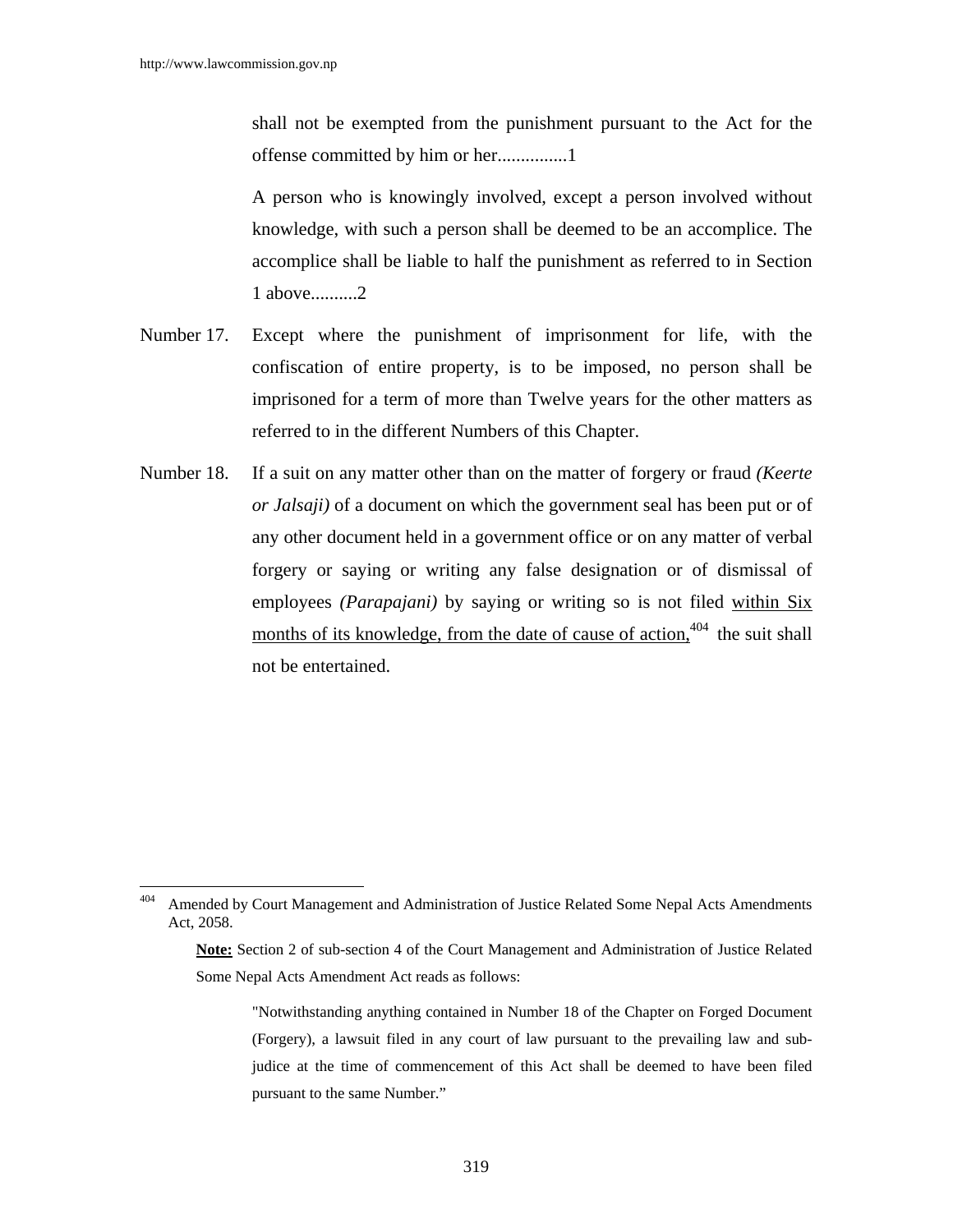#### **Chapter 2**

### **On Looting**

- Number 1. A person shall not forcefully snatch away *(Khosi)* or cause loss to any cash, commodity, property *(Dhanmal)*, two footed or four-footed animal (birds or cattles), including crops in the land that is owned and possessed by other person, and such act arises out of the acts *(Rup)* as referred to in different Numbers of this Chapter, with or without any dispute *(Jhagada)* or battery *(Kutpit),* except in relation to any matter that can be held to be an offense as referred to in the Chapter On Theft, by the nature of the commission of the offense *(Wardat)*; the commission of such act shall be deemed to be the offense of looting.
- Number 2. If a person snatches away such property, on the spot, or causes loss, on the spot, to such property *(Dhanmal),* cash or commodity as may be carried with another person there, by use of force *(Dharpakad)* or wrangle *(Bhanabhan),* dispute *(Jhagada)* or dragging on the matters of land, encroachment of land (boundaries), lending, borrowing, partition/share of property, donation *(Dan),* gift *(Bakas)*, harm *(Bijai),* improper act *(Vidjut),* money *(Rakam),* amount *(Kalam),* servitude *(Sandhi Sarpan),* canal *(Kulo),* water, harvest, meadow, pledge*(Naso),* deposit *(Dharuat)* etc., in the disguise of the loss of property or showing any reason for the same or with an argument that such a property belongs to him or her, the person shall be deemed to have committed the offence of looting.
- Number 3. Except in cases where a person, who is entitled to get back his or her property transacted as usufruct or sight mortgage or pledge or deposit based on the deed for the same, a person shall take back any property, despite that the property belongs to such a person, only with the consent of the person who has taken custody of that property or only after establishing his or her title thereto by making a suit. If the person takes back the property without obtaining such consent of making such suit,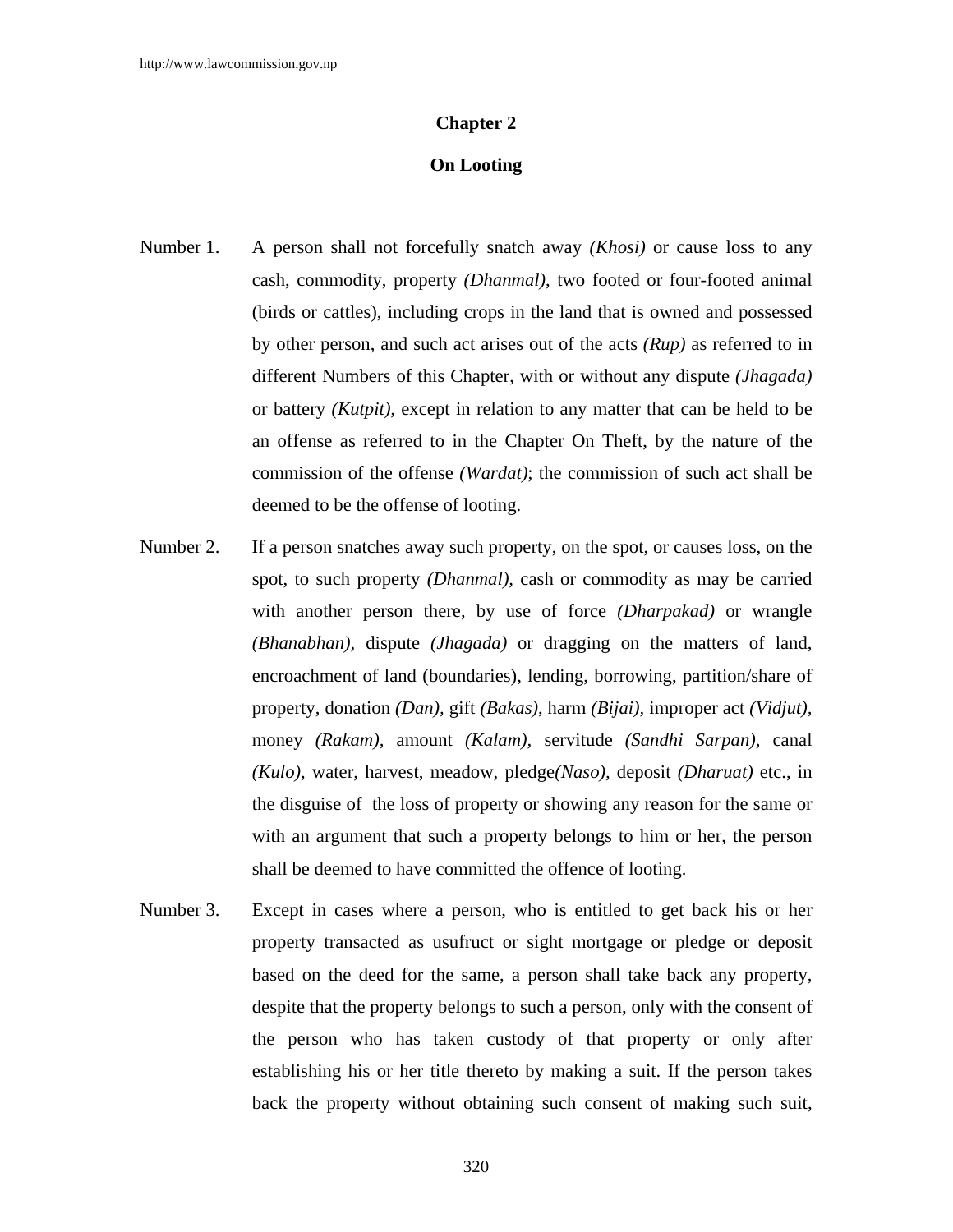then the property so taken by him or her shall be returned back, by imposing a fine of Twenty Five percent of the amount of the property than exceeds the amount in question to which he or she is entitled and a fine of Fifteen percent thereof if the property so taken back does not exceed or is less than that to which he or she is entitled.

- Number 4. If a person loots, or causes to be looted, ripen (prepared) crops cultivated by any other person before it is cut, the person shall be liable to a fine of Ten percent of the amount in question so looted if the looter has right in such crops, and a fine of Twenty percent of the same if the crops do not belong to the looter. If a person loots, or causes to be looted, unripe (unprepared) crops cultivated by any other person before it is cut, the person shall be liable to a fine of Twelve and half percent of the amount in question so looted if the looter has right in such crops, and a fine of Twenty Five percent of the same if the crops do not belong to the looter. If a person loots or causes to loot such property in which the person has right, such a person shall not be entitled to recover any of his or her amount in question as damaged. If a person loots or causes to loot such property as in which the person does not have right, the damaged amount in question shall be recoverable from the looter to the person who has right in the property. Every aider, other than the principal offender of looting, shall be liable to the punishment that is one fourth of the punishment that can be imposed on the principal offender of looting where the property looted belongs to the looter and to the punishment that is half the punishment that can be imposed on the principal offender where the property looted does not belong to the looter.
- Number 5. No one shall take and consume any crops *(Bali)*, movable and immovable or other property being attached *(Rokka)* by the office prior to its release. If a person takes and consumes a property by way of looting and a complaint is made on that matter, the office shall immediately arrest the person who has taken and consumed it, recover any movable, immovable property and crops as attached from that person and hold the property in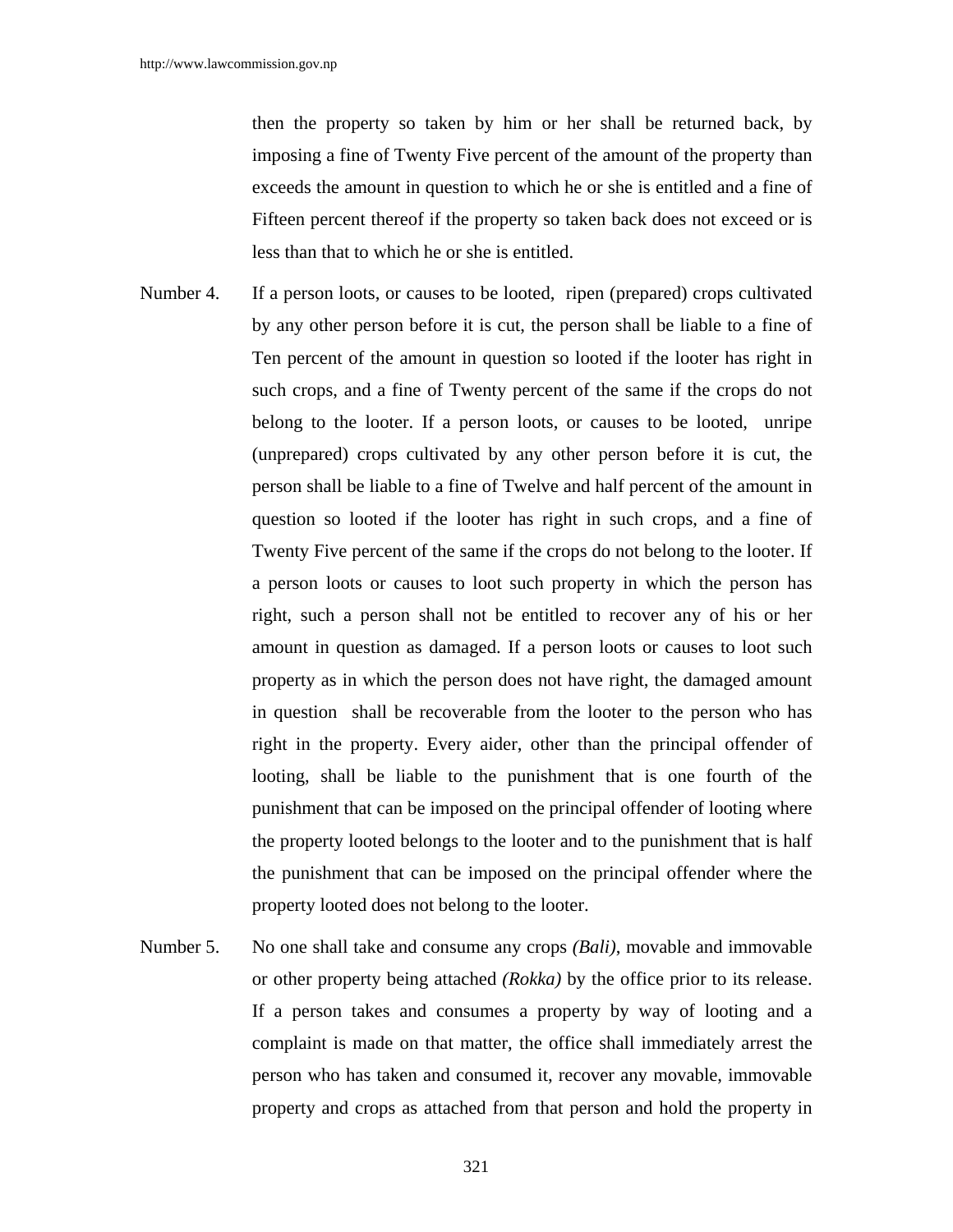the custody of the office or a reasonable person. If the person does not hand over it, he or she shall be detained until he or she so hands over. If the person does not return the looted property even within Fifteen days of such detention, the movable and immovable property shall be realized, if found in proper condition *(Saabud),* and if it is not so found, the amount in question *(Bigo)* shall be realized, also from his or her property *(Jayajat).* The person shall be liable to a fine at the rate of Twelve and half percent if it is subsequently adjudged that a person who has no right in the property has taken and consumed the same, and that of Twelve and half percent if it is adjudged that the person who has right in the property has taken and consumed it. The amount in question shall be given to the person who has right in the property.

- Number 6. Except as otherwise provided in Numbers 3, 4 and 5 of this Chapter, if a person loots any property in any other manner, the amount in question shall be recovered from the person who has taken, consumed, or caused a loss or damage to, the property, and the looter shall be liable to a fine of Twenty Five percent of the amount in question. Every aid and abettor shall be liable to half the punishment imposable on the principal offender.
- Number 7. If a suit is not filed within Three months from the date of the cause of action, the suit shall not be entertained.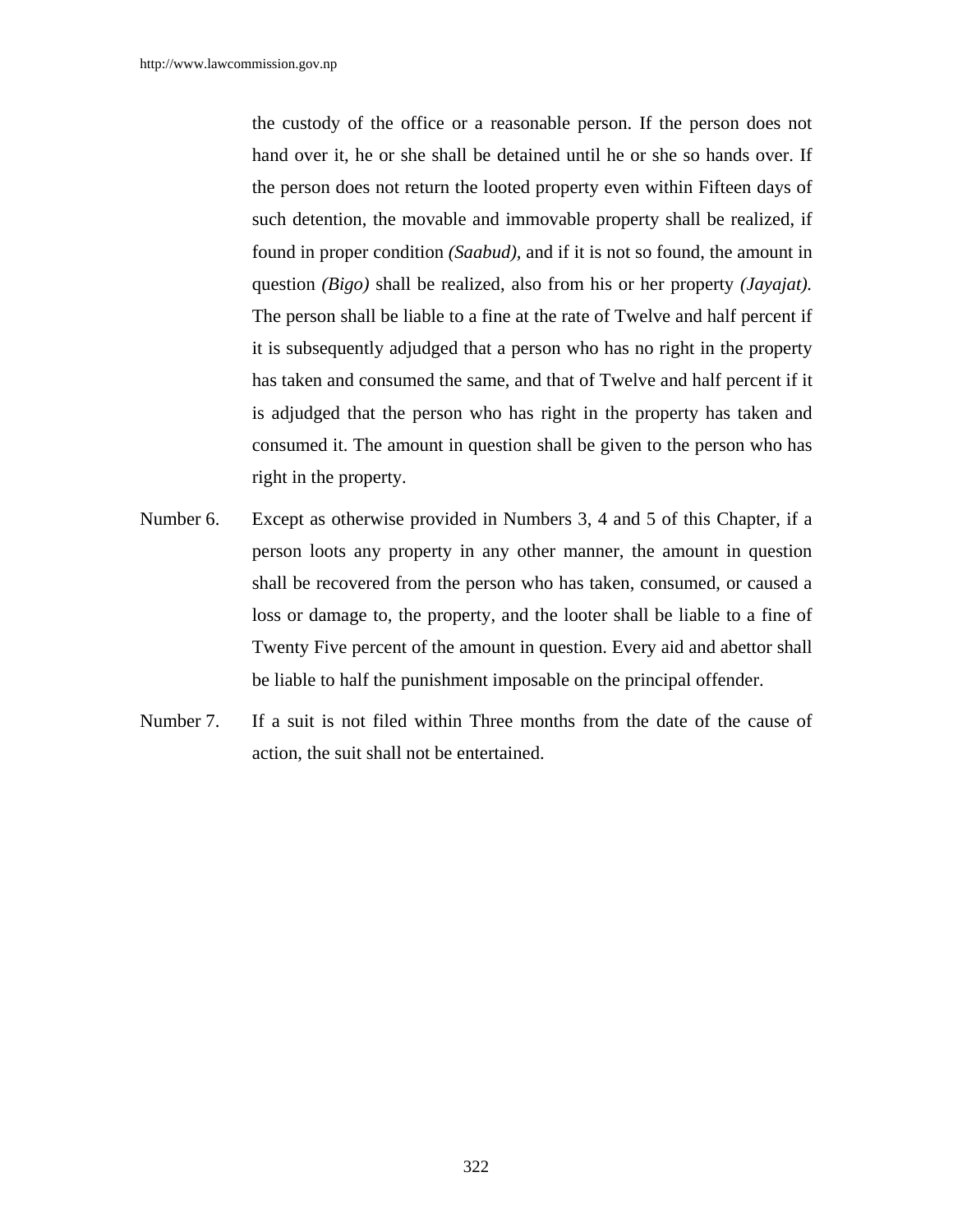# **Chapter-3**

### **Cheating**

- Number 1. If a person takes or gives, or causes to be taken or given, any movable or immovable property *(Dhanmal)* which the person has no right in and belongs to other or the property which is in other's custody or control*,* by way of luring or conspiracy, or prepares, gives and submits any fraudulent document regarding the property which the person has no right in or deceives that any matter that is not with him or her is with him or her, or lies something which is not true *(Gaflat),* or makes fraud, or gives, takes, sells or exchanges some other's property upon pretending that the property of somebody else belongs to him or her or has come into his or her ownership, the person shall be deemed to have committed the offence of cheating.
- Number 2. If a person does any act yielding benefits to the person and causing loss to another person by way of deceiving, misrepresenting or misleading the other person, with *mala fide* intention or with intention to escape punishment for an offense, or by lying that the name does not belong to him or her but belongs to somebody else, or the person in question is not him or her but is somebody else and by deceiving upon saying that some other's name is his or her and that the person in question is him or her, and deceives the person or knowingly causes another person to state such matter or by any other means whatsoever, the person shall be deemed to have committed the offence of cheating.
- Number 3. In cases where the person cheated (victim) has hold the cheater and got the cheater to execute a bond with the date for repayment *(Bhaka Tamasuk)*, the relation between them shall be that of a creditor and a debtor.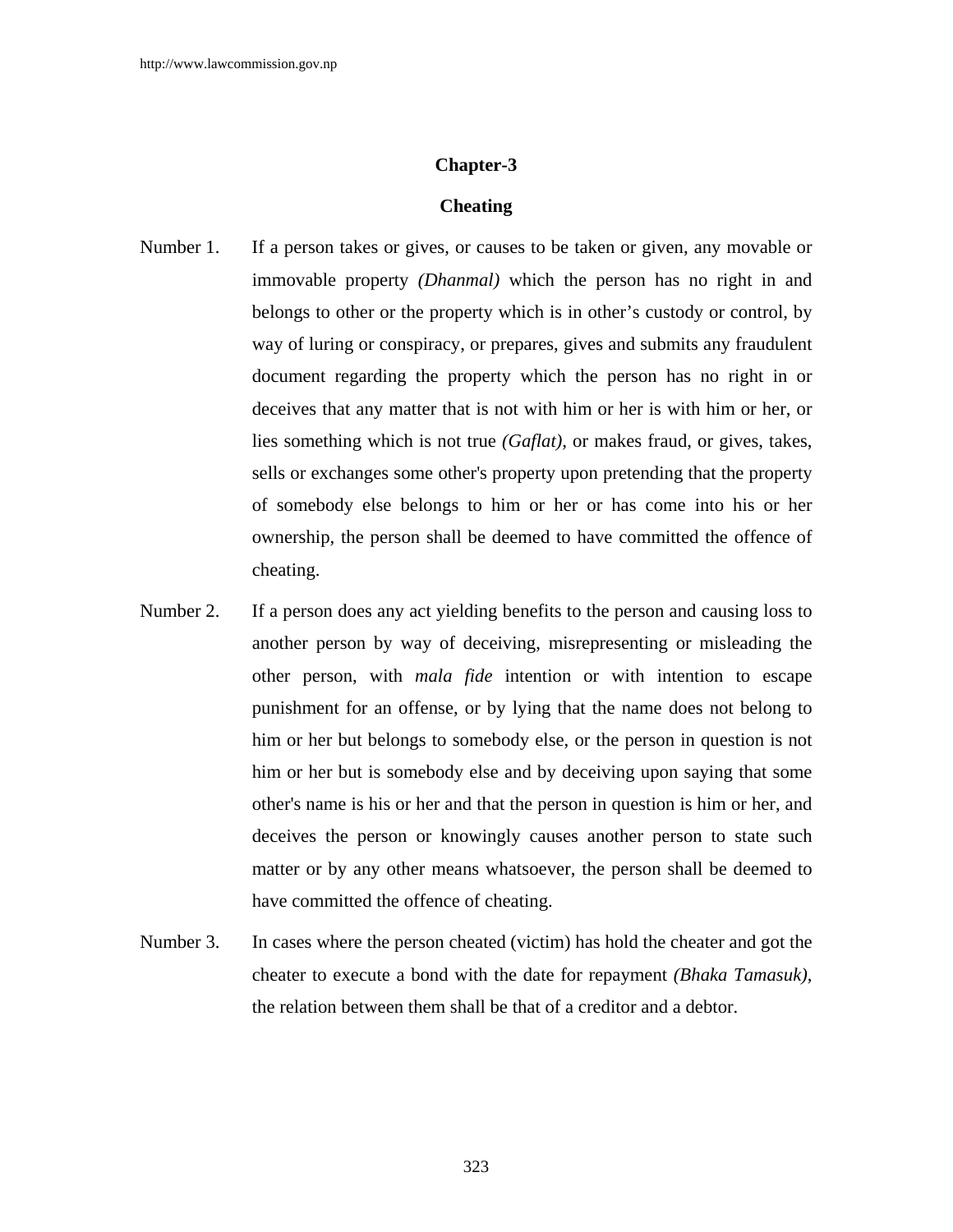- Number 4. $405$  If the amount of cheating can be determined, such an amount shall be realizable by the victim from the cheater and the cheater shall be punished with a fine equal to the amount so cheated, and if the amount so cheated cannot be determined, the cheater shall be punished with a fine of up to Five Thousand Rupees and imprisonment for a term not exceeding Five years.
- Number 5. A person, who shares any property in collusion with the cheater, or aids the cheater in the commission of cheating or knowingly becomes a witness to the document prepared for cheating anybody else, shall be deemed to be an accomplice. Such an accomplice shall be punished as if he or she were the principal offender.
- Number 6. The victim who has right in the property cheated shall be entitled to the recovery of the amount in question of the property so cheated from the person who knowingly receives or purchases the property so cheated and purchased, and such a receiver or buyer shall be liable to the punishment of a fine of up to Two Hundred and Fifty Rupees or imprisonment for a term not exceeding Three months or both.
- Number 7. Any transaction made in relation to the cheated property shall not be valid. The cheated property shall be recoverable from the person under whose custody it is, and the real owner (victim) shall be entitled to recover it. If a person knowingly receives or purchases the cheated property, his or her cost (*Thaili)* shall not be recoverable. If the cheated property is taken or purchased without knowledge that it is a cheated property, the cost *(Thaili)*  shall be equivalent to unsecured money *(Kapali)*.
- Number 8.<sup>406</sup> If a suit on any matter as referred to in this Number is not filed within on year from the date on which it came to the knowledge of the Government of Nepal, if the Government of Nepal is a plaintiff, and in the other cases,

 $\overline{a}$ 

 $405$  Amended by the Ninth Amendment.<br> $406$  Amended by the Ninth Amendment.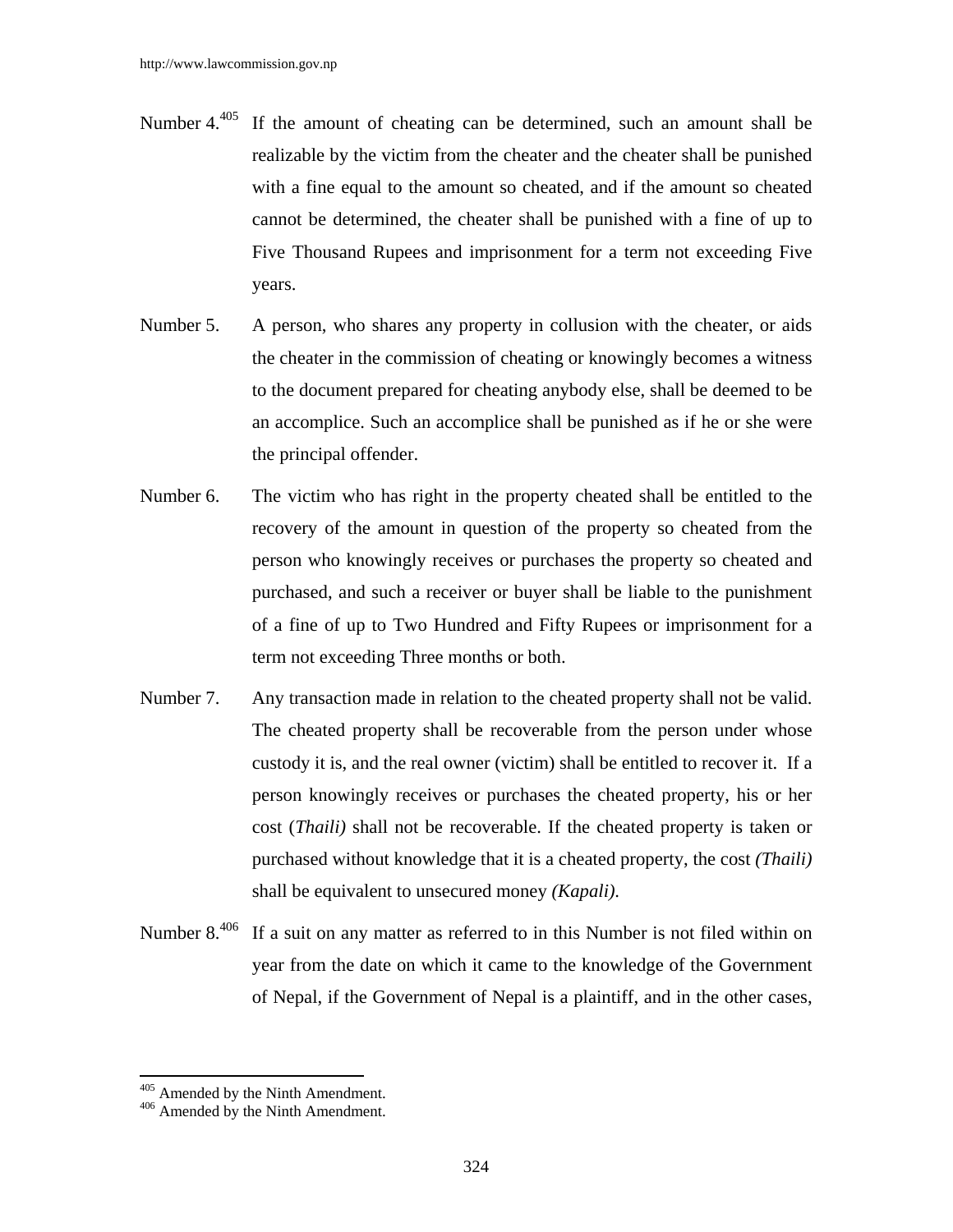within Two years from the date of the cause of action, the suit shall not be entertained.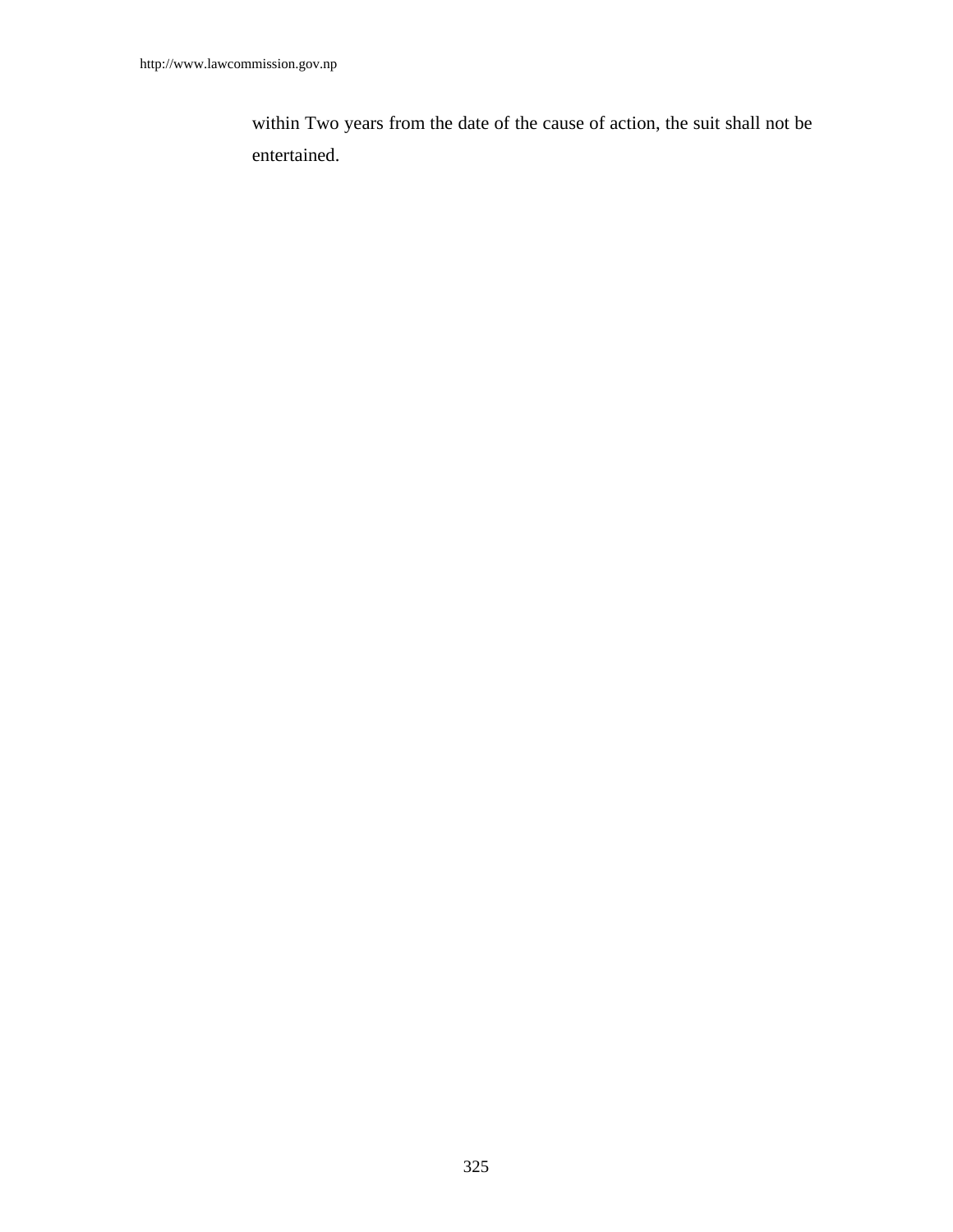#### **Chapter-4**

# **On Theft/Stealing**

- Number 1. If any person, with *mala fide* intention, takes any immovable property by converting it into a moveable property or any other moveable property in which he or she has no right, without giving any notice or taking consent of its owner to take it away or consume by himself or herself, upon depriving the owner of such property of ownership, by any means, such an act shall be deemed to be the offence of theft.
- Number 2. Where a notice has been given to a minor of a joint family *(Sagol)* or consent of a minor has been obtained, it shall not be considered that a notice has been given to the owner or consent of the owner has been obtained for the purpose of Number 1 of this Chapter. In cases where a person gives notice to or obtains consent from any prudent *(Jankar)* major of a joint family, it shall not be considered theft but it shall be dealt with in accordance with the Chapter On General Transactions*.*
- Number 3. In cases where theft is committed by making a tunnel or an artificial staircase (*Sen*) or breaking or opening the wall, window or door or entering from the roof, balcony, window or wall or through any other irregular way or by any means except the open door or by entering into the building from the regular pathway but coming out from the irregular path way as mentioned hereinabove, such an act shall be deemed to be the offence of burglary *(Nakabajani)*.
	- Number 4. In cases where a theft is committed by using force (*Hatpat*) or tying *(Bandhi)* or pressing someone or showing fear or threat to take life immediately or to cause grievous injury or locking the person upon closing the door or upon using excessive force (*Jorjulum*) to the victim when he or she tries to recover the stolen property or catch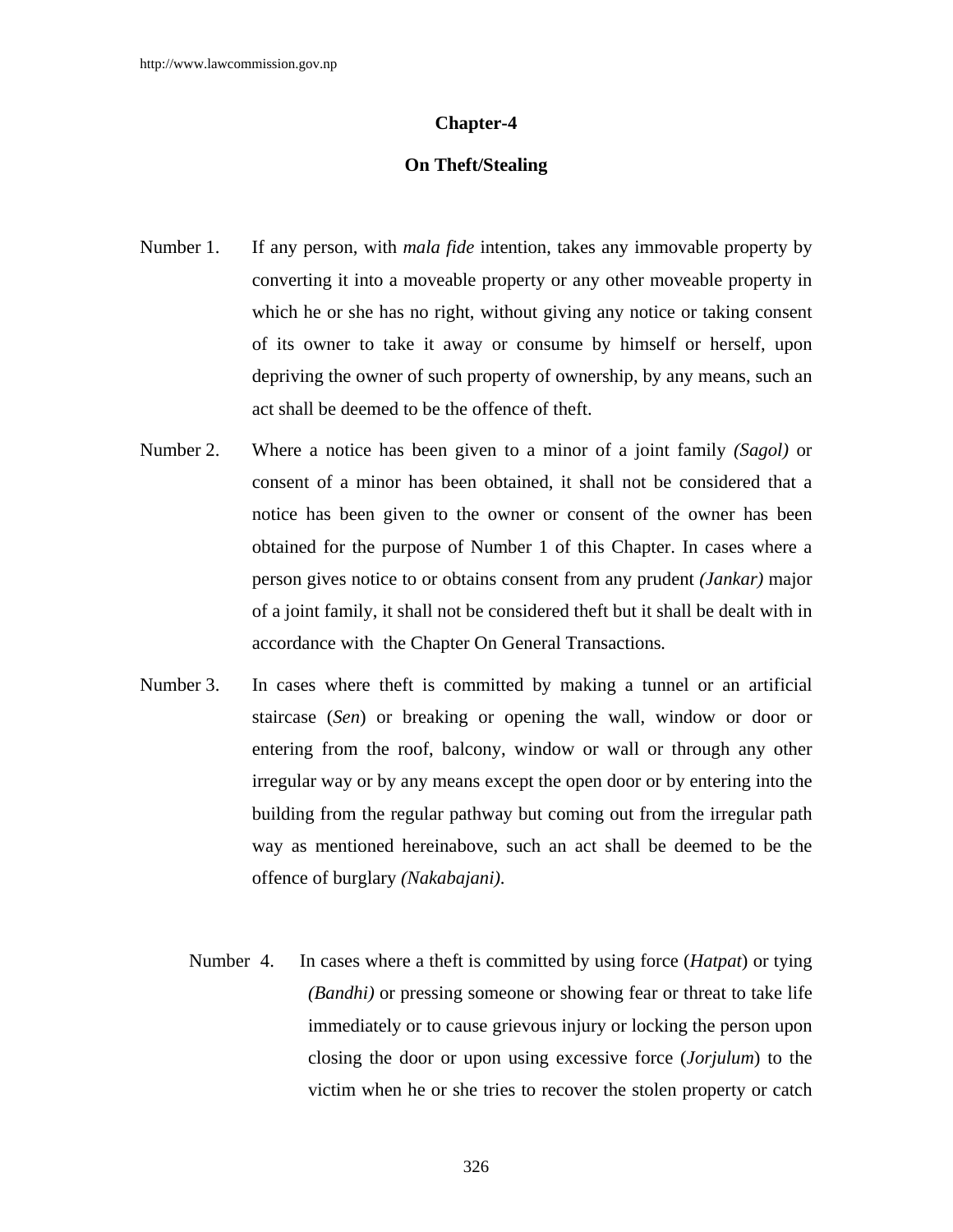the offender on the spot or pursuit him or her from the spot after the commission of theft or snatches away any property from the body of a minor even doing nothing as mentioned hereinabove, such an act shall be deemed to be the offence of forcible theft *(Jarbarjasti Chori)*.

- Number 5. In cases where a person commits the forcible theft by sneaking *(Dhuki)* around a road or wharf *(Ghato)* or forest *(Jungle*), the person shall be deemed to have committed the offence of *Rahajani* theft.
- Number 6. In cases where more than four persons commit the offence of forcible theft or *Rahajani* theft or any other theft by showing or using any weapon or using force or manhandling *(Hulhujjat)*, such theft shall be deemed to be the offence of robbery *(Danka).*
- Number 7. If any person comes to know that any offence of theft has been committed, the person shall appear before the nearest Police Office within Seven days from the date of knowledge of such an offence, and file an application (first information report) upon showing the details, i.e. name, nature, count of the property and amount in question correctly and such an informer shall collect a receipt for the same. Upon submission of such an application, the concerned Police Office shall send a copy of it to the higher authority, initiate legal action and search it.
- Number 8. If a person brings any goods to keep or sell such goods and there is a reasonable ground to doubt that the goods are stolen, the goods and the person who has so taken or kept goods shall be handed over to the nearest Police Office.
- Number 9. In cases where the owner of property, before giving a notice to the Police Office, sets free any thief other than a thief committing the offense of forcible theft, *Rahajani* theft, or robbery or a recidivist, the owner of stolen property shall not be deemed to be an offender.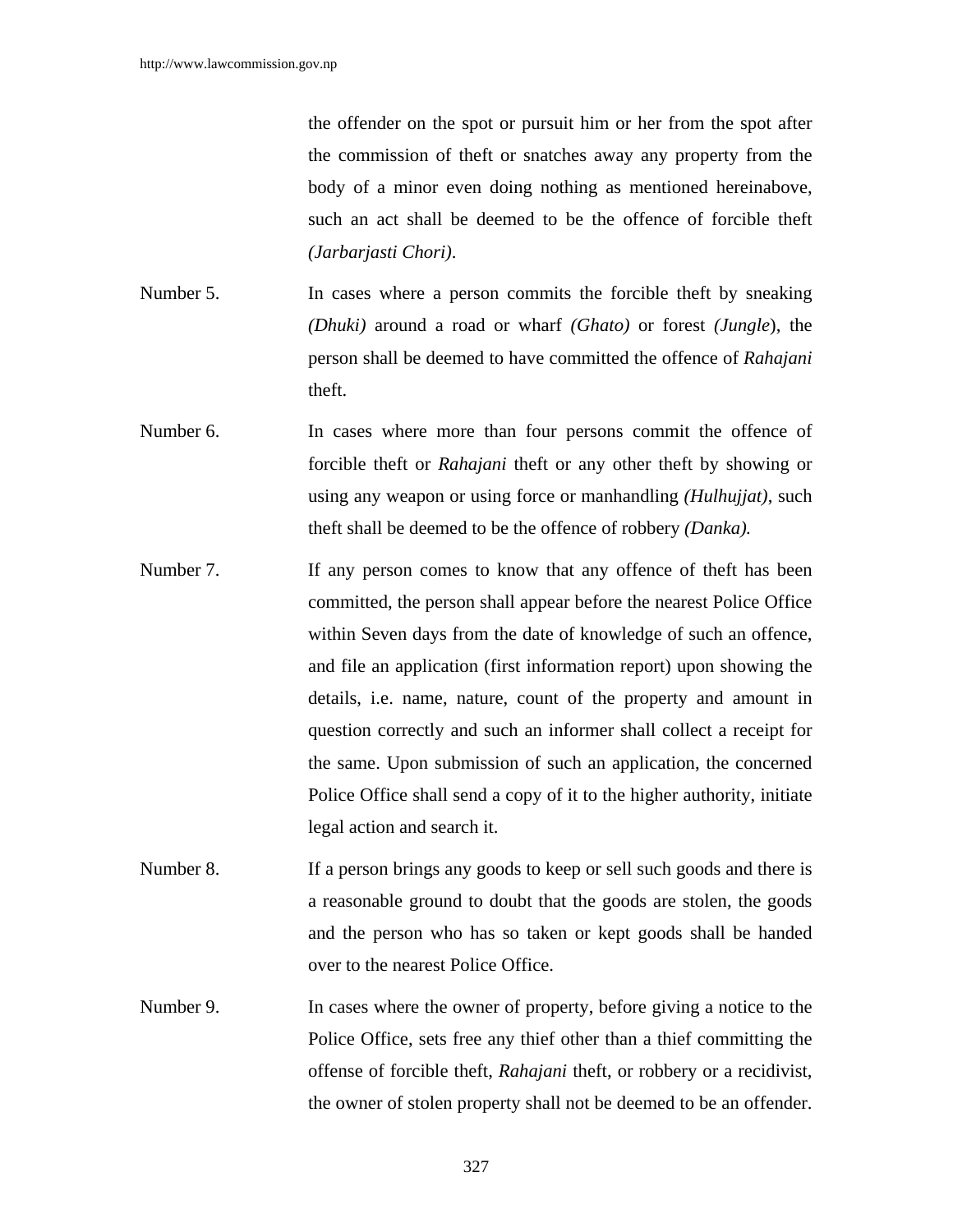In any case, the owner of stolen property may exempt the offender from the amount in question, upon preparing a deed for the same; and in the case of punishment it shall be as provided in the Act. In cases where the owner of stolen property has caused to prepare a deed regarding the amount in question of a stolen property, it shall be equivalent to a transaction of unsecured money *(Kapali)*.

Number  $10^{407}$  In a lawsuit of theft, the case shall be disposed of as following..............

> In relation to any cases of theft, other than those of robbery, if the accused has absconded and elapsed the date stipulated in a notice or a co-partner or an accomplice who is so divulged *(Polnu)* by an arrested accused upon his or her confession is absconding, such a suit shall be adjourned or stayed until such absconding accused appear voluntarily or is arrested and produced; such a case shall be disposed of as it appears in the case file within the date as referred to in the Act in relation to the other defendants. In cases where all the defendants of a case do not make presence voluntarily or are not arrested at the same time and the statement of those defendants is being recorded in different times and the case cannot be matured in respect of all defendants at the same time, the suit shall be decided at a date when the case is matured in relation to the defendant concerned...........................1

> In relation to those defendants in relation to whom the suit has been adjourned/stayed*,* it shall be reopened and decided after the expiry of <sup>408</sup>One year of such adjournment even though the accused does not appear voluntarily or is not arrested, based on the evidence so collected and examined until that date........................2

<sup>&</sup>lt;sup>407</sup> Amended by the Seventh Amendment.

<sup>&</sup>lt;sup>408</sup> Amended by the Court Management and Administration of Justice Related Some Nepal Acts Amendment Act, 2058.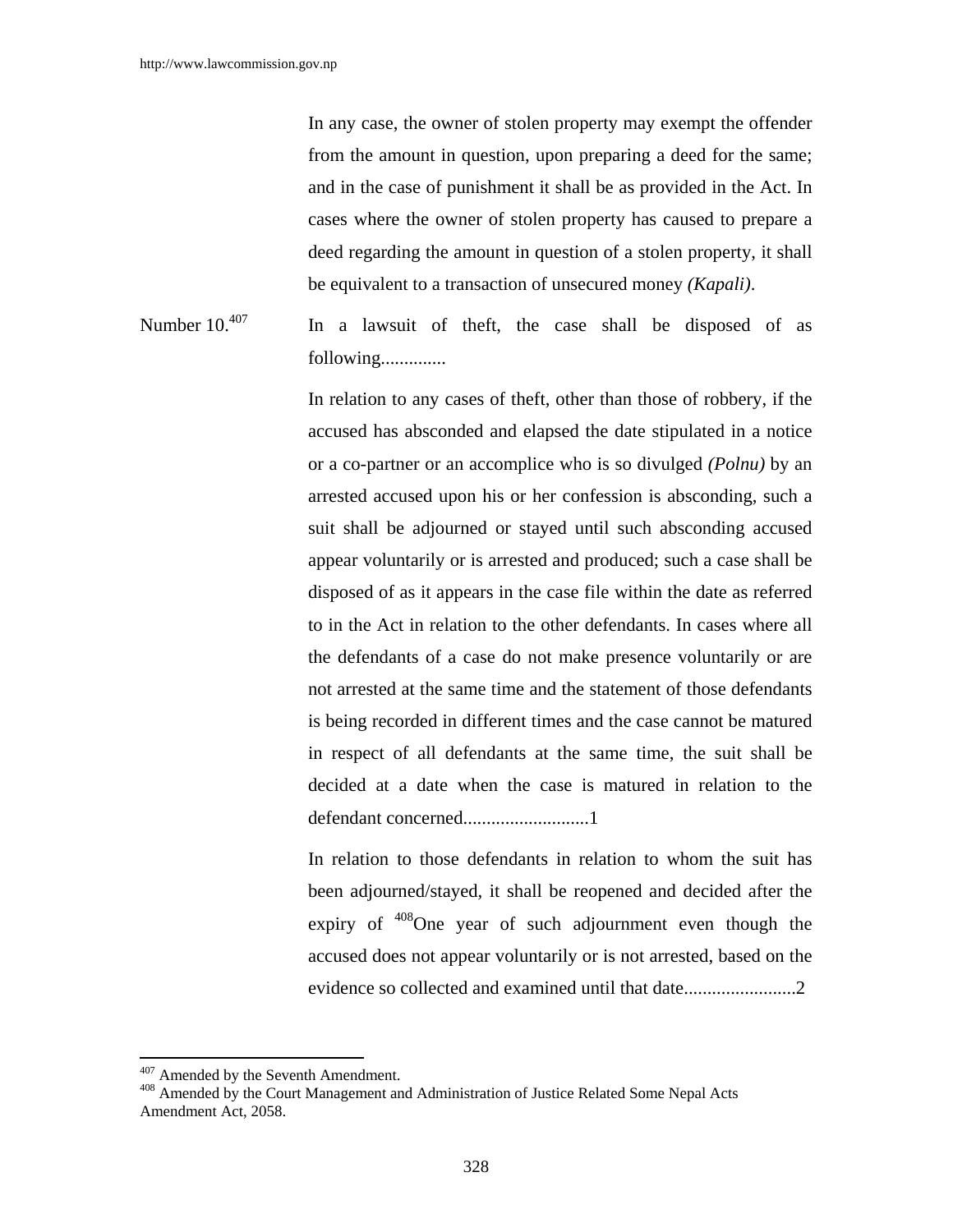In all types of theft cases, the amount in question shall be recovered from the concerned persons according to their respective share of such amount. If, in the course of recovering the amount in question, the stolen property is found out (seized), the stolen property shall be recovered for the victim; if the seized property or amount is not sufficient to meet the amount in question, the victim may file an application upon showing the property of the concerned offender; and the remaining amount in question shall be recovered from that property, and except in the case of a government amount in question regarding stolen property, if the owner of property makes an application pursuant to Number 42 of the Chapter on Punishment for the imprisonment of offender instead of the claimed amount not realized even from the property, the offender shall be imprisoned for a term not exceeding Two years at the rate of One day for Twenty Five Rupees $409$ ................3

- Number 11. Any accused, who has been arrested for committing theft in different places at different times, shall be punished separately for each commission. If a person commits robbery and other types of theft, the punishment for robbery and other theft shall be accumulated separately for the purpose of additional punishment for recidivism*.* If such punishment is found so imposed by a foreign court, additional punishment for recidivism shall not be accumulated *(Khapi).*
- Number 12. In a general theft, except in robbery, *Rahajani*, forcible theft and burglary, each offender shall be liable to a fine equal to the total amount in question; and he or she shall be liable to the punishment of imprisonment for a term of One month for committing the offence for the first time, Three months for the second time, Six months for the third time, One year for the fourth time, two years

 $\overline{\phantom{a}}$ 

<sup>&</sup>lt;sup>409</sup> Amended by the Ninth Amendment.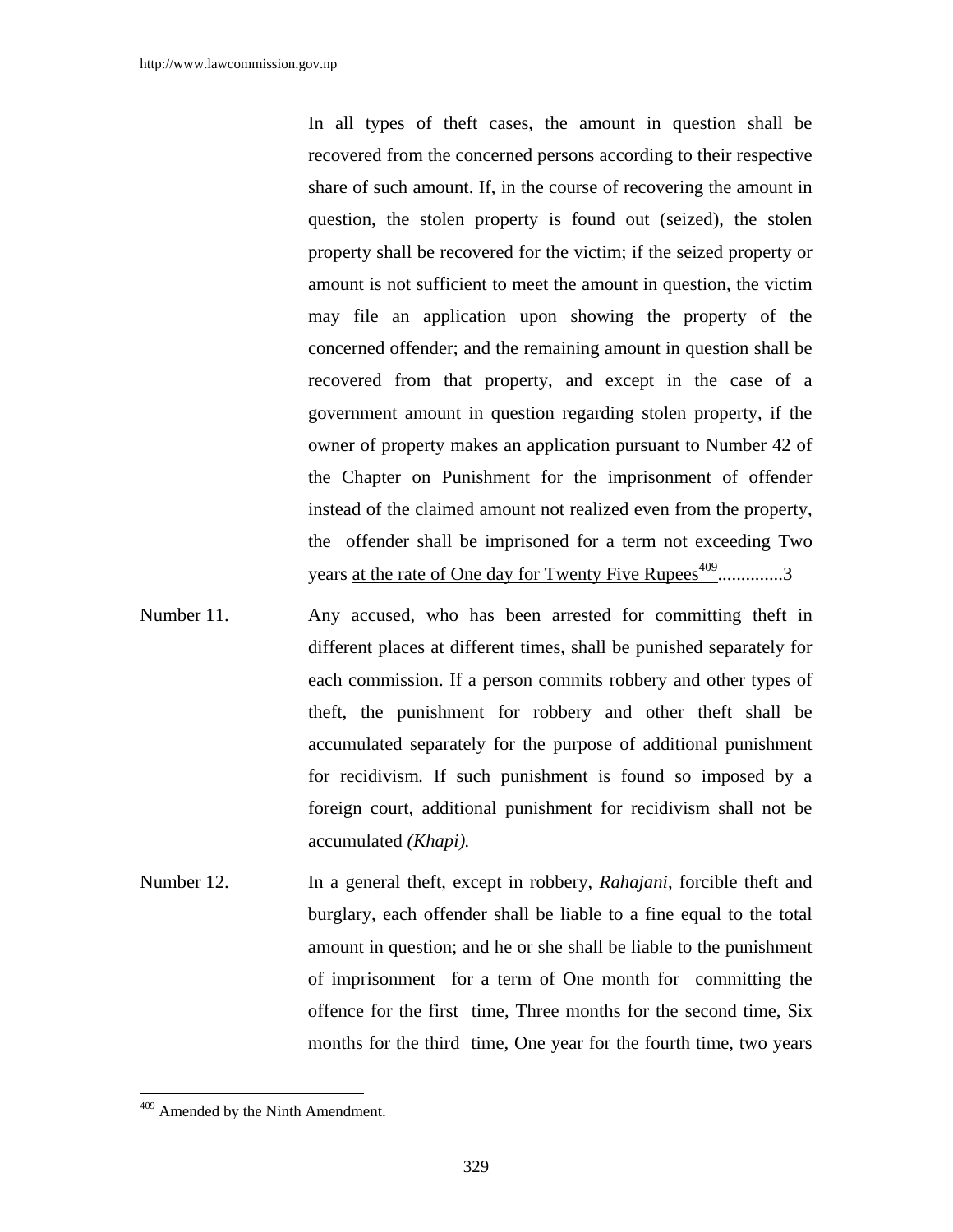for the fifth time, Four years for the sixth time and Six years for more than Six times, accordingly.

- Number 13. In cases where the amount in question on a theft case as referred to in Number 12 of this Chapter is less than Fifty Rupees, the offender shall be punished with half the fine for committing such an offence for the first time, and he or she shall be liable to half the fine and imprisonment for committing general theft for two or more times as referred to in that Number. While counting the 'times' *(patak)* in a recidivism case, the 'times' shall be counted for each conviction by the court, though the accused has confessed the commission of theft for more times.
- Number 14. Any person who commits the following type of theft shall be liable to the punishment as follows:

If the person commits burglary, the person shall be punished with an additional half (Fifty percent) of the punishment as referred to in Number 12 of this Chapter.............................1

If the person commits the forcible theft, the person shall be punished with an additional half (Fifty percent) of the punishment as referred to in Number 12 and shall be imprisoned for the fine so calculated; and in case the term of imprisonment so calculated is less than Four months, he or she shall be imprisoned for at least Four months............................2

If the person commits the *Rahajani* theft, the person shall be liable to punishment that is two-fold of the punishment as referred to in Number 12 of this Chapter and shall be imprisoned for the fine so calculated; and in case the term of imprisonment so calculated is less than Six months, he or she shall be imprisoned for at least Six months......................3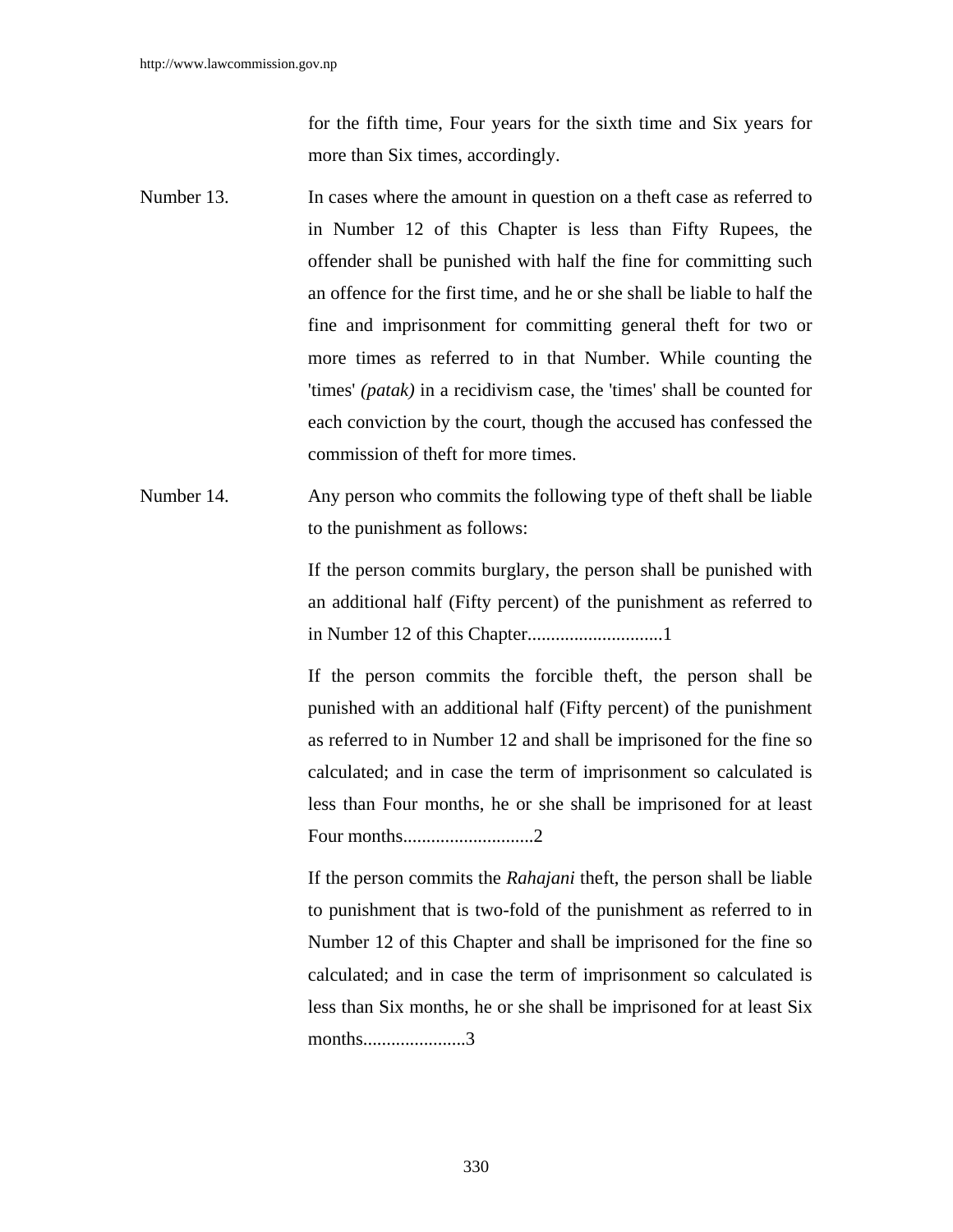If the person commits robbery, the person shall be liable to a fine of additional Fifty percent of the amount in question and to imprisonment for Six years for the first time, Nine years for the second time, and Twelve years for the third or more than third time...................................4

- Number 15. In the course of imposing punishment on the offender pursuant to Numbers 12, 13 and 14 of this Chapter, if the offender submits or produces the amount in question prior to the disposal of the case, except in cases where the offender is a government employee or where the owner of stolen property himself or herself has assisted in finding out or seizing the stolen property in the course of search and seizure, the offender shall be liable only to the fine of Ten percent of the amount in question.
- Number 16. In cases where a major and prudent (*Janakr*) person sells a property stolen by a minor who is below the age of Sixteen years, the purchaser (buyer) shall be entitled to receive his or her money *(Thaili)* from the seller, and the seller shall be liable to a fine of upto the amount in question *(Bigo).*
- Number 17. A person, who attempts to commit the offence referred to in Numbers 12 and 14 of this Chapter, shall be liable to the punishment of imprisonment that is half the punishment (imprisonment) as prescribed for the concerned offence.
- Number 18. If a person commits the offence referred to in Numbers 12 and 14 of this Chapter by administering intoxicating substance to the victim and making him or her unconscious, the offender shall be liable to the punishment of additional imprisonment of One year as referred to in those Numbers, respectively.
- Number 19. If a member of joint family commits an offence of theft and brings any of such property to the family and the other family members above the age of Sixteen years consume such stolen property upon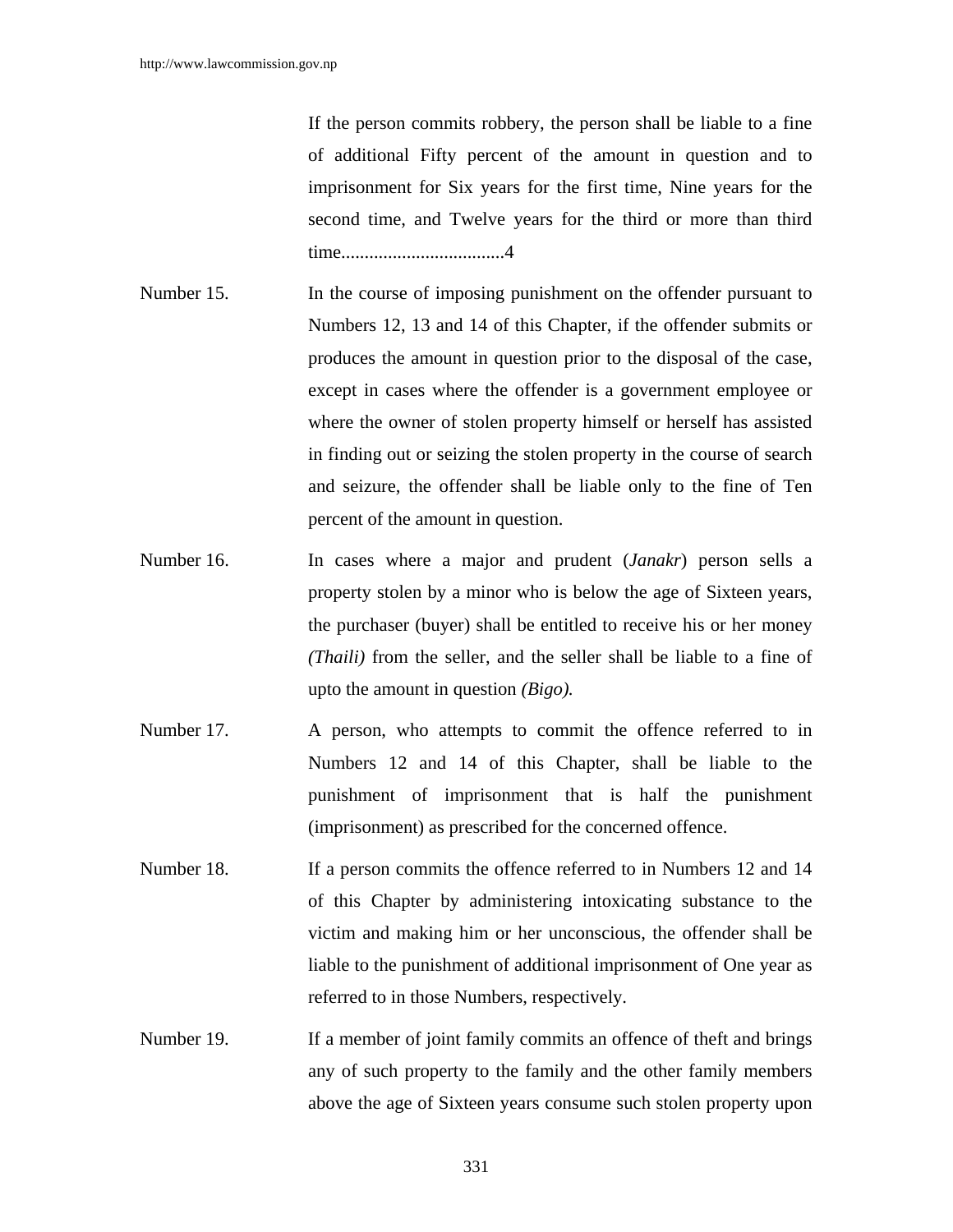$\overline{a}$ 

knowing the fact that it is a stolen property, the amount in question shall be recovered from the partition property of such other family members. If the amount in question is not recoverable in full, the other family members other than the thief (offender) shall not be liable to other punishment.

- Number 20. An accomplice, who has not gone with the offender to steal any property but who has been involved in taking a share of such property, shall be responsible to pay back all the shared amount for each time that he or she has taken such a share, and shall be liable to a fine equal to the amount in question and shall also be imprisoned based on the recidivism.
- Number 21. In the course of recovering the stolen property by the owner from the seized property, it shall be recovered by the owner to the extent it is proven that particular property belongs to a particular person by the evidence; and in the case of any other property where the owner is not found, such property shall be deposited with the office and a notice of Three months shall be published for the same. If any person appears before the office within the date so prescribed in the notice to recover such a property and the details of property so requested resembles with the property details mentioned in the first information report, such property shall be handed over to such applicant. No ten percent fee *(Dasaund)* shall be levied to hand over such property.<sup>410</sup> If any person does not appear or if there is no resemblance with the property mentioned in the report, such property shall be realized by the owner who has first caused to arrest the accused and claimed for the property, and if there remains some extra property, it shall be recovered by the other owners of the property so proven by evidence on pro rata basis *(Damashai);* and again there remains any property, it shall be

<sup>&</sup>lt;sup>410</sup> Inserted by the Court Management and Administration of Justice Related Some Nepal Acts Amendment Act, 2058.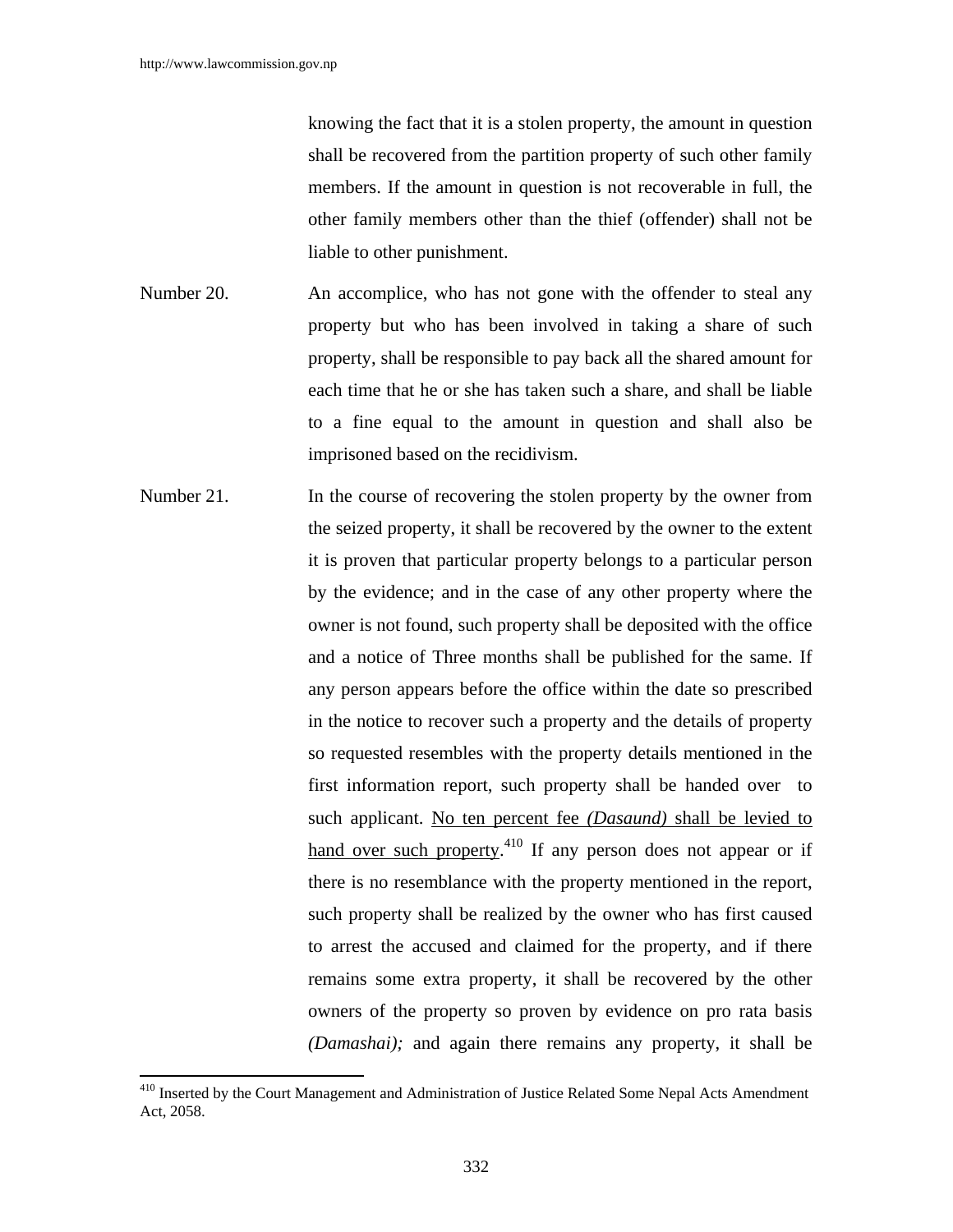auctioned and the amount so received shall be credited to the Government of Nepal. No one shall be fined for the amount in question where the owner of property is not found. In the case of shortfall, it shall be recovered from the property of the offender.

- Number 22. Out of the persons who have gone together to commit any type of theft but who have not been involved in the commission of offence of rape or murder or who have not committed such offence, such persons shall be liable to the punishment only for the theft. In cases where, such thief (offender) before accusation against him or her or his or her arrest reports the offence of murder or rape so committed on the spot immediately *(Maukaima)* or where the offender controls and causes the arrest of the co-accused or provides a lead information *(Suraak)* before accusation or his or her arrest, such an accused who reports or brings or causes to arrest shall not be punished for the offence of theft even though he or she confesses the offence or it is so proved by the evidence; such an offender (who so helps) shall be set free upon realizing the amount which he or she has taken away or used up*.*
- Number 23. If any person purchases any property or commodity in which the profit margin is up to Fifteen percent vis-à-vis the cost of that commodity in a transaction of sale and purchase, or upt o Twenty percent in the case of mortgage (*Bandhak)* transaction even without preparing a deed for such transaction, or upon preparing a deed of transaction even the profit margin is more than that, such an act shall not be deemed to be an offence if such transaction has been made without the knowledge that the commodity is a stolen one. If someone accepts (such commodity) with a profit margin more than that mentioned above without preparing a deed or with the knowledge that the commodity is a stolen one, the provisions referred to in Number 24 of this Chapter shall be applicable. The cost of such a commodity shall be calculated taking into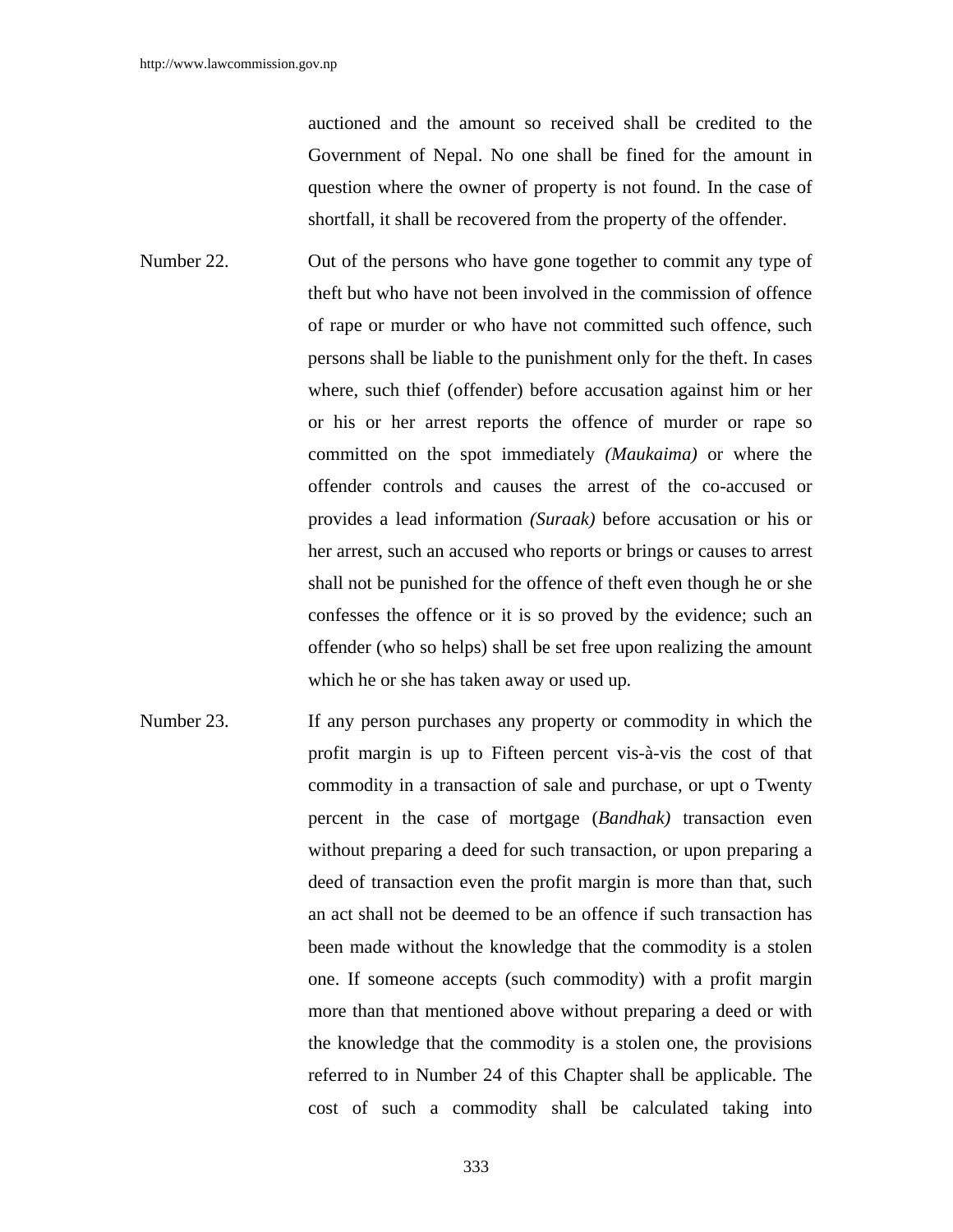consideration the time when the commodity was so transacted and the amount in question shall be determined accordingly.

- Number 24. Any person who knowingly accepts, keeps or purchases a stolen property shall be liable to a fine equal to the amount in question if he or she has committed the offence for the first time. From second time onwards, the offender shall be liable to a fine equal to the amount in question and to imprisonment in consideration for the fine also. If one takes stolen property without such knowledge he/she shall not be fined and imprisoned. One who has taken such property without knowledge shall be entitled to recover his or her amount in question from the giver including the thief as if the amount was unsecured money. In cases where a person has taken stolen property from a minor, he or she shall not be entitled to claim his or her money *(Thaili).*
- Number 25. Even though any property has been taken in any manner whatsoever, if the property is proved to be a stolen property, whether it has been taken knowingly or unknowingly, the owner of such property shall be entitled to it, and the property shall be recoverable by the owner irrespective of the destinations the property has reached. In cases where a currency note or cash has been exchanged or any commodity purchased or sold out of such note or cash, the receiver of such note or cash shall not be liable to return such amount.
- Number 26. A prudent *(Jankar)* male, who is above the age of Sixteen years and below the age of Sixty-Five years, and does not provide help upon listening the cry for help to catch a thief by anybody else *(Gwahar),* shall be liable to a fine of upto Fifteen Rupees.
- Number 27. On the matters referred to in this Chapter, the total term of imprisonment for the amount in question*,* fine, and imprisonment or accumulation of all the three, shall not be more than Eight years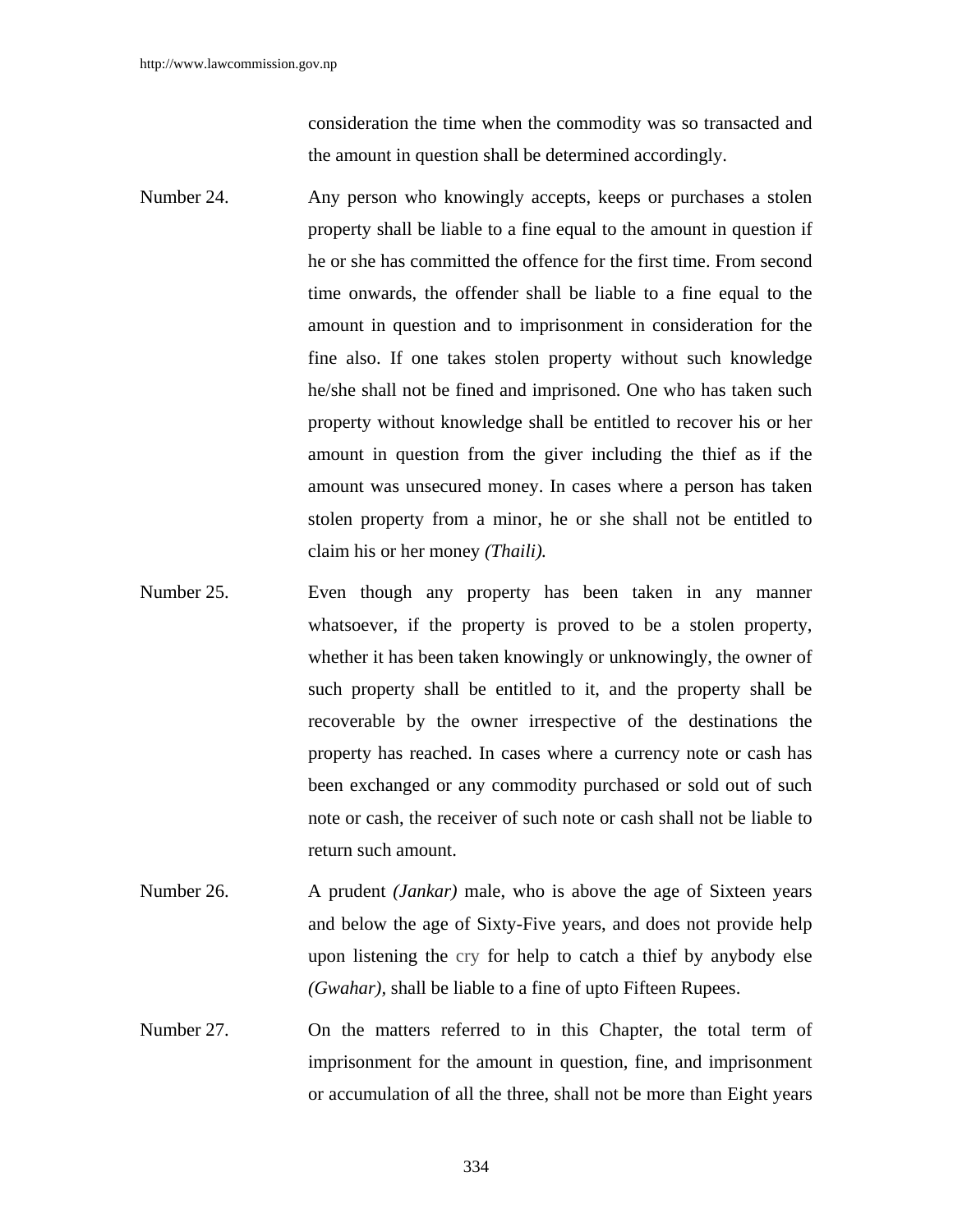for (general) theft, Ten years for burglary or forcible theft, Twelve years for *Rahajani* theft, and Eighteen years for robbery.

Number 28. 411..............

Number 29. There shall be no limitation to file a case if someone reports with sufficient real evidence. In the other cases, a case has to be filed within one year from the date of the cause of action.

 $\overline{\phantom{a}}$ 

 $411$  Repealed by the Ninth Amendment.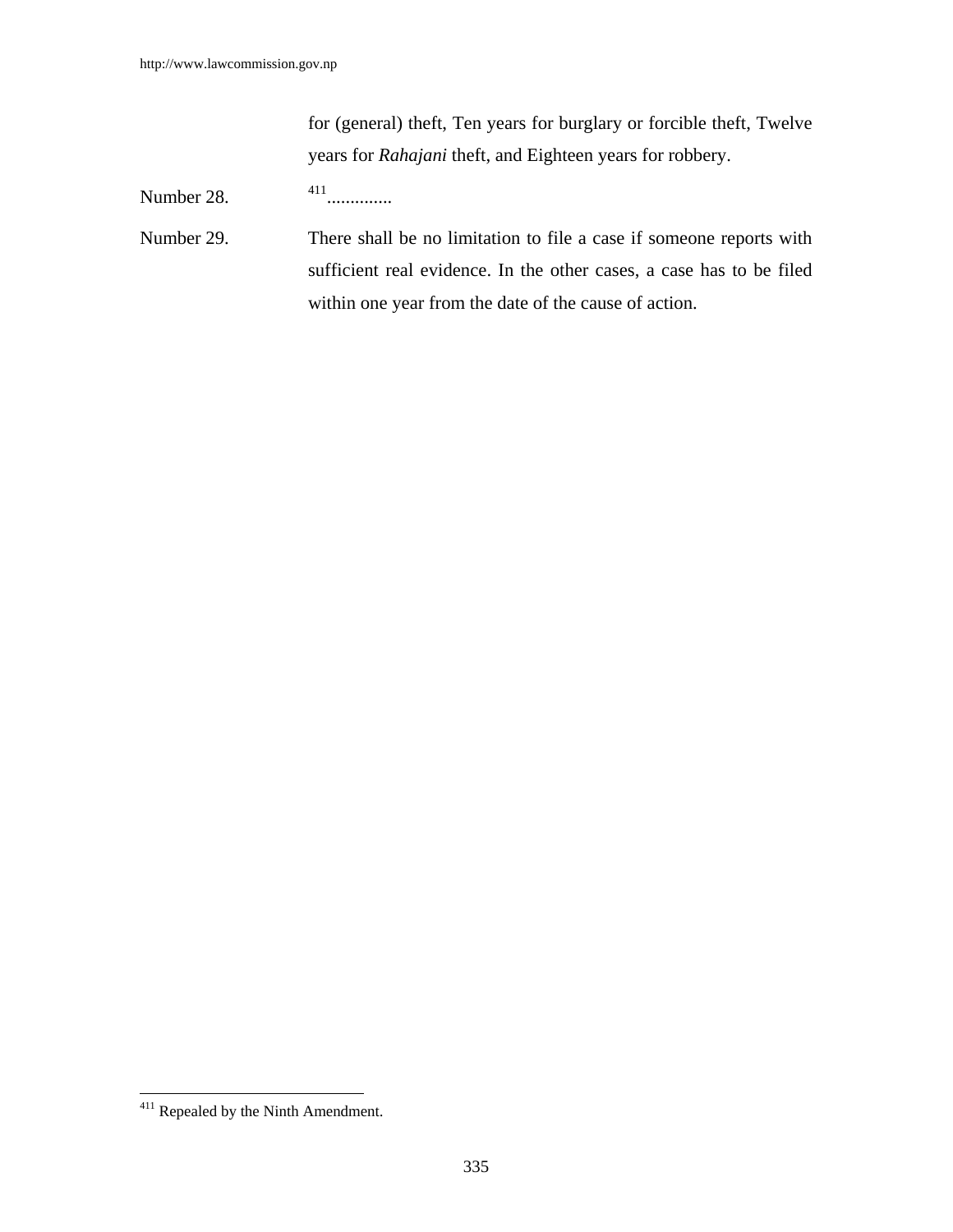# **Chapter 5**

# **On Arson**

- Number 1. No person shall, knowingly, commit or cause to be committed or attempt to commit arson for causing a loss to anybody else. If any person commits such an act, all the persons involved in that act and the conspirator *(Matalabi*) shall also be liable to punishment.
- Number 2. If any person causes arson, knowing the fact that somebody is inside the building (house) belong to others, it shall be deemed that the arson has been caused with an intention to kill a person, and such an act shall be dealt as referred to in the Chapter on Homicide.
- Number 3. If any person causes arson in the building (house) of anybody else and it causes death or hurt to a cow or ox, such an act shall be dealt as referred to in the Chapter on Quadruped.
- Number 4. If any person commits or attempts or instigates to commit the offence of arson in a place where any commodity of anybody else has been stored and such a place is not a house but a place out of the house, and no house, quadruplet or person has suffered a damage, the damaged amount shall be recovered and the person involved shall be punished with imprisonment for a term of Six months for each place for the commission of offence, and he or she shall be punished with imprisonment for a term of Three months for each place for the attempt. The accomplice *(Matiyar)* shall be punished with half the punishment imposable on the principal offender.
- Number 5. Except in cases where punishment is to be imposed as referred to in Number 2 of this Chapter for causing arson in the building of other person, if a person causes arson in one building, the principal person who instigates (gives words) for such an act shall be liable to the punishment of imprisonment for a term of Four years and if the person causes arson in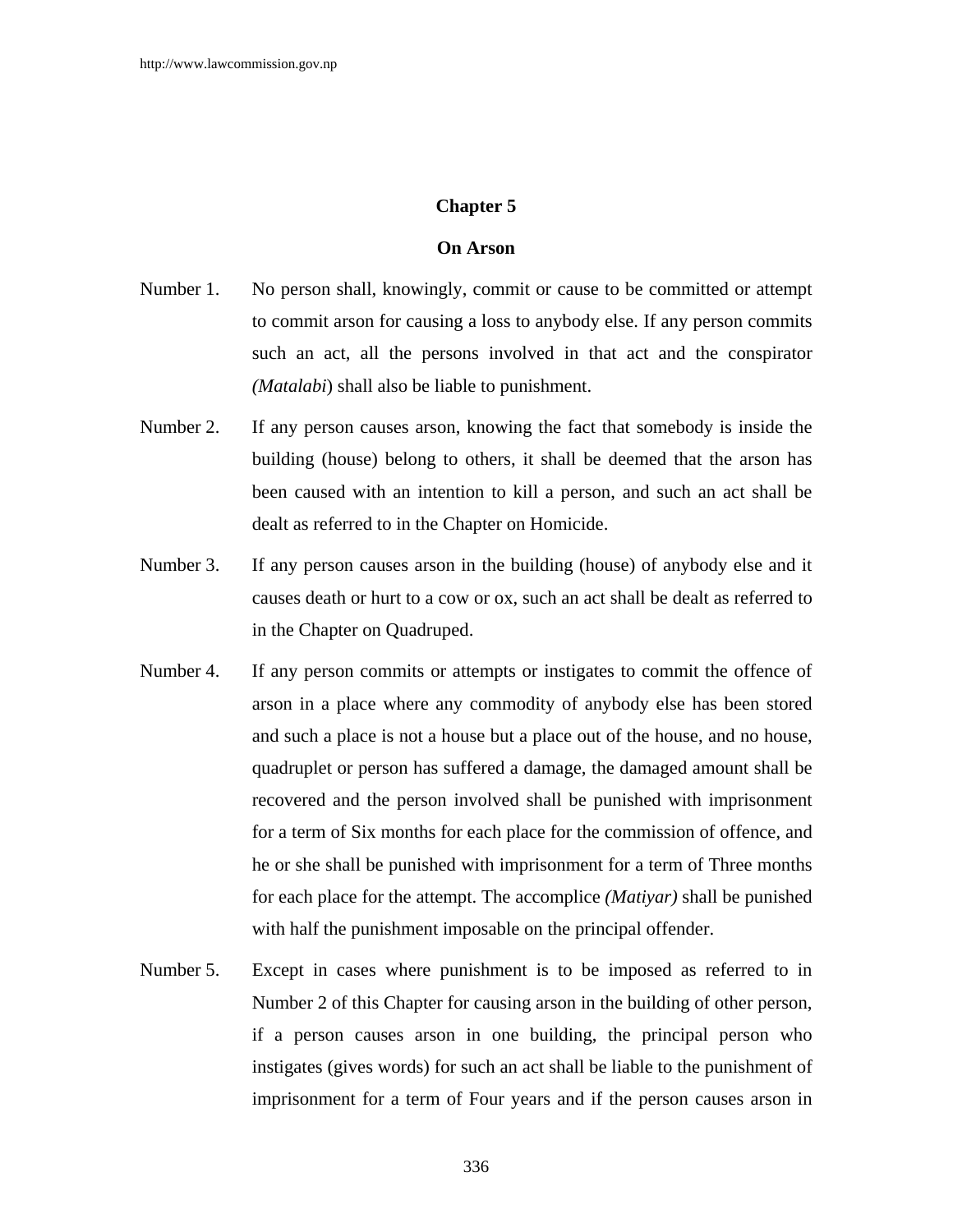more than one building, the person shall be liable to imprisonment for a term of one additional year for each building.

- Number 6. Any person who causes arson, or instigates for the same as a principal offender, in a building or a place where government documents or treasury *(Tahabil)* have been kept or located, such an offender shall be liable to imprisonment for a term of Four years to Twelve years. Any person who causes arson or instigates for the same as a principal offender in a building or a place where military equipment, arms and ammunition *(Khajana)* have been kept or stored, such an offender shall be liable to life imprisonment with confiscation of the entire property *(Sarvasho)*. Except as otherwise provided herein (in this Number), if any person causes arson in any other government building, the person shall be liable to the punishment as referred to in Number 4 of this Chapter.
- Number 7. Except the principal instigator or offender involved in arson, the conspirator *(Matlabi)* and accomplice shall be liable to half the punishment to be imposed on the principal offender.
- Number 8. In cases where at attempt has been made to commit arson but the act of arson has not been completed, the offender and the principal instigator shall be liable to the punishment of imprisonment for a term of Two years and the conspirator *(Matlabi)* and accomplice shall be liable to imprisonment for a term of One year. In the case of a building where government documents and treasury *(Tahabil)* have been kept, the punishment shall be two-fold.
- Number 9. In cases where the amount in question for the loss caused by an act of arson could not be recovered from the total property *(Jayajat)* of the offender, and the owner of the building (property) files a petition for the imprisonment of the offender for the unrecovered amount in question, it shall be dealt as referred to in Number 10 of the Chapter On Theft.
- Number 10. In cases where, in the course of arson, any cattle or property *(Dhanmal)* is damaged, the amount in question for such a loss shall be caused to be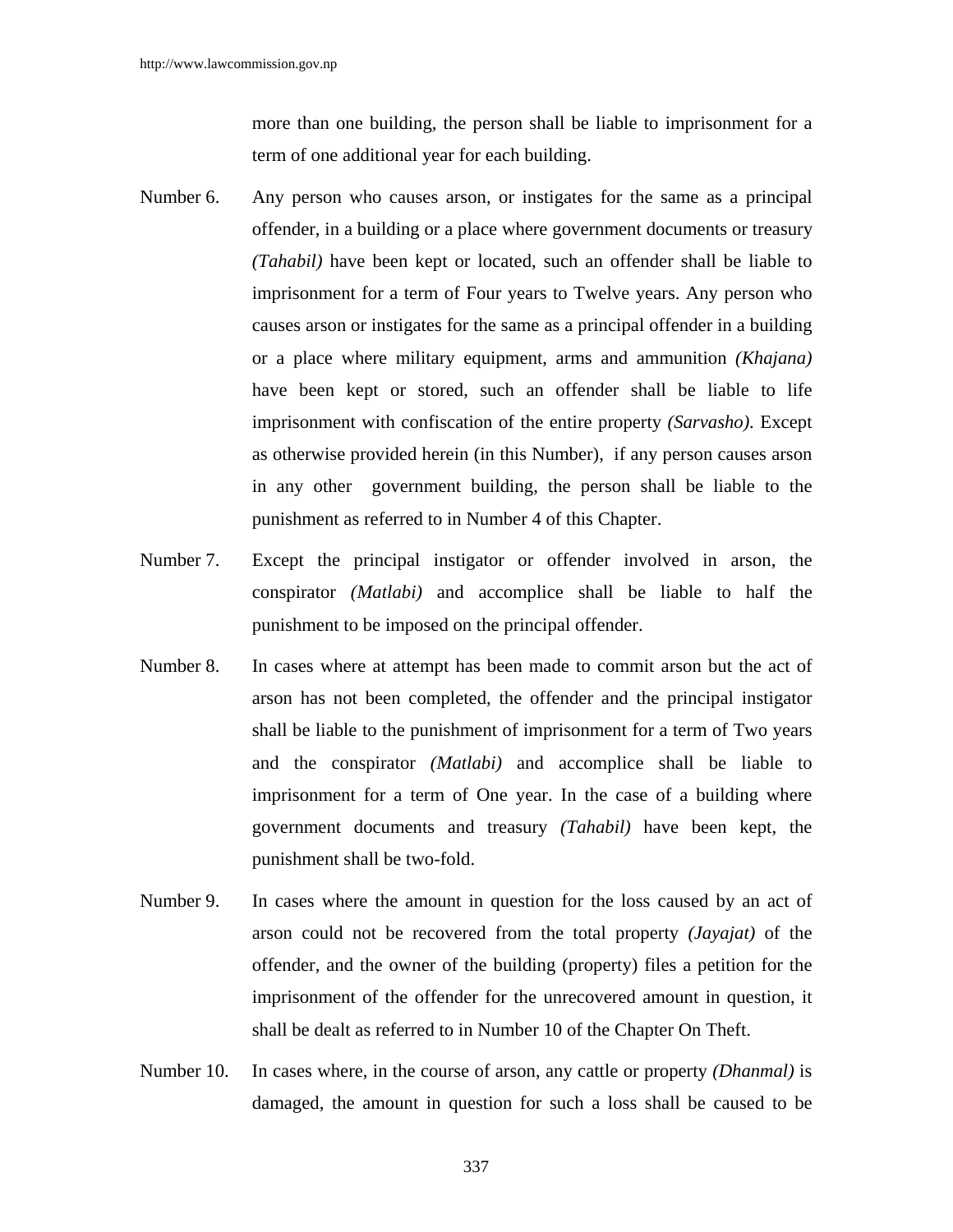recovered from the property *(Jayajat)* of one who has committed or caused to commit arson if the amount of loss is set out and if such amount in question is not set out, it shall be as fixed by the local people *(Panchakriti Mol).*

- Number 11. Except on a matter involving the punishment of life imprisonment with confiscation of the entire property, no one shall be imprisoned for more than Twelve years on the other matters referred to in this Chapter.
- Number 12. In the case of a death of a cow, ox or human being, the limitation to file a suit shall be as referred to in the concerning Chapters. On the other matters as referred to in this Chapter, if a suit is not filed within One year from the date of the cause of action, the suit shall not be entertained.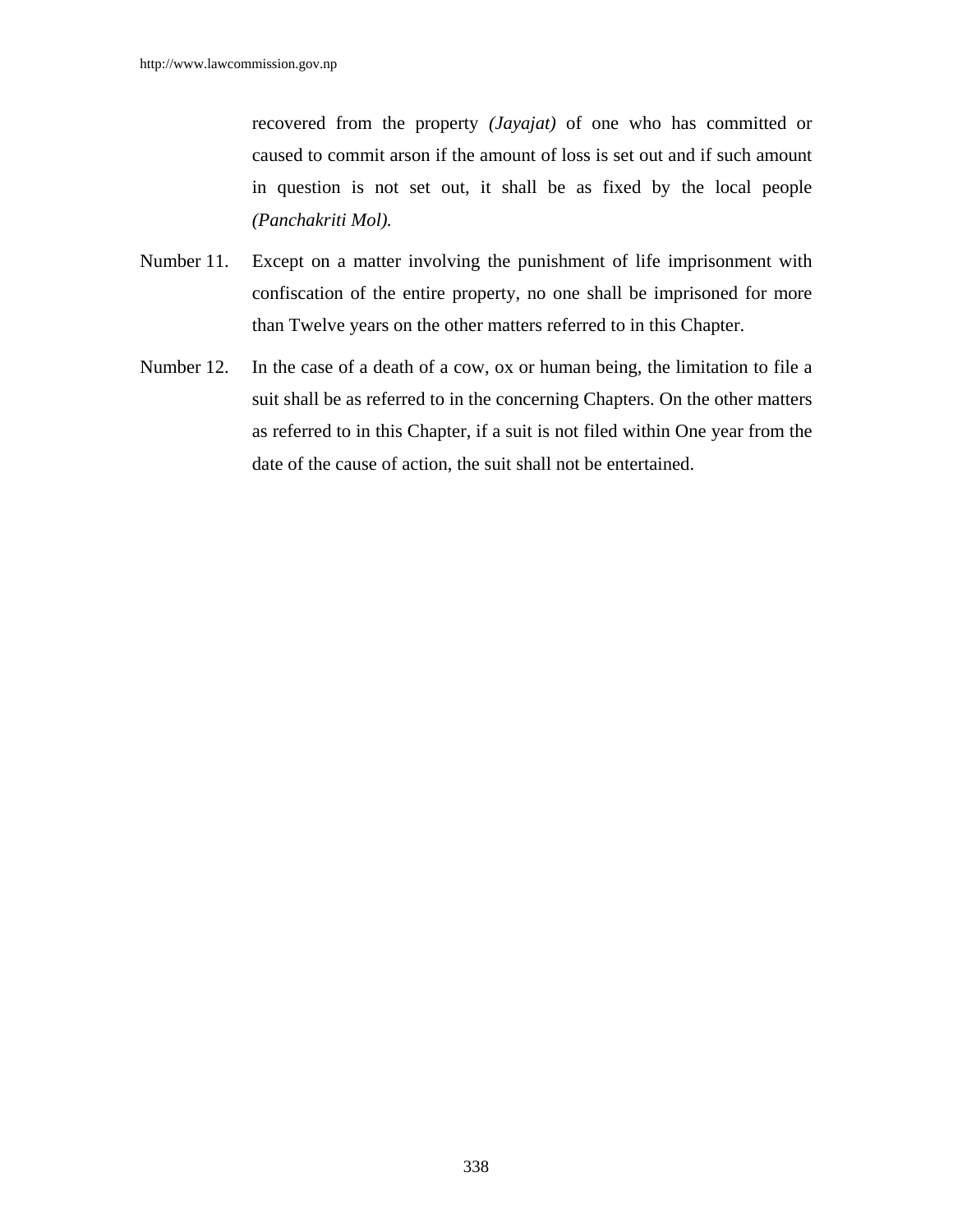#### **Chapter-6**

#### **On Counterfeiting**

- Number 1. No one shall counterfeit, or cause or attempt to counterfeit, a government coin, currency note, stamp (postage stamp), stamp paper, *Mana, Pathi,* measure of weight *(Dhak)* with a sign number, measuring rod or tape *(Gaj)*, the instrument used as a means of rules and usages *(Thiti chalan)* by molding *(Dhali)* or engraving *(Khodi)* any fake sign *(Baahida)*, mark *(Tak),* seal, number, symbol; and no one shall knowingly sell, purchase, or transect (measure, weight) from an unauthorized (not used sign or mark from the Government) instrument *(Mal)* or bring into use *(Chalauna)* that type of instrument *(Mal)*, and re-use the stamp or stamp paper once used and cancelled earlier. Such an act shall be considered to be the offence of counterfeiting.
- Number 2. No one shall melt *(Galna)* a coin issued by the Government, except the lower quality coin *(Dagi)* or wreath of coin is marked *(Kati)* and withdrawn by the government for being useless *(Bekamma)* due to an act of God, without the prior approval of the Government.
- Number 3. No one shall sell metal, jewellery or any food and any other commodity, by misleading it to be a qualitative one which in fact does not have such quality or by making adulteration; and no one shall measure, weigh or fill up for the same upon deciting (to cause *Ghatibadi)* beyond the norms of weighing and measuring, in the course weigh or measurement; and no one shall keep such deceitful instruments or apparatus *(Mal)* at his or her shop.
- Number 4. If a person makes and uses fake government coin *(Tak)*, stamp number, sign mark *(Nishana)* etc., the amount in question shall be recovered, and the following provisions shall be applicable:

 If the person mints a fake coin or prints a fake currency note, the person shall be liable to punishment of a fine equal to the amount in question and imprisonment for a term of Ten years.............................1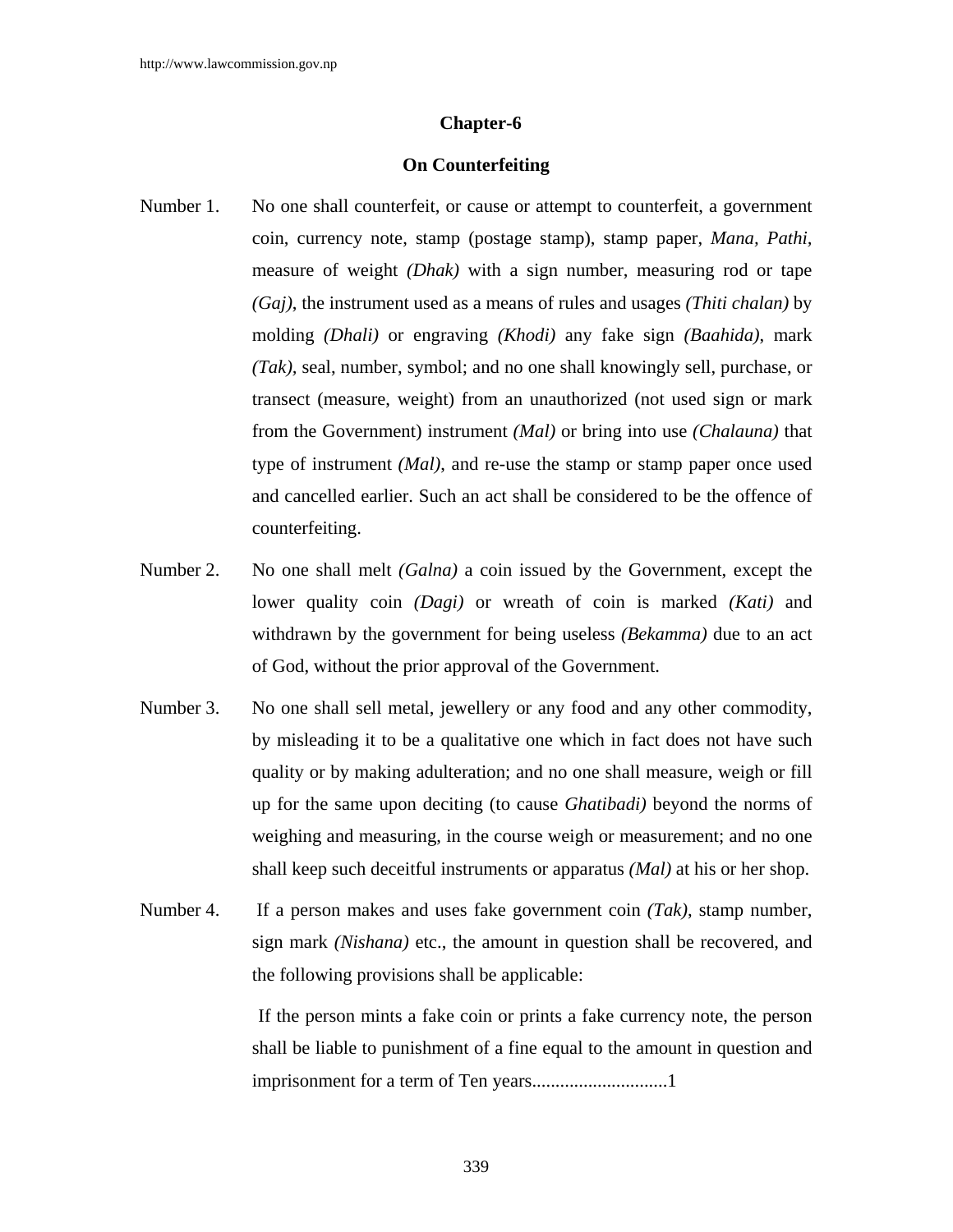If the person prints a fake stamp (postage) or stamp paper which may be sold, the person shall be liable to punishment of a fine equal to the amount in question and imprisonment for a term of Six years...............2

If the person uses a fake seal, number or sign mark in the *Dhak*, *Mana, Pathi*, *Gaj* etc. (weighing and measuring instruments), the person shall be liable to punishment of a fine equal to the amount in question and imprisonment for a term of One year..................3

All the goods and materials *(Malsaman)* used and can be used in the acts as mentioned above shall be confiscated..................4

- Number 5. In cases where a government employee in the official job of minting the coin or printing the stamp (postage) or stamp paper or putting (measure of weight) the number or sign mark in the *Mana, Pathi, Gaj, Dhak* (measuring and weighing instruments) prepares, prints, mints, carves, engraves any *Dhak,* seal, *Gaj,* number, sign mark etc. or causes for the same without any order or notice *(Purji)* of the Government of Nepal or acting contrary to law or attempts to commit such act or knowingly acts to alter *(Ghatibadi)* in weighing and measuring in the course of minting, printing, carving, engraving, measuring the number or sign marks even he or she is entitled to do this job pursuant to the law or with an order or notice *(Purji)* of the Government, the person shall be liable to the punishment of additional one fourth of the punishment as referred to in Numbers 4, 6, 7 and 18 of this Chapter.
- Number 6. If a person is or going to mint a fake coin or print, carve, engrave or make a Government seal, number or sign mark in the currency note, stamp (postage) stamp paper *(Lifa)*, *Dhak, Mana, Pathi, Gaj*, or keeps the printing, carving, engraving or making seal, machine *(Sancho)* or apparatus *(Sarjam)* with him or her or in a rented house, his or her house or shop with that *(mala fide)* intention, or caused to be committed such act, the person shall be liable to half the punishment as referred to in Number 4 of this Chapter.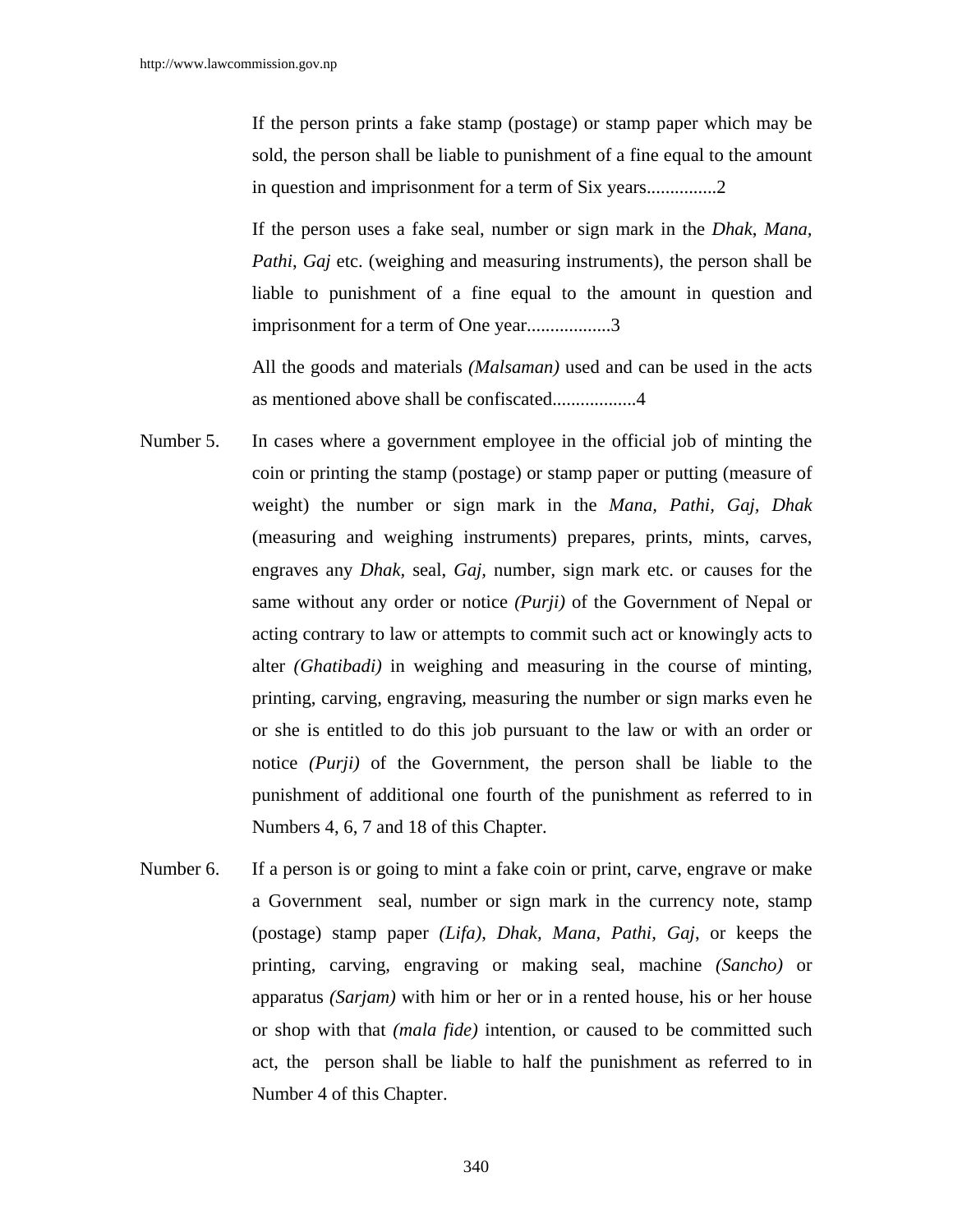- Number 7. A person who is indulged in the preparation (a *Matlabi* involved in conspiracy) for the commission of the offence as referred to in Number 4 of this Chapter shall be liable to imprisonment for a term that is half the term of imprisonment as mentioned in that Number. If such a person has taken up or used any benefit (*Liye-khayeko*) from such an act, the amount in question (*Bigo*) shall be recovered from that person, and a fine equal to such an amount shall be imposed on him or her.
- Number 8.<sup>412</sup> If a person mints a coin or makes (prints) currency note or cheque which can be used as good as a currency, of a foreign country, within the territory of Nepal, or if a person imports or brings in use any coin, currency or cheque counterfeited in a foreign country into Nepal or attempts for the same and indulges in such activity, the person shall be liable to a fine equal to the amount printed in the currency and imprisonment for a term of up to Five years; and such counterfeited currency shall be confiscated and cancelled*.* A person who receives a counterfeit without such knowledge shall not be liable to punishment.
- Number 8A.<sup>413</sup> Any person who uses or attempts to use a cancelled cheque etc., concealing or deceiving the fact, shall be liable to half the punishment as referred to in Number 8 and such a cheque shall be seized *(Jafat).*
- Number 9. Ten *Cheuti* shall be one *Muthi,* Ten *Muthi* shall be One *Mana*, Eight *Mana*  shall be One *Pathi* and Twenty *Pathi* shall be One *Muri*.
- Number 10. Eight stout barley grain *(Jau)* put together shall be one *Angul*, Twelve *Angul* shall be one *Bitta*, Two *Bitta* shall be one *Haat* and Two *Haat* shall be one *Gaj* (yard) or Thirty Six inches shall be one yard.
- Number 11. Eight *Lal* shall be one *Masa*, Twelve *Masa* shall be one *Tola,* Four and half *Tola* shall be one *Karua,* Four *Karua* shall be one *Paau*, Four *Paau* shall be One *Ser*, One and half S*er* shall be One *Bisauli* and Two *Bisauli* shall be one *Dharni* in the *Dharni* related weighing system; and in a *Man*

 $\overline{a}$ 

 $412$  Amended by the Ninth Amendment.<br> $413$  Inserted by the Ninth Amendment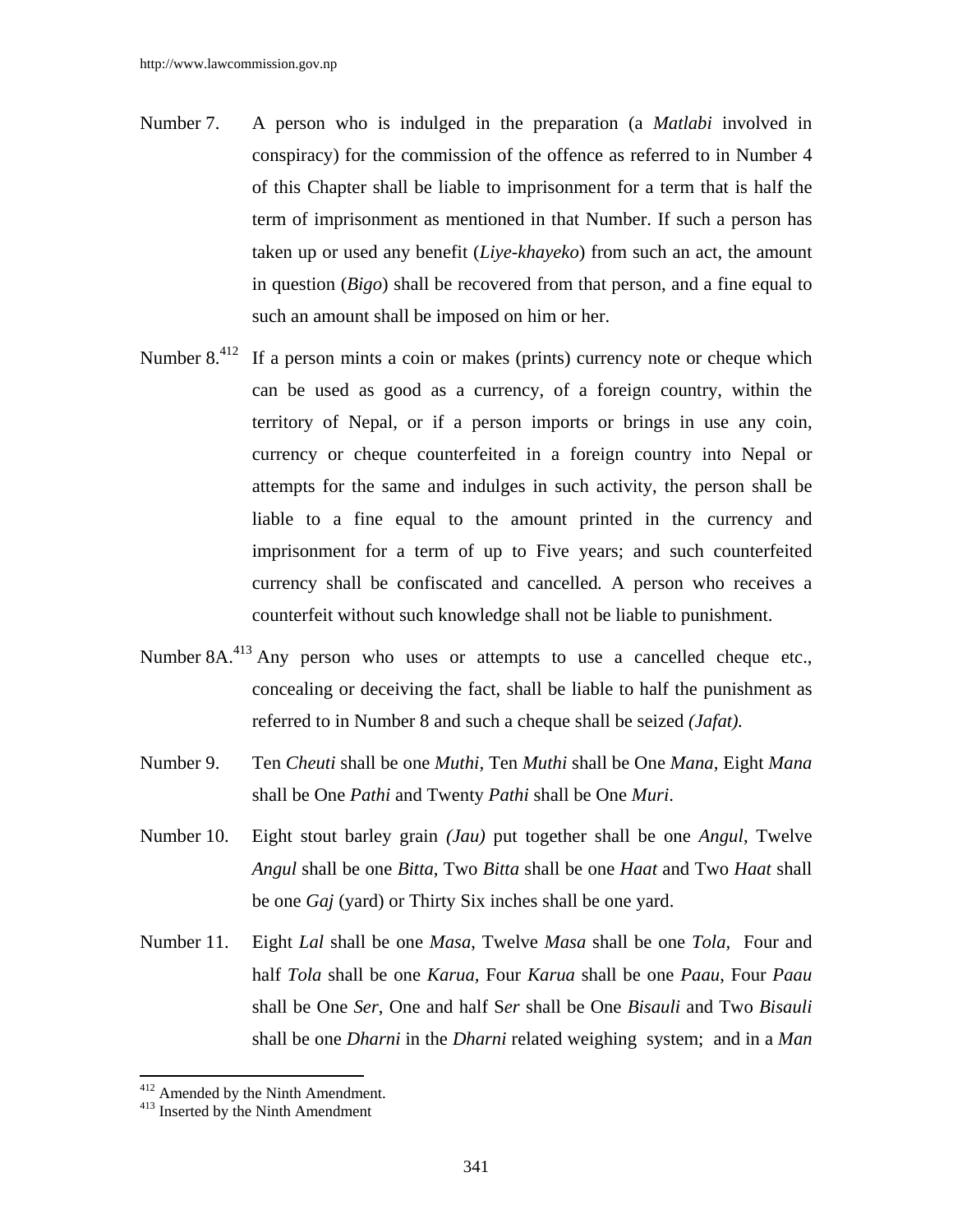related weighing system, Ten *Lal* shall be One *Masa* Ten *Masa* shall be one *Tola,* Five *Tola* shall be one *Chhataak,* Four *Chhataak* shall be one *Paau*, Four *Paau* shall be One S*er* and Forty *Ser* shall be One *man*.

- Number 12. If a person makes profit of dregs in *chasni* (piece of gold and/or silver) by decreasing the weight, the person shall be liable to pay the amount of such profit and to a fine equal to that amount.
- Number 13. If a person brings in use the measuring or weighing *Mana*, *Pathi, Dhak* and *Gaj* etc. by decreasing or increasing its measurement capacity and if a person keeps such an instrument at his or her shop with *mala fide* intention of bringing the same in use *(Chalan),* the person shall be liable to pay the amount in question where it is required to make recovery of such amount, and to a fine of Fifty Rupees for each instance.
- Number 14. In cases where a *Mana*, *Pathi*, *Dhak*, *Gaj* etc. is found without a seal, number or sign-mark, or a balance-scale or sealed or numbered *Mana*, *Pathi*, *Dhak*, *Gaj* etc. is found to be faulty, such instruments shall be confiscated (seized), made useless, auctioned and amount collected from such an auction shall be credited to the revenue of the Government of Nepal.
- Number 15. If any person sells any bad commodity misrepresenting that the commodity is good one or mixes up something wrong with any commodity, the additional profit earned out of such act shall be recovered by the owner who has suffered loss, and the person who sells such commodity shall be liable to a fine of Fifty Rupees each time.
- Number 16. No person shall bring into use (*Chalan*) any counterfeit coin, wreath (*Mala*) or any other lesser quality (*Dagi*) coin due to a hole on it or burning (fire) or by virtue of any other reason. Except this, everyone including a government office shall bring into use *(Line Dine)* the worn out *(Maleda),* broken boundary and smashed coin. If a person does not accept a broken or smashed coin, the person shall be liable to a fine equal to the amount of such unaccepted coin. If any person surrenders any coin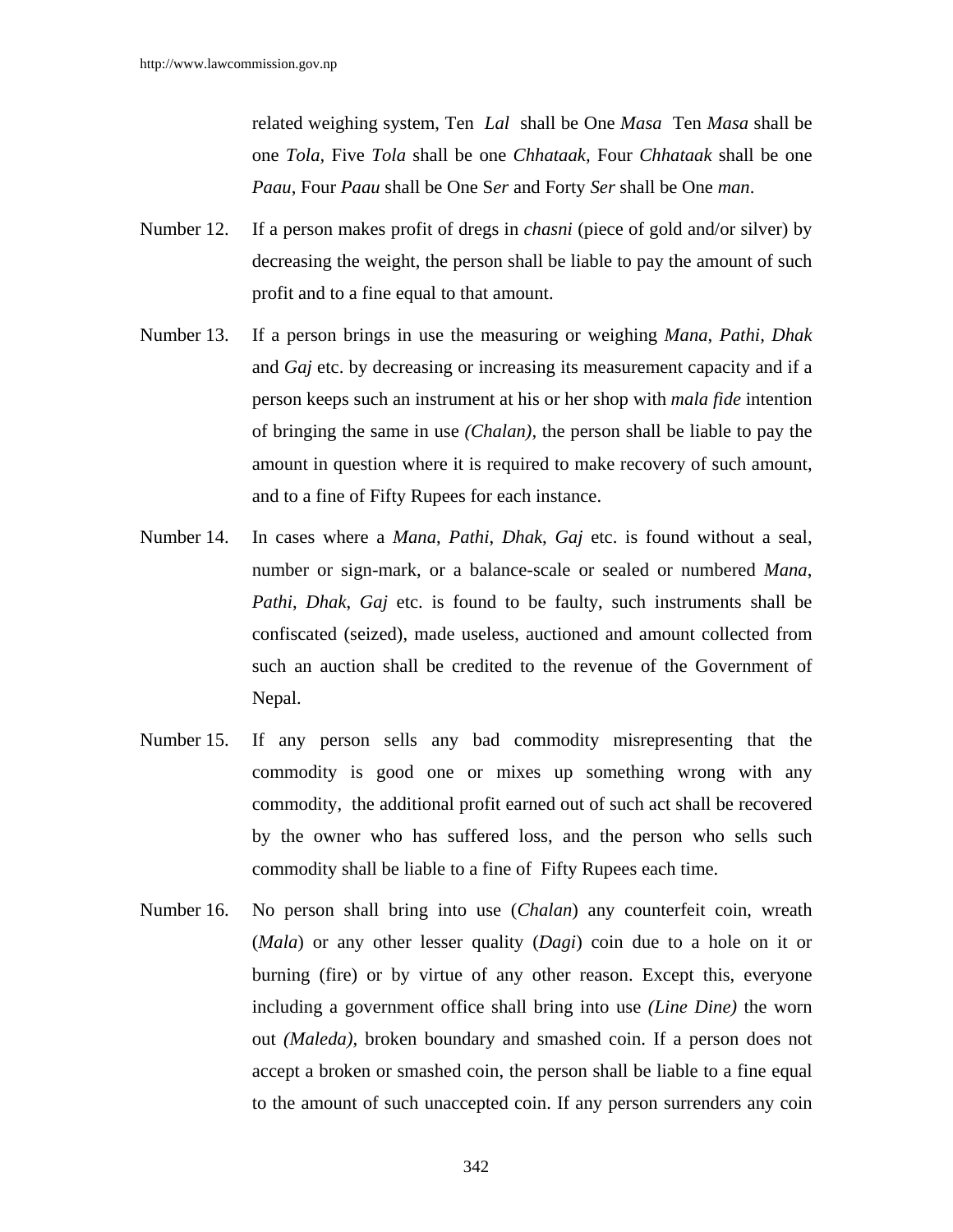that should not be used to the office, such a coin shall be broken into pieces and returned. If a government employee breaks such a coin into pieces as should not have been so broken into, and returns it, such an employee shall be liable to make payment of the amount in question and to a fine equal to the amount in question of the broken coin.

- Number 17. Except where the lower quality wreath has been issued (permitted) by the Government of Nepal and any coin has become useless due to an act of God, if a person melts any coin issued by the Government of Nepal without taking prior approval (*Saadhi*) of the Government of Nepal, the person shall be liable to a fine equal to the amount in question of the melted coin.
- Number 18. If a person knowingly purchases, sells, brings in use *(Chalan)* or transects a counterfeit coin, seal numbered, sign- marked cash or commodity, with an intention to earn profit upon transacting it in its full cost, the person shall be liable to a fine of up to One Hundred Rupees, and the amount in question shall be confiscated.
- Number 19. If a person, fraudulently and knowingly, uses a stamp (postage) or a stamp-paper already used and cancelled again as a genuine one or attempts to do so, the person shall be liable to a fine at the rate of Fifty Rupees if the cost of one stamp or stamp-paper is less than Fifty Rupees and equal to the amount in question if the amount in question is more than that.
- Number 20. A government currency note and the coin shall be transacted (given and taken) at the rate it is mentioned in such currency or coin. If any person transacts, or causes to be transacted, a currency or coin at a higher or lesser rate, the person shall be liable to a fine of up to Five Hundred Rupees and the amount in question shall be confiscated.
- Number 21. The Government of Nepal may, by publishing an order in the Nepal Gazette, restrict particular type of currency note or coin from using *(Chalan Chalti)* and transporting the same in particular places. The Government of Nepal may issue an order to surrender such a restricted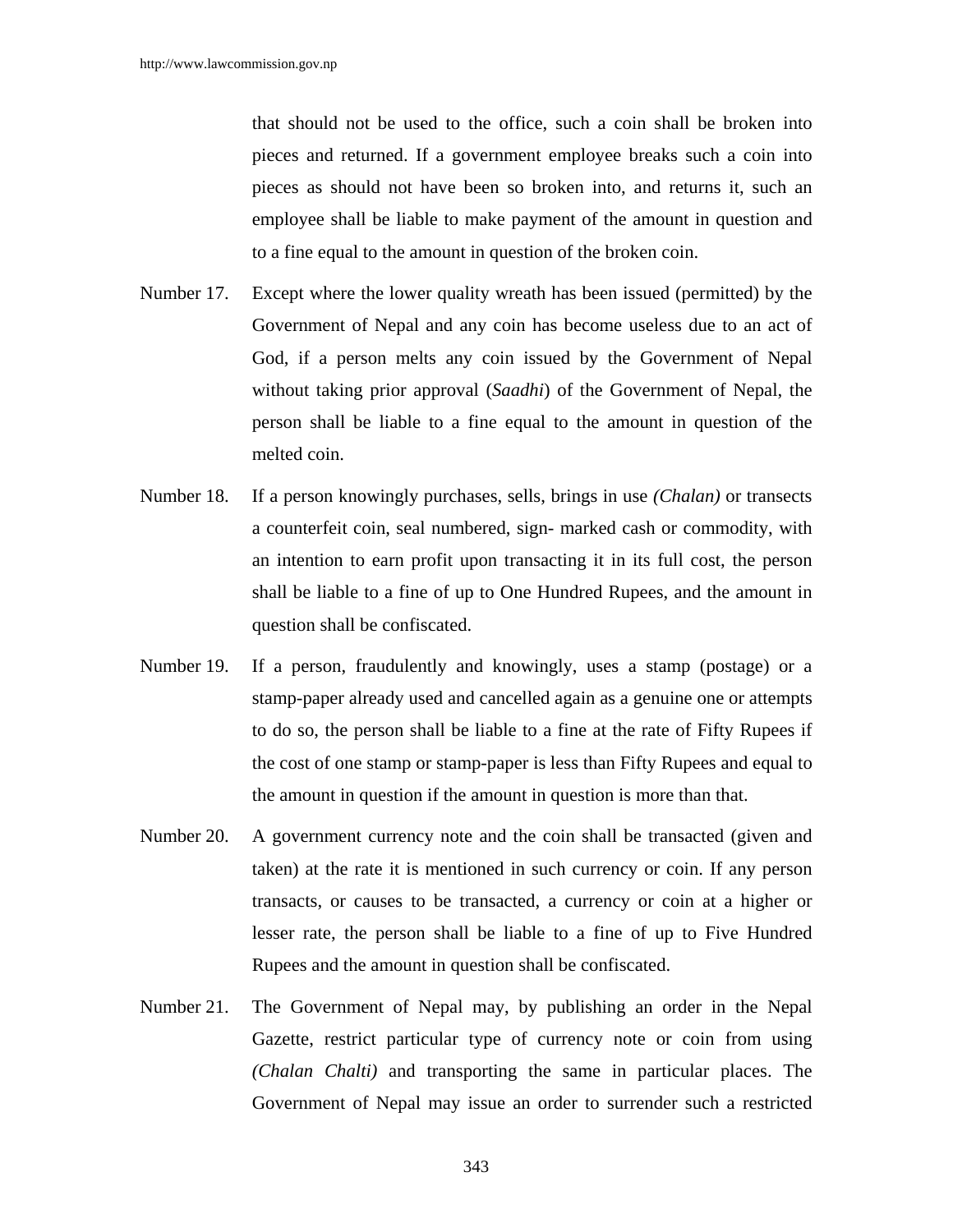currency note or coin to a designated place, upon publishing a notice in the Nepal Gazette. A person who surrenders a currency note or coin pursuant to the notice shall be entitled to receive the currency note or coin of similar value so surrendered. If a person brings in use *(Chalan Chalti)* the restricted currency note or coin or carries (transports) in to a restricted place or does not surrender in the designated place within the designated period of time, such a currency note or coin may be confiscated by an order of the Government of Nepal; and if someone helps to arrest and prove a suit of using *(Chalan Chalti),* illegally exporting or hiding such a restricted currency note or coin, the person shall be provided with a reward of Ten percent of the amount confiscated (seized) from the accused, and such a reward shall be made in the legal currency note or coin.

- Number 22. The word 'Government' mentioned in this Chapter also includes others which are recognized by the Government of Nepal.
- Number 23. In relation to the counterfeiting of a coin (or currency), a suit may be field during the life of the offender, and in the other offences, it has to be filed within Three months from the date of the cause of action.
- Number 24. While imprisoning a person for any matter set forth in this Chapter, the person shall not be so imprisoned for a term exceeding Twelve years.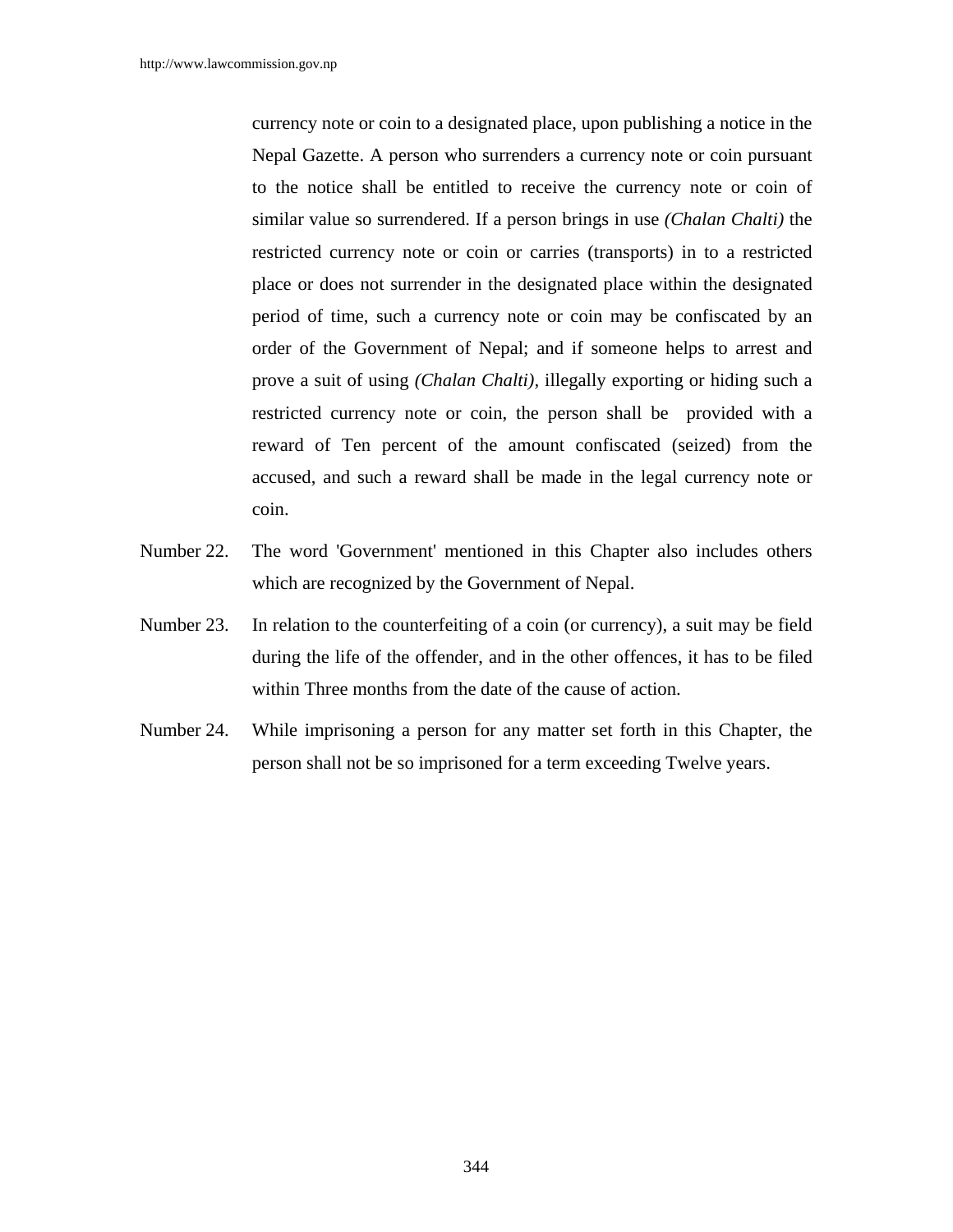### **Chapter-7**

#### **On Quadruped**

- Number 1. No person shall, with intention to kill, kill, cause another person to kill, attempt to kill, a cow or ox or take a cow or ox to a foreign country or take and sell it in such country, with such intention. No person shall also kill and cause damage to any such quadruped animal and bird, as well, other than that mentioned above, as may be prohibited by law and as to which such person has no entitlement.
- Number 2. Where a cow or ox happens to die as a result of a sudden strike or otherwise when any action is taken for rescue/welfare or when some other thing is done without intention to kill it, it shall be deemed an accidental death. For the purpose of relieving pain on the body and, for welfare, a wound or brand may be made on the body or blood may be extracted from some organ.

 $\overline{\phantom{a}}$ 

- Number 4. Where a person sees another person being ready, by taking up a weapon or otherwise, to intentionally kill a cow or ox, the person shall prohibit that other person from killing the cow or ox. Where that other person, rejecting such instruction, uses the weapon also against the person who so prohibits, and the person who strikes, cuts and kills that other person shall not be deemed to commit offense and be liable to punishment. In cases other than that mentioned above, any person shall not kill but shall arrest and hand over such other person to the office.
- Number 5. Where any person hits a cow or ox with a weapon, heavy stick or stone, and as a result of that pain or suffering, the cow or ox cannot move, becomes confined to its shed and dies within Twenty One days, the cow or ox shall be deemed to have died as a result of the wound or pain caused by that person. Where such cow or ox dies after the period of Twenty One days or

Number  $3^{414}$  -------

 $414$  Repealed by the Animal Slaughtering and Meat Inspection Act, 2055.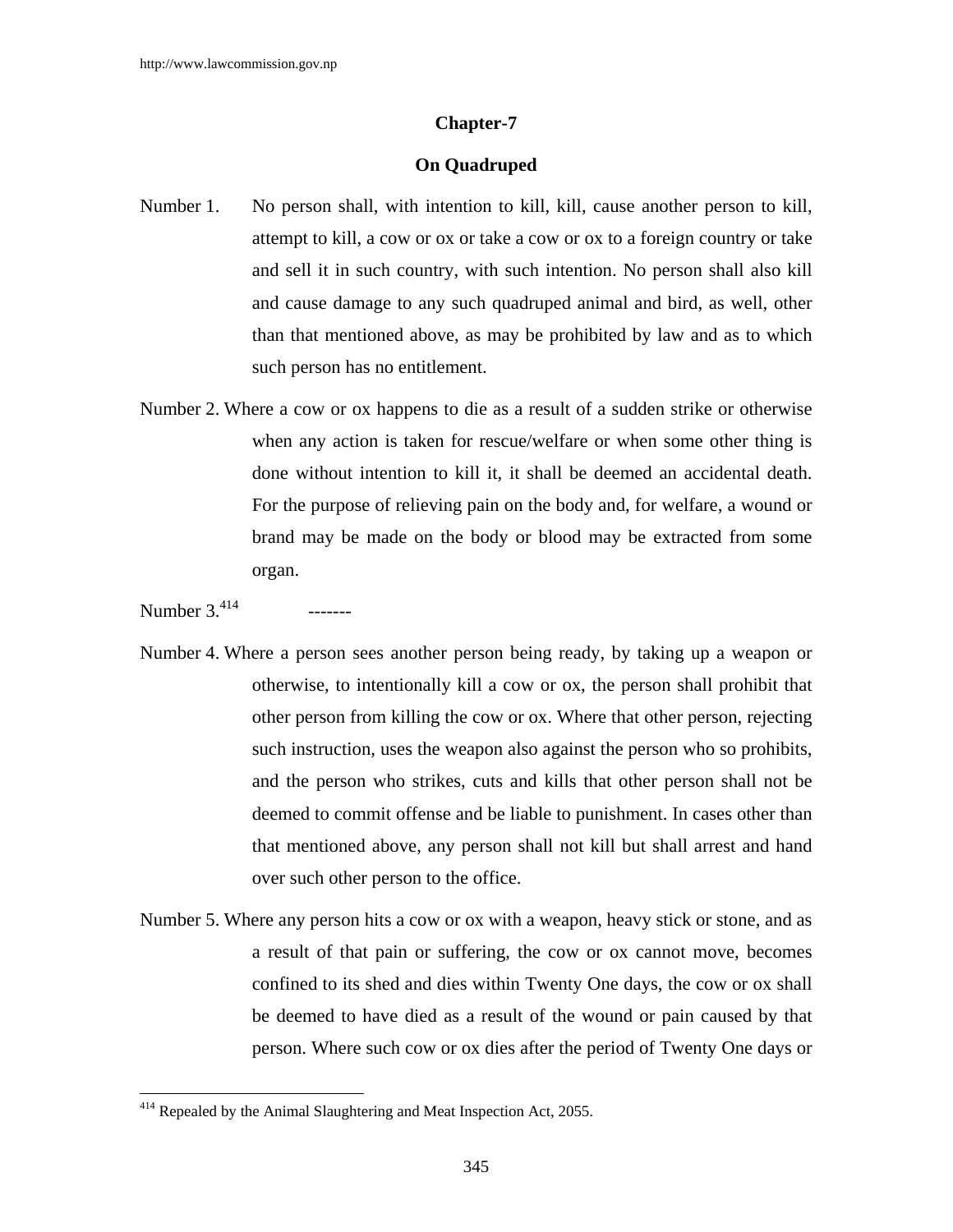dies of another illness or disease after it has started making movement, that person who has so hit it shall be liable to punishment only for the wound caused by him/her.

- Number 6. Except the four-footed animals which are restricted to kill, no one shall kill or injure (*Khuni)* any other pet animal even such an animal causes loss to one's crops. One shall hand over such an animal to the police office, and the owner of crops shall be entitled to recover the loss (amount in question) from the owner of the animal. A person shall not get compensation for a loss of crops if he or she causes injury to the animal. If any animal, except a cow or ox, is injured, one shall not be liable to punishment. If a person kills such an animal, the person shall pay compensation to the owner of the animal and shall also be liable to punishment.
- Number 7. If it seems that a pet animal may cause loss or damage because it is excited or has gone mad or for any other reason, any damage or risk *(Jokhimi)* that may be caused by such an animal shall be saved at any cost, and such an animal shall be kept safely from causing any loss to some other person. When the owner of such an animal keeps the animal safely, but some person dies due to strike, bite or any other act by such an animal, the owner of such an animal shall be dealt with pursuant to the Act (law) regarding *Bhabitabaya* ( accidental homicide). he animal which kills a person shall be confiscated and shall be cut and its meat shall be auctioned if people eat the meat of such an animal and if such meat is not eaten by the people, the body of such an animal shall be buried. The cow, ox or other animal which is restricted to be killed, shall be put (kept) in the nearest government cattle house *(Goth)*, stable *(Tabela)*, elephant shed *(Hattisar)* in such a way that it cannot cause any loss or damage, and information thereof shall be given to the concerned office accordingly. If any animal kills any of the family members of the owner or caretaker of such animal, it shall not be considered to be an offence. Such an animal shall be confiscated *(Jafat)* as mentioned above. In cases where such an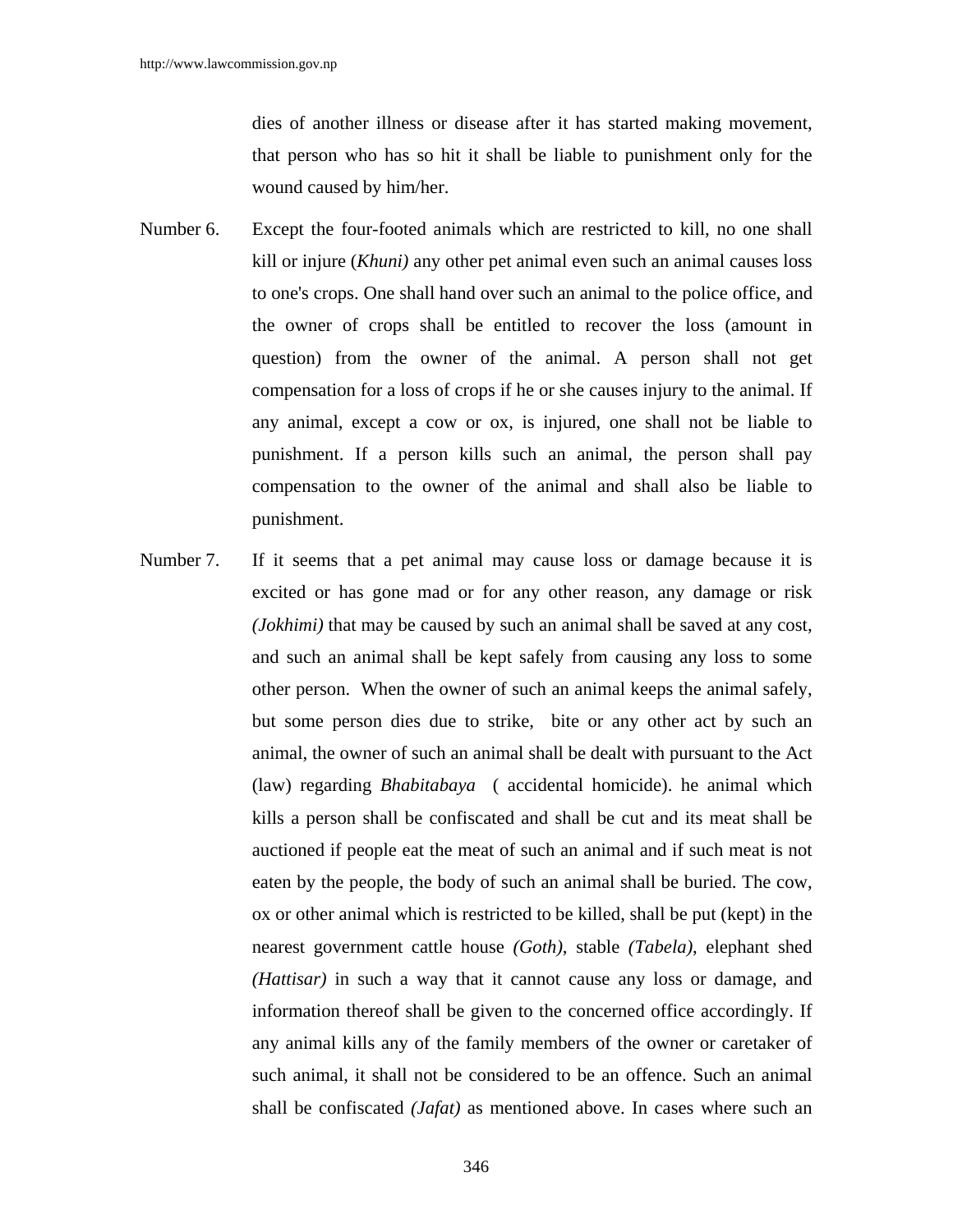animal kills any animal of another person, other than a human being, the loss shall be recovered and penalty shall also be imposed as referred to in the Act. In cases where an animal such as an elephant or horse etc. which is being used as a means of transportation causes any loss or damage, it shall be dealt with in accordance with the concerned law.

- Number 8. No one shall export, carry or sell the branded bull *(Sandhe)* or old cow or bullock or barren cow *(Baila)* in a foreign country. If some one sells, the amount involved in the sale shall be confiscated and such a person shall also be fined at the rate of One Hundred Rupees for each animal. In cases where a person is arrested in the course of transportation, before reaching a foreign country, he or she shall be fined at the rate of Fifty Rupees per animal.
- Number 9.No person shall sell or purchase a bullock *(Basha)* or branded bull *(Sandhe)*. If any person so sells or purchases, the amount received from the seller shall be confiscated, and that person shall also be liable to punishment. If the purchaser purchases a bullock *(Basha)* or branded ox *(Sandhe)* without knowing about the branded mark, such a person shall not be liable to punishment. In such a case the buyer shall be entitled to receive (get back) the purchased amount from the seller, and the seller shall also be liable to punishment.
- Number 10. Any person who transports a cow, branded bull *(Sandhe)* or bullock *(Basha)* from the territory of Nepal to a foreign country, and kills or causes other person to kill such an animal, he or she shall be liable to the punishment of imprisonment for a term not exceeding Six years.
- Number 11. If a person knowingly kills a cow or bullock, the person shall be liable to imprisonment for a term of Twelve years, and a person who instigates (gives word) for the same shall be imprisoned for a term of Six years. A person who kills a yak *(Chauri)* shall be liable to a fine of Forty Rupees for each yak.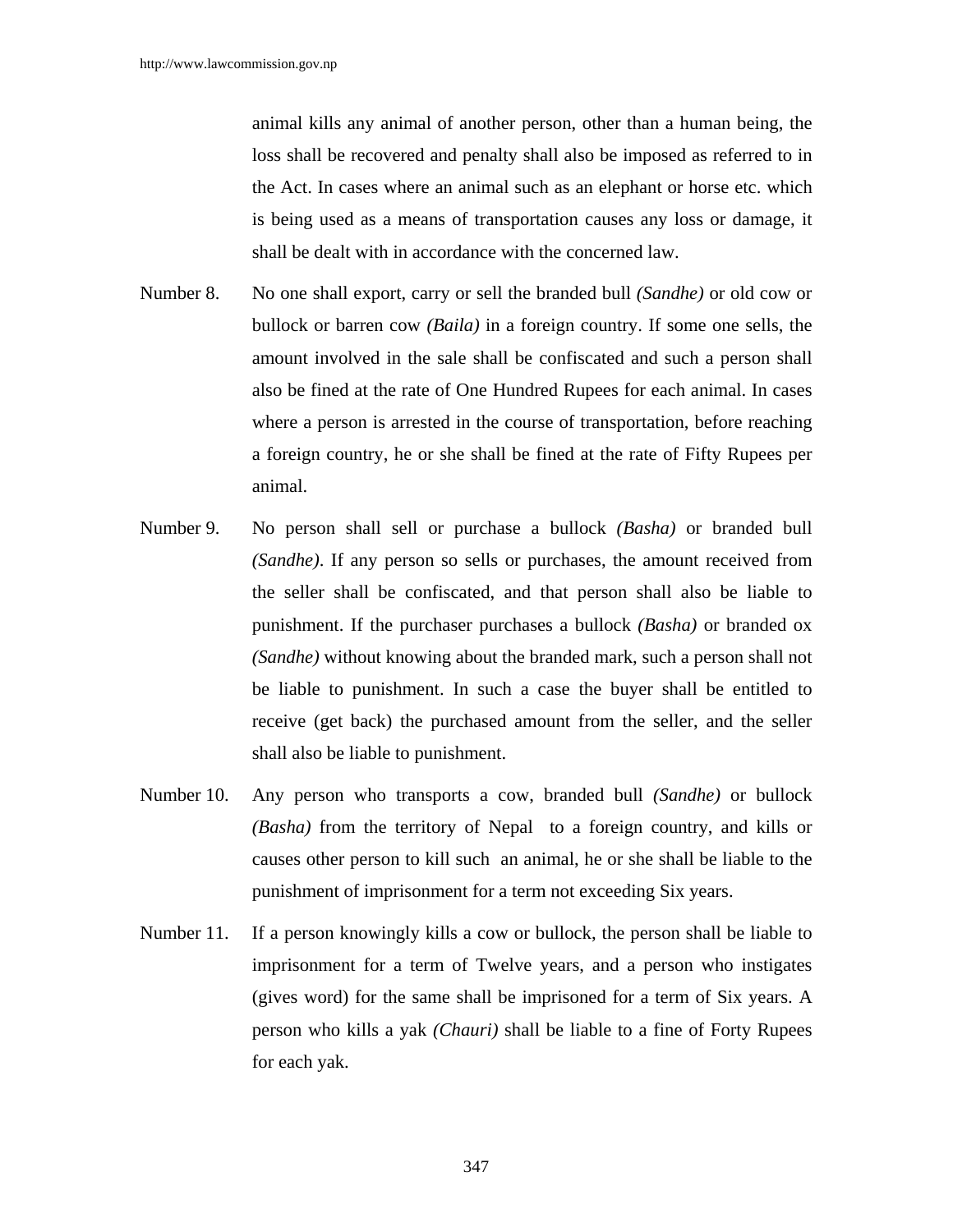- Number 12. If a person administers poison to a cow or bullock with intention to kill it, the offender shall, despite that such an animal does not die, be liable to the punishment of imprisonment for a term of Six years; a person who instigates (give word) to administer such poisoning shall be liable for the punishment of imprisonment for a term of Three years; and a person who makes attempt for the same shall be liable to the punishment of imprisonment for a term of Two years.
- Number 13. If a person holds or fastens *(Bandhchhadh)* a cow or bullock with intention to cause to kill it with the hand of other person, such an offender shall be liable to the punishment of imprisonment for a term of Six years.
- Number 14. Any person who causes a grievous hurt *(Angabhanga)* to a cow or bullock shall be liable to the punishment of imprisonment for a term of Two years; and any person who causes wound or bloodshed *(Ragatpachhe)* to such an animal shall be liable to a fine of up to Two Hundred Rupees. Any person who causes grievous hurt or wound or bloodshed to a yak shall be liable to a fine of up to Twenty Rupees.
- Number 15. Any person who strikes (hits) a cow or bullock, that belongs to another person and such an animal dies accidentally *(Bhabitabaya)*, the cost of such an animal shall be recovered, and a fine equal to the cost of such a cow or bullock shall be imposed on such person.

Number 16.415 ………………

 $\overline{\phantom{a}}$ 

Number 17. If a stray *(Chhada)* animal or an animal under the care of a herd *(Gothala)* causes a serious injury to a person or another animal due to the negligence on the part of the herd, the owner of animal in the case of a stray animal, and the herd, if he or she is sane and has crossed the age of Sixteen years, and the owner of the animal, if the herd is below the age of Sixteen years, shall be liable to a fine of up to Twenty Rupees.

 $415$  Repealed by the Slaughter House and Meat Inspection Act, 2055.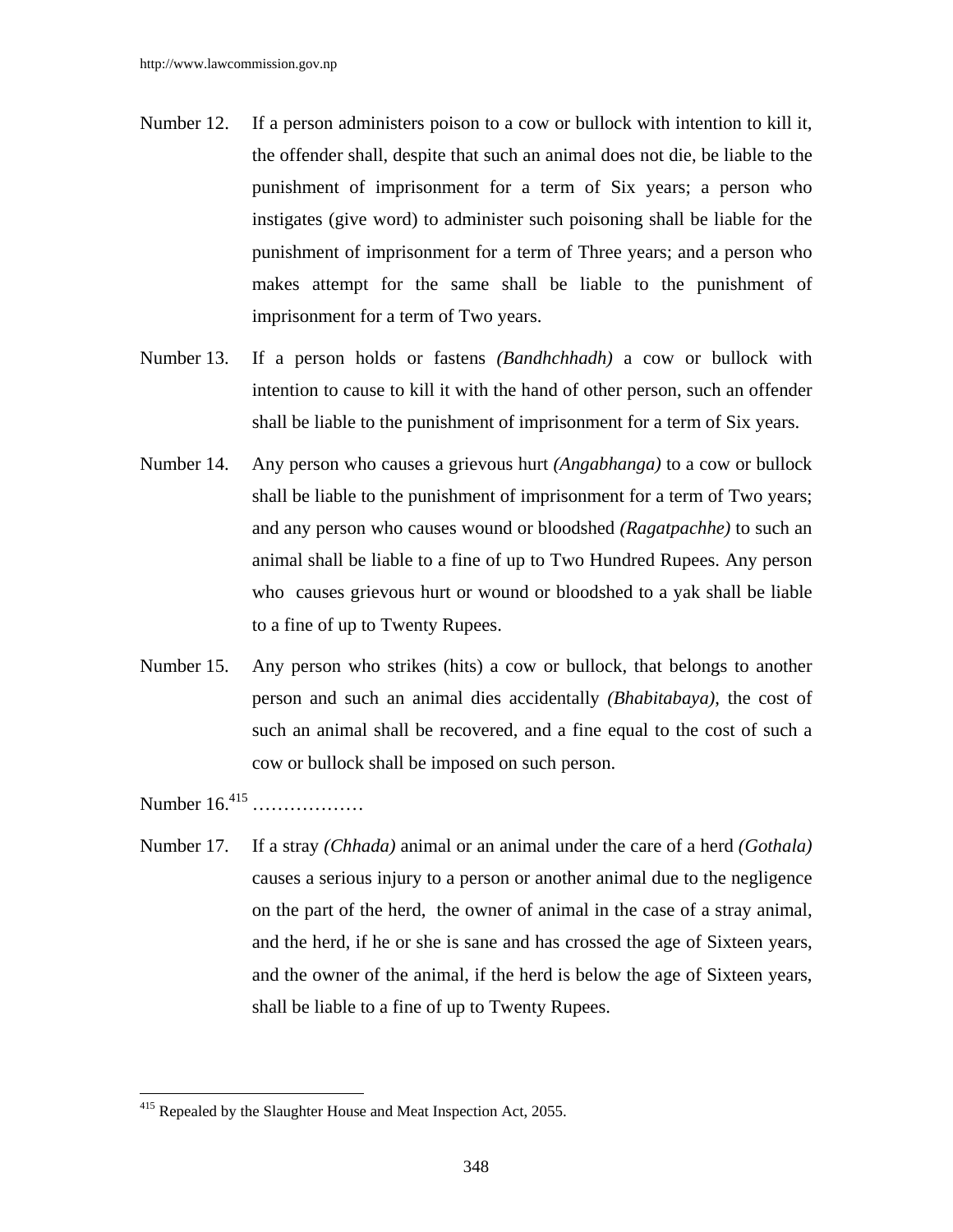- Number 18. No person shall use a bullock or branded ox or cow to plough land. If any person ploughs with the help of such an animal, he or she shall be liable to a fine of up to Twenty Rupees and such an animal shall be set free.
- Number 19. If a suit is not filed within Six months in the case of killing of a cow *(Gobadh)* and within Thirty Five days on the matter of other offences, after the date of the cause of action, the suit shall not be entertained.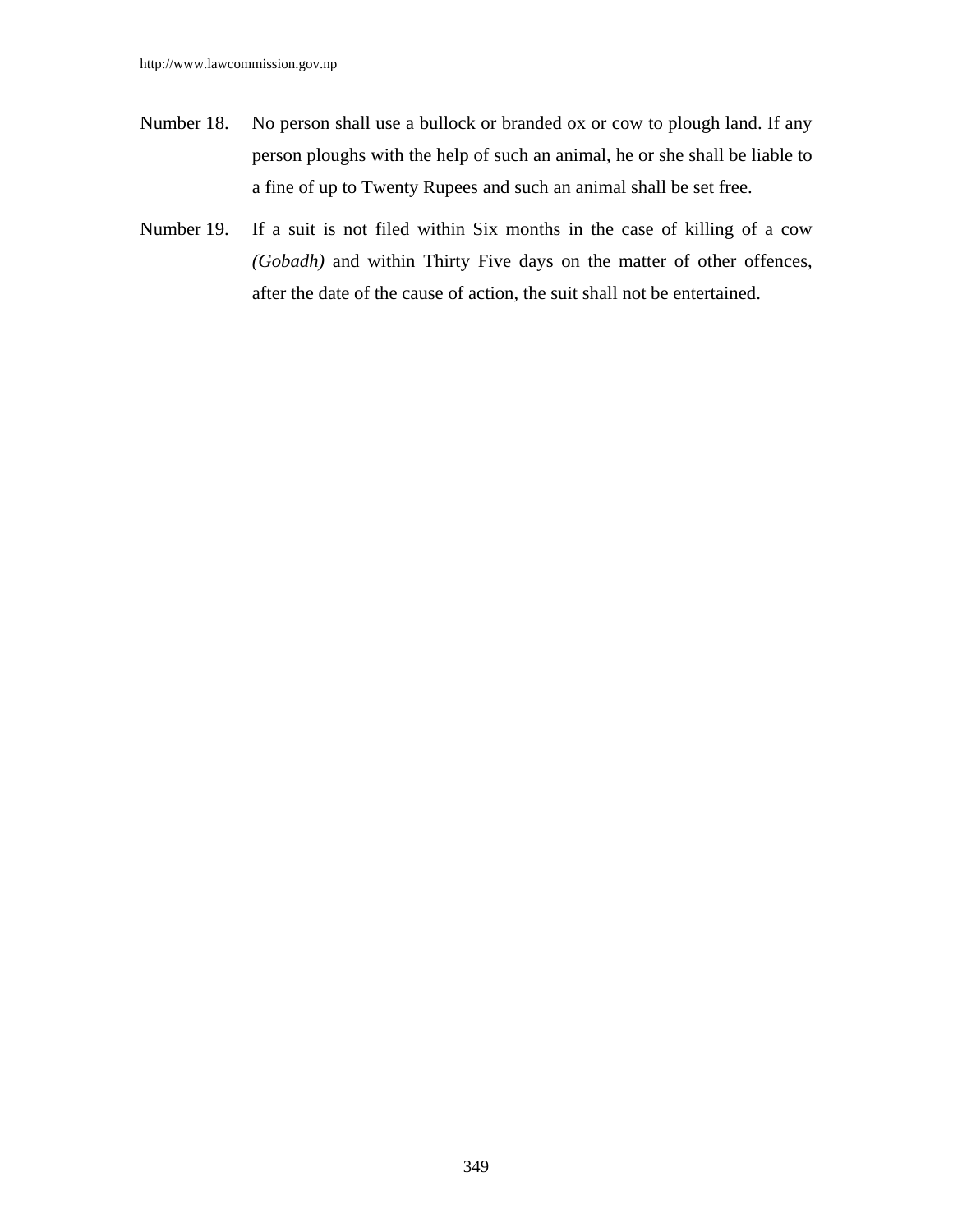# **Chapter-8**

#### **Illegal Detention**

- Number 1. In cases where a person has to be arrested and detained under the Act, the person shall be given food and water to eat and drink or the victuals *(Sidha)* as referred to in the Act. If, a person is detained otherwise or against the provisions of the Act with or without providing food and beverages, it shall be considered to be an offence.
- Number 2. If a serious patient or a minor below the age of Twelve years or a person above the age of Sixty years dies in the detention where he or she was detained for Three days and nights without providing food or drinking water and if a person, except as otherwise mentioned above, dies due to the detention, when he or she was detained for more than Seven days, the person who detains him or her shall be considered a murderer. The punishment for the same shall be as referred to in the Chapter on Homicide. In cases where the detainee was supplied food and drinking water in the detention or the detainee himself or herself has rejected to eat food or drink water and dies, such an act shall not be considered to be an offence.
- Number 3. A person who detains a person, without supplying food or drinking water to him or her and the detainee dies in the detention shall be liable to a fine of Five Rupees for a day and night, to Fifteen Rupees for Two days, Thirty Rupees for Three days, Sixty Rupees for Four days, One Hundred and Twenty Rupees for Five days, Two Hundred and Forty Rupees for Six days, Four Hundred and Eighty Rupees for Seven days, Nine Hundred and Sixty Rupees for Eight days, One Thousand Nine Hundred and Twenty Rupees for Nine days, Three Thousand Rupees for Ten days, and from the Eleventh day, Three Hundred Rupees shall be added and it shall be at the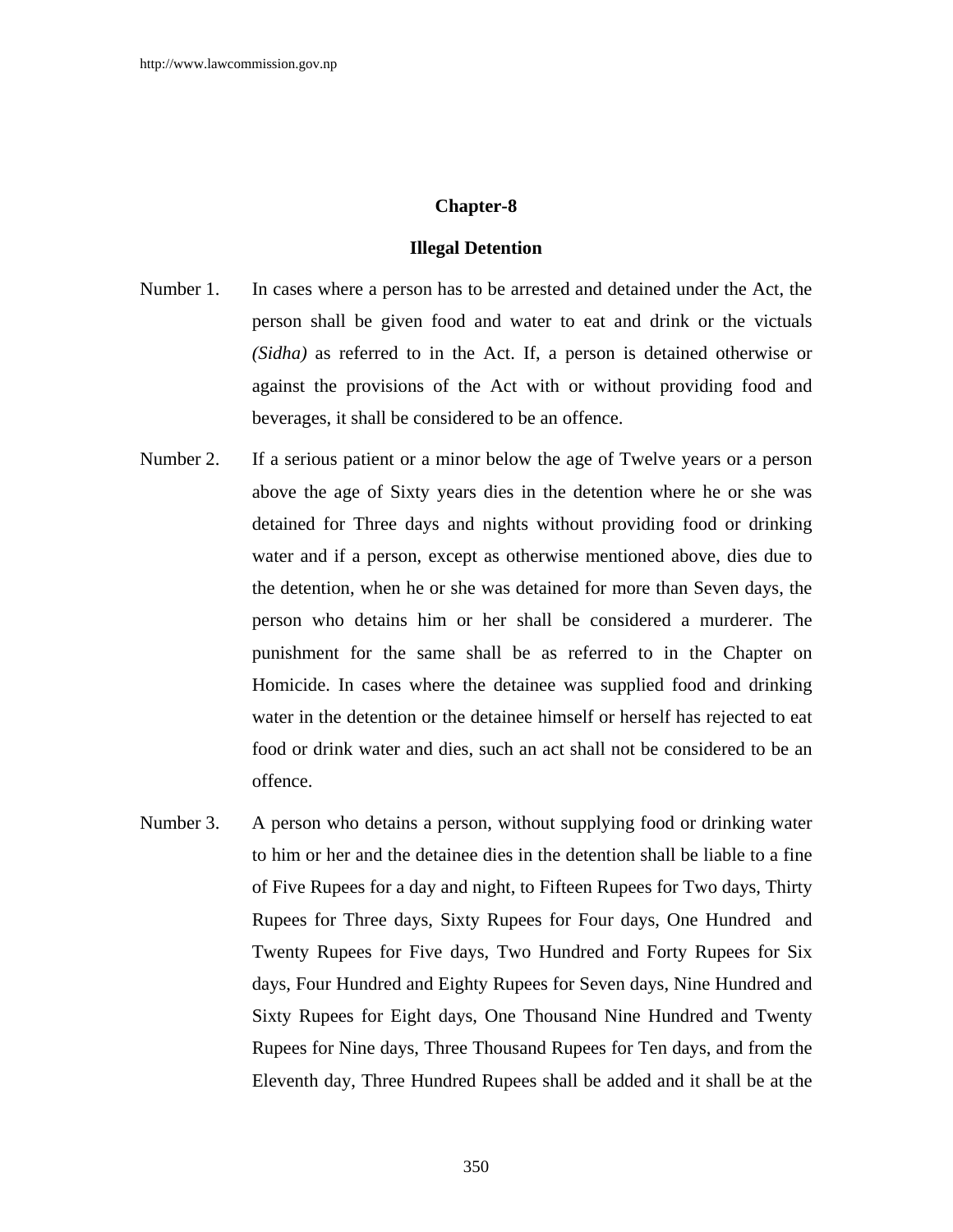rate of Six Thousand and Three Hundred Rupees for upto Twenty One days; and such a person shall be imprisoned upto the equal days that the victim was detained illegally. In cases where a person is illegally detained with fetter, leather strip or sackles (*Nel, Chamot or Thigunra)*, one fourth of such a punishment shall be added to the punishment; and if the illegal detention is made with handcuffing or *Galfandi,* half of such punishment shall be added to the punishment. In cases where any person detains a minor or a male detains a female as mentioned above, punishment for such act shall be two-fold of the punishment as mentioned above.

- Number 4. Except in cases where a person may be detained pursuant to the Act, if a person detains another person upon supplying food and drinking water, the person shall be liable to a fine at the rate of One Hundred Fifty Rupees per month according to the number days that the victim has been detained; the rate of fine in a case where a person has been illegally detained with fetter, leather strip or sackles (*Nel, Chamot or Thigunra)* shall be Three Hundred Rupees and the rate of fine in a case where a person has been illegally detained with handcuffing or *Galfandi* shall be four Hundred and Fifty Rupees and such an offender shall be imprisoned equal to the days that the victim has been detained. In cases where a male has detained a woman or any person detains a minor or government employee, the punishment for such a case shall double the punishment mentioned above.
- Number 5. If a government employee detains a person in the course of a suit in accordance with the provisions of the Act in good faith, and in the course of proceedings it appears that it was not appropriate to detain the person, in such a case such a government employee shall not be a punished.
- Number 6. The fine recovered from the person who has illegally detained another shall be provided to the detainee at the rate of one third of the fine if one has been detained upon supplying food and drinking water and half of such an amount if the detainee has been detained without supplying food and drinking water.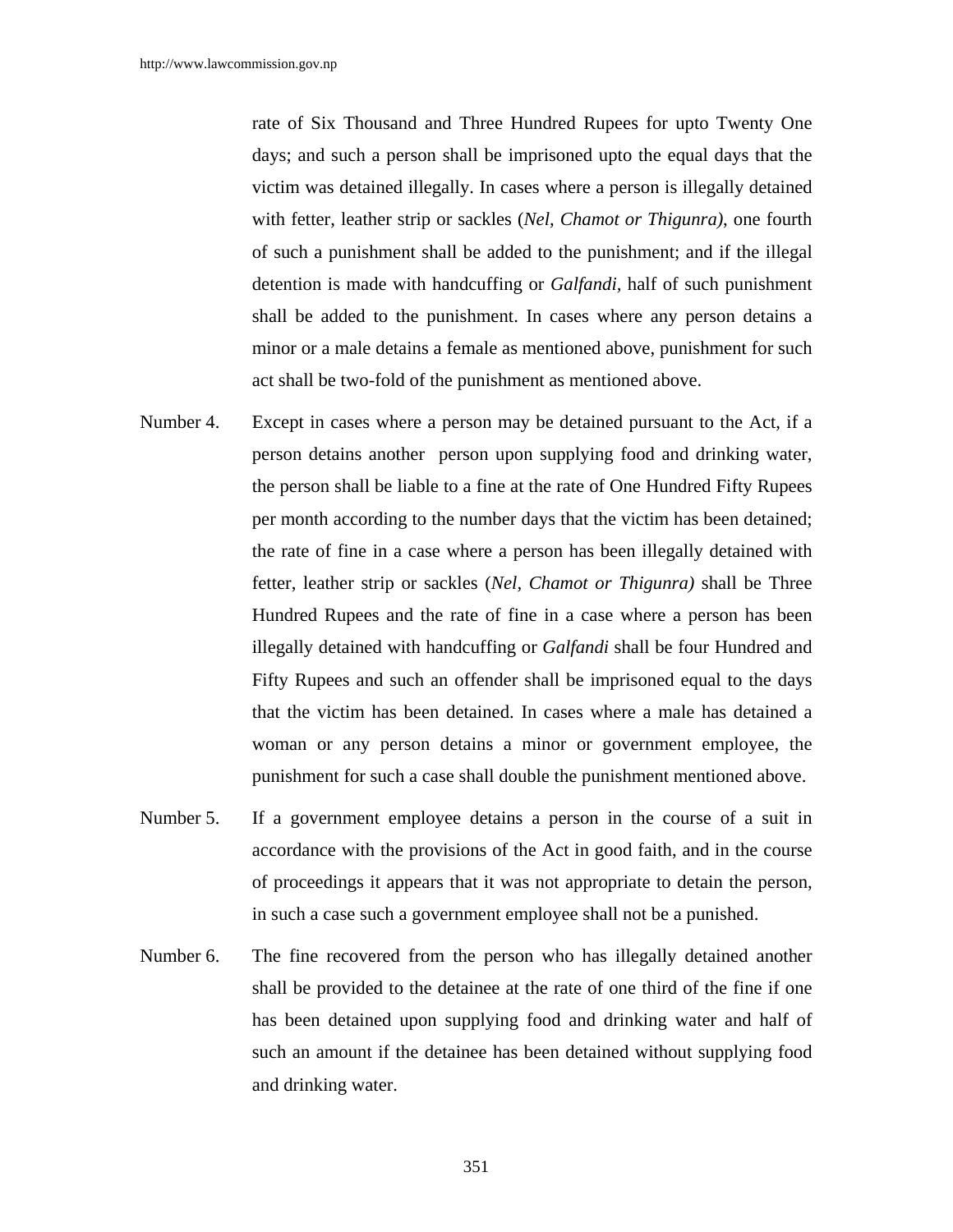Number 7. In the matter of illegal detention, if a suit is not filed within Thirty Five days from the date of release from detention, the suit shall not be entertained.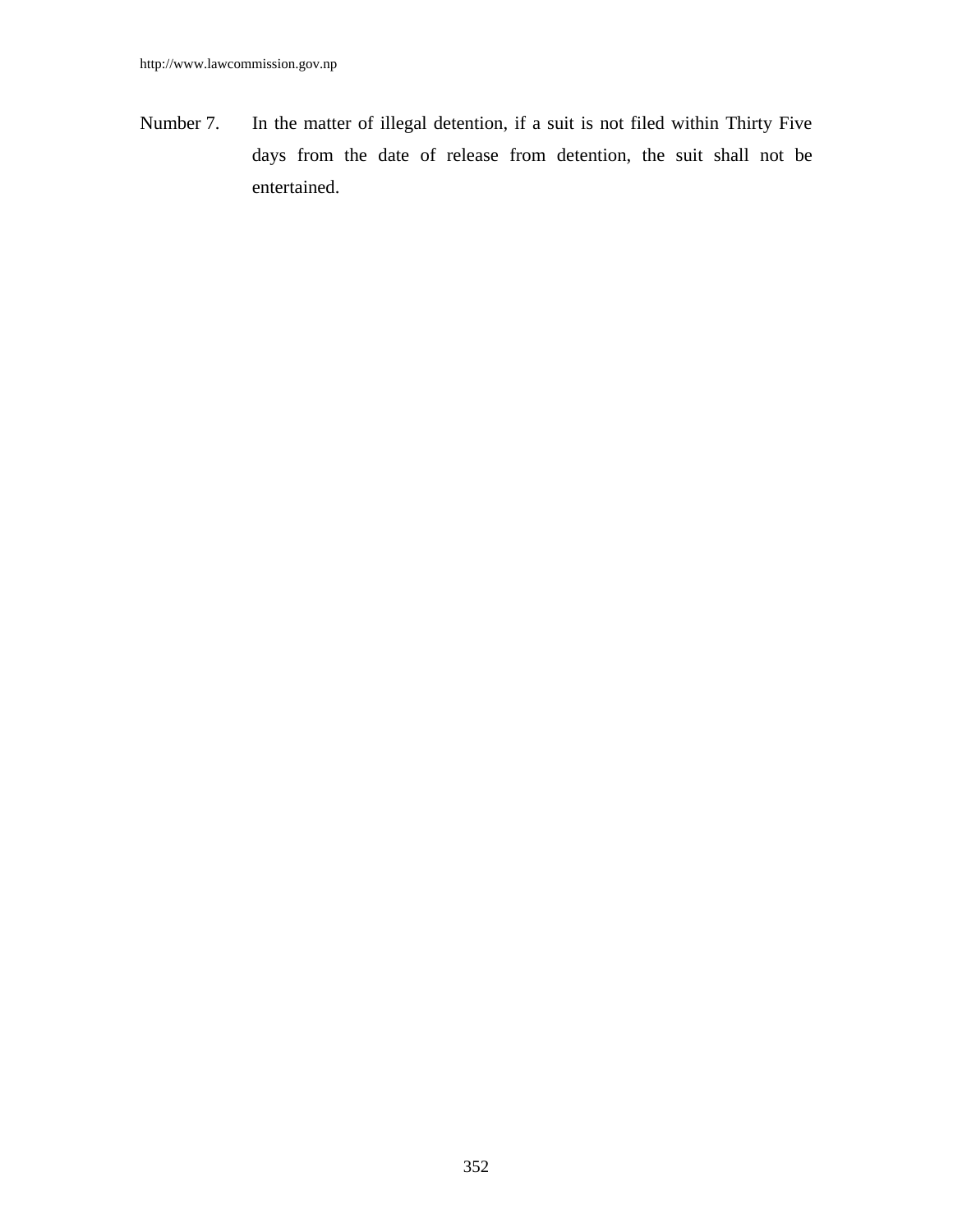# **Chapter 8A**<sup>416</sup>

# **Kidnapping/Abduction and Hostage Taking**

- Number 1. No person shall compel another person to go to any place by using force or threatening to use force or showing fear or threat or overpowering *(Jorjulum)* or showing weapons or by using deceitful means or by using intoxicating or stimulant/psychotropic substance or by seizing or controlling any means of transportation by any means or take a person to any place without his or her consent, or in the case of a minor or a mentally unsound person, without the consent of his or her father or mother or guardian for the benefit of the minor or unsound person. If any person does such an act, the person shall be deemed to have committed the offence of kidnapping.
- Number 2. Except in cases where a mentally unsound person is detained in good faith, and in the interest of such person, with the consent of his or her father or mother or guardian, no person shall detain another person, by using force or threatening to use force or showing fear and threat, or by overpowering (*Jorjulum)* or by any deceitful means *(Chhal, Kapat, Jhukkyan*) or by using intoxicating or stimulant substance, or by seizing or illegally controlling any means of transportation or any place. If any person does such an act, the person shall be deemed to have committed the offence of taking hostage.
- Number 3. If a person kidnaps/abducts or takes hostage of another person, as referred to in Number 1 or Number 2 of this Chapter, with intention to kill somebody else, to cause hurt by battering, to rape or to have unnatural sexual intercourse, to sell, to enslave a person, to deploy somebody in work forcefully, to cause torture, to engage into prostitution, to compel to work or cause to work, to get ransom or to receive the property of the abducted person or his or her successor (*Hakwala*), to cause to hand over *(Samarpan)* business or to cause to commit an offence punishable by the

 $\overline{\phantom{a}}$ 

<sup>&</sup>lt;sup>416</sup> Inserted by the Twelfth Amendment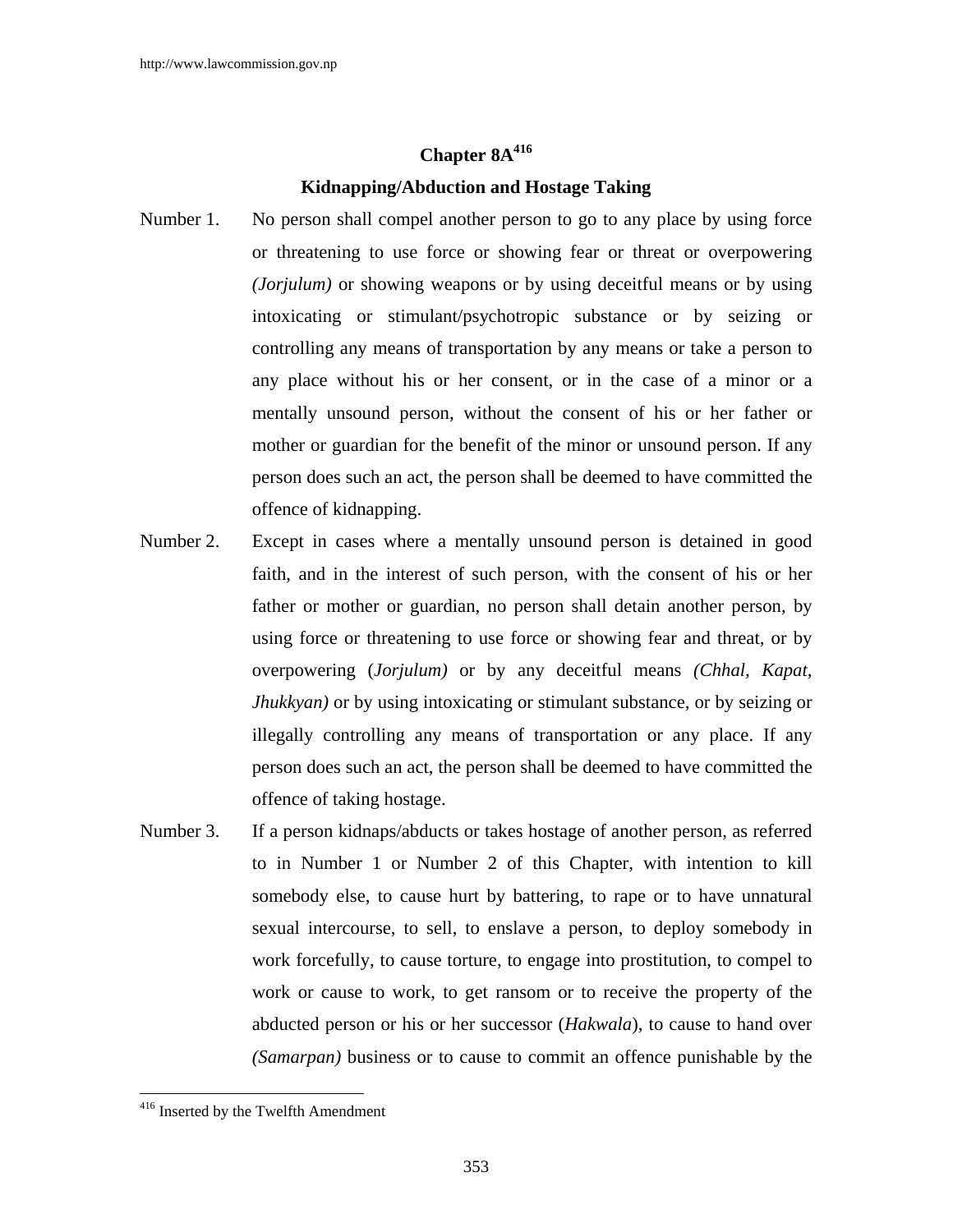prevailing laws, the person who commits, or causes to be committed, such an act, shall be liable to the punishment of imprisonment for a term ranging from Seven years to Fifteen years and a fine from Fifty Thousand Rupees to Two Hundred Thousand Rupees; and the person, who kidnaps/abducts or takes hostage for any purpose or intention other than those mentioned above, shall be punished with imprisonment for a term ranging from Four years to Eight years and also a fine from Twenty Five Thousand to One Hundred Thousand Rupees.

- Number 4. A person, who abets, instigates or orders to commit the offense as referred to in this Chapter or gives consent to commit the offence prior to the commission of such an offence shall be punished as if he or she had committed the offence himself or herself.
- Number 5. In cases where a person has attempted to commit the offence as referred to in this Chapter but has not completed the commission, the person shall be punished with half the punishment for such an offence.
- Number 6. A person who threats another person to kidnap that other person if he or she does not provide the ransom as demanded shall be punished with the same punishment as is imposable on a person who makes attempt to commit the offence.
- Number 7. In cases where two or more persons kidnap/abduct another person or take hostage in a collective or organized manner, all the persons involved in such an act shall be liable to the punishment of imprisonment for a term of Two years, in addition to the punishment referred to in this Chapter.
- Number 8. In cases where a person kidnaps/abducts another person or takes hostage and commits an offence against him or her upon violating the prevailing laws, the person shall also be liable to the punishment under such prevailing laws, in addition to the punishment referred to in this Chapter.
- Number 9. In cases where the offence as mentioned in Number 1, 2, or 3 of this Chapter is committed against a woman or a minor, the person involved in such offence shall be liable to the punishment of imprisonment for a term of Two years, in addition to the punishment mentioned in this Chapter.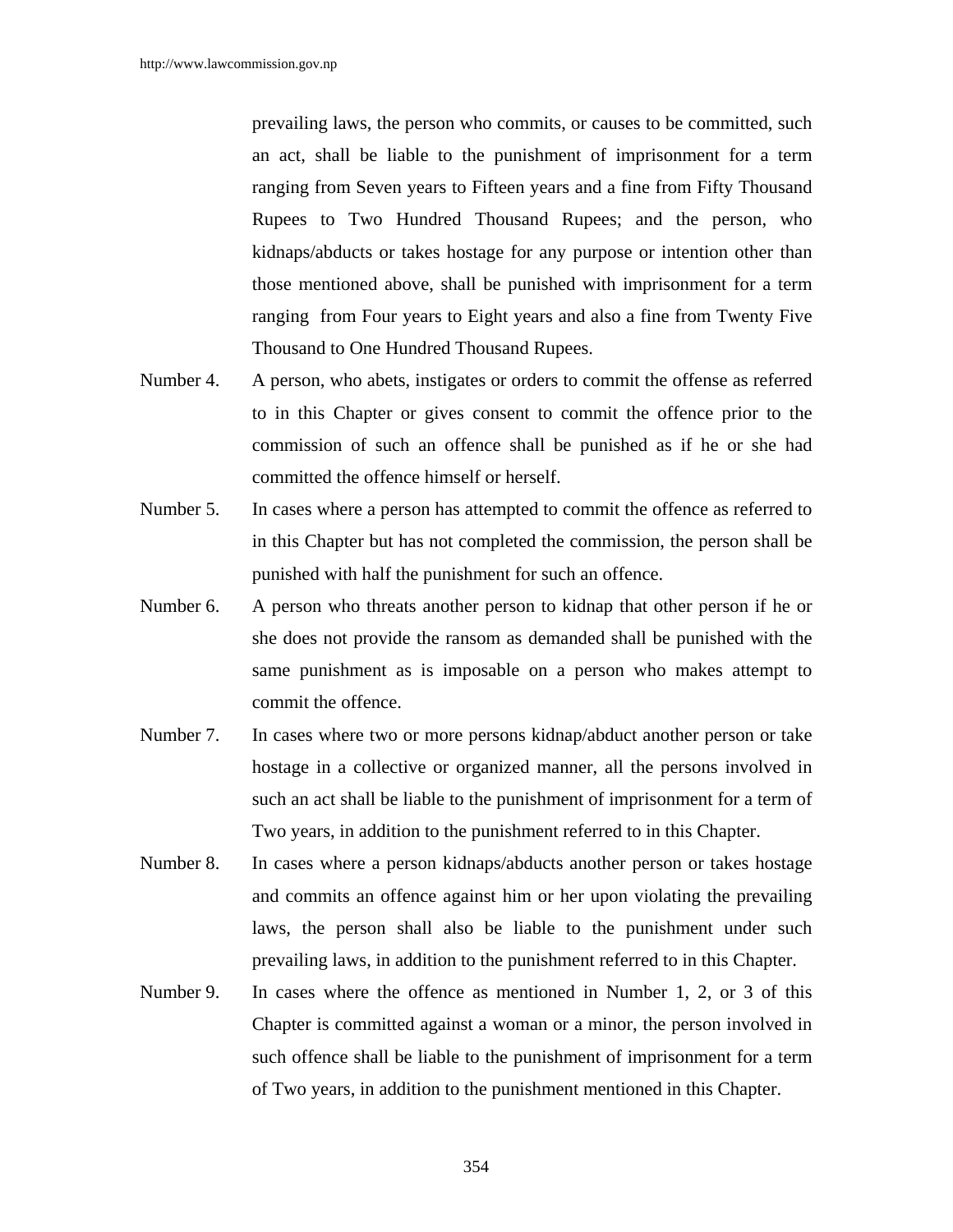- Number 10. In cases where the offender who commits the offence as referred to in this Chapter surrenders himself or herself before the security personnel in the course of the commission of offence and assists in the investigation, punishment may be reduced in the case of such offender upon considering the circumstance.
- Number 11. In cases where a person takes another person outside the territory of Nepal and kidnaps/abducts him or her or takes hostage, as mentioned in this Chapter or kidnaps/ abducts or takes hostage any citizen of Nepal outside the territory of Nepal, as mentioned in this Chapter, of causes the commission of such act, the person shall be deemed to have committed the offence within the territory of Nepal and shall be punished pursuant to this Chapter.
- Number 12. If it is proved that any person has committed, or caused the commission of, the offence, pursuant to Number 1, 2 or 3 of this Chapter, the case trying office shall also order the payment of compensation by the offender to the victim at the rate of not less than Five Hundred Rupees per day from the day of the commission of the offence, upon considering the physical and mental damage (loss) caused to the victim of such an offence. In the case of death of the victim, the nearest successor (*Haqdar)* shall be entitled to such compensation. In cases where the kidnapper/abductor or hostage taker is found to have taken a ransom or any other benefit, such a ransom or benefit shall be returned to the person concerned, and the offender shall be liable to a fine of up to the amount of such a ransom or benefit, in addition to the punishment as referred to in this Chapter.
- Number 13. There shall be no limitation to file a suit on the offence of murder upon kidnapping/abduction or hostage taking. Except as otherwise mentioned above, if a suit is not filed within Six months from the date of the commission of kidnapping/abduction or hostage taking or from the date of release from kidnapping/abduction or hostage taking, the suit shall not be entertained.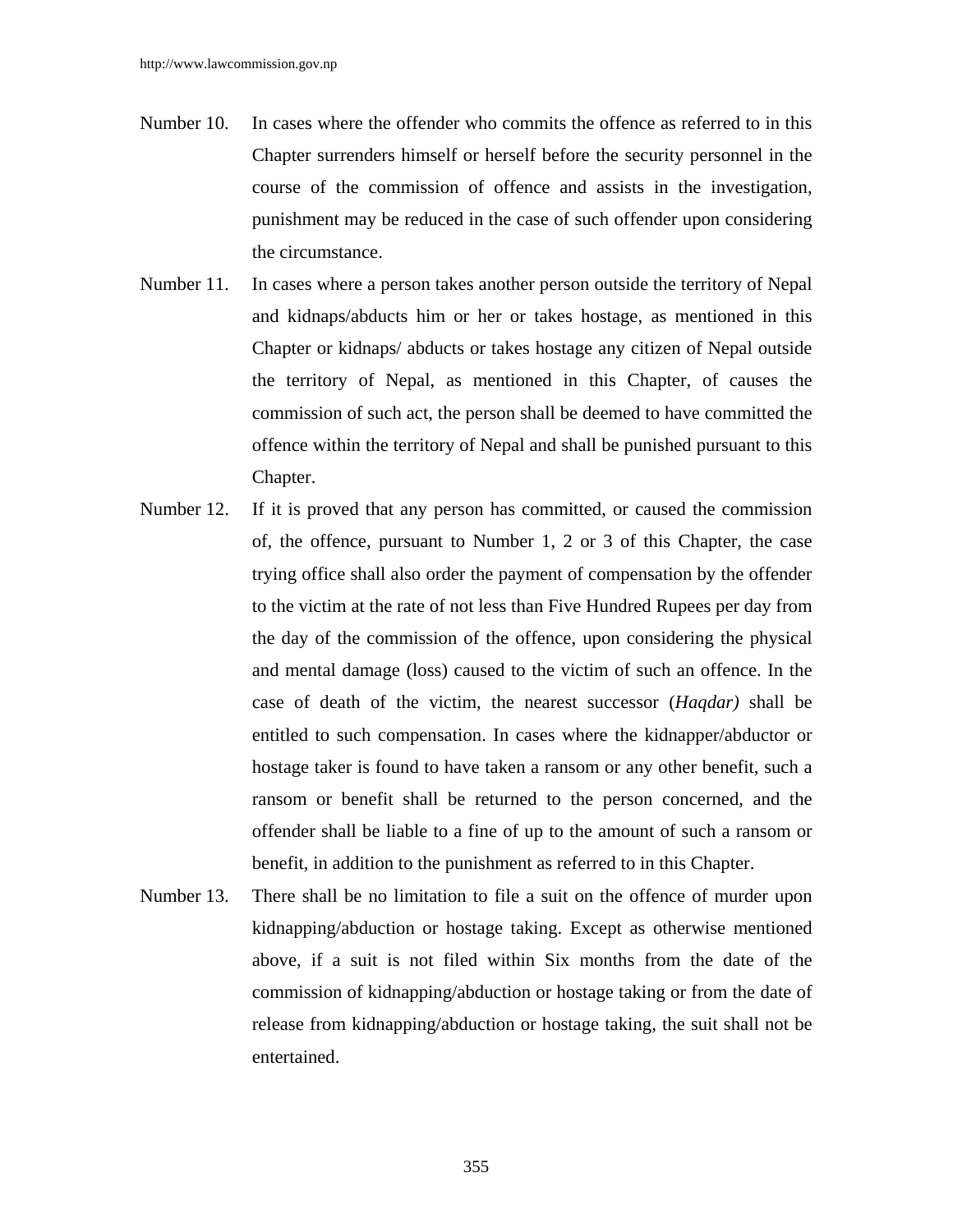# **Chapter-9**

### **Hurt/Battery**

- Number 1. If a person causes bloodshed *(Ragatpachhe),* wound, injury, grievous hurt (*Angabhanga)* or causes any pain or harm to the body of another person, the person shall be deemed to have committed the offence of hurt/battery.
- Number 2. If the following occurs in the course of hurt/battery, it shall be considered to be a grievous hurt:

Loss of eyesight or blind........................1

Deprivation of smelling capacity of the nose.....................1

Making deaf upon damaging the hearing capacity of the ear..............1

Damage to the speaking capacity of the tongue......................1

Making useless upon cutting the breast of a woman........................1

Making impotent upon destroying the capacity of the male organ and testicle *(Nal fal)*......................1

Making useless the backbone (Vertebra/Spine) hands, legs or joints of such organs upon causing destruction, fracture or dislocation......1

Number 3. Even in the absence of malice *(Ibi adawat)* or intention of causing hurt, if a person suffers grievous hurt or wound or any other hurt in the course of doing any other act, or if a person is seriously engaged in his or her work and there is no opportunity to save if some other person in the meantime comes in the way and suffers a grievous hurt, wound or other injury, it shall be considered to be an *Bhabitabaya* (accidental injury); and in such a situation, it shall be dealt with in accordance with the following provisions: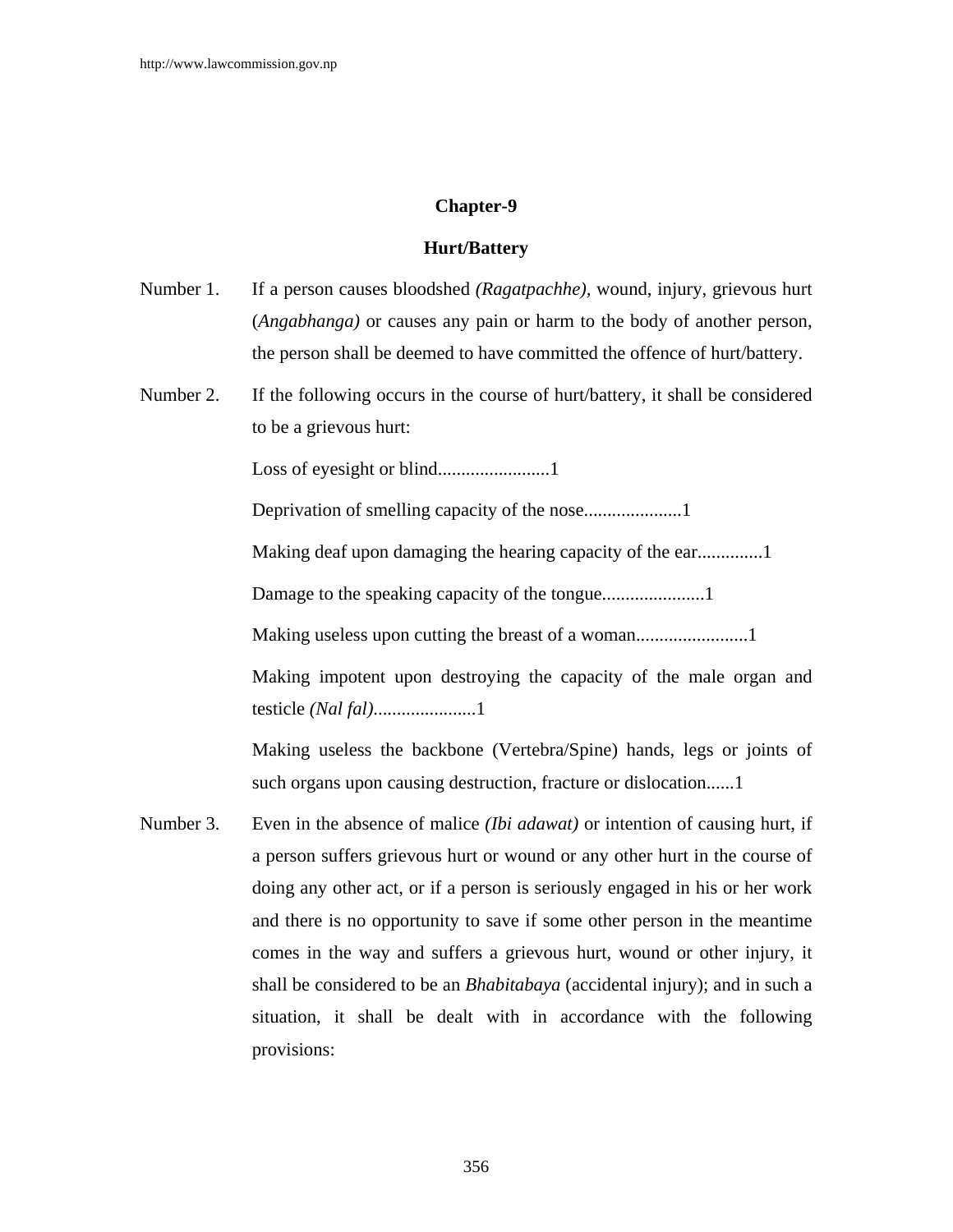Where despite that the work was being done carefully and cautiously, it caused a serious injury, the victim shall receive a compensation for domestic use and treatment *(Gharkharcha)* of <u>One Thousand R</u>upees<sup>417</sup> for each serious injury and the offender shall be liable to a fine of One Hundred Rupees<sup>418</sup> accordingly. Except in such a case, if the victim suffers other type of injury or bruise (*Neeldam),*the offender shall pay Two Hundred Fifty Rupees<sup> $419$ </sup> as a compensation for treatment and shall also be liable to a fine of up to  $Fifty$  Rupees<sup>420</sup> taking into consideration of the nature of the injury *(Ghau Chot)*...................................1

Where the work was being done negligently or recklessly and a person suffers a serious injury due to such a work, the victim shall receive a compensation for treatment in a sum of Two Thousand Rupees $421$  for each grievous hurt from the offender, and the offender shall also be liable to a fine of Fifty Rupees<sup>422</sup> accordingly. Except in such a situation, if the victim suffers other type of injury or bruise, the offender shall pay Five Hundred Rupees $423$  as a compensation for treatment and shall also be liable to a fine of up to  $Two$  Hundred and Fifty Rupees,  $424$  taking into consideration of the nature of the injury....................2

Number 4. In cases where there is no malice *(Ibi adawat)* or greed *(Lalach)* or where the injury was not clandestinely caused, and where a person is trying to use a weapon or cause injury or has inflicted injury, in the course of any dispute *(Jhagada)* but without his or her fault, causes injury to save him or herself from some one else, in such situation, and where a person is stealing property of other or committing any other crime and the person tries to take the offender into control and the offender uses a weapon or

 $417$  Amended by the Ninth Amendment.

<sup>&</sup>lt;sup>418</sup> Amended by the Ninth Amendment.<br><sup>419</sup> Amended by the Ninth Amendment.

<sup>&</sup>lt;sup>420</sup> Amended by the Ninth Amendment.<br><sup>421</sup> Amended by the Ninth Amendment.<br><sup>422</sup> Amended by the Ninth Amendment.<br><sup>424</sup> Amended by the Ninth Amendment.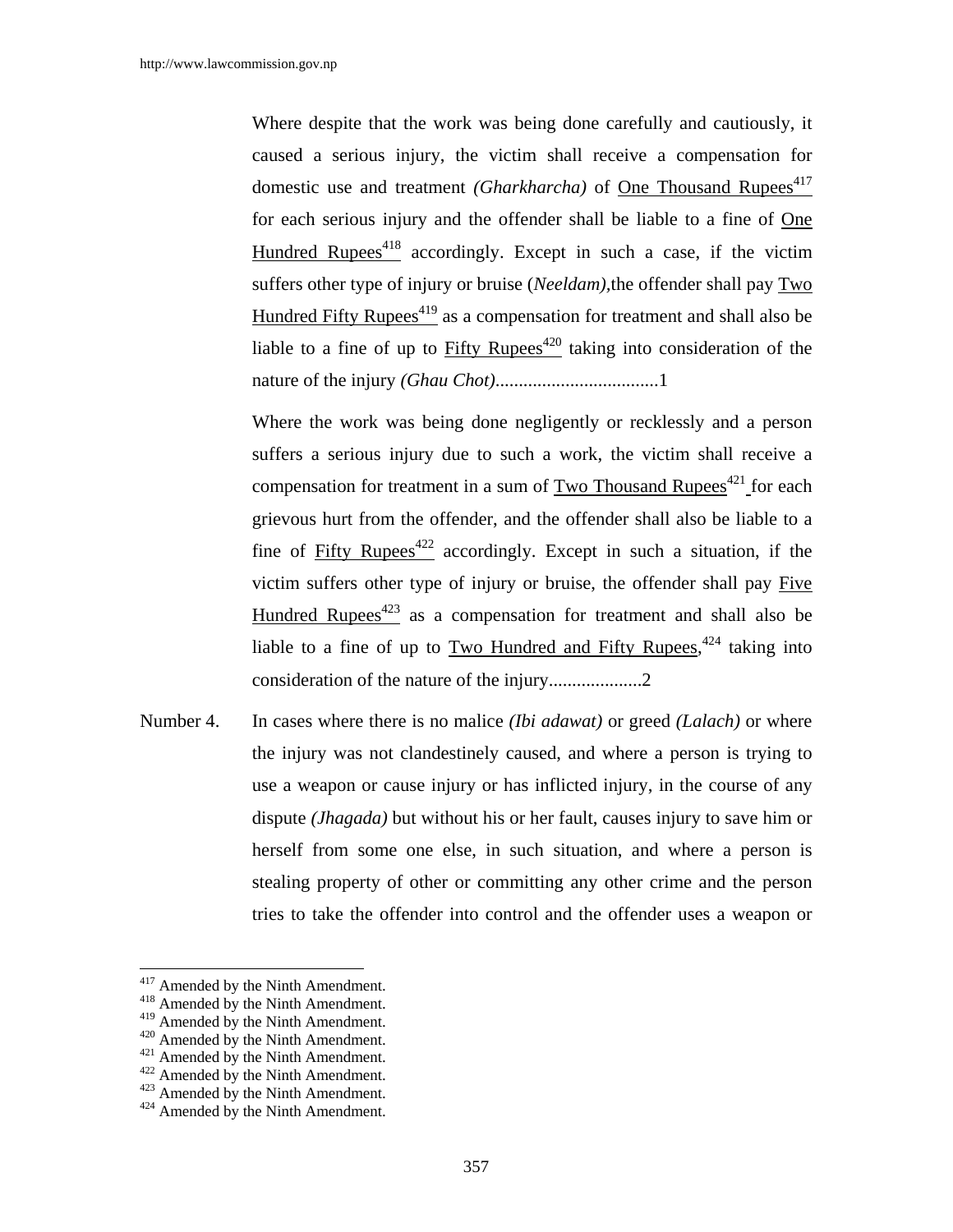where it is impossible to control him or her without causing injury and the offender suffers grievous or any other type of injury, and if a person, who has a duty to protect or give education to somebody else, causes injury to the victim upon using a reasonable minimum amount of force, the act of causing injury shall not be deemed to be the offence of hurt in all these situations.

- Number 5. In cases where a person causes grievous hurt or other type of injury by using a weapon at the outset or doing any other act, upon knowing the result that if a weapon is used or another act is done, it may cause, or there is a possibility of, a grievous hurt or injury or pain out of it, or to do any act to take a revenge *(Ibi Saghaun)*, or to get some thing out of greed (*Lalach),* or causes injury clandestinely, such a person shall be liable to the punishment as referred to in different Numbers of this Chapter.
- Number 6. In cases where a person commits a grievous hurt resulting in blindness or impotence, the offender shall be liable to the punishment of a fine of Ten Thousand Rupees<sup> $425$ </sup> and imprisonment for a term of Eight years for one of these two offences. If a person who commits a grievous hurt, other than those two hurts, the person (offender) shall be liable to the punishment of a fine of Five Thousand Rupees<sup> $426$ </sup> and imprisonment for a term of Eight years for any other grievous hurt. In cases where a person makes useless any one organ of the body where there are more than one organs of the similar type, the person (offender) shall be liable to half the punishment mentioned above. If such an organ can be cured and function as usual, the offender shall be imprisoned only for Two years. The amount collected from the offender, if so collected, and upon causing auction *(Lilam)* of the property from the share of the offender, if the fine is not paid, shall be recovered to the victim fully as a compensation for treatment. In cases

 $\overline{a}$ 

 $425$  Amended by the Ninth Amendment.<br> $426$  Amended by the Ninth Amendment.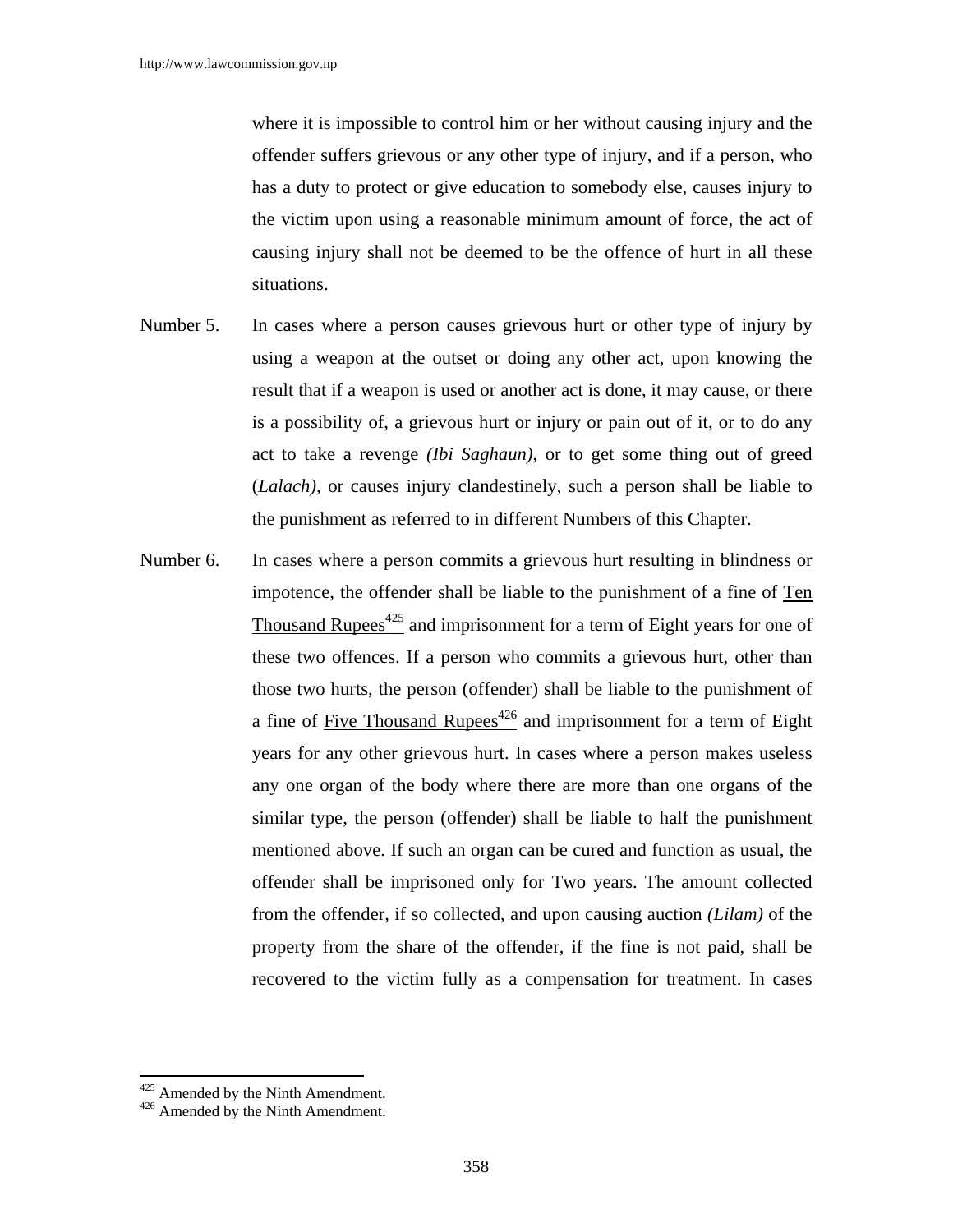where the amount of fine cannot be recovered, the offender shall be imprisoned <u>at the rate of Twenty Five</u> Rupees for a day<sup>427</sup>.

- Number 7. Except in the case of grievous hurt, any person who causes fractures or dislocation or breaks *(Phorne, Chhinalne, Fukalne)* shall be liable to the punishment of a fine of Two Thousand Rupees<sup> $428$ </sup> and imprisonment for a term of Six months, where a part of body can be cured and function as good as it used to do earlier, and to a fine of Five Thousand Rupees<sup>429</sup> and imprisonment for a term of One year, where the injury has been cured but the organ of body does not get fit to work as good as earlier or it cannot be cured at all.
- Number 8. Except in the case of grievous hurt, a person, who cuts or breaks *(Chhinali)* by any means and which causes mark *(Khat)* or brand *(Daam)* in the face above the throat which is regularly seen or which causes the victim deformed (ugly) not being cure as good as it was earlier, permanently for the life time, shall be liable to the punishment of a fine of up to Five Thousand Rupees<sup> $430$ </sup> and imprisonment for a term ranging from One year to Three years, upon considering the nature of mark *(Khat),* and if there remains a mark *(Khat),* scar *(Tato)* or brand *(Daam)* causing the victim deformed even the injury is cured to the fullest extent, the offender shall be liable to a fine of up to Three Thousand Rupees<sup> $431$ </sup> and imprisonment for a term of One year, taking into consideration of the nature of mark *(Khat)*.
- Number 9. Except in the case of grievous hurt by means of sticking *(Hani),* poking *(Ghonchi),* cutting *(Kati)* with the help of a minor weapon, stick *(Lathi)* or stone, a person who causes any injury *(Chotpatak)* shall be fined at the rate of Five Hundred Rupees $432$  for per inch per injury, upon measuring

 $427$  Amended by the Ninth Amendment.

<sup>&</sup>lt;sup>428</sup> Amended by the Ninth Amendment.

<sup>429</sup> Amended by the Ninth Amendment.<br>  $430$  Amended by the Ninth Amendment.<br>  $431$  Amended by the Ninth Amendment.<br>  $432$  Amended by the Ninth Amendment.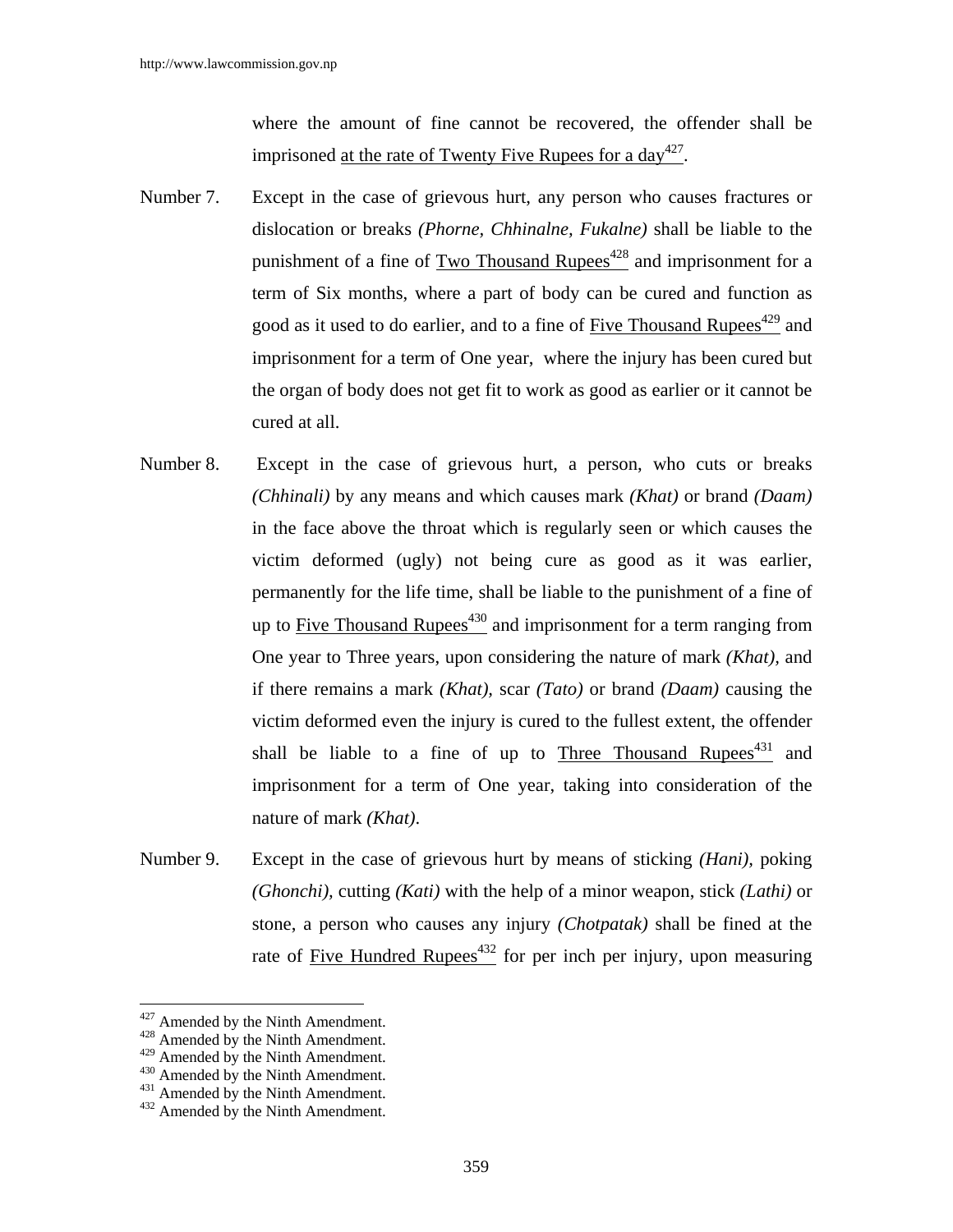the depth of the wound in the case of ruptured *(Ghocheko)* injury and in the case of sticking (beating/*haneko*) wound by measuring both length and depth of the wound and on the basis of whichever is bigger. Where a person causes any injury *(Ghau Chot)* by cutting, striking (*Hani)* or poking *(Ghochi)* with a weapon like gun, *Khukuri, Sword¸* arrow *Khundh, Chapsa, Vala, Katari, Khunda,* axe, *Gadasa* or any other hazardous risky *(Jokhimi)* weapon, the person shall be liable to a fine at the rate of Five Hundred Rupees<sup> $433$ </sup> and imprisonment for a term of One month for per inch of wound, but not exceeding Two years of imprisonment.

- Number 10. If a person causes injury of less than one inch by striking *(Hani),* rupturing *(Ropi),* poking *(Ghochi)* with a stick *(Lathi),* stone or weapon, the person shall be liable to a fine of up to  $Five$  Hundred Rupees,<sup>434</sup> upon considering the nature of risk *(Jokhimi)* of the weapon and the wound.
- Number 11. If a person causes bruise/contusion *(Neel)* by beating *(Kutpit)*, the person shall be liable to a fine of One Hundred Rupees<sup>435</sup> per contusion *(Neel)*, but not exceeding One Thousand Two Hundred Rupees<sup>436</sup> altogether.
- Number 12. If a person takes off *(Phukalnu)* or breaks teeth of any other person, the person shall be liable to a fine at the rate of Three Hundred Rupees<sup>437</sup>for per tooth.
- Number 13. If a person causes bloodshed *(Ragatpachhe)* or tears out *(Luchhne)* or peels of skin or causes reddish mark by using a nail or teeth or anything else or by besieging or tying *(Bandh Chandh),* attacking *(Katak) or*  oppressing *(Bijuli)* etc., and causes pain to another person, the person shall be liable to a fine of up to Two Hundred Rupees, upon considering the nature of pain.

 $\overline{a}$ 

<sup>&</sup>lt;sup>433</sup> Amended by the Ninth Amendment.<br><sup>434</sup> Amended by the Ninth Amendment.<br><sup>435</sup> Amended by the Ninth Amendment.<br><sup>437</sup> Amended by the Ninth Amendment.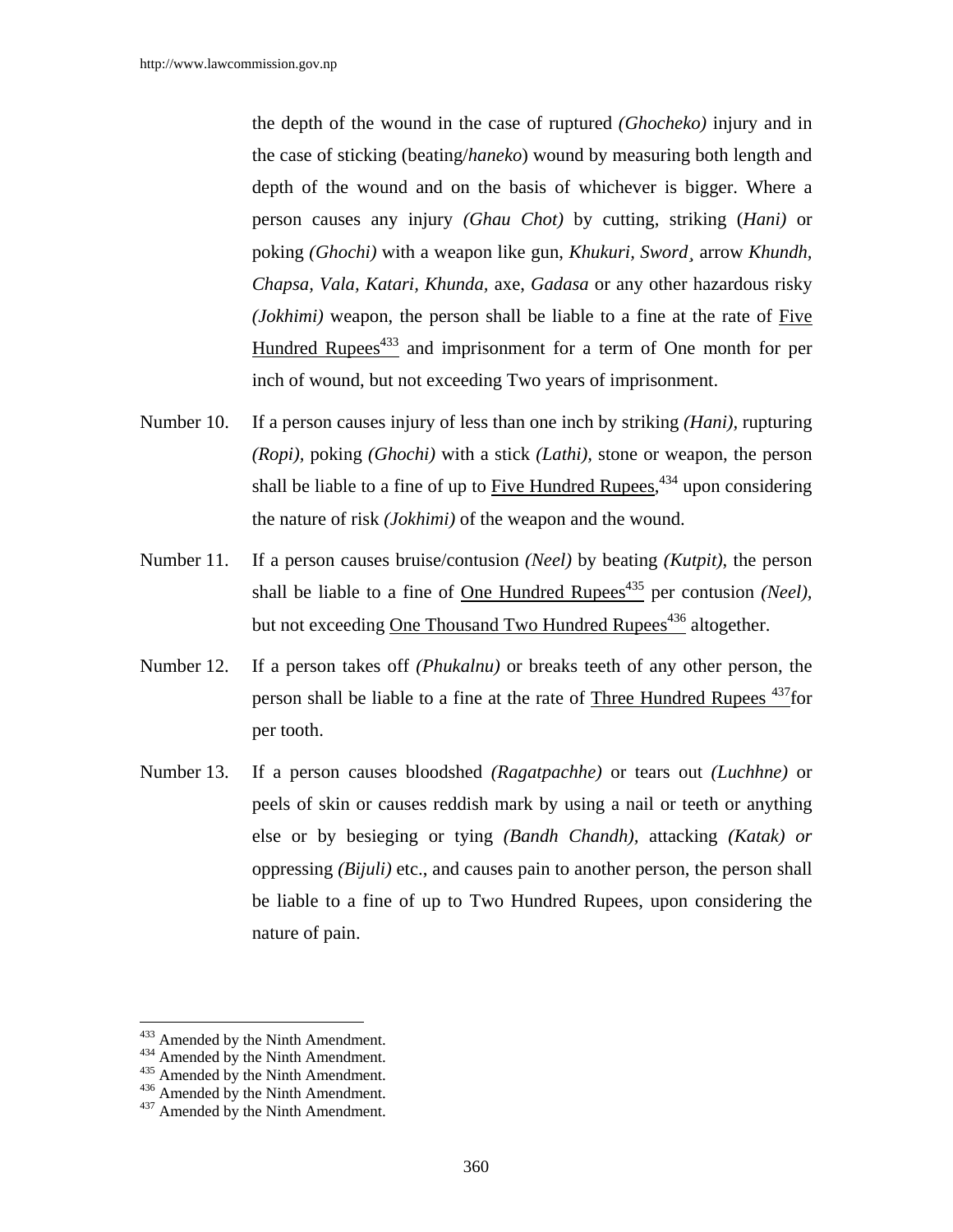- Number 14. If a person causes pain to the body of another person by burning (*Poli),* branding *(Dami),* forcefully rubbing *(Dali)* or otherwise using fire, fire like burning material or acid and if the victim has not suffered grievous hurt or disformed (made ugly), the person (offender) shall be liable to a fine of Five Hundred Rupees<sup> $438$ </sup> and imprisonment for a term of Two months, and in cases where front part of body, mouth (face) or ear has not been brunt, the offender shall be liable to a fine of One Thousand Rupees<sup> $439$ </sup> and imprisonment for a term of Four months for burning the nose or eyes, to a fine of Two Thousand Rupees<sup>440</sup> and imprisonment for a term of Eight months for burning the anus, to a fine of Four Thousand Rupees and imprisonment for a term of One year and Four months for burning the male sex organ, to a fine of Eight Thousand Rupees  $441$  and imprisonment for a term of Two years and Eight months for burning the female sex organ. In cases where a person causes pain by burning *(Poli)*, branding *(Dami),* forcefully rubbing *(Dali)* or gently rubbing *(Ghasi)* with the use of flaming or burning substance *(Polne Bastu)* other than those mentioned above, the person shall be punished with half the punishment as mentioned above. In cases where a person gives a poisonous fume *(Dhunwa)* to another person or causes that other person to inhale *(Sunghaunu)* any substance which results in unconsciousness, the person shall be liable to a fine of One Thousand Rupees<sup> $442$ </sup> and imprisonment for a term of Two months.
- Number 15. In cases where a person causes hurt, serious hurt, bloodshed or other act of hurt to the same person in the same incident *(Wardat)*, the person (offender) shall be liable only to the bigger punishment. The other offences shall not be accumulated *(Khapna)* for the purpose of punishment.

<sup>&</sup>lt;sup>438</sup> Amended by the Ninth Amendment.

<sup>439</sup> Amended by the Ninth Amendment.<br><sup>440</sup> Amended by the Ninth Amendment.<br><sup>441</sup> Amended by the Ninth Amendment.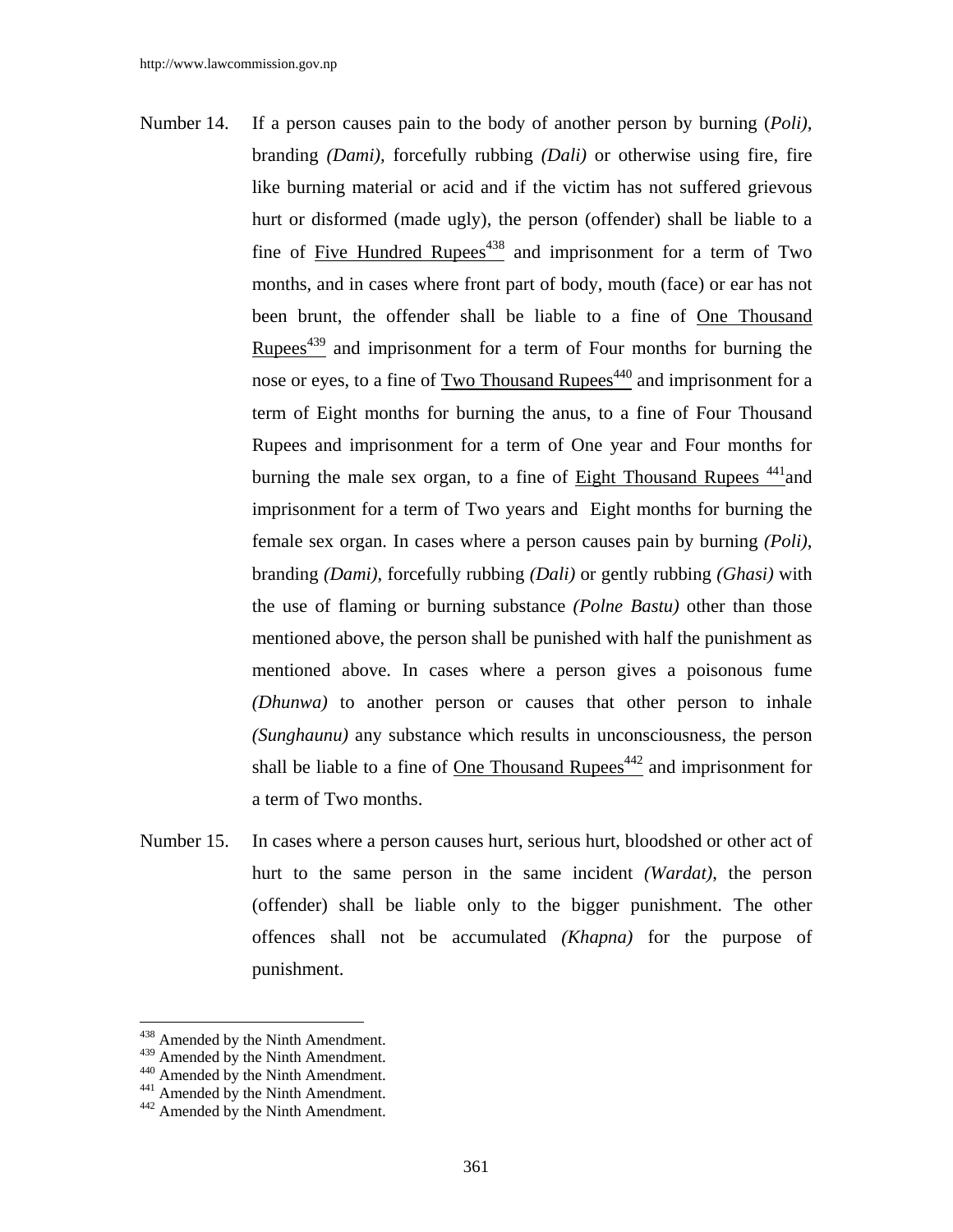- Number 16. If a person instigates or orders other person to cause hurt to any one else, the person who so instigates or orders shall be liable to the punishment which is equal to the total punishment imposed on all the persons who abide by such an order to cause hurt.
- Number 17. One may intervene to separate the persons engaged in committing the act of hurt or battery. If a person engaged in separating uses any force (hand), the person shall not be blamed for such use of force.
- Number 18. In cases where more than one person are engaged in committing the act of hurt or battery, the person committing the particular type and nature of hurt shall be punished in accordance with the nature and degree of the hurt and shall be liable to additional punishment as follows for the gang behavior *(Hul)*:

 If an offence punishable with imprisonment pursuant to this Chapter is committed by a gang *(Hul)* of up to Three persons, everyone shall be fined at the rate of <u>One Hundred Rupees</u>,  $443$  if by a gang of Four to Five persons, Two Hundred rupees,<sup>444</sup> if by a gang of Six to Ten persons, Three Hundred Rupees,<sup>445</sup> if by a gang of Eleven to Twenty persons, Four Hundred Rupees,<sup>446</sup> and if by a gang of more than Twenty persons, Five Hundred Rupees447.................1

 In cases where an offence punishable only with a fine pursuant to this Chapter is committed by a gang, a fine at the rate of additional Ten percent of the fine for any type of hurt shall be imposed to the gang of up to Three persons; the additional fine for a gang of Four to Five persons shall be Fifteen percent, for a gang of Six to Ten persons, Twenty percent, for a gang of Eleven to Twenty persons, Twenty Five percent, and for a gang of more than Twenty persons, Fifty percent...............................2

<sup>&</sup>lt;sup>443</sup> Amended by the Ninth Amendment.<br><sup>445</sup> Amended by the Ninth Amendment.<br><sup>445</sup> Amended by the Ninth Amendment.<br><sup>445</sup> Amended by the Ninth Amendment.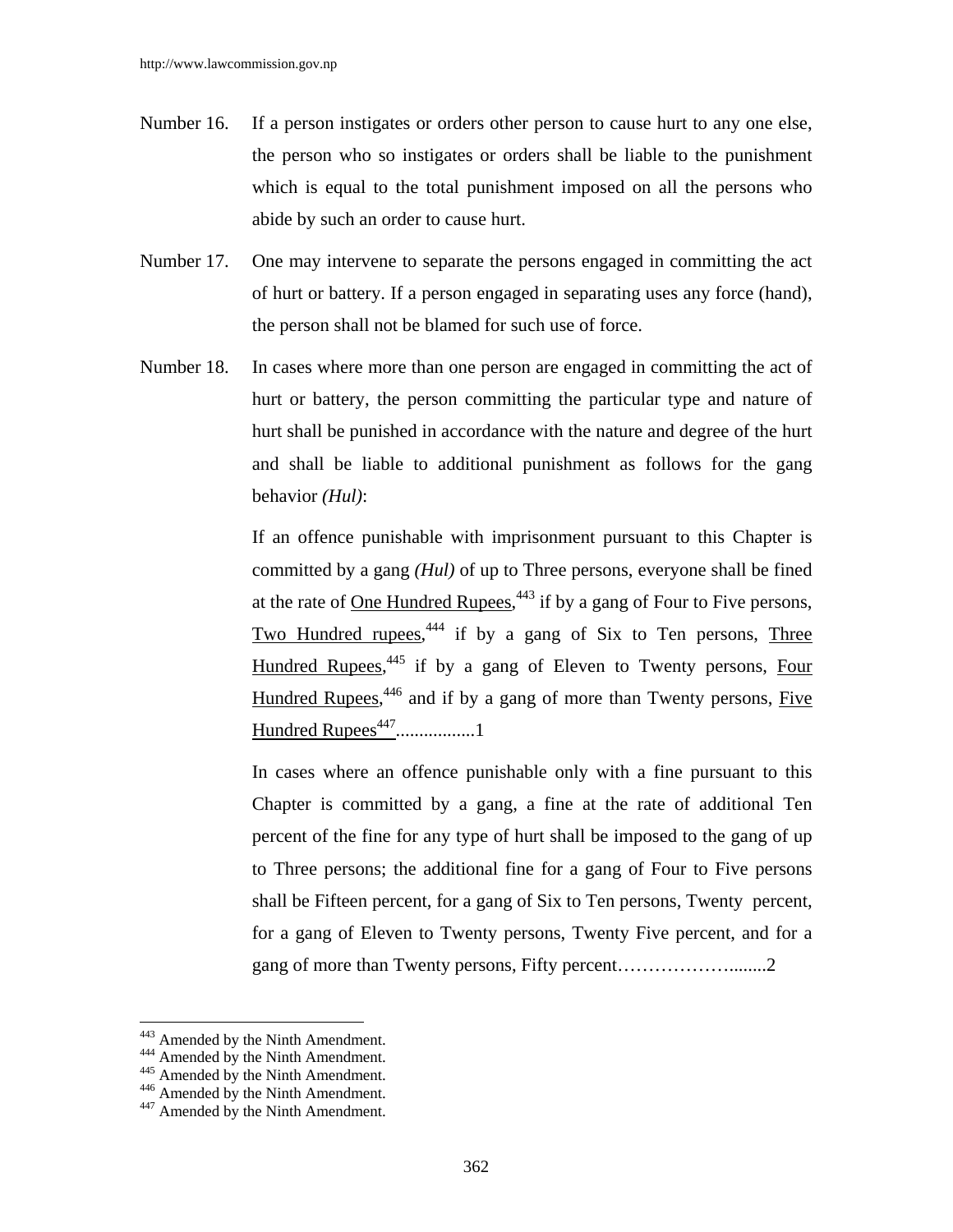- Number 19. In cases where a victim is unable to claim in his or her suit about who caused what type of injury or wound for being unconscious due to the hurt or to mention the details of injury caused by particular person could not be proved by the witness and other evidence even though it was mentioned in the suit, the punishment shall be divided between all the offenders in equal amount *(pro rata)* upon accumulating in a case the hurt was caused by a gang of more than one person or have caused more than one injuries at the time of imposing additional punishment pursuant to Numbers 15 and 18 of this Chapter.
- Number 20. In cases where a person suffers contusion/bruise *(Neel),* wound or injury as a result of any type of hurt, the victim shall appear before the nearest Police Office or Village Development Committee or Municipality<sup>448</sup> or the case trying office for the examination of hurt before it is cured. Where a victim of hurt appears for the examination of contusion/bruise *(Neel)* or wound, the victim shall be sent to the nearest hospital or government dispensary for examination thereof, and a report thereof shall be prepared accordingly, and in the absence of a hospital or government dispensary, the examination shall be conducted in front of the relatives and successors of both parties, if available, and at least four public from the neighbourhood *(Sarjamin),* and a deed of examination shall be prepared upon mentioning the details of the hurt. In cases where the Village Development Committee or Municipality<sup>449</sup> has conducted an examination thereof and if it is beyond its jurisdiction, the deed shall be forwarded to the case trying office.
- Number 21. In the course of examination of the wound *(Ghau),* the details of the incident such as day, time, reasons, and persons involved shall be mentioned in the statement to be prepared by the office in a case the police has arrested the person involved in the incident before conducting of such examination, and in a case where the person has arrested by the police but

<sup>448</sup> Amended by the Court Proceedings Related Some Nepal Acts (Amendment) Act, 2047.

<sup>449</sup> Amended by the Court Proceedings Related Some Nepal Acts (Amendment) Act, 2047.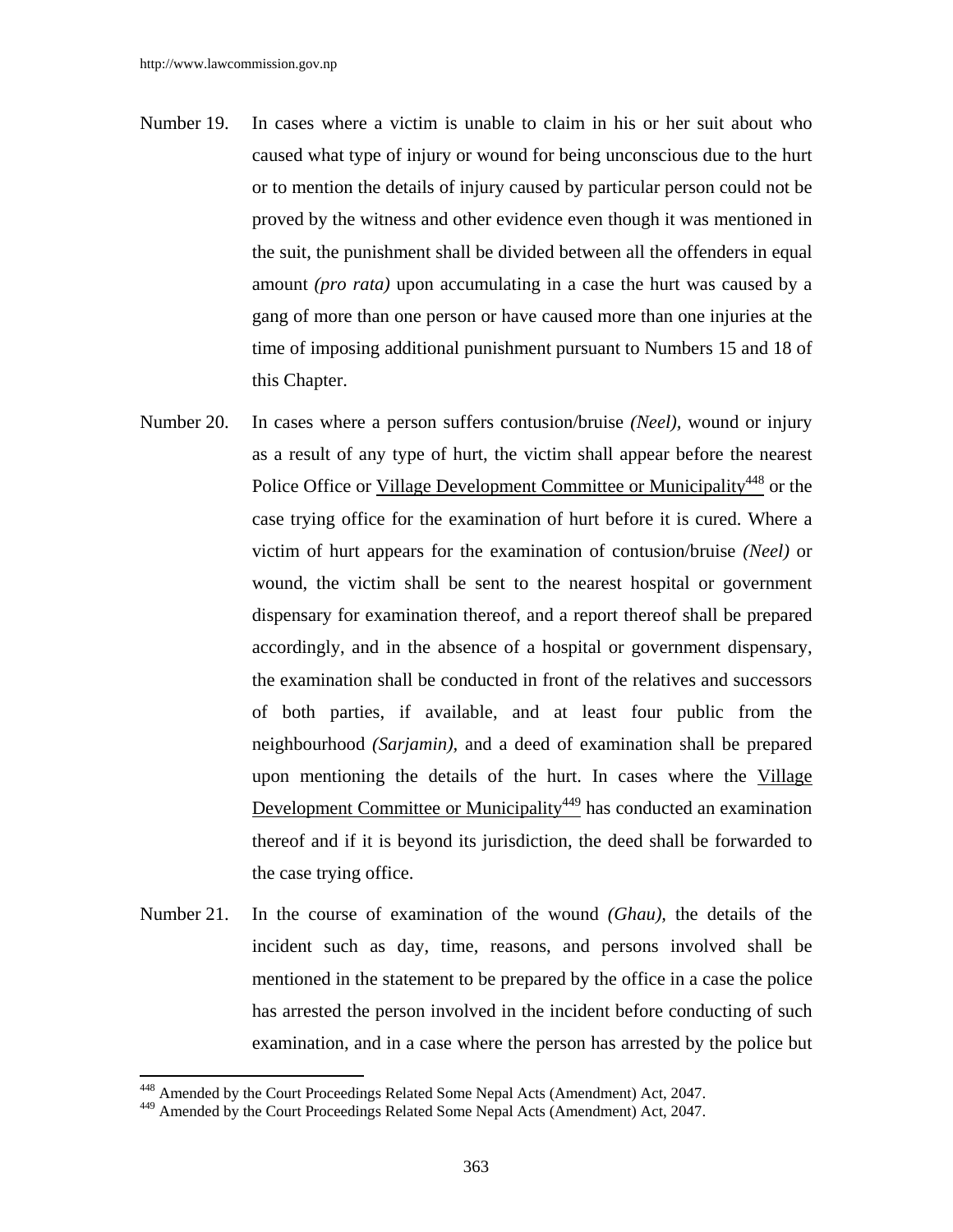the victim has appeared before the office or his or her representatives have brought him or her before the office, an application (report) regarding the details of the incident shall be collected from the victim in cases where he or she is conscious or his or her statements recorded by the office and shall be caused to put signature or thumb impressions, and the process of examination of hurt shall be proceeded; and in cases where the victim is not conscious, an application shall be collected from the person who has brought him or her before the office and the statement of the unconscious victim shall also be recorded when he or she recovers from unconsciousness and all the documents such as the application, deed of a statement and deed of examination of hurt shall be recorded in the case file.

- Number 22. In cases where any person, in a suit filed on the case of hurt, knowingly conceals the measurement or type (nature) of the wound (*Ghau)* inflicted (caused) in the body or increases or decreases the number of wounds in the deed of examination of the hurt *(Ghau)*, such a person shall be liable to a fine of <u>up to Two Hundred Rupees</u>,<sup>450</sup> upon considering the fact that to what extent such concealment may have affected the punishment.
- Number 23. If a person who appears before an office for the examination of hurt, with a fake wound, mark or contusion/bruise or brand *(Dam),* the person shall be liable to a fine of One Hundred Rupees $451$  if it is so proved (confessed).
- Number 24. If a person hurts or uses weapons forcefully in a gang with an intention to create obstacle or otherwise to a government employee who is engaged in any government duty pursuant to law or trying to arrest someone in the office or under deputation *(Dor)* or abiding by the order *(Urdi)* or serving any notice *(Purji)*, the person shall be liable to the punishment of imprisonment for a term not exceeding Six months, according to the gravity of the offence *(Chuk)* in addition to the punishment as referred to in the Act. In cases where a person does not use his or her hand but

 $450$  Amended by the Ninth Amendment.<br> $451$  Amended by the Ninth Amendment.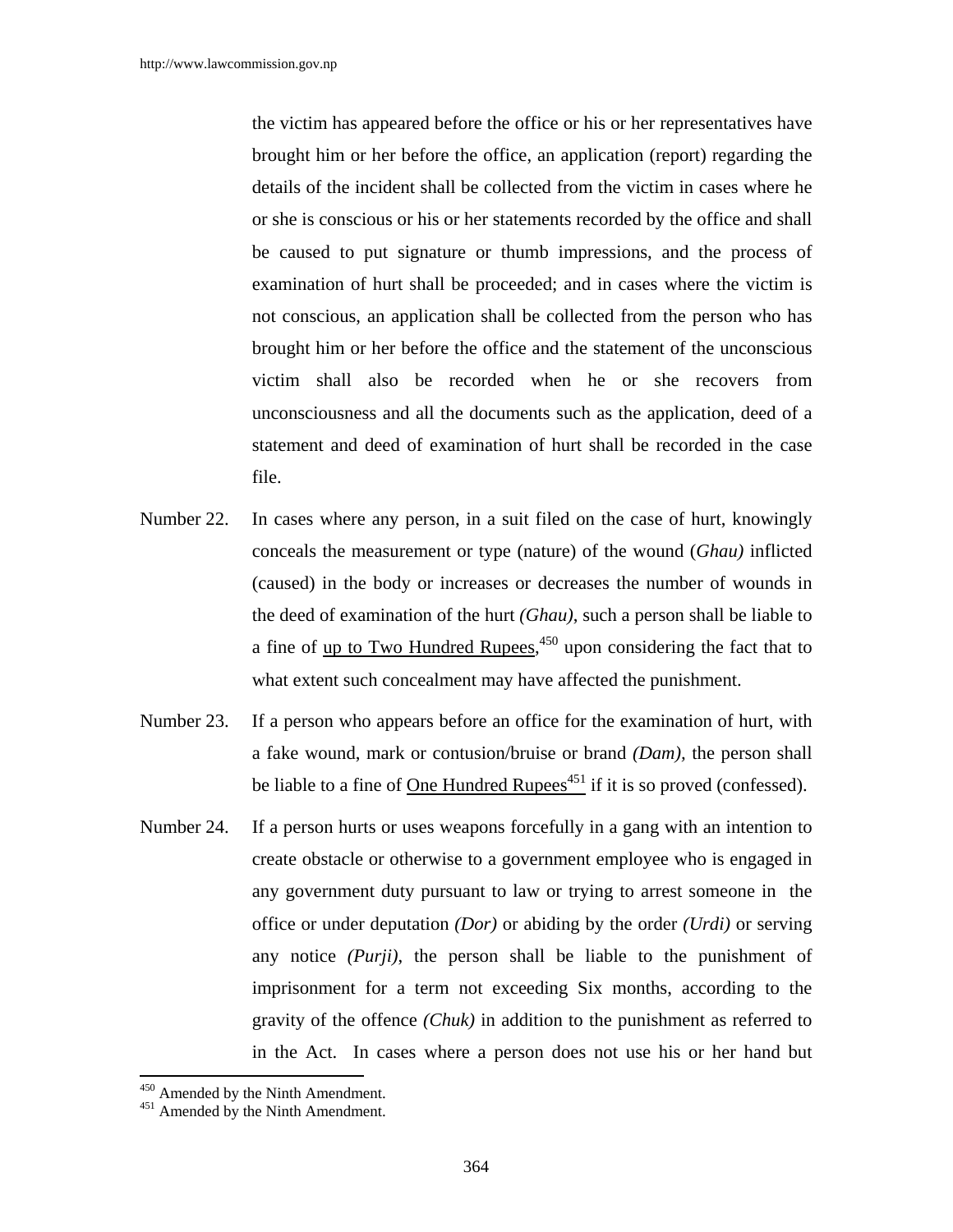commits an offence of using force in a gang *(Hul Huzzat)*, the additional punishment for such persons shall be a fine of up to Two Hundred and Fifty Rupees.<sup>452</sup>

- Number 25. The victim of the offence of hurt shall be awarded compensation for treatment, as mentioned in Numbers 3 and 6 of this Chapter as referred to in those Numbers, and in other offences, an amount of half the fine in a case of hurt as mentioned in Numbers 7 and 8 of this Chapter, and One third of the amount of the fine in the other cases.
- Number 26. In the course of imposing punishment in relation to the offences mentioned in this Chapter, there shall not be imposed the punishment of imprisonment for a term exceeding Three years in the case of hurt *(Kutpit)*, exceeding Six years in the case of hurt committed with the help of weapons or fire and exceeding Ten years in the case of grievous hurt.
- Number 27. In the course of filing a suit in any offence referred to in this Chapter, if a suit is not filed within Three months from the date of the cause of action, if the case is related to grievous hurt, and within Thirty Five days in the case of other hurts, the suit shall not be entertained.

 $452$  Amended by the Ninth Amendment.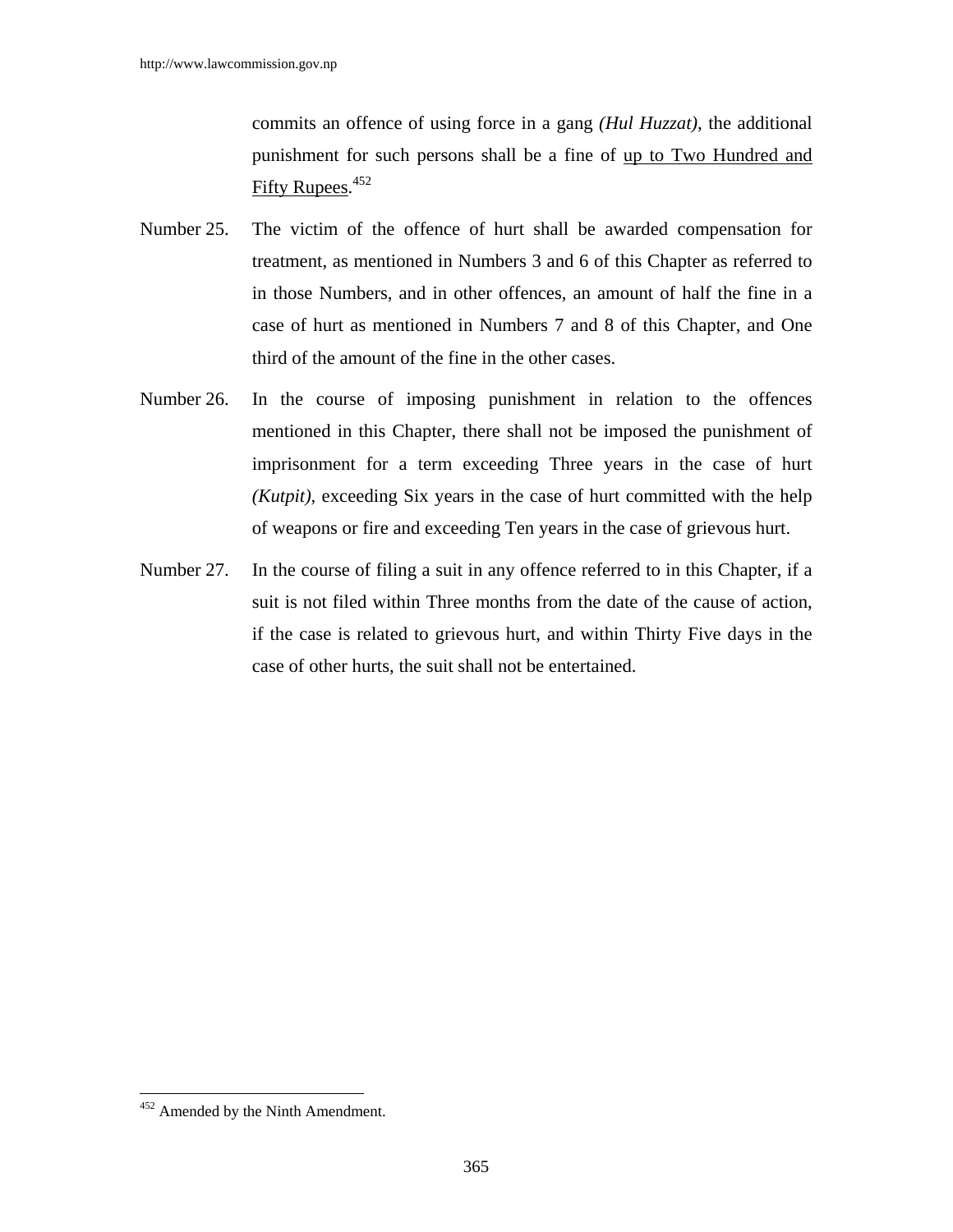# **Chapter- 10 On Homicide**

- Number 1. Except as otherwise provided in law, no one shall take the life (kill), cause to take the life, or attempt to take the life of, a person.
- Number 2. In a case of the death of a person, either from suicide or an act of any other person, the heir to the deceased or another person including one who has seen or heard about the incident shall inform it to the *Jimidar, Talukdar* or a member of the concerned Village Development Committee or the Municipality453 and the police office; and if the *Jimdar, Talukdar* and the member of the Village Development Committee or Municipality<sup>454</sup> receives such information or comes to know it from any other sources/means, they shall do the following:

 The *Jimdar, Talukdar* or member of the Village Development Committee or Municipality455 shall, as soon as possible, give such information or message they received to the Village Development Committee or Municipality<sup> $456$ </sup> and in cases the police do not come to the scene of crime, the Village Development Committee or Municipality<sup>457</sup> shall prepare a deed of external examination of corpse (*Lash Janch Muchulka)* in front of the *Jimdar, Talukdar* as referred to in Number 3 of this Chapter and shall also make arrangement to keep the corpse safe.............1

If it seems that the death was caused by an act of another person (homicide), the Village Development Committee or Municipality<sup>458</sup> and J*imdar or Talukdar* shall try to find out the offender (involved in homicide) and hand him or her over to the police if he or she is so caught...............................2

<sup>453</sup> Amended by the Court Proceedings Related Some Nepal Acts (Amendment) Act, 2047.

<sup>&</sup>lt;sup>454</sup> Amended by the Court Proceedings Related Some Nepal Acts (Amendment) Act, 2047.<br><sup>455</sup> Amended by the Court Proceedings Related Some Nepal Acts (Amendment) Act, 2047.<br><sup>456</sup> Amended by the Court Proceedings Related So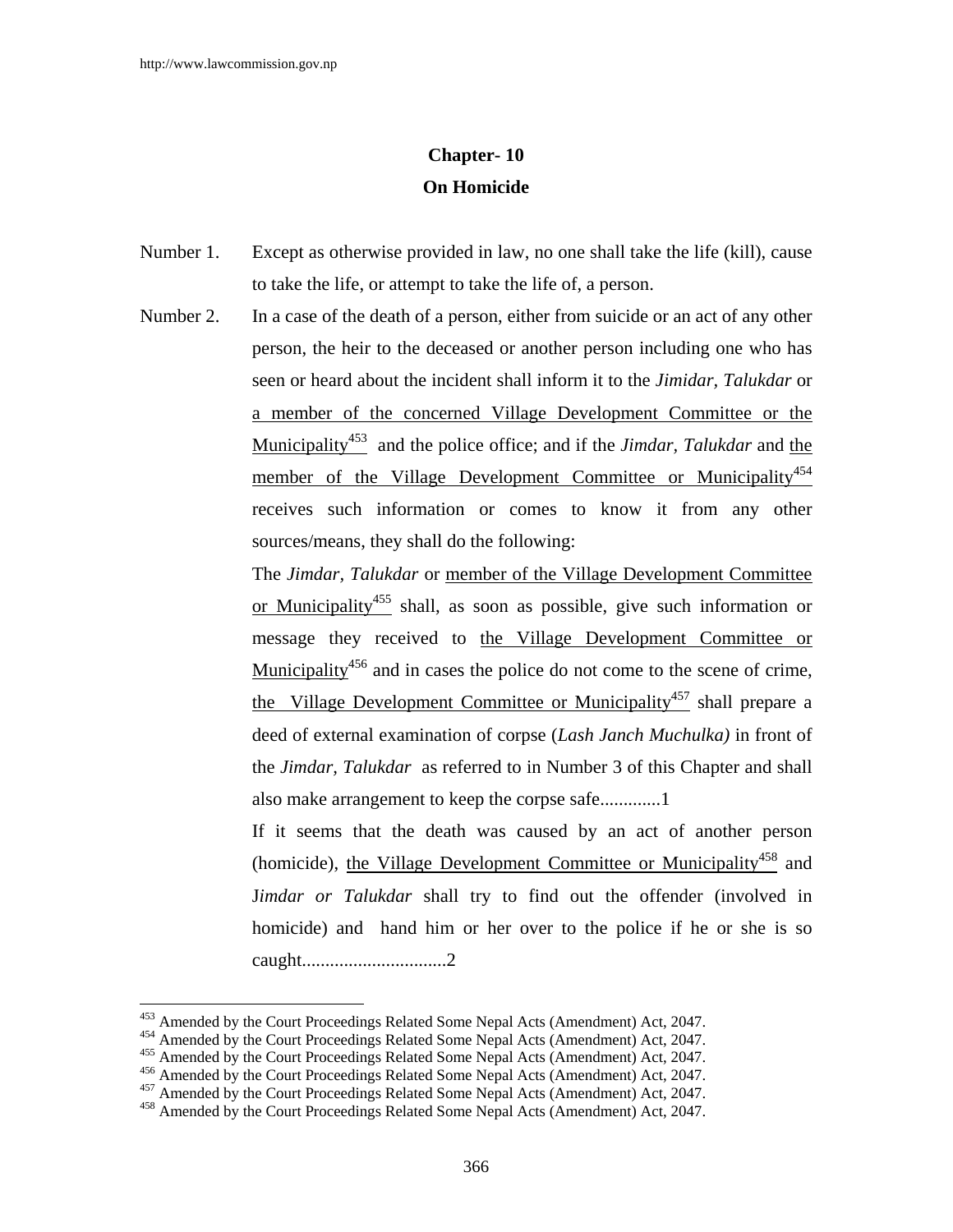The Village Development Committee or Municipality<sup>459</sup> shall hand over the deed of external examination of corpse prepared pursuant to Section 1 to the police whenever they reach the scene of crime; and the police also shall proceed, or cause to proceed, for the external examination of corpse, deed of public inquiry (*Sarjamin)* and inquiry/investigation *(Tahakikat*)...............3

In the course of examination of the corpse, if a dispensary or hospital is located nearby, the corpse shall be caused to be examined by the doctor of the hospital so far as the hospital is available thereby and by the in-charge of the dispensary if a hospital is not so available there..............................4

Number 3. In cases where a complaint has been filed or there is a doubt on suicidal or homicidal *(Kartabaya)* death, in the course of preparing the deed of external examination of the corpse or a spot examination, when the investigating official reaches the scene of crime, at the outset they shall stand or sit down in a minor distance from the place where the corpse is laying and watch/see the finger prints, foot prints or any other types of signs or any specific signs of draggle in the scene of crime on the land (surface) or any sign of dragging from one to another place and any other object which could be a real evidence *(Dashi Praman)* seen or found; the investigating official shall clearly mention all such details and also manage to protect the real evidence, sign or symbol in an as it is condition so far as practicable until the final examination is completed and the letter of permission for obsequies is issued. Similarly, the investigating official shall also prepare a deed of external examination of corpse upon seriously and sincerely watching the condition of the corpse, condition of the land (surface/area) where the body is laying and mentioning the four sides of the scene of crime, and shall also prepare a drawing of the scene of crime so far as it is practicable and mention the details as referred to hereunder in that deed:

<sup>&</sup>lt;sup>459</sup> Amended by the Court Proceedings Related Some Nepal Acts (Amendment) Act, 2047.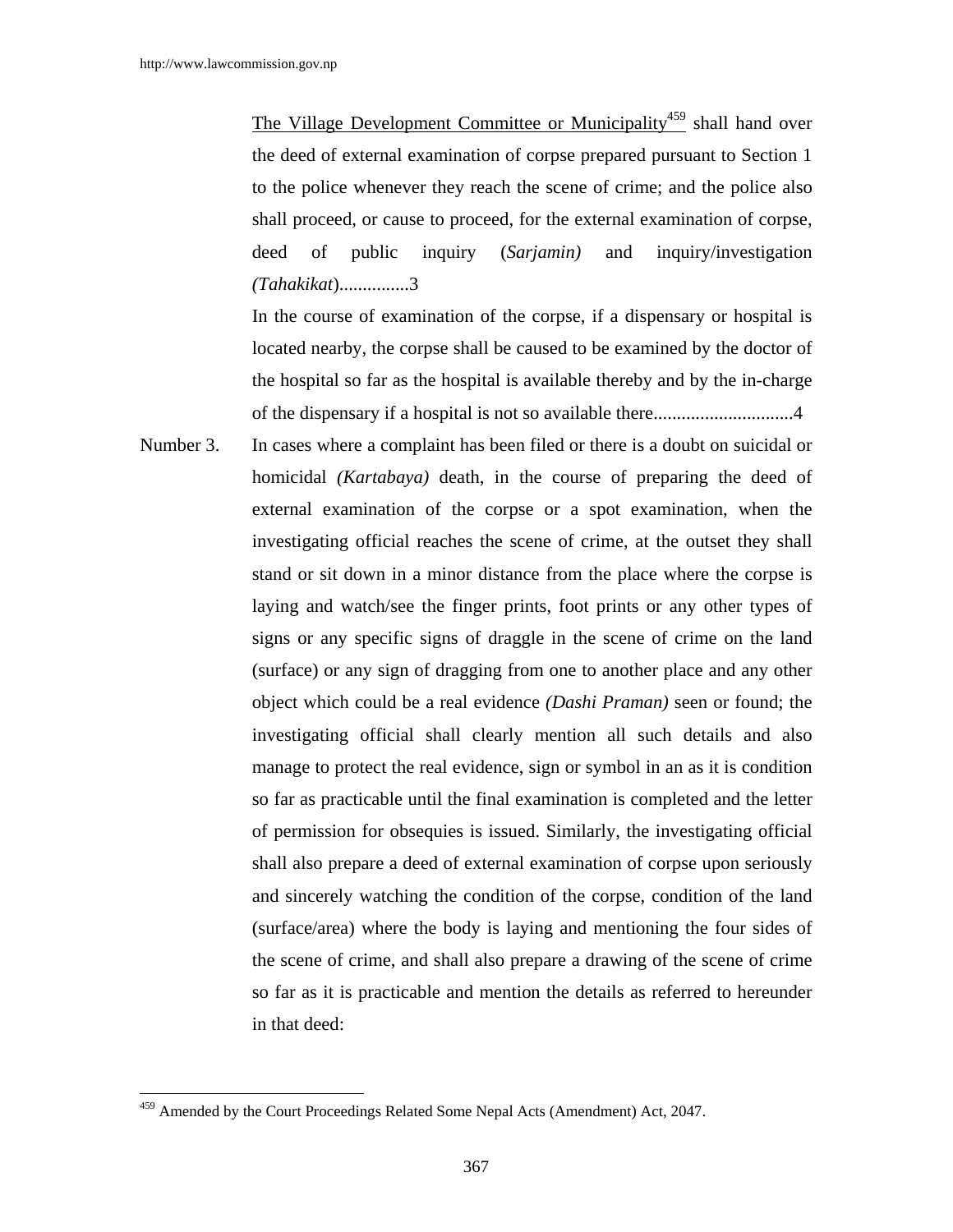If the cause of death seems to be an outcome of wounds, hurts, bruise (*Neeldam)*, the deed of external examination of corpse shall be made, upon mentioning the location, length, width, depth number and nature of wounds, hurt, fracture, bruise, swelling, dislocation, broken and abrasion, lacerated, incised one...................1

If the condition of the death seems to be by hanging, the corpse shall be examined as mentioned hereunder and the rope used for hanging shall be brought or sent to the office....................2

Whether the lips are brown or not, and the eyeballs are bigger or not.................................1

Whether the eyes have partially or fully come out or not...................2

Whether the tongue has come out or not and whether the tongue is being pressed by the lips or not....................................3

Whether any blood, saliva, fluid, faeces or semen has come out from the mouth, nose, anus or genital (sex organ) or not........................4

Whether the ligature mark on the throat is towards the hanging side or not, whether the ligature mark is round or piper-betel *(Nagbeli)* or not, whether the mark is brownish and skin over the mark is little bit hard or not.......................5

Whether the fist is closed or not or whether the hand has catched something or the leg has touched the land or not....................6

If the condition of a body found into the well, pond, river or canal it shall be examined as follows.................................3

While taking the body out of the water, whether the skin of the hand is wrinkled or not and there is water into the belly (stomach) or not........................1

Whether there are stains of blood or not around the vicinity and side of the well or pond where from the body was recovered and on the mouth of the body.....................2

Whether there is any wound or blood stain on the head, neck or other parts of the body or not.........................3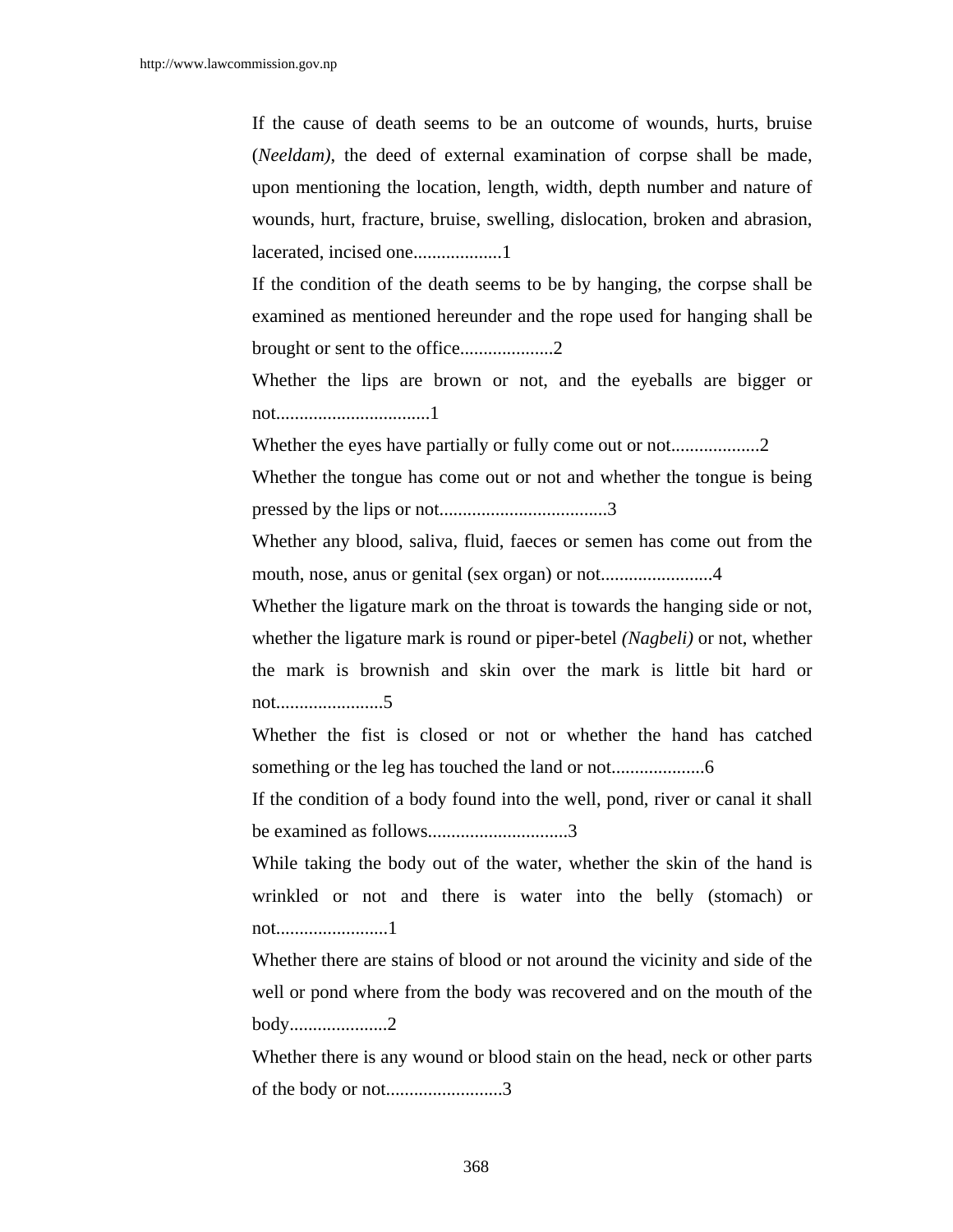It has to be mentioned correctly and accurately, whether the fist is open or not, whether anything was held into the fist or whether the skin of the face and body is soft or coarse (rough) or not........................4

To examine whether there is water into the stomach or not, one may use the representative of the deceased if available on the spot or any other person if such a representative is not available, and put the face of the body downward and press into the back of the body to the surface of the land and find out whether the water comes out from the mouth body or not.......................5

Whether the male sex organ is shrinked and smaller or not..... 6

Whether there is any abrasion in skin or not...................7

Whether there are soil particles into the female sex organ or not..........................................8

In a case of snake biting, it shall be examined as mentioned hereunder.........................4

Whether the spot of bite is swelling or not, and whether the hair on the head can be off rooted while pulling or not.........1

Whether there was big pain in and around the biting area or not, whether the foam (scum, froth) was coming from the mouth or not, finger and eyebrows were shrinking or not and there was difficulty to open them or not, whether the face was turned into yellowish and bluish colour or not, and whether the blood was turned into bluish colour, thinner and quickly frozen or not..........................2

Whether there was any difficulty with talking or not, whether there was any problem in walking due to intoxication or not.................3

In a case of poisoning, investigation shall be made as mentioned hereunder....................................5

Whether the eyeball was shrinked and smaller before the death and larger in size after the death or not, whether the deceased person before his or her death got unconsciousness or not and felt sleepy or not, whether there was excessive sweating or felt dry mouth or not............................1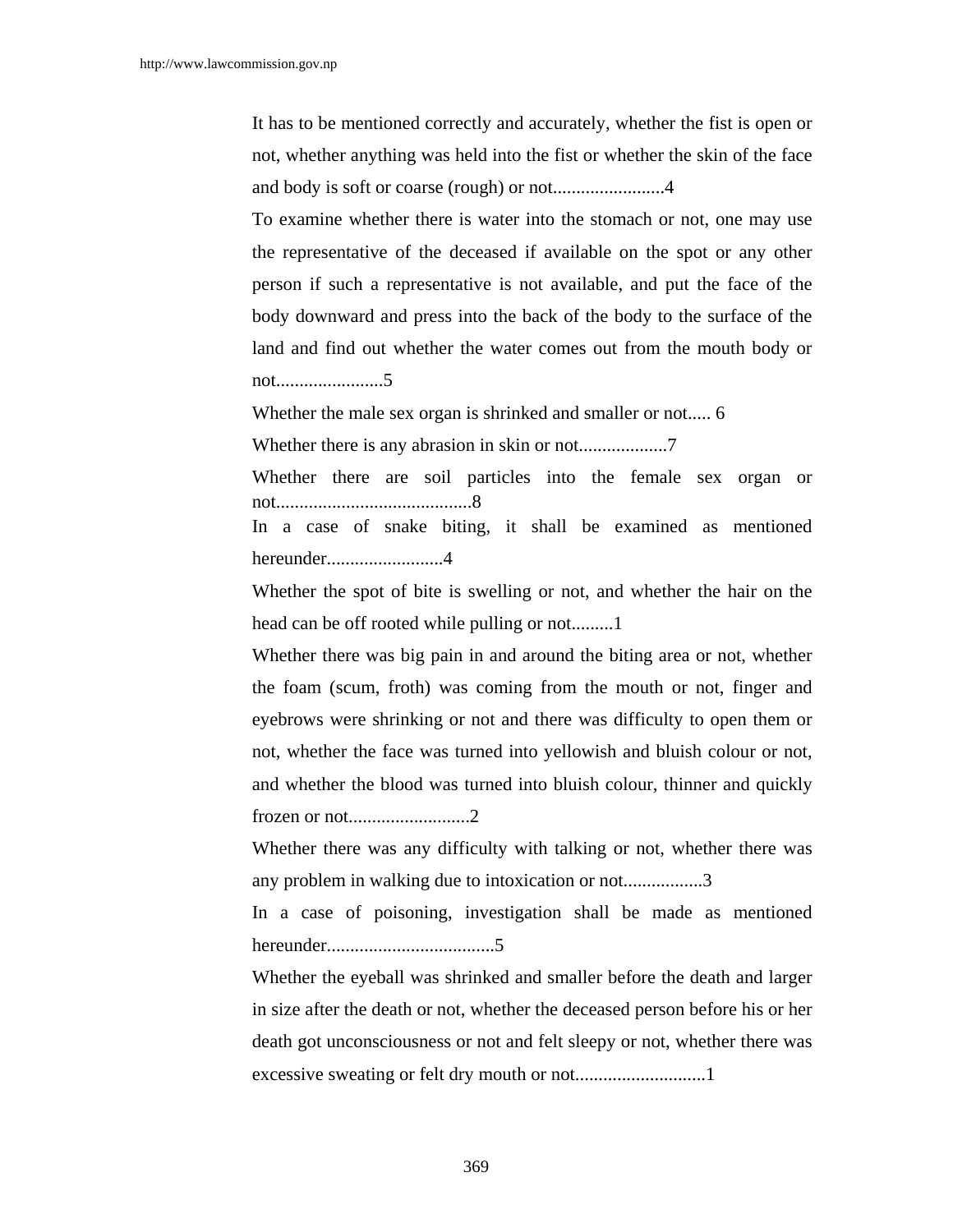Whether, before the death, the deceased felt any excitement, dry throat and mouth or not and the face turned into reddish or not, whether felt sleepy or not, whether the eyes were seen puzzled or not and expansion of eyeball was seen or not, whether frequently get into unconscious or not, and whether his or her voice was stammering or not......................2

Whether there was any of the symptoms such as diarrhea, vomiting, and burn into the stomach, excessively thirsty, swelling into the face, fast beat of the nerves, total weakness and unconscious before the death or not………….........3

Whether the whole body felt cold, burn into the mouth and throat while eating and weakness in the calf of the leg types of symptoms were there at the time of death or not.............4

- Number 4. After the completion of the examination of the body of a person died due to suicide or homicide, pursuant to the prevailing law, the investigating police personnel involved in the process and the government attorney if available over there, shall sign a letter and issue it for the cremation of the body. The body shall not be cremated or thrown away or decayed without obtaining such a letter. One who does not so issue a letter to permit cremation of body or one who cremates the body without receiving the letter permitting for cremation shall be liable to a fine of Ten Rupees. In cases where a person cremates, or causes to be cremated, the body for the purpose of concealing of the fact, prior to the examination of the body, such a person shall be liable to the punishment of imprisonment for a term of Six months, in addition to the punishment to be imposed, pursuant to the other laws.
- Number 5. If a person, does or takes any act or action without any malice or intention to commit a murder, and considering that his or her act or action would not result in the death of a person but someone dies as a consequence of such an act or action, it shall be deemed to be accidental homicide *(Bhabitabya)*.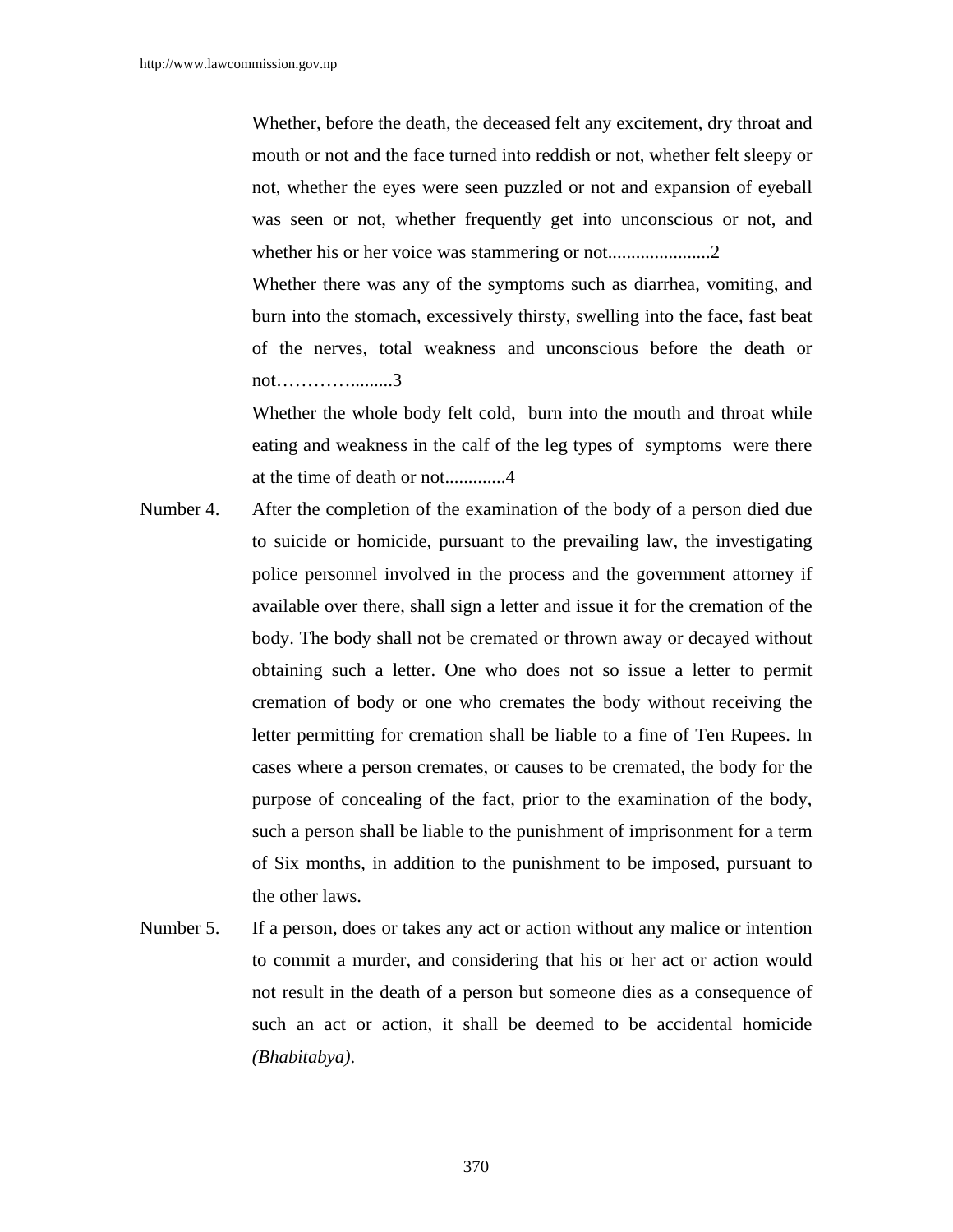Number 6. In the case of accidental homicide, punishment shall be imposed as follows:

> In cases where a weapon was taken carefully to use it for a specific act but it happens to cause the death of someone in such an accidental way, one shall be liable to a fine of up to Three Hundred Rupees.........................1 In cases where accidental homicide occurs due to negligence or recklessness while performing any other act, one shall be liable to a fine of up to Five Hundred Rupees or imprisonment for a term not exceeding Two years or with both.................2

> In cases where a person engaged in taking care of or educating another person beats that other person or does any other act for the benefit of the deceased and an accidental homicide occurs as a result of such act, the person shall be liable to a fine of up to Fifty Rupees.......................3

> In cases where a person, other than a person engaged in taking care of or educating another person, beats another person and an accidental homicide occurs as a result of such act, the person shall be liable to the punishment of a fine of up to Five Hundred Rupees or imprisonment for a term not exceeding Two years or both................................4

> In cases where an accidental homicide occurs as a result of any act other than that mentioned above, one shall be liable to a fine of up to Two Hundred Rupees.........................5

Number 7. In cases where a person dies in any of the following circumstances, one shall not be deemed to be a murderer:

> In cases where a person is going to use excessive force *(Jorjulum)* with or without taking a weapon, and it is not possible to catch him or her or to make an appeal to anyone to rescue oneself or it is not possible to get the help even making such an appeal or it is not possible to get rid of such a person and rescue one's life, and in such a situation if he or she does not do anything it is sure that his or her life may not be saved, and if such a person in the meantime does anything to save his or her life and the preparator *(Julumi)* dies out of such an act.............................1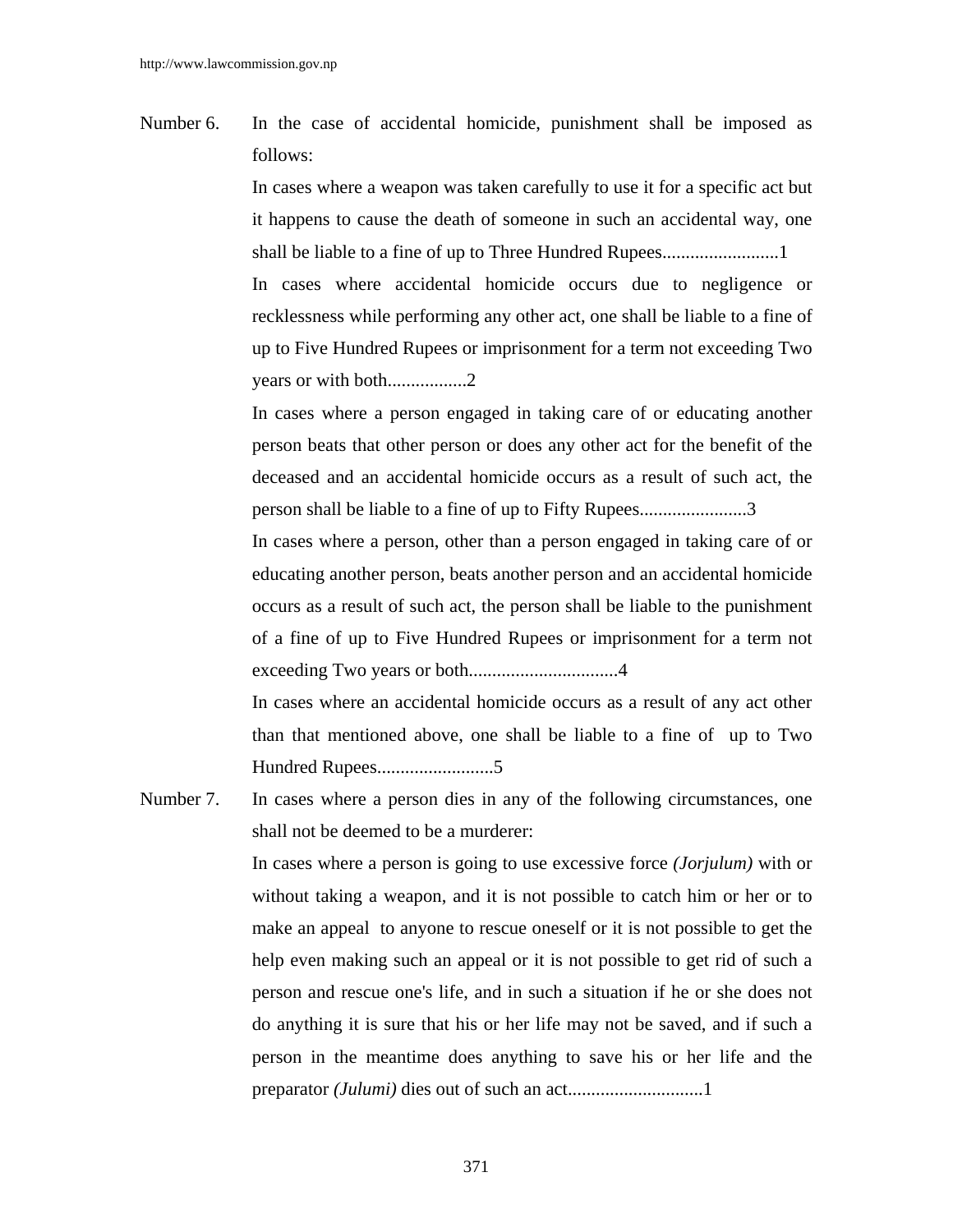Except in the case of a theft of food, vegetables or fruits from the field or garden, if someone is lurking (sneaking) to steal or engaging in theft by entering into a building through a regular or irregular way or someone is entering into (a place) by digging a tunnel (*Sen)* to steal and sufficient help is not available to catch the thief or robber while making full effort for it, and it is not possible to save the property, and in such a case the owner of the property takes an action in the meantime and the preparator dies in the course of such an action.................2

Where a person providing security to the government treasury or documents or prisoners or detainees in the government office, custody house or a jail (prison) is performing his or her duty and someone with intention to obstruct or damage or steal or flee or cause to flee, attacks or forces or compels to do anything against the order *(Urdi)* with or without using any weapon to the security person, and in such a case, if the security person reacts in the meantime to save his or her life or government property in his or her custody and such preparator dies as a result of that action..................3

- Number 8. Except in cases where there occurs an accidental homicide as referred to in Number 5 of this Chapter, if a person hurts another person, thereby causing fracture or breaking of any part of the body, and such a victim dies as a consequence of hurt before it is cured anytime later, such a perpetrator shall be considered to be a murderer.
- Number 9. Except in cases where one hurts or batters another person to cause fracture or breaking of any part of the body with intention to kill that other person, if a person commits an act to kill another person and the victim does not die at that time but suffers from the same hurt or injury and dies within Twenty One days or that other person dies within Three days in the case where other act or excessive force has been done or used or within Seven days in the case where poison has been administered to that other person, the perpetrator shall be considered to be a murderer.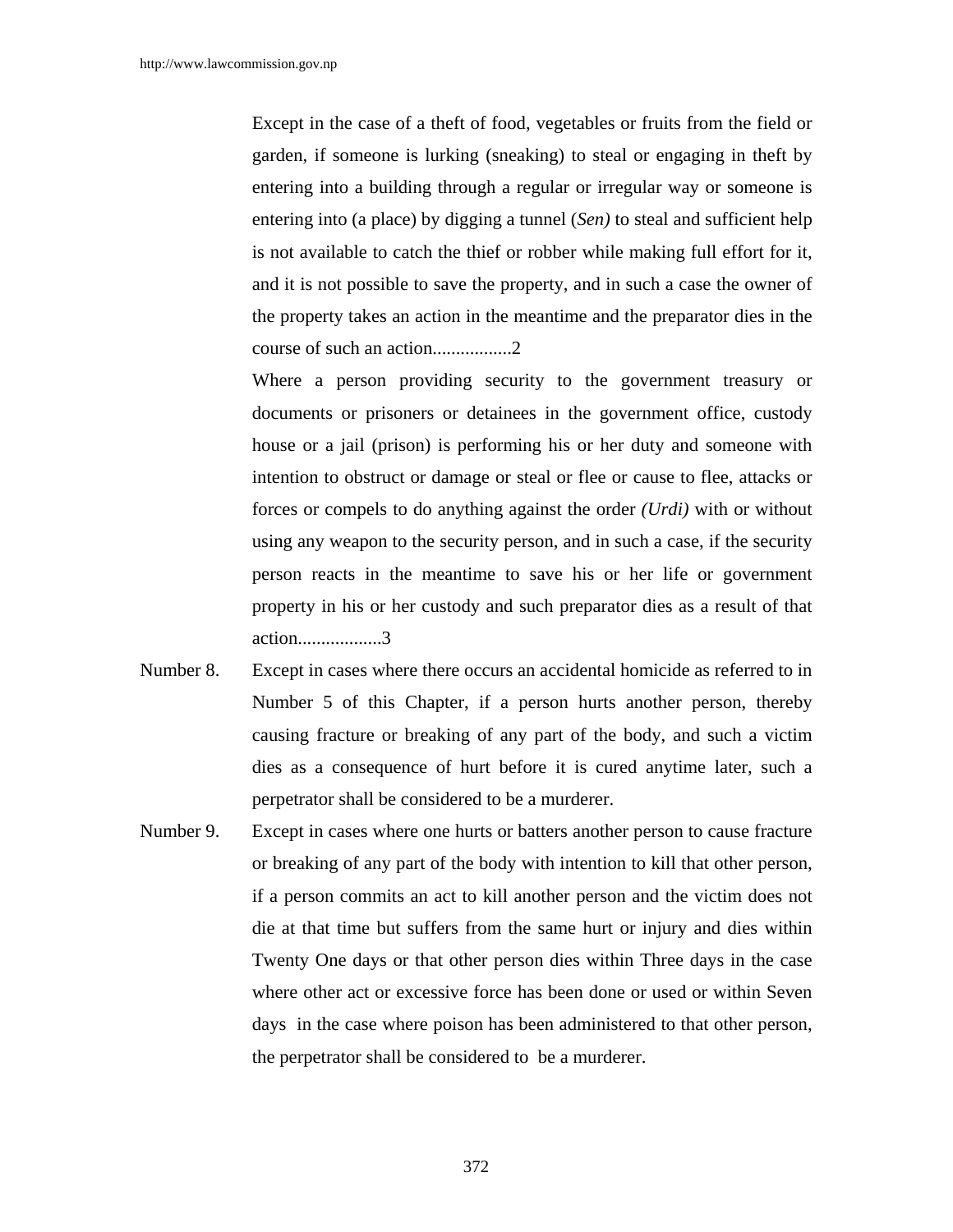- Number 10. Except in cases where accidental homicide is proved as referred to in Number 5 of this Chapter, if any person hits/beats in the sensitive part of body *(Sandhi or Kuthaun)* by his or her hand and the victim dies, suffering from the same pain within Seven days or, in the case of using excessive force, dies within Five days upon suffering from the same pain of the incident or where a person hurts another person by any other ways or means and the victim dies within Twenty One days of suffering from infection of the wound or without recovering from it, such act shall be deemed to be murder. If someone dies after such dates, it shall be dealt with as referred to in the Chapter on Hurt/Battery.
- Number 11. In cases where a person is suffering from any hurt inflicted by any other person or suffering from any disease or is unable to move around or work due to any other reasons and where somebody else causes hurt or commits any other act to that person and such a person dies within Twenty One days, the death shall be considered to have been caused by the person who has caused pain subsequently. In such a situation, the person who caused hurt earlier with the intention of murder shall be dealt with as referred to in Number 15 of this Chapter, and if it was caused without an intention to cause death of the victim, it shall be dealt with as referred to in the Chapter on Hurt/Battery.
- Number 12. Where a person, who has been suffering from any hurt caused by any other person begins to move around and becomes capable of perform his or her regular work, dies due to a disease or hurt inflected by another person within the dates (as referred to in the Numbers hereinabove), it shall not be considered that the death was caused by the person who caused hurt or pain earlier. In cases where the hurt was caused with an intention to kill such person, it shall be dealt with pursuant to Number 15 of this Chapter, and in the absence of such intention, it shall be dealt with as referred to in the Chapter on Hurt/Battery.
- Number 13. Except in cases where an act does not amount to murder as referred to in the other Numbers of this Chapter, if a person commits any act resulting in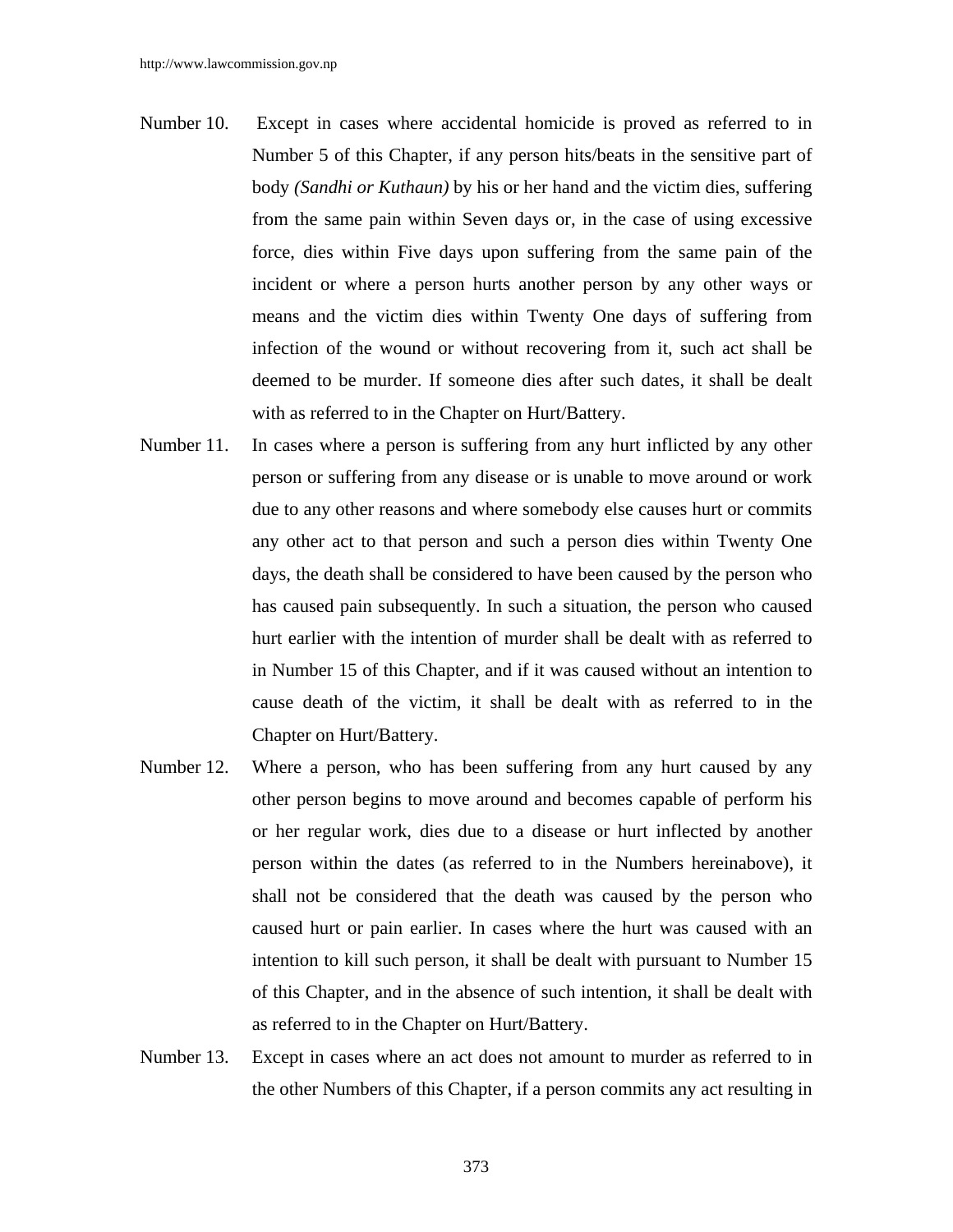the death of another person and the victim dies immediately or within the date (so prescribed), the person causing such death or the principal instigator or the person who catches or holds or directly uses his or her hand against the victim with an intention to get that person to be killed by any other person in the scene of crime, such a person shall be punished as mentioned hereunder. A person who directly uses his or her hands with an intention to separate the person from the dispute or who in fact separates somebody from dispute shall not be liable to any punishment:

In cases where a person kills another person by hitting, stabbing or poking (*Hani, Ropi, Ghochi)* with a dangerous weapon with or without the edge, all the persons who have used the weapon shall be considered murderers. Everyone (in such a case) shall be liable to the punishment of imprisonment for life, along with confiscation of the entire property..................1

In cases where a person administers poison to another person and kills that other person, the person shall be a murderer; such a person shall be liable to the punishment of imprisonment for life, along with confiscation of the entire property. A person who causes other to administer poison to another person shall be liable to the punishment of imprisonment for life................2

In cases where a person kills another person by hitting, beating, stabbing, or poking by using a stone or other minor weapon or by means of any act which results in the death, if such an act has been committed by a person, such person, and, if it is proved by the evidence that the person was killed or died due to the hurt inflicted by any particular person in a case where a group of people were involved in the commission, such person shall be considered to be the principal murderer. Such a person shall be liable to the punishment of imprisonment for life, along with confiscation of the entire property. Any person other than those mentioned above and where it cannot be proved by the evidence that the victim was killed by a particular person or where the person who has used the weapon to hurt the victim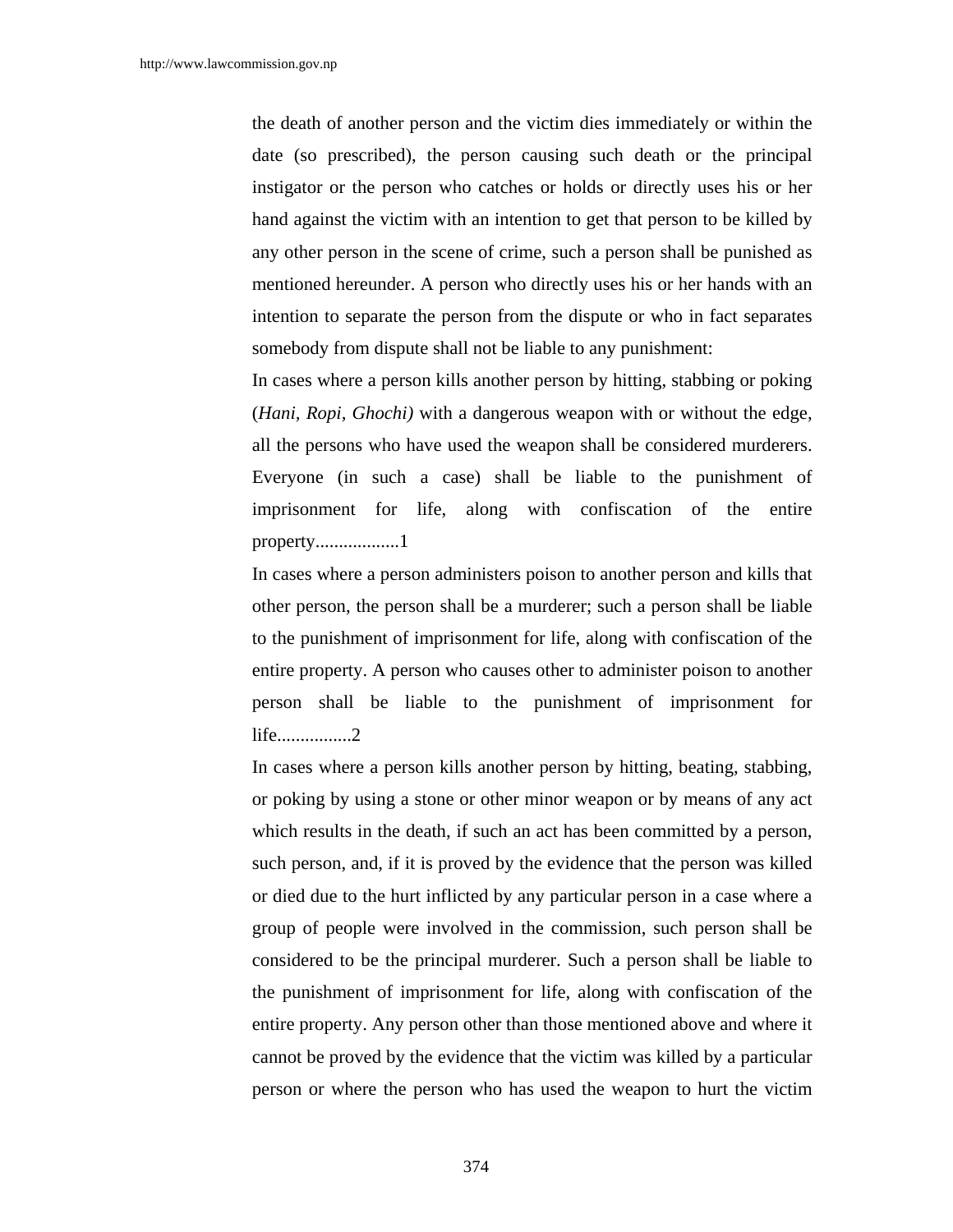cannot be identified, all of them involved in the commission of crime shall be liable to the punishment of imprisonment for life..............3

A person who instigates other to kill anybody else by any means or a person who uses his or her hand and catches the victim and creates conducive environment (*Sanjog)* to other person to kill somebody else in a scene of crime shall be liable to the punishment of imprisonment for life......................4

Number 13A. ..................460

- Number 14. In cases where a person uses a stick, stone, kick or fist against another person, without intention to kill that other person or without having any malice (*Ibi*) or without hiding in a secret place (clandestinely), and with an immediate provocation, but without using any serious/hazardous weapons or poison, and the victim dies within the date due to the hurt or pain inflicted out of it, such a person shall be liable to the punishment of imprisonment for a term of Ten years.
- Number 15.<sup>461</sup> In cases where a person opens fires or throws a bomb or cuts with a serious weapon or commits any act of attempt to kill another person to the extent possible, with an intention to kill that other person, then even though the victim does not die due to any reason, the person who commits or causes to be committed or instigates (being present in the crime scene) or helps other in the commission of such an offense, the person shall be liable to the punishment of imprisonment for a term ranging from Five years to Twelve years.
- Number 16.462A person who conspires to kill a person or causes other person to kill a person shall be liable to the punishment of imprisonment for a term ranging from Ten years to Fifteen years in cases where such a victim has been killed, and to the punishment of imprisonment for a term ranging from Five years to Twelve years in cases where the victim has not been killed.

<sup>&</sup>lt;sup>460</sup> Inserted by Eight Amendment and deleted by Some Nepal Laws Amendment Act, 2047.<br><sup>461</sup> Amendment by the Eighth Amendment.<br><sup>462</sup> Amendment by the Eighth Amendment.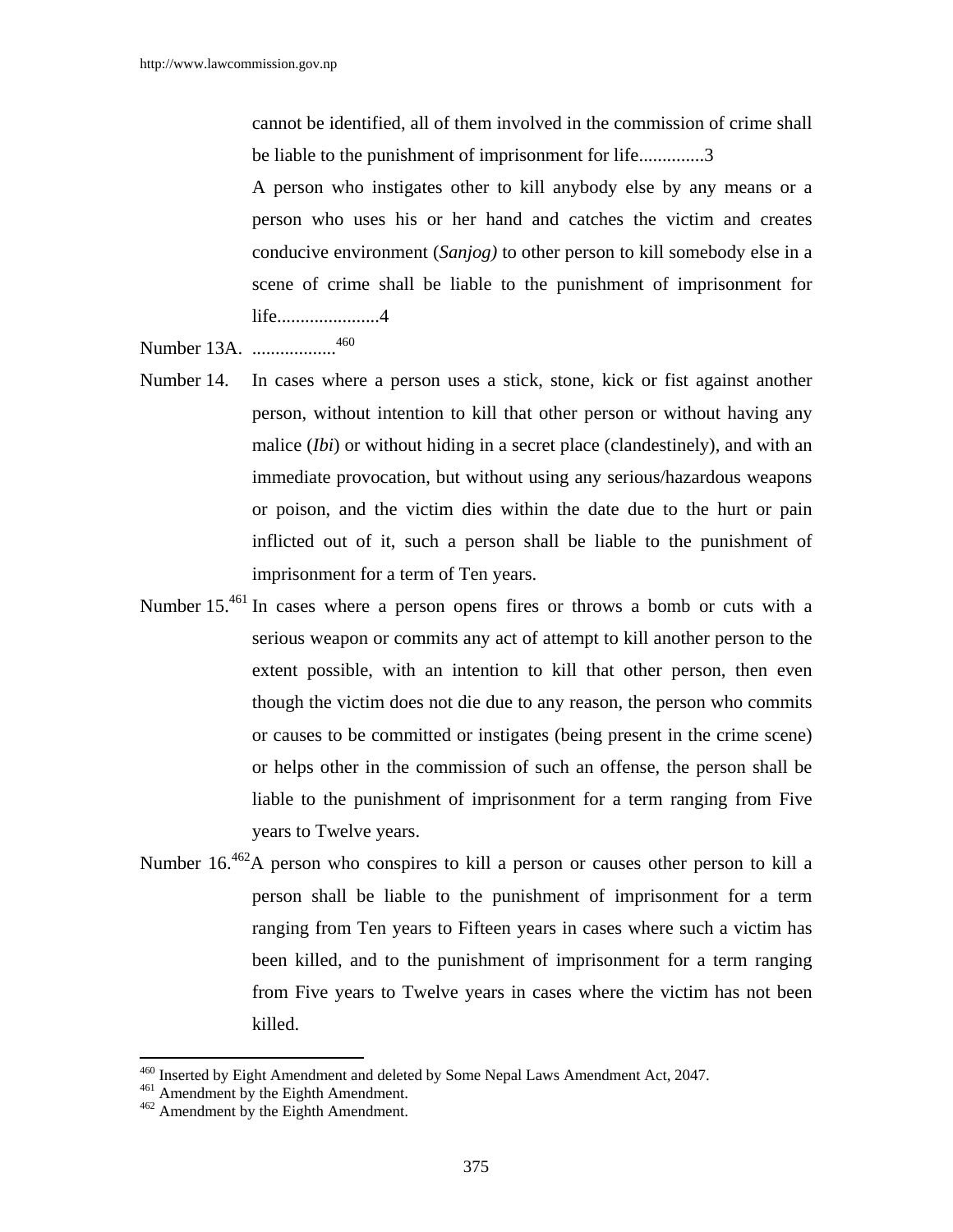Number 17. In cases where a person who is indulged in the crime *(Matlab)* of killing another person without being involved in instigating other or without using a weapon or even without touching the body of the victim commits any of the following acts, the person shall be punished as mentioned hereunder in cases where the victim has died and shall be liable to half the punishment if the victim has not been died:

> One who knowingly supplies weapons, bullets, gunpowder or poison to a person who demands weapons or poison to kill anybody else or one who remains present in the scene of crime where somebody is murdering any one else shall be punished with imprisonment for a term of Ten years...................1

> Except as otherwise provided in Section 1, if a person creates conducive environment to kill any one else stopping the pathway or passage or restricting the victim to flee from the scene of crime shall be punished with imprisonment for a term of Five years...........................2

> A person who is involved in discussion/preparation *(Sallaha)* through any other means and appears in the scene of crime and watches the incident without doing anything else or a person who is indulged in the commission of offence except as provided hereinabove, the person shall be punished with imprisonment for a term ranging from Six months to Three years.........................3

- Number 18. A person who abandons a male or female baby born alive shall be liable to the punishment of imprisonment for a term of Four years. In cases where such a baby is found dead, the person who has so abandoned shall be treated as a murderer.
- Number 19. In cases where a person is trying to kill another person and the aggrieved person is requesting for help *(Gwahar)*, each informed man above Sixteen years of age and below Sixty-Five years of age who hears such a request but does not go to help the aggrieved person shall be punished with a fine of up to Thirty Rupees.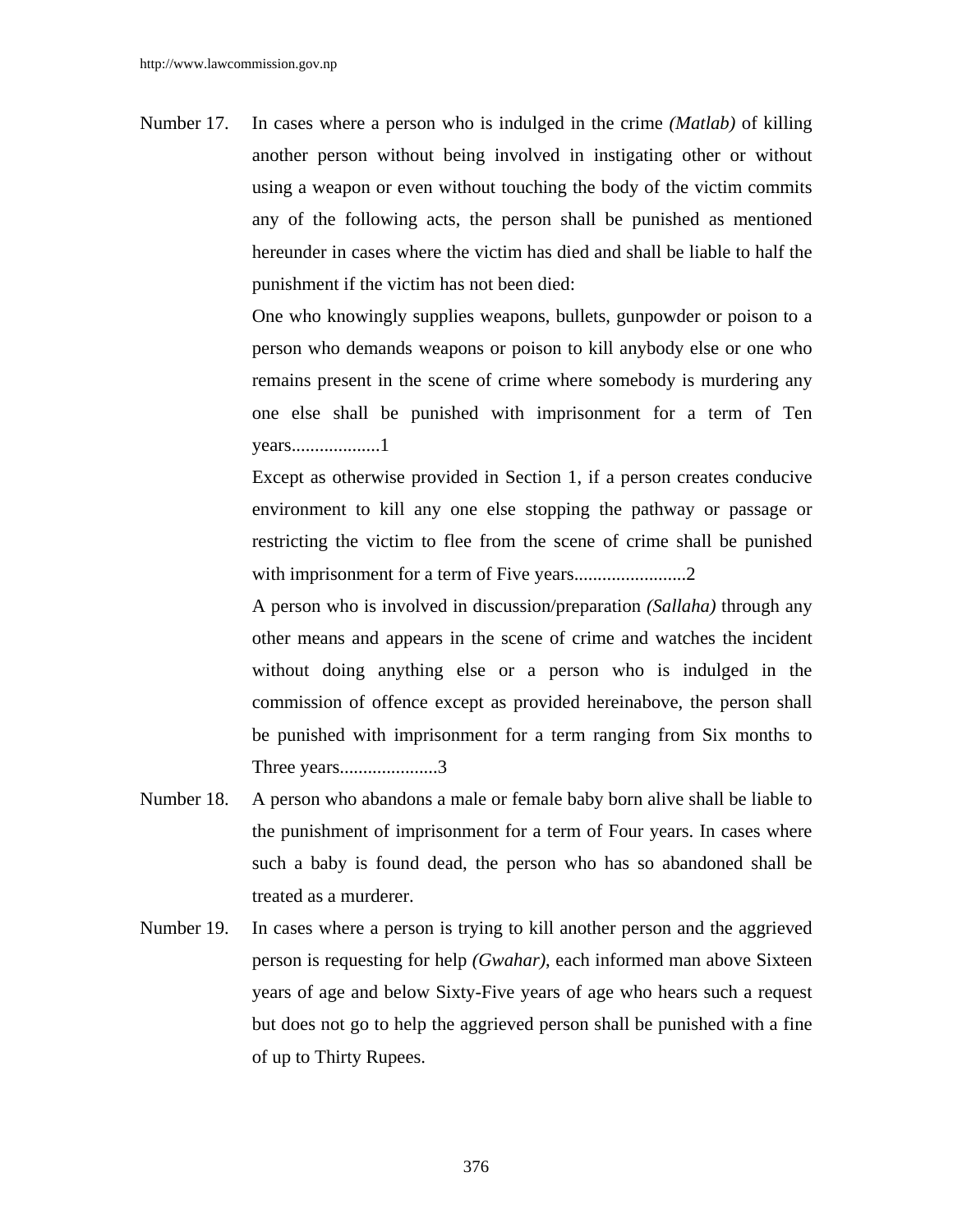- Number 20. Except in the case of murder *(Kartabya)* where the offender (accused) has confessed the offence and has divulged/marked/accused *(Poleko)* anybody else, a case shall not be registered if it is not filed within Twenty years of the cause of action where complaint shows that it is a case of murder and the investigation does not identify any accused and within Two years if the complaint does not mention it as a murder *(Kartabya)* case.
- Number 21. A person, who has a duty to prepare a deed of examination of corpse, shall duly examine the corpse and mention all the details of wounds scar, hurt or sign *(Ghau, Khat, Chot, Nishan)* in the report. One who knowingly mentions wrong details shall be liable to a fine of up to Five Hundred Rupees.
- Number 22. No one, though not indulged in the crime *(Matalab)* of killing somebody else, shall refrain from catching, reporting and fleeing the preparator, in case he or she knows the matter of such killing is going to happen before the act takes place.
- Number 23. No one, though not indulged in the crime *(Matalab)* of killing of somebody else, shall refrain from catching, reporting, concealing or fleeing the preparatoir, in cases where one of the joint family members has killed any other member of the same family or the servant.
- Number 24. In cases where one is not indulged in the killing of another person, but knowingly shares the property brought upon the commission of such offence, such an act shall be deemed to be an offence. Event though a person has neither shared the property received out of commission of the offence of homicide nor reported the incident nor concealed or helped for fleeing preparatory, and except as referred to in Number 23 of this Chapter, if the father, grandfather, grandmother, wife, son, daughter, sisters from the same family, uncles born from the same grandfather along with the father sister of his father, brother, nephew grandson, granddaughter, aunts, wives of the brothers, mother-in-law, father-in-law, brother of the mother, son of the sisters, own daughter, husband of own sisters and persons living in the same joint family refrains from reporting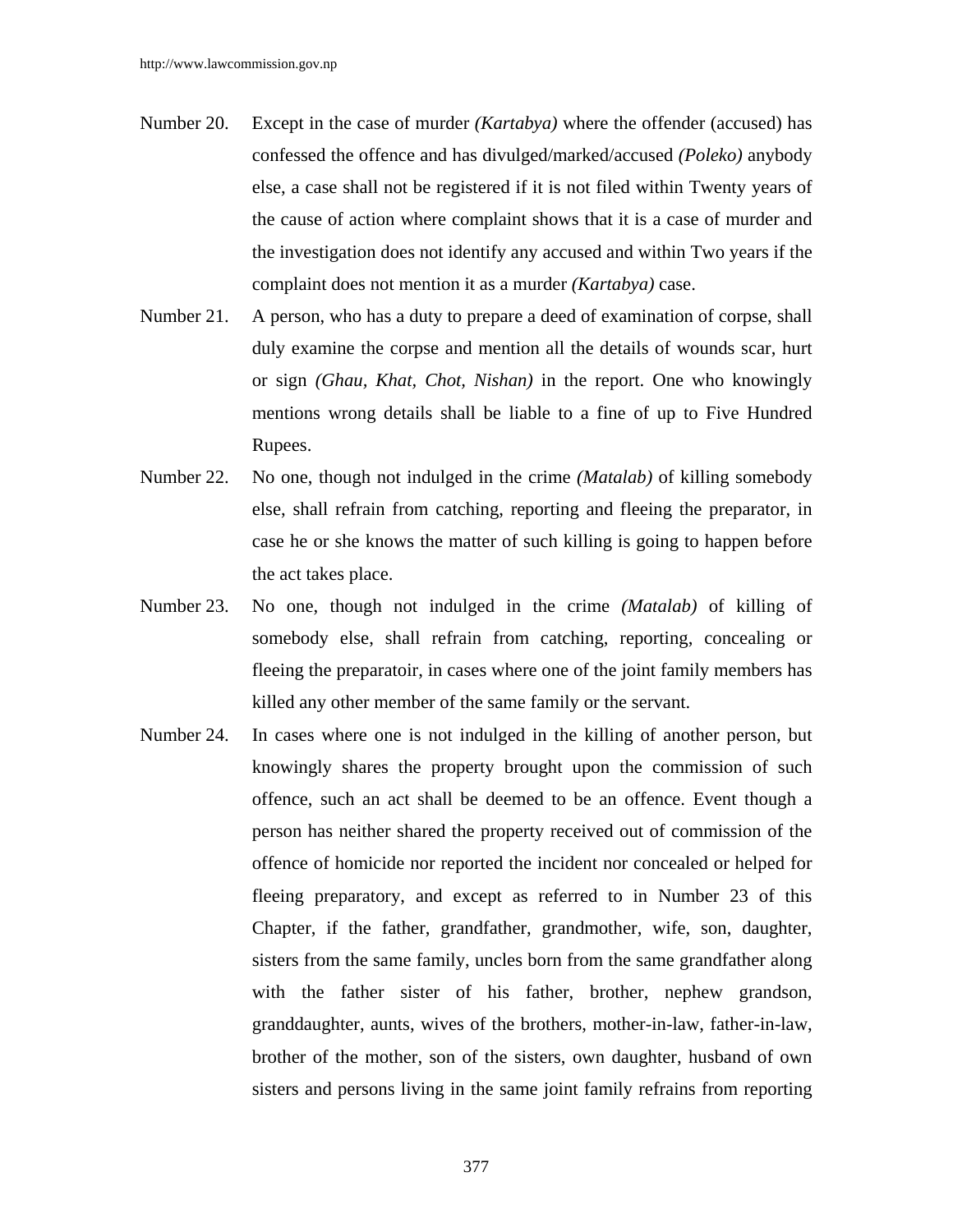or knowingly conceals the fact or helps to flee, shall not be liable to the punishment.

- Number 25. One who knows about the homicide but does not report it or conceals the fact and causes fleeing of the preparator shall be liable to the punishment of imprisonment for a term of Two years if he or she is a government employee, for a term of One and Half year if he or she is the *Jimdar, Talukdar* or a member of the Village Development Committee or the Municipality, 463 for a term of Six months if he or she is *Thari, Gumasta, Mukhia, Mijhar, Jetha Budha, Gorum, Katuwale, Naike, Mahane*, local guard *or Godayat*, and a fine of Twenty Rupees to the chief of the family who knows the fact of the commission of offence in the case of any other person not so mentioned.
- Number 26. In cases where a person does not report the fact that somebody is going to kill any other person and this fact is revealed subsequent to the death of victim, such a person who has not reported the offence shall be liable to the punishment of imprisonment for a term not exceeding One year.
- Number 27. In cases where a person does not report the fact that somebody is going to kill any other person and this is revealed later on but before his or her death, such a person who has not reported the fact shall be liable to the punishment of imprisonment for a term not exceeding Six months.
- Number 28.464 Any person who commits abortion or causes abortion by doing any act with intention or knowingly or with sufficient reasons to believe that such an act is likely to cause an abortion shall be punished as follows: Imprisonment for a term of one year in case the fetus is upto Twelve weeks...........................1 Imprisonment for a term of Three years in case the fetus is upto Five weeks............................1 Imprisonment for a term of five years in case the fetus is above Twenty Five weeks..........................1

<sup>&</sup>lt;sup>463</sup> Amended by the Court Proceedings Related Some Nepal Acts (Amendment) Act, 2047(1991).<br><sup>464</sup> Amended by the Eleventh Amendment.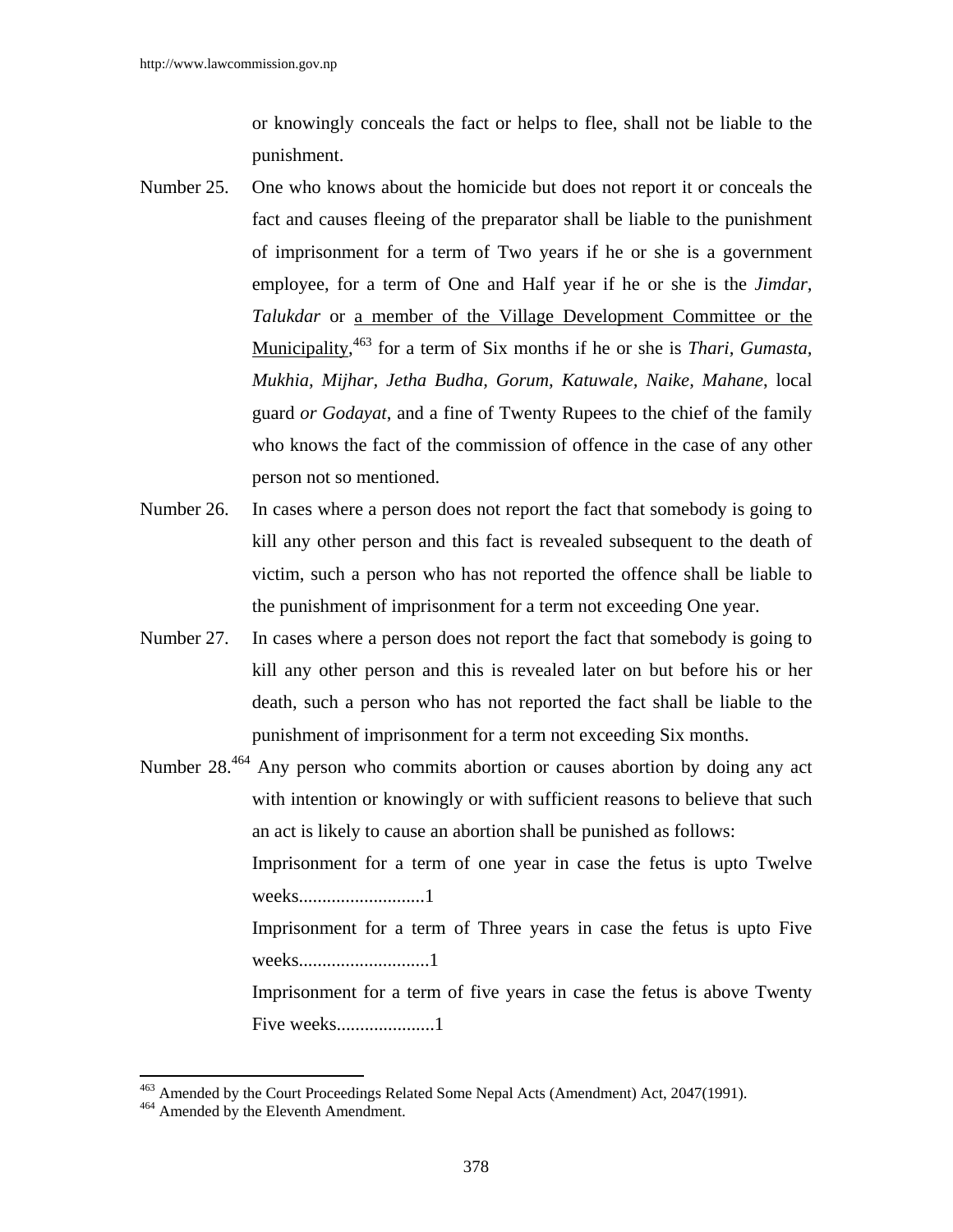Number 28A.<sup>465</sup> No one shall cause abortion upon causing coercion, threat, lure or offer *(Pralovan)* to a pregnant woman. In cases where a person causes abortion in that manner, the person shall be liable to the following punishment: Imprisonment for a term of one year in case the fetus is up to Twelve weeks........ 1

Imprisonment for a term of three years in case the fetus is upto Twenty Five weeks...........1

Imprisonment for a term of Five years in case the fetus is above than Twenty Five weeks..............................1

Number 28B.466 Notwithstanding anything contained in Number 28 of this Chapter, if an abortion is carried out by a qualified and registered health worker upon fulfilling the procedures as prescribed by the Government of Nepal, it shall not be deemed to be the offence of abortion, in the following circumstance:

> If the abortion of a fetus of upto Twelve weeks is carried out with the consent of the pregnant woman........1

> If the abortion of a fetus of up to Eighteen weeks caused by rape or incest is carried out with the consent of the pregnant woman................................2

> If the abortion is carried out with the consent of the pregnant woman and on the advice of an expert pursuant to the prevailing law that if abortion is not carried out, the life of such a woman may be in danger or the physical or mental health may be deteriorated or a disabled child may be born...........3

Number  $28C<sup>467</sup>$  No one shall commit or cause to be committed an act to identify (determine) the gender of the fetus for the purpose of committing the offence of abortion. A person who commits this offence shall be liable the punishment of imprisonment for a term ranging from Three months to Six months.

<sup>465</sup> Amended by Some Nepal Acts to Maintain Gender Equality Amendment Act, 2063.

<sup>&</sup>lt;sup>466</sup> Inserted by the Eleventh Amendment.<br><sup>467</sup> Inserted by Some Nepal Acts to Maintain Gender Equality Amendment Act, 2063.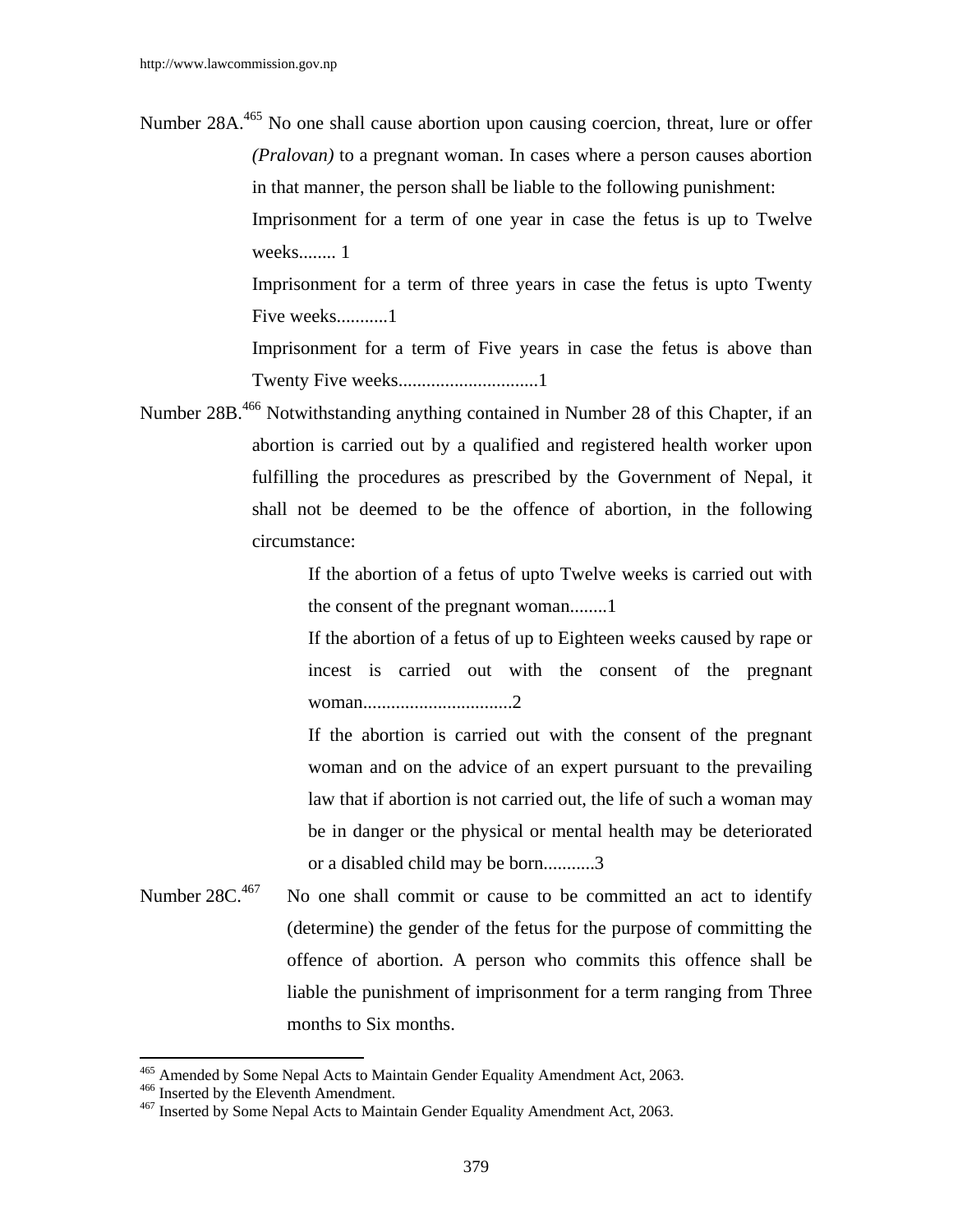- Number 28D.<sup>468</sup> A person who commits, or causes to be committed, abortion upon identifying the gender of the fetus as referred to in Number 28C, the person shall be liable to the punishment of imprisonment for a term ranging from Six months to Two years.
- Number 29. If a person commits an act to a pregnant woman with some anger or malice *(Rishibi)*and such an act results in abortion, the person shall be liable to punishment despite that such act has not been done with intention to cause abortion.
- Number 30. If a person finds a male or female baby born alive has been abandoned, the person shall inform this matter to the nearest police office.
- Number 31. ..........<sup>469</sup>
- Number 32. If a person commits the offence referred to in Number 29 of this Chapter, with the knowledge of the fact that the woman is pregnant, the person shall be liable to the punishment of imprisonment for a term of Three months if the fetus is of up to Twenty Five weeks, and Six months if the fetus is of more than Twenty Five weeks. If such act has been committed without knowing the fact, that the woman is pregnant, the person shall be liable to a fine of Five Hundred Rupees if the fetus is of up to Twenty Five weeks and a fine of One Thousand Rupees if the fetus is of more than Twenty Five weeks.
- Number 33. Except in a case where the offender has confessed and the case has been initiated from such confession, if a suit is not filed on the matter of abortion within Three months of such abortion, the suit shall not be entertained.

<sup>468</sup> Inserted by Some Nepal Acts to Maintain Gender Equality Amendment Act, 2063.

<sup>&</sup>lt;sup>469</sup> Deleted by the Eleventh Amendment.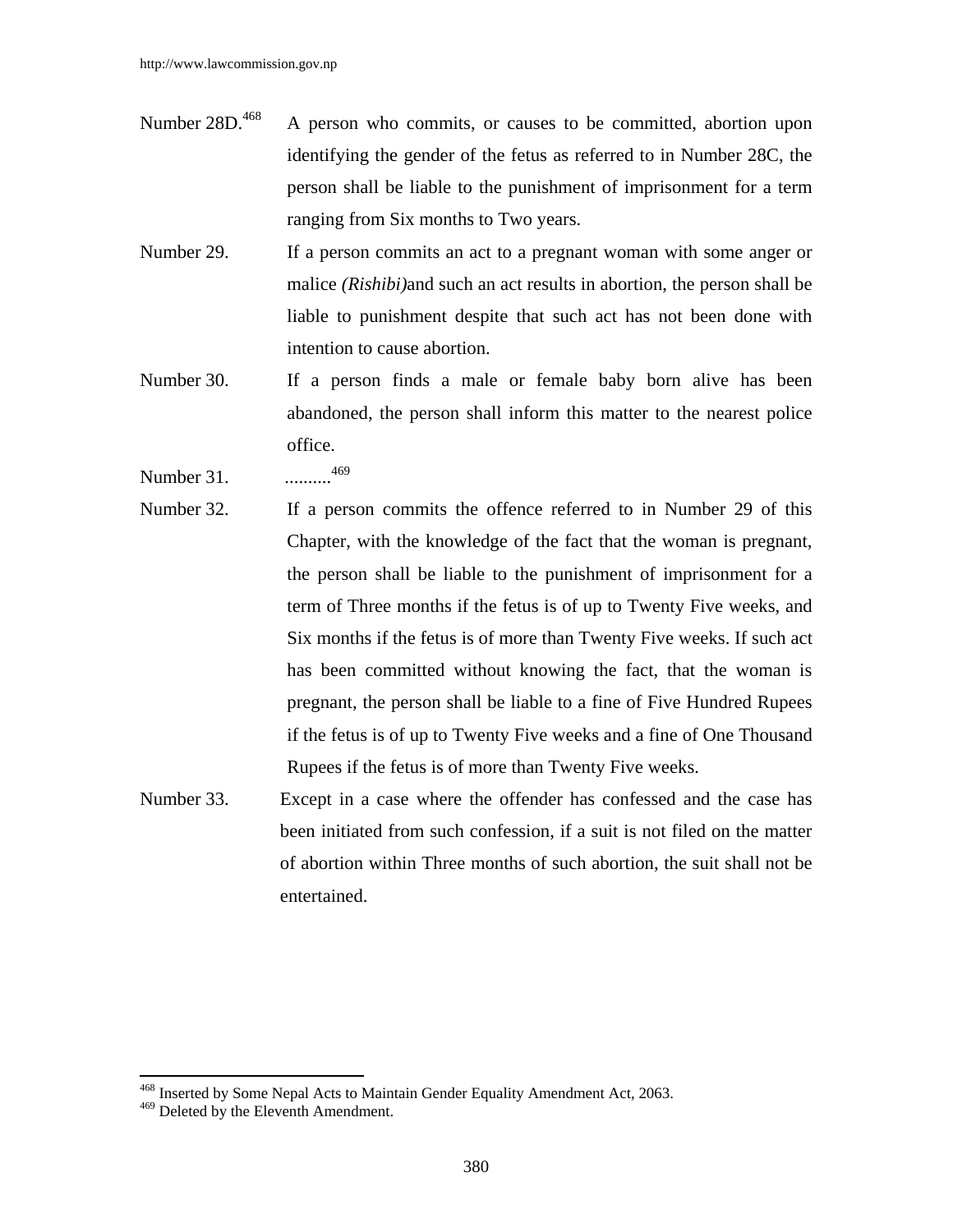### **Chapter-11**

#### **On Human Trafficking**

- Number 1. No person shall lure and take another person outside the territory of Nepal with intention to sell him or her nor shall sell another person outside the territory of Nepal. If a person, who is taking another person to sell him or her in a foreign country, is caught (arrested) before the sale, the offender shall be liable to the punishment of imprisonment for a term of Ten  $yeares<sup>470</sup>$  and if the person is arrested after the sale, the offender shall be liable to the punishment of imprisonment for a term of Twenty years $471$ . In cases where the buyer is found within the territory of Nepal, the buyer shall be liable to the same punishment as is imposable on the seller.
- Number 2. No person shall separate or lure to separate a minor below the age of Sixteen years or even a major who is mentally unsound, from his or her guardianship without the consent of his or her legal guardian. If someone is so separated or lured, the offender shall be liable to the punishment of a fine of up to Five Hundred Rupees or imprisonment for a term not exceeding Three years or with both.
- Number 3.472 No person shall make any other person a *Kamara, Kamari* (sub-servant), slave or bonded labor. A person who makes another person a sub-servant, slave or bonded labor shall be liable to the punishment of imprisonment for a term ranging from Three years to Ten years, and the court may issue an order for the provision of a reasonable compensation by the offender to the victim.
- Number 4. If a person aids the offender to commit the offence as referred to in Number 1, 2 or 3 of this Chapter, the person shall be liable to half the punishment that is imposed on the principal offender.

<sup>&</sup>lt;sup>470</sup> Amended by the Sixth Amendment.

 $471$  Amended by the Sixth Amendment.<br> $472$  Amended by Some Nepal Acts Amendment Act, 2048.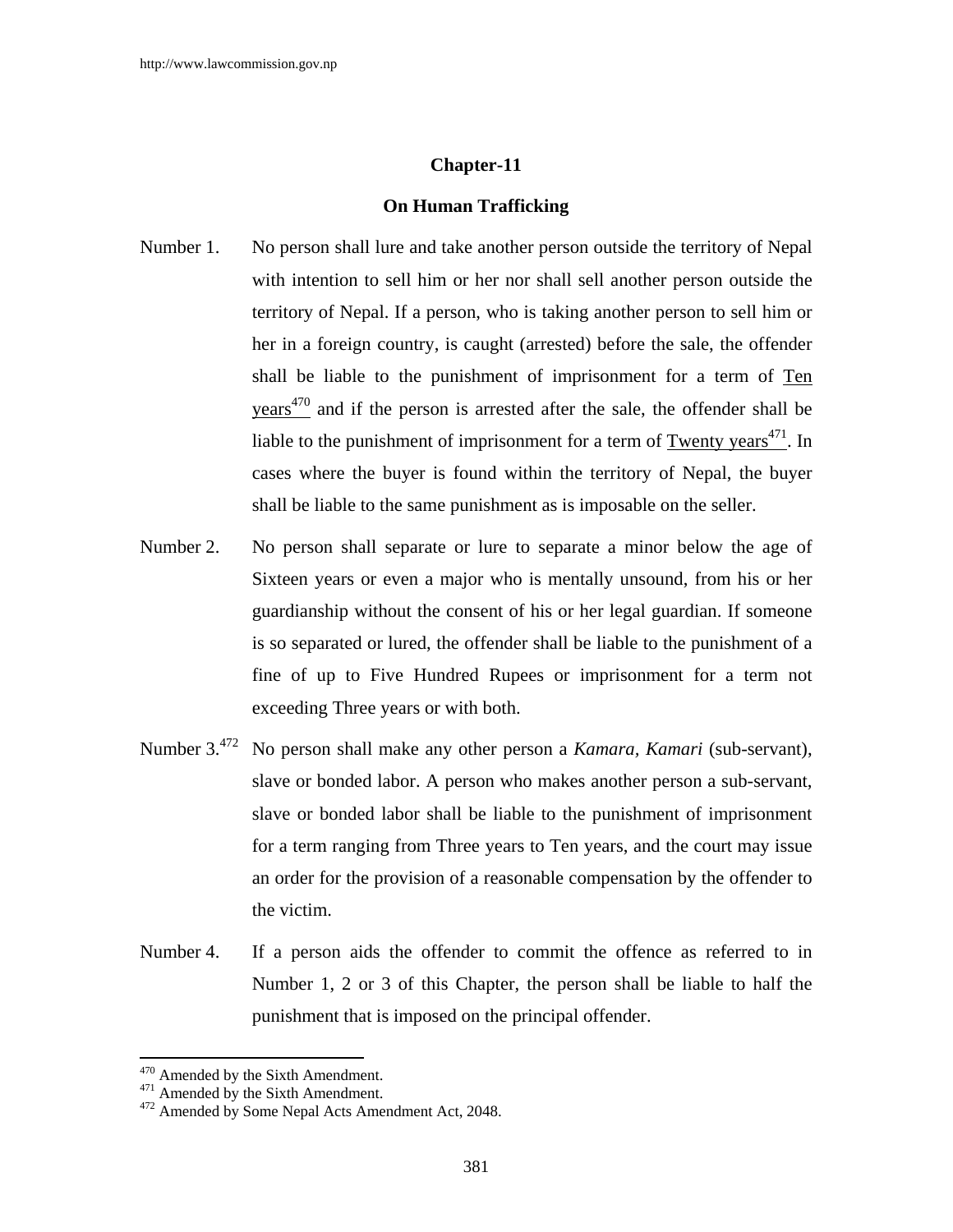Number 5. If a human being is sold or bought as referred to in Numbers 1 and 3 of this Chapter, the amount involved on behalf of the buyer shall be void (may not be returned) and the seller shall be liable to the punishment of a fine equal to the amount involved in such a sale, in addition to the punishment mentioned in those Numbers.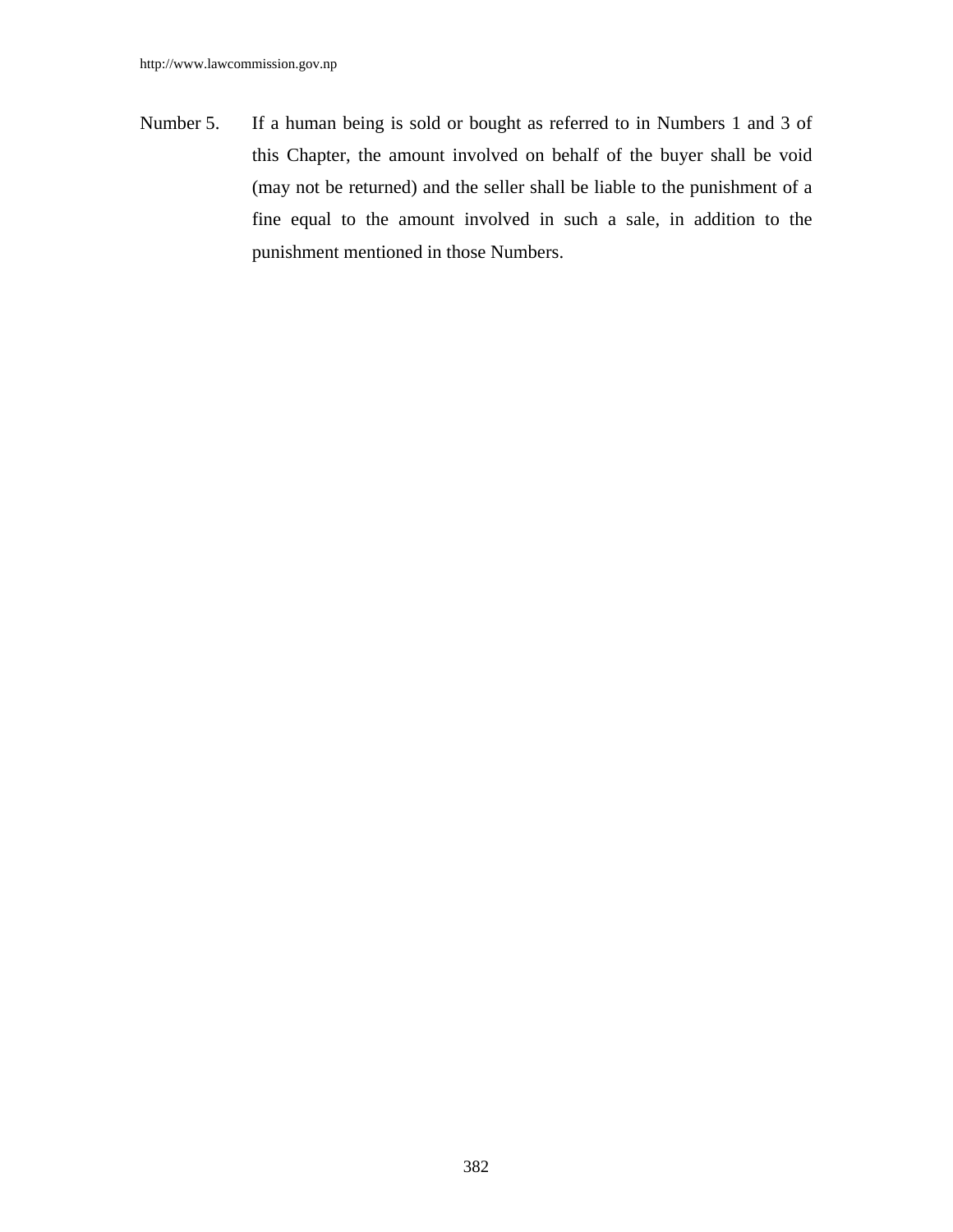# **Chapter-12**

## **On Medical Treatment**

- Number 1. In the course of a serious major surgical operation and prescribing for medicine after diagnosing a patient, only a medical practitioner who has studied and passed the concerned examination and also has received certificate on the concerned subjects of the profession and is a medical doctor or a *Vaidha* (Ayurvedic Medical Practitioner), shall perform a surgical, operation or prescribe ointments to be used in the body or prescribe oral medicine or write a prescription for the same. One who has not passed such an examination may examine a patient if he or she can diagnose the disease or has knowledge about the medicine, or one who has an experience may carry out operation *(Chirfar)* of a minor wound *(Ghau)*, boil *(Khatira),* use ointment *(Malam)* and bandage *(Patti)* or medicine in the external part of the body.
- Number 2. In cases where a surgery has to be performed to split, burst, take out or cut *(Chirna, Forna, Jhikna, Katna)* from the body for the best interest of the patient, the medical practitioner or a *Vadihaya* holding a certificate *(Passwala)* may himself or herself perform such an operation upon receiving the consent of the patient if he or she is major and conscious and upon receiving the consent of the guardian if the patient is minor or in a state of unconsciousness, and even without receiving any consent but in the best interest of the patient on behalf of the hospital in the case of a person without any guardian.
- Number 3. In cases where it is essential to provide processed and refined substance *(Bisaya)* or toxic medicine and the certified (license holder) medical practitioner or a *Vaidhaya* has prescribed it and the dose of medicine is appropriate, but somebody dies upon consuming such medicine, it shall not be deemed to be an offence. In cases where a person gives to eat or drink unprocessed toxical substance or poisonous substance which are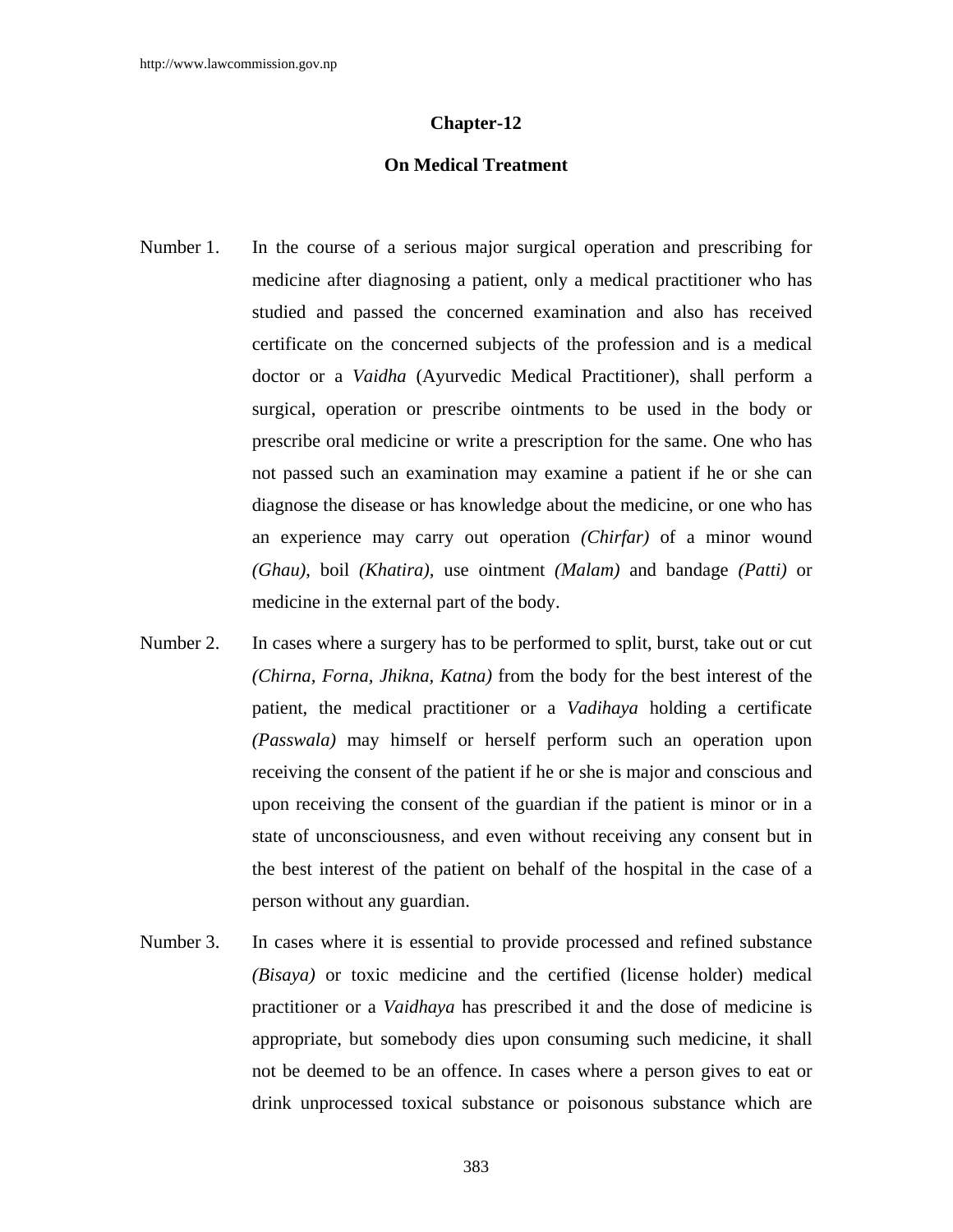known as poison or prescribes such substance or such substance is supplied or prescribed in an excessive dose though such substance is being processed and perfect or it happens otherwise in the course of wrong operation (surgery), such a doctor or *Vaidha* and who checked the patient and the person who mixed up the dose of the medicine or who mixed-up in a wrong quantum even the doctor or *Vaidha* has had prescribed it correctly, or mixed-up unnatural elements in the composition of the medicine, in case it happens something otherwise, it shall be deemed to be an offence.

Number 4. A person who is entitled to treatment or operation pursuant to Number 1 of this Chapter, in the course of prescribing medicine or conducting operation, if the sickness of the patient who is under treatment increases (suffers more) or dies or suffers any loss or pain, the medicine shall be examined if the leftover of the medicine is available; and if the leftover medicine is not available, the prescription written by the doctor or *Vaidhaya,* method of operation (surgery) and instruments used in the course of operation or any other ointment (medicine) used otherwise shall be investigated to find out whether the intoxicating substance has been processed or not and whether all the elements to be mixed-up as per the evidence *(Praman)* have been mixed-up or not, and whether that particular medicine resembles with the disease or not and whether the medicine was prescribed unnecessarily or not, by the Doctor or *Vaidhaya* and if such a medicine is toxical one, such a toxical medicine shall be supplied to the dog, castrated goat *(Khasi)* or he-goat, for the purpose of investigation. If, in the course of such investigation, the dog, castrated goat *(Khasi)* or hegoat dies or in the course examination of the patient, it is revealed that the prescribed medicine was not appropriate to the patient in the light of his or her disease or the manufacturer or the person with a duty to mix-up the medicine has processed it wrongly (incorrect dose) or caused to feed the unprocessed medicine or with wrong composition or caused wrong operation (surgery) or vaccinated for small-pox by the under quality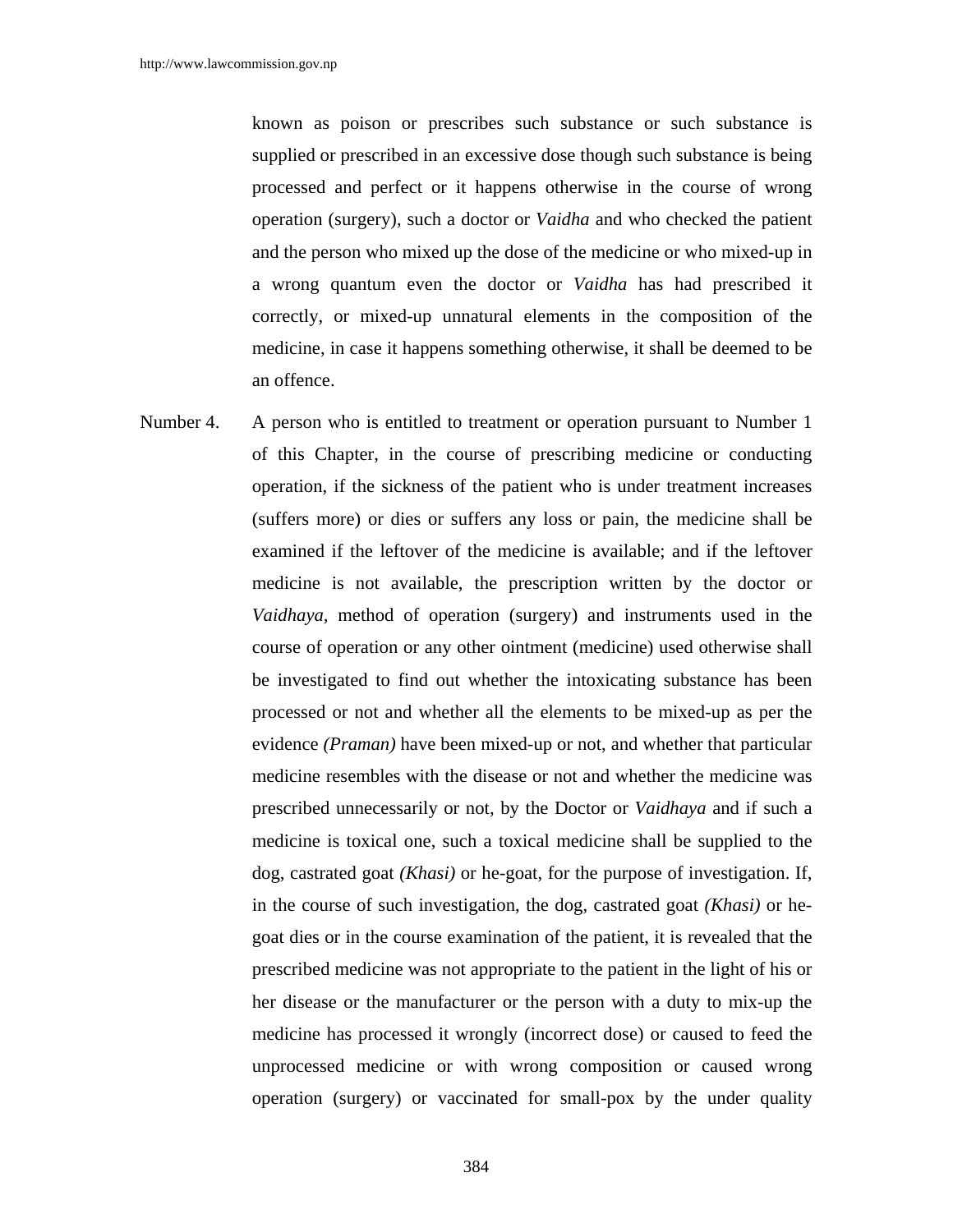vaccine; and if such an act is unintentional but has happened due to the lack of knowledge or by mistake, the person involved in such an act shall be punished as referred to in Number 8 of this Chapter.

- Number 5. No one shall sell any intoxicating substance and poisonous substance without the prescription of a doctor or *Vaidhaya.* If a person gives or sells the same, it shall be considered to be an offence.
- Number 6. An insane person may be put behind the bar with fetter *(Nel)* and he or she shall be treated in a hospital if available in that place. In case his or her representative *(Warsiswala)* requests that he or she shall keep him or her safely, then such an insane shall be handed over accordingly.
- Number 7. No one shall abandon a servant or guest who is sick in a road, inn, or rest house *(Pati Pauwa)* without arranging for an attendant to take care of him or her. In cases where a person abandons such a person without care, the person shall be liable to a fine of up to Five Hundred Rupees. The police, Village Development Committee or Municipality<sup>473</sup> shall arrange for treatment at a hospital or dispensary, if available, and shall arrange for an attendant as well as treatment if a hospital or dispensary is not available over there.
- Number 8. In cases where a person who is entitled to carry out treatment or operation of a patient pursuant to Number 1 of this Chapter does the same for the benefit of the patient but with recklessness or negligence and consequently the patient dies or suffers any damage (loss) or pain, such a person shall be liable to the punishment of a fine of up to Five Hundred Rupees or imprisonment for a term not exceeding Two years or both.
- Number 9. In cases where a person, other than a person entitled to carry out treatment or operation as referred to in Number 1 of this Chapter, gives medicine or operates or gives vaccine to a patient for the benefit of the patient, but the patient dies or suffers any damage (loss) in his or her body, the person

<sup>&</sup>lt;sup>473</sup> Amended by the Court Proceedings Related Some Nepal Acts (Amendment) Act, 2047.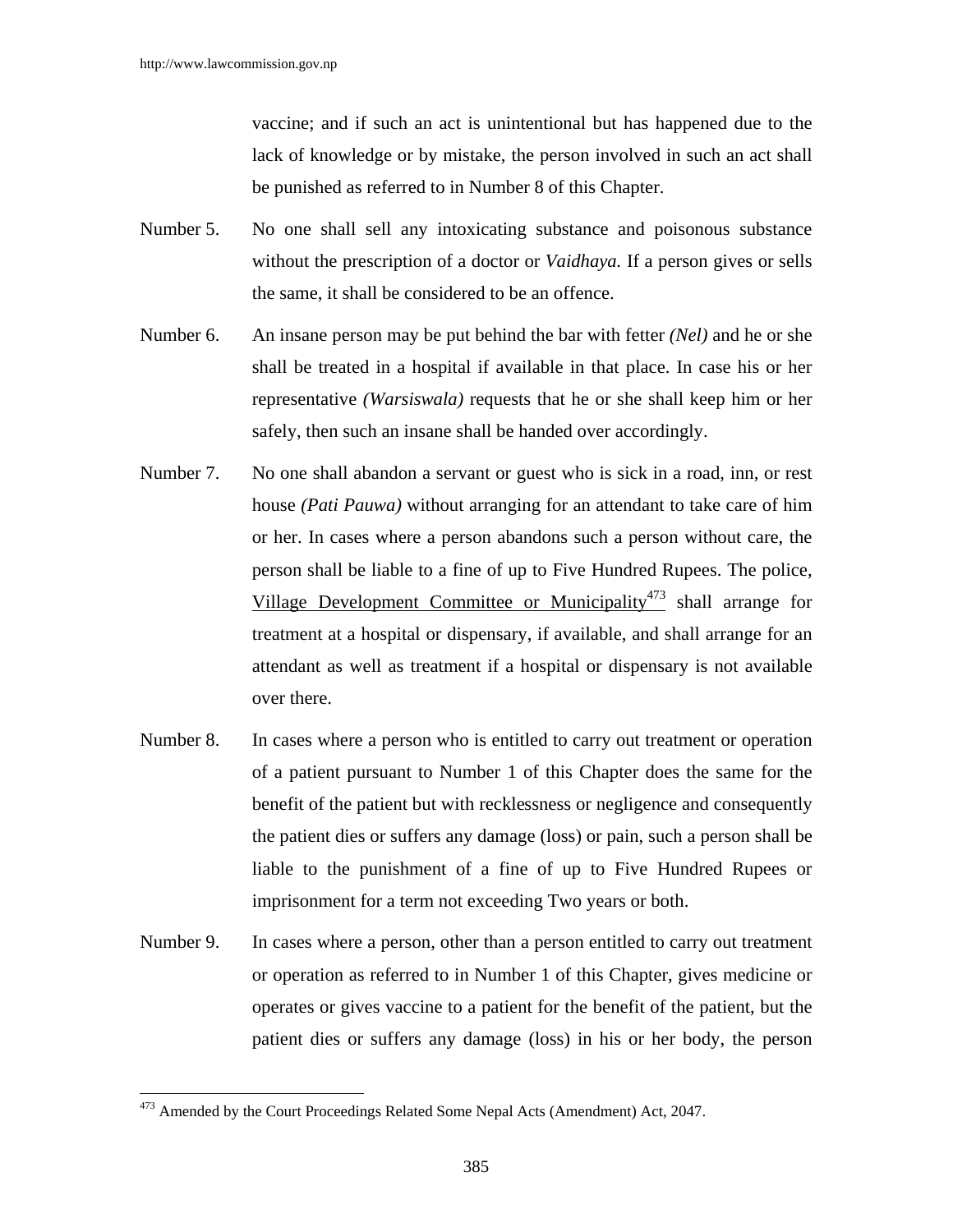shall be liable to a fine of up to One Hundred Rupees or imprisonment for a term not exceeding Six months, in addition to the punishment as referred to in Number 8 of this Chapter. In cases where there is no damage (loss) in the body of the patient, he or she shall be punished with a fine of up to Five Hundred Rupees.

Number 10. If a suit is not filed on the matter of offense*(Daga)* where a person dies in the course of treatment, within Three months (from the date of cause of action), the suit shall not be entertained.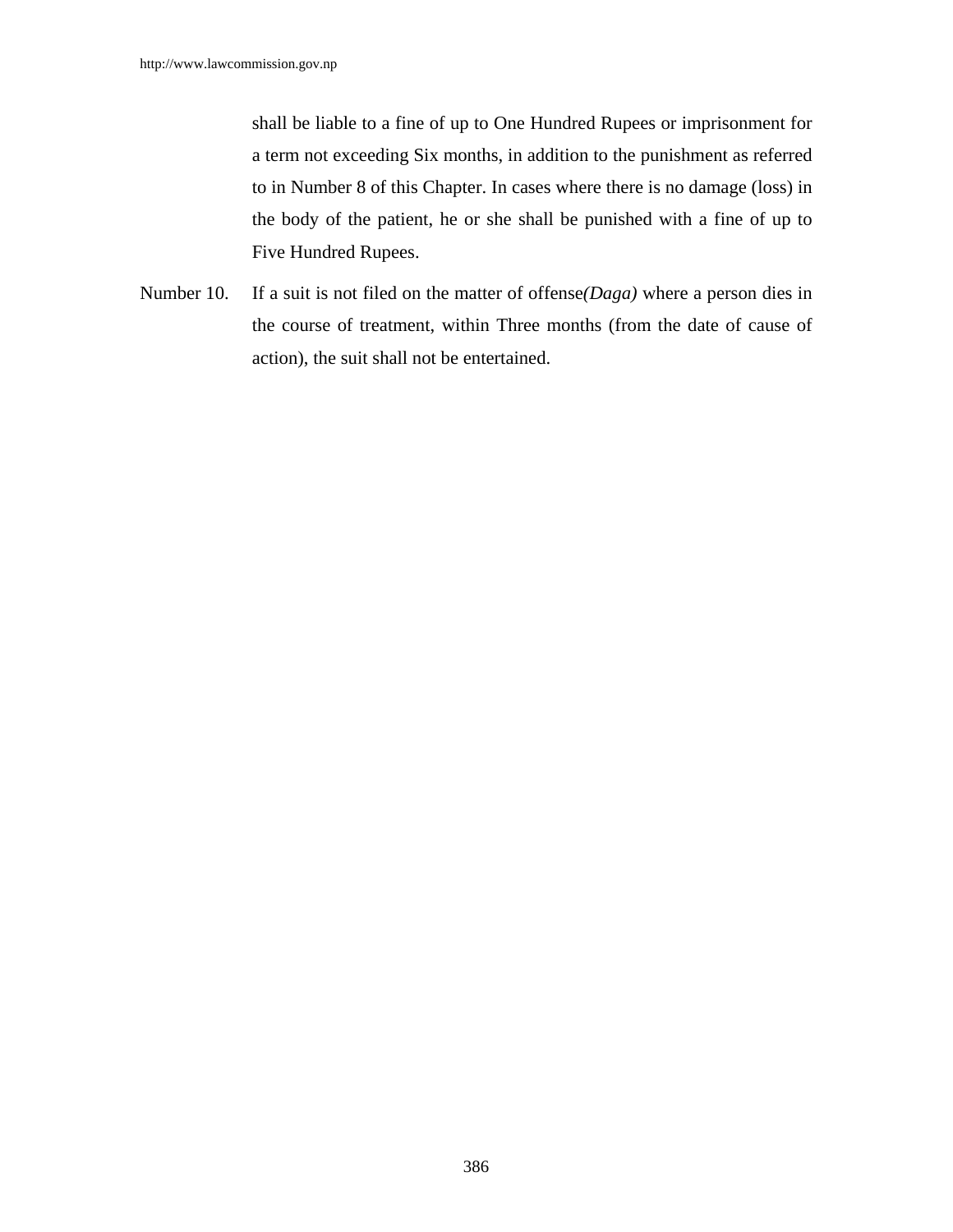# **Chapter- 13**

## **On Intention of Sex**

- $474$ Number 1. If a person, without the consent of a woman, touches or attempts to touch her sensitive organ, puts off her inner clothes (under garments), takes her to an unusually lonely place, makes her touch or catch (hold) his sexual organ or uses vulgar or other similar words or indications or shows her such drawing or picture or teases or harasses her for the purpose of sexual intercourse, or treats her with any unusual behavior or holds her with intention of having sexual intercourse, he shall be deemed to have done sexual harassment, and the who commits such an offence shall be liable to the punishment of imprisonment for a term not exceeding One year and a fine of up to Ten Thousand Rupees. The victim of such an offence shall be entitled to a reasonable compensation from the offender.
- Number 2.<sup>475</sup>...............
- Number 3. 476..............
- Number 4.<sup>477</sup>...............
- $478$ Number 5. If a person lures a woman to have illegal sexual intercourse with himself or with any other person or contacts and manages for prostitution, the person shall be liable to the punishment of imprisonment for a term ranging from Six months to Two years or a fine of Five Hundred Rupees to Six Thousand Rupees or with both.
- Number 6. If a suit on any matter referred to in this Chapter is not filed within Thirty Five days after the date on which the matter became public, the suit shall not be entertained.

<sup>&</sup>lt;sup>474</sup> Amended by Some Nepal Acts to Maintain Gender Equality Amendment Act, 2063.<br><sup>475</sup> Repealed by the Sixth Amendment.<br><sup>476</sup> Repealed by the Sixth Amendment.<br><sup>477</sup> Repealed by the Sixth Amendment.<br><sup>478</sup> Amended by the Si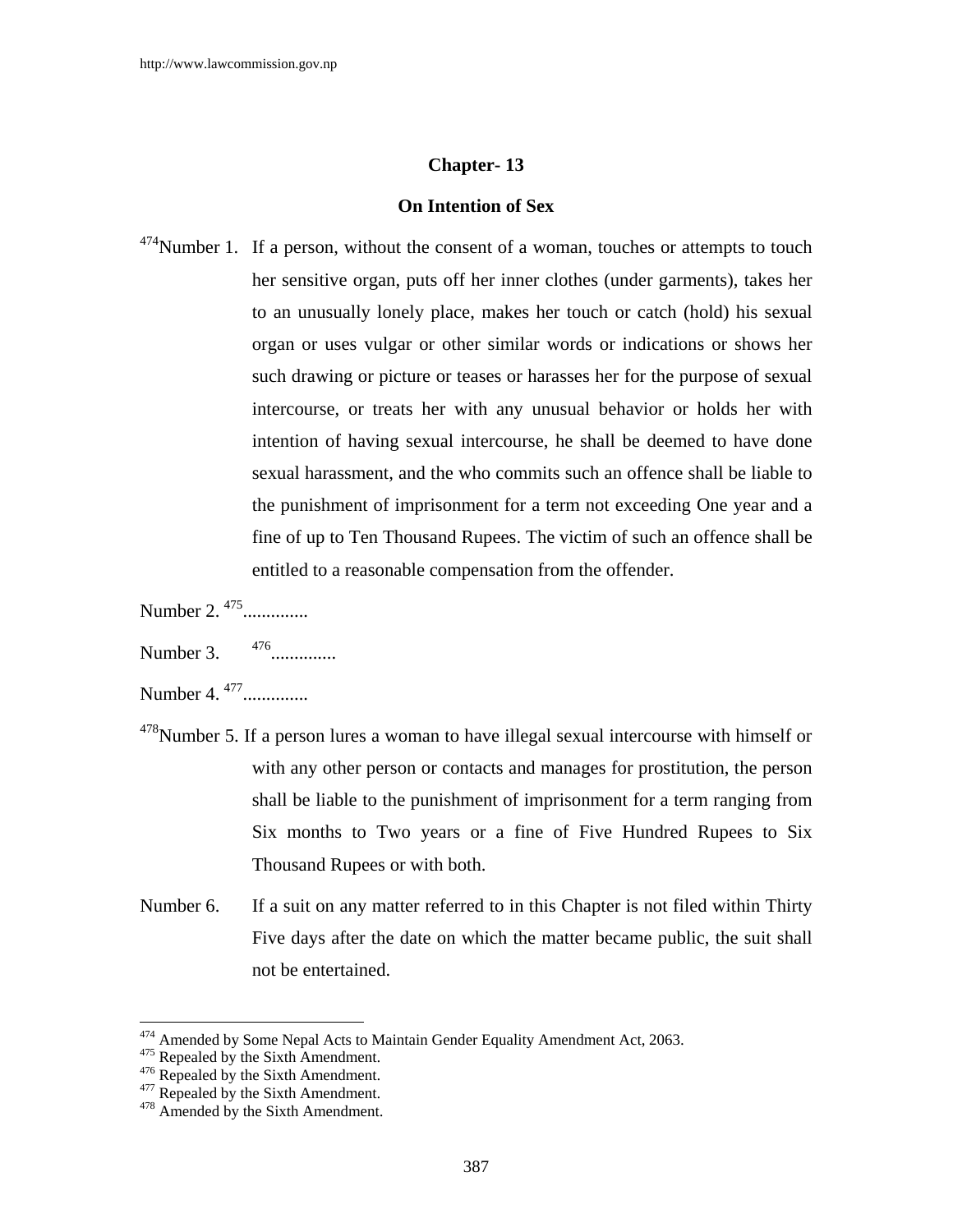# **Chapter-14**

## **On Rape**

Number 1.<sup>479</sup> If a person enters into sexual intercourse with a woman without her consent or enters into sexual intercourse with a girl below the age of Sixteen years with or without her consent shall be deemed to be an offence of rape.

*Explanation*: For the purposes of this Number:

- (a) A consent taken by using fear, coercion, undue influence, misrepresentation or use of force or kidnapping or hostage taking (abducting) shall not be considered to be consent.
- (b) A consent taken when she is not in a conscious condition shall not be considered to be consent.
- (c) Minor penetration of the penis into the vagina shall be considered to be a sexual intercourse for the purposes of this Number.
- Number 2. A person who commits rape with a woman within kinship (prohibited degree of consanguinity) shall be liable to the punishment as referred to in the Chapter on Incest, in addition to the punishment as referred to in this Chapter. In cases where imprisonment for life has been imposed to an offender, an additional punishment for rape shall not be added.
- Number 3.<sup>480</sup> A person who commits rape shall be liable to the imprisonment as mentioned hereunder:

Imprisonment for a term ranging from Ten years to Fifteen years if the minor girl is below the age of Ten years……......…1

Imprisonment for a term ranging from Eight years to Twelve years if the minor girl is above Ten or more years of age but below Fourteen years of age...................2

 $479$  Amended by Some Nepal Acts to Maintain Gender Equality Amendment Act, 2063.<br> $480$  Amended by Some Nepal Acts to Maintain Gender Equality Amendment Act, 2063.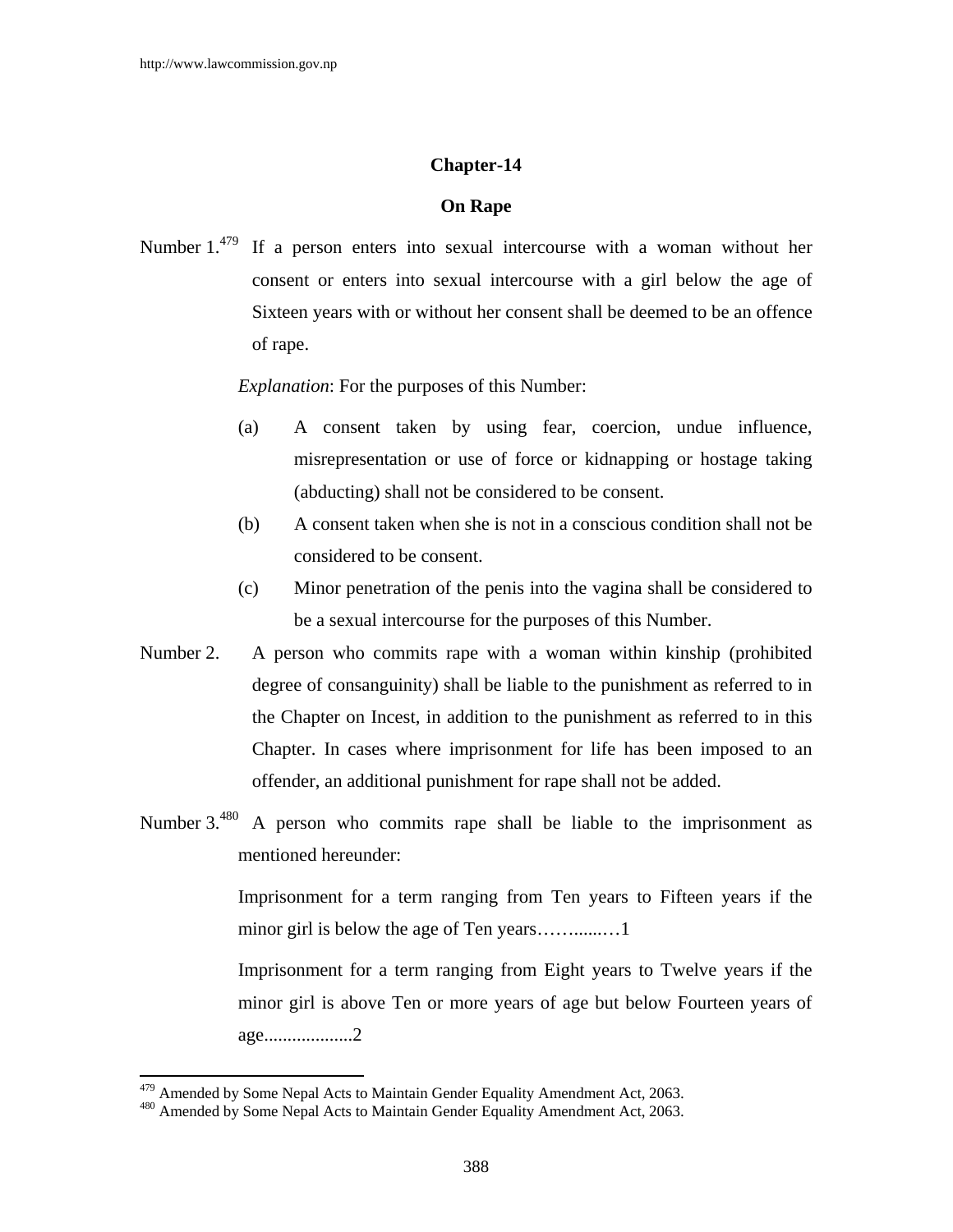Imprisonment for a term ranging from Six years to Ten years if the minor girl is of Fourteen years of age or above below Sixteen years of age……………….3

Imprisonment for a term ranging from Five years to Eight years if the woman is of Sixteen years of age or above but below Twenty years of age.................4

Imprisonment for a term ranging from Five years to Seven years if the woman is of Twenty years of age or above . …….5

Notwithstanding anything contained in this Number, the husband who commits a rape with his wife shall be liable to imprisonment for a term ranging from Three months to Six months.

- Number 3A.<sup>481</sup> One who commits a gang rape or commits rape with a pregnant woman or a disabled woman shall be liable to imprisonment for a term of Five years, in addition to the imprisonment mentioned in this Chapter.
- Number 3B.482 Notwithstanding anything contained in Number 3 and Number 3A, if someone commits a rape upon knowing the fact that he is living with HIV positive, such an offender shall be liable to imprisonment for a term of One year, in addition to the imprisonment referred to in Number 3 and Number 3A. of this Chapter.
- Number 4. Every person who knowingly accompanies a gang and grabs a woman for rape or helps in committing the rape shall be liable to imprisonment for a term not exceeding Three years. In the case of a girl under Sixteen years of age, such a person shall be liable to the double of such punishment.
- Number 5. One who has made attempt to commit rape but has not succeeded in committing it shall be liable to the punishment which is half the punishment that is imposed on the offender who commits rape.

<sup>&</sup>lt;sup>481</sup> Inserted by the Eleventh Amendment.<br><sup>482</sup> Inserted by Some Nepal Acts to Maintain Gender Equality Amendment Act, 2063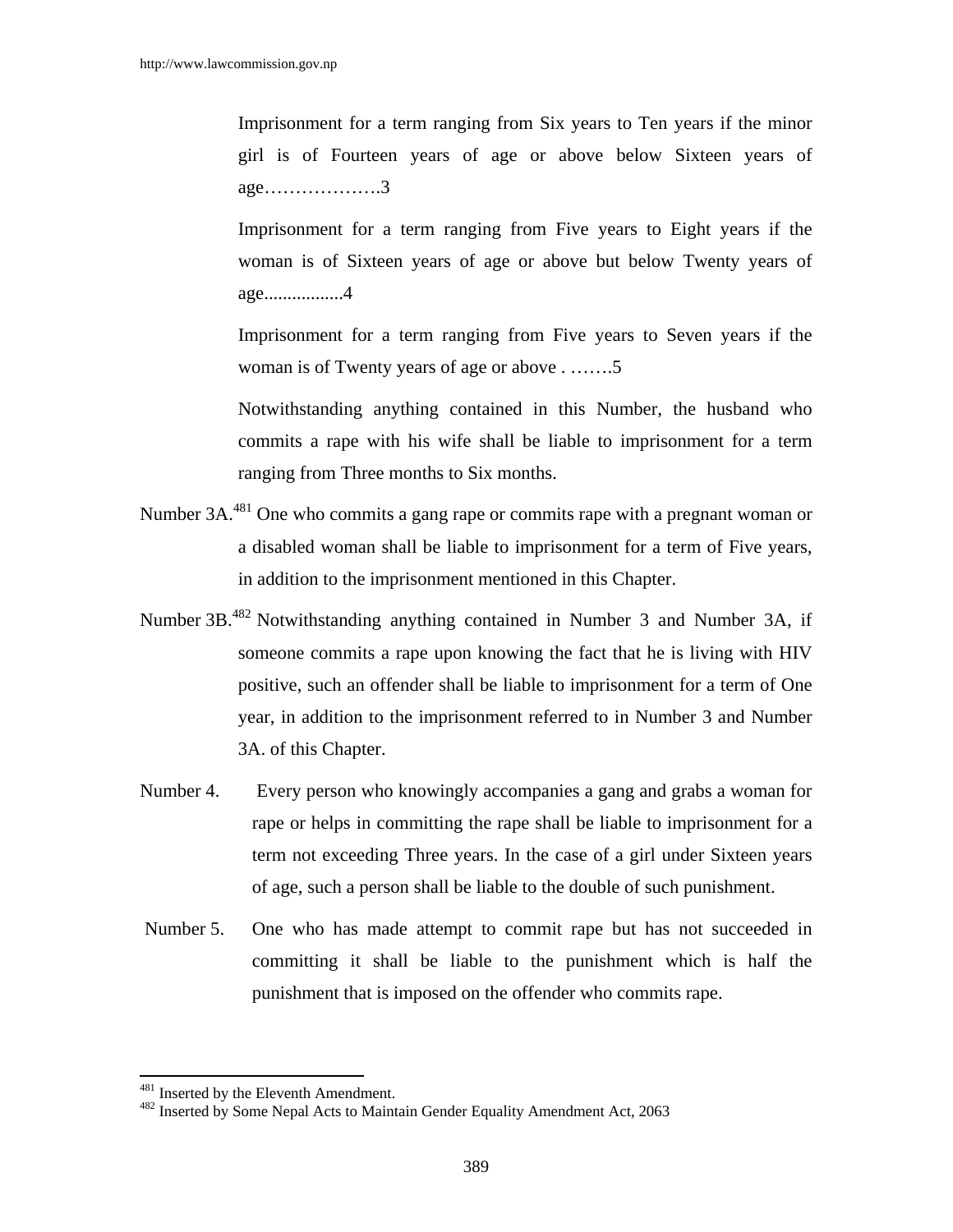- Number 6. If a person instigates another person to commit a rape, the instigator shall be liable to the punishment which is half the punishment that is imposed on the offender if the person has committed rape, and which half the punishment that is imposed on a person who has made attempt to rape if the person has made attempt but not been able to complete the commission of rape.
- Number 7. ………………….<sup>483</sup>
- Number 8. In cases where a person with intention to attempt rape assaults, rounds up (*chhekthun),* ties up (*bandchhand*) or uses force (*jorjulum*) by any other means to a victim and it is not possible to save the chastity (*dharma*) for the victim upon rescuing herself from the offender by shouting, requesting for the help or by any other means immediately, or where the victim is in a situation that if she does not do anything with her idea (*akkal*) or power (*barkat*) she may not be able to save her chastity due to serious fear or threat so created over there before the commission of rape or even after the commission of rape where she could do nothing due to lack of her power or force immediately, if such a victim, out of anger of such act, strikes a weapon, stick (*latho*) or stone at the place of commission of rape immediately or within one hour upon pursing the offender from such place and the offender dies over there, such an act shall not be deemed to be an offence. In case the victim kills the offender after one hour, she shall be liable to a fine of up to Five Thousand Rupees or imprisonment for a term not exceeding Ten years.
- Number 9. A person who commits or causes to be committed rape with a woman for the purpose of grabbing her property through inheritance shall not be eligible for inheritance to be received from the victim of such rape.
- Number 9A. <sup>484</sup> A person who commits or causes to be committed sodomy (any kinds) of unnatural sexual intercourse) with a minor, it shall be considered to be

<sup>&</sup>lt;sup>483</sup> Repealed by the Eleventh Amendment.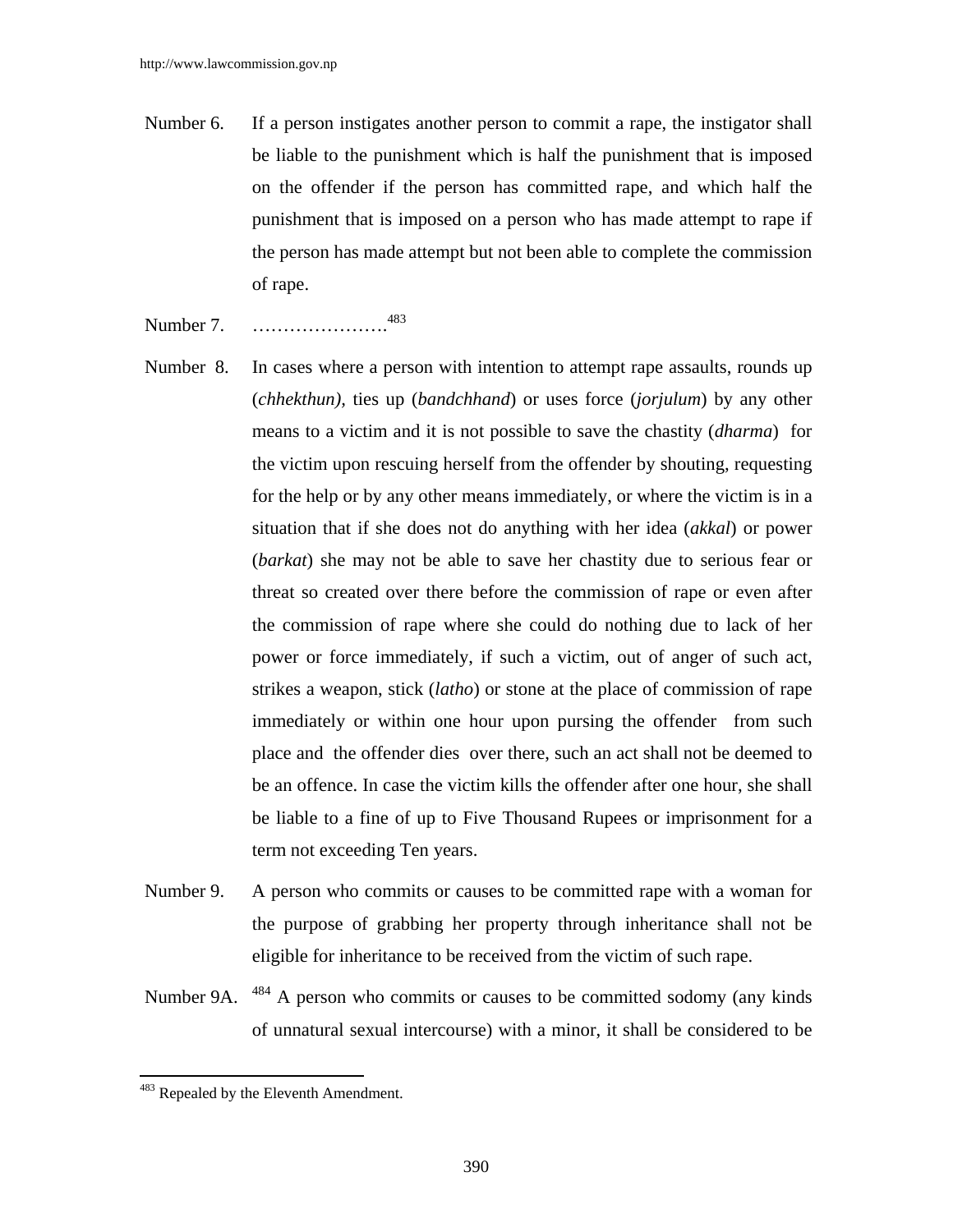an offence of rape and the offender shall be liable to an additional punishment of imprisonment for a term not exceeding One year as referred to in Number 3 of this Chapter, and the court shall make an order to provide appropriate compensation to such a minor from the offender, upon considering the age and grievance suffered by the minor.

- Number 10.<sup>485</sup> If a person is held to have committed rape with a woman, the court shall make an order to provide appropriate compensation to the victim from the offender upon considering the physical or mental loss she has suffered. In the course of determining such compensation, the gravity of offence and pain suffered by the dependent minors, if any, shall also be taken into account if such victim is already dead.
- Number 10A<sup>486</sup> In the course of an investigation or inquiry of a case mentioned in this Chapter, a woman police employee shall record the statement of the victim woman and if a woman police employee is not available, any other police employee may record her statement in front of a woman social worker.
- Number 10B<sup>487</sup> In the course of hearing of a case filed pursuant to this Chapter, only the lawyer, accused, victim woman and her guardian and police or court employee so permitted by the case hearing authority may appear before the bench.
- Number 10C.<sup>488</sup> If the court, in making judgment, convicts the accused of rape on a case filed pursuant to this Chapter, the court shall mention in its decision about the compensation to be awarded to the victim from the offender and shall also cause the same to be provided to the concerned woman. For the purpose of realizing of the compensation, the court shall attach the property, including the share on joint property, of the accused immediately after the filing of a case pursuant to this Chapter.

<sup>&</sup>lt;sup>484</sup> Inserted by the Eleventh Amendment.<br><sup>485</sup> Amended by Some Nepal Acts to Maintain Gender Equality Amendment Act, 2063.<br><sup>486</sup> Inserted by the Eleventh Amendment.<br><sup>487</sup> Inserted by the Eleventh Amendment.<br><sup>487</sup> Inserte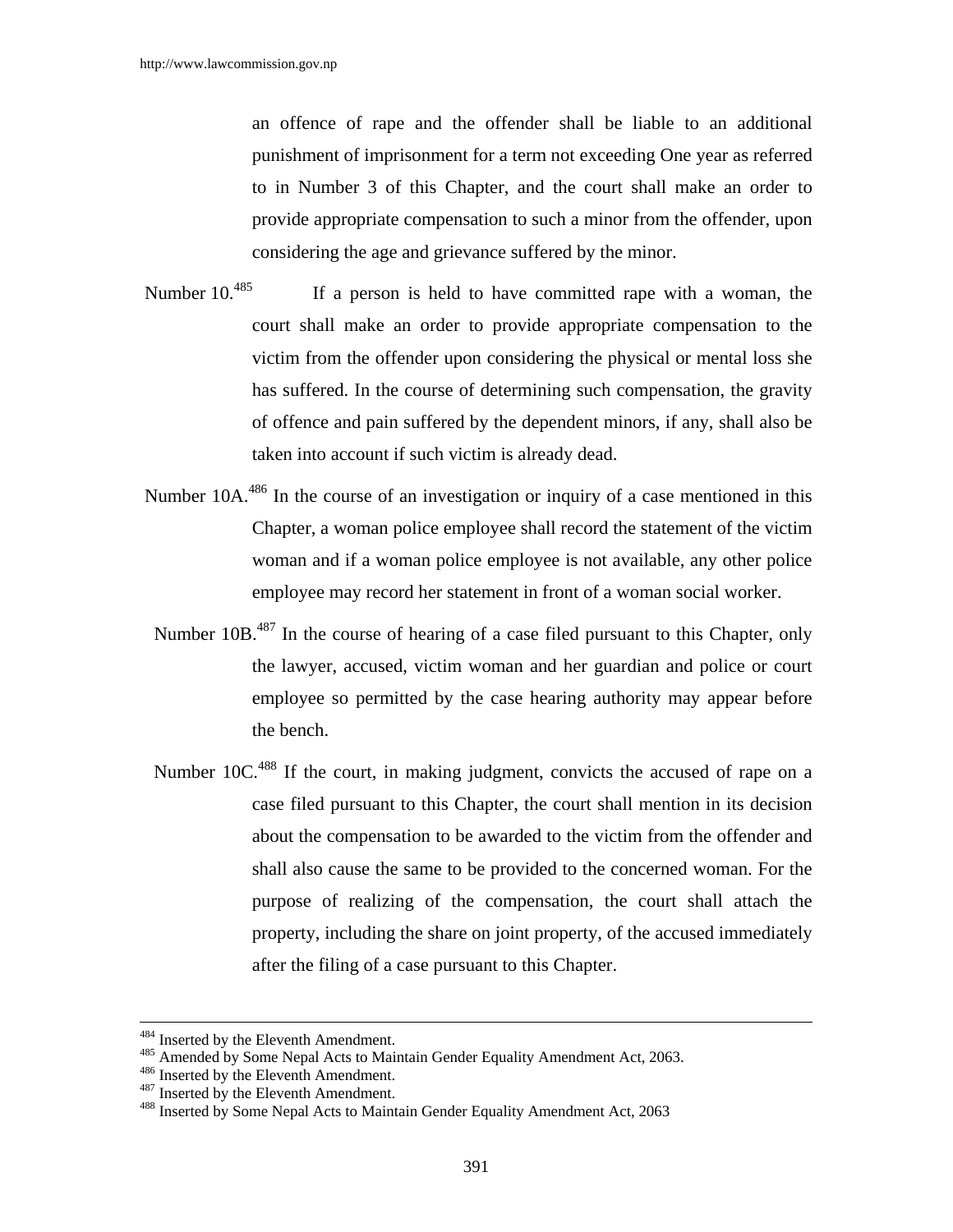Number 11. If a suit on the matter of rape is not filed within Thirty Five days from the date of the cause of action, the suit shall not be entertained.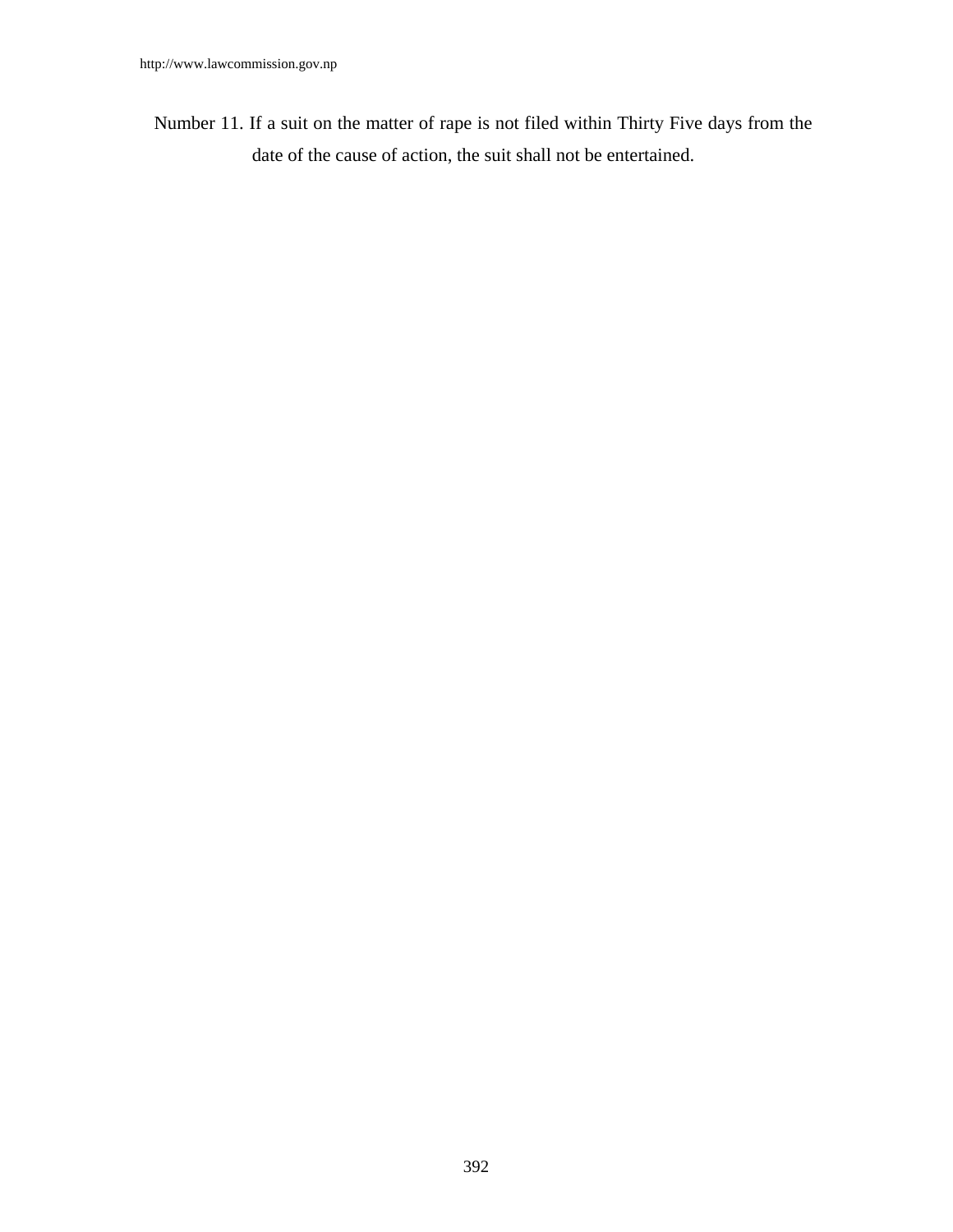#### **Chapter 15**

#### **On Incest**

- Number 1. A person who commits sexual intercourse with his mother, who gave birth to him, shall be liable to the punishment of imprisonment for life. A person who commits sexual intercourse with his elder or younger sister, born from the same father from whom he was born, or with his own daughter shall be liable to the punishment of imprisonment for a term of Ten years. .............489
- Number 2. A person who commits sexual intercourse with a woman of the following relationship shall be liable to the punishment of imprisonment for a term ranging from Three years to Six years:

 Step-mother in the prohibited degree of consanguinity (*Haad Nata)*, grandmother of any generation in the same branch and grandmother within the third generation in the different branch, wife of one's own son, wife or daughter of the son/offspring of any generation in the same branch, wife of one's own brother (sister-in-law) born from the same father, daughter or daughter-in-law (wife of nephew) born from his own elder or younger brother, granddaughter or granddaughter-in-law of the elder or younger brother born from the same father, elder or younger sister born and descending from the same grandfather or daughter or wife of the elder or younger brother who was descended from his own grandfather....................1

Daughter of his own daughter or wife of his own son (daughter-in-law), grandmother who gave birth to his own mother, grand-grand-mother who gave birth to the father or mother of his own mother, mother-in-law who gave birth to his wife, grand-grand-mother-in-law who gave birth to such grandmother-in-law or grandfather-in-law, elder and younger sister of his own mother, daughter of his own elder or younger sister or daughter-in-

<sup>&</sup>lt;sup>489</sup> Deleted by the Eleventh Amendment.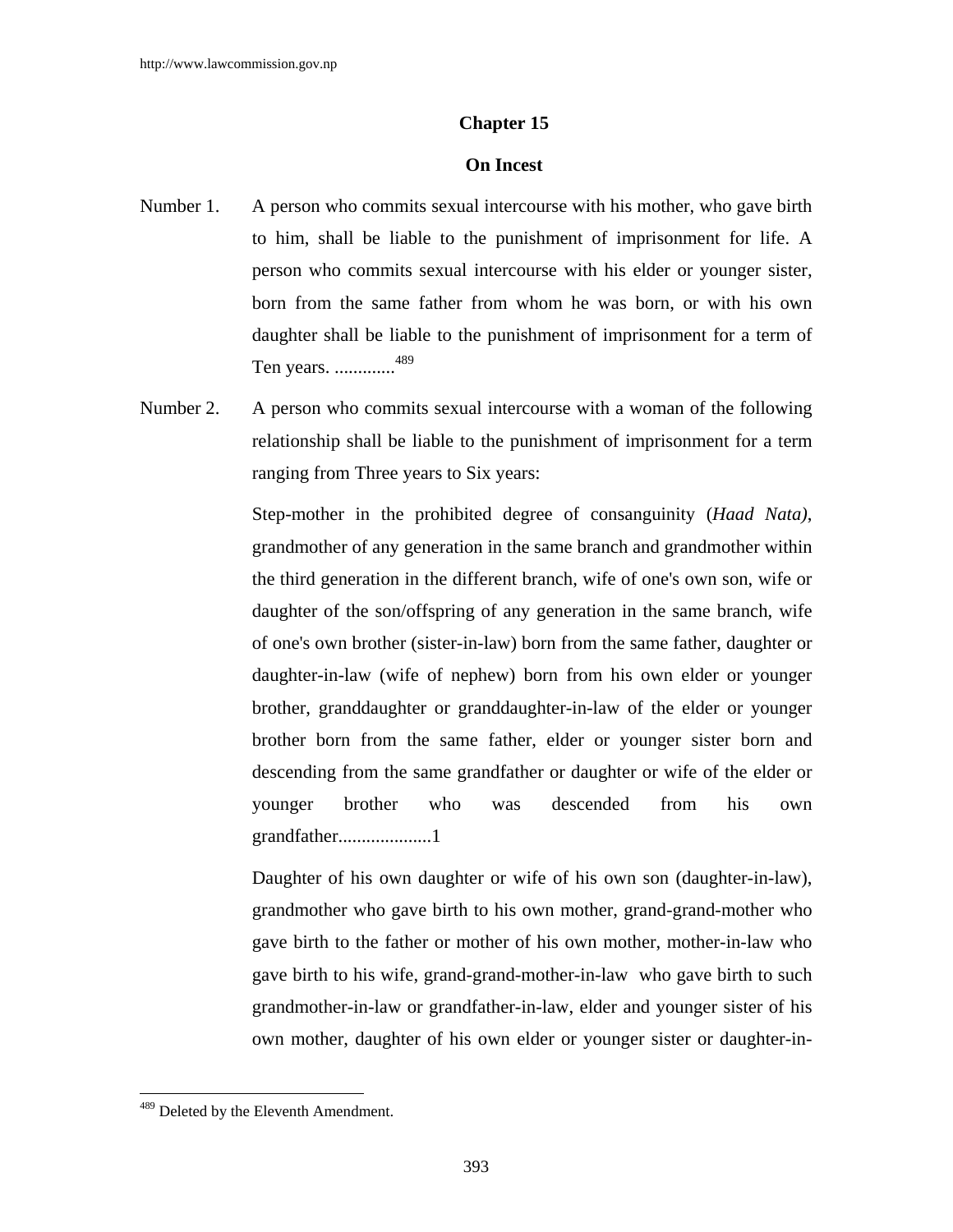law of such elder or younger sister, wife of his own elder or younger brother or wife of the brother who was born from his own mother............................2

Number 3. A person who knowingly commits sexual intercourse with a woman in the following relation shall be liable to the punishment of imprisonment for a term not exceeding Two years taking into consideration of the nature of relation *(Nata)* and generation *(Pusta)*:

> Except those within the prohibited degree of consanguinity and within seven generations as referred to in Number 1 and those relations as referred to in Section 1 of Number 2 of this Chapter, the grandmother, wife of the brother, wife of the son, wife of the grandson, elder sister, younger sister, daughter, granddaughter, *Phupu* (sister of the father) or Aunt (wife of the uncle)...............1

> Granddaughter in the line of the son of his uncle who is in the line of the same grandfather, daughter of the daughter of his own elder or younger brother, daughter or daughter-in-law of the son of his own elder or younger sister, daughter or daughter-in-law of the daughter of his elder or younger sister, step-mother-in-law or step-grandmother-in-law.............2

- Number 4.  $490$ ........In cases where a person commits sexual intercourse with the wife of his elder brother (*Bhauju*), the person shall be liable to the punishment of imprisonment for a term ranging from Three years to Six years; and in the other cases, if a person commits sexual intercourse knowingly with the wife of his elder brother within seven generations within the prohibited degree of consanguinity, the person shall be liable to the punishment of imprisonment for a term not exceeding one year considering the nature of relation *(Nata*) and generation *(Pusta*).
- Number 5. In cases where a son who was born from one husband knowingly commits sexual intercourse with the daughter from another husband of the same

<sup>&</sup>lt;sup>490</sup> Deleted by the First Amendment.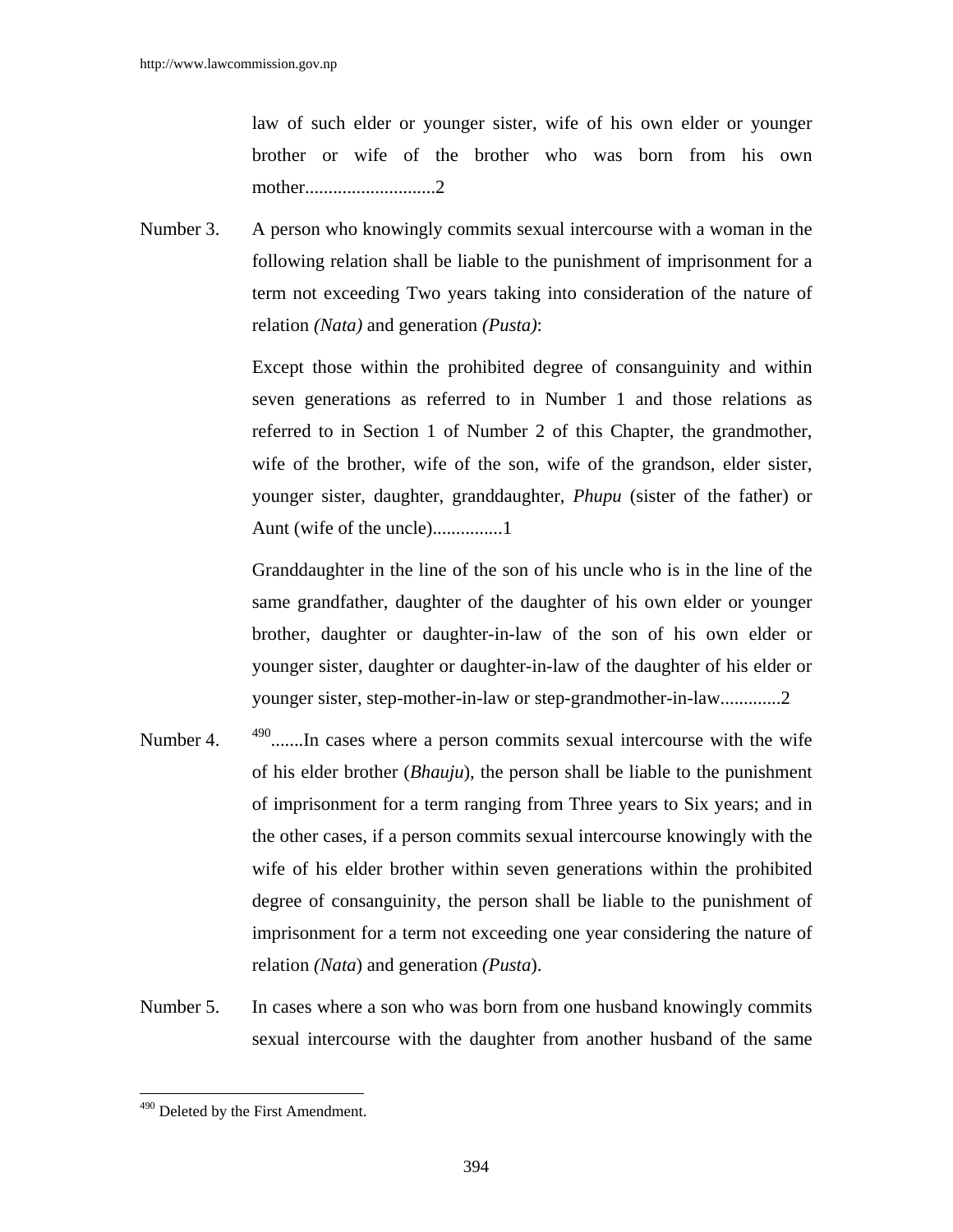mother, such a person shall be liable to the punishment of imprisonment for a term not exceeding One year.

- Number 6. In cases where a person commits sexual intercourse with the wife of his adopted son or his offspring *(Santan)* or with one who is a relative of his adoptive father and if there is a relation between them amounting to incest pursuant to this Chapter, the offender shall be punished accordingly; and in the other cases where sexual intercourse is committed by the adopted son with the wife of his adoptive father or with the daughter of his adoptive father or by the adoptive father with the wife of the adopted son or by the adoptive father with the daughter of the adopted son, such an offender shall be liable to the punishment of imprisonment for a term not exceeding One year.
- Number 7. …………….<sup>491</sup>
- Number 8. …………….<sup>492</sup>
- Number 9. If, after having served the sentence for the commission of sexual intercourse with any woman punishable pursuant to this Chapter, the convicted person again commits sexual intercourse with the same woman, the person shall be liable to a fine of Fifty Rupees; and if after such imposition of the fine, that person again commits sexual intercourse with the same woman, the person shall be liable to the punishment of imprisonment for a term not exceeding three months after the third instance.
- Number 10. On the offense in which a man is to be punished pursuant to this Chapter, if a woman indulges herself in sexual intercourse with her consent, such a woman shall be liable to the punishment that is One Fourth of the punishment imposed on the man. While imposing such punishment, if she has to serve the sentence of imprisonment for a term exceeding Three

<sup>&</sup>lt;sup>491</sup> Repealed by the Eleventh Amendment.

 $492$  Repealed by the Eleventh Amendment.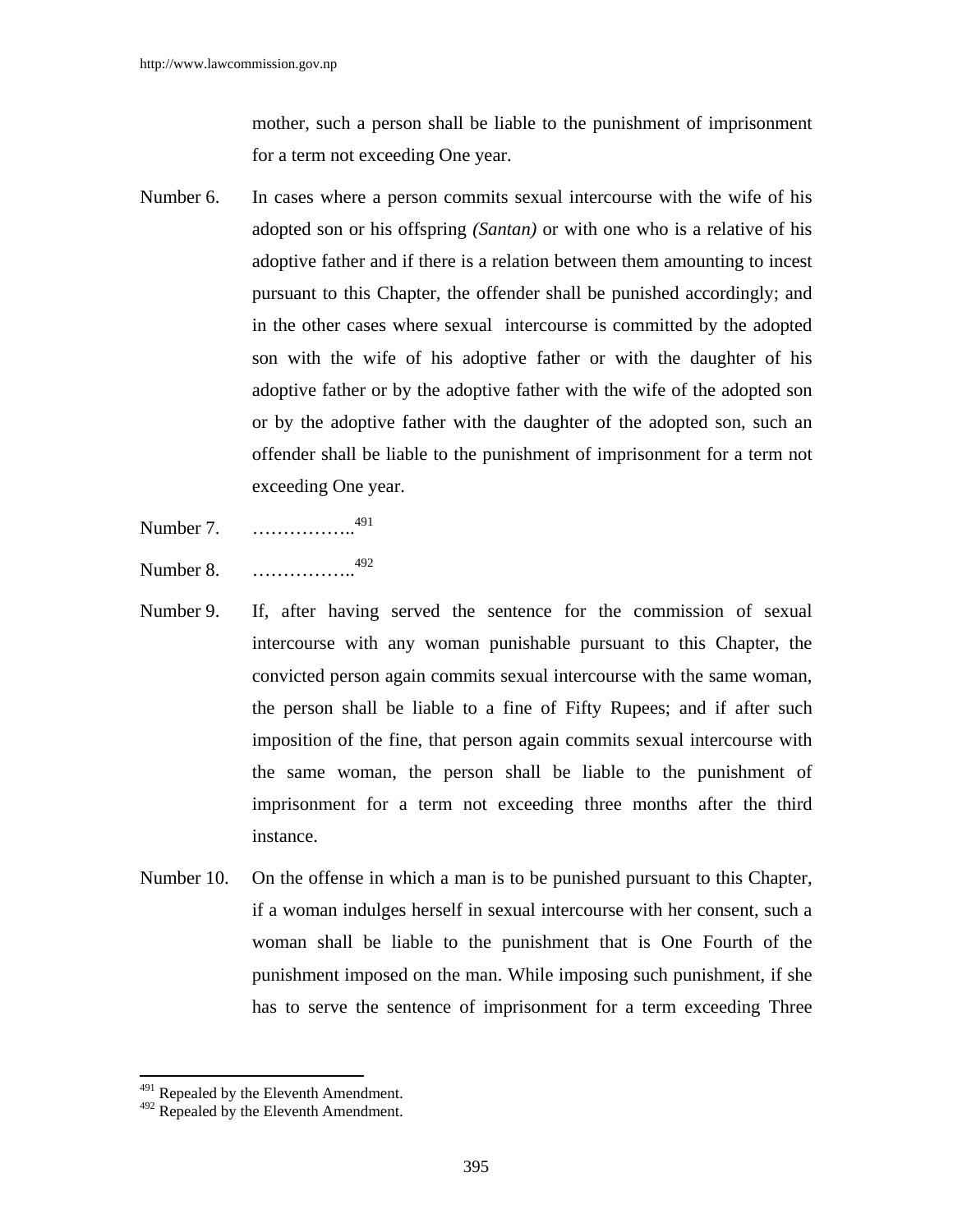years, in such a case, the term of imprisonment shall not exceed Three years.

- Number 10A.<sup>493</sup>Notwithstanding anything contained in the other Numbers of this Chapter, no one shall be punished for a marriage or sexual intercourse in that relation which is considered to be valid in accordance with their tradition followed by their caste (race) or ancestry (*Kul*).
- Number 11. Notwithstanding anything contained in the other Numbers of this Chapter, if a person commits sexual intercourse with a married woman, who has a husband, and who comes under particular relationship which is punishable under this Chapter, and the aggrieved husband (*Sadhu*) intends to imprison him pursuant to the Chapter on Adultery, the person shall be sentenced to imprisonment by adding the punishment of imprisonment under that Chapter to the punishment imposable by this Chapter. Provided that if the total term of imprisonment so added exceeds Six years, only One year shall be added to the term of imprisonment.
- Number 12. If, on any matter relating to the offence referred to in this Chapter, a suit is not filed during the life of the offender, the suit shall not be entertained.

<sup>&</sup>lt;sup>493</sup> Inserted by the First Amendment.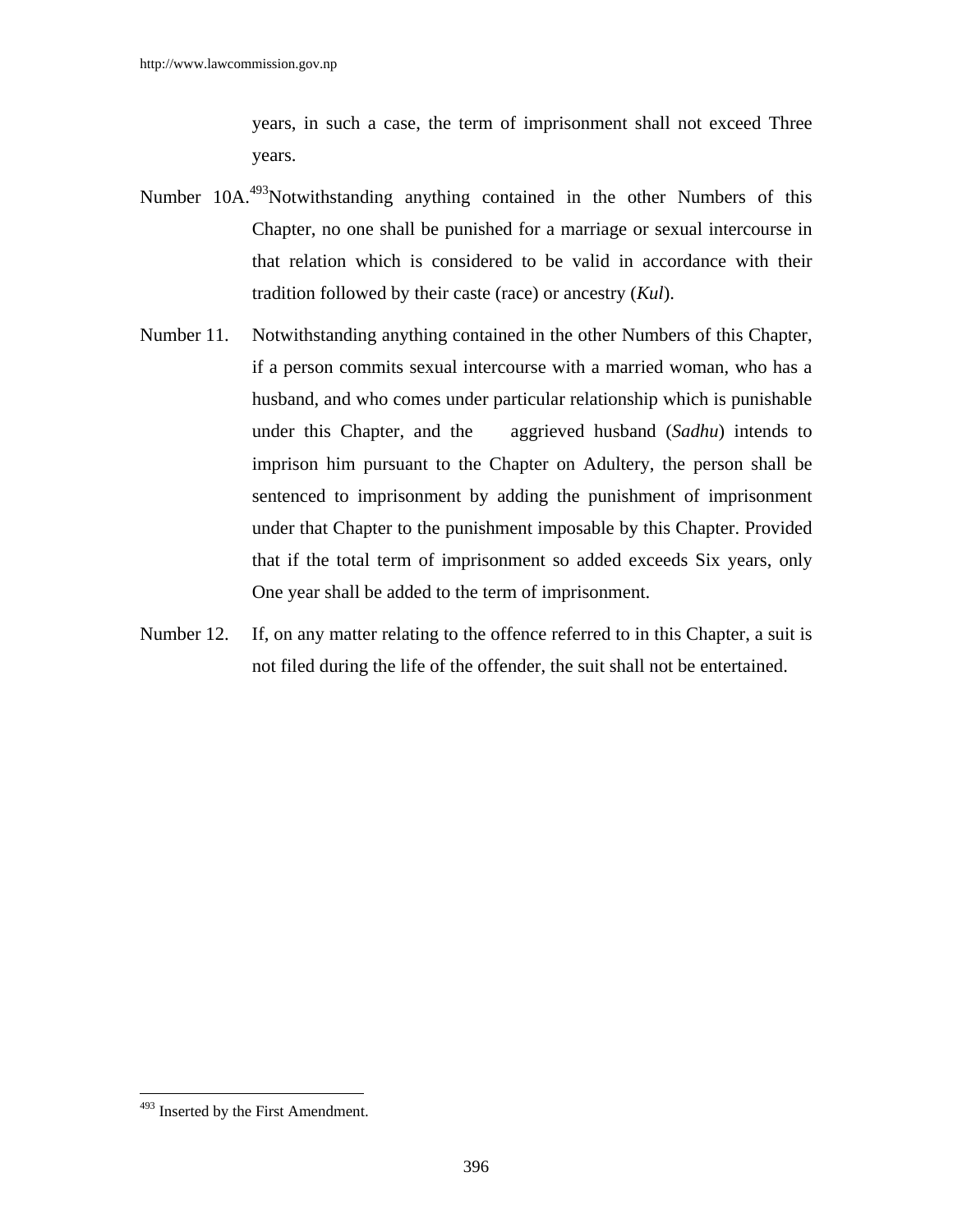## **Chapter-16 On Bestiality**

- Number 1. No person shall commit, or cause to be committed, sexual intercourse with a female cattle, or commit, or cause to be committed, any other unnatural intercourse *(Maithun)*.
- Number 2. A person who commits sexual intercourse with a cow shall be liable to the punishment of imprisonment for a term of Two years and a person who commits sexual intercourse with any animal other than a cow shall be liable to the punishment of imprisonment for a term not exceeding One year or fine of up to Five Hundred Rupees.
- Number 3. If a woman enters into sexual intercourse with an animal, she shall be liable to the punishment of imprisonment for a term not exceeding one year and a fine of up to Five Hundred Rupees.
- Number 4. Except as provided in the other Numbers of this Chapter, a person who commits, or causes to be committed, any other type of unnatural sexual intercourse shall be liable to the punishment of imprisonment for a term not exceeding One year and a fine of up to Five Thousand Rupees.<sup>494</sup>
- Number 5. If a suit is not filed within a period of One year from the date of the cause of action on the matters referred to in this Chapter, the suit shall not be entertained.

<sup>&</sup>lt;sup>494</sup> Amended by the Eleventh Amendment.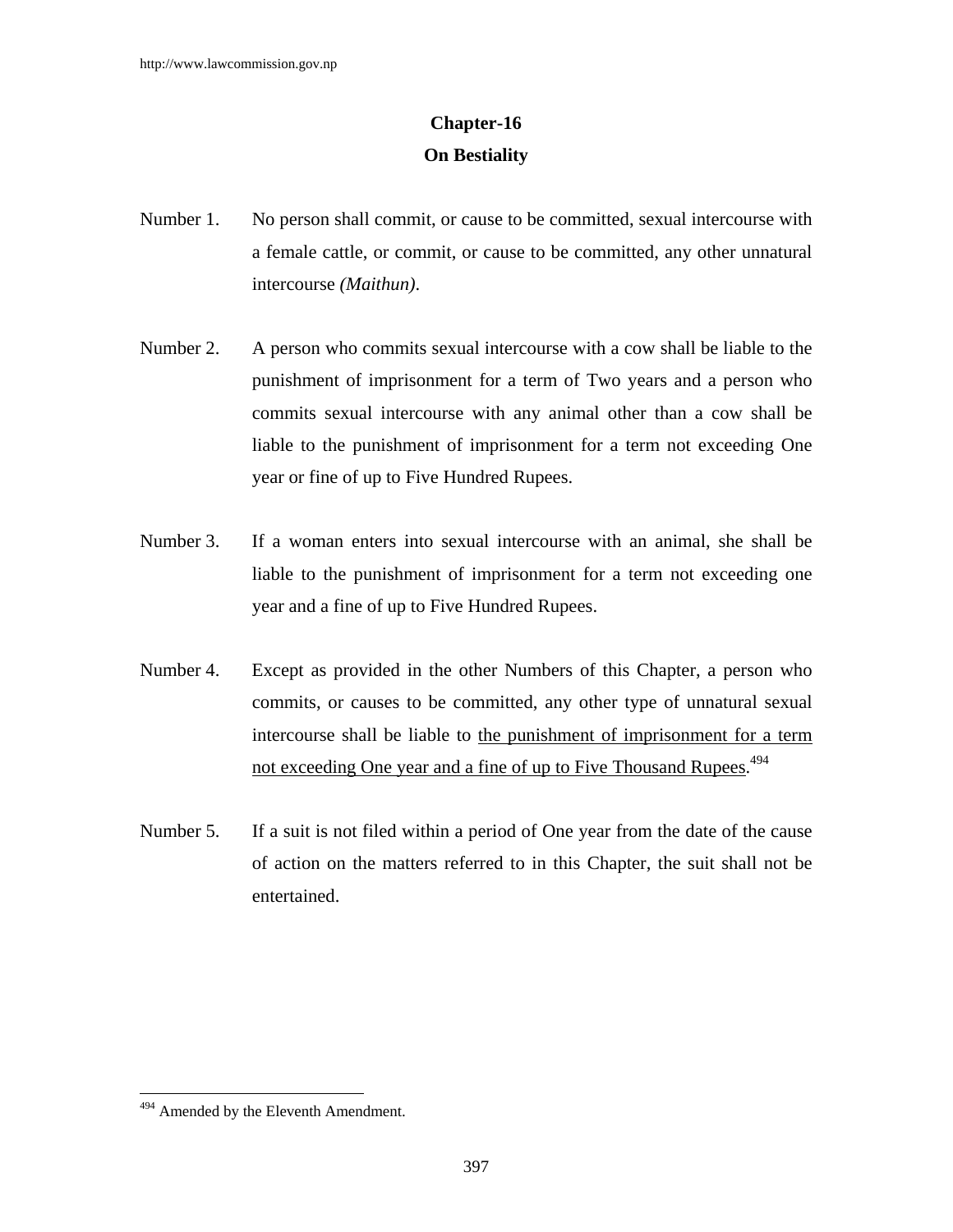#### **Chapter - 17**

#### **On Marriage**

- Number 1. Save within the relationship punishable under the Chapter on Incest, any marriage may be solemnized with one's consent according to one's own will and pleasure, subject to the provisions set forth in several Numbers of this Chapter. Where a marriage concluded happens to be within the consanguinity, the spouses thereto shall be separated. If one has deliberately concluded such a marriage, one shall be liable also to the punishment set forth in the Chapter on Incest.
- Number 2.<sup>495</sup> While contracting a marriage, no one shall arrange to marry nor cause to be married where the male and the female have not completed the age of Eighteen years with the consent of the guardian and that of twenty years in case of absence of the consent of the guardian. The persons having attained majority, out of those who marry or cause to be married in violation of this provision, shall be punished as follows:

 If a female below the age of Ten years is married or caused to be married, punishment of imprisonment for a term from six months to Three years and with a fine of One Thousand Rupees to Ten Thousand Rupees shall be imposed --------1

If a female above the age of Ten years but below the age of Fourteen years is married or caused to be married, punishment of imprisonment for a term from Three months to One year and with a fine of a maximum of Five Thousand Rupees or both shall be imposed --------2

 If a female above the age of fourteen years but below the age of Eighteen years is married or caused to be married, punishment of imprisonment for a term not exceeding Six months or a fine of a maximum of Ten Thousand Rupees or both shall be imposed…………………..3

<sup>&</sup>lt;sup>495</sup> Amended by the Eleventh Amendment.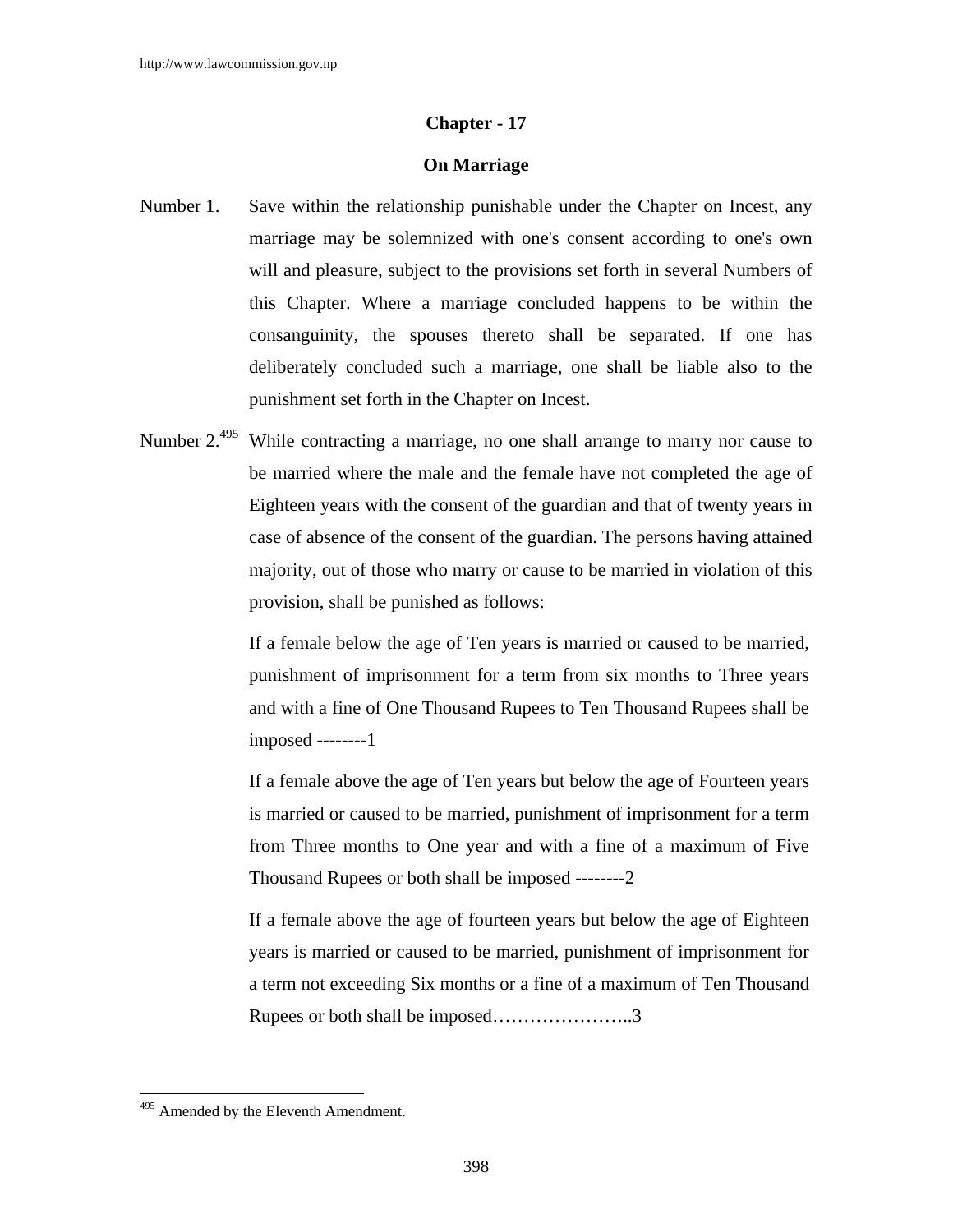If a male or female who has not completed the age of twenty years is married or cause to be married, punishment of imprisonment for a term not exceeding six months or a fine of a maximum of Ten Thousand Rupees or both shall be imposed ------4

 If one marries or causes to be married lying that the marriage is allowed under the law, no punishment shall be imposed on the person who marries or causes to be married in ignorance--------5

 Those persons who have attained majority, out of the priests, matchmakers and other abettors who knowingly perform acts of marriage in violation of the provisions contained in the above-mentioned numbers shall be punished with imprisonment for a term not exceeding One month or a fine of a maximum of One Thousand Rupees-------6

 Notwithstanding anything contained in the above-mentioned Sections of this Number, if solemnization of marriage has not been completed but arrangement of marriage has been finalized in accordance with the rites, the main person finalizing such arrangement of marriage shall be punished with a fine of a maximum of seven hundred rupees and such finalized arrangement of marriage shall be set aside --------7

 The amount of fine imposed under the above-mentioned Sections 1, 2, 3, and 4, if paid, shall be paid to that girl-child, woman or man. In default of payment of the fine so imposed, the property of the convicted person equal to the amount of fine shall be confiscated and the amount so realized shall be paid to such that girl-child, woman or man. In case the total amount of fine is not realized through such confiscation, the convicted person shall be imprisoned for a term not exceeding Three months for the fine not realized---------8

 In case either a male or a female below the age of Eighteen years is married and no offspring has been born from the marriage, the male or female who is below the age of Eighteen years may get such a marriage

399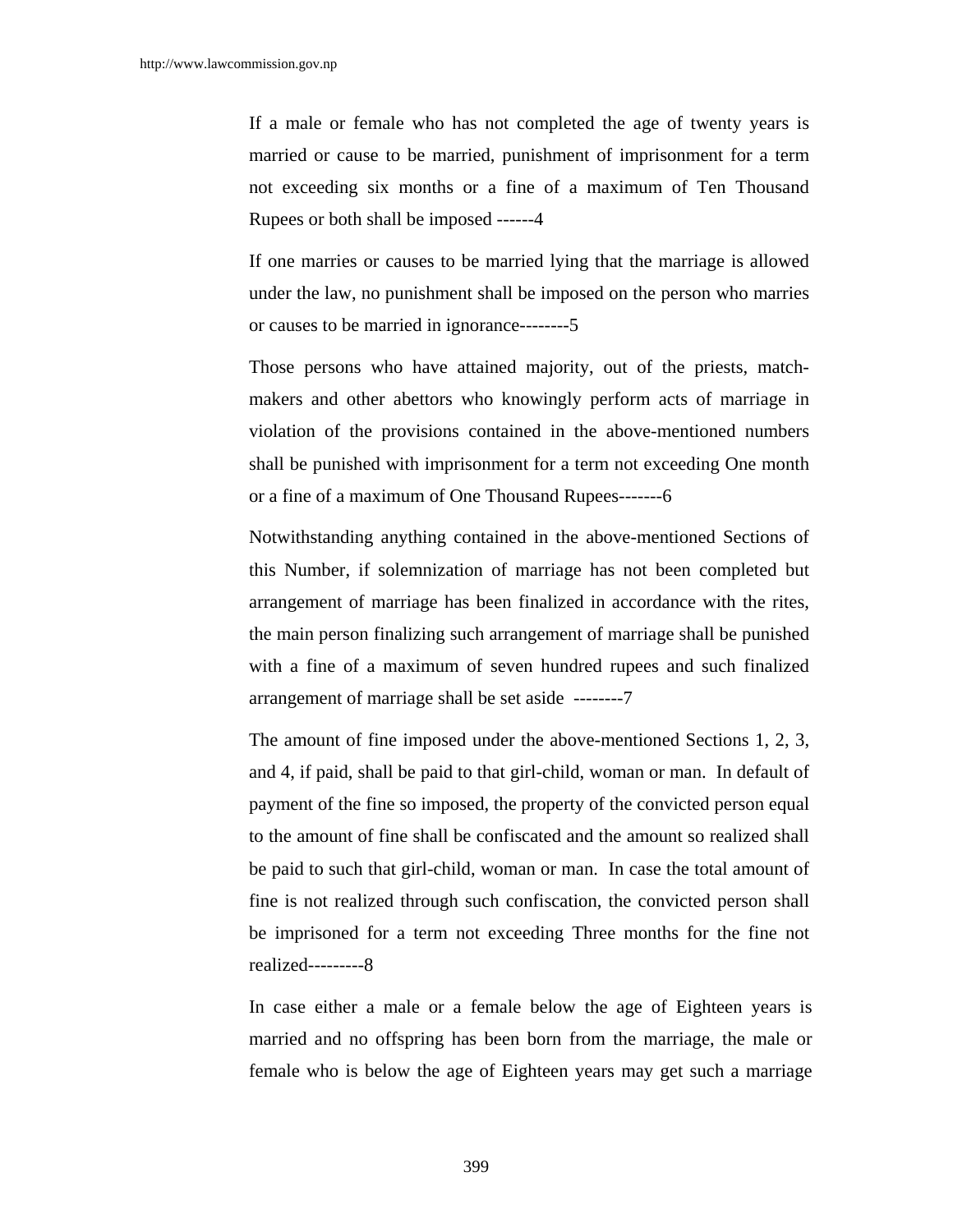declared void if he or she does not agree with such a marriage upon having attained the age of Eighteen years………………..9

- Number 3. Even after the completion of formalities by exchanging moneys or rites in accordance with the tradition of one's clan for a marriage, the parties thereto shall not be obliged to solemnize the marriage if they do not so desire.
- Number 4. If a marriage is concluded with a male who is dumb, leprous, crippled, lame, blind of both eyes, impotent with devoid of the male genital organ, handicapped with his hand or leg broken, insane or epileptic, under the false representation that he is normal, such a marriage shall be void if the female spouse does not accept the marriage. One who has concluded or arranged the marriage on such false representation shall be liable to punishment of a fine of up to Five Hundred Rupees.
- Number 5. If a marriage is concluded with a female who is dumb, leprous, crippled, lame, blind of both eyes, devoid of the female genital organ, handicapped with her hand or leg broken, insane or epileptic, under the false representation that she is normal, such a marriage shall be void if the male spouse does not accept the marriage. One who has so concluded or arranged the marriage on such false representation shall be liable to punishment of a fine of up to Five Hundred Rupees.

Number 6.<sup>496</sup> --------------

Number 7.<sup>497</sup> No marriage shall be solemnized or arranged without the consent of both the male and the female parties thereto. If a marriage is solemnized or arranged by force without consent, such a marriage shall be void. One who concludes or arranges such a marriage shall be punished liable to punishment of imprisonment for a term not exceeding Two years.

 $\overline{a}$ 

<sup>&</sup>lt;sup>496</sup> Repealed by the Eleventh Amendment.

<sup>&</sup>lt;sup>497</sup> Amended by the Sixth Amendment.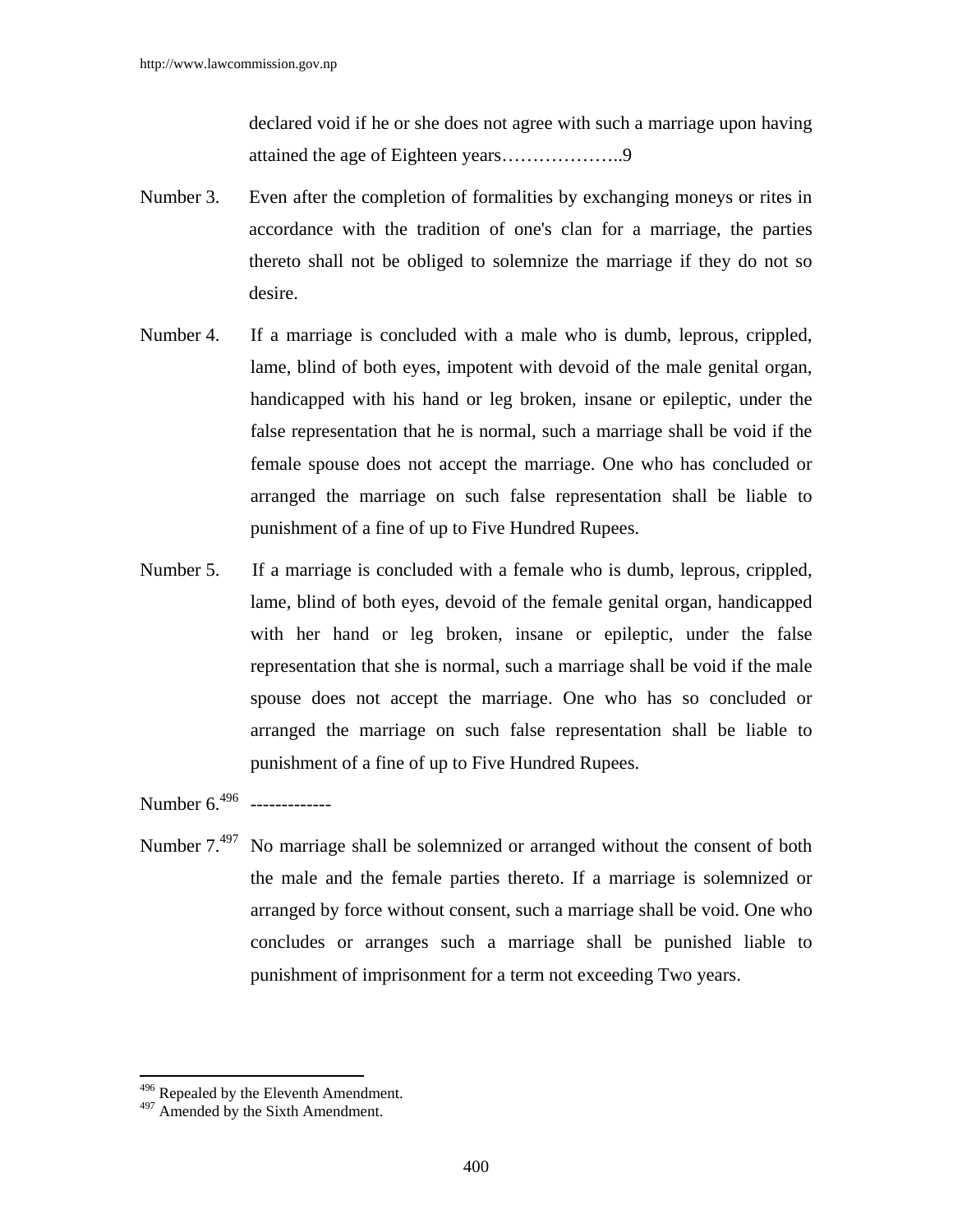- Number  $8^{498}$  If one arranges the marriage of a female, who is already married or a widow or divorcee with another person by representing a false fact that she is an unmarried girl or of a male who is already married or a widower or divorced, the marriage shall be void if the party who gets married under that false representation does not consent to the marriage. The persons having attained majority, out of the principal persons who have so arranged the marriage, shall be liable to punishment of a fine of up to Ten Thousand Rupees and that amount of fine shall be provided to the party being subject to such a false representation.
- Number 9. No male shall, except in the following circumstances, marry another female or keep a woman as an additional wife during the life-time of his wife or where the conjugal relation with his first wife is not dissolved under the law……………

………………………….499

 If his wife has any contagious venereal disease which has become incurable……………………….1

If his wife has become incurably insane………1

 $500$ If it is certified by the medical board recognized by the Government of Nepal that no offspring has been born because of his wife------1

If his wife becomes crippled, with being unable to make movement--------- --------------------1

If his wife becomes blind of both eyes----------------1

 $501$ If his wife takes partition share from him pursuant to No.  $10^{502}$  of the Chapter on Partition and lives apart-----------------1

 $\overline{a}$ 

 $498$  Amended by the Sixth Amendment.<br> $499$  Deleted by the Ninth Amendment.

 $^{500}$  Amended by the Eleventh Amendment.  $^{501}$  Inserted by the Eleventh Amendment.  $^{502}$  Amended by the Eleventh Amendment.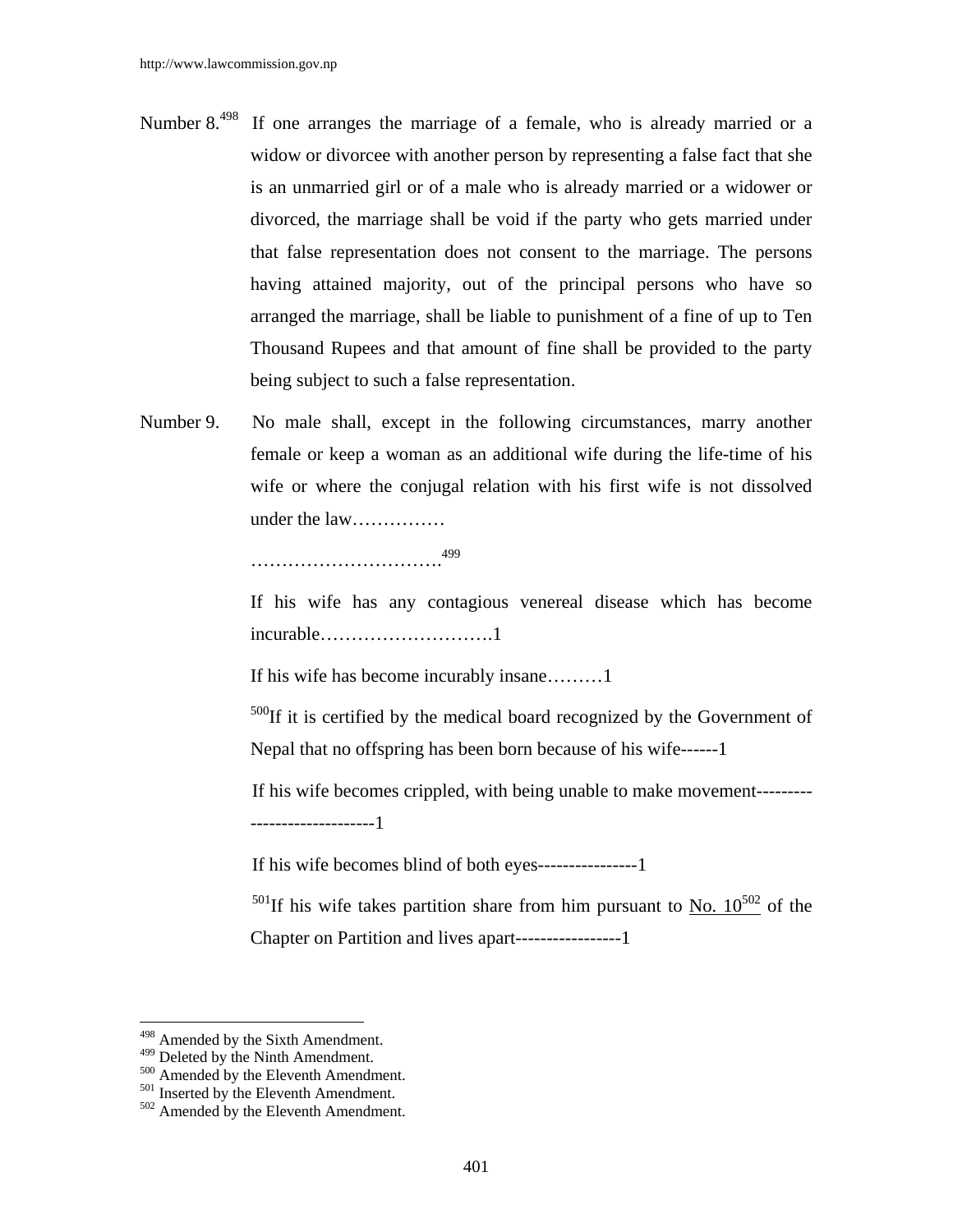- Number 9A.<sup>503</sup> While concluding a marriage pursuant to Number 9 of this Chapter, one shall take the consent of the wife except she has become incurably insane or she is living apart after taking her partition share.
- Number  $10^{504}$  If any person concludes another marriage or keeps wife in contravention of the matters contained in Number 9 and Number 9A.505 of this Chapter, such person shall be liable to imprisonment for a term from One year to Three years and to a fine of Five Thousand Rupees to Twenty Five thousand rupees.<sup>506</sup> If a woman knowingly concludes such marriage or becomes wife, that woman shall also be accordingly subject to the punishment.
- Number 11.<sup>507</sup> If a suit is not filed within Three months after the commission of any act mentioned in Number 7 of this Chapter and after the date of knowledge of the matter in the case of the other matters, the suit shall not be entertained.

 $\overline{a}$ 

<sup>&</sup>lt;sup>503</sup> Inserted by Some Nepal Acts to Maintain Gender Equality Amendment Act, 2063.<br><sup>504</sup> Amended by the Sixth Amendment.<br><sup>505</sup> Inserted by Some Nepal Acts to Maintain Gender Equality Amendment Act, 2063.<br><sup>506</sup> Amended by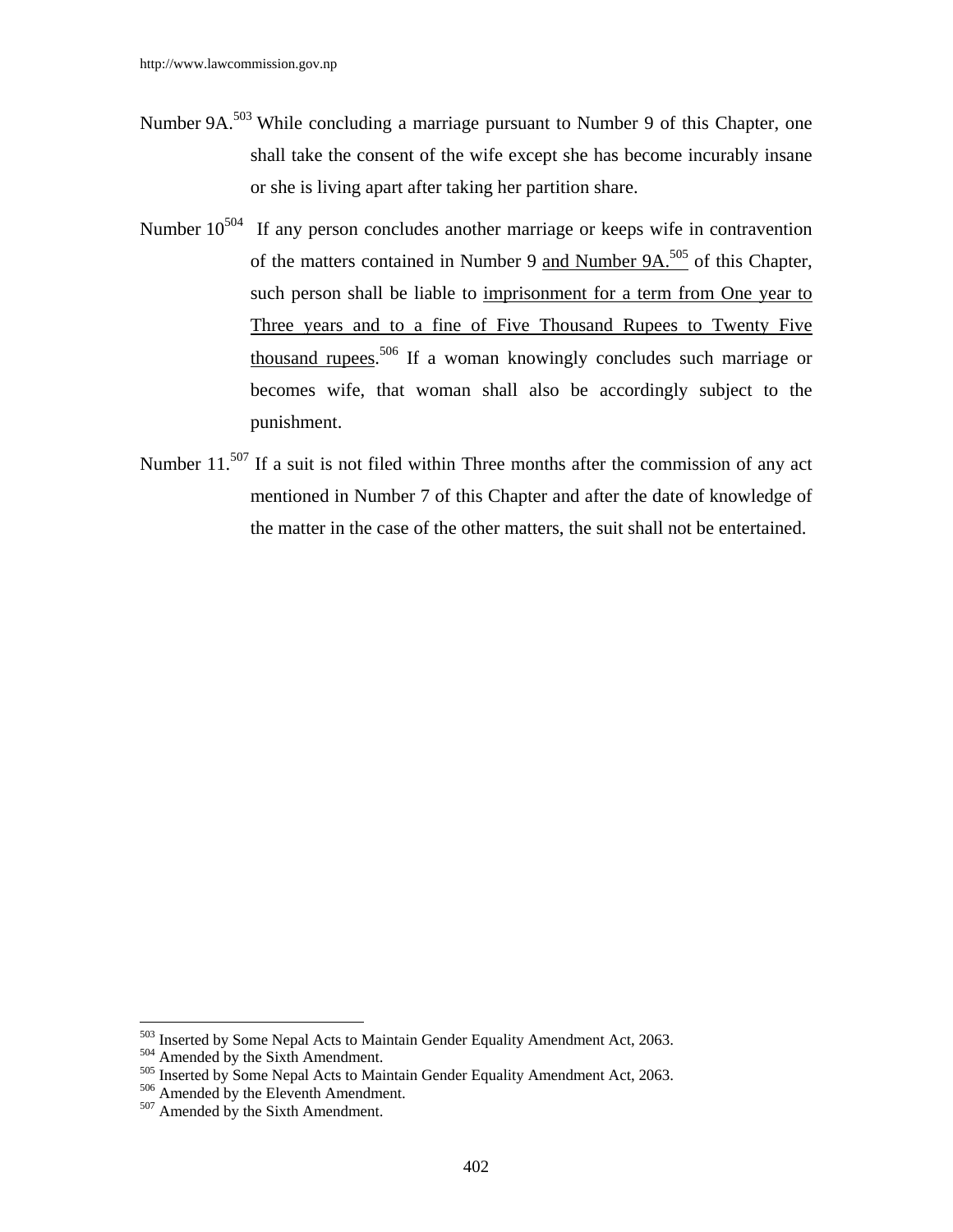# **Chapter 18508**

## **On Adultery**

- Number 1. If a person takes a woman to make his wife<sup>509</sup> knowing that, or the person has a reasonable reason to know, that she is the wife of somebody else, it shall be an adultery.
- Number 2. If a case is filed by the aggrieved husband *(Sadhu)* on the offence of adultery, the adulterine *(Jar)* and the woman involved in adultery shall be liable to the punishment of imprisonment for a term ranging from One month to Two months and a fine of One Thousand Rupees to Two Thousand Rupees.
- Number 3. On the following conditions, the aggrieved husband *(Sadhu)* shall not be entitled to have punishment imposed on the offender:

 If the wife with whom the aggrieved husband has himself committed adultery is adultered by other person……….1

 If a person commits adultery with a woman who is a co-wife *(Sauta)*...................2

 If a person commits adultery with a woman who is entitled to divorce pursuant to Section 2 of Number 1 of the Chapter On Husband and Wife and a woman who is entitled to void the marriage pursuant to Section  $9^{510}$ of Number 2, and Numbers 4 and 7 of the Chapter on the Marriage.......................3

- Number 4. If the adulterine dies prior to the sentence of punishment where a suit has been filed by the aggrieved husband *(Sadhu)* for punishment to the adulterine on the offence of adultery or prior to the making of suit, the adulterine shall not be liable to any punishment.
- Number 5. If a person is involved in adultery and takes away the property of the aggrieved husband *(Sadhu)* or the woman enters into the next marriage<sup>511</sup> and carries the property other than the clothes which she is wearing or

 $509$  Amended by the Sixth Amendment.<br> $509$  Amended by the Sixth Amendment.

 $\frac{510}{511}$  Amended by the Eleventh Amendment.  $\frac{511}{511}$  Amended by the Eleventh Amendment.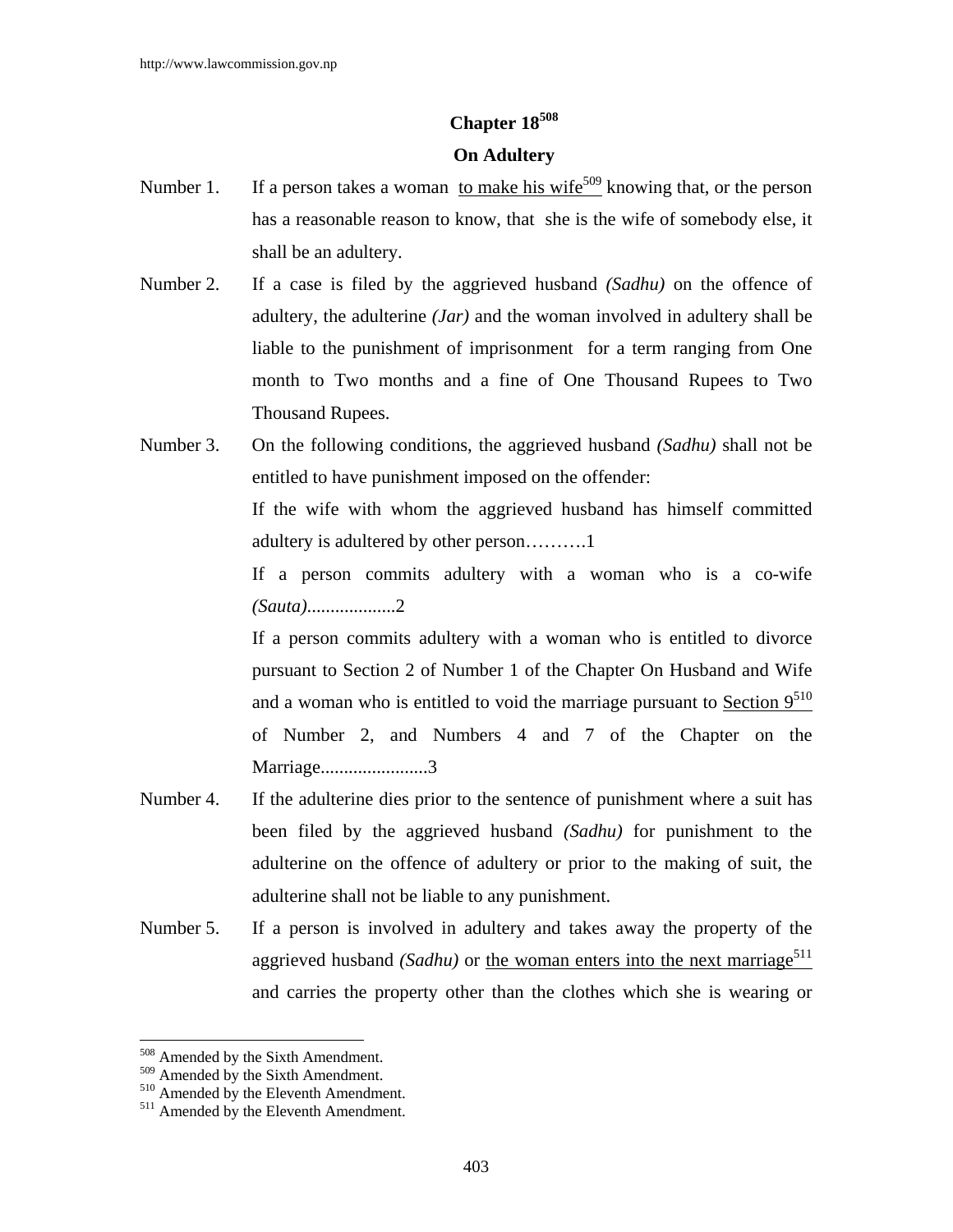using or the dowry, *Pewa* or the property earned by herself with her, the aggrieved husband *(Sadhu),*and in case of his death, or in case he has gone abroad, his heir may file a suit equivalent to a civil case and recover such property.

Number 6. If a suit on any matter as referred to in this Chapter is not filed within one year after the disclosure of the matter, the suit shall not be entertained.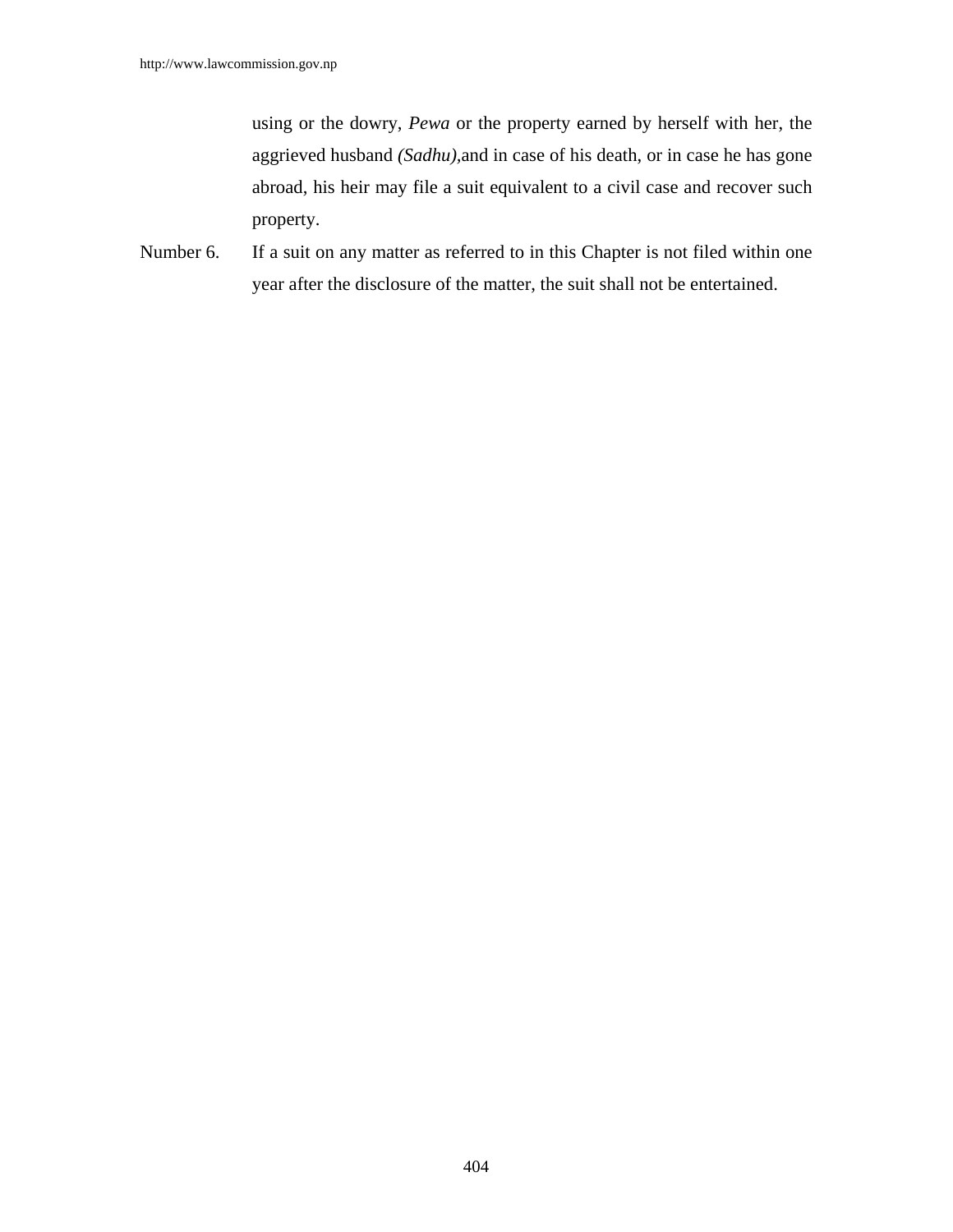### **Chapter 19**

### **On Decency/Etiquette (***Adal***)**

- Number  $1^{512}$  No one shall propagate any religion in such manner as to undermine the religion of other nor shall cause other to convert his or her religion. If a person attempts to do such act, the person shall be liable to imprisonment for a term of Three years, and if a person has already caused the conversion of other's religion, the person shall be liable to imprisonment for a term of Six years, and if such person is a foreign national, he or she shall also be deported from Nepal after the service of punishment by him or her.
- Number 1A.<sup>513</sup> If any person does any act to undermine any religious place or religious function, the person may be liable to the punishment of imprisonment for a term not exceeding Three years or a fine of up to Three Thousand Rupees or both.
- Number 2. No person shall, without prior approval of the Government of Nepal, sell, donate, mortgage or otherwise transfer ownership of any immovable property to a foreign citizen, foreign body corporate or foreign nation. If any such property is so transferred or received, such property shall devolve on the Government of Nepal. If any money of a creditor is involved, it shall be equivalent to unsecured money.
- Number 3. If any foreign citizen is to obtain any immovable property by virtue of succession or partition, that property shall not be registered in his or her name nor shall he or she be entitled to receive any income from it except in cases where he or she has resided in Nepal upon obtaining the citizenship of Nepal in accordance with law. Such person is entitled to sell or otherwise transfer such property a citizen of Nepal. Any transaction done in violation of the foregoing provision shall be void and that property shall devolve on the Government of Nepal.

<sup>512</sup> Amended by Some Nepal Acts Amendment Act, 2048.

<sup>&</sup>lt;sup>513</sup> Inserted by Some Nepal Acts Amendment Act, 2048.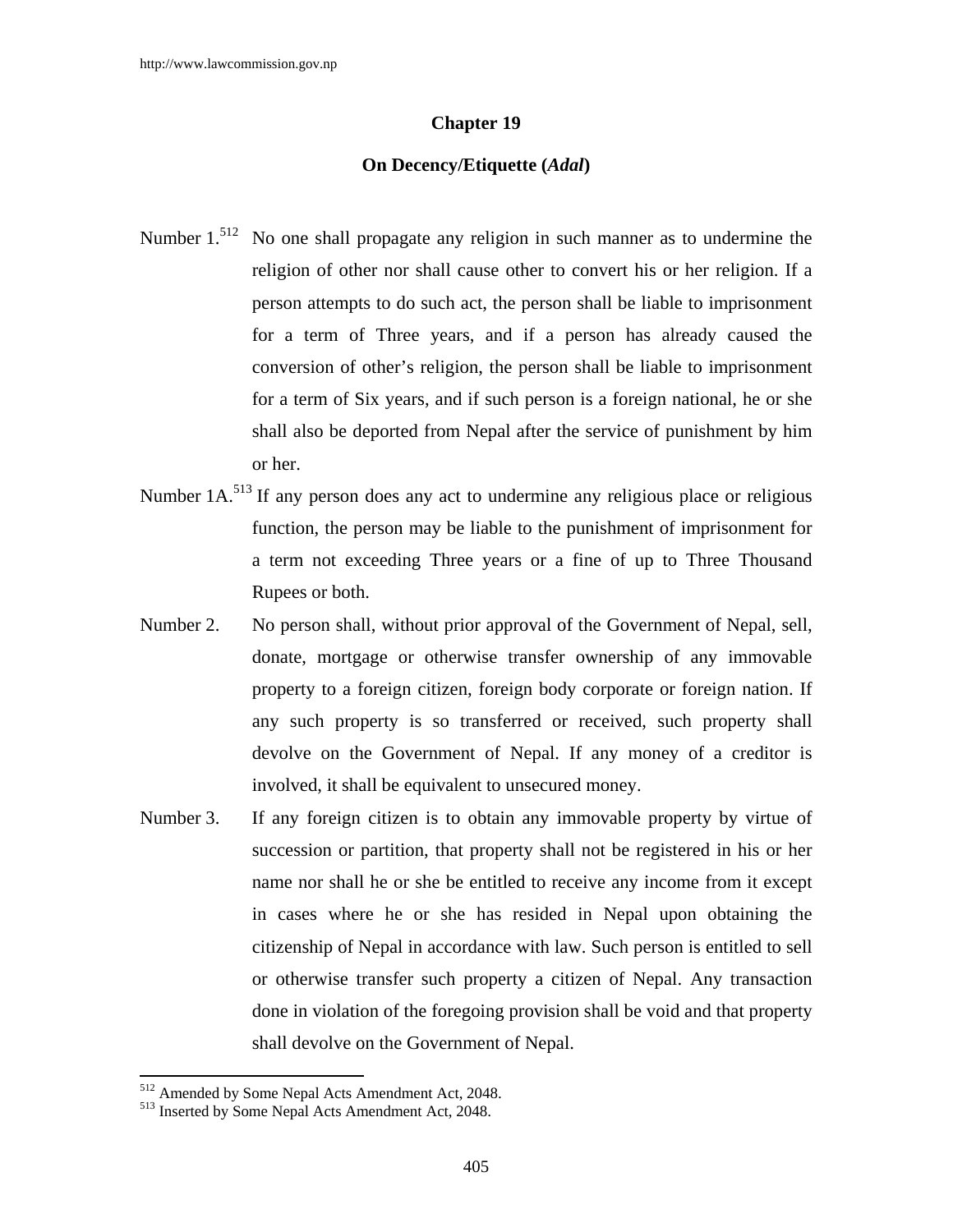- Number 4. A government employee who is engaged in service in a government office shall not be entitled to receive any immovable property in his or her name or in the name of his or her family member, without prior approval of the Government of Nepal, if the immovable property is related to the case which is to be disposed by him or her, until he or she is engaged in the same office or in another office in the same district where his or her such office is located or until Two years in the case of his or her transfer from that district or his or her removal from the post.
- Number 5.<sup>514</sup> Any government employee who commits sexual intercourse or arranges for sexual intercourse by other person with a woman who is imprisoned or detained, or any medical practitioner or health worker who commits sexual intercourse with a woman who has come to avail medical service at time of rendering medical service or in the place of rendering such service, or any guardian or caretaker who commits sexual intercourse with a women who is under his guardianship or care, or any official or employee, in any organization where a woman suffering from mental or physical illness is staying for the purpose of treatment or rehabilitation, who commits sexual intercourse with such a woman shall be liable to the punishment of imprisonment for a term ranging from One year to Three years. If such an act is an offence under this Act or any other prevailing law, the punishment imposed thereunder shall be added to such punishment.
- Number 6. No *Bhesdhari* shall covert a minor below the age of Eighteen years into a saint to even where his or her heir or the minor him or herself has consented for the same. If a person who has crossed the age of Eighteen years is forcefully converted into a saint, and that person makes a complaint within Thirty Five days of the cause of action, such complaint shall be entertained. If such person does not make a complaint, such conversion is held to be made voluntarily. If a suit on the matter of conversion of a person below Eighteen years of age is not filed within

<sup>&</sup>lt;sup>514</sup> Amended by Some Nepal Acts to Maintain Gender Equality Amendment Act, 2063.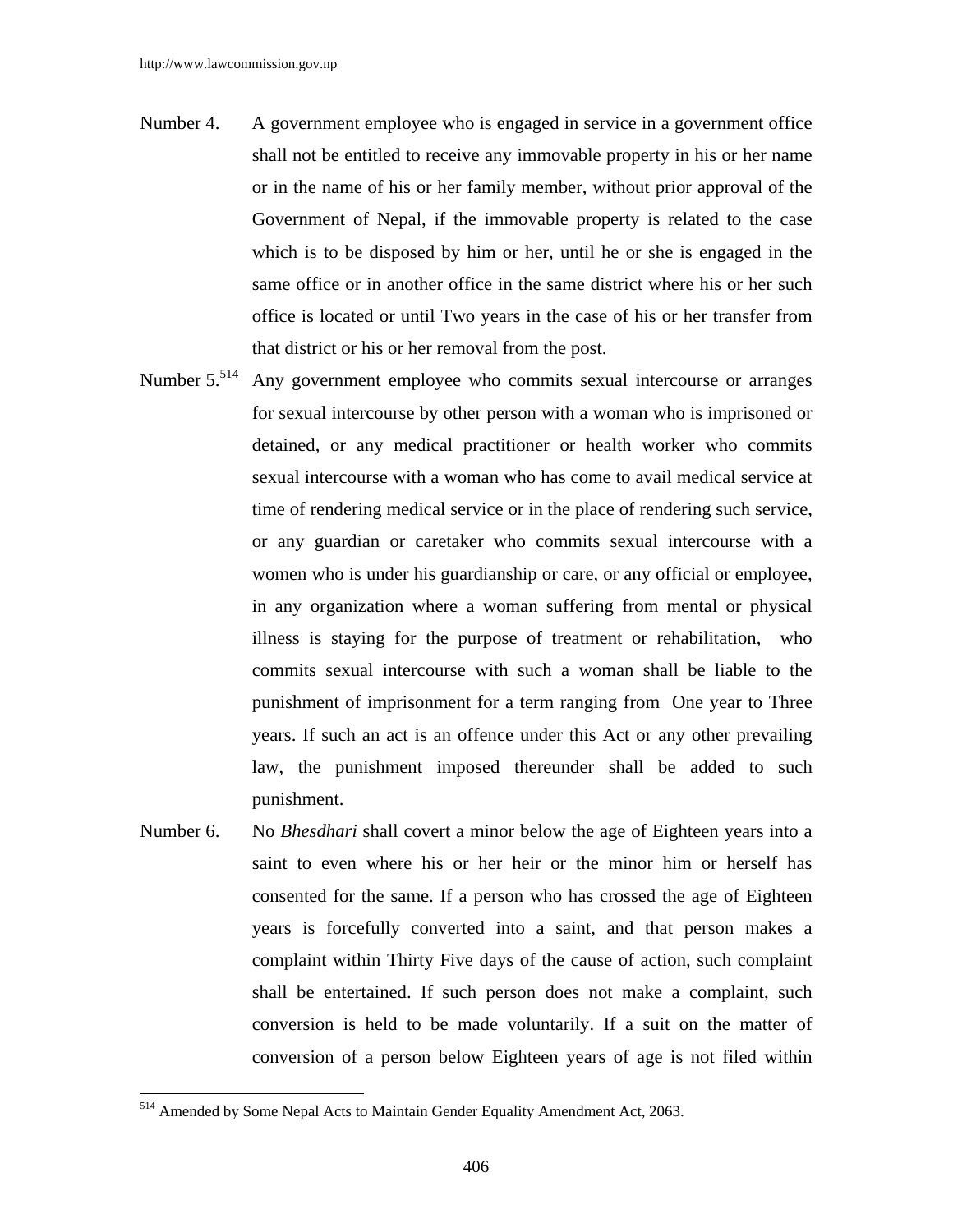Three years from the date of the cause of action, the suit shall not be entertained.

- Number 7. A person who commits an offence as referred to in Number 6 of this Chapter shall be liable to imprisonment for a term not exceeding One year. Number 8. ..............515
- 
- Number 9. One who has been traditionally following the rites and rituals at time of death and birth *(Jutho* and *Sutak)* of his father, mother, elder brother, younger brother etc. shall follow the same as per his or tradition (*Kuldharma*).
- Number 10. No one shall do, or cause to be done, any act to undermine or likely to undermine social custom and usage of other person. If someone commits or causes to be committed such an act, he or she shall be liable to punishment of imprisonment for a term not exceeding One year or a fine of up to One Thousand Rupees.
- Number 10A.<sup>516</sup> If a person discriminates as an untouchable or excludes or prohibits any person on grounds of caste, religion, color, class or work, the person shall be liable to the punishment of imprisonment for a term ranging from Three months to Three years or a fine of One Thousand Rupees to Twenty Five Thousand Rupees or both.
- Number 10B.<sup>517</sup> If a person accuses another person of a witch or banishes him or her from his or her place of residence on such accusation or excludes him or her from social activities or does any other inhuman or degrading treatment or commits torture or banishes any ill (sick) person from his or her place of residence by rejecting or doing any inhuman or degrading treatment to him or her on the ground that he or she has suffered from any disease, the person shall be liable to the punishment of imprisonment for a term ranging from Three months to Two years or a fine of Five Thousand Rupees to Twenty Five Thousand Rupees or both.

<sup>&</sup>lt;sup>515</sup> Repealed by Some Nepal Acts Amendment Act, 2063.

<sup>&</sup>lt;sup>516</sup> Amended by Some Nepal Acts Amendment Act, 2063.<br><sup>517</sup> Inserted by Some Nepal Acts Amendment Act, 2063.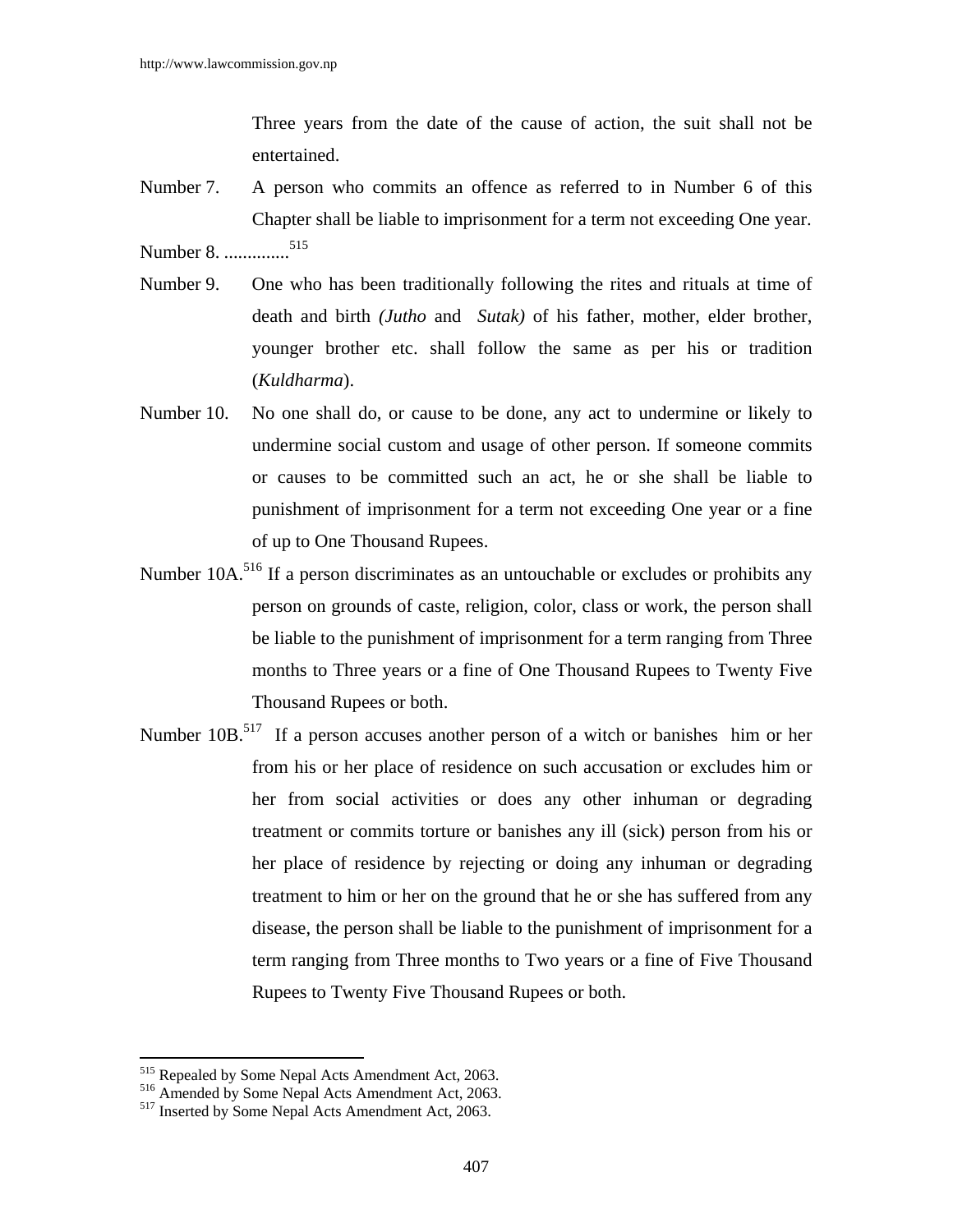- Number 11. Any matters carrying punishment as set forth in this Chapter shall be governed accordingly, and in relation to any matter other than such matter, there shall be imposed a fine of up to Twenty Rupees.
- Number 12. On the matters referred to in Numbers 1, 2 and 3 of this Chapter, there shall be no limitation to file a suit, and on the other matters where limitation has been mentioned, a suit has to be filed within that limitation; and if on the matter where limitation has not been mentioned, a suit is not filed within Thirty Five days from the date of the cause of action, the suit shall not be entertained.